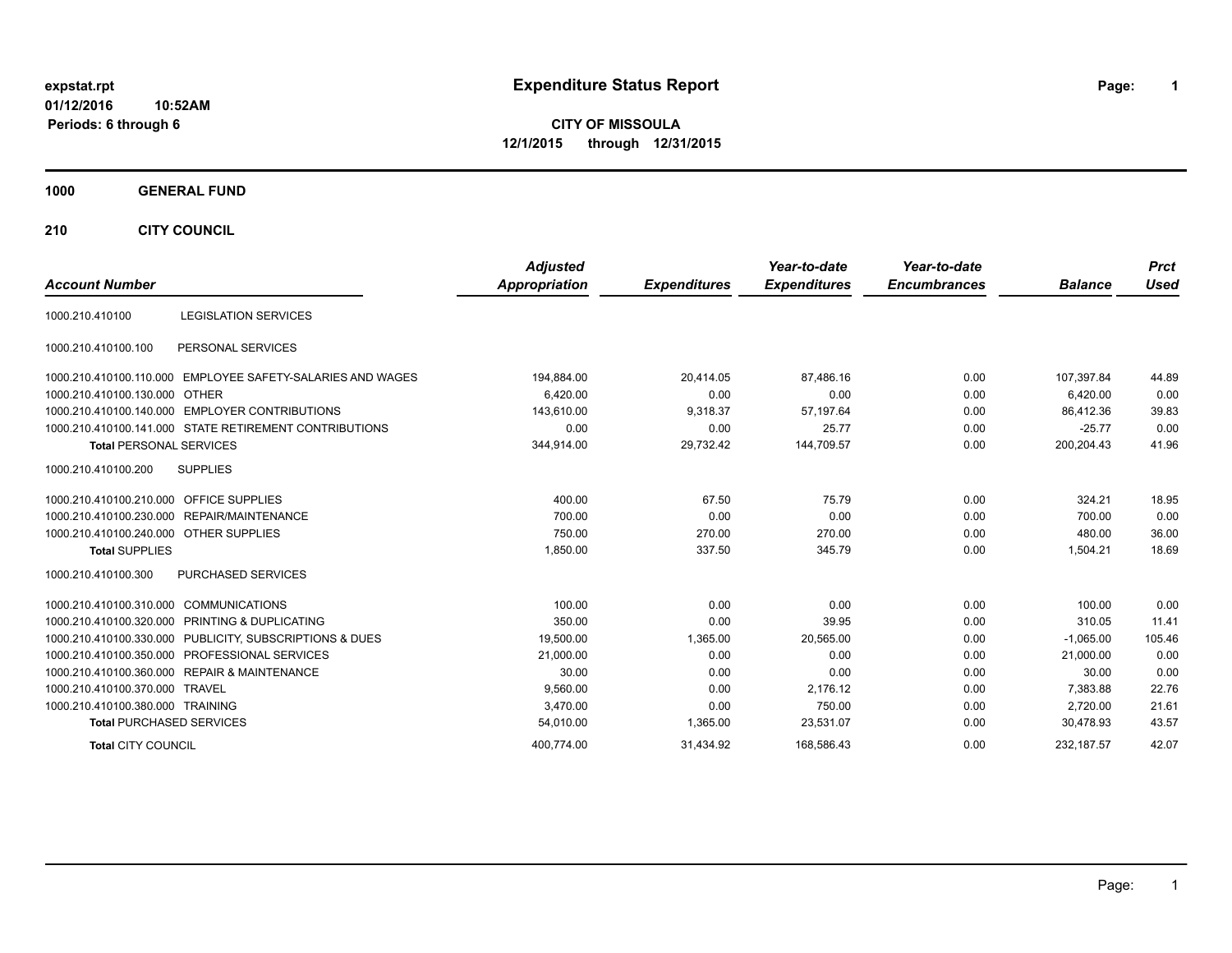**2**

**CITY OF MISSOULA 12/1/2015 through 12/31/2015**

**1000 GENERAL FUND**

**220 MAYOR**

| <b>Account Number</b>                   |                                                         | <b>Adjusted</b><br><b>Appropriation</b> | <b>Expenditures</b> | Year-to-date<br><b>Expenditures</b> | Year-to-date<br><b>Encumbrances</b> | <b>Balance</b> | <b>Prct</b><br><b>Used</b> |
|-----------------------------------------|---------------------------------------------------------|-----------------------------------------|---------------------|-------------------------------------|-------------------------------------|----------------|----------------------------|
| 1000.220.410210                         | <b>ADMINISTRATION</b>                                   |                                         |                     |                                     |                                     |                |                            |
| 1000.220.410210.100                     | PERSONAL SERVICES                                       |                                         |                     |                                     |                                     |                |                            |
|                                         | 1000.220.410210.110.000 SALARIES AND WAGES              | 302,628.00                              | 35,668.07           | 152,220.20                          | 0.00                                | 150.407.80     | 50.30                      |
|                                         | 1000.220.410210.120.000 OVERTIME/TERMINATION            | 500.00                                  | 0.00                | 0.00                                | 0.00                                | 500.00         | 0.00                       |
| 1000.220.410210.130.000 OTHER           |                                                         | 6,600.00                                | 0.00                | 0.00                                | 0.00                                | 6,600.00       | 0.00                       |
|                                         | 1000.220.410210.140.000 EMPLOYER CONTRIBUTIONS          | 88,020.00                               | 9,374.90            | 48,107.03                           | 0.00                                | 39,912.97      | 54.65                      |
|                                         | 1000.220.410210.141.000 STATE RETIREMENT CONTRIBUTIONS  | 0.00                                    | 0.00                | 56.49                               | 0.00                                | $-56.49$       | 0.00                       |
| <b>Total PERSONAL SERVICES</b>          |                                                         | 397,748.00                              | 45,042.97           | 200,383.72                          | 0.00                                | 197,364.28     | 50.38                      |
| 1000.220.410210.200                     | <b>SUPPLIES</b>                                         |                                         |                     |                                     |                                     |                |                            |
| 1000.220.410210.210.000 OFFICE SUPPLIES |                                                         | 1,004.00                                | 236.23              | 401.66                              | 0.00                                | 602.34         | 40.01                      |
|                                         | 1000.220.410210.220.000 OPERATING SUPPLIES              | 1,120.00                                | 0.00                | 79.90                               | 0.00                                | 1,040.10       | 7.13                       |
|                                         | 1000.220.410210.230.000 REPAIR/MAINTENANCE              | 100.00                                  | 0.00                | 0.00                                | 0.00                                | 100.00         | 0.00                       |
| 1000.220.410210.231.000 GASOLINE        |                                                         | 108.00                                  | 0.00                | 50.49                               | 0.00                                | 57.51          | 46.75                      |
| <b>Total SUPPLIES</b>                   |                                                         | 2,332.00                                | 236.23              | 532.05                              | 0.00                                | 1,799.95       | 22.82                      |
| 1000.220.410210.300                     | PURCHASED SERVICES                                      |                                         |                     |                                     |                                     |                |                            |
| 1000.220.410210.310.000 COMMUNICATIONS  |                                                         | 890.00                                  | 0.00                | 409.24                              | 0.00                                | 480.76         | 45.98                      |
|                                         | 1000.220.410210.320.000 PRINTING & DUPLICATING          | 956.00                                  | 34.95               | 34.95                               | 0.00                                | 921.05         | 3.66                       |
|                                         | 1000.220.410210.330.000 PUBLICITY, SUBSCRIPTIONS & DUES | 8,214.00                                | 875.00              | 7,559.00                            | 0.00                                | 655.00         | 92.03                      |
|                                         | 1000.220.410210.344.000 TELEPHONE SERVICE               | 4,124.00                                | 382.07              | 951.99                              | 0.00                                | 3,172.01       | 23.08                      |
|                                         | 1000.220.410210.350.000 PROFESSIONAL SERVICES           | 2,072.00                                | 0.00                | 271.08                              | 0.00                                | 1,800.92       | 13.08                      |
|                                         | 1000.220.410210.360.000 REPAIR & MAINTENANCE            | 1,405.00                                | 18.76               | 168.23                              | 0.00                                | 1,236.77       | 11.97                      |
| 1000.220.410210.370.000 TRAVEL          |                                                         | 2.008.00                                | 1,491.12            | 2.114.74                            | 0.00                                | $-106.74$      | 105.32                     |
| 1000.220.410210.380.000 TRAINING        |                                                         | 1,600.00                                | 0.00                | 400.00                              | 0.00                                | 1,200.00       | 25.00                      |
|                                         | 1000.220.410210.390.000 OTHER PURCHASED SERVICES        | 1,050.00                                | 0.00                | 50.70                               | 0.00                                | 999.30         | 4.83                       |
| <b>Total PURCHASED SERVICES</b>         |                                                         | 22,319.00                               | 2,801.90            | 11,959.93                           | 0.00                                | 10,359.07      | 53.59                      |
| <b>Total ADMINISTRATION</b>             |                                                         | 422,399.00                              | 48,081.10           | 212,875.70                          | 0.00                                | 209,523.30     | 50.40                      |
| 1000000110000                           | BURLIO BEL ITIOHO                                       |                                         |                     |                                     |                                     |                |                            |

1000.220.410225 PUBLIC RELATIONS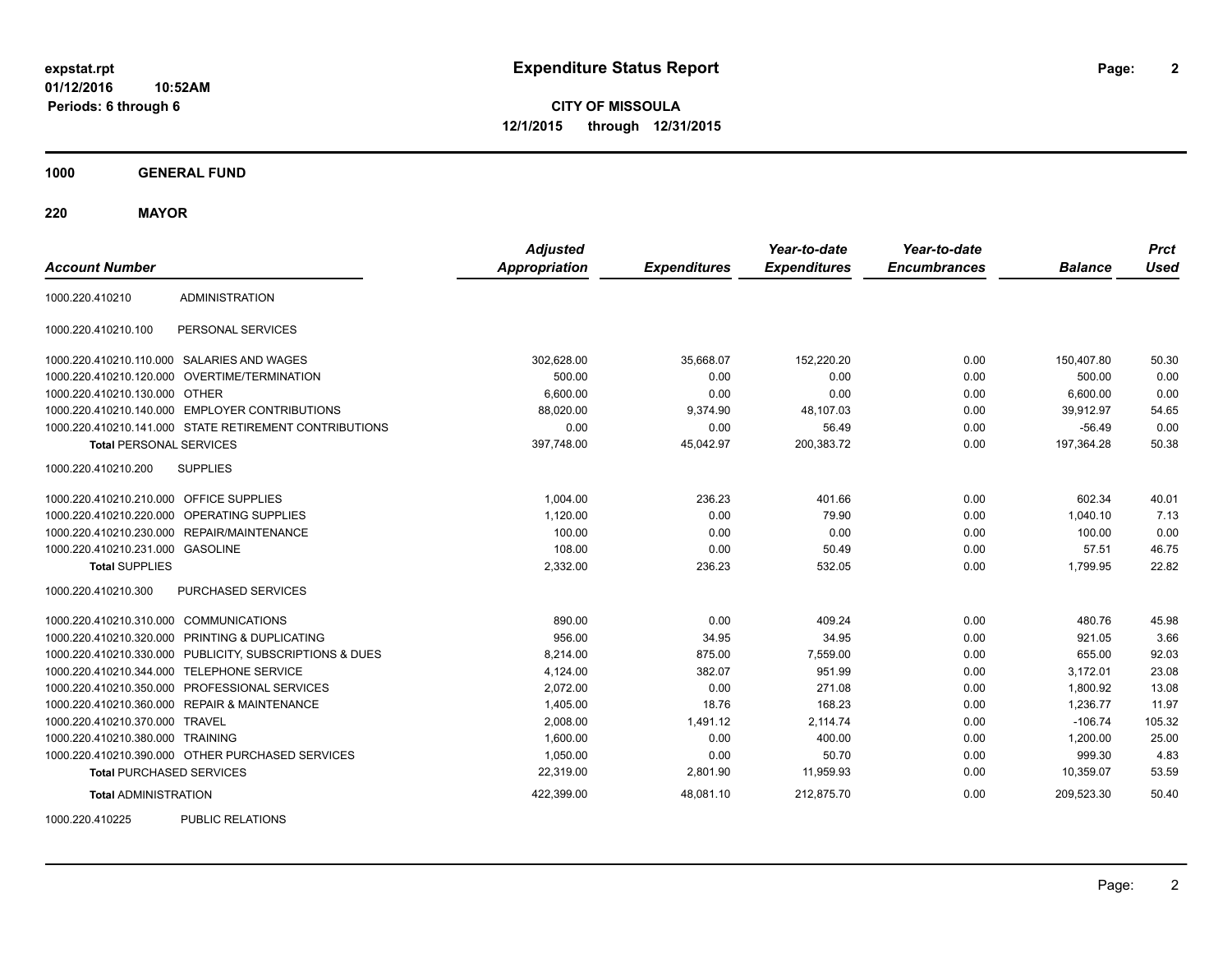**CITY OF MISSOULA 12/1/2015 through 12/31/2015**

**1000 GENERAL FUND**

**220 MAYOR**

| <b>Account Number</b>                                   | <b>Adjusted</b><br><b>Appropriation</b> | <b>Expenditures</b> | Year-to-date<br><b>Expenditures</b> | Year-to-date<br><b>Encumbrances</b> | <b>Balance</b> | <b>Prct</b><br><b>Used</b> |
|---------------------------------------------------------|-----------------------------------------|---------------------|-------------------------------------|-------------------------------------|----------------|----------------------------|
| PERSONAL SERVICES<br>1000.220.410225.100                |                                         |                     |                                     |                                     |                |                            |
| 1000.220.410225.110.000 SALARIES AND WAGES              | 6.176.00                                | 727.93              | 3.106.66                            | 0.00                                | 3.069.34       | 50.30                      |
| 1000.220.410225.140.000 EMPLOYER CONTRIBUTIONS          | 1,794.00                                | 191.36              | 982.04                              | 0.00                                | 811.96         | 54.74                      |
| <b>Total PERSONAL SERVICES</b>                          | 7.970.00                                | 919.29              | 4,088.70                            | 0.00                                | 3,881.30       | 51.30                      |
| 1000.220.410225.200<br><b>SUPPLIES</b>                  |                                         |                     |                                     |                                     |                |                            |
| 1000.220.410225.240.000 OTHER SUPPLIES                  | 400.00                                  | 0.00                | 0.00                                | 0.00                                | 400.00         | 0.00                       |
| <b>Total SUPPLIES</b>                                   | 400.00                                  | 0.00                | 0.00                                | 0.00                                | 400.00         | 0.00                       |
| 1000.220.410225.300<br><b>PURCHASED SERVICES</b>        |                                         |                     |                                     |                                     |                |                            |
| 1000.220.410225.330.000 PUBLICITY, SUBSCRIPTIONS & DUES | 1.982.00                                | 16.00               | 354.00                              | 0.00                                | 1,628.00       | 17.86                      |
| 1000.220.410225.390.000 OTHER PURCHASED SERVICES        | 200.00                                  | 0.00                | 0.00                                | 0.00                                | 200.00         | 0.00                       |
| <b>Total PURCHASED SERVICES</b>                         | 2,182.00                                | 16.00               | 354.00                              | 0.00                                | 1,828.00       | 16.22                      |
| <b>Total PUBLIC RELATIONS</b>                           | 10,552.00                               | 935.29              | 4,442.70                            | 0.00                                | 6,109.30       | 42.10                      |
| <b>ADMINISTRATION</b><br>1000.220.410250                |                                         |                     |                                     |                                     |                |                            |
| 1000.220.410250.100<br>PERSONAL SERVICES                |                                         |                     |                                     |                                     |                |                            |
| 1000.220.410250.110.000 SALARIES AND WAGES              | 71,663.00                               | 8,195.70            | 34,981.62                           | 0.00                                | 36,681.38      | 48.81                      |
| 1000.220.410250.140.000 EMPLOYER CONTRIBUTIONS          | 21,190.00                               | 2,120.27            | 10,989.20                           | 0.00                                | 10,200.80      | 51.86                      |
| <b>Total PERSONAL SERVICES</b>                          | 92,853.00                               | 10,315.97           | 45,970.82                           | 0.00                                | 46,882.18      | 49.51                      |
| 1000.220.410250.300<br>PURCHASED SERVICES               |                                         |                     |                                     |                                     |                |                            |
| 1000.220.410250.320.000 PRINTING & DUPLICATING          | 2,100.00                                | 0.00                | 0.00                                | 0.00                                | 2,100.00       | 0.00                       |
| 1000.220.410250.344.000 TELEPHONE SERVICE               | 1,952.00                                | 231.90              | 590.26                              | 0.00                                | 1,361.74       | 30.24                      |
| 1000.220.410250.350.000 PROFESSIONAL SERVICES           | 1,235.00                                | 0.00                | 0.00                                | 0.00                                | 1,235.00       | 0.00                       |
| 1000.220.410250.380.000 TRAINING                        | 420.00                                  | 0.00                | 150.00                              | 0.00                                | 270.00         | 35.71                      |
| <b>Total PURCHASED SERVICES</b>                         | 5,707.00                                | 231.90              | 740.26                              | 0.00                                | 4,966.74       | 12.97                      |
| <b>Total ADMINISTRATION</b>                             | 98.560.00                               | 10.547.87           | 46.711.08                           | 0.00                                | 51.848.92      | 47.39                      |
| <b>Total MAYOR</b>                                      | 531,511.00                              | 59,564.26           | 264,029.48                          | 0.00                                | 267,481.52     | 49.68                      |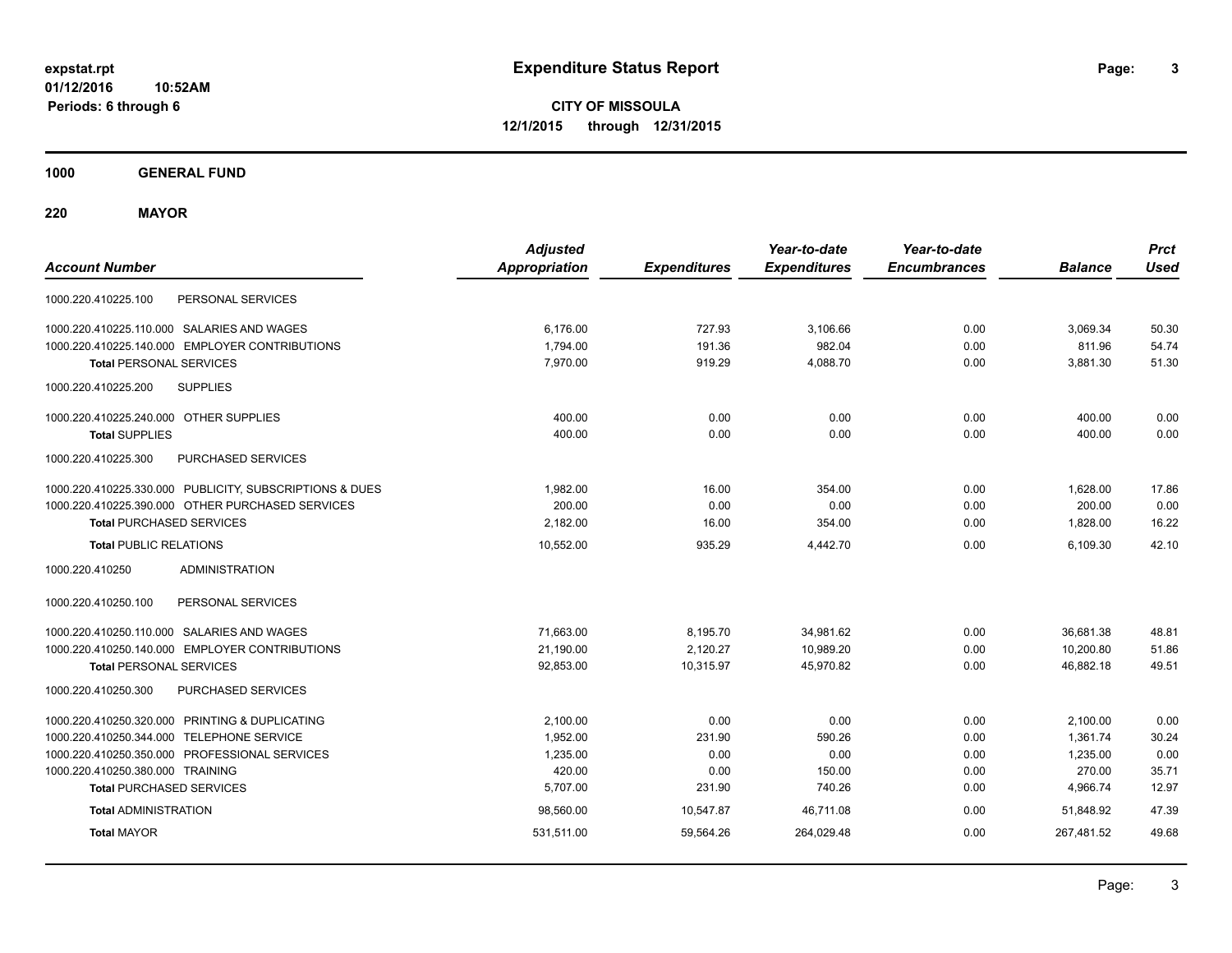**4**

**CITY OF MISSOULA 12/1/2015 through 12/31/2015**

**1000 GENERAL FUND**

|                                                         | <b>Adjusted</b>      |                     | Year-to-date        | Year-to-date        |                | <b>Prct</b> |
|---------------------------------------------------------|----------------------|---------------------|---------------------|---------------------|----------------|-------------|
| <b>Account Number</b>                                   | <b>Appropriation</b> | <b>Expenditures</b> | <b>Expenditures</b> | <b>Encumbrances</b> | <b>Balance</b> | <b>Used</b> |
| <b>ADMINISTRATION</b><br>1000.221.410810                |                      |                     |                     |                     |                |             |
| PERSONAL SERVICES<br>1000.221.410810.100                |                      |                     |                     |                     |                |             |
| 1000.221.410810.110.000 SALARIES AND WAGES              | 89,211.00            | 9,856.40            | 41,383.90           | 0.00                | 47,827.10      | 46.39       |
| 1000.221.410810.140.000 EMPLOYER CONTRIBUTIONS          | 30,750.00            | 2,849.24            | 14,757.26           | 0.00                | 15,992.74      | 47.99       |
| 1000.221.410810.141.000 STATE RETIREMENT CONTRIBUTIONS  | 0.00                 | 0.00                | 28.47               | 0.00                | $-28.47$       | 0.00        |
| <b>Total PERSONAL SERVICES</b>                          | 119,961.00           | 12,705.64           | 56,169.63           | 0.00                | 63,791.37      | 46.82       |
| 1000.221.410810.200<br><b>SUPPLIES</b>                  |                      |                     |                     |                     |                |             |
| 1000.221.410810.210.000 OFFICE SUPPLIES                 | 1.000.00             | 82.18               | 295.45              | 0.00                | 704.55         | 29.55       |
| <b>Total SUPPLIES</b>                                   | 1,000.00             | 82.18               | 295.45              | 0.00                | 704.55         | 29.55       |
| 1000.221.410810.300<br>PURCHASED SERVICES               |                      |                     |                     |                     |                |             |
| 1000.221.410810.310.000 COMMUNICATIONS                  | 450.00               | 13.19               | 189.76              | 0.00                | 260.24         | 42.17       |
| 1000.221.410810.320.000 PRINTING & DUPLICATING          | 417.00               | 0.00                | 55.00               | 0.00                | 362.00         | 13.19       |
| 1000.221.410810.330.000 PUBLICITY, SUBSCRIPTIONS & DUES | 750.00               | 0.00                | 1,000.00            | 0.00                | $-250.00$      | 133.33      |
| 1000.221.410810.344.000 TELEPHONE SERVICE               | 45.00                | 7.40                | 39.00               | 0.00                | 6.00           | 86.67       |
| 1000.221.410810.360.000 REPAIR & MAINTENANCE            | 1,260.00             | 517.47              | 517.47              | 0.00                | 742.53         | 41.07       |
| 1000.221.410810.370.000 TRAVEL                          | 995.00               | 0.00                | 0.00                | 0.00                | 995.00         | 0.00        |
| 1000.221.410810.380.000 TRAINING                        | 1,225.00             | 0.00                | 262.00              | 0.00                | 963.00         | 21.39       |
| <b>Total PURCHASED SERVICES</b>                         | 5,142.00             | 538.06              | 2,063.23            | 0.00                | 3,078.77       | 40.13       |
| <b>Total ADMINISTRATION</b>                             | 126,103.00           | 13,325.88           | 58,528.31           | 0.00                | 67.574.69      | 46.41       |
| 1000.221.410820<br><b>TRAINING</b>                      |                      |                     |                     |                     |                |             |
| 1000.221.410820.100<br>PERSONAL SERVICES                |                      |                     |                     |                     |                |             |
| 1000.221.410820.110.000 SALARIES AND WAGES              | 4,723.00             | 271.23              | 1,157.11            | 0.00                | 3,565.89       | 24.50       |
| 1000.221.410820.140.000 EMPLOYER CONTRIBUTIONS          | 1,710.00             | 82.55               | 449.01              | 0.00                | 1,260.99       | 26.26       |
| <b>Total PERSONAL SERVICES</b>                          | 6,433.00             | 353.78              | 1,606.12            | 0.00                | 4,826.88       | 24.97       |
| <b>SUPPLIES</b><br>1000.221.410820.200                  |                      |                     |                     |                     |                |             |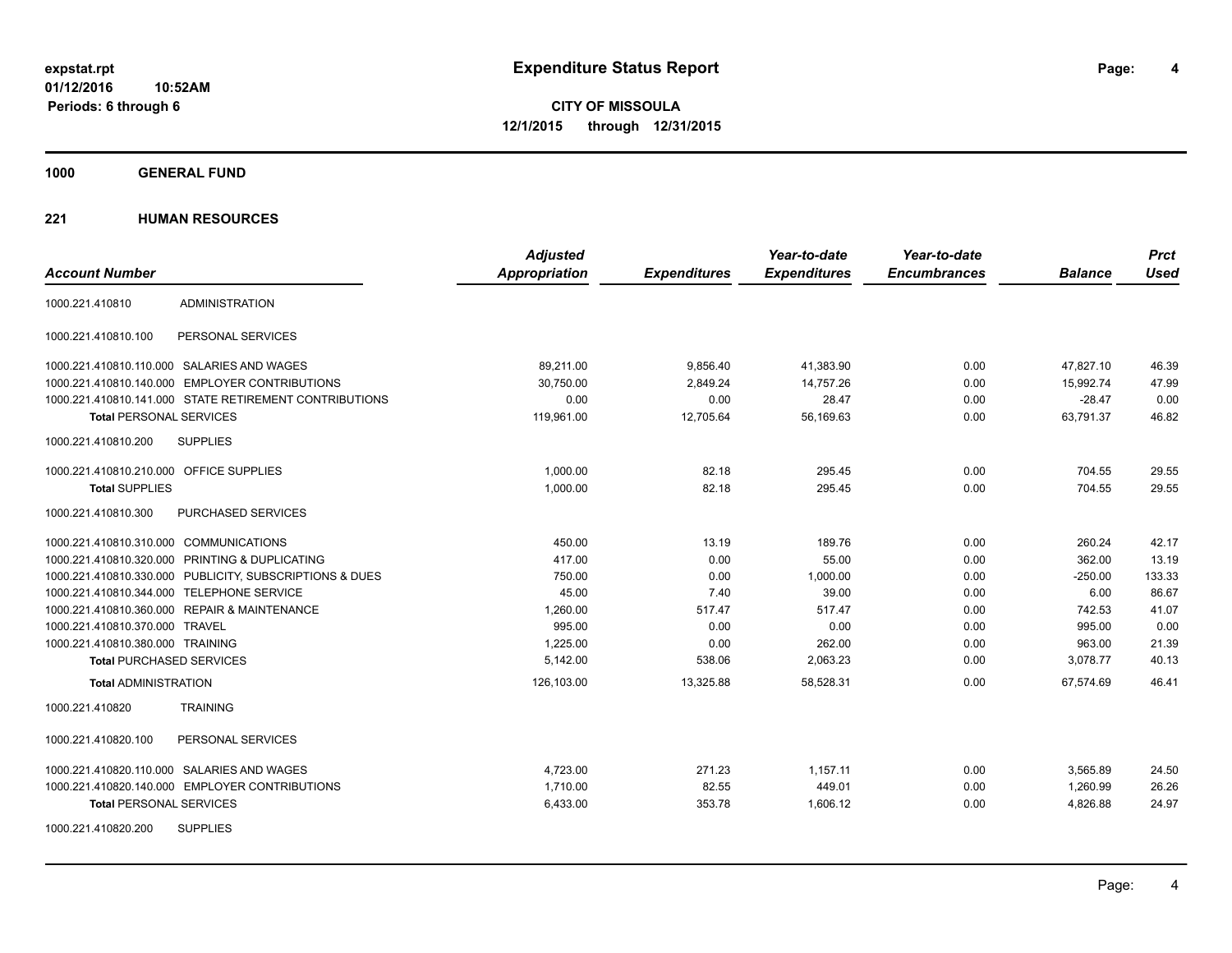**1000 GENERAL FUND**

|                                                         | <b>Adjusted</b>      |                     | Year-to-date        | Year-to-date        |                | <b>Prct</b> |
|---------------------------------------------------------|----------------------|---------------------|---------------------|---------------------|----------------|-------------|
| <b>Account Number</b>                                   | <b>Appropriation</b> | <b>Expenditures</b> | <b>Expenditures</b> | <b>Encumbrances</b> | <b>Balance</b> | <b>Used</b> |
| 1000.221.410820.210.000 OFFICE SUPPLIES                 | 405.00               | 0.00                | 0.00                | 0.00                | 405.00         | 0.00        |
| <b>Total SUPPLIES</b>                                   | 405.00               | 0.00                | 0.00                | 0.00                | 405.00         | 0.00        |
| 1000.221.410820.300<br>PURCHASED SERVICES               |                      |                     |                     |                     |                |             |
| 1000.221.410820.320.000 PRINTING & DUPLICATING          | 500.00               | 0.00                | 55.00               | 0.00                | 445.00         | 11.00       |
| 1000.221.410820.330.000 PUBLICITY, SUBSCRIPTIONS & DUES | 26.00                | 0.00                | 0.00                | 0.00                | 26.00          | 0.00        |
| 1000.221.410820.344.000 TELEPHONE SERVICE               | 34.00                | 0.00                | 0.00                | 0.00                | 34.00          | 0.00        |
| 1000.221.410820.350.000 PROFESSIONAL SERVICES           | 2,000.00             | 400.00              | 400.00              | 0.00                | 1,600.00       | 20.00       |
| 1000.221.410820.360.000 REPAIR & MAINTENANCE            | 1,556.00             | 0.00                | 0.00                | 0.00                | 1,556.00       | 0.00        |
| 1000.221.410820.370.000 TRAVEL                          | 600.00               | 0.00                | 0.00                | 0.00                | 600.00         | 0.00        |
| 1000.221.410820.380.000 TRAINING                        | 1,250.00             | 0.00                | 0.00                | 0.00                | 1,250.00       | 0.00        |
| <b>Total PURCHASED SERVICES</b>                         | 5,966.00             | 400.00              | 455.00              | 0.00                | 5,511.00       | 7.63        |
| <b>Total TRAINING</b>                                   | 12,804.00            | 753.78              | 2,061.12            | 0.00                | 10,742.88      | 16.10       |
| <b>LABOR RELATIONS</b><br>1000.221.410840               |                      |                     |                     |                     |                |             |
| PERSONAL SERVICES<br>1000.221.410840.100                |                      |                     |                     |                     |                |             |
| 1000.221.410840.110.000 SALARIES AND WAGES              | 42,990.00            | 4,648.59            | 19,840.19           | 0.00                | 23,149.81      | 46.15       |
| 1000.221.410840.140.000 EMPLOYER CONTRIBUTIONS          | 17,653.00            | 1,587.32            | 8,790.22            | 0.00                | 8,862.78       | 49.79       |
| <b>Total PERSONAL SERVICES</b>                          | 60,643.00            | 6,235.91            | 28,630.41           | 0.00                | 32,012.59      | 47.21       |
| 1000.221.410840.200<br><b>SUPPLIES</b>                  |                      |                     |                     |                     |                |             |
| 1000.221.410840.210.000 OFFICE SUPPLIES                 | 950.00               | 30.54               | 30.54               | 0.00                | 919.46         | 3.21        |
| <b>Total SUPPLIES</b>                                   | 950.00               | 30.54               | 30.54               | 0.00                | 919.46         | 3.21        |
| 1000.221.410840.300<br>PURCHASED SERVICES               |                      |                     |                     |                     |                |             |
| 1000.221.410840.320.000 PRINTING & DUPLICATING          | 350.00               | 55.00               | 55.00               | 0.00                | 295.00         | 15.71       |
| 1000.221.410840.330.000 PUBLICITY, SUBSCRIPTIONS & DUES | 450.00               | 107.00              | 107.00              | 0.00                | 343.00         | 23.78       |
| 1000.221.410840.344.000 TELEPHONE SERVICE               | 24.00                | 0.00                | 0.00                | 0.00                | 24.00          | 0.00        |
| 1000.221.410840.360.000 REPAIR & MAINTENANCE            | 526.00               | 0.00                | 0.00                | 0.00                | 526.00         | 0.00        |
|                                                         |                      |                     |                     |                     |                |             |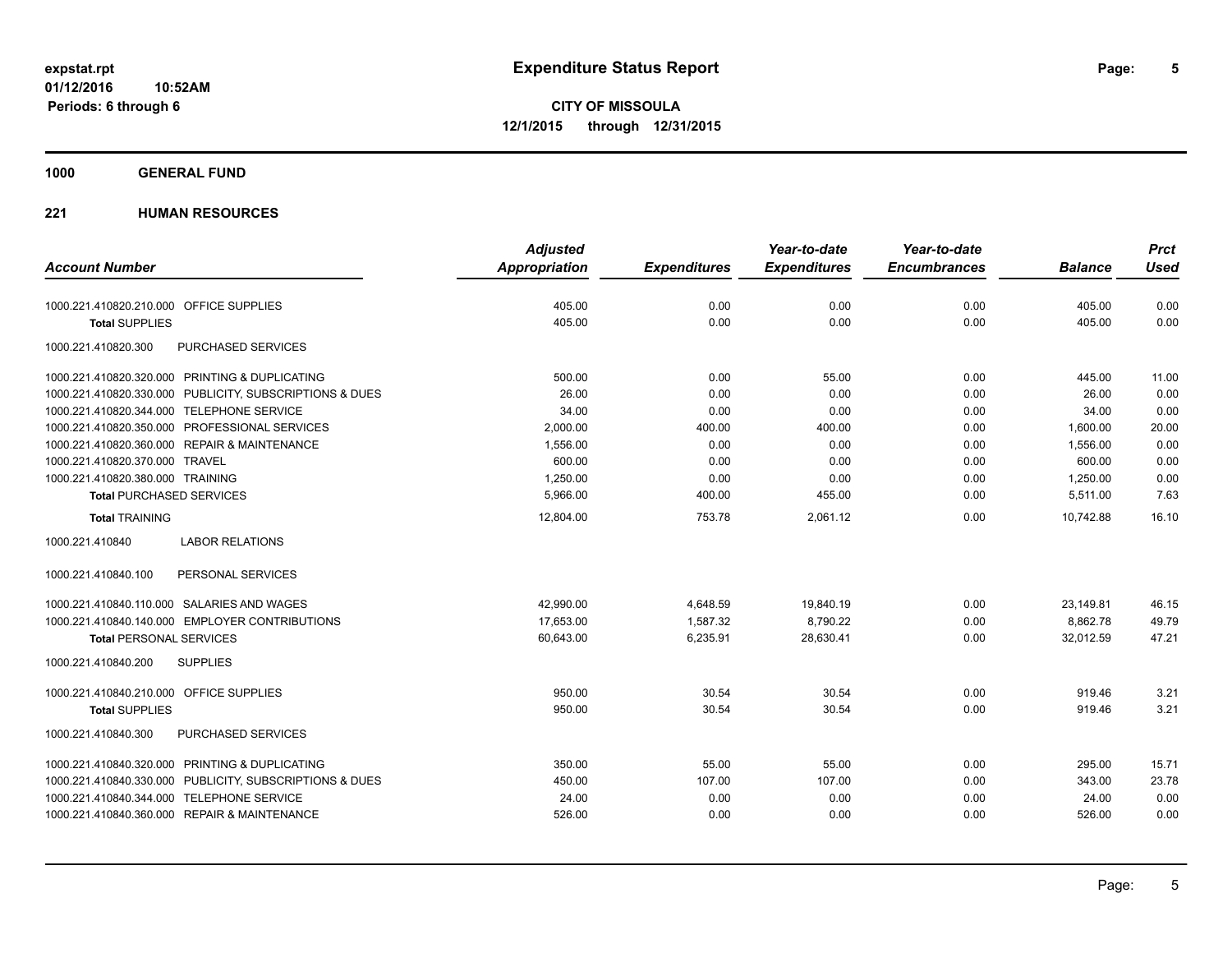**1000 GENERAL FUND**

| <b>Account Number</b>                          | <b>Adjusted</b><br>Appropriation | <b>Expenditures</b> | Year-to-date<br><b>Expenditures</b> | Year-to-date<br><b>Encumbrances</b> | <b>Balance</b> | <b>Prct</b><br><b>Used</b> |
|------------------------------------------------|----------------------------------|---------------------|-------------------------------------|-------------------------------------|----------------|----------------------------|
| 1000.221.410840.370.000 TRAVEL                 | 815.00                           | 0.00                | 504.08                              | 0.00                                | 310.92         | 61.85                      |
| 1000.221.410840.380.000 TRAINING               | 300.00                           | 0.00                | 275.00                              | 0.00                                | 25.00          | 91.67                      |
| <b>Total PURCHASED SERVICES</b>                | 2,465.00                         | 162.00              | 941.08                              | 0.00                                | 1,523.92       | 38.18                      |
| <b>Total LABOR RELATIONS</b>                   | 64,058.00                        | 6,428.45            | 29,602.03                           | 0.00                                | 34.455.97      | 46.21                      |
| <b>EEO COMPLIANCE</b><br>1000.221.410850       |                                  |                     |                                     |                                     |                |                            |
| PERSONAL SERVICES<br>1000.221.410850.100       |                                  |                     |                                     |                                     |                |                            |
| 1000.221.410850.110.000 SALARIES AND WAGES     | 35.631.00                        | 4,309.16            | 18,389.54                           | 0.00                                | 17,241.46      | 51.61                      |
| 1000.221.410850.140.000 EMPLOYER CONTRIBUTIONS | 12,125.00                        | 1,252.98            | 6,516.15                            | 0.00                                | 5,608.85       | 53.74                      |
| <b>Total PERSONAL SERVICES</b>                 | 47,756.00                        | 5,562.14            | 24,905.69                           | 0.00                                | 22.850.31      | 52.15                      |
| 1000.221.410850.200<br><b>SUPPLIES</b>         |                                  |                     |                                     |                                     |                |                            |
| <b>Total SUPPLIES</b>                          | 0.00                             | 0.00                | 0.00                                | 0.00                                | 0.00           | 0.00                       |
| 1000.221.410850.300<br>PURCHASED SERVICES      |                                  |                     |                                     |                                     |                |                            |
| 1000.221.410850.350.000 PROFESSIONAL SERVICES  | 9,000.00                         | 475.00              | 2,215.75                            | 0.00                                | 6,784.25       | 24.62                      |
| <b>Total PURCHASED SERVICES</b>                | 9,000.00                         | 475.00              | 2,215.75                            | 0.00                                | 6,784.25       | 24.62                      |
| 1000.221.410850.900<br><b>CAPITAL OUTLAY</b>   |                                  |                     |                                     |                                     |                |                            |
| <b>Total CAPITAL OUTLAY</b>                    | 0.00                             | 0.00                | 0.00                                | 0.00                                | 0.00           | 0.00                       |
| <b>Total EEO COMPLIANCE</b>                    | 56,756.00                        | 6,037.14            | 27,121.44                           | 0.00                                | 29,634.56      | 47.79                      |
| <b>EMPLOYEE BENEFITS</b><br>1000.221.410860    |                                  |                     |                                     |                                     |                |                            |
| 1000.221.410860.100<br>PERSONAL SERVICES       |                                  |                     |                                     |                                     |                |                            |
| 1000.221.410860.110.000 SALARIES AND WAGES     | 23,350.00                        | 3,603.81            | 15,380.77                           | 0.00                                | 7,969.23       | 65.87                      |
| 1000.221.410860.140.000 EMPLOYER CONTRIBUTIONS | 7,679.00                         | 1,038.09            | 5,348.17                            | 0.00                                | 2,330.83       | 69.65                      |
| <b>Total PERSONAL SERVICES</b>                 | 31,029.00                        | 4,641.90            | 20,728.94                           | 0.00                                | 10,300.06      | 66.81                      |
| <b>SUPPLIES</b><br>1000.221.410860.200         |                                  |                     |                                     |                                     |                |                            |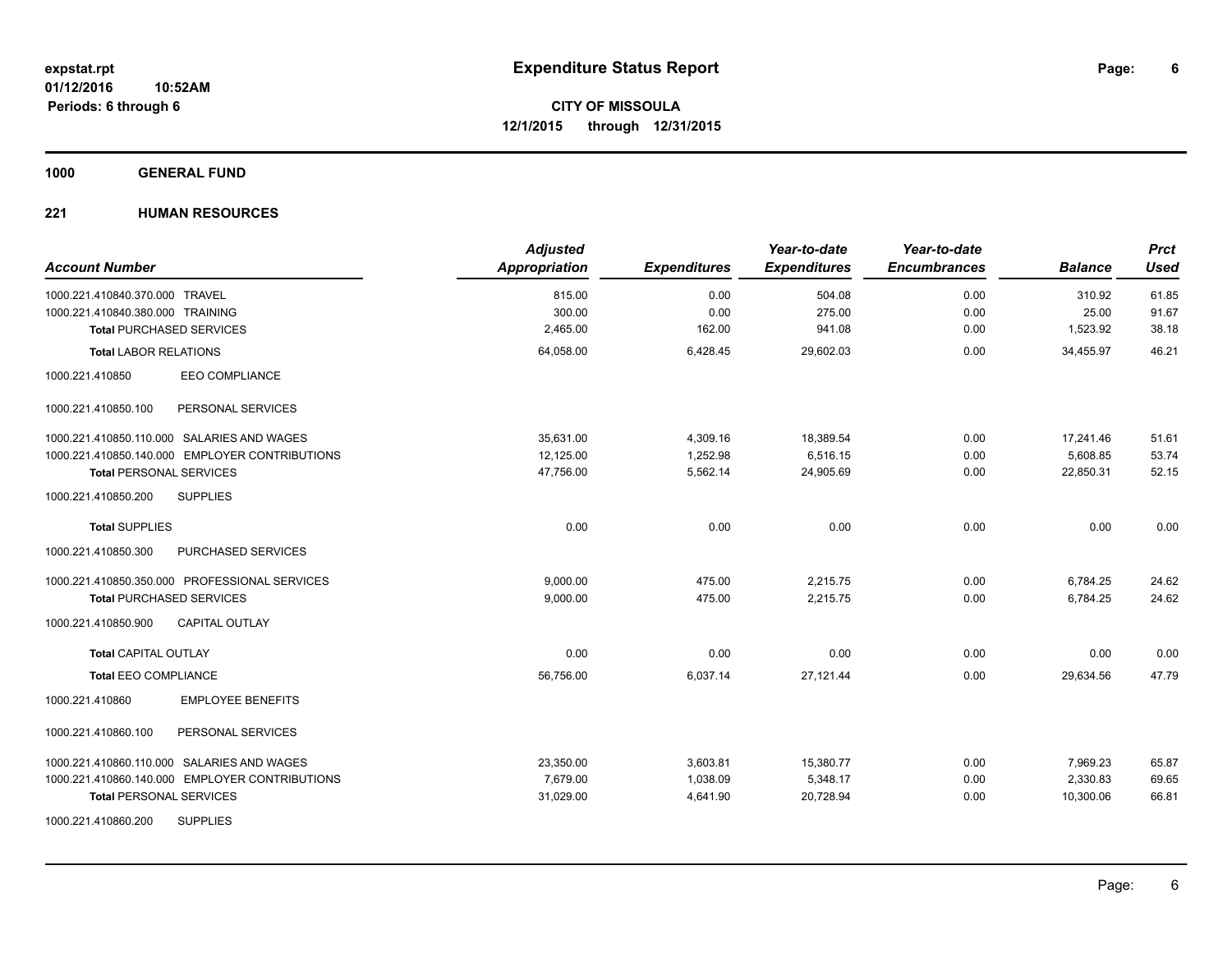### **1000 GENERAL FUND**

|                                                         | <b>Adjusted</b> |                     | Year-to-date        | Year-to-date        |                | <b>Prct</b> |
|---------------------------------------------------------|-----------------|---------------------|---------------------|---------------------|----------------|-------------|
| <b>Account Number</b>                                   | Appropriation   | <b>Expenditures</b> | <b>Expenditures</b> | <b>Encumbrances</b> | <b>Balance</b> | <b>Used</b> |
| <b>OFFICE SUPPLIES</b><br>1000.221.410860.210.000       | 760.00          | 12.59               | 12.59               | 0.00                | 747.41         | 1.66        |
| <b>Total SUPPLIES</b>                                   | 760.00          | 12.59               | 12.59               | 0.00                | 747.41         | 1.66        |
| <b>PURCHASED SERVICES</b><br>1000.221.410860.300        |                 |                     |                     |                     |                |             |
| 1000.221.410860.320.000 PRINTING & DUPLICATING          | 365.00          | 0.00                | 312.23              | 0.00                | 52.77          | 85.54       |
| 1000.221.410860.330.000 PUBLICITY, SUBSCRIPTIONS & DUES | 865.00          | 280.00              | 389.69              | 0.00                | 475.31         | 45.05       |
| 1000.221.410860.344.000 TELEPHONE SERVICE               | 87.00           | 0.00                | 0.00                | 0.00                | 87.00          | 0.00        |
| 1000.221.410860.360.000 REPAIR & MAINTENANCE            | 650.00          | 0.00                | 0.00                | 0.00                | 650.00         | 0.00        |
| 1000.221.410860.370.000 TRAVEL                          | 678.00          | 0.00                | 0.00                | 0.00                | 678.00         | 0.00        |
| 1000.221.410860.380.000 TRAINING                        | 275.00          | 0.00                | 0.00                | 0.00                | 275.00         | 0.00        |
| 1000.221.410860.390.000 OTHER PURCHASED SERVICES        | 17,490.00       | 167.24              | 752.23              | 0.00                | 16,737.77      | 4.30        |
| <b>Total PURCHASED SERVICES</b>                         | 20,410.00       | 447.24              | 1,454.15            | 0.00                | 18,955.85      | 7.12        |
| <b>Total EMPLOYEE BENEFITS</b>                          | 52,199.00       | 5,101.73            | 22,195.68           | 0.00                | 30,003.32      | 42.52       |
| <b>Total HUMAN RESOURCES</b>                            | 311,920.00      | 31,646.98           | 139,508.58          | 0.00                | 172.411.42     | 44.73       |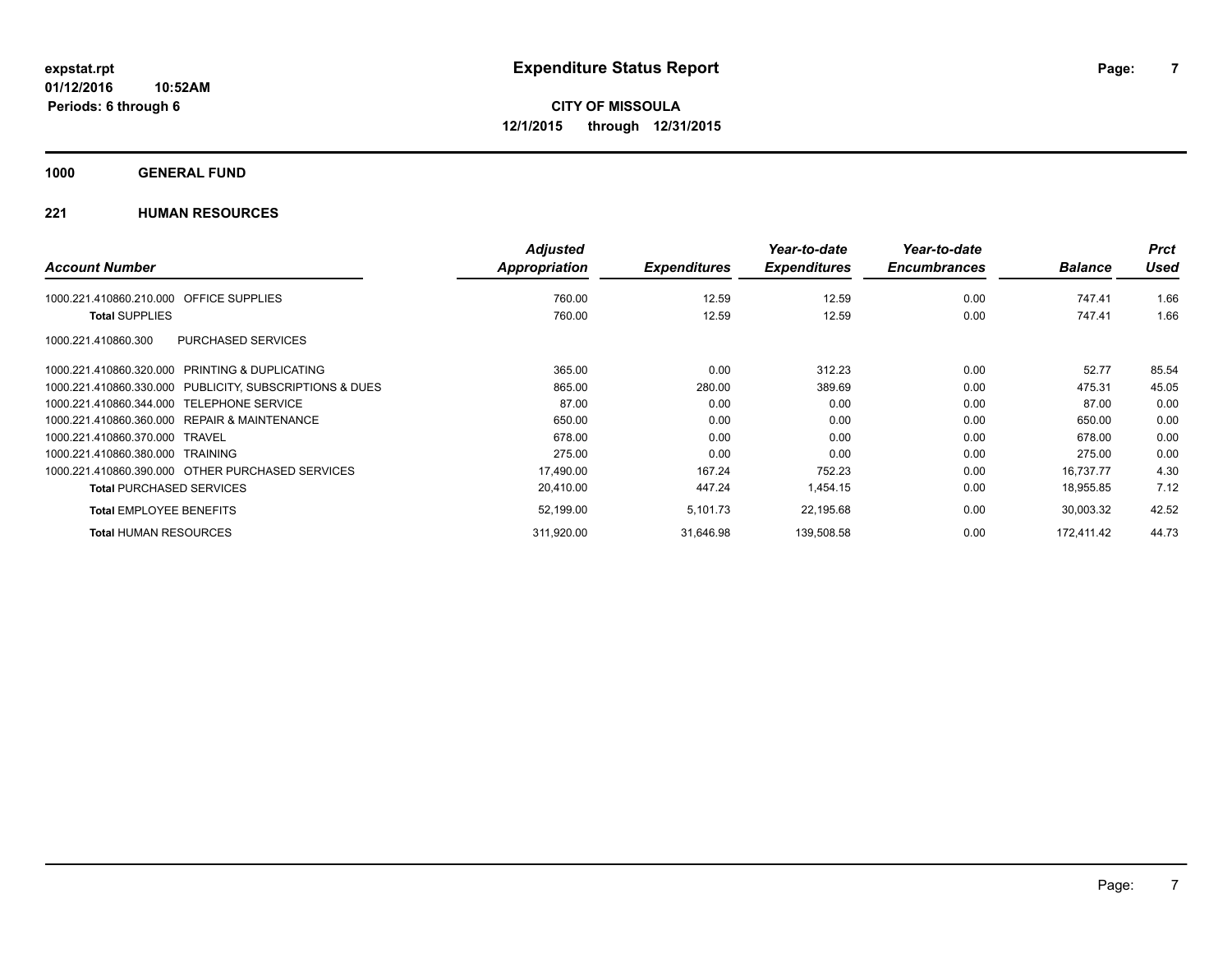**CITY OF MISSOULA 12/1/2015 through 12/31/2015**

**1000 GENERAL FUND**

| <b>Account Number</b>                  |                                                                                             | <b>Adjusted</b><br>Appropriation | <b>Expenditures</b> | Year-to-date<br><b>Expenditures</b> | Year-to-date<br><b>Encumbrances</b> | <b>Balance</b>       | <b>Prct</b><br><b>Used</b> |
|----------------------------------------|---------------------------------------------------------------------------------------------|----------------------------------|---------------------|-------------------------------------|-------------------------------------|----------------------|----------------------------|
| 1000.223.410101                        | <b>NC-GRANT CREEK</b>                                                                       |                                  |                     |                                     |                                     |                      |                            |
| 1000.223.410101.300                    | PURCHASED SERVICES                                                                          |                                  |                     |                                     |                                     |                      |                            |
|                                        | 1000.223.410101.310.000 GRANT CREEK NC/COMMUNICATIONS<br>Total PURCHASED SERVICES           | 324.00<br>324.00                 | 0.00<br>0.00        | 0.00<br>0.00                        | 0.00<br>0.00                        | 324.00<br>324.00     | 0.00<br>0.00               |
| 1000.223.410101.700                    | <b>GRANTS &amp; CONTRIBUTIONS</b>                                                           |                                  |                     |                                     |                                     |                      |                            |
|                                        | 1000.223.410101.700.000 GRANTS & CONTRIBUTIONS<br><b>Total GRANTS &amp; CONTRIBUTIONS</b>   | 800.00<br>800.00                 | 161.45<br>161.45    | 537.88<br>537.88                    | 0.00<br>0.00                        | 262.12<br>262.12     | 67.24<br>67.24             |
| <b>Total NC-GRANT CREEK</b>            |                                                                                             | 1.124.00                         | 161.45              | 537.88                              | 0.00                                | 586.12               | 47.85                      |
| 1000.223.410102                        | NC-UPPER RATTLESNAKE                                                                        |                                  |                     |                                     |                                     |                      |                            |
| 1000.223.410102.300                    | PURCHASED SERVICES                                                                          |                                  |                     |                                     |                                     |                      |                            |
|                                        | 1000.223.410102.310.000 UPPER RATTLESNAKE/COMMUNICATIONS<br><b>Total PURCHASED SERVICES</b> | 742.00<br>742.00                 | 0.00<br>0.00        | 0.00<br>0.00                        | 0.00<br>0.00                        | 742.00<br>742.00     | 0.00<br>0.00               |
| 1000.223.410102.700                    | <b>GRANTS &amp; CONTRIBUTIONS</b>                                                           |                                  |                     |                                     |                                     |                      |                            |
|                                        | 1000.223.410102.700.000 GRANTS & CONTRIBUTIONS<br><b>Total GRANTS &amp; CONTRIBUTIONS</b>   | 800.00<br>800.00                 | 0.00<br>0.00        | 59.00<br>59.00                      | 0.00<br>0.00                        | 741.00<br>741.00     | 7.38<br>7.38               |
|                                        | Total NC-UPPER RATTLESNAKE                                                                  | 1,542.00                         | 0.00                | 59.00                               | 0.00                                | 1,483.00             | 3.83                       |
| 1000.223.410103                        | <b>NC-LOWER RATTLESNAKE</b>                                                                 |                                  |                     |                                     |                                     |                      |                            |
| 1000.223.410103.300                    | PURCHASED SERVICES                                                                          |                                  |                     |                                     |                                     |                      |                            |
| 1000.223.410103.310.000 COMMUNICATIONS | Total PURCHASED SERVICES                                                                    | 407.00<br>407.00                 | 0.00<br>0.00        | 420.80<br>420.80                    | 0.00<br>0.00                        | $-13.80$<br>$-13.80$ | 103.39<br>103.39           |
| 1000.223.410103.700                    | <b>GRANTS &amp; CONTRIBUTIONS</b>                                                           |                                  |                     |                                     |                                     |                      |                            |
|                                        | 1000.223.410103.700.000 GRANTS & CONTRIBUTIONS                                              | 800.00                           | 0.00                | 59.00                               | 0.00                                | 741.00               | 7.38                       |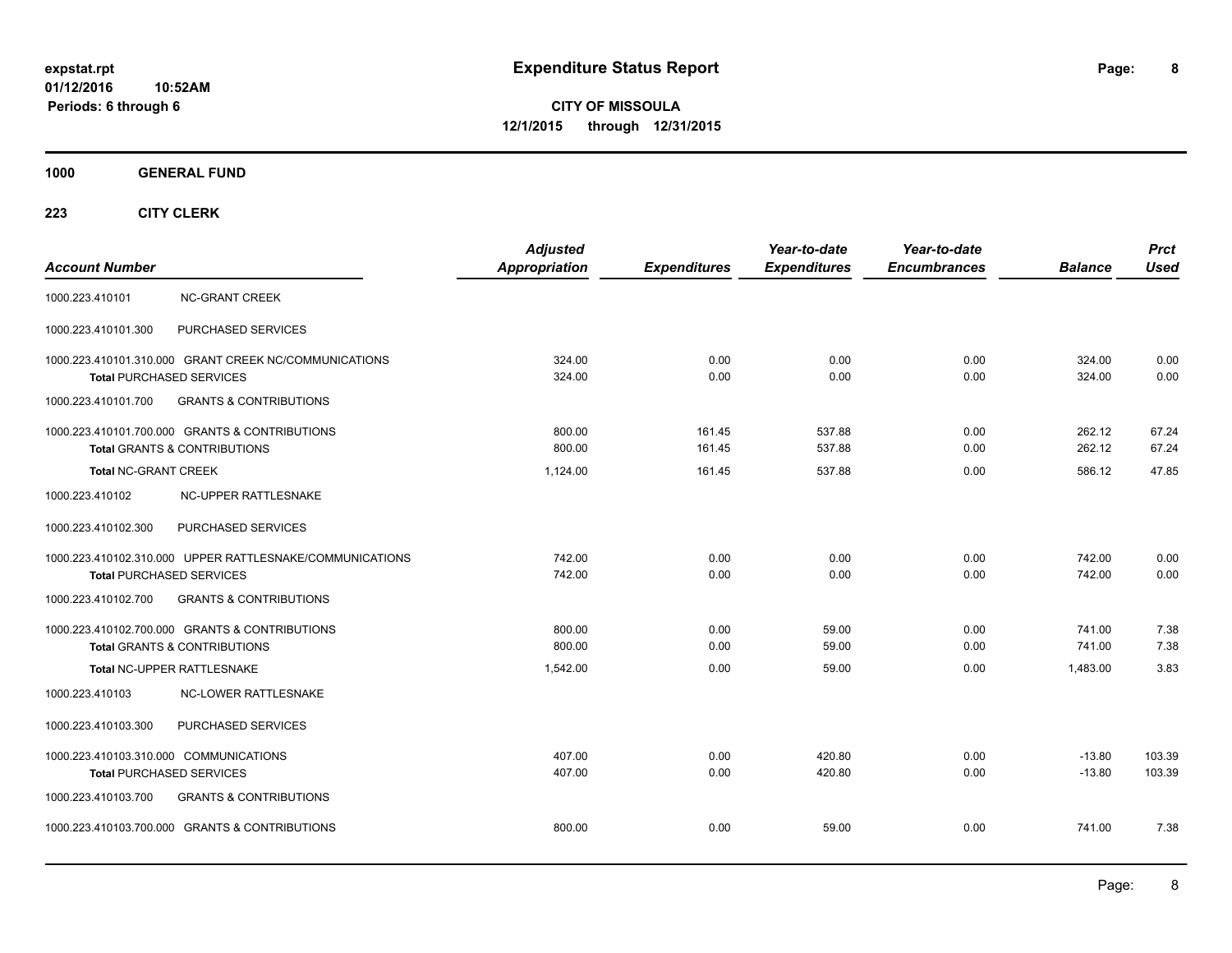**1000 GENERAL FUND**

| <b>Account Number</b>                   |                                                | <b>Adjusted</b><br>Appropriation | <b>Expenditures</b> | Year-to-date<br><b>Expenditures</b> | Year-to-date<br><b>Encumbrances</b> | <b>Balance</b> | <b>Prct</b><br><b>Used</b> |
|-----------------------------------------|------------------------------------------------|----------------------------------|---------------------|-------------------------------------|-------------------------------------|----------------|----------------------------|
| <b>Total GRANTS &amp; CONTRIBUTIONS</b> |                                                | 800.00                           | 0.00                | 59.00                               | 0.00                                | 741.00         | 7.38                       |
| Total NC-LOWER RATTLESNAKE              |                                                | 1,207.00                         | 0.00                | 479.80                              | 0.00                                | 727.20         | 39.75                      |
| 1000.223.410104                         | NC-NORTHSIDE                                   |                                  |                     |                                     |                                     |                |                            |
| 1000.223.410104.300                     | PURCHASED SERVICES                             |                                  |                     |                                     |                                     |                |                            |
| 1000.223.410104.310.000 COMMUNICATIONS  |                                                | 618.00                           | 0.00                | 0.00                                | 0.00                                | 618.00         | 0.00                       |
| <b>Total PURCHASED SERVICES</b>         |                                                | 618.00                           | 0.00                | 0.00                                | 0.00                                | 618.00         | 0.00                       |
| 1000.223.410104.700                     | <b>GRANTS &amp; CONTRIBUTIONS</b>              |                                  |                     |                                     |                                     |                |                            |
|                                         | 1000.223.410104.700.000 GRANTS & CONTRIBUTIONS | 800.00                           | 0.00                | 100.85                              | 0.00                                | 699.15         | 12.61                      |
| <b>Total GRANTS &amp; CONTRIBUTIONS</b> |                                                | 800.00                           | 0.00                | 100.85                              | 0.00                                | 699.15         | 12.61                      |
| <b>Total NC-NORTHSIDE</b>               |                                                | 1,418.00                         | 0.00                | 100.85                              | 0.00                                | 1,317.15       | 7.11                       |
| 1000.223.410105                         | NC-WESTSIDE                                    |                                  |                     |                                     |                                     |                |                            |
| 1000.223.410105.300                     | PURCHASED SERVICES                             |                                  |                     |                                     |                                     |                |                            |
| 1000.223.410105.310.000 COMMUNICATIONS  |                                                | 1,166.00                         | 0.00                | 0.00                                | 0.00                                | 1,166.00       | 0.00                       |
| <b>Total PURCHASED SERVICES</b>         |                                                | 1,166.00                         | 0.00                | 0.00                                | 0.00                                | 1,166.00       | 0.00                       |
| 1000.223.410105.700                     | <b>GRANTS &amp; CONTRIBUTIONS</b>              |                                  |                     |                                     |                                     |                |                            |
|                                         | 1000.223.410105.700.000 GRANTS & CONTRIBUTIONS | 800.00                           | 0.00                | 70.28                               | 0.00                                | 729.72         | 8.79                       |
| Total GRANTS & CONTRIBUTIONS            |                                                | 800.00                           | 0.00                | 70.28                               | 0.00                                | 729.72         | 8.79                       |
| <b>Total NC-WESTSIDE</b>                |                                                | 1,966.00                         | 0.00                | 70.28                               | 0.00                                | 1,895.72       | 3.57                       |
| 1000.223.410106                         | NC-HEART OF MISSOULA                           |                                  |                     |                                     |                                     |                |                            |
| 1000.223.410106.300                     | PURCHASED SERVICES                             |                                  |                     |                                     |                                     |                |                            |
| 1000.223.410106.310.000 COMMUNICATIONS  |                                                | 628.00                           | 0.00                | 0.00                                | 0.00                                | 628.00         | 0.00                       |
| <b>Total PURCHASED SERVICES</b>         |                                                | 628.00                           | 0.00                | 0.00                                | 0.00                                | 628.00         | 0.00                       |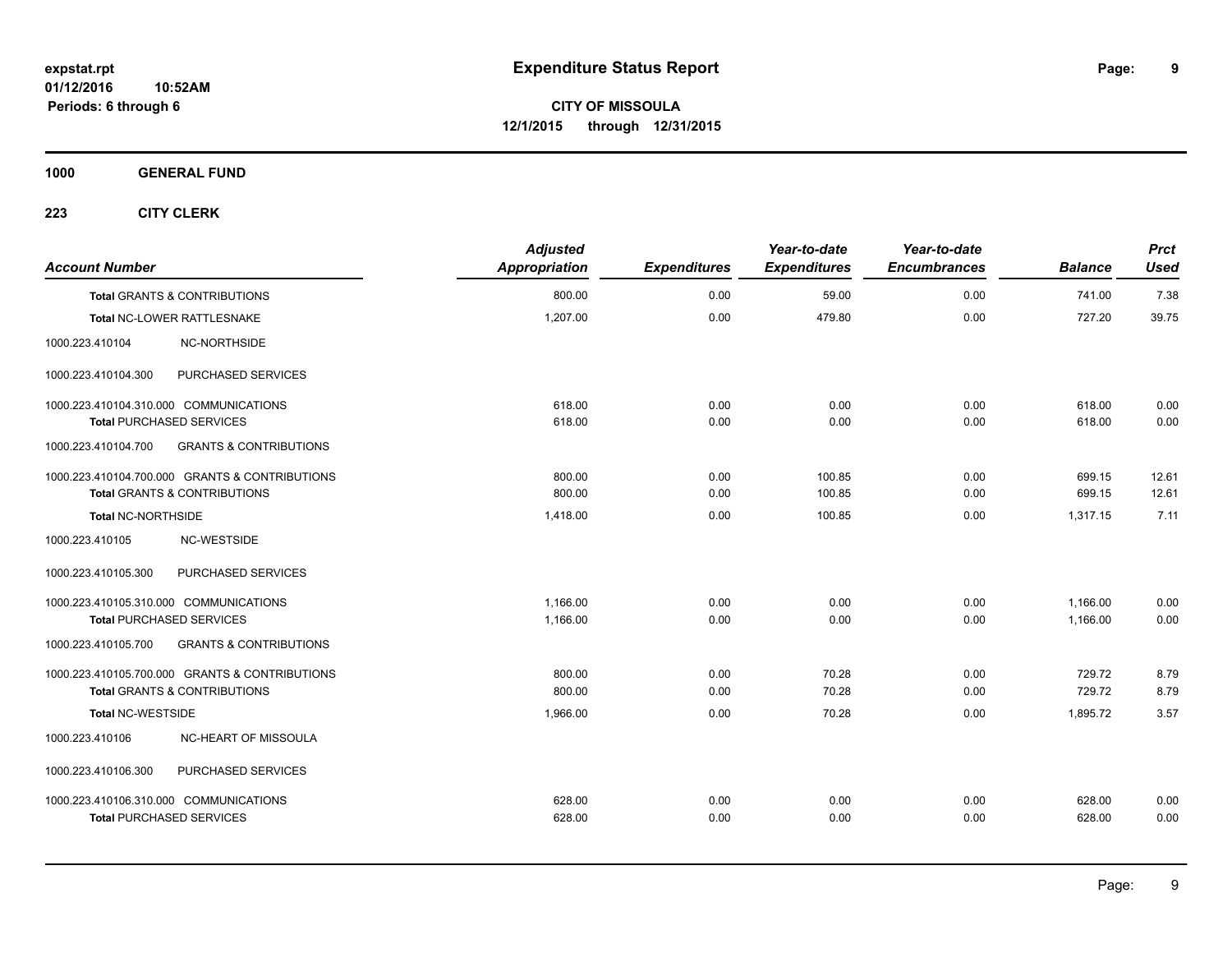**1000 GENERAL FUND**

**223 CITY CLERK**

| <b>Account Number</b>                                                                     | <b>Adjusted</b><br>Appropriation | <b>Expenditures</b> | Year-to-date<br><b>Expenditures</b> | Year-to-date<br><b>Encumbrances</b> | <b>Balance</b>   | <b>Prct</b><br><b>Used</b> |
|-------------------------------------------------------------------------------------------|----------------------------------|---------------------|-------------------------------------|-------------------------------------|------------------|----------------------------|
| <b>GRANTS &amp; CONTRIBUTIONS</b><br>1000.223.410106.700                                  |                                  |                     |                                     |                                     |                  |                            |
| 1000.223.410106.700.000 GRANTS & CONTRIBUTIONS<br><b>Total GRANTS &amp; CONTRIBUTIONS</b> | 800.00<br>800.00                 | 0.00<br>0.00        | 59.00<br>59.00                      | 0.00<br>0.00                        | 741.00<br>741.00 | 7.38<br>7.38               |
| Total NC-HEART OF MISSOULA                                                                | 1,428.00                         | 0.00                | 59.00                               | 0.00                                | 1,369.00         | 4.13                       |
| NC-UNIVERSITY DISTRICT<br>1000.223.410107                                                 |                                  |                     |                                     |                                     |                  |                            |
| PURCHASED SERVICES<br>1000.223.410107.300                                                 |                                  |                     |                                     |                                     |                  |                            |
| 1000.223.410107.310.000 COMMUNICATIONS<br><b>Total PURCHASED SERVICES</b>                 | 1.658.00<br>1,658.00             | 0.00<br>0.00        | 843.70<br>843.70                    | 0.00<br>0.00                        | 814.30<br>814.30 | 50.89<br>50.89             |
| <b>GRANTS &amp; CONTRIBUTIONS</b><br>1000.223.410107.700                                  |                                  |                     |                                     |                                     |                  |                            |
| 1000.223.410107.700.000 GRANTS & CONTRIBUTIONS<br><b>Total GRANTS &amp; CONTRIBUTIONS</b> | 800.00<br>800.00                 | 0.00<br>0.00        | 547.84<br>547.84                    | 0.00<br>0.00                        | 252.16<br>252.16 | 68.48<br>68.48             |
| Total NC-UNIVERSITY DISTRICT                                                              | 2,458.00                         | 0.00                | 1,391.54                            | 0.00                                | 1,066.46         | 56.61                      |
| NC-RIVERFRONT<br>1000.223.410108                                                          |                                  |                     |                                     |                                     |                  |                            |
| 1000.223.410108.300<br>PURCHASED SERVICES                                                 |                                  |                     |                                     |                                     |                  |                            |
| 1000.223.410108.310.000 COMMUNICATIONS<br><b>Total PURCHASED SERVICES</b>                 | 578.00<br>578.00                 | 0.00<br>0.00        | 414.90<br>414.90                    | 0.00<br>0.00                        | 163.10<br>163.10 | 71.78<br>71.78             |
| <b>GRANTS &amp; CONTRIBUTIONS</b><br>1000.223.410108.700                                  |                                  |                     |                                     |                                     |                  |                            |
| 1000.223.410108.700.000 GRANTS & CONTRIBUTIONS<br><b>Total GRANTS &amp; CONTRIBUTIONS</b> | 800.00<br>800.00                 | 0.00<br>0.00        | 201.37<br>201.37                    | 0.00<br>0.00                        | 598.63<br>598.63 | 25.17<br>25.17             |
| Total NC-RIVERFRONT                                                                       | 1,378.00                         | 0.00                | 616.27                              | 0.00                                | 761.73           | 44.72                      |
| 1000.223.410109<br>NC-EMMA DICKENSON & ORCHARD HOMES                                      |                                  |                     |                                     |                                     |                  |                            |

1000.223.410109.300 PURCHASED SERVICES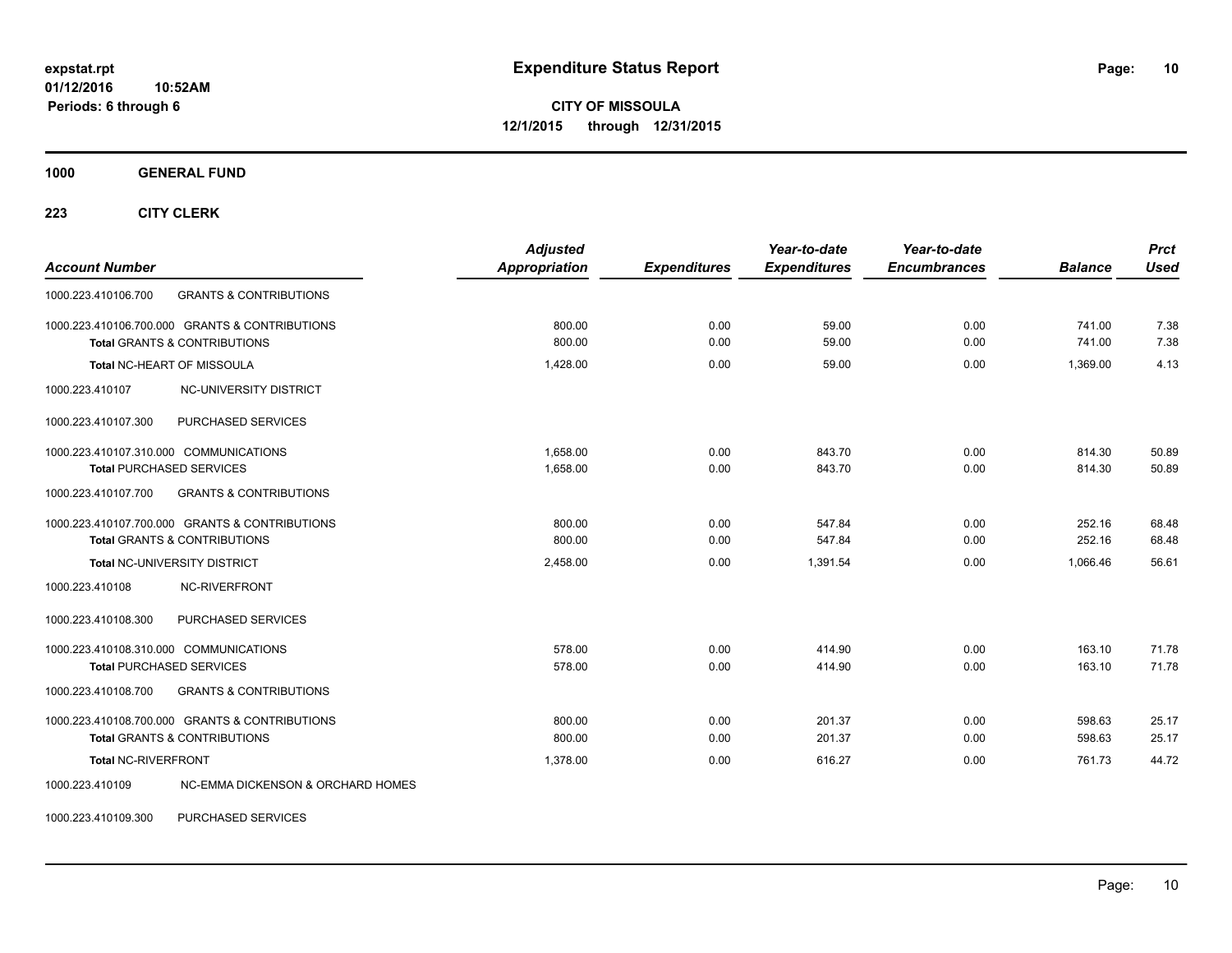**1000 GENERAL FUND**

| <b>Account Number</b>     |                                                                           | <b>Adjusted</b><br>Appropriation | <b>Expenditures</b> | Year-to-date<br><b>Expenditures</b> | Year-to-date<br><b>Encumbrances</b> | <b>Balance</b> | <b>Prct</b><br><b>Used</b> |
|---------------------------|---------------------------------------------------------------------------|----------------------------------|---------------------|-------------------------------------|-------------------------------------|----------------|----------------------------|
|                           | 1000.223.410109.310.000 COMMUNICATIONS<br><b>Total PURCHASED SERVICES</b> | 713.00<br>713.00                 | 0.00<br>0.00        | 713.00<br>713.00                    | 0.00<br>0.00                        | 0.00<br>0.00   | 100.00<br>100.00           |
| 1000.223.410109.700       | <b>GRANTS &amp; CONTRIBUTIONS</b>                                         |                                  |                     |                                     |                                     |                |                            |
|                           | 1000.223.410109.700.000 GRANTS & CONTRIBUTIONS                            | 800.00                           | 0.00                | 192.48                              | 0.00                                | 607.52         | 24.06                      |
|                           | Total GRANTS & CONTRIBUTIONS                                              | 800.00                           | 0.00                | 192.48                              | 0.00                                | 607.52         | 24.06                      |
|                           | <b>Total NC-EMMA DICKENSON &amp; ORCHARD HOMES</b>                        | 1,513.00                         | 0.00                | 905.48                              | 0.00                                | 607.52         | 59.85                      |
| 1000.223.410110           | <b>NC-FRANKLIN TO FORT</b>                                                |                                  |                     |                                     |                                     |                |                            |
| 1000.223.410110.300       | PURCHASED SERVICES                                                        |                                  |                     |                                     |                                     |                |                            |
|                           | 1000.223.410110.310.000 COMMUNICATIONS                                    | 1,710.00                         | 0.00                | 1,591.77                            | 0.00                                | 118.23         | 93.09                      |
|                           | <b>Total PURCHASED SERVICES</b>                                           | 1.710.00                         | 0.00                | 1,591.77                            | 0.00                                | 118.23         | 93.09                      |
| 1000.223.410110.700       | <b>GRANTS &amp; CONTRIBUTIONS</b>                                         |                                  |                     |                                     |                                     |                |                            |
|                           | 1000.223.410110.700.000 GRANTS & CONTRIBUTIONS                            | 800.00                           | 0.00                | 82.62                               | 0.00                                | 717.38         | 10.33                      |
|                           | <b>Total GRANTS &amp; CONTRIBUTIONS</b>                                   | 800.00                           | 0.00                | 82.62                               | 0.00                                | 717.38         | 10.33                      |
|                           | Total NC-FRANKLIN TO FORT                                                 | 2,510.00                         | 0.00                | 1,674.39                            | 0.00                                | 835.61         | 66.71                      |
| 1000.223.410111           | <b>NC-ROSE PARK</b>                                                       |                                  |                     |                                     |                                     |                |                            |
| 1000.223.410111.300       | PURCHASED SERVICES                                                        |                                  |                     |                                     |                                     |                |                            |
|                           | 1000.223.410111.310.000 COMMUNICATIONS                                    | 1.066.00                         | 0.00                | 899.65                              | 0.00                                | 166.35         | 84.39                      |
|                           | <b>Total PURCHASED SERVICES</b>                                           | 1,066.00                         | 0.00                | 899.65                              | 0.00                                | 166.35         | 84.39                      |
| 1000.223.410111.700       | <b>GRANTS &amp; CONTRIBUTIONS</b>                                         |                                  |                     |                                     |                                     |                |                            |
|                           | 1000.223.410111.700.000 GRANTS & CONTRIBUTIONS                            | 800.00                           | 0.00                | 127.75                              | 0.00                                | 672.25         | 15.97                      |
|                           | <b>Total GRANTS &amp; CONTRIBUTIONS</b>                                   | 800.00                           | 0.00                | 127.75                              | 0.00                                | 672.25         | 15.97                      |
| <b>Total NC-ROSE PARK</b> |                                                                           | 1,866.00                         | 0.00                | 1,027.40                            | 0.00                                | 838.60         | 55.06                      |
| 1000.223.410112           | NC-FARVIEWS & PATTEE CANYON                                               |                                  |                     |                                     |                                     |                |                            |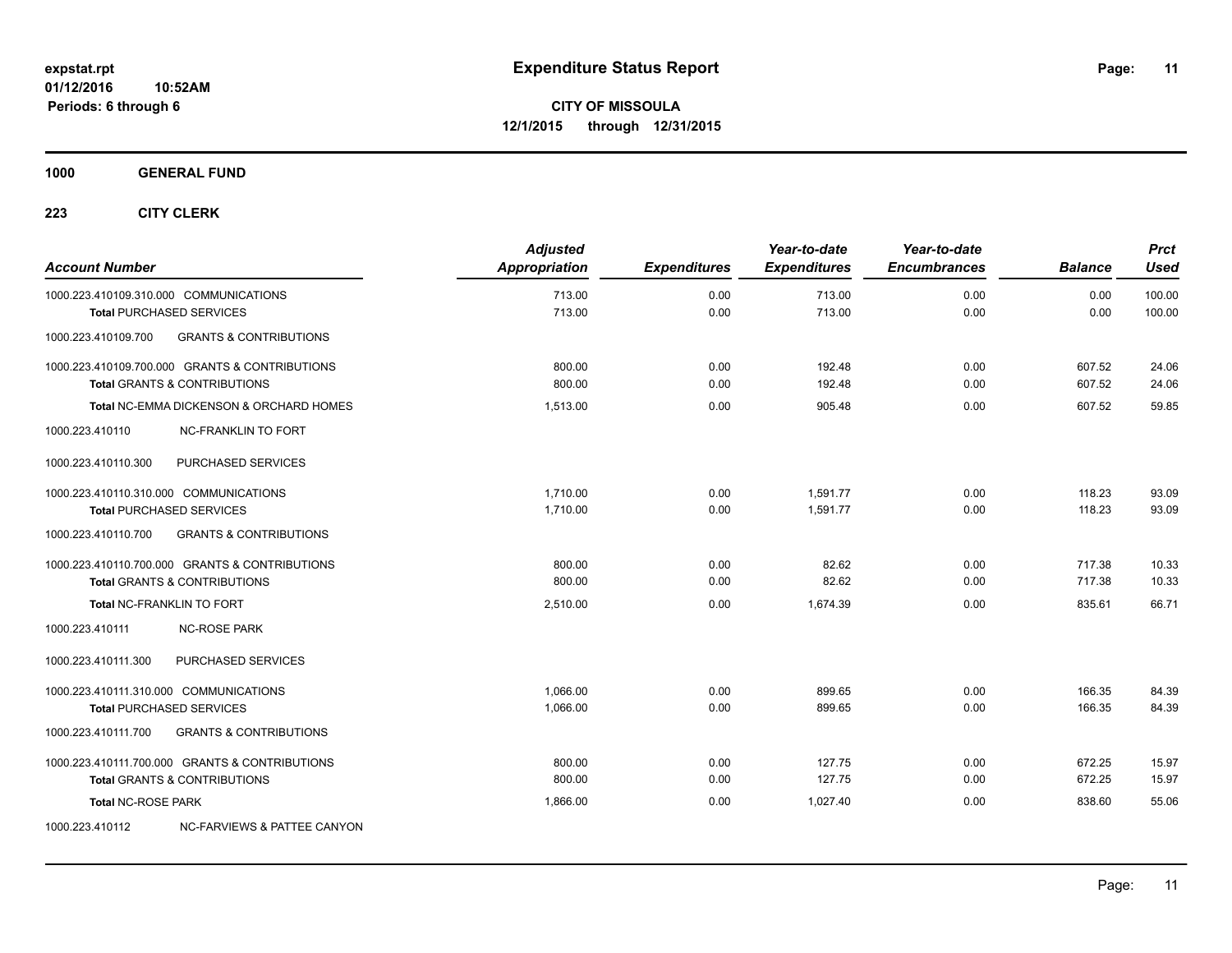**CITY OF MISSOULA 12/1/2015 through 12/31/2015**

### **1000 GENERAL FUND**

|                                                          | <b>Adjusted</b> |                     | Year-to-date        | Year-to-date        |                | <b>Prct</b> |
|----------------------------------------------------------|-----------------|---------------------|---------------------|---------------------|----------------|-------------|
| <b>Account Number</b>                                    | Appropriation   | <b>Expenditures</b> | <b>Expenditures</b> | <b>Encumbrances</b> | <b>Balance</b> | <b>Used</b> |
| PURCHASED SERVICES<br>1000.223.410112.300                |                 |                     |                     |                     |                |             |
| 1000.223.410112.310.000 COMMUNICATIONS                   | 705.00          | 0.00                | 0.00                | 0.00                | 705.00         | 0.00        |
| <b>Total PURCHASED SERVICES</b>                          | 705.00          | 0.00                | 0.00                | 0.00                | 705.00         | 0.00        |
| 1000.223.410112.700<br><b>GRANTS &amp; CONTRIBUTIONS</b> |                 |                     |                     |                     |                |             |
| 1000.223.410112.700.000 GRANTS & CONTRIBUTIONS           | 800.00          | 0.00                | 26.46               | 0.00                | 773.54         | 3.31        |
| <b>Total GRANTS &amp; CONTRIBUTIONS</b>                  | 800.00          | 0.00                | 26.46               | 0.00                | 773.54         | 3.31        |
| Total NC-FARVIEWS & PATTEE CANYON                        | 1,505.00        | 0.00                | 26.46               | 0.00                | 1.478.54       | 1.76        |
| <b>NC-SOUTHGATE &amp; TRIANGLE</b><br>1000.223.410113    |                 |                     |                     |                     |                |             |
| 1000.223.410113.300<br>PURCHASED SERVICES                |                 |                     |                     |                     |                |             |
| 1000.223.410113.310.000 COMMUNICATIONS                   | 616.00          | 0.00                | 616.00              | 0.00                | 0.00           | 100.00      |
| <b>Total PURCHASED SERVICES</b>                          | 616.00          | 0.00                | 616.00              | 0.00                | 0.00           | 100.00      |
| 1000.223.410113.700<br><b>GRANTS &amp; CONTRIBUTIONS</b> |                 |                     |                     |                     |                |             |
| 1000.223.410113.700.000 GRANTS & CONTRIBUTIONS           | 800.00          | 21.98               | 312.26              | 0.00                | 487.74         | 39.03       |
| <b>Total GRANTS &amp; CONTRIBUTIONS</b>                  | 800.00          | 21.98               | 312.26              | 0.00                | 487.74         | 39.03       |
| Total NC-SOUTHGATE & TRIANGLE                            | 1.416.00        | 21.98               | 928.26              | 0.00                | 487.74         | 65.56       |
| 1000.223.410114<br><b>NC-LEWIS &amp; CLARK</b>           |                 |                     |                     |                     |                |             |
| PURCHASED SERVICES<br>1000.223.410114.300                |                 |                     |                     |                     |                |             |
| 1000.223.410114.310.000 COMMUNICATIONS                   | 660.00          | 0.00                | 402.73              | 0.00                | 257.27         | 61.02       |
| <b>Total PURCHASED SERVICES</b>                          | 660.00          | 0.00                | 402.73              | 0.00                | 257.27         | 61.02       |
| <b>GRANTS &amp; CONTRIBUTIONS</b><br>1000.223.410114.700 |                 |                     |                     |                     |                |             |
| 1000.223.410114.700.000 GRANTS & CONTRIBUTIONS           | 800.00          | 0.00                | 449.09              | 0.00                | 350.91         | 56.14       |
| <b>Total GRANTS &amp; CONTRIBUTIONS</b>                  | 800.00          | 0.00                | 449.09              | 0.00                | 350.91         | 56.14       |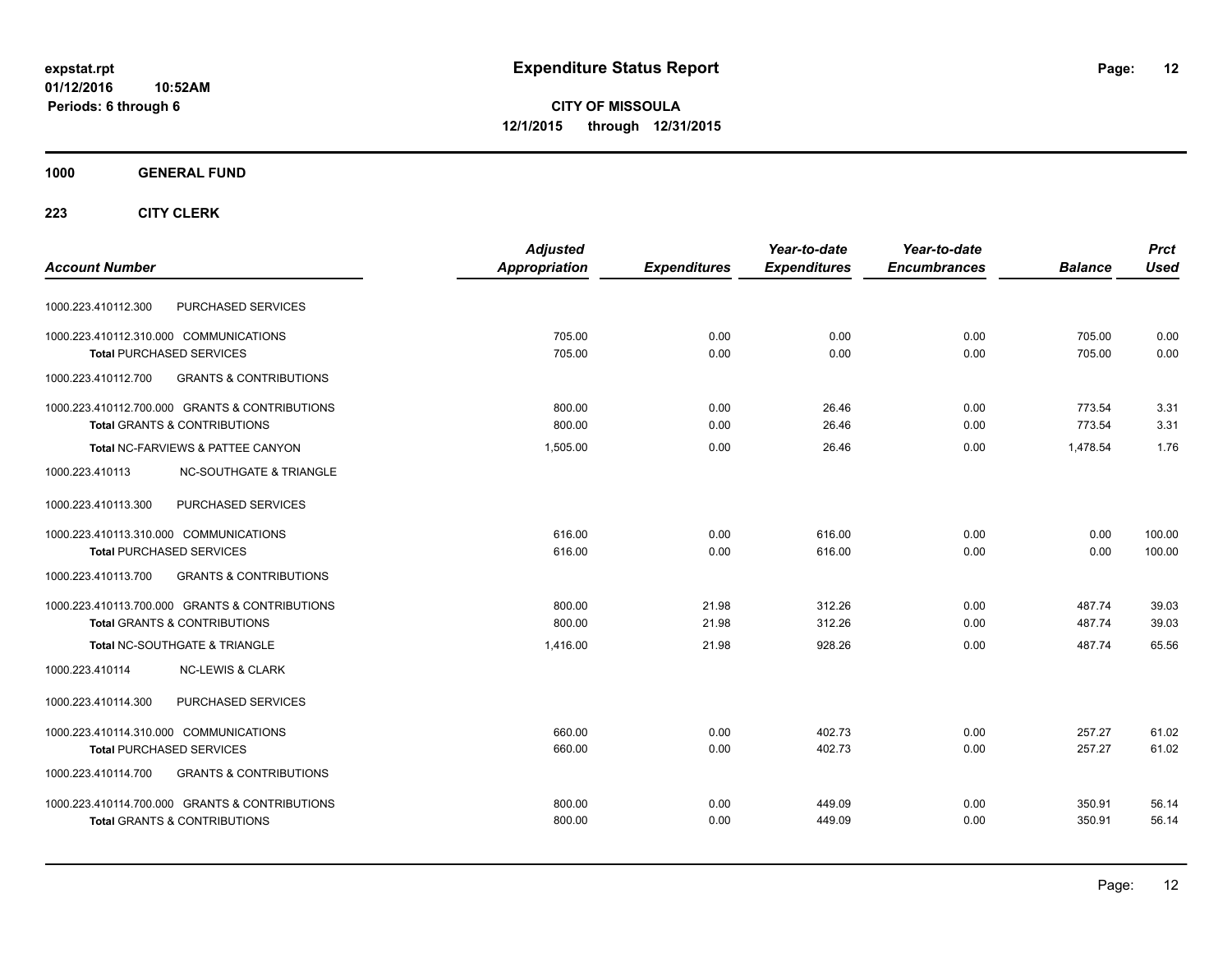**1000 GENERAL FUND**

| <b>Account Number</b>  |                                                | <b>Adjusted</b><br><b>Appropriation</b> | <b>Expenditures</b> | Year-to-date<br><b>Expenditures</b> | Year-to-date<br><b>Encumbrances</b> | <b>Balance</b> | <b>Prct</b><br><b>Used</b> |
|------------------------|------------------------------------------------|-----------------------------------------|---------------------|-------------------------------------|-------------------------------------|----------------|----------------------------|
| Total NC-LEWIS & CLARK |                                                | 1,460.00                                | 0.00                | 851.82                              | 0.00                                | 608.18         | 58.34                      |
| 1000.223.410115        | NC-S 39TH                                      |                                         |                     |                                     |                                     |                |                            |
| 1000.223.410115.300    | PURCHASED SERVICES                             |                                         |                     |                                     |                                     |                |                            |
|                        | 1000.223.410115.310.000 COMMUNICATIONS         | 541.00                                  | 0.00                | 0.00                                | 0.00                                | 541.00         | 0.00                       |
|                        | <b>Total PURCHASED SERVICES</b>                | 541.00                                  | 0.00                | 0.00                                | 0.00                                | 541.00         | 0.00                       |
| 1000.223.410115.700    | <b>GRANTS &amp; CONTRIBUTIONS</b>              |                                         |                     |                                     |                                     |                |                            |
|                        | 1000.223.410115.700.000 GRANTS & CONTRIBUTIONS | 800.00                                  | 0.00                | 11.90                               | 0.00                                | 788.10         | 1.49                       |
|                        | <b>Total GRANTS &amp; CONTRIBUTIONS</b>        | 800.00                                  | 0.00                | 11.90                               | 0.00                                | 788.10         | 1.49                       |
| Total NC-S 39TH        |                                                | 1,341.00                                | 0.00                | 11.90                               | 0.00                                | 1.329.10       | 0.89                       |
| 1000.223.410116        | NC-MOOSE CAN GULLY                             |                                         |                     |                                     |                                     |                |                            |
| 1000.223.410116.300    | PURCHASED SERVICES                             |                                         |                     |                                     |                                     |                |                            |
|                        | 1000.223.410116.310.000 COMMUNICATIONS         | 969.00                                  | 0.00                | 702.57                              | 0.00                                | 266.43         | 72.50                      |
|                        | <b>Total PURCHASED SERVICES</b>                | 969.00                                  | 0.00                | 702.57                              | 0.00                                | 266.43         | 72.50                      |
| 1000.223.410116.700    | <b>GRANTS &amp; CONTRIBUTIONS</b>              |                                         |                     |                                     |                                     |                |                            |
|                        | 1000.223.410116.700.000 GRANTS & CONTRIBUTIONS | 800.00                                  | 0.00                | 39.65                               | 0.00                                | 760.35         | 4.96                       |
|                        | <b>Total GRANTS &amp; CONTRIBUTIONS</b>        | 800.00                                  | 0.00                | 39.65                               | 0.00                                | 760.35         | 4.96                       |
|                        | Total NC-MOOSE CAN GULLY                       | 1,769.00                                | 0.00                | 742.22                              | 0.00                                | 1,026.78       | 41.96                      |
| 1000.223.410117        | <b>NC-MILLER CREEK</b>                         |                                         |                     |                                     |                                     |                |                            |
| 1000.223.410117.300    | PURCHASED SERVICES                             |                                         |                     |                                     |                                     |                |                            |
|                        | 1000.223.410117.310.000 COMMUNICATIONS         | 694.00                                  | 0.00                | 454.40                              | 0.00                                | 239.60         | 65.48                      |
|                        | <b>Total PURCHASED SERVICES</b>                | 694.00                                  | 0.00                | 454.40                              | 0.00                                | 239.60         | 65.48                      |
| 1000.223.410117.700    | <b>GRANTS &amp; CONTRIBUTIONS</b>              |                                         |                     |                                     |                                     |                |                            |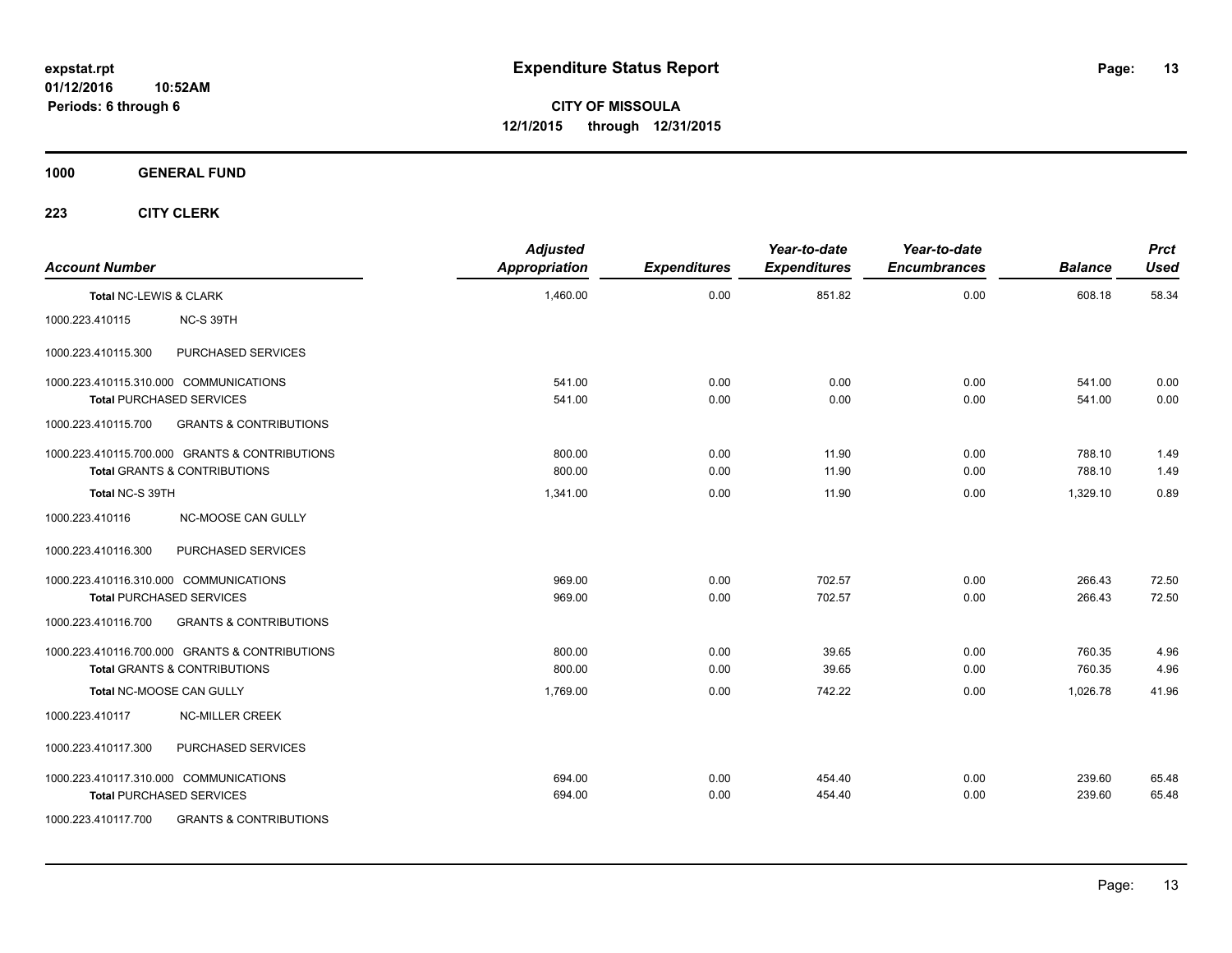**1000 GENERAL FUND**

| <b>Account Number</b>                                                                                 | <b>Adjusted</b><br><b>Appropriation</b> | <b>Expenditures</b> | Year-to-date<br><b>Expenditures</b> | Year-to-date<br><b>Encumbrances</b> | <b>Balance</b>   | <b>Prct</b><br><b>Used</b> |
|-------------------------------------------------------------------------------------------------------|-----------------------------------------|---------------------|-------------------------------------|-------------------------------------|------------------|----------------------------|
| 1000.223.410117.700.000 GRANTS & CONTRIBUTIONS<br><b>Total GRANTS &amp; CONTRIBUTIONS</b>             | 800.00<br>800.00                        | 0.00<br>0.00        | 325.34<br>325.34                    | 0.00<br>0.00                        | 474.66<br>474.66 | 40.67<br>40.67             |
| <b>Total NC-MILLER CREEK</b>                                                                          | 1,494.00                                | 0.00                | 779.74                              | 0.00                                | 714.26           | 52.19                      |
| 1000.223.410118<br><b>MULLAN ROAD NC</b>                                                              |                                         |                     |                                     |                                     |                  |                            |
| PURCHASED SERVICES<br>1000.223.410118.300                                                             |                                         |                     |                                     |                                     |                  |                            |
| 1000.223.410118.310.000 COMMUNICATIONS<br><b>Total PURCHASED SERVICES</b>                             | 714.00<br>714.00                        | 0.00<br>0.00        | 714.00<br>714.00                    | 0.00<br>0.00                        | 0.00<br>0.00     | 100.00<br>100.00           |
| <b>GRANTS &amp; CONTRIBUTIONS</b><br>1000.223.410118.700                                              |                                         |                     |                                     |                                     |                  |                            |
| 1000.223.410118.700.000 GRANTS & CONTRIBUTIONS<br><b>Total GRANTS &amp; CONTRIBUTIONS</b>             | 800.00<br>800.00                        | 0.00<br>0.00        | 470.67<br>470.67                    | 0.00<br>0.00                        | 329.33<br>329.33 | 58.83<br>58.83             |
| <b>Total MULLAN ROAD NC</b>                                                                           | 1,514.00                                | 0.00                | 1,184.67                            | 0.00                                | 329.33           | 78.25                      |
| EAST MISSOULA NC<br>1000.223.410119                                                                   |                                         |                     |                                     |                                     |                  |                            |
| PURCHASED SERVICES<br>1000.223.410119.300                                                             |                                         |                     |                                     |                                     |                  |                            |
| 1000.223.410119.310.000 COMMUNICATIONS<br><b>Total PURCHASED SERVICES</b>                             | 12.00<br>12.00                          | 0.00<br>0.00        | 0.00<br>0.00                        | 0.00<br>0.00                        | 12.00<br>12.00   | 0.00<br>0.00               |
| <b>GRANTS &amp; CONTRIBUTIONS</b><br>1000.223.410119.700                                              |                                         |                     |                                     |                                     |                  |                            |
| 1000.223.410119.700.000 EAST MISSOULA NEIGHBORHOOD COUNCIL<br><b>Total GRANTS &amp; CONTRIBUTIONS</b> | 800.00<br>800.00                        | 0.00<br>0.00        | 0.00<br>0.00                        | 0.00<br>0.00                        | 800.00<br>800.00 | 0.00<br>0.00               |
| Total EAST MISSOULA NC                                                                                | 812.00                                  | 0.00                | 0.00                                | 0.00                                | 812.00           | 0.00                       |
| 1000.223.410120<br><b>COMMUNITY FORUM/NC LIAISON</b>                                                  |                                         |                     |                                     |                                     |                  |                            |
| 1000.223.410120.300<br>PURCHASED SERVICES                                                             |                                         |                     |                                     |                                     |                  |                            |
| 1000.223.410120.320.000 PRINTING & DUPLICATING                                                        | 500.00                                  | 0.00                | 0.00                                | 0.00                                | 500.00           | 0.00                       |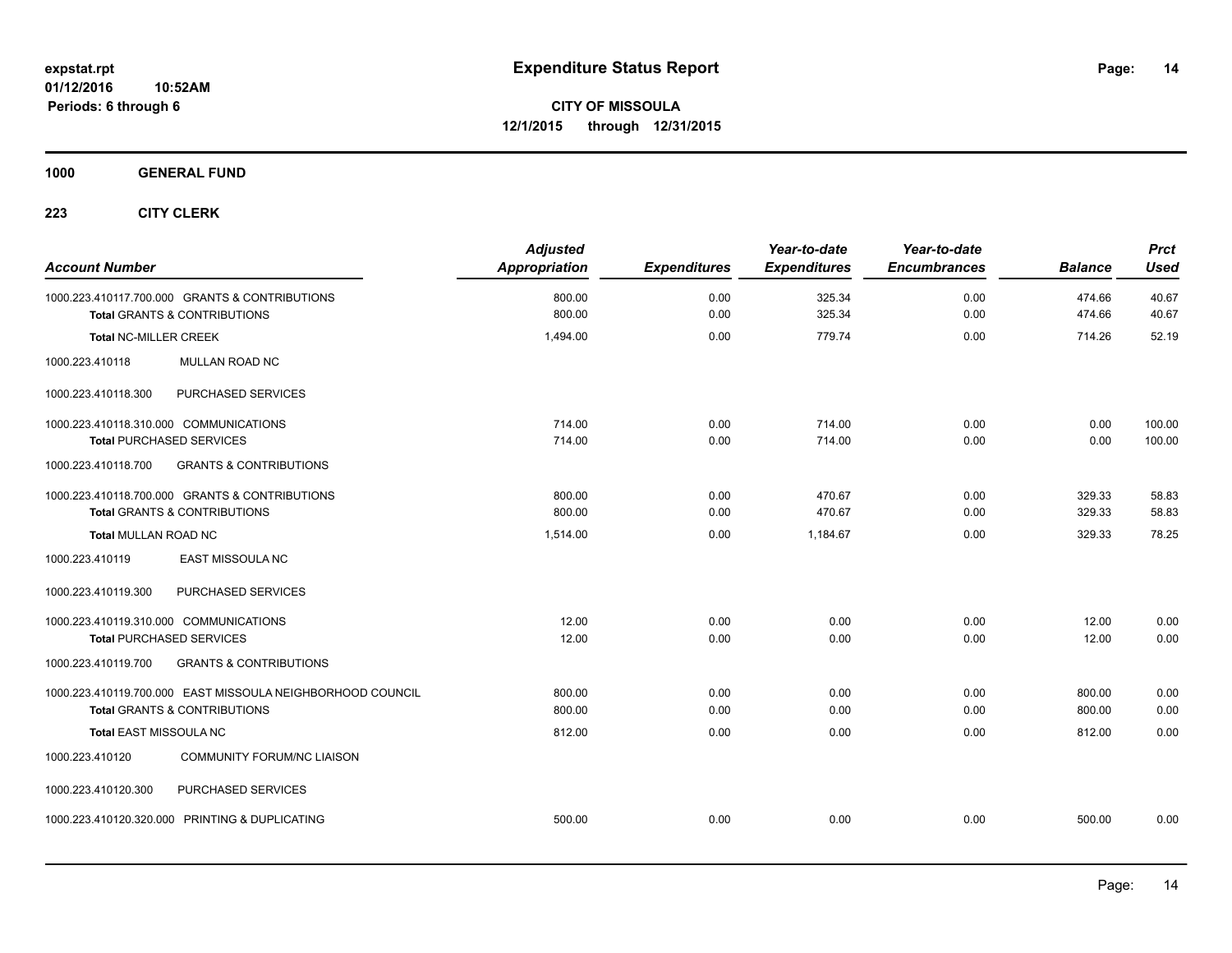### **1000 GENERAL FUND**

| <b>Account Number</b>                                        | <b>Adjusted</b><br>Appropriation | <b>Expenditures</b> | Year-to-date<br><b>Expenditures</b> | Year-to-date<br><b>Encumbrances</b> | <b>Balance</b> | <b>Prct</b><br><b>Used</b> |
|--------------------------------------------------------------|----------------------------------|---------------------|-------------------------------------|-------------------------------------|----------------|----------------------------|
| 1000.223.410120.380.000 TRAINING                             | 1,700.00                         | 0.00                | 0.00                                | 0.00                                | 1,700.00       | 0.00                       |
| <b>Total PURCHASED SERVICES</b>                              | 2,200.00                         | 0.00                | 0.00                                | 0.00                                | 2,200.00       | 0.00                       |
| <b>GRANTS &amp; CONTRIBUTIONS</b><br>1000.223.410120.700     |                                  |                     |                                     |                                     |                |                            |
| 1000.223.410120.700.000 GRANTS & CONTRIBUTIONS               | 0.00                             | 145.97              | 1,184.91                            | 0.00                                | $-1,184.91$    | 0.00                       |
| 1000.223.410120.700.799 GRANTS & CONTRIBUTIONS               | 0.00                             | 196.44              | 557.19                              | 0.00                                | $-557.19$      | 0.00                       |
| <b>Total GRANTS &amp; CONTRIBUTIONS</b>                      | 0.00                             | 342.41              | 1,742.10                            | 0.00                                | $-1,742.10$    | 0.00                       |
| Total COMMUNITY FORUM/NC LIAISON                             | 2,200.00                         | 342.41              | 1,742.10                            | 0.00                                | 457.90         | 79.19                      |
| 1000.223.410121<br>NEIGHBORHOOD PROJECT                      |                                  |                     |                                     |                                     |                |                            |
| <b>GRANTS &amp; CONTRIBUTIONS</b><br>1000.223.410121.700     |                                  |                     |                                     |                                     |                |                            |
| 1000.223.410121.700.000 NEIGHBORHOOD PROJECT                 | 51,939.06                        | 0.00                | 0.00                                | 0.00                                | 51,939.06      | 0.00                       |
| 1000.223.410121.700.840 FY15 RIVERFRONT NC MURAL             | 0.00                             | 0.00                | 1,975.00                            | 0.00                                | $-1,975.00$    | 0.00                       |
| 1000.223.410121.700.841 CLARK FORK SCHOOL SOLAR PANELS       | 0.00                             | 500.00              | 500.00                              | 0.00                                | $-500.00$      | 0.00                       |
| 1000.223.410121.700.843 TRAFFIC SIGNAL BOX 39TH AND HILLVIEW | 0.00                             | 0.00                | 500.00                              | 0.00                                | $-500.00$      | 0.00                       |
| 1000.223.410121.700.844 TRAIL SIGNS SOUTH HILLS              | 0.00                             | 0.00                | 489.02                              | 0.00                                | $-489.02$      | 0.00                       |
| 1000.223.410121.700.845 IVY STREET COMMUNITY GARDEN          | 0.00                             | 0.00                | 3,000.00                            | 0.00                                | $-3,000.00$    | 0.00                       |
| Total NEIGHBORHOOD PROJECT                                   | 51,939.06                        | 500.00              | 6,464.02                            | 0.00                                | 45,475.04      | 12.45                      |
| 1000.223.410122<br>ORCHARD HOMES NEIGHBORHOOD COUNCIL        |                                  |                     |                                     |                                     |                |                            |
| PURCHASED SERVICES<br>1000.223.410122.300                    |                                  |                     |                                     |                                     |                |                            |
| 1000.223.410122.310.000 COMMUNICATIONS                       | 238.00                           | 0.00                | 0.00                                | 0.00                                | 238.00         | 0.00                       |
| <b>Total PURCHASED SERVICES</b>                              | 238.00                           | 0.00                | 0.00                                | 0.00                                | 238.00         | 0.00                       |
| 1000.223.410122.700<br><b>GRANTS &amp; CONTRIBUTIONS</b>     |                                  |                     |                                     |                                     |                |                            |
| 1000.223.410122.700.000 ORCHARD HOMES NEIGHBORHOOD COUNCIL   | 800.00                           | 0.00                | 0.00                                | 0.00                                | 800.00         | 0.00                       |
| <b>Total GRANTS &amp; CONTRIBUTIONS</b>                      | 800.00                           | 0.00                | 0.00                                | 0.00                                | 800.00         | 0.00                       |
| Total ORCHARD HOMES NEIGHBORHOOD COUNCIL                     | 1,038.00                         | 0.00                | 0.00                                | 0.00                                | 1,038.00       | 0.00                       |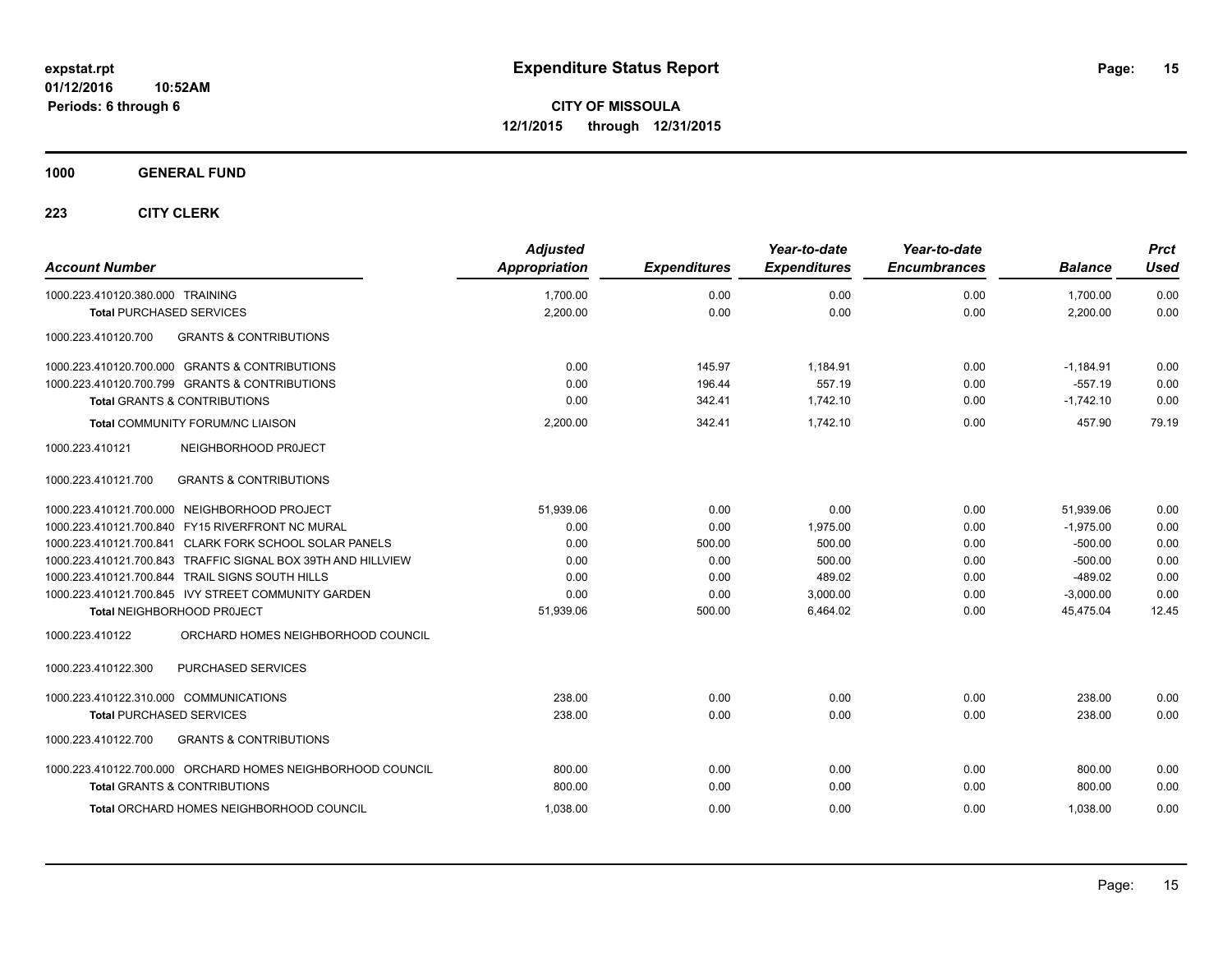**CITY OF MISSOULA 12/1/2015 through 12/31/2015**

**1000 GENERAL FUND**

**223 CITY CLERK**

| <b>Account Number</b>                   |                                                         | <b>Adjusted</b><br>Appropriation | <b>Expenditures</b> | Year-to-date<br><b>Expenditures</b> | Year-to-date<br><b>Encumbrances</b> | <b>Balance</b> | <b>Prct</b><br><b>Used</b> |
|-----------------------------------------|---------------------------------------------------------|----------------------------------|---------------------|-------------------------------------|-------------------------------------|----------------|----------------------------|
| 1000.223.410125                         | NEIGHBORHOOD OFFICE                                     |                                  |                     |                                     |                                     |                |                            |
| 1000.223.410125.100                     | PERSONAL SERVICES                                       |                                  |                     |                                     |                                     |                |                            |
|                                         | 1000.223.410125.110.000 SALARIES AND WAGES              | 75,093.00                        | 8,588.40            | 36,640.66                           | 0.00                                | 38,452.34      | 48.79                      |
|                                         | 1000.223.410125.140.000 EMPLOYER CONTRIBUTIONS          | 31,632.00                        | 3,012.34            | 16,722.42                           | 0.00                                | 14,909.58      | 52.87                      |
| <b>Total PERSONAL SERVICES</b>          |                                                         | 106,725.00                       | 11,600.74           | 53,363.08                           | 0.00                                | 53,361.92      | 50.00                      |
| 1000.223.410125.200                     | <b>SUPPLIES</b>                                         |                                  |                     |                                     |                                     |                |                            |
| 1000.223.410125.210.000 OFFICE SUPPLIES |                                                         | 200.00                           | $-39.08$            | 173.81                              | 0.00                                | 26.19          | 86.91                      |
|                                         | 1000.223.410125.220.000 OPERATING SUPPLIES              | 150.00                           | 18.99               | 35.24                               | 0.00                                | 114.76         | 23.49                      |
| 1000.223.410125.231.000 GASOLINE        |                                                         | 100.00                           | 32.81               | 77.36                               | 0.00                                | 22.64          | 77.36                      |
| 1000.223.410125.240.000 OTHER SUPPLIES  |                                                         | 65.00                            | 0.00                | 0.00                                | 0.00                                | 65.00          | 0.00                       |
| <b>Total SUPPLIES</b>                   |                                                         | 515.00                           | 12.72               | 286.41                              | 0.00                                | 228.59         | 55.61                      |
| 1000.223.410125.300                     | PURCHASED SERVICES                                      |                                  |                     |                                     |                                     |                |                            |
| 1000.223.410125.310.000 COMMUNICATIONS  |                                                         | 134.00                           | 6.49                | 68.61                               | 0.00                                | 65.39          | 51.20                      |
|                                         | 1000.223.410125.320.000 PRINTING & DUPLICATING          | 100.00                           | 0.00                | 39.95                               | 0.00                                | 60.05          | 39.95                      |
|                                         | 1000.223.410125.330.000 PUBLICITY, SUBSCRIPTIONS & DUES | 200.00                           | 0.00                | 0.00                                | 0.00                                | 200.00         | 0.00                       |
|                                         | 1000.223.410125.344.000 TELEPHONE SERVICE               | 100.00                           | 0.00                | 0.00                                | 0.00                                | 100.00         | 0.00                       |
|                                         | 1000.223.410125.350.000 PROFESSIONAL SERVICES           | 3,000.00                         | 332.81              | 423.57                              | 0.00                                | 2,576.43       | 14.12                      |
| 1000.223.410125.370.000 TRAVEL          |                                                         | 1.460.00                         | 785.20              | 785.20                              | 0.00                                | 674.80         | 53.78                      |
| 1000.223.410125.380.000 TRAINING        |                                                         | 1,550.00                         | 0.00                | 199.00                              | 0.00                                | 1,351.00       | 12.84                      |
| <b>Total PURCHASED SERVICES</b>         |                                                         | 6,544.00                         | 1,124.50            | 1,516.33                            | 0.00                                | 5,027.67       | 23.17                      |
| 1000.223.410125.900                     | <b>CAPITAL OUTLAY</b>                                   |                                  |                     |                                     |                                     |                |                            |
| <b>Total CAPITAL OUTLAY</b>             |                                                         | 0.00                             | 0.00                | 0.00                                | 0.00                                | 0.00           | 0.00                       |
|                                         | Total NEIGHBORHOOD OFFICE                               | 113,784.00                       | 12,737.96           | 55,165.82                           | 0.00                                | 58,618.18      | 48.48                      |
| 1000.223.410600                         | <b>ELECTIONS</b>                                        |                                  |                     |                                     |                                     |                |                            |

1000.223.410600.300 PURCHASED SERVICES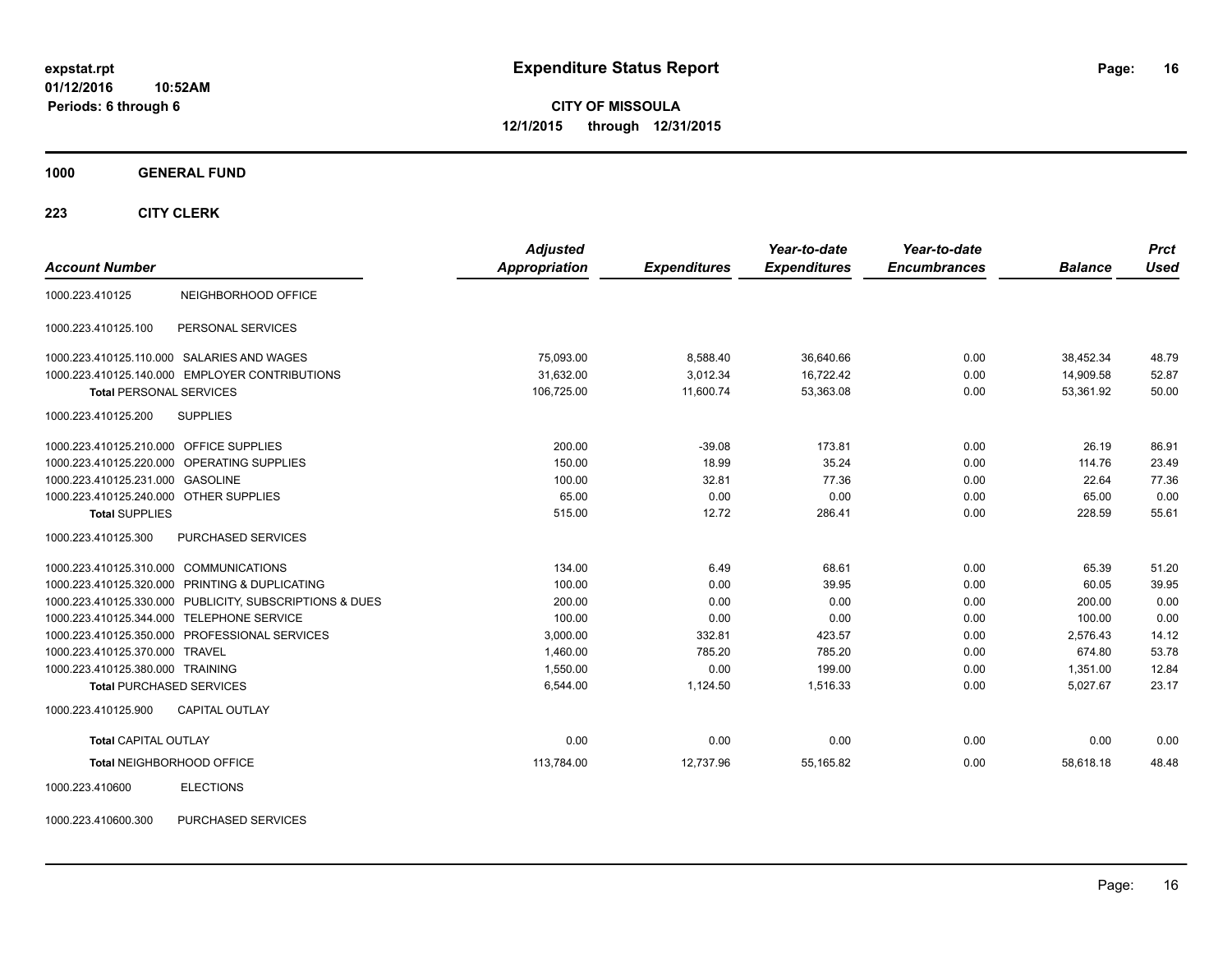**1000 GENERAL FUND**

| <b>Adjusted</b><br>Appropriation                                  | <b>Expenditures</b>                                   | Year-to-date<br><b>Expenditures</b>                       | Year-to-date<br><b>Encumbrances</b>          | <b>Balance</b>                                               | <b>Prct</b><br><b>Used</b>                                 |
|-------------------------------------------------------------------|-------------------------------------------------------|-----------------------------------------------------------|----------------------------------------------|--------------------------------------------------------------|------------------------------------------------------------|
| 42,000.00<br>42,000.00                                            | 0.00<br>0.00                                          | 8,113.38<br>8,113.38                                      | 0.00<br>0.00                                 | 33.886.62<br>33.886.62                                       | 19.32<br>19.32                                             |
|                                                                   |                                                       |                                                           |                                              |                                                              |                                                            |
|                                                                   |                                                       |                                                           |                                              |                                                              |                                                            |
| 0.00<br>0.00                                                      | 0.00<br>0.00                                          | 31.38<br>31.38                                            | 0.00<br>0.00                                 | $-31.38$<br>$-31.38$                                         | 0.00<br>0.00                                               |
|                                                                   |                                                       |                                                           |                                              |                                                              |                                                            |
|                                                                   |                                                       |                                                           |                                              |                                                              |                                                            |
| 141,646.00<br>51,934.00<br>193,580.00                             | 16,209.86<br>5,059.10<br>21,268.96                    | 69,156.61<br>27,391.78<br>96,548.39                       | 0.00<br>0.00<br>0.00                         | 72,489.39<br>24.542.22<br>97,031.61                          | 48.82<br>52.74<br>49.88                                    |
|                                                                   |                                                       |                                                           |                                              |                                                              |                                                            |
| 2.500.00<br>100.00<br>150.00<br>160.00<br>2,910.00                | 676.21<br>0.00<br>61.11<br>0.00<br>737.32             | 974.62<br>0.00<br>61.11<br>0.00<br>1,035.73               | 0.00<br>0.00<br>0.00<br>0.00<br>0.00         | 1.525.38<br>100.00<br>88.89<br>160.00<br>1,874.27            | 38.98<br>0.00<br>40.74<br>0.00<br>35.59                    |
|                                                                   |                                                       |                                                           |                                              |                                                              |                                                            |
| 4,445.00<br>100.00<br>1,725.00<br>100.00<br>17,300.00<br>1,100.00 | 2,300.00<br>0.00<br>338.00<br>20.13<br>396.00<br>0.00 | 2,570.65<br>0.00<br>793.00<br>33.73<br>3,153.50<br>292.93 | 0.00<br>0.00<br>0.00<br>0.00<br>0.00<br>0.00 | 1,874.35<br>100.00<br>932.00<br>66.27<br>14,146.50<br>807.07 | 57.83<br>0.00<br>45.97<br>33.73<br>18.23<br>26.63<br>12.01 |
|                                                                   | 3,690.00                                              | 0.00                                                      | 443.32                                       | 0.00                                                         | 3,246.68                                                   |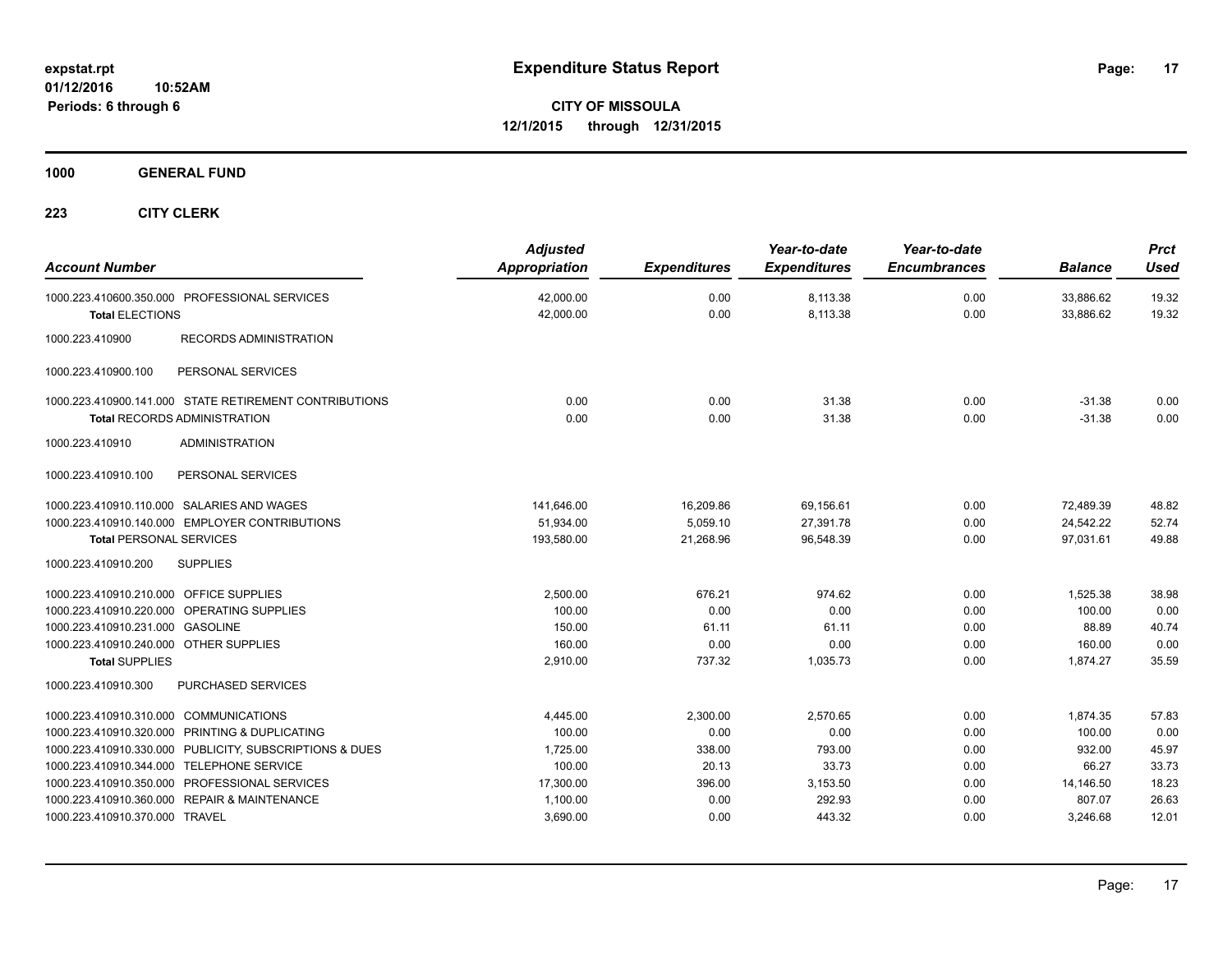**1000 GENERAL FUND**

| <b>Account Number</b>                            | <b>Adjusted</b><br><b>Appropriation</b> | <b>Expenditures</b> | Year-to-date<br><b>Expenditures</b> | Year-to-date<br><b>Encumbrances</b> | <b>Balance</b> | <b>Prct</b><br><b>Used</b> |
|--------------------------------------------------|-----------------------------------------|---------------------|-------------------------------------|-------------------------------------|----------------|----------------------------|
| 1000.223.410910.380.000 TRAINING                 | 3,070.00                                | 0.00                | 449.00                              | 0.00                                | 2,621.00       | 14.63                      |
| 1000.223.410910.390.000 OTHER PURCHASED SERVICES | 3,500.00                                | 733.50              | 852.50                              | 0.00                                | 2,647.50       | 24.36                      |
| <b>Total PURCHASED SERVICES</b>                  | 35,030.00                               | 3,787.63            | 8,588.63                            | 0.00                                | 26,441.37      | 24.52                      |
| <b>FIXED CHARGES</b><br>1000.223.410910.500      |                                         |                     |                                     |                                     |                |                            |
| <b>Total FIXED CHARGES</b>                       | 0.00                                    | 0.00                | 0.00                                | 0.00                                | 0.00           | 0.00                       |
| OTHER OBJECTS<br>1000.223.410910.800             |                                         |                     |                                     |                                     |                |                            |
| <b>Total OTHER OBJECTS</b>                       | 0.00                                    | 0.00                | 0.00                                | 0.00                                | 0.00           | 0.00                       |
| <b>CAPITAL OUTLAY</b><br>1000.223.410910.900     |                                         |                     |                                     |                                     |                |                            |
| 1000.223.410910.940.000 MACHINERY & EQUIPMENT    | 0.00                                    | 0.00                | 17,931.00                           | 0.00                                | $-17,931.00$   | 0.00                       |
| <b>Total CAPITAL OUTLAY</b>                      | 0.00                                    | 0.00                | 17,931.00                           | 0.00                                | $-17,931.00$   | 0.00                       |
| <b>Total ADMINISTRATION</b>                      | 231,520.00                              | 25,793.91           | 124,103.75                          | 0.00                                | 107,416.25     | 53.60                      |
| <b>Total CITY CLERK</b>                          | 472,202.06                              | 39,557.71           | 207,067.41                          | 0.00                                | 265,134.65     | 43.85                      |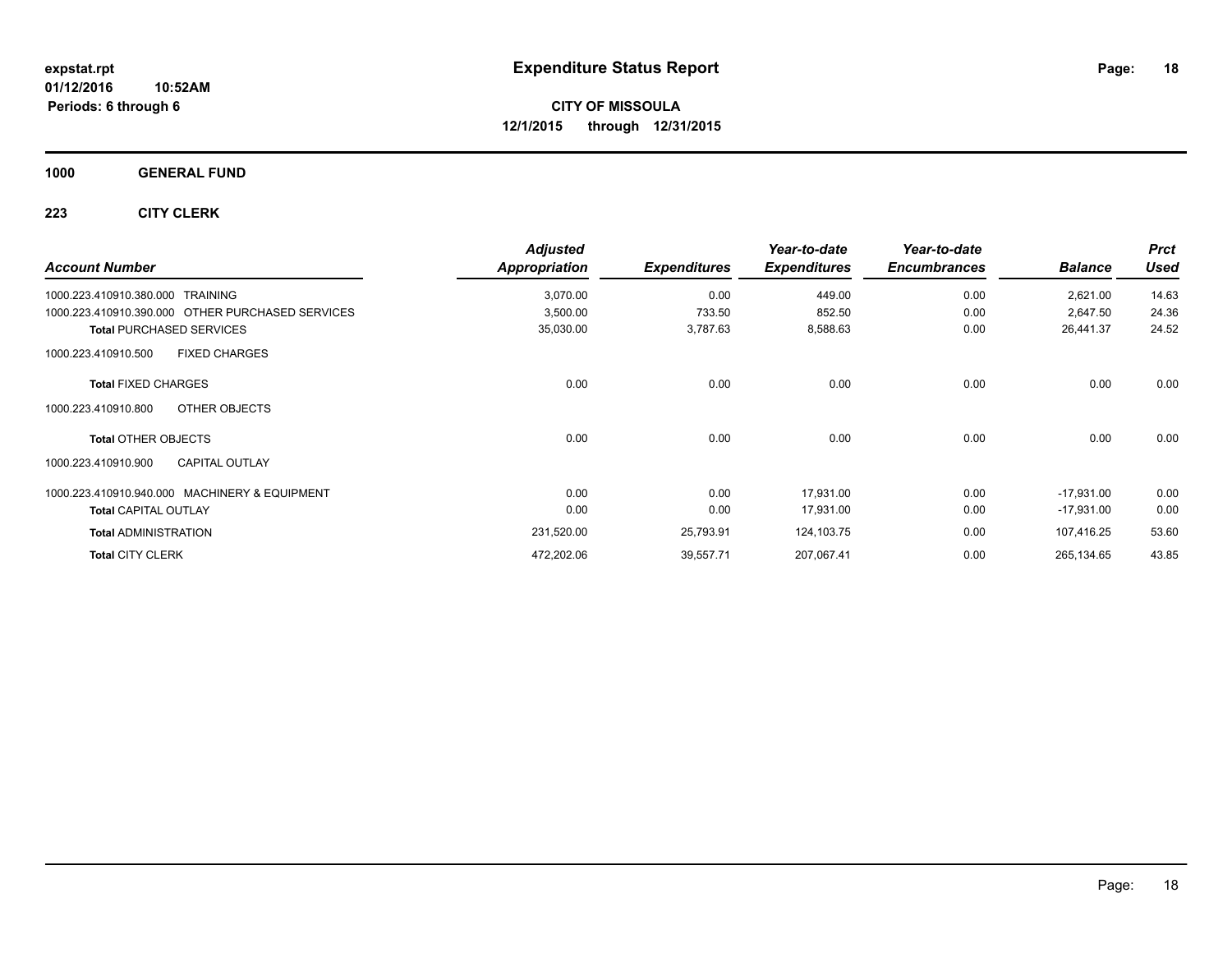**1000 GENERAL FUND**

### **224 INFORMATION SERVICES**

|                                                        |                                 | <b>Adjusted</b>      |                     | Year-to-date        | Year-to-date        |                | <b>Prct</b> |
|--------------------------------------------------------|---------------------------------|----------------------|---------------------|---------------------|---------------------|----------------|-------------|
| <b>Account Number</b>                                  |                                 | <b>Appropriation</b> | <b>Expenditures</b> | <b>Expenditures</b> | <b>Encumbrances</b> | <b>Balance</b> | <b>Used</b> |
| 1000.224.410580                                        | <b>INFORMATION TECHNOLOGIES</b> |                      |                     |                     |                     |                |             |
| PERSONAL SERVICES<br>1000.224.410580.100               |                                 |                      |                     |                     |                     |                |             |
| 1000.224.410580.110.000 SALARIES AND WAGES             |                                 | 335,042.00           | 39,294.91           | 167,042.54          | 0.00                | 167,999.46     | 49.86       |
| 1000.224.410580.130.000 OTHER                          |                                 | 5.400.00             | 0.00                | 0.00                | 0.00                | 5,400.00       | 0.00        |
| 1000.224.410580.140.000 EMPLOYER CONTRIBUTIONS         |                                 | 112.513.00           | 11,413.33           | 60,120.26           | 0.00                | 52.392.74      | 53.43       |
| 1000.224.410580.141.000 STATE RETIREMENT CONTRIBUTIONS |                                 | 0.00                 | 0.00                | 49.46               | 0.00                | $-49.46$       | 0.00        |
| <b>Total PERSONAL SERVICES</b>                         |                                 | 452,955.00           | 50,708.24           | 227,212.26          | 0.00                | 225,742.74     | 50.16       |
| <b>SUPPLIES</b><br>1000.224.410580.200                 |                                 |                      |                     |                     |                     |                |             |
| 1000.224.410580.210.000 OFFICE SUPPLIES                |                                 | 1,200.00             | 68.71               | 566.75              | 0.00                | 633.25         | 47.23       |
| OPERATING SUPPLIES<br>1000.224.410580.220.000          |                                 | 10,025.00            | 717.83              | 3,295.30            | 0.00                | 6,729.70       | 32.87       |
| 1000.224.410580.230.000 REPAIR/MAINTENANCE             |                                 | 2,000.00             | 36.87               | 36.87               | 0.00                | 1,963.13       | 1.84        |
| 1000.224.410580.231.000 GASOLINE                       |                                 | 250.00               | 36.87               | 70.25               | 0.00                | 179.75         | 28.10       |
| 1000.224.410580.240.000 OTHER SUPPLIES                 |                                 | 1,900.00             | 0.00                | 0.00                | 0.00                | 1.900.00       | 0.00        |
| <b>Total SUPPLIES</b>                                  |                                 | 15,375.00            | 860.28              | 3,969.17            | 0.00                | 11,405.83      | 25.82       |
| <b>PURCHASED SERVICES</b><br>1000.224.410580.300       |                                 |                      |                     |                     |                     |                |             |
| 1000.224.410580.310.000 COMMUNICATIONS                 |                                 | 100.00               | 0.00                | 9.77                | 0.00                | 90.23          | 9.77        |
| 1000.224.410580.320.000                                | PRINTING & DUPLICATING          | 350.00               | 0.00                | 0.00                | 0.00                | 350.00         | 0.00        |
| 1000.224.410580.344.000 TELEPHONE SERVICE              |                                 | 136,330.00           | 9,429.24            | 55,746.15           | 0.00                | 80,583.85      | 40.89       |
| 1000.224.410580.350.000 PROFESSIONAL SERVICES          |                                 | 4,000.00             | 99.00               | 145.80              | 0.00                | 3,854.20       | 3.65        |
| 1000.224.410580.360.000 REPAIR & MAINTENANCE           |                                 | 241,649.00           | 2,290.27            | 219,337.41          | 0.00                | 22,311.59      | 90.77       |
| 1000.224.410580.370.000 TRAVEL                         |                                 | 6.055.00             | 0.00                | 3,143.90            | 0.00                | 2.911.10       | 51.92       |
| 1000.224.410580.380.000 TRAINING                       |                                 | 11,981.00            | 250.00              | 3,829.18            | 0.00                | 8,151.82       | 31.96       |
| 1000.224.410580.390.000 OTHER PURCHASED SERVICES       |                                 | 2,150.00             | 0.00                | 0.00                | 0.00                | 2,150.00       | 0.00        |
| <b>Total PURCHASED SERVICES</b>                        |                                 | 402,615.00           | 12,068.51           | 282,212.21          | 0.00                | 120,402.79     | 70.09       |
| 1000.224.410580.500<br><b>FIXED CHARGES</b>            |                                 |                      |                     |                     |                     |                |             |
| <b>Total FIXED CHARGES</b>                             |                                 | 0.00                 | 0.00                | 0.00                | 0.00                | 0.00           | 0.00        |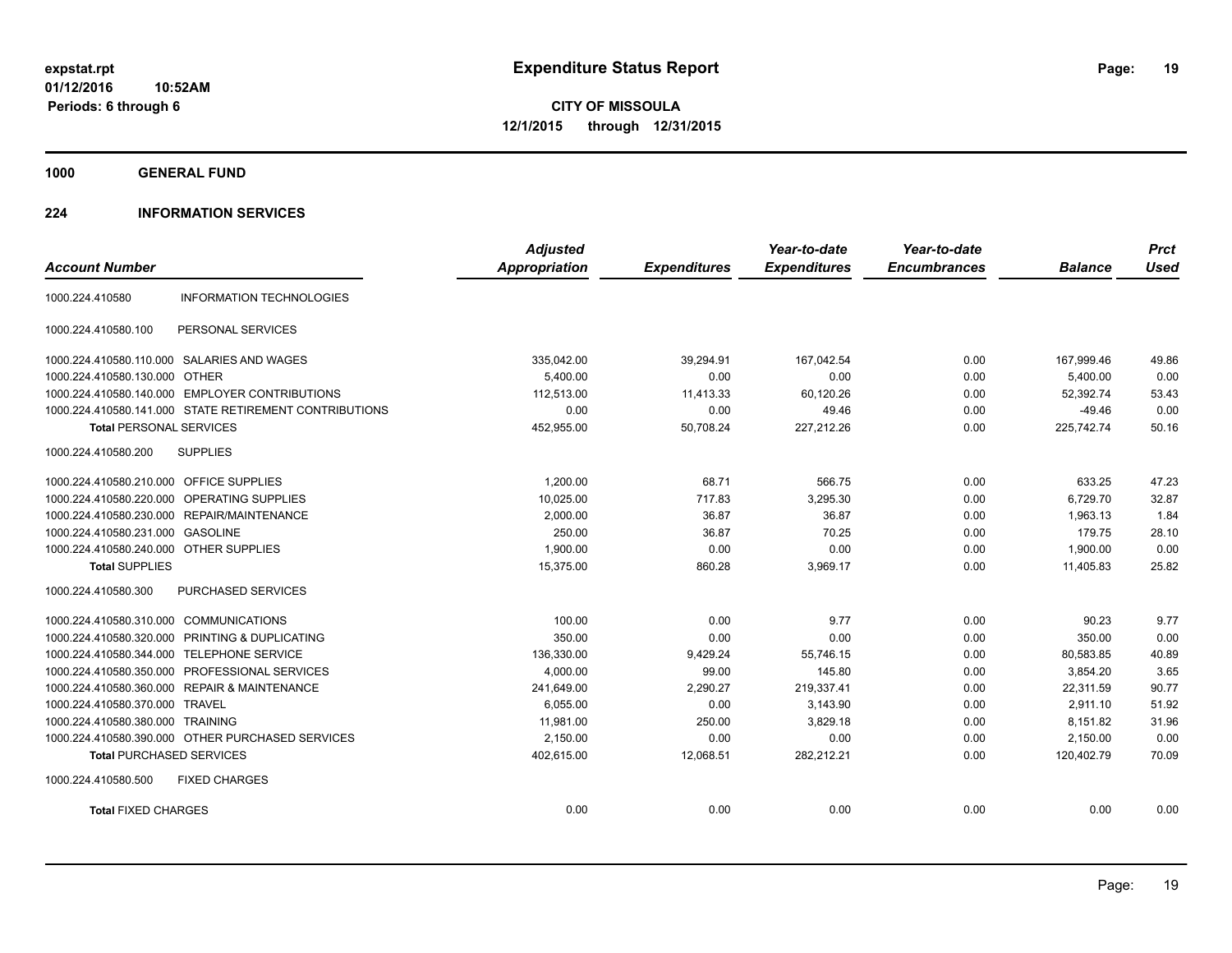**1000 GENERAL FUND**

### **224 INFORMATION SERVICES**

|                                                        | <b>Adjusted</b> |                     | Year-to-date        | Year-to-date        |                | <b>Prct</b> |
|--------------------------------------------------------|-----------------|---------------------|---------------------|---------------------|----------------|-------------|
| <b>Account Number</b>                                  | Appropriation   | <b>Expenditures</b> | <b>Expenditures</b> | <b>Encumbrances</b> | <b>Balance</b> | <b>Used</b> |
| 1000.224.410580.900<br><b>CAPITAL OUTLAY</b>           |                 |                     |                     |                     |                |             |
| <b>Total CAPITAL OUTLAY</b>                            | 0.00            | 0.00                | 0.00                | 0.00                | 0.00           | 0.00        |
| <b>Total INFORMATION TECHNOLOGIES</b>                  | 870,945.00      | 63,637.03           | 513,393.64          | 0.00                | 357,551.36     | 58.95       |
| GIS<br>1000.224.411060                                 |                 |                     |                     |                     |                |             |
| 1000.224.411060.100<br>PERSONAL SERVICES               |                 |                     |                     |                     |                |             |
| 1000.224.411060.110.000 SALARIES AND WAGES             | 101,580.00      | 11,611.31           | 49,566.05           | 0.00                | 52,013.95      | 48.80       |
| 1000.224.411060.140.000 GIS-EMPLOYER CONTRIBUTIONS     | 38,073.00       | 3,761.66            | 19,936.22           | 0.00                | 18,136.78      | 52.36       |
| 1000.224.411060.141.000 STATE RETIREMENT CONTRIBUTIONS | 0.00            | 0.00                | 14.62               | 0.00                | $-14.62$       | 0.00        |
| <b>Total PERSONAL SERVICES</b>                         | 139,653.00      | 15,372.97           | 69,516.89           | 0.00                | 70,136.11      | 49.78       |
| <b>SUPPLIES</b><br>1000.224.411060.200                 |                 |                     |                     |                     |                |             |
| 1000.224.411060.210.000 OFFICE SUPPLIES                | 3,000.00        | 32.44               | 111.49              | 0.00                | 2,888.51       | 3.72        |
| 1000.224.411060.220.000 OPERATING SUPPLIES             | 684.00          | 0.00                | 0.00                | 0.00                | 684.00         | 0.00        |
| 1000.224.411060.230.000 REPAIR/MAINTENANCE             | 2,140.00        | 0.00                | 0.00                | 0.00                | 2,140.00       | 0.00        |
| 1000.224.411060.231.000 GASOLINE                       | 500.00          | 0.00                | 0.00                | 0.00                | 500.00         | 0.00        |
| 1000.224.411060.240.000 OTHER SUPPLIES                 | 1.000.00        | 0.00                | 77.92               | 0.00                | 922.08         | 7.79        |
| <b>Total SUPPLIES</b>                                  | 7,324.00        | 32.44               | 189.41              | 0.00                | 7,134.59       | 2.59        |
| 1000.224.411060.300<br>PURCHASED SERVICES              |                 |                     |                     |                     |                |             |
| 1000.224.411060.310.000 COMMUNICATIONS                 | 500.00          | 0.00                | 0.00                | 0.00                | 500.00         | 0.00        |
| 1000.224.411060.344.000 TELEPHONE SERVICE              | 1.370.00        | 3.07                | 4.48                | 0.00                | 1,365.52       | 0.33        |
| 1000.224.411060.350.000 PROFESSIONAL SERVICES          | 380.00          | 0.00                | 0.00                | 0.00                | 380.00         | 0.00        |
| 1000.224.411060.360.000 REPAIR & MAINTENANCE           | 172,800.00      | 57,912.00           | 139,116.70          | 0.00                | 33,683.30      | 80.51       |
| 1000.224.411060.370.000 TRAVEL                         | 1,025.00        | 0.00                | 0.00                | 0.00                | 1,025.00       | 0.00        |
| 1000.224.411060.380.000 TRAINING                       | 2,425.00        | 0.00                | 0.00                | 0.00                | 2,425.00       | 0.00        |
| 1000.224.411060.390.000 OTHER PURCHASED SERVICES       | 1,550.00        | 0.00                | 149.47              | 0.00                | 1,400.53       | 9.64        |
| <b>Total PURCHASED SERVICES</b>                        | 180,050.00      | 57,915.07           | 139,270.65          | 0.00                | 40,779.35      | 77.35       |
| <b>Total GIS</b>                                       | 327,027.00      | 73,320.48           | 208,976.95          | 0.00                | 118,050.05     | 63.90       |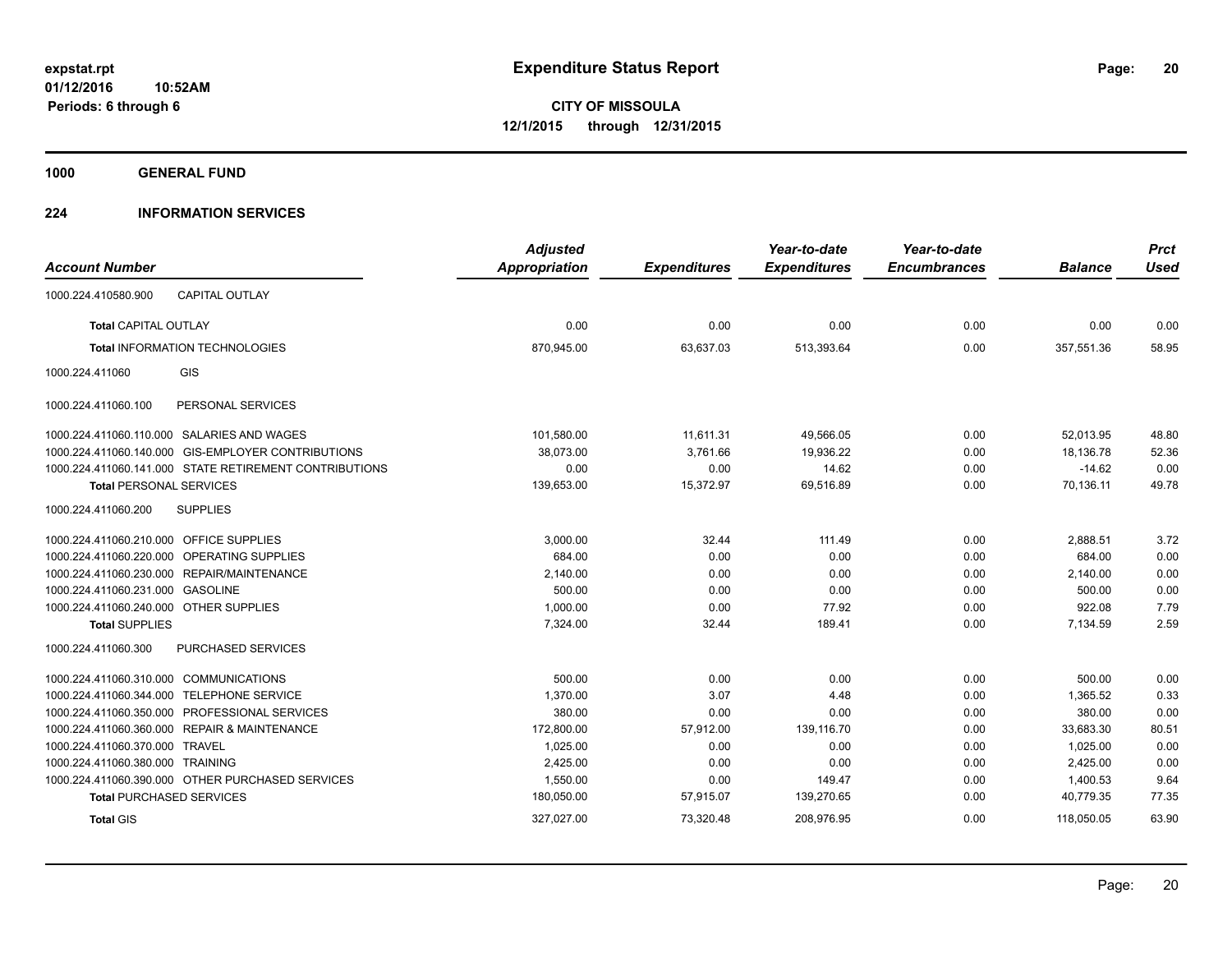**21**

**CITY OF MISSOULA 12/1/2015 through 12/31/2015**

| 1000 | <b>GENERAL FUND</b>               |                                  |                     |                                     |                                     |                |                            |
|------|-----------------------------------|----------------------------------|---------------------|-------------------------------------|-------------------------------------|----------------|----------------------------|
|      | <b>Total INFORMATION SERVICES</b> | 1,197,972.00                     | 136,957.51          | 722,370.59                          | 0.00                                | 475,601.41     | 60.30                      |
| 230  | <b>MUNICIPAL COURT</b>            |                                  |                     |                                     |                                     |                |                            |
|      | <b>Account Number</b>             | <b>Adjusted</b><br>Appropriation | <b>Expenditures</b> | Year-to-date<br><b>Expenditures</b> | Year-to-date<br><b>Encumbrances</b> | <b>Balance</b> | <b>Prct</b><br><b>Used</b> |

| Account number                                          | Appropriation | <i><b>Expenditures</b></i> | <i><b>Expenditures</b></i> | <i><b>Encumprances</b></i> | <b>Balance</b> | usea  |
|---------------------------------------------------------|---------------|----------------------------|----------------------------|----------------------------|----------------|-------|
| 1000.230.410360<br>CITY/MUNICIPAL COURT                 |               |                            |                            |                            |                |       |
| PERSONAL SERVICES<br>1000.230.410360.100                |               |                            |                            |                            |                |       |
| 1000.230.410360.110.000 SALARIES AND WAGES              | 787,986.00    | 75,225.90                  | 342,658.25                 | 0.00                       | 445,327.75     | 43.49 |
| 1000.230.410360.120.000 OVERTIME/TERMINATION            | 5.000.00      | 304.77                     | 3,161.90                   | 0.00                       | 1.838.10       | 63.24 |
| 1000.230.410360.140.000 EMPLOYER CONTRIBUTIONS          | 306,300.00    | 23,508.85                  | 142,503.88                 | 0.00                       | 163.796.12     | 46.52 |
| 1000.230.410360.141.000 STATE RETIREMENT CONTRIBUTIONS  | 0.00          | 0.00                       | 103.23                     | 0.00                       | $-103.23$      | 0.00  |
| <b>Total PERSONAL SERVICES</b>                          | 1,099,286.00  | 99,039.52                  | 488,427.26                 | 0.00                       | 610,858.74     | 44.43 |
| 1000.230.410360.200<br><b>SUPPLIES</b>                  |               |                            |                            |                            |                |       |
| 1000.230.410360.210.000 OFFICE SUPPLIES                 | 4,756.00      | 577.16                     | 2,120.03                   | 0.00                       | 2,635.97       | 44.58 |
| 1000.230.410360.220.000 OPERATING SUPPLIES              | 4,973.00      | 207.05                     | 789.44                     | 0.00                       | 4,183.56       | 15.87 |
| 1000.230.410360.240.000 OTHER SUPPLIES                  | 3,540.00      | 0.00                       | 180.00                     | 0.00                       | 3,360.00       | 5.08  |
| <b>Total SUPPLIES</b>                                   | 13,269.00     | 784.21                     | 3,089.47                   | 0.00                       | 10.179.53      | 23.28 |
| PURCHASED SERVICES<br>1000.230.410360.300               |               |                            |                            |                            |                |       |
| 1000.230.410360.310.000 COMMUNICATIONS                  | 11,500.00     | 0.00                       | 5,971.05                   | 0.00                       | 5,528.95       | 51.92 |
| 1000.230.410360.320.000 PRINTING & DUPLICATING          | 1,187.00      | 0.00                       | 0.00                       | 0.00                       | 1,187.00       | 0.00  |
| 1000.230.410360.330.000 PUBLICITY, SUBSCRIPTIONS & DUES | 10,196.00     | 951.00                     | 3,969.00                   | 0.00                       | 6,227.00       | 38.93 |
| 1000.230.410360.344.000<br><b>TELEPHONE SERVICE</b>     | 1,584.00      | 214.94                     | 627.83                     | 0.00                       | 956.17         | 39.64 |
| 1000.230.410360.350.000 PROFESSIONAL SERVICES           | 217,662.00    | 44,833.81                  | 44,905.81                  | 0.00                       | 172,756.19     | 20.63 |
| 1000.230.410360.350.004 PROFESSIONAL SERVICES           | 0.00          | 709.86                     | 5,653.22                   | 0.00                       | $-5,653.22$    | 0.00  |
| 1000.230.410360.350.005 PROFESSIONAL SERVICES           | 0.00          | 496.05                     | 5,653.23                   | 0.00                       | $-5,653.23$    | 0.00  |
| 1000.230.410360.350.006 PROFESSIONAL SERVICES           | 0.00          | 0.00                       | 414.00                     | 0.00                       | $-414.00$      | 0.00  |
| 1000.230.410360.360.000 REPAIR & MAINTENANCE            | 3,790.00      | 2,372.75                   | 2,372.75                   | 0.00                       | 1.417.25       | 62.61 |
| 1000.230.410360.370.000 TRAVEL                          | 5,174.00      | 0.00                       | 4,705.62                   | 0.00                       | 468.38         | 90.95 |
| 1000.230.410360.380.000 TRAINING                        | 9,000.00      | 279.00                     | 3,629.00                   | 0.00                       | 5,371.00       | 40.32 |
| 1000.230.410360.390.000 OTHER PURCHASED SERVICES        | 6,262.00      | 1,207.74                   | 2,184.20                   | 0.00                       | 4,077.80       | 34.88 |
| <b>Total PURCHASED SERVICES</b>                         | 266,355.00    | 51,065.15                  | 80,085.71                  | 0.00                       | 186,269.29     | 30.07 |
|                                                         |               |                            |                            |                            |                |       |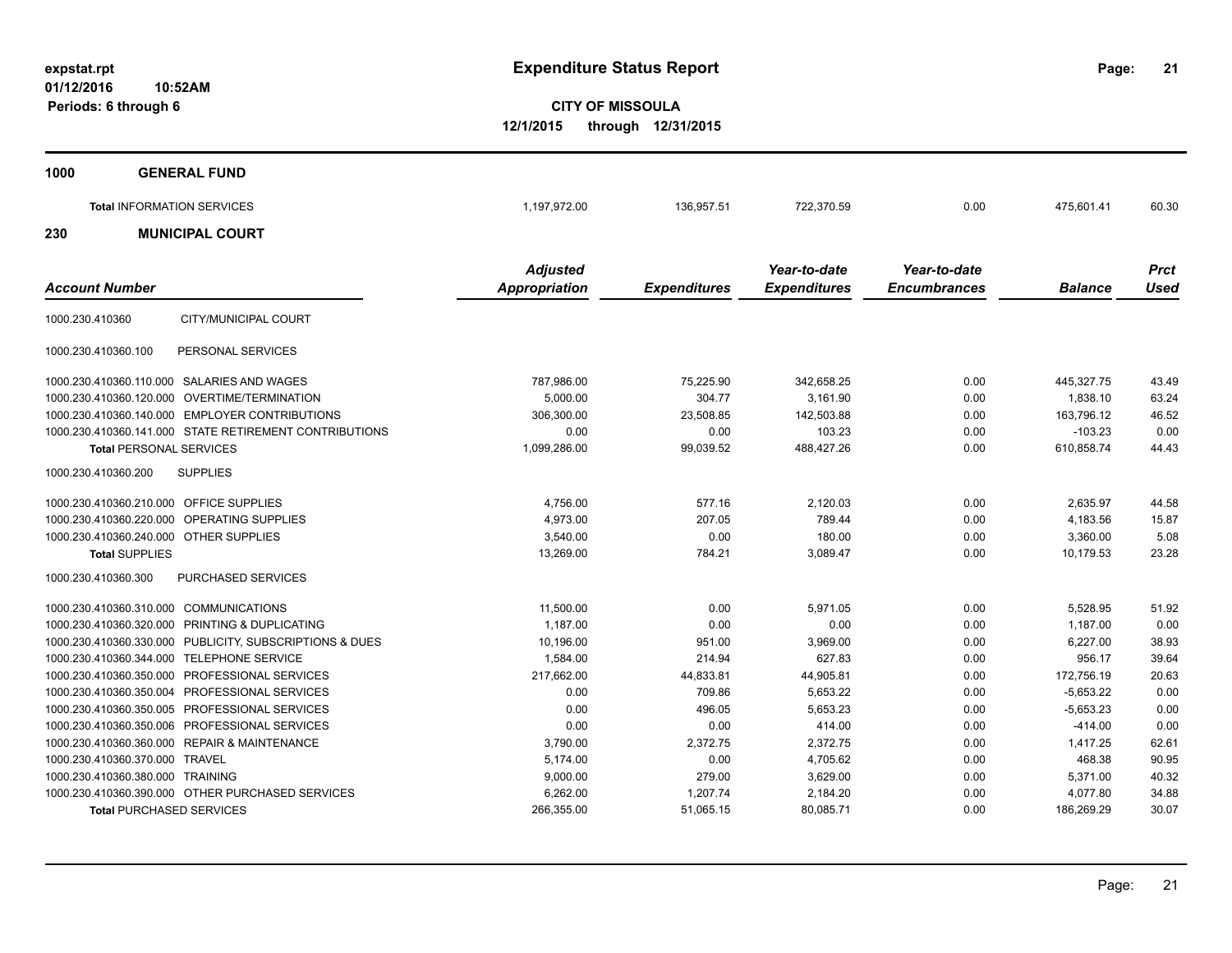**Periods: 6 through 6**

**CITY OF MISSOULA 12/1/2015 through 12/31/2015**

**1000 GENERAL FUND**

**230 MUNICIPAL COURT**

**10:52AM**

|                              |                                   | <b>Adjusted</b>      |                     | Year-to-date        | Year-to-date        |                | <b>Prct</b> |
|------------------------------|-----------------------------------|----------------------|---------------------|---------------------|---------------------|----------------|-------------|
| <b>Account Number</b>        |                                   | <b>Appropriation</b> | <b>Expenditures</b> | <b>Expenditures</b> | <b>Encumbrances</b> | <b>Balance</b> | <b>Used</b> |
| 1000.230.410360.500          | <b>FIXED CHARGES</b>              |                      |                     |                     |                     |                |             |
| <b>Total FIXED CHARGES</b>   |                                   | 0.00                 | 0.00                | 0.00                | 0.00                | 0.00           | 0.00        |
| 1000.230.410360.900          | <b>CAPITAL OUTLAY</b>             |                      |                     |                     |                     |                |             |
| <b>Total CAPITAL OUTLAY</b>  |                                   | 0.00                 | 0.00                | 0.00                | 0.00                | 0.00           | 0.00        |
|                              | <b>Total CITY/MUNICIPAL COURT</b> | 1,378,910.00         | 150,888.88          | 571,602.44          | 0.00                | 807,307.56     | 41.45       |
| 1000.230.411853              | <b>MCS</b>                        |                      |                     |                     |                     |                |             |
| 1000.230.411853.300          | PURCHASED SERVICES                |                      |                     |                     |                     |                |             |
| 1000.230.411853.390.000      | MCS-OTHER PURCHASED SERVICES      | 68,401.00            | 17,100.19           | 17,100.19           | 0.00                | 51,300.81      | 25.00       |
| <b>Total MCS</b>             |                                   | 68,401.00            | 17,100.19           | 17,100.19           | 0.00                | 51,300.81      | 25.00       |
| <b>Total MUNICIPAL COURT</b> |                                   | 1,447,311.00         | 167,989.07          | 588,702.63          | 0.00                | 858,608.37     | 40.68       |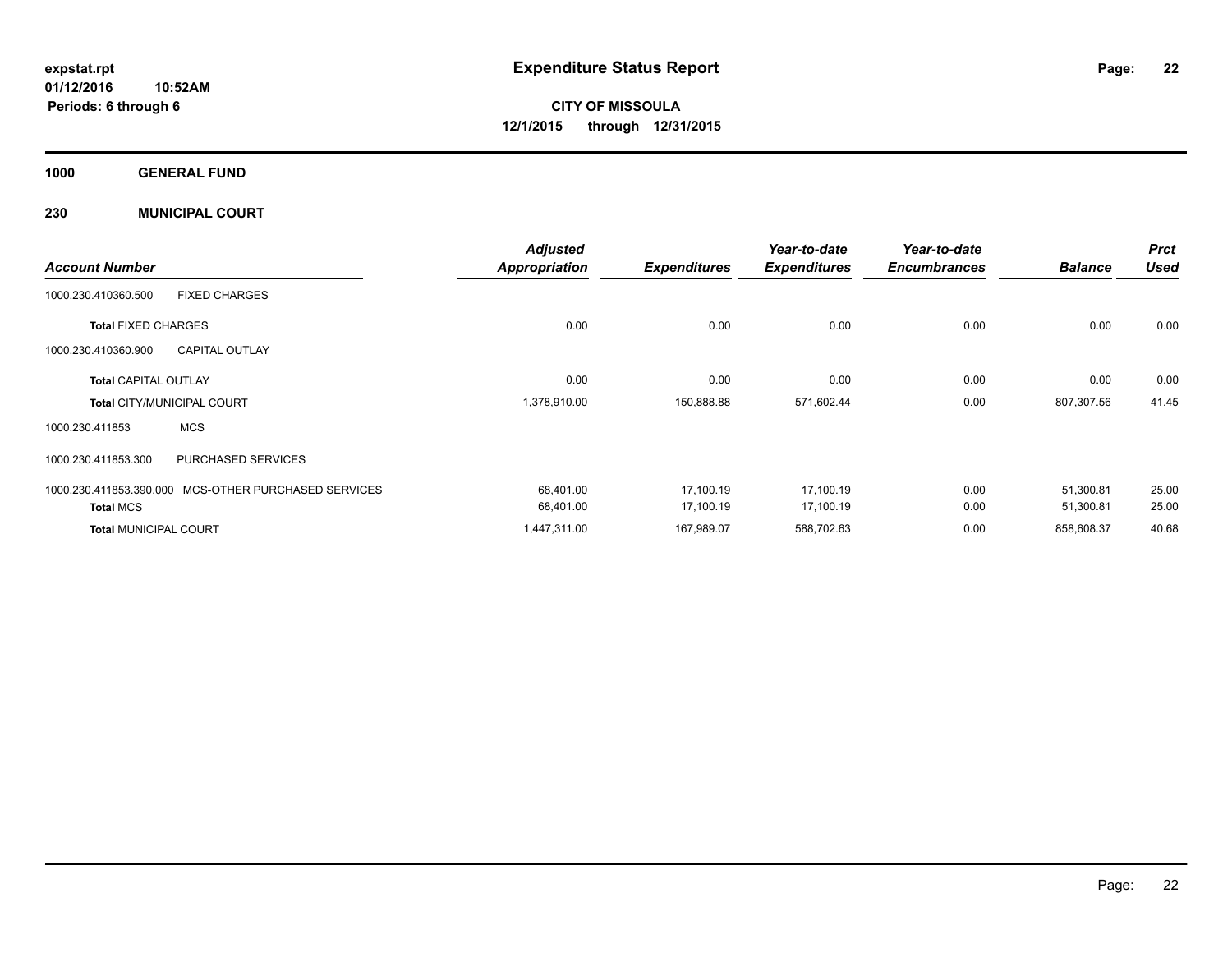**CITY OF MISSOULA 12/1/2015 through 12/31/2015**

**1000 GENERAL FUND**

| <b>Account Number</b>                             | <b>Adjusted</b><br><b>Appropriation</b> | <b>Expenditures</b> | Year-to-date<br><b>Expenditures</b> | Year-to-date<br><b>Encumbrances</b> | <b>Balance</b> | <b>Prct</b><br><b>Used</b> |
|---------------------------------------------------|-----------------------------------------|---------------------|-------------------------------------|-------------------------------------|----------------|----------------------------|
| <b>BUDGETING</b><br>1000.240.410520               |                                         |                     |                                     |                                     |                |                            |
| PERSONAL SERVICES<br>1000.240.410520.100          |                                         |                     |                                     |                                     |                |                            |
| 1000.240.410520.110.000 SALARIES AND WAGES        | 80,804.00                               | 6,059.18            | 24,732.42                           | 0.00                                | 56,071.58      | 30.61                      |
| 1000.240.410520.140.000 EMPLOYER CONTRIBUTIONS    | 26.628.00                               | 1.768.31            | 8,930.84                            | 0.00                                | 17,697.16      | 33.54                      |
| <b>Total PERSONAL SERVICES</b>                    | 107,432.00                              | 7,827.49            | 33,663.26                           | 0.00                                | 73,768.74      | 31.33                      |
| 1000.240.410520.200<br><b>SUPPLIES</b>            |                                         |                     |                                     |                                     |                |                            |
| <b>OFFICE SUPPLIES</b><br>1000.240.410520.210.000 | 160.00                                  | 0.00                | 0.00                                | 0.00                                | 160.00         | 0.00                       |
| OPERATING SUPPLIES<br>1000.240.410520.220.000     | 285.00                                  | 0.00                | 0.00                                | 0.00                                | 285.00         | 0.00                       |
| <b>Total SUPPLIES</b>                             | 445.00                                  | 0.00                | 0.00                                | 0.00                                | 445.00         | 0.00                       |
| 1000.240.410520.300<br>PURCHASED SERVICES         |                                         |                     |                                     |                                     |                |                            |
| 1000.240.410520.320.000 PRINTING & DUPLICATING    | 823.00                                  | 0.00                | 96.64                               | 0.00                                | 726.36         | 11.74                      |
| 1000.240.410520.350.000 PROFESSIONAL SERVICES     | 9,289.00                                | 0.00                | 0.00                                | 0.00                                | 9,289.00       | 0.00                       |
| <b>Total PURCHASED SERVICES</b>                   | 10.112.00                               | 0.00                | 96.64                               | 0.00                                | 10,015.36      | 0.96                       |
| <b>Total BUDGETING</b>                            | 117,989.00                              | 7,827.49            | 33,759.90                           | 0.00                                | 84,229.10      | 28.61                      |
| 1000.240.410540<br><b>TREASURY</b>                |                                         |                     |                                     |                                     |                |                            |
| PERSONAL SERVICES<br>1000.240.410540.100          |                                         |                     |                                     |                                     |                |                            |
| 1000.240.410540.110.000 SALARIES AND WAGES        | 203,954.00                              | 16,919.97           | 70,199.68                           | 0.00                                | 133,754.32     | 34.42                      |
| 1000.240.410540.140.000 EMPLOYER CONTRIBUTIONS    | 77,829.00                               | 5,541.90            | 29,586.18                           | 0.00                                | 48,242.82      | 38.01                      |
| <b>Total PERSONAL SERVICES</b>                    | 281,783.00                              | 22,461.87           | 99,785.86                           | 0.00                                | 181,997.14     | 35.41                      |
| <b>SUPPLIES</b><br>1000.240.410540.200            |                                         |                     |                                     |                                     |                |                            |
| <b>OFFICE SUPPLIES</b><br>1000.240.410540.210.000 | 1,402.00                                | 196.08              | 1,407.70                            | 0.00                                | $-5.70$        | 100.41                     |
| 1000.240.410540.220.000<br>OPERATING SUPPLIES     | 303.00                                  | 7.14                | 47.31                               | 0.00                                | 255.69         | 15.61                      |
| <b>Total SUPPLIES</b>                             | 1,705.00                                | 203.22              | 1,455.01                            | 0.00                                | 249.99         | 85.34                      |
| PURCHASED SERVICES<br>1000.240.410540.300         |                                         |                     |                                     |                                     |                |                            |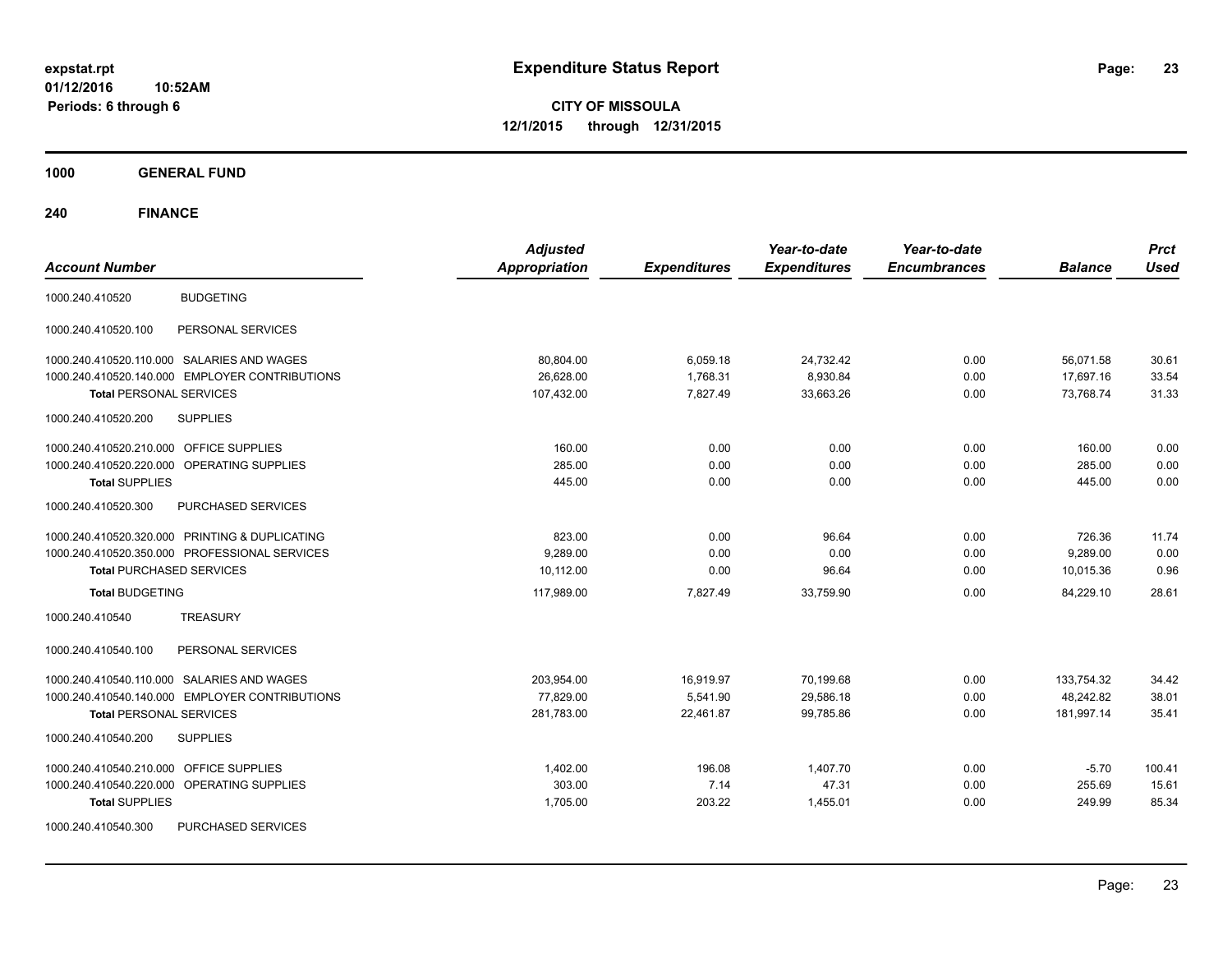**CITY OF MISSOULA 12/1/2015 through 12/31/2015**

**1000 GENERAL FUND**

| <b>Account Number</b>                                   | <b>Adjusted</b><br><b>Appropriation</b> | <b>Expenditures</b> | Year-to-date<br><b>Expenditures</b> | Year-to-date<br><b>Encumbrances</b> | <b>Balance</b> | <b>Prct</b><br><b>Used</b> |
|---------------------------------------------------------|-----------------------------------------|---------------------|-------------------------------------|-------------------------------------|----------------|----------------------------|
| 1000.240.410540.310.000 COMMUNICATIONS                  | 5,518.00                                | 0.00                | 2,174.00                            | 0.00                                | 3,344.00       | 39.40                      |
| 1000.240.410540.320.000 PRINTING & DUPLICATING          | 448.00                                  | 186.42              | 1,391.11                            | 0.00                                | $-943.11$      | 310.52                     |
| 1000.240.410540.330.000 PUBLICITY, SUBSCRIPTIONS & DUES | 10.00                                   | 0.00                | 0.00                                | 0.00                                | 10.00          | 0.00                       |
| 1000.240.410540.344.000 TELEPHONE SERVICE               | 25.00                                   | 0.00                | 0.00                                | 0.00                                | 25.00          | 0.00                       |
| 1000.240.410540.350.000 PROFESSIONAL SERVICES           | 11,911.00                               | 1,390.33            | 3,550.33                            | 0.00                                | 8,360.67       | 29.81                      |
| 1000.240.410540.360.000 REPAIR & MAINTENANCE            | 26.00                                   | 0.00                | 0.00                                | 0.00                                | 26.00          | 0.00                       |
| 1000.240.410540.370.000 TRAVEL                          | 4,125.00                                | 0.00                | 0.00                                | 0.00                                | 4,125.00       | 0.00                       |
| 1000.240.410540.380.000 TRAINING                        | 2.000.00                                | 34.00               | 34.00                               | 0.00                                | 1,966.00       | 1.70                       |
| <b>Total PURCHASED SERVICES</b>                         | 24.063.00                               | 1,610.75            | 7,149.44                            | 0.00                                | 16.913.56      | 29.71                      |
| <b>FIXED CHARGES</b><br>1000.240.410540.500             |                                         |                     |                                     |                                     |                |                            |
| 1000.240.410540.500.000 FIXED CHARGES                   | 500.00                                  | 0.00                | 0.00                                | 0.00                                | 500.00         | 0.00                       |
| <b>Total FIXED CHARGES</b>                              | 500.00                                  | 0.00                | 0.00                                | 0.00                                | 500.00         | 0.00                       |
| 1000.240.410540.900<br><b>CAPITAL OUTLAY</b>            |                                         |                     |                                     |                                     |                |                            |
| <b>Total CAPITAL OUTLAY</b>                             | 0.00                                    | 0.00                | 0.00                                | 0.00                                | 0.00           | 0.00                       |
| <b>Total TREASURY</b>                                   | 308,051.00                              | 24,275.84           | 108,390.31                          | 0.00                                | 199.660.69     | 35.19                      |
| <b>ACCOUNTING</b><br>1000.240.410550                    |                                         |                     |                                     |                                     |                |                            |
| 1000.240.410550.100<br>PERSONAL SERVICES                |                                         |                     |                                     |                                     |                |                            |
| 1000.240.410550.110.000 SALARIES AND WAGES              | 331,668.00                              | 44,158.37           | 178,897.35                          | 0.00                                | 152,770.65     | 53.94                      |
| 1000.240.410550.120.000 OVERTIME/TERMINATION            | 1.000.00                                | 0.00                | 1,338.66                            | 0.00                                | $-338.66$      | 133.87                     |
| 1000.240.410550.140.000 EMPLOYER CONTRIBUTIONS          | 123.069.00                              | 14,161.10           | 70.473.08                           | 0.00                                | 52,595.92      | 57.26                      |
| 1000.240.410550.141.000 STATE RETIREMENT CONTRIBUTIONS  | 0.00                                    | 0.00                | 83.05                               | 0.00                                | $-83.05$       | 0.00                       |
| <b>Total PERSONAL SERVICES</b>                          | 455,737.00                              | 58,319.47           | 250,792.14                          | 0.00                                | 204,944.86     | 55.03                      |
| 1000.240.410550.200<br><b>SUPPLIES</b>                  |                                         |                     |                                     |                                     |                |                            |
| 1000.240.410550.210.000 OFFICE SUPPLIES                 | 2,274.00                                | 294.15              | 2,101.53                            | 0.00                                | 172.47         | 92.42                      |
| 1000.240.410550.220.000 OPERATING SUPPLIES              | 926.00                                  | 10.71               | 376.11                              | 0.00                                | 549.89         | 40.62                      |
| 1000.240.410550.230.000 REPAIR/MAINTENANCE              | 300.00                                  | 0.00                | 0.00                                | 0.00                                | 300.00         | 0.00                       |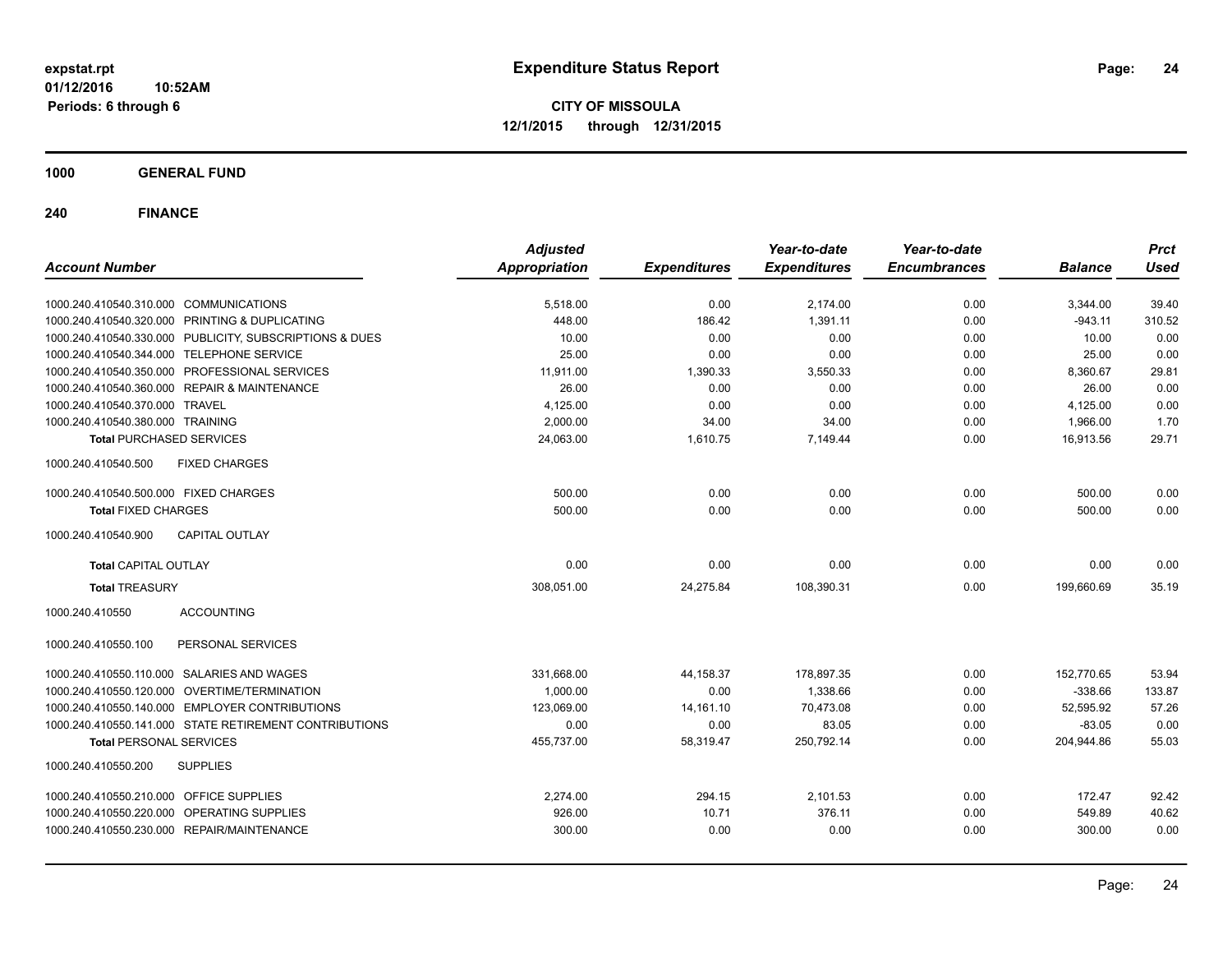**1000 GENERAL FUND**

| <b>Account Number</b>                                   | <b>Adjusted</b><br>Appropriation | <b>Expenditures</b> | Year-to-date<br><b>Expenditures</b> | Year-to-date<br><b>Encumbrances</b> | <b>Balance</b> | <b>Prct</b><br><b>Used</b> |
|---------------------------------------------------------|----------------------------------|---------------------|-------------------------------------|-------------------------------------|----------------|----------------------------|
| 1000.240.410550.231.000 GASOLINE                        | 91.00                            | 0.00                | 0.00                                | 0.00                                | 91.00          | 0.00                       |
| 1000.240.410550.240.000 OTHER SUPPLIES                  | 500.00                           | 0.00                | 0.00                                | 0.00                                | 500.00         | 0.00                       |
| <b>Total SUPPLIES</b>                                   | 4,091.00                         | 304.86              | 2,477.64                            | 0.00                                | 1,613.36       | 60.56                      |
| 1000.240.410550.300<br>PURCHASED SERVICES               |                                  |                     |                                     |                                     |                |                            |
| 1000.240.410550.310.000 COMMUNICATIONS                  | 36,270.00                        | 884.75              | 32,036.02                           | 0.00                                | 4,233.98       | 88.33                      |
| 1000.240.410550.320.000 PRINTING & DUPLICATING          | 2,014.00                         | 279.62              | 643.60                              | 0.00                                | 1,370.40       | 31.96                      |
| 1000.240.410550.330.000 PUBLICITY, SUBSCRIPTIONS & DUES | 3,400.00                         | 243.92              | 497.48                              | 0.00                                | 2,902.52       | 14.63                      |
| 1000.240.410550.344.000 TELEPHONE SERVICE               | 1,200.00                         | 5.43                | 98.16                               | 0.00                                | 1,101.84       | 8.18                       |
| 1000.240.410550.350.000 PROFESSIONAL SERVICES           | 126,624.00                       | 97,491.04           | 119,859.44                          | 0.00                                | 6,764.56       | 94.66                      |
| 1000.240.410550.360.000 REPAIR & MAINTENANCE            | 174.00                           | 0.00                | 0.00                                | 0.00                                | 174.00         | 0.00                       |
| 1000.240.410550.370.000 TRAVEL                          | 3,520.00                         | 0.00                | 381.74                              | 0.00                                | 3,138.26       | 10.84                      |
| 1000.240.410550.380.000 TRAINING                        | 3,805.00                         | 51.00               | 541.00                              | 0.00                                | 3,264.00       | 14.22                      |
| <b>Total PURCHASED SERVICES</b>                         | 177,007.00                       | 98,955.76           | 154,057.44                          | 0.00                                | 22,949.56      | 87.03                      |
| 1000.240.410550.500<br><b>FIXED CHARGES</b>             |                                  |                     |                                     |                                     |                |                            |
| <b>Total FIXED CHARGES</b>                              | 0.00                             | 0.00                | 0.00                                | 0.00                                | 0.00           | 0.00                       |
| CAPITAL OUTLAY<br>1000.240.410550.900                   |                                  |                     |                                     |                                     |                |                            |
| <b>Total CAPITAL OUTLAY</b>                             | 0.00                             | 0.00                | 0.00                                | 0.00                                | 0.00           | 0.00                       |
| <b>Total ACCOUNTING</b>                                 | 636,835.00                       | 157,580.09          | 407,327.22                          | 0.00                                | 229,507.78     | 63.96                      |
| 1000.240.410552<br><b>FINANCIAL REPORTING</b>           |                                  |                     |                                     |                                     |                |                            |
| PERSONAL SERVICES<br>1000.240.410552.100                |                                  |                     |                                     |                                     |                |                            |
| 1000.240.410552.110.000 SALARIES AND WAGES              | 51,834.00                        | 5,188.07            | 21,694.18                           | 0.00                                | 30,139.82      | 41.85                      |
| 1000.240.410552.140.000 EMPLOYER CONTRIBUTIONS          | 17,082.00                        | 1,470.00            | 7,461.37                            | 0.00                                | 9,620.63       | 43.68                      |
| <b>Total PERSONAL SERVICES</b>                          | 68,916.00                        | 6,658.07            | 29,155.55                           | 0.00                                | 39,760.45      | 42.31                      |
| 1000.240.410552.200<br><b>SUPPLIES</b>                  |                                  |                     |                                     |                                     |                |                            |
| 1000.240.410552.210.000 OFFICE SUPPLIES                 | 129.00                           | 0.00                | 160.43                              | 0.00                                | $-31.43$       | 124.36                     |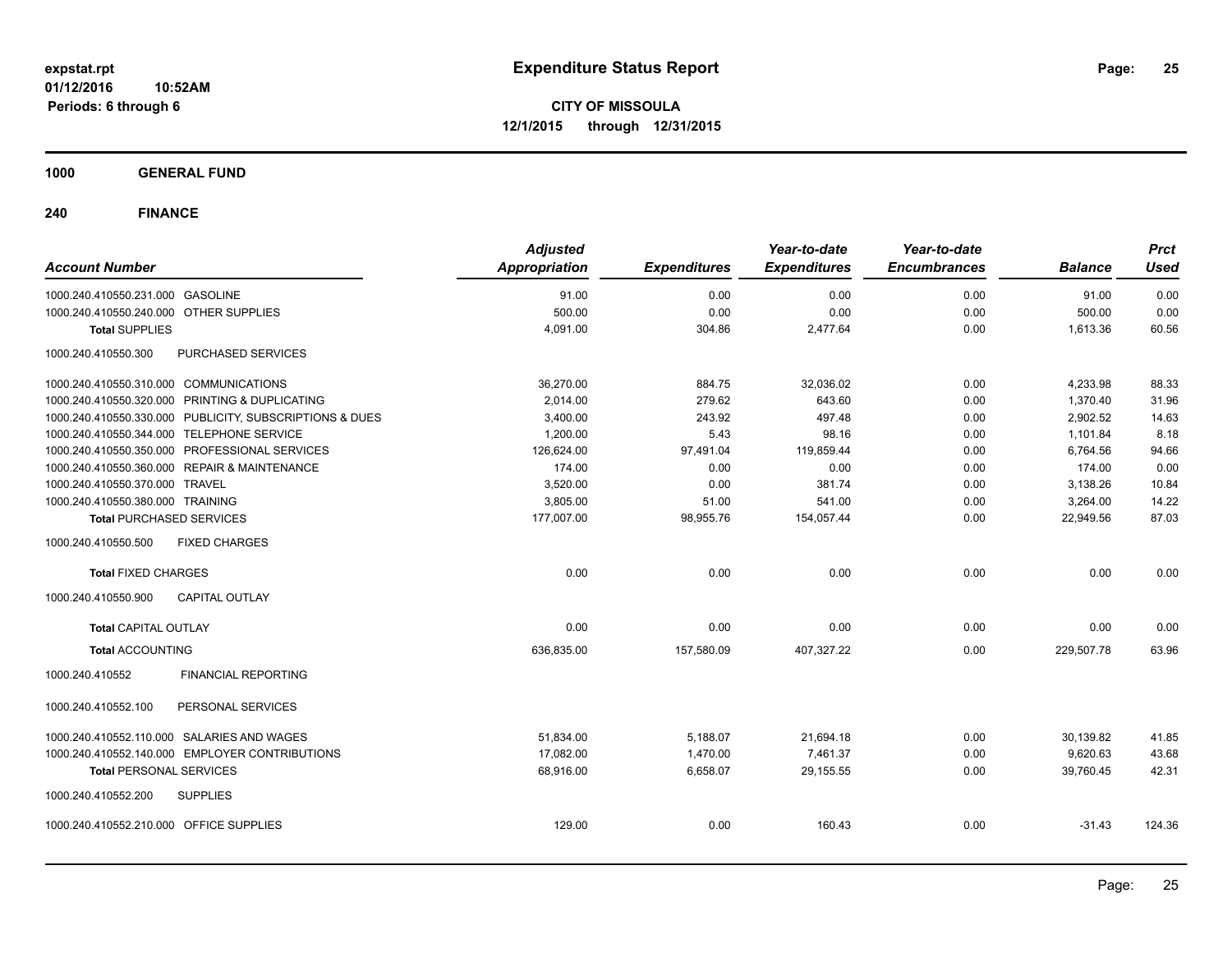**1000 GENERAL FUND**

| <b>Account Number</b>                          | <b>Adjusted</b><br>Appropriation | <b>Expenditures</b> | Year-to-date<br><b>Expenditures</b> | Year-to-date<br><b>Encumbrances</b> | <b>Balance</b> | <b>Prct</b><br><b>Used</b> |
|------------------------------------------------|----------------------------------|---------------------|-------------------------------------|-------------------------------------|----------------|----------------------------|
| OPERATING SUPPLIES<br>1000.240.410552.220.000  | 390.00                           | 0.00                | 0.00                                | 0.00                                | 390.00         | 0.00                       |
| <b>Total SUPPLIES</b>                          | 519.00                           | 0.00                | 160.43                              | 0.00                                | 358.57         | 30.91                      |
| PURCHASED SERVICES<br>1000.240.410552.300      |                                  |                     |                                     |                                     |                |                            |
| 1000.240.410552.310.000 COMMUNICATIONS         | 321.00                           | 0.00                | 0.00                                | 0.00                                | 321.00         | 0.00                       |
| 1000.240.410552.320.000 PRINTING & DUPLICATING | 2,195.00                         | 0.00                | 13.36                               | 0.00                                | 2.181.64       | 0.61                       |
| 1000.240.410552.350.000 PROFESSIONAL SERVICES  | 10,530.00                        | 0.00                | 0.00                                | 0.00                                | 10,530.00      | 0.00                       |
| 1000.240.410552.370.000 TRAVEL                 | 600.00                           | 0.00                | 0.00                                | 0.00                                | 600.00         | 0.00                       |
| 1000.240.410552.380.000 TRAINING               | 1,525.00                         | 0.00                | 0.00                                | 0.00                                | 1,525.00       | 0.00                       |
| <b>Total PURCHASED SERVICES</b>                | 15,171.00                        | 0.00                | 13.36                               | 0.00                                | 15,157.64      | 0.09                       |
| 1000.240.410552.900<br><b>CAPITAL OUTLAY</b>   |                                  |                     |                                     |                                     |                |                            |
| <b>Total CAPITAL OUTLAY</b>                    | 0.00                             | 0.00                | 0.00                                | 0.00                                | 0.00           | 0.00                       |
| <b>Total FINANCIAL REPORTING</b>               | 84,606.00                        | 6,658.07            | 29,329.34                           | 0.00                                | 55,276.66      | 34.67                      |
| <b>FINANCIAL SOFTWARE</b><br>1000.240.410553   |                                  |                     |                                     |                                     |                |                            |
| 1000.240.410553.100<br>PERSONAL SERVICES       |                                  |                     |                                     |                                     |                |                            |
| <b>Total FINANCIAL SOFTWARE</b>                | 0.00                             | 0.00                | 0.00                                | 0.00                                | 0.00           | 0.00                       |
| <b>Total FINANCE</b>                           | 1,147,481.00                     | 196,341.49          | 578,806.77                          | 0.00                                | 568,674.23     | 50.44                      |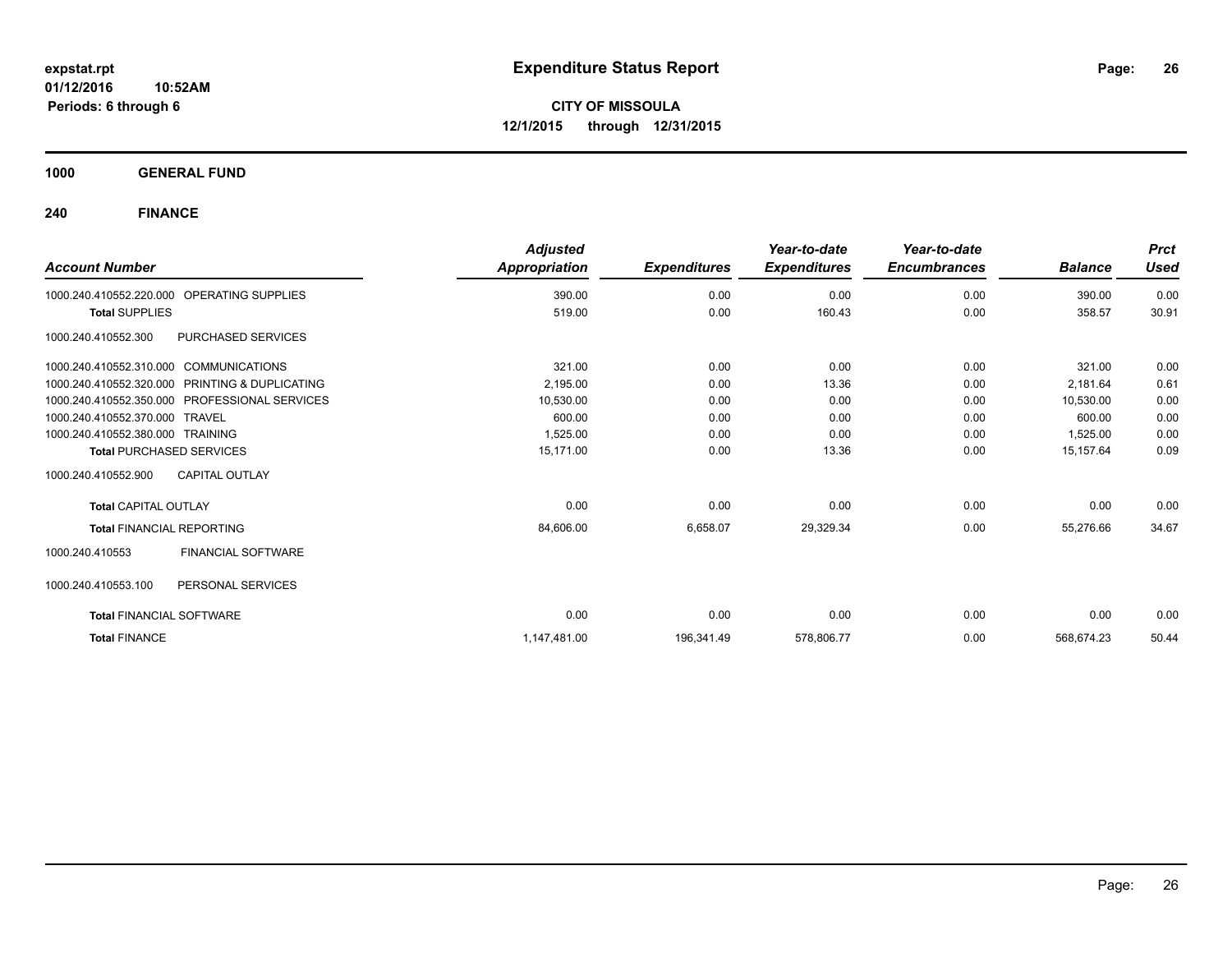**1000 GENERAL FUND**

### **245 CENTRALIZED SERVICES**

| <b>Account Number</b>                   |                                                         | <b>Adjusted</b><br><b>Appropriation</b> | <b>Expenditures</b> | Year-to-date<br><b>Expenditures</b> | Year-to-date<br><b>Encumbrances</b> | <b>Balance</b> | <b>Prct</b><br><b>Used</b> |
|-----------------------------------------|---------------------------------------------------------|-----------------------------------------|---------------------|-------------------------------------|-------------------------------------|----------------|----------------------------|
|                                         |                                                         |                                         |                     |                                     |                                     |                |                            |
| 1000.245.410810                         | <b>ADMINISTRATION</b>                                   |                                         |                     |                                     |                                     |                |                            |
| 1000.245.410810.100                     | PERSONAL SERVICES                                       |                                         |                     |                                     |                                     |                |                            |
| 1000.245.410810.110.000                 | CENTRALIZED SERVICES/SALARIES AND WAGES                 | 121,797.00                              | 13,944.35           | 59,483.86                           | 0.00                                | 62,313.14      | 48.84                      |
|                                         | 1000.245.410810.140.000 EMPLOYER CONTRIBUTIONS          | 32,477.00                               | 3,389.49            | 15,259.35                           | 0.00                                | 17.217.65      | 46.99                      |
|                                         | 1000.245.410810.141.000 STATE RETIREMENT CONTRIBUTIONS  | 0.00                                    | 0.00                | 37.57                               | 0.00                                | $-37.57$       | 0.00                       |
| <b>Total PERSONAL SERVICES</b>          |                                                         | 154,274.00                              | 17,333.84           | 74,780.78                           | 0.00                                | 79,493.22      | 48.47                      |
| 1000.245.410810.200                     | <b>SUPPLIES</b>                                         |                                         |                     |                                     |                                     |                |                            |
| 1000.245.410810.210.000 OFFICE SUPPLIES |                                                         | 500.00                                  | 0.00                | 110.10                              | 0.00                                | 389.90         | 22.02                      |
|                                         | 1000.245.410810.220.000 OPERATING SUPPLIES              | 350.00                                  | 0.00                | 0.00                                | 0.00                                | 350.00         | 0.00                       |
| 1000.245.410810.231.000 GASOLINE        |                                                         | 175.00                                  | 0.00                | 0.00                                | 0.00                                | 175.00         | 0.00                       |
| <b>Total SUPPLIES</b>                   |                                                         | 1,025.00                                | 0.00                | 110.10                              | 0.00                                | 914.90         | 10.74                      |
| 1000.245.410810.300                     | PURCHASED SERVICES                                      |                                         |                     |                                     |                                     |                |                            |
| 1000.245.410810.310.000 COMMUNICATIONS  |                                                         | 100.00                                  | 0.00                | 0.00                                | 0.00                                | 100.00         | 0.00                       |
|                                         | 1000.245.410810.320.000 PRINTING & DUPLICATING          | 200.00                                  | 0.00                | 0.00                                | 0.00                                | 200.00         | 0.00                       |
|                                         | 1000.245.410810.330.000 PUBLICITY, SUBSCRIPTIONS & DUES | 200.00                                  | 0.00                | 0.00                                | 0.00                                | 200.00         | 0.00                       |
|                                         | 1000.245.410810.344.000 TELEPHONE SERVICE               | 500.00                                  | 5.32                | 39.07                               | 0.00                                | 460.93         | 7.81                       |
| 1000.245.410810.370.000                 | <b>TRAVEL</b>                                           | 1,000.00                                | 0.00                | 0.00                                | 0.00                                | 1.000.00       | 0.00                       |
| 1000.245.410810.380.000 TRAINING        |                                                         | 1,500.00                                | 0.00                | 0.00                                | 0.00                                | 1,500.00       | 0.00                       |
| <b>Total PURCHASED SERVICES</b>         |                                                         | 3,500.00                                | 5.32                | 39.07                               | 0.00                                | 3,460.93       | 1.12                       |
| 1000.245.410810.700                     | <b>GRANTS &amp; CONTRIBUTIONS</b>                       |                                         |                     |                                     |                                     |                |                            |
|                                         | 1000.245.410810.700.000 GRANTS & CONTRIBUTIONS          | 5.000.00                                | 0.00                | 0.00                                | 0.00                                | 5,000.00       | 0.00                       |
|                                         | <b>Total GRANTS &amp; CONTRIBUTIONS</b>                 | 5,000.00                                | 0.00                | 0.00                                | 0.00                                | 5,000.00       | 0.00                       |
| <b>Total ADMINISTRATION</b>             |                                                         | 163,799.00                              | 17,339.16           | 74,929.95                           | 0.00                                | 88.869.05      | 45.75                      |
| 1000.245.410835                         | *** Title Not Found ***                                 |                                         |                     |                                     |                                     |                |                            |

1000.245.410835.100 PERSONAL SERVICES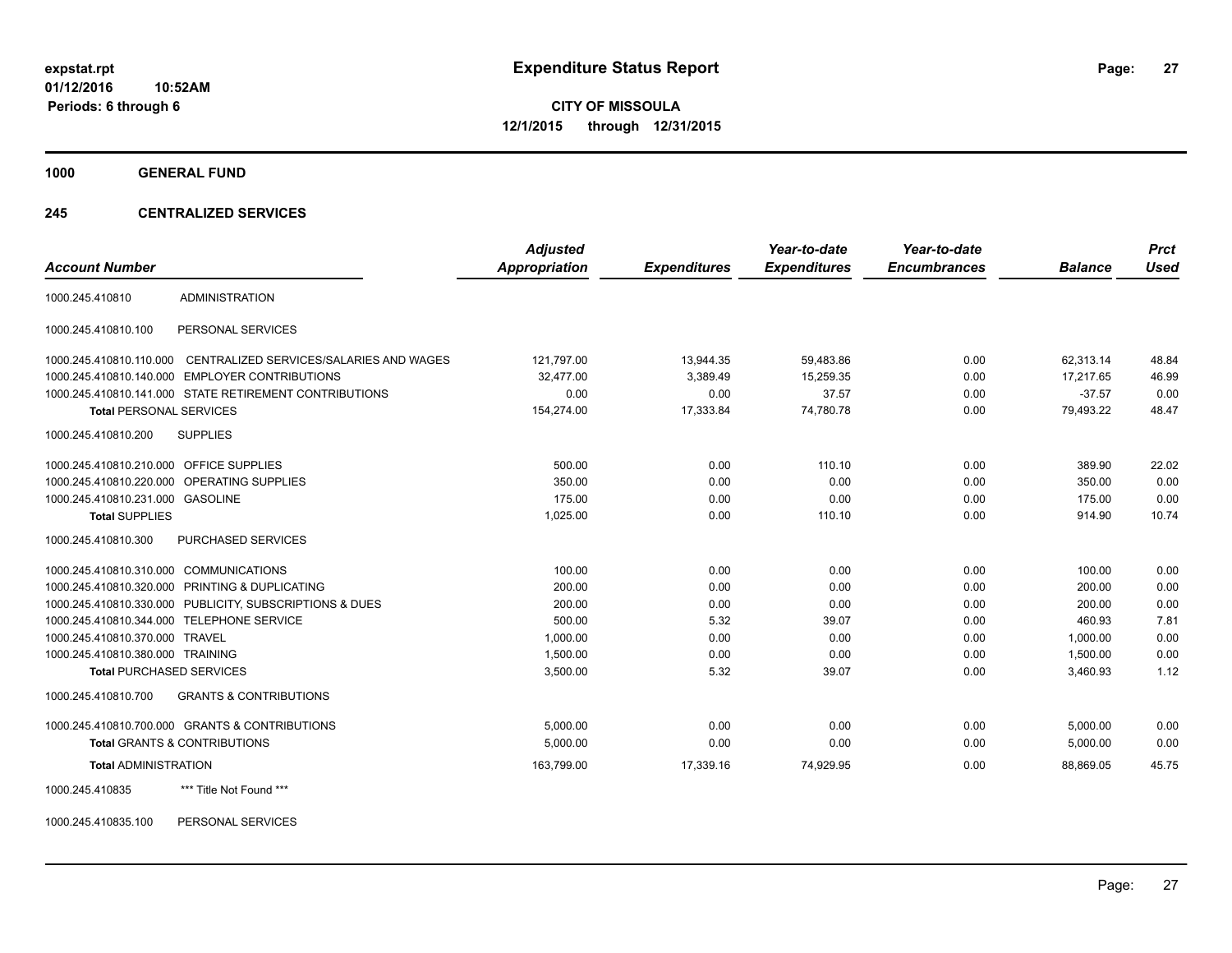**1000 GENERAL FUND**

### **245 CENTRALIZED SERVICES**

| <b>Account Number</b>                                            | <b>Adjusted</b><br><b>Appropriation</b> | <b>Expenditures</b> | Year-to-date<br><b>Expenditures</b> | Year-to-date<br><b>Encumbrances</b> | <b>Balance</b> | <b>Prct</b><br><b>Used</b> |
|------------------------------------------------------------------|-----------------------------------------|---------------------|-------------------------------------|-------------------------------------|----------------|----------------------------|
| 1000.245.410835.110.000 SALARIES AND WAGES                       | 85,866.00                               | 9,827.45            | 41,907.44                           | 0.00                                | 43,958.56      | 48.81                      |
| 1000.245.410835.140.000 EMPLOYER CONTRIBUTIONS                   | 23,564.00                               | 2,744.62            | 13,832.00                           | 0.00                                | 9,732.00       | 58.70                      |
| <b>Total PERSONAL SERVICES</b>                                   | 109,430.00                              | 12,572.07           | 55,739.44                           | 0.00                                | 53,690.56      | 50.94                      |
| <b>SUPPLIES</b><br>1000.245.410835.200                           |                                         |                     |                                     |                                     |                |                            |
| 1000.245.410835.210.000 OFFICE SUPPLIES                          | 200.00                                  | 0.00                | 0.00                                | 0.00                                | 200.00         | 0.00                       |
| 1000.245.410835.220.000 OPERATING SUPPLIES                       | 300.00                                  | 0.00                | 0.00                                | 0.00                                | 300.00         | 0.00                       |
| 1000.245.410835.231.000 GASOLINE                                 | 172.00                                  | 0.00                | 0.00                                | 0.00                                | 172.00         | 0.00                       |
| <b>Total SUPPLIES</b>                                            | 672.00                                  | 0.00                | 0.00                                | 0.00                                | 672.00         | 0.00                       |
| 1000.245.410835.300<br><b>PURCHASED SERVICES</b>                 |                                         |                     |                                     |                                     |                |                            |
| 1000.245.410835.310.000 COMMUNICATIONS                           | 100.00                                  | 0.00                | 0.00                                | 0.00                                | 100.00         | 0.00                       |
| 1000.245.410835.320.000 PRINTING & DUPLICATING                   | 100.00                                  | 0.00                | 0.00                                | 0.00                                | 100.00         | 0.00                       |
| 1000.245.410835.330.000 PUBLICITY, SUBSCRIPTIONS & DUES          | 150.00                                  | 0.00                | 0.00                                | 0.00                                | 150.00         | 0.00                       |
| 1000.245.410835.344.000 TELEPHONE SERVICE                        | 145.00                                  | 124.06              | 310.20                              | 0.00                                | $-165.20$      | 213.93                     |
| <b>Total PURCHASED SERVICES</b>                                  | 495.00                                  | 124.06              | 310.20                              | 0.00                                | 184.80         | 62.67                      |
| Total *** Title Not Found ***                                    | 110,597.00                              | 12,696.13           | 56,049.64                           | 0.00                                | 54,547.36      | 50.68                      |
| 1000.245.411010<br>*** Title Not Found ***                       |                                         |                     |                                     |                                     |                |                            |
| PERSONAL SERVICES<br>1000.245.411010.100                         |                                         |                     |                                     |                                     |                |                            |
| Total *** Title Not Found ***                                    | 0.00                                    | 0.00                | 0.00                                | 0.00                                | 0.00           | 0.00                       |
| <b>ENERGY CONSERVATION</b><br>1000.245.411231                    |                                         |                     |                                     |                                     |                |                            |
| 1000.245.411231.100<br>PERSONAL SERVICES                         |                                         |                     |                                     |                                     |                |                            |
| ENERGY COORDINATOR/SALARIES AND WAGES<br>1000.245.411231.110.000 | 51,690.00                               | 5,902.51            | 25,191.60                           | 0.00                                | 26,498.40      | 48.74                      |
| 1000.245.411231.140.000 EMPLOYER CONTRIBUTIONS                   | 20,757.00                               | 2,021.19            | 14,017.04                           | 0.00                                | 6,739.96       | 67.53                      |
| <b>Total PERSONAL SERVICES</b>                                   | 72,447.00                               | 7,923.70            | 39,208.64                           | 0.00                                | 33,238.36      | 54.12                      |
| <b>SUPPLIES</b><br>1000.245.411231.200                           |                                         |                     |                                     |                                     |                |                            |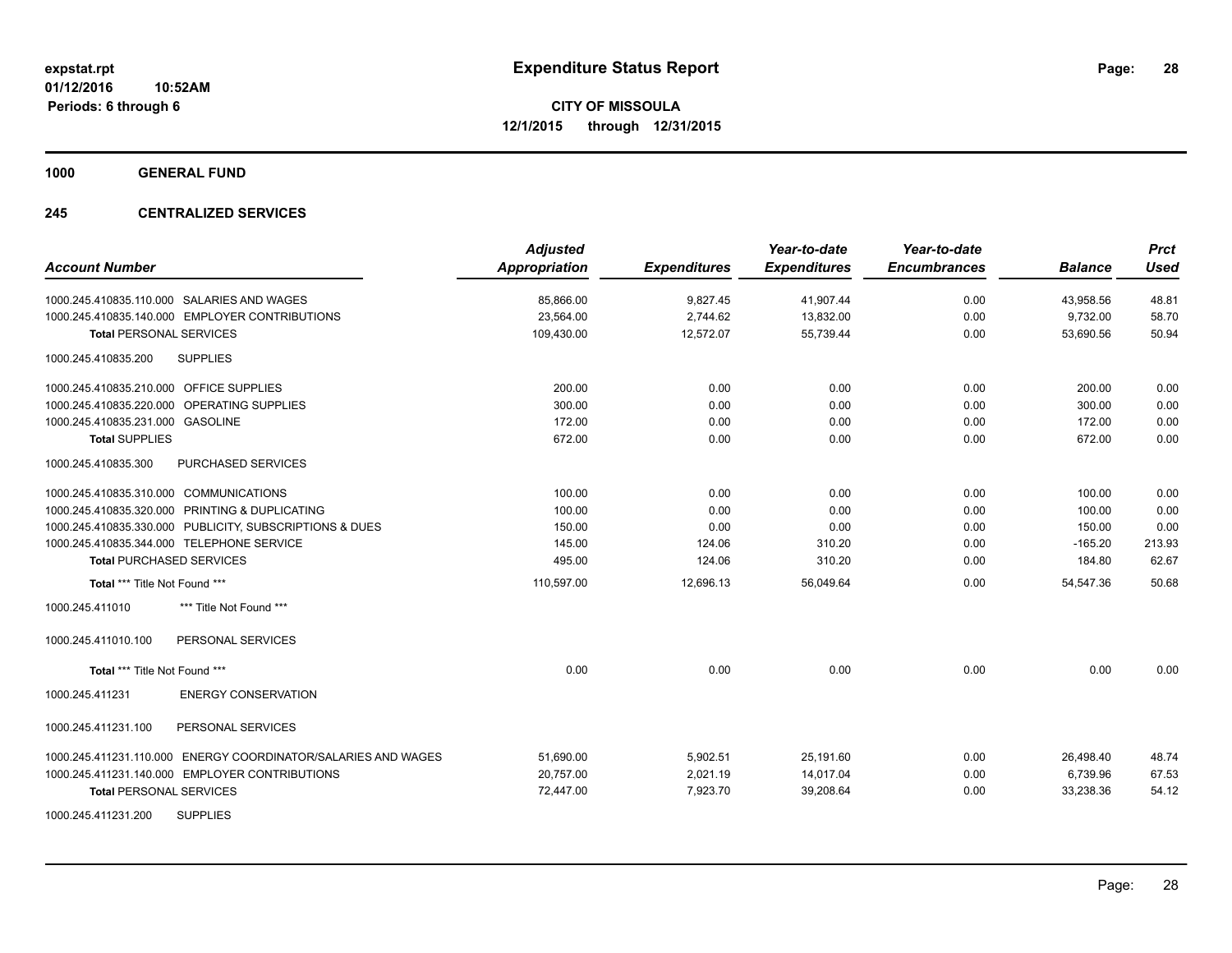**1000 GENERAL FUND**

### **245 CENTRALIZED SERVICES**

|                                                         | <b>Adjusted</b>      |                     | Year-to-date        | Year-to-date        |                | <b>Prct</b> |
|---------------------------------------------------------|----------------------|---------------------|---------------------|---------------------|----------------|-------------|
| <b>Account Number</b>                                   | <b>Appropriation</b> | <b>Expenditures</b> | <b>Expenditures</b> | <b>Encumbrances</b> | <b>Balance</b> | Used        |
| 1000.245.411231.210.000 OFFICE SUPPLIES                 | 500.00               | 0.00                | 0.00                | 0.00                | 500.00         | 0.00        |
| 1000.245.411231.220.000 OPERATING SUPPLIES              | 350.00               | 0.00                | 0.00                | 0.00                | 350.00         | 0.00        |
| 1000.245.411231.231.000 GASOLINE                        | 175.00               | 0.00                | 0.00                | 0.00                | 175.00         | 0.00        |
| <b>Total SUPPLIES</b>                                   | 1,025.00             | 0.00                | 0.00                | 0.00                | 1,025.00       | 0.00        |
| <b>PURCHASED SERVICES</b><br>1000.245.411231.300        |                      |                     |                     |                     |                |             |
| 1000.245.411231.310.000 COMMUNICATIONS                  | 200.00               | 0.00                | 0.00                | 0.00                | 200.00         | 0.00        |
| 1000.245.411231.320.000 PRINTING & DUPLICATING          | 250.00               | 0.00                | 3.42                | 0.00                | 246.58         | 1.37        |
| 1000.245.411231.330.000 PUBLICITY, SUBSCRIPTIONS & DUES | 200.00               | 0.00                | 850.00              | 0.00                | $-650.00$      | 425.00      |
| 1000.245.411231.344.000 TELEPHONE SERVICE               | 200.00               | 0.00                | 0.00                | 0.00                | 200.00         | 0.00        |
| 1000.245.411231.370.000 TRAVEL                          | 1,000.00             | 0.00                | 93.50               | 0.00                | 906.50         | 9.35        |
| 1000.245.411231.380.000 TRAINING                        | 1,500.00             | 0.00                | 0.00                | 0.00                | 1,500.00       | 0.00        |
| <b>Total PURCHASED SERVICES</b>                         | 3,350.00             | 0.00                | 946.92              | 0.00                | 2,403.08       | 28.27       |
| <b>Total ENERGY CONSERVATION</b>                        | 76,822.00            | 7,923.70            | 40,155.56           | 0.00                | 36,666.44      | 52.27       |
| <b>Total CENTRALIZED SERVICES</b>                       | 351,218.00           | 37,958.99           | 171,135.15          | 0.00                | 180,082.85     | 48.73       |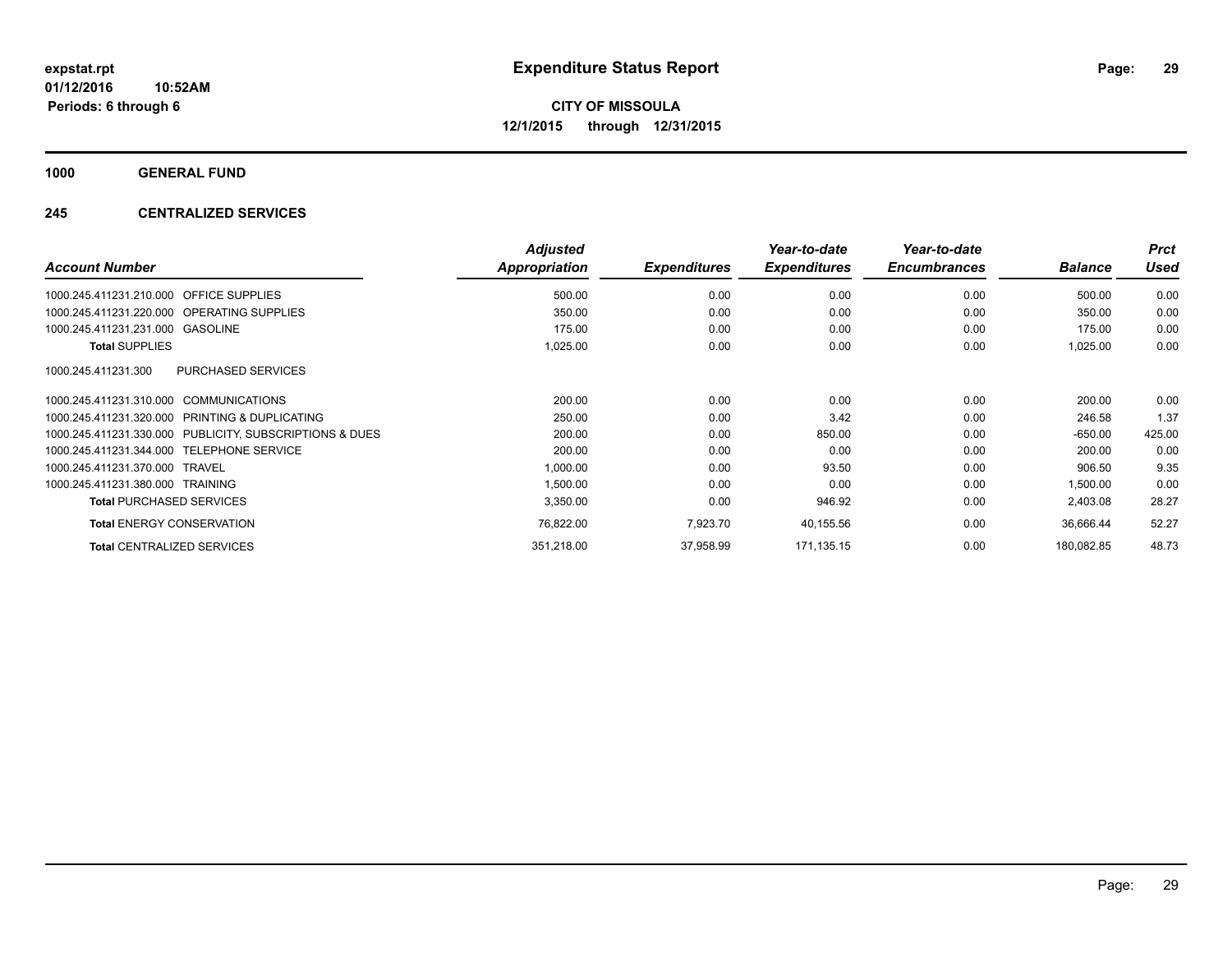**1000 GENERAL FUND**

|                                         |                                                              | <b>Adjusted</b>      |                     | Year-to-date        | Year-to-date        |                | <b>Prct</b> |
|-----------------------------------------|--------------------------------------------------------------|----------------------|---------------------|---------------------|---------------------|----------------|-------------|
| <b>Account Number</b>                   |                                                              | <b>Appropriation</b> | <b>Expenditures</b> | <b>Expenditures</b> | <b>Encumbrances</b> | <b>Balance</b> | <b>Used</b> |
| 1000.250.411000                         | *** Title Not Found ***                                      |                      |                     |                     |                     |                |             |
| 1000.250.411000.700                     | <b>GRANTS &amp; CONTRIBUTIONS</b>                            |                      |                     |                     |                     |                |             |
|                                         | 1000.250.411000.700.000 MISSOULA RAVALI TMA                  | 10,780.00            | 10,780.00           | 10,780.00           | 0.00                | 0.00           | 100.00      |
| Total *** Title Not Found ***           |                                                              | 10,780.00            | 10,780.00           | 10,780.00           | 0.00                | 0.00           | 100.00      |
| 1000.250.411010                         | <b>ADMINISTRATION</b>                                        |                      |                     |                     |                     |                |             |
| 1000.250.411010.100                     | PERSONAL SERVICES                                            |                      |                     |                     |                     |                |             |
|                                         | 1000.250.411010.110.000 ADMIN/SALARIES AND WAGES             | 127,657.00           | 23,349.14           | 95,197.22           | 0.00                | 32,459.78      | 74.57       |
|                                         | 1000.250.411010.120.000 ADMIN-OVERTIME/TERMINATION           | 1,155.00             | 0.00                | 0.00                | 0.00                | 1,155.00       | 0.00        |
|                                         | 1000.250.411010.140.000 ADMIN/EMPLOYER CONTRIBUTIONS         | 46,417.00            | 7,774.60            | 34,894.02           | 0.00                | 11,522.98      | 75.18       |
|                                         | 1000.250.411010.141.000 ADMIN-STATE RETIREMENT CONTRIBUTIONS | 0.00                 | 0.00                | 203.60              | 0.00                | $-203.60$      | 0.00        |
| <b>Total PERSONAL SERVICES</b>          |                                                              | 175,229.00           | 31,123.74           | 130,294.84          | 0.00                | 44,934.16      | 74.36       |
| 1000.250.411010.200                     | <b>SUPPLIES</b>                                              |                      |                     |                     |                     |                |             |
| 1000.250.411010.210.000 OFFICE SUPPLIES |                                                              | 7,100.00             | 2,166.37            | 3,842.11            | 0.00                | 3,257.89       | 54.11       |
| 1000.250.411010.210.301 OFFICE SUPPLIES |                                                              | 0.00                 | 49.28               | 407.41              | 0.00                | $-407.41$      | 0.00        |
|                                         | 1000.250.411010.220.000 ADMIN-OPERATING SUPPLIES             | 181.00               | 0.00                | 116.25              | 0.00                | 64.75          | 64.23       |
|                                         | 1000.250.411010.230.000 REPAIR/MAINTENANCE                   | 50.00                | 0.00                | 0.00                | 0.00                | 50.00          | 0.00        |
| 1000.250.411010.231.000 GASOLINE        |                                                              | 500.00               | 0.00                | 0.00                | 0.00                | 500.00         | 0.00        |
| 1000.250.411010.240.000 OTHER SUPPLIES  |                                                              | 100.00               | 0.00                | 0.00                | 0.00                | 100.00         | 0.00        |
| <b>Total SUPPLIES</b>                   |                                                              | 7,931.00             | 2,215.65            | 4,365.77            | 0.00                | 3,565.23       | 55.05       |
| 1000.250.411010.300                     | PURCHASED SERVICES                                           |                      |                     |                     |                     |                |             |
| 1000.250.411010.310.000 COMMUNICATIONS  |                                                              | 2,000.00             | 0.00                | 4.25                | 0.00                | 1,995.75       | 0.21        |
| 1000.250.411010.310.351 COMMUNICATIONS  |                                                              | 0.00                 | 57.45               | 135.93              | 0.00                | $-135.93$      | 0.00        |
|                                         | 1000.250.411010.320.000 PRINTING & DUPLICATING               | 1,365.00             | 0.00                | 0.00                | 0.00                | 1,365.00       | 0.00        |
|                                         | 1000.250.411010.330.000 PUBLICITY, SUBSCRIPTIONS & DUES      | 1,370.00             | 0.00                | 248.74              | 0.00                | 1,121.26       | 18.16       |
|                                         | 1000.250.411010.344.000 TELEPHONE SERVICE                    | 655.00               | 405.47              | 566.79              | 0.00                | 88.21          | 86.53       |
|                                         | 1000.250.411010.350.000 PROFESSIONAL SERVICES                | 500.00               | 2,286.96            | 2,904.87            | 0.00                | $-2,404.87$    | 580.97      |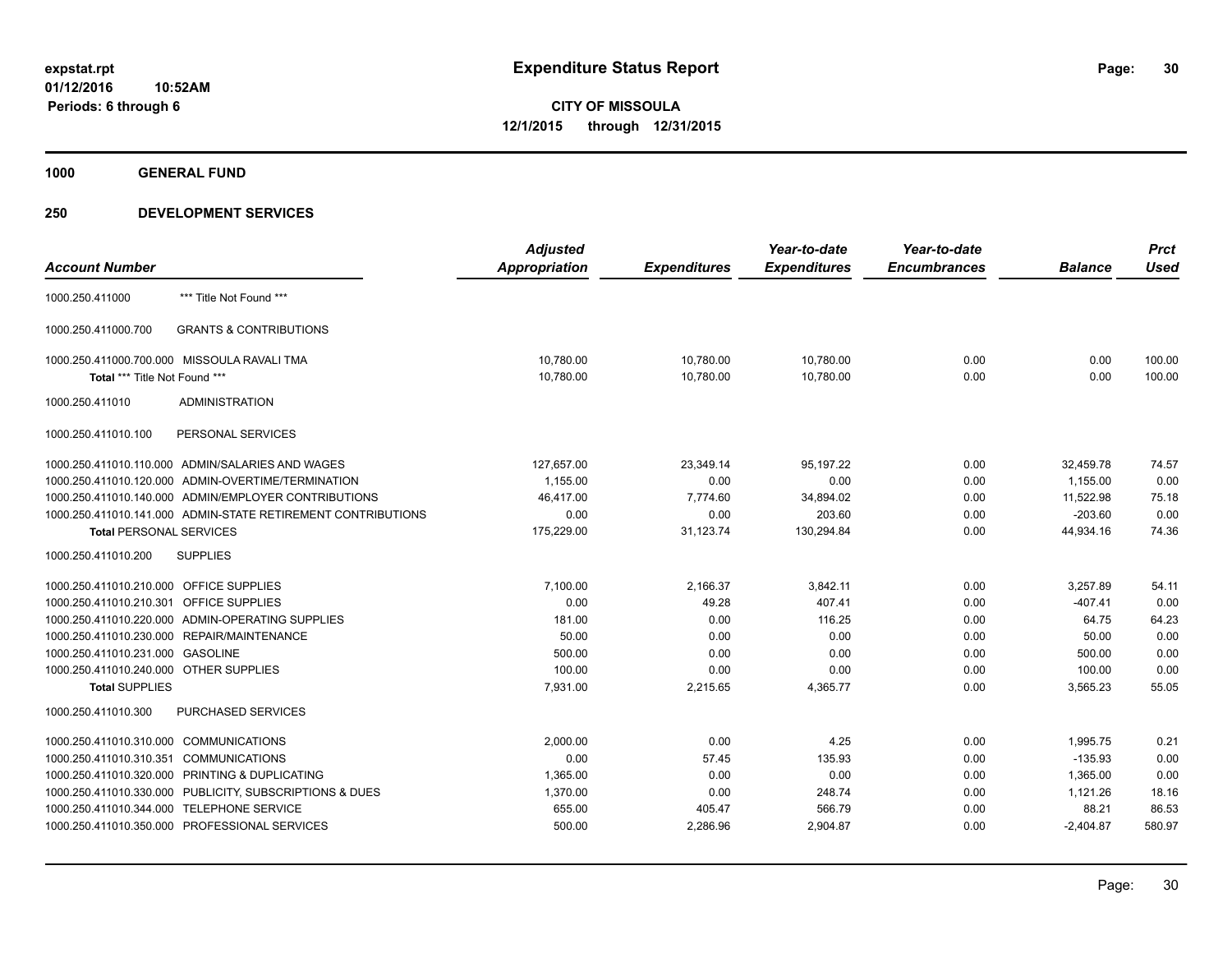**1000 GENERAL FUND**

| <b>Account Number</b>            |                                                     | <b>Adjusted</b><br><b>Appropriation</b> | <b>Expenditures</b> | Year-to-date<br><b>Expenditures</b> | Year-to-date<br><b>Encumbrances</b> | <b>Balance</b> | <b>Prct</b><br><b>Used</b> |
|----------------------------------|-----------------------------------------------------|-----------------------------------------|---------------------|-------------------------------------|-------------------------------------|----------------|----------------------------|
|                                  | 1000.250.411010.360.000 REPAIR & MAINTENANCE        | 650.00                                  | 0.00                | 0.00                                | 0.00                                | 650.00         | 0.00                       |
| 1000.250.411010.370.000 TRAVEL   |                                                     | 1,500.00                                | 0.00                | 0.00                                | 0.00                                | 1,500.00       | 0.00                       |
| 1000.250.411010.380.000 TRAINING |                                                     | 1,300.00                                | 0.00                | 500.00                              | 0.00                                | 800.00         | 38.46                      |
|                                  | <b>Total PURCHASED SERVICES</b>                     | 9,340.00                                | 2,749.88            | 4,360.58                            | 0.00                                | 4,979.42       | 46.69                      |
| <b>Total ADMINISTRATION</b>      |                                                     | 192,500.00                              | 36,089.27           | 139,021.19                          | 0.00                                | 53,478.81      | 72.22                      |
| 1000.250.411030                  | <b>GRANTS &amp; COMMUNITY PROGRAM CONTRIBUTIONS</b> |                                         |                     |                                     |                                     |                |                            |
| 1000.250.411030.100              | PERSONAL SERVICES                                   |                                         |                     |                                     |                                     |                |                            |
| <b>Total PERSONAL SERVICES</b>   |                                                     | 0.00                                    | 0.00                | 0.00                                | 0.00                                | 0.00           | 0.00                       |
| 1000.250.411030.200              | <b>SUPPLIES</b>                                     |                                         |                     |                                     |                                     |                |                            |
| <b>Total SUPPLIES</b>            |                                                     | 0.00                                    | 0.00                | 0.00                                | 0.00                                | 0.00           | 0.00                       |
| 1000.250.411030.300              | PURCHASED SERVICES                                  |                                         |                     |                                     |                                     |                |                            |
|                                  | 1000.250.411030.390.000 GCP CONTRIBUTION            | 165,204.00                              | 0.00                | 0.00                                | 0.00                                | 165,204.00     | 0.00                       |
|                                  | <b>Total PURCHASED SERVICES</b>                     | 165,204.00                              | 0.00                | 0.00                                | 0.00                                | 165,204.00     | 0.00                       |
| 1000.250.411030.800              | OTHER OBJECTS                                       |                                         |                     |                                     |                                     |                |                            |
| <b>Total OTHER OBJECTS</b>       |                                                     | 0.00                                    | 0.00                | 0.00                                | 0.00                                | 0.00           | 0.00                       |
| 1000.250.411030.900              | <b>CAPITAL OUTLAY</b>                               |                                         |                     |                                     |                                     |                |                            |
| <b>Total CAPITAL OUTLAY</b>      |                                                     | 0.00                                    | 0.00                | 0.00                                | 0.00                                | 0.00           | 0.00                       |
|                                  | Total GRANTS & COMMUNITY PROGRAM CONTRIBUTIONS      | 165,204.00                              | 0.00                | 0.00                                | 0.00                                | 165,204.00     | 0.00                       |
| 1000.250.411031                  | PLANNING SUBSIDY                                    |                                         |                     |                                     |                                     |                |                            |
| 1000.250.411031.800              | OTHER OBJECTS                                       |                                         |                     |                                     |                                     |                |                            |
|                                  | 1000.250.411031.820.000 PLANNING SUBSIDY            | 18,900.00                               | 0.00                | 0.00                                | 0.00                                | 18,900.00      | 0.00                       |
| <b>Total PLANNING SUBSIDY</b>    |                                                     | 18,900.00                               | 0.00                | 0.00                                | 0.00                                | 18,900.00      | 0.00                       |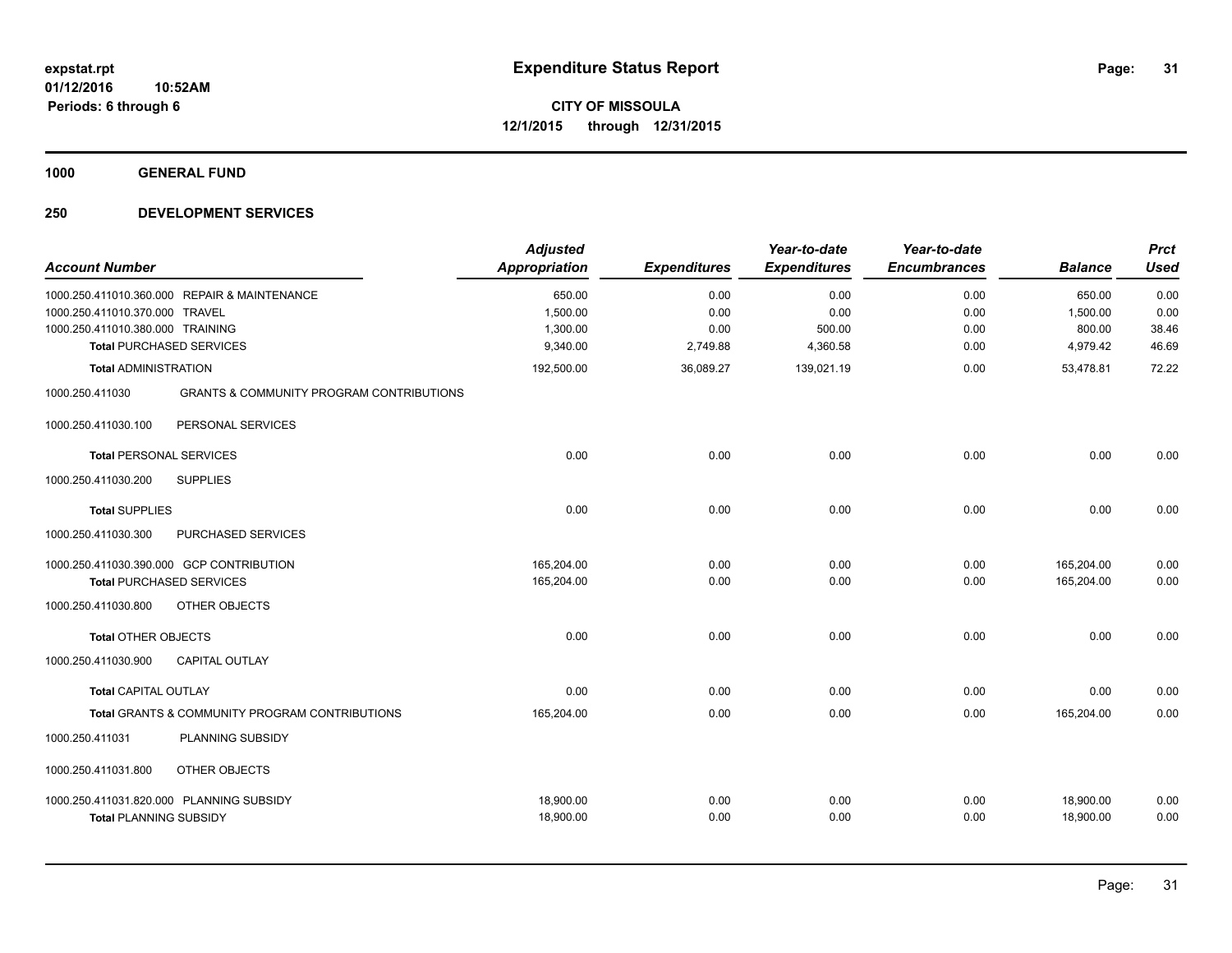**1000 GENERAL FUND**

| <b>Account Number</b>                     |                                                                | <b>Adjusted</b><br><b>Appropriation</b> | <b>Expenditures</b> | Year-to-date<br><b>Expenditures</b> | Year-to-date<br><b>Encumbrances</b> | <b>Balance</b> | <b>Prct</b><br><b>Used</b> |
|-------------------------------------------|----------------------------------------------------------------|-----------------------------------------|---------------------|-------------------------------------|-------------------------------------|----------------|----------------------------|
| 1000.250.411050                           | <b>DEVELOPMENT &amp; PERMIT REVIEWS</b>                        |                                         |                     |                                     |                                     |                |                            |
|                                           |                                                                |                                         |                     |                                     |                                     |                |                            |
| 1000.250.411050.100                       | PERSONAL SERVICES                                              |                                         |                     |                                     |                                     |                |                            |
|                                           | 1000.250.411050.110.000 DEV & PERMIT REVIEW/SALARIES AND WAGES | 479,466.00                              | 97,812.37           | 280,419.05                          | 0.00                                | 199,046.95     | 58.49                      |
| 1000.250.411050.120.000                   | OVERTIME/TERMINATION                                           | 684.00                                  | 0.00                | 0.00                                | 0.00                                | 684.00         | 0.00                       |
|                                           | 1000.250.411050.140.000 EMPLOYER CONTRIBUTIONS                 | 154,396.00                              | 30,560.76           | 106,121.24                          | 0.00                                | 48,274.76      | 68.73                      |
| <b>Total PERSONAL SERVICES</b>            |                                                                | 634,546.00                              | 128,373.13          | 386,540.29                          | 0.00                                | 248,005.71     | 60.92                      |
| 1000.250.411050.200                       | <b>SUPPLIES</b>                                                |                                         |                     |                                     |                                     |                |                            |
|                                           | 1000.250.411050.210.000 DEV & PERMIT REVIEW-OFFICE SUPPLIES    | 4,550.00                                | 307.13              | 2,029.21                            | 0.00                                | 2,520.79       | 44.60                      |
| 1000.250.411050.210.301 OFFICE SUPPLIES   |                                                                | 0.00                                    | 0.00                | 153.10                              | 0.00                                | $-153.10$      | 0.00                       |
| 1000.250.411050.220.000                   | <b>OPERATING SUPPLIES</b>                                      | 600.00                                  | 80.87               | 291.59                              | 0.00                                | 308.41         | 48.60                      |
| 1000.250.411050.230.000                   | <b>REPAIR/MAINTENANCE</b>                                      | 700.00                                  | 27.64               | 33.14                               | 0.00                                | 666.86         | 4.73                       |
| 1000.250.411050.231.000                   | DEV & PERMIT REVIEW-GASOLINE                                   | 1,800.00                                | 255.75              | 647.33                              | 0.00                                | 1,152.67       | 35.96                      |
| 1000.250.411050.240.000 OTHER SUPPLIES    |                                                                | 255.00                                  | 0.00                | 170.10                              | 0.00                                | 84.90          | 66.71                      |
| <b>Total SUPPLIES</b>                     |                                                                | 7,905.00                                | 671.39              | 3,324.47                            | 0.00                                | 4,580.53       | 42.06                      |
| 1000.250.411050.300                       | PURCHASED SERVICES                                             |                                         |                     |                                     |                                     |                |                            |
| 1000.250.411050.310.000 COMMUNICATIONS    |                                                                | 5,000.00                                | 0.00                | 506.62                              | 0.00                                | 4,493.38       | 10.13                      |
| 1000.250.411050.310.351 COMMUNICATIONS    |                                                                | 0.00                                    | 349.14              | 1,578.51                            | 0.00                                | $-1,578.51$    | 0.00                       |
|                                           | 1000.250.411050.320.000 PRINTING & DUPLICATING                 | 5,019.00                                | 49.00               | 278.61                              | 0.00                                | 4,740.39       | 5.55                       |
|                                           | 1000.250.411050.330.000 PUBLICITY, SUBSCRIPTIONS & DUES        | 3,680.00                                | 444.00              | 780.50                              | 0.00                                | 2,899.50       | 21.21                      |
| 1000.250.411050.344.000 TELEPHONE SERVICE |                                                                | 3.015.00                                | 739.24              | 1,729.35                            | 0.00                                | 1.285.65       | 57.36                      |
| 1000.250.411050.350.000                   | <b>PROFESSIONAL SERVICES</b>                                   | 24,606.00                               | 1,120.85            | 2,002.52                            | 0.00                                | 22,603.48      | 8.14                       |
| 1000.250.411050.360.000                   | <b>REPAIR &amp; MAINTENANCE</b>                                | 945.00                                  | 0.00                | 0.00                                | 0.00                                | 945.00         | 0.00                       |
| 1000.250.411050.370.000                   | DEV & PERMIT REVIEW-TRAVEL                                     | 8.373.00                                | 0.00                | 2.415.77                            | 0.00                                | 5.957.23       | 28.85                      |
| 1000.250.411050.380.000 TRAINING          |                                                                | 6,589.00                                | 110.00              | 305.00                              | 0.00                                | 6,284.00       | 4.63                       |
| <b>Total PURCHASED SERVICES</b>           |                                                                | 57,227.00                               | 2,812.23            | 9,596.88                            | 0.00                                | 47,630.12      | 16.77                      |
| 1000.250.411050.900                       | <b>CAPITAL OUTLAY</b>                                          |                                         |                     |                                     |                                     |                |                            |
| <b>Total CAPITAL OUTLAY</b>               |                                                                | 0.00                                    | 0.00                | 0.00                                | 0.00                                | 0.00           | 0.00                       |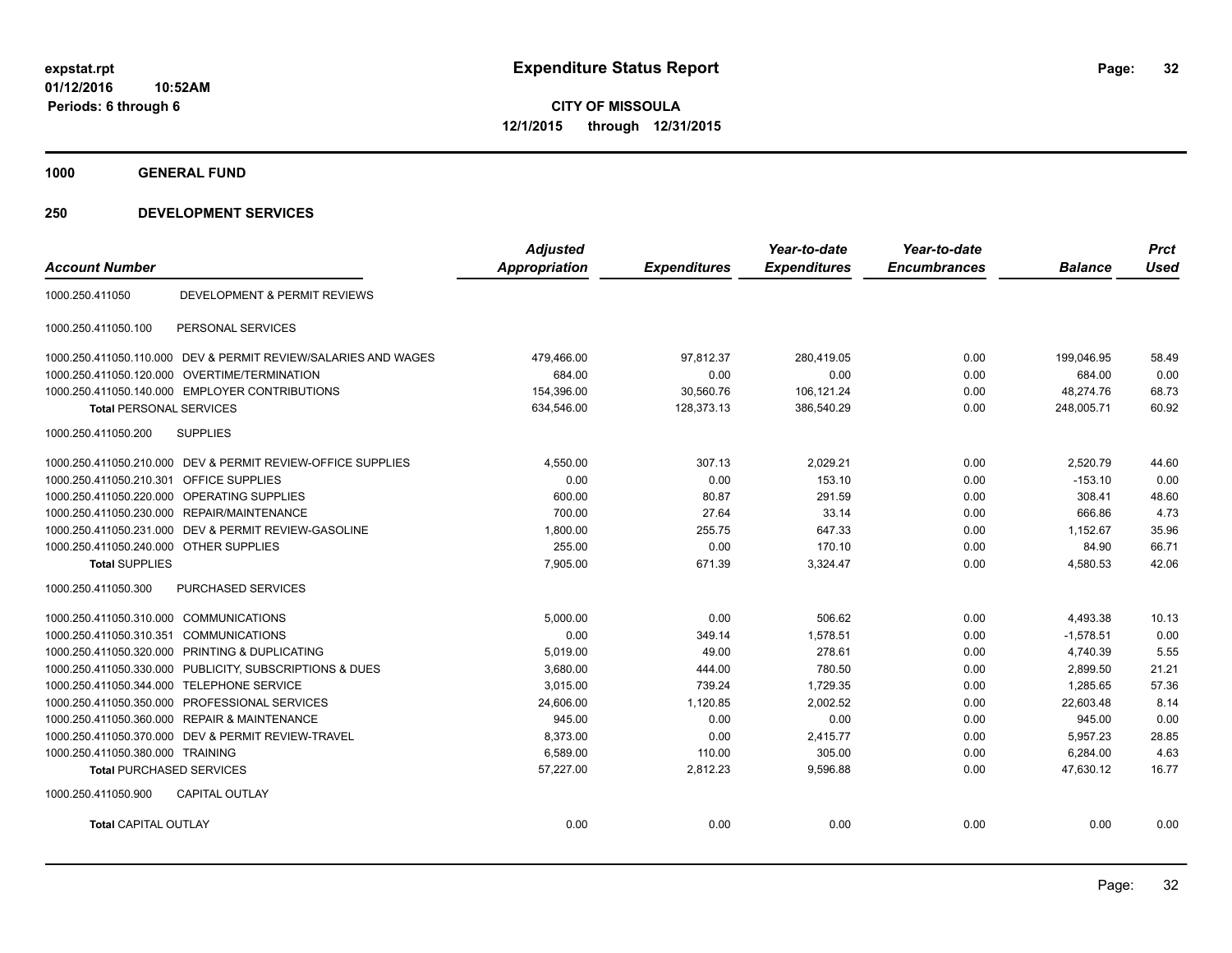**1000 GENERAL FUND**

| <b>Account Number</b>                   |                                                         | <b>Adjusted</b><br><b>Appropriation</b> | <b>Expenditures</b> | Year-to-date<br><b>Expenditures</b> | Year-to-date<br><b>Encumbrances</b> | <b>Balance</b> | <b>Prct</b><br><b>Used</b> |
|-----------------------------------------|---------------------------------------------------------|-----------------------------------------|---------------------|-------------------------------------|-------------------------------------|----------------|----------------------------|
|                                         | Total DEVELOPMENT & PERMIT REVIEWS                      | 699,678.00                              | 131,856.75          | 399,461.64                          | 0.00                                | 300,216.36     | 57.09                      |
| 1000.250.411055                         | CODE COMPLIANCE                                         |                                         |                     |                                     |                                     |                |                            |
| 1000.250.411055.100                     | PERSONAL SERVICES                                       |                                         |                     |                                     |                                     |                |                            |
|                                         | 1000.250.411055.110.000 SALARIES AND WAGES              | 297,580.00                              | 27,581.40           | 117,087.07                          | 0.00                                | 180,492.93     | 39.35                      |
|                                         | 1000.250.411055.140.000 EMPLOYER CONTRIBUTIONS          | 113,997.00                              | 9,174.71            | 49,051.79                           | 0.00                                | 64,945.21      | 43.03                      |
| <b>Total PERSONAL SERVICES</b>          |                                                         | 411,577.00                              | 36,756.11           | 166,138.86                          | 0.00                                | 245,438.14     | 40.37                      |
| 1000.250.411055.200                     | <b>SUPPLIES</b>                                         |                                         |                     |                                     |                                     |                |                            |
| 1000.250.411055.210.000 OFFICE SUPPLIES |                                                         | 1,096.00                                | 60.71               | 941.17                              | 0.00                                | 154.83         | 85.87                      |
|                                         | 1000.250.411055.220.000 OPERATING SUPPLIES              | 200.00                                  | 0.00                | 190.37                              | 0.00                                | 9.63           | 95.19                      |
|                                         | 1000.250.411055.230.000 REPAIR/MAINTENANCE              | 1,200.00                                | 0.00                | 48.29                               | 0.00                                | 1,151.71       | 4.02                       |
| 1000.250.411055.231.000 GASOLINE        |                                                         | 6,600.00                                | 717.14              | 2.071.20                            | 0.00                                | 4,528.80       | 31.38                      |
| 1000.250.411055.240.000 OTHER SUPPLIES  |                                                         | 500.00                                  | 27.97               | 198.06                              | 0.00                                | 301.94         | 39.61                      |
| <b>Total SUPPLIES</b>                   |                                                         | 9,596.00                                | 805.82              | 3,449.09                            | 0.00                                | 6,146.91       | 35.94                      |
| 1000.250.411055.300                     | PURCHASED SERVICES                                      |                                         |                     |                                     |                                     |                |                            |
| 1000.250.411055.310.000 COMMUNICATIONS  |                                                         | 800.00                                  | 0.00                | 16.12                               | 0.00                                | 783.88         | 2.02                       |
| 1000.250.411055.310.351 COMMUNICATIONS  |                                                         | 0.00                                    | 107.30              | 173.46                              | 0.00                                | $-173.46$      | 0.00                       |
|                                         | 1000.250.411055.320.000 PRINTING & DUPLICATING          | 1,000.00                                | 0.00                | 0.00                                | 0.00                                | 1,000.00       | 0.00                       |
|                                         | 1000.250.411055.330.000 PUBLICITY, SUBSCRIPTIONS & DUES | 600.00                                  | 0.00                | 466.80                              | 0.00                                | 133.20         | 77.80                      |
|                                         | 1000.250.411055.344.000 TELEPHONE SERVICE               | 3,400.00                                | 724.70              | 2,002.94                            | 0.00                                | 1,397.06       | 58.91                      |
|                                         | 1000.250.411055.350.000 PROFESSIONAL SERVICES           | 500.00                                  | 575.00              | 1,155.67                            | 0.00                                | $-655.67$      | 231.13                     |
|                                         | 1000.250.411055.360.000 REPAIR & MAINTENANCE            | 660.00                                  | 0.00                | 84.11                               | 0.00                                | 575.89         | 12.74                      |
| 1000.250.411055.370.000 TRAVEL          |                                                         | 2,000.00                                | 0.00                | 514.99                              | 0.00                                | 1,485.01       | 25.75                      |
| 1000.250.411055.380.000 TRAINING        |                                                         | 2,500.00                                | 55.00               | 55.00                               | 0.00                                | 2,445.00       | 2.20                       |
|                                         | 1000.250.411055.390.000 OTHER PURCHASED SERVICES        | 1,200.00                                | 0.00                | 0.00                                | 0.00                                | 1,200.00       | 0.00                       |
| <b>Total PURCHASED SERVICES</b>         |                                                         | 12,660.00                               | 1,462.00            | 4,469.09                            | 0.00                                | 8,190.91       | 35.30                      |
| <b>Total CODE COMPLIANCE</b>            |                                                         | 433,833.00                              | 39,023.93           | 174,057.04                          | 0.00                                | 259,775.96     | 40.12                      |
| 1000.250.411070                         | <b>TRANSPORTATION</b>                                   |                                         |                     |                                     |                                     |                |                            |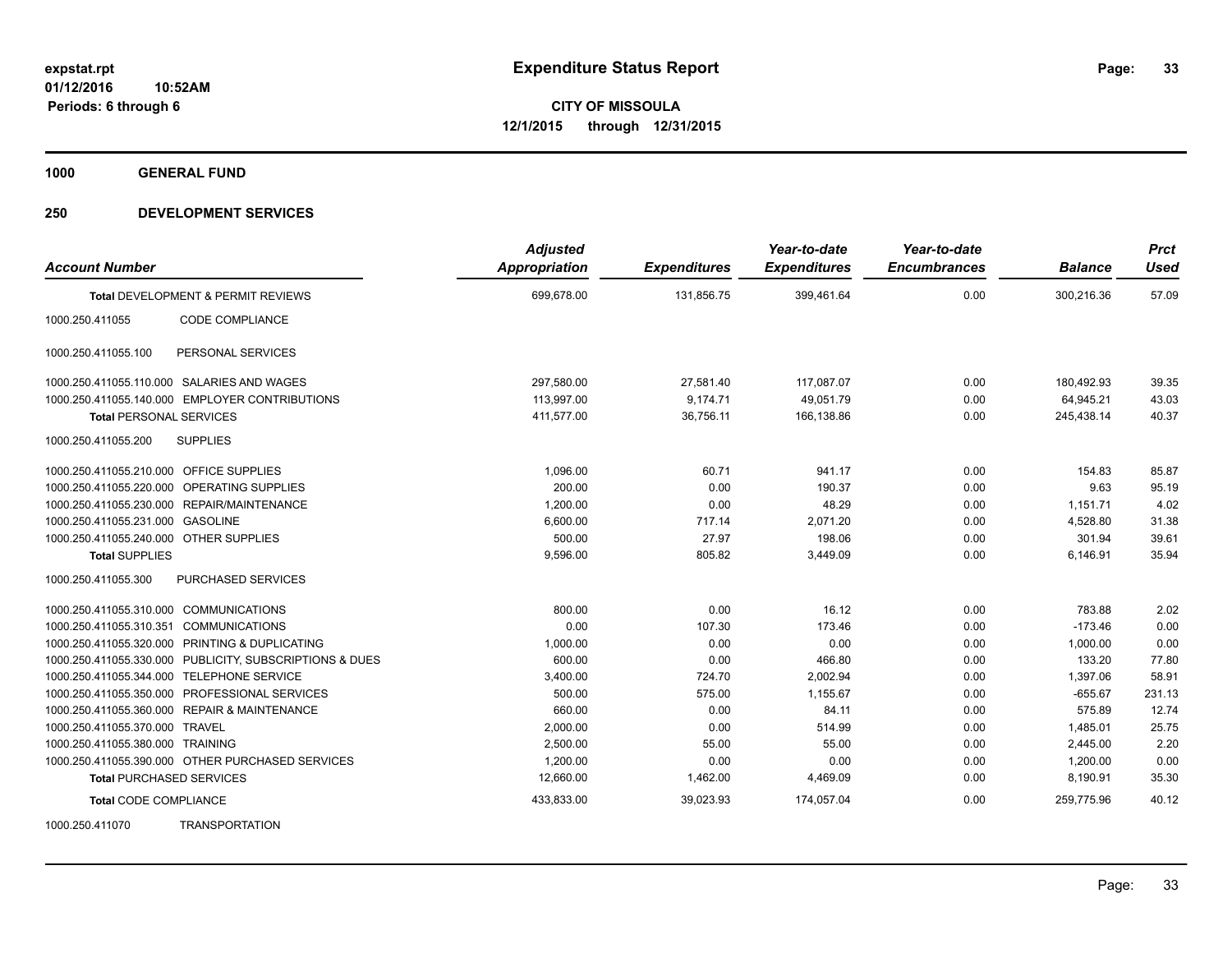**1000 GENERAL FUND**

| <b>Account Number</b>       |                                   | <b>Adjusted</b><br><b>Appropriation</b> | <b>Expenditures</b> | Year-to-date<br><b>Expenditures</b> | Year-to-date<br><b>Encumbrances</b> | <b>Balance</b> | <b>Prct</b><br><b>Used</b> |
|-----------------------------|-----------------------------------|-----------------------------------------|---------------------|-------------------------------------|-------------------------------------|----------------|----------------------------|
| 1000.250.411070.100         | PERSONAL SERVICES                 |                                         |                     |                                     |                                     |                |                            |
|                             | <b>Total PERSONAL SERVICES</b>    | 0.00                                    | 0.00                | 0.00                                | 0.00                                | 0.00           | 0.00                       |
| 1000.250.411070.200         | <b>SUPPLIES</b>                   |                                         |                     |                                     |                                     |                |                            |
| <b>Total SUPPLIES</b>       |                                   | 0.00                                    | 0.00                | 0.00                                | 0.00                                | 0.00           | 0.00                       |
| 1000.250.411070.300         | PURCHASED SERVICES                |                                         |                     |                                     |                                     |                |                            |
|                             | <b>Total PURCHASED SERVICES</b>   | 0.00                                    | 0.00                | 0.00                                | 0.00                                | 0.00           | 0.00                       |
| 1000.250.411070.500         | <b>FIXED CHARGES</b>              |                                         |                     |                                     |                                     |                |                            |
| <b>Total FIXED CHARGES</b>  |                                   | 0.00                                    | 0.00                | 0.00                                | 0.00                                | 0.00           | 0.00                       |
| 1000.250.411070.700         | <b>GRANTS &amp; CONTRIBUTIONS</b> |                                         |                     |                                     |                                     |                |                            |
|                             | Total GRANTS & CONTRIBUTIONS      | 0.00                                    | 0.00                | 0.00                                | 0.00                                | 0.00           | 0.00                       |
| 1000.250.411070.800         | OTHER OBJECTS                     |                                         |                     |                                     |                                     |                |                            |
| <b>Total TRANSPORTATION</b> |                                   | 0.00                                    | 0.00                | 0.00                                | 0.00                                | 0.00           | 0.00                       |
| 1000.250.411080             | <b>MIM MDT</b>                    |                                         |                     |                                     |                                     |                |                            |
| 1000.250.411080.100         | PERSONAL SERVICES                 |                                         |                     |                                     |                                     |                |                            |
|                             | <b>Total PERSONAL SERVICES</b>    | 0.00                                    | 0.00                | 0.00                                | 0.00                                | 0.00           | 0.00                       |
| 1000.250.411080.200         | <b>SUPPLIES</b>                   |                                         |                     |                                     |                                     |                |                            |
| <b>Total SUPPLIES</b>       |                                   | 0.00                                    | 0.00                | 0.00                                | 0.00                                | 0.00           | 0.00                       |
| 1000.250.411080.300         | PURCHASED SERVICES                |                                         |                     |                                     |                                     |                |                            |
|                             | <b>Total PURCHASED SERVICES</b>   | 0.00                                    | 0.00                | 0.00                                | 0.00                                | 0.00           | 0.00                       |
| 1000.250.411080.500         | <b>FIXED CHARGES</b>              |                                         |                     |                                     |                                     |                |                            |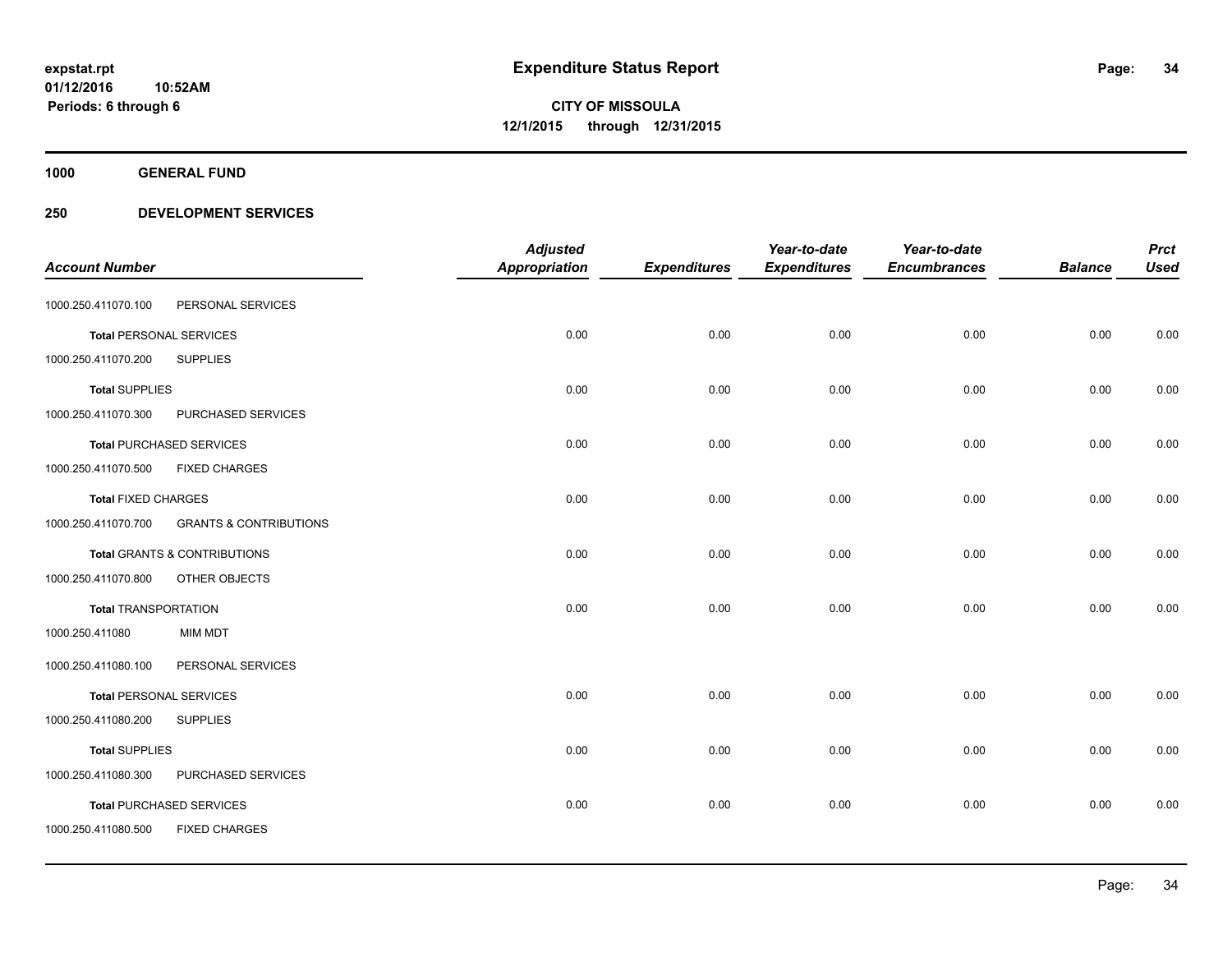**1000 GENERAL FUND**

|                                |                                                  | <b>Adjusted</b>      |                     | Year-to-date        | Year-to-date        |                | <b>Prct</b> |
|--------------------------------|--------------------------------------------------|----------------------|---------------------|---------------------|---------------------|----------------|-------------|
| <b>Account Number</b>          |                                                  | <b>Appropriation</b> | <b>Expenditures</b> | <b>Expenditures</b> | <b>Encumbrances</b> | <b>Balance</b> | <b>Used</b> |
| <b>Total FIXED CHARGES</b>     |                                                  | 0.00                 | 0.00                | 0.00                | 0.00                | 0.00           | 0.00        |
| 1000.250.411080.700            | <b>GRANTS &amp; CONTRIBUTIONS</b>                |                      |                     |                     |                     |                |             |
|                                | 1000.250.411080.700.000 MIM AND BIKE PED SUBSIDY | 9,900.00             | 0.00                | 0.00                | 0.00                | 9,900.00       | 0.00        |
|                                | <b>Total GRANTS &amp; CONTRIBUTIONS</b>          | 9,900.00             | 0.00                | 0.00                | 0.00                | 9,900.00       | 0.00        |
| 1000.250.411080.800            | OTHER OBJECTS                                    |                      |                     |                     |                     |                |             |
|                                | 1000.250.411080.820.000 MIM & BIKE PED SUBSIDY   | 82.086.00            | 0.00                | 9,900.00            | 0.00                | 72,186.00      | 12.06       |
| <b>Total OTHER OBJECTS</b>     |                                                  | 82,086.00            | 0.00                | 9,900.00            | 0.00                | 72,186.00      | 12.06       |
| <b>Total MIM MDT</b>           |                                                  | 91,986.00            | 0.00                | 9,900.00            | 0.00                | 82,086.00      | 10.76       |
| 1000.250.411081                | <b>MIM-TRANSIT</b>                               |                      |                     |                     |                     |                |             |
| 1000.250.411081.100            | PERSONAL SERVICES                                |                      |                     |                     |                     |                |             |
| <b>Total PERSONAL SERVICES</b> |                                                  | 0.00                 | 0.00                | 0.00                | 0.00                | 0.00           | 0.00        |
| 1000.250.411081.200            | <b>SUPPLIES</b>                                  |                      |                     |                     |                     |                |             |
| <b>Total SUPPLIES</b>          |                                                  | 0.00                 | 0.00                | 0.00                | 0.00                | 0.00           | 0.00        |
| 1000.250.411081.300            | PURCHASED SERVICES                               |                      |                     |                     |                     |                |             |
|                                | <b>Total PURCHASED SERVICES</b>                  | 0.00                 | 0.00                | 0.00                | 0.00                | 0.00           | 0.00        |
| 1000.250.411081.500            | <b>FIXED CHARGES</b>                             |                      |                     |                     |                     |                |             |
| <b>Total FIXED CHARGES</b>     |                                                  | 0.00                 | 0.00                | 0.00                | 0.00                | 0.00           | 0.00        |
| 1000.250.411081.700            | <b>GRANTS &amp; CONTRIBUTIONS</b>                |                      |                     |                     |                     |                |             |
|                                | <b>Total GRANTS &amp; CONTRIBUTIONS</b>          | 0.00                 | 0.00                | 0.00                | 0.00                | 0.00           | 0.00        |
| 1000.250.411081.900            | <b>CAPITAL OUTLAY</b>                            |                      |                     |                     |                     |                |             |
| <b>Total MIM-TRANSIT</b>       |                                                  | 0.00                 | 0.00                | 0.00                | 0.00                | 0.00           | 0.00        |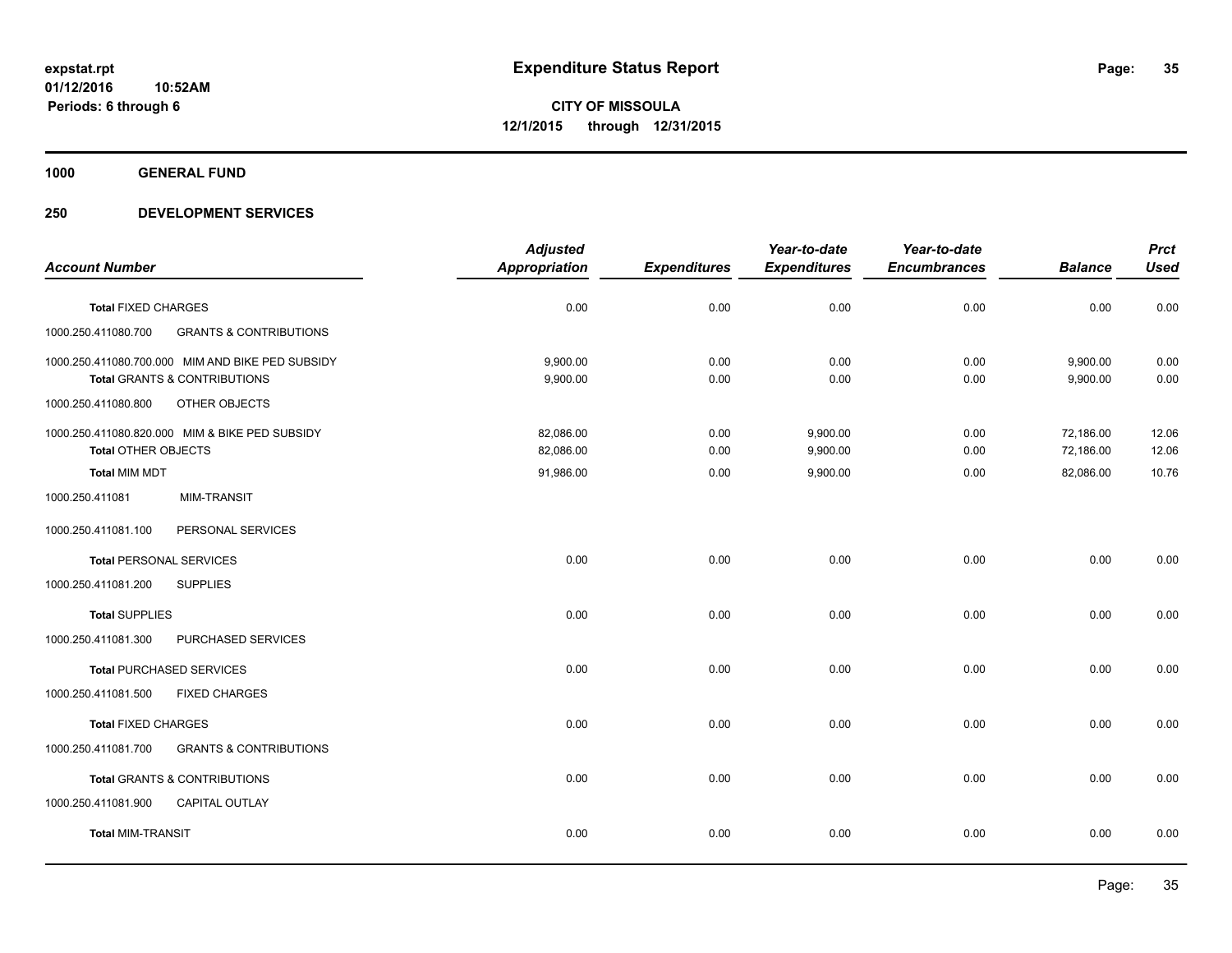**1000 GENERAL FUND**

|                                |                         | <b>Adjusted</b> |                     | Year-to-date        | Year-to-date        |                | <b>Prct</b> |
|--------------------------------|-------------------------|-----------------|---------------------|---------------------|---------------------|----------------|-------------|
| <b>Account Number</b>          |                         | Appropriation   | <b>Expenditures</b> | <b>Expenditures</b> | <b>Encumbrances</b> | <b>Balance</b> | <b>Used</b> |
| 1000.250.430255                | <b>BIKE-PED PROGRAM</b> |                 |                     |                     |                     |                |             |
| 1000.250.430255.100            | PERSONAL SERVICES       |                 |                     |                     |                     |                |             |
| <b>Total PERSONAL SERVICES</b> |                         | 0.00            | 0.00                | 0.00                | 0.00                | 0.00           | 0.00        |
| 1000.250.430255.200            | <b>SUPPLIES</b>         |                 |                     |                     |                     |                |             |
| Total BIKE-PED PROGRAM         |                         | 0.00            | 0.00                | 0.00                | 0.00                | 0.00           | 0.00        |
| 1000.250.430256                | SAFE ROUTES TO SCHOOLS  |                 |                     |                     |                     |                |             |
| 1000.250.430256.100            | PERSONAL SERVICES       |                 |                     |                     |                     |                |             |
| <b>Total PERSONAL SERVICES</b> |                         | 0.00            | 0.00                | 0.00                | 0.00                | 0.00           | 0.00        |
| 1000.250.430256.300            | PURCHASED SERVICES      |                 |                     |                     |                     |                |             |
| Total SAFE ROUTES TO SCHOOLS   |                         | 0.00            | 0.00                | 0.00                | 0.00                | 0.00           | 0.00        |
| 1000.250.430262                | <b>SIDEWALKS</b>        |                 |                     |                     |                     |                |             |
| 1000.250.430262.300            | PURCHASED SERVICES      |                 |                     |                     |                     |                |             |
| <b>Total SIDEWALKS</b>         |                         | 0.00            | 0.00                | 0.00                | 0.00                | 0.00           | 0.00        |
| 1000.250.430267                | <b>CMAQ GRANT</b>       |                 |                     |                     |                     |                |             |
| 1000.250.430267.100            | PERSONAL SERVICES       |                 |                     |                     |                     |                |             |
| <b>Total PERSONAL SERVICES</b> |                         | 0.00            | 0.00                | 0.00                | 0.00                | 0.00           | 0.00        |
| 1000.250.430267.200            | <b>SUPPLIES</b>         |                 |                     |                     |                     |                |             |
| <b>Total SUPPLIES</b>          |                         | 0.00            | 0.00                | 0.00                | 0.00                | 0.00           | 0.00        |
| 1000.250.430267.300            | PURCHASED SERVICES      |                 |                     |                     |                     |                |             |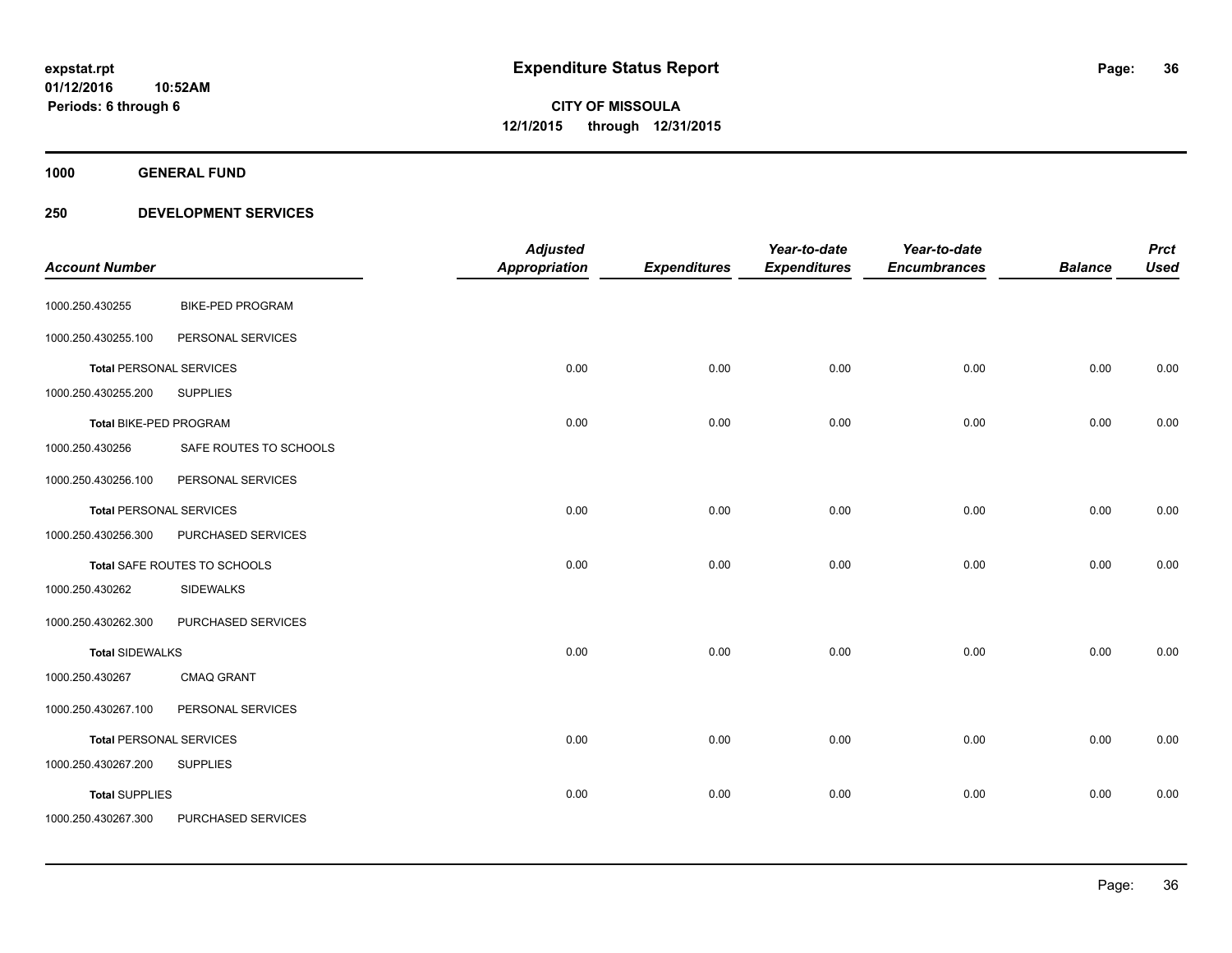**1000 GENERAL FUND**

## **250 DEVELOPMENT SERVICES**

| <b>Account Number</b>                                    | <b>Adjusted</b><br><b>Appropriation</b> | <b>Expenditures</b> | Year-to-date<br><b>Expenditures</b> | Year-to-date<br><b>Encumbrances</b> | <b>Balance</b> | <b>Prct</b><br><b>Used</b> |
|----------------------------------------------------------|-----------------------------------------|---------------------|-------------------------------------|-------------------------------------|----------------|----------------------------|
| <b>Total PURCHASED SERVICES</b>                          | 0.00                                    | 0.00                | 0.00                                | 0.00                                | 0.00           | 0.00                       |
| <b>FIXED CHARGES</b><br>1000.250.430267.500              |                                         |                     |                                     |                                     |                |                            |
| <b>Total CMAQ GRANT</b>                                  | 0.00                                    | 0.00                | 0.00                                | 0.00                                | 0.00           | 0.00                       |
| <b>ENGINEERING</b><br>1000.250.431400                    |                                         |                     |                                     |                                     |                |                            |
| PERSONAL SERVICES<br>1000.250.431400.100                 |                                         |                     |                                     |                                     |                |                            |
| 1000.250.431400.110.000 ENGINEERING/SALARIES AND WAGES   | 347,931.00                              | 38,399.70           | 163,891.92                          | 0.00                                | 184,039.08     | 47.10                      |
| 1000.250.431400.120.000 OVERTIME/TERMINATION             | 2,437.00                                | 0.00                | 0.00                                | 0.00                                | 2,437.00       | 0.00                       |
| 1000.250.431400.140.000 EMPLOYER CONTRIBUTIONS           | 109.699.00                              | 10.558.90           | 55.074.27                           | 0.00                                | 54.624.73      | 50.20                      |
| <b>Total PERSONAL SERVICES</b>                           | 460,067.00                              | 48,958.60           | 218,966.19                          | 0.00                                | 241,100.81     | 47.59                      |
| 1000.250.431400.200<br><b>SUPPLIES</b>                   |                                         |                     |                                     |                                     |                |                            |
| 1000.250.431400.210.000 ENGINEERING-OFFICE SUPPLIES      | 875.00                                  | 208.66              | 1,340.07                            | 0.00                                | $-465.07$      | 153.15                     |
| 1000.250.431400.210.301<br><b>OFFICE SUPPLIES</b>        | 0.00                                    | 95.95               | 324.21                              | 0.00                                | $-324.21$      | 0.00                       |
| 1000.250.431400.220.000 OPERATING SUPPLIES               | 425.00                                  | 0.00                | 280.36                              | 0.00                                | 144.64         | 65.97                      |
| 1000.250.431400.230.000 REPAIR/MAINTENANCE               | 1,050.00                                | 96.82               | 925.70                              | 0.00                                | 124.30         | 88.16                      |
| 1000.250.431400.231.000 ENGINEERING-GASOLINE             | 2,000.00                                | 318.65              | 1,050.25                            | 0.00                                | 949.75         | 52.51                      |
| 1000.250.431400.240.000 OTHER SUPPLIES                   | 400.00                                  | 20.13               | 190.24                              | 0.00                                | 209.76         | 47.56                      |
| <b>Total SUPPLIES</b>                                    | 4,750.00                                | 740.21              | 4,110.83                            | 0.00                                | 639.17         | 86.54                      |
| 1000.250.431400.300<br>PURCHASED SERVICES                |                                         |                     |                                     |                                     |                |                            |
| 1000.250.431400.310.000 COMMUNICATIONS                   | 2.000.00                                | 0.00                | 72.13                               | 0.00                                | 1.927.87       | 3.61                       |
| 1000.250.431400.310.351<br><b>COMMUNICATIONS</b>         | 0.00                                    | 48.04               | 162.22                              | 0.00                                | $-162.22$      | 0.00                       |
| 1000.250.431400.320.000 PRINTING & DUPLICATING           | 520.00                                  | 0.00                | 34.95                               | 0.00                                | 485.05         | 6.72                       |
| 1000.250.431400.330.000 PUBLICITY, SUBSCRIPTIONS & DUES  | 5,367.00                                | 0.00                | 0.00                                | 0.00                                | 5,367.00       | 0.00                       |
| 1000.250.431400.344.000 TELEPHONE SERVICE                | 1,975.00                                | 975.08              | 2,444.76                            | 0.00                                | $-469.76$      | 123.79                     |
| 1000.250.431400.350.000 PROFESSIONAL SERVICES            | 63,330.00                               | 3,357.50            | 22,933.28                           | 0.00                                | 40,396.72      | 36.21                      |
| 1000.250.431400.360.000 ENGINEERING-REPAIR & MAINTENANCE | 400.00                                  | 0.00                | 0.00                                | 0.00                                | 400.00         | 0.00                       |
| 1000.250.431400.370.000 ENGINEERING-TRAVEL               | 1,850.00                                | 0.00                | 1,048.78                            | 0.00                                | 801.22         | 56.69                      |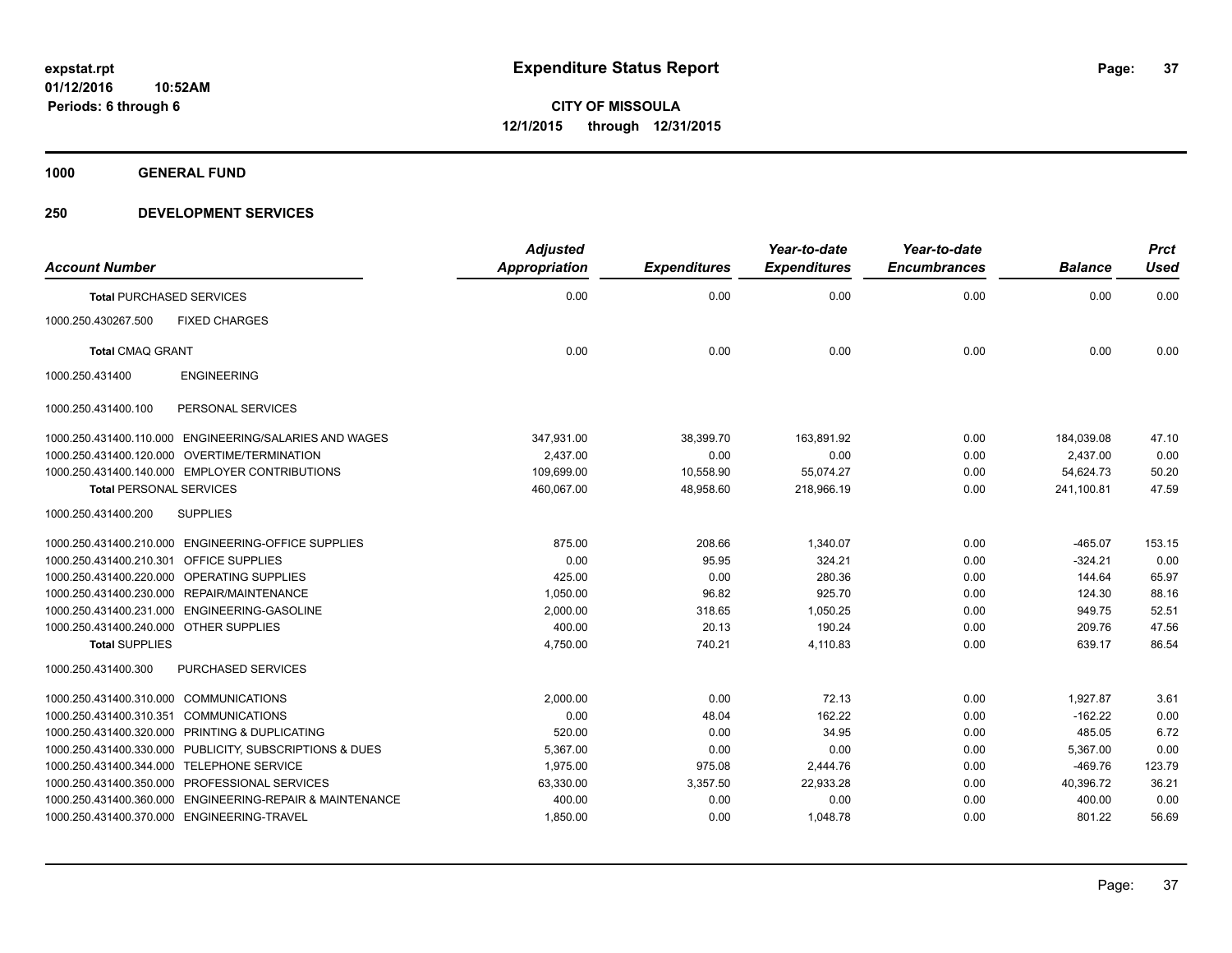**1000 GENERAL FUND**

## **250 DEVELOPMENT SERVICES**

| <b>Account Number</b>                                 | <b>Adjusted</b><br>Appropriation | <b>Expenditures</b> | Year-to-date<br><b>Expenditures</b> | Year-to-date<br><b>Encumbrances</b> | <b>Balance</b> | <b>Prct</b><br><b>Used</b> |
|-------------------------------------------------------|----------------------------------|---------------------|-------------------------------------|-------------------------------------|----------------|----------------------------|
| 1000.250.431400.380.000 TRAINING                      | 1,850.00                         | 55.00               | 840.00                              | 0.00                                | 1,010.00       | 45.41                      |
| 1000.250.431400.390.000 OTHER PURCHASED SERVICES      | 100.00                           | 0.00                | 0.00                                | 0.00                                | 100.00         | 0.00                       |
| <b>Total PURCHASED SERVICES</b>                       | 77,392.00                        | 4,435.62            | 27,536.12                           | 0.00                                | 49,855.88      | 35.58                      |
| 1000.250.431400.900<br><b>CAPITAL OUTLAY</b>          |                                  |                     |                                     |                                     |                |                            |
| <b>Total CAPITAL OUTLAY</b>                           | 0.00                             | 0.00                | 0.00                                | 0.00                                | 0.00           | 0.00                       |
| <b>Total ENGINEERING</b>                              | 542,209.00                       | 54,134.43           | 250,613.14                          | 0.00                                | 291,595.86     | 46.22                      |
| <b>HISTORIC PRESERVATION</b><br>1000.250.460460       |                                  |                     |                                     |                                     |                |                            |
| OTHER OBJECTS<br>1000.250.460460.800                  |                                  |                     |                                     |                                     |                |                            |
| 1000.250.460460.820.000 HISTORIC PRESERVATION SUBSIDY | 64,834.00                        | 0.00                | 0.00                                | 0.00                                | 64,834.00      | 0.00                       |
| <b>Total HISTORIC PRESERVATION</b>                    | 64,834.00                        | 0.00                | 0.00                                | 0.00                                | 64,834.00      | 0.00                       |
| <b>MERCHANT SERVICES</b><br>1000.250.510110           |                                  |                     |                                     |                                     |                |                            |
| <b>FIXED CHARGES</b><br>1000.250.510110.500           |                                  |                     |                                     |                                     |                |                            |
| 1000.250.510110.550.000 MERCHANT SERVICE FEES         | 0.00                             | 2.012.05            | 5,232.39                            | 0.00                                | $-5.232.39$    | 0.00                       |
| <b>Total MERCHANT SERVICES</b>                        | 0.00                             | 2,012.05            | 5,232.39                            | 0.00                                | $-5,232.39$    | 0.00                       |
| <b>Total DEVELOPMENT SERVICES</b>                     | 2,219,924.00                     | 273,896.43          | 989,065.40                          | 0.00                                | 1,230,858.60   | 44.55                      |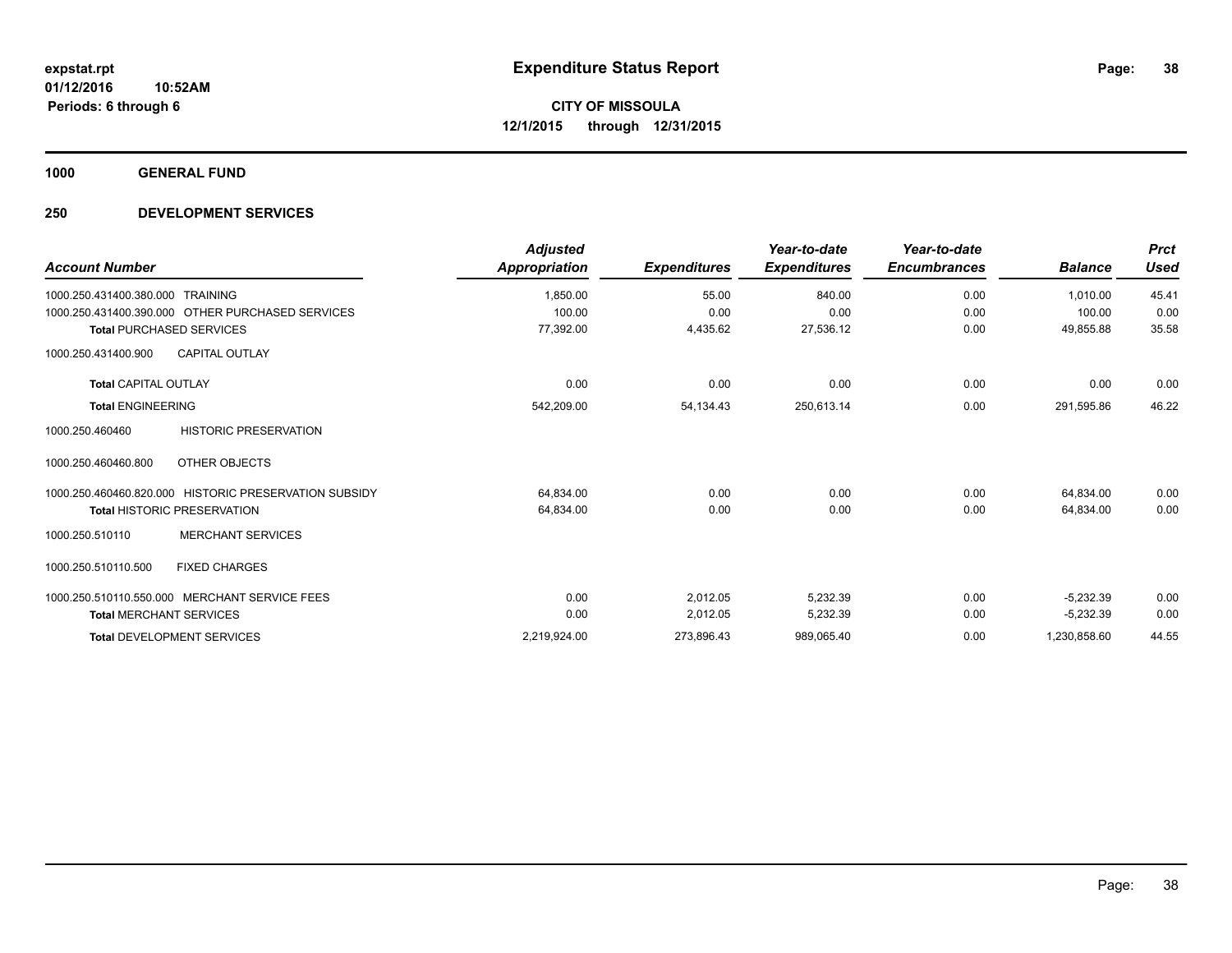**CITY OF MISSOULA 12/1/2015 through 12/31/2015**

**1000 GENERAL FUND**

**260 GIS SERVICES**

| <b>Account Number</b>     |                                | <b>Adjusted</b><br><b>Appropriation</b> | <b>Expenditures</b> | Year-to-date<br><b>Expenditures</b> | Year-to-date<br><b>Encumbrances</b> | <b>Balance</b> | <b>Prct</b><br><b>Used</b> |
|---------------------------|--------------------------------|-----------------------------------------|---------------------|-------------------------------------|-------------------------------------|----------------|----------------------------|
| 1000.260.411060           | GIS                            |                                         |                     |                                     |                                     |                |                            |
| 1000.260.411060.100       | PERSONAL SERVICES              |                                         |                     |                                     |                                     |                |                            |
|                           | <b>Total PERSONAL SERVICES</b> | 0.00                                    | 0.00                | 0.00                                | 0.00                                | 0.00           | 0.00                       |
| 1000.260.411060.200       | <b>SUPPLIES</b>                |                                         |                     |                                     |                                     |                |                            |
| <b>Total SUPPLIES</b>     |                                | 0.00                                    | 0.00                | 0.00                                | 0.00                                | 0.00           | 0.00                       |
| 1000.260.411060.300       | <b>PURCHASED SERVICES</b>      |                                         |                     |                                     |                                     |                |                            |
| <b>Total GIS SERVICES</b> |                                | 0.00                                    | 0.00                | 0.00                                | 0.00                                | 0.00           | 0.00                       |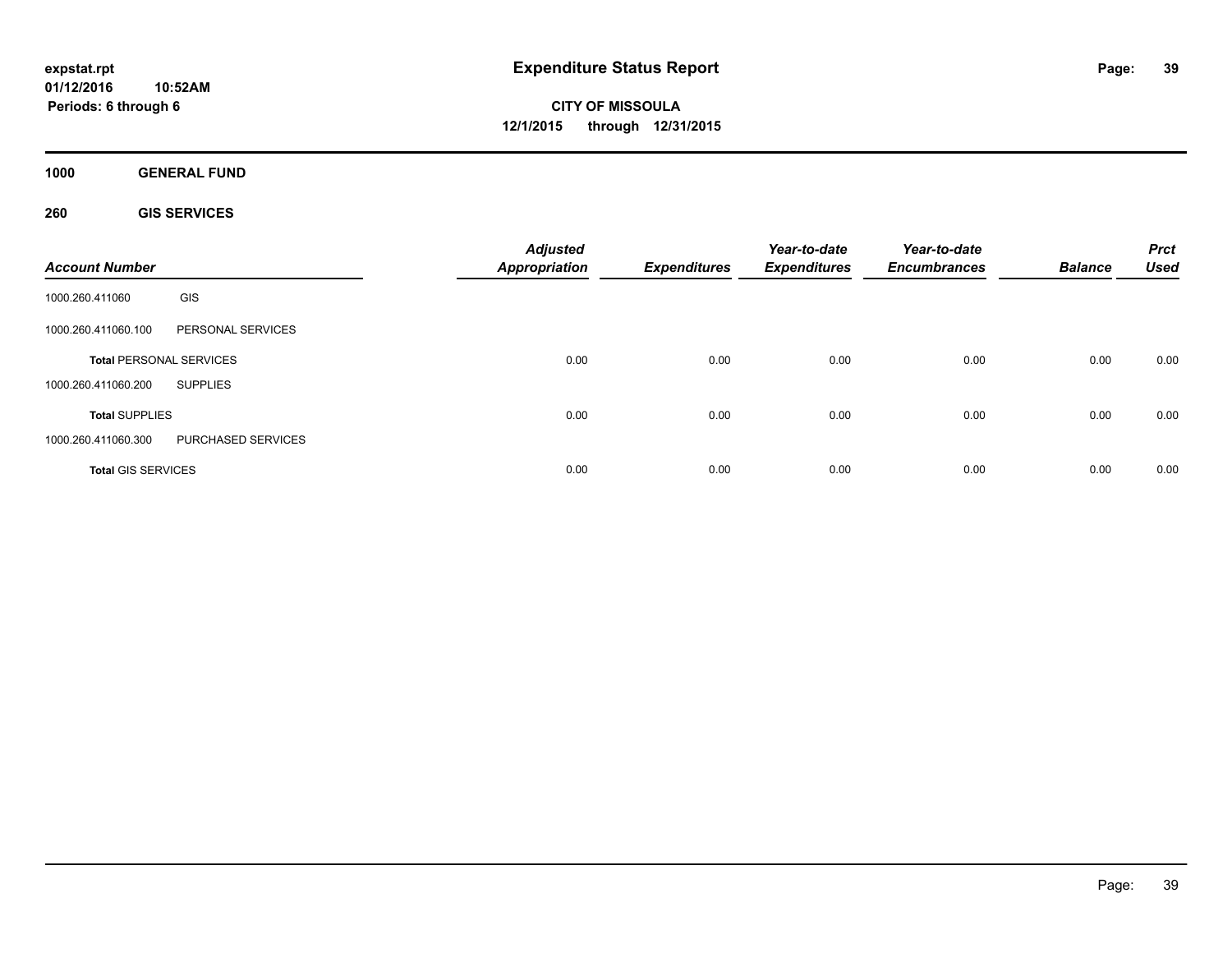**CITY OF MISSOULA 12/1/2015 through 12/31/2015**

**1000 GENERAL FUND**

**270 CITY ATTORNEY**

| <b>Account Number</b>                                     |                                                                                                                                | <b>Adjusted</b><br>Appropriation           | <b>Expenditures</b>          | Year-to-date<br><b>Expenditures</b> | Year-to-date<br><b>Encumbrances</b> | <b>Balance</b>                                  | <b>Prct</b><br><b>Used</b>   |
|-----------------------------------------------------------|--------------------------------------------------------------------------------------------------------------------------------|--------------------------------------------|------------------------------|-------------------------------------|-------------------------------------|-------------------------------------------------|------------------------------|
| 1000.270.410360                                           | ALTERNATIVE DISPUTE RESOLUTION                                                                                                 |                                            |                              |                                     |                                     |                                                 |                              |
| 1000.270.410360.700                                       | <b>GRANTS &amp; CONTRIBUTIONS</b>                                                                                              |                                            |                              |                                     |                                     |                                                 |                              |
|                                                           | 1000.270.410360.700.000 ALTERNATIVE DISPUTE RESOLUTION<br>Total ALTERNATIVE DISPUTE RESOLUTION                                 | 7,200.00<br>7,200.00                       | 0.00<br>0.00                 | 7.200.00<br>7,200.00                | 0.00<br>0.00                        | 0.00<br>0.00                                    | 100.00<br>100.00             |
| 1000.270.410371                                           | SEXUAL ASSUALT PREVENTION CAMPAIGN                                                                                             |                                            |                              |                                     |                                     |                                                 |                              |
| 1000.270.410371.700                                       | <b>GRANTS &amp; CONTRIBUTIONS</b>                                                                                              |                                            |                              |                                     |                                     |                                                 |                              |
|                                                           | 1000.270.410371.700.000 SEXUAL ASSUAL PREVENTION CAMPAIGN<br>Total SEXUAL ASSUALT PREVENTION CAMPAIGN                          | 56,675.00<br>56,675.00                     | 0.00<br>0.00                 | 0.00<br>0.00                        | 0.00<br>0.00                        | 56,675.00<br>56,675.00                          | 0.00<br>0.00                 |
| 1000.270.411115                                           | <b>VICTIM SERVICES</b>                                                                                                         |                                            |                              |                                     |                                     |                                                 |                              |
| 1000.270.411115.100                                       | PERSONAL SERVICES                                                                                                              |                                            |                              |                                     |                                     |                                                 |                              |
| 1000.270.411115.110.000<br><b>Total PERSONAL SERVICES</b> | SALARIES AND WAGES<br>1000.270.411115.140.000 EMPLOYER CONTRIBUTIONS<br>1000.270.411115.141.000 STATE RETIREMENT CONTRIBUTIONS | 17,470.00<br>5,743.00<br>0.00<br>23,213.00 | 0.00<br>0.00<br>0.00<br>0.00 | 0.00<br>0.00<br>134.14<br>134.14    | 0.00<br>0.00<br>0.00<br>0.00        | 17,470.00<br>5,743.00<br>$-134.14$<br>23.078.86 | 0.00<br>0.00<br>0.00<br>0.58 |
| 1000.270.411115.300                                       | <b>PURCHASED SERVICES</b>                                                                                                      |                                            |                              |                                     |                                     |                                                 |                              |
|                                                           | 1000.270.411115.350.000 PROFESSIONAL SERVICES<br><b>Total PURCHASED SERVICES</b>                                               | 9.665.00<br>9,665.00                       | 0.00<br>0.00                 | 0.00<br>0.00                        | 0.00<br>0.00                        | 9,665.00<br>9,665.00                            | 0.00<br>0.00                 |
| 1000.270.411115.900                                       | <b>CAPITAL OUTLAY</b>                                                                                                          |                                            |                              |                                     |                                     |                                                 |                              |
| <b>Total CAPITAL OUTLAY</b>                               |                                                                                                                                | 0.00                                       | 0.00                         | 0.00                                | 0.00                                | 0.00                                            | 0.00                         |
| <b>Total VICTIM SERVICES</b>                              |                                                                                                                                | 32,878.00                                  | 0.00                         | 134.14                              | 0.00                                | 32,743.86                                       | 0.41                         |
| 1000.270.411120                                           | ADMINISTRATION & CIVIL LAW                                                                                                     |                                            |                              |                                     |                                     |                                                 |                              |

1000.270.411120.100 PERSONAL SERVICES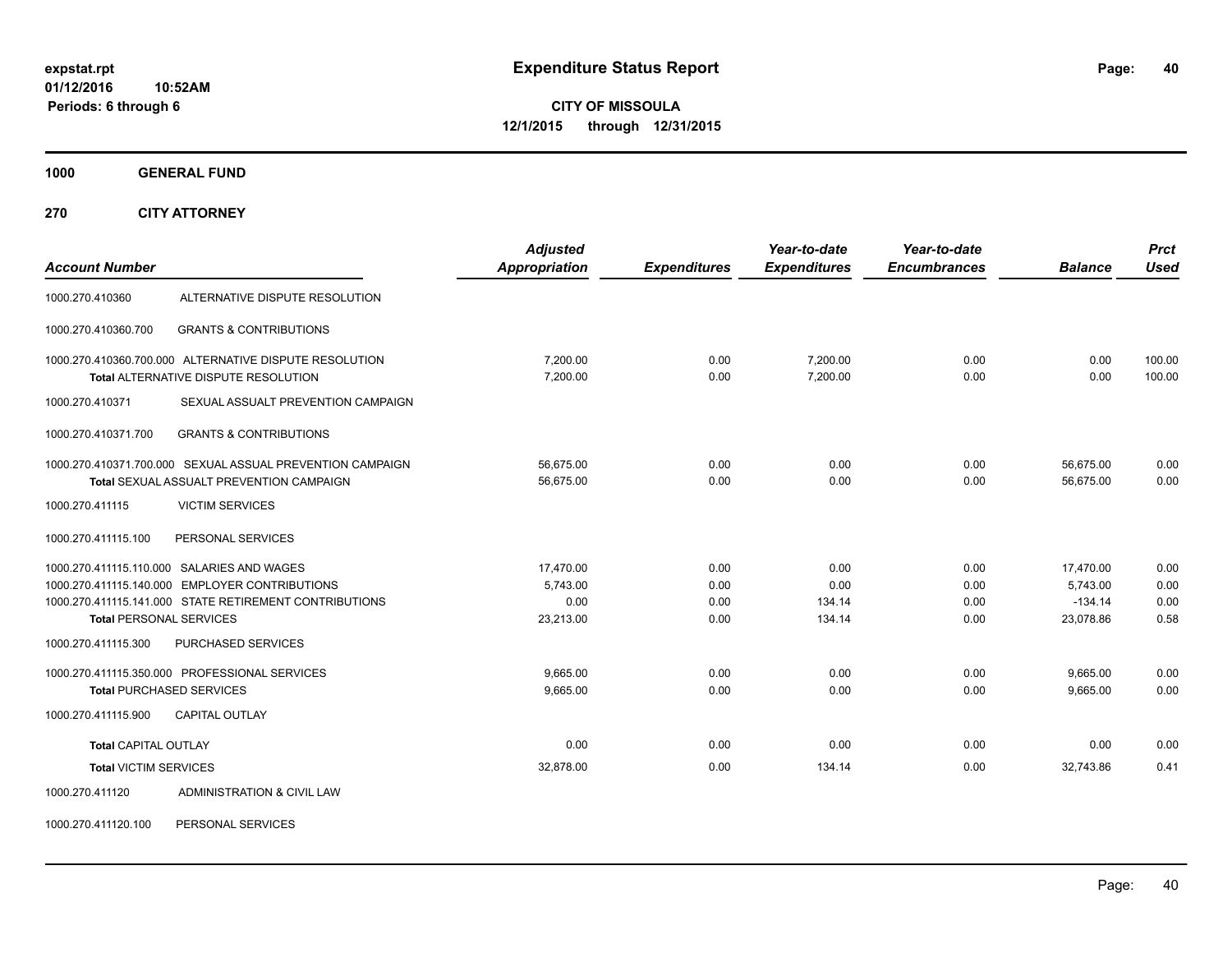**1000 GENERAL FUND**

**270 CITY ATTORNEY**

| <b>Account Number</b>                   |                                                         | <b>Adjusted</b><br><b>Appropriation</b> | <b>Expenditures</b> | Year-to-date<br><b>Expenditures</b> | Year-to-date<br><b>Encumbrances</b> | <b>Balance</b> | <b>Prct</b><br><b>Used</b> |
|-----------------------------------------|---------------------------------------------------------|-----------------------------------------|---------------------|-------------------------------------|-------------------------------------|----------------|----------------------------|
|                                         | 1000.270.411120.110.000 SALARIES AND WAGES              | 328,783.00                              | 57,385.48           | 244,877.43                          | 0.00                                | 83,905.57      | 74.48                      |
|                                         | 1000.270.411120.120.000 OVERTIME/TERMINATION            | 2.270.00                                | 189.94              | 1.897.18                            | 0.00                                | 372.82         | 83.58                      |
|                                         | 1000.270.411120.140.000 EMPLOYER CONTRIBUTIONS          | 97,921.00                               | 15,175.04           | 78,220.66                           | 0.00                                | 19,700.34      | 79.88                      |
| <b>Total PERSONAL SERVICES</b>          |                                                         | 428,974.00                              | 72,750.46           | 324,995.27                          | 0.00                                | 103,978.73     | 75.76                      |
| 1000.270.411120.200                     | <b>SUPPLIES</b>                                         |                                         |                     |                                     |                                     |                |                            |
| 1000.270.411120.210.000 OFFICE SUPPLIES |                                                         | 2,709.00                                | 139.68              | 245.05                              | 0.00                                | 2,463.95       | 9.05                       |
|                                         | 1000.270.411120.220.000 OPERATING SUPPLIES              | 550.00                                  | 0.00                | 700.00                              | 0.00                                | $-150.00$      | 127.27                     |
| 1000.270.411120.231.000 GASOLINE        |                                                         | 163.00                                  | 70.08               | 89.53                               | 0.00                                | 73.47          | 54.93                      |
| <b>Total SUPPLIES</b>                   |                                                         | 3,422.00                                | 209.76              | 1,034.58                            | 0.00                                | 2,387.42       | 30.23                      |
| 1000.270.411120.300                     | PURCHASED SERVICES                                      |                                         |                     |                                     |                                     |                |                            |
| 1000.270.411120.310.000 COMMUNICATIONS  |                                                         | 500.00                                  | 7.00                | 7.00                                | 0.00                                | 493.00         | 1.40                       |
|                                         | 1000.270.411120.320.000 PRINTING & DUPLICATING          | 275.00                                  | 0.00                | 238.00                              | 0.00                                | 37.00          | 86.55                      |
|                                         | 1000.270.411120.330.000 PUBLICITY, SUBSCRIPTIONS & DUES | 9,355.00                                | 0.00                | 2,340.34                            | 0.00                                | 7,014.66       | 25.02                      |
|                                         | 1000.270.411120.344.000 TELEPHONE SERVICE               | 132.00                                  | 9.73                | 47.28                               | 0.00                                | 84.72          | 35.82                      |
|                                         | 1000.270.411120.350.000 PROFESSIONAL SERVICES           | 900.00                                  | 0.00                | 0.00                                | 0.00                                | 900.00         | 0.00                       |
|                                         | 1000.270.411120.360.000 REPAIR & MAINTENANCE            | 1,258.00                                | 45.73               | 1,852.35                            | 0.00                                | $-594.35$      | 147.25                     |
| 1000.270.411120.370.000 TRAVEL          |                                                         | 1,700.00                                | 0.00                | 1,516.09                            | 0.00                                | 183.91         | 89.18                      |
| 1000.270.411120.380.000 TRAINING        |                                                         | 3,511.00                                | 0.00                | 2,304.00                            | 0.00                                | 1,207.00       | 65.62                      |
| <b>Total PURCHASED SERVICES</b>         |                                                         | 17,631.00                               | 62.46               | 8,305.06                            | 0.00                                | 9,325.94       | 47.10                      |
| 1000.270.411120.800                     | <b>OTHER OBJECTS</b>                                    |                                         |                     |                                     |                                     |                |                            |
| <b>Total OTHER OBJECTS</b>              |                                                         | 0.00                                    | 0.00                | 0.00                                | 0.00                                | 0.00           | 0.00                       |
| 1000.270.411120.900                     | <b>CAPITAL OUTLAY</b>                                   |                                         |                     |                                     |                                     |                |                            |
| <b>Total CAPITAL OUTLAY</b>             |                                                         | 0.00                                    | 0.00                | 0.00                                | 0.00                                | 0.00           | 0.00                       |
|                                         | <b>Total ADMINISTRATION &amp; CIVIL LAW</b>             | 450,027.00                              | 73,022.68           | 334,334.91                          | 0.00                                | 115.692.09     | 74.29                      |
| 1000.270.411125                         | <b>CRIMINAL LAW</b>                                     |                                         |                     |                                     |                                     |                |                            |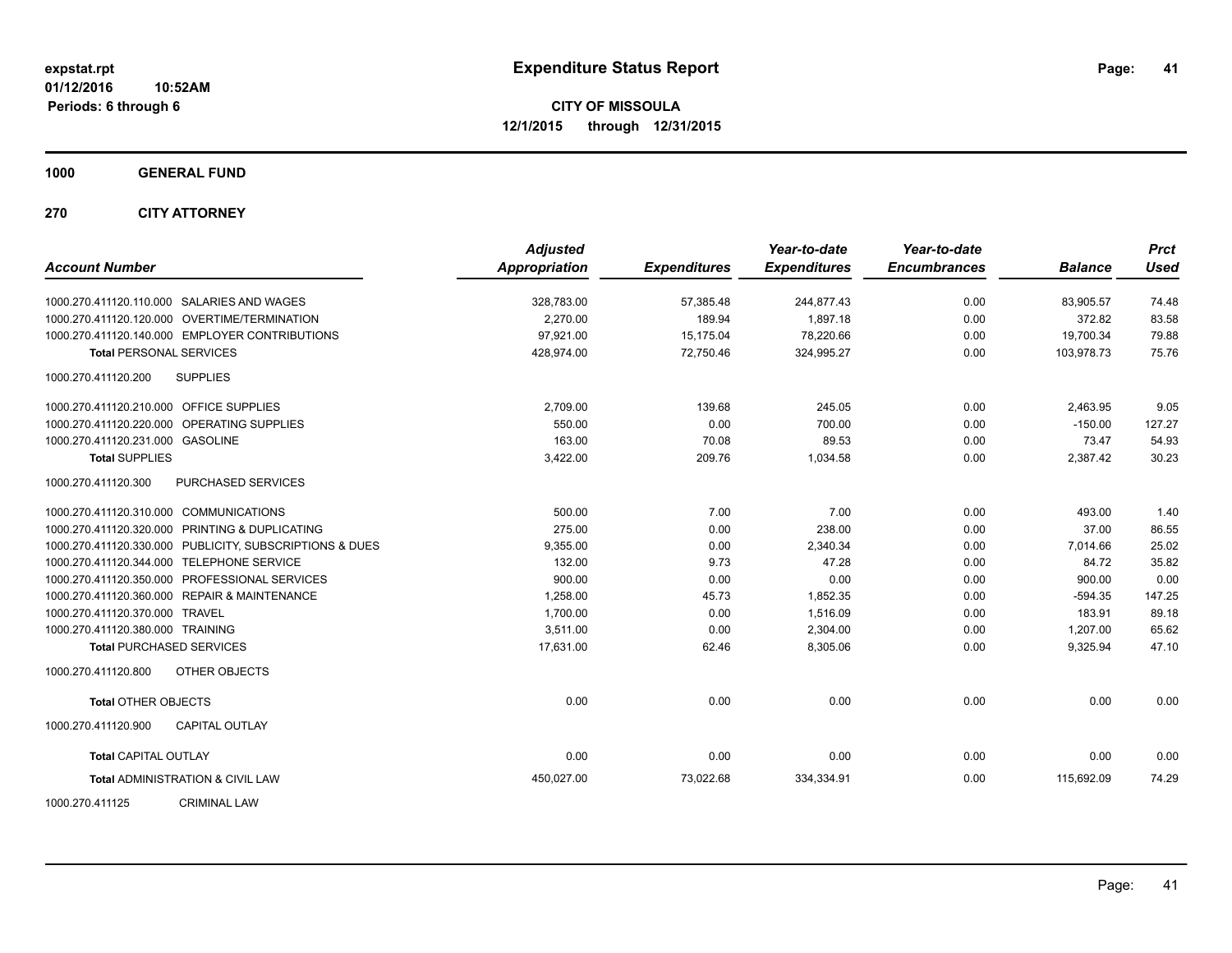**CITY OF MISSOULA 12/1/2015 through 12/31/2015**

**1000 GENERAL FUND**

**270 CITY ATTORNEY**

| <b>Account Number</b>                                   | <b>Adjusted</b><br><b>Appropriation</b> | <b>Expenditures</b> | Year-to-date<br><b>Expenditures</b> | Year-to-date<br><b>Encumbrances</b> | <b>Balance</b> | <b>Prct</b><br><b>Used</b> |
|---------------------------------------------------------|-----------------------------------------|---------------------|-------------------------------------|-------------------------------------|----------------|----------------------------|
| PERSONAL SERVICES<br>1000.270.411125.100                |                                         |                     |                                     |                                     |                |                            |
| 1000.270.411125.110.000 SALARIES AND WAGES              | 609,790.00                              | 45,517.10           | 203,758.08                          | 0.00                                | 406,031.92     | 33.41                      |
| 1000.270.411125.120.000 OVERTIME/TERMINATION            | 0.00                                    | 21.10               | 364.63                              | 0.00                                | $-364.63$      | 0.00                       |
| 1000.270.411125.140.000 EMPLOYER CONTRIBUTIONS          | 210,622.00                              | 13,626.09           | 79,291.43                           | 0.00                                | 131,330.57     | 37.65                      |
| <b>Total PERSONAL SERVICES</b>                          | 820,412.00                              | 59,164.29           | 283,414.14                          | 0.00                                | 536,997.86     | 34.55                      |
| 1000.270.411125.200<br><b>SUPPLIES</b>                  |                                         |                     |                                     |                                     |                |                            |
| 1000.270.411125.210.000 OFFICE SUPPLIES                 | 2,909.00                                | 140.68              | 1,190.54                            | 0.00                                | 1.718.46       | 40.93                      |
| OPERATING SUPPLIES<br>1000.270.411125.220.000           | 700.00                                  | 0.00                | 1,359.98                            | 0.00                                | $-659.98$      | 194.28                     |
| 1000.270.411125.231.000 GASOLINE                        | 100.00                                  | 0.00                | 0.00                                | 0.00                                | 100.00         | 0.00                       |
| <b>Total SUPPLIES</b>                                   | 3,709.00                                | 140.68              | 2,550.52                            | 0.00                                | 1,158.48       | 68.77                      |
| 1000.270.411125.300<br>PURCHASED SERVICES               |                                         |                     |                                     |                                     |                |                            |
| 1000.270.411125.310.000 COMMUNICATIONS                  | 850.00                                  | 0.00                | 356.15                              | 0.00                                | 493.85         | 41.90                      |
| 1000.270.411125.320.000 PRINTING & DUPLICATING          | 275.00                                  | 0.00                | 0.00                                | 0.00                                | 275.00         | 0.00                       |
| 1000.270.411125.330.000 PUBLICITY, SUBSCRIPTIONS & DUES | 6,645.00                                | 0.00                | 0.00                                | 0.00                                | 6,645.00       | 0.00                       |
| 1000.270.411125.344.000 TELEPHONE SERVICE               | 132.00                                  | 0.00                | 0.00                                | 0.00                                | 132.00         | 0.00                       |
| 1000.270.411125.350.000 PROFESSIONAL SERVICES           | 2,350.00                                | 53.80               | 340.30                              | 0.00                                | 2,009.70       | 14.48                      |
| 1000.270.411125.360.000 REPAIR & MAINTENANCE            | 18,189.00                               | 0.00                | 8,041.18                            | 0.00                                | 10,147.82      | 44.21                      |
| 1000.270.411125.370.000 TRAVEL                          | 2,800.00                                | 0.00                | 806.96                              | 0.00                                | 1,993.04       | 28.82                      |
| 1000.270.411125.380.000 TRAINING                        | 4.489.00                                | 0.00                | 880.00                              | 0.00                                | 3.609.00       | 19.60                      |
| <b>Total PURCHASED SERVICES</b>                         | 35,730.00                               | 53.80               | 10,424.59                           | 0.00                                | 25,305.41      | 29.18                      |
| 1000.270.411125.500<br><b>FIXED CHARGES</b>             |                                         |                     |                                     |                                     |                |                            |
| <b>Total FIXED CHARGES</b>                              | 0.00                                    | 0.00                | 0.00                                | 0.00                                | 0.00           | 0.00                       |
| <b>CAPITAL OUTLAY</b><br>1000.270.411125.900            |                                         |                     |                                     |                                     |                |                            |
| <b>Total CAPITAL OUTLAY</b>                             | 0.00                                    | 0.00                | 0.00                                | 0.00                                | 0.00           | 0.00                       |
| <b>Total CRIMINAL LAW</b>                               | 859,851.00                              | 59,358.77           | 296,389.25                          | 0.00                                | 563,461.75     | 34.47                      |
| <b>Total CITY ATTORNEY</b>                              | 1,406,631.00                            | 132,381.45          | 638,058.30                          | 0.00                                | 768,572.70     | 45.36                      |
|                                                         |                                         |                     |                                     |                                     |                |                            |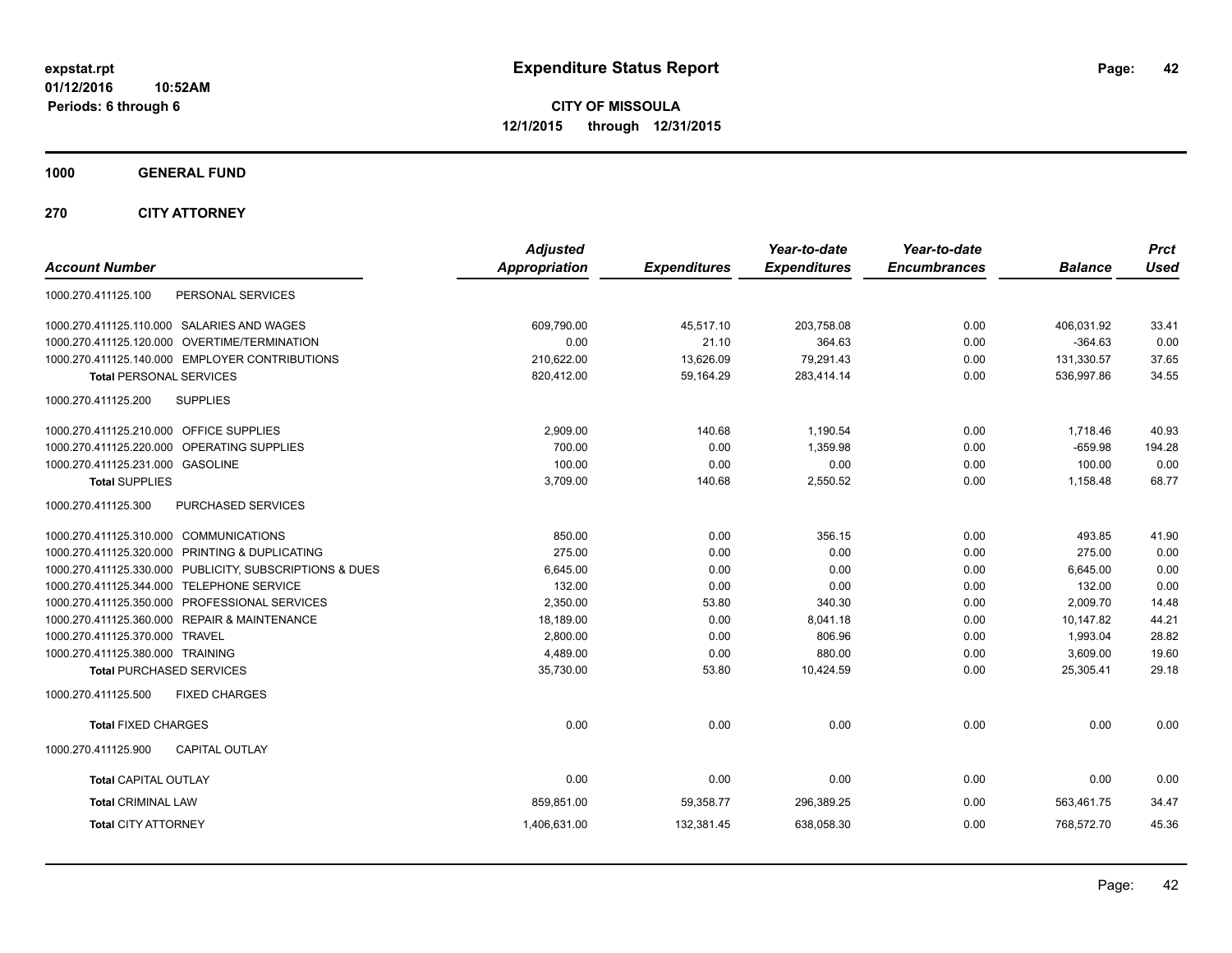**1000 GENERAL FUND**

| <b>Account Number</b>                   |                                                         | <b>Adjusted</b><br><b>Appropriation</b> | <b>Expenditures</b> | Year-to-date<br><b>Expenditures</b> | Year-to-date<br><b>Encumbrances</b> | <b>Balance</b> | <b>Prct</b><br><b>Used</b> |
|-----------------------------------------|---------------------------------------------------------|-----------------------------------------|---------------------|-------------------------------------|-------------------------------------|----------------|----------------------------|
|                                         |                                                         |                                         |                     |                                     |                                     |                |                            |
| 1000.280.430100                         | PUBLIC WORKS ADMINISTRATION                             |                                         |                     |                                     |                                     |                |                            |
| 1000.280.430100.100                     | PERSONAL SERVICES                                       |                                         |                     |                                     |                                     |                |                            |
|                                         | 1000.280.430100.110.000 SALARIES AND WAGES              | 125.111.00                              | 17.060.31           | 76.234.00                           | 0.00                                | 48.877.00      | 60.93                      |
|                                         | 1000.280.430100.120.000 OVERTIME/TERMINATION            | 291.00                                  | 0.00                | 0.00                                | 0.00                                | 291.00         | 0.00                       |
|                                         | 1000.280.430100.140.000 EMPLOYER CONTRIBUTIONS          | 32,497.00                               | 3,586.08            | 17,793.38                           | 0.00                                | 14,703.62      | 54.75                      |
|                                         | 1000.280.430100.141.000 STATE RETIREMENT CONTRIBUTIONS  | 0.00                                    | 0.00                | 77.18                               | 0.00                                | $-77.18$       | 0.00                       |
| <b>Total PERSONAL SERVICES</b>          |                                                         | 157,899.00                              | 20,646.39           | 94,104.56                           | 0.00                                | 63,794.44      | 59.60                      |
| 1000.280.430100.200                     | <b>SUPPLIES</b>                                         |                                         |                     |                                     |                                     |                |                            |
| 1000.280.430100.210.000 OFFICE SUPPLIES |                                                         | 250.00                                  | 0.00                | 261.25                              | 0.00                                | $-11.25$       | 104.50                     |
|                                         | 1000.280.430100.230.000 REPAIR/MAINTENANCE              | 50.00                                   | 0.00                | 0.00                                | 0.00                                | 50.00          | 0.00                       |
| 1000.280.430100.231.000 GASOLINE        |                                                         | 249.00                                  | 15.53               | 98.28                               | 0.00                                | 150.72         | 39.47                      |
| <b>Total SUPPLIES</b>                   |                                                         | 549.00                                  | 15.53               | 359.53                              | 0.00                                | 189.47         | 65.49                      |
| 1000.280.430100.300                     | <b>PURCHASED SERVICES</b>                               |                                         |                     |                                     |                                     |                |                            |
| 1000.280.430100.310.000 COMMUNICATIONS  |                                                         | 500.00                                  | 0.00                | 0.00                                | 0.00                                | 500.00         | 0.00                       |
| 1000.280.430100.310.351                 | COMMUNICATIONS~POSTAGE                                  | 0.00                                    | 0.00                | 7.31                                | 0.00                                | $-7.31$        | 0.00                       |
|                                         | 1000.280.430100.320.000 PRINTING & DUPLICATING          | 200.00                                  | 0.00                | 0.00                                | 0.00                                | 200.00         | 0.00                       |
|                                         | 1000.280.430100.330.000 PUBLICITY, SUBSCRIPTIONS & DUES | 920.00                                  | 0.00                | 474.92                              | 0.00                                | 445.08         | 51.62                      |
| 1000.280.430100.344.000                 | <b>TELEPHONE SERVICE</b>                                | 733.00                                  | 157.92              | 577.76                              | 0.00                                | 155.24         | 78.82                      |
| 1000.280.430100.344.391                 | <b>TELEPHONE SERVICE</b>                                | 0.00                                    | 6.88                | 16.42                               | 0.00                                | $-16.42$       | 0.00                       |
|                                         | 1000.280.430100.360.000 REPAIR & MAINTENANCE            | 100.00                                  | 0.00                | 0.00                                | 0.00                                | 100.00         | 0.00                       |
| 1000.280.430100.370.000 TRAVEL          |                                                         | 700.00                                  | 0.00                | 0.00                                | 0.00                                | 700.00         | 0.00                       |
| 1000.280.430100.380.000 TRAINING        |                                                         | 800.00                                  | 0.00                | 0.00                                | 0.00                                | 800.00         | 0.00                       |
| <b>Total PURCHASED SERVICES</b>         |                                                         | 3,953.00                                | 164.80              | 1,076.41                            | 0.00                                | 2,876.59       | 27.23                      |
| 1000.280.430100.500                     | <b>FIXED CHARGES</b>                                    |                                         |                     |                                     |                                     |                |                            |
| <b>Total FIXED CHARGES</b>              |                                                         | 0.00                                    | 0.00                | 0.00                                | 0.00                                | 0.00           | 0.00                       |
| 1000.280.430100.800                     | OTHER OBJECTS                                           |                                         |                     |                                     |                                     |                |                            |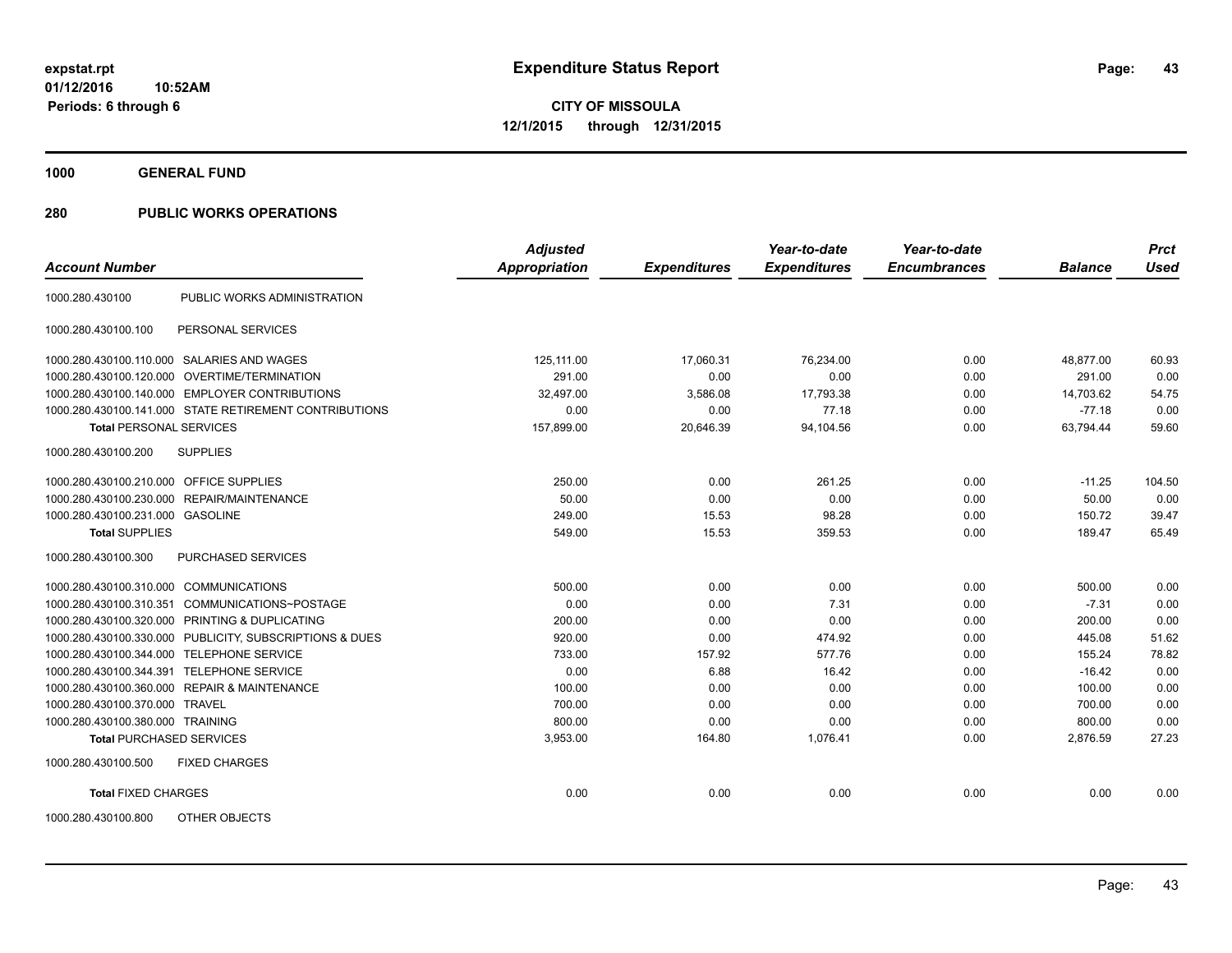**1000 GENERAL FUND**

| <b>Account Number</b>                                                | <b>Adjusted</b><br><b>Appropriation</b> | <b>Expenditures</b> | Year-to-date<br><b>Expenditures</b> | Year-to-date<br><b>Encumbrances</b> | <b>Balance</b>             | <b>Prct</b><br><b>Used</b> |
|----------------------------------------------------------------------|-----------------------------------------|---------------------|-------------------------------------|-------------------------------------|----------------------------|----------------------------|
| 1000.280.430100.850.000 SALARY SAVINGS<br><b>Total OTHER OBJECTS</b> | $-5,411.00$<br>$-5,411.00$              | 0.00<br>0.00        | 0.00<br>0.00                        | 0.00<br>0.00                        | $-5,411.00$<br>$-5,411.00$ | 0.00<br>0.00               |
| <b>Total PUBLIC WORKS ADMINISTRATION</b>                             | 156,990.00                              | 20,826.72           | 95,540.50                           | 0.00                                | 61,449.50                  | 60.86                      |
| 1000.280.430250<br><b>REIMBURSABLE SERVICES</b>                      |                                         |                     |                                     |                                     |                            |                            |
| <b>SUPPLIES</b><br>1000.280.430250.200                               |                                         |                     |                                     |                                     |                            |                            |
| 1000.280.430250.230.000 REPAIR/MAINTENANCE                           | 10,000.00                               | 1,598.00            | 2,213.00                            | 0.00                                | 7,787.00                   | 22.13                      |
| <b>Total SUPPLIES</b>                                                | 10,000.00                               | 1.598.00            | 2,213.00                            | 0.00                                | 7,787.00                   | 22.13                      |
| 1000.280.430250.300<br>PURCHASED SERVICES                            |                                         |                     |                                     |                                     |                            |                            |
| 1000.280.430250.360.000 REPAIR & MAINTENANCE                         | 10,000.00                               | 0.00                | 0.00                                | 0.00                                | 10.000.00                  | 0.00                       |
| 1000.280.430250.360.300 REPAIR & MAINTENANCE                         | 0.00                                    | 0.00                | 26,224.08                           | 0.00                                | $-26,224.08$               | 0.00                       |
| <b>Total PURCHASED SERVICES</b>                                      | 10,000.00                               | 0.00                | 26,224.08                           | 0.00                                | $-16,224.08$               | 262.24                     |
| <b>Total REIMBURSABLE SERVICES</b>                                   | 20,000.00                               | 1,598.00            | 28,437.08                           | 0.00                                | $-8,437.08$                | 142.19                     |
| <b>STREET LIGHTING</b><br>1000.280.430263                            |                                         |                     |                                     |                                     |                            |                            |
| 1000.280.430263.100<br>PERSONAL SERVICES                             |                                         |                     |                                     |                                     |                            |                            |
| 1000.280.430263.110.000 SALARIES AND WAGES                           | 3,653.00                                | 377.95              | 1,612.15                            | 0.00                                | 2,040.85                   | 44.13                      |
| 1000.280.430263.120.000 OVERTIME/TERMINATION                         | 380.00                                  | 0.33                | 0.33                                | 0.00                                | 379.67                     | 0.09                       |
| 1000.280.430263.130.000 OTHER                                        | 320.00                                  | 0.00                | 0.00                                | 0.00                                | 320.00                     | 0.00                       |
| 1000.280.430263.140.000 EMPLOYER CONTRIBUTIONS                       | 1,982.00                                | 125.16              | 649.19                              | 0.00                                | 1,332.81                   | 32.75                      |
| <b>Total PERSONAL SERVICES</b>                                       | 6,335.00                                | 503.44              | 2,261.67                            | 0.00                                | 4,073.33                   | 35.70                      |
| 1000.280.430263.300<br>PURCHASED SERVICES                            |                                         |                     |                                     |                                     |                            |                            |
| 1000.280.430263.341.000 ELECTRICITY & NATURAL GAS                    | 118,654.00                              | 20,265.18           | 59,673.43                           | 0.00                                | 58,980.57                  | 50.29                      |
| <b>Total PURCHASED SERVICES</b>                                      | 118,654.00                              | 20,265.18           | 59,673.43                           | 0.00                                | 58,980.57                  | 50.29                      |
| <b>Total STREET LIGHTING</b>                                         | 124,989.00                              | 20,768.62           | 61,935.10                           | 0.00                                | 63,053.90                  | 49.55                      |
| TRAFFIC SIGNAL MAINTENANCE<br>1000.280.430264                        |                                         |                     |                                     |                                     |                            |                            |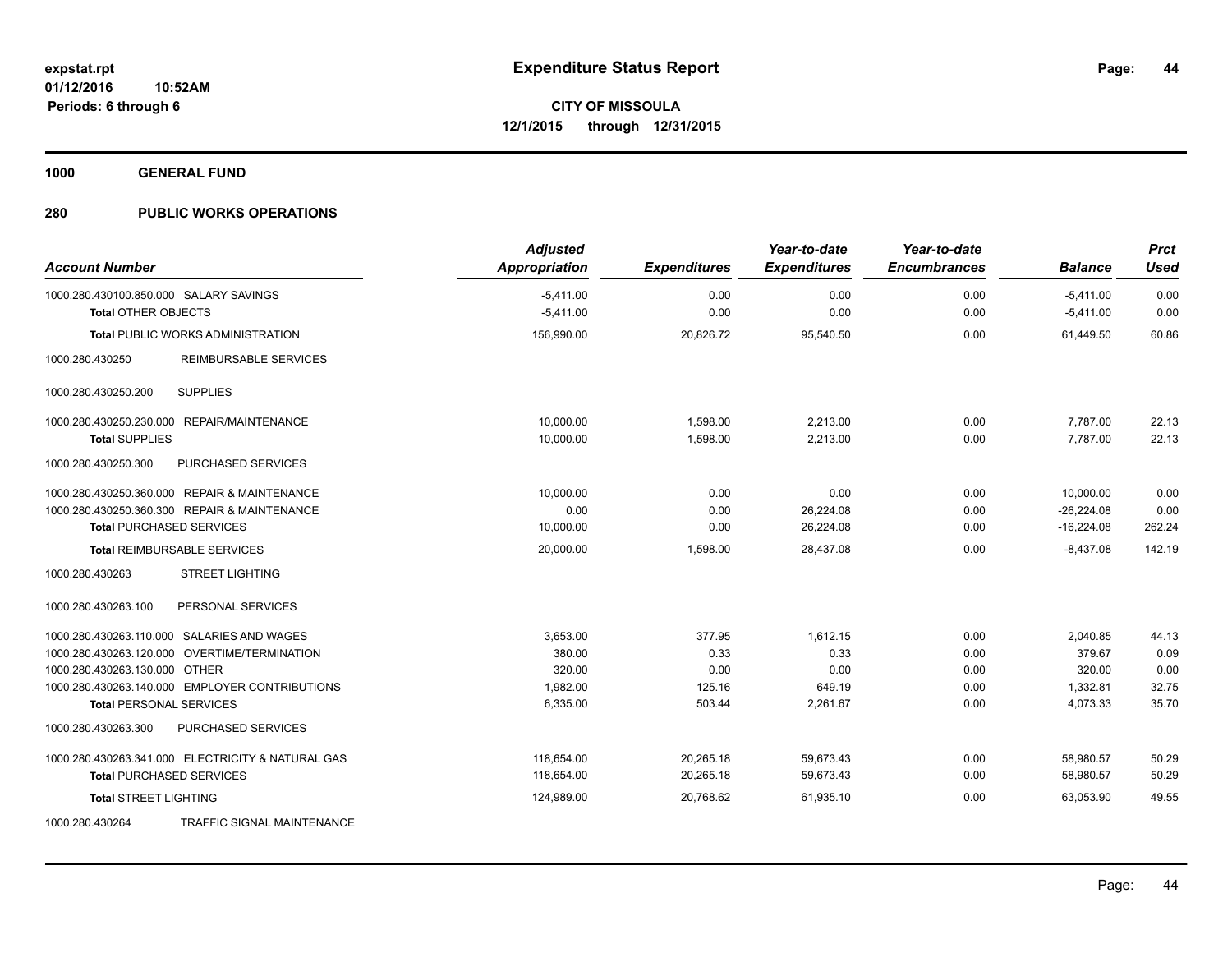**1000 GENERAL FUND**

|                                                    | <b>Adjusted</b>      |                     | Year-to-date        | Year-to-date        |                | <b>Prct</b> |
|----------------------------------------------------|----------------------|---------------------|---------------------|---------------------|----------------|-------------|
| <b>Account Number</b>                              | <b>Appropriation</b> | <b>Expenditures</b> | <b>Expenditures</b> | <b>Encumbrances</b> | <b>Balance</b> | <b>Used</b> |
| PERSONAL SERVICES<br>1000.280.430264.100           |                      |                     |                     |                     |                |             |
| 1000.280.430264.110.000 SALARIES AND WAGES         | 82,198.00            | 8,504.18            | 36,272.76           | 0.00                | 45,925.24      | 44.13       |
| 1000.280.430264.120.000<br>OVERTIME/TERMINATION    | 1,229.00             | 7.46                | 7.46                | 0.00                | 1,221.54       | 0.61        |
| 1000.280.430264.130.000<br>OTHER                   | 7.200.00             | 0.00                | 0.00                | 0.00                | 7,200.00       | 0.00        |
| 1000.280.430264.140.000 EMPLOYER CONTRIBUTIONS     | 41,939.00            | 2,813.07            | 14,598.44           | 0.00                | 27,340.56      | 34.81       |
| <b>Total PERSONAL SERVICES</b>                     | 132,566.00           | 11,324.71           | 50,878.66           | 0.00                | 81,687.34      | 38.38       |
| 1000.280.430264.200<br><b>SUPPLIES</b>             |                      |                     |                     |                     |                |             |
| 1000.280.430264.210.000 OFFICE SUPPLIES            | 350.00               | 0.00                | 109.23              | 0.00                | 240.77         | 31.21       |
| 1000.280.430264.220.000 OPERATING SUPPLIES         | 235.00               | 0.00                | 0.00                | 0.00                | 235.00         | 0.00        |
| 1000.280.430264.220.311 OPERATING SUPPLIES         | 0.00                 | 75.00               | 75.00               | 0.00                | $-75.00$       | 0.00        |
| 1000.280.430264.230.000 REPAIR/MAINTENANCE         | 1,060.00             | 0.00                | 0.00                | 0.00                | 1,060.00       | 0.00        |
| 1000.280.430264.231.000 GASOLINE                   | 2,799.00             | 83.66               | 83.66               | 0.00                | 2,715.34       | 2.99        |
| 1000.280.430264.240.000 OTHER SUPPLIES             | 9,880.00             | 0.00                | 5,958.67            | 0.00                | 3,921.33       | 60.31       |
| 1000.280.430264.240.336 OTHER SUPPLIES~LIGHT PARTS | 0.00                 | 688.49              | 6,900.49            | 0.00                | $-6,900.49$    | 0.00        |
| <b>Total SUPPLIES</b>                              | 14,324.00            | 847.15              | 13,127.05           | 0.00                | 1,196.95       | 91.64       |
| PURCHASED SERVICES<br>1000.280.430264.300          |                      |                     |                     |                     |                |             |
| 1000.280.430264.341.000 ELECTRICITY & NATURAL GAS  | 14,650.00            | 1,539.64            | 4,661.61            | 0.00                | 9.988.39       | 31.82       |
| 1000.280.430264.350.000 PROFESSIONAL SERVICES      | 200.00               | 0.00                | 0.00                | 0.00                | 200.00         | 0.00        |
| 1000.280.430264.360.000 REPAIR & MAINTENANCE       | 1,100.00             | 0.00                | 0.00                | 0.00                | 1.100.00       | 0.00        |
| 1000.280.430264.370.000 TRAVEL                     | 150.00               | 0.00                | 0.00                | 0.00                | 150.00         | 0.00        |
| 1000.280.430264.380.000 TRAINING                   | 450.00               | 0.00                | 0.00                | 0.00                | 450.00         | 0.00        |
| <b>Total PURCHASED SERVICES</b>                    | 16,550.00            | 1,539.64            | 4,661.61            | 0.00                | 11,888.39      | 28.17       |
| <b>Total TRAFFIC SIGNAL MAINTENANCE</b>            | 163,440.00           | 13,711.50           | 68,667.32           | 0.00                | 94.772.68      | 42.01       |
| 1000.280.430265<br><b>SIGNING &amp; STRIPING</b>   |                      |                     |                     |                     |                |             |
| PERSONAL SERVICES<br>1000.280.430265.100           |                      |                     |                     |                     |                |             |
| 1000.280.430265.110.000 SALARIES AND WAGES         | 178,839.00           | 20.866.98           | 93,343.91           | 0.00                | 85.495.09      | 52.19       |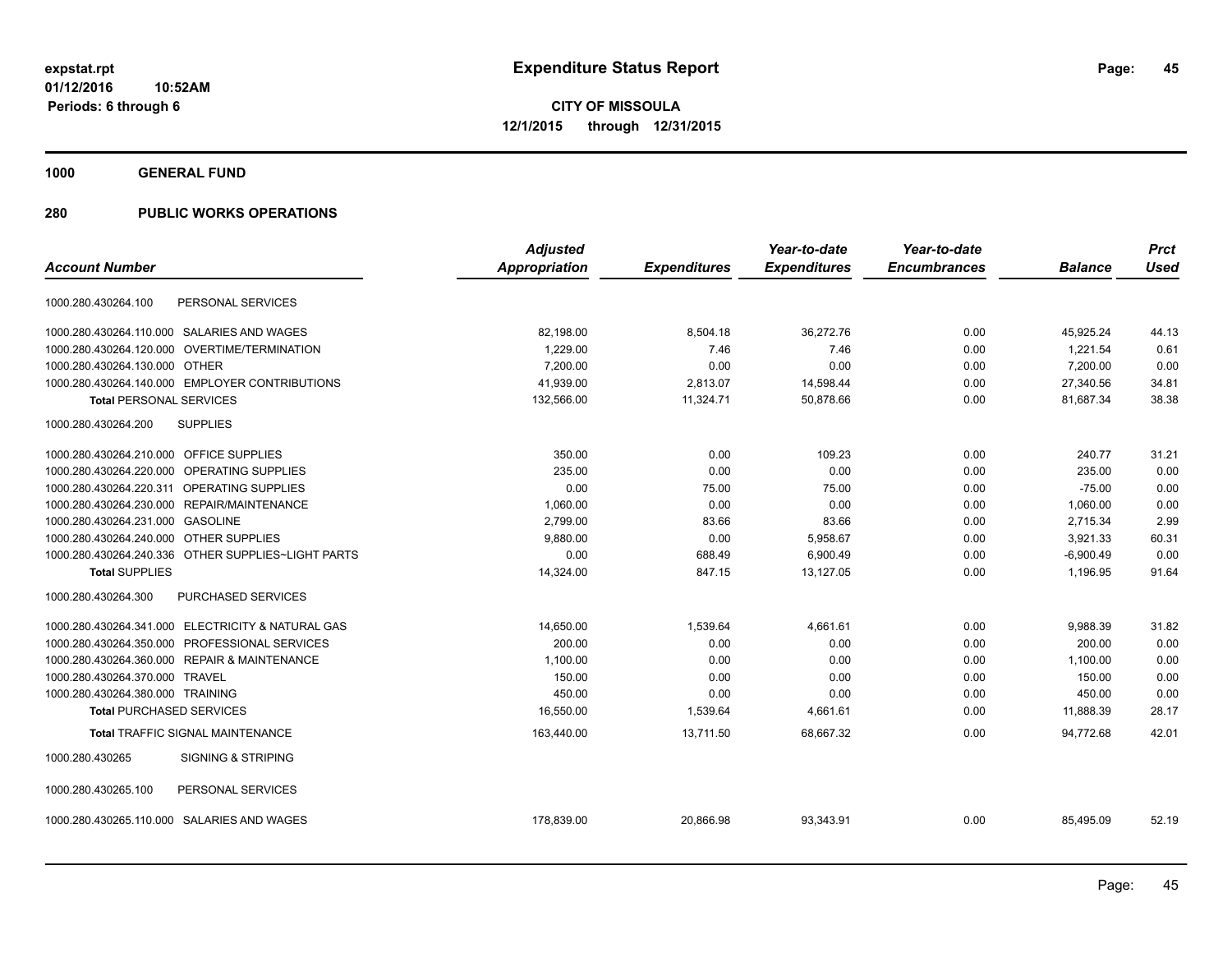**1000 GENERAL FUND**

## **280 PUBLIC WORKS OPERATIONS**

| <b>Account Number</b>                                       | <b>Adjusted</b><br><b>Appropriation</b> | <b>Expenditures</b> | Year-to-date<br><b>Expenditures</b> | Year-to-date<br><b>Encumbrances</b> | <b>Balance</b> | <b>Prct</b><br><b>Used</b> |
|-------------------------------------------------------------|-----------------------------------------|---------------------|-------------------------------------|-------------------------------------|----------------|----------------------------|
|                                                             |                                         |                     |                                     |                                     |                |                            |
| 1000.280.430265.120.000 OVERTIME/TERMINATION                | 67.00                                   | 517.90              | 517.90                              | 0.00                                | $-450.90$      | 772.99                     |
| 1000.280.430265.130.000 OTHER                               | 1,900.00                                | 0.00                | 0.00                                | 0.00                                | 1,900.00       | 0.00                       |
| 1000.280.430265.140.000 EMPLOYER CONTRIBUTIONS              | 93,550.00                               | 10,590.81           | 56,293.21                           | 0.00                                | 37,256.79      | 60.17                      |
| <b>Total PERSONAL SERVICES</b>                              | 274,356.00                              | 31.975.69           | 150.155.02                          | 0.00                                | 124.200.98     | 54.73                      |
| 1000.280.430265.200<br><b>SUPPLIES</b>                      |                                         |                     |                                     |                                     |                |                            |
| 1000.280.430265.210.000 OFFICE SUPPLIES                     | 350.00                                  | 0.00                | 0.00                                | 0.00                                | 350.00         | 0.00                       |
| 1000.280.430265.220.000 OPERATING SUPPLIES                  | 1,700.00                                | 0.00                | 268.68                              | 0.00                                | 1.431.32       | 15.80                      |
| 1000.280.430265.220.311 OPERATING SUPPLIES~CLOTHING ALLOW   | 0.00                                    | 181.96              | 606.77                              | 0.00                                | $-606.77$      | 0.00                       |
| 1000.280.430265.230.000 REPAIR/MAINTENANCE                  | 40,700.00                               | 0.00                | 167.72                              | 0.00                                | 40,532.28      | 0.41                       |
| 1000.280.430265.230.321<br>REPAIR/MAINTENANCE~VEHICLE PARTS | 0.00                                    | 374.48              | 1,155.02                            | 0.00                                | $-1,155.02$    | 0.00                       |
| 1000.280.430265.231.000 GASOLINE                            | 3,739.00                                | 650.44              | 2,139.37                            | 0.00                                | 1,599.63       | 57.22                      |
| 1000.280.430265.240.000 OTHER SUPPLIES                      | 21,210.00                               | 529.35              | 2,906.85                            | 0.00                                | 18.303.15      | 13.71                      |
| 1000.280.430265.240.300 OTHER SUPPLIES                      | 0.00                                    | 0.00                | 17.59                               | 0.00                                | $-17.59$       | 0.00                       |
| <b>Total SUPPLIES</b>                                       | 67,699.00                               | 1,736.23            | 7,262.00                            | 0.00                                | 60,437.00      | 10.73                      |
| 1000.280.430265.300<br><b>PURCHASED SERVICES</b>            |                                         |                     |                                     |                                     |                |                            |
| 1000.280.430265.344.000 TELEPHONE SERVICE                   | 558.00                                  | 0.98                | 3.67                                | 0.00                                | 554.33         | 0.66                       |
| <b>TELEPHONE SERVICE</b><br>1000.280.430265.344.399         | 0.00                                    | 70.09               | 349.31                              | 0.00                                | $-349.31$      | 0.00                       |
| 1000.280.430265.345.000 GARBAGE                             | 457.00                                  | 31.20               | 93.60                               | 0.00                                | 363.40         | 20.48                      |
| 1000.280.430265.350.000 PROFESSIONAL SERVICES               | 570.00                                  | 706.80              | 6,361.20                            | 0.00                                | $-5,791.20$    | 1,116.00                   |
| 1000.280.430265.360.000 REPAIR & MAINTENANCE                | 1,700.00                                | 0.00                | 0.00                                | 0.00                                | 1.700.00       | 0.00                       |
| 1000.280.430265.370.000 TRAVEL                              | 700.00                                  | 0.00                | 0.00                                | 0.00                                | 700.00         | 0.00                       |
| 1000.280.430265.380.000 TRAINING                            | 950.00                                  | 0.00                | 0.00                                | 0.00                                | 950.00         | 0.00                       |
| <b>Total PURCHASED SERVICES</b>                             | 4,935.00                                | 809.07              | 6,807.78                            | 0.00                                | $-1,872.78$    | 137.95                     |
| 1000.280.430265.900<br><b>CAPITAL OUTLAY</b>                |                                         |                     |                                     |                                     |                |                            |
| <b>Total CAPITAL OUTLAY</b>                                 | 0.00                                    | 0.00                | 0.00                                | 0.00                                | 0.00           | 0.00                       |
| <b>Total SIGNING &amp; STRIPING</b>                         | 346,990.00                              | 34,520.99           | 164,224.80                          | 0.00                                | 182,765.20     | 47.33                      |

1000.280.430267 CMAQ GRANT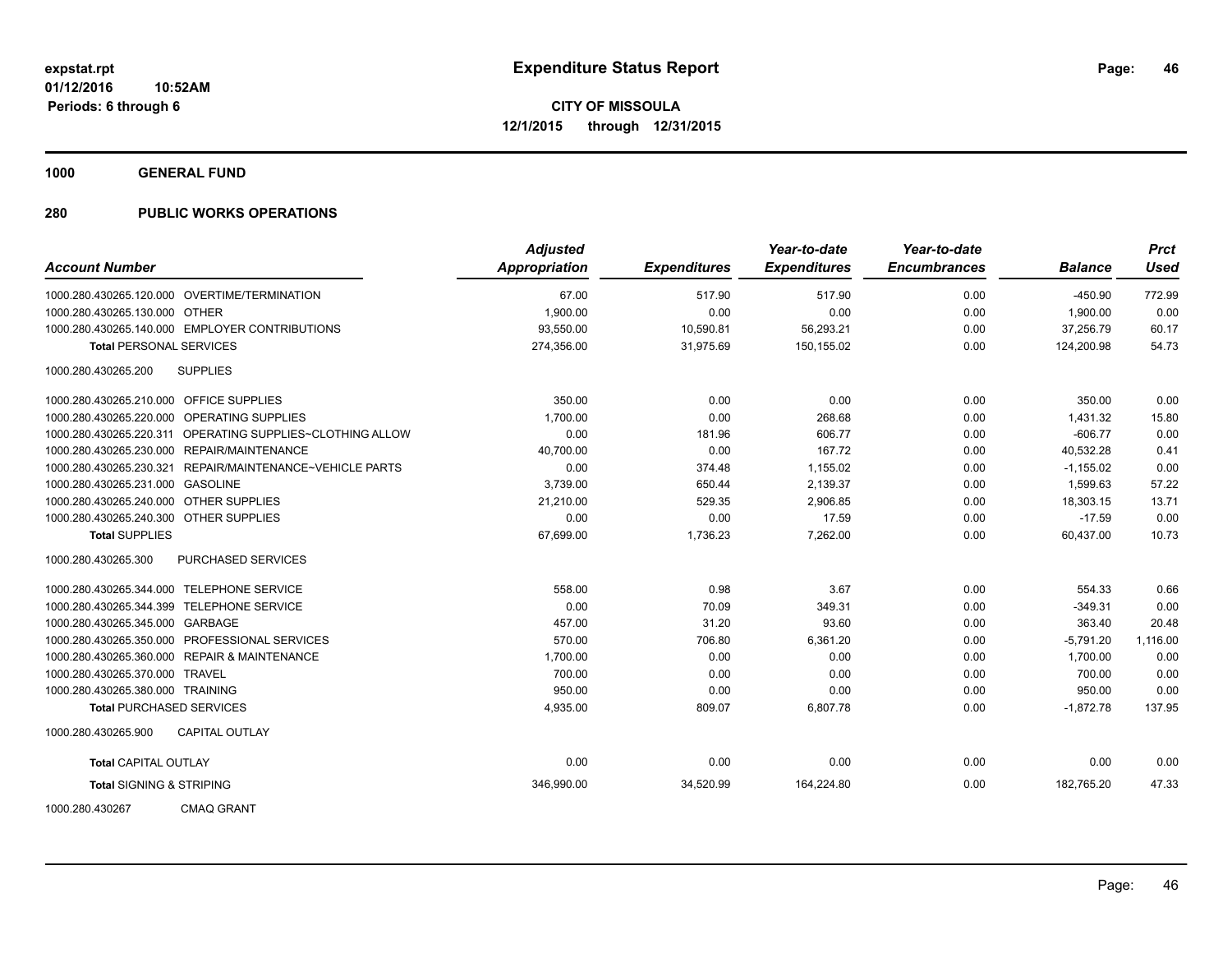**1000 GENERAL FUND**

## **280 PUBLIC WORKS OPERATIONS**

| <b>Account Number</b>                     |                                                         | <b>Adjusted</b>      |                     | Year-to-date<br><b>Expenditures</b> | Year-to-date<br><b>Encumbrances</b> | <b>Balance</b> | <b>Prct</b><br><b>Used</b> |
|-------------------------------------------|---------------------------------------------------------|----------------------|---------------------|-------------------------------------|-------------------------------------|----------------|----------------------------|
|                                           |                                                         | <b>Appropriation</b> | <b>Expenditures</b> |                                     |                                     |                |                            |
| 1000.280.430267.100                       | PERSONAL SERVICES                                       |                      |                     |                                     |                                     |                |                            |
| <b>Total CMAQ GRANT</b>                   |                                                         | 0.00                 | 0.00                | 0.00                                | 0.00                                | 0.00           | 0.00                       |
| 1000.280.430270                           | <b>COMMUNICATIONS</b>                                   |                      |                     |                                     |                                     |                |                            |
| 1000.280.430270.100                       | PERSONAL SERVICES                                       |                      |                     |                                     |                                     |                |                            |
|                                           | 1000.280.430270.110.000 SALARIES AND WAGES              | 96,811.00            | 10,016.02           | 42,721.06                           | 0.00                                | 54,089.94      | 44.13                      |
|                                           | 1000.280.430270.120.000 OVERTIME/TERMINATION            | 268.00               | 8.79                | 8.79                                | 0.00                                | 259.21         | 3.28                       |
| 1000.280.430270.130.000 OTHER             |                                                         | 8,480.00             | 0.00                | 0.00                                | 0.00                                | 8,480.00       | 0.00                       |
|                                           | 1000.280.430270.140.000 EMPLOYER CONTRIBUTIONS          | 48,967.00            | 3,313.63            | 17,194.82                           | 0.00                                | 31,772.18      | 35.12                      |
| <b>Total PERSONAL SERVICES</b>            |                                                         | 154,526.00           | 13,338.44           | 59,924.67                           | 0.00                                | 94,601.33      | 38.78                      |
| 1000.280.430270.200                       | <b>SUPPLIES</b>                                         |                      |                     |                                     |                                     |                |                            |
|                                           | 1000.280.430270.230.000 REPAIR/MAINTENANCE              | 8,050.00             | 60.00               | 1,379.12                            | 0.00                                | 6,670.88       | 17.13                      |
| 1000.280.430270.230.324                   | REPAIR/MAINTENANCE~COMM PARTS                           | 0.00                 | 18.47               | 163.55                              | 0.00                                | $-163.55$      | 0.00                       |
| 1000.280.430270.231.000 GASOLINE          |                                                         | 2,493.00             | 187.51              | 655.42                              | 0.00                                | 1,837.58       | 26.29                      |
| <b>Total SUPPLIES</b>                     |                                                         | 10,543.00            | 265.98              | 2,198.09                            | 0.00                                | 8,344.91       | 20.85                      |
| 1000.280.430270.300                       | <b>PURCHASED SERVICES</b>                               |                      |                     |                                     |                                     |                |                            |
|                                           | 1000.280.430270.330.000 PUBLICITY, SUBSCRIPTIONS & DUES | 180.00               | 0.00                | 0.00                                | 0.00                                | 180.00         | 0.00                       |
|                                           | 1000.280.430270.341.000 ELECTRICITY & NATURAL GAS       | 2,474.00             | 357.62              | 1,503.66                            | 0.00                                | 970.34         | 60.78                      |
| 1000.280.430270.344.000 TELEPHONE SERVICE |                                                         | 513.00               | 4.94                | 21.86                               | 0.00                                | 491.14         | 4.26                       |
| 1000.280.430270.344.400 TELEPHONE SERVICE |                                                         | 0.00                 | 60.09               | 300.39                              | 0.00                                | $-300.39$      | 0.00                       |
|                                           | 1000.280.430270.350.000 PROFESSIONAL SERVICES           | 100.00               | 0.00                | 0.00                                | 0.00                                | 100.00         | 0.00                       |
|                                           | 1000.280.430270.360.000 REPAIR & MAINTENANCE            | 3,000.00             | 0.00                | 0.00                                | 0.00                                | 3,000.00       | 0.00                       |
| <b>Total PURCHASED SERVICES</b>           |                                                         | 6.267.00             | 422.65              | 1,825.91                            | 0.00                                | 4,441.09       | 29.14                      |
| <b>Total COMMUNICATIONS</b>               |                                                         | 171,336.00           | 14,027.07           | 63,948.67                           | 0.00                                | 107,387.33     | 37.32                      |
| 1000.280.431120                           | <b>WEED PROGRAM</b>                                     |                      |                     |                                     |                                     |                |                            |

1000.280.431120.100 PERSONAL SERVICES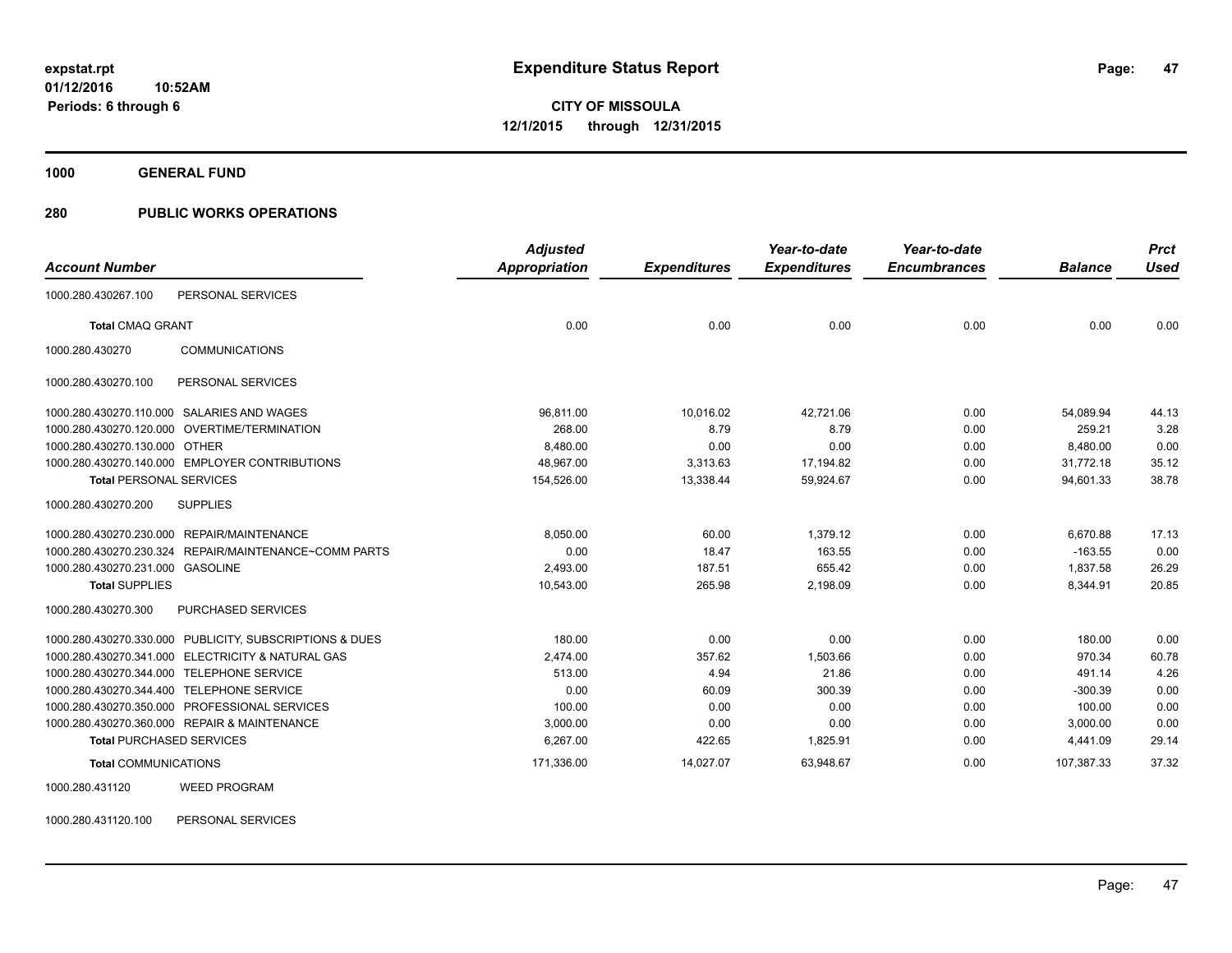**1000 GENERAL FUND**

| <b>Account Number</b>                     |                    | <b>Adjusted</b><br>Appropriation | <b>Expenditures</b> | Year-to-date<br><b>Expenditures</b> | Year-to-date<br><b>Encumbrances</b> | <b>Balance</b> | <b>Prct</b><br><b>Used</b> |
|-------------------------------------------|--------------------|----------------------------------|---------------------|-------------------------------------|-------------------------------------|----------------|----------------------------|
|                                           |                    |                                  |                     |                                     |                                     |                |                            |
| <b>Total WEED PROGRAM</b>                 |                    | 0.00                             | 0.00                | 0.00                                | 0.00                                | 0.00           | 0.00                       |
| 1000.280.431400                           | <b>ENGINEERING</b> |                                  |                     |                                     |                                     |                |                            |
| 1000.280.431400.100                       | PERSONAL SERVICES  |                                  |                     |                                     |                                     |                |                            |
| <b>Total PERSONAL SERVICES</b>            |                    | 0.00                             | 0.00                | 0.00                                | 0.00                                | 0.00           | 0.00                       |
| 1000.280.431400.300                       | PURCHASED SERVICES |                                  |                     |                                     |                                     |                |                            |
| 1000.280.431400.310.000 COMMUNICATIONS    |                    | 0.00                             | 0.00                | 12.82                               | 0.00                                | $-12.82$       | 0.00                       |
| 1000.280.431400.344.000 TELEPHONE SERVICE |                    | 0.00                             | 1.46                | 16.25                               | 0.00                                | $-16.25$       | 0.00                       |
| <b>Total ENGINEERING</b>                  |                    | 0.00                             | 1.46                | 29.07                               | 0.00                                | $-29.07$       | 0.00                       |
| <b>Total PUBLIC WORKS OPERATIONS</b>      |                    | 983.745.00                       | 105.454.36          | 482.782.54                          | 0.00                                | 500.962.46     | 49.08                      |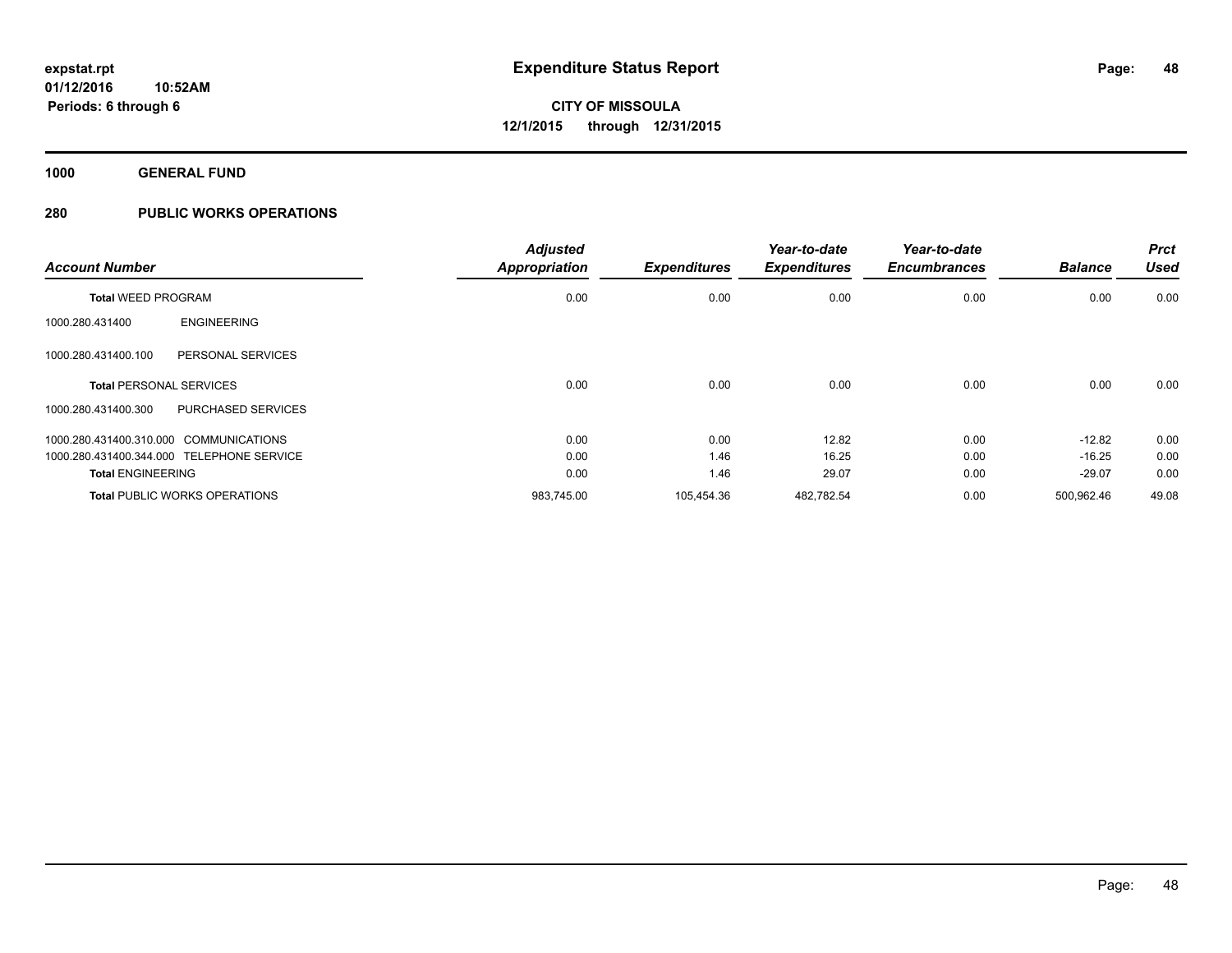**CITY OF MISSOULA 12/1/2015 through 12/31/2015**

**1000 GENERAL FUND**

| <b>Account Number</b>                   |                                              | <b>Adjusted</b><br><b>Appropriation</b> | <b>Expenditures</b> | Year-to-date<br><b>Expenditures</b> | Year-to-date<br><b>Encumbrances</b> | <b>Balance</b> | <b>Prct</b><br><b>Used</b> |
|-----------------------------------------|----------------------------------------------|-----------------------------------------|---------------------|-------------------------------------|-------------------------------------|----------------|----------------------------|
| 1000.290.420110                         | <b>ADMINISTRATION</b>                        |                                         |                     |                                     |                                     |                |                            |
| 1000.290.420110.100                     | PERSONAL SERVICES                            |                                         |                     |                                     |                                     |                |                            |
|                                         | 1000.290.420110.110.000 SALARIES AND WAGES   | 704.074.00                              | 77,499.06           | 325,109.43                          | 0.00                                | 378,964.57     | 46.18                      |
| 1000.290.420110.115.000                 | SALARIES/HEALTH INSURANCE BENEFIT            | 0.00                                    | 3.015.00            | 15,555.00                           | 0.00                                | $-15.555.00$   | 0.00                       |
| 1000.290.420110.120.000                 | OVERTIME/TERMINATION                         | 8,471.00                                | 374.38              | 1,089.86                            | 0.00                                | 7,381.14       | 12.87                      |
| 1000.290.420110.121.000                 | <b>OUTSIDE HIRE OVERTIME</b>                 | 75.000.00                               | 6.308.01            | 79.502.69                           | 0.00                                | $-4.502.69$    | 106.00                     |
| 1000.290.420110.130.000                 | <b>OTHER</b>                                 | 3,365.00                                | 33.82               | 3,399.27                            | 0.00                                | $-34.27$       | 101.02                     |
| 1000.290.420110.133.000                 | <b>EDUCATION COMPENSATION</b>                | 0.00                                    | 160.00              | 160.00                              | 0.00                                | $-160.00$      | 0.00                       |
| 1000.290.420110.140.000                 | <b>EMPLOYER CONTRIBUTIONS</b>                | 385,292.00                              | 21,172.91           | 106,198.15                          | 0.00                                | 279,093.85     | 27.56                      |
| 1000.290.420110.141.000                 | STATE RETIREMENT CONTRIBUTIONS               | 0.00                                    | 0.00                | 18,988.32                           | 0.00                                | $-18,988.32$   | 0.00                       |
| <b>Total PERSONAL SERVICES</b>          |                                              | 1,176,202.00                            | 108,563.18          | 550,002.72                          | 0.00                                | 626,199.28     | 46.76                      |
| 1000.290.420110.200                     | <b>SUPPLIES</b>                              |                                         |                     |                                     |                                     |                |                            |
| 1000.290.420110.210.000 OFFICE SUPPLIES |                                              | 11,650.00                               | 26.80               | 2,467.97                            | 0.00                                | 9,182.03       | 21.18                      |
| 1000.290.420110.220.000                 | <b>OPERATING SUPPLIES</b>                    | 19,550.00                               | 1,702.27            | 15.596.19                           | 0.00                                | 3.953.81       | 79.78                      |
| 1000.290.420110.230.000                 | <b>REPAIR/MAINTENANCE</b>                    | 900.00                                  | 9.59                | 359.54                              | 0.00                                | 540.46         | 39.95                      |
| 1000.290.420110.231.000                 | <b>GASOLINE</b>                              | 3,515.00                                | 353.60              | 2,236.81                            | 0.00                                | 1,278.19       | 63.64                      |
| <b>Total SUPPLIES</b>                   |                                              | 35,615.00                               | 2,092.26            | 20,660.51                           | 0.00                                | 14,954.49      | 58.01                      |
| 1000.290.420110.300                     | PURCHASED SERVICES                           |                                         |                     |                                     |                                     |                |                            |
| 1000.290.420110.310.000                 | <b>COMMUNICATIONS</b>                        | 4,712.00                                | 145.60              | 2.540.40                            | 0.00                                | 2.171.60       | 53.91                      |
| 1000.290.420110.320.000                 | PRINTING & DUPLICATING                       | 500.00                                  | 0.00                | 99.03                               | 0.00                                | 400.97         | 19.81                      |
| 1000.290.420110.330.000                 | PUBLICITY, SUBSCRIPTIONS & DUES              | 12,538.00                               | 322.50              | 10,390.55                           | 0.00                                | 2,147.45       | 82.87                      |
| 1000.290.420110.344.000                 | <b>TELEPHONE SERVICE</b>                     | 47,693.00                               | 7,557.11            | 19,087.84                           | 0.00                                | 28,605.16      | 40.02                      |
| 1000.290.420110.350.000                 | PROFESSIONAL SERVICES                        | 7,920.00                                | $-2.91$             | 4,241.60                            | 0.00                                | 3,678.40       | 53.56                      |
|                                         | 1000.290.420110.360.000 REPAIR & MAINTENANCE | 10,600.00                               | 0.00                | 6,822.39                            | 0.00                                | 3,777.61       | 64.36                      |
| <b>Total PURCHASED SERVICES</b>         |                                              | 83,963.00                               | 8,022.30            | 43,181.81                           | 0.00                                | 40,781.19      | 51.43                      |
| 1000.290.420110.500                     | <b>FIXED CHARGES</b>                         |                                         |                     |                                     |                                     |                |                            |
| 1000.290.420110.500.000 FIXED CHARGES   |                                              | 90,812.00                               | 5,732.98            | 40,704.16                           | 0.00                                | 50,107.84      | 44.82                      |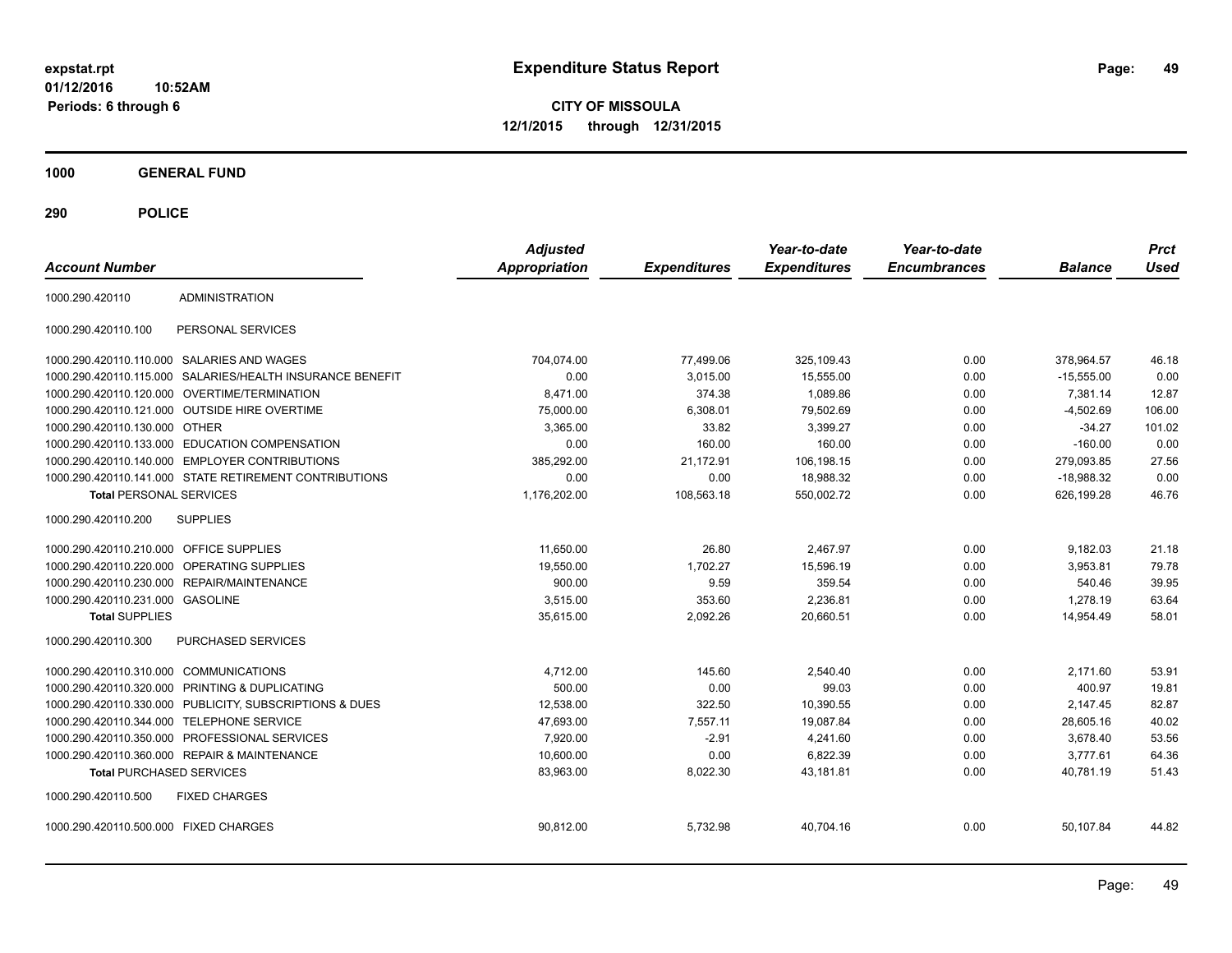**CITY OF MISSOULA 12/1/2015 through 12/31/2015**

**1000 GENERAL FUND**

| <b>Account Number</b>                                                                            | <b>Adjusted</b><br><b>Appropriation</b> | <b>Expenditures</b> | Year-to-date<br><b>Expenditures</b> | Year-to-date<br><b>Encumbrances</b> | <b>Balance</b>           | <b>Prct</b><br><b>Used</b> |
|--------------------------------------------------------------------------------------------------|-----------------------------------------|---------------------|-------------------------------------|-------------------------------------|--------------------------|----------------------------|
| <b>Total FIXED CHARGES</b>                                                                       | 90,812.00                               | 5,732.98            | 40,704.16                           | 0.00                                | 50,107.84                | 44.82                      |
| 1000.290.420110.700<br><b>GRANTS &amp; CONTRIBUTIONS</b>                                         |                                         |                     |                                     |                                     |                          |                            |
| 1000.290.420110.700.000 GRANTS & CONTRIBUTIONS                                                   | 4,000.00                                | 0.00                | 0.00                                | 0.00                                | 4,000.00                 | 0.00                       |
| <b>Total GRANTS &amp; CONTRIBUTIONS</b>                                                          | 4.000.00                                | 0.00                | 0.00                                | 0.00                                | 4,000.00                 | 0.00                       |
| OTHER OBJECTS<br>1000.290.420110.800                                                             |                                         |                     |                                     |                                     |                          |                            |
| 1000.290.420110.850.000 SALARY SAVINGS                                                           | $-79.245.00$                            | 0.00                | 0.00                                | 0.00                                | $-79.245.00$             | 0.00                       |
| <b>Total OTHER OBJECTS</b>                                                                       | $-79.245.00$                            | 0.00                | 0.00                                | 0.00                                | $-79.245.00$             | 0.00                       |
| 1000.290.420110.900<br><b>CAPITAL OUTLAY</b>                                                     |                                         |                     |                                     |                                     |                          |                            |
| <b>Total CAPITAL OUTLAY</b>                                                                      | 0.00                                    | 0.00                | 0.00                                | 0.00                                | 0.00                     | 0.00                       |
| <b>Total ADMINISTRATION</b>                                                                      | 1,311,347.00                            | 124,410.72          | 654,549.20                          | 0.00                                | 656,797.80               | 49.91                      |
| PERSONNEL TRAINING<br>1000.290.420130                                                            |                                         |                     |                                     |                                     |                          |                            |
| PERSONAL SERVICES<br>1000.290.420130.100                                                         |                                         |                     |                                     |                                     |                          |                            |
| 1000.290.420130.110.000 SALARIES AND WAGES                                                       | 61,810.00                               | 8,218.72            | 32,892.80                           | 0.00                                | 28,917.20                | 53.22                      |
| 1000.290.420130.115.000 SALARIES/HEALTH INSURANCE BENEFIT                                        | 0.00                                    | 603.00              | 3,111.00                            | 0.00                                | $-3,111.00$              | 0.00                       |
| 1000.290.420130.120.000 OVERTIME/TERMINATION                                                     | 1.070.00                                | 406.52              | 828.04                              | 0.00                                | 241.96                   | 77.39                      |
| 1000.290.420130.130.000 OTHER                                                                    | 673.00                                  | 16.91               | 690.00                              | 0.00                                | $-17.00$                 | 102.53                     |
| 1000.290.420130.133.000 EDUCATION COMPENSATION<br>1000.290.420130.140.000 EMPLOYER CONTRIBUTIONS | 0.00<br>34,098.00                       | 130.00<br>2,041.93  | 130.00<br>8,955.96                  | 0.00<br>0.00                        | $-130.00$                | 0.00<br>26.27              |
| 1000.290.420130.141.000 STATE RETIREMENT CONTRIBUTIONS                                           | 0.00                                    | 0.00                | 3,036.37                            | 0.00                                | 25,142.04<br>$-3.036.37$ | 0.00                       |
| <b>Total PERSONAL SERVICES</b>                                                                   | 97,651.00                               | 11,417.08           | 49,644.17                           | 0.00                                | 48,006.83                | 50.84                      |
| <b>SUPPLIES</b><br>1000.290.420130.200                                                           |                                         |                     |                                     |                                     |                          |                            |
| 1000.290.420130.210.000 OFFICE SUPPLIES                                                          | 200.00                                  | 0.00                | 36.94                               | 0.00                                | 163.06                   | 18.47                      |
| OPERATING SUPPLIES<br>1000.290.420130.220.000                                                    | 25,020.00                               | 1,293.84            | 10,214.49                           | 0.00                                | 14,805.51                | 40.83                      |
| <b>Total SUPPLIES</b>                                                                            | 25,220.00                               | 1,293.84            | 10,251.43                           | 0.00                                | 14,968.57                | 40.65                      |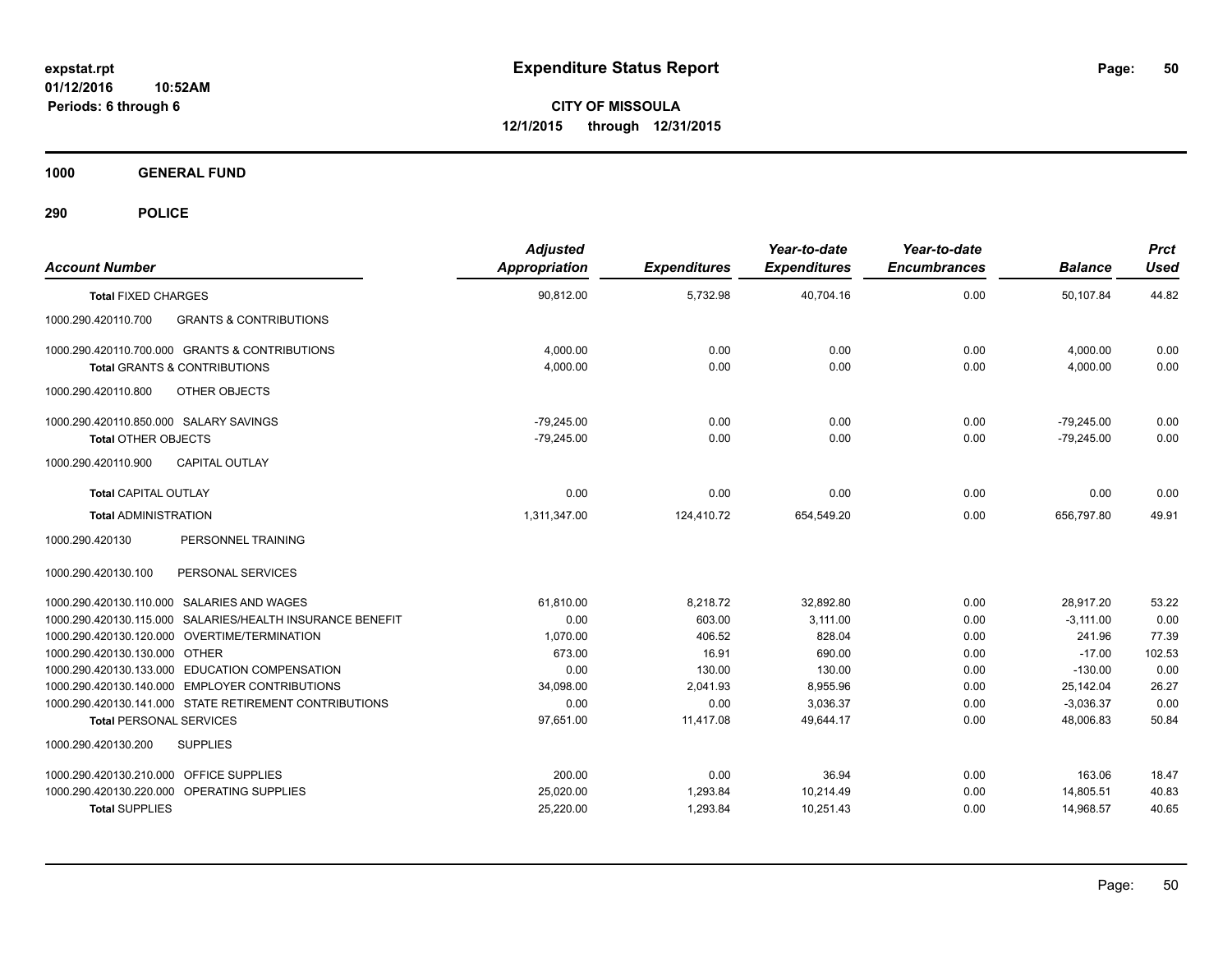**CITY OF MISSOULA 12/1/2015 through 12/31/2015**

**1000 GENERAL FUND**

| <b>Account Number</b>                   |                                                        | <b>Adjusted</b><br>Appropriation | <b>Expenditures</b> | Year-to-date<br><b>Expenditures</b> | Year-to-date<br><b>Encumbrances</b> | <b>Balance</b> | <b>Prct</b><br><b>Used</b> |
|-----------------------------------------|--------------------------------------------------------|----------------------------------|---------------------|-------------------------------------|-------------------------------------|----------------|----------------------------|
| 1000.290.420130.300                     | PURCHASED SERVICES                                     |                                  |                     |                                     |                                     |                |                            |
|                                         | 1000.290.420130.320.000 PRINTING & DUPLICATING         | 350.00                           | 0.00                | 0.00                                | 0.00                                | 350.00         | 0.00                       |
|                                         | 1000.290.420130.360.000 REPAIR & MAINTENANCE           | 100.00                           | 0.00                | 0.00                                | 0.00                                | 100.00         | 0.00                       |
| 1000.290.420130.370.000 TRAVEL          |                                                        | 26,000.00                        | 5,147.71            | 28,755.29                           | 0.00                                | $-2.755.29$    | 110.60                     |
| 1000.290.420130.380.000 TRAINING        |                                                        | 31,300.00                        | 1,654.00            | 20,769.55                           | 0.00                                | 10,530.45      | 66.36                      |
|                                         | 1000.290.420130.390.000 OTHER PURCHASED SERVICES       | 25,000.00                        | 0.00                | 0.00                                | 0.00                                | 25,000.00      | 0.00                       |
| 1000.290.420130.390.021 PD TRAINING 1   |                                                        | 0.00                             | 0.00                | 382.22                              | 0.00                                | $-382.22$      | 0.00                       |
| 1000.290.420130.390.022 PD TRAINING 2   |                                                        | 0.00                             | 0.00                | 8,475.01                            | 0.00                                | $-8.475.01$    | 0.00                       |
| 1000.290.420130.390.031                 | MISC TRAINING/TRAVEL EXPENSES                          | 0.00                             | 800.00              | 2,953.22                            | 0.00                                | $-2,953.22$    | 0.00                       |
| <b>Total PURCHASED SERVICES</b>         |                                                        | 82,750.00                        | 7,601.71            | 61,335.29                           | 0.00                                | 21,414.71      | 74.12                      |
| <b>Total PERSONNEL TRAINING</b>         |                                                        | 205.621.00                       | 20,312.63           | 121,230.89                          | 0.00                                | 84.390.11      | 58.96                      |
| 1000.290.420141                         | <b>CRIMINAL INVESTIGATION</b>                          |                                  |                     |                                     |                                     |                |                            |
| 1000.290.420141.100                     | PERSONAL SERVICES                                      |                                  |                     |                                     |                                     |                |                            |
|                                         | 1000.290.420141.110.000 SALARIES AND WAGES             | 1,460,892.00                     | 150,614.02          | 600,736.54                          | 0.00                                | 860,155.46     | 41.12                      |
| 1000.290.420141.115.000                 | SALARIES/HEALTH INSURANCE BENEFIT                      | 0.00                             | 9,648.00            | 49,776.00                           | 0.00                                | $-49,776.00$   | 0.00                       |
|                                         | 1000.290.420141.120.000 OVERTIME/TERMINATION           | 46,370.00                        | 14,172.60           | 32,276.97                           | 0.00                                | 14,093.03      | 69.61                      |
| 1000.290.420141.130.000 OTHER           |                                                        | 10,096.00                        | 253.65              | 11,023.09                           | 0.00                                | $-927.09$      | 109.18                     |
|                                         | 1000.290.420141.133.000 EDUCATION COMPENSATION         | 0.00                             | 1,225.00            | 1,225.00                            | 0.00                                | $-1,225.00$    | 0.00                       |
|                                         | 1000.290.420141.140.000 EMPLOYER CONTRIBUTIONS         | 797,295.00                       | 41,045.67           | 172,059.91                          | 0.00                                | 625,235.09     | 21.58                      |
|                                         | 1000.290.420141.141.000 STATE RETIREMENT CONTRIBUTIONS | 0.00                             | 0.00                | 50,387.41                           | 0.00                                | $-50.387.41$   | 0.00                       |
| <b>Total PERSONAL SERVICES</b>          |                                                        | 2,314,653.00                     | 216.958.94          | 917.484.92                          | 0.00                                | 1.397.168.08   | 39.64                      |
| 1000.290.420141.200                     | <b>SUPPLIES</b>                                        |                                  |                     |                                     |                                     |                |                            |
| 1000.290.420141.210.000 OFFICE SUPPLIES |                                                        | 2,500.00                         | 55.24               | 1,135.84                            | 0.00                                | 1,364.16       | 45.43                      |
|                                         | 1000.290.420141.220.000 OPERATING SUPPLIES             | 3,500.00                         | 223.59              | 685.23                              | 0.00                                | 2,814.77       | 19.58                      |
|                                         | 1000.290.420141.230.000 REPAIR/MAINTENANCE             | 3,900.00                         | 0.00                | 1,433.24                            | 0.00                                | 2,466.76       | 36.75                      |
| 1000.290.420141.231.000 GASOLINE        |                                                        | 7,744.00                         | 492.97              | 4,492.16                            | 0.00                                | 3,251.84       | 58.01                      |
| <b>Total SUPPLIES</b>                   |                                                        | 17,644.00                        | 771.80              | 7,746.47                            | 0.00                                | 9,897.53       | 43.90                      |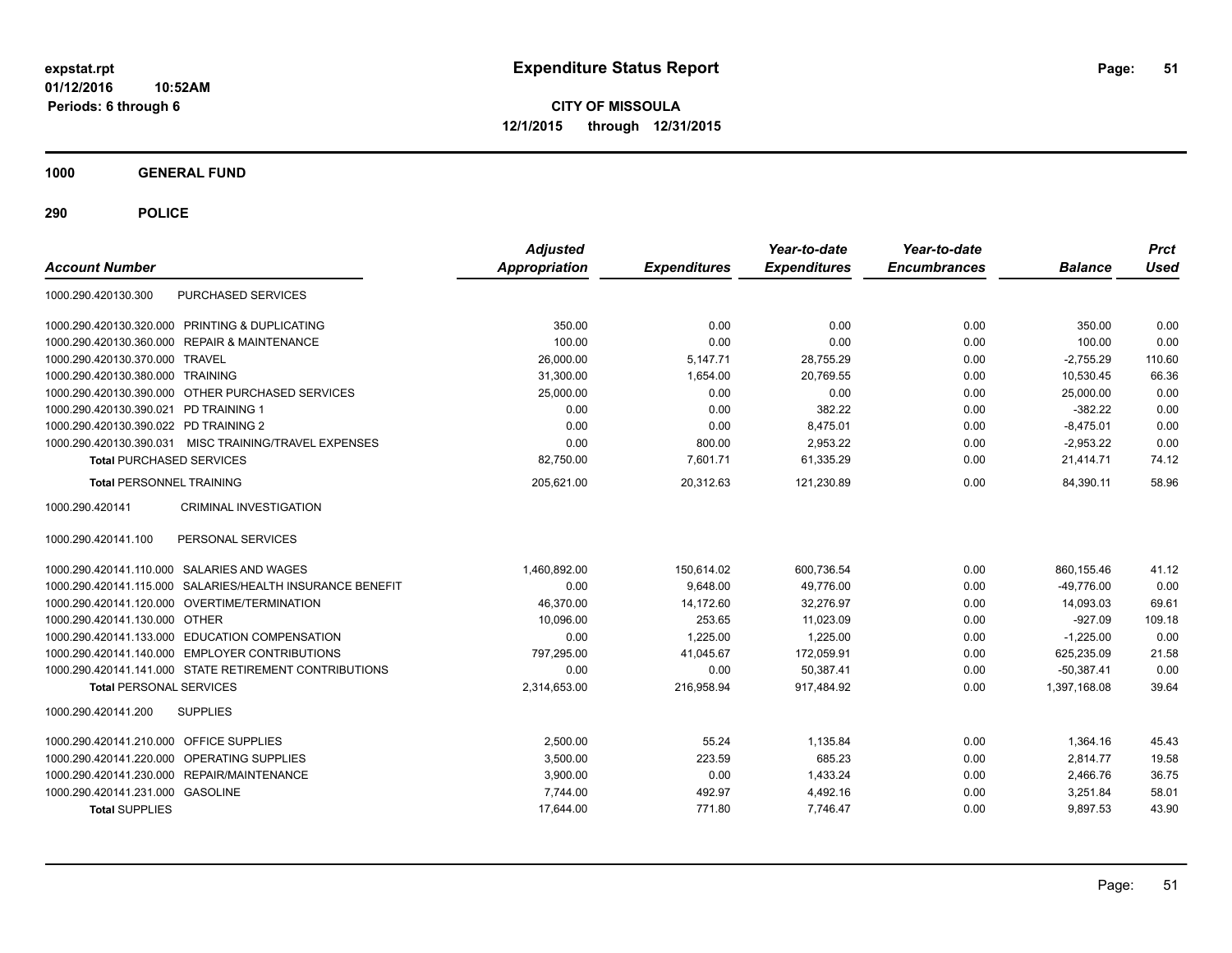**CITY OF MISSOULA 12/1/2015 through 12/31/2015**

**1000 GENERAL FUND**

| <b>Account Number</b>                                     | <b>Adjusted</b><br><b>Appropriation</b> | <b>Expenditures</b> | Year-to-date<br><b>Expenditures</b> | Year-to-date<br><b>Encumbrances</b> | <b>Balance</b> | <b>Prct</b><br>Used |
|-----------------------------------------------------------|-----------------------------------------|---------------------|-------------------------------------|-------------------------------------|----------------|---------------------|
| PURCHASED SERVICES<br>1000.290.420141.300                 |                                         |                     |                                     |                                     |                |                     |
| 1000.290.420141.310.000 COMMUNICATIONS                    | 200.00                                  | 0.00                | 0.00                                | 0.00                                | 200.00         | 0.00                |
| 1000.290.420141.320.000 PRINTING & DUPLICATING            | 1,300.00                                | 0.00                | 395.64                              | 0.00                                | 904.36         | 30.43               |
| 1000.290.420141.350.000 PROFESSIONAL SERVICES             | 2.500.00                                | 0.00                | 230.00                              | 0.00                                | 2.270.00       | 9.20                |
| 1000.290.420141.360.000 REPAIR & MAINTENANCE              | 1,500.00                                | 0.00                | 189.00                              | 0.00                                | 1,311.00       | 12.60               |
| <b>Total PURCHASED SERVICES</b>                           | 5.500.00                                | 0.00                | 814.64                              | 0.00                                | 4,685.36       | 14.81               |
| 1000.290.420141.900<br><b>CAPITAL OUTLAY</b>              |                                         |                     |                                     |                                     |                |                     |
| <b>Total CAPITAL OUTLAY</b>                               | 0.00                                    | 0.00                | 0.00                                | 0.00                                | 0.00           | 0.00                |
| <b>Total CRIMINAL INVESTIGATION</b>                       | 2,337,797.00                            | 217,730.74          | 926,046.03                          | 0.00                                | 1,411,750.97   | 39.61               |
| 1000.290.420142<br><b>NARCOTICS</b>                       |                                         |                     |                                     |                                     |                |                     |
| PERSONAL SERVICES<br>1000.290.420142.100                  |                                         |                     |                                     |                                     |                |                     |
| 1000.290.420142.110.000 SALARIES AND WAGES                | 151.411.00                              | 25,724.87           | 101,928.68                          | 0.00                                | 49,482.32      | 67.32               |
| 1000.290.420142.115.000 SALARIES/HEALTH INSURANCE BENEFIT | 0.00                                    | 1,809.00            | 9,333.00                            | 0.00                                | $-9,333.00$    | 0.00                |
| 1000.290.420142.120.000 OVERTIME/TERMINATION              | 4.637.00                                | 994.52              | 3,503.02                            | 0.00                                | 1,133.98       | 75.54               |
| 1000.290.420142.130.000 OTHER                             | 2,019.00                                | 50.73               | 2.070.00                            | 0.00                                | $-51.00$       | 102.53              |
| 1000.290.420142.133.000 EDUCATION COMPENSATION            | 0.00                                    | 130.00              | 130.00                              | 0.00                                | $-130.00$      | 0.00                |
| 1000.290.420142.140.000 EMPLOYER CONTRIBUTIONS            | 82.607.00                               | 6,209.43            | 27,407.29                           | 0.00                                | 55,199.71      | 33.18               |
| 1000.290.420142.141.000 STATE RETIREMENT CONTRIBUTIONS    | 0.00                                    | 0.00                | 9,402.69                            | 0.00                                | $-9,402.69$    | 0.00                |
| <b>Total PERSONAL SERVICES</b>                            | 240,674.00                              | 34,918.55           | 153.774.68                          | 0.00                                | 86,899.32      | 63.89               |
| 1000.290.420142.200<br><b>SUPPLIES</b>                    |                                         |                     |                                     |                                     |                |                     |
| 1000.290.420142.210.000 OFFICE SUPPLIES                   | 100.00                                  | 0.00                | 11.94                               | 0.00                                | 88.06          | 11.94               |
| 1000.290.420142.220.000<br>OPERATING SUPPLIES             | 200.00                                  | 0.00                | 80.47                               | 0.00                                | 119.53         | 40.24               |
| <b>REPAIR/MAINTENANCE</b><br>1000.290.420142.230.000      | 700.00                                  | 0.00                | 310.72                              | 0.00                                | 389.28         | 44.39               |
| 1000.290.420142.231.000 GASOLINE                          | 2,675.00                                | 97.24               | 553.32                              | 0.00                                | 2,121.68       | 20.68               |
| <b>Total SUPPLIES</b>                                     | 3,675.00                                | 97.24               | 956.45                              | 0.00                                | 2,718.55       | 26.03               |
| 1000.290.420142.300<br>PURCHASED SERVICES                 |                                         |                     |                                     |                                     |                |                     |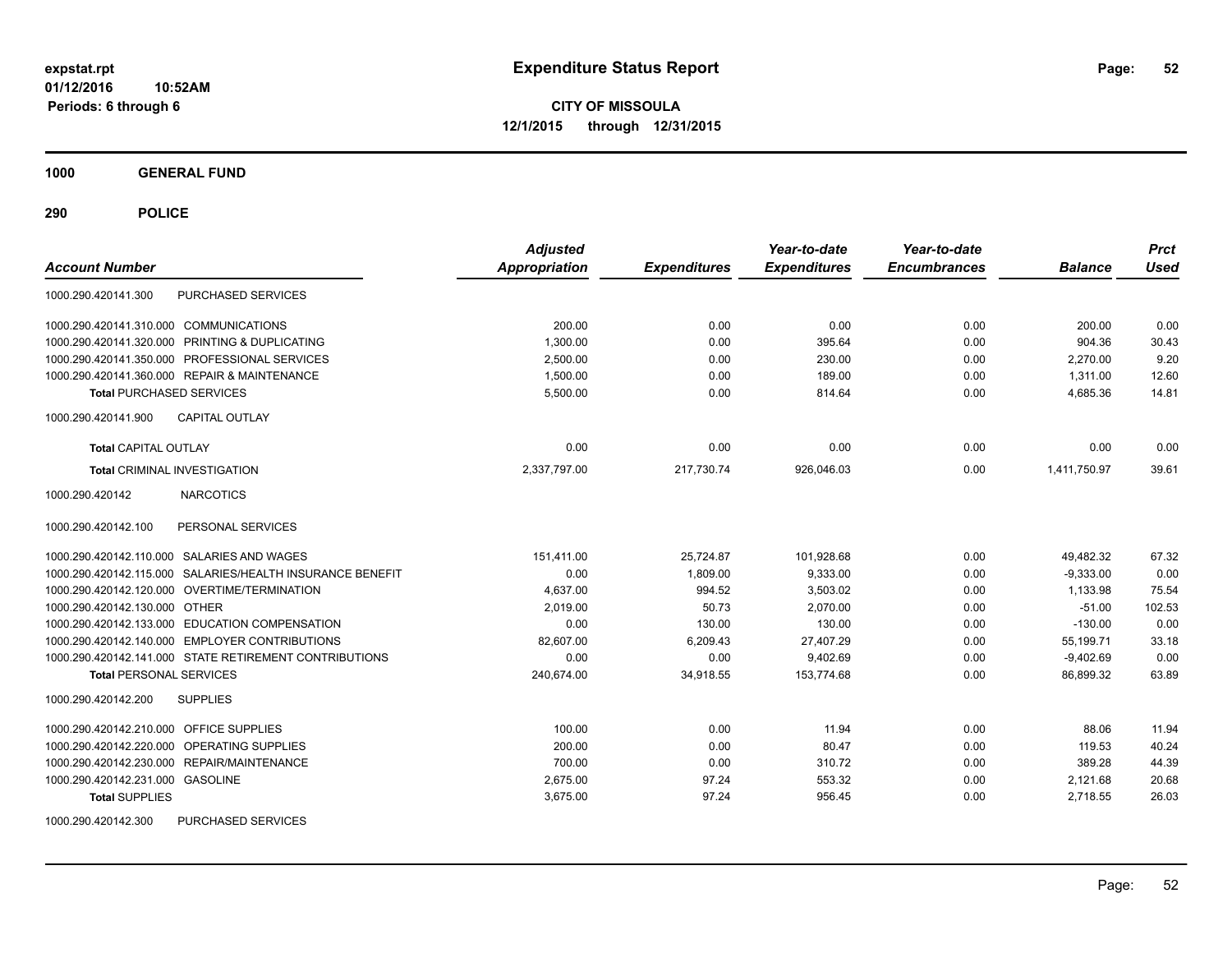**CITY OF MISSOULA 12/1/2015 through 12/31/2015**

**1000 GENERAL FUND**

| <b>Account Number</b>                                     | <b>Adjusted</b><br><b>Appropriation</b> | <b>Expenditures</b> | Year-to-date<br><b>Expenditures</b> | Year-to-date<br><b>Encumbrances</b> | <b>Balance</b> | <b>Prct</b><br>Used |
|-----------------------------------------------------------|-----------------------------------------|---------------------|-------------------------------------|-------------------------------------|----------------|---------------------|
| 1000.290.420142.320.000 PRINTING & DUPLICATING            | 100.00                                  | 0.00                | 0.00                                | 0.00                                | 100.00         | 0.00                |
| 1000.290.420142.350.000 PROFESSIONAL SERVICES             | 300.00                                  | 0.00                | 15.00                               | 0.00                                | 285.00         | 5.00                |
| 1000.290.420142.360.000 REPAIR & MAINTENANCE              | 300.00                                  | 0.00                | 67.99                               | 0.00                                | 232.01         | 22.66               |
| <b>Total PURCHASED SERVICES</b>                           | 700.00                                  | 0.00                | 82.99                               | 0.00                                | 617.01         | 11.86               |
| <b>Total NARCOTICS</b>                                    | 245,049.00                              | 35,015.79           | 154,814.12                          | 0.00                                | 90,234.88      | 63.18               |
| 1000.290.420150<br>TRAFFIC POLICING-UNIFORM               |                                         |                     |                                     |                                     |                |                     |
| 1000.290.420150.100<br>PERSONAL SERVICES                  |                                         |                     |                                     |                                     |                |                     |
| 1000.290.420150.110.000 SALARIES AND WAGES                | 4,527,204.00                            | 493,577.91          | 1,904,789.06                        | 0.00                                | 2,622,414.94   | 42.07               |
| 1000.290.420150.115.000 SALARIES/HEALTH INSURANCE BENEFIT | 0.00                                    | 36,180.00           | 184,551.00                          | 0.00                                | $-184,551.00$  | 0.00                |
| 1000.290.420150.120.000 OVERTIME/TERMINATION              | 154,166.00                              | 26,712.98           | 91,860.79                           | 0.00                                | 62,305.21      | 59.59               |
| 1000.290.420150.122.000 COURT OVERTIME                    | 0.00                                    | 5,789.91            | 11,067.57                           | 0.00                                | $-11,067.57$   | 0.00                |
| 1000.290.420150.130.000 OTHER                             | 44,424.00                               | 933.06              | 38,745.98                           | 0.00                                | 5,678.02       | 87.22               |
| 1000.290.420150.133.000 EDUCATION COMPENSATION            | 0.00                                    | 5,235.00            | 5,235.00                            | 0.00                                | $-5,235.00$    | 0.00                |
| 1000.290.420150.140.000 EMPLOYER CONTRIBUTIONS            | 2,481,639.00                            | 119,311.11          | 521,938.40                          | 0.00                                | 1,959,700.60   | 21.03               |
| 1000.290.420150.141.000 STATE RETIREMENT CONTRIBUTIONS    | 0.00                                    | 0.00                | 167.933.06                          | 0.00                                | $-167,933.06$  | 0.00                |
| <b>Total PERSONAL SERVICES</b>                            | 7,207,433.00                            | 687.739.97          | 2.926.120.86                        | 0.00                                | 4,281,312.14   | 40.60               |
| 1000.290.420150.200<br><b>SUPPLIES</b>                    |                                         |                     |                                     |                                     |                |                     |
| 1000.290.420150.210.000 OFFICE SUPPLIES                   | 1.444.00                                | 16.99               | 265.54                              | 0.00                                | 1.178.46       | 18.39               |
| 1000.290.420150.220.000 OPERATING SUPPLIES                | 9,384.00                                | 1,736.56            | 6,357.01                            | 0.00                                | 3,026.99       | 67.74               |
| 1000.290.420150.230.000 REPAIR/MAINTENANCE                | 34,284.00                               | 3,257.87            | 19,244.68                           | 0.00                                | 15,039.32      | 56.13               |
| 1000.290.420150.231.000 GASOLINE                          | 141,236.00                              | 9,663.78            | 47,465.01                           | 0.00                                | 93,770.99      | 33.61               |
| <b>Total SUPPLIES</b>                                     | 186,348.00                              | 14,675.20           | 73,332.24                           | 0.00                                | 113,015.76     | 39.35               |
| 1000.290.420150.300<br>PURCHASED SERVICES                 |                                         |                     |                                     |                                     |                |                     |
| 1000.290.420150.320.000 PRINTING & DUPLICATING            | 5,669.00                                | 0.00                | 1,225.70                            | 0.00                                | 4,443.30       | 21.62               |
| 1000.290.420150.350.000 PROFESSIONAL SERVICES             | 4,425.00                                | 25.00               | 902.50                              | 0.00                                | 3,522.50       | 20.40               |
| 1000.290.420150.360.000 REPAIR & MAINTENANCE              | 13,630.00                               | 1,263.50            | 10,908.85                           | 0.00                                | 2,721.15       | 80.04               |
| <b>Total PURCHASED SERVICES</b>                           | 23,724.00                               | 1,288.50            | 13,037.05                           | 0.00                                | 10,686.95      | 54.95               |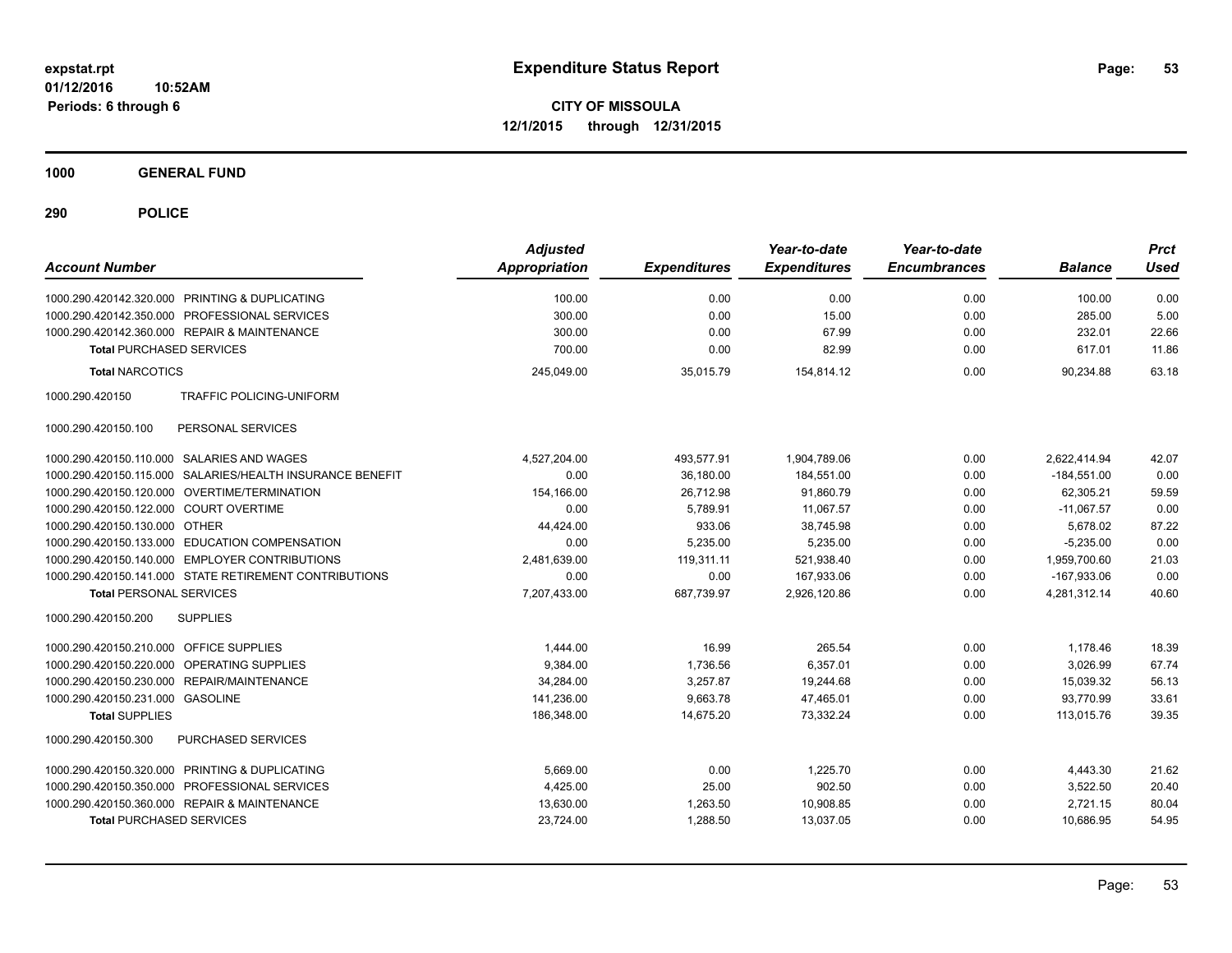**CITY OF MISSOULA 12/1/2015 through 12/31/2015**

**1000 GENERAL FUND**

**290 POLICE**

| <b>Account Number</b>                      |                                                                                                                                                                                                                                | <b>Adjusted</b><br>Appropriation | <b>Expenditures</b> | Year-to-date<br><b>Expenditures</b> | Year-to-date<br><b>Encumbrances</b> | <b>Balance</b> | <b>Prct</b><br>Used |
|--------------------------------------------|--------------------------------------------------------------------------------------------------------------------------------------------------------------------------------------------------------------------------------|----------------------------------|---------------------|-------------------------------------|-------------------------------------|----------------|---------------------|
| 1000.290.420150.900                        | <b>CAPITAL OUTLAY</b>                                                                                                                                                                                                          |                                  |                     |                                     |                                     |                |                     |
| <b>Total CAPITAL OUTLAY</b>                |                                                                                                                                                                                                                                | 0.00                             | 0.00                | 0.00                                | 0.00                                | 0.00           | 0.00                |
|                                            | <b>Total TRAFFIC POLICING-UNIFORM</b>                                                                                                                                                                                          | 7,417,505.00                     | 703,703.67          | 3,012,490.15                        | 0.00                                | 4,405,014.85   | 40.61               |
| 1000.290.420151                            | <b>ACCIDENT INVESTIGATION</b>                                                                                                                                                                                                  |                                  |                     |                                     |                                     |                |                     |
| 1000.290.420151.100                        | PERSONAL SERVICES                                                                                                                                                                                                              |                                  |                     |                                     |                                     |                |                     |
| 1000.290.420151.110.000 SALARIES AND WAGES |                                                                                                                                                                                                                                | 458,017.00                       | 60,167.78           | 256,929.53                          | 0.00                                | 201,087.47     | 56.10               |
|                                            | 1000.290.420151.115.000 SALARIES/HEALTH INSURANCE BENEFIT                                                                                                                                                                      | 0.00                             | 3.618.00            | 18,666.00                           | 0.00                                | $-18.666.00$   | 0.00                |
|                                            | 1000.290.420151.120.000 OVERTIME/TERMINATION                                                                                                                                                                                   | 13.376.00                        | 2.098.81            | 6.067.46                            | 0.00                                | 7.308.54       | 45.36               |
| 1000.290.420151.130.000 OTHER              |                                                                                                                                                                                                                                | 3,365.00                         | 101.46              | 4.140.00                            | 0.00                                | $-775.00$      | 123.03              |
|                                            | 1000.290.420151.133.000 EDUCATION COMPENSATION                                                                                                                                                                                 | 0.00                             | 260.00              | 260.00                              | 0.00                                | $-260.00$      | 0.00                |
|                                            | 1000.290.420151.140.000 EMPLOYER CONTRIBUTIONS                                                                                                                                                                                 | 242.922.00                       | 16.775.62           | 81,617.24                           | 0.00                                | 161,304.76     | 33.60               |
|                                            | 1000.290.420151.141.000 STATE RETIREMENT CONTRIBUTIONS                                                                                                                                                                         | 0.00                             | 0.00                | 23,952.14                           | 0.00                                | $-23,952.14$   | 0.00                |
| <b>Total PERSONAL SERVICES</b>             |                                                                                                                                                                                                                                | 717,680.00                       | 83,021.67           | 391,632.37                          | 0.00                                | 326,047.63     | 54.57               |
| 1000.290.420151.200                        | <b>SUPPLIES</b>                                                                                                                                                                                                                |                                  |                     |                                     |                                     |                |                     |
| 1000.290.420151.210.000 OFFICE SUPPLIES    |                                                                                                                                                                                                                                | 200.00                           | 0.00                | 119.76                              | 0.00                                | 80.24          | 59.88               |
| 1000.290.420151.220.000 OPERATING SUPPLIES |                                                                                                                                                                                                                                | 2.967.00                         | 40.00               | 2,653.30                            | 0.00                                | 313.70         | 89.43               |
|                                            | 1000.290.420151.230.000 REPAIR/MAINTENANCE                                                                                                                                                                                     | 4.151.00                         | 620.07              | 973.38                              | 0.00                                | 3,177.62       | 23.45               |
| 1000.290.420151.231.000 GASOLINE           |                                                                                                                                                                                                                                | 13,423.00                        | 630.46              | 8.147.17                            | 0.00                                | 5,275.83       | 60.70               |
| <b>Total SUPPLIES</b>                      |                                                                                                                                                                                                                                | 20,741.00                        | 1,290.53            | 11,893.61                           | 0.00                                | 8,847.39       | 57.34               |
| 1000.290.420151.300                        | <b>PURCHASED SERVICES</b>                                                                                                                                                                                                      |                                  |                     |                                     |                                     |                |                     |
|                                            | 1000.290.420151.320.000 PRINTING & DUPLICATING                                                                                                                                                                                 | 207.00                           | 103.34              | 302.05                              | 0.00                                | $-95.05$       | 145.92              |
|                                            | 1000.290.420151.350.000 PROFESSIONAL SERVICES                                                                                                                                                                                  | 300.00                           | 0.00                | 0.00                                | 0.00                                | 300.00         | 0.00                |
|                                            | 1000.290.420151.360.000 REPAIR & MAINTENANCE                                                                                                                                                                                   | 5,615.00                         | 0.00                | 4,073.25                            | 0.00                                | 1,541.75       | 72.54               |
| <b>Total PURCHASED SERVICES</b>            |                                                                                                                                                                                                                                | 6,122.00                         | 103.34              | 4,375.30                            | 0.00                                | 1,746.70       | 71.47               |
|                                            | and a substitute of the second contract of the second contract of the second contract of the second contract of the second contract of the second contract of the second contract of the second contract of the second contrac |                                  |                     |                                     |                                     |                |                     |

1000.290.420151.900 CAPITAL OUTLAY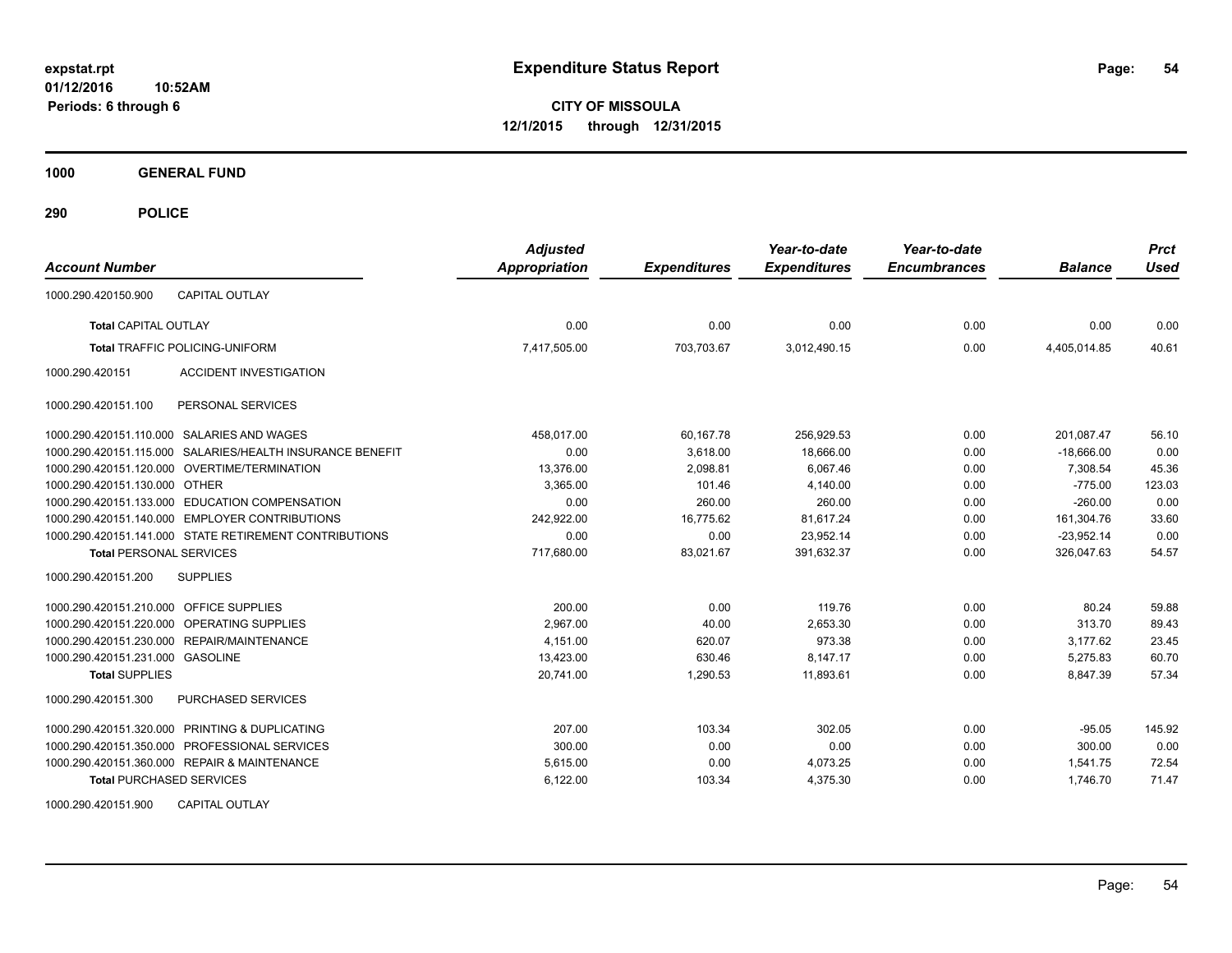**CITY OF MISSOULA 12/1/2015 through 12/31/2015**

**1000 GENERAL FUND**

**290 POLICE**

| <b>Account Number</b>                   |                                                           | <b>Adjusted</b><br><b>Appropriation</b> | <b>Expenditures</b> | Year-to-date<br><b>Expenditures</b> | Year-to-date<br><b>Encumbrances</b> | <b>Balance</b> | <b>Prct</b><br><b>Used</b> |
|-----------------------------------------|-----------------------------------------------------------|-----------------------------------------|---------------------|-------------------------------------|-------------------------------------|----------------|----------------------------|
| <b>Total CAPITAL OUTLAY</b>             |                                                           | 0.00                                    | 0.00                | 0.00                                | 0.00                                | 0.00           | 0.00                       |
|                                         | <b>Total ACCIDENT INVESTIGATION</b>                       | 744,543.00                              | 84,415.54           | 407,901.28                          | 0.00                                | 336,641.72     | 54.79                      |
| 1000.290.420152                         | <b>PLANS UNIT</b>                                         |                                         |                     |                                     |                                     |                |                            |
| 1000.290.420152.100                     | PERSONAL SERVICES                                         |                                         |                     |                                     |                                     |                |                            |
|                                         | 1000.290.420152.110.000 SALARIES AND WAGES                | 157,302.00                              | 28,074.40           | 111,554.40                          | 0.00                                | 45,747.60      | 70.92                      |
|                                         | 1000.290.420152.115.000 SALARIES/HEALTH INSURANCE BENEFIT | 0.00                                    | 1.809.00            | 9,333.00                            | 0.00                                | $-9,333.00$    | 0.00                       |
|                                         | 1000.290.420152.120.000 OVERTIME/TERMINATION              | 0.00                                    | 653.28              | 1,194.75                            | 0.00                                | $-1,194.75$    | 0.00                       |
| 1000.290.420152.122.000 COURT OVERTIME  |                                                           | 2,675.00                                | 0.00                | 0.00                                | 0.00                                | 2,675.00       | 0.00                       |
| 1000.290.420152.130.000 OTHER           |                                                           | 0.00                                    | 50.73               | 2,070.00                            | 0.00                                | $-2,070.00$    | 0.00                       |
|                                         | 1000.290.420152.133.000 EDUCATION COMPENSATION            | 0.00                                    | 130.00              | 130.00                              | 0.00                                | $-130.00$      | 0.00                       |
|                                         | 1000.290.420152.140.000 EMPLOYER CONTRIBUTIONS            | 2,019.00                                | 6,628.07            | 29,031.68                           | 0.00                                | $-27,012.68$   | 1,437.92                   |
|                                         | 1000.290.420152.141.000 STATE RETIREMENT CONTRIBUTIONS    | 85.477.00                               | 0.00                | 10.182.41                           | 0.00                                | 75.294.59      | 11.91                      |
| <b>Total PERSONAL SERVICES</b>          |                                                           | 247,473.00                              | 37,345.48           | 163,496.24                          | 0.00                                | 83,976.76      | 66.07                      |
| 1000.290.420152.200                     | <b>SUPPLIES</b>                                           |                                         |                     |                                     |                                     |                |                            |
| 1000.290.420152.210.000 OFFICE SUPPLIES |                                                           | 200.00                                  | 0.00                | 0.00                                | 0.00                                | 200.00         | 0.00                       |
|                                         | 1000.290.420152.220.000 OPERATING SUPPLIES                | 2.000.00                                | 0.00                | 0.00                                | 0.00                                | 2,000.00       | 0.00                       |
| <b>Total SUPPLIES</b>                   |                                                           | 2,200.00                                | 0.00                | 0.00                                | 0.00                                | 2,200.00       | 0.00                       |
| 1000.290.420152.300                     | PURCHASED SERVICES                                        |                                         |                     |                                     |                                     |                |                            |
|                                         | 1000.290.420152.320.000 PRINTING & DUPLICATING            | 200.00                                  | 0.00                | 0.00                                | 0.00                                | 200.00         | 0.00                       |
|                                         | 1000.290.420152.350.000 PROFESSIONAL SERVICES             | 150.00                                  | 0.00                | 0.00                                | 0.00                                | 150.00         | 0.00                       |
|                                         | 1000.290.420152.360.000 REPAIR & MAINTENANCE              | 500.00                                  | 0.00                | 0.00                                | 0.00                                | 500.00         | 0.00                       |
| <b>Total PURCHASED SERVICES</b>         |                                                           | 850.00                                  | 0.00                | 0.00                                | 0.00                                | 850.00         | 0.00                       |
| <b>Total PLANS UNIT</b>                 |                                                           | 250,523.00                              | 37,345.48           | 163,496.24                          | 0.00                                | 87.026.76      | 65.26                      |
| 1000.290.420153                         | <b>COMMUNITY RESOURCE</b>                                 |                                         |                     |                                     |                                     |                |                            |

1000.290.420153.100 PERSONAL SERVICES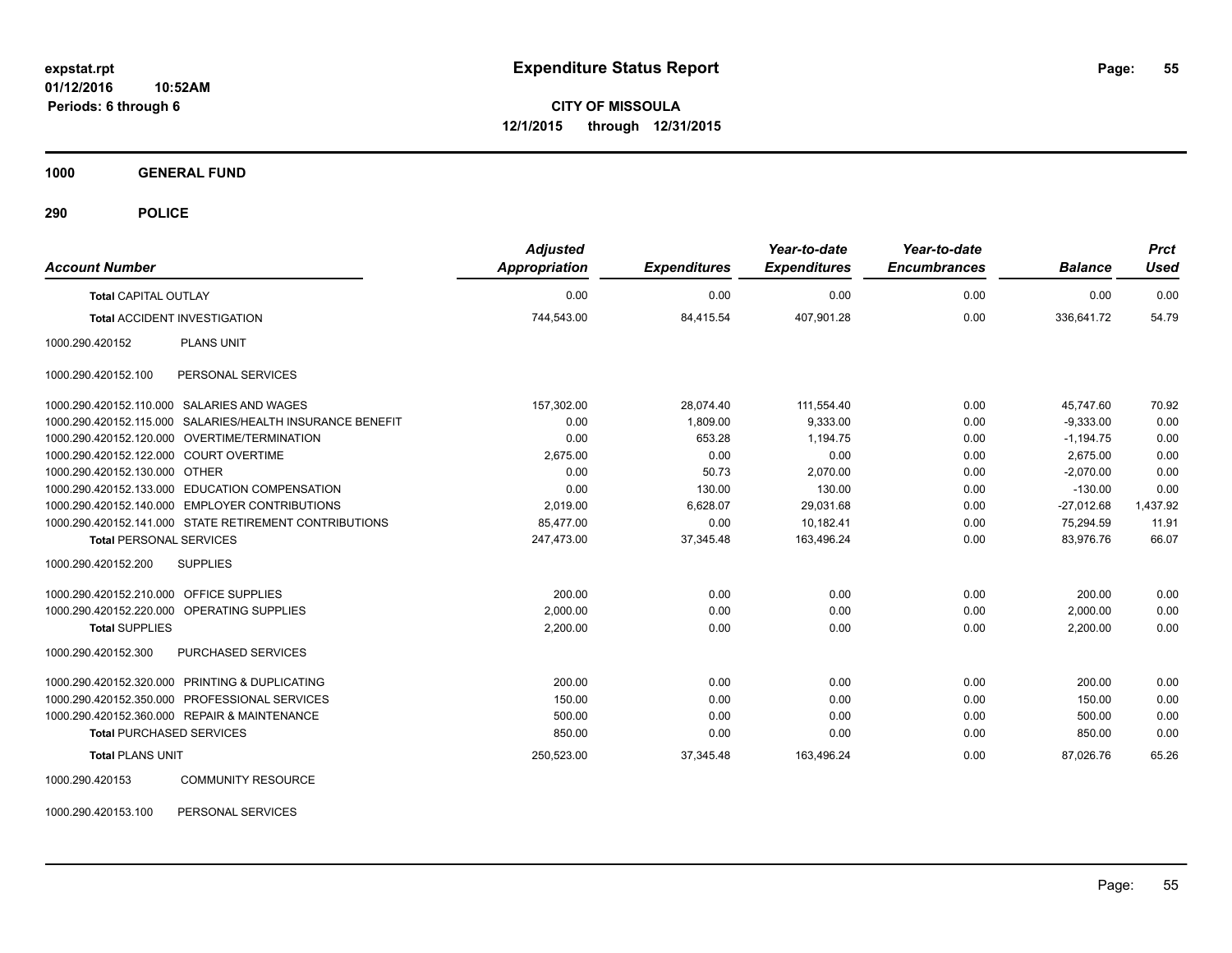**CITY OF MISSOULA 12/1/2015 through 12/31/2015**

**1000 GENERAL FUND**

| <b>Account Number</b>                                     | <b>Adjusted</b><br>Appropriation | <b>Expenditures</b> | Year-to-date<br><b>Expenditures</b> | Year-to-date<br><b>Encumbrances</b> | <b>Balance</b> | <b>Prct</b><br><b>Used</b> |
|-----------------------------------------------------------|----------------------------------|---------------------|-------------------------------------|-------------------------------------|----------------|----------------------------|
| 1000.290.420153.110.000 CRO/SALARIES AND WAGES            | 681.961.00                       | 64,966.63           | 256.749.78                          | 0.00                                | 425.211.22     | 37.65                      |
| 1000.290.420153.115.000 SALARIES/HEALTH INSURANCE BENEFIT | 0.00                             | 4.221.00            | 21,264.00                           | 0.00                                | $-21.264.00$   | 0.00                       |
| 1000.290.420153.120.000 OVERTIME/TERMINATION              | 3,567.00                         | 1,730.19            | 3,825.19                            | 0.00                                | $-258.19$      | 107.24                     |
| 1000.290.420153.130.000 OTHER                             | 3,365.00                         | 118.37              | 4,830.00                            | 0.00                                | $-1,465.00$    | 143.54                     |
| 1000.290.420153.133.000 EDUCATION COMPENSATION            | 0.00                             | 325.00              | 325.00                              | 0.00                                | $-325.00$      | 0.00                       |
| 1000.290.420153.140.000 EMPLOYER CONTRIBUTIONS            | 365.997.00                       | 16,461.38           | 75,286.85                           | 0.00                                | 290.710.15     | 20.57                      |
| 1000.290.420153.141.000 STATE RETIREMENT CONTRIBUTIONS    | 0.00                             | 0.00                | 22.839.19                           | 0.00                                | $-22.839.19$   | 0.00                       |
| <b>Total PERSONAL SERVICES</b>                            | 1,054,890.00                     | 87,822.57           | 385,120.01                          | 0.00                                | 669.769.99     | 36.51                      |
| <b>SUPPLIES</b><br>1000.290.420153.200                    |                                  |                     |                                     |                                     |                |                            |
| 1000.290.420153.210.000 OFFICE SUPPLIES                   | 1,340.00                         | 0.00                | 3.98                                | 0.00                                | 1,336.02       | 0.30                       |
| 1000.290.420153.220.000 OPERATING SUPPLIES                | 3,500.00                         | 0.00                | 317.15                              | 0.00                                | 3,182.85       | 9.06                       |
| 1000.290.420153.230.000 REPAIR/MAINTENANCE                | 1,100.00                         | 0.00                | 0.00                                | 0.00                                | 1,100.00       | 0.00                       |
| 1000.290.420153.231.000 GASOLINE                          | 3,561.00                         | 0.00                | 0.00                                | 0.00                                | 3,561.00       | 0.00                       |
| <b>Total SUPPLIES</b>                                     | 9.501.00                         | 0.00                | 321.13                              | 0.00                                | 9.179.87       | 3.38                       |
| 1000.290.420153.300<br>PURCHASED SERVICES                 |                                  |                     |                                     |                                     |                |                            |
| 1000.290.420153.320.000 PRINTING & DUPLICATING            | 580.00                           | 0.00                | 0.00                                | 0.00                                | 580.00         | 0.00                       |
| 1000.290.420153.360.000 REPAIR & MAINTENANCE              | 500.00                           | 0.00                | 0.00                                | 0.00                                | 500.00         | 0.00                       |
| <b>Total PURCHASED SERVICES</b>                           | 1,080.00                         | 0.00                | 0.00                                | 0.00                                | 1,080.00       | 0.00                       |
| 1000.290.420153.900<br><b>CAPITAL OUTLAY</b>              |                                  |                     |                                     |                                     |                |                            |
| <b>Total CAPITAL OUTLAY</b>                               | 0.00                             | 0.00                | 0.00                                | 0.00                                | 0.00           | 0.00                       |
| <b>Total COMMUNITY RESOURCE</b>                           | 1,065,471.00                     | 87,822.57           | 385,441.14                          | 0.00                                | 680,029.86     | 36.18                      |
| ABANDONED VEHICLE PROGRAM<br>1000.290.420154              |                                  |                     |                                     |                                     |                |                            |
| 1000.290.420154.100<br>PERSONAL SERVICES                  |                                  |                     |                                     |                                     |                |                            |
| 1000.290.420154.110.000 SALARIES AND WAGES                | 37,276.00                        | 4,316.61            | 18,370.12                           | 0.00                                | 18,905.88      | 49.28                      |
| 1000.290.420154.120.000 OVERTIME/TERMINATION              | 892.00                           | 0.00                | 15.58                               | 0.00                                | 876.42         | 1.75                       |
| 1000.290.420154.140.000 EMPLOYER CONTRIBUTIONS            | 15,830.00                        | 1,521.16            | 8,429.89                            | 0.00                                | 7,400.11       | 53.25                      |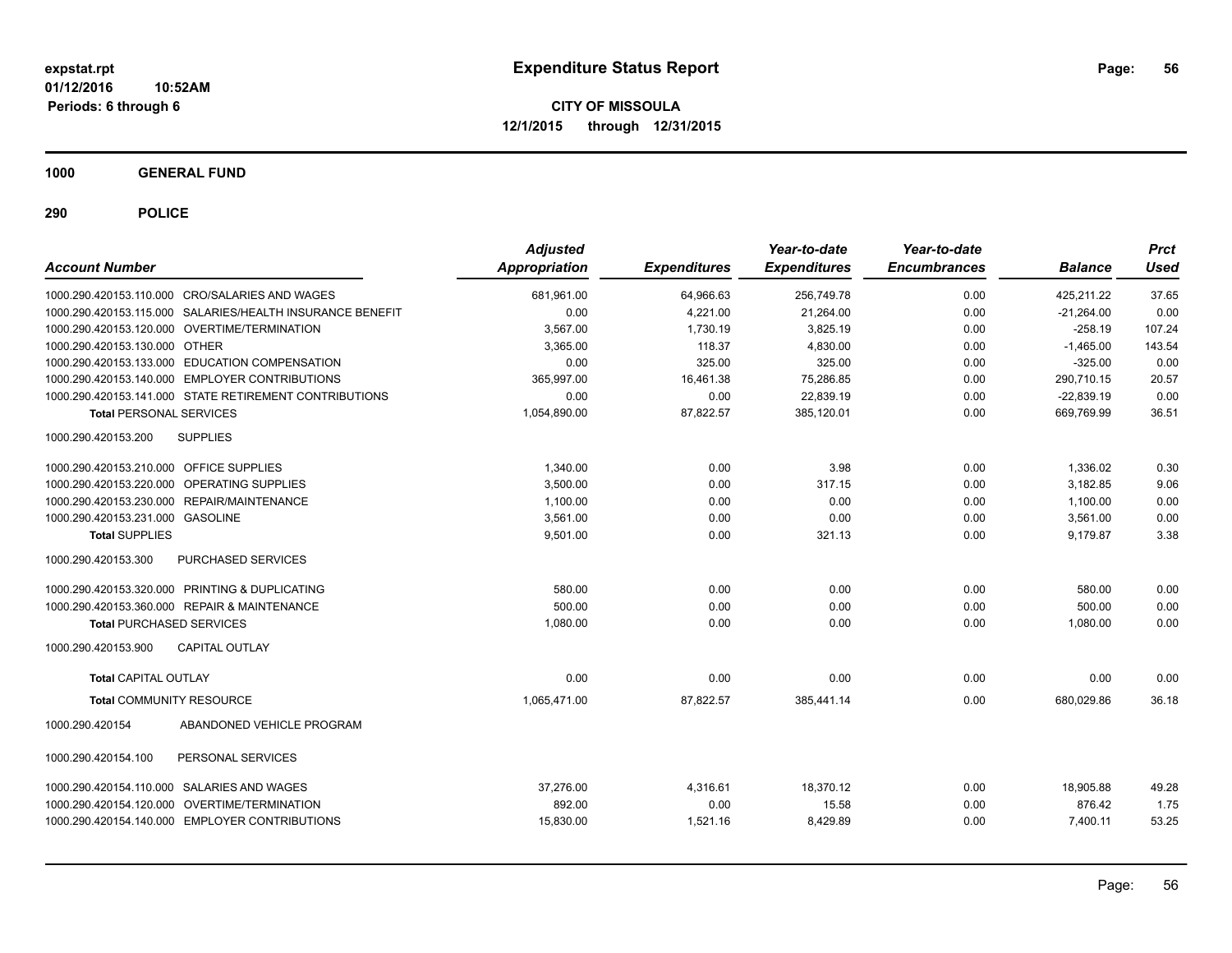**CITY OF MISSOULA 12/1/2015 through 12/31/2015**

**1000 GENERAL FUND**

| <b>Account Number</b>                                   | <b>Adjusted</b><br><b>Appropriation</b> | <b>Expenditures</b> | Year-to-date<br><b>Expenditures</b> | Year-to-date<br><b>Encumbrances</b> | <b>Balance</b> | <b>Prct</b><br><b>Used</b> |
|---------------------------------------------------------|-----------------------------------------|---------------------|-------------------------------------|-------------------------------------|----------------|----------------------------|
| <b>Total PERSONAL SERVICES</b>                          | 53,998.00                               | 5,837.77            | 26,815.59                           | 0.00                                | 27,182.41      | 49.66                      |
| <b>SUPPLIES</b><br>1000.290.420154.200                  |                                         |                     |                                     |                                     |                |                            |
| 1000.290.420154.210.000 OFFICE SUPPLIES                 | 240.00                                  | 0.00                | 9.29                                | 0.00                                | 230.71         | 3.87                       |
| <b>OPERATING SUPPLIES</b><br>1000.290.420154.220.000    | 400.00                                  | 0.00                | 149.18                              | 0.00                                | 250.82         | 37.30                      |
| <b>Total SUPPLIES</b>                                   | 640.00                                  | 0.00                | 158.47                              | 0.00                                | 481.53         | 24.76                      |
| 1000.290.420154.300<br>PURCHASED SERVICES               |                                         |                     |                                     |                                     |                |                            |
| 1000.290.420154.310.000 COMMUNICATIONS                  | 2.484.00                                | 213.84              | 382.32                              | 0.00                                | 2,101.68       | 15.39                      |
| 1000.290.420154.320.000 PRINTING & DUPLICATING          | 768.00                                  | 0.00                | 335.91                              | 0.00                                | 432.09         | 43.74                      |
| 1000.290.420154.330.000 PUBLICITY, SUBSCRIPTIONS & DUES | 2,400.00                                | 0.00                | 141.00                              | 0.00                                | 2,259.00       | 5.88                       |
| 1000.290.420154.350.000 PROFESSIONAL SERVICES           | 12,429.00                               | 64.84               | 91.84                               | 0.00                                | 12,337.16      | 0.74                       |
| 1000.290.420154.350.011 PROFESSIONAL SERVICES           | 0.00                                    | 540.00              | 1,482.50                            | 0.00                                | $-1,482.50$    | 0.00                       |
| 1000.290.420154.350.012 PROFESSIONAL SERVICES           | 0.00                                    | 500.00              | 2,500.00                            | 0.00                                | $-2,500.00$    | 0.00                       |
| <b>Total PURCHASED SERVICES</b>                         | 18.081.00                               | 1.318.68            | 4,933.57                            | 0.00                                | 13.147.43      | 27.29                      |
| Total ABANDONED VEHICLE PROGRAM                         | 72,719.00                               | 7,156.45            | 31,907.63                           | 0.00                                | 40,811.37      | 43.88                      |
| 1000.290.420160<br><b>COMMUNICATIONS</b>                |                                         |                     |                                     |                                     |                |                            |
| 1000.290.420160.100<br>PERSONAL SERVICES                |                                         |                     |                                     |                                     |                |                            |
| 1000.290.420160.110.000 SALARIES AND WAGES              | 306.001.00                              | 41.667.16           | 133.136.69                          | 0.00                                | 172.864.31     | 43.51                      |
| 1000.290.420160.120.000 OVERTIME/TERMINATION            | 8,917.00                                | 390.28              | 4,163.86                            | 0.00                                | 4,753.14       | 46.70                      |
| 1000.290.420160.140.000 EMPLOYER CONTRIBUTIONS          | 118,937.00                              | 11,737.21           | 51,314.86                           | 0.00                                | 67,622.14      | 43.14                      |
| <b>Total PERSONAL SERVICES</b>                          | 433,855.00                              | 53,794.65           | 188,615.41                          | 0.00                                | 245,239.59     | 43.47                      |
| 1000.290.420160.200<br><b>SUPPLIES</b>                  |                                         |                     |                                     |                                     |                |                            |
| 1000.290.420160.210.000 OFFICE SUPPLIES                 | 400.00                                  | 0.00                | 39.89                               | 0.00                                | 360.11         | 9.97                       |
| 1000.290.420160.220.000 OPERATING SUPPLIES              | 800.00                                  | 0.00                | 810.99                              | 0.00                                | $-10.99$       | 101.37                     |
| <b>Total SUPPLIES</b>                                   | 1,200.00                                | 0.00                | 850.88                              | 0.00                                | 349.12         | 70.91                      |
| 1000.290.420160.300<br>PURCHASED SERVICES               |                                         |                     |                                     |                                     |                |                            |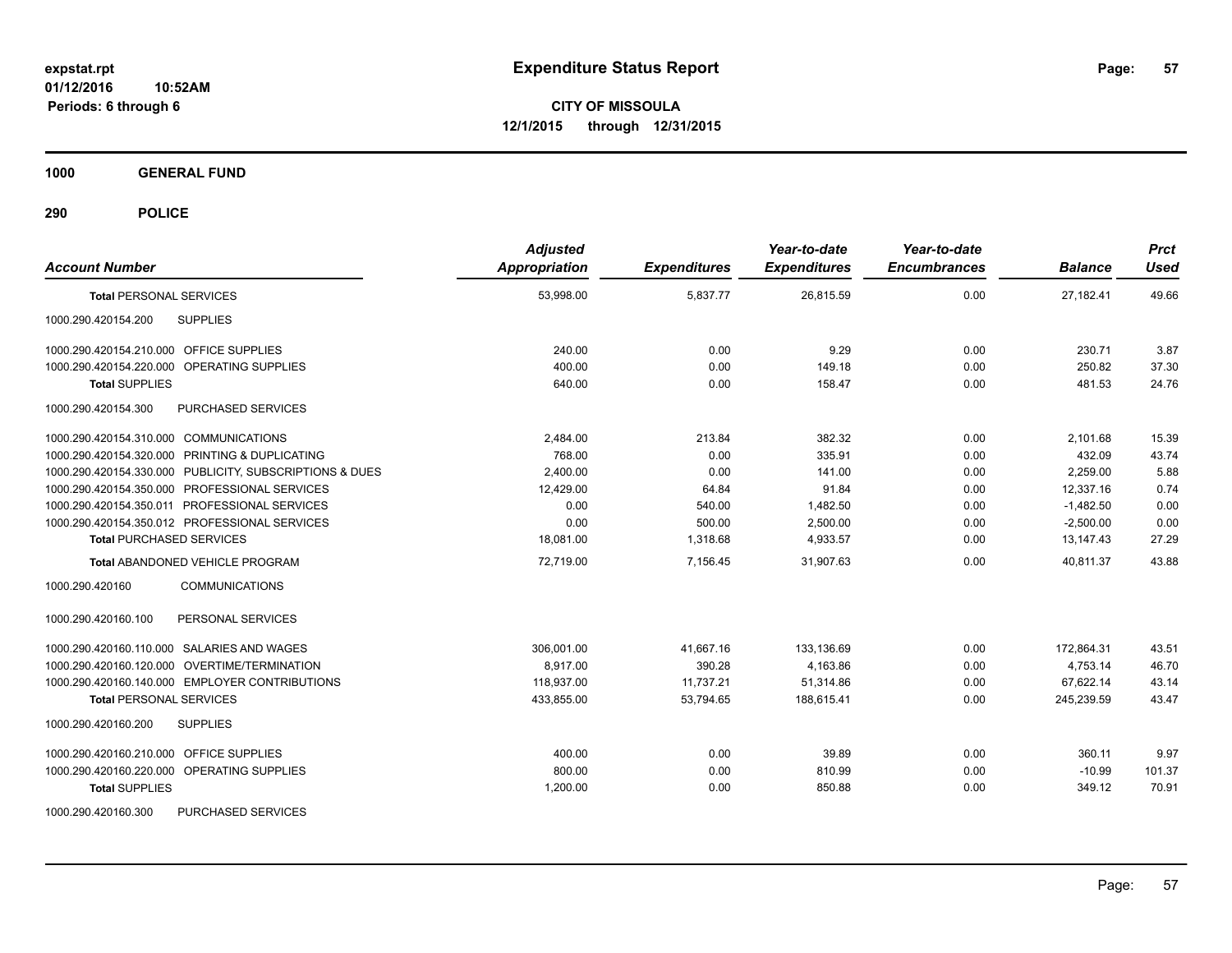**1000 GENERAL FUND**

**290 POLICE**

| <b>Account Number</b>                                                             | <b>Adjusted</b><br><b>Appropriation</b> | <b>Expenditures</b> | Year-to-date<br><b>Expenditures</b> | Year-to-date<br><b>Encumbrances</b> | <b>Balance</b>       | <b>Prct</b><br><b>Used</b> |
|-----------------------------------------------------------------------------------|-----------------------------------------|---------------------|-------------------------------------|-------------------------------------|----------------------|----------------------------|
| 1000.290.420160.310.000 COMMUNICATIONS                                            | 6,700.00                                | 0.00                | 11,942.75                           | 0.00                                | $-5,242.75$          | 178.25                     |
| 1000.290.420160.320.000 PRINTING & DUPLICATING<br><b>Total PURCHASED SERVICES</b> | 150.00<br>6,850.00                      | 22.96<br>22.96      | 62.67<br>12,005.42                  | 0.00<br>0.00                        | 87.33<br>$-5,155.42$ | 41.78<br>175.26            |
| <b>Total COMMUNICATIONS</b>                                                       | 441,905.00                              | 53,817.61           | 201,471.71                          | 0.00                                | 240,433.29           | 45.59                      |
| <b>RECORDS</b><br>1000.290.420170                                                 |                                         |                     |                                     |                                     |                      |                            |
| 1000.290.420170.100<br>PERSONAL SERVICES                                          |                                         |                     |                                     |                                     |                      |                            |
| 1000.290.420170.110.000 SALARIES AND WAGES                                        | 158,592.00                              | 11,444.17           | 48,837.13                           | 0.00                                | 109,754.87           | 30.79                      |
| 1000.290.420170.120.000 OVERTIME/TERMINATION                                      | 713.00                                  | 155.03              | 1,574.70                            | 0.00                                | $-861.70$            | 220.86                     |
| 1000.290.420170.140.000 EMPLOYER CONTRIBUTIONS                                    | 64,315.00                               | 4,313.42            | 24,381.55                           | 0.00                                | 39,933.45            | 37.91                      |
| <b>Total PERSONAL SERVICES</b>                                                    | 223,620.00                              | 15,912.62           | 74,793.38                           | 0.00                                | 148,826.62           | 33.45                      |
| <b>SUPPLIES</b><br>1000.290.420170.200                                            |                                         |                     |                                     |                                     |                      |                            |
| 1000.290.420170.210.000 OFFICE SUPPLIES                                           | 800.00                                  | 10.33               | 152.01                              | 0.00                                | 647.99               | 19.00                      |
| 1000.290.420170.220.000 OPERATING SUPPLIES                                        | 850.00                                  | 0.00                | 99.75                               | 0.00                                | 750.25               | 11.74                      |
| <b>Total SUPPLIES</b>                                                             | 1,650.00                                | 10.33               | 251.76                              | 0.00                                | 1,398.24             | 15.26                      |
| PURCHASED SERVICES<br>1000.290.420170.300                                         |                                         |                     |                                     |                                     |                      |                            |
| <b>Total PURCHASED SERVICES</b>                                                   | 0.00                                    | 0.00                | 0.00                                | 0.00                                | 0.00                 | 0.00                       |
| 1000.290.420170.500<br><b>FIXED CHARGES</b>                                       |                                         |                     |                                     |                                     |                      |                            |
| <b>Total FIXED CHARGES</b>                                                        | 0.00                                    | 0.00                | 0.00                                | 0.00                                | 0.00                 | 0.00                       |
| CAPITAL OUTLAY<br>1000.290.420170.900                                             |                                         |                     |                                     |                                     |                      |                            |
| <b>Total CAPITAL OUTLAY</b>                                                       | 0.00                                    | 0.00                | 0.00                                | 0.00                                | 0.00                 | 0.00                       |
| <b>Total RECORDS</b>                                                              | 225,270.00                              | 15,922.95           | 75,045.14                           | 0.00                                | 150,224.86           | 33.31                      |
| <b>EVIDENCE</b><br>1000.290.420182                                                |                                         |                     |                                     |                                     |                      |                            |

1000.290.420182.100 PERSONAL SERVICES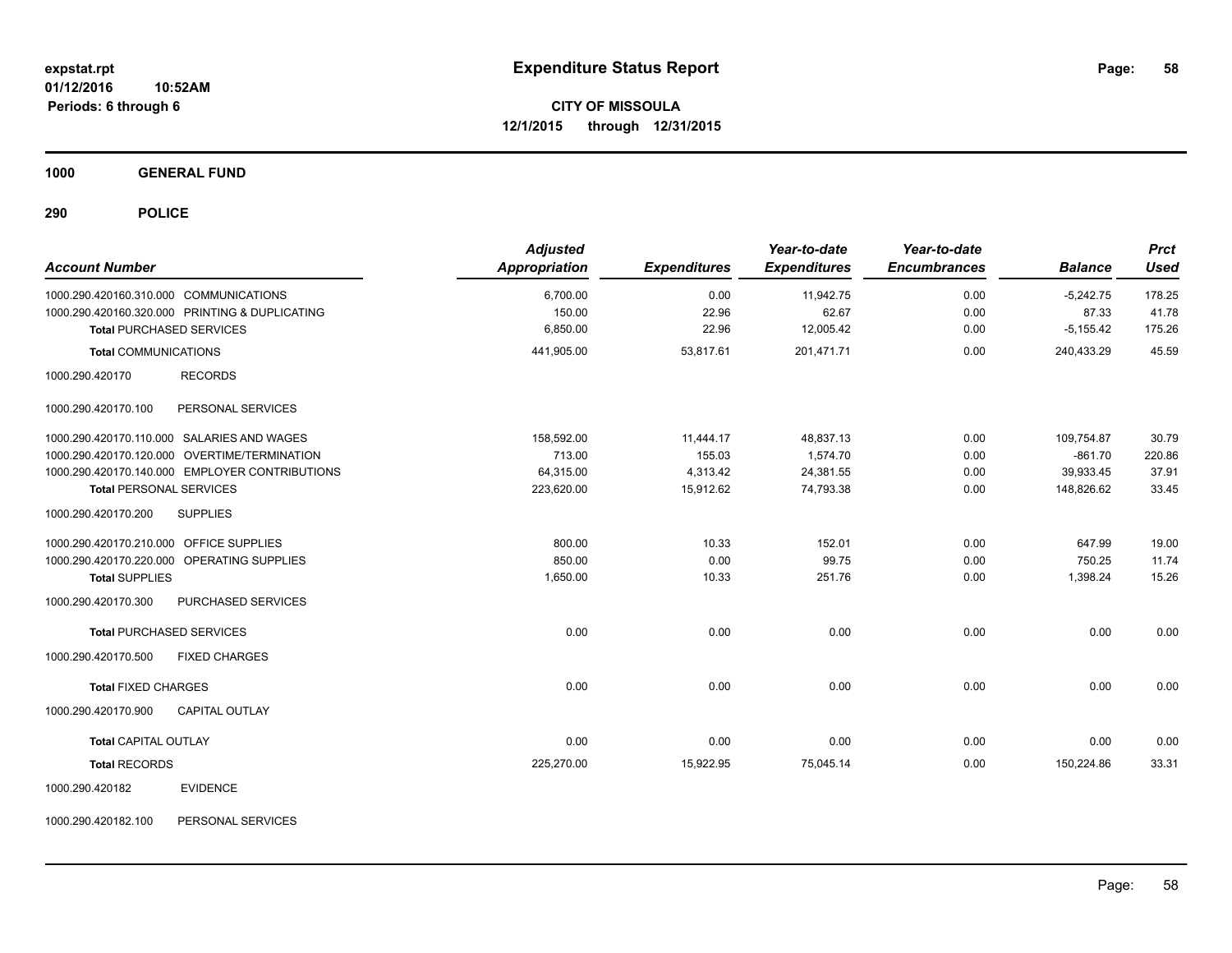**CITY OF MISSOULA 12/1/2015 through 12/31/2015**

**1000 GENERAL FUND**

| <b>Account Number</b>                          | <b>Adjusted</b><br><b>Appropriation</b> | <b>Expenditures</b> | Year-to-date<br><b>Expenditures</b> | Year-to-date<br><b>Encumbrances</b> | <b>Balance</b> | <b>Prct</b><br><b>Used</b> |
|------------------------------------------------|-----------------------------------------|---------------------|-------------------------------------|-------------------------------------|----------------|----------------------------|
| 1000.290.420182.110.000 SALARIES AND WAGES     | 72,905.00                               | 13.052.46           | 55,686.54                           | 0.00                                | 17.218.46      | 76.38                      |
| 1000.290.420182.120.000 OVERTIME/TERMINATION   | 2.229.00                                | 976.56              | 1.959.24                            | 0.00                                | 269.76         | 87.90                      |
| 1000.290.420182.140.000 EMPLOYER CONTRIBUTIONS | 31.402.00                               | 4,733.53            | 24,871.97                           | 0.00                                | 6,530.03       | 79.21                      |
| <b>Total PERSONAL SERVICES</b>                 | 106,536.00                              | 18,762.55           | 82,517.75                           | 0.00                                | 24,018.25      | 77.46                      |
| 1000.290.420182.200<br><b>SUPPLIES</b>         |                                         |                     |                                     |                                     |                |                            |
| 1000.290.420182.210.000 OFFICE SUPPLIES        | 800.00                                  | 25.98               | 29.96                               | 0.00                                | 770.04         | 3.75                       |
| 1000.290.420182.220.000 OPERATING SUPPLIES     | 5.800.00                                | 298.50              | 6.413.55                            | 0.00                                | $-613.55$      | 110.58                     |
| 1000.290.420182.230.000 REPAIR/MAINTENANCE     | 500.00                                  | 0.00                | 51.64                               | 0.00                                | 448.36         | 10.33                      |
| 1000.290.420182.231.000 GASOLINE               | 479.00                                  | 49.05               | 329.01                              | 0.00                                | 149.99         | 68.69                      |
| <b>Total SUPPLIES</b>                          | 7,579.00                                | 373.53              | 6,824.16                            | 0.00                                | 754.84         | 90.04                      |
| 1000.290.420182.300<br>PURCHASED SERVICES      |                                         |                     |                                     |                                     |                |                            |
| 1000.290.420182.310.000 COMMUNICATIONS         | 300.00                                  | 0.00                | 0.00                                | 0.00                                | 300.00         | 0.00                       |
| 1000.290.420182.320.000 PRINTING & DUPLICATING | 1,000.00                                | 673.97              | 673.97                              | 0.00                                | 326.03         | 67.40                      |
| 1000.290.420182.350.000 PROFESSIONAL SERVICES  | 34,700.00                               | 2,881.20            | 12,972.01                           | 0.00                                | 21,727.99      | 37.38                      |
| 1000.290.420182.360.000 REPAIR & MAINTENANCE   | 150.00                                  | 0.00                | 0.00                                | 0.00                                | 150.00         | 0.00                       |
| <b>Total PURCHASED SERVICES</b>                | 36,150.00                               | 3,555.17            | 13,645.98                           | 0.00                                | 22,504.02      | 37.75                      |
| 1000.290.420182.500<br><b>FIXED CHARGES</b>    |                                         |                     |                                     |                                     |                |                            |
| 1000.290.420182.500.000 FIXED CHARGES          | 650.00                                  | 0.00                | 0.00                                | 0.00                                | 650.00         | 0.00                       |
| <b>Total FIXED CHARGES</b>                     | 650.00                                  | 0.00                | 0.00                                | 0.00                                | 650.00         | 0.00                       |
| <b>Total EVIDENCE</b>                          | 150,915.00                              | 22,691.25           | 102,987.89                          | 0.00                                | 47.927.11      | 68.24                      |
| <b>SPECIAL TEAMS</b><br>1000.290.420185        |                                         |                     |                                     |                                     |                |                            |
| 1000.290.420185.100<br>PERSONAL SERVICES       |                                         |                     |                                     |                                     |                |                            |
| <b>Total PERSONAL SERVICES</b>                 | 0.00                                    | 0.00                | 0.00                                | 0.00                                | 0.00           | 0.00                       |
| <b>SUPPLIES</b><br>1000.290.420185.200         |                                         |                     |                                     |                                     |                |                            |
| 1000.290.420185.220.000 OPERATING SUPPLIES     | 6,325.00                                | 65.00               | 1,623.93                            | 0.00                                | 4,701.07       | 25.67                      |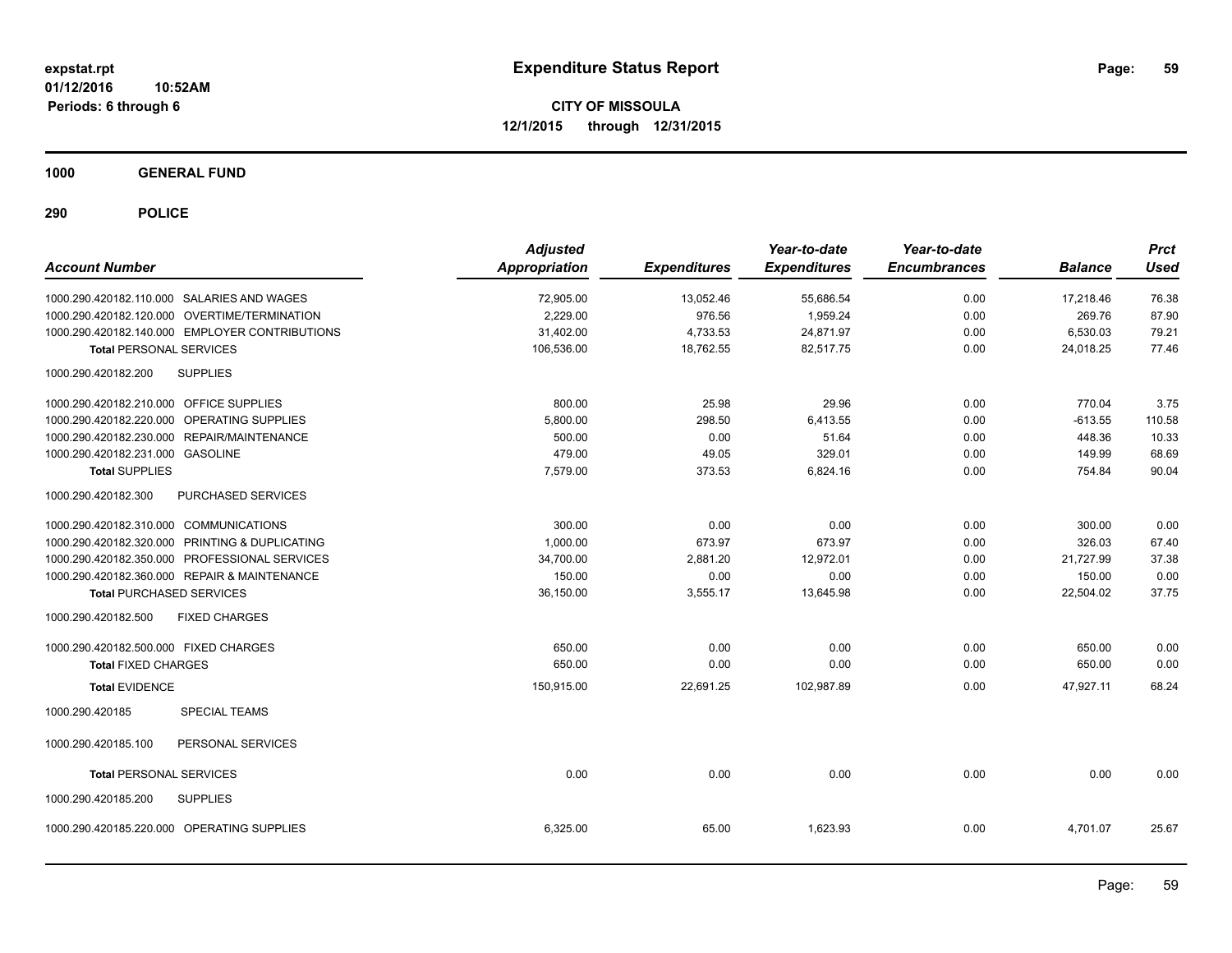**1000 GENERAL FUND**

| <b>Account Number</b>                                     |                                               | <b>Adjusted</b><br><b>Appropriation</b> | <b>Expenditures</b> | Year-to-date<br><b>Expenditures</b> | Year-to-date<br><b>Encumbrances</b> | <b>Balance</b>   | <b>Prct</b><br><b>Used</b> |
|-----------------------------------------------------------|-----------------------------------------------|-----------------------------------------|---------------------|-------------------------------------|-------------------------------------|------------------|----------------------------|
|                                                           | 1000.290.420185.230.000 REPAIR/MAINTENANCE    | 200.00<br>239.00                        | 0.00                | 31.68<br>135.83                     | 0.00                                | 168.32<br>103.17 | 15.84                      |
| 1000.290.420185.231.000 GASOLINE<br><b>Total SUPPLIES</b> |                                               | 6,764.00                                | 32.70<br>97.70      | 1,791.44                            | 0.00<br>0.00                        | 4,972.56         | 56.83<br>26.48             |
| 1000.290.420185.300                                       | PURCHASED SERVICES                            |                                         |                     |                                     |                                     |                  |                            |
|                                                           | 1000.290.420185.350.000 PROFESSIONAL SERVICES | 175.00                                  | 0.00                | 0.00                                | 0.00                                | 175.00           | 0.00                       |
|                                                           | 1000.290.420185.360.000 REPAIR & MAINTENANCE  | 350.00                                  | 0.00                | 0.00                                | 0.00                                | 350.00           | 0.00                       |
|                                                           | <b>Total PURCHASED SERVICES</b>               | 525.00                                  | 0.00                | 0.00                                | 0.00                                | 525.00           | 0.00                       |
| <b>Total SPECIAL TEAMS</b>                                |                                               | 7,289.00                                | 97.70               | 1,791.44                            | 0.00                                | 5,497.56         | 24.58                      |
| 1000.290.420199                                           | CONTINGENCY-NEW AWARD FUNDING                 |                                         |                     |                                     |                                     |                  |                            |
| 1000.290.420199.100                                       | PERSONAL SERVICES                             |                                         |                     |                                     |                                     |                  |                            |
| <b>Total PERSONAL SERVICES</b>                            |                                               | 0.00                                    | 0.00                | 0.00                                | 0.00                                | 0.00             | 0.00                       |
| 1000.290.420199.200                                       | <b>SUPPLIES</b>                               |                                         |                     |                                     |                                     |                  |                            |
| <b>Total SUPPLIES</b>                                     |                                               | 0.00                                    | 0.00                | 0.00                                | 0.00                                | 0.00             | 0.00                       |
| 1000.290.420199.300                                       | PURCHASED SERVICES                            |                                         |                     |                                     |                                     |                  |                            |
|                                                           | <b>Total PURCHASED SERVICES</b>               | 0.00                                    | 0.00                | 0.00                                | 0.00                                | 0.00             | 0.00                       |
| 1000.290.420199.900                                       | <b>CAPITAL OUTLAY</b>                         |                                         |                     |                                     |                                     |                  |                            |
|                                                           | Total CONTINGENCY-NEW AWARD FUNDING           | 0.00                                    | 0.00                | 0.00                                | 0.00                                | 0.00             | 0.00                       |
| 1000.290.420256                                           | *** Title Not Found ***                       |                                         |                     |                                     |                                     |                  |                            |
| 1000.290.420256.100                                       | PERSONAL SERVICES                             |                                         |                     |                                     |                                     |                  |                            |
| Total *** Title Not Found ***                             |                                               | 0.00                                    | 0.00                | 0.00                                | 0.00                                | 0.00             | 0.00                       |
| <b>Total POLICE</b>                                       |                                               | 14,475,954.00                           | 1,410,443.10        | 6,239,172.86                        | 0.00                                | 8,236,781.14     | 43.10                      |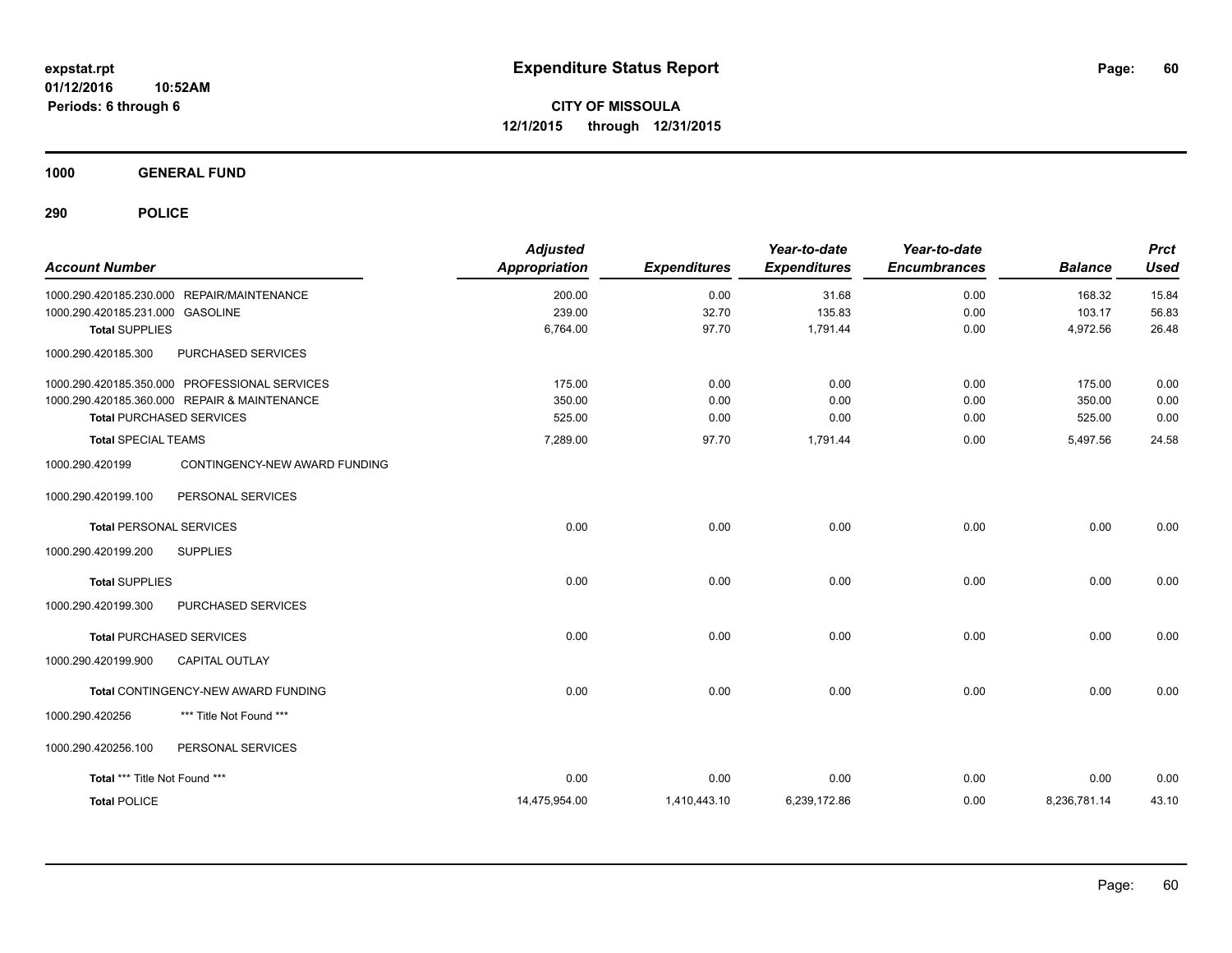**CITY OF MISSOULA 12/1/2015 through 12/31/2015**

**1000 GENERAL FUND**

| <b>Account Number</b>                   |                                                           | <b>Adjusted</b><br><b>Appropriation</b> | <b>Expenditures</b> | Year-to-date<br><b>Expenditures</b> | Year-to-date<br><b>Encumbrances</b> | <b>Balance</b> | <b>Prct</b><br><b>Used</b> |
|-----------------------------------------|-----------------------------------------------------------|-----------------------------------------|---------------------|-------------------------------------|-------------------------------------|----------------|----------------------------|
| 1000.300.420410                         | <b>ADMINISTRATION</b>                                     |                                         |                     |                                     |                                     |                |                            |
| 1000.300.420410.100                     | PERSONAL SERVICES                                         |                                         |                     |                                     |                                     |                |                            |
|                                         | 1000.300.420410.110.000 SALARIES AND WAGES                | 441,354.00                              | 48,152.38           | 205,538.39                          | 0.00                                | 235,815.61     | 46.57                      |
|                                         | 1000.300.420410.115.000 SALARIES/HEALTH INSURANCE BENEFIT | 0.00                                    | 1,710.00            | 9,234.00                            | 0.00                                | $-9,234.00$    | 0.00                       |
|                                         | 1000.300.420410.140.000 EMPLOYER CONTRIBUTIONS            | 105,401.00                              | 12,453.95           | 60.481.44                           | 0.00                                | 44.919.56      | 57.38                      |
|                                         | 1000.300.420410.141.000 STATE RETIREMENT CONTRIBUTIONS    | 120,013.00                              | 0.00                | 13,358.15                           | 0.00                                | 106,654.85     | 11.13                      |
| <b>Total PERSONAL SERVICES</b>          |                                                           | 666,768.00                              | 62,316.33           | 288,611.98                          | 0.00                                | 378,156.02     | 43.29                      |
| 1000.300.420410.200                     | <b>SUPPLIES</b>                                           |                                         |                     |                                     |                                     |                |                            |
| 1000.300.420410.210.000 OFFICE SUPPLIES |                                                           | 8,471.00                                | 819.72              | 3,140.59                            | 0.00                                | 5,330.41       | 37.07                      |
|                                         | 1000.300.420410.220.000 OPERATING SUPPLIES                | 2,822.00                                | 0.00                | 237.48                              | 0.00                                | 2,584.52       | 8.42                       |
| 1000.300.420410.230.000                 | REPAIR/MAINTENANCE                                        | 300.00                                  | 0.00                | 0.00                                | 0.00                                | 300.00         | 0.00                       |
| 1000.300.420410.240.000                 | <b>OTHER SUPPLIES</b>                                     | 2,848.00                                | 0.00                | 0.00                                | 0.00                                | 2,848.00       | 0.00                       |
| <b>Total SUPPLIES</b>                   |                                                           | 14,441.00                               | 819.72              | 3,378.07                            | 0.00                                | 11,062.93      | 23.39                      |
| 1000.300.420410.300                     | <b>PURCHASED SERVICES</b>                                 |                                         |                     |                                     |                                     |                |                            |
| 1000.300.420410.310.000                 | <b>COMMUNICATIONS</b>                                     | 577.00                                  | 11.51               | 118.34                              | 0.00                                | 458.66         | 20.51                      |
| 1000.300.420410.320.000                 | <b>PRINTING &amp; DUPLICATING</b>                         | 240.00                                  | 0.00                | 0.00                                | 0.00                                | 240.00         | 0.00                       |
| 1000.300.420410.330.000                 | PUBLICITY, SUBSCRIPTIONS & DUES                           | 1,238.00                                | 404.00              | 404.00                              | 0.00                                | 834.00         | 32.63                      |
| 1000.300.420410.350.000                 | PROFESSIONAL SERVICES                                     | 192.00                                  | 0.00                | 192.00                              | 0.00                                | 0.00           | 100.00                     |
| 1000.300.420410.370.000                 | <b>TRAVEL</b>                                             | 4,240.00                                | 0.00                | 0.00                                | 0.00                                | 4,240.00       | 0.00                       |
| 1000.300.420410.380.000 TRAINING        |                                                           | 1,054.00                                | 0.00                | 0.00                                | 0.00                                | 1,054.00       | 0.00                       |
| <b>Total PURCHASED SERVICES</b>         |                                                           | 7,541.00                                | 415.51              | 714.34                              | 0.00                                | 6,826.66       | 9.47                       |
| 1000.300.420410.700                     | <b>GRANTS &amp; CONTRIBUTIONS</b>                         |                                         |                     |                                     |                                     |                |                            |
|                                         | 1000.300.420410.700.000 GRANTS & CONTRIBUTIONS            | 2,700.00                                | 0.00                | 0.00                                | 0.00                                | 2,700.00       | 0.00                       |
|                                         | <b>Total GRANTS &amp; CONTRIBUTIONS</b>                   | 2,700.00                                | 0.00                | 0.00                                | 0.00                                | 2,700.00       | 0.00                       |
| 1000.300.420410.800                     | OTHER OBJECTS                                             |                                         |                     |                                     |                                     |                |                            |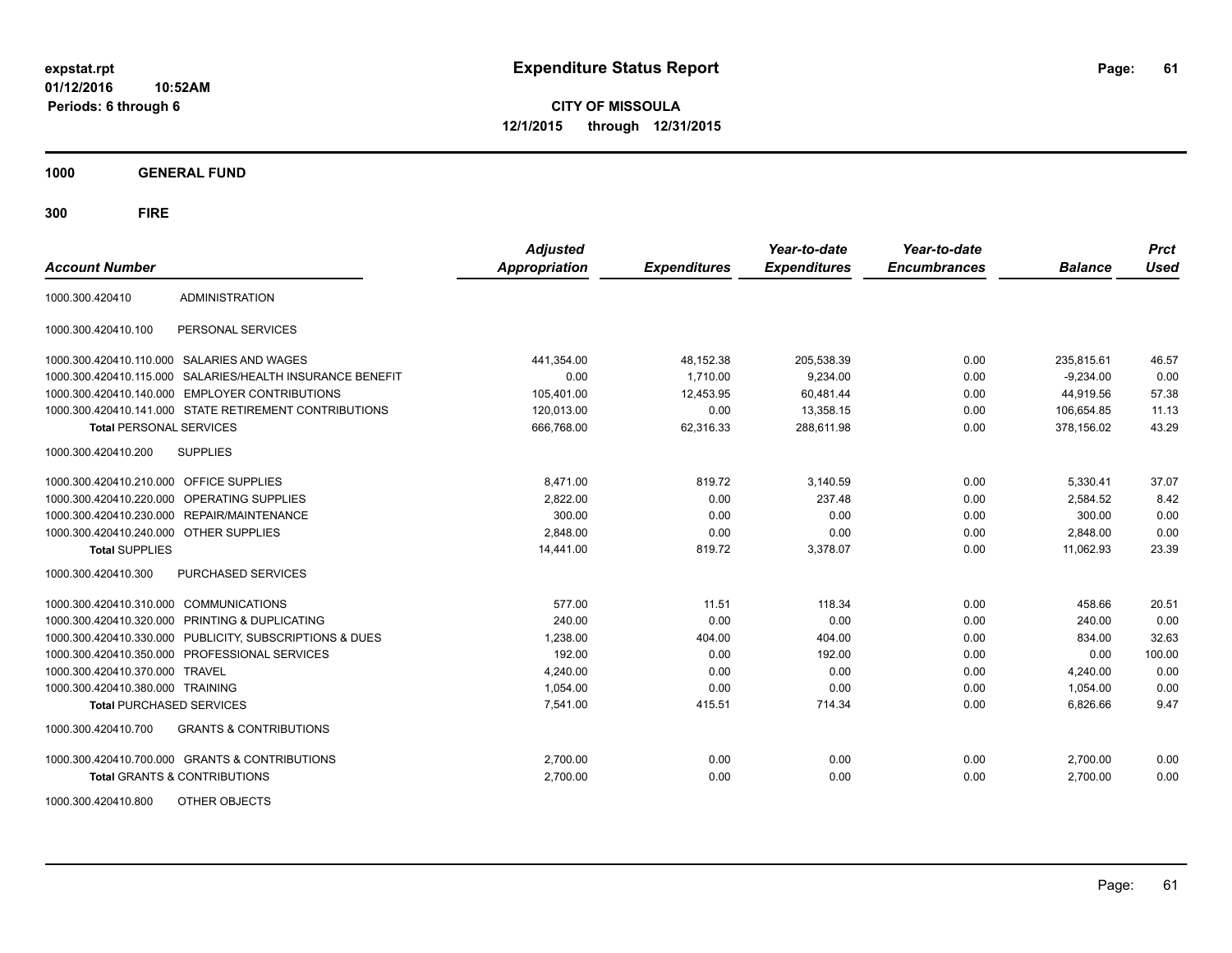**CITY OF MISSOULA 12/1/2015 through 12/31/2015**

**1000 GENERAL FUND**

| <b>Account Number</b>                             | <b>Adjusted</b><br><b>Appropriation</b> | <b>Expenditures</b> | Year-to-date<br><b>Expenditures</b> | Year-to-date<br><b>Encumbrances</b> | <b>Balance</b> | <b>Prct</b><br><b>Used</b> |
|---------------------------------------------------|-----------------------------------------|---------------------|-------------------------------------|-------------------------------------|----------------|----------------------------|
| 1000.300.420410.820.000 TRANSFERS TO OTHER FUNDS  | 0.00                                    | 0.00                | 2,700.00                            | 0.00                                | $-2,700.00$    | 0.00                       |
| 1000.300.420410.850.000 SALARY SAVINGS            | $-65,888.00$                            | 0.00                | 0.00                                | 0.00                                | $-65,888.00$   | 0.00                       |
| <b>Total OTHER OBJECTS</b>                        | $-65,888.00$                            | 0.00                | 2,700.00                            | 0.00                                | $-68,588.00$   | 0.00                       |
| <b>Total ADMINISTRATION</b>                       | 625,562.00                              | 63,551.56           | 295,404.39                          | 0.00                                | 330, 157.61    | 47.22                      |
| <b>FACILITY</b><br>1000.300.420420                |                                         |                     |                                     |                                     |                |                            |
| PERSONAL SERVICES<br>1000.300.420420.100          |                                         |                     |                                     |                                     |                |                            |
| <b>Total PERSONAL SERVICES</b>                    | 0.00                                    | 0.00                | 0.00                                | 0.00                                | 0.00           | 0.00                       |
| <b>SUPPLIES</b><br>1000.300.420420.200            |                                         |                     |                                     |                                     |                |                            |
| 1000.300.420420.210.000 OFFICE SUPPLIES           | 7.245.00                                | 2,733.00            | 3,152.95                            | 0.00                                | 4,092.05       | 43.52                      |
| 1000.300.420420.220.000<br>OPERATING SUPPLIES     | 6,448.00                                | 1,150.27            | 4,012.70                            | 0.00                                | 2,435.30       | 62.23                      |
| 1000.300.420420.230.000 REPAIR/MAINTENANCE        | 14,000.00                               | 1,563.00            | 4,125.93                            | 0.00                                | 9,874.07       | 29.47                      |
| <b>Total SUPPLIES</b>                             | 27,693.00                               | 5,446.27            | 11,291.58                           | 0.00                                | 16,401.42      | 40.77                      |
| <b>PURCHASED SERVICES</b><br>1000.300.420420.300  |                                         |                     |                                     |                                     |                |                            |
| 1000.300.420420.340.000 SEWER                     | 1,394.00                                | 0.00                | 551.58                              | 0.00                                | 842.42         | 39.57                      |
| 1000.300.420420.341.000 ELECTRICITY & NATURAL GAS | 66,891.00                               | 5,618.40            | 25,069.30                           | 0.00                                | 41,821.70      | 37.48                      |
| 1000.300.420420.343.000 WATER CHARGES             | 14,677.00                               | 970.61              | 6,795.87                            | 0.00                                | 7,881.13       | 46.30                      |
| 1000.300.420420.344.000 TELEPHONE SERVICE         | 20,484.00                               | 1,601.09            | 6,715.66                            | 0.00                                | 13,768.34      | 32.78                      |
| 1000.300.420420.345.000 GARBAGE                   | 5,462.00                                | 882.70              | 2,648.10                            | 0.00                                | 2,813.90       | 48.48                      |
| 1000.300.420420.360.000 REPAIR & MAINTENANCE      | 25,258.00                               | 1,233.89            | 9,821.62                            | 0.00                                | 15,436.38      | 38.89                      |
| <b>Total PURCHASED SERVICES</b>                   | 134,166.00                              | 10,306.69           | 51,602.13                           | 0.00                                | 82,563.87      | 38.46                      |
| <b>FIXED CHARGES</b><br>1000.300.420420.500       |                                         |                     |                                     |                                     |                |                            |
| 1000.300.420420.530.000 PROPANE TANK RENTAL       | 226.00                                  | 0.00                | 0.00                                | 0.00                                | 226.00         | 0.00                       |
| <b>Total FIXED CHARGES</b>                        | 226.00                                  | 0.00                | 0.00                                | 0.00                                | 226.00         | 0.00                       |
| <b>Total FACILITY</b>                             | 162,085.00                              | 15,752.96           | 62,893.71                           | 0.00                                | 99.191.29      | 38.80                      |
| 1000.300.420430<br>PERSONNEL TRAINING             |                                         |                     |                                     |                                     |                |                            |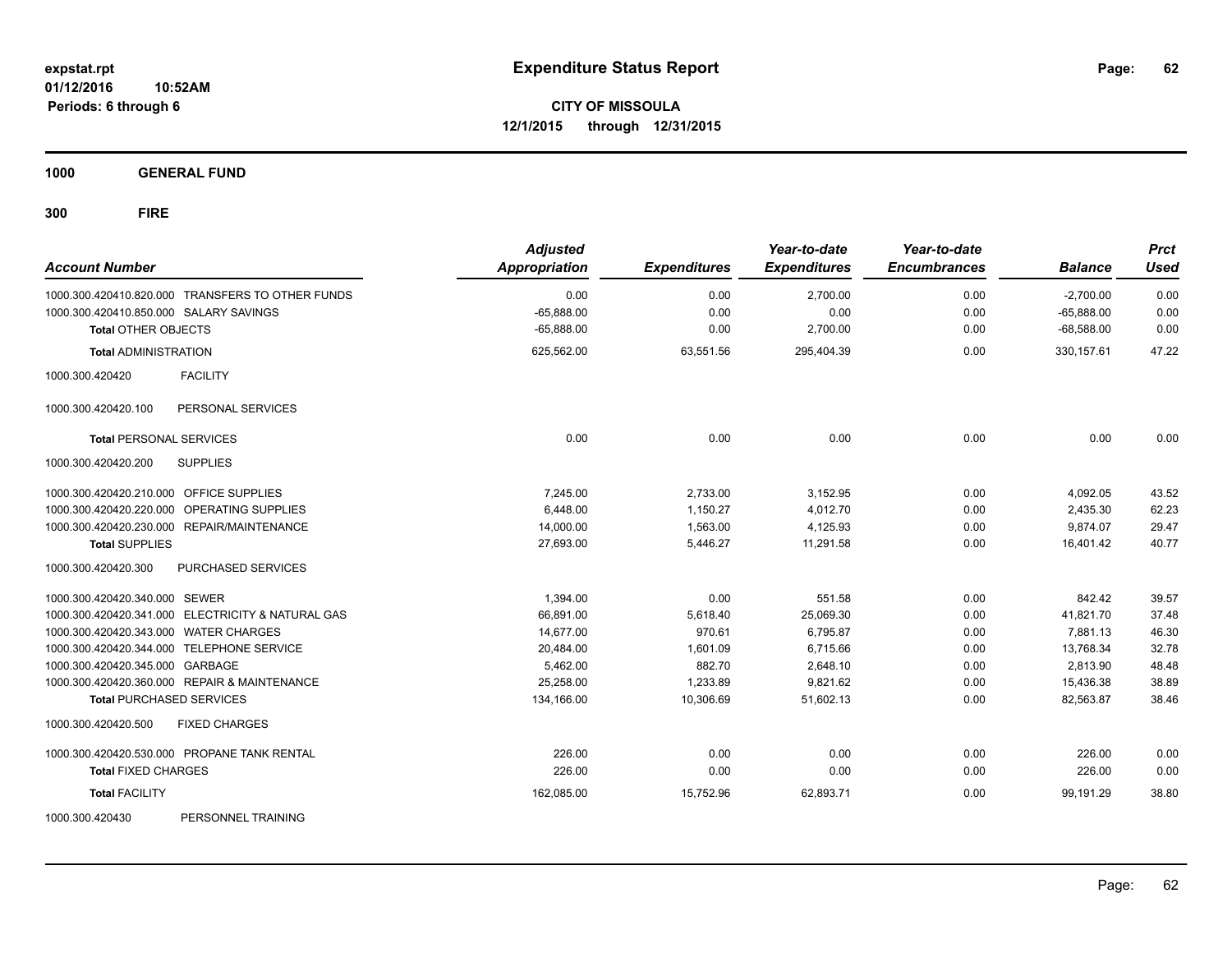**CITY OF MISSOULA 12/1/2015 through 12/31/2015**

**1000 GENERAL FUND**

| <b>Account Number</b>                          |                                                         | <b>Adjusted</b><br><b>Appropriation</b> | <b>Expenditures</b> | Year-to-date<br><b>Expenditures</b> | Year-to-date<br><b>Encumbrances</b> | <b>Balance</b> | <b>Prct</b><br><b>Used</b> |
|------------------------------------------------|---------------------------------------------------------|-----------------------------------------|---------------------|-------------------------------------|-------------------------------------|----------------|----------------------------|
| 1000.300.420430.100                            | PERSONAL SERVICES                                       |                                         |                     |                                     |                                     |                |                            |
| 1000.300.420430.110.000 SALARIES AND WAGES     |                                                         | 85,034.00                               | 9,762.02            | 41,604.73                           | 0.00                                | 43,429.27      | 48.93                      |
| 1000.300.420430.115.000                        | SALARIES/HEALTH INSURANCE BENEFIT                       | 6,840.00                                | 570.00              | 3,135.00                            | 0.00                                | 3,705.00       | 45.83                      |
| 1000.300.420430.120.000                        | OVERTIME/TERMINATION                                    | 2.223.00                                | 0.00                | 0.00                                | 0.00                                | 2,223.00       | 0.00                       |
| 1000.300.420430.140.000 EMPLOYER CONTRIBUTIONS |                                                         | 29.960.00                               | 2,231.96            | 9,693.27                            | 0.00                                | 20,266.73      | 32.35                      |
|                                                | 1000.300.420430.141.000 STATE RETIREMENT CONTRIBUTIONS  | 20,870.00                               | 0.00                | 4,292.52                            | 0.00                                | 16,577.48      | 20.57                      |
| <b>Total PERSONAL SERVICES</b>                 |                                                         | 144,927.00                              | 12,563.98           | 58,725.52                           | 0.00                                | 86,201.48      | 40.52                      |
| 1000.300.420430.200<br><b>SUPPLIES</b>         |                                                         |                                         |                     |                                     |                                     |                |                            |
| 1000.300.420430.210.000                        | <b>OFFICE SUPPLIES</b>                                  | 96.00                                   | 0.00                | 0.00                                | 0.00                                | 96.00          | 0.00                       |
| 1000.300.420430.220.000                        | OPERATING SUPPLIES                                      | 3,701.00                                | 0.00                | 1,064.98                            | 0.00                                | 2,636.02       | 28.78                      |
| 1000.300.420430.230.000 REPAIR/MAINTENANCE     |                                                         | 320.00                                  | 0.00                | 900.37                              | 0.00                                | $-580.37$      | 281.37                     |
| <b>Total SUPPLIES</b>                          |                                                         | 4,117.00                                | 0.00                | 1,965.35                            | 0.00                                | 2,151.65       | 47.74                      |
| 1000.300.420430.300                            | <b>PURCHASED SERVICES</b>                               |                                         |                     |                                     |                                     |                |                            |
| 1000.300.420430.320.000 PRINTING & DUPLICATING |                                                         | 192.00                                  | 0.00                | 0.00                                | 0.00                                | 192.00         | 0.00                       |
|                                                | 1000.300.420430.330.000 PUBLICITY, SUBSCRIPTIONS & DUES | 322.00                                  | 0.00                | 21.00                               | 0.00                                | 301.00         | 6.52                       |
| 1000.300.420430.370.000 TRAVEL                 |                                                         | 1,148.00                                | 0.00                | 0.00                                | 0.00                                | 1,148.00       | 0.00                       |
| 1000.300.420430.380.000 TRAINING               |                                                         | 480.00                                  | 0.00                | 0.00                                | 0.00                                | 480.00         | 0.00                       |
| <b>Total PURCHASED SERVICES</b>                |                                                         | 2.142.00                                | 0.00                | 21.00                               | 0.00                                | 2,121.00       | 0.98                       |
| <b>Total PERSONNEL TRAINING</b>                |                                                         | 151,186.00                              | 12,563.98           | 60,711.87                           | 0.00                                | 90,474.13      | 40.16                      |
| 1000.300.420440                                | <b>FIRE PREVENTION</b>                                  |                                         |                     |                                     |                                     |                |                            |
| 1000.300.420440.100                            | PERSONAL SERVICES                                       |                                         |                     |                                     |                                     |                |                            |
| 1000.300.420440.110.000                        | SALARIES AND WAGES                                      | 393,104.00                              | 39,221.62           | 185,931.04                          | 0.00                                | 207.172.96     | 47.30                      |
| 1000.300.420440.115.000                        | SALARIES/HEALTH INSURANCE BENEFIT                       | 34,200.00                               | 2,565.00            | 15,390.00                           | 0.00                                | 18,810.00      | 45.00                      |
| 1000.300.420440.120.000                        | OVERTIME/TERMINATION                                    | 9,590.00                                | 911.95              | 5,548.87                            | 0.00                                | 4,041.13       | 57.86                      |
| 1000.300.420440.140.000 EMPLOYER CONTRIBUTIONS |                                                         | 139,344.00                              | 9,182.17            | 45,623.10                           | 0.00                                | 93,720.90      | 32.74                      |
|                                                | 1000.300.420440.141.000 STATE RETIREMENT CONTRIBUTIONS  | 97,889.00                               | 0.00                | 19,872.66                           | 0.00                                | 78.016.34      | 20.30                      |
| <b>Total PERSONAL SERVICES</b>                 |                                                         | 674,127.00                              | 51,880.74           | 272,365.67                          | 0.00                                | 401,761.33     | 40.40                      |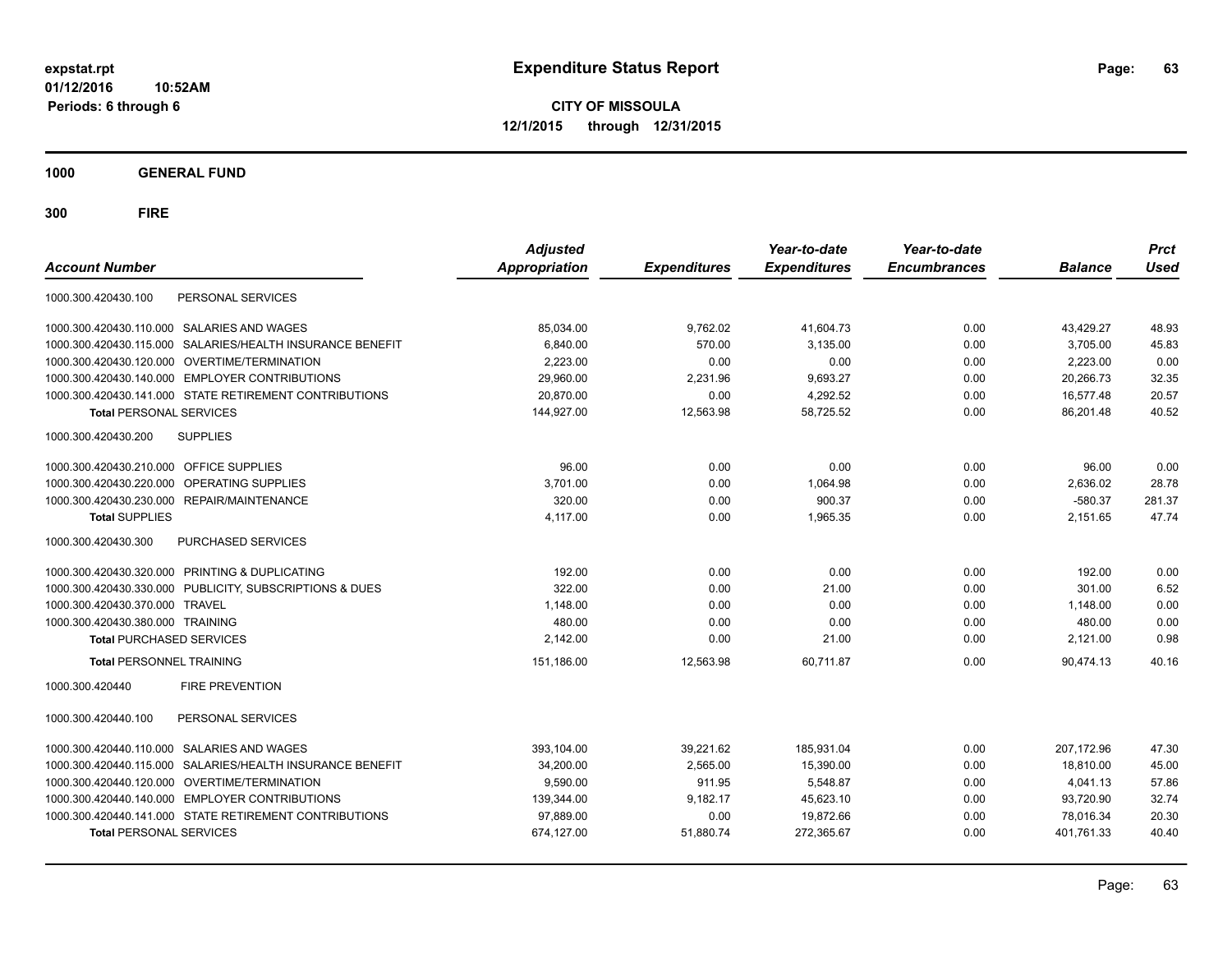**CITY OF MISSOULA 12/1/2015 through 12/31/2015**

**1000 GENERAL FUND**

**300 FIRE**

| <b>Account Number</b>                                        | <b>Adjusted</b><br><b>Appropriation</b> | <b>Expenditures</b> | Year-to-date<br><b>Expenditures</b> | Year-to-date<br><b>Encumbrances</b> | <b>Balance</b> | <b>Prct</b><br><b>Used</b> |
|--------------------------------------------------------------|-----------------------------------------|---------------------|-------------------------------------|-------------------------------------|----------------|----------------------------|
| <b>SUPPLIES</b><br>1000.300.420440.200                       |                                         |                     |                                     |                                     |                |                            |
| 1000.300.420440.210.000 OFFICE SUPPLIES                      | 144.00                                  | 0.00                | 0.00                                | 0.00                                | 144.00         | 0.00                       |
| OPERATING SUPPLIES<br>1000.300.420440.220.000                | 4,956.00                                | 49.96               | 948.47                              | 0.00                                | 4,007.53       | 19.14                      |
| 1000.300.420440.230.000 REPAIR/MAINTENANCE                   | 1,540.00                                | 0.00                | 505.75                              | 0.00                                | 1,034.25       | 32.84                      |
| <b>Total SUPPLIES</b>                                        | 6,640.00                                | 49.96               | 1,454.22                            | 0.00                                | 5,185.78       | 21.90                      |
| 1000.300.420440.300<br>PURCHASED SERVICES                    |                                         |                     |                                     |                                     |                |                            |
| 1000.300.420440.320.000 PRINTING & DUPLICATING               | 192.00                                  | 79.97               | 136.22                              | 0.00                                | 55.78          | 70.95                      |
| 1000.300.420440.330.000 PUBLICITY, SUBSCRIPTIONS & DUES      | 3,916.00                                | 0.00                | 3,035.50                            | 0.00                                | 880.50         | 77.52                      |
| 1000.300.420440.370.000 TRAVEL                               | 5,448.00                                | 0.00                | 0.00                                | 0.00                                | 5,448.00       | 0.00                       |
| 1000.300.420440.380.000 TRAINING                             | 2,506.00                                | 0.00                | 0.00                                | 0.00                                | 2,506.00       | 0.00                       |
| <b>Total PURCHASED SERVICES</b>                              | 12,062.00                               | 79.97               | 3,171.72                            | 0.00                                | 8,890.28       | 26.30                      |
| <b>Total FIRE PREVENTION</b>                                 | 692,829.00                              | 52,010.67           | 276,991.61                          | 0.00                                | 415.837.39     | 39.98                      |
| <b>FIRE GRANTS</b><br>1000.300.420450                        |                                         |                     |                                     |                                     |                |                            |
| PURCHASED SERVICES<br>1000.300.420450.300                    |                                         |                     |                                     |                                     |                |                            |
| <b>Total FIRE GRANTS</b>                                     | 0.00                                    | 0.00                | 0.00                                | 0.00                                | 0.00           | 0.00                       |
| <b>EMS</b><br>1000.300.420455                                |                                         |                     |                                     |                                     |                |                            |
| PERSONAL SERVICES<br>1000.300.420455.100                     |                                         |                     |                                     |                                     |                |                            |
| 1000.300.420455.110.000 SALARIES AND WAGES                   | 55,243.00                               | 9,426.61            | 40.175.29                           | 0.00                                | 15.067.71      | 72.72                      |
| SALARIES/HEALTH INSURANCE BENEFIT<br>1000.300.420455.115.000 | 6,840.00                                | 570.00              | 3,135.00                            | 0.00                                | 3,705.00       | 45.83                      |
| 1000.300.420455.120.000 OVERTIME/TERMINATION                 | 2,158.00                                | 0.00                | 0.00                                | 0.00                                | 2,158.00       | 0.00                       |
| 1000.300.420455.140.000 EMPLOYER CONTRIBUTIONS               | 20,245.00                               | 2,094.30            | 9,176.20                            | 0.00                                | 11,068.80      | 45.33                      |
| 1000.300.420455.141.000 STATE RETIREMENT CONTRIBUTIONS       | 14,869.00                               | 0.00                | 4,153.98                            | 0.00                                | 10,715.02      | 27.94                      |
| <b>Total PERSONAL SERVICES</b>                               | 99,355.00                               | 12,090.91           | 56,640.47                           | 0.00                                | 42,714.53      | 57.01                      |
| 1000000010015500<br>0.1001100                                |                                         |                     |                                     |                                     |                |                            |

1000.300.420455.200 SUPPLIES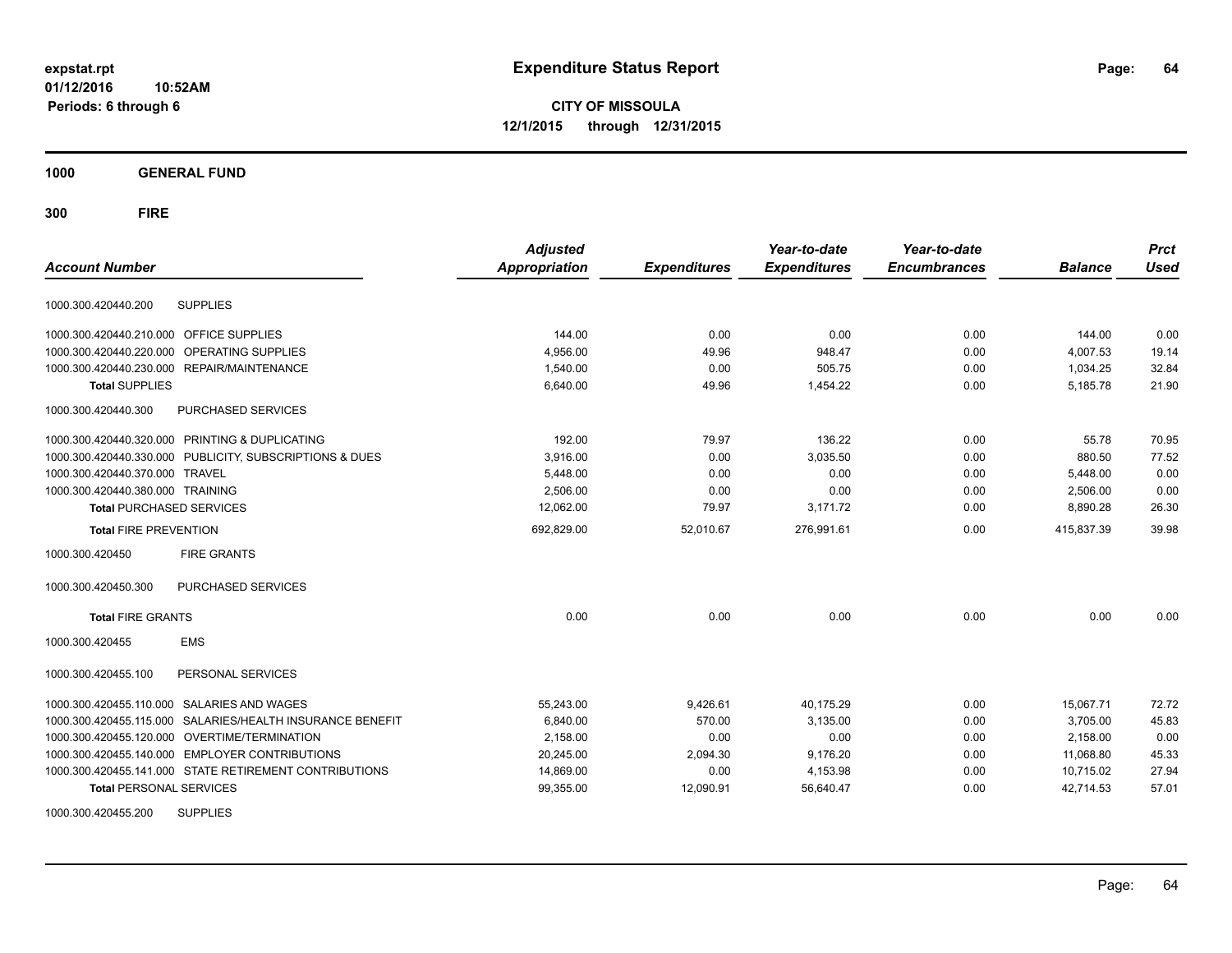**1000 GENERAL FUND**

| <b>Account Number</b>                                      | <b>Adjusted</b><br><b>Appropriation</b> | <b>Expenditures</b> | Year-to-date<br><b>Expenditures</b> | Year-to-date<br><b>Encumbrances</b> | <b>Balance</b> | <b>Prct</b><br><b>Used</b> |
|------------------------------------------------------------|-----------------------------------------|---------------------|-------------------------------------|-------------------------------------|----------------|----------------------------|
| 1000.300.420455.220.000 OPERATING SUPPLIES                 | 18,581.00                               | 2.111.93            | 11.111.44                           | 0.00                                | 7,469.56       | 59.80                      |
| 1000.300.420455.230.000 REPAIR/MAINTENANCE                 | 320.00                                  | 0.00                | 493.87                              | 0.00                                | $-173.87$      | 154.33                     |
| <b>Total SUPPLIES</b>                                      | 18,901.00                               | 2,111.93            | 11,605.31                           | 0.00                                | 7,295.69       | 61.40                      |
| 1000.300.420455.300<br>PURCHASED SERVICES                  |                                         |                     |                                     |                                     |                |                            |
| 1000.300.420455.330.000 PUBLICITY, SUBSCRIPTIONS & DUES    | 3,984.00                                | 0.00                | 225.00                              | 0.00                                | 3,759.00       | 5.65                       |
| PROFESSIONAL SERVICES<br>1000.300.420455.350.000           | 5.000.00                                | 0.00                | 0.00                                | 0.00                                | 5,000.00       | 0.00                       |
| <b>REPAIR &amp; MAINTENANCE</b><br>1000.300.420455.360.000 | 4,500.00                                | 1,900.00            | 1,900.00                            | 0.00                                | 2,600.00       | 42.22                      |
| 1000.300.420455.370.000 TRAVEL                             | 1.023.00                                | 544.17              | 1.296.51                            | 0.00                                | $-273.51$      | 126.74                     |
| 1000.300.420455.380.000 TRAINING                           | 1,920.00                                | 0.00                | 250.50                              | 0.00                                | 1,669.50       | 13.05                      |
| 1000.300.420455.390.000 OTHER PURCHASED SERVICES           | 10,080.00                               | 162.27              | 1,509.83                            | 0.00                                | 8,570.17       | 14.98                      |
| <b>Total PURCHASED SERVICES</b>                            | 26,507.00                               | 2,606.44            | 5,181.84                            | 0.00                                | 21,325.16      | 19.55                      |
| <b>Total EMS</b>                                           | 144,763.00                              | 16,809.28           | 73,427.62                           | 0.00                                | 71,335.38      | 50.72                      |
| <b>OPERATIONS</b><br>1000.300.420460                       |                                         |                     |                                     |                                     |                |                            |
| PERSONAL SERVICES<br>1000.300.420460.100                   |                                         |                     |                                     |                                     |                |                            |
| 1000.300.420460.110.000 SALARIES AND WAGES                 | 5,463,100.00                            | 603,031.11          | 2,609,840.13                        | 0.00                                | 2,853,259.87   | 47.77                      |
| 1000.300.420460.115.000 SALARIES/HEALTH INSURANCE BENEFIT  | 547,200.00                              | 45,315.00           | 243,675.00                          | 0.00                                | 303,525.00     | 44.53                      |
| 1000.300.420460.120.000 OVERTIME/TERMINATION               | 302,147.00                              | 12,361.82           | 579,099.82                          | 0.00                                | $-276,952.82$  | 191.66                     |
| 1000.300.420460.130.000 OTHER                              | 81.324.00                               | 0.00                | 53.361.10                           | 0.00                                | 27.962.90      | 65.62                      |
| 1000.300.420460.140.000 EMPLOYER CONTRIBUTIONS             | 1.920.696.00                            | 146.055.71          | 712.465.82                          | 0.00                                | 1.208.230.18   | 37.09                      |
| 1000.300.420460.141.000 STATE RETIREMENT CONTRIBUTIONS     | 1,398,725.00                            | 0.00                | 286.679.50                          | 0.00                                | 1,112,045.50   | 20.50                      |
| <b>Total PERSONAL SERVICES</b>                             | 9,713,192.00                            | 806,763.64          | 4,485,121.37                        | 0.00                                | 5,228,070.63   | 46.18                      |
| 1000.300.420460.200<br><b>SUPPLIES</b>                     |                                         |                     |                                     |                                     |                |                            |
| OPERATING SUPPLIES<br>1000.300.420460.220.000              | 76.236.00                               | 20,855.19           | 61,428.01                           | 0.00                                | 14,807.99      | 80.58                      |
| REPAIR/MAINTENANCE<br>1000.300.420460.230.000              | 41,420.00                               | 9,531.69            | 25,864.04                           | 0.00                                | 15,555.96      | 62.44                      |
| 1000.300.420460.231.000 GASOLINE                           | 61,827.00                               | 4,261.36            | 18,673.01                           | 0.00                                | 43,153.99      | 30.20                      |
| <b>Total SUPPLIES</b>                                      | 179,483.00                              | 34,648.24           | 105,965.06                          | 0.00                                | 73,517.94      | 59.04                      |
| 1000.300.420460.300<br>PURCHASED SERVICES                  |                                         |                     |                                     |                                     |                |                            |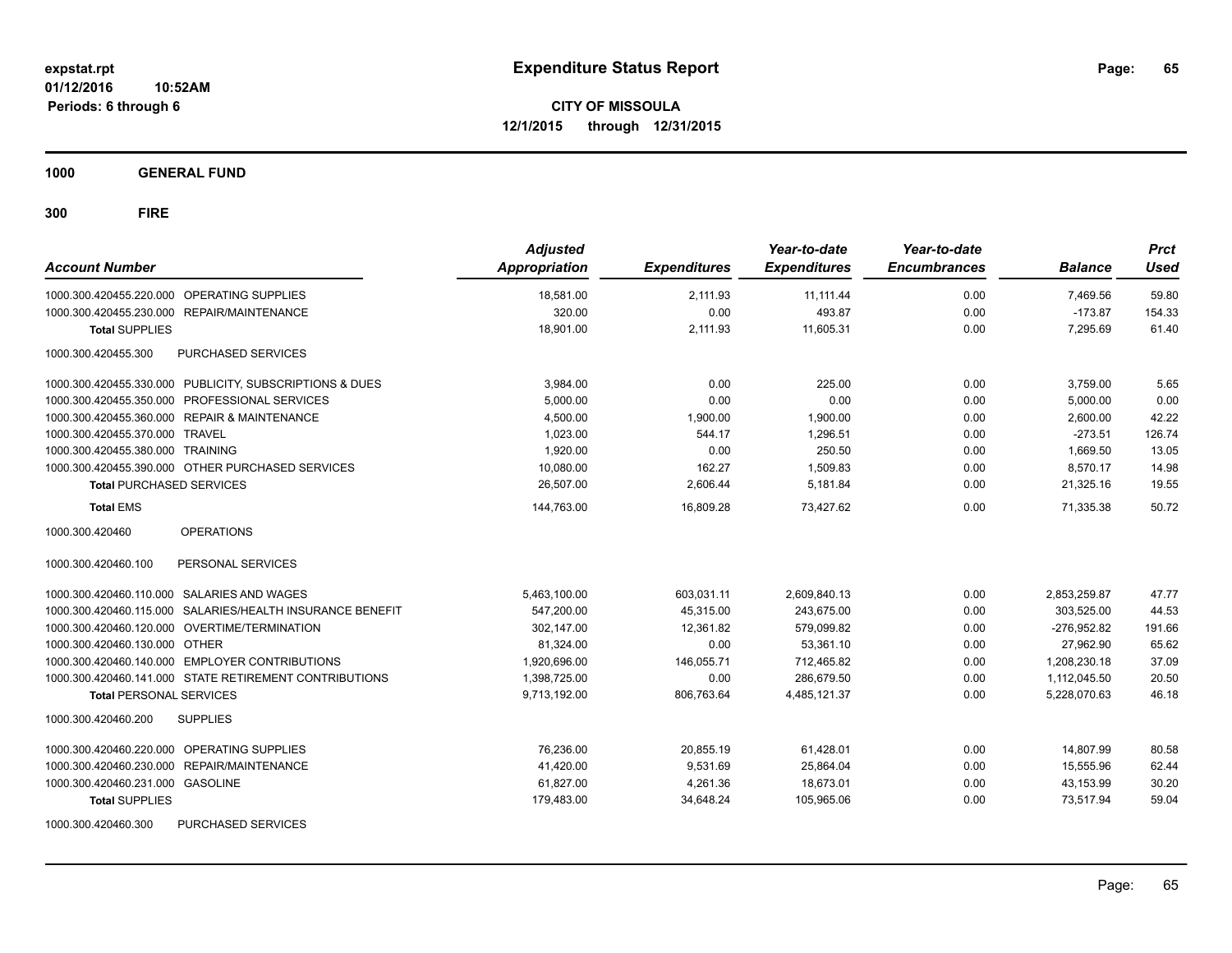**CITY OF MISSOULA 12/1/2015 through 12/31/2015**

**1000 GENERAL FUND**

| <b>Account Number</b>                                     | <b>Adjusted</b><br><b>Appropriation</b> | <b>Expenditures</b> | Year-to-date<br><b>Expenditures</b> | Year-to-date<br><b>Encumbrances</b> | <b>Balance</b> | <b>Prct</b><br>Used |
|-----------------------------------------------------------|-----------------------------------------|---------------------|-------------------------------------|-------------------------------------|----------------|---------------------|
| 1000.300.420460.320.000 PRINTING & DUPLICATING            | 864.00                                  | 0.00                | 277.44                              | 0.00                                | 586.56         | 32.11               |
| 1000.300.420460.330.000 PUBLICITY, SUBSCRIPTIONS & DUES   | 312.00                                  | 0.00                | 0.00                                | 0.00                                | 312.00         | 0.00                |
| 1000.300.420460.350.000 PROFESSIONAL SERVICES             | 19,080.00                               | 0.00                | 1,300.00                            | 0.00                                | 17,780.00      | 6.81                |
| 1000.300.420460.360.000 REPAIR & MAINTENANCE              | 22,225.00                               | 7,496.90            | 20,358.28                           | 0.00                                | 1,866.72       | 91.60               |
| 1000.300.420460.370.000 TRAVEL                            | 6.158.00                                | 0.00                | 654.80                              | 0.00                                | 5.503.20       | 10.63               |
| 1000.300.420460.380.000 TRAINING                          | 5.956.00                                | 0.00                | 25.00                               | 0.00                                | 5,931.00       | 0.42                |
| 1000.300.420460.390.000 OTHER PURCHASED SERVICES          | 1,500.00                                | 0.00                | 0.00                                | 0.00                                | 1,500.00       | 0.00                |
| <b>Total PURCHASED SERVICES</b>                           | 56,095.00                               | 7,496.90            | 22,615.52                           | 0.00                                | 33,479.48      | 40.32               |
| <b>CAPITAL OUTLAY</b><br>1000.300.420460.900              |                                         |                     |                                     |                                     |                |                     |
| Total CAPITAL OUTLAY                                      | 0.00                                    | 0.00                | 0.00                                | 0.00                                | 0.00           | 0.00                |
| <b>Total OPERATIONS</b>                                   | 9,948,770.00                            | 848,908.78          | 4,613,701.95                        | 0.00                                | 5,335,068.05   | 46.37               |
| <b>MAINTENANCE</b><br>1000.300.420490                     |                                         |                     |                                     |                                     |                |                     |
| PERSONAL SERVICES<br>1000.300.420490.100                  |                                         |                     |                                     |                                     |                |                     |
| 1000.300.420490.110.000 SALARIES AND WAGES                | 143.974.00                              | 17,989.64           | 76,670.03                           | 0.00                                | 67,303.97      | 53.25               |
| 1000.300.420490.115.000 SALARIES/HEALTH INSURANCE BENEFIT | 13,680.00                               | 1,140.00            | 6,270.00                            | 0.00                                | 7,410.00       | 45.83               |
| 1000.300.420490.120.000 OVERTIME/TERMINATION              | 4,426.00                                | 1,233.92            | 3,351.93                            | 0.00                                | 1,074.07       | 75.73               |
| 1000.300.420490.140.000 EMPLOYER CONTRIBUTIONS            | 51,411.00                               | 4,279.96            | 19,245.49                           | 0.00                                | 32,165.51      | 37.43               |
| 1000.300.420490.141.000 STATE RETIREMENT CONTRIBUTIONS    | 36,483.00                               | 0.00                | 7,802.54                            | 0.00                                | 28,680.46      | 21.39               |
| <b>Total PERSONAL SERVICES</b>                            | 249,974.00                              | 24,643.52           | 113,339.99                          | 0.00                                | 136,634.01     | 45.34               |
| 1000.300.420490.200<br><b>SUPPLIES</b>                    |                                         |                     |                                     |                                     |                |                     |
| 1000.300.420490.210.000<br><b>OFFICE SUPPLIES</b>         | 48.00                                   | 0.00                | 0.00                                | 0.00                                | 48.00          | 0.00                |
| 1000.300.420490.230.000<br>REPAIR/MAINTENANCE             | 3,600.00                                | 344.77              | 2,662.80                            | 0.00                                | 937.20         | 73.97               |
| <b>Total SUPPLIES</b>                                     | 3,648.00                                | 344.77              | 2,662.80                            | 0.00                                | 985.20         | 72.99               |
| 1000.300.420490.300<br>PURCHASED SERVICES                 |                                         |                     |                                     |                                     |                |                     |
| 1000.300.420490.330.000 PUBLICITY, SUBSCRIPTIONS & DUES   | 91.00                                   | 0.00                | 0.00                                | 0.00                                | 91.00          | 0.00                |
| 1000.300.420490.370.000 TRAVEL                            | 2,000.00                                | 0.00                | 0.00                                | 0.00                                | 2,000.00       | 0.00                |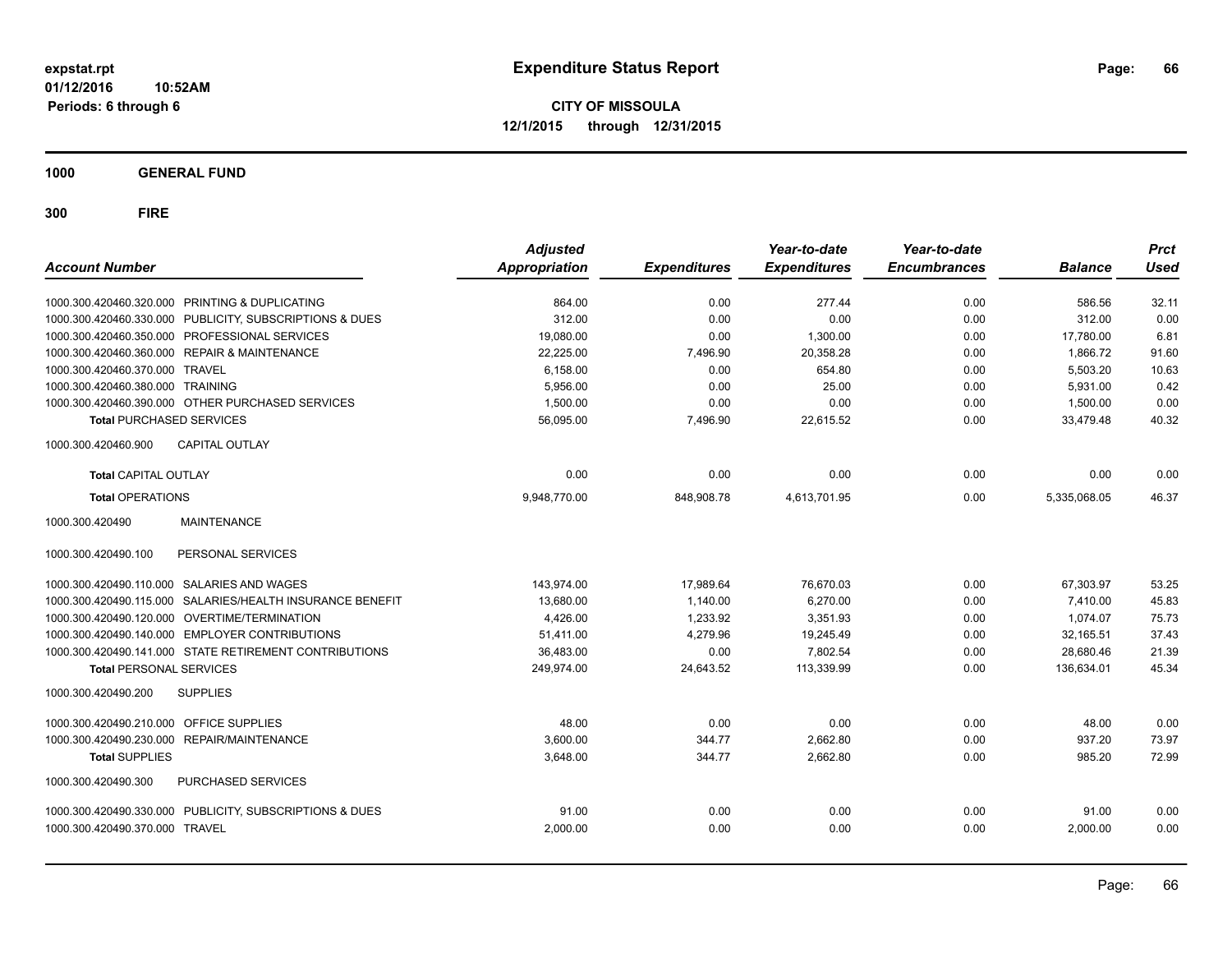**CITY OF MISSOULA 12/1/2015 through 12/31/2015**

**1000 GENERAL FUND**

| <b>Account Number</b>                                               | <b>Adjusted</b><br>Appropriation | <b>Expenditures</b> | Year-to-date<br><b>Expenditures</b> | Year-to-date<br><b>Encumbrances</b> | <b>Balance</b>       | <b>Prct</b><br>Used |
|---------------------------------------------------------------------|----------------------------------|---------------------|-------------------------------------|-------------------------------------|----------------------|---------------------|
| 1000.300.420490.380.000 TRAINING<br><b>Total PURCHASED SERVICES</b> | 1.500.00<br>3,591.00             | 0.00<br>0.00        | 0.00<br>0.00                        | 0.00<br>0.00                        | 1.500.00<br>3,591.00 | 0.00<br>0.00        |
| <b>Total MAINTENANCE</b>                                            | 257,213.00                       | 24.988.29           | 116.002.79                          | 0.00                                | 141.210.21           | 45.10               |
| <b>Total FIRE</b>                                                   | 11,982,408.00                    | 1,034,585.52        | 5,499,133.94                        | 0.00                                | 6,483,274.06         | 45.89               |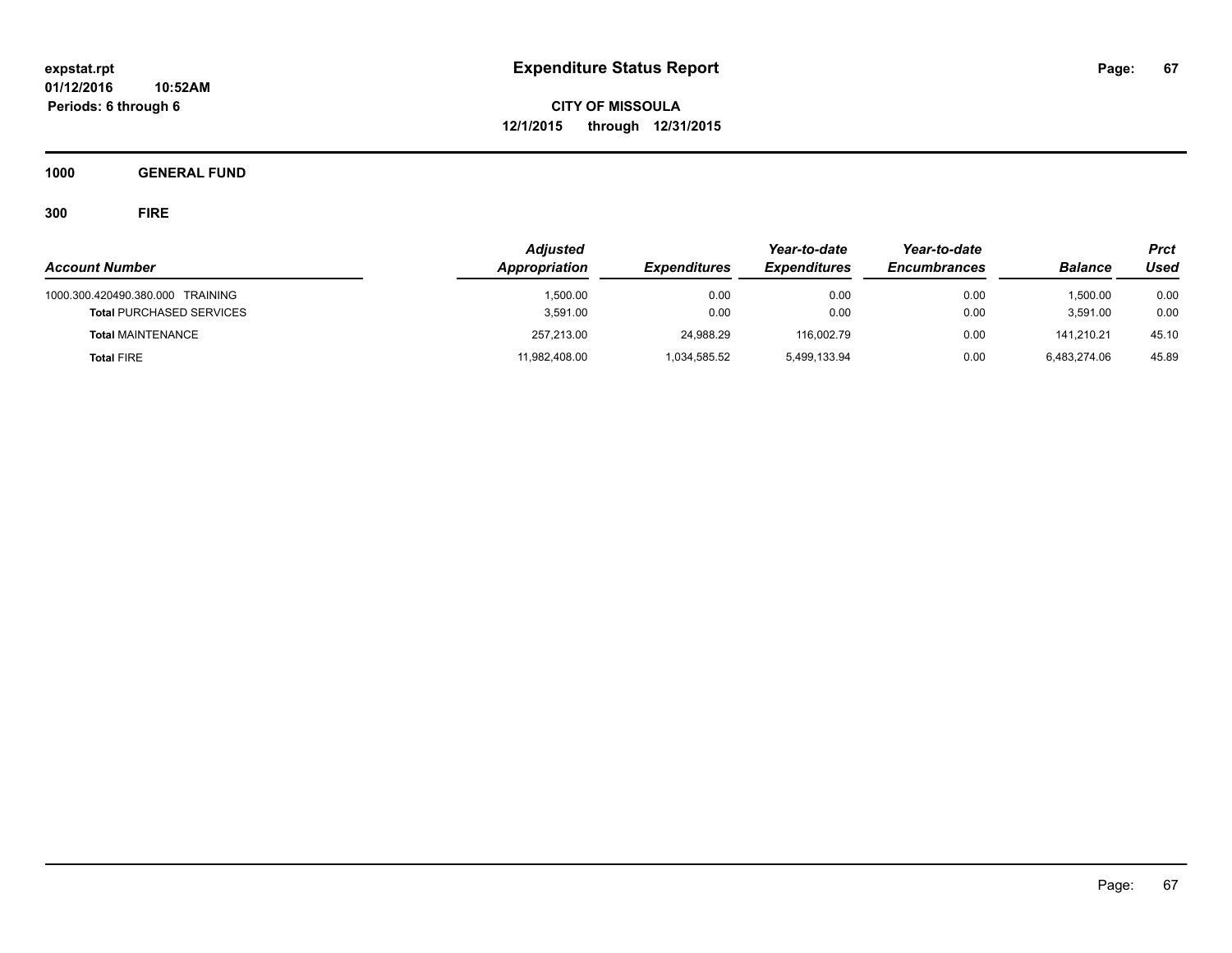**1000 GENERAL FUND**

|                                         |                                                         | <b>Adjusted</b> |                     | Year-to-date        | Year-to-date        |                | <b>Prct</b> |
|-----------------------------------------|---------------------------------------------------------|-----------------|---------------------|---------------------|---------------------|----------------|-------------|
| <b>Account Number</b>                   |                                                         | Appropriation   | <b>Expenditures</b> | <b>Expenditures</b> | <b>Encumbrances</b> | <b>Balance</b> | <b>Used</b> |
| 1000.320.430210                         | <b>ADMINISTRATION</b>                                   |                 |                     |                     |                     |                |             |
| 1000.320.430210.100                     | PERSONAL SERVICES                                       |                 |                     |                     |                     |                |             |
|                                         | 1000.320.430210.110.000 SALARIES AND WAGES              | 101.300.00      | 11,613.37           | 50.346.79           | 0.00                | 50.953.21      | 49.70       |
| 1000.320.430210.120.000                 | OVERTIME/TERMINATION                                    | 0.00            | 740.14              | 1,237.81            | 0.00                | $-1,237.81$    | 0.00        |
|                                         | 1000.320.430210.140.000 EMPLOYER CONTRIBUTIONS          | 54,286.00       | 5,847.30            | 28,798.83           | 0.00                | 25,487.17      | 53.05       |
|                                         | 1000.320.430210.141.000 STATE RETIREMENT CONTRIBUTIONS  | 0.00            | 0.00                | 197.95              | 0.00                | $-197.95$      | 0.00        |
| <b>Total PERSONAL SERVICES</b>          |                                                         | 155,586.00      | 18,200.81           | 80.581.38           | 0.00                | 75.004.62      | 51.79       |
| 1000.320.430210.200                     | <b>SUPPLIES</b>                                         |                 |                     |                     |                     |                |             |
| 1000.320.430210.210.000 OFFICE SUPPLIES |                                                         | 1,600.00        | 95.21               | 95.21               | 0.00                | 1,504.79       | 5.95        |
|                                         | 1000.320.430210.220.000 OPERATING SUPPLIES              | 8.440.00        | 134.99              | 2,640.60            | 0.00                | 5,799.40       | 31.29       |
| <b>Total SUPPLIES</b>                   |                                                         | 10,040.00       | 230.20              | 2,735.81            | 0.00                | 7,304.19       | 27.25       |
| 1000.320.430210.300                     | PURCHASED SERVICES                                      |                 |                     |                     |                     |                |             |
|                                         | 1000.320.430210.320.000 PRINTING & DUPLICATING          | 7,000.00        | 2,508.12            | 2,508.12            | 0.00                | 4,491.88       | 35.83       |
|                                         | 1000.320.430210.330.000 PUBLICITY, SUBSCRIPTIONS & DUES | 3,000.00        | 1,600.00            | 2,923.22            | 0.00                | 76.78          | 97.44       |
| 1000.320.430210.370.000 TRAVEL          |                                                         | 2,300.00        | 0.00                | 800.41              | 0.00                | 1,499.59       | 34.80       |
| 1000.320.430210.380.000 TRAINING        |                                                         | 1,500.00        | 0.00                | 500.00              | 0.00                | 1,000.00       | 33.33       |
| <b>Total PURCHASED SERVICES</b>         |                                                         | 13,800.00       | 4,108.12            | 6,731.75            | 0.00                | 7,068.25       | 48.78       |
| 1000.320.430210.900                     | <b>CAPITAL OUTLAY</b>                                   |                 |                     |                     |                     |                |             |
| <b>Total CAPITAL OUTLAY</b>             |                                                         | 0.00            | 0.00                | 0.00                | 0.00                | 0.00           | 0.00        |
| <b>Total ADMINISTRATION</b>             |                                                         | 179,426.00      | 22,539.13           | 90,048.94           | 0.00                | 89,377.06      | 50.19       |
| 1000.320.430220                         | <b>FACILITY</b>                                         |                 |                     |                     |                     |                |             |
| 1000.320.430220.100                     | PERSONAL SERVICES                                       |                 |                     |                     |                     |                |             |
|                                         | 1000.320.430220.110.000 SALARIES AND WAGES              | 46,647.00       | 5,344.75            | 23,170.35           | 0.00                | 23,476.65      | 49.67       |
|                                         | 1000.320.430220.120.000 OVERTIME/TERMINATION            | 0.00            | 340.62              | 569.72              | 0.00                | $-569.72$      | 0.00        |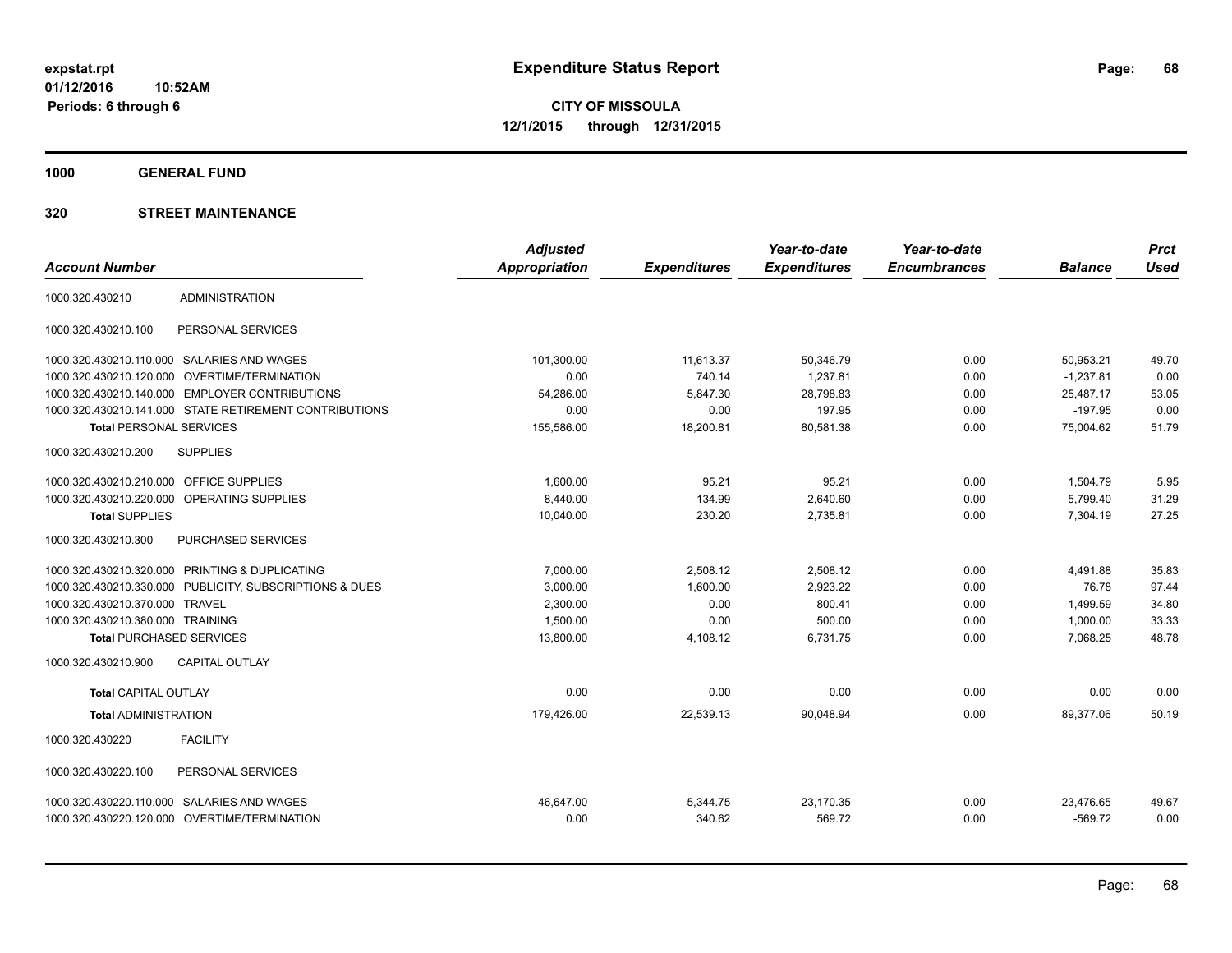**1000 GENERAL FUND**

| <b>Account Number</b>                          | <b>Adjusted</b><br><b>Appropriation</b> | <b>Expenditures</b> | Year-to-date<br><b>Expenditures</b> | Year-to-date<br><b>Encumbrances</b> | <b>Balance</b> | <b>Prct</b><br><b>Used</b> |
|------------------------------------------------|-----------------------------------------|---------------------|-------------------------------------|-------------------------------------|----------------|----------------------------|
| 1000.320.430220.140.000 EMPLOYER CONTRIBUTIONS | 24,998.00                               | 2,691.20            | 13,254.95                           | 0.00                                | 11,743.05      | 53.02                      |
| <b>Total PERSONAL SERVICES</b>                 | 71,645.00                               | 8,376.57            | 36,995.02                           | 0.00                                | 34,649.98      | 51.64                      |
| 1000.320.430220.200<br><b>SUPPLIES</b>         |                                         |                     |                                     |                                     |                |                            |
| 1000.320.430220.220.000 OPERATING SUPPLIES     | 8,000.00                                | 113.49              | 601.02                              | 0.00                                | 7,398.98       | 7.51                       |
| <b>Total SUPPLIES</b>                          | 8,000.00                                | 113.49              | 601.02                              | 0.00                                | 7,398.98       | 7.51                       |
| 1000.320.430220.300<br>PURCHASED SERVICES      |                                         |                     |                                     |                                     |                |                            |
| 1000.320.430220.343.000 WATER CHARGES          | 7.000.00                                | 1,412.34            | 7.333.16                            | 0.00                                | $-333.16$      | 104.76                     |
| 1000.320.430220.344.000 TELEPHONE SERVICE      | 1,822.00                                | 168.42              | 993.83                              | 0.00                                | 828.17         | 54.55                      |
| 1000.320.430220.345.000 GARBAGE                | 0.00                                    | 0.00                | 111.75                              | 0.00                                | $-111.75$      | 0.00                       |
| 1000.320.430220.350.000 PROFESSIONAL SERVICES  | 1,650.00                                | 0.00                | 961.75                              | 0.00                                | 688.25         | 58.29                      |
| <b>Total PURCHASED SERVICES</b>                | 10,472.00                               | 1,580.76            | 9,400.49                            | 0.00                                | 1,071.51       | 89.77                      |
| 1000.320.430220.500<br><b>FIXED CHARGES</b>    |                                         |                     |                                     |                                     |                |                            |
| 1000.320.430220.500.000 FIXED CHARGES          | 9,000.00                                | 0.00                | 200.00                              | 0.00                                | 8,800.00       | 2.22                       |
| <b>Total FIXED CHARGES</b>                     | 9,000.00                                | 0.00                | 200.00                              | 0.00                                | 8,800.00       | 2.22                       |
| <b>Total FACILITY</b>                          | 99,117.00                               | 10,070.82           | 47,196.53                           | 0.00                                | 51,920.47      | 47.62                      |
| <b>STREET RESTORATION</b><br>1000.320.430230   |                                         |                     |                                     |                                     |                |                            |
| PERSONAL SERVICES<br>1000.320.430230.100       |                                         |                     |                                     |                                     |                |                            |
| 1000.320.430230.110.000 SALARIES AND WAGES     | 303,251.00                              | 35,123.25           | 152,268.02                          | 0.00                                | 150.982.98     | 50.21                      |
| 1000.320.430230.120.000 OVERTIME/TERMINATION   | 3.000.00                                | 2.238.51            | 3,743.75                            | 0.00                                | $-743.75$      | 124.79                     |
| 1000.320.430230.140.000 EMPLOYER CONTRIBUTIONS | 164,119.00                              | 17,681.44           | 87,089.82                           | 0.00                                | 77,029.18      | 53.07                      |
| <b>Total PERSONAL SERVICES</b>                 | 470,370.00                              | 55,043.20           | 243,101.59                          | 0.00                                | 227,268.41     | 51.68                      |
| 1000.320.430230.200<br><b>SUPPLIES</b>         |                                         |                     |                                     |                                     |                |                            |
| 1000.320.430230.220.000 OPERATING SUPPLIES     | 1,599.00                                | 0.00                | 0.00                                | 0.00                                | 1,599.00       | 0.00                       |
| 1000.320.430230.230.000 REPAIR/MAINTENANCE     | 25,009.00                               | 2,140.47            | 2,158.48                            | 0.00                                | 22,850.52      | 8.63                       |
| 1000.320.430230.231.000 GASOLINE               | 74,487.00                               | 23,458.42           | 62,359.88                           | 0.00                                | 12,127.12      | 83.72                      |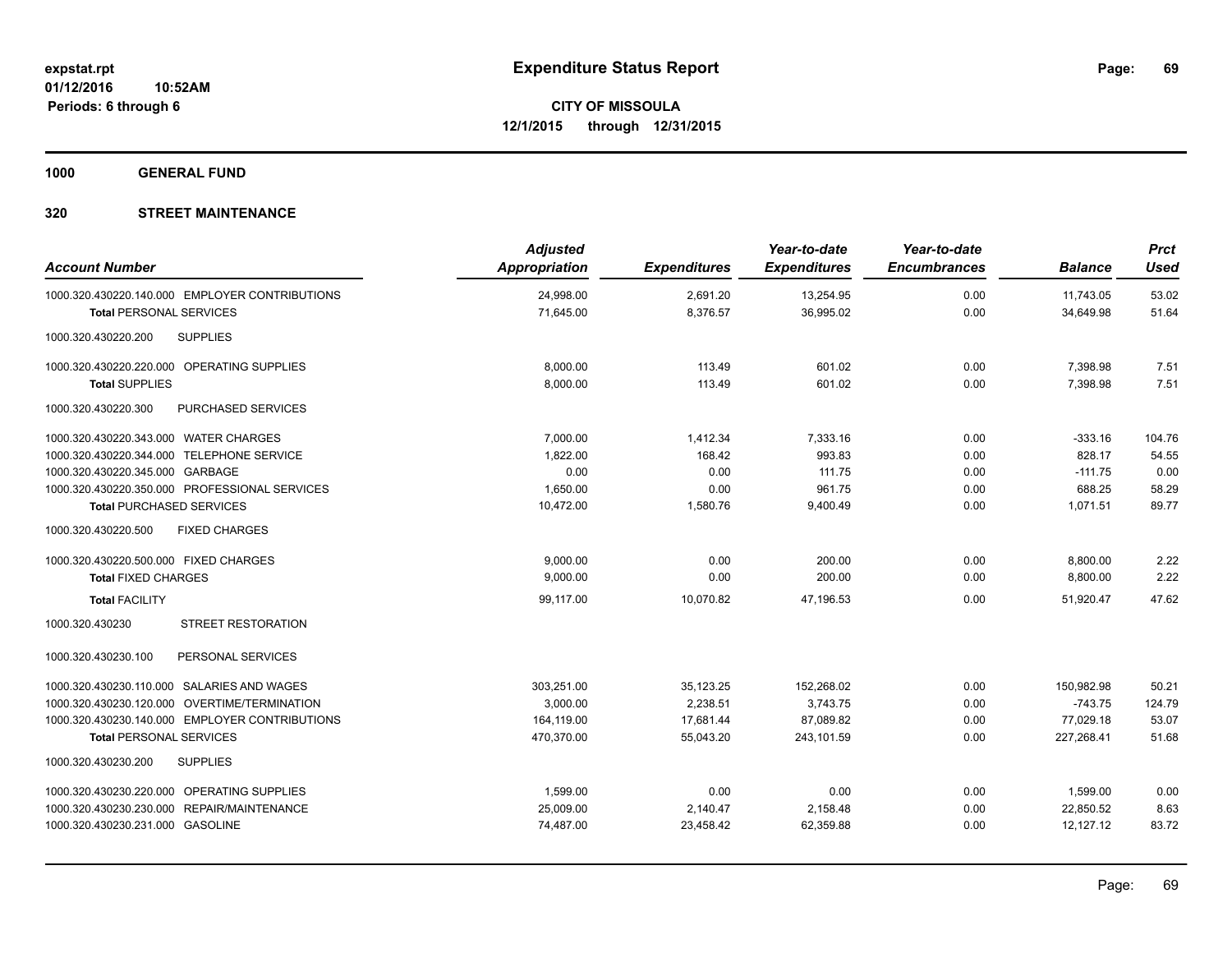**1000 GENERAL FUND**

| <b>Account Number</b>                            | <b>Adjusted</b><br><b>Appropriation</b> | <b>Expenditures</b> | Year-to-date<br><b>Expenditures</b> | Year-to-date<br><b>Encumbrances</b> | <b>Balance</b> | <b>Prct</b><br><b>Used</b> |
|--------------------------------------------------|-----------------------------------------|---------------------|-------------------------------------|-------------------------------------|----------------|----------------------------|
| <b>Total SUPPLIES</b>                            | 101,095.00                              | 25,598.89           | 64,518.36                           | 0.00                                | 36,576.64      | 63.82                      |
| PURCHASED SERVICES<br>1000.320.430230.300        |                                         |                     |                                     |                                     |                |                            |
| 1000.320.430230.345.000 GARBAGE                  | 5,200.00                                | 240.00              | 954.16                              | 0.00                                | 4,245.84       | 18.35                      |
| 1000.320.430230.350.000 PROFESSIONAL SERVICES    | 1,000.00                                | 0.00                | 0.00                                | 0.00                                | 1,000.00       | 0.00                       |
| 1000.320.430230.360.000 REPAIR & MAINTENANCE     | 2,000.00                                | 0.00                | 608.80                              | 0.00                                | 1,391.20       | 30.44                      |
| <b>Total PURCHASED SERVICES</b>                  | 8,200.00                                | 240.00              | 1,562.96                            | 0.00                                | 6,637.04       | 19.06                      |
| <b>BUILDING MATERIALS</b><br>1000.320.430230.400 |                                         |                     |                                     |                                     |                |                            |
| 1000.320.430230.400.000 BUILDING MATERIALS       | 17,598.00                               | 0.00                | 0.00                                | 0.00                                | 17,598.00      | 0.00                       |
| <b>Total BUILDING MATERIALS</b>                  | 17.598.00                               | 0.00                | 0.00                                | 0.00                                | 17.598.00      | 0.00                       |
| 1000.320.430230.500<br><b>FIXED CHARGES</b>      |                                         |                     |                                     |                                     |                |                            |
| 1000.320.430230.500.000 FIXED CHARGES            | 5,500.00                                | 4,503.50            | 6,395.00                            | 0.00                                | $-895.00$      | 116.27                     |
| <b>Total FIXED CHARGES</b>                       | 5,500.00                                | 4,503.50            | 6,395.00                            | 0.00                                | $-895.00$      | 116.27                     |
| 1000.320.430230.900<br><b>CAPITAL OUTLAY</b>     |                                         |                     |                                     |                                     |                |                            |
| <b>Total CAPITAL OUTLAY</b>                      | 0.00                                    | 0.00                | 0.00                                | 0.00                                | 0.00           | 0.00                       |
| <b>Total STREET RESTORATION</b>                  | 602.763.00                              | 85.385.59           | 315.577.91                          | 0.00                                | 287.185.09     | 52.36                      |
| <b>STREET MAINTENANCE</b><br>1000.320.430240     |                                         |                     |                                     |                                     |                |                            |
| PERSONAL SERVICES<br>1000.320.430240.100         |                                         |                     |                                     |                                     |                |                            |
| 1000.320.430240.110.000 SALARIES AND WAGES       | 410,458.00                              | 47,677.65           | 206,693.99                          | 0.00                                | 203,764.01     | 50.36                      |
| 1000.320.430240.120.000 OVERTIME/TERMINATION     | 2,100.00                                | 3,038.58            | 5,081.85                            | 0.00                                | $-2,981.85$    | 241.99                     |
| 1000.320.430240.130.000 OTHER                    | 3,000.00                                | 0.00                | 0.00                                | 0.00                                | 3,000.00       | 0.00                       |
| 1000.320.430240.140.000 EMPLOYER CONTRIBUTIONS   | 222,697.00                              | 24,000.89           | 118,170.98                          | 0.00                                | 104,526.02     | 53.06                      |
| <b>Total PERSONAL SERVICES</b>                   | 638,255.00                              | 74.717.12           | 329,946.82                          | 0.00                                | 308,308.18     | 51.70                      |
| 1000.320.430240.200<br><b>SUPPLIES</b>           |                                         |                     |                                     |                                     |                |                            |
| 1000.320.430240.220.000 OPERATING SUPPLIES       | 1,599.00                                | 0.00                | 0.00                                | 0.00                                | 1,599.00       | 0.00                       |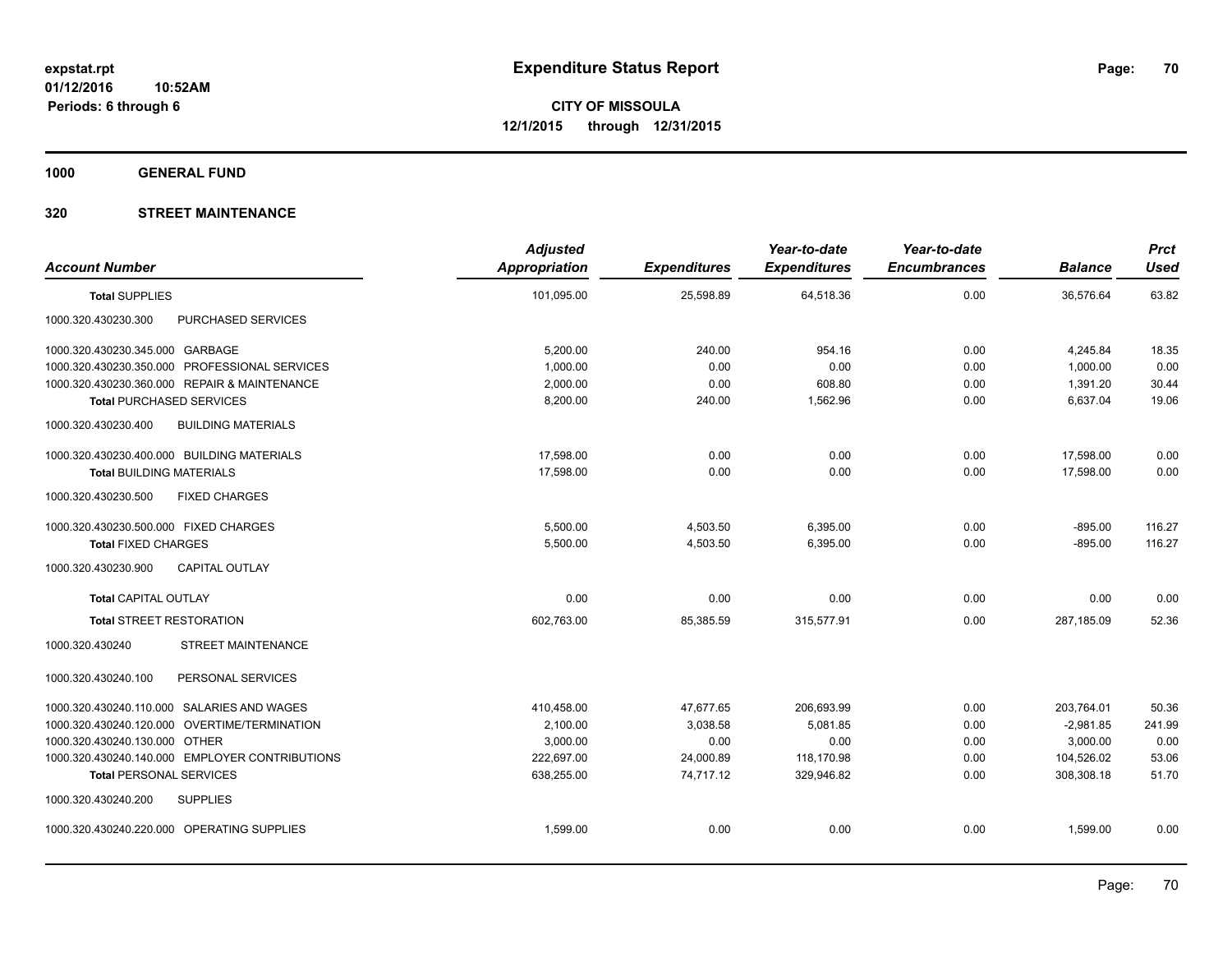**1000 GENERAL FUND**

| <b>Account Number</b>                            | <b>Adjusted</b><br><b>Appropriation</b> | <b>Expenditures</b> | Year-to-date<br><b>Expenditures</b> | Year-to-date<br><b>Encumbrances</b> | <b>Balance</b> | <b>Prct</b><br><b>Used</b> |
|--------------------------------------------------|-----------------------------------------|---------------------|-------------------------------------|-------------------------------------|----------------|----------------------------|
| 1000.320.430240.230.000 REPAIR/MAINTENANCE       | 19,455.00                               | 0.00                | $-25.24$                            | 0.00                                | 19,480.24      | 0.13                       |
| 1000.320.430240.231.000 GASOLINE                 | 14,133.00                               | 82.23               | 647.36                              | 0.00                                | 13,485.64      | 4.58                       |
| <b>Total SUPPLIES</b>                            | 35,187.00                               | 82.23               | 622.12                              | 0.00                                | 34,564.88      | 1.77                       |
| 1000.320.430240.300<br>PURCHASED SERVICES        |                                         |                     |                                     |                                     |                |                            |
| 1000.320.430240.345.000 GARBAGE                  | 2,080.00                                | 0.00                | 0.00                                | 0.00                                | 2,080.00       | 0.00                       |
| 1000.320.430240.350.000 PROFESSIONAL SERVICES    | 2,000.00                                | 0.00                | 0.00                                | 0.00                                | 2,000.00       | 0.00                       |
| <b>Total PURCHASED SERVICES</b>                  | 4,080.00                                | 0.00                | 0.00                                | 0.00                                | 4,080.00       | 0.00                       |
| 1000.320.430240.400<br><b>BUILDING MATERIALS</b> |                                         |                     |                                     |                                     |                |                            |
| 1000.320.430240.400.000 BUILDING MATERIALS       | 28,687.00                               | 0.00                | 0.00                                | 0.00                                | 28,687.00      | 0.00                       |
| <b>Total BUILDING MATERIALS</b>                  | 28,687.00                               | 0.00                | 0.00                                | 0.00                                | 28,687.00      | 0.00                       |
| 1000.320.430240.500<br><b>FIXED CHARGES</b>      |                                         |                     |                                     |                                     |                |                            |
| 1000.320.430240.500.000 FIXED CHARGES            | 5,000.00                                | 0.00                | 315.00                              | 0.00                                | 4,685.00       | 6.30                       |
| <b>Total FIXED CHARGES</b>                       | 5,000.00                                | 0.00                | 315.00                              | 0.00                                | 4,685.00       | 6.30                       |
| <b>CAPITAL OUTLAY</b><br>1000.320.430240.900     |                                         |                     |                                     |                                     |                |                            |
| <b>Total CAPITAL OUTLAY</b>                      | 0.00                                    | 0.00                | 0.00                                | 0.00                                | 0.00           | 0.00                       |
| <b>Total STREET MAINTENANCE</b>                  | 711,209.00                              | 74,799.35           | 330,883.94                          | 0.00                                | 380,325.06     | 46.52                      |
| 1000.320.430251<br>ICE & SNOW REMOVAL            |                                         |                     |                                     |                                     |                |                            |
| PERSONAL SERVICES<br>1000.320.430251.100         |                                         |                     |                                     |                                     |                |                            |
| 1000.320.430251.110.000 SALARIES AND WAGES       | 137,340.00                              | 16,331.19           | 70,799.99                           | 0.00                                | 66,540.01      | 51.55                      |
| 1000.320.430251.120.000 OVERTIME/TERMINATION     | 4,950.00                                | 1,040.81            | 1,740.64                            | 0.00                                | 3,209.36       | 35.16                      |
| 1000.320.430251.140.000 EMPLOYER CONTRIBUTIONS   | 76,253.00                               | 8,217.69            | 40,482.89                           | 0.00                                | 35,770.11      | 53.09                      |
| <b>Total PERSONAL SERVICES</b>                   | 218,543.00                              | 25,589.69           | 113,023.52                          | 0.00                                | 105,519.48     | 51.72                      |
| 1000.320.430251.200<br><b>SUPPLIES</b>           |                                         |                     |                                     |                                     |                |                            |
| 1000.320.430251.220.000 OPERATING SUPPLIES       | 148,548.00                              | 0.00                | 0.00                                | 0.00                                | 148,548.00     | 0.00                       |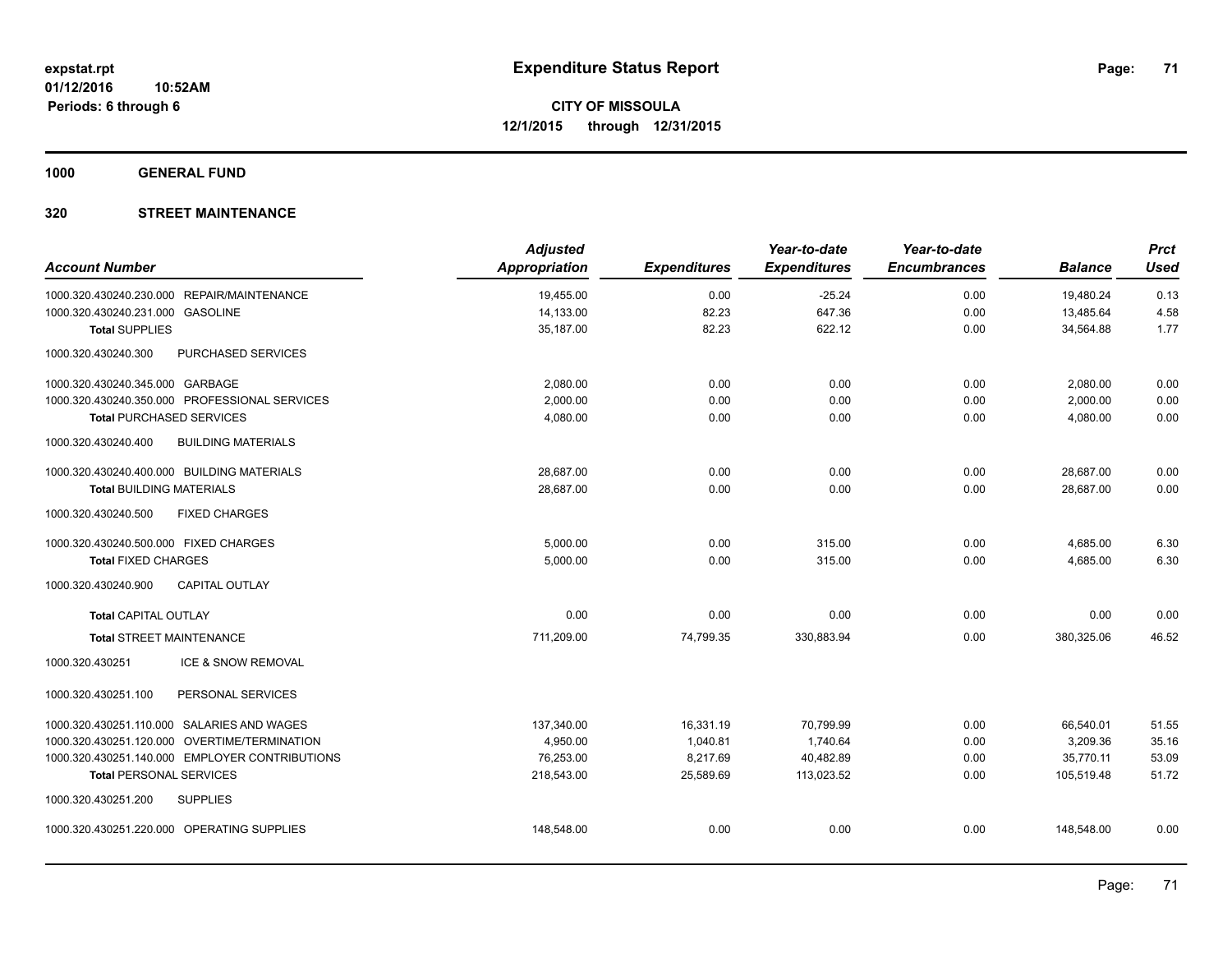**1000 GENERAL FUND**

| <b>Account Number</b>                            | <b>Adjusted</b><br>Appropriation | <b>Expenditures</b> | Year-to-date<br><b>Expenditures</b> | Year-to-date<br><b>Encumbrances</b> | <b>Balance</b> | <b>Prct</b><br><b>Used</b> |
|--------------------------------------------------|----------------------------------|---------------------|-------------------------------------|-------------------------------------|----------------|----------------------------|
| 1000.320.430251.230.000 REPAIR/MAINTENANCE       | 14,316.00                        | 117.17              | 117.17                              | 0.00                                | 14,198.83      | 0.82                       |
| 1000.320.430251.231.000 GASOLINE                 | 86,170.00                        | 0.00                | 0.00                                | 0.00                                | 86,170.00      | 0.00                       |
| <b>Total SUPPLIES</b>                            | 249,034.00                       | 117.17              | 117.17                              | 0.00                                | 248,916.83     | 0.05                       |
| <b>PURCHASED SERVICES</b><br>1000.320.430251.300 |                                  |                     |                                     |                                     |                |                            |
| 1000.320.430251.360.000 REPAIR & MAINTENANCE     | 5,000.00                         | 40.00               | 40.00                               | 0.00                                | 4,960.00       | 0.80                       |
| <b>Total PURCHASED SERVICES</b>                  | 5,000.00                         | 40.00               | 40.00                               | 0.00                                | 4,960.00       | 0.80                       |
| 1000.320.430251.500<br><b>FIXED CHARGES</b>      |                                  |                     |                                     |                                     |                |                            |
| 1000.320.430251.500.000 FIXED CHARGES            | 2,000.00                         | 0.00                | 0.00                                | 0.00                                | 2,000.00       | 0.00                       |
| <b>Total FIXED CHARGES</b>                       | 2,000.00                         | 0.00                | 0.00                                | 0.00                                | 2,000.00       | 0.00                       |
| 1000.320.430251.900<br><b>CAPITAL OUTLAY</b>     |                                  |                     |                                     |                                     |                |                            |
| <b>Total CAPITAL OUTLAY</b>                      | 0.00                             | 0.00                | 0.00                                | 0.00                                | 0.00           | 0.00                       |
| Total ICE & SNOW REMOVAL                         | 474,577.00                       | 25,746.86           | 113,180.69                          | 0.00                                | 361,396.31     | 23.85                      |
| <b>STREET CLEANING</b><br>1000.320.430252        |                                  |                     |                                     |                                     |                |                            |
| 1000.320.430252.100<br>PERSONAL SERVICES         |                                  |                     |                                     |                                     |                |                            |
| 1000.320.430252.110.000 SALARIES AND WAGES       | 346,341.00                       | 40,639.21           | 176,182.66                          | 0.00                                | 170,158.34     | 50.87                      |
| 1000.320.430252.120.000 OVERTIME/TERMINATION     | 4,950.00                         | 2,590.09            | 4,331.73                            | 0.00                                | 618.27         | 87.51                      |
| 1000.320.430252.130.000 OTHER                    | 3,000.00                         | 0.00                | 0.00                                | 0.00                                | 3,000.00       | 0.00                       |
| 1000.320.430252.140.000 EMPLOYER CONTRIBUTIONS   | 189,864.00                       | 21,989.80           | 103,056.65                          | 0.00                                | 86,807.35      | 54.28                      |
| <b>Total PERSONAL SERVICES</b>                   | 544,155.00                       | 65,219.10           | 283,571.04                          | 0.00                                | 260,583.96     | 52.11                      |
| <b>SUPPLIES</b><br>1000.320.430252.200           |                                  |                     |                                     |                                     |                |                            |
| 1000.320.430252.220.000 OPERATING SUPPLIES       | 2,132.00                         | 0.00                | 0.00                                | 0.00                                | 2,132.00       | 0.00                       |
| 1000.320.430252.230.000 REPAIR/MAINTENANCE       | 25,435.00                        | 13,039.70           | 13,039.70                           | 0.00                                | 12,395.30      | 51.27                      |
| 1000.320.430252.231.000 GASOLINE                 | 43,814.00                        | 0.00                | 0.00                                | 0.00                                | 43,814.00      | 0.00                       |
| <b>Total SUPPLIES</b>                            | 71,381.00                        | 13,039.70           | 13,039.70                           | 0.00                                | 58,341.30      | 18.27                      |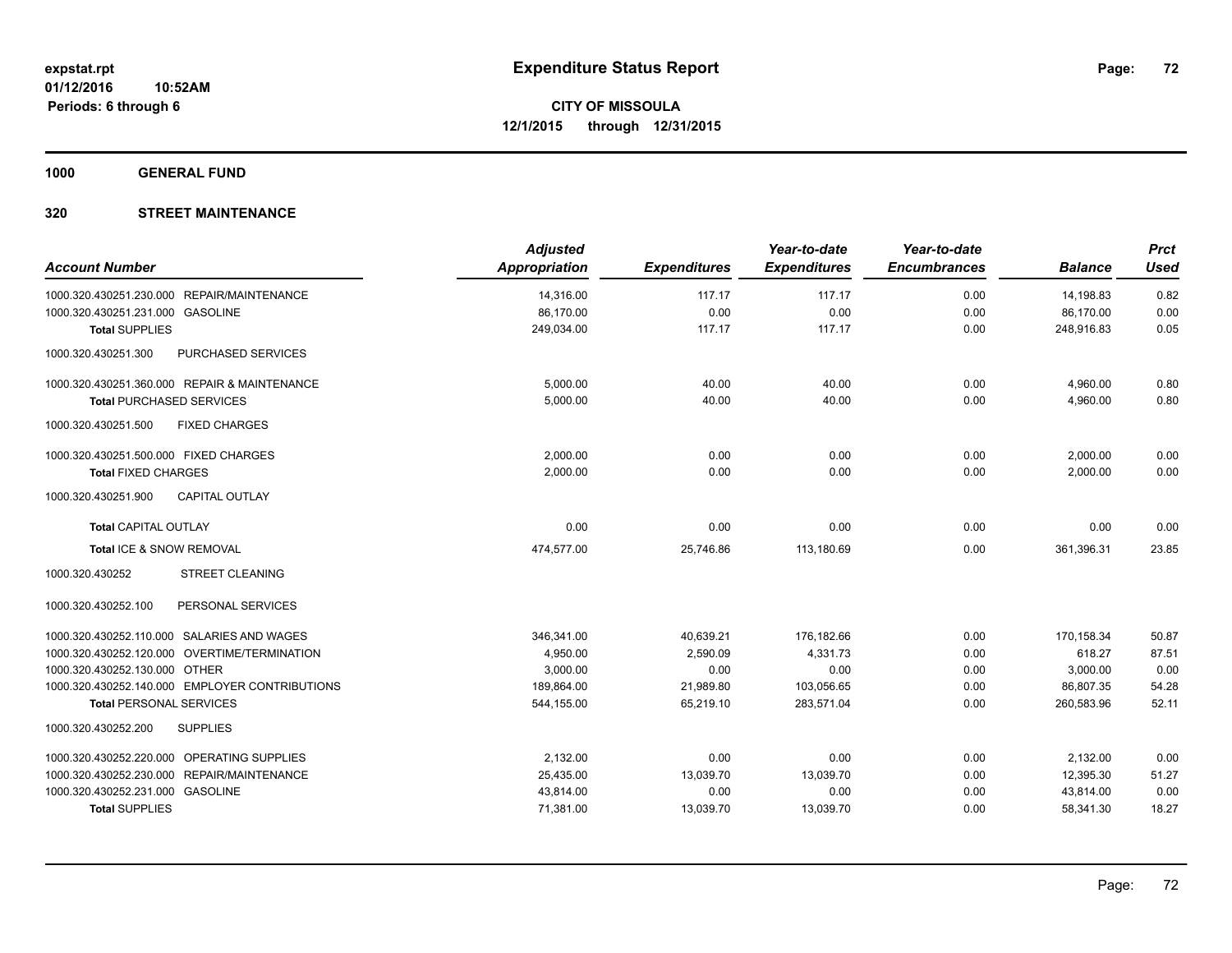**1000 GENERAL FUND**

## **320 STREET MAINTENANCE**

|                                                      | <b>Adjusted</b> |                     | Year-to-date        | Year-to-date        |                | <b>Prct</b> |
|------------------------------------------------------|-----------------|---------------------|---------------------|---------------------|----------------|-------------|
| <b>Account Number</b>                                | Appropriation   | <b>Expenditures</b> | <b>Expenditures</b> | <b>Encumbrances</b> | <b>Balance</b> | <b>Used</b> |
| PURCHASED SERVICES<br>1000.320.430252.300            |                 |                     |                     |                     |                |             |
| 1000.320.430252.350.000 PROFESSIONAL SERVICES        | 500.00          | 0.00                | 0.00                | 0.00                | 500.00         | 0.00        |
| 1000.320.430252.360.000 REPAIR & MAINTENANCE         | 14,000.00       | 0.00                | 0.00                | 0.00                | 14,000.00      | 0.00        |
| <b>Total PURCHASED SERVICES</b>                      | 14,500.00       | 0.00                | 0.00                | 0.00                | 14,500.00      | 0.00        |
| 1000.320.430252.400<br><b>BUILDING MATERIALS</b>     |                 |                     |                     |                     |                |             |
| <b>Total BUILDING MATERIALS</b>                      | 0.00            | 0.00                | 0.00                | 0.00                | 0.00           | 0.00        |
| 1000.320.430252.500<br><b>FIXED CHARGES</b>          |                 |                     |                     |                     |                |             |
| 1000.320.430252.500.000 FIXED CHARGES                | 9,000.00        | 3,120.00            | 3,250.00            | 0.00                | 5,750.00       | 36.11       |
| <b>Total FIXED CHARGES</b>                           | 9,000.00        | 3,120.00            | 3,250.00            | 0.00                | 5,750.00       | 36.11       |
| <b>Total STREET CLEANING</b>                         | 639,036.00      | 81,378.80           | 299,860.74          | 0.00                | 339,175.26     | 46.92       |
| 1000.320.430270<br><b>COMMUNICATIONS MAINTENANCE</b> |                 |                     |                     |                     |                |             |
| 1000.320.430270.100<br>PERSONAL SERVICES             |                 |                     |                     |                     |                |             |
| <b>Total PERSONAL SERVICES</b>                       | 0.00            | 0.00                | 0.00                | 0.00                | 0.00           | 0.00        |
| 1000.320.430270.200<br><b>SUPPLIES</b>               |                 |                     |                     |                     |                |             |
| <b>Total SUPPLIES</b>                                | 0.00            | 0.00                | 0.00                | 0.00                | 0.00           | 0.00        |
| 1000.320.430270.900<br><b>CAPITAL OUTLAY</b>         |                 |                     |                     |                     |                |             |
| 1000.320.430270.930.000 IMPROVEMENTS                 | 197,705.00      | 3,437.50            | 38,386.93           | 0.00                | 159,318.07     | 19.42       |
| Total COMMUNICATIONS MAINTENANCE                     | 197,705.00      | 3,437.50            | 38,386.93           | 0.00                | 159,318.07     | 19.42       |
| <b>DEBT SERVICE</b><br>1000.320.490504               |                 |                     |                     |                     |                |             |
| 1000.320.490504.600<br><b>DEBT SERVICE</b>           |                 |                     |                     |                     |                |             |
| <b>Total DEBT SERVICE</b>                            | 0.00            | 0.00                | 0.00                | 0.00                | 0.00           | 0.00        |
| <b>Total STREET MAINTENANCE</b>                      | 2,903,833.00    | 303,358.05          | 1,235,135.68        | 0.00                | 1,668,697.32   | 42.53       |
|                                                      |                 |                     |                     |                     |                |             |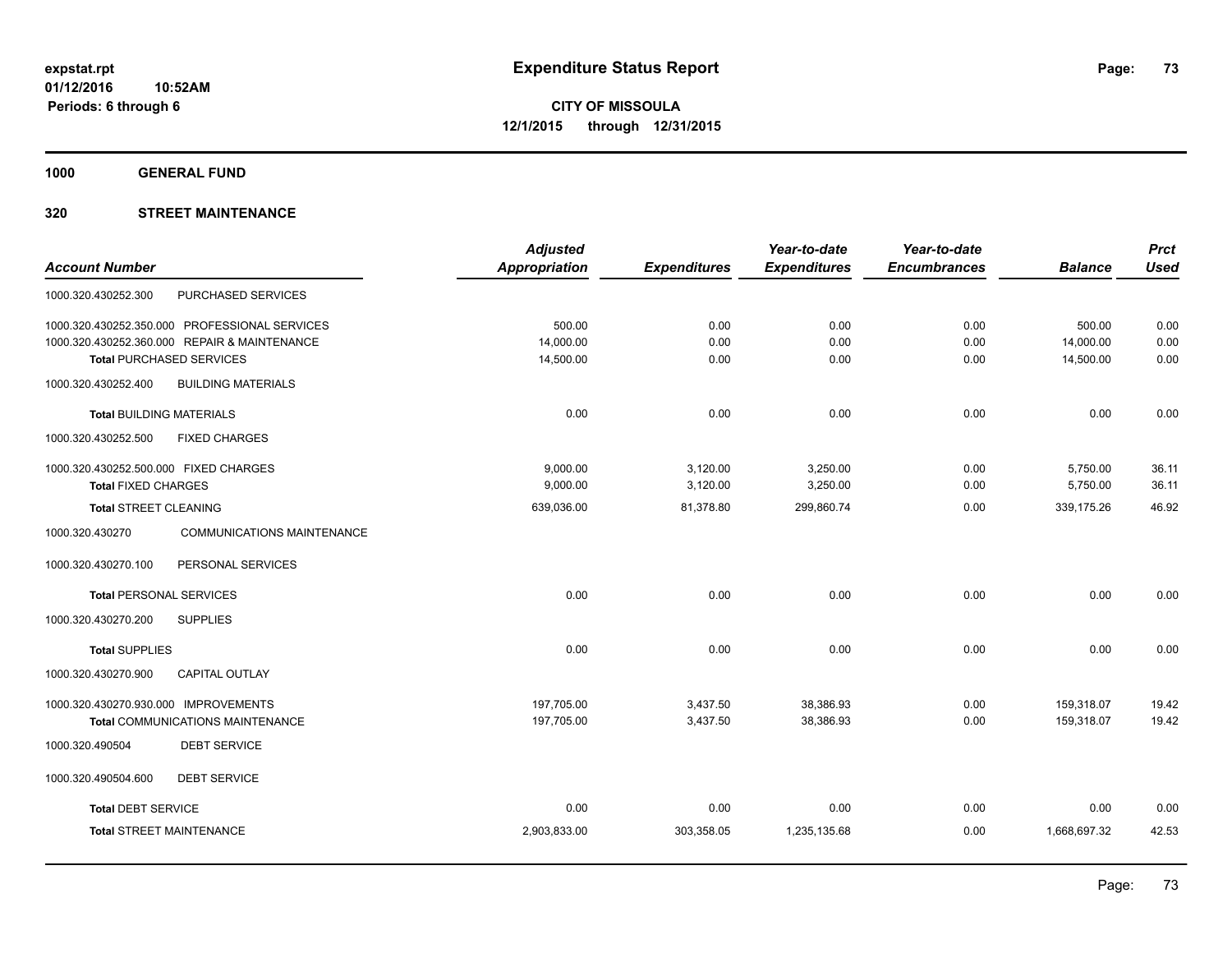**1000 GENERAL FUND**

|                                        |                                                   | <b>Adjusted</b> |                     | Year-to-date        | Year-to-date        |                | <b>Prct</b> |
|----------------------------------------|---------------------------------------------------|-----------------|---------------------|---------------------|---------------------|----------------|-------------|
| <b>Account Number</b>                  |                                                   | Appropriation   | <b>Expenditures</b> | <b>Expenditures</b> | <b>Encumbrances</b> | <b>Balance</b> | <b>Used</b> |
| 1000.321.411231                        | <b>ENERGY CONSERVATION</b>                        |                 |                     |                     |                     |                |             |
| 1000.321.411231.100                    | PERSONAL SERVICES                                 |                 |                     |                     |                     |                |             |
| <b>Total PERSONAL SERVICES</b>         |                                                   | 0.00            | 0.00                | 0.00                | 0.00                | 0.00           | 0.00        |
| 1000.321.411231.200                    | <b>SUPPLIES</b>                                   |                 |                     |                     |                     |                |             |
| <b>Total SUPPLIES</b>                  |                                                   | 0.00            | 0.00                | 0.00                | 0.00                | 0.00           | 0.00        |
| 1000.321.411231.300                    | <b>PURCHASED SERVICES</b>                         |                 |                     |                     |                     |                |             |
|                                        | <b>Total ENERGY CONSERVATION</b>                  | 0.00            | 0.00                | 0.00                | 0.00                | 0.00           | 0.00        |
| 1000.321.411810                        | <b>FACILITY MAINTENANCE</b>                       |                 |                     |                     |                     |                |             |
| 1000.321.411810.100                    | PERSONAL SERVICES                                 |                 |                     |                     |                     |                |             |
|                                        | 1000.321.411810.110.000 SALARIES AND WAGES        | 47,882.00       | 4,785.65            | 20,052.49           | 0.00                | 27,829.51      | 41.88       |
|                                        | 1000.321.411810.120.000 OVERTIME/TERMINATION      | 0.00            | 21.07               | 21.32               | 0.00                | $-21.32$       | 0.00        |
|                                        | 1000.321.411810.140.000 EMPLOYER CONTRIBUTIONS    | 19,906.00       | 1,810.11            | 8,746.67            | 0.00                | 11,159.33      | 43.94       |
| <b>Total PERSONAL SERVICES</b>         |                                                   | 67,788.00       | 6,616.83            | 28,820.48           | 0.00                | 38,967.52      | 42.52       |
| 1000.321.411810.200                    | <b>SUPPLIES</b>                                   |                 |                     |                     |                     |                |             |
|                                        | 1000.321.411810.220.000 OPERATING SUPPLIES        | 450.00          | 0.00                | 0.00                | 0.00                | 450.00         | 0.00        |
| 1000.321.411810.231.000 GASOLINE       |                                                   | 198.00          | 0.00                | 0.00                | 0.00                | 198.00         | 0.00        |
| 1000.321.411810.240.000 OTHER SUPPLIES |                                                   | 6.070.00        | 0.00                | 0.00                | 0.00                | 6,070.00       | 0.00        |
| <b>Total SUPPLIES</b>                  |                                                   | 6,718.00        | 0.00                | 0.00                | 0.00                | 6,718.00       | 0.00        |
| 1000.321.411810.300                    | <b>PURCHASED SERVICES</b>                         |                 |                     |                     |                     |                |             |
| 1000.321.411810.340.000 SEWER          |                                                   | 748.00          | 0.00                | 0.00                | 0.00                | 748.00         | 0.00        |
|                                        | 1000.321.411810.341.000 ELECTRICITY & NATURAL GAS | 25,420.00       | 1,128.71            | 2,662.63            | 0.00                | 22,757.37      | 10.47       |
| 1000.321.411810.343.000 WATER CHARGES  |                                                   | 957.00          | 0.00                | 0.00                | 0.00                | 957.00         | 0.00        |
|                                        | 1000.321.411810.360.000 REPAIR & MAINTENANCE      | 10,020.00       | 0.00                | 0.00                | 0.00                | 10,020.00      | 0.00        |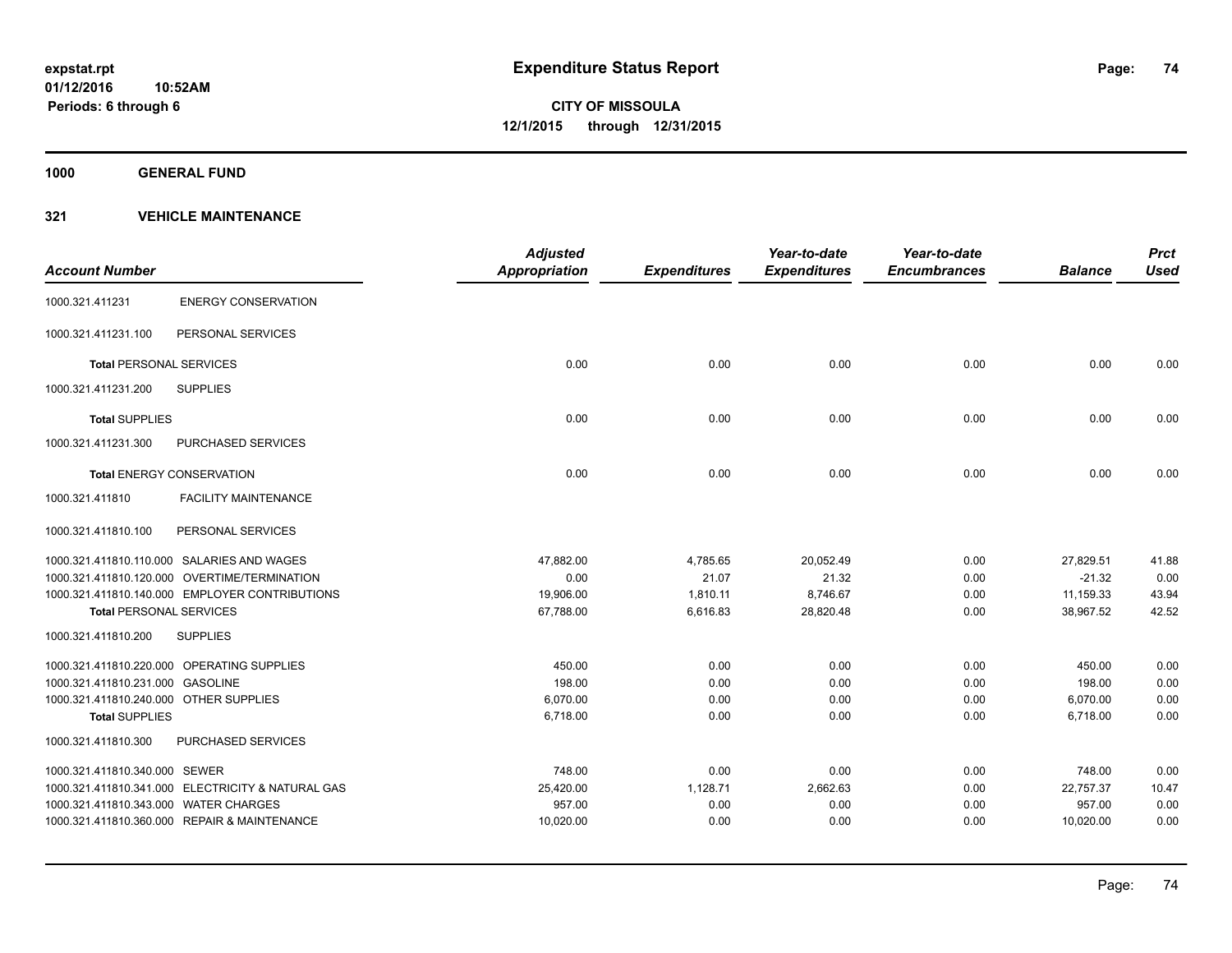**1000 GENERAL FUND**

| <b>Account Number</b>                   |                                                            | <b>Adjusted</b><br>Appropriation | <b>Expenditures</b> | Year-to-date<br><b>Expenditures</b> | Year-to-date<br><b>Encumbrances</b> | <b>Balance</b> | <b>Prct</b><br><b>Used</b> |
|-----------------------------------------|------------------------------------------------------------|----------------------------------|---------------------|-------------------------------------|-------------------------------------|----------------|----------------------------|
| 1000.321.411810.370.000 TRAVEL          |                                                            | 150.00                           | 0.00<br>1,128.71    | 0.00                                | 0.00<br>0.00                        | 150.00         | 0.00<br>7.14               |
| <b>Total PURCHASED SERVICES</b>         |                                                            | 37,295.00                        |                     | 2,662.63                            |                                     | 34,632.37      |                            |
| 1000.321.411810.900                     | <b>CAPITAL OUTLAY</b>                                      |                                  |                     |                                     |                                     |                |                            |
| <b>Total CAPITAL OUTLAY</b>             |                                                            | 0.00                             | 0.00                | 0.00                                | 0.00                                | 0.00           | 0.00                       |
|                                         | <b>Total FACILITY MAINTENANCE</b>                          | 111,801.00                       | 7,745.54            | 31,483.11                           | 0.00                                | 80,317.89      | 28.16                      |
| 1000.321.430220                         | <b>CITY HALL UTILITIES</b>                                 |                                  |                     |                                     |                                     |                |                            |
| 1000.321.430220.200                     | <b>SUPPLIES</b>                                            |                                  |                     |                                     |                                     |                |                            |
|                                         | 1000.321.430220.240.000 CITY HALL UTILITIES/OTHER SUPPLIES | 2,340.00                         | 1,265.48            | 1,932.52                            | 0.00                                | 407.48         | 82.59                      |
| <b>Total SUPPLIES</b>                   |                                                            | 2,340.00                         | 1,265.48            | 1,932.52                            | 0.00                                | 407.48         | 82.59                      |
| 1000.321.430220.300                     | PURCHASED SERVICES                                         |                                  |                     |                                     |                                     |                |                            |
| 1000.321.430220.340.000 CITY HALL/SEWER |                                                            | 1,233.00                         | 0.00                | 519.71                              | 0.00                                | 713.29         | 42.15                      |
|                                         | 1000.321.430220.341.000 CITYHALL/ELECTRICITY & NATURAL GAS | 78,950.00                        | 9,490.32            | 55,083.16                           | 0.00                                | 23,866.84      | 69.77                      |
|                                         | 1000.321.430220.343.000 CITYHALL/WATER CHARGES             | 7,677.00                         | 785.86              | 2,587.92                            | 0.00                                | 5,089.08       | 33.71                      |
|                                         | 1000.321.430220.344.000 CITYHALL/TELEPHONE SERVICE         | 637.00                           | 0.00                | 0.00                                | 0.00                                | 637.00         | 0.00                       |
|                                         | 1000.321.430220.345.000 CITY HALL/GARBAGE                  | 6,375.00                         | 878.07              | 2,687.16                            | 0.00                                | 3,687.84       | 42.15                      |
|                                         | 1000.321.430220.350.000 PROFESSIONAL SERVICES              | 1,720.00                         | 283.00              | 1,771.00                            | 0.00                                | $-51.00$       | 102.97                     |
|                                         | 1000.321.430220.360.000 CITY HALL/REPAIR & MAINTENANCE     | 170,086.00                       | 15,577.78           | 64,992.00                           | 0.00                                | 105,094.00     | 38.21                      |
| <b>Total PURCHASED SERVICES</b>         |                                                            | 266,678.00                       | 27,015.03           | 127,640.95                          | 0.00                                | 139,037.05     | 47.86                      |
| 1000.321.430220.900                     | <b>CAPITAL OUTLAY</b>                                      |                                  |                     |                                     |                                     |                |                            |
| <b>Total CAPITAL OUTLAY</b>             |                                                            | 0.00                             | 0.00                | 0.00                                | 0.00                                | 0.00           | 0.00                       |
| <b>Total CITY HALL UTILITIES</b>        |                                                            | 269,018.00                       | 28,280.51           | 129,573.47                          | 0.00                                | 139,444.53     | 48.17                      |
| 1000.321.431310                         | <b>ADMINISTRATION</b>                                      |                                  |                     |                                     |                                     |                |                            |
| 1000.321.431310.100                     | PERSONAL SERVICES                                          |                                  |                     |                                     |                                     |                |                            |
|                                         | 1000.321.431310.110.000 SALARIES AND WAGES                 | 87,284.00                        | 10,938.83           | 45,834.55                           | 0.00                                | 41,449.45      | 52.51                      |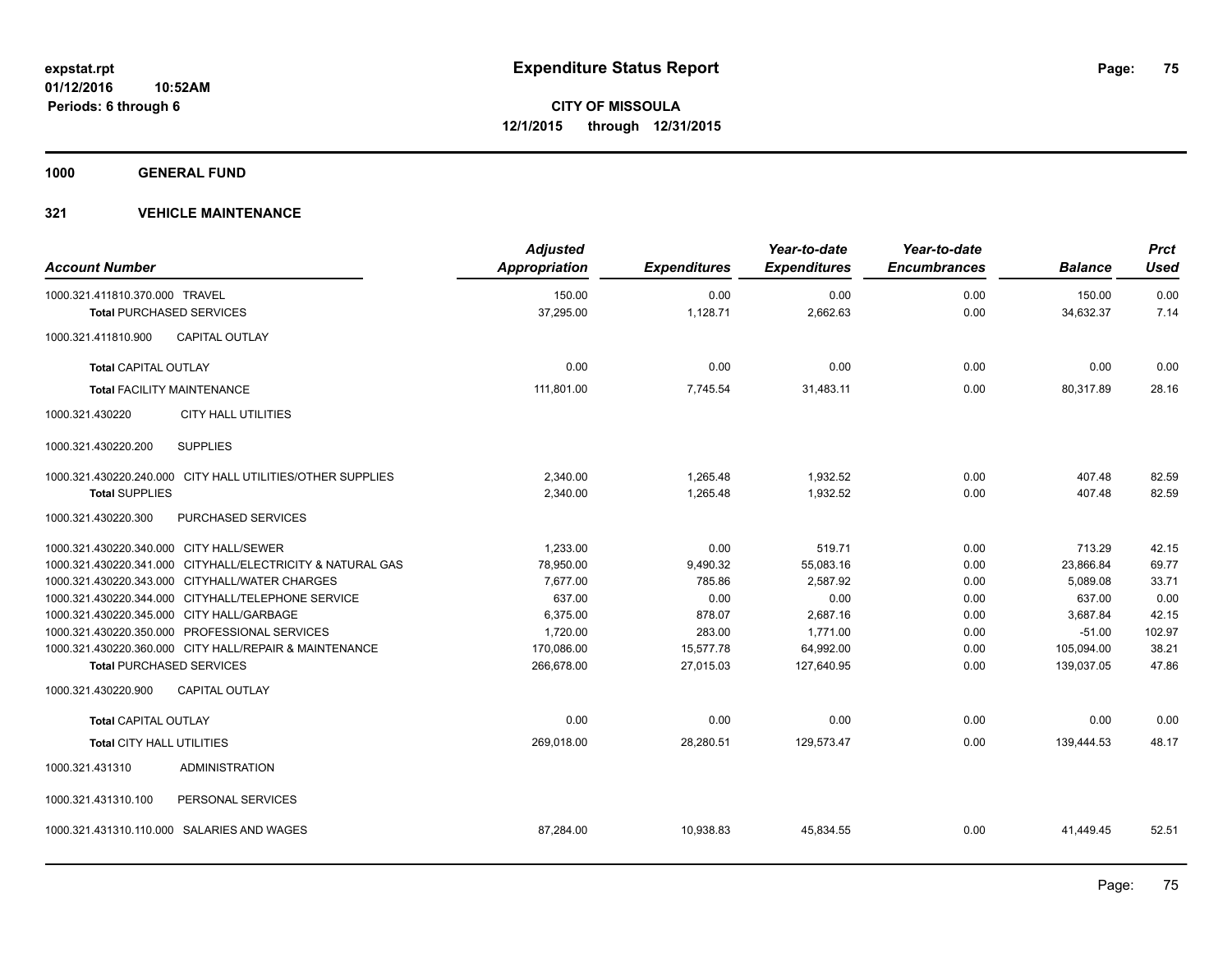**1000 GENERAL FUND**

| <b>Account Number</b>                      |                                                         | <b>Adjusted</b><br><b>Appropriation</b> | <b>Expenditures</b> | Year-to-date<br><b>Expenditures</b> | Year-to-date<br><b>Encumbrances</b> | <b>Balance</b> | <b>Prct</b><br><b>Used</b> |
|--------------------------------------------|---------------------------------------------------------|-----------------------------------------|---------------------|-------------------------------------|-------------------------------------|----------------|----------------------------|
|                                            |                                                         |                                         |                     |                                     |                                     |                |                            |
|                                            | 1000.321.431310.120.000 OVERTIME/TERMINATION            | 0.00                                    | 48.17               | 48.75                               | 0.00                                | $-48.75$       | 0.00                       |
|                                            | 1000.321.431310.140.000 EMPLOYER CONTRIBUTIONS          | 33,881.00                               | 4,138.75            | 20,003.41                           | 0.00                                | 13,877.59      | 59.04                      |
| <b>Total PERSONAL SERVICES</b>             |                                                         | 121,165.00                              | 15,125.75           | 65,886.71                           | 0.00                                | 55,278.29      | 54.38                      |
| 1000.321.431310.200                        | <b>SUPPLIES</b>                                         |                                         |                     |                                     |                                     |                |                            |
| 1000.321.431310.210.000 OFFICE SUPPLIES    |                                                         | 1.000.00                                | 44.25               | 44.25                               | 0.00                                | 955.75         | 4.43                       |
| 1000.321.431310.220.000 OPERATING SUPPLIES |                                                         | 150.00                                  | 0.00                | 0.00                                | 0.00                                | 150.00         | 0.00                       |
| <b>Total SUPPLIES</b>                      |                                                         | 1,150.00                                | 44.25               | 44.25                               | 0.00                                | 1,105.75       | 3.85                       |
| 1000.321.431310.300                        | <b>PURCHASED SERVICES</b>                               |                                         |                     |                                     |                                     |                |                            |
| 1000.321.431310.310.000 COMMUNICATIONS     |                                                         | 150.00                                  | 0.00                | 0.00                                | 0.00                                | 150.00         | 0.00                       |
|                                            | 1000.321.431310.320.000 PRINTING & DUPLICATING          | 100.00                                  | 0.00                | 0.00                                | 0.00                                | 100.00         | 0.00                       |
|                                            | 1000.321.431310.330.000 PUBLICITY, SUBSCRIPTIONS & DUES | 230.00                                  | 0.00                | 0.00                                | 0.00                                | 230.00         | 0.00                       |
| <b>Total PURCHASED SERVICES</b>            |                                                         | 480.00                                  | 0.00                | 0.00                                | 0.00                                | 480.00         | 0.00                       |
| 1000.321.431310.800                        | OTHER OBJECTS                                           |                                         |                     |                                     |                                     |                |                            |
| <b>Total OTHER OBJECTS</b>                 |                                                         | 0.00                                    | 0.00                | 0.00                                | 0.00                                | 0.00           | 0.00                       |
| <b>Total ADMINISTRATION</b>                |                                                         | 122,795.00                              | 15,170.00           | 65.930.96                           | 0.00                                | 56.864.04      | 53.69                      |
| 1000.321.431330                            | <b>EQUIPMENT MAINTENANCE</b>                            |                                         |                     |                                     |                                     |                |                            |
| 1000.321.431330.100                        | PERSONAL SERVICES                                       |                                         |                     |                                     |                                     |                |                            |
|                                            | 1000.321.431330.110.000 SALARIES AND WAGES              | 399,968.00                              | 52,642.57           | 220,577.19                          | 0.00                                | 179,390.81     | 55.15                      |
|                                            | 1000.321.431330.120.000 OVERTIME/TERMINATION            | 2,000.00                                | 231.80              | 234.60                              | 0.00                                | 1,765.40       | 11.73                      |
| 1000.321.431330.130.000 OTHER              |                                                         | 81.744.00                               | 0.00                | 0.00                                | 0.00                                | 81,744.00      | 0.00                       |
|                                            | 1000.321.431330.140.000 EMPLOYER CONTRIBUTIONS          | 191,565.00                              | 19,917.12           | 94,728.68                           | 0.00                                | 96,836.32      | 49.45                      |
|                                            | 1000.321.431330.141.000 STATE RETIREMENT CONTRIBUTIONS  | 0.00                                    | 0.00                | 87.51                               | 0.00                                | $-87.51$       | 0.00                       |
| <b>Total PERSONAL SERVICES</b>             |                                                         | 675,277.00                              | 72.791.49           | 315,627.98                          | 0.00                                | 359,649.02     | 46.74                      |
| 1000.321.431330.200                        | <b>SUPPLIES</b>                                         |                                         |                     |                                     |                                     |                |                            |
| 1000.321.431330.220.000 OPERATING SUPPLIES |                                                         | 17.600.00                               | 1.711.90            | 4.500.26                            | 0.00                                | 13.099.74      | 25.57                      |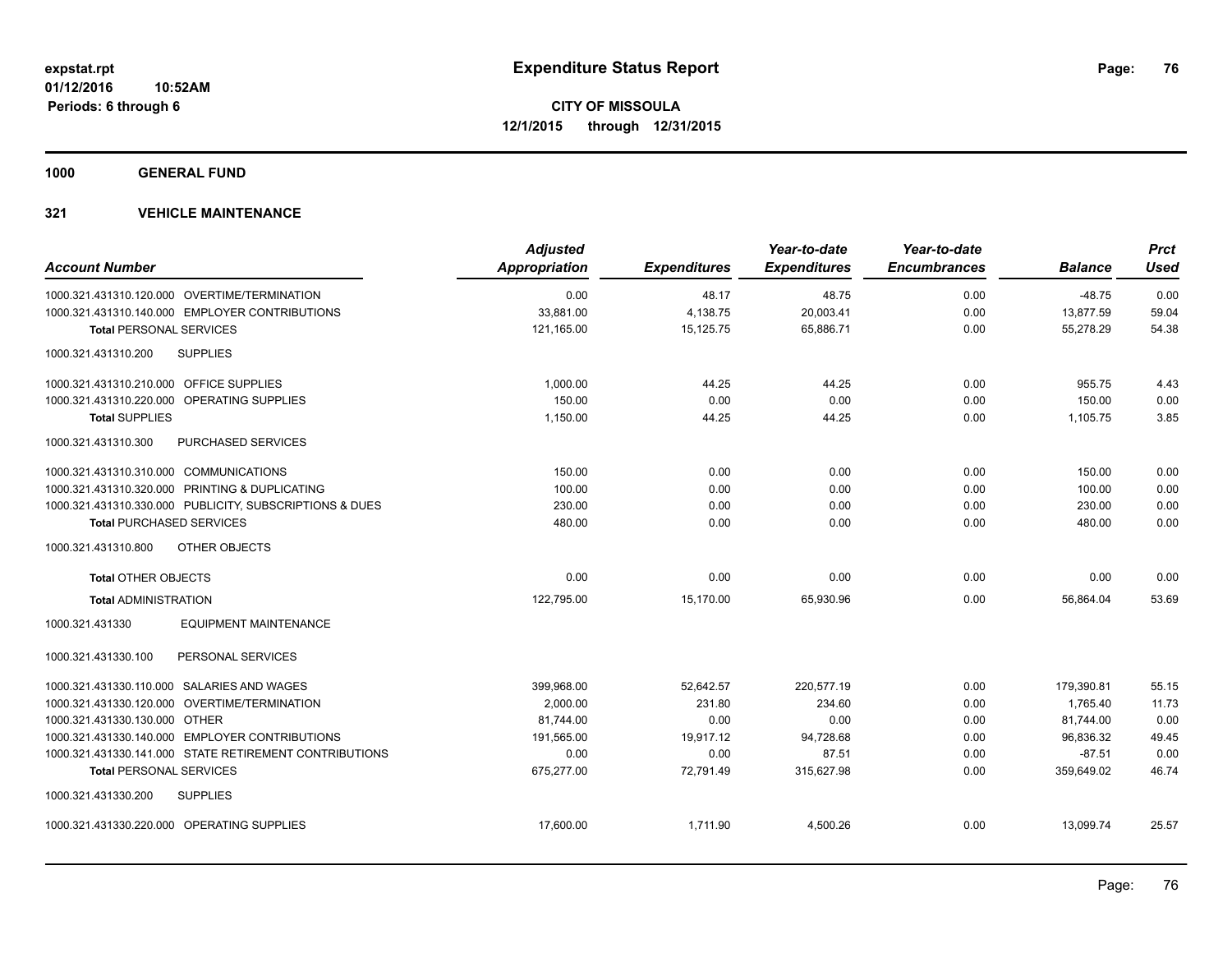**1000 GENERAL FUND**

|                                                      | <b>Adjusted</b>      |                     | Year-to-date        | Year-to-date        |                | <b>Prct</b> |
|------------------------------------------------------|----------------------|---------------------|---------------------|---------------------|----------------|-------------|
| <b>Account Number</b>                                | <b>Appropriation</b> | <b>Expenditures</b> | <b>Expenditures</b> | <b>Encumbrances</b> | <b>Balance</b> | <b>Used</b> |
| 1000.321.431330.230.000 REPAIR/MAINTENANCE           | 37,355.00            | 5,737.25            | 19,420.93           | 0.00                | 17,934.07      | 51.99       |
| 1000.321.431330.231.000 GASOLINE                     | 4,615.00             | 400.15              | 918.82              | 0.00                | 3,696.18       | 19.91       |
| 1000.321.431330.240.000 OTHER SUPPLIES               | 2,600.00             | 258.00              | 407.63              | 0.00                | 2,192.37       | 15.68       |
| <b>Total SUPPLIES</b>                                | 62,170.00            | 8,107.30            | 25,247.64           | 0.00                | 36,922.36      | 40.61       |
| 1000.321.431330.300<br>PURCHASED SERVICES            |                      |                     |                     |                     |                |             |
| 1000.321.431330.320.000 PRINTING & DUPLICATING       | 250.00               | 0.00                | 0.00                | 0.00                | 250.00         | 0.00        |
| 1000.321.431330.350.000 PROFESSIONAL SERVICES        | 7,480.00             | 0.00                | 1,500.00            | 0.00                | 5,980.00       | 20.05       |
| 1000.321.431330.360.000 REPAIR & MAINTENANCE         | 15,735.00            | 1,217.68            | 3,047.71            | 0.00                | 12,687.29      | 19.37       |
| 1000.321.431330.370.000 TRAVEL                       | 900.00               | 0.00                | 0.00                | 0.00                | 900.00         | 0.00        |
| 1000.321.431330.380.000 TRAINING                     | 850.00               | 0.00                | 0.00                | 0.00                | 850.00         | 0.00        |
| <b>Total PURCHASED SERVICES</b>                      | 25,215.00            | 1,217.68            | 4,547.71            | 0.00                | 20,667.29      | 18.04       |
| <b>CAPITAL OUTLAY</b><br>1000.321.431330.900         |                      |                     |                     |                     |                |             |
| <b>Total CAPITAL OUTLAY</b>                          | 0.00                 | 0.00                | 0.00                | 0.00                | 0.00           | 0.00        |
| <b>Total EQUIPMENT MAINTENANCE</b>                   | 762,662.00           | 82,116.47           | 345,423.33          | 0.00                | 417,238.67     | 45.29       |
| <b>VEHICLE FACILITY</b><br>1000.321.431350           |                      |                     |                     |                     |                |             |
| <b>SUPPLIES</b><br>1000.321.431350.200               |                      |                     |                     |                     |                |             |
| 1000.321.431350.210.000 OFFICE SUPPLIES              | 0.00                 | 0.00                | 63.87               | 0.00                | $-63.87$       | 0.00        |
| 1000.321.431350.220.000<br><b>OPERATING SUPPLIES</b> | 10,151.00            | 0.00                | 0.00                | 0.00                | 10,151.00      | 0.00        |
| 1000.321.431350.230.000 REPAIR/MAINTENANCE           | 0.00                 | 27.60               | 307.08              | 0.00                | $-307.08$      | 0.00        |
| <b>Total SUPPLIES</b>                                | 10,151.00            | 27.60               | 370.95              | 0.00                | 9,780.05       | 3.65        |
| 1000.321.431350.300<br>PURCHASED SERVICES            |                      |                     |                     |                     |                |             |
| 1000.321.431350.340.000 SEWER                        | 748.00               | 0.00                | 154.50              | 0.00                | 593.50         | 20.66       |
| 1000.321.431350.341.000 ELECTRICITY & NATURAL GAS    | 96,573.00            | 4,111.65            | 9,480.43            | 0.00                | 87,092.57      | 9.82        |
| 1000.321.431350.343.000 WATER CHARGES                | 3,722.00             | 336.00              | 898.67              | 0.00                | 2,823.33       | 24.14       |
| 1000.321.431350.344.000 TELEPHONE SERVICE            | 1,952.00             | 296.13              | 794.02              | 0.00                | 1,157.98       | 40.68       |
| 1000.321.431350.345.000 GARBAGE                      | 4,068.00             | 192.75              | 940.55              | 0.00                | 3,127.45       | 23.12       |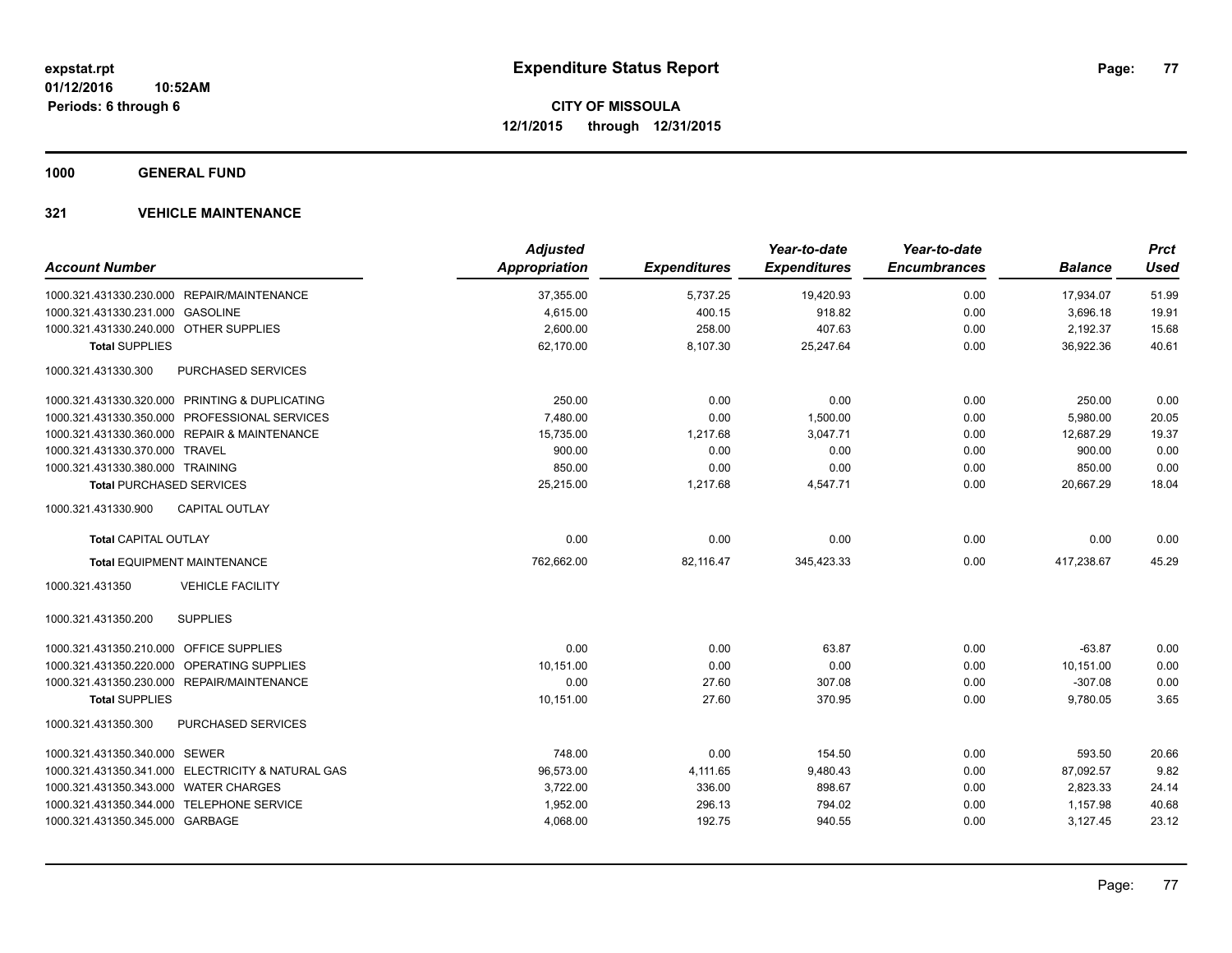**1000 GENERAL FUND**

| <b>Account Number</b>                                   | <b>Adjusted</b><br>Appropriation | <b>Expenditures</b> | Year-to-date<br><b>Expenditures</b> | Year-to-date<br><b>Encumbrances</b> | <b>Balance</b> | <b>Prct</b><br><b>Used</b> |
|---------------------------------------------------------|----------------------------------|---------------------|-------------------------------------|-------------------------------------|----------------|----------------------------|
| 1000.321.431350.350.000 PROFESSIONAL SERVICES           | 5,195.00                         | 0.00                | 881.25                              | 0.00                                | 4,313.75       | 16.96                      |
| 1000.321.431350.360.000 REPAIR & MAINTENANCE            | 36,160.00                        | 1,596.68            | 9,335.28                            | 0.00                                | 26,824.72      | 25.82                      |
| <b>Total PURCHASED SERVICES</b>                         | 148,418.00                       | 6,533.21            | 22,484.70                           | 0.00                                | 125,933.30     | 15.15                      |
| <b>CAPITAL OUTLAY</b><br>1000.321.431350.900            |                                  |                     |                                     |                                     |                |                            |
| <b>Total CAPITAL OUTLAY</b>                             | 0.00                             | 0.00                | 0.00                                | 0.00                                | 0.00           | 0.00                       |
| <b>Total VEHICLE FACILITY</b>                           | 158,569.00                       | 6,560.81            | 22,855.65                           | 0.00                                | 135,713.35     | 14.41                      |
| <b>ART MUSEUM</b><br>1000.321.460452                    |                                  |                     |                                     |                                     |                |                            |
| <b>SUPPLIES</b><br>1000.321.460452.200                  |                                  |                     |                                     |                                     |                |                            |
| OTHER SUPPLIES<br>1000.321.460452.240.000               | 0.00                             | 107.39              | 107.39                              | 0.00                                | $-107.39$      | 0.00                       |
| <b>Total SUPPLIES</b>                                   | 0.00                             | 107.39              | 107.39                              | 0.00                                | $-107.39$      | 0.00                       |
| 1000.321.460452.300<br>PURCHASED SERVICES               |                                  |                     |                                     |                                     |                |                            |
| 1000.321.460452.360.000 ART MUSEUM-REPAIR & MAINTENANCE | 44,526.00                        | 0.00                | 282.00                              | 0.00                                | 44,244.00      | 0.63                       |
| <b>Total PURCHASED SERVICES</b>                         | 44,526.00                        | 0.00                | 282.00                              | 0.00                                | 44,244.00      | 0.63                       |
| <b>Total ART MUSEUM</b>                                 | 44,526.00                        | 107.39              | 389.39                              | 0.00                                | 44,136.61      | 0.87                       |
| <b>Total VEHICLE MAINTENANCE</b>                        | 1,469,371.00                     | 139,980.72          | 595,655.91                          | 0.00                                | 873,715.09     | 40.54                      |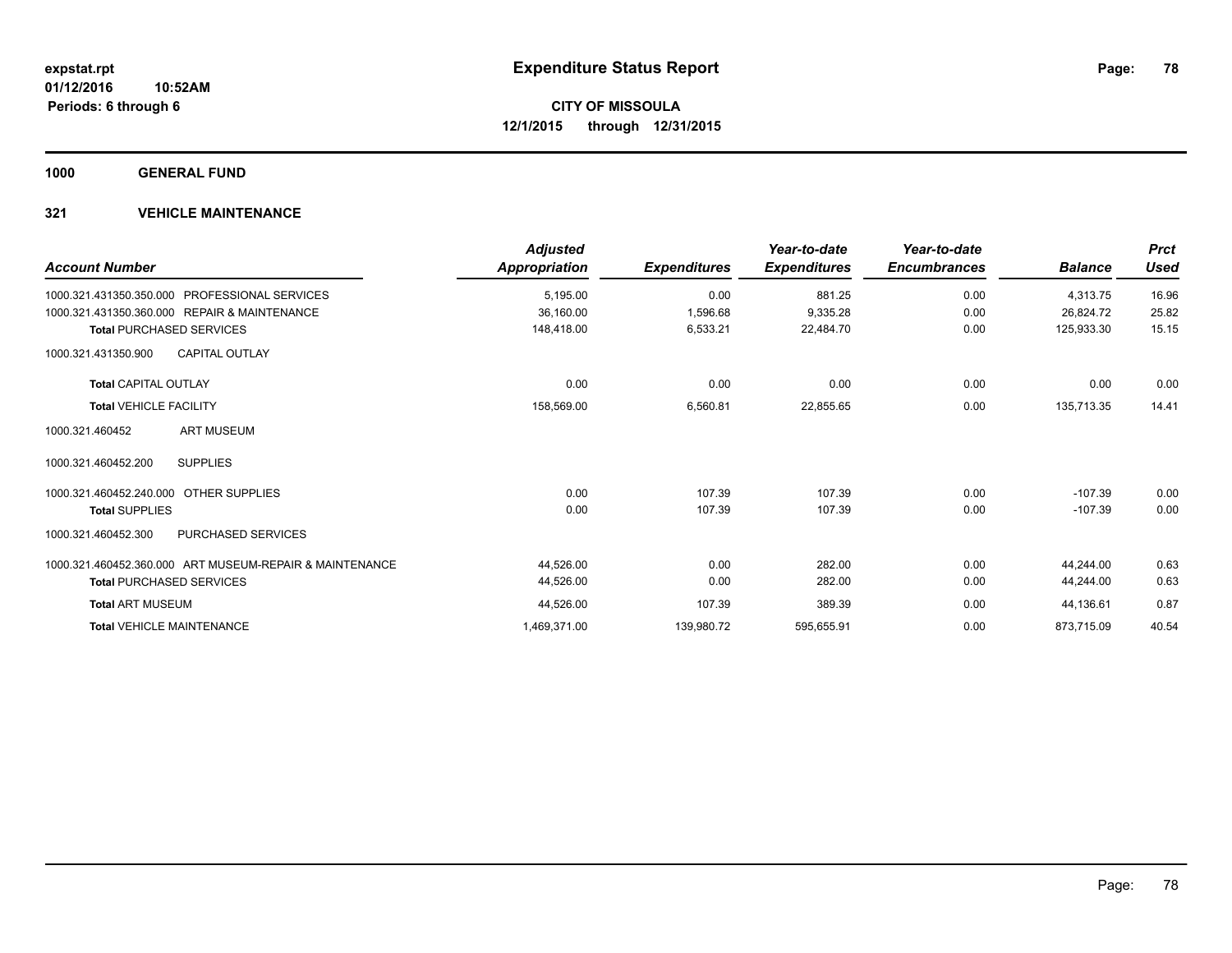**CITY OF MISSOULA 12/1/2015 through 12/31/2015**

**1000 GENERAL FUND**

| <b>Account Number</b>                   |                                                         | <b>Adjusted</b><br><b>Appropriation</b> | <b>Expenditures</b> | Year-to-date<br><b>Expenditures</b> | Year-to-date<br><b>Encumbrances</b> | <b>Balance</b> | <b>Prct</b><br><b>Used</b> |
|-----------------------------------------|---------------------------------------------------------|-----------------------------------------|---------------------|-------------------------------------|-------------------------------------|----------------|----------------------------|
| 1000.340.430910                         | <b>ADMINISTRATION</b>                                   |                                         |                     |                                     |                                     |                |                            |
| 1000.340.430910.100                     | PERSONAL SERVICES                                       |                                         |                     |                                     |                                     |                |                            |
|                                         | 1000.340.430910.110.000 SALARIES AND WAGES              | 88,025.00                               | 8,906.80            | 38.017.21                           | 0.00                                | 50,007.79      | 43.19                      |
| 1000.340.430910.120.000                 | OVERTIME/TERMINATION                                    | 5.000.00                                | 0.00                | 644.56                              | 0.00                                | 4,355.44       | 12.89                      |
| 1000.340.430910.140.000                 | <b>EMPLOYER CONTRIBUTIONS</b>                           | 35,158.00                               | 2,922.06            | 15,501.69                           | 0.00                                | 19,656.31      | 44.09                      |
|                                         | 1000.340.430910.141.000 STATE RETIREMENT CONTRIBUTIONS  | 0.00                                    | 0.00                | 55.82                               | 0.00                                | $-55.82$       | 0.00                       |
| <b>Total PERSONAL SERVICES</b>          |                                                         | 128,183.00                              | 11,828.86           | 54,219.28                           | 0.00                                | 73,963.72      | 42.30                      |
| 1000.340.430910.200                     | <b>SUPPLIES</b>                                         |                                         |                     |                                     |                                     |                |                            |
| 1000.340.430910.210.000 OFFICE SUPPLIES |                                                         | 2,770.00                                | 500.36              | 902.44                              | 0.00                                | 1,867.56       | 32.58                      |
| <b>Total SUPPLIES</b>                   |                                                         | 2.770.00                                | 500.36              | 902.44                              | 0.00                                | 1.867.56       | 32.58                      |
| 1000.340.430910.300                     | PURCHASED SERVICES                                      |                                         |                     |                                     |                                     |                |                            |
| 1000.340.430910.310.000 COMMUNICATIONS  |                                                         | 1,933.00                                | 31.50               | 401.96                              | 0.00                                | 1,531.04       | 20.79                      |
|                                         | 1000.340.430910.320.000 PRINTING & DUPLICATING          | 775.00                                  | 0.00                | 0.00                                | 0.00                                | 775.00         | 0.00                       |
|                                         | 1000.340.430910.330.000 PUBLICITY, SUBSCRIPTIONS & DUES | 813.00                                  | 0.00                | 248.74                              | 0.00                                | 564.26         | 30.60                      |
|                                         | 1000.340.430910.344.000 TELEPHONE SERVICE               | 2,100.00                                | 99.25               | 488.25                              | 0.00                                | 1,611.75       | 23.25                      |
|                                         | 1000.340.430910.350.000 PROFESSIONAL SERVICES           | 600.00                                  | 0.00                | 0.00                                | 0.00                                | 600.00         | 0.00                       |
|                                         | 1000.340.430910.360.000 REPAIR & MAINTENANCE            | 600.00                                  | 21.60               | 714.35                              | 0.00                                | $-114.35$      | 119.06                     |
| 1000.340.430910.370.000 TRAVEL          |                                                         | 500.00                                  | 0.00                | 0.00                                | 0.00                                | 500.00         | 0.00                       |
| 1000.340.430910.380.000 TRAINING        |                                                         | 1.006.00                                | 201.00              | 318.33                              | 0.00                                | 687.67         | 31.64                      |
| <b>Total PURCHASED SERVICES</b>         |                                                         | 8,327.00                                | 353.35              | 2,171.63                            | 0.00                                | 6,155.37       | 26.08                      |
| 1000.340.430910.800                     | OTHER OBJECTS                                           |                                         |                     |                                     |                                     |                |                            |
| 1000.340.430910.850.000 SALARY SAVINGS  |                                                         | $-3.479.00$                             | 0.00                | 0.00                                | 0.00                                | $-3.479.00$    | 0.00                       |
| <b>Total OTHER OBJECTS</b>              |                                                         | $-3,479.00$                             | 0.00                | 0.00                                | 0.00                                | $-3,479.00$    | 0.00                       |
| 1000.340.430910.900                     | <b>CAPITAL OUTLAY</b>                                   |                                         |                     |                                     |                                     |                |                            |
| <b>Total CAPITAL OUTLAY</b>             |                                                         | 0.00                                    | 0.00                | 0.00                                | 0.00                                | 0.00           | 0.00                       |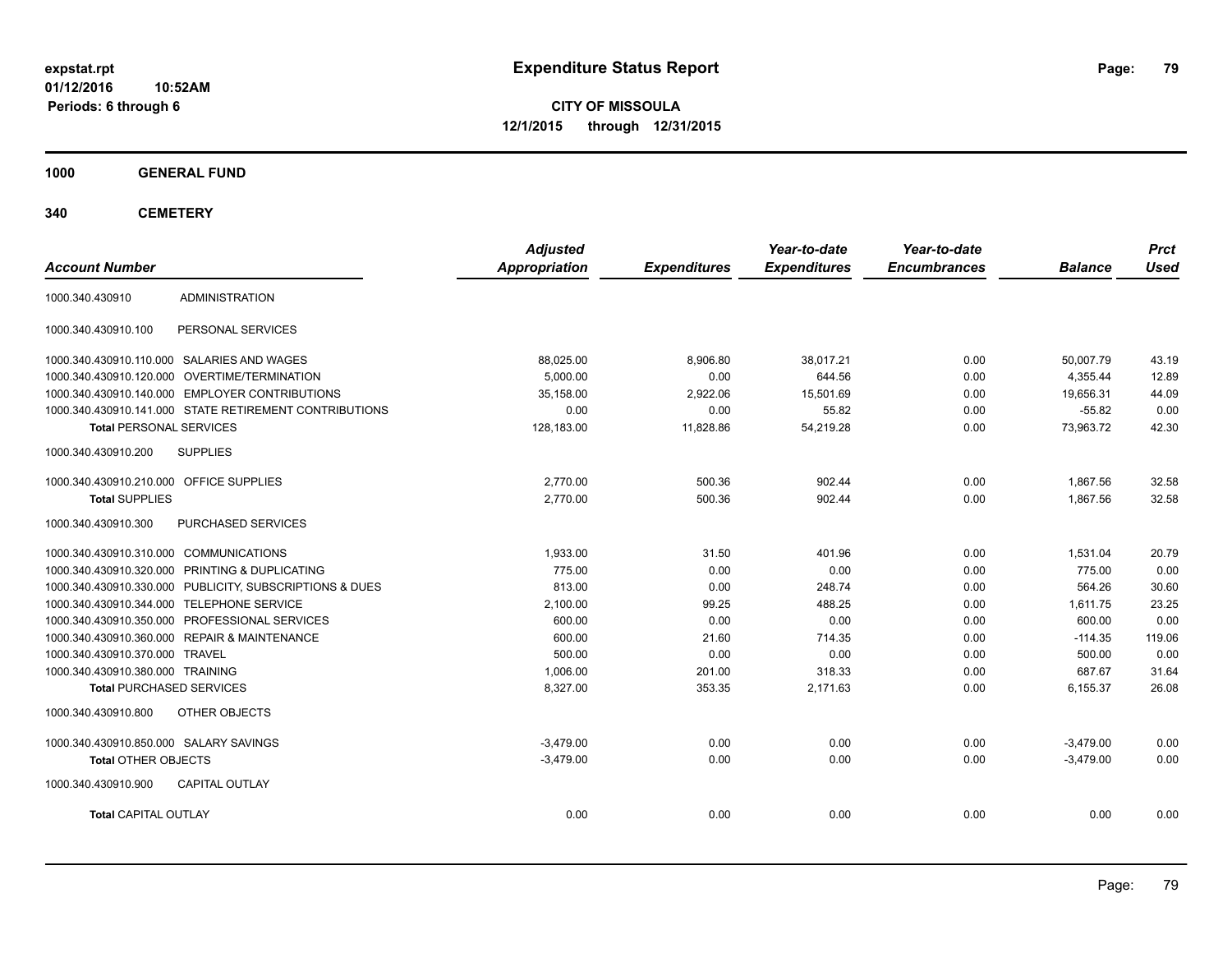**CITY OF MISSOULA 12/1/2015 through 12/31/2015**

**1000 GENERAL FUND**

| <b>Account Number</b>                             | <b>Adjusted</b><br><b>Appropriation</b> | <b>Expenditures</b> | Year-to-date<br><b>Expenditures</b> | Year-to-date<br><b>Encumbrances</b> | <b>Balance</b> | <b>Prct</b><br><b>Used</b> |
|---------------------------------------------------|-----------------------------------------|---------------------|-------------------------------------|-------------------------------------|----------------|----------------------------|
| <b>Total ADMINISTRATION</b>                       | 135,801.00                              | 12,682.57           | 57.293.35                           | 0.00                                | 78.507.65      | 42.19                      |
| <b>FACILITIES</b><br>1000.340.430920              |                                         |                     |                                     |                                     |                |                            |
| PERSONAL SERVICES<br>1000.340.430920.100          |                                         |                     |                                     |                                     |                |                            |
| 1000.340.430920.110.000 SALARIES AND WAGES        | 6.501.00                                | 1.018.41            | 4,927.98                            | 0.00                                | 1,573.02       | 75.80                      |
| 1000.340.430920.120.000 OVERTIME/TERMINATION      | 0.00                                    | 0.00                | 115.04                              | 0.00                                | $-115.04$      | 0.00                       |
| 1000.340.430920.140.000 EMPLOYER CONTRIBUTIONS    | 2,928.00                                | 381.41              | 2,234.25                            | 0.00                                | 693.75         | 76.31                      |
| <b>Total PERSONAL SERVICES</b>                    | 9,429.00                                | 1,399.82            | 7,277.27                            | 0.00                                | 2,151.73       | 77.18                      |
| 1000.340.430920.200<br><b>SUPPLIES</b>            |                                         |                     |                                     |                                     |                |                            |
| 1000.340.430920.220.000 OPERATING SUPPLIES        | 2,050.00                                | 357.55              | 616.01                              | 0.00                                | 1,433.99       | 30.05                      |
| 1000.340.430920.230.000 REPAIR/MAINTENANCE        | 500.00                                  | 0.00                | 170.20                              | 0.00                                | 329.80         | 34.04                      |
| <b>Total SUPPLIES</b>                             | 2,550.00                                | 357.55              | 786.21                              | 0.00                                | 1,763.79       | 30.83                      |
| 1000.340.430920.300<br>PURCHASED SERVICES         |                                         |                     |                                     |                                     |                |                            |
| 1000.340.430920.341.000 ELECTRICITY & NATURAL GAS | 10,208.00                               | 499.37              | 1,193.18                            | 0.00                                | 9,014.82       | 11.69                      |
| 1000.340.430920.343.000 WATER CHARGES             | 1.082.00                                | 69.39               | 390.52                              | 0.00                                | 691.48         | 36.09                      |
| 1000.340.430920.345.000 GARBAGE                   | 780.00                                  | 157.60              | 472.80                              | 0.00                                | 307.20         | 60.62                      |
| 1000.340.430920.350.000 PROFESSIONAL SERVICES     | 400.00                                  | 0.00                | 0.00                                | 0.00                                | 400.00         | 0.00                       |
| 1000.340.430920.360.000 REPAIR & MAINTENANCE      | 2.145.00                                | 0.00                | 240.00                              | 0.00                                | 1,905.00       | 11.19                      |
| <b>Total PURCHASED SERVICES</b>                   | 14,615.00                               | 726.36              | 2,296.50                            | 0.00                                | 12,318.50      | 15.71                      |
| <b>BUILDING MATERIALS</b><br>1000.340.430920.400  |                                         |                     |                                     |                                     |                |                            |
| <b>Total BUILDING MATERIALS</b>                   | 0.00                                    | 0.00                | 0.00                                | 0.00                                | 0.00           | 0.00                       |
| CAPITAL OUTLAY<br>1000.340.430920.900             |                                         |                     |                                     |                                     |                |                            |
| <b>Total CAPITAL OUTLAY</b>                       | 0.00                                    | 0.00                | 0.00                                | 0.00                                | 0.00           | 0.00                       |
| <b>Total FACILITIES</b>                           | 26,594.00                               | 2,483.73            | 10,359.98                           | 0.00                                | 16.234.02      | 38.96                      |
| 1000.340.430930<br><b>GROUNDS MAINTENANCE</b>     |                                         |                     |                                     |                                     |                |                            |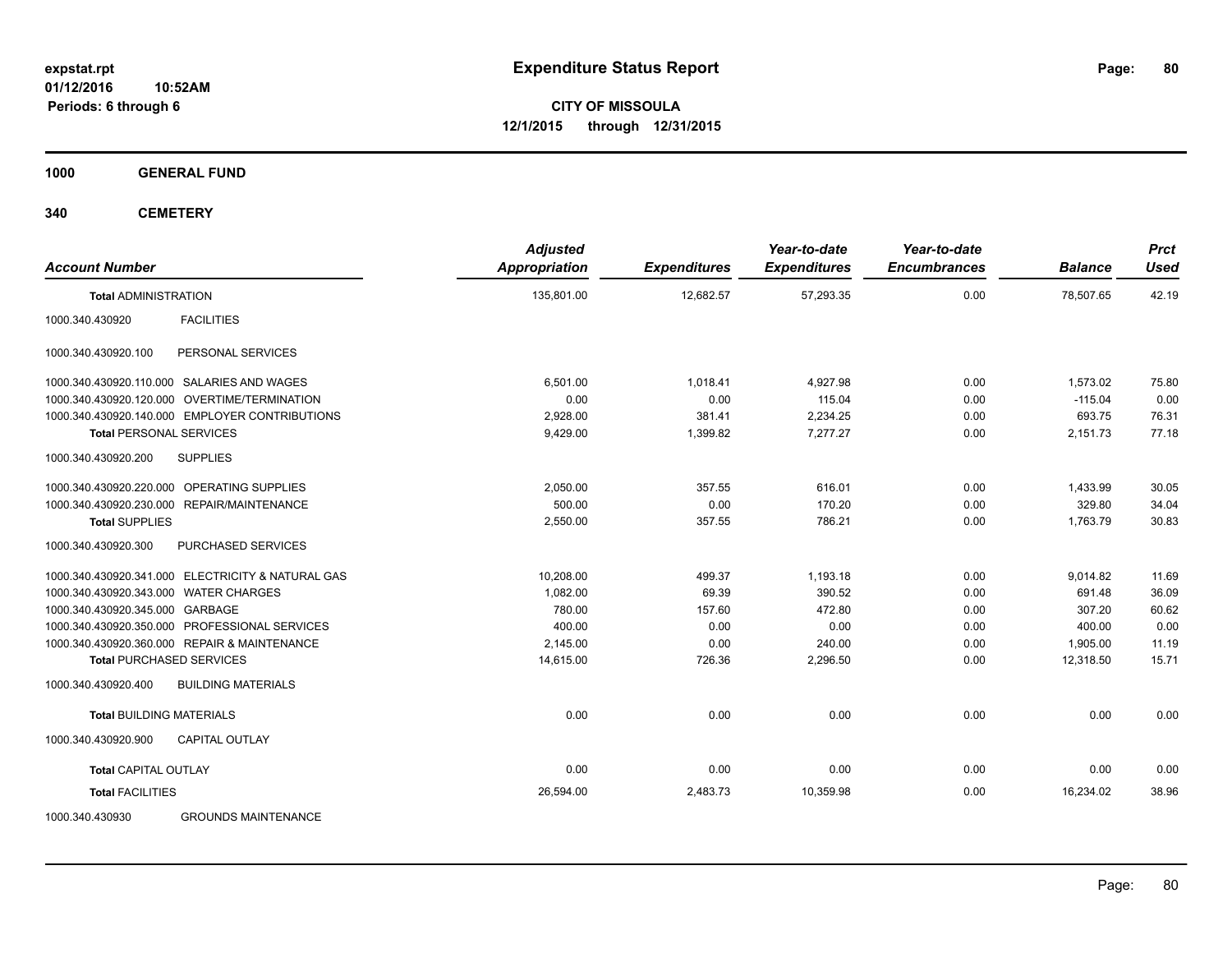**CITY OF MISSOULA 12/1/2015 through 12/31/2015**

**1000 GENERAL FUND**

| <b>Account Number</b>                             | <b>Adjusted</b><br><b>Appropriation</b> | <b>Expenditures</b> | Year-to-date<br><b>Expenditures</b> | Year-to-date<br><b>Encumbrances</b> | <b>Balance</b> | <b>Prct</b><br><b>Used</b> |
|---------------------------------------------------|-----------------------------------------|---------------------|-------------------------------------|-------------------------------------|----------------|----------------------------|
| PERSONAL SERVICES<br>1000.340.430930.100          |                                         |                     |                                     |                                     |                |                            |
| 1000.340.430930.110.000 SALARIES AND WAGES        | 190,438.00                              | 17,781.36           | 97,645.81                           | 0.00                                | 92,792.19      | 51.27                      |
| 1000.340.430930.120.000 OVERTIME/TERMINATION      | 0.00                                    | 0.00                | 1.173.72                            | 0.00                                | $-1.173.72$    | 0.00                       |
| 1000.340.430930.140.000 EMPLOYER CONTRIBUTIONS    | 88,887.00                               | 7,290.02            | 46,840.69                           | 0.00                                | 42,046.31      | 52.70                      |
| <b>Total PERSONAL SERVICES</b>                    | 279,325.00                              | 25,071.38           | 145,660.22                          | 0.00                                | 133,664.78     | 52.15                      |
| 1000.340.430930.200<br><b>SUPPLIES</b>            |                                         |                     |                                     |                                     |                |                            |
| 1000.340.430930.220.000 OPERATING SUPPLIES        | 32,252.00                               | 312.91              | 4,033.35                            | 0.00                                | 28,218.65      | 12.51                      |
| 1000.340.430930.230.000 REPAIR/MAINTENANCE        | 19,620.00                               | 1,158.63            | 12,585.06                           | 0.00                                | 7,034.94       | 64.14                      |
| 1000.340.430930.231.000 GASOLINE                  | 14,398.00                               | 747.85              | 5.009.91                            | 0.00                                | 9.388.09       | 34.80                      |
| <b>Total SUPPLIES</b>                             | 66,270.00                               | 2,219.39            | 21,628.32                           | 0.00                                | 44,641.68      | 32.64                      |
| 1000.340.430930.300<br>PURCHASED SERVICES         |                                         |                     |                                     |                                     |                |                            |
| 1000.340.430930.341.000 ELECTRICITY & NATURAL GAS | 7.657.00                                | 2.77                | 5,553.42                            | 0.00                                | 2,103.58       | 72.53                      |
| 1000.340.430930.344.000 TELEPHONE SERVICE         | 300.00                                  | 53.28               | 265.17                              | 0.00                                | 34.83          | 88.39                      |
| 1000.340.430930.345.000 GARBAGE                   | 290.00                                  | 0.00                | 86.62                               | 0.00                                | 203.38         | 29.87                      |
| 1000.340.430930.360.000 REPAIR & MAINTENANCE      | 955.00                                  | 32.78               | 755.16                              | 0.00                                | 199.84         | 79.07                      |
| 1000.340.430930.390.000 OTHER PURCHASED SERVICES  | 3,342.00                                | 352.50              | 1.463.21                            | 0.00                                | 1,878.79       | 43.78                      |
| <b>Total PURCHASED SERVICES</b>                   | 12,544.00                               | 441.33              | 8,123.58                            | 0.00                                | 4,420.42       | 64.76                      |
| 1000.340.430930.400<br><b>BUILDING MATERIALS</b>  |                                         |                     |                                     |                                     |                |                            |
| <b>Total BUILDING MATERIALS</b>                   | 0.00                                    | 0.00                | 0.00                                | 0.00                                | 0.00           | 0.00                       |
| 1000.340.430930.500<br><b>FIXED CHARGES</b>       |                                         |                     |                                     |                                     |                |                            |
| 1000.340.430930.530.000 EQUIPMENT RENTAL          | 500.00                                  | 10.50               | 287.50                              | 0.00                                | 212.50         | 57.50                      |
| <b>Total FIXED CHARGES</b>                        | 500.00                                  | 10.50               | 287.50                              | 0.00                                | 212.50         | 57.50                      |
| 1000.340.430930.900<br><b>CAPITAL OUTLAY</b>      |                                         |                     |                                     |                                     |                |                            |
| <b>Total CAPITAL OUTLAY</b>                       | 0.00                                    | 0.00                | 0.00                                | 0.00                                | 0.00           | 0.00                       |
| <b>Total GROUNDS MAINTENANCE</b>                  | 358,639.00                              | 27,742.60           | 175,699.62                          | 0.00                                | 182,939.38     | 48.99                      |
|                                                   |                                         |                     |                                     |                                     |                |                            |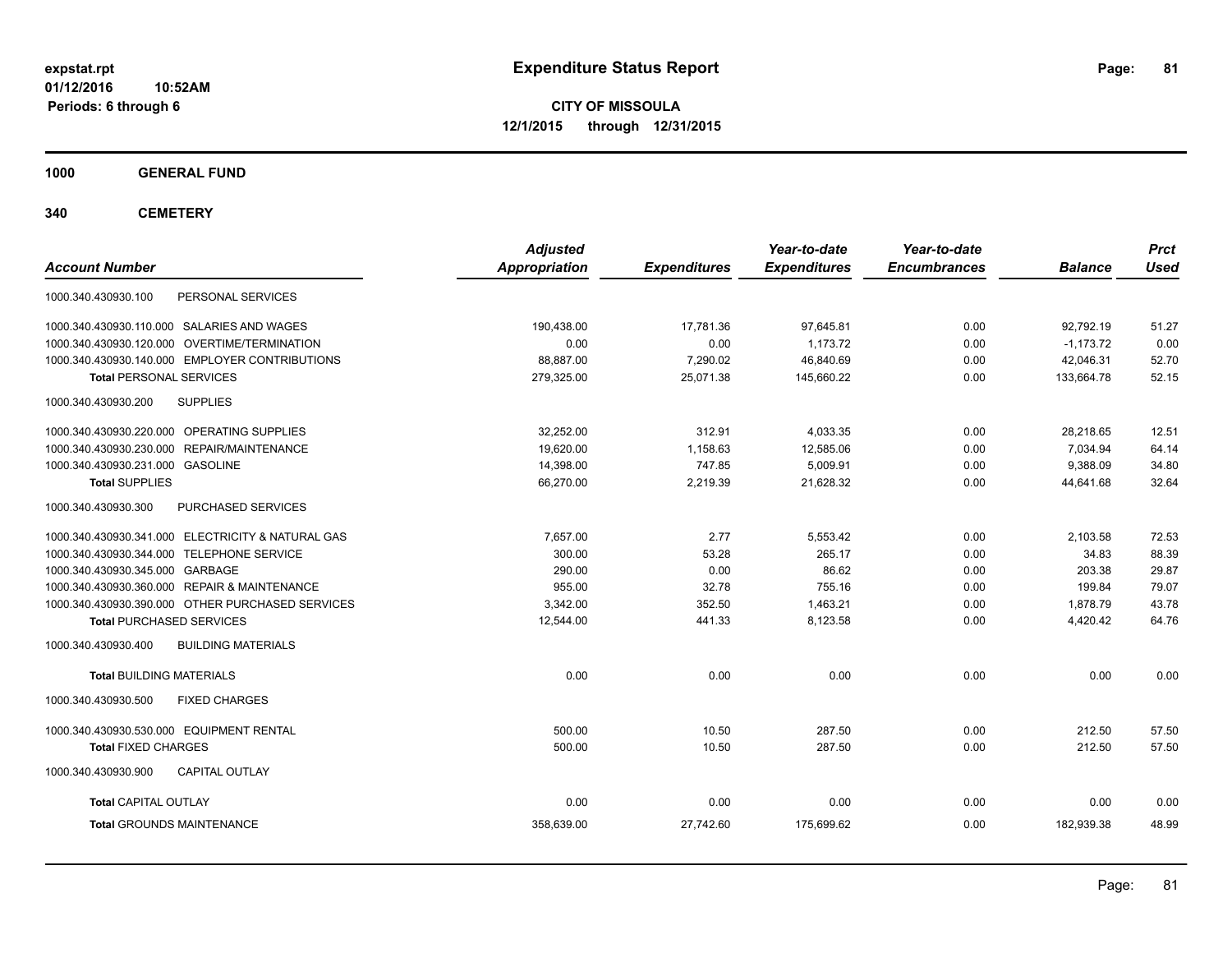**CITY OF MISSOULA 12/1/2015 through 12/31/2015**

**1000 GENERAL FUND**

| <b>Account Number</b>               |                                                | <b>Adjusted</b><br><b>Appropriation</b> | <b>Expenditures</b> | Year-to-date<br><b>Expenditures</b> | Year-to-date<br><b>Encumbrances</b> | <b>Balance</b> | <b>Prct</b><br><b>Used</b> |
|-------------------------------------|------------------------------------------------|-----------------------------------------|---------------------|-------------------------------------|-------------------------------------|----------------|----------------------------|
| 1000.340.430940                     | <b>BURIALS</b>                                 |                                         |                     |                                     |                                     |                |                            |
| 1000.340.430940.100                 | PERSONAL SERVICES                              |                                         |                     |                                     |                                     |                |                            |
| 1000.340.430940.110.000             | <b>SALARIES AND WAGES</b>                      | 71,067.00                               | 7,684.91            | 39,473.70                           | 0.00                                | 31,593.30      | 55.54                      |
| 1000.340.430940.120.000             | <b>OVERTIME/TERMINATION</b>                    | 0.00                                    | 0.00                | 619.96                              | 0.00                                | $-619.96$      | 0.00                       |
|                                     | 1000.340.430940.140.000 EMPLOYER CONTRIBUTIONS | 31,825.00                               | 3,708.50            | 19,574.98                           | 0.00                                | 12,250.02      | 61.51                      |
| <b>Total PERSONAL SERVICES</b>      |                                                | 102,892.00                              | 11,393.41           | 59,668.64                           | 0.00                                | 43,223.36      | 57.99                      |
| 1000.340.430940.200                 | <b>SUPPLIES</b>                                |                                         |                     |                                     |                                     |                |                            |
|                                     | 1000.340.430940.220.000 OPERATING SUPPLIES     | 1.500.00                                | 0.00                | 0.00                                | 0.00                                | 1.500.00       | 0.00                       |
| <b>Total SUPPLIES</b>               |                                                | 1,500.00                                | 0.00                | 0.00                                | 0.00                                | 1,500.00       | 0.00                       |
| 1000.340.430940.300                 | PURCHASED SERVICES                             |                                         |                     |                                     |                                     |                |                            |
|                                     | <b>Total PURCHASED SERVICES</b>                | 0.00                                    | 0.00                | 0.00                                | 0.00                                | 0.00           | 0.00                       |
| 1000.340.430940.400                 | <b>BUILDING MATERIALS</b>                      |                                         |                     |                                     |                                     |                |                            |
| <b>Total BUILDING MATERIALS</b>     |                                                | 0.00                                    | 0.00                | 0.00                                | 0.00                                | 0.00           | 0.00                       |
| 1000.340.430940.800                 | OTHER OBJECTS                                  |                                         |                     |                                     |                                     |                |                            |
| 1000.340.430940.845.000 CONTINGENCY |                                                | 8,185.00                                | 1,128.00            | 2,576.00                            | 0.00                                | 5,609.00       | 31.47                      |
| <b>Total OTHER OBJECTS</b>          |                                                | 8,185.00                                | 1,128.00            | 2,576.00                            | 0.00                                | 5,609.00       | 31.47                      |
| 1000.340.430940.900                 | <b>CAPITAL OUTLAY</b>                          |                                         |                     |                                     |                                     |                |                            |
| <b>Total CAPITAL OUTLAY</b>         |                                                | 0.00                                    | 0.00                | 0.00                                | 0.00                                | 0.00           | 0.00                       |
| <b>Total BURIALS</b>                |                                                | 112,577.00                              | 12,521.41           | 62,244.64                           | 0.00                                | 50,332.36      | 55.29                      |
| <b>Total CEMETERY</b>               |                                                | 633,611.00                              | 55,430.31           | 305,597.59                          | 0.00                                | 328,013.41     | 48.23                      |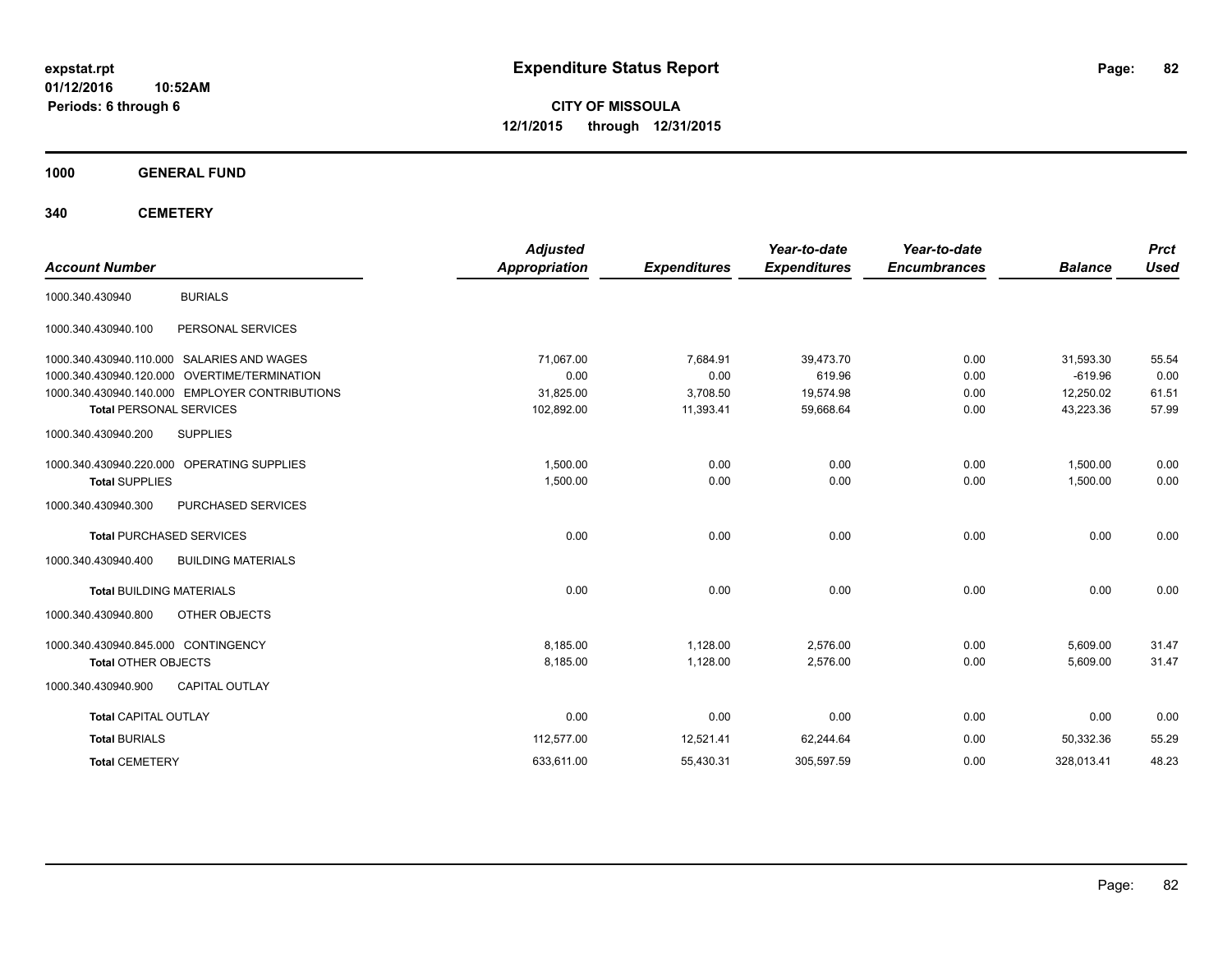**1000 GENERAL FUND**

#### **370 PARKS & RECREATION**

|                                            |                                                         | <b>Adjusted</b> |                     | Year-to-date        | Year-to-date        |                | <b>Prct</b> |
|--------------------------------------------|---------------------------------------------------------|-----------------|---------------------|---------------------|---------------------|----------------|-------------|
| <b>Account Number</b>                      |                                                         | Appropriation   | <b>Expenditures</b> | <b>Expenditures</b> | <b>Encumbrances</b> | <b>Balance</b> | <b>Used</b> |
| 1000.370.460410                            | PARKS & RECREATION ADMINISTRATION                       |                 |                     |                     |                     |                |             |
| 1000.370.460410.100                        | PERSONAL SERVICES                                       |                 |                     |                     |                     |                |             |
| 1000.370.460410.110.000                    | SALARIES AND WAGES                                      | 263,389.00      | 30,220.74           | 128,320.74          | 0.00                | 135.068.26     | 48.72       |
| 1000.370.460410.120.000                    | OVERTIME/TERMINATION                                    | 700.00          | 0.00                | 0.00                | 0.00                | 700.00         | 0.00        |
|                                            | 1000.370.460410.140.000 EMPLOYER CONTRIBUTIONS          | 85,672.00       | 8,518.46            | 44,189.07           | 0.00                | 41,482.93      | 51.58       |
|                                            | 1000.370.460410.141.000 STATE RETIREMENT CONTRIBUTIONS  | 0.00            | 0.00                | 384.93              | 0.00                | $-384.93$      | 0.00        |
| <b>Total PERSONAL SERVICES</b>             |                                                         | 349,761.00      | 38,739.20           | 172,894.74          | 0.00                | 176,866.26     | 49.43       |
| 1000.370.460410.200                        | <b>SUPPLIES</b>                                         |                 |                     |                     |                     |                |             |
| 1000.370.460410.210.000 OFFICE SUPPLIES    |                                                         | 2,095.00        | 244.17              | 653.56              | 0.00                | 1.441.44       | 31.20       |
| 1000.370.460410.220.000 OPERATING SUPPLIES |                                                         | 1,500.00        | 244.78              | 391.10              | 0.00                | 1,108.90       | 26.07       |
| <b>Total SUPPLIES</b>                      |                                                         | 3,595.00        | 488.95              | 1,044.66            | 0.00                | 2,550.34       | 29.06       |
| 1000.370.460410.300                        | <b>PURCHASED SERVICES</b>                               |                 |                     |                     |                     |                |             |
| 1000.370.460410.310.000 COMMUNICATIONS     |                                                         | 3,463.00        | 0.00                | 1,162.05            | 0.00                | 2,300.95       | 33.56       |
|                                            | 1000.370.460410.320.000 PRINTING & DUPLICATING          | 900.00          | 0.00                | 0.00                | 0.00                | 900.00         | 0.00        |
|                                            | 1000.370.460410.330.000 PUBLICITY, SUBSCRIPTIONS & DUES | 550.00          | 0.00                | 168.03              | 0.00                | 381.97         | 30.55       |
| 1000.370.460410.341.000                    | <b>ELECTRICITY &amp; NATURAL GAS</b>                    | 15,225.00       | 0.00                | 0.00                | 0.00                | 15,225.00      | 0.00        |
| 1000.370.460410.343.000 WATER CHARGES      |                                                         | 3,396.00        | 0.00                | 1.036.11            | 0.00                | 2.359.89       | 30.51       |
| 1000.370.460410.344.000 TELEPHONE SERVICE  |                                                         | 1.319.00        | 142.91              | 406.78              | 0.00                | 912.22         | 30.84       |
|                                            | 1000.370.460410.350.000 PROFESSIONAL SERVICES           | 15,980.00       | 2,540.41            | 2,926.73            | 0.00                | 13,053.27      | 18.31       |
|                                            | 1000.370.460410.360.000 REPAIR & MAINTENANCE            | 4,867.00        | 263.05              | 1.271.21            | 0.00                | 3,595.79       | 26.12       |
| 1000.370.460410.370.000 TRAVEL             |                                                         | 350.00          | 0.00                | 731.57              | 0.00                | $-381.57$      | 209.02      |
| 1000.370.460410.380.000 TRAINING           |                                                         | 800.00          | 0.00                | 708.45              | 0.00                | 91.55          | 88.56       |
| <b>Total PURCHASED SERVICES</b>            |                                                         | 46,850.00       | 2,946.37            | 8,410.93            | 0.00                | 38,439.07      | 17.95       |
|                                            | <b>Total PARKS &amp; RECREATION ADMINISTRATION</b>      | 400,206.00      | 42.174.52           | 182,350.33          | 0.00                | 217.855.67     | 45.56       |

1000.370.460411 NMT ADMIN

1000.370.460411.100 PERSONAL SERVICES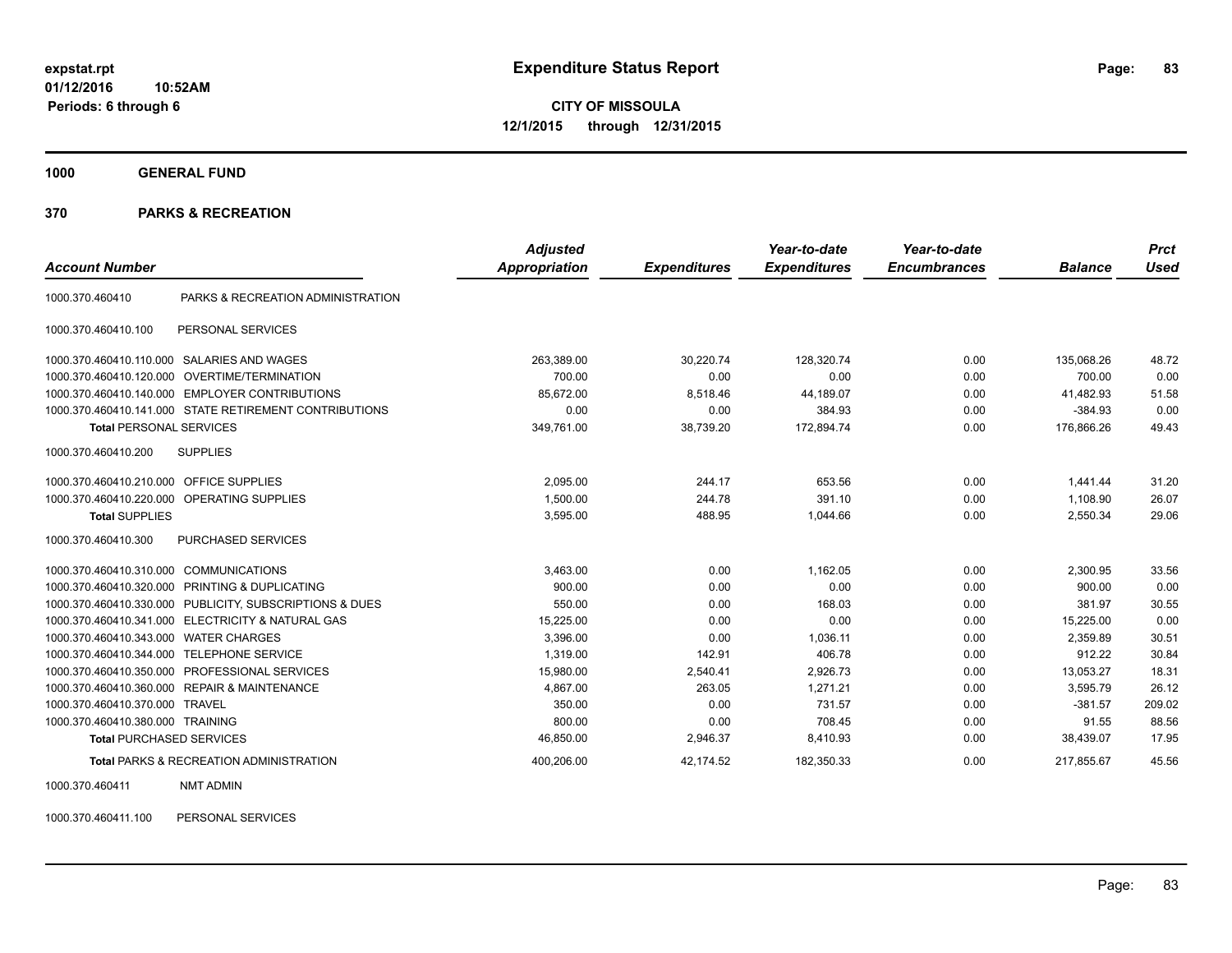**1000 GENERAL FUND**

|                                         |                                                         | <b>Adjusted</b>      |                     | Year-to-date        | Year-to-date        |                | <b>Prct</b> |
|-----------------------------------------|---------------------------------------------------------|----------------------|---------------------|---------------------|---------------------|----------------|-------------|
| <b>Account Number</b>                   |                                                         | <b>Appropriation</b> | <b>Expenditures</b> | <b>Expenditures</b> | <b>Encumbrances</b> | <b>Balance</b> | <b>Used</b> |
|                                         | 1000.370.460411.110.000 SALARIES AND WAGES              | 50,368.00            | 5,761.73            | 24,757.95           | 0.00                | 25,610.05      | 49.15       |
|                                         | 1000.370.460411.140.000 EMPLOYER CONTRIBUTIONS          | 17,627.00            | 1,709.90            | 9,251.37            | 0.00                | 8,375.63       | 52.48       |
| <b>Total PERSONAL SERVICES</b>          |                                                         | 67,995.00            | 7,471.63            | 34,009.32           | 0.00                | 33,985.68      | 50.02       |
| 1000.370.460411.200                     | <b>SUPPLIES</b>                                         |                      |                     |                     |                     |                |             |
| 1000.370.460411.210.000 OFFICE SUPPLIES |                                                         | 300.00               | 0.00                | 20.78               | 0.00                | 279.22         | 6.93        |
|                                         | 1000.370.460411.220.000 OPERATING SUPPLIES              | 400.00               | 0.00                | 0.00                | 0.00                | 400.00         | 0.00        |
| <b>Total SUPPLIES</b>                   |                                                         | 700.00               | 0.00                | 20.78               | 0.00                | 679.22         | 2.97        |
| 1000.370.460411.300                     | PURCHASED SERVICES                                      |                      |                     |                     |                     |                |             |
| 1000.370.460411.310.000 COMMUNICATIONS  |                                                         | 150.00               | 0.00                | 0.00                | 0.00                | 150.00         | 0.00        |
|                                         | 1000.370.460411.320.000 PRINTING & DUPLICATING          | 350.00               | 0.00                | 111.30              | 0.00                | 238.70         | 31.80       |
|                                         | 1000.370.460411.330.000 PUBLICITY, SUBSCRIPTIONS & DUES | 1,150.00             | 0.00                | 0.00                | 0.00                | 1,150.00       | 0.00        |
|                                         | 1000.370.460411.344.000 TELEPHONE SERVICE               | 795.00               | 85.26               | 213.12              | 0.00                | 581.88         | 26.81       |
|                                         | 1000.370.460411.350.000 PROFESSIONAL SERVICES           | 1,436.00             | 0.00                | 0.00                | 0.00                | 1,436.00       | 0.00        |
|                                         | 1000.370.460411.360.000 REPAIR & MAINTENANCE            | 1,346.00             | 0.00                | 0.00                | 0.00                | 1,346.00       | 0.00        |
| 1000.370.460411.370.000 TRAVEL          |                                                         | 300.00               | 50.54               | 50.54               | 0.00                | 249.46         | 16.85       |
| 1000.370.460411.380.000 TRAINING        |                                                         | 200.00               | 0.00                | 175.00              | 0.00                | 25.00          | 87.50       |
|                                         | 1000.370.460411.390.000 OTHER PURCHASED SERVICES        | 7.497.00             | 0.00                | 675.00              | 0.00                | 6,822.00       | 9.00        |
| <b>Total PURCHASED SERVICES</b>         |                                                         | 13,224.00            | 135.80              | 1,224.96            | 0.00                | 11,999.04      | 9.26        |
| <b>Total NMT ADMIN</b>                  |                                                         | 81,919.00            | 7,607.43            | 35,255.06           | 0.00                | 46,663.94      | 43.04       |
| 1000.370.460413                         | <b>PARKS PROJECTS</b>                                   |                      |                     |                     |                     |                |             |
| 1000.370.460413.100                     | PERSONAL SERVICES                                       |                      |                     |                     |                     |                |             |
|                                         | 1000.370.460413.110.000 SALARIES AND WAGES              | 56,680.00            | 6,480.14            | 27,662.22           | 0.00                | 29,017.78      | 48.80       |
|                                         | 1000.370.460413.140.000 EMPLOYER CONTRIBUTIONS          | 18,683.00            | 1,820.08            | 9,709.17            | 0.00                | 8,973.83       | 51.97       |
| <b>Total PERSONAL SERVICES</b>          |                                                         | 75,363.00            | 8,300.22            | 37,371.39           | 0.00                | 37,991.61      | 49.59       |
| 1000.370.460413.200                     | <b>SUPPLIES</b>                                         |                      |                     |                     |                     |                |             |
| 1000.370.460413.210.000 OFFICE SUPPLIES |                                                         | 100.00               | 0.00                | 0.00                | 0.00                | 100.00         | 0.00        |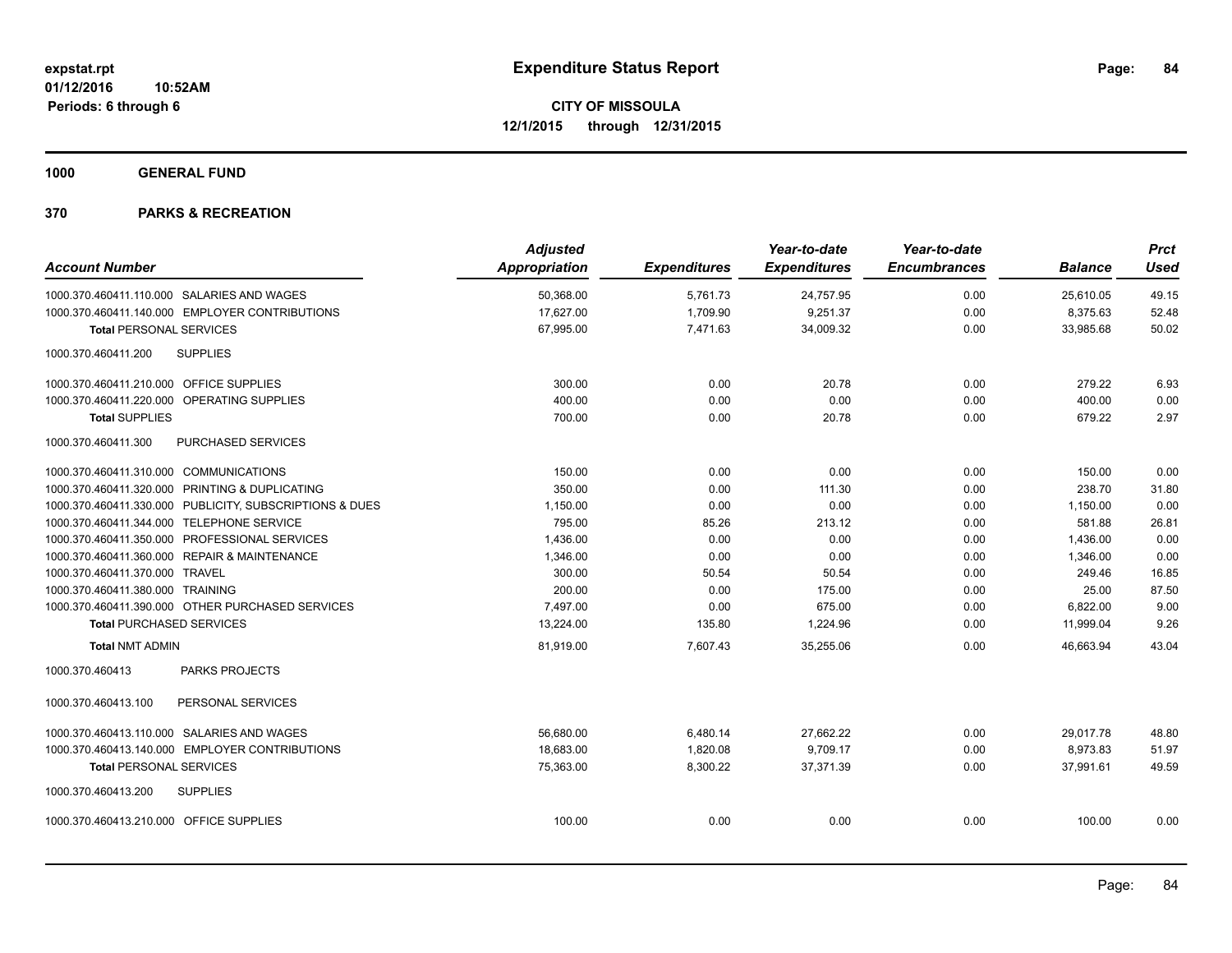**1000 GENERAL FUND**

|                                                         | <b>Adjusted</b>      |                     | Year-to-date        | Year-to-date        |                | <b>Prct</b> |
|---------------------------------------------------------|----------------------|---------------------|---------------------|---------------------|----------------|-------------|
| <b>Account Number</b>                                   | <b>Appropriation</b> | <b>Expenditures</b> | <b>Expenditures</b> | <b>Encumbrances</b> | <b>Balance</b> | <b>Used</b> |
| 1000.370.460413.220.000 OPERATING SUPPLIES              | 550.00               | 0.00                | 0.00                | 0.00                | 550.00         | 0.00        |
| <b>Total SUPPLIES</b>                                   | 650.00               | 0.00                | 0.00                | 0.00                | 650.00         | 0.00        |
| PURCHASED SERVICES<br>1000.370.460413.300               |                      |                     |                     |                     |                |             |
| 1000.370.460413.320.000 PRINTING & DUPLICATING          | 150.00               | 0.00                | 0.00                | 0.00                | 150.00         | 0.00        |
| 1000.370.460413.344.000 TELEPHONE SERVICE               | 700.00               | 117.14              | 292.90              | 0.00                | 407.10         | 41.84       |
| 1000.370.460413.350.000 PROFESSIONAL SERVICES           | 150.00               | 0.00                | 368.75              | 0.00                | $-218.75$      | 245.83      |
| 1000.370.460413.360.000 REPAIR & MAINTENANCE            | 1,000.00             | 0.00                | 0.00                | 0.00                | 1,000.00       | 0.00        |
| 1000.370.460413.370.000 TRAVEL                          | 300.00               | 0.00                | 0.00                | 0.00                | 300.00         | 0.00        |
| 1000.370.460413.380.000 TRAINING                        | 200.00               | 0.00                | 0.00                | 0.00                | 200.00         | 0.00        |
| 1000.370.460413.390.000 OTHER PURCHASED SERVICES        | 137.00               | 0.00                | 0.00                | 0.00                | 137.00         | 0.00        |
| <b>Total PURCHASED SERVICES</b>                         | 2,637.00             | 117.14              | 661.65              | 0.00                | 1,975.35       | 25.09       |
| <b>Total PARKS PROJECTS</b>                             | 78,650.00            | 8,417.36            | 38,033.04           | 0.00                | 40,616.96      | 48.36       |
| OPEN SPACE<br>1000.370.460431                           |                      |                     |                     |                     |                |             |
| 1000.370.460431.100<br>PERSONAL SERVICES                |                      |                     |                     |                     |                |             |
| 1000.370.460431.110.000 SALARIES AND WAGES              | 57,280.00            | 6,553.19            | 28,001.19           | 0.00                | 29,278.81      | 48.88       |
| 1000.370.460431.140.000 EMPLOYER CONTRIBUTIONS          | 18,783.00            | 1,820.86            | 9,669.00            | 0.00                | 9,114.00       | 51.48       |
| <b>Total PERSONAL SERVICES</b>                          | 76,063.00            | 8,374.05            | 37,670.19           | 0.00                | 38,392.81      | 49.52       |
| <b>SUPPLIES</b><br>1000.370.460431.200                  |                      |                     |                     |                     |                |             |
| 1000.370.460431.210.000 OFFICE SUPPLIES                 | 200.00               | 0.00                | 9.10                | 0.00                | 190.90         | 4.55        |
| 1000.370.460431.220.000 OPERATING SUPPLIES              | 300.00               | 0.00                | 419.95              | 0.00                | $-119.95$      | 139.98      |
| <b>Total SUPPLIES</b>                                   | 500.00               | 0.00                | 429.05              | 0.00                | 70.95          | 85.81       |
| PURCHASED SERVICES<br>1000.370.460431.300               |                      |                     |                     |                     |                |             |
| 1000.370.460431.320.000 PRINTING & DUPLICATING          | 300.00               | 0.00                | 0.00                | 0.00                | 300.00         | 0.00        |
| 1000.370.460431.330.000 PUBLICITY, SUBSCRIPTIONS & DUES | 400.00               | 0.00                | 0.00                | 0.00                | 400.00         | 0.00        |
| 1000.370.460431.344.000 TELEPHONE SERVICE               | 425.00               | 74.90               | 187.22              | 0.00                | 237.78         | 44.05       |
| 1000.370.460431.350.000 PROFESSIONAL SERVICES           | 200.00               | 0.00                | 0.00                | 0.00                | 200.00         | 0.00        |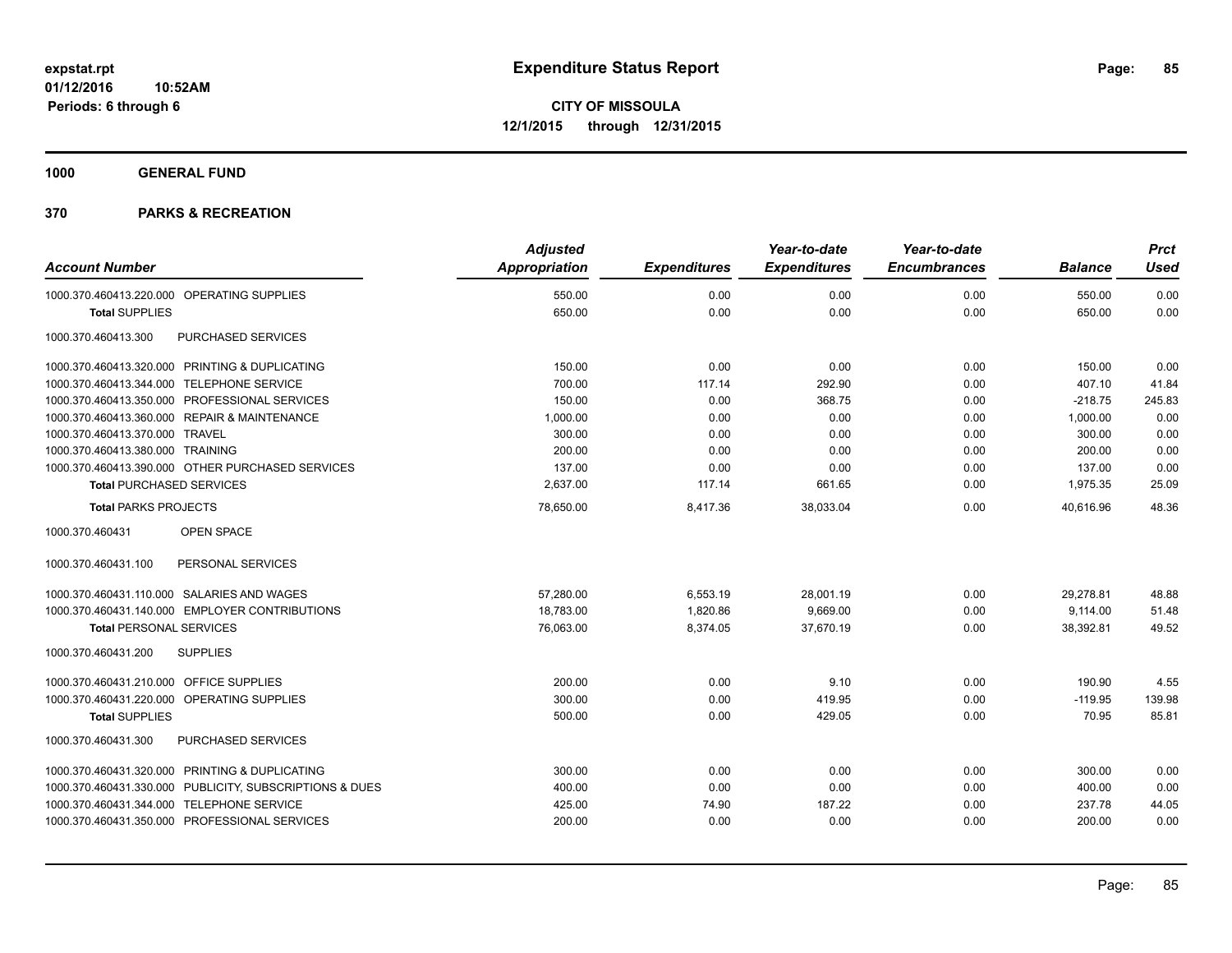**1000 GENERAL FUND**

|                                                |                                                         | <b>Adjusted</b>      |                     | Year-to-date        | Year-to-date        |                | <b>Prct</b> |
|------------------------------------------------|---------------------------------------------------------|----------------------|---------------------|---------------------|---------------------|----------------|-------------|
| <b>Account Number</b>                          |                                                         | <b>Appropriation</b> | <b>Expenditures</b> | <b>Expenditures</b> | <b>Encumbrances</b> | <b>Balance</b> | <b>Used</b> |
| 1000.370.460431.370.000 TRAVEL                 |                                                         | 300.00               | 0.00                | 0.00                | 0.00                | 300.00         | 0.00        |
| 1000.370.460431.380.000 TRAINING               |                                                         | 200.00               | 0.00                | 525.00              | 0.00                | $-325.00$      | 262.50      |
| <b>Total PURCHASED SERVICES</b>                |                                                         | 1,825.00             | 74.90               | 712.22              | 0.00                | 1,112.78       | 39.03       |
| <b>Total OPEN SPACE</b>                        |                                                         | 78,388.00            | 8,448.95            | 38,811.46           | 0.00                | 39,576.54      | 49.51       |
| 1000.370.460432                                | PARK ADMIN                                              |                      |                     |                     |                     |                |             |
| 1000.370.460432.100                            | PERSONAL SERVICES                                       |                      |                     |                     |                     |                |             |
| 1000.370.460432.110.000 SALARIES AND WAGES     |                                                         | 95,064.00            | 10,978.22           | 37,472.34           | 0.00                | 57,591.66      | 39.42       |
| 1000.370.460432.130.000 OTHER                  |                                                         | 7.880.00             | 0.00                | 0.00                | 0.00                | 7,880.00       | 0.00        |
| 1000.370.460432.140.000 EMPLOYER CONTRIBUTIONS |                                                         | 46.113.00            | 4.319.76            | 16,927.81           | 0.00                | 29.185.19      | 36.71       |
| Total PERSONAL SERVICES                        |                                                         | 149,057.00           | 15,297.98           | 54,400.15           | 0.00                | 94,656.85      | 36.50       |
| 1000.370.460432.200                            | <b>SUPPLIES</b>                                         |                      |                     |                     |                     |                |             |
| 1000.370.460432.210.000 OFFICE SUPPLIES        |                                                         | 1,520.00             | 204.66              | 456.61              | 0.00                | 1,063.39       | 30.04       |
| 1000.370.460432.220.000 OPERATING SUPPLIES     |                                                         | 6.650.00             | 755.92              | 4,422.08            | 0.00                | 2,227.92       | 66.50       |
| <b>Total SUPPLIES</b>                          |                                                         | 8,170.00             | 960.58              | 4,878.69            | 0.00                | 3,291.31       | 59.71       |
| 1000.370.460432.300                            | PURCHASED SERVICES                                      |                      |                     |                     |                     |                |             |
| 1000.370.460432.310.000 COMMUNICATIONS         |                                                         | 100.00               | 0.00                | 84.90               | 0.00                | 15.10          | 84.90       |
| 1000.370.460432.320.000 PRINTING & DUPLICATING |                                                         | 150.00               | 39.71               | 39.71               | 0.00                | 110.29         | 26.47       |
|                                                | 1000.370.460432.330.000 PUBLICITY, SUBSCRIPTIONS & DUES | 500.00               | 0.00                | 0.00                | 0.00                | 500.00         | 0.00        |
| 1000.370.460432.340.000 SEWER                  |                                                         | 2,154.00             | 0.00                | 983.50              | 0.00                | 1,170.50       | 45.66       |
| 1000.370.460432.344.000 TELEPHONE SERVICE      |                                                         | 14,429.00            | 547.44              | 5,141.77            | 0.00                | 9,287.23       | 35.63       |
| 1000.370.460432.350.000 PROFESSIONAL SERVICES  |                                                         | 20,112.00            | 0.00                | 0.00                | 0.00                | 20,112.00      | 0.00        |
|                                                | 1000.370.460432.390.000 OTHER PURCHASED SERVICES        | 2,345.00             | 0.00                | 0.00                | 0.00                | 2,345.00       | 0.00        |
| <b>Total PURCHASED SERVICES</b>                |                                                         | 39,790.00            | 587.15              | 6,249.88            | 0.00                | 33,540.12      | 15.71       |
| 1000.370.460432.900                            | <b>CAPITAL OUTLAY</b>                                   |                      |                     |                     |                     |                |             |
| <b>Total CAPITAL OUTLAY</b>                    |                                                         | 0.00                 | 0.00                | 0.00                | 0.00                | 0.00           | 0.00        |
| <b>Total PARK ADMIN</b>                        |                                                         | 197,017.00           | 16,845.71           | 65,528.72           | 0.00                | 131,488.28     | 33.26       |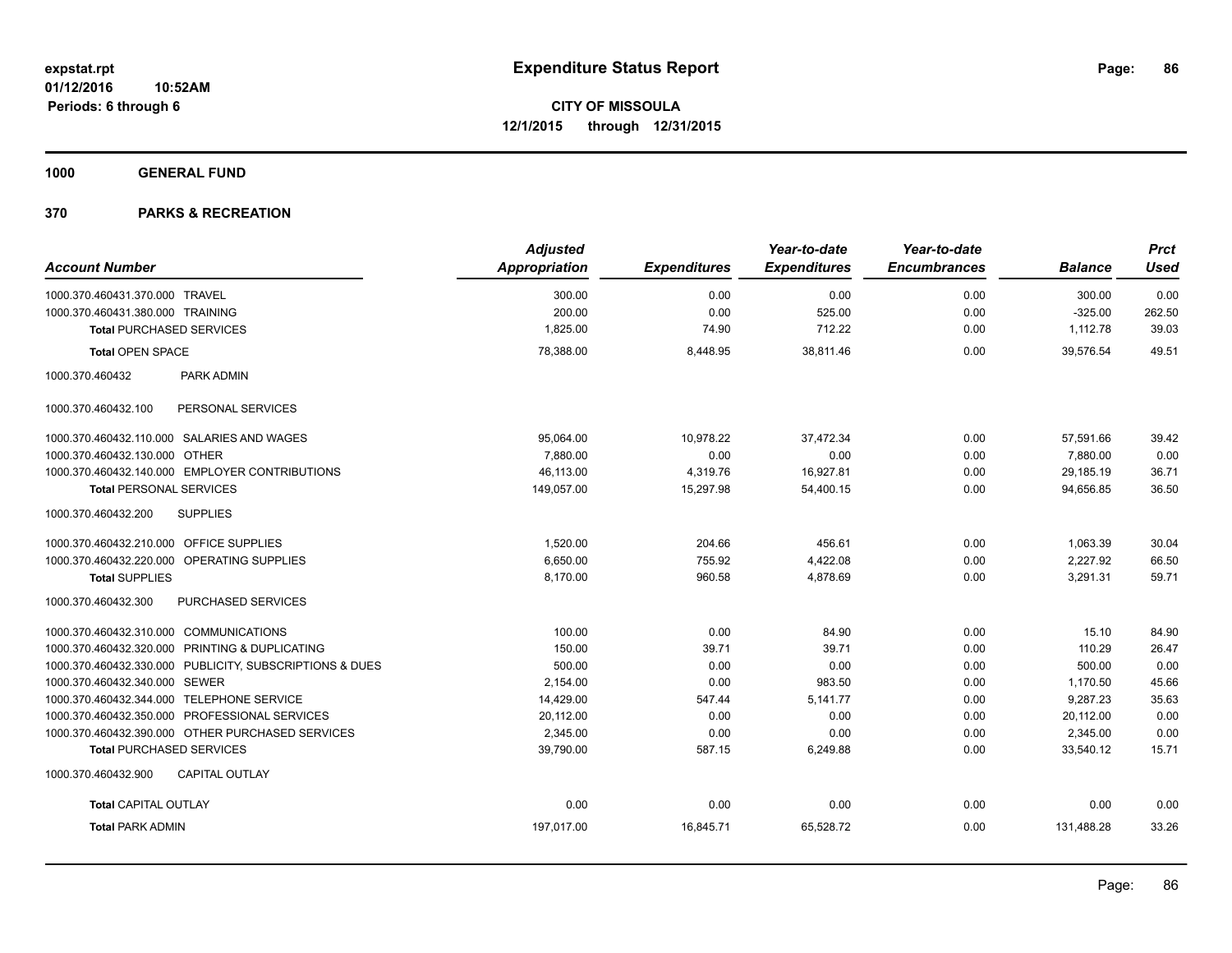**1000 GENERAL FUND**

| <b>Account Number</b>                                   | <b>Adjusted</b><br>Appropriation | <b>Expenditures</b> | Year-to-date<br><b>Expenditures</b> | Year-to-date<br><b>Encumbrances</b> | <b>Balance</b> | <b>Prct</b><br><b>Used</b> |
|---------------------------------------------------------|----------------------------------|---------------------|-------------------------------------|-------------------------------------|----------------|----------------------------|
| <b>GREENWAYS &amp; HORTICULTURE</b><br>1000.370.460434  |                                  |                     |                                     |                                     |                |                            |
|                                                         |                                  |                     |                                     |                                     |                |                            |
| PERSONAL SERVICES<br>1000.370.460434.100                |                                  |                     |                                     |                                     |                |                            |
| 1000.370.460434.110.000 SALARIES AND WAGES              | 113.604.00                       | 5,972.09            | 54,380.77                           | 0.00                                | 59,223.23      | 47.87                      |
| 1000.370.460434.120.000 OVERTIME/TERMINATION            | 0.00                             | 0.53                | 421.13                              | 0.00                                | $-421.13$      | 0.00                       |
| 1000.370.460434.140.000 EMPLOYER CONTRIBUTIONS          | 43,055.00                        | 2,856.23            | 22,318.55                           | 0.00                                | 20,736.45      | 51.84                      |
| <b>Total GREENWAYS &amp; HORTICULTURE</b>               | 156,659.00                       | 8,828.85            | 77,120.45                           | 0.00                                | 79.538.55      | 49.23                      |
| 1000.370.460439<br><b>URBAN FORESTRY</b>                |                                  |                     |                                     |                                     |                |                            |
| PERSONAL SERVICES<br>1000.370.460439.100                |                                  |                     |                                     |                                     |                |                            |
| 1000.370.460439.110.000 SALARIES AND WAGES              | 168,497.00                       | 16,080.25           | 78,177.23                           | 0.00                                | 90,319.77      | 46.40                      |
| 1000.370.460439.120.000 OVERTIME/TERMINATION            | 1,750.00                         | 64.82               | 9,078.05                            | 0.00                                | $-7,328.05$    | 518.75                     |
| 1000.370.460439.140.000 EMPLOYER CONTRIBUTIONS          | 74,123.00                        | 6,634.47            | 37,128.40                           | 0.00                                | 36,994.60      | 50.09                      |
| <b>Total PERSONAL SERVICES</b>                          | 244,370.00                       | 22,779.54           | 124,383.68                          | 0.00                                | 119,986.32     | 50.90                      |
| <b>SUPPLIES</b><br>1000.370.460439.200                  |                                  |                     |                                     |                                     |                |                            |
| 1000.370.460439.220.000<br><b>OPERATING SUPPLIES</b>    | 2,132.00                         | 0.00                | 0.00                                | 0.00                                | 2,132.00       | 0.00                       |
| 1000.370.460439.230.000 REPAIR/MAINTENANCE              | 581.00                           | 0.00                | 0.00                                | 0.00                                | 581.00         | 0.00                       |
| <b>Total SUPPLIES</b>                                   | 2,713.00                         | 0.00                | 0.00                                | 0.00                                | 2,713.00       | 0.00                       |
| 1000.370.460439.300<br>PURCHASED SERVICES               |                                  |                     |                                     |                                     |                |                            |
| 1000.370.460439.310.000 COMMUNICATIONS                  | 145.00                           | 0.00                | 0.00                                | 0.00                                | 145.00         | 0.00                       |
| 1000.370.460439.320.000 PRINTING & DUPLICATING          | 100.00                           | 0.00                | 0.00                                | 0.00                                | 100.00         | 0.00                       |
| 1000.370.460439.330.000 PUBLICITY, SUBSCRIPTIONS & DUES | 700.00                           | 0.00                | 0.00                                | 0.00                                | 700.00         | 0.00                       |
| 1000.370.460439.350.000 PROFESSIONAL SERVICES           | 525.00                           | 70.00               | 280.00                              | 0.00                                | 245.00         | 53.33                      |
| 1000.370.460439.360.000 REPAIR & MAINTENANCE            | 18,642.00                        | 0.00                | 0.00                                | 0.00                                | 18,642.00      | 0.00                       |
| <b>Total PURCHASED SERVICES</b>                         | 20,112.00                        | 70.00               | 280.00                              | 0.00                                | 19,832.00      | 1.39                       |
| <b>Total URBAN FORESTRY</b>                             | 267,195.00                       | 22,849.54           | 124,663.68                          | 0.00                                | 142,531.32     | 46.66                      |
| CITY LIFE GYM LEASE<br>1000.370.460440                  |                                  |                     |                                     |                                     |                |                            |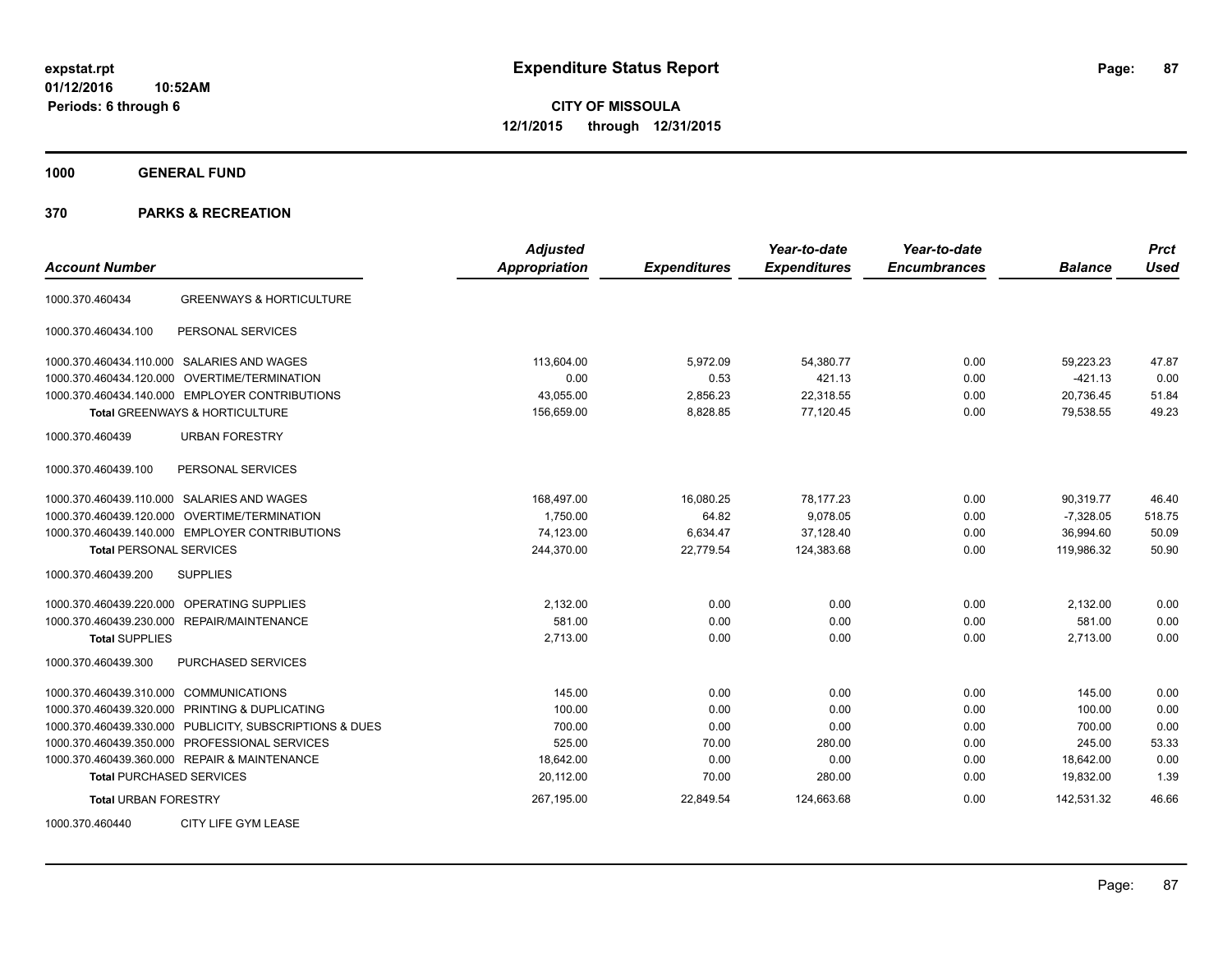# **1000 GENERAL FUND**

|                                                         | <b>Adjusted</b>      |                     | Year-to-date        | Year-to-date        |                | <b>Prct</b> |
|---------------------------------------------------------|----------------------|---------------------|---------------------|---------------------|----------------|-------------|
| <b>Account Number</b>                                   | <b>Appropriation</b> | <b>Expenditures</b> | <b>Expenditures</b> | <b>Encumbrances</b> | <b>Balance</b> | <b>Used</b> |
| <b>SUPPLIES</b><br>1000.370.460440.200                  |                      |                     |                     |                     |                |             |
| Total CITY LIFE GYM LEASE                               | 0.00                 | 0.00                | 0.00                | 0.00                | 0.00           | 0.00        |
| <b>RECREATION</b><br>1000.370.460441                    |                      |                     |                     |                     |                |             |
| PERSONAL SERVICES<br>1000.370.460441.100                |                      |                     |                     |                     |                |             |
| 1000.370.460441.110.000 SALARIES AND WAGES              | 133,865.00           | 15,594.68           | 70,756.07           | 0.00                | 63,108.93      | 52.86       |
| 1000.370.460441.120.000 OVERTIME/TERMINATION            | 700.00               | 0.00                | 0.00                | 0.00                | 700.00         | 0.00        |
| 1000.370.460441.130.000 OTHER                           | 4,880.00             | 0.00                | 0.00                | 0.00                | 4,880.00       | 0.00        |
| 1000.370.460441.140.000 EMPLOYER CONTRIBUTIONS          | 55,602.00            | 5,378.14            | 29,688.95           | 0.00                | 25,913.05      | 53.40       |
| <b>Total PERSONAL SERVICES</b>                          | 195,047.00           | 20,972.82           | 100,445.02          | 0.00                | 94,601.98      | 51.50       |
| 1000.370.460441.200<br><b>SUPPLIES</b>                  |                      |                     |                     |                     |                |             |
| 1000.370.460441.210.000 OFFICE SUPPLIES                 | 300.00               | 0.00                | 154.84              | 0.00                | 145.16         | 51.61       |
| <b>Total SUPPLIES</b>                                   | 300.00               | 0.00                | 154.84              | 0.00                | 145.16         | 51.61       |
| PURCHASED SERVICES<br>1000.370.460441.300               |                      |                     |                     |                     |                |             |
| 1000.370.460441.320.000 PRINTING & DUPLICATING          | 2,150.00             | 325.00              | 325.00              | 0.00                | 1,825.00       | 15.12       |
| 1000.370.460441.330.000 PUBLICITY, SUBSCRIPTIONS & DUES | 1,490.00             | 0.00                | 0.00                | 0.00                | 1,490.00       | 0.00        |
| 1000.370.460441.344.000 TELEPHONE SERVICE               | 696.00               | 81.02               | 203.60              | 0.00                | 492.40         | 29.25       |
| 1000.370.460441.350.000 PROFESSIONAL SERVICES           | 1,360.00             | 603.74              | 603.74              | 0.00                | 756.26         | 44.39       |
| 1000.370.460441.360.000 REPAIR & MAINTENANCE            | 1,200.00             | 0.00                | 80.00               | 0.00                | 1,120.00       | 6.67        |
| 1000.370.460441.370.000 TRAVEL                          | 1,200.00             | 193.00              | 573.57              | 0.00                | 626.43         | 47.80       |
| 1000.370.460441.380.000 TRAINING                        | 900.00               | 0.00                | 870.00              | 0.00                | 30.00          | 96.67       |
| <b>Total PURCHASED SERVICES</b>                         | 8,996.00             | 1,202.76            | 2,655.91            | 0.00                | 6,340.09       | 29.52       |
| OTHER OBJECTS<br>1000.370.460441.800                    |                      |                     |                     |                     |                |             |
| 1000.370.460441.820.000 TRANSFERS TO OTHER FUNDS        | 10,000.00            | 0.00                | 0.00                | 0.00                | 10,000.00      | 0.00        |
| <b>Total OTHER OBJECTS</b>                              | 10,000.00            | 0.00                | 0.00                | 0.00                | 10,000.00      | 0.00        |
| <b>Total RECREATION</b>                                 | 214,343.00           | 22,175.58           | 103,255.77          | 0.00                | 111,087.23     | 48.17       |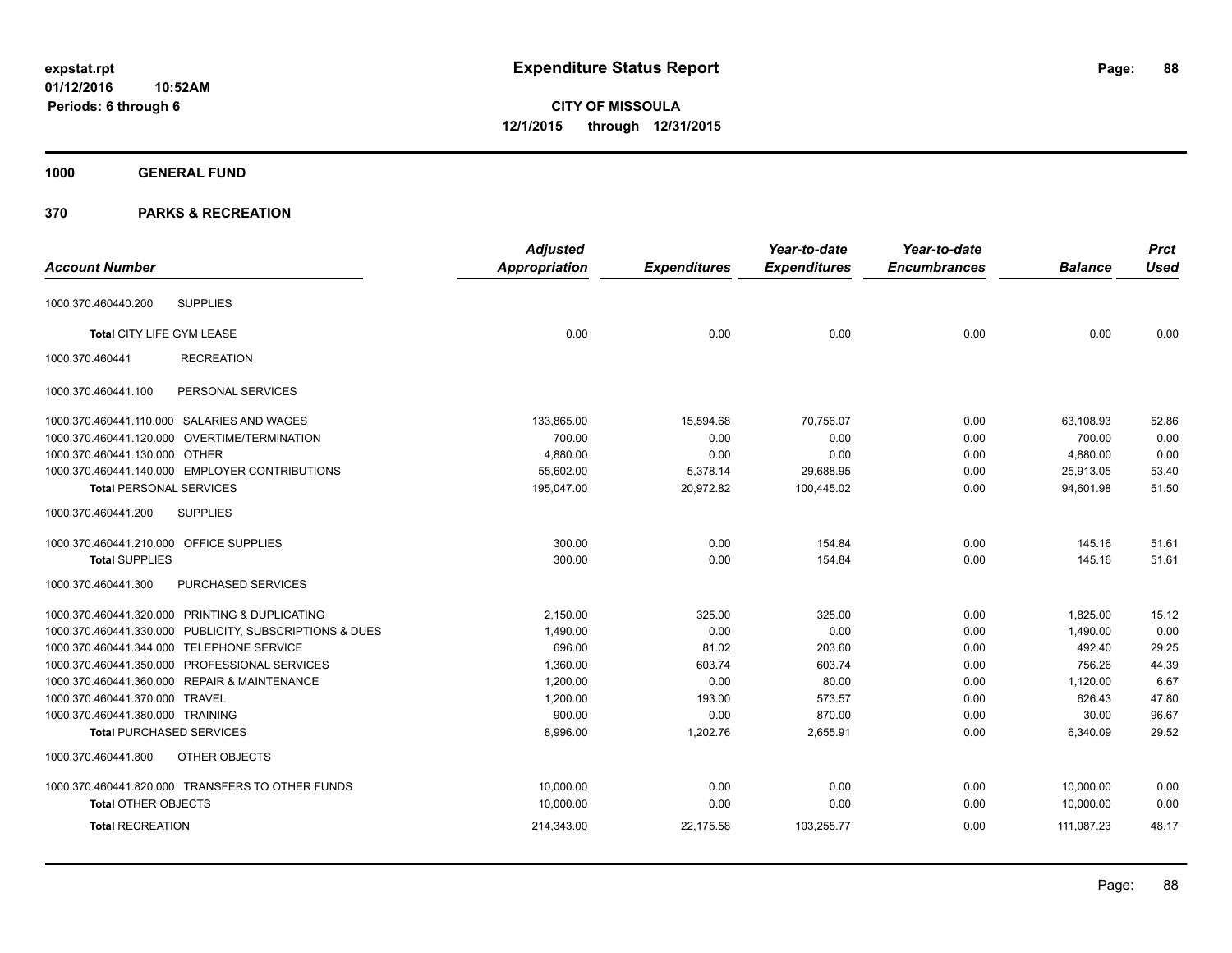**1000 GENERAL FUND**

| <b>Account Number</b>                   |                                                         | <b>Adjusted</b><br><b>Appropriation</b> | <b>Expenditures</b> | Year-to-date<br><b>Expenditures</b> | Year-to-date<br><b>Encumbrances</b> | <b>Balance</b> | <b>Prct</b><br><b>Used</b> |
|-----------------------------------------|---------------------------------------------------------|-----------------------------------------|---------------------|-------------------------------------|-------------------------------------|----------------|----------------------------|
| 1000.370.460470                         | <b>RECREATION MORE</b>                                  |                                         |                     |                                     |                                     |                |                            |
| 1000.370.460470.100                     | PERSONAL SERVICES                                       |                                         |                     |                                     |                                     |                |                            |
|                                         | 1000.370.460470.110.000 SALARIES AND WAGES              | 104,482.00                              | 10,030.63           | 73,714.30                           | 0.00                                | 30,767.70      | 70.55                      |
|                                         | 1000.370.460470.120.000 OVERTIME/TERMINATION            | 0.00                                    | 0.00                | 417.94                              | 0.00                                | $-417.94$      | 0.00                       |
|                                         | 1000.370.460470.140.000 EMPLOYER CONTRIBUTIONS          | 38,290.00                               | 3,700.45            | 24,358.98                           | 0.00                                | 13,931.02      | 63.62                      |
| <b>Total PERSONAL SERVICES</b>          |                                                         | 142,772.00                              | 13,731.08           | 98,491.22                           | 0.00                                | 44,280.78      | 68.98                      |
| 1000.370.460470.200                     | <b>SUPPLIES</b>                                         |                                         |                     |                                     |                                     |                |                            |
| 1000.370.460470.210.000 OFFICE SUPPLIES |                                                         | 100.00                                  | 0.00                | 16.08                               | 0.00                                | 83.92          | 16.08                      |
|                                         | 1000.370.460470.220.000 OPERATING SUPPLIES              | 1,512.00                                | 414.98              | 6,414.17                            | 0.00                                | $-4,902.17$    | 424.22                     |
| <b>Total SUPPLIES</b>                   |                                                         | 1,612.00                                | 414.98              | 6,430.25                            | 0.00                                | $-4,818.25$    | 398.90                     |
| 1000.370.460470.300                     | PURCHASED SERVICES                                      |                                         |                     |                                     |                                     |                |                            |
|                                         | 1000.370.460470.320.000 PRINTING & DUPLICATING          | 1,200.00                                | 325.00              | 381.02                              | 0.00                                | 818.98         | 31.75                      |
|                                         | 1000.370.460470.330.000 PUBLICITY, SUBSCRIPTIONS & DUES | 780.00                                  | 120.95              | 446.95                              | 0.00                                | 333.05         | 57.30                      |
|                                         | 1000.370.460470.344.000 TELEPHONE SERVICE               | 428.00                                  | 128.04              | 321.83                              | 0.00                                | 106.17         | 75.19                      |
|                                         | 1000.370.460470.390.000 OTHER PURCHASED SERVICES        | 2,500.00                                | 132.88              | 9,112.52                            | 0.00                                | $-6,612.52$    | 364.50                     |
| <b>Total PURCHASED SERVICES</b>         |                                                         | 4,908.00                                | 706.87              | 10,262.32                           | 0.00                                | $-5,354.32$    | 209.09                     |
| <b>Total RECREATION MORE</b>            |                                                         | 149,292.00                              | 14,852.93           | 115,183.79                          | 0.00                                | 34,108.21      | 77.15                      |
| 1000.370.460471                         | <b>RECREATION ADULTS</b>                                |                                         |                     |                                     |                                     |                |                            |
| 1000.370.460471.100                     | PERSONAL SERVICES                                       |                                         |                     |                                     |                                     |                |                            |
|                                         | 1000.370.460471.110.000 SALARIES AND WAGES              | 111.162.00                              | 9,927.24            | 48,397.59                           | 0.00                                | 62,764.41      | 43.54                      |
|                                         | 1000.370.460471.140.000 EMPLOYER CONTRIBUTIONS          | 29.479.00                               | 2.731.83            | 14,438.59                           | 0.00                                | 15.040.41      | 48.98                      |
| <b>Total PERSONAL SERVICES</b>          |                                                         | 140.641.00                              | 12.659.07           | 62.836.18                           | 0.00                                | 77.804.82      | 44.68                      |
| 1000.370.460471.200                     | <b>SUPPLIES</b>                                         |                                         |                     |                                     |                                     |                |                            |
| 1000.370.460471.210.000 OFFICE SUPPLIES |                                                         | 600.00                                  | 0.00                | 153.36                              | 0.00                                | 446.64         | 25.56                      |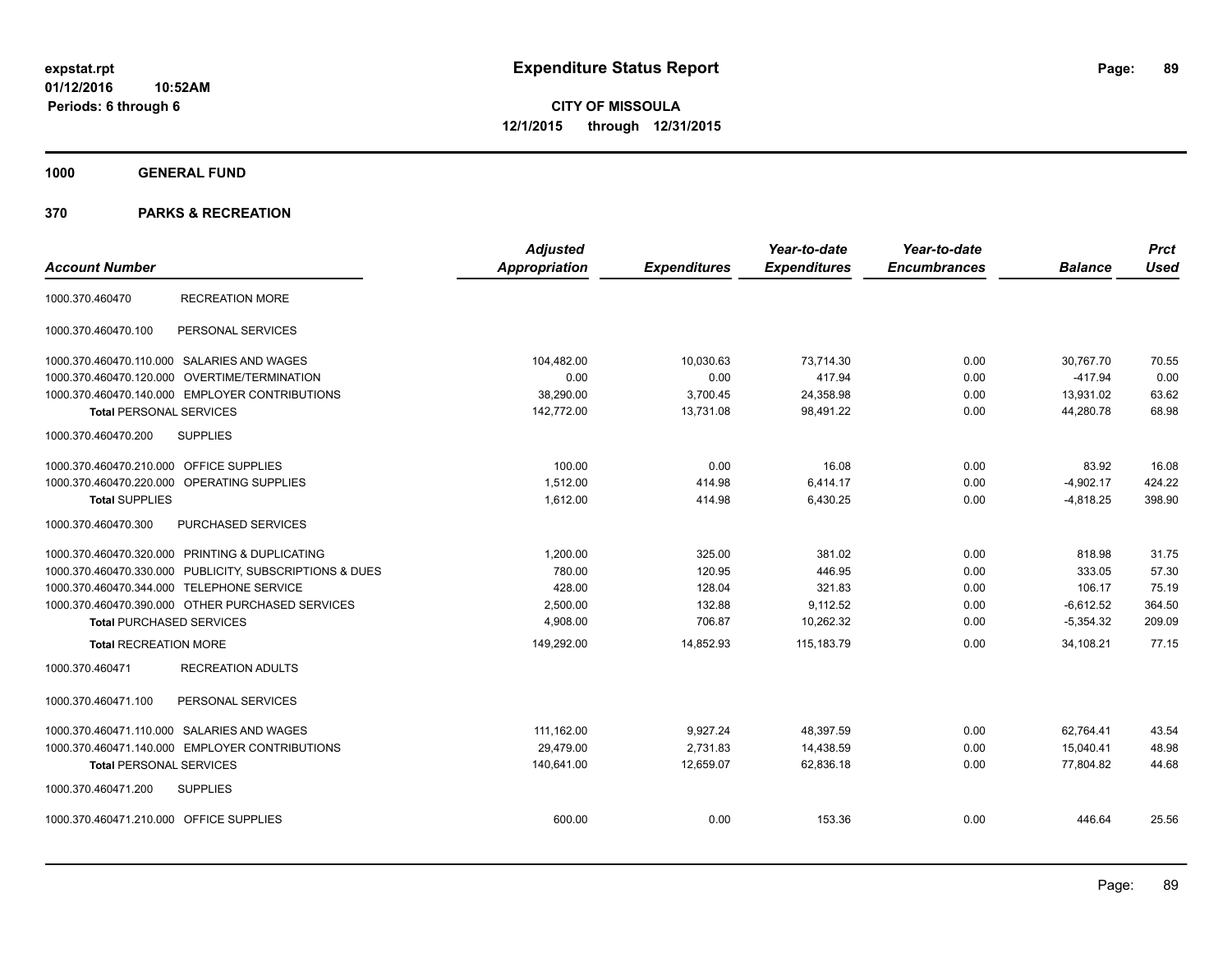**1000 GENERAL FUND**

|                                                         | <b>Adjusted</b>      |                     | Year-to-date        | Year-to-date        |                | <b>Prct</b> |
|---------------------------------------------------------|----------------------|---------------------|---------------------|---------------------|----------------|-------------|
| <b>Account Number</b>                                   | <b>Appropriation</b> | <b>Expenditures</b> | <b>Expenditures</b> | <b>Encumbrances</b> | <b>Balance</b> | <b>Used</b> |
| 1000.370.460471.210.147 OFFICE SUPPLIES                 | 0.00                 | 39.16               | 257.47              | 0.00                | $-257.47$      | 0.00        |
| 1000.370.460471.220.000 OPERATING SUPPLIES              | 6,892.00             | 19.00               | 490.40              | 0.00                | 6,401.60       | 7.12        |
| 1000.370.460471.220.143 OPERATING SUPPLIES              | 0.00                 | 1,361.50            | 1,384.28            | 0.00                | $-1,384.28$    | 0.00        |
| 1000.370.460471.220.144 OPERATING SUPPLIES              | 0.00                 | 644.50              | 1,248.22            | 0.00                | $-1,248.22$    | 0.00        |
| 1000.370.460471.220.146 OPERATING SUPPLIES              | 0.00                 | 328.48              | 328.48              | 0.00                | $-328.48$      | 0.00        |
| 1000.370.460471.220.147 OPERATING SUPPLIES              | 0.00                 | 181.02              | 3,929.40            | 0.00                | $-3,929.40$    | 0.00        |
| 1000.370.460471.220.191 OPERATING SUPPLIES              | 0.00                 | 41.34               | 41.34               | 0.00                | $-41.34$       | 0.00        |
| <b>Total SUPPLIES</b>                                   | 7,492.00             | 2,615.00            | 7,832.95            | 0.00                | $-340.95$      | 104.55      |
| PURCHASED SERVICES<br>1000.370.460471.300               |                      |                     |                     |                     |                |             |
| 1000.370.460471.310.000 COMMUNICATIONS                  | 460.00               | 0.00                | 0.00                | 0.00                | 460.00         | 0.00        |
| 1000.370.460471.320.000 PRINTING & DUPLICATING          | 1,800.00             | 260.00              | 260.00              | 0.00                | 1.540.00       | 14.44       |
| 1000.370.460471.320.147 PRINTING & DUPLICATING          | 0.00                 | 0.00                | 174.00              | 0.00                | $-174.00$      | 0.00        |
| 1000.370.460471.330.000 PUBLICITY, SUBSCRIPTIONS & DUES | 1,220.00             | 0.00                | 0.00                | 0.00                | 1,220.00       | 0.00        |
| 1000.370.460471.344.000 TELEPHONE SERVICE               | 567.00               | 126.48              | 288.11              | 0.00                | 278.89         | 50.81       |
| 1000.370.460471.390.000 OTHER PURCHASED SERVICES        | 10,000.00            | 0.00                | 0.00                | 0.00                | 10,000.00      | 0.00        |
| 1000.370.460471.390.143 OTHER PURCHASED SERVICES        | 0.00                 | 975.00              | 975.00              | 0.00                | $-975.00$      | 0.00        |
| 1000.370.460471.390.147 OTHER PURCHASED SERVICES        | 0.00                 | 475.00              | 815.00              | 0.00                | $-815.00$      | 0.00        |
| <b>Total PURCHASED SERVICES</b>                         | 14,047.00            | 1,836.48            | 2,512.11            | 0.00                | 11,534.89      | 17.88       |
| <b>Total RECREATION ADULTS</b>                          | 162,180.00           | 17,110.55           | 73,181.24           | 0.00                | 88,998.76      | 45.12       |
| 1000.370.460472<br><b>RECREATION YOUTH</b>              |                      |                     |                     |                     |                |             |
| PERSONAL SERVICES<br>1000.370.460472.100                |                      |                     |                     |                     |                |             |
| 1000.370.460472.110.000 SALARIES AND WAGES              | 100,766.00           | 5,139.06            | 49,728.08           | 0.00                | 51,037.92      | 49.35       |
| 1000.370.460472.120.000 OVERTIME/TERMINATION            | 0.00                 | 0.00                | 4.21                | 0.00                | $-4.21$        | 0.00        |
| 1000.370.460472.140.000 EMPLOYER CONTRIBUTIONS          | 24,139.00            | 1,694.82            | 13,051.47           | 0.00                | 11,087.53      | 54.07       |
| <b>Total PERSONAL SERVICES</b>                          | 124,905.00           | 6,833.88            | 62,783.76           | 0.00                | 62,121.24      | 50.27       |
| 1000.370.460472.200<br><b>SUPPLIES</b>                  |                      |                     |                     |                     |                |             |
| 1000.370.460472.210.000 OFFICE SUPPLIES                 | 100.00               | 0.00                | 51.89               | 0.00                | 48.11          | 51.89       |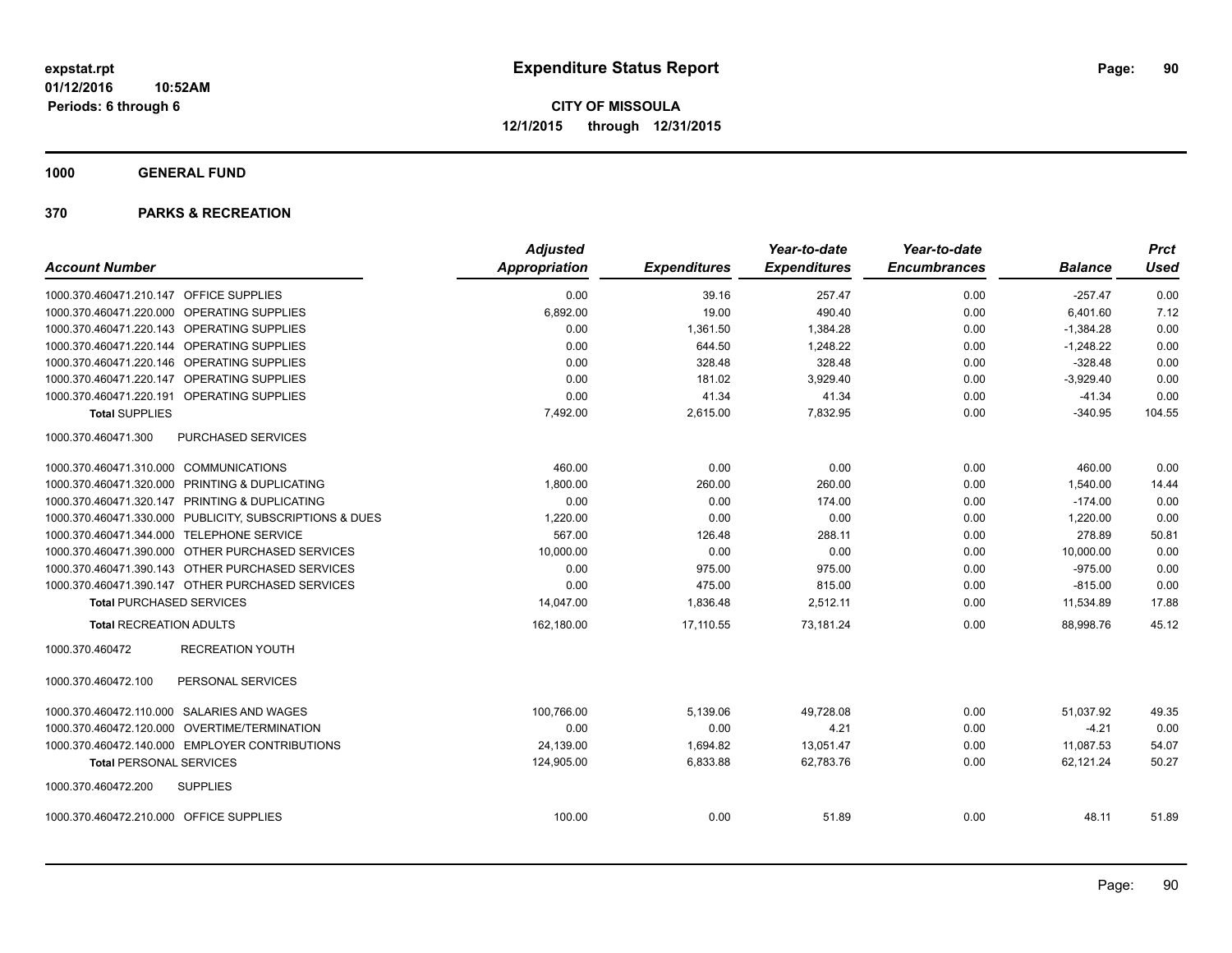**1000 GENERAL FUND**

| <b>Account Number</b>                                   | <b>Adjusted</b><br>Appropriation | <b>Expenditures</b> | Year-to-date<br><b>Expenditures</b> | Year-to-date<br><b>Encumbrances</b> | <b>Balance</b> | <b>Prct</b><br><b>Used</b> |
|---------------------------------------------------------|----------------------------------|---------------------|-------------------------------------|-------------------------------------|----------------|----------------------------|
|                                                         |                                  |                     |                                     |                                     |                |                            |
| 1000.370.460472.210.193 OFFICE SUPPLIES                 | 0.00                             | 26.47               | 26.47                               | 0.00                                | $-26.47$       | 0.00                       |
| 1000.370.460472.220.000 OPERATING SUPPLIES              | 16,006.00                        | 1.79                | 1,217.52                            | 0.00                                | 14,788.48      | 7.61                       |
| 1000.370.460472.220.147 OPERATING SUPPLIES              | 0.00                             | 0.00                | 10.21                               | 0.00                                | $-10.21$       | 0.00                       |
| 1000.370.460472.220.190 OPERATING SUPPLIES              | 0.00                             | 0.00                | 1,062.50                            | 0.00                                | $-1,062.50$    | 0.00                       |
| 1000.370.460472.220.191 OPERATING SUPPLIES              | 0.00                             | 2,763.82            | 7,043.60                            | 0.00                                | $-7,043.60$    | 0.00                       |
| 1000.370.460472.220.192 OPERATING SUPPLIES              | 0.00                             | 0.00                | 330.41                              | 0.00                                | $-330.41$      | 0.00                       |
| 1000.370.460472.220.193 OPERATING SUPPLIES              | 0.00                             | 50.75               | 909.88                              | 0.00                                | $-909.88$      | 0.00                       |
| <b>Total SUPPLIES</b>                                   | 16,106.00                        | 2,842.83            | 10,652.48                           | 0.00                                | 5,453.52       | 66.14                      |
| 1000.370.460472.300<br>PURCHASED SERVICES               |                                  |                     |                                     |                                     |                |                            |
| 1000.370.460472.320.000 PRINTING & DUPLICATING          | 1,300.00                         | 130.00              | 186.02                              | 0.00                                | 1,113.98       | 14.31                      |
| 1000.370.460472.320.193 PRINTING & DUPLICATING          | 0.00                             | 0.00                | 449.00                              | 0.00                                | $-449.00$      | 0.00                       |
| 1000.370.460472.330.000 PUBLICITY, SUBSCRIPTIONS & DUES | 1,500.00                         | 250.00              | 513.60                              | 0.00                                | 986.40         | 34.24                      |
| 1000.370.460472.341.000 ELECTRICITY & NATURAL GAS       | 1,225.00                         | 0.00                | 0.00                                | 0.00                                | 1.225.00       | 0.00                       |
| 1000.370.460472.343.000 WATER CHARGES                   | 601.00                           | 0.00                | 0.00                                | 0.00                                | 601.00         | 0.00                       |
| 1000.370.460472.344.000 TELEPHONE SERVICE               | 662.00                           | 41.02               | 102.59                              | 0.00                                | 559.41         | 15.50                      |
| 1000.370.460472.345.000 GARBAGE                         | 450.00                           | 178.00              | 450.01                              | 0.00                                | $-0.01$        | 100.00                     |
| 1000.370.460472.350.000 PROFESSIONAL SERVICES           | 2,487.00                         | 0.00                | 0.00                                | 0.00                                | 2,487.00       | 0.00                       |
| 1000.370.460472.350.190 PROFESSIONAL SERVICES           | 0.00                             | 157.50              | 1,419.23                            | 0.00                                | $-1,419.23$    | 0.00                       |
| 1000.370.460472.390.000 OTHER PURCHASED SERVICES        | 500.00                           | 0.00                | 0.00                                | 0.00                                | 500.00         | 0.00                       |
| 1000.370.460472.390.191 OTHER PURCHASED SERVICES        | 0.00                             | 1,035.00            | 1,035.00                            | 0.00                                | $-1,035.00$    | 0.00                       |
| <b>Total PURCHASED SERVICES</b>                         | 8,725.00                         | 1,791.52            | 4,155.45                            | 0.00                                | 4,569.55       | 47.63                      |
| <b>Total RECREATION YOUTH</b>                           | 149,736.00                       | 11,468.23           | 77,591.69                           | 0.00                                | 72.144.31      | 51.82                      |
| 1000.370.460473<br><b>RECREATION SPECIAL EVENTS</b>     |                                  |                     |                                     |                                     |                |                            |
| 1000.370.460473.200<br><b>SUPPLIES</b>                  |                                  |                     |                                     |                                     |                |                            |
| 1000.370.460473.220.000 OPERATING SUPPLIES              | 2,328.00                         | 65.49               | 1,018.85                            | 0.00                                | 1,309.15       | 43.77                      |
| 1000.370.460473.220.193 OPERATING SUPPLIES              | 0.00                             | 17.54               | 172.57                              | 0.00                                | $-172.57$      | 0.00                       |
| <b>Total SUPPLIES</b>                                   | 2,328.00                         | 83.03               | 1,191.42                            | 0.00                                | 1,136.58       | 51.18                      |
| 1000.370.460473.300<br>PURCHASED SERVICES               |                                  |                     |                                     |                                     |                |                            |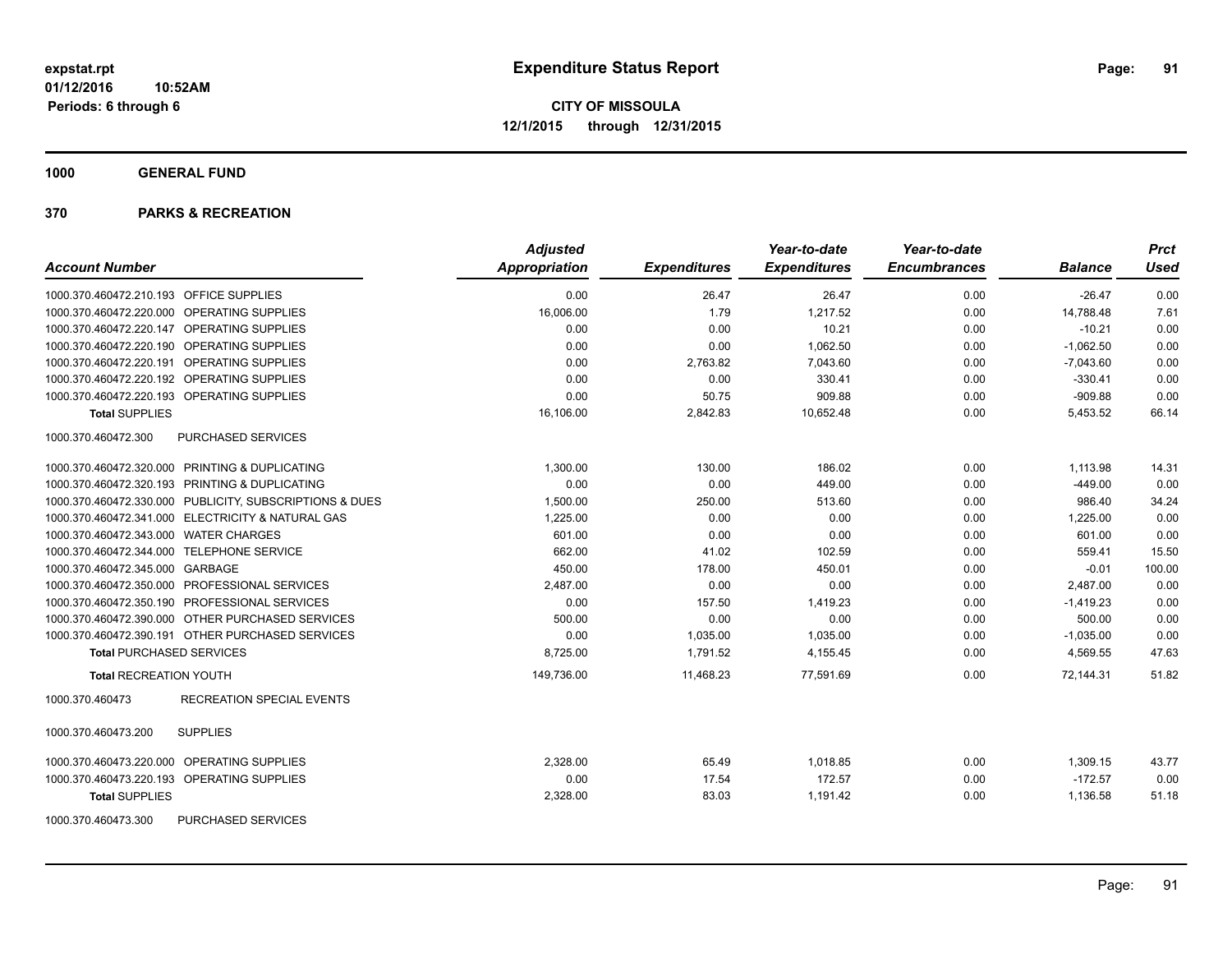**1000 GENERAL FUND**

|                                                         | <b>Adjusted</b>      |                     | Year-to-date        | Year-to-date        |                | <b>Prct</b> |
|---------------------------------------------------------|----------------------|---------------------|---------------------|---------------------|----------------|-------------|
| <b>Account Number</b>                                   | <b>Appropriation</b> | <b>Expenditures</b> | <b>Expenditures</b> | <b>Encumbrances</b> | <b>Balance</b> | <b>Used</b> |
| <b>Total PURCHASED SERVICES</b>                         | 0.00                 | 0.00                | 0.00                | 0.00                | 0.00           | 0.00        |
| Total RECREATION SPECIAL EVENTS                         | 2,328.00             | 83.03               | 1,191.42            | 0.00                | 1,136.58       | 51.18       |
| 1000.370.460474<br><b>SPRAY DECKS</b>                   |                      |                     |                     |                     |                |             |
| 1000.370.460474.100<br>PERSONAL SERVICES                |                      |                     |                     |                     |                |             |
| 1000.370.460474.110.000 SALARIES AND WAGES              | 8,216.00             | 0.00                | 0.00                | 0.00                | 8,216.00       | 0.00        |
| 1000.370.460474.140.000 EMPLOYER CONTRIBUTIONS          | 1,149.00             | 0.00                | 0.00                | 0.00                | 1.149.00       | 0.00        |
| <b>Total PERSONAL SERVICES</b>                          | 9,365.00             | 0.00                | 0.00                | 0.00                | 9,365.00       | 0.00        |
| 1000.370.460474.200<br><b>SUPPLIES</b>                  |                      |                     |                     |                     |                |             |
| 1000.370.460474.220.000 OPERATING SUPPLIES              | 1,535.00             | 0.00                | 0.00                | 0.00                | 1,535.00       | 0.00        |
| 1000.370.460474.230.000 REPAIR/MAINTENANCE              | 5.424.00             | 194.52              | 1,283.17            | 0.00                | 4,140.83       | 23.66       |
| <b>Total SUPPLIES</b>                                   | 6,959.00             | 194.52              | 1,283.17            | 0.00                | 5,675.83       | 18.44       |
| PURCHASED SERVICES<br>1000.370.460474.300               |                      |                     |                     |                     |                |             |
| 1000.370.460474.330.000 PUBLICITY, SUBSCRIPTIONS & DUES | 750.00               | 450.00              | 450.00              | 0.00                | 300.00         | 60.00       |
| 1000.370.460474.360.000 REPAIR & MAINTENANCE            | 2,050.00             | 0.00                | 0.00                | 0.00                | 2,050.00       | 0.00        |
| <b>Total PURCHASED SERVICES</b>                         | 2,800.00             | 450.00              | 450.00              | 0.00                | 2,350.00       | 16.07       |
| 1000.370.460474.900<br><b>CAPITAL OUTLAY</b>            |                      |                     |                     |                     |                |             |
| <b>Total CAPITAL OUTLAY</b>                             | 0.00                 | 0.00                | 0.00                | 0.00                | 0.00           | 0.00        |
| <b>Total SPRAY DECKS</b>                                | 19,124.00            | 644.52              | 1,733.17            | 0.00                | 17.390.83      | 9.06        |
| 1000.370.460476<br>YOUTH DRUG                           |                      |                     |                     |                     |                |             |
| 1000.370.460476.100<br>PERSONAL SERVICES                |                      |                     |                     |                     |                |             |
| 1000.370.460476.110.000 SALARIES AND WAGES              | 9,145.00             | 335.29              | 668.60              | 0.00                | 8,476.40       | 7.31        |
| 1000.370.460476.140.000 EMPLOYER CONTRIBUTIONS          | 1.279.00             | 46.88               | 93.48               | 0.00                | 1,185.52       | 7.31        |
| <b>Total PERSONAL SERVICES</b>                          | 10,424.00            | 382.17              | 762.08              | 0.00                | 9,661.92       | 7.31        |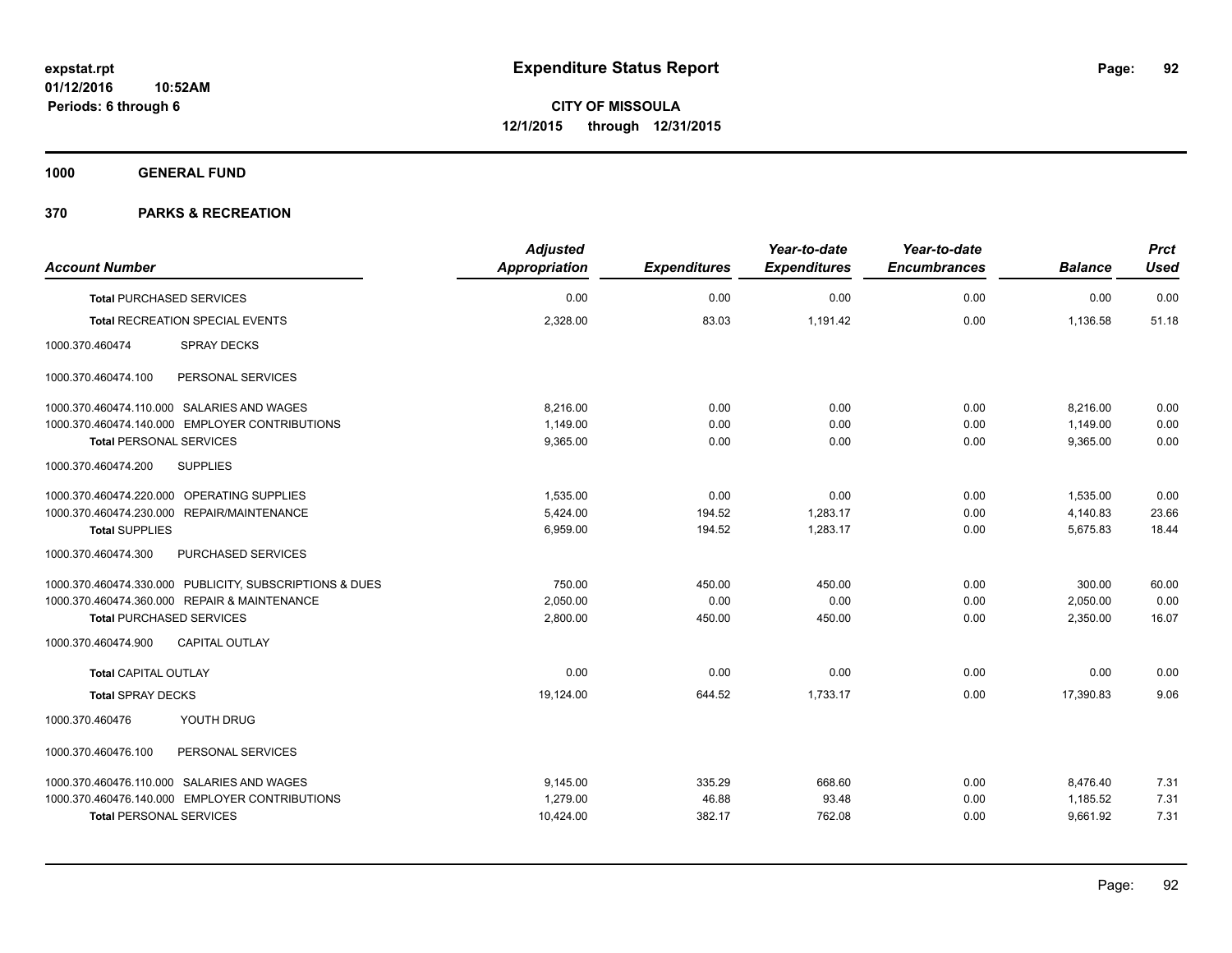**1000 GENERAL FUND**

|                                            |                                                         | <b>Adjusted</b>      |                     | Year-to-date        | Year-to-date        |                | <b>Prct</b> |
|--------------------------------------------|---------------------------------------------------------|----------------------|---------------------|---------------------|---------------------|----------------|-------------|
| <b>Account Number</b>                      |                                                         | <b>Appropriation</b> | <b>Expenditures</b> | <b>Expenditures</b> | <b>Encumbrances</b> | <b>Balance</b> | <b>Used</b> |
| 1000.370.460476.200                        | <b>SUPPLIES</b>                                         |                      |                     |                     |                     |                |             |
| 1000.370.460476.210.000                    | <b>OFFICE SUPPLIES</b>                                  | 150.00               | 0.00                | 0.00                | 0.00                | 150.00         | 0.00        |
| 1000.370.460476.220.000                    | OPERATING SUPPLIES                                      | 2,200.00             | 0.00                | 14.95               | 0.00                | 2,185.05       | 0.68        |
| <b>Total SUPPLIES</b>                      |                                                         | 2,350.00             | 0.00                | 14.95               | 0.00                | 2,335.05       | 0.64        |
| 1000.370.460476.300                        | PURCHASED SERVICES                                      |                      |                     |                     |                     |                |             |
|                                            | 1000.370.460476.320.000 PRINTING & DUPLICATING          | 250.00               | 0.00                | 0.00                | 0.00                | 250.00         | 0.00        |
|                                            | 1000.370.460476.330.000 PUBLICITY, SUBSCRIPTIONS & DUES | 100.00               | 0.00                | 0.00                | 0.00                | 100.00         | 0.00        |
|                                            | 1000.370.460476.350.000 PROFESSIONAL SERVICES           | 1,200.00             | 0.00                | 0.00                | 0.00                | 1,200.00       | 0.00        |
| <b>Total PURCHASED SERVICES</b>            |                                                         | 1,550.00             | 0.00                | 0.00                | 0.00                | 1,550.00       | 0.00        |
| <b>Total YOUTH DRUG</b>                    |                                                         | 14,324.00            | 382.17              | 777.03              | 0.00                | 13.546.97      | 5.42        |
| 1000.370.460477                            | <b>GRILL VAN</b>                                        |                      |                     |                     |                     |                |             |
| 1000.370.460477.200                        | <b>SUPPLIES</b>                                         |                      |                     |                     |                     |                |             |
| 1000.370.460477.220.000 OPERATING SUPPLIES |                                                         | 12,754.00            | 908.44              | 4,327.88            | 0.00                | 8,426.12       | 33.93       |
|                                            | 1000.370.460477.230.000 REPAIR/MAINTENANCE              | 29,102.00            | 3,850.08            | 20,126.69           | 0.00                | 8,975.31       | 69.16       |
| <b>Total SUPPLIES</b>                      |                                                         | 41,856.00            | 4,758.52            | 24,454.57           | 0.00                | 17,401.43      | 58.43       |
| 1000.370.460477.300                        | PURCHASED SERVICES                                      |                      |                     |                     |                     |                |             |
|                                            | 1000.370.460477.350.000 PROFESSIONAL SERVICES           | 900.00               | 0.00                | 0.00                | 0.00                | 900.00         | 0.00        |
|                                            | 1000.370.460477.360.000 REPAIR & MAINTENANCE            | 5,228.00             | 335.00              | 4,695.83            | 0.00                | 532.17         | 89.82       |
| <b>Total PURCHASED SERVICES</b>            |                                                         | 6,128.00             | 335.00              | 4,695.83            | 0.00                | 1,432.17       | 76.63       |
| <b>Total GRILL VAN</b>                     |                                                         | 47,984.00            | 5,093.52            | 29,150.40           | 0.00                | 18,833.60      | 60.75       |
| 1000.370.460484                            | <b>CONSERVATION LANDS MGMT</b>                          |                      |                     |                     |                     |                |             |
| 1000.370.460484.100                        | PERSONAL SERVICES                                       |                      |                     |                     |                     |                |             |
|                                            | 1000.370.460484.110.000 SALARIES AND WAGES              | 172,491.00           | 18,543.93           | 92,873.99           | 0.00                | 79,617.01      | 53.84       |
|                                            | 1000.370.460484.120.000 OVERTIME/TERMINATION            | 1,750.00             | 268.54              | 1,608.21            | 0.00                | 141.79         | 91.90       |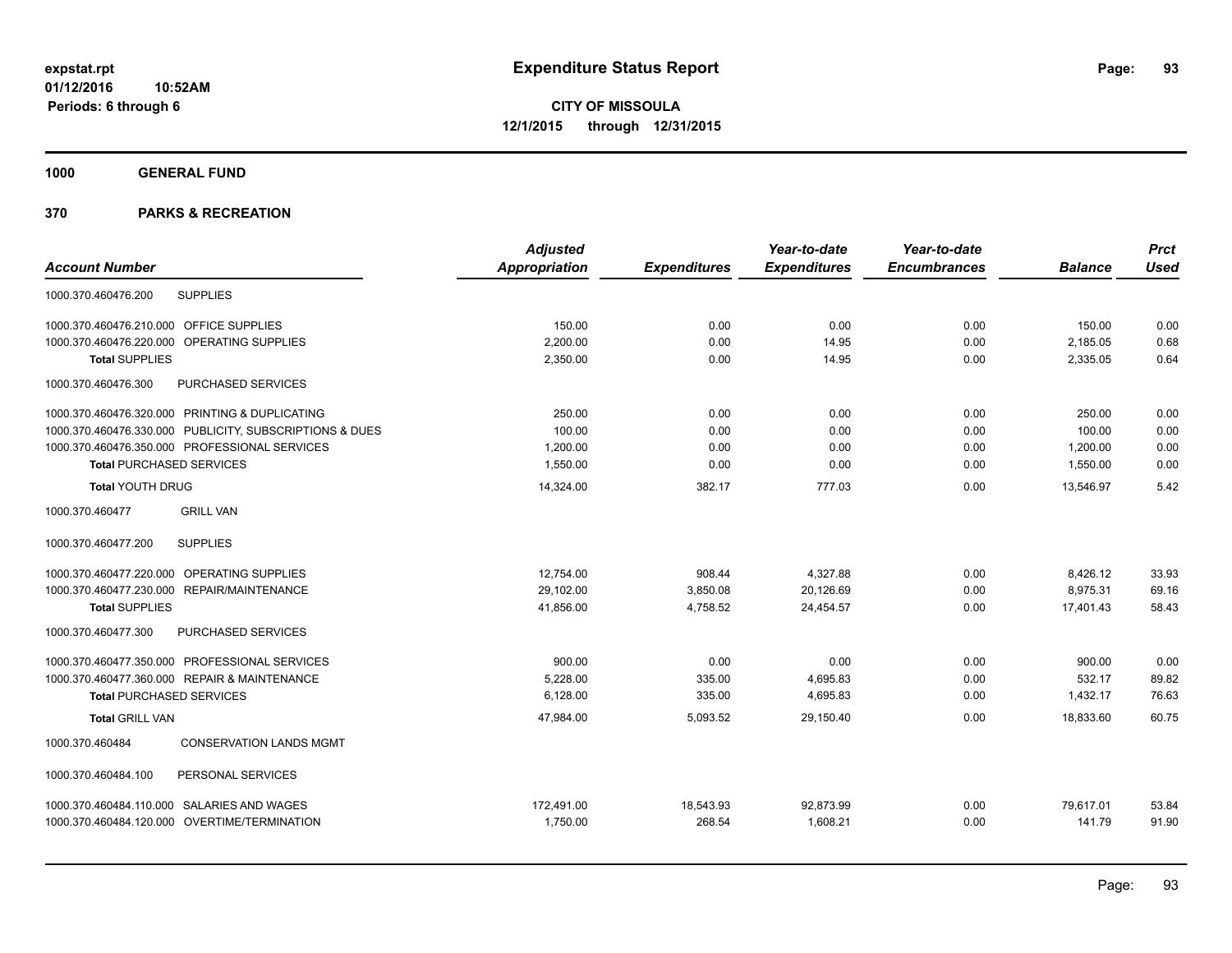**1000 GENERAL FUND**

## **370 PARKS & RECREATION**

| <b>Account Number</b>                                                                                                                                                                             | <b>Adjusted</b><br>Appropriation                   | <b>Expenditures</b>                  | Year-to-date<br><b>Expenditures</b>            | Year-to-date<br><b>Encumbrances</b>  | <b>Balance</b>                                   | <b>Prct</b><br><b>Used</b>             |
|---------------------------------------------------------------------------------------------------------------------------------------------------------------------------------------------------|----------------------------------------------------|--------------------------------------|------------------------------------------------|--------------------------------------|--------------------------------------------------|----------------------------------------|
| 1000.370.460484.140.000 EMPLOYER CONTRIBUTIONS                                                                                                                                                    | 65,462.00                                          | 6,837.08                             | 39,540.89                                      | 0.00                                 | 25,921.11                                        | 60.40                                  |
| <b>Total PERSONAL SERVICES</b><br>1000.370.460484.200<br><b>SUPPLIES</b>                                                                                                                          | 239.703.00                                         | 25.649.55                            | 134,023.09                                     | 0.00                                 | 105.679.91                                       | 55.91                                  |
| 1000.370.460484.220.000 OPERATING SUPPLIES                                                                                                                                                        | 4.837.00                                           | 379.35                               | 1.112.47                                       | 0.00                                 | 3,724.53                                         | 23.00                                  |
| 1000.370.460484.230.000 REPAIR/MAINTENANCE<br><b>Total SUPPLIES</b>                                                                                                                               | 10,364.00<br>15,201.00                             | 103.80<br>483.15                     | 1,436.45<br>2.548.92                           | 0.00<br>0.00                         | 8,927.55<br>12.652.08                            | 13.86<br>16.77                         |
| 1000.370.460484.300<br>PURCHASED SERVICES                                                                                                                                                         |                                                    |                                      |                                                |                                      |                                                  |                                        |
| 1000.370.460484.350.000 PROFESSIONAL SERVICES                                                                                                                                                     | 3,984.00                                           | 34.50                                | 84.00                                          | 0.00                                 | 3,900.00                                         | 2.11                                   |
| 1000.370.460484.390.000 OTHER PURCHASED SERVICES<br><b>Total PURCHASED SERVICES</b>                                                                                                               | 520.00<br>4,504.00                                 | 0.00<br>34.50                        | 0.00<br>84.00                                  | 0.00<br>0.00                         | 520.00<br>4,420.00                               | 0.00<br>1.87                           |
| <b>Total CONSERVATION LANDS MGMT</b>                                                                                                                                                              | 259,408.00                                         | 26,167.20                            | 136,656.01                                     | 0.00                                 | 122,751.99                                       | 52.68                                  |
| <b>SAFETY &amp; TRAINING</b><br>1000.370.460485                                                                                                                                                   |                                                    |                                      |                                                |                                      |                                                  |                                        |
| <b>SUPPLIES</b><br>1000.370.460485.200                                                                                                                                                            |                                                    |                                      |                                                |                                      |                                                  |                                        |
| 1000.370.460485.220.000 OPERATING SUPPLIES<br><b>Total SUPPLIES</b>                                                                                                                               | 5.980.00<br>5,980.00                               | 1.290.59<br>1,290.59                 | 1.939.83<br>1,939.83                           | 0.00<br>0.00                         | 4.040.17<br>4,040.17                             | 32.44<br>32.44                         |
| 1000.370.460485.300<br>PURCHASED SERVICES                                                                                                                                                         |                                                    |                                      |                                                |                                      |                                                  |                                        |
| 1000.370.460485.310.000 COMMUNICATIONS<br>1000.370.460485.320.000 PRINTING & DUPLICATING<br>1000.370.460485.370.000 TRAVEL<br>1000.370.460485.380.000 TRAINING<br><b>Total PURCHASED SERVICES</b> | 50.00<br>50.00<br>3,744.00<br>2,936.00<br>6,780.00 | 0.00<br>0.00<br>0.00<br>0.00<br>0.00 | 0.00<br>0.00<br>124.50<br>2,820.00<br>2,944.50 | 0.00<br>0.00<br>0.00<br>0.00<br>0.00 | 50.00<br>50.00<br>3,619.50<br>116.00<br>3,835.50 | 0.00<br>0.00<br>3.33<br>96.05<br>43.43 |
| <b>Total SAFETY &amp; TRAINING</b>                                                                                                                                                                | 12,760.00                                          | 1,290.59                             | 4,884.33                                       | 0.00                                 | 7,875.67                                         | 38.28                                  |
| 1000.370.460490<br><b>CURRENTS POOL EXPENSES</b>                                                                                                                                                  |                                                    |                                      |                                                |                                      |                                                  |                                        |

1000.370.460490.200 SUPPLIES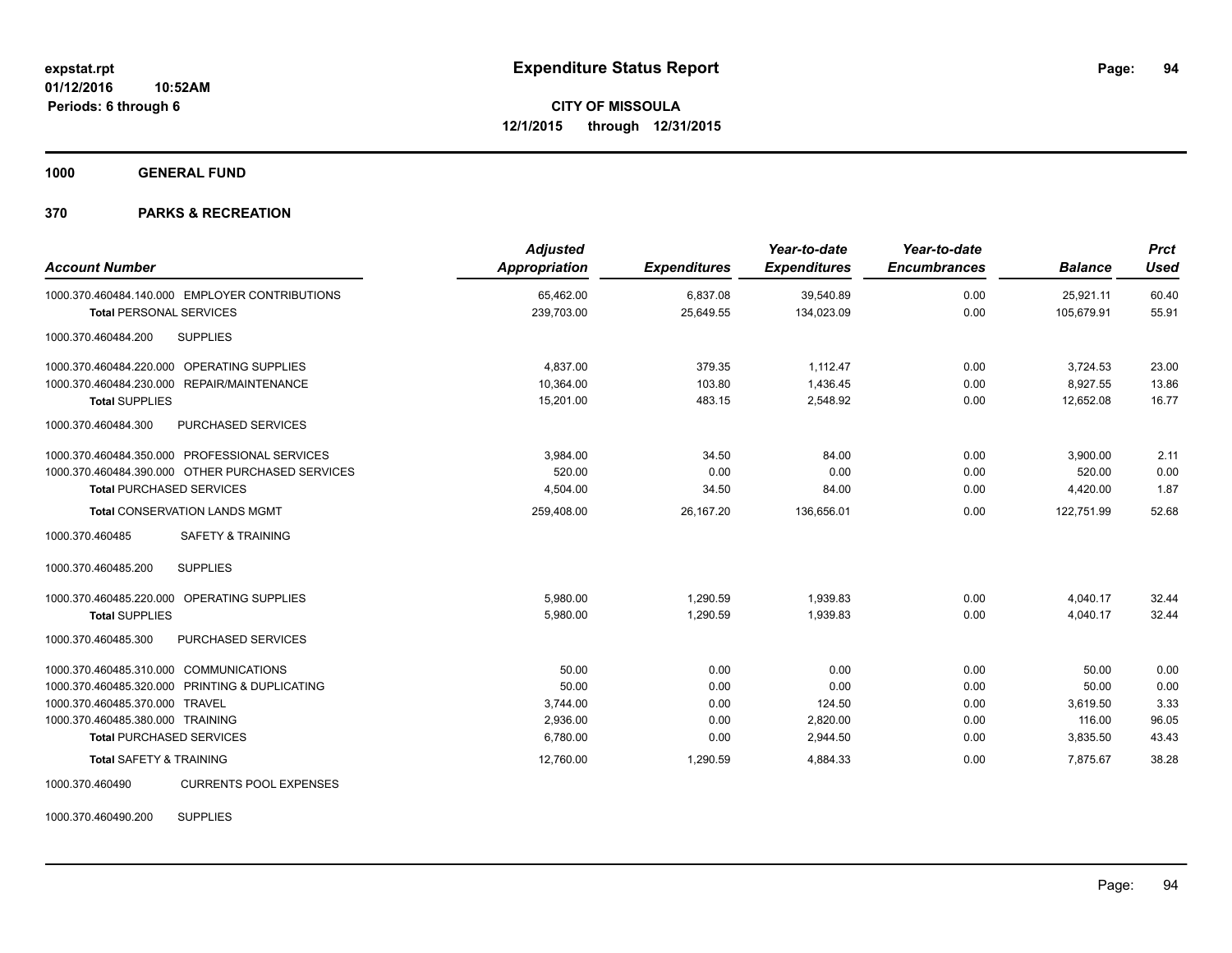**1000 GENERAL FUND**

| <b>Account Number</b>                 |                                                   | <b>Adjusted</b><br><b>Appropriation</b> | <b>Expenditures</b> | Year-to-date<br><b>Expenditures</b> | Year-to-date<br><b>Encumbrances</b> | <b>Balance</b> | <b>Prct</b><br><b>Used</b> |
|---------------------------------------|---------------------------------------------------|-----------------------------------------|---------------------|-------------------------------------|-------------------------------------|----------------|----------------------------|
|                                       | <b>Total CURRENTS POOL EXPENSES</b>               | 0.00                                    | 0.00                | 0.00                                | 0.00                                | 0.00           | 0.00                       |
| 1000.370.460500                       | PARK MAINTENANCE CONTRACTS                        |                                         |                     |                                     |                                     |                |                            |
| 1000.370.460500.200                   | <b>SUPPLIES</b>                                   |                                         |                     |                                     |                                     |                |                            |
|                                       | 1000.370.460500.220.000 OPERATING SUPPLIES        | 6,540.00                                | 0.00                | 0.00                                | 0.00                                | 6,540.00       | 0.00                       |
|                                       | 1000.370.460500.230.000 REPAIR/MAINTENANCE        | 3,939.00                                | 0.00                | 1,010.80                            | 0.00                                | 2,928.20       | 25.66                      |
| <b>Total SUPPLIES</b>                 |                                                   | 10,479.00                               | 0.00                | 1,010.80                            | 0.00                                | 9,468.20       | 9.65                       |
| 1000.370.460500.300                   | PURCHASED SERVICES                                |                                         |                     |                                     |                                     |                |                            |
| <b>Total PURCHASED SERVICES</b>       |                                                   | 0.00                                    | 0.00                | 0.00                                | 0.00                                | 0.00           | 0.00                       |
|                                       | <b>Total PARK MAINTENANCE CONTRACTS</b>           | 10,479.00                               | 0.00                | 1,010.80                            | 0.00                                | 9,468.20       | 9.65                       |
| 1000.370.460501                       | PARK MAINTENANCE ROUTINE                          |                                         |                     |                                     |                                     |                |                            |
| 1000.370.460501.100                   | PERSONAL SERVICES                                 |                                         |                     |                                     |                                     |                |                            |
|                                       | 1000.370.460501.110.000 SALARIES AND WAGES        | 639,476.00                              | 45,576.72           | 322.227.12                          | 0.00                                | 317.248.88     | 50.39                      |
|                                       | 1000.370.460501.120.000 OVERTIME/TERMINATION      | 2,100.00                                | 14.46               | 2,077.94                            | 0.00                                | 22.06          | 98.95                      |
|                                       | 1000.370.460501.140.000 EMPLOYER CONTRIBUTIONS    | 236,261.00                              | 19,245.48           | 129,087.96                          | 0.00                                | 107,173.04     | 54.64                      |
| <b>Total PERSONAL SERVICES</b>        |                                                   | 877,837.00                              | 64,836.66           | 453,393.02                          | 0.00                                | 424,443.98     | 51.65                      |
| 1000.370.460501.200                   | <b>SUPPLIES</b>                                   |                                         |                     |                                     |                                     |                |                            |
|                                       | 1000.370.460501.220.000 OPERATING SUPPLIES        | 1,579.00                                | 0.00                | 0.00                                | 0.00                                | 1,579.00       | 0.00                       |
| 1000.370.460501.230.000               | REPAIR/MAINTENANCE                                | 5.275.00                                | 0.00                | $-18.56$                            | 0.00                                | 5,293.56       | 0.35                       |
| 1000.370.460501.231.000 GASOLINE      |                                                   | 79.836.00                               | 3.741.77            | 27,307.25                           | 0.00                                | 52.528.75      | 34.20                      |
| <b>Total SUPPLIES</b>                 |                                                   | 86,690.00                               | 3,741.77            | 27,288.69                           | 0.00                                | 59,401.31      | 31.48                      |
| 1000.370.460501.300                   | PURCHASED SERVICES                                |                                         |                     |                                     |                                     |                |                            |
|                                       | 1000.370.460501.341.000 ELECTRICITY & NATURAL GAS | 89.012.00                               | 6,077.46            | 21,436.82                           | 0.00                                | 67,575.18      | 24.08                      |
| 1000.370.460501.343.000 WATER CHARGES |                                                   | 152,803.00                              | 793.38              | 143,519.74                          | 0.00                                | 9,283.26       | 93.92                      |
| 1000.370.460501.345.000 GARBAGE       |                                                   | 27,833.00                               | 2,731.57            | 21,650.58                           | 0.00                                | 6,182.42       | 77.79                      |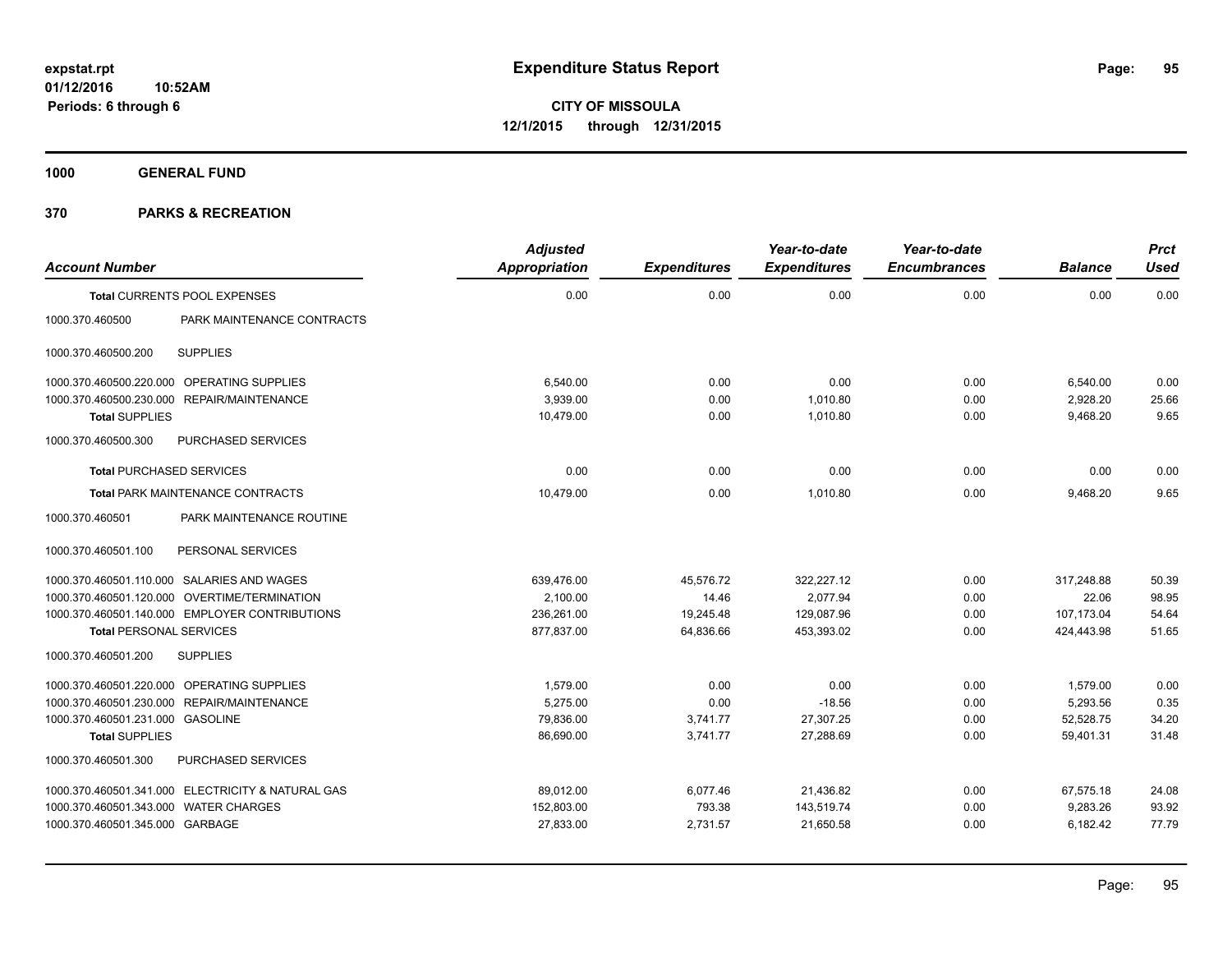**1000 GENERAL FUND**

| <b>Account Number</b>                                  | <b>Adjusted</b><br><b>Appropriation</b> | <b>Expenditures</b> | Year-to-date<br><b>Expenditures</b> | Year-to-date<br><b>Encumbrances</b> | <b>Balance</b> | <b>Prct</b><br><b>Used</b> |
|--------------------------------------------------------|-----------------------------------------|---------------------|-------------------------------------|-------------------------------------|----------------|----------------------------|
| 1000.370.460501.350.000 PROFESSIONAL SERVICES          | 2,347.00                                | 28.62               | 2,113.92                            | 0.00                                | 233.08         | 90.07                      |
| 1000.370.460501.360.000 REPAIR & MAINTENANCE           | 3,183.00                                | 0.00                | 817.00                              | 0.00                                | 2,366.00       | 25.67                      |
| <b>Total PURCHASED SERVICES</b>                        | 275,178.00                              | 9,631.03            | 189,538.06                          | 0.00                                | 85,639.94      | 68.88                      |
| OTHER OBJECTS<br>1000.370.460501.800                   |                                         |                     |                                     |                                     |                |                            |
| <b>Total OTHER OBJECTS</b>                             | 0.00                                    | 0.00                | 0.00                                | 0.00                                | 0.00           | 0.00                       |
| Total PARK MAINTENANCE ROUTINE                         | 1,239,705.00                            | 78,209.46           | 670,219.77                          | 0.00                                | 569,485.23     | 54.06                      |
| 1000.370.460502<br><b>HICKORY FACILITY MAINTENANCE</b> |                                         |                     |                                     |                                     |                |                            |
| 1000.370.460502.100<br>PERSONAL SERVICES               |                                         |                     |                                     |                                     |                |                            |
| <b>Total PERSONAL SERVICES</b>                         | 0.00                                    | 0.00                | 0.00                                | 0.00                                | 0.00           | 0.00                       |
| <b>SUPPLIES</b><br>1000.370.460502.200                 |                                         |                     |                                     |                                     |                |                            |
| 1000.370.460502.220.000 OPERATING SUPPLIES             | 3,200.00                                | 1,132.08            | 1,132.08                            | 0.00                                | 2,067.92       | 35.38                      |
| 1000.370.460502.230.000 REPAIR/MAINTENANCE             | 1,500.00                                | 0.00                | 0.00                                | 0.00                                | 1,500.00       | 0.00                       |
| <b>Total SUPPLIES</b>                                  | 4,700.00                                | 1,132.08            | 1,132.08                            | 0.00                                | 3,567.92       | 24.09                      |
| PURCHASED SERVICES<br>1000.370.460502.300              |                                         |                     |                                     |                                     |                |                            |
| 1000.370.460502.350.000 PROFESSIONAL SERVICES          | 2,080.00                                | 0.00                | 2,482.00                            | 0.00                                | $-402.00$      | 119.33                     |
| 1000.370.460502.360.000 REPAIR & MAINTENANCE           | 6,000.00                                | 0.00                | 1,325.46                            | 0.00                                | 4,674.54       | 22.09                      |
| <b>Total PURCHASED SERVICES</b>                        | 8,080.00                                | 0.00                | 3,807.46                            | 0.00                                | 4,272.54       | 47.12                      |
| <b>Total HICKORY FACILITY MAINTENANCE</b>              | 12,780.00                               | 1,132.08            | 4,939.54                            | 0.00                                | 7,840.46       | 38.65                      |
| SPORTS FACILITIES MAINTENANCE<br>1000.370.460503       |                                         |                     |                                     |                                     |                |                            |
| 1000.370.460503.100<br>PERSONAL SERVICES               |                                         |                     |                                     |                                     |                |                            |
| 1000.370.460503.110.000 SALARIES AND WAGES             | 66.067.00                               | 5,841.08            | 41,794.61                           | 0.00                                | 24.272.39      | 63.26                      |
| 1000.370.460503.120.000 OVERTIME/TERMINATION           | 0.00                                    | 0.00                | 194.17                              | 0.00                                | $-194.17$      | 0.00                       |
| 1000.370.460503.140.000 EMPLOYER CONTRIBUTIONS         | 23.970.00                               | 2,065.03            | 14,545.52                           | 0.00                                | 9,424.48       | 60.68                      |
| <b>Total PERSONAL SERVICES</b>                         | 90,037.00                               | 7,906.11            | 56,534.30                           | 0.00                                | 33,502.70      | 62.79                      |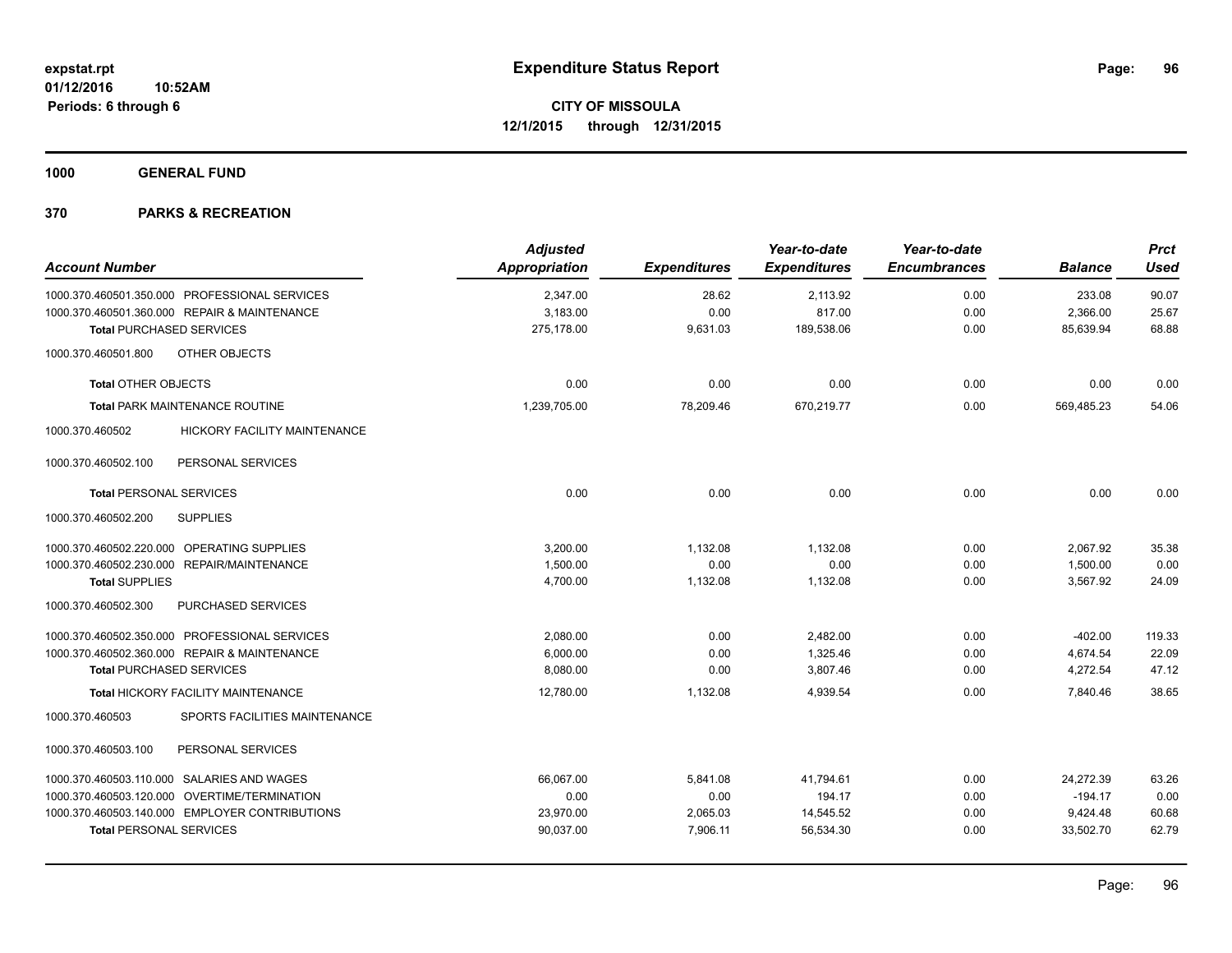**1000 GENERAL FUND**

|                                |                                            | <b>Adjusted</b> |                     | Year-to-date        | Year-to-date        |                | <b>Prct</b> |
|--------------------------------|--------------------------------------------|-----------------|---------------------|---------------------|---------------------|----------------|-------------|
| <b>Account Number</b>          |                                            | Appropriation   | <b>Expenditures</b> | <b>Expenditures</b> | <b>Encumbrances</b> | <b>Balance</b> | <b>Used</b> |
| 1000.370.460503.200            | <b>SUPPLIES</b>                            |                 |                     |                     |                     |                |             |
| 1000.370.460503.220.000        | OPERATING SUPPLIES                         | 10.211.00       | 1,466.00            | 13,131.81           | 0.00                | $-2,920.81$    | 128.60      |
| 1000.370.460503.230.000        | REPAIR/MAINTENANCE                         | 12,464.00       | 0.00                | 492.00              | 0.00                | 11,972.00      | 3.95        |
| <b>Total SUPPLIES</b>          |                                            | 22,675.00       | 1,466.00            | 13,623.81           | 0.00                | 9,051.19       | 60.08       |
| 1000.370.460503.300            | PURCHASED SERVICES                         |                 |                     |                     |                     |                |             |
|                                | <b>Total PURCHASED SERVICES</b>            | 0.00            | 0.00                | 0.00                | 0.00                | 0.00           | 0.00        |
|                                | <b>Total SPORTS FACILITIES MAINTENANCE</b> | 112,712.00      | 9,372.11            | 70,158.11           | 0.00                | 42,553.89      | 62.25       |
| 1000.370.460504                | PARK SPECIAL DISTRICTS                     |                 |                     |                     |                     |                |             |
| 1000.370.460504.100            | PERSONAL SERVICES                          |                 |                     |                     |                     |                |             |
| <b>Total PERSONAL SERVICES</b> |                                            | 0.00            | 0.00                | 0.00                | 0.00                | 0.00           | 0.00        |
| 1000.370.460504.200            | <b>SUPPLIES</b>                            |                 |                     |                     |                     |                |             |
| <b>Total SUPPLIES</b>          |                                            | 0.00            | 0.00                | 0.00                | 0.00                | 0.00           | 0.00        |
| 1000.370.460504.300            | PURCHASED SERVICES                         |                 |                     |                     |                     |                |             |
|                                | <b>Total PARK SPECIAL DISTRICTS</b>        | 0.00            | 0.00                | 0.00                | 0.00                | 0.00           | 0.00        |
|                                | <b>Total PARKS &amp; RECREATION</b>        | 3,667,189.00    | 303,154.33          | 1,851,695.81        | 0.00                | 1,815,493.19   | 50.49       |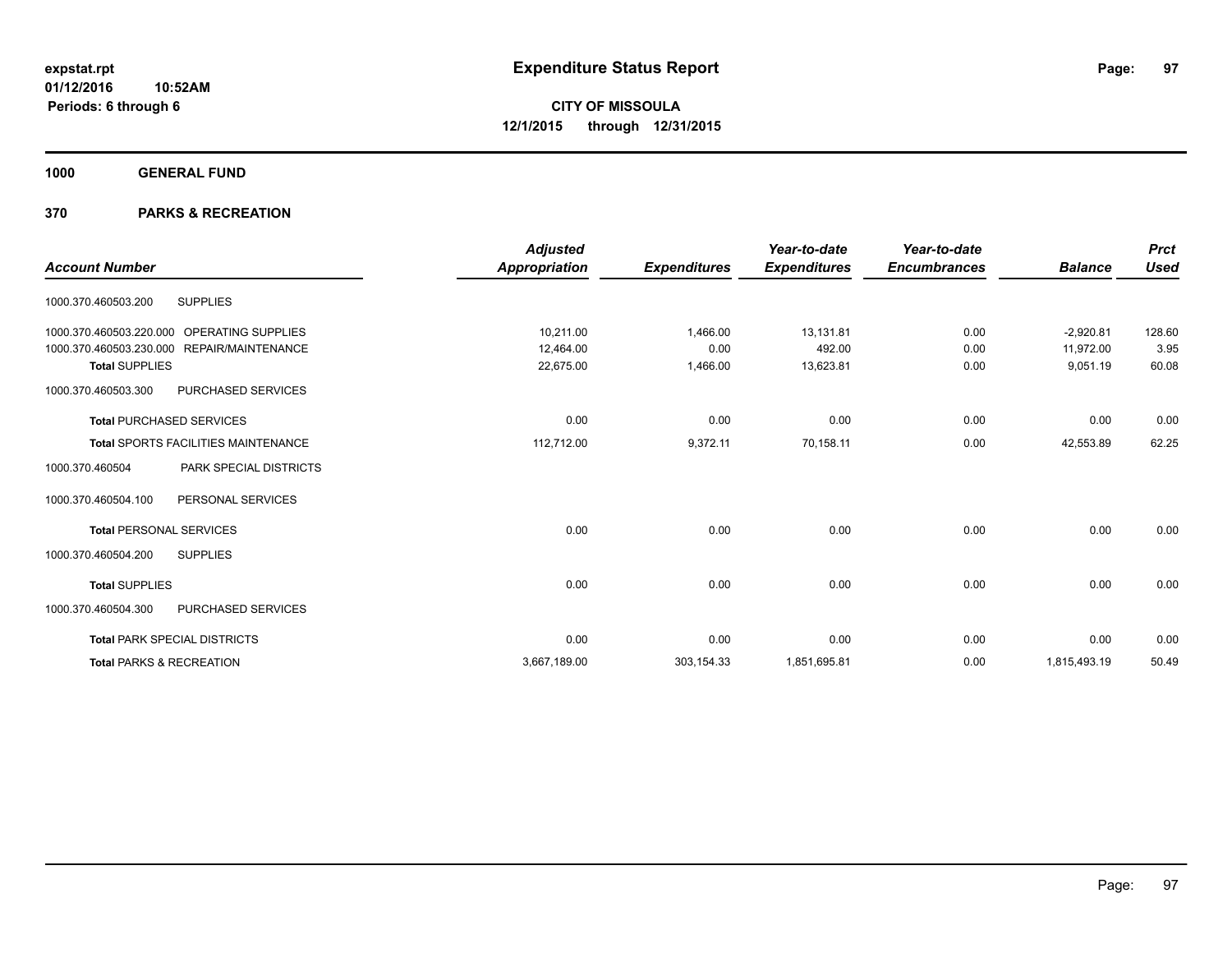**1000 GENERAL FUND**

| <b>Account Number</b> |                                          | <b>Adjusted</b><br><b>Appropriation</b> | <b>Expenditures</b> | Year-to-date<br><b>Expenditures</b> | Year-to-date<br><b>Encumbrances</b> | <b>Balance</b> | <b>Prct</b><br><b>Used</b> |
|-----------------------|------------------------------------------|-----------------------------------------|---------------------|-------------------------------------|-------------------------------------|----------------|----------------------------|
| 1000.390.410000       | <b>GENERAL GOVERNMENT</b>                |                                         |                     |                                     |                                     |                |                            |
| 1000.390.410000.200   | <b>SUPPLIES</b>                          |                                         |                     |                                     |                                     |                |                            |
|                       | <b>Total GENERAL GOVERNMENT</b>          | 0.00                                    | 0.00                | 0.00                                | 0.00                                | 0.00           | 0.00                       |
| 1000.390.410123       | <b>LEGISLATIVE PROGRAM</b>               |                                         |                     |                                     |                                     |                |                            |
| 1000.390.410123.300   | PURCHASED SERVICES                       |                                         |                     |                                     |                                     |                |                            |
|                       | <b>Total LEGISLATIVE PROGRAM</b>         | 0.00                                    | 0.00                | 0.00                                | 0.00                                | 0.00           | 0.00                       |
| 1000.390.410230       | WORK COMP CONSULTANT                     |                                         |                     |                                     |                                     |                |                            |
| 1000.390.410230.100   | PERSONAL SERVICES                        |                                         |                     |                                     |                                     |                |                            |
|                       | <b>Total PERSONAL SERVICES</b>           | 0.00                                    | 0.00                | 0.00                                | 0.00                                | 0.00           | 0.00                       |
| 1000.390.410230.300   | PURCHASED SERVICES                       |                                         |                     |                                     |                                     |                |                            |
|                       | <b>Total WORK COMP CONSULTANT</b>        | 0.00                                    | 0.00                | 0.00                                | 0.00                                | 0.00           | 0.00                       |
| 1000.390.410360       | COMMUNITY DISPUTE RESOLUTION             |                                         |                     |                                     |                                     |                |                            |
| 1000.390.410360.700   | <b>GRANTS &amp; CONTRIBUTIONS</b>        |                                         |                     |                                     |                                     |                |                            |
|                       | Total COMMUNITY DISPUTE RESOLUTION       | 0.00                                    | 0.00                | 0.00                                | 0.00                                | 0.00           | 0.00                       |
| 1000.390.410371       | SEXUAL ASSUALT PREVENTION CAMPAIGN       |                                         |                     |                                     |                                     |                |                            |
| 1000.390.410371.300   | PURCHASED SERVICES                       |                                         |                     |                                     |                                     |                |                            |
|                       | Total SEXUAL ASSUALT PREVENTION CAMPAIGN | 0.00                                    | 0.00                | 0.00                                | 0.00                                | 0.00           | 0.00                       |
| 1000.390.410550       | <b>ACCOUNTING</b>                        |                                         |                     |                                     |                                     |                |                            |
| 1000.390.410550.500   | <b>FIXED CHARGES</b>                     |                                         |                     |                                     |                                     |                |                            |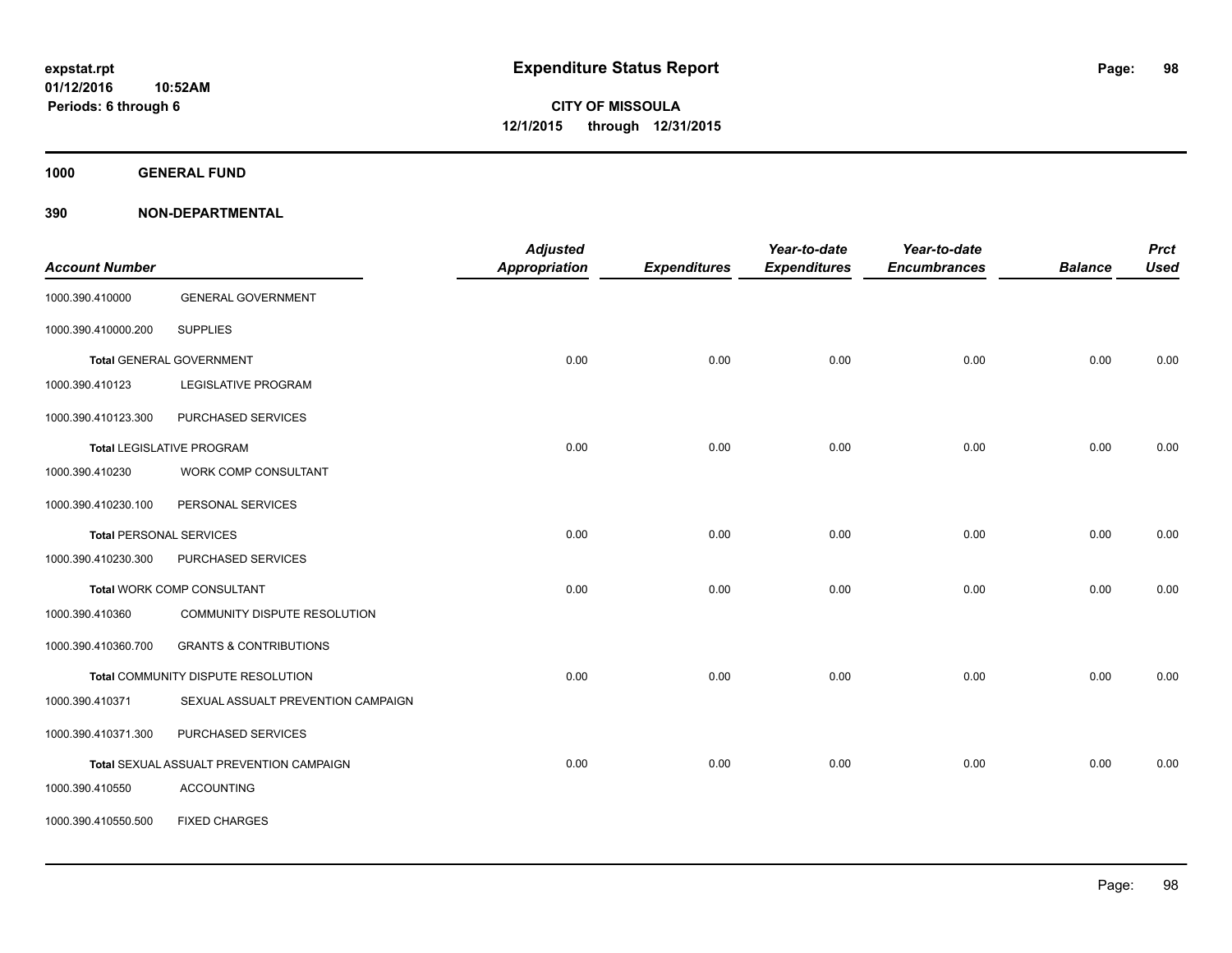**1000 GENERAL FUND**

|                                        |                                                    | <b>Adjusted</b>      |                     | Year-to-date        | Year-to-date        |                | <b>Prct</b> |
|----------------------------------------|----------------------------------------------------|----------------------|---------------------|---------------------|---------------------|----------------|-------------|
| <b>Account Number</b>                  |                                                    | <b>Appropriation</b> | <b>Expenditures</b> | <b>Expenditures</b> | <b>Encumbrances</b> | <b>Balance</b> | <b>Used</b> |
|                                        | 1000.390.410550.500.000 FIXED CHARGES-MISC         | 0.00                 | 0.00                | $-16,049.36$        | 0.00                | 16,049.36      | 0.00        |
| <b>Total ACCOUNTING</b>                |                                                    | 0.00                 | 0.00                | $-16,049.36$        | 0.00                | 16,049.36      | 0.00        |
| 1000.390.410551                        | RESERVE FOR SALARY INCREASES                       |                      |                     |                     |                     |                |             |
| 1000.390.410551.100                    | PERSONAL SERVICES                                  |                      |                     |                     |                     |                |             |
| 1000.390.410551.110.000 SALARY RESERVE |                                                    | 337,171.00           | 0.00                | 0.00                | 0.00                | 337,171.00     | 0.00        |
| 1000.390.410551.130.000 OTHER          |                                                    | 12,000.00            | 0.00                | 0.00                | 0.00                | 12,000.00      | 0.00        |
|                                        | 1000.390.410551.140.000 EMPLOYER CONTRIBUTIONS     | $-104,213.00$        | $-2.45$             | $-14.80$            | 0.00                | $-104, 198.20$ | 0.01        |
|                                        | Total RESERVE FOR SALARY INCREASES                 | 244,958.00           | $-2.45$             | $-14.80$            | 0.00                | 244,972.80     | 0.00        |
| 1000.390.411000                        | <b>MRTMA</b>                                       |                      |                     |                     |                     |                |             |
| 1000.390.411000.700                    | <b>GRANTS &amp; CONTRIBUTIONS</b>                  |                      |                     |                     |                     |                |             |
| <b>Total MRTMA</b>                     |                                                    | 0.00                 | 0.00                | 0.00                | 0.00                | 0.00           | 0.00        |
| 1000.390.411030                        | <b>PLANNING</b>                                    |                      |                     |                     |                     |                |             |
| 1000.390.411030.300                    | PURCHASED SERVICES                                 |                      |                     |                     |                     |                |             |
|                                        | 1000.390.411030.390.000 OTHER PURCHASED SERVICES   | 0.00                 | 0.00                | 3,852.35            | 0.00                | $-3,852.35$    | 0.00        |
| <b>Total PLANNING</b>                  |                                                    | 0.00                 | 0.00                | 3,852.35            | 0.00                | $-3,852.35$    | 0.00        |
| 1000.390.411031                        | PLANNING SUBSIDY                                   |                      |                     |                     |                     |                |             |
| 1000.390.411031.800                    | OTHER OBJECTS                                      |                      |                     |                     |                     |                |             |
| <b>Total PLANNING SUBSIDY</b>          |                                                    | 0.00                 | 0.00                | 0.00                | 0.00                | 0.00           | 0.00        |
| 1000.390.411071                        | MOUNTAIN LINE SUBSIDY                              |                      |                     |                     |                     |                |             |
| 1000.390.411071.700                    | <b>GRANTS &amp; CONTRIBUTIONS</b>                  |                      |                     |                     |                     |                |             |
|                                        | 1000.390.411071.700.000 MOUNTAIN LINE FARE SUBSIDY | 100,000.00           | 0.00                | 0.00                | 0.00                | 100,000.00     | 0.00        |
|                                        |                                                    |                      |                     |                     |                     |                |             |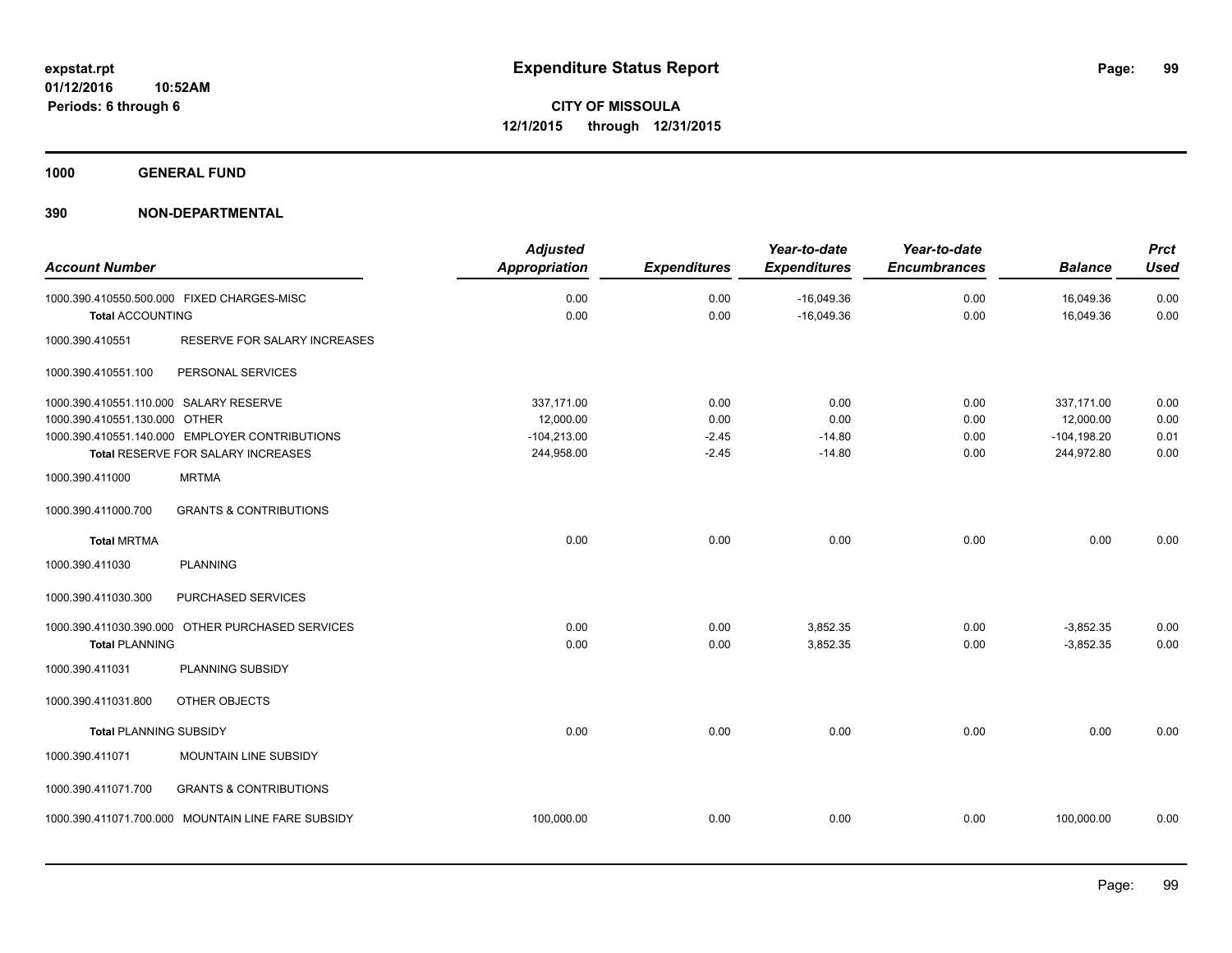**1000 GENERAL FUND**

| <b>Account Number</b>          |                                              | <b>Adjusted</b><br><b>Appropriation</b> | <b>Expenditures</b> | Year-to-date<br><b>Expenditures</b> | Year-to-date<br><b>Encumbrances</b> | <b>Balance</b> | <b>Prct</b><br><b>Used</b> |
|--------------------------------|----------------------------------------------|-----------------------------------------|---------------------|-------------------------------------|-------------------------------------|----------------|----------------------------|
|                                | <b>Total MOUNTAIN LINE SUBSIDY</b>           | 100,000.00                              | 0.00                | 0.00                                | 0.00                                | 100,000.00     | 0.00                       |
| 1000.390.411080                | <b>MIM MDT</b>                               |                                         |                     |                                     |                                     |                |                            |
| 1000.390.411080.700            | <b>GRANTS &amp; CONTRIBUTIONS</b>            |                                         |                     |                                     |                                     |                |                            |
|                                | <b>Total GRANTS &amp; CONTRIBUTIONS</b>      | 0.00                                    | 0.00                | 0.00                                | 0.00                                | 0.00           | 0.00                       |
| 1000.390.411080.800            | OTHER OBJECTS                                |                                         |                     |                                     |                                     |                |                            |
| <b>Total MIM MDT</b>           |                                              | 0.00                                    | 0.00                | 0.00                                | 0.00                                | 0.00           | 0.00                       |
| 1000.390.411240                | CITY HALL POLICE RESTROOMS                   |                                         |                     |                                     |                                     |                |                            |
| 1000.390.411240.400            | <b>BUILDING MATERIALS</b>                    |                                         |                     |                                     |                                     |                |                            |
|                                | Total CITY HALL POLICE RESTROOMS             | 0.00                                    | 0.00                | 0.00                                | 0.00                                | 0.00           | 0.00                       |
| 1000.390.411802                | <b>VOLUNTEER MISSOULA</b>                    |                                         |                     |                                     |                                     |                |                            |
| 1000.390.411802.700            | <b>GRANTS &amp; CONTRIBUTIONS</b>            |                                         |                     |                                     |                                     |                |                            |
|                                | 1000.390.411802.700.000 VOLUNTEER MISSOULA   | 10,000.00                               | 10,000.00           | 10,000.00                           | 0.00                                | 0.00           | 100.00                     |
|                                | Total VOLUNTEER MISSOULA                     | 10,000.00                               | 10,000.00           | 10,000.00                           | 0.00                                | 0.00           | 100.00                     |
| 1000.390.411810                | <b>TERMINATION PAY</b>                       |                                         |                     |                                     |                                     |                |                            |
| 1000.390.411810.100            | PERSONAL SERVICES                            |                                         |                     |                                     |                                     |                |                            |
|                                | 1000.390.411810.120.000 OVERTIME/TERMINATION | 25,000.00                               | 0.00                | 0.00                                | 0.00                                | 25,000.00      | 0.00                       |
| <b>Total PERSONAL SERVICES</b> |                                              | 25,000.00                               | 0.00                | 0.00                                | 0.00                                | 25,000.00      | 0.00                       |
| 1000.390.411810.300            | PURCHASED SERVICES                           |                                         |                     |                                     |                                     |                |                            |
|                                | <b>Total PURCHASED SERVICES</b>              | 0.00                                    | 0.00                | 0.00                                | 0.00                                | 0.00           | 0.00                       |
| <b>Total TERMINATION PAY</b>   |                                              | 25,000.00                               | 0.00                | 0.00                                | 0.00                                | 25,000.00      | 0.00                       |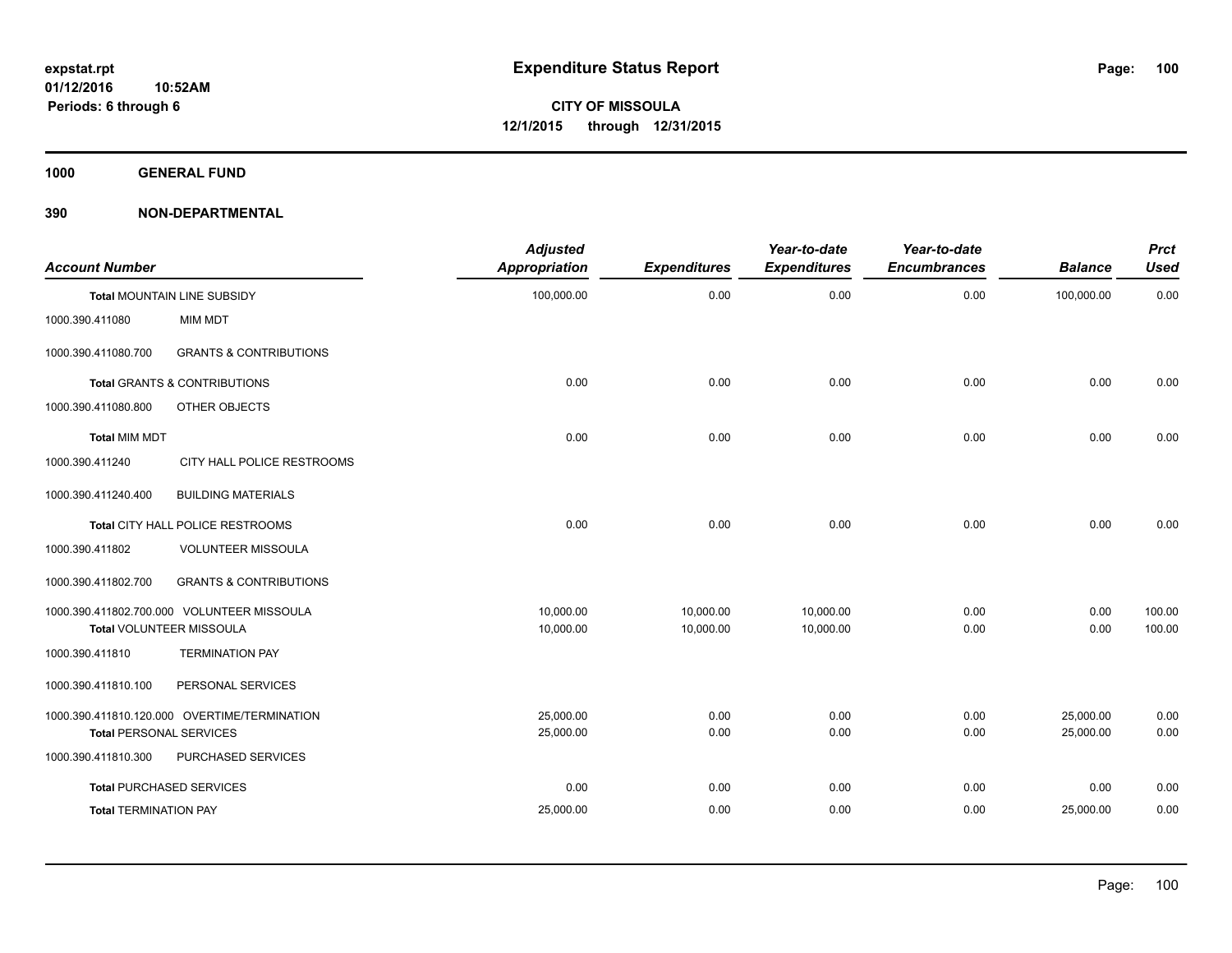**1000 GENERAL FUND**

|                                        |                                                                                                       | <b>Adjusted</b>          |                        | Year-to-date             | Year-to-date        |                        | <b>Prct</b>      |
|----------------------------------------|-------------------------------------------------------------------------------------------------------|--------------------------|------------------------|--------------------------|---------------------|------------------------|------------------|
| <b>Account Number</b>                  |                                                                                                       | <b>Appropriation</b>     | <b>Expenditures</b>    | <b>Expenditures</b>      | <b>Encumbrances</b> | <b>Balance</b>         | <b>Used</b>      |
| 1000.390.411850                        | ECONOMIC DEVELOPMENT                                                                                  |                          |                        |                          |                     |                        |                  |
| 1000.390.411850.300                    | PURCHASED SERVICES                                                                                    |                          |                        |                          |                     |                        |                  |
|                                        | <b>Total PURCHASED SERVICES</b>                                                                       | 0.00                     | 0.00                   | 0.00                     | 0.00                | 0.00                   | 0.00             |
| 1000.390.411850.700                    | <b>GRANTS &amp; CONTRIBUTIONS</b>                                                                     |                          |                        |                          |                     |                        |                  |
|                                        | 1000.390.411850.700.000 ECONOMIC PARTNERSHIP<br>Total ECONOMIC DEVELOPMENT                            | 100,000.00<br>100,000.00 | 0.00<br>0.00           | 100,000.00<br>100,000.00 | 0.00<br>0.00        | 0.00<br>0.00           | 100.00<br>100.00 |
| 1000.390.411853                        | <b>MCS</b>                                                                                            |                          |                        |                          |                     |                        |                  |
| 1000.390.411853.300                    | PURCHASED SERVICES                                                                                    |                          |                        |                          |                     |                        |                  |
| <b>Total MCS</b>                       |                                                                                                       | 0.00                     | 0.00                   | 0.00                     | 0.00                | 0.00                   | 0.00             |
| 1000.390.411854                        | NEIGHBORHOOD AMBASSADOR                                                                               |                          |                        |                          |                     |                        |                  |
| 1000.390.411854.700                    | <b>GRANTS &amp; CONTRIBUTIONS</b>                                                                     |                          |                        |                          |                     |                        |                  |
|                                        | 1000.390.411854.700.000 NEIGHBORHOOD AMBASSADOR<br>Total NEIGHBORHOOD AMBASSADOR                      | 10.000.00<br>10,000.00   | 0.00<br>0.00           | 0.00<br>0.00             | 0.00<br>0.00        | 10.000.00<br>10,000.00 | 0.00<br>0.00     |
| 1000.390.411860                        | SPECIAL IMPROVEMENT ASSESSMENTS                                                                       |                          |                        |                          |                     |                        |                  |
| 1000.390.411860.500                    | <b>FIXED CHARGES</b>                                                                                  |                          |                        |                          |                     |                        |                  |
|                                        | 1000.390.411860.500.000 SID ASSESSMENTS-FIXED CHARGES<br><b>Total SPECIAL IMPROVEMENT ASSESSMENTS</b> | 116,000.00<br>116,000.00 | 53,427.09<br>53,427.09 | 51,953.92<br>51,953.92   | 0.00<br>0.00        | 64,046.08<br>64,046.08 | 44.79<br>44.79   |
| 1000.390.420183                        | CELL PHONE EDUCATION CAMPAIGN                                                                         |                          |                        |                          |                     |                        |                  |
| 1000.390.420183.200                    | <b>SUPPLIES</b>                                                                                       |                          |                        |                          |                     |                        |                  |
| 1000.390.420183.240.000 OTHER SUPPLIES | Total CELL PHONE EDUCATION CAMPAIGN                                                                   | 37,625.00<br>37,625.00   | 0.00<br>0.00           | 5,600.75<br>5,600.75     | 0.00<br>0.00        | 32,024.25<br>32,024.25 | 14.89<br>14.89   |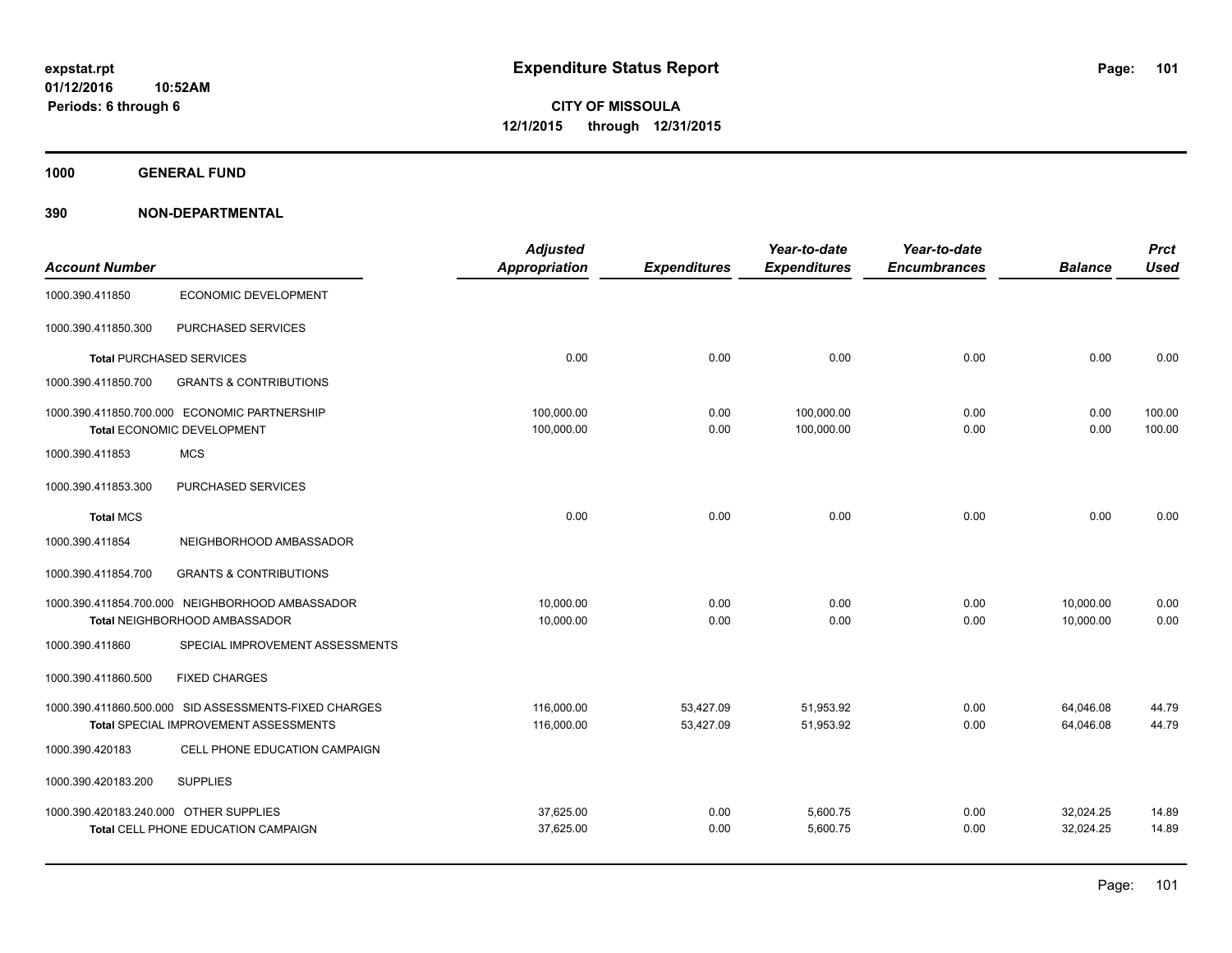**1000 GENERAL FUND**

| <b>Account Number</b>         |                                                                                                      | <b>Adjusted</b><br><b>Appropriation</b> | <b>Expenditures</b>      | Year-to-date<br><b>Expenditures</b> | Year-to-date<br><b>Encumbrances</b> | <b>Balance</b>           | <b>Prct</b><br><b>Used</b> |
|-------------------------------|------------------------------------------------------------------------------------------------------|-----------------------------------------|--------------------------|-------------------------------------|-------------------------------------|--------------------------|----------------------------|
| 1000.390.420500               | PROTECTIVE INSPECTIONS                                                                               |                                         |                          |                                     |                                     |                          |                            |
| 1000.390.420500.500           | <b>FIXED CHARGES</b>                                                                                 |                                         |                          |                                     |                                     |                          |                            |
|                               | 1000.390.420500.500.000 BLDG DEPT REIMB FOR GENERAL FUND TIME<br><b>Total PROTECTIVE INSPECTIONS</b> | 5,000.00<br>5,000.00                    | 0.00<br>0.00             | 0.00<br>0.00                        | 0.00<br>0.00                        | 5,000.00<br>5,000.00     | 0.00<br>0.00               |
| 1000.390.430255               | <b>BIKE-PED PROGRAM</b>                                                                              |                                         |                          |                                     |                                     |                          |                            |
| 1000.390.430255.800           | OTHER OBJECTS                                                                                        |                                         |                          |                                     |                                     |                          |                            |
| <b>Total BIKE-PED PROGRAM</b> |                                                                                                      | 0.00                                    | 0.00                     | 0.00                                | 0.00                                | 0.00                     | 0.00                       |
| 1000.390.440190               | HEALTH DEPT CONTRIBUTIONS                                                                            |                                         |                          |                                     |                                     |                          |                            |
| 1000.390.440190.700           | <b>GRANTS &amp; CONTRIBUTIONS</b>                                                                    |                                         |                          |                                     |                                     |                          |                            |
|                               | 1000.390.440190.700.000 HEALTH DEPT CONTRIBUTIONS<br>Total HEALTH DEPT CONTRIBUTIONS                 | 1,355,693.00<br>1,355,693.00            | 677,846.50<br>677,846.50 | 677.846.50<br>677,846.50            | 0.00<br>0.00                        | 677,846.50<br>677,846.50 | 50.00<br>50.00             |
| 1000.390.440191               | PARTNERSHIP HEALTH                                                                                   |                                         |                          |                                     |                                     |                          |                            |
| 1000.390.440191.700           | <b>GRANTS &amp; CONTRIBUTIONS</b>                                                                    |                                         |                          |                                     |                                     |                          |                            |
|                               | 1000.390.440191.700.000 PARTNERSHIP HEALTH - CONTRIBUTIONS<br><b>Total PARTNERSHIP HEALTH</b>        | 42,532.00<br>42,532.00                  | 0.00<br>0.00             | 42,532.00<br>42,532.00              | 0.00<br>0.00                        | 0.00<br>0.00             | 100.00<br>100.00           |
| 1000.390.440600               | ANIMAL CONTROL SERVICES                                                                              |                                         |                          |                                     |                                     |                          |                            |
| 1000.390.440600.700           | <b>GRANTS &amp; CONTRIBUTIONS</b>                                                                    |                                         |                          |                                     |                                     |                          |                            |
|                               | 1000.390.440600.700.000 ANIMAL CONTROL TRANSFER<br>Total ANIMAL CONTROL SERVICES                     | 308,720.00<br>308,720.00                | 154,360.00<br>154,360.00 | 154,360.00<br>154,360.00            | 0.00<br>0.00                        | 154,360.00<br>154.360.00 | 50.00<br>50.00             |
| 1000.390.440700               | PEST MANAGEMENT CONTROL                                                                              |                                         |                          |                                     |                                     |                          |                            |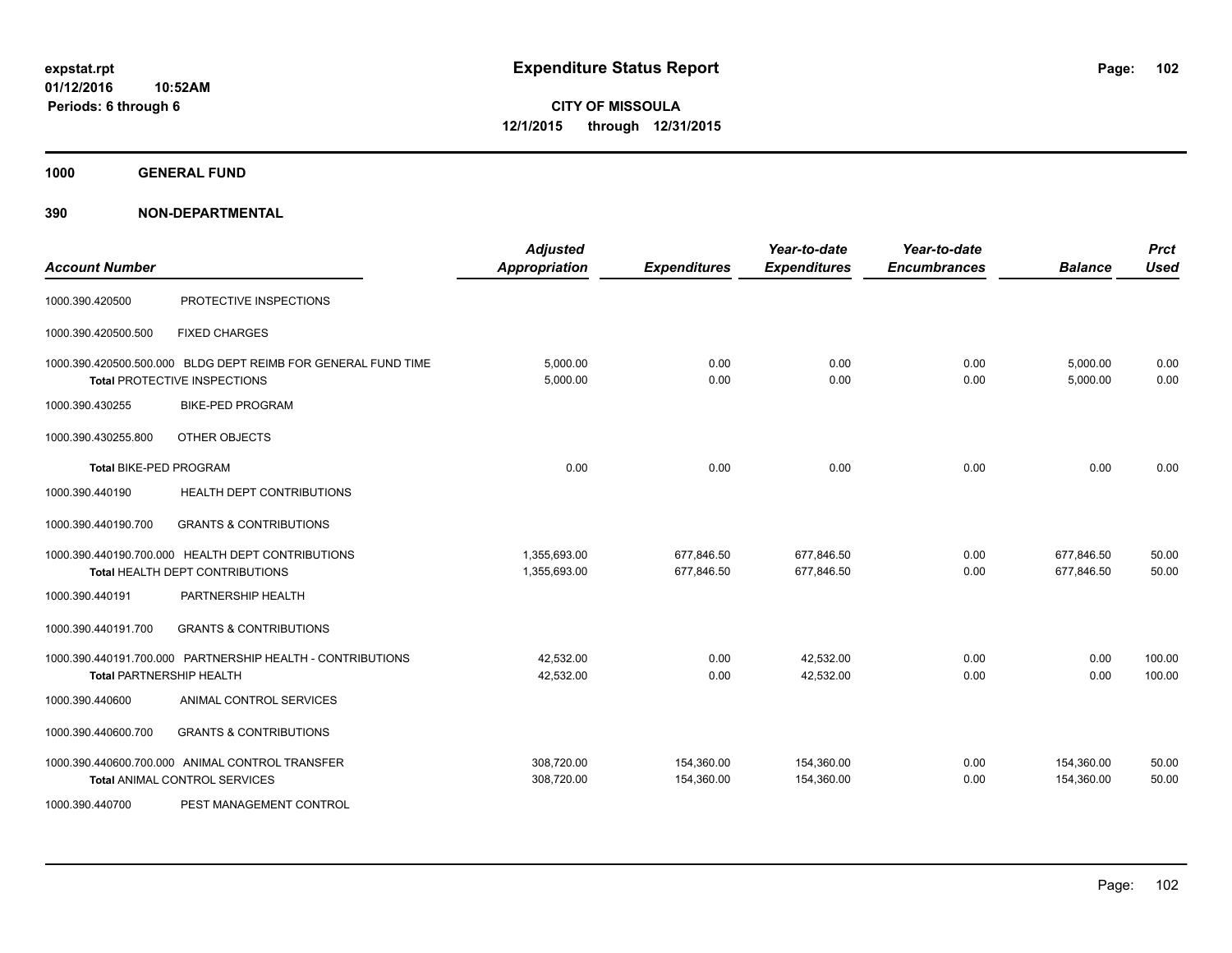**1000 GENERAL FUND**

| <b>Account Number</b>         |                                                                                                 | <b>Adjusted</b><br><b>Appropriation</b> | <b>Expenditures</b> | Year-to-date<br><b>Expenditures</b> | Year-to-date<br><b>Encumbrances</b> | <b>Balance</b>           | <b>Prct</b><br><b>Used</b> |
|-------------------------------|-------------------------------------------------------------------------------------------------|-----------------------------------------|---------------------|-------------------------------------|-------------------------------------|--------------------------|----------------------------|
| 1000.390.440700.700           | <b>GRANTS &amp; CONTRIBUTIONS</b>                                                               |                                         |                     |                                     |                                     |                          |                            |
|                               | Total PEST MANAGEMENT CONTROL                                                                   | 0.00                                    | 0.00                | 0.00                                | 0.00                                | 0.00                     | 0.00                       |
| 1000.390.450000               | <b>AGING SERVICES</b>                                                                           |                                         |                     |                                     |                                     |                          |                            |
| 1000.390.450000.700           | <b>GRANTS &amp; CONTRIBUTIONS</b>                                                               |                                         |                     |                                     |                                     |                          |                            |
| <b>Total AGING SERVICES</b>   | 1000.390.450000.700.000 AGING SERVICES - GRANTS & CONTRIBUTIONS                                 | 175,000.00<br>175,000.00                | 0.00<br>0.00        | 0.00<br>0.00                        | 0.00<br>0.00                        | 175,000.00<br>175,000.00 | 0.00<br>0.00               |
| 1000.390.450131               | <b>GENERAL ASSISTANCE</b>                                                                       |                                         |                     |                                     |                                     |                          |                            |
| 1000.390.450131.700           | <b>GRANTS &amp; CONTRIBUTIONS</b>                                                               |                                         |                     |                                     |                                     |                          |                            |
| Total GENERAL ASSISTANCE      | 1000.390.450131.700.000 10 YR PLAN TO END HOMELESSNESS                                          | 35,000.00<br>35,000.00                  | 0.00<br>0.00        | 0.00<br>0.00                        | 0.00<br>0.00                        | 35,000.00<br>35,000.00   | 0.00<br>0.00               |
| 1000.390.460300               | OTHER COMMUNITY EVENTS                                                                          |                                         |                     |                                     |                                     |                          |                            |
| 1000.390.460300.700           | <b>GRANTS &amp; CONTRIBUTIONS</b>                                                               |                                         |                     |                                     |                                     |                          |                            |
|                               | 1000.390.460300.700.000 CULTURAL COUNCIL-GRANTS & CONTRIBUTIONS<br>Total OTHER COMMUNITY EVENTS | 90.750.00<br>90,750.00                  | 0.00<br>0.00        | 36.250.00<br>36,250.00              | 0.00<br>0.00                        | 54,500.00<br>54,500.00   | 39.94<br>39.94             |
| 1000.390.460433               | <b>AQUATICS SUBSIDY</b>                                                                         |                                         |                     |                                     |                                     |                          |                            |
| 1000.390.460433.800           | OTHER OBJECTS                                                                                   |                                         |                     |                                     |                                     |                          |                            |
| <b>Total AQUATICS SUBSIDY</b> | 1000.390.460433.820.000 AQUATICS SUBSIDY/TRANS TO OTHER FUNDS                                   | 203,000.00<br>203.000.00                | 0.00<br>0.00        | 0.00<br>0.00                        | 0.00<br>0.00                        | 203,000.00<br>203.000.00 | 0.00<br>0.00               |
| 1000.390.460451               | <b>CITY BAND</b>                                                                                |                                         |                     |                                     |                                     |                          |                            |
| 1000.390.460451.700           | <b>GRANTS &amp; CONTRIBUTIONS</b>                                                               |                                         |                     |                                     |                                     |                          |                            |
|                               | 1000.390.460451.700.000 CITY BAND-GRANTS & CONTRIBUTIONS                                        | 5,880.00                                | 0.00                | 5,880.00                            | 0.00                                | 0.00                     | 100.00                     |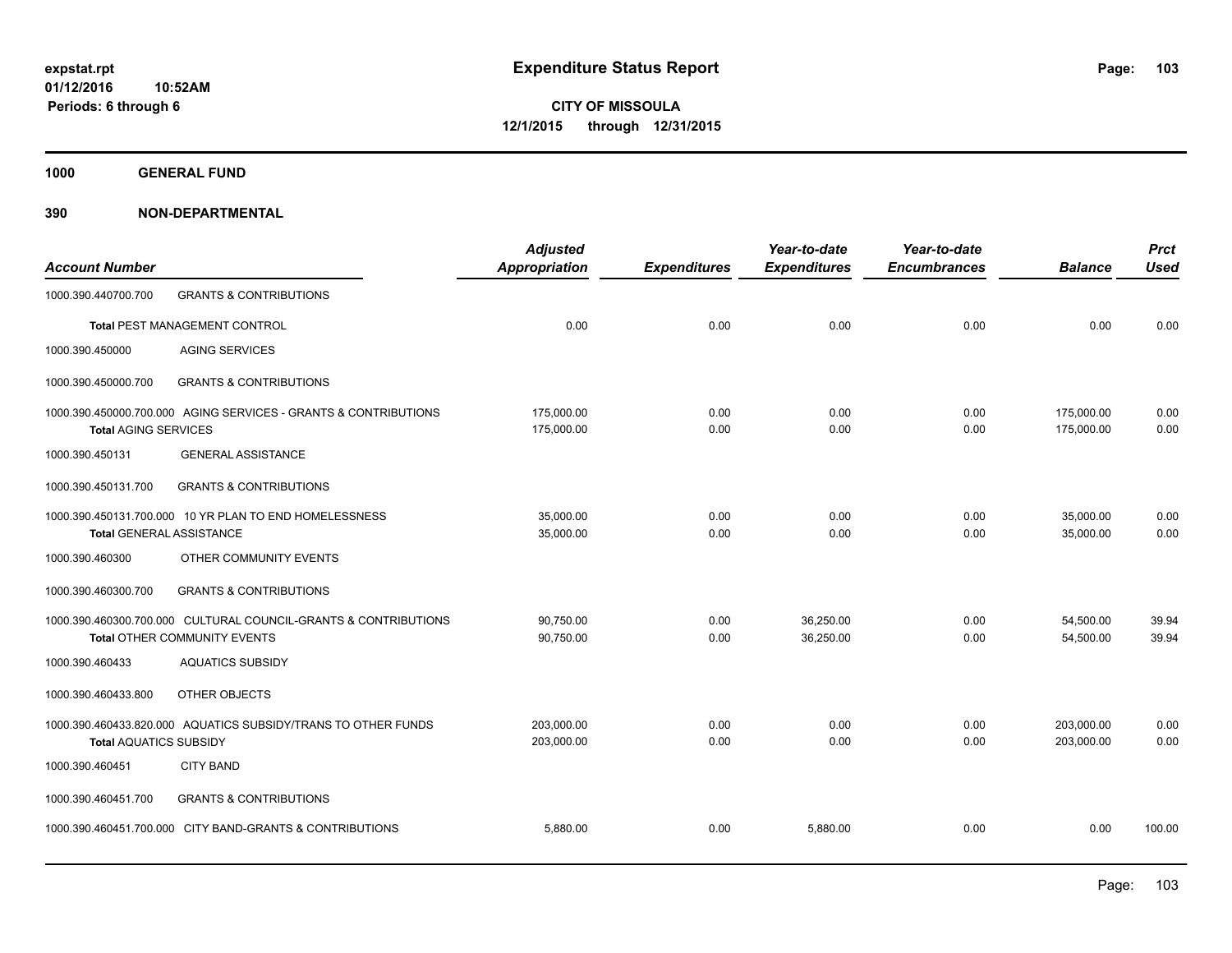**1000 GENERAL FUND**

| <b>Account Number</b>                                                     |                                                                                        | <b>Adjusted</b><br>Appropriation | <b>Expenditures</b>  | Year-to-date<br><b>Expenditures</b> | Year-to-date<br><b>Encumbrances</b> | <b>Balance</b>               | <b>Prct</b><br><b>Used</b> |
|---------------------------------------------------------------------------|----------------------------------------------------------------------------------------|----------------------------------|----------------------|-------------------------------------|-------------------------------------|------------------------------|----------------------------|
| <b>Total CITY BAND</b>                                                    |                                                                                        | 5,880.00                         | 0.00                 | 5,880.00                            | 0.00                                | 0.00                         | 100.00                     |
| 1000.390.460452                                                           | <b>ART MUSEUM</b>                                                                      |                                  |                      |                                     |                                     |                              |                            |
| 1000.390.460452.700                                                       | <b>GRANTS &amp; CONTRIBUTIONS</b>                                                      |                                  |                      |                                     |                                     |                              |                            |
| 1000.390.460452.700.000 GRANTS & CONTRIBUTIONS<br><b>Total ART MUSEUM</b> |                                                                                        | 0.00<br>0.00                     | 765.00<br>765.00     | 17,387.70<br>17,387.70              | 0.00<br>0.00                        | $-17,387.70$<br>$-17,387.70$ | 0.00<br>0.00               |
| 1000.390.460453                                                           | <b>INTL CHORAL FESTIVAL</b>                                                            |                                  |                      |                                     |                                     |                              |                            |
| 1000.390.460453.700                                                       | <b>GRANTS &amp; CONTRIBUTIONS</b>                                                      |                                  |                      |                                     |                                     |                              |                            |
|                                                                           | 1000.390.460453.700.000 INT'L CHORAL FESTIVAL<br>Total INTL CHORAL FESTIVAL            | 12,000.00<br>12,000.00           | 6,000.00<br>6,000.00 | 6,000.00<br>6,000.00                | 0.00<br>0.00                        | 6,000.00<br>6,000.00         | 50.00<br>50.00             |
| 1000.390.460455                                                           | <b>MUSIC RIGHTS</b>                                                                    |                                  |                      |                                     |                                     |                              |                            |
| 1000.390.460455.500                                                       | <b>FIXED CHARGES</b>                                                                   |                                  |                      |                                     |                                     |                              |                            |
| <b>Total MUSIC RIGHTS</b>                                                 | 1000.390.460455.500.000 MUSIC RIGHTS/MUSICAL VENUES                                    | 1,300.00<br>1,300.00             | 0.00<br>0.00         | 673.50<br>673.50                    | 0.00<br>0.00                        | 626.50<br>626.50             | 51.81<br>51.81             |
| 1000.390.460460                                                           | <b>HISTORIC PRESERVATION</b>                                                           |                                  |                      |                                     |                                     |                              |                            |
| 1000.390.460460.800                                                       | OTHER OBJECTS                                                                          |                                  |                      |                                     |                                     |                              |                            |
|                                                                           | <b>Total HISTORIC PRESERVATION</b>                                                     | 0.00                             | 0.00                 | 0.00                                | 0.00                                | 0.00                         | 0.00                       |
| 1000.390.470324                                                           | BIG SKY TRUST FUND SUPPORT                                                             |                                  |                      |                                     |                                     |                              |                            |
| 1000.390.470324.700                                                       | <b>GRANTS &amp; CONTRIBUTIONS</b>                                                      |                                  |                      |                                     |                                     |                              |                            |
|                                                                           | 1000.390.470324.700.000 BIG SKY TRUST FUND SUPPORT<br>Total BIG SKY TRUST FUND SUPPORT | 30,000.00<br>30,000.00           | 0.00<br>0.00         | 0.00<br>0.00                        | 0.00<br>0.00                        | 30,000.00<br>30,000.00       | 0.00<br>0.00               |
| 1000.390.480400                                                           | <b>REC/GREEN TAG PROGRAM</b>                                                           |                                  |                      |                                     |                                     |                              |                            |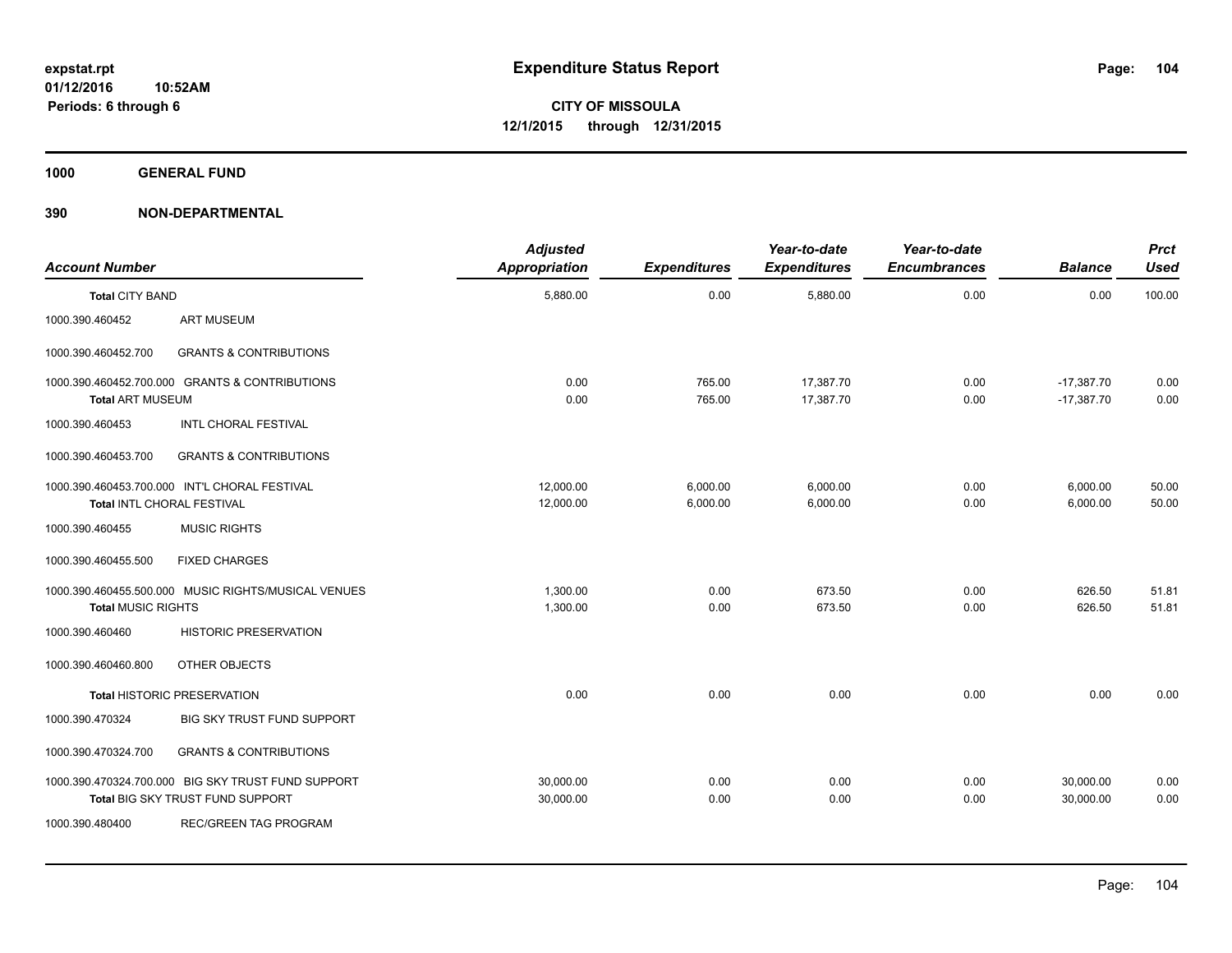**1000 GENERAL FUND**

| <b>Account Number</b>                    |                                                            | <b>Adjusted</b><br>Appropriation | <b>Expenditures</b> | Year-to-date<br><b>Expenditures</b> | Year-to-date<br><b>Encumbrances</b> | <b>Balance</b> | <b>Prct</b><br><b>Used</b> |
|------------------------------------------|------------------------------------------------------------|----------------------------------|---------------------|-------------------------------------|-------------------------------------|----------------|----------------------------|
| 1000.390.480400.300                      | PURCHASED SERVICES                                         |                                  |                     |                                     |                                     |                |                            |
|                                          | <b>Total REC/GREEN TAG PROGRAM</b>                         | 0.00                             | 0.00                | 0.00                                | 0.00                                | 0.00           | 0.00                       |
| 1000.390.490504                          | OPERATING EQUIPMENT DEBT SERVICE                           |                                  |                     |                                     |                                     |                |                            |
| 1000.390.490504.600                      | <b>DEBT SERVICE</b>                                        |                                  |                     |                                     |                                     |                |                            |
|                                          | 1000.390.490504.610.000 OPERATING EQUIP DEBT SVS-PRINCIPAL | 425,005.00                       | 219,078.71          | 425,005.25                          | 0.00                                | $-0.25$        | 100.00                     |
|                                          | 1000.390.490504.620.000 OPERATING EQUIP DEBT SVS-INTEREST  | 9,143.00                         | 4,687.17            | 7,479.28                            | 0.00                                | 1,663.72       | 81.80                      |
|                                          | Total OPERATING EQUIPMENT DEBT SERVICE                     | 434,148.00                       | 223,765.88          | 432,484.53                          | 0.00                                | 1,663.47       | 99.62                      |
| 1000.390.490505                          | ACCELA LOAN DEBT SERVICE                                   |                                  |                     |                                     |                                     |                |                            |
| 1000.390.490505.600                      | <b>DEBT SERVICE</b>                                        |                                  |                     |                                     |                                     |                |                            |
| 1000.390.490505.610.000 ACCELA/PRINCIPAL |                                                            | 91,322.00                        | 45,879.40           | 91,322.42                           | 0.00                                | $-0.42$        | 100.00                     |
|                                          | 1000.390.490505.620.000 INTEREST / SERVICE FEES            | 9,104.00                         | 4,333.61            | 9,103.60                            | 0.00                                | 0.40           | 100.00                     |
|                                          | <b>Total ACCELA LOAN DEBT SERVICE</b>                      | 100,426.00                       | 50,213.01           | 100,426.02                          | 0.00                                | $-0.02$        | 100.00                     |
| 1000.390.510000                          | <b>MISCELLANEOUS</b>                                       |                                  |                     |                                     |                                     |                |                            |
| 1000.390.510000.800                      | OTHER OBJECTS                                              |                                  |                     |                                     |                                     |                |                            |
| <b>Total MISCELLANEOUS</b>               |                                                            | 0.00                             | 0.00                | 0.00                                | 0.00                                | 0.00           | 0.00                       |
| 1000.390.510110                          | <b>MERCHANT SERVICES</b>                                   |                                  |                     |                                     |                                     |                |                            |
| 1000.390.510110.500                      | <b>FIXED CHARGES</b>                                       |                                  |                     |                                     |                                     |                |                            |
|                                          | 1000.390.510110.550.000 MERCHANT SERVICE FEES              | 29,700.00                        | 0.00                | 0.00                                | 0.00                                | 29,700.00      | 0.00                       |
| <b>Total MERCHANT SERVICES</b>           |                                                            | 29,700.00                        | 0.00                | 0.00                                | 0.00                                | 29,700.00      | 0.00                       |
| 1000.390.510250                          | <b>REIMBURSABLE LOSSES</b>                                 |                                  |                     |                                     |                                     |                |                            |
| 1000.390.510250.200                      | <b>SUPPLIES</b>                                            |                                  |                     |                                     |                                     |                |                            |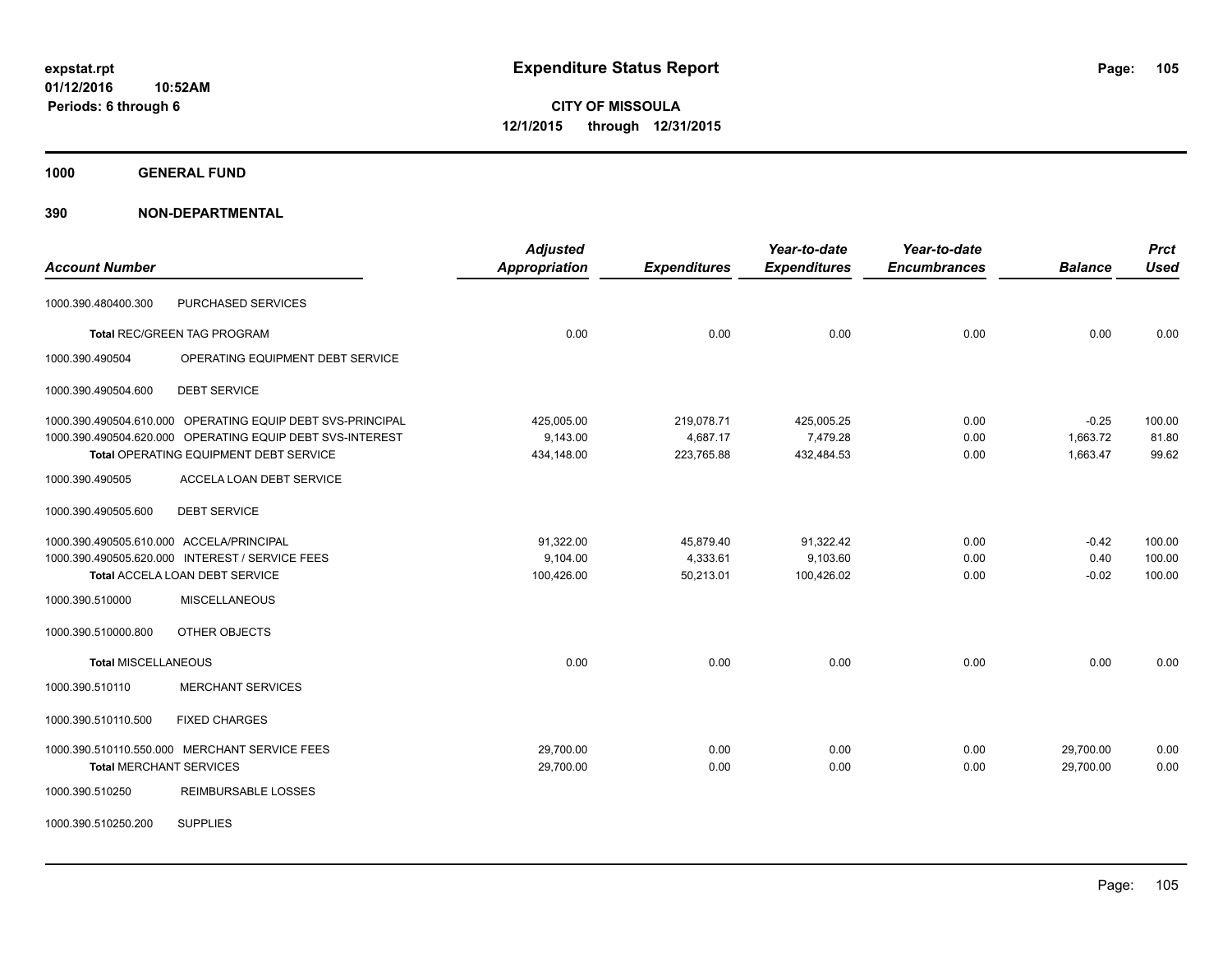**1000 GENERAL FUND**

| <b>Account Number</b>               |                                                                                 | <b>Adjusted</b><br>Appropriation | <b>Expenditures</b> | Year-to-date<br><b>Expenditures</b> | Year-to-date<br><b>Encumbrances</b> | <b>Balance</b>         | <b>Prct</b><br><b>Used</b> |
|-------------------------------------|---------------------------------------------------------------------------------|----------------------------------|---------------------|-------------------------------------|-------------------------------------|------------------------|----------------------------|
| <b>Total SUPPLIES</b>               | 1000.390.510250.230.000 REIMBURSEABLE LOSSES-REPAIR/MAINTENANCE                 | 50,000.00<br>50,000.00           | 0.00<br>0.00        | 0.00<br>0.00                        | 0.00<br>0.00                        | 50,000.00<br>50,000.00 | 0.00<br>0.00               |
| 1000.390.510250.300                 | PURCHASED SERVICES                                                              |                                  |                     |                                     |                                     |                        |                            |
|                                     | 1000.390.510250.360.000 REPAIR & MAINTENANCE<br><b>Total PURCHASED SERVICES</b> | 0.00<br>0.00                     | 0.00<br>0.00        | 99.95<br>99.95                      | 0.00<br>0.00                        | $-99.95$<br>$-99.95$   | 0.00<br>0.00               |
|                                     | Total REIMBURSABLE LOSSES                                                       | 50,000.00                        | 0.00                | 99.95                               | 0.00                                | 49,900.05              | 0.20                       |
| 1000.390.510300                     | CONTINGENCY                                                                     |                                  |                     |                                     |                                     |                        |                            |
| 1000.390.510300.800                 | OTHER OBJECTS                                                                   |                                  |                     |                                     |                                     |                        |                            |
| 1000.390.510300.845.000 CONTINGENCY |                                                                                 | 61,113.00                        | 0.00                | 0.00                                | 0.00                                | 61,113.00              | 0.00                       |
| <b>Total CONTINGENCY</b>            |                                                                                 | 61,113.00                        | 0.00                | 0.00                                | 0.00                                | 61,113.00              | 0.00                       |
| 1000.390.510301                     | EMERGENCY RESPONSE OVERTIME                                                     |                                  |                     |                                     |                                     |                        |                            |
| 1000.390.510301.800                 | OTHER OBJECTS                                                                   |                                  |                     |                                     |                                     |                        |                            |
|                                     | 1000.390.510301.845.000 EMERGENCY RESPONSE                                      | 50,000.00                        | 0.00                | 0.00                                | 0.00                                | 50,000.00              | 0.00                       |
|                                     | Total EMERGENCY RESPONSE OVERTIME                                               | 50,000.00                        | 0.00                | 0.00                                | 0.00                                | 50,000.00              | 0.00                       |
| 1000.390.510303                     | <b>VEHICLE TRANSFERS</b>                                                        |                                  |                     |                                     |                                     |                        |                            |
| 1000.390.510303.900                 | <b>CAPITAL OUTLAY</b>                                                           |                                  |                     |                                     |                                     |                        |                            |
| <b>Total VEHICLE TRANSFERS</b>      |                                                                                 | 0.00                             | 0.00                | 0.00                                | 0.00                                | 0.00                   | 0.00                       |
| 1000.390.510304                     | RESERVE-INSURANCE PREMIUM SAVINGS                                               |                                  |                     |                                     |                                     |                        |                            |
| 1000.390.510304.500                 | <b>FIXED CHARGES</b>                                                            |                                  |                     |                                     |                                     |                        |                            |
|                                     | Total RESERVE-INSURANCE PREMIUM SAVINGS                                         | 0.00                             | 0.00                | 0.00                                | 0.00                                | 0.00                   | 0.00                       |
| 1000.390.510305                     | <b>BASELINE CUTS/CONTINGENCY</b>                                                |                                  |                     |                                     |                                     |                        |                            |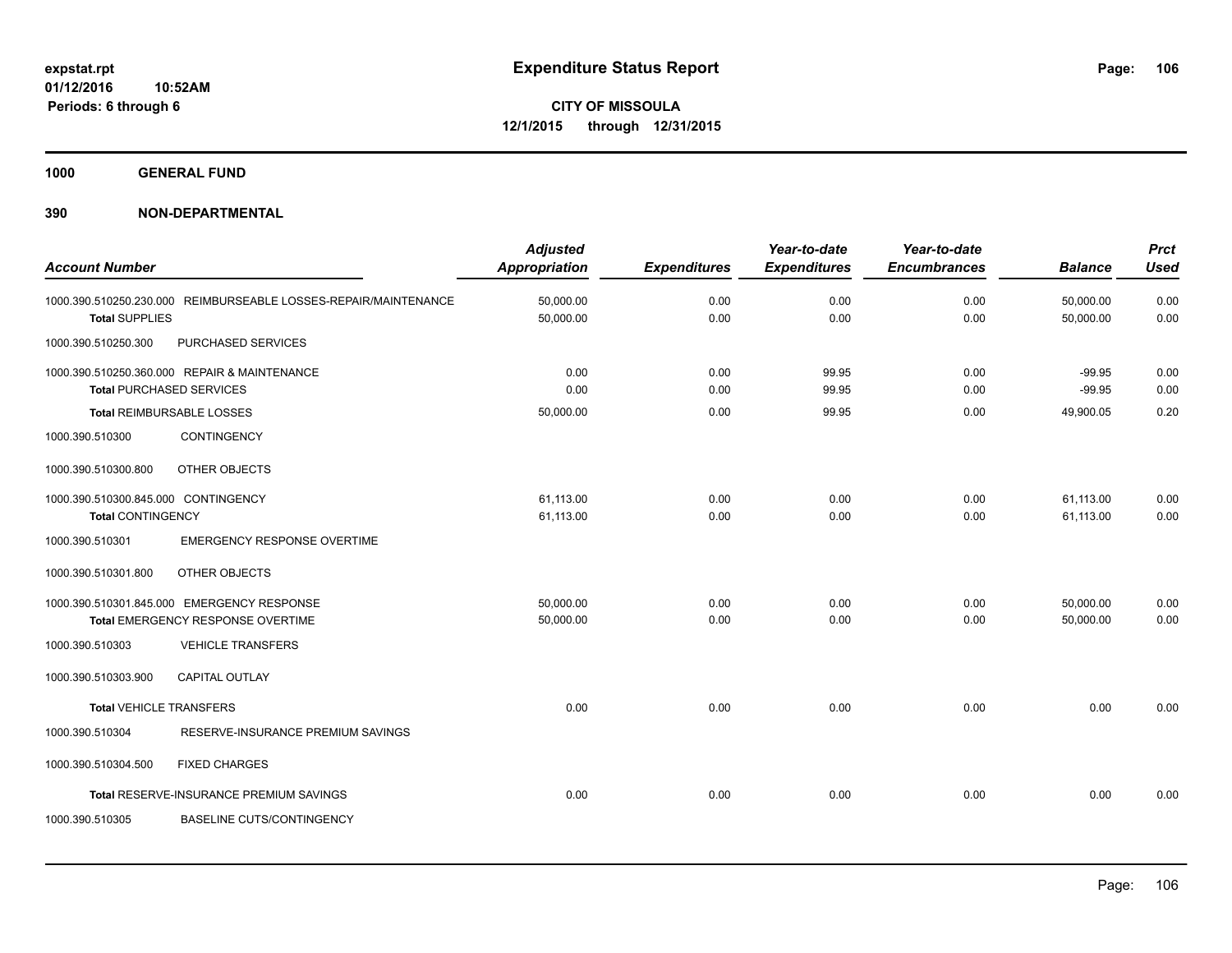**1000 GENERAL FUND**

| <b>Account Number</b>                                 | <b>Adjusted</b><br>Appropriation | <b>Expenditures</b> | Year-to-date<br><b>Expenditures</b> | Year-to-date<br><b>Encumbrances</b> | <b>Balance</b> | <b>Prct</b><br><b>Used</b> |
|-------------------------------------------------------|----------------------------------|---------------------|-------------------------------------|-------------------------------------|----------------|----------------------------|
| <b>SUPPLIES</b><br>1000.390.510305.200                |                                  |                     |                                     |                                     |                |                            |
| <b>Total SUPPLIES</b>                                 | 0.00                             | 0.00                | 0.00                                | 0.00                                | 0.00           | 0.00                       |
| 1000.390.510305.300<br>PURCHASED SERVICES             |                                  |                     |                                     |                                     |                |                            |
| Total PURCHASED SERVICES                              | 0.00                             | 0.00                | 0.00                                | 0.00                                | 0.00           | 0.00                       |
| OTHER OBJECTS<br>1000.390.510305.800                  |                                  |                     |                                     |                                     |                |                            |
| Total BASELINE CUTS/CONTINGENCY                       | 0.00                             | 0.00                | 0.00                                | 0.00                                | 0.00           | 0.00                       |
| 1000.390.510330<br>COMPREHENSIVE LIABILITY INSURANCE  |                                  |                     |                                     |                                     |                |                            |
| <b>FIXED CHARGES</b><br>1000.390.510330.500           |                                  |                     |                                     |                                     |                |                            |
| 1000.390.510330.500.000 COMPREHENSIVE INSURANCE-FIXED | 907,563.00                       | 5,514.53            | 680,154.42                          | 0.00                                | 227,408.58     | 74.94                      |
| Total COMPREHENSIVE LIABILITY INSURANCE               | 907,563.00                       | 5,514.53            | 680.154.42                          | 0.00                                | 227.408.58     | 74.94                      |
| INTERFUND OPERATING TRANSFERS<br>1000.390.521000      |                                  |                     |                                     |                                     |                |                            |
| 1000.390.521000.800<br>OTHER OBJECTS                  |                                  |                     |                                     |                                     |                |                            |
| 1000.390.521000.820.000 TRANSFERS TO OTHER FUNDS      | 6,000.00                         | 0.00                | 6,000.00                            | 0.00                                | 0.00           | 100.00                     |
| <b>Total INTERFUND OPERATING TRANSFERS</b>            | 6,000.00                         | 0.00                | 6,000.00                            | 0.00                                | 0.00           | 100.00                     |
| <b>TRANSFER TO CIP</b><br>1000.390.521001             |                                  |                     |                                     |                                     |                |                            |
| 1000.390.521001.800<br>OTHER OBJECTS                  |                                  |                     |                                     |                                     |                |                            |
| 1000.390.521001.820.000 TRANSFERS TO CIP              | 1,084,565.00                     | 0.00                | 0.00                                | 0.00                                | 1,084,565.00   | 0.00                       |
| Total TRANSFER TO CIP                                 | 1,084,565.00                     | 0.00                | 0.00                                | 0.00                                | 1,084,565.00   | 0.00                       |
| HEALTH INSURANCE TRANSFER<br>1000.390.521006          |                                  |                     |                                     |                                     |                |                            |
| 1000.390.521006.800<br>OTHER OBJECTS                  |                                  |                     |                                     |                                     |                |                            |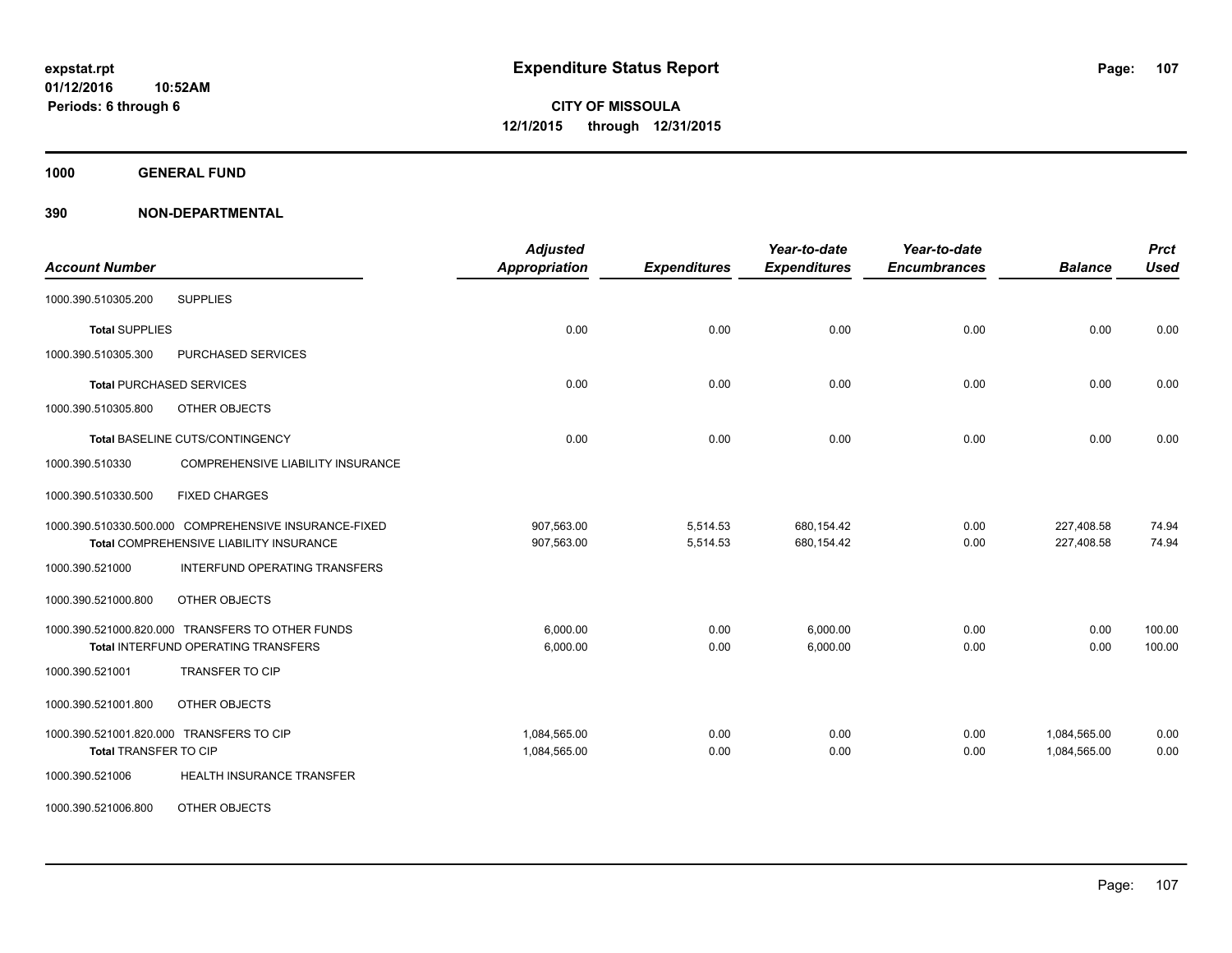**1000 GENERAL FUND**

|                                                   | <b>Adjusted</b> |                     | Year-to-date        | Year-to-date        |                | Prct  |
|---------------------------------------------------|-----------------|---------------------|---------------------|---------------------|----------------|-------|
| <b>Account Number</b>                             | Appropriation   | <b>Expenditures</b> | <b>Expenditures</b> | <b>Encumbrances</b> | <b>Balance</b> | Used  |
| 1000.390.521006.820.000 HEALTH INSURANCE TRANSFER | 442.000.00      | 43.430.80           | 265.923.49          | 0.00                | 176.076.51     | 60.16 |
| <b>Total HEALTH INSURANCE TRANSFER</b>            | 442.000.00      | 43.430.80           | 265.923.49          | 0.00                | 176.076.51     | 60.16 |
| Total NON-DEPARTMENTAL                            | 6.073.973.00    | 1.225.320.36        | 2.581.360.97        | 0.00                | 3.492.612.03   | 42.50 |
| <b>Total GENERAL FUND</b>                         | 51,677,028.06   | 5.685.455.56        | 23,257,866.04       | 0.00                | 28.419.162.02  | 45.01 |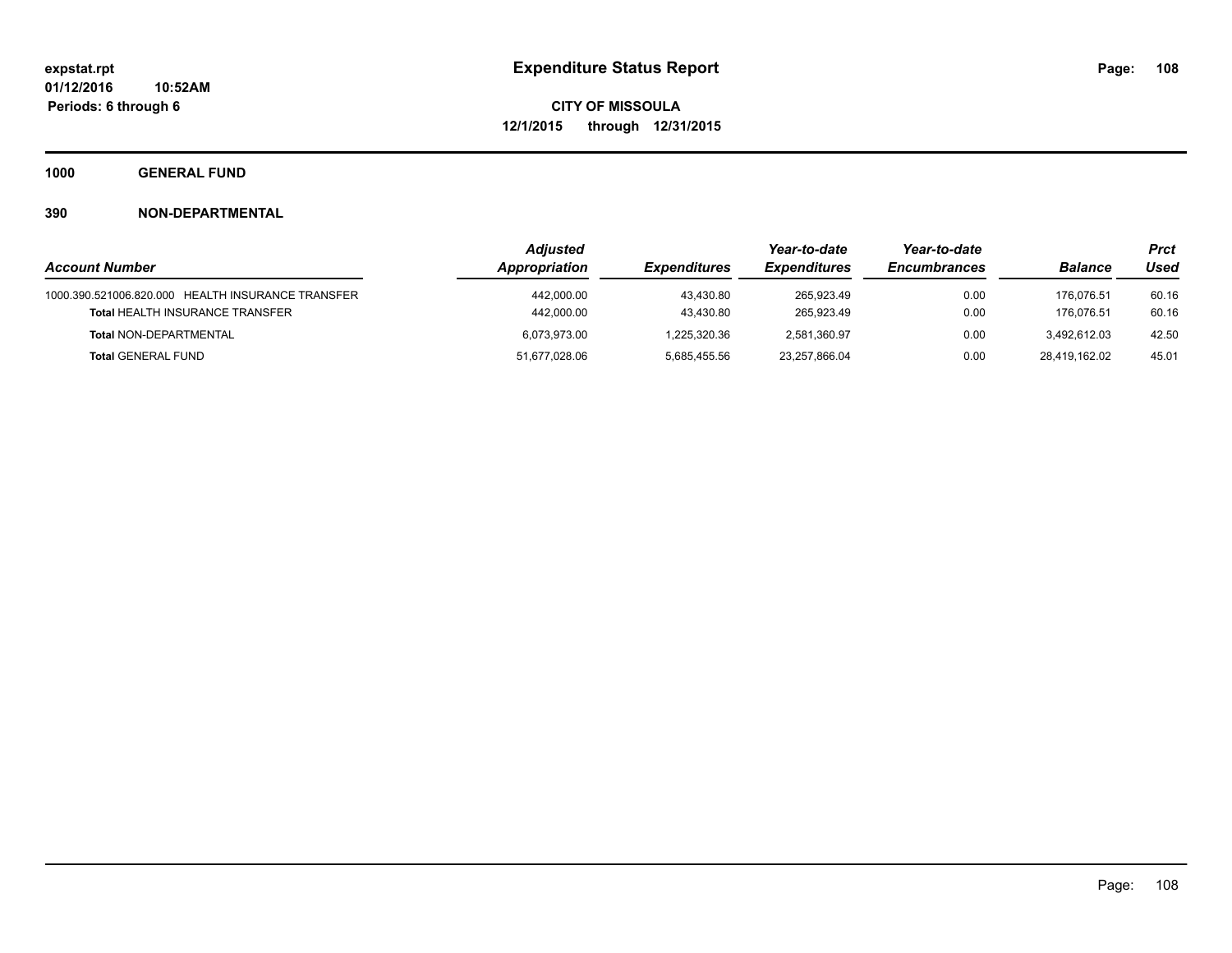# **1211 PARK ACQUISITION & DEVELOPMENT**

|                                               |                                                  | <b>Adjusted</b>      |                     | Year-to-date        | Year-to-date        |                | <b>Prct</b> |
|-----------------------------------------------|--------------------------------------------------|----------------------|---------------------|---------------------|---------------------|----------------|-------------|
| <b>Account Number</b>                         |                                                  | <b>Appropriation</b> | <b>Expenditures</b> | <b>Expenditures</b> | <b>Encumbrances</b> | <b>Balance</b> | <b>Used</b> |
| 1211.370.460433                               | *** Title Not Found ***                          |                      |                     |                     |                     |                |             |
| 1211.370.460433.200                           | <b>SUPPLIES</b>                                  |                      |                     |                     |                     |                |             |
| <b>Total SUPPLIES</b>                         |                                                  | 0.00                 | 0.00                | 0.00                | 0.00                | 0.00           | 0.00        |
| 1211.370.460433.300                           | PURCHASED SERVICES                               |                      |                     |                     |                     |                |             |
| Total *** Title Not Found ***                 |                                                  | 0.00                 | 0.00                | 0.00                | 0.00                | 0.00           | 0.00        |
| 1211.370.460510                               | PARK ACQUISITION & DEV                           |                      |                     |                     |                     |                |             |
| 1211.370.460510.200                           | <b>SUPPLIES</b>                                  |                      |                     |                     |                     |                |             |
| 1211.370.460510.220.000 OPERATING SUPPLIES    |                                                  | 10,000.00            | 0.00                | 0.00                | 0.00                | 10,000.00      | 0.00        |
| <b>Total SUPPLIES</b>                         |                                                  | 10,000.00            | 0.00                | 0.00                | 0.00                | 10,000.00      | 0.00        |
| 1211.370.460510.300                           | PURCHASED SERVICES                               |                      |                     |                     |                     |                |             |
| 1211.370.460510.350.000 PROFESSIONAL SERVICES |                                                  | 25,000.00            | 0.00                | 0.00                | 0.00                | 25,000.00      | 0.00        |
|                                               | 1211.370.460510.390.000 OTHER PURCHASED SERVICES | 10,000.00            | 0.00                | 0.00                | 0.00                | 10,000.00      | 0.00        |
| <b>Total PURCHASED SERVICES</b>               |                                                  | 35,000.00            | 0.00                | 0.00                | 0.00                | 35,000.00      | 0.00        |
| 1211.370.460510.800                           | OTHER OBJECTS                                    |                      |                     |                     |                     |                |             |
| <b>Total OTHER OBJECTS</b>                    |                                                  | 0.00                 | 0.00                | 0.00                | 0.00                | 0.00           | 0.00        |
| 1211.370.460510.900                           | CAPITAL OUTLAY                                   |                      |                     |                     |                     |                |             |
| 1211.370.460510.930.000 IMPROVEMENTS          |                                                  | 168,578.00           | 0.00                | 0.00                | 0.00                | 168,578.00     | 0.00        |
| <b>Total CAPITAL OUTLAY</b>                   |                                                  | 168,578.00           | 0.00                | 0.00                | 0.00                | 168,578.00     | 0.00        |
| Total PARK ACQUISITION & DEV                  |                                                  | 213,578.00           | 0.00                | 0.00                | 0.00                | 213,578.00     | 0.00        |
| 1211.370.460511                               | PARK ENTERPRISE                                  |                      |                     |                     |                     |                |             |
| 1211.370.460511.900                           | <b>CAPITAL OUTLAY</b>                            |                      |                     |                     |                     |                |             |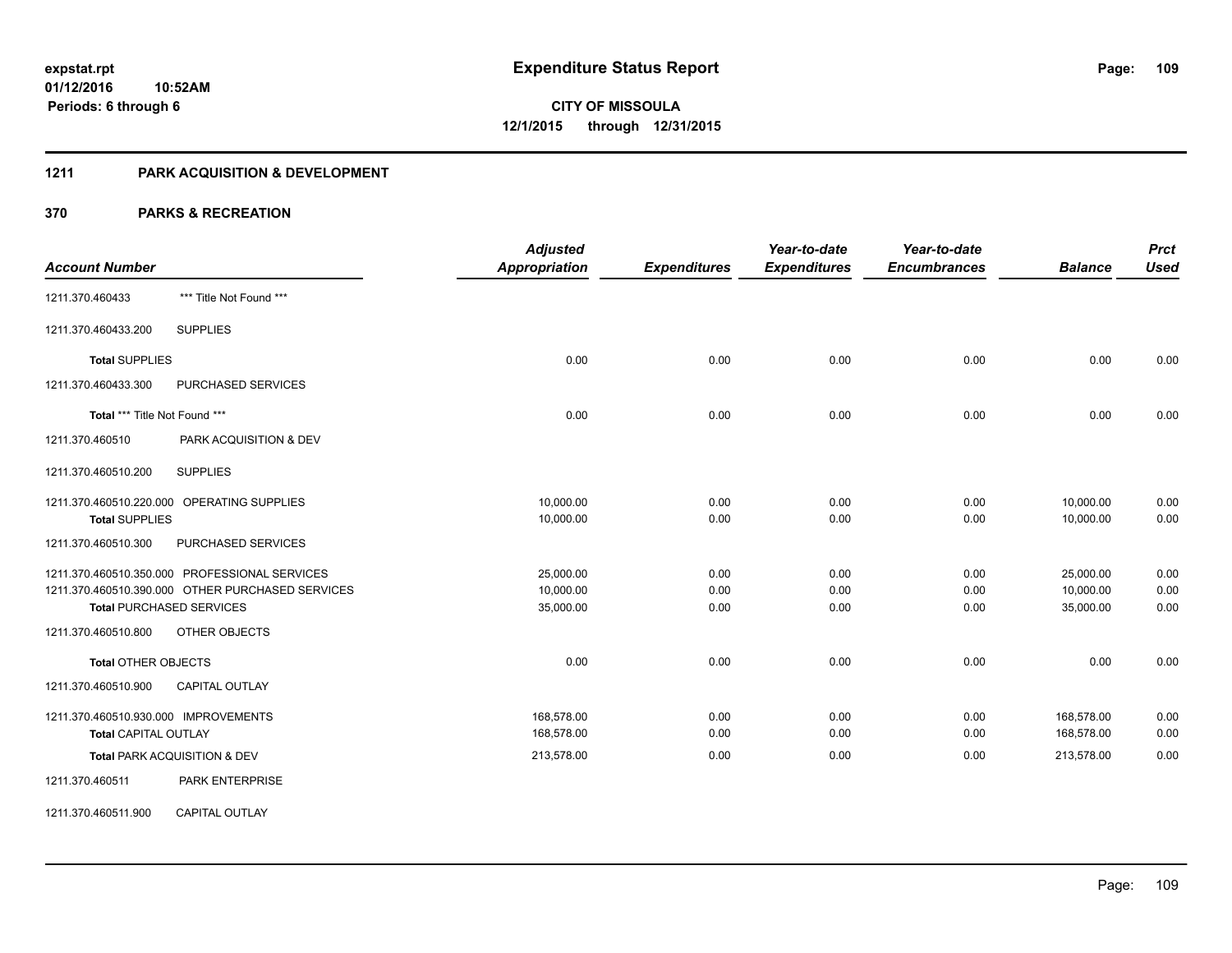# **1211 PARK ACQUISITION & DEVELOPMENT**

| <b>Account Number</b>        |                                                 | <b>Adjusted</b><br><b>Appropriation</b> | <b>Expenditures</b> | Year-to-date<br><b>Expenditures</b> | Year-to-date<br><b>Encumbrances</b> | <b>Balance</b> | <b>Prct</b><br><b>Used</b> |
|------------------------------|-------------------------------------------------|-----------------------------------------|---------------------|-------------------------------------|-------------------------------------|----------------|----------------------------|
| <b>Total PARK ENTERPRISE</b> |                                                 | 0.00                                    | 0.00                | 0.00                                | 0.00                                | 0.00           | 0.00                       |
| 1211.370.510110              | <b>MERCHANT SERVICES</b>                        |                                         |                     |                                     |                                     |                |                            |
| 1211.370.510110.500          | <b>FIXED CHARGES</b>                            |                                         |                     |                                     |                                     |                |                            |
|                              | <b>Total MERCHANT SERVICES</b>                  | 0.00                                    | 0.00                | 0.00                                | 0.00                                | 0.00           | 0.00                       |
|                              | <b>Total PARK ACQUISITION &amp; DEVELOPMENT</b> | 213.578.00                              | 0.00                | 0.00                                | 0.00                                | 213.578.00     | 0.00                       |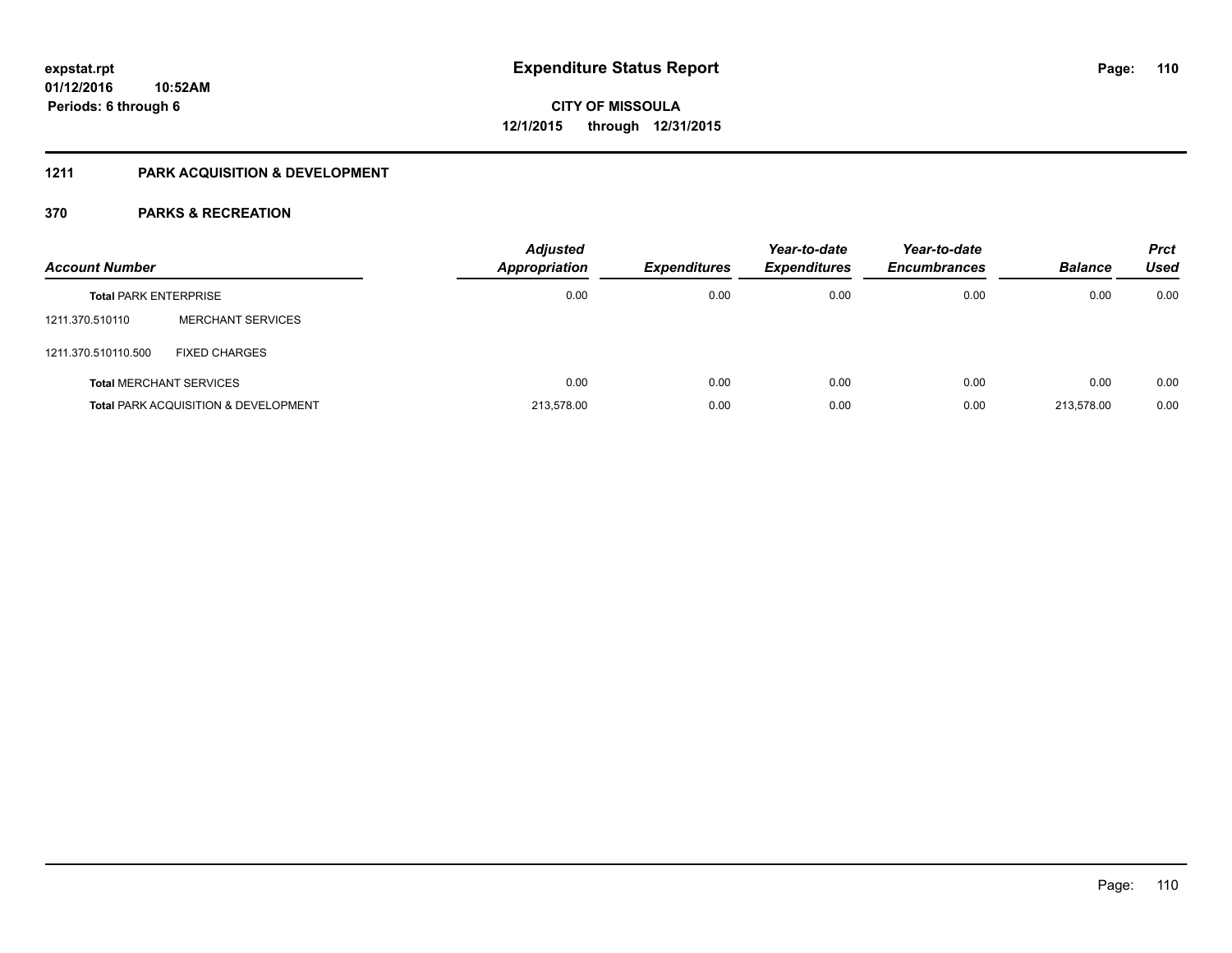### **1212 PARK ENTERPRISE FUND**

|                       |                                               | <b>Adjusted</b>        |                     | Year-to-date        | Year-to-date        |                        | <b>Prct</b>  |
|-----------------------|-----------------------------------------------|------------------------|---------------------|---------------------|---------------------|------------------------|--------------|
| <b>Account Number</b> |                                               | <b>Appropriation</b>   | <b>Expenditures</b> | <b>Expenditures</b> | <b>Encumbrances</b> | <b>Balance</b>         | <b>Used</b>  |
| 1212.370.460433       | SILVER SUMMIT PICNIC AREA                     |                        |                     |                     |                     |                        |              |
| 1212.370.460433.200   | <b>SUPPLIES</b>                               |                        |                     |                     |                     |                        |              |
| <b>Total SUPPLIES</b> |                                               | 0.00                   | 0.00                | 0.00                | 0.00                | 0.00                   | 0.00         |
| 1212.370.460433.300   | PURCHASED SERVICES                            |                        |                     |                     |                     |                        |              |
|                       | Total SILVER SUMMIT PICNIC AREA               | 0.00                   | 0.00                | 0.00                | 0.00                | 0.00                   | 0.00         |
| 1212.370.460443       | <b>TRAINING</b>                               |                        |                     |                     |                     |                        |              |
| 1212.370.460443.200   | <b>SUPPLIES</b>                               |                        |                     |                     |                     |                        |              |
| <b>Total TRAINING</b> |                                               | 0.00                   | 0.00                | 0.00                | 0.00                | 0.00                   | 0.00         |
| 1212.370.460510       | PARK ACQUISITION & DEV                        |                        |                     |                     |                     |                        |              |
| 1212.370.460510.200   | <b>SUPPLIES</b>                               |                        |                     |                     |                     |                        |              |
| <b>Total SUPPLIES</b> |                                               | 0.00                   | 0.00                | 0.00                | 0.00                | 0.00                   | 0.00         |
| 1212.370.460510.300   | PURCHASED SERVICES                            |                        |                     |                     |                     |                        |              |
|                       | Total PARK ACQUISITION & DEV                  | 0.00                   | 0.00                | 0.00                | 0.00                | 0.00                   | 0.00         |
| 1212.370.460511       | PARK ENTERPRISE                               |                        |                     |                     |                     |                        |              |
| 1212.370.460511.200   | <b>SUPPLIES</b>                               |                        |                     |                     |                     |                        |              |
|                       | 1212.370.460511.220.000 OPERATING SUPPLIES    | 20,000.00              | 0.00                | 0.00                | 0.00                | 20,000.00              | 0.00         |
| <b>Total SUPPLIES</b> | 1212.370.460511.220.300 OPERATING SUPPLIES    | 15,000.00<br>35,000.00 | 0.00<br>0.00        | 0.00<br>0.00        | 0.00<br>0.00        | 15,000.00<br>35,000.00 | 0.00<br>0.00 |
| 1212.370.460511.300   | PURCHASED SERVICES                            |                        |                     |                     |                     |                        |              |
|                       | 1212.370.460511.350.000 PROFESSIONAL SERVICES | 10,000.00              | 332.50              | 332.50              | 0.00                | 9,667.50               | 3.33         |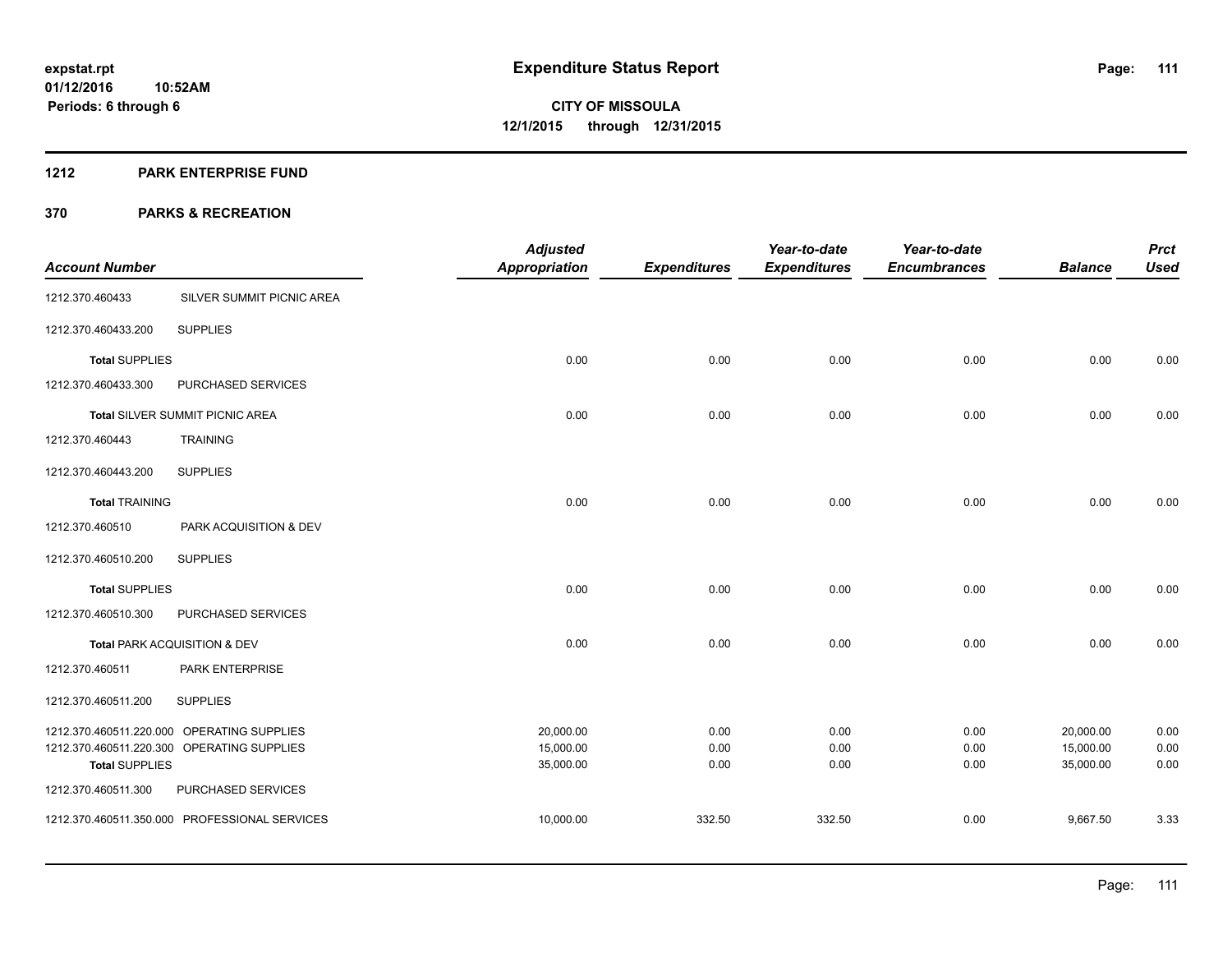# **1212 PARK ENTERPRISE FUND**

| <b>Account Number</b>                            | <b>Adjusted</b><br>Appropriation | <b>Expenditures</b> | Year-to-date<br><b>Expenditures</b> | Year-to-date<br><b>Encumbrances</b> | <b>Balance</b> | <b>Prct</b><br><b>Used</b> |
|--------------------------------------------------|----------------------------------|---------------------|-------------------------------------|-------------------------------------|----------------|----------------------------|
| 1212.370.460511.390.000 OTHER PURCHASED SERVICES | 20,000.00                        | 0.00                | 1,900.00                            | 0.00                                | 18,100.00      | 9.50                       |
| <b>Total PURCHASED SERVICES</b>                  | 30,000.00                        | 332.50              | 2,232.50                            | 0.00                                | 27,767.50      | 7.44                       |
| OTHER OBJECTS<br>1212.370.460511.800             |                                  |                     |                                     |                                     |                |                            |
| <b>Total OTHER OBJECTS</b>                       | 0.00                             | 0.00                | 0.00                                | 0.00                                | 0.00           | 0.00                       |
| <b>CAPITAL OUTLAY</b><br>1212.370.460511.900     |                                  |                     |                                     |                                     |                |                            |
| 1212.370.460511.930.000 IMPROVEMENTS             | 180,150.00                       | 0.00                | 0.00                                | 0.00                                | 180,150.00     | 0.00                       |
| 1212.370.460511.940.000 MACHINERY & EQUIPMENT    | 30,000.00                        | 0.00                | 0.00                                | 0.00                                | 30,000.00      | 0.00                       |
| <b>Total CAPITAL OUTLAY</b>                      | 210,150.00                       | 0.00                | 0.00                                | 0.00                                | 210,150.00     | 0.00                       |
| <b>Total PARK ENTERPRISE</b>                     | 275,150.00                       | 332.50              | 2,232.50                            | 0.00                                | 272,917.50     | 0.81                       |
| <b>MERCHANT SERVICES</b><br>1212.370.510110      |                                  |                     |                                     |                                     |                |                            |
| 1212.370.510110.500<br><b>FIXED CHARGES</b>      |                                  |                     |                                     |                                     |                |                            |
| <b>Total MERCHANT SERVICES</b>                   | 0.00                             | 0.00                | 0.00                                | 0.00                                | 0.00           | 0.00                       |
| <b>Total PARK ENTERPRISE FUND</b>                | 275,150.00                       | 332.50              | 2,232.50                            | 0.00                                | 272,917.50     | 0.81                       |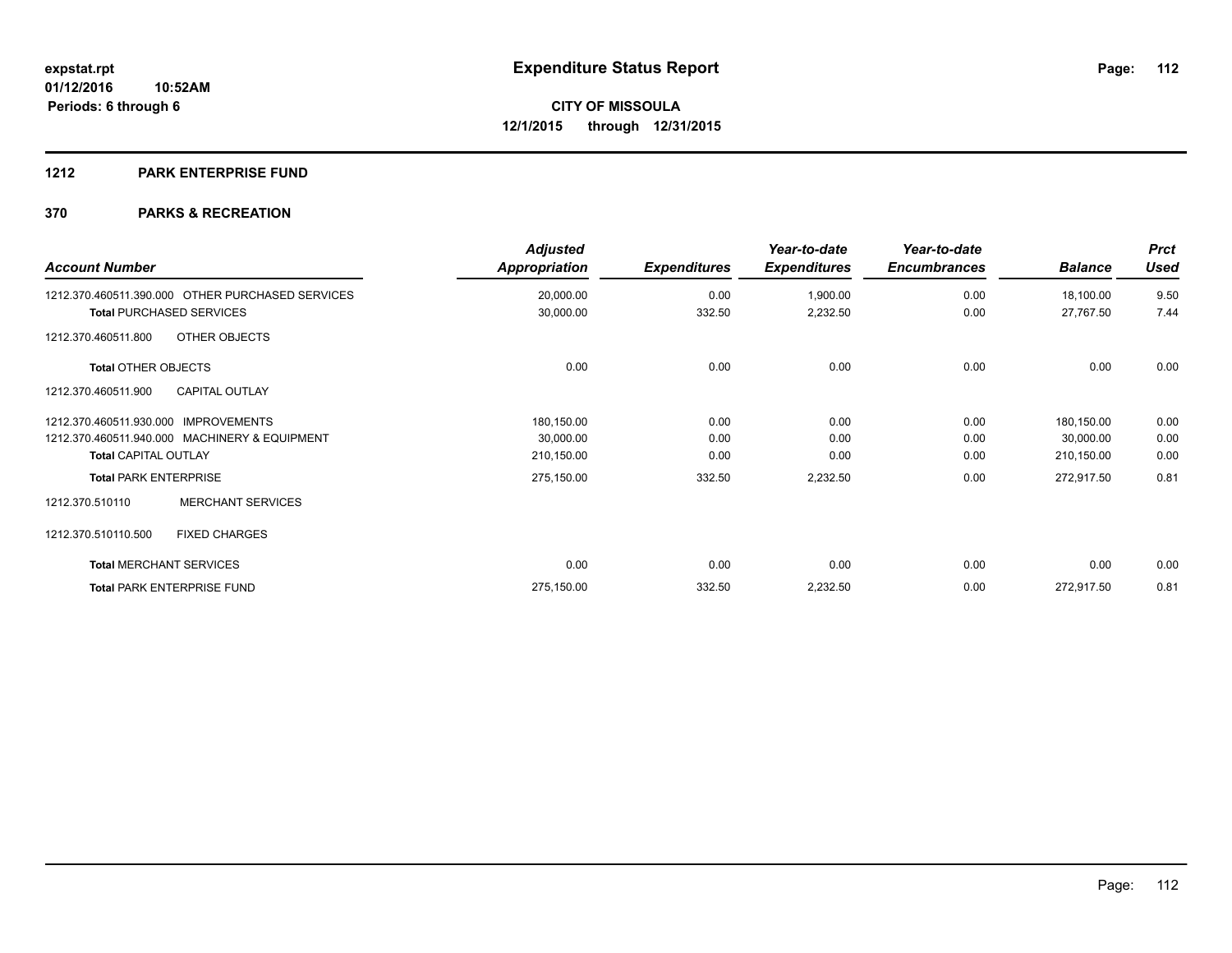# **1216 PARKS & REC TRAILS, DEV**

| <b>Account Number</b>          |                                                        | <b>Adjusted</b><br><b>Appropriation</b> | <b>Expenditures</b> | Year-to-date<br><b>Expenditures</b> | Year-to-date<br><b>Encumbrances</b> | <b>Balance</b> | <b>Prct</b><br><b>Used</b> |
|--------------------------------|--------------------------------------------------------|-----------------------------------------|---------------------|-------------------------------------|-------------------------------------|----------------|----------------------------|
| 1216.370.460403                | PARK DEVELOPMENT & EXPANSION                           |                                         |                     |                                     |                                     |                |                            |
| 1216.370.460403.900            | <b>CAPITAL OUTLAY</b>                                  |                                         |                     |                                     |                                     |                |                            |
|                                | Total PARK DEVELOPMENT & EXPANSION                     | 0.00                                    | 0.00                | 0.00                                | 0.00                                | 0.00           | 0.00                       |
| 1216.370.460433                | TRAILHEAD MAPS FOR WAYFINDING                          |                                         |                     |                                     |                                     |                |                            |
| 1216.370.460433.100            | PERSONAL SERVICES                                      |                                         |                     |                                     |                                     |                |                            |
| <b>Total PERSONAL SERVICES</b> |                                                        | 0.00                                    | 0.00                | 0.00                                | 0.00                                | 0.00           | 0.00                       |
| 1216.370.460433.200            | <b>SUPPLIES</b>                                        |                                         |                     |                                     |                                     |                |                            |
| <b>Total SUPPLIES</b>          |                                                        | 0.00                                    | 0.00                | 0.00                                | 0.00                                | 0.00           | 0.00                       |
| 1216.370.460433.300            | PURCHASED SERVICES                                     |                                         |                     |                                     |                                     |                |                            |
|                                | Total TRAILHEAD MAPS FOR WAYFINDING                    | 0.00                                    | 0.00                | 0.00                                | 0.00                                | 0.00           | 0.00                       |
| 1216.370.460434                | <b>GREENWAYS &amp; HORTICULTURE</b>                    |                                         |                     |                                     |                                     |                |                            |
| 1216.370.460434.200            | <b>SUPPLIES</b>                                        |                                         |                     |                                     |                                     |                |                            |
|                                | 1216.370.460434.220.000 OPERATING SUPPLIES             | 7,000.00                                | 0.00                | 0.00                                | 0.00                                | 7,000.00       | 0.00                       |
| <b>Total SUPPLIES</b>          |                                                        | 7,000.00                                | 0.00                | 0.00                                | 0.00                                | 7,000.00       | 0.00                       |
| 1216.370.460434.300            | PURCHASED SERVICES                                     |                                         |                     |                                     |                                     |                |                            |
|                                | 1216.370.460434.350.000 RECREATION TRAIL PROGRAM GRANT | 18,000.00                               | 0.00                | 0.00                                | 0.00                                | 18,000.00      | 0.00                       |
|                                | <b>Total PURCHASED SERVICES</b>                        | 18,000.00                               | 0.00                | 0.00                                | 0.00                                | 18,000.00      | 0.00                       |
| 1216.370.460434.800            | OTHER OBJECTS                                          |                                         |                     |                                     |                                     |                |                            |
| <b>Total OTHER OBJECTS</b>     |                                                        | 0.00                                    | 0.00                | 0.00                                | 0.00                                | 0.00           | 0.00                       |
| 1216.370.460434.900            | <b>CAPITAL OUTLAY</b>                                  |                                         |                     |                                     |                                     |                |                            |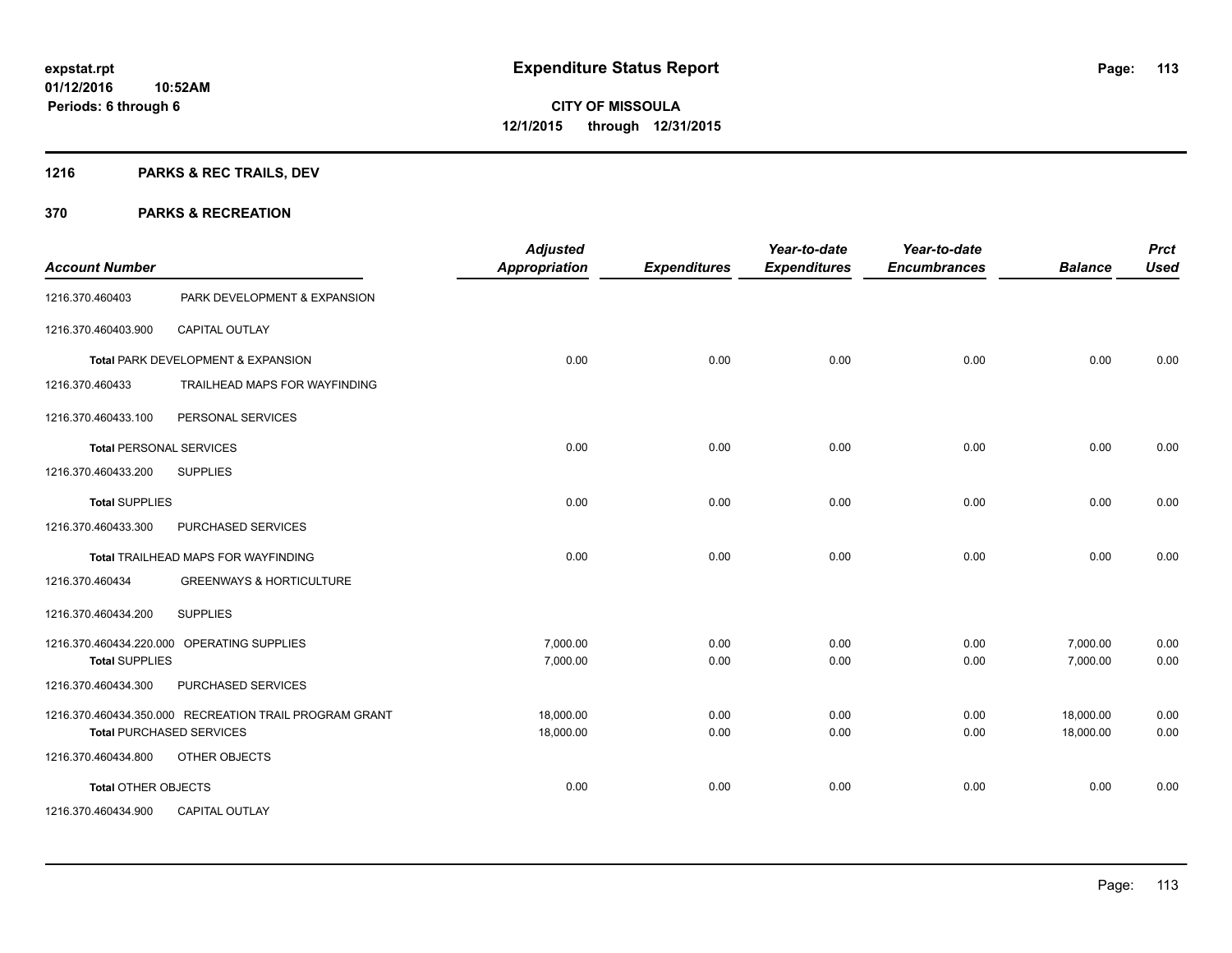# **1216 PARKS & REC TRAILS, DEV**

| <b>Account Number</b>       |                                                           | <b>Adjusted</b><br><b>Appropriation</b> | <b>Expenditures</b> | Year-to-date<br><b>Expenditures</b> | Year-to-date<br><b>Encumbrances</b> | <b>Balance</b> | <b>Prct</b><br><b>Used</b> |
|-----------------------------|-----------------------------------------------------------|-----------------------------------------|---------------------|-------------------------------------|-------------------------------------|----------------|----------------------------|
|                             | 1216.370.460434.930.000 RECREATION TRAILS PROGRAM GRANT   | 65,000.00                               | 0.00                | 0.00                                | 0.00                                | 65,000.00      | 0.00                       |
| <b>Total CAPITAL OUTLAY</b> |                                                           | 65,000.00                               | 0.00                | 0.00                                | 0.00                                | 65,000.00      | 0.00                       |
|                             | Total GREENWAYS & HORTICULTURE                            | 90,000.00                               | 0.00                | 0.00                                | 0.00                                | 90,000.00      | 0.00                       |
| 1216.370.460437             | TREE INVENTORY DNRC GRANT                                 |                                         |                     |                                     |                                     |                |                            |
| 1216.370.460437.100         | PERSONAL SERVICES                                         |                                         |                     |                                     |                                     |                |                            |
|                             | <b>Total PERSONAL SERVICES</b>                            | 0.00                                    | 0.00                | 0.00                                | 0.00                                | 0.00           | 0.00                       |
| 1216.370.460437.200         | <b>SUPPLIES</b>                                           |                                         |                     |                                     |                                     |                |                            |
|                             | <b>Total TREE INVENTORY DNRC GRANT</b>                    | 0.00                                    | 0.00                | 0.00                                | 0.00                                | 0.00           | 0.00                       |
| 1216.370.460438             | MCCORMICK PARK SITE PLAN                                  |                                         |                     |                                     |                                     |                |                            |
| 1216.370.460438.200         | <b>SUPPLIES</b>                                           |                                         |                     |                                     |                                     |                |                            |
| <b>Total SUPPLIES</b>       |                                                           | 0.00                                    | 0.00                | 0.00                                | 0.00                                | 0.00           | 0.00                       |
| 1216.370.460438.300         | PURCHASED SERVICES                                        |                                         |                     |                                     |                                     |                |                            |
|                             | 1216.370.460438.350.000 AGO PROJECT/FT MSLA REGIONAL PARK | 0.00                                    | 0.00                | 4,125.00                            | 0.00                                | $-4,125.00$    | 0.00                       |
|                             | Total MCCORMICK PARK SITE PLAN                            | 0.00                                    | 0.00                | 4,125.00                            | 0.00                                | $-4,125.00$    | 0.00                       |
| 1216.370.460443             | <b>TRAINING</b>                                           |                                         |                     |                                     |                                     |                |                            |
| 1216.370.460443.200         | <b>SUPPLIES</b>                                           |                                         |                     |                                     |                                     |                |                            |
|                             | 1216.370.460443.220.000 OPERATING SUPPLIES                | 0.00                                    | 450.00              | 1,222.10                            | 0.00                                | $-1,222.10$    | 0.00                       |
| <b>Total SUPPLIES</b>       |                                                           | 0.00                                    | 450.00              | 1,222.10                            | 0.00                                | $-1,222.10$    | 0.00                       |
| 1216.370.460443.300         | PURCHASED SERVICES                                        |                                         |                     |                                     |                                     |                |                            |
|                             | 1216.370.460443.350.000 PLAYGROUND SAFETY TRAINING        | 0.00                                    | 10,758.31           | 11,311.26                           | 0.00                                | $-11,311.26$   | 0.00                       |
|                             | <b>Total PURCHASED SERVICES</b>                           | 0.00                                    | 10,758.31           | 11,311.26                           | 0.00                                | $-11,311.26$   | 0.00                       |
| <b>Total TRAINING</b>       |                                                           | 0.00                                    | 11,208.31           | 12,533.36                           | 0.00                                | $-12,533.36$   | 0.00                       |
|                             |                                                           |                                         |                     |                                     |                                     |                |                            |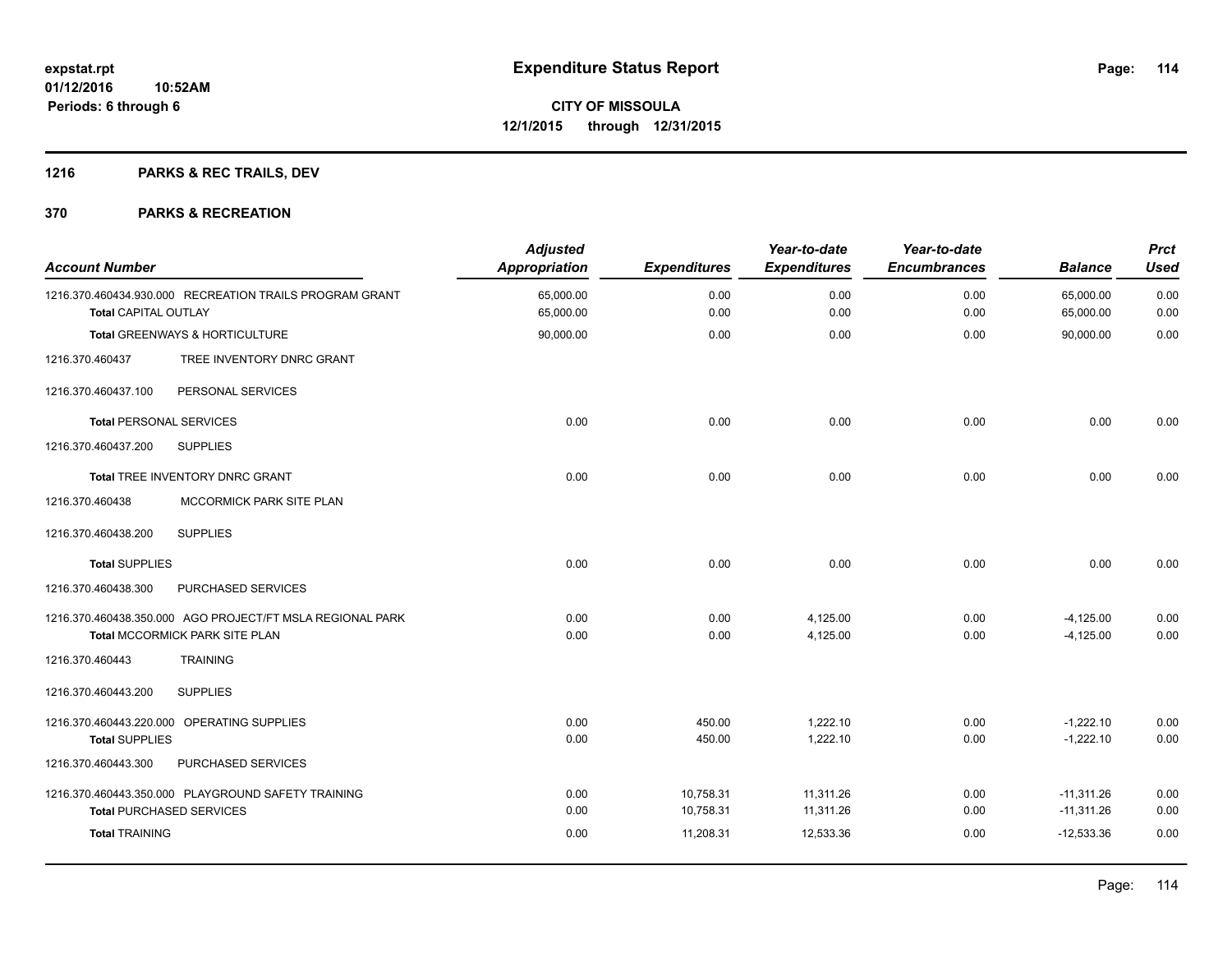# **1216 PARKS & REC TRAILS, DEV**

# **370 PARKS & RECREATION**

| <b>Account Number</b>        |                                                                                                                                           | <b>Adjusted</b><br><b>Appropriation</b> | <b>Expenditures</b>    | Year-to-date<br><b>Expenditures</b> | Year-to-date<br><b>Encumbrances</b> | <b>Balance</b>                      | <b>Prct</b><br><b>Used</b> |
|------------------------------|-------------------------------------------------------------------------------------------------------------------------------------------|-----------------------------------------|------------------------|-------------------------------------|-------------------------------------|-------------------------------------|----------------------------|
| 1216.370.460444              | <b>PLAYGROUNDS</b>                                                                                                                        |                                         |                        |                                     |                                     |                                     |                            |
| 1216.370.460444.300          | PURCHASED SERVICES                                                                                                                        |                                         |                        |                                     |                                     |                                     |                            |
|                              | 1216.370.460444.350.000 PROFESSIONAL SERVICES<br><b>Total PURCHASED SERVICES</b>                                                          | 0.00<br>0.00                            | 0.00<br>0.00           | 280.00<br>280.00                    | 0.00<br>0.00                        | $-280.00$<br>$-280.00$              | 0.00<br>0.00               |
| 1216.370.460444.900          | <b>CAPITAL OUTLAY</b>                                                                                                                     |                                         |                        |                                     |                                     |                                     |                            |
| <b>Total CAPITAL OUTLAY</b>  | 1216.370.460444.930.000 LITTLE MCCORMICK PLAYGROUND/MPROVEMENTS                                                                           | 0.00<br>0.00                            | 0.00<br>0.00           | 2,592.74<br>2,592.74                | 0.00<br>0.00                        | $-2,592.74$<br>$-2,592.74$          | 0.00<br>0.00               |
| <b>Total PLAYGROUNDS</b>     |                                                                                                                                           | 0.00                                    | 0.00                   | 2,872.74                            | 0.00                                | $-2.872.74$                         | 0.00                       |
| 1216.370.460470              | <b>RECREATION MORE</b>                                                                                                                    |                                         |                        |                                     |                                     |                                     |                            |
| 1216.370.460470.200          | <b>SUPPLIES</b>                                                                                                                           |                                         |                        |                                     |                                     |                                     |                            |
| <b>Total SUPPLIES</b>        | 1216.370.460470.220.000 MORE/OPERATING SUPPLIES<br>1216.370.460470.230.000 MORE/REPAI & MAINTENANCE                                       | 5,000.00<br>5,000.00<br>10,000.00       | 39.45<br>0.00<br>39.45 | 9,446.57<br>0.00<br>9,446.57        | 0.00<br>0.00<br>0.00                | $-4,446.57$<br>5,000.00<br>553.43   | 188.93<br>0.00<br>94.47    |
| 1216.370.460470.300          | PURCHASED SERVICES                                                                                                                        |                                         |                        |                                     |                                     |                                     |                            |
|                              | 1216.370.460470.350.000 MORE/PROFESSIONAL SERVICES<br>1216.370.460470.390.000 OTHER PURCHASED SERVICES<br><b>Total PURCHASED SERVICES</b> | 10,000.00<br>10,000.00<br>20,000.00     | 0.00<br>0.00<br>0.00   | 0.00<br>0.00<br>0.00                | 0.00<br>0.00<br>0.00                | 10,000.00<br>10,000.00<br>20,000.00 | 0.00<br>0.00<br>0.00       |
| 1216.370.460470.900          | <b>CAPITAL OUTLAY</b>                                                                                                                     |                                         |                        |                                     |                                     |                                     |                            |
| <b>Total CAPITAL OUTLAY</b>  |                                                                                                                                           | 0.00                                    | 0.00                   | 0.00                                | 0.00                                | 0.00                                | 0.00                       |
| <b>Total RECREATION MORE</b> |                                                                                                                                           | 30,000.00                               | 39.45                  | 9,446.57                            | 0.00                                | 20.553.43                           | 31.49                      |
| 1216.370.460471              | <b>RECREATION ADULTS</b>                                                                                                                  |                                         |                        |                                     |                                     |                                     |                            |

1216.370.460471.200 SUPPLIES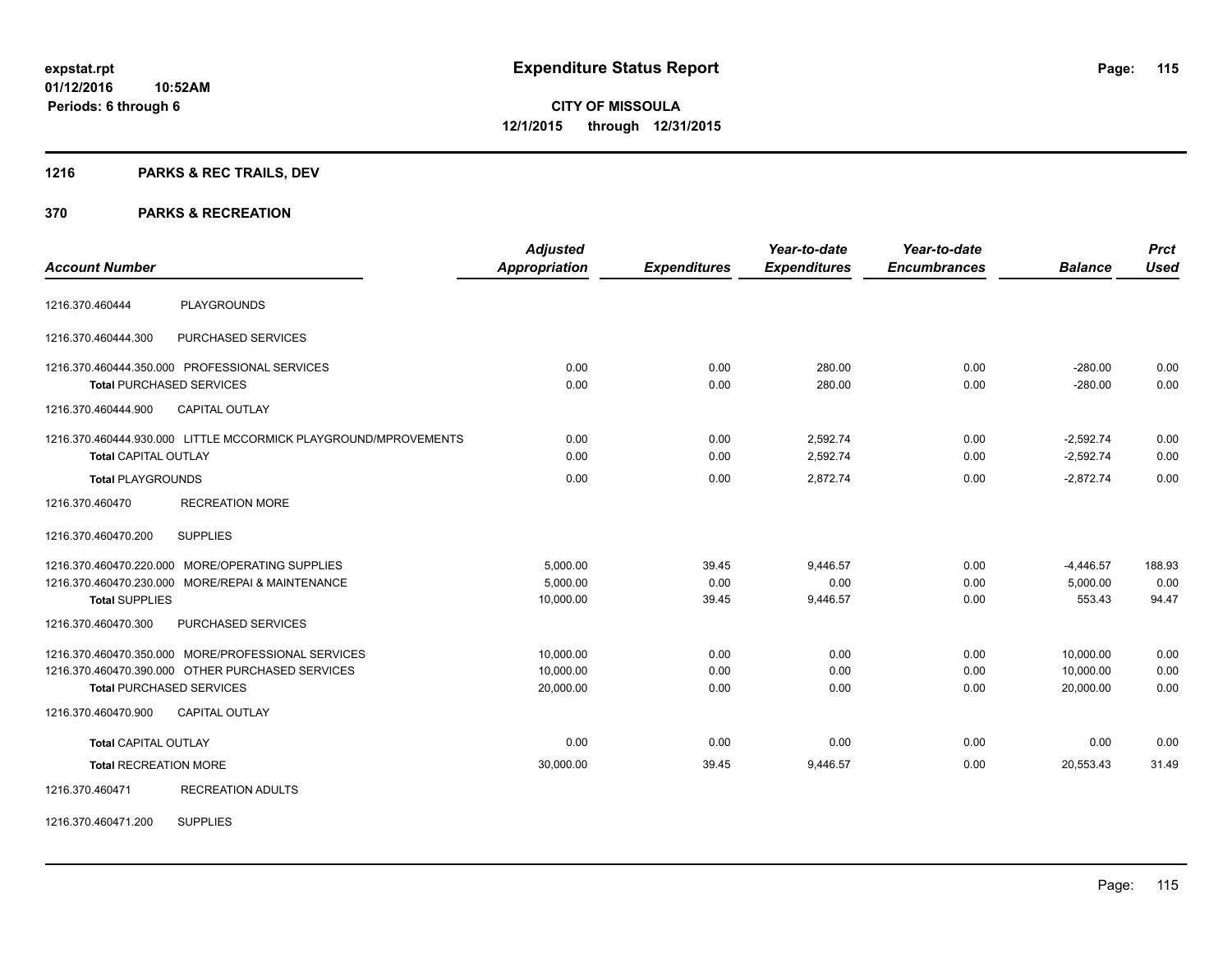# **1216 PARKS & REC TRAILS, DEV**

| <b>Account Number</b>                                                                                                   | <b>Adjusted</b><br><b>Appropriation</b> | <b>Expenditures</b> | Year-to-date<br><b>Expenditures</b> | Year-to-date<br><b>Encumbrances</b> | <b>Balance</b>         | <b>Prct</b><br><b>Used</b> |
|-------------------------------------------------------------------------------------------------------------------------|-----------------------------------------|---------------------|-------------------------------------|-------------------------------------|------------------------|----------------------------|
| 1216.370.460471.220.000 REC ADULT/OPERATING SUPPLIES<br><b>Total SUPPLIES</b>                                           | 5,000.00<br>5,000.00                    | 0.00<br>0.00        | 0.00<br>0.00                        | 0.00<br>0.00                        | 5,000.00<br>5,000.00   | 0.00<br>0.00               |
| 1216.370.460471.300<br>PURCHASED SERVICES                                                                               |                                         |                     |                                     |                                     |                        |                            |
| <b>Total PURCHASED SERVICES</b>                                                                                         | 0.00                                    | 0.00                | 0.00                                | 0.00                                | 0.00                   | 0.00                       |
| OTHER OBJECTS<br>1216.370.460471.800                                                                                    |                                         |                     |                                     |                                     |                        |                            |
| 1216.370.460471.820.000 TRANSFERS TO OTHER FUNDS<br>Total OTHER OBJECTS                                                 | 20.000.00<br>20,000.00                  | 0.00<br>0.00        | 0.00<br>0.00                        | 0.00<br>0.00                        | 20,000.00<br>20,000.00 | 0.00<br>0.00               |
| <b>CAPITAL OUTLAY</b><br>1216.370.460471.900                                                                            |                                         |                     |                                     |                                     |                        |                            |
| <b>Total CAPITAL OUTLAY</b>                                                                                             | 0.00                                    | 0.00                | 0.00                                | 0.00                                | 0.00                   | 0.00                       |
| <b>Total RECREATION ADULTS</b>                                                                                          | 25,000.00                               | 0.00                | 0.00                                | 0.00                                | 25,000.00              | 0.00                       |
| <b>RECREATION YOUTH</b><br>1216.370.460472                                                                              |                                         |                     |                                     |                                     |                        |                            |
| 1216.370.460472.200<br><b>SUPPLIES</b>                                                                                  |                                         |                     |                                     |                                     |                        |                            |
| 1216.370.460472.220.000 REC YOUTH/OPERATING SUPPLIES<br><b>Total SUPPLIES</b>                                           | 5,000.00<br>5,000.00                    | 0.00<br>0.00        | 0.00<br>0.00                        | 0.00<br>0.00                        | 5,000.00<br>5,000.00   | 0.00<br>0.00               |
| PURCHASED SERVICES<br>1216.370.460472.300                                                                               |                                         |                     |                                     |                                     |                        |                            |
| <b>Total PURCHASED SERVICES</b>                                                                                         | 0.00                                    | 0.00                | 0.00                                | 0.00                                | 0.00                   | 0.00                       |
| 1216.370.460472.700<br><b>GRANTS &amp; CONTRIBUTIONS</b>                                                                |                                         |                     |                                     |                                     |                        |                            |
| <b>Total GRANTS &amp; CONTRIBUTIONS</b>                                                                                 | 0.00                                    | 0.00                | 0.00                                | 0.00                                | 0.00                   | 0.00                       |
| 1216.370.460472.800<br>OTHER OBJECTS                                                                                    |                                         |                     |                                     |                                     |                        |                            |
| 1216.370.460472.820.000 TRANSFERS TO OTHER FUNDS<br>Total OTHER OBJECTS<br>1216.370.460472.900<br><b>CAPITAL OUTLAY</b> | 30,000.00<br>30,000.00                  | 0.00<br>0.00        | 0.00<br>0.00                        | 0.00<br>0.00                        | 30,000.00<br>30,000.00 | 0.00<br>0.00               |
|                                                                                                                         |                                         |                     |                                     |                                     |                        |                            |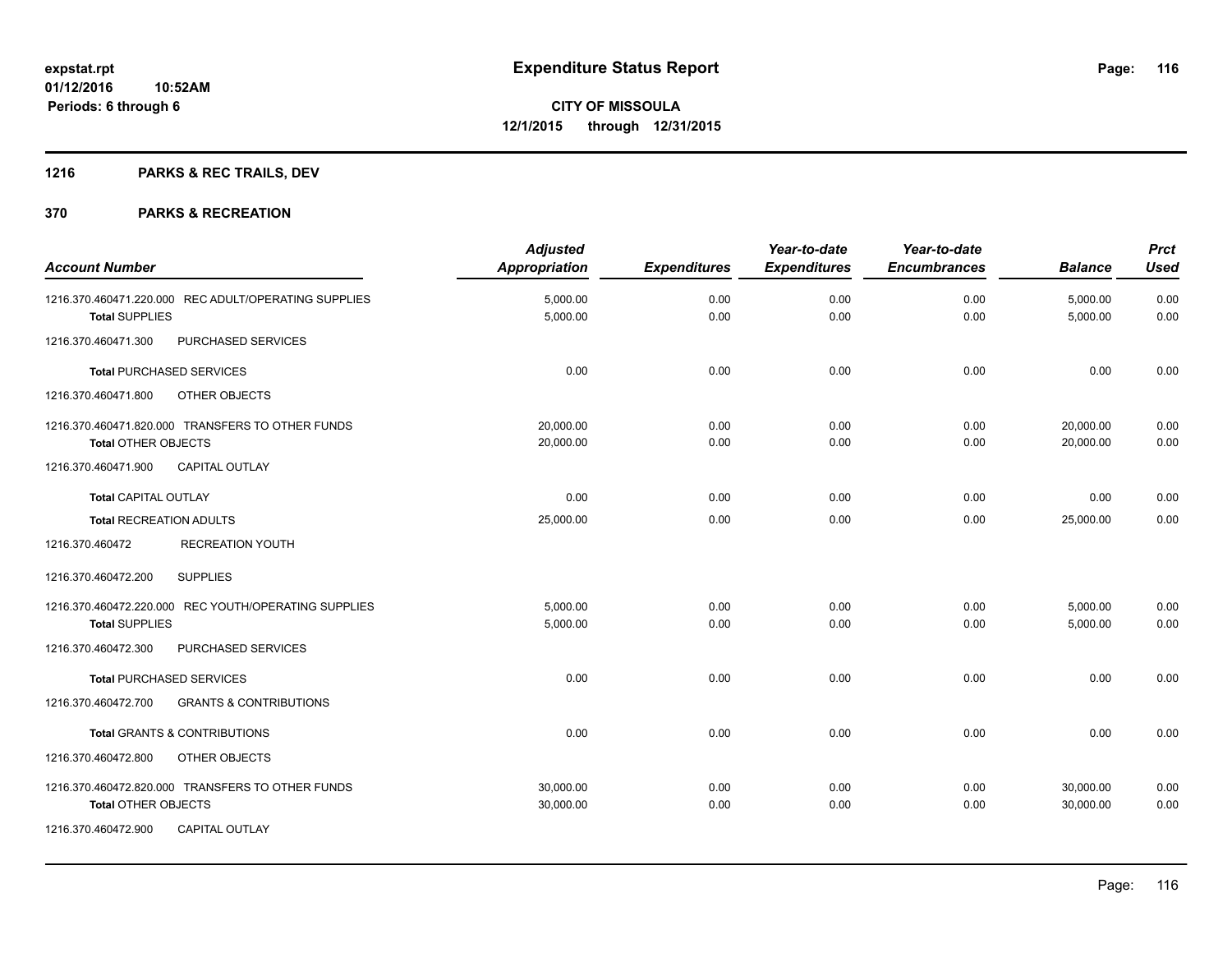# **1216 PARKS & REC TRAILS, DEV**

|                                        |                                                              | <b>Adjusted</b>      |                     | Year-to-date        | Year-to-date        |                | <b>Prct</b> |
|----------------------------------------|--------------------------------------------------------------|----------------------|---------------------|---------------------|---------------------|----------------|-------------|
| <b>Account Number</b>                  |                                                              | <b>Appropriation</b> | <b>Expenditures</b> | <b>Expenditures</b> | <b>Encumbrances</b> | <b>Balance</b> | <b>Used</b> |
|                                        |                                                              |                      |                     |                     |                     |                |             |
| Total CAPITAL OUTLAY                   |                                                              | 0.00                 | 0.00                | 0.00                | 0.00                | 0.00           | 0.00        |
| <b>Total RECREATION YOUTH</b>          |                                                              | 35,000.00            | 0.00                | 0.00                | 0.00                | 35,000.00      | 0.00        |
| 1216.370.460506                        | <b>CARAS PARK</b>                                            |                      |                     |                     |                     |                |             |
| 1216.370.460506.200                    | <b>SUPPLIES</b>                                              |                      |                     |                     |                     |                |             |
| <b>Total SUPPLIES</b>                  |                                                              | 0.00                 | 0.00                | 0.00                | 0.00                | 0.00           | 0.00        |
| 1216.370.460506.300                    | PURCHASED SERVICES                                           |                      |                     |                     |                     |                |             |
|                                        | <b>Total PURCHASED SERVICES</b>                              | 0.00                 | 0.00                | 0.00                | 0.00                | 0.00           | 0.00        |
| 1216.370.460506.900                    | <b>CAPITAL OUTLAY</b>                                        |                      |                     |                     |                     |                |             |
| <b>Total CARAS PARK</b>                |                                                              | 0.00                 | 0.00                | 0.00                | 0.00                | 0.00           | 0.00        |
| 1216.370.460507                        | <b>COMMUNITY TRAILS</b>                                      |                      |                     |                     |                     |                |             |
| 1216.370.460507.200                    | <b>SUPPLIES</b>                                              |                      |                     |                     |                     |                |             |
|                                        | 1216.370.460507.220.000 COMM TRAILS/OPERATING SUPPLIES       | 5,000.00             | 0.00                | 0.00                | 0.00                | 5,000.00       | 0.00        |
|                                        | 1216.370.460507.230.000 COMM TRAILS/REPAIR/MAINTENANCE       | 5,000.00             | 0.00                | 0.00                | 0.00                | 5,000.00       | 0.00        |
| 1216.370.460507.240.000 OTHER SUPPLIES |                                                              | 1,100.00             | 0.00                | 0.00                | 0.00                | 1,100.00       | 0.00        |
| <b>Total SUPPLIES</b>                  |                                                              | 11,100.00            | 0.00                | 0.00                | 0.00                | 11,100.00      | 0.00        |
| 1216.370.460507.300                    | PURCHASED SERVICES                                           |                      |                     |                     |                     |                |             |
|                                        | 1216.370.460507.350.000 COMM TRAILS/PROFESSIONAL SERVICES    | 10,000.00            | 0.00                | 0.00                | 0.00                | 10,000.00      | 0.00        |
|                                        | 1216.370.460507.360.000 COMM TRAILS/REPAIR & MAINTENANCE     | 10,000.00            | 0.00                | 0.00                | 0.00                | 10,000.00      | 0.00        |
|                                        | 1216.370.460507.390.000 COMM TRAILS/OTHER PURCHASED SERVICES | 40,000.00            | 0.00                | 0.00                | 0.00                | 40,000.00      | 0.00        |
|                                        | <b>Total PURCHASED SERVICES</b>                              | 60,000.00            | 0.00                | 0.00                | 0.00                | 60,000.00      | 0.00        |
| 1216.370.460507.900                    | <b>CAPITAL OUTLAY</b>                                        |                      |                     |                     |                     |                |             |
|                                        | 1216.370.460507.930.000 COMM TRAILS/IMPROVEMENTS             | 50,000.00            | 0.00                | 0.00                | 0.00                | 50.000.00      | 0.00        |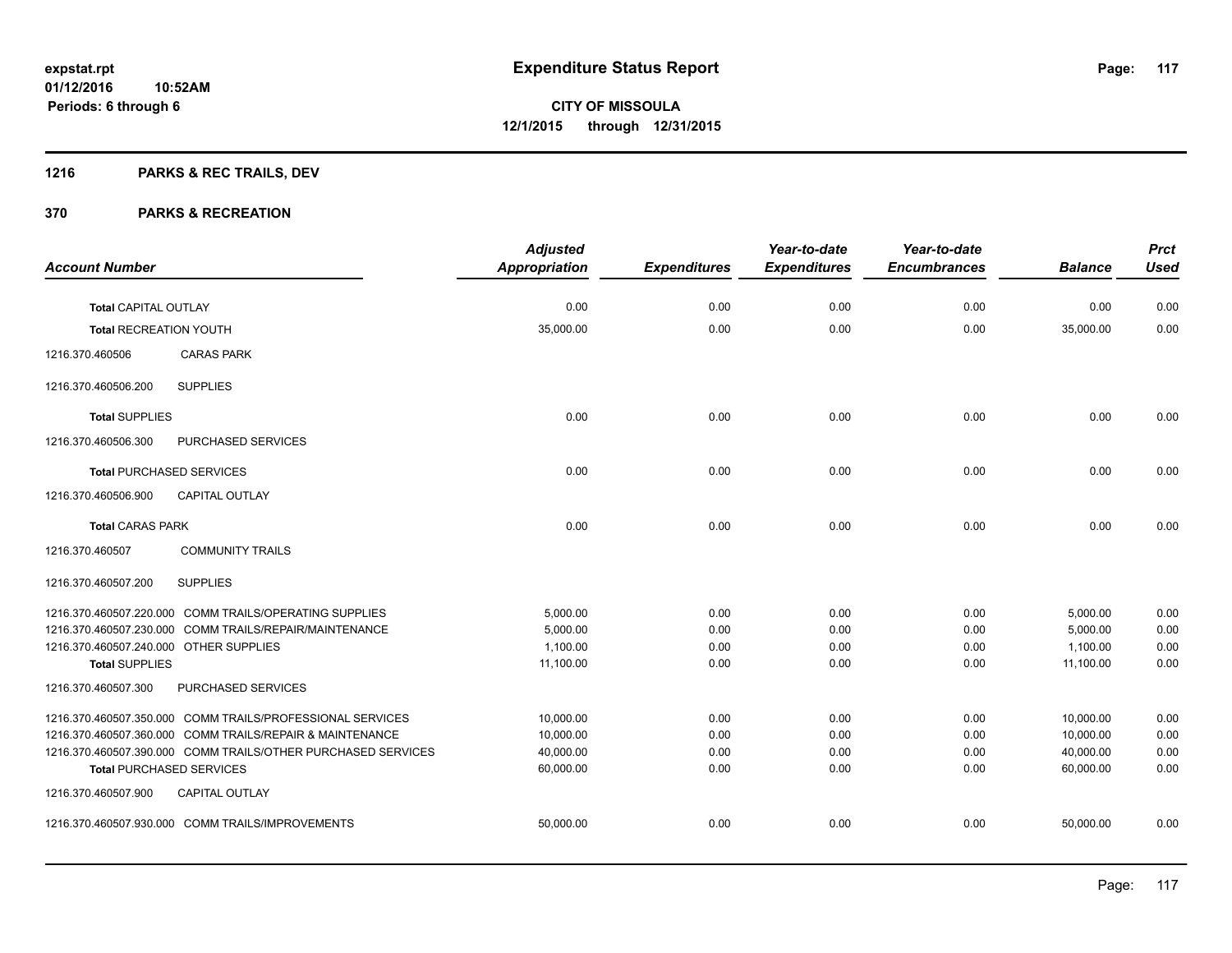# **1216 PARKS & REC TRAILS, DEV**

| <b>Account Number</b>           |                                                                                                                                                                       | <b>Adjusted</b><br><b>Appropriation</b> | <b>Expenditures</b>            | Year-to-date<br><b>Expenditures</b> | Year-to-date<br><b>Encumbrances</b> | <b>Balance</b>                                  | <b>Prct</b><br><b>Used</b>   |
|---------------------------------|-----------------------------------------------------------------------------------------------------------------------------------------------------------------------|-----------------------------------------|--------------------------------|-------------------------------------|-------------------------------------|-------------------------------------------------|------------------------------|
| <b>Total CAPITAL OUTLAY</b>     |                                                                                                                                                                       | 50,000.00                               | 0.00                           | 0.00                                | 0.00                                | 50,000.00                                       | 0.00                         |
| <b>Total COMMUNITY TRAILS</b>   |                                                                                                                                                                       | 121,100.00                              | 0.00                           | 0.00                                | 0.00                                | 121,100.00                                      | 0.00                         |
| 1216.370.460508                 | <b>KIWANIS PARK</b>                                                                                                                                                   |                                         |                                |                                     |                                     |                                                 |                              |
| 1216.370.460508.900             | <b>CAPITAL OUTLAY</b>                                                                                                                                                 |                                         |                                |                                     |                                     |                                                 |                              |
| <b>Total KIWANIS PARK</b>       | 1216.370.460508.930.000 KIWANIS PARK IMPROVEMENTS                                                                                                                     | 158,650.00<br>158,650.00                | 0.00<br>0.00                   | 0.00<br>0.00                        | 0.00<br>0.00                        | 158,650.00<br>158,650.00                        | 0.00<br>0.00                 |
| 1216.370.460509                 | <b>KIM WILLIAMS TRAIL</b>                                                                                                                                             |                                         |                                |                                     |                                     |                                                 |                              |
| 1216.370.460509.900             | CAPITAL OUTLAY                                                                                                                                                        |                                         |                                |                                     |                                     |                                                 |                              |
| <b>Total KIM WILLIAMS TRAIL</b> | 1216.370.460509.930.000 KIM WILLIAMS/IMPROVEMENTS                                                                                                                     | 36,170.00<br>36,170.00                  | 0.00<br>0.00                   | 0.00<br>0.00                        | 0.00<br>0.00                        | 36,170.00<br>36,170.00                          | 0.00<br>0.00                 |
| 1216.370.460511                 | PARK ENTERPRISE                                                                                                                                                       |                                         |                                |                                     |                                     |                                                 |                              |
| 1216.370.460511.200             | <b>SUPPLIES</b>                                                                                                                                                       |                                         |                                |                                     |                                     |                                                 |                              |
| <b>Total SUPPLIES</b>           |                                                                                                                                                                       | 0.00                                    | 0.00                           | 0.00                                | 0.00                                | 0.00                                            | 0.00                         |
| 1216.370.460511.300             | PURCHASED SERVICES                                                                                                                                                    |                                         |                                |                                     |                                     |                                                 |                              |
| <b>Total PARK ENTERPRISE</b>    |                                                                                                                                                                       | 0.00                                    | 0.00                           | 0.00                                | 0.00                                | 0.00                                            | 0.00                         |
| 1216.370.460512                 | PARK MEMORIALS                                                                                                                                                        |                                         |                                |                                     |                                     |                                                 |                              |
| 1216.370.460512.200             | <b>SUPPLIES</b>                                                                                                                                                       |                                         |                                |                                     |                                     |                                                 |                              |
| <b>Total SUPPLIES</b>           | 1216.370.460512.220.000 PARK MEMORIALS/OPERATING SUPPLIES<br>1216.370.460512.220.094 RESTITUTION/DAMAGED TREES/SUPPLIES<br>1216.370.460512.220.155 OPERATING SUPPLIES | 0.00<br>0.00<br>0.00<br>0.00            | 14.49<br>0.00<br>0.00<br>14.49 | 172.80<br>725.00<br>43.90<br>941.70 | 0.00<br>0.00<br>0.00<br>0.00        | $-172.80$<br>$-725.00$<br>$-43.90$<br>$-941.70$ | 0.00<br>0.00<br>0.00<br>0.00 |
| 1216.370.460512.300             | PURCHASED SERVICES                                                                                                                                                    |                                         |                                |                                     |                                     |                                                 |                              |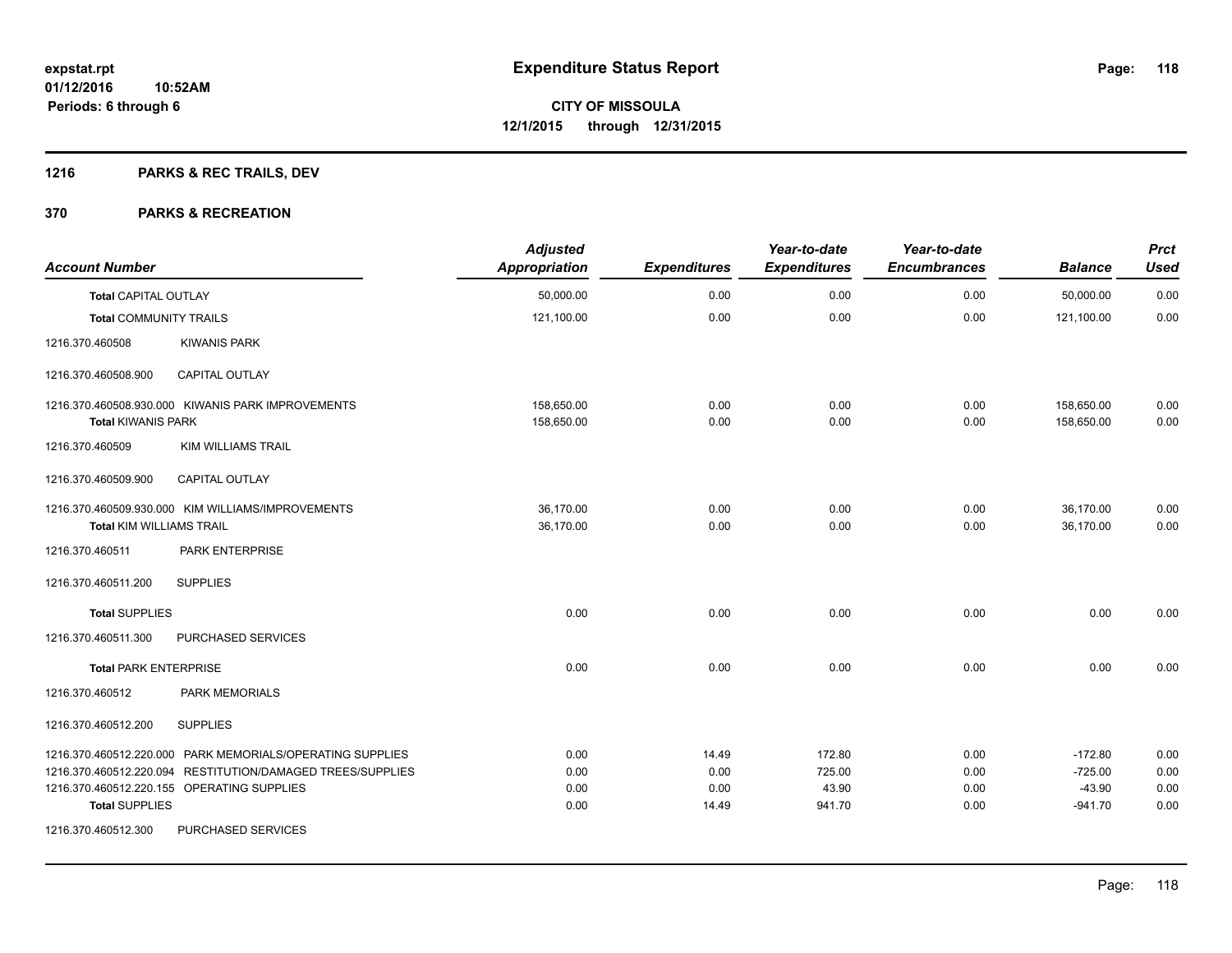# **1216 PARKS & REC TRAILS, DEV**

|                                                                | <b>Adjusted</b>      |                     | Year-to-date        | Year-to-date        |                | <b>Prct</b> |
|----------------------------------------------------------------|----------------------|---------------------|---------------------|---------------------|----------------|-------------|
| <b>Account Number</b>                                          | <b>Appropriation</b> | <b>Expenditures</b> | <b>Expenditures</b> | <b>Encumbrances</b> | <b>Balance</b> | <b>Used</b> |
| <b>Total PURCHASED SERVICES</b>                                | 0.00                 | 0.00                | 0.00                | 0.00                | 0.00           | 0.00        |
| 1216.370.460512.800<br><b>OTHER OBJECTS</b>                    |                      |                     |                     |                     |                |             |
| <b>Total OTHER OBJECTS</b>                                     | 0.00                 | 0.00                | 0.00                | 0.00                | 0.00           | 0.00        |
| <b>CAPITAL OUTLAY</b><br>1216.370.460512.900                   |                      |                     |                     |                     |                |             |
| 1216.370.460512.920.000 PARK MEMORIALS/BUILDINGS               | 100,000.00           | 0.00                | 0.00                | 0.00                | 100,000.00     | 0.00        |
| 1216.370.460512.940.000 PARK MEMORIALS-MACHINERY & EQUIPMENT   | 50.000.00            | 0.00                | 0.00                | 0.00                | 50.000.00      | 0.00        |
| <b>Total CAPITAL OUTLAY</b>                                    | 150,000.00           | 0.00                | 0.00                | 0.00                | 150,000.00     | 0.00        |
| <b>Total PARK MEMORIALS</b>                                    | 150.000.00           | 14.49               | 941.70              | 0.00                | 149.058.30     | 0.63        |
| RECREATIONAL DONATIONS SPEC EVENTS<br>1216.370.460513          |                      |                     |                     |                     |                |             |
| 1216.370.460513.200<br><b>SUPPLIES</b>                         |                      |                     |                     |                     |                |             |
| 1216.370.460513.220.000 REC DONATIONS/OPERATING SUPPLIES       | 20,000.00            | 0.00                | 400.00              | 0.00                | 19,600.00      | 2.00        |
| 1216.370.460513.230.000 REC DONATIONS-REPAIR/MAINTENANCE       | 5,000.00             | 0.00                | 0.00                | 0.00                | 5,000.00       | 0.00        |
| <b>Total SUPPLIES</b>                                          | 25,000.00            | 0.00                | 400.00              | 0.00                | 24,600.00      | 1.60        |
| PURCHASED SERVICES<br>1216.370.460513.300                      |                      |                     |                     |                     |                |             |
| 1216.370.460513.350.000 REC DONATIONS/PROFESSIONAL SERVICES    | 5.000.00             | 0.00                | 0.00                | 0.00                | 5.000.00       | 0.00        |
| 1216.370.460513.390.000 REC DONATIONS/OTHER PURCHASED SERVICES | 40,000.00            | 0.00                | 0.00                | 0.00                | 40,000.00      | 0.00        |
| <b>Total PURCHASED SERVICES</b>                                | 45,000.00            | 0.00                | 0.00                | 0.00                | 45,000.00      | 0.00        |
| OTHER OBJECTS<br>1216.370.460513.800                           |                      |                     |                     |                     |                |             |
| <b>Total OTHER OBJECTS</b>                                     | 0.00                 | 0.00                | 0.00                | 0.00                | 0.00           | 0.00        |
| 1216.370.460513.900<br><b>CAPITAL OUTLAY</b>                   |                      |                     |                     |                     |                |             |
| <b>Total CAPITAL OUTLAY</b>                                    | 0.00                 | 0.00                | 0.00                | 0.00                | 0.00           | 0.00        |
| <b>Total RECREATIONAL DONATIONS SPEC EVENTS</b>                | 70,000.00            | 0.00                | 400.00              | 0.00                | 69,600.00      | 0.57        |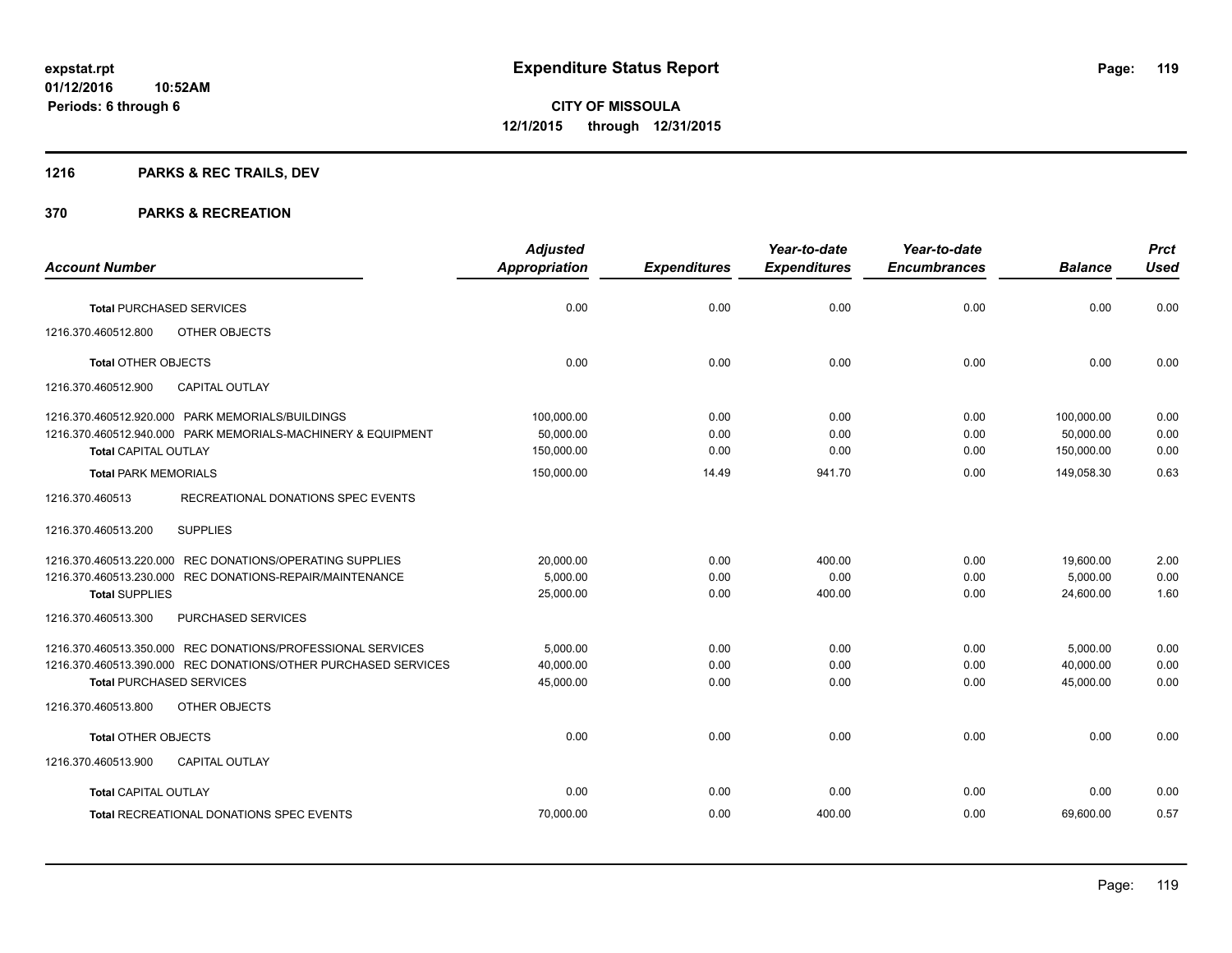# **1216 PARKS & REC TRAILS, DEV**

#### **370 PARKS & RECREATION**

| <b>Account Number</b>                |                                                              | <b>Adjusted</b><br><b>Appropriation</b> | <b>Expenditures</b> | Year-to-date<br><b>Expenditures</b> | Year-to-date<br><b>Encumbrances</b> | <b>Balance</b> | <b>Prct</b><br><b>Used</b> |
|--------------------------------------|--------------------------------------------------------------|-----------------------------------------|---------------------|-------------------------------------|-------------------------------------|----------------|----------------------------|
| 1216.370.460514                      | <b>URBAN FORESTRY</b>                                        |                                         |                     |                                     |                                     |                |                            |
| 1216.370.460514.100                  | PERSONAL SERVICES                                            |                                         |                     |                                     |                                     |                |                            |
| <b>Total PERSONAL SERVICES</b>       |                                                              | 0.00                                    | 0.00                | 0.00                                | 0.00                                | 0.00           | 0.00                       |
| 1216.370.460514.200                  | <b>SUPPLIES</b>                                              |                                         |                     |                                     |                                     |                |                            |
| 1216.370.460514.220.000              | URBAN FORESTRY/OPERATING SUPPLIES                            | 10,000.00                               | 0.00                | 0.00                                | 0.00                                | 10,000.00      | 0.00                       |
|                                      | 1216.370.460514.220.192 OPERATING SUPPLIES                   | 0.00                                    | 0.00                | 60.00                               | 0.00                                | $-60.00$       | 0.00                       |
| 1216.370.460514.230.000              | URBAN FORESTRY-REPAIR/MAINTENANCE                            | 5,000.00                                | 0.00                | 0.00                                | 0.00                                | 5,000.00       | 0.00                       |
| <b>Total SUPPLIES</b>                |                                                              | 15,000.00                               | 0.00                | 60.00                               | 0.00                                | 14.940.00      | 0.40                       |
| 1216.370.460514.300                  | PURCHASED SERVICES                                           |                                         |                     |                                     |                                     |                |                            |
|                                      | 1216.370.460514.350.000 URBAN FORESTRY/PROFESSIONAL SERVICES | 20,000.00                               | 0.00                | 0.00                                | 0.00                                | 20,000.00      | 0.00                       |
|                                      | 1216.370.460514.350.085 FOREST HEALTH GRANT                  | 59,000.00                               | 0.00                | 0.00                                | 0.00                                | 59,000.00      | 0.00                       |
| <b>Total PURCHASED SERVICES</b>      |                                                              | 79,000.00                               | 0.00                | 0.00                                | 0.00                                | 79,000.00      | 0.00                       |
| 1216.370.460514.900                  | <b>CAPITAL OUTLAY</b>                                        |                                         |                     |                                     |                                     |                |                            |
| 1216.370.460514.930.000 IMPROVEMENTS |                                                              | 20,000.00                               | 0.00                | 0.00                                | 0.00                                | 20,000.00      | 0.00                       |
|                                      | 1216.370.460514.940.000 MACHINERY & EQUIPMENT                | 0.00                                    | 0.00                | 9,450.00                            | 0.00                                | $-9,450.00$    | 0.00                       |
| <b>Total CAPITAL OUTLAY</b>          |                                                              | 20,000.00                               | 0.00                | 9,450.00                            | 0.00                                | 10,550.00      | 47.25                      |
| <b>Total URBAN FORESTRY</b>          |                                                              | 114,000.00                              | 0.00                | 9,510.00                            | 0.00                                | 104,490.00     | 8.34                       |
| 1216.370.460516                      | PARK REVOLVING                                               |                                         |                     |                                     |                                     |                |                            |
| 1216.370.460516.800                  | OTHER OBJECTS                                                |                                         |                     |                                     |                                     |                |                            |
| 1216.370.460516.845.000 CONTINGENCY  |                                                              | 25,000.00                               | 0.00                | 0.00                                | 0.00                                | 25,000.00      | 0.00                       |
| <b>Total PARK REVOLVING</b>          |                                                              | 25,000.00                               | 0.00                | 0.00                                | 0.00                                | 25,000.00      | 0.00                       |
| 1216.370.460517                      | OPEN SPACE PURCHASE & DONATIONS                              |                                         |                     |                                     |                                     |                |                            |

1216.370.460517.200 SUPPLIES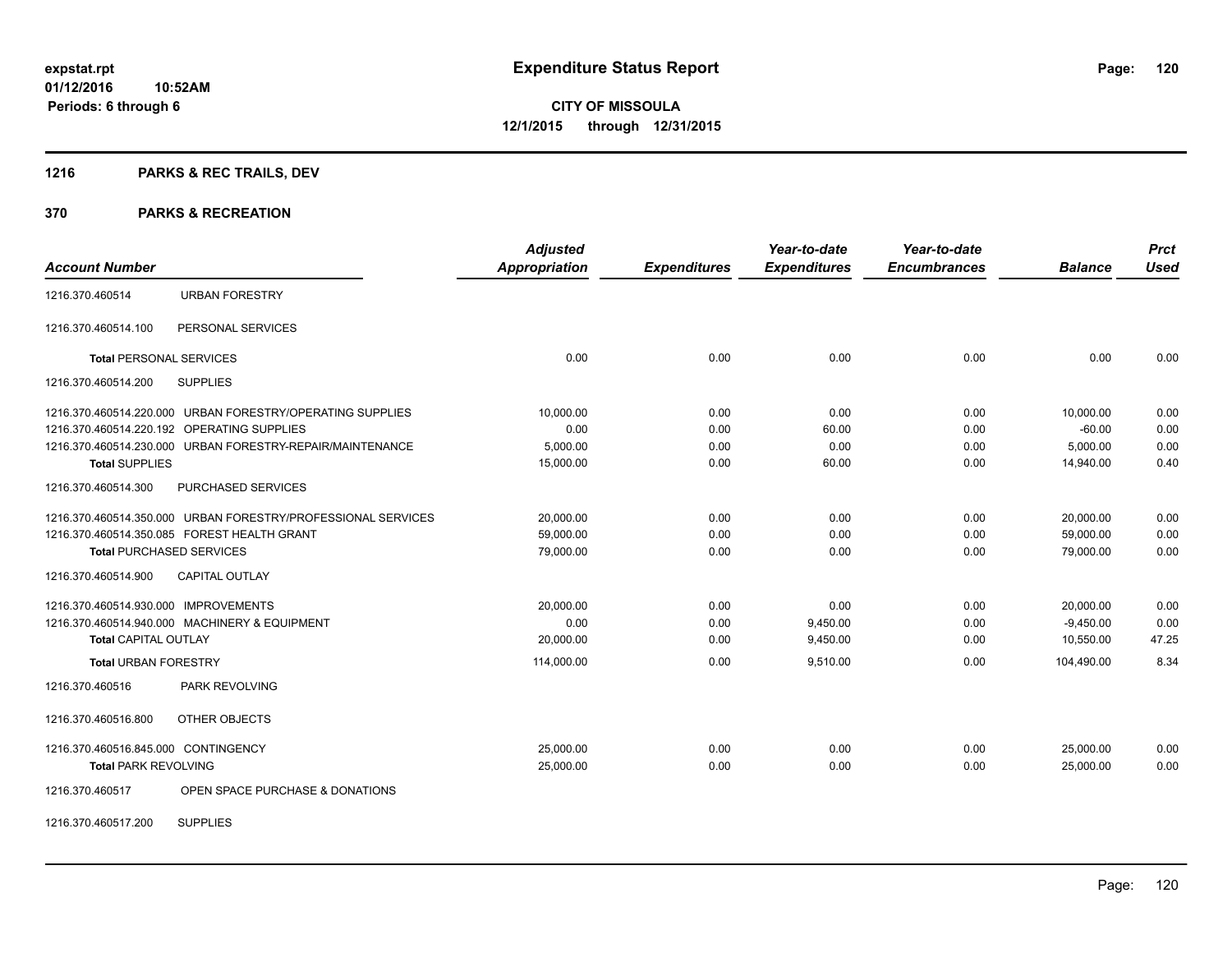# **1216 PARKS & REC TRAILS, DEV**

| <b>Account Number</b>         |                                                                                     | <b>Adjusted</b><br><b>Appropriation</b> | <b>Expenditures</b> | Year-to-date<br><b>Expenditures</b> | Year-to-date<br><b>Encumbrances</b> | <b>Balance</b>         | <b>Prct</b><br><b>Used</b> |
|-------------------------------|-------------------------------------------------------------------------------------|-----------------------------------------|---------------------|-------------------------------------|-------------------------------------|------------------------|----------------------------|
| <b>Total SUPPLIES</b>         |                                                                                     | 0.00                                    | 0.00                | 0.00                                | 0.00                                | 0.00                   | 0.00                       |
| 1216.370.460517.300           | PURCHASED SERVICES                                                                  |                                         |                     |                                     |                                     |                        |                            |
|                               | 1216.370.460517.390.000 OTHER PURCHASED SERVICES<br><b>Total PURCHASED SERVICES</b> | 10,000.00<br>10,000.00                  | 0.00<br>0.00        | 0.00<br>0.00                        | 0.00<br>0.00                        | 10,000.00<br>10,000.00 | 0.00<br>0.00               |
| 1216.370.460517.900           | CAPITAL OUTLAY                                                                      |                                         |                     |                                     |                                     |                        |                            |
| <b>Total CAPITAL OUTLAY</b>   |                                                                                     | 0.00                                    | 0.00                | 0.00                                | 0.00                                | 0.00                   | 0.00                       |
|                               | Total OPEN SPACE PURCHASE & DONATIONS                                               | 10,000.00                               | 0.00                | 0.00                                | 0.00                                | 10,000.00              | 0.00                       |
| 1216.370.460518               | SILVERS LAGOON                                                                      |                                         |                     |                                     |                                     |                        |                            |
| 1216.370.460518.900           | CAPITAL OUTLAY                                                                      |                                         |                     |                                     |                                     |                        |                            |
| <b>Total SILVERS LAGOON</b>   |                                                                                     | 0.00                                    | 0.00                | 0.00                                | 0.00                                | 0.00                   | 0.00                       |
| 1216.370.460519               | <b>AQUATICS CAPITAL</b>                                                             |                                         |                     |                                     |                                     |                        |                            |
| 1216.370.460519.200           | <b>SUPPLIES</b>                                                                     |                                         |                     |                                     |                                     |                        |                            |
| <b>Total SUPPLIES</b>         |                                                                                     | 0.00                                    | 0.00                | 0.00                                | 0.00                                | 0.00                   | 0.00                       |
| 1216.370.460519.300           | PURCHASED SERVICES                                                                  |                                         |                     |                                     |                                     |                        |                            |
|                               | <b>Total PURCHASED SERVICES</b>                                                     | 0.00                                    | 0.00                | 0.00                                | 0.00                                | 0.00                   | 0.00                       |
| 1216.370.460519.900           | <b>CAPITAL OUTLAY</b>                                                               |                                         |                     |                                     |                                     |                        |                            |
| <b>Total AQUATICS CAPITAL</b> |                                                                                     | 0.00                                    | 0.00                | 0.00                                | 0.00                                | 0.00                   | 0.00                       |
| 1216.370.460520               | *** Title Not Found ***                                                             |                                         |                     |                                     |                                     |                        |                            |
| 1216.370.460520.200           | <b>SUPPLIES</b>                                                                     |                                         |                     |                                     |                                     |                        |                            |
| <b>Total SUPPLIES</b>         |                                                                                     | 0.00                                    | 0.00                | 0.00                                | 0.00                                | 0.00                   | 0.00                       |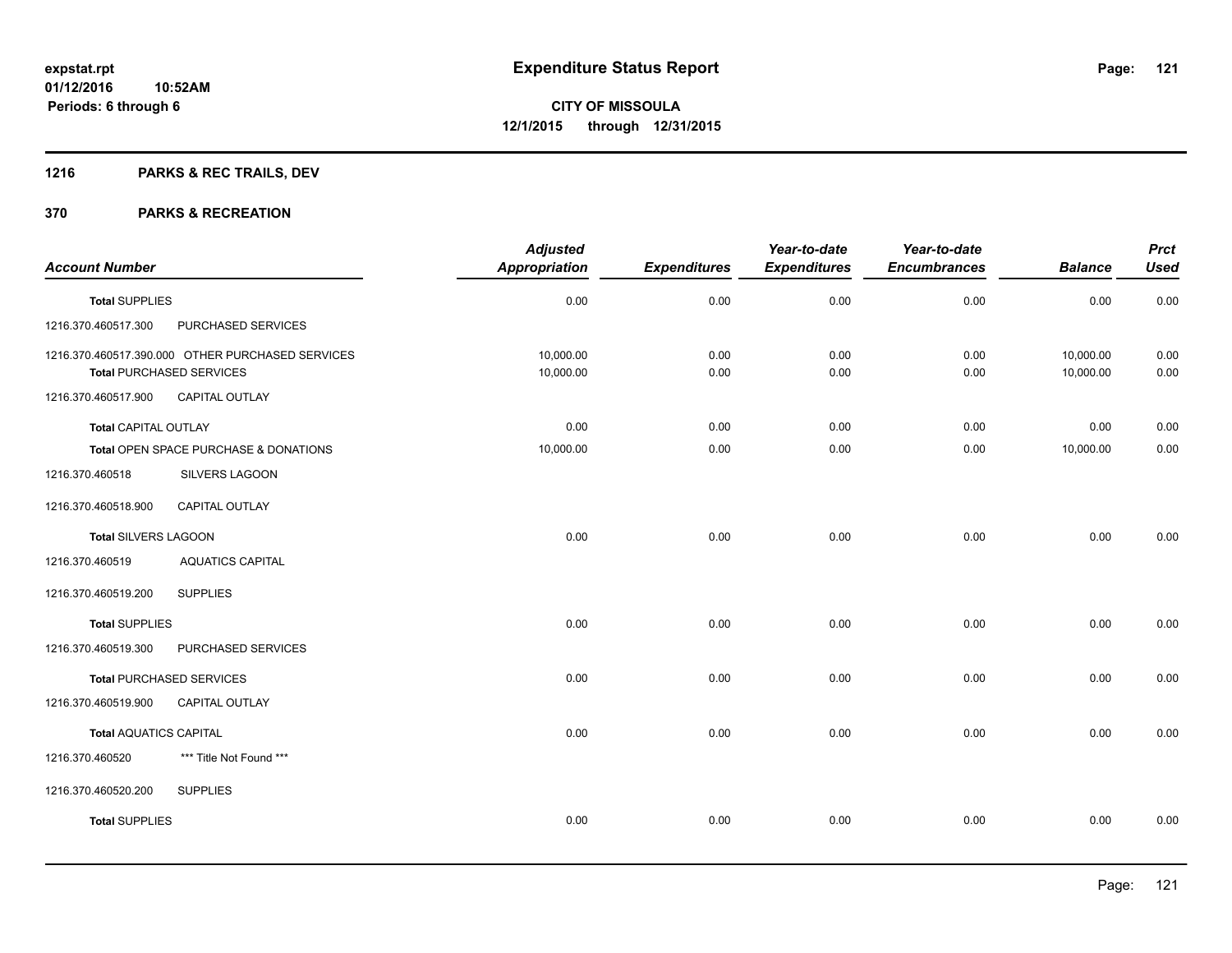# **1216 PARKS & REC TRAILS, DEV**

| <b>Account Number</b>                                           | <b>Adjusted</b><br><b>Appropriation</b> | <b>Expenditures</b> | Year-to-date<br><b>Expenditures</b> | Year-to-date<br><b>Encumbrances</b> | <b>Balance</b> | <b>Prct</b><br><b>Used</b> |
|-----------------------------------------------------------------|-----------------------------------------|---------------------|-------------------------------------|-------------------------------------|----------------|----------------------------|
|                                                                 |                                         |                     |                                     |                                     |                |                            |
| PURCHASED SERVICES<br>1216.370.460520.300                       |                                         |                     |                                     |                                     |                |                            |
| <b>Total PURCHASED SERVICES</b>                                 | 0.00                                    | 0.00                | 0.00                                | 0.00                                | 0.00           | 0.00                       |
| 1216.370.460520.900<br><b>CAPITAL OUTLAY</b>                    |                                         |                     |                                     |                                     |                |                            |
| Total *** Title Not Found ***                                   | 0.00                                    | 0.00                | 0.00                                | 0.00                                | 0.00           | 0.00                       |
| 1216.370.460521<br><b>CONSERVATION LANDS DONATIONS</b>          |                                         |                     |                                     |                                     |                |                            |
| PERSONAL SERVICES<br>1216.370.460521.100                        |                                         |                     |                                     |                                     |                |                            |
| 1216.370.460521.110.000 CONSV LANDS MGMT GRANTS                 | 11.291.00                               | 97.31               | 263.56                              | 0.00                                | 11.027.44      | 2.33                       |
| 1216.370.460521.110.106 SALARIES AND WAGES                      | 0.00                                    | 0.00                | 4,906.30                            | 0.00                                | $-4,906.30$    | 0.00                       |
| 1216.370.460521.140.000 CONSERVATION LAND MGMT GRANT/EMP CONTRI | 1,909.00                                | 21.59               | 1,024.64                            | 0.00                                | 884.36         | 53.67                      |
| 1216.370.460521.141.000 STATE RETIREMENT CONTRIBUTIONS          | 0.00                                    | 0.00                | 3.79                                | 0.00                                | $-3.79$        | 0.00                       |
| <b>Total PERSONAL SERVICES</b>                                  | 13,200.00                               | 118.90              | 6,198.29                            | 0.00                                | 7,001.71       | 46.96                      |
| <b>SUPPLIES</b><br>1216.370.460521.200                          |                                         |                     |                                     |                                     |                |                            |
| 1216.370.460521.220.000 CONSVERVATION LANDS GRANT/OPER SUPPLIES | 10,000.00                               | 0.00                | 0.00                                | 0.00                                | 10,000.00      | 0.00                       |
| 1216.370.460521.220.086 OPERATING SUPPLIES~WEED PROGRAM         | 0.00                                    | 0.00                | 710.17                              | 0.00                                | $-710.17$      | 0.00                       |
| 1216.370.460521.230.000 CONSERVATION LANDS MGMT GRANT           | 5,000.00                                | 0.00                | 71.10                               | 0.00                                | 4,928.90       | 1.42                       |
| <b>Total SUPPLIES</b>                                           | 15,000.00                               | 0.00                | 781.27                              | 0.00                                | 14,218.73      | 5.21                       |
| 1216.370.460521.300<br>PURCHASED SERVICES                       |                                         |                     |                                     |                                     |                |                            |
| 1216.370.460521.350.000 CONSERVATION LANDS                      | 9.700.00                                | 0.00                | 0.00                                | 0.00                                | 9,700.00       | 0.00                       |
| 1216.370.460521.350.086 PROFESSIONAL SERVICES~WEED PROGRAM      | 15,000.00                               | 0.00                | 0.00                                | 0.00                                | 15,000.00      | 0.00                       |
| 1216.370.460521.370.000 TRAVEL                                  | 150.00                                  | 0.00                | 0.00                                | 0.00                                | 150.00         | 0.00                       |
| 1216.370.460521.380.000 TRAINING                                | 150.00                                  | 0.00                | 0.00                                | 0.00                                | 150.00         | 0.00                       |
| <b>Total PURCHASED SERVICES</b>                                 | 25,000.00                               | 0.00                | 0.00                                | 0.00                                | 25,000.00      | 0.00                       |
| <b>CAPITAL OUTLAY</b><br>1216.370.460521.900                    |                                         |                     |                                     |                                     |                |                            |
| 1216.370.460521.930.000 IMPROVEMENTS                            | 6.800.00                                | 0.00                | 0.00                                | 0.00                                | 6,800.00       | 0.00                       |
| <b>Total CAPITAL OUTLAY</b>                                     | 6,800.00                                | 0.00                | 0.00                                | 0.00                                | 6,800.00       | 0.00                       |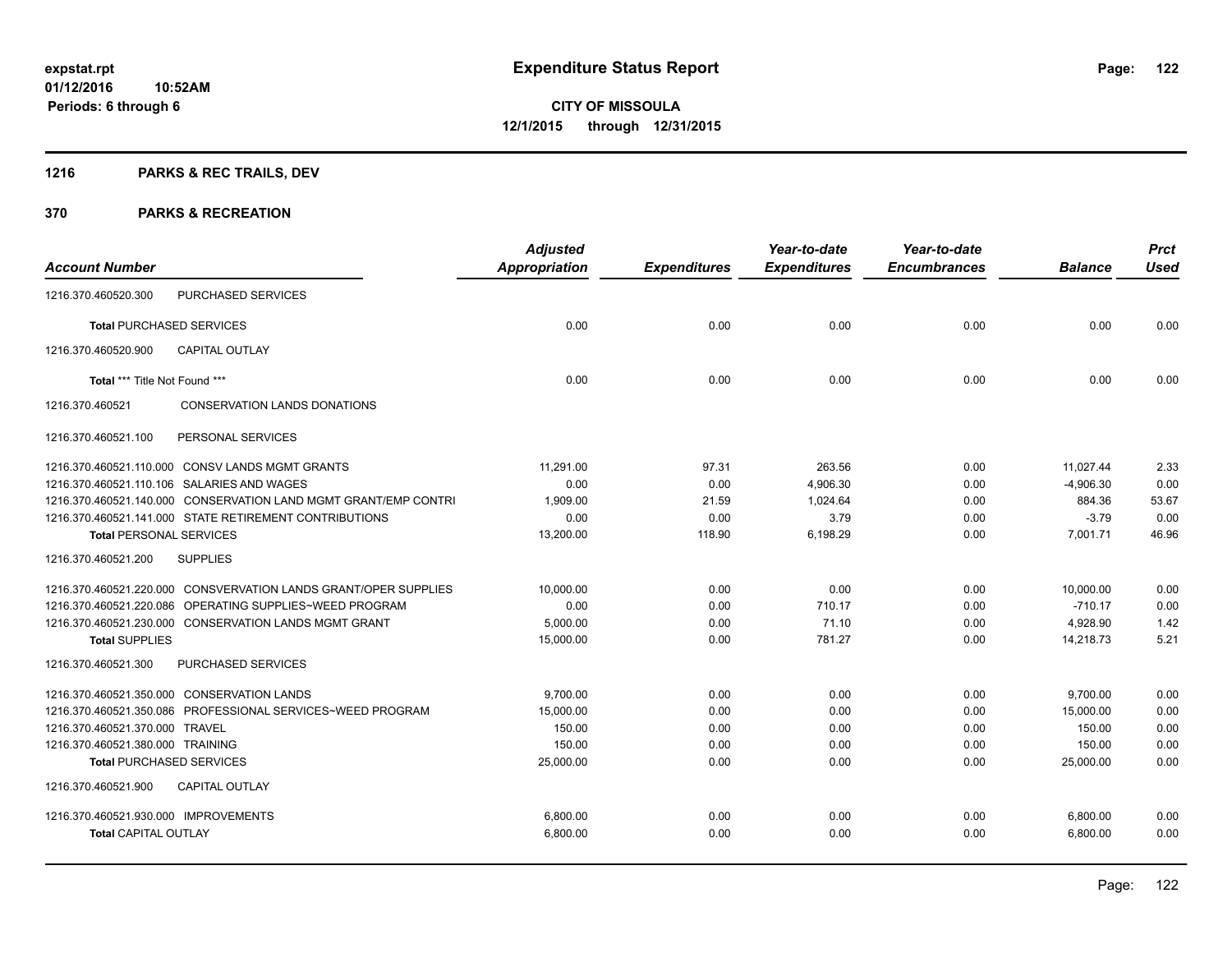# **1216 PARKS & REC TRAILS, DEV**

| <b>Account Number</b>                                               |                                            | <b>Adjusted</b><br><b>Appropriation</b> | <b>Expenditures</b> | Year-to-date<br><b>Expenditures</b> | Year-to-date<br><b>Encumbrances</b> | <b>Balance</b>         | <b>Prct</b><br><b>Used</b> |
|---------------------------------------------------------------------|--------------------------------------------|-----------------------------------------|---------------------|-------------------------------------|-------------------------------------|------------------------|----------------------------|
|                                                                     | Total CONSERVATION LANDS DONATIONS         | 60,000.00                               | 118.90              | 6,979.56                            | 0.00                                | 53,020.44              | 11.63                      |
| 1216.370.460522                                                     | CONVERSATION LAND DONATIONS                |                                         |                     |                                     |                                     |                        |                            |
| 1216.370.460522.200                                                 | <b>SUPPLIES</b>                            |                                         |                     |                                     |                                     |                        |                            |
| <b>Total SUPPLIES</b>                                               | 1216.370.460522.230.000 REPAIR/MAINTENANCE | 10,000.00<br>10,000.00                  | 0.00<br>0.00        | 0.00<br>0.00                        | 0.00<br>0.00                        | 10,000.00<br>10,000.00 | 0.00<br>0.00               |
| 1216.370.460522.900                                                 | <b>CAPITAL OUTLAY</b>                      |                                         |                     |                                     |                                     |                        |                            |
| 1216.370.460522.930.000 IMPROVEMENTS<br><b>Total CAPITAL OUTLAY</b> |                                            | 10,000.00<br>10,000.00                  | 0.00<br>0.00        | 0.00<br>0.00                        | 0.00<br>0.00                        | 10,000.00<br>10,000.00 | 0.00<br>0.00               |
|                                                                     | Total CONVERSATION LAND DONATIONS          | 20,000.00                               | 0.00                | 0.00                                | 0.00                                | 20,000.00              | 0.00                       |
| 1216.370.460523                                                     | *** Title Not Found ***                    |                                         |                     |                                     |                                     |                        |                            |
| 1216.370.460523.100                                                 | PERSONAL SERVICES                          |                                         |                     |                                     |                                     |                        |                            |
|                                                                     | <b>Total PERSONAL SERVICES</b>             | 0.00                                    | 0.00                | 0.00                                | 0.00                                | 0.00                   | 0.00                       |
| 1216.370.460523.300                                                 | PURCHASED SERVICES                         |                                         |                     |                                     |                                     |                        |                            |
|                                                                     | <b>Total PURCHASED SERVICES</b>            | 0.00                                    | 0.00                | 0.00                                | 0.00                                | 0.00                   | 0.00                       |
| 1216.370.460523.900                                                 | CAPITAL OUTLAY                             |                                         |                     |                                     |                                     |                        |                            |
| Total *** Title Not Found ***                                       |                                            | 0.00                                    | 0.00                | 0.00                                | 0.00                                | 0.00                   | 0.00                       |
| 1216.370.460524                                                     | *** Title Not Found ***                    |                                         |                     |                                     |                                     |                        |                            |
| 1216.370.460524.100                                                 | PERSONAL SERVICES                          |                                         |                     |                                     |                                     |                        |                            |
|                                                                     | <b>Total PERSONAL SERVICES</b>             | 0.00                                    | 0.00                | 0.00                                | 0.00                                | 0.00                   | 0.00                       |
| 1216.370.460524.200                                                 | <b>SUPPLIES</b>                            |                                         |                     |                                     |                                     |                        |                            |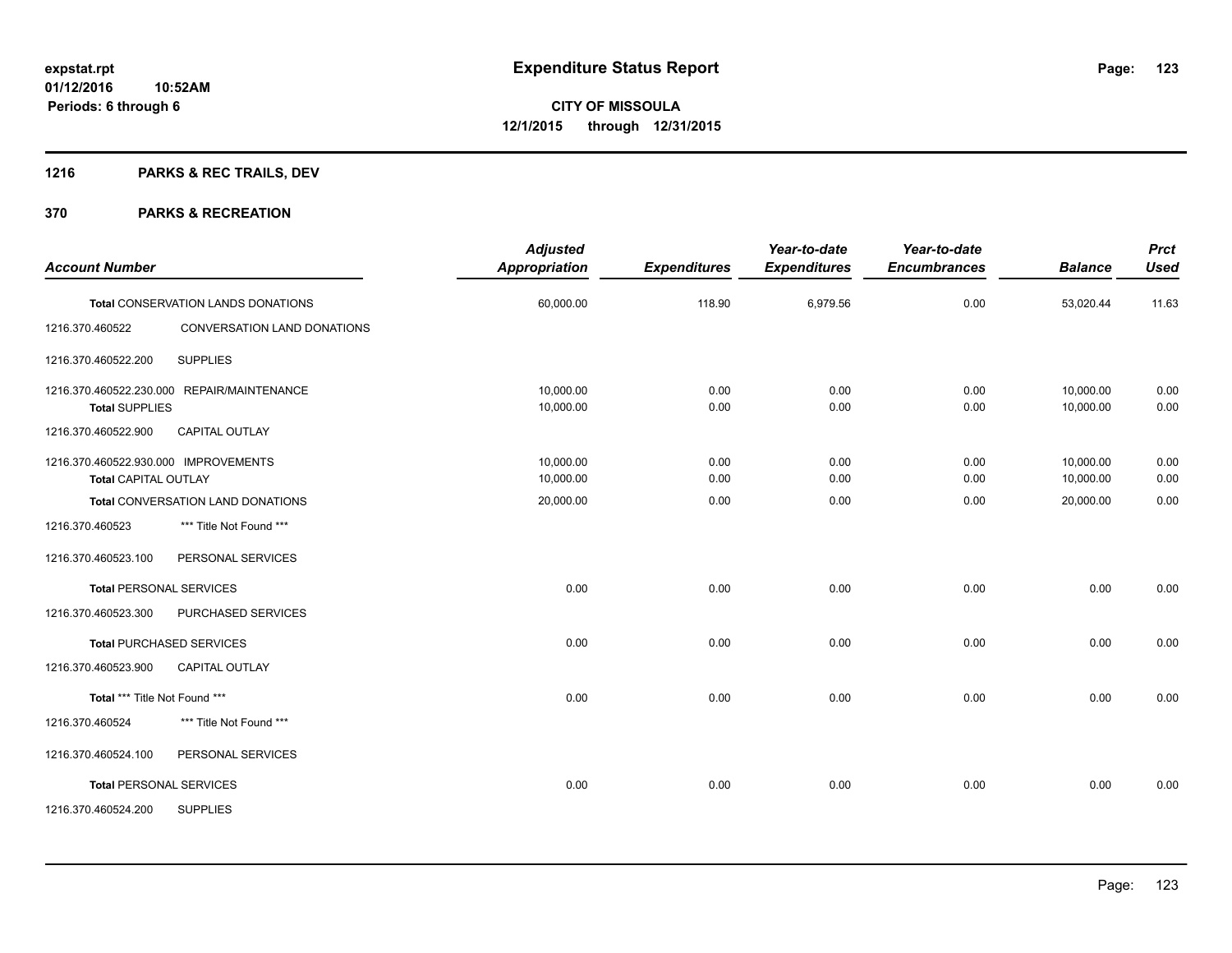# **1216 PARKS & REC TRAILS, DEV**

| <b>Account Number</b>         |                                          | <b>Adjusted</b><br><b>Appropriation</b> | <b>Expenditures</b> | Year-to-date<br><b>Expenditures</b> | Year-to-date<br><b>Encumbrances</b> | <b>Balance</b> | <b>Prct</b><br>Used |
|-------------------------------|------------------------------------------|-----------------------------------------|---------------------|-------------------------------------|-------------------------------------|----------------|---------------------|
| <b>Total SUPPLIES</b>         |                                          | 0.00                                    | 0.00                | 0.00                                | 0.00                                | 0.00           | 0.00                |
| 1216.370.460524.300           | PURCHASED SERVICES                       |                                         |                     |                                     |                                     |                |                     |
| Total *** Title Not Found *** |                                          | 0.00                                    | 0.00                | 0.00                                | 0.00                                | 0.00           | 0.00                |
| 1216.370.510110               | <b>MERCHANT SERVICES</b>                 |                                         |                     |                                     |                                     |                |                     |
| 1216.370.510110.500           | <b>FIXED CHARGES</b>                     |                                         |                     |                                     |                                     |                |                     |
|                               | <b>Total MERCHANT SERVICES</b>           | 0.00                                    | 0.00                | 0.00                                | 0.00                                | 0.00           | 0.00                |
|                               | <b>Total PARKS &amp; REC TRAILS, DEV</b> | 944,920.00                              | 11.381.15           | 46,808.93                           | 0.00                                | 898.111.07     | 4.95                |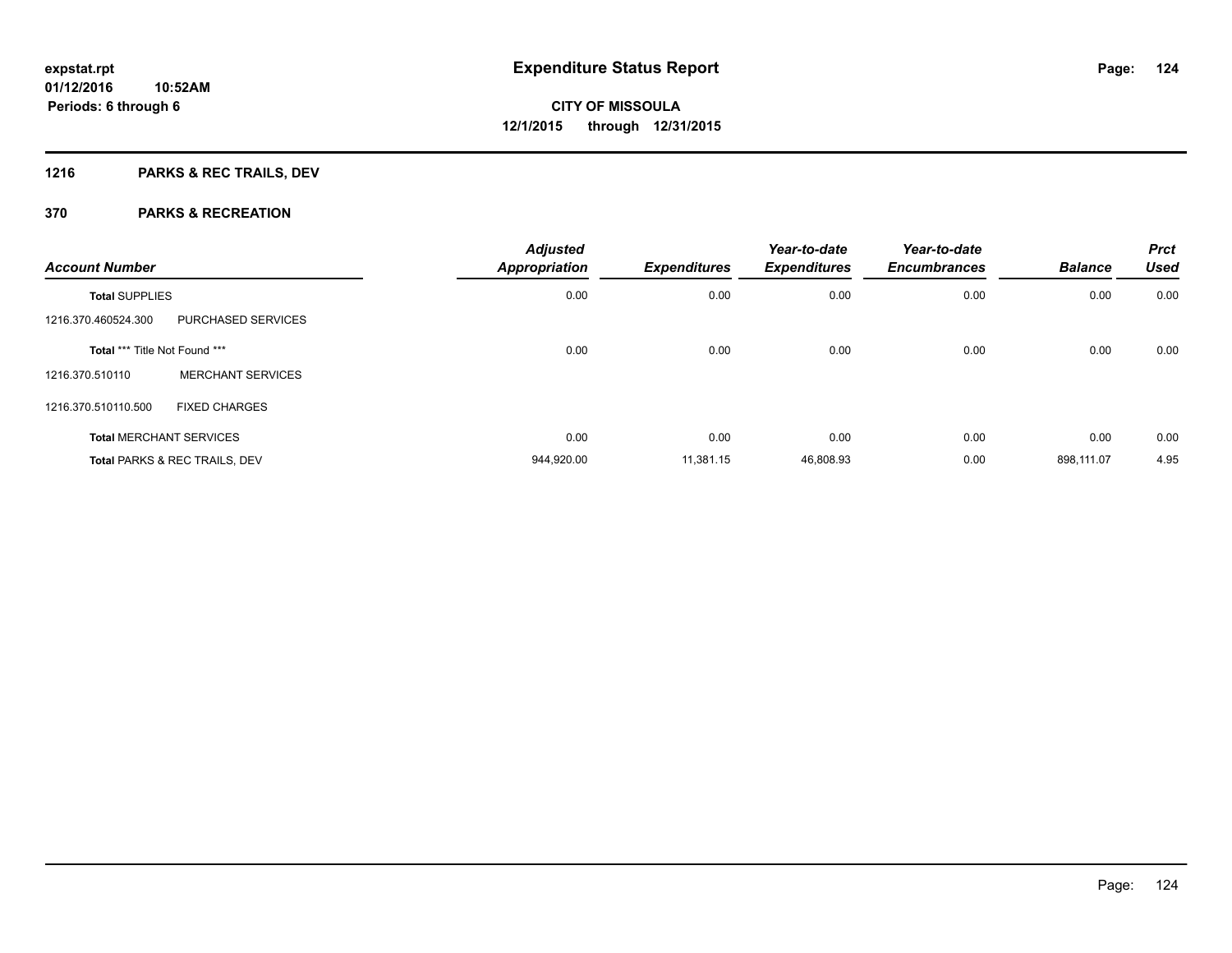# **1217 PARKS CITY LIFE GYM LEASE**

|                                 |                                                         | <b>Adjusted</b>      |                     | Year-to-date        | Year-to-date        |                | <b>Prct</b> |
|---------------------------------|---------------------------------------------------------|----------------------|---------------------|---------------------|---------------------|----------------|-------------|
| <b>Account Number</b>           |                                                         | <b>Appropriation</b> | <b>Expenditures</b> | <b>Expenditures</b> | <b>Encumbrances</b> | <b>Balance</b> | <b>Used</b> |
| 1217.370.460440                 | CITY LIFE GYM LEASE                                     |                      |                     |                     |                     |                |             |
| 1217.370.460440.100             | PERSONAL SERVICES                                       |                      |                     |                     |                     |                |             |
|                                 | 1217.370.460440.110.000 SALARIES AND WAGES              | 12.000.00            | 0.00                | 0.00                | 0.00                | 12,000.00      | 0.00        |
| <b>Total PERSONAL SERVICES</b>  |                                                         | 12.000.00            | 0.00                | 0.00                | 0.00                | 12.000.00      | 0.00        |
| 1217.370.460440.200             | <b>SUPPLIES</b>                                         |                      |                     |                     |                     |                |             |
|                                 | 1217.370.460440.220.000 OPERATING SUPPLIES              | 2,500.00             | 20.97               | 70.95               | 0.00                | 2,429.05       | 2.84        |
|                                 | 1217.370.460440.220.146 OPERATING SUPPLIES              | 0.00                 | 127.49              | 127.49              | 0.00                | $-127.49$      | 0.00        |
|                                 | 1217.370.460440.220.147 OPERATING SUPPLIES              | 0.00                 | 5.50                | 30.66               | 0.00                | $-30.66$       | 0.00        |
|                                 | 1217.370.460440.220.191 OPERATING SUPPLIES              | 0.00                 | 880.00              | 880.00              | 0.00                | $-880.00$      | 0.00        |
|                                 | 1217.370.460440.230.000 REPAIR/MAINTENANCE              | 2.500.00             | 0.00                | 1.936.00            | 0.00                | 564.00         | 77.44       |
| <b>Total SUPPLIES</b>           |                                                         | 5,000.00             | 1,033.96            | 3,045.10            | 0.00                | 1,954.90       | 60.90       |
| 1217.370.460440.300             | PURCHASED SERVICES                                      |                      |                     |                     |                     |                |             |
|                                 | 1217.370.460440.320.000 PRINTING & DUPLICATING          | 1,000.00             | 0.00                | 0.00                | 0.00                | 1,000.00       | 0.00        |
|                                 | 1217.370.460440.330.000 PUBLICITY, SUBSCRIPTIONS & DUES | 1,000.00             | 0.00                | 0.00                | 0.00                | 1,000.00       | 0.00        |
| <b>Total PURCHASED SERVICES</b> |                                                         | 2,000.00             | 0.00                | 0.00                | 0.00                | 2,000.00       | 0.00        |
| 1217.370.460440.500             | <b>FIXED CHARGES</b>                                    |                      |                     |                     |                     |                |             |
|                                 | 1217.370.460440.500.000 LEASE/FIXED CHARGES             | 24,000.00            | 4,000.00            | 14,000.00           | 0.00                | 10,000.00      | 58.33       |
| <b>Total FIXED CHARGES</b>      |                                                         | 24,000.00            | 4,000.00            | 14.000.00           | 0.00                | 10.000.00      | 58.33       |
| Total CITY LIFE GYM LEASE       |                                                         | 43,000.00            | 5,033.96            | 17,045.10           | 0.00                | 25,954.90      | 39.64       |
| 1217.370.460471                 | <b>RECREATION ADULTS</b>                                |                      |                     |                     |                     |                |             |
| 1217.370.460471.200             | <b>SUPPLIES</b>                                         |                      |                     |                     |                     |                |             |
| <b>Total RECREATION ADULTS</b>  |                                                         | 0.00                 | 0.00                | 0.00                | 0.00                | 0.00           | 0.00        |
| 1217.370.510110                 | <b>MERCHANT SERVICES</b>                                |                      |                     |                     |                     |                |             |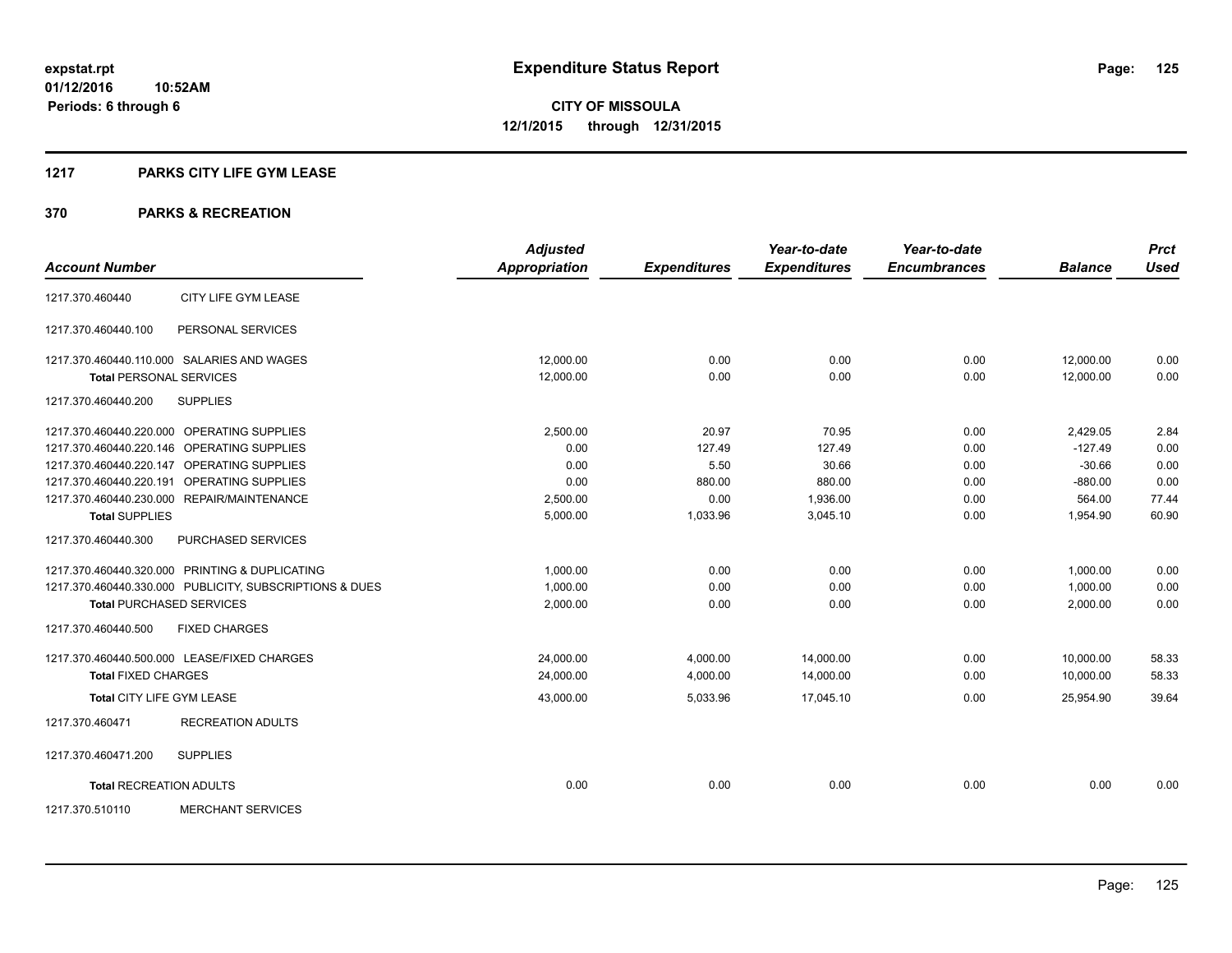# **1217 PARKS CITY LIFE GYM LEASE**

| <b>Account Number</b>                       | <b>Adjusted</b><br>Appropriation | <b>Expenditures</b> | Year-to-date<br><b>Expenditures</b> | Year-to-date<br><b>Encumbrances</b> | <b>Balance</b> | Prct<br>Used |
|---------------------------------------------|----------------------------------|---------------------|-------------------------------------|-------------------------------------|----------------|--------------|
| <b>FIXED CHARGES</b><br>1217.370.510110.500 |                                  |                     |                                     |                                     |                |              |
| <b>Total MERCHANT SERVICES</b>              | 0.00                             | 0.00                | 0.00                                | 0.00                                | 0.00           | 0.00         |
| <b>Total PARKS CITY LIFE GYM LEASE</b>      | 43,000.00                        | 5,033.96            | 17.045.10                           | 0.00                                | 25,954.90      | 39.64        |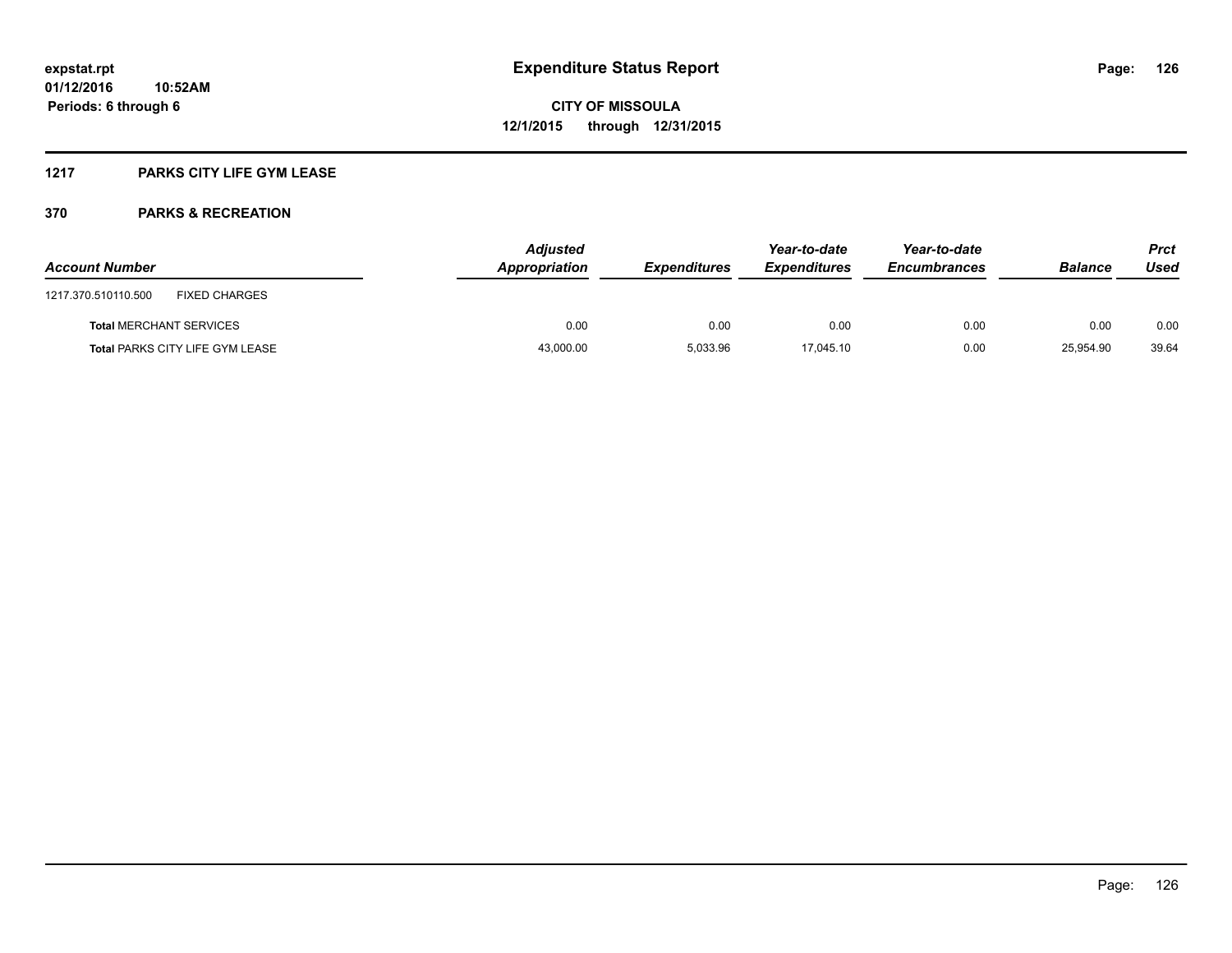### **1218 ALL ABILITIES PLAYGROUND**

|                                      |                                               | <b>Adjusted</b>      |                     | Year-to-date        | Year-to-date        |                | <b>Prct</b> |
|--------------------------------------|-----------------------------------------------|----------------------|---------------------|---------------------|---------------------|----------------|-------------|
| <b>Account Number</b>                |                                               | <b>Appropriation</b> | <b>Expenditures</b> | <b>Expenditures</b> | <b>Encumbrances</b> | <b>Balance</b> | <b>Used</b> |
| 1218.370.460444                      | PLAYGROUNDS                                   |                      |                     |                     |                     |                |             |
| 1218.370.460444.300                  | PURCHASED SERVICES                            |                      |                     |                     |                     |                |             |
|                                      | 1218.370.460444.350.000 PROFESSIONAL SERVICES | 50,000.00            | 0.00                | 438.10              | 0.00                | 49,561.90      | 0.88        |
|                                      | <b>Total PURCHASED SERVICES</b>               | 50,000.00            | 0.00                | 438.10              | 0.00                | 49,561.90      | 0.88        |
| 1218.370.460444.900                  | <b>CAPITAL OUTLAY</b>                         |                      |                     |                     |                     |                |             |
| 1218.370.460444.930.000 IMPROVEMENTS |                                               | 478,000.00           | 0.00                | 0.00                | 0.00                | 478,000.00     | 0.00        |
| <b>Total CAPITAL OUTLAY</b>          |                                               | 478,000.00           | 0.00                | 0.00                | 0.00                | 478,000.00     | 0.00        |
| <b>Total PLAYGROUNDS</b>             |                                               | 528,000.00           | 0.00                | 438.10              | 0.00                | 527,561.90     | 0.08        |
| 1218.370.510110                      | <b>MERCHANT SERVICES</b>                      |                      |                     |                     |                     |                |             |
| 1218.370.510110.500                  | <b>FIXED CHARGES</b>                          |                      |                     |                     |                     |                |             |
|                                      | <b>Total MERCHANT SERVICES</b>                | 0.00                 | 0.00                | 0.00                | 0.00                | 0.00           | 0.00        |
|                                      | Total ALL ABILITIES PLAYGROUND                | 528,000.00           | 0.00                | 438.10              | 0.00                | 527,561.90     | 0.08        |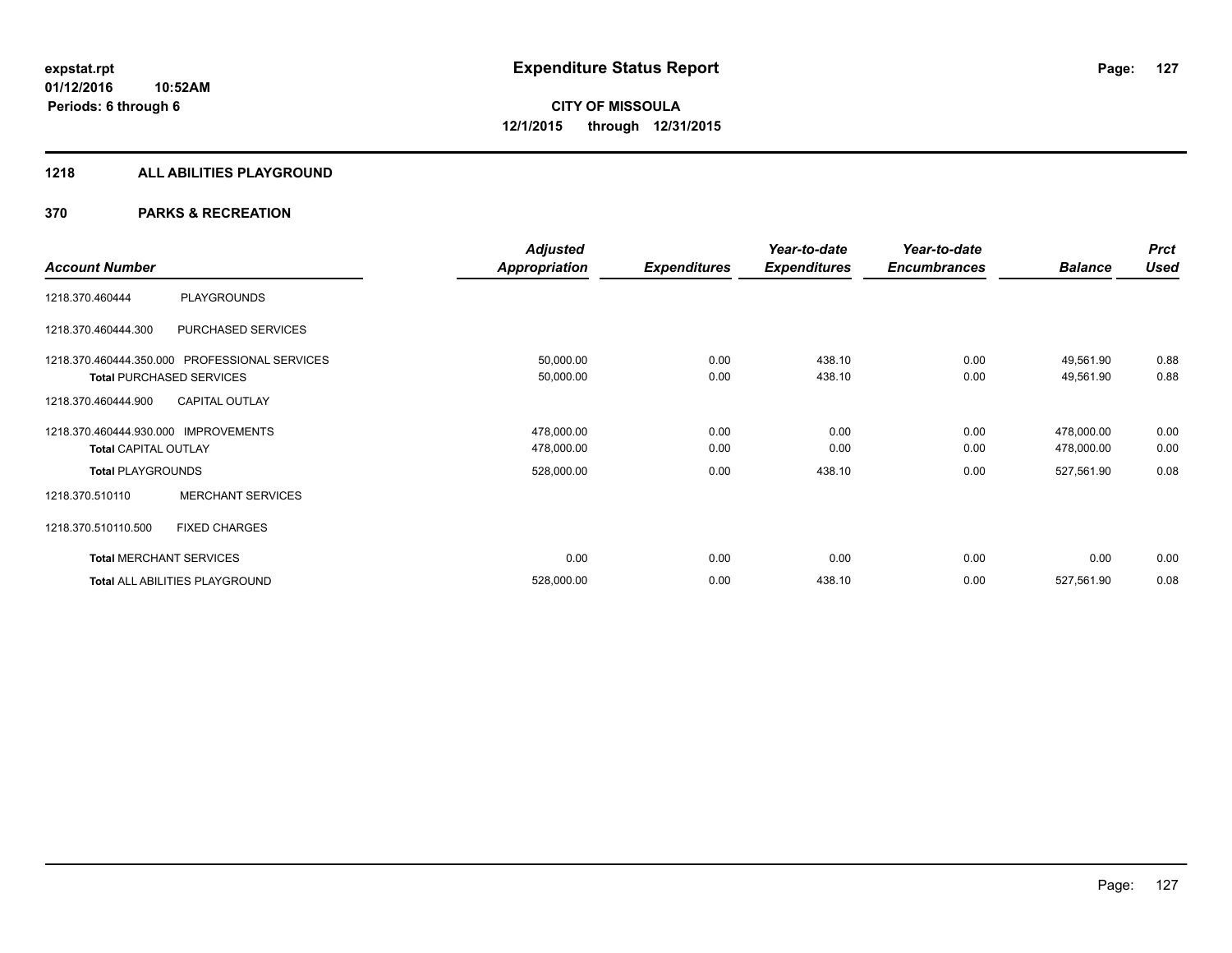# **1219 FY14 PARK & TRAIL BOND**

|                                 |                                               | <b>Adjusted</b>      |                     | Year-to-date        | Year-to-date        |                | <b>Prct</b> |
|---------------------------------|-----------------------------------------------|----------------------|---------------------|---------------------|---------------------|----------------|-------------|
| <b>Account Number</b>           |                                               | <b>Appropriation</b> | <b>Expenditures</b> | <b>Expenditures</b> | <b>Encumbrances</b> | <b>Balance</b> | <b>Used</b> |
| 1219.370.460401                 | FORT MSLA REGIONAL PARK                       |                      |                     |                     |                     |                |             |
| 1219.370.460401.200             | <b>SUPPLIES</b>                               |                      |                     |                     |                     |                |             |
| <b>Total SUPPLIES</b>           |                                               | 0.00                 | 0.00                | 0.00                | 0.00                | 0.00           | 0.00        |
| 1219.370.460401.300             | PURCHASED SERVICES                            |                      |                     |                     |                     |                |             |
| <b>Total PURCHASED SERVICES</b> |                                               | 0.00                 | 0.00                | 0.00                | 0.00                | 0.00           | 0.00        |
| 1219.370.460401.900             | <b>CAPITAL OUTLAY</b>                         |                      |                     |                     |                     |                |             |
|                                 | Total FORT MSLA REGIONAL PARK                 | 0.00                 | 0.00                | 0.00                | 0.00                | 0.00           | 0.00        |
| 1219.370.460444                 | <b>PLAYGROUNDS</b>                            |                      |                     |                     |                     |                |             |
| 1219.370.460444.300             | PURCHASED SERVICES                            |                      |                     |                     |                     |                |             |
|                                 | 1219.370.460444.350.000 PROFESSIONAL SERVICES | 0.00                 | 0.00                | 4,458.76            | 0.00                | $-4,458.76$    | 0.00        |
| <b>Total PURCHASED SERVICES</b> |                                               | 0.00                 | 0.00                | 4,458.76            | 0.00                | $-4,458.76$    | 0.00        |
| 1219.370.460444.900             | <b>CAPITAL OUTLAY</b>                         |                      |                     |                     |                     |                |             |
|                                 | 1219.370.460444.940.000 MACHINERY & EQUIPMENT | 0.00                 | $-46,617.74$        | $-15,941.64$        | 0.00                | 15,941.64      | 0.00        |
| <b>Total CAPITAL OUTLAY</b>     |                                               | 0.00                 | $-46,617.74$        | $-15,941.64$        | 0.00                | 15,941.64      | 0.00        |
| <b>Total PLAYGROUNDS</b>        |                                               | 0.00                 | $-46,617.74$        | $-11,482.88$        | 0.00                | 11,482.88      | 0.00        |
| 1219.370.510110                 | <b>MERCHANT SERVICES</b>                      |                      |                     |                     |                     |                |             |
| 1219.370.510110.500             | <b>FIXED CHARGES</b>                          |                      |                     |                     |                     |                |             |
| <b>Total MERCHANT SERVICES</b>  |                                               | 0.00                 | 0.00                | 0.00                | 0.00                | 0.00           | 0.00        |
| Total FY14 PARK & TRAIL BOND    |                                               | 0.00                 | $-46,617.74$        | $-11,482.88$        | 0.00                | 11,482.88      | 0.00        |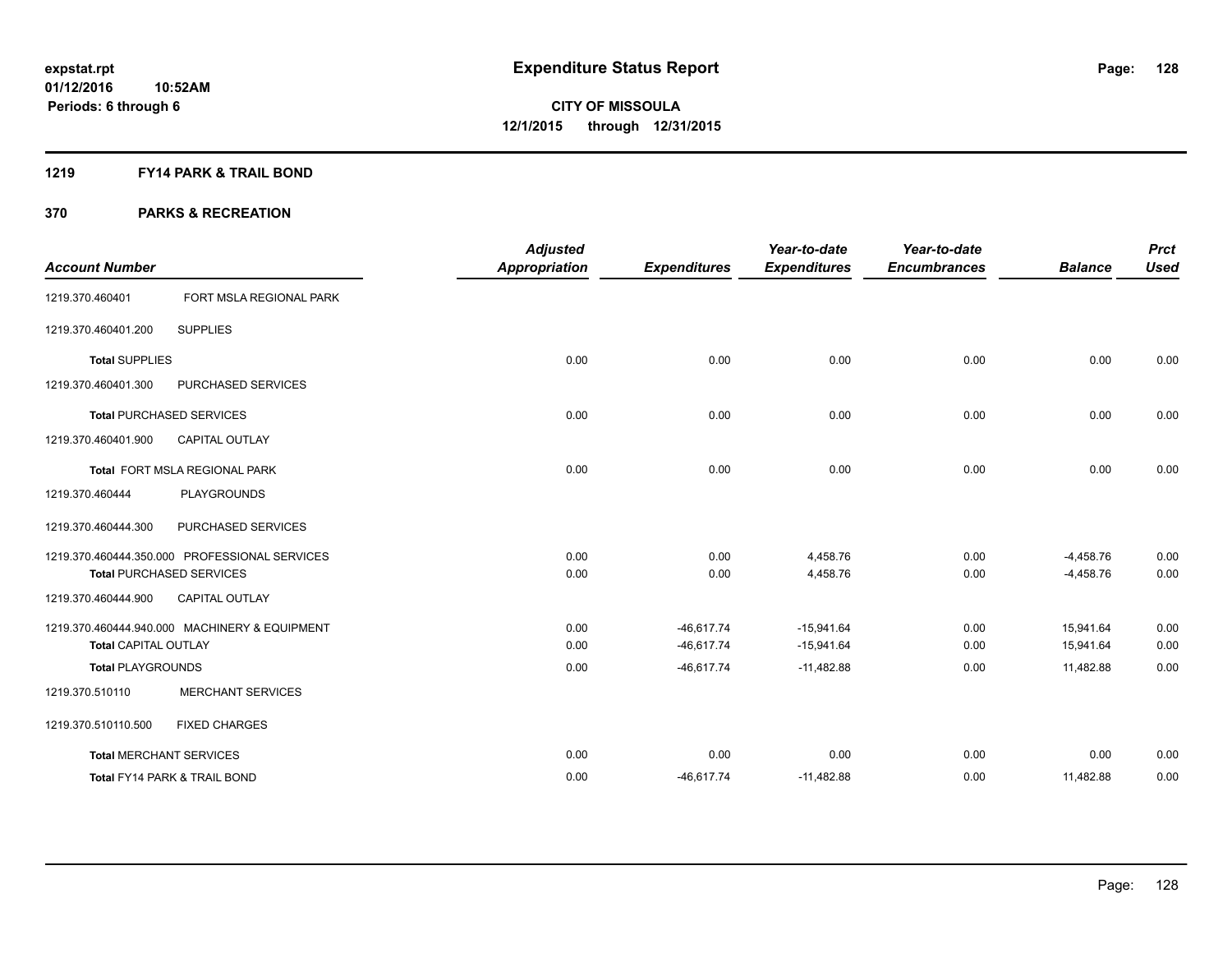**01/12/2016 10:52AM Periods: 6 through 6**

**CITY OF MISSOULA 12/1/2015 through 12/31/2015**

# **1241 CREMAIN WALL & CEMETERY DONATIONS FUND**

**340 CEMETERY**

| <b>Account Number</b>                              |                                              | <b>Adjusted</b><br><b>Appropriation</b> | <b>Expenditures</b> | Year-to-date<br><b>Expenditures</b> | Year-to-date<br><b>Encumbrances</b> | <b>Balance</b>       | <b>Prct</b><br><b>Used</b> |
|----------------------------------------------------|----------------------------------------------|-----------------------------------------|---------------------|-------------------------------------|-------------------------------------|----------------------|----------------------------|
| 1241.340.430920                                    | <b>FACILITIES</b>                            |                                         |                     |                                     |                                     |                      |                            |
| 1241.340.430920.900                                | <b>CAPITAL OUTLAY</b>                        |                                         |                     |                                     |                                     |                      |                            |
| 1241.340.430920.930.000<br><b>Total FACILITIES</b> | <b>IMPROVEMENTS</b>                          | 2.500.00<br>2,500.00                    | 0.00<br>0.00        | 0.00<br>0.00                        | 0.00<br>0.00                        | 2,500.00<br>2,500.00 | 0.00<br>0.00               |
| 1241.340.430921                                    | <b>CEMETERY MEMORIAL</b>                     |                                         |                     |                                     |                                     |                      |                            |
| 1241.340.430921.900                                | <b>CAPITAL OUTLAY</b>                        |                                         |                     |                                     |                                     |                      |                            |
| <b>Total CEMETERY MEMORIAL</b>                     |                                              | 0.00                                    | 0.00                | 0.00                                | 0.00                                | 0.00                 | 0.00                       |
| 1241.340.430930                                    | <b>GROUNDS MAINTENANCE</b>                   |                                         |                     |                                     |                                     |                      |                            |
| 1241.340.430930.900                                | <b>CAPITAL OUTLAY</b>                        |                                         |                     |                                     |                                     |                      |                            |
| 1241.340.430930.930.000 IMPROVEMENTS               |                                              | 0.00                                    | 0.00                | 673.00                              | 0.00                                | $-673.00$            | 0.00                       |
|                                                    | <b>Total GROUNDS MAINTENANCE</b>             | 0.00                                    | 0.00                | 673.00                              | 0.00                                | $-673.00$            | 0.00                       |
| 1241.340.510110                                    | <b>MERCHANT SERVICES</b>                     |                                         |                     |                                     |                                     |                      |                            |
| 1241.340.510110.500                                | <b>FIXED CHARGES</b>                         |                                         |                     |                                     |                                     |                      |                            |
| <b>Total MERCHANT SERVICES</b>                     |                                              | 0.00                                    | 0.00                | 0.00                                | 0.00                                | 0.00                 | 0.00                       |
|                                                    | Total CREMAIN WALL & CEMETERY DONATIONS FUND | 2,500.00                                | 0.00                | 673.00                              | 0.00                                | 1,827.00             | 26.92                      |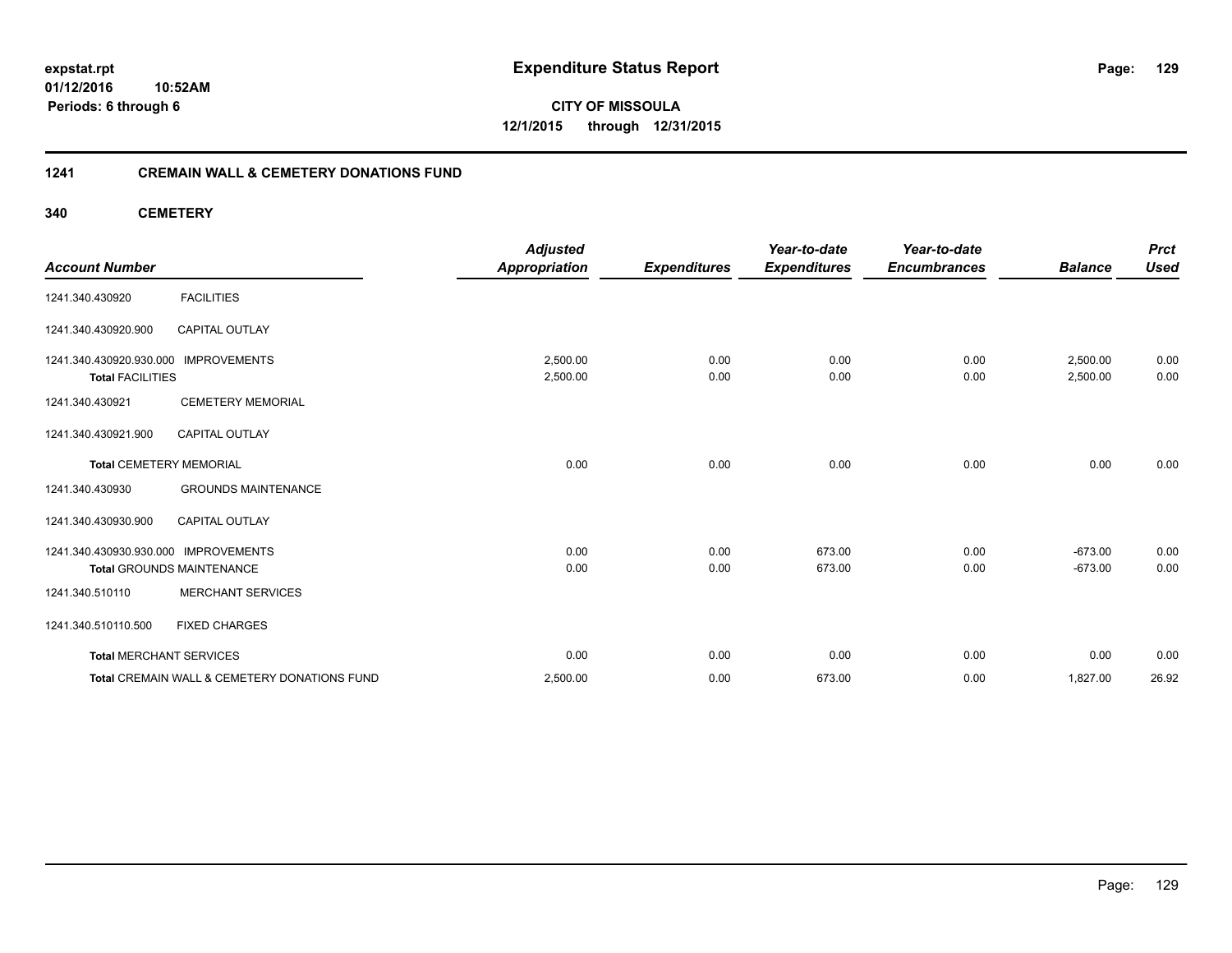# **1242 CEMETERY CARE FUND**

# **340 CEMETERY**

|                                                            | <b>Adjusted</b>      |                     | Year-to-date        | Year-to-date        |                | <b>Prct</b> |
|------------------------------------------------------------|----------------------|---------------------|---------------------|---------------------|----------------|-------------|
| <b>Account Number</b>                                      | <b>Appropriation</b> | <b>Expenditures</b> | <b>Expenditures</b> | <b>Encumbrances</b> | <b>Balance</b> | <b>Used</b> |
| <b>FACILITIES</b><br>1242.340.430920                       |                      |                     |                     |                     |                |             |
| 1242.340.430920.800<br>OTHER OBJECTS                       |                      |                     |                     |                     |                |             |
| <b>TRANSFERS TO OTHER FUNDS</b><br>1242.340.430920.820.000 | 9.545.00             | 0.00                | 0.00                | 0.00                | 9,545.00       | 0.00        |
| 1242.340.430920.845.000 CONTINGENCY                        | 10,000.00            | 0.00                | 0.00                | 0.00                | 10.000.00      | 0.00        |
| <b>Total OTHER OBJECTS</b>                                 | 19,545.00            | 0.00                | 0.00                | 0.00                | 19,545.00      | 0.00        |
| 1242.340.430920.900<br><b>CAPITAL OUTLAY</b>               |                      |                     |                     |                     |                |             |
| 1242.340.430920.940.000 MACHINERY & EQUIPMENT              | 153,500.00           | 0.00                | 0.00                | 0.00                | 153,500.00     | 0.00        |
| <b>Total CAPITAL OUTLAY</b>                                | 153,500.00           | 0.00                | 0.00                | 0.00                | 153,500.00     | 0.00        |
| <b>Total FACILITIES</b>                                    | 173,045.00           | 0.00                | 0.00                | 0.00                | 173,045.00     | 0.00        |
| <b>GROUNDS MAINTENANCE</b><br>1242.340.430930              |                      |                     |                     |                     |                |             |
| <b>CAPITAL OUTLAY</b><br>1242.340.430930.900               |                      |                     |                     |                     |                |             |
| <b>IMPROVEMENTS</b><br>1242.340.430930.930.000             | 0.00                 | 0.00                | 5,895.00            | 0.00                | $-5,895.00$    | 0.00        |
| <b>Total GROUNDS MAINTENANCE</b>                           | 0.00                 | 0.00                | 5,895.00            | 0.00                | $-5,895.00$    | 0.00        |
| <b>MERCHANT SERVICES</b><br>1242.340.510110                |                      |                     |                     |                     |                |             |
| 1242.340.510110.500<br><b>FIXED CHARGES</b>                |                      |                     |                     |                     |                |             |
| <b>Total MERCHANT SERVICES</b>                             | 0.00                 | 0.00                | 0.00                | 0.00                | 0.00           | 0.00        |
| <b>Total CEMETERY CARE FUND</b>                            | 173,045.00           | 0.00                | 5,895.00            | 0.00                | 167,150.00     | 3.41        |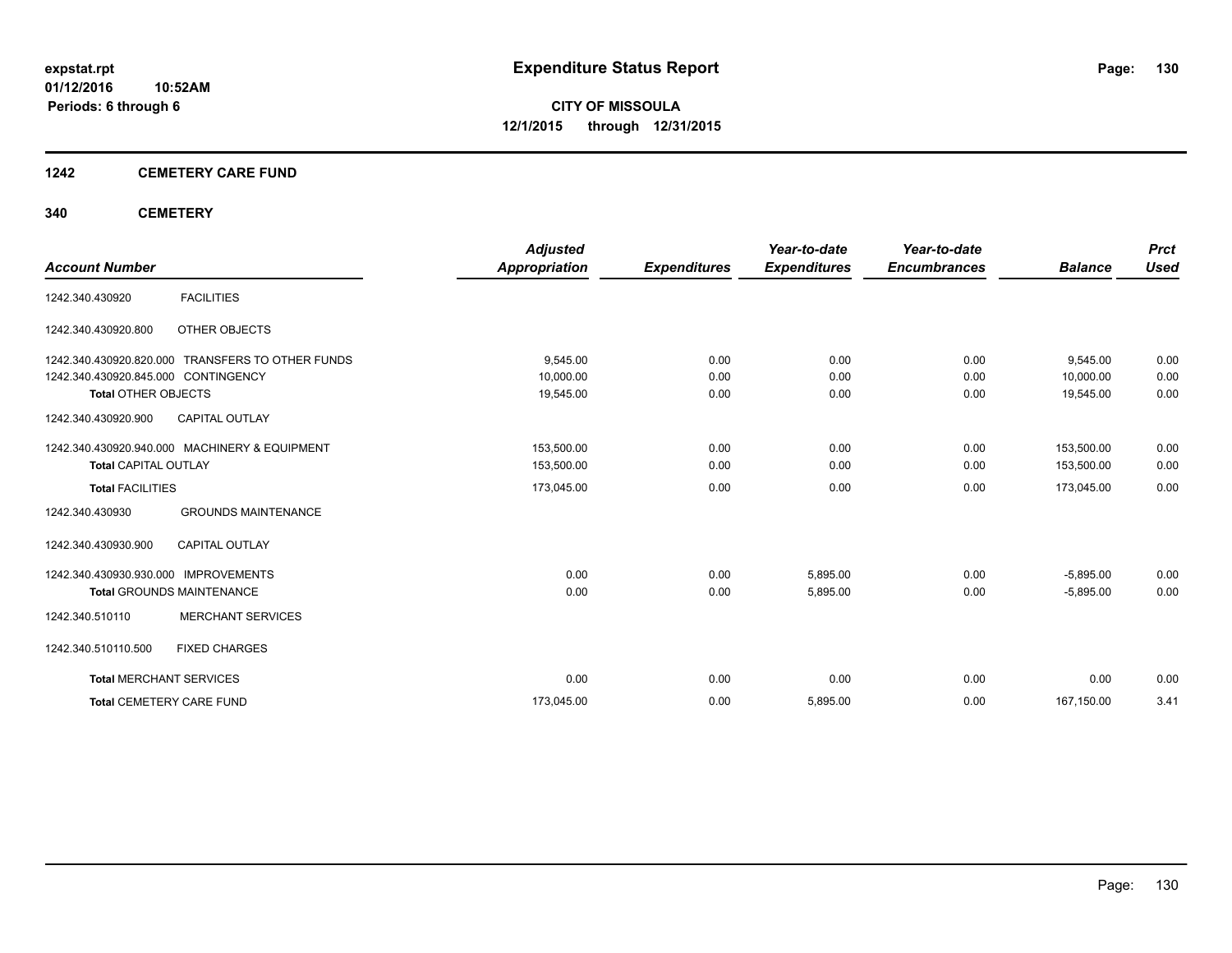# **1243 CEMETERY MEMORIAL FUND**

# **340 CEMETERY**

|                                      |                                  | <b>Adjusted</b>      |                     | Year-to-date        | Year-to-date        |                | <b>Prct</b> |
|--------------------------------------|----------------------------------|----------------------|---------------------|---------------------|---------------------|----------------|-------------|
| <b>Account Number</b>                |                                  | <b>Appropriation</b> | <b>Expenditures</b> | <b>Expenditures</b> | <b>Encumbrances</b> | <b>Balance</b> | <b>Used</b> |
| 1243.340.430921                      | <b>CEMETERY MEMORIAL</b>         |                      |                     |                     |                     |                |             |
| 1243.340.430921.900                  | <b>CAPITAL OUTLAY</b>            |                      |                     |                     |                     |                |             |
| <b>Total CEMETERY MEMORIAL</b>       |                                  | 0.00                 | 0.00                | 0.00                | 0.00                | 0.00           | 0.00        |
| 1243.340.430930                      | <b>GROUNDS MAINTENANCE</b>       |                      |                     |                     |                     |                |             |
| 1243.340.430930.900                  | <b>CAPITAL OUTLAY</b>            |                      |                     |                     |                     |                |             |
| 1243.340.430930.930.000 IMPROVEMENTS |                                  | 500.00               | 0.00                | 2,998.11            | 0.00                | $-2,498.11$    | 599.62      |
|                                      | <b>Total GROUNDS MAINTENANCE</b> | 500.00               | 0.00                | 2,998.11            | 0.00                | $-2,498.11$    | 599.62      |
| 1243.340.510110                      | <b>MERCHANT SERVICES</b>         |                      |                     |                     |                     |                |             |
| 1243.340.510110.500                  | <b>FIXED CHARGES</b>             |                      |                     |                     |                     |                |             |
| <b>Total MERCHANT SERVICES</b>       |                                  | 0.00                 | 0.00                | 0.00                | 0.00                | 0.00           | 0.00        |
|                                      | Total CEMETERY MEMORIAL FUND     | 500.00               | 0.00                | 2,998.11            | 0.00                | $-2,498.11$    | 599.62      |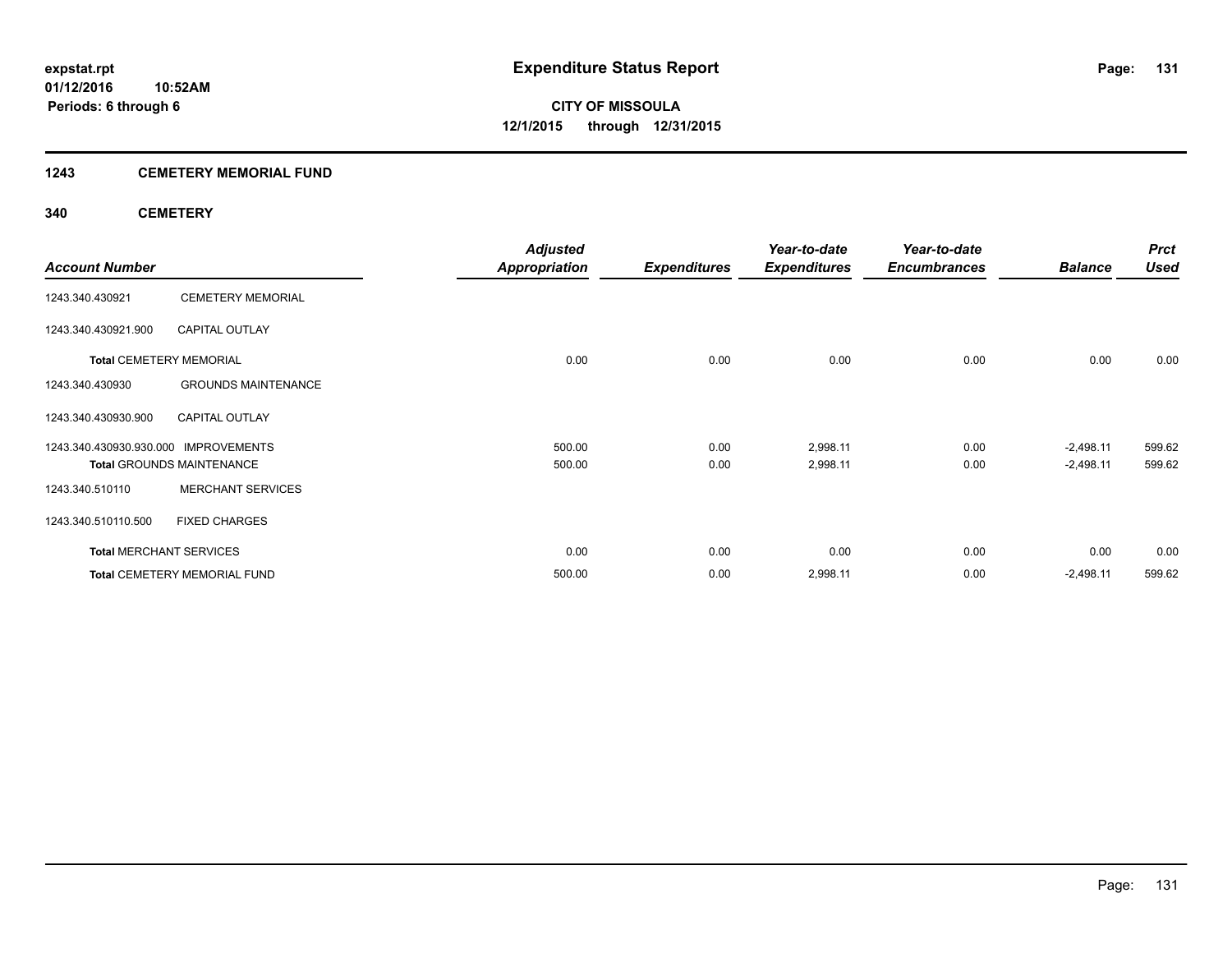# **1265 TITLE 1 PROJECTS FUND**

# **240 FINANCE**

| <b>Account Number</b>                                               |                                                                                           | <b>Adjusted</b><br><b>Appropriation</b> | <b>Expenditures</b> | Year-to-date<br><b>Expenditures</b> | Year-to-date<br><b>Encumbrances</b> | <b>Balance</b>             | <b>Prct</b><br><b>Used</b> |
|---------------------------------------------------------------------|-------------------------------------------------------------------------------------------|-----------------------------------------|---------------------|-------------------------------------|-------------------------------------|----------------------------|----------------------------|
| 1265.240.411850                                                     | ECONOMIC DEVELOPMENT                                                                      |                                         |                     |                                     |                                     |                            |                            |
| 1265.240.411850.500                                                 | <b>FIXED CHARGES</b>                                                                      |                                         |                     |                                     |                                     |                            |                            |
| 1265.240.411850.500.000 FIXED CHARGES<br><b>Total FIXED CHARGES</b> |                                                                                           | 0.00<br>0.00                            | 0.00<br>0.00        | 3,706.00<br>3,706.00                | 0.00<br>0.00                        | $-3,706.00$<br>$-3,706.00$ | 0.00<br>0.00               |
| 1265.240.411850.700                                                 | <b>GRANTS &amp; CONTRIBUTIONS</b>                                                         |                                         |                     |                                     |                                     |                            |                            |
|                                                                     | 1265.240.411850.700.000 GRANTS & CONTRIBUTIONS<br><b>Total GRANTS &amp; CONTRIBUTIONS</b> | 136,000.00<br>136,000.00                | 0.00<br>0.00        | 0.00<br>0.00                        | 0.00<br>0.00                        | 136,000.00<br>136,000.00   | 0.00<br>0.00               |
| 1265.240.411850.800                                                 | OTHER OBJECTS                                                                             |                                         |                     |                                     |                                     |                            |                            |
| <b>Total OTHER OBJECTS</b>                                          |                                                                                           | 0.00                                    | 0.00                | 0.00                                | 0.00                                | 0.00                       | 0.00                       |
|                                                                     | Total ECONOMIC DEVELOPMENT                                                                | 136,000.00                              | 0.00                | 3,706.00                            | 0.00                                | 132,294.00                 | 2.73                       |
| 1265.240.440150                                                     | *** Title Not Found ***                                                                   |                                         |                     |                                     |                                     |                            |                            |
| 1265.240.440150.800                                                 | OTHER OBJECTS                                                                             |                                         |                     |                                     |                                     |                            |                            |
| Total *** Title Not Found ***                                       |                                                                                           | 0.00                                    | 0.00                | 0.00                                | 0.00                                | 0.00                       | 0.00                       |
| 1265.240.470343                                                     | MISSOULA HOUSING CORPORATION                                                              |                                         |                     |                                     |                                     |                            |                            |
| 1265.240.470343.700                                                 | <b>GRANTS &amp; CONTRIBUTIONS</b>                                                         |                                         |                     |                                     |                                     |                            |                            |
|                                                                     | Total MISSOULA HOUSING CORPORATION                                                        | 0.00                                    | 0.00                | 0.00                                | 0.00                                | 0.00                       | 0.00                       |
| 1265.240.510110                                                     | <b>MERCHANT SERVICES</b>                                                                  |                                         |                     |                                     |                                     |                            |                            |
| 1265.240.510110.500                                                 | <b>FIXED CHARGES</b>                                                                      |                                         |                     |                                     |                                     |                            |                            |
| <b>Total MERCHANT SERVICES</b>                                      |                                                                                           | 0.00                                    | 0.00                | 0.00                                | 0.00                                | 0.00                       | 0.00                       |
|                                                                     | Total TITLE 1 PROJECTS FUND                                                               | 136,000.00                              | 0.00                | 3,706.00                            | 0.00                                | 132,294.00                 | 2.73                       |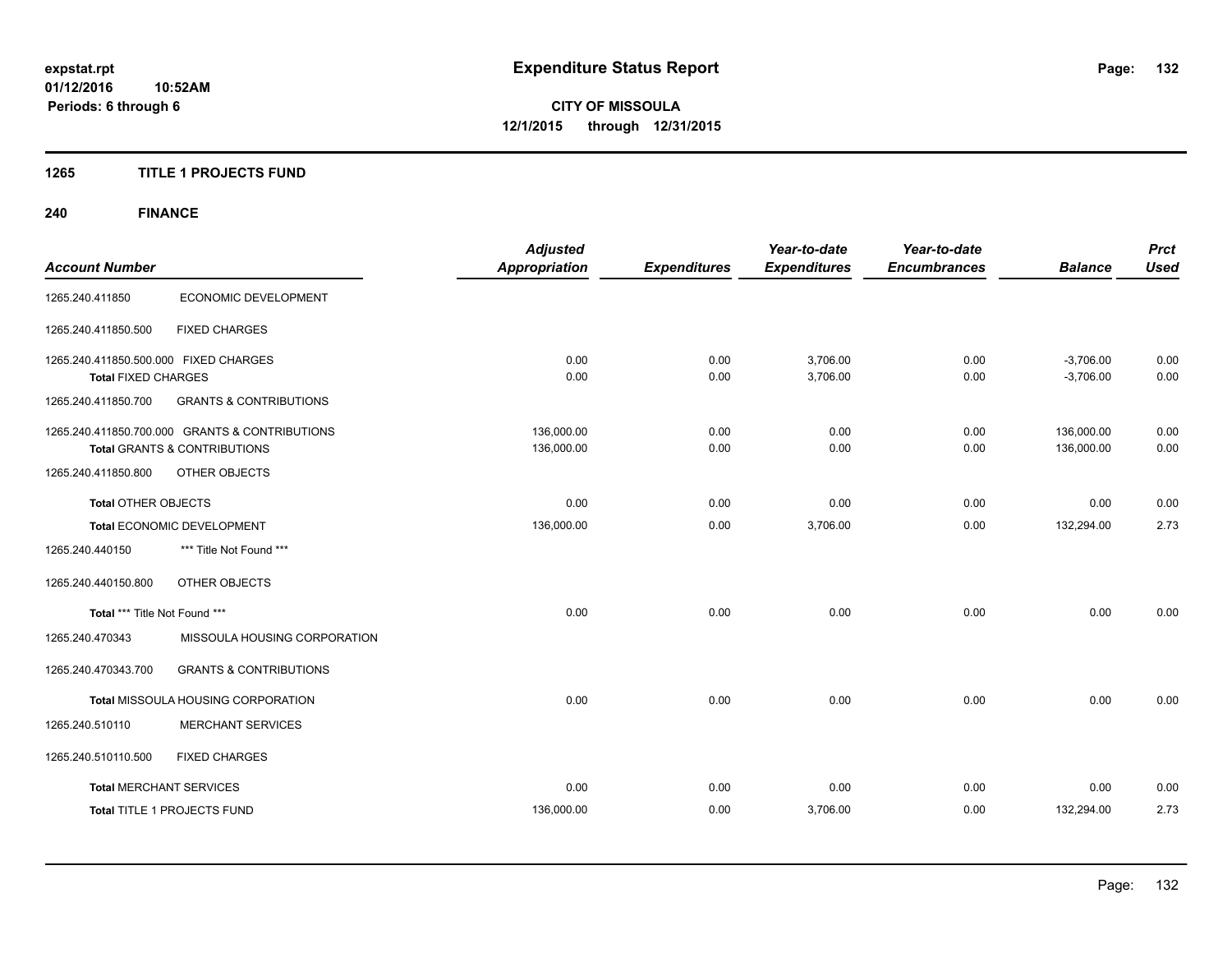# **01/12/2016 10:52AM Periods: 6 through 6**

**CITY OF MISSOULA 12/1/2015 through 12/31/2015**

# **1396 PROGRAM INCOME REVOLVING LOAN PROGRAM**

|                         |                                                                                                                                                                                                                                                        | <b>Adjusted</b>      |                     | Year-to-date        | Year-to-date        |                | <b>Prct</b> |
|-------------------------|--------------------------------------------------------------------------------------------------------------------------------------------------------------------------------------------------------------------------------------------------------|----------------------|---------------------|---------------------|---------------------|----------------|-------------|
| <b>Account Number</b>   | <b>HOUSING REHAB</b><br><b>GRANTS &amp; CONTRIBUTIONS</b><br><b>RENTAL REHAB GRANTS</b><br><b>Total HOUSING REHAB</b><br><b>WORD GRANT</b><br>PURCHASED SERVICES<br><b>MERCHANT SERVICES</b><br><b>FIXED CHARGES</b><br><b>Total MERCHANT SERVICES</b> | <b>Appropriation</b> | <b>Expenditures</b> | <b>Expenditures</b> | <b>Encumbrances</b> | <b>Balance</b> | <b>Used</b> |
| 1396.390.470200         |                                                                                                                                                                                                                                                        |                      |                     |                     |                     |                |             |
| 1396.390.470200.700     |                                                                                                                                                                                                                                                        |                      |                     |                     |                     |                |             |
| 1396.390.470200.700.000 |                                                                                                                                                                                                                                                        | 38,472.00            | 0.00                | 0.00                | 0.00                | 38,472.00      | 0.00        |
|                         |                                                                                                                                                                                                                                                        | 38,472.00            | 0.00                | 0.00                | 0.00                | 38,472.00      | 0.00        |
| 1396.390.470401         |                                                                                                                                                                                                                                                        |                      |                     |                     |                     |                |             |
| 1396.390.470401.300     |                                                                                                                                                                                                                                                        |                      |                     |                     |                     |                |             |
| <b>Total WORD GRANT</b> |                                                                                                                                                                                                                                                        | 0.00                 | 0.00                | 0.00                | 0.00                | 0.00           | 0.00        |
| 1396.390.510110         |                                                                                                                                                                                                                                                        |                      |                     |                     |                     |                |             |
| 1396.390.510110.500     |                                                                                                                                                                                                                                                        |                      |                     |                     |                     |                |             |
|                         |                                                                                                                                                                                                                                                        | 0.00                 | 0.00                | 0.00                | 0.00                | 0.00           | 0.00        |
|                         | Total PROGRAM INCOME REVOLVING LOAN PROGRAM                                                                                                                                                                                                            | 38,472.00            | 0.00                | 0.00                | 0.00                | 38,472.00      | 0.00        |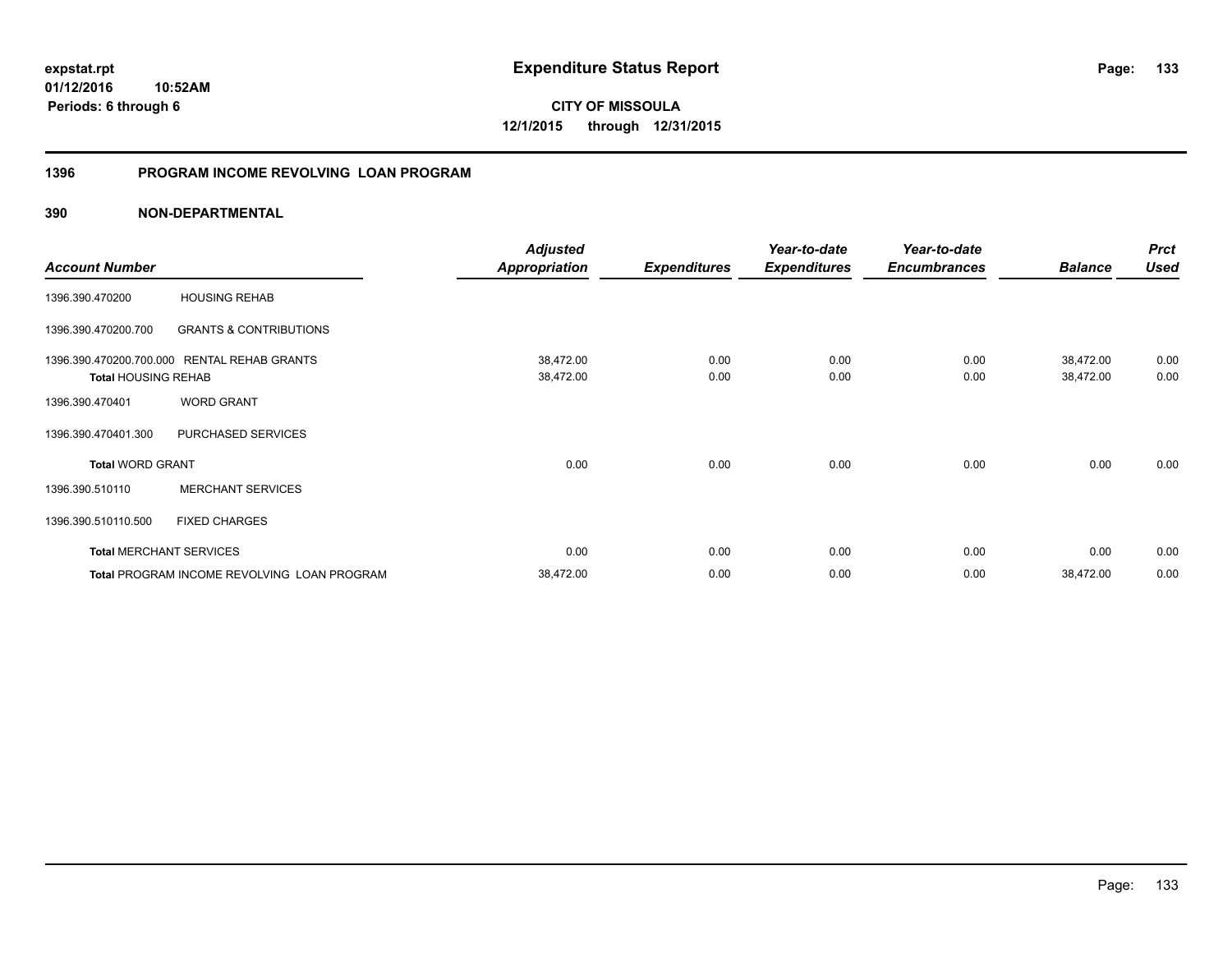# **1397 STATE HOME PROGRAM INCOME**

| <b>Account Number</b>          |                                                                | <b>Adjusted</b><br><b>Appropriation</b> | <b>Expenditures</b> | Year-to-date<br><b>Expenditures</b> | Year-to-date<br><b>Encumbrances</b> | <b>Balance</b>           | <b>Prct</b><br><b>Used</b> |
|--------------------------------|----------------------------------------------------------------|-----------------------------------------|---------------------|-------------------------------------|-------------------------------------|--------------------------|----------------------------|
| 1397.390.470200                | <b>HOUSING REHAB</b>                                           |                                         |                     |                                     |                                     |                          |                            |
| 1397.390.470200.300            | <b>PURCHASED SERVICES</b>                                      |                                         |                     |                                     |                                     |                          |                            |
| <b>Total HOUSING REHAB</b>     | 1397.390.470200.350.000 STATE HOME PROGRAM INCOME/CONTRACT SVS | 600,000.00<br>600,000.00                | 0.00<br>0.00        | 0.00<br>0.00                        | 0.00<br>0.00                        | 600,000.00<br>600,000.00 | 0.00<br>0.00               |
| 1397.390.510110                | <b>MERCHANT SERVICES</b>                                       |                                         |                     |                                     |                                     |                          |                            |
| 1397.390.510110.500            | <b>FIXED CHARGES</b>                                           |                                         |                     |                                     |                                     |                          |                            |
| <b>Total MERCHANT SERVICES</b> |                                                                | 0.00                                    | 0.00                | 0.00                                | 0.00                                | 0.00                     | 0.00                       |
|                                | <b>Total STATE HOME PROGRAM INCOME</b>                         | 600,000.00                              | 0.00                | 0.00                                | 0.00                                | 600.000.00               | 0.00                       |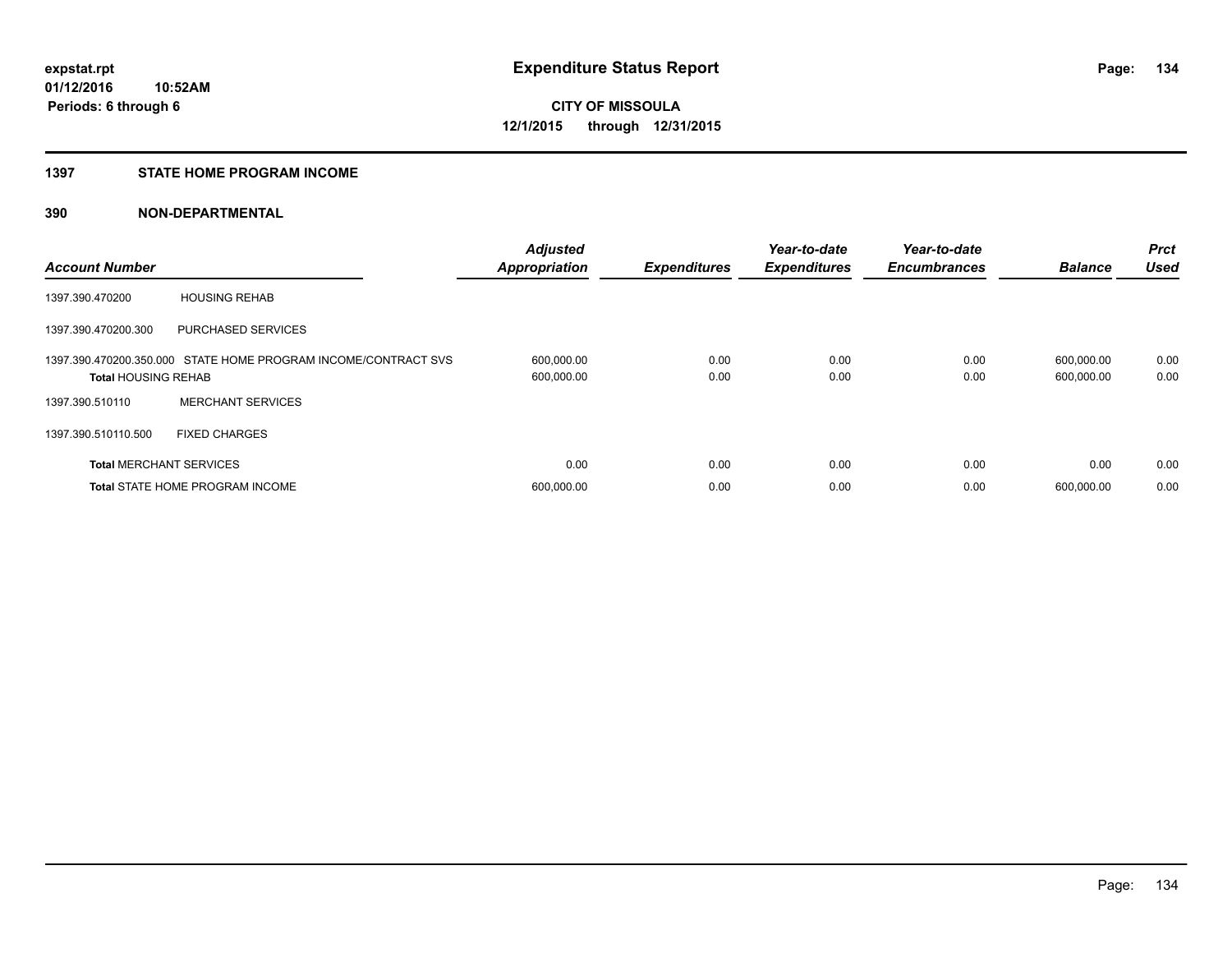**2250 PLANNING FUND**

# **250 DEVELOPMENT SERVICES**

| <b>Account Number</b>                   |                                                         | <b>Adjusted</b><br><b>Appropriation</b> | <b>Expenditures</b> | Year-to-date<br><b>Expenditures</b> | Year-to-date<br><b>Encumbrances</b> | <b>Balance</b> | <b>Prct</b><br><b>Used</b> |
|-----------------------------------------|---------------------------------------------------------|-----------------------------------------|---------------------|-------------------------------------|-------------------------------------|----------------|----------------------------|
| 2250.250.411030                         | <b>PLANNING</b>                                         |                                         |                     |                                     |                                     |                |                            |
| 2250.250.411030.100                     | PERSONAL SERVICES                                       |                                         |                     |                                     |                                     |                |                            |
|                                         | 2250.250.411030.110.000 SALARIES AND WAGES              | 262,841.00                              | 29,259.71           | 123,018.35                          | 0.00                                | 139,822.65     | 46.80                      |
|                                         | 2250.250.411030.140.000 EMPLOYER CONTRIBUTIONS          | 83,643.00                               | 8,922.33            | 45,161.13                           | 0.00                                | 38,481.87      | 53.99                      |
|                                         | 2250.250.411030.141.000 STATE RETIREMENT CONTRIBUTIONS  | 0.00                                    | 0.00                | 33.86                               | 0.00                                | $-33.86$       | 0.00                       |
| <b>Total PERSONAL SERVICES</b>          |                                                         | 346,484.00                              | 38,182.04           | 168,213.34                          | 0.00                                | 178,270.66     | 48.55                      |
| 2250.250.411030.200                     | <b>SUPPLIES</b>                                         |                                         |                     |                                     |                                     |                |                            |
| 2250.250.411030.210.000 OFFICE SUPPLIES |                                                         | 2,550.00                                | 137.17              | 397.47                              | 0.00                                | 2,152.53       | 15.59                      |
| 2250.250.411030.210.301                 | OFFICE SUPPLIES                                         | 0.00                                    | 113.94              | 429.44                              | 0.00                                | $-429.44$      | 0.00                       |
|                                         | 2250.250.411030.220.000 OPERATING SUPPLIES              | 900.00                                  | 84.96               | 84.96                               | 0.00                                | 815.04         | 9.44                       |
| 2250.250.411030.231.000 GASOLINE        |                                                         | 0.00                                    | 5.45                | 33.55                               | 0.00                                | $-33.55$       | 0.00                       |
| 2250.250.411030.240.000 OTHER SUPPLIES  |                                                         | 400.00                                  | 0.00                | 64.44                               | 0.00                                | 335.56         | 16.11                      |
| <b>Total SUPPLIES</b>                   |                                                         | 3,850.00                                | 341.52              | 1,009.86                            | 0.00                                | 2,840.14       | 26.23                      |
| 2250.250.411030.300                     | PURCHASED SERVICES                                      |                                         |                     |                                     |                                     |                |                            |
| 2250.250.411030.310.000 COMMUNICATIONS  |                                                         | 1,100.00                                | 16.72               | 27.75                               | 0.00                                | 1,072.25       | 2.52                       |
| 2250.250.411030.310.351                 | <b>COMMUNICATIONS</b>                                   | 0.00                                    | 1.67                | 3.96                                | 0.00                                | $-3.96$        | 0.00                       |
|                                         | 2250.250.411030.320.000 PRINTING & DUPLICATING          | 8,000.00                                | 51.55               | 2,817.59                            | 0.00                                | 5,182.41       | 35.22                      |
|                                         | 2250.250.411030.330.000 PUBLICITY, SUBSCRIPTIONS & DUES | 4,005.00                                | 719.82              | 1,877.87                            | 0.00                                | 2,127.13       | 46.89                      |
| 2250.250.411030.344.000                 | <b>TELEPHONE SERVICE</b>                                | 125.00                                  | 6.61                | 17.47                               | 0.00                                | 107.53         | 13.98                      |
| 2250.250.411030.350.000                 | PROFESSIONAL SERVICES                                   | 50,000.00                               | 840.00              | 1,159.00                            | 0.00                                | 48,841.00      | 2.32                       |
| 2250.250.411030.360.000                 | <b>REPAIR &amp; MAINTENANCE</b>                         | 1,540.00                                | 0.00                | 0.00                                | 0.00                                | 1,540.00       | 0.00                       |
| 2250.250.411030.370.000 TRAVEL          |                                                         | 5,185.00                                | 0.00                | 218.95                              | 0.00                                | 4,966.05       | 4.22                       |
| 2250.250.411030.380.000 TRAINING        |                                                         | 4,595.00                                | 110.00              | 2,134.00                            | 0.00                                | 2,461.00       | 46.44                      |
|                                         | 2250.250.411030.390.000 OTHER PURCHASED SERVICES        | 3,750.00                                | 0.00                | 0.00                                | 0.00                                | 3,750.00       | 0.00                       |
| <b>Total PURCHASED SERVICES</b>         |                                                         | 78,300.00                               | 1,746.37            | 8,256.59                            | 0.00                                | 70,043.41      | 10.54                      |
| 2250.250.411030.500                     | <b>FIXED CHARGES</b>                                    |                                         |                     |                                     |                                     |                |                            |
| 2250.250.411030.500.000 FIXED CHARGES   |                                                         | 24,000.00                               | 12,000.00           | 12,000.00                           | 0.00                                | 12,000.00      | 50.00                      |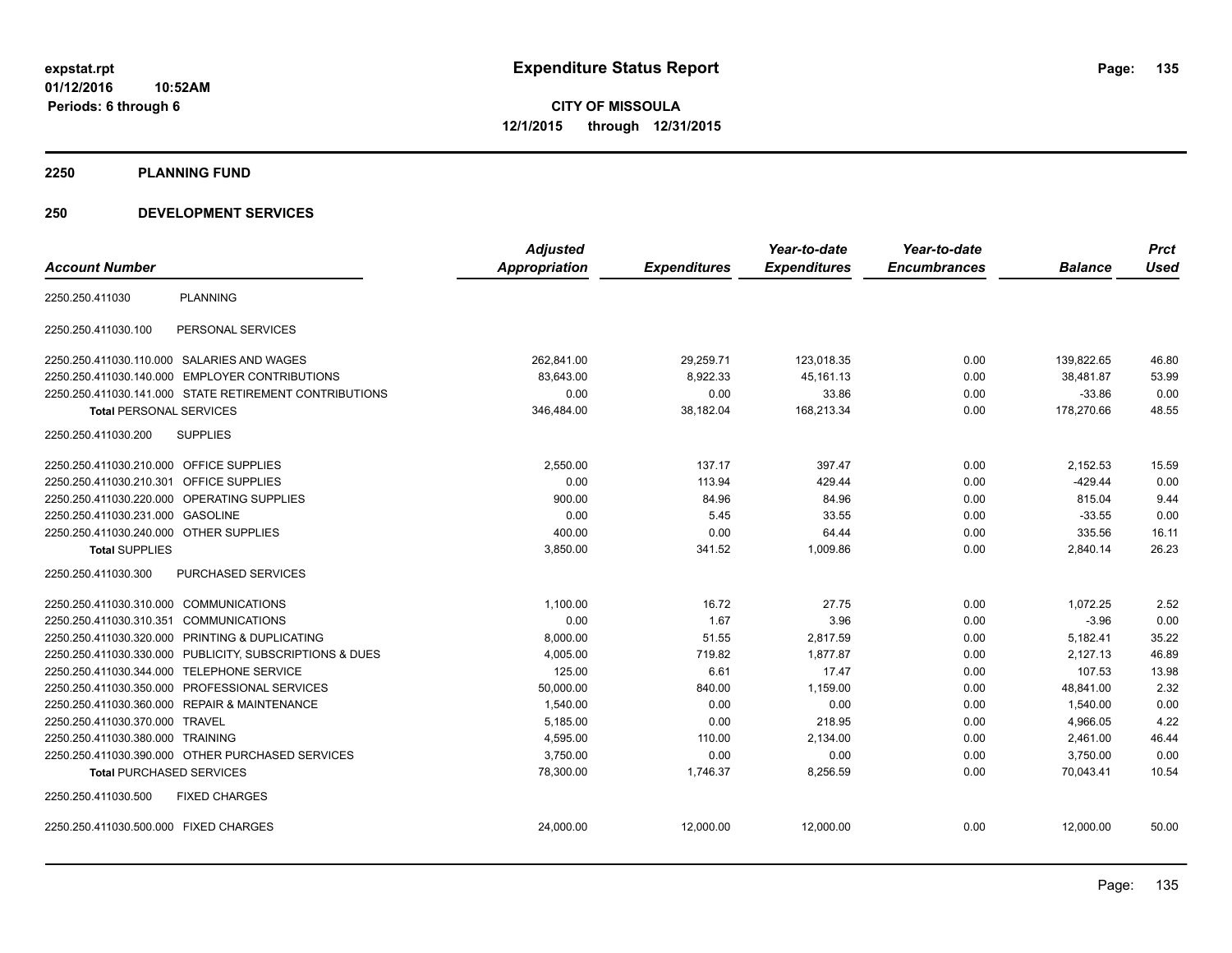**2250 PLANNING FUND**

# **250 DEVELOPMENT SERVICES**

| <b>Account Number</b>       |                                     | <b>Adjusted</b><br><b>Appropriation</b> | <b>Expenditures</b> | Year-to-date<br><b>Expenditures</b> | Year-to-date<br><b>Encumbrances</b> | <b>Balance</b> | <b>Prct</b><br><b>Used</b> |
|-----------------------------|-------------------------------------|-----------------------------------------|---------------------|-------------------------------------|-------------------------------------|----------------|----------------------------|
| <b>Total FIXED CHARGES</b>  |                                     | 24,000.00                               | 12,000.00           | 12,000.00                           | 0.00                                | 12,000.00      | 50.00                      |
| 2250.250.411030.800         | OTHER OBJECTS                       |                                         |                     |                                     |                                     |                |                            |
| <b>Total OTHER OBJECTS</b>  |                                     | 0.00                                    | 0.00                | 0.00                                | 0.00                                | 0.00           | 0.00                       |
| <b>Total PLANNING</b>       |                                     | 452,634.00                              | 52,269.93           | 189,479.79                          | 0.00                                | 263,154.21     | 41.86                      |
| 2250.250.411050             | DEVELOPMENT & PERMIT REVIEWS        |                                         |                     |                                     |                                     |                |                            |
| 2250.250.411050.200         | <b>SUPPLIES</b>                     |                                         |                     |                                     |                                     |                |                            |
|                             | Total DEVELOPMENT & PERMIT REVIEWS  | 0.00                                    | 0.00                | 0.00                                | 0.00                                | 0.00           | 0.00                       |
| 2250.250.411070             | <b>TRANSPORTATION</b>               |                                         |                     |                                     |                                     |                |                            |
| 2250.250.411070.100         | PERSONAL SERVICES                   |                                         |                     |                                     |                                     |                |                            |
| <b>Total TRANSPORTATION</b> |                                     | 0.00                                    | 0.00                | 0.00                                | 0.00                                | 0.00           | 0.00                       |
| 2250.250.430255             | <b>BIKE-PED PROGRAM</b>             |                                         |                     |                                     |                                     |                |                            |
| 2250.250.430255.300         | PURCHASED SERVICES                  |                                         |                     |                                     |                                     |                |                            |
| Total BIKE-PED PROGRAM      |                                     | 0.00                                    | 0.00                | 0.00                                | 0.00                                | 0.00           | 0.00                       |
| 2250.250.510110             | <b>MERCHANT SERVICES</b>            |                                         |                     |                                     |                                     |                |                            |
| 2250.250.510110.500         | <b>FIXED CHARGES</b>                |                                         |                     |                                     |                                     |                |                            |
|                             | <b>Total MERCHANT SERVICES</b>      | 0.00                                    | 0.00                | 0.00                                | 0.00                                | 0.00           | 0.00                       |
| 2250.250.521000             | INTERFUND OPERATING TRANSFERS       |                                         |                     |                                     |                                     |                |                            |
| 2250.250.521000.800         | OTHER OBJECTS                       |                                         |                     |                                     |                                     |                |                            |
|                             | Total INTERFUND OPERATING TRANSFERS | 0.00                                    | 0.00                | 0.00                                | 0.00                                | 0.00           | 0.00                       |
| <b>Total PLANNING FUND</b>  |                                     | 452,634.00                              | 52,269.93           | 189,479.79                          | 0.00                                | 263,154.21     | 41.86                      |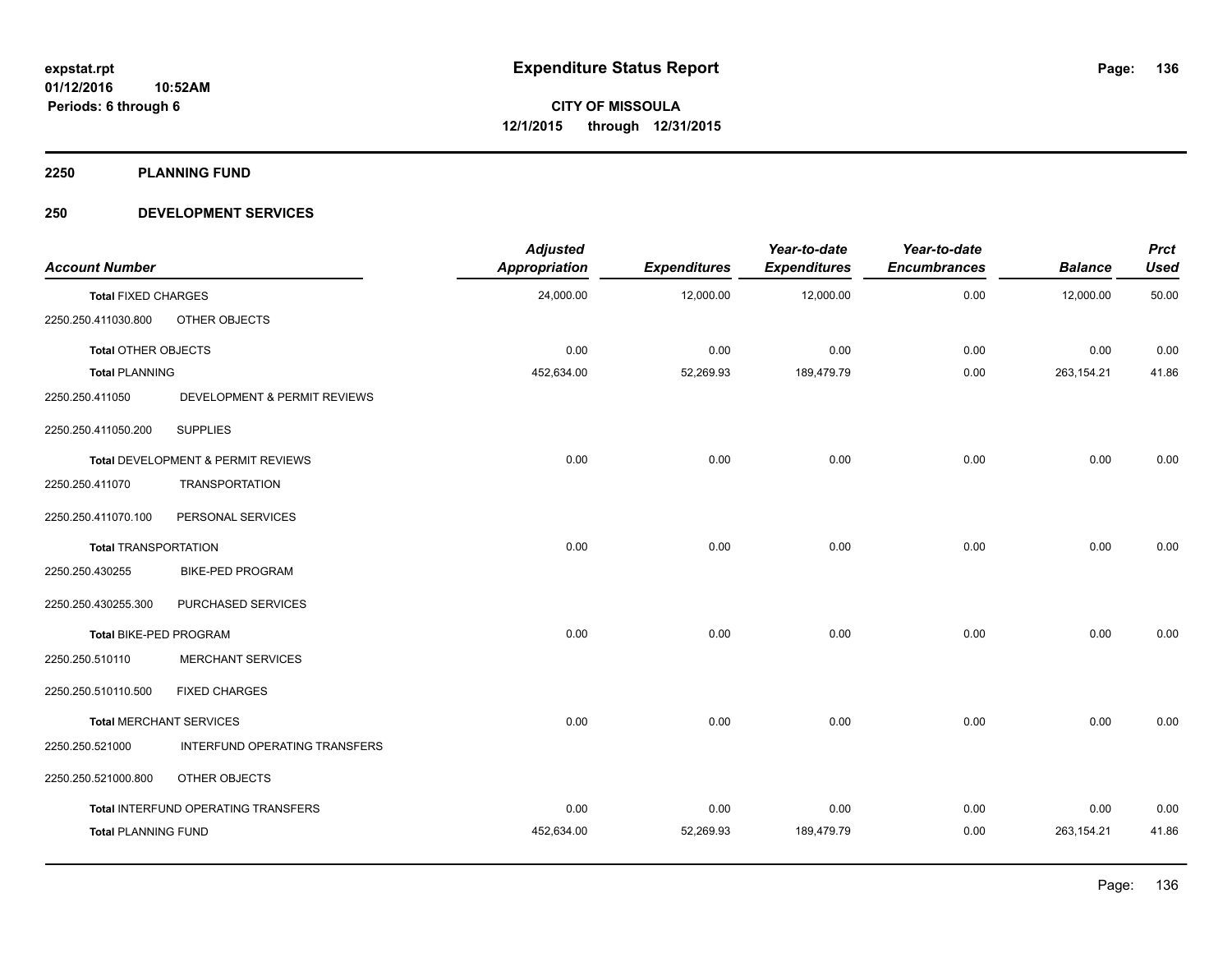# **2310 PUBLIC SAFETY INFORMATION SYSTEMS**

# **310 BUILDING INSPECTION**

| <b>Account Number</b>       |                                                | <b>Adjusted</b><br><b>Appropriation</b> | <b>Expenditures</b> | Year-to-date<br><b>Expenditures</b> | Year-to-date<br><b>Encumbrances</b> | <b>Balance</b> | <b>Prct</b><br><b>Used</b> |
|-----------------------------|------------------------------------------------|-----------------------------------------|---------------------|-------------------------------------|-------------------------------------|----------------|----------------------------|
| 2310.310.420510             | ADMINISTRATION                                 |                                         |                     |                                     |                                     |                |                            |
| 2310.310.420510.800         | OTHER OBJECTS                                  |                                         |                     |                                     |                                     |                |                            |
| <b>Total ADMINISTRATION</b> |                                                | 0.00                                    | 0.00                | 0.00                                | 0.00                                | 0.00           | 0.00                       |
| 2310.310.510110             | <b>MERCHANT SERVICES</b>                       |                                         |                     |                                     |                                     |                |                            |
| 2310.310.510110.500         | <b>FIXED CHARGES</b>                           |                                         |                     |                                     |                                     |                |                            |
|                             | <b>Total PUBLIC SAFETY INFORMATION SYSTEMS</b> | 0.00                                    | 0.00                | 0.00                                | 0.00                                | 0.00           | 0.00                       |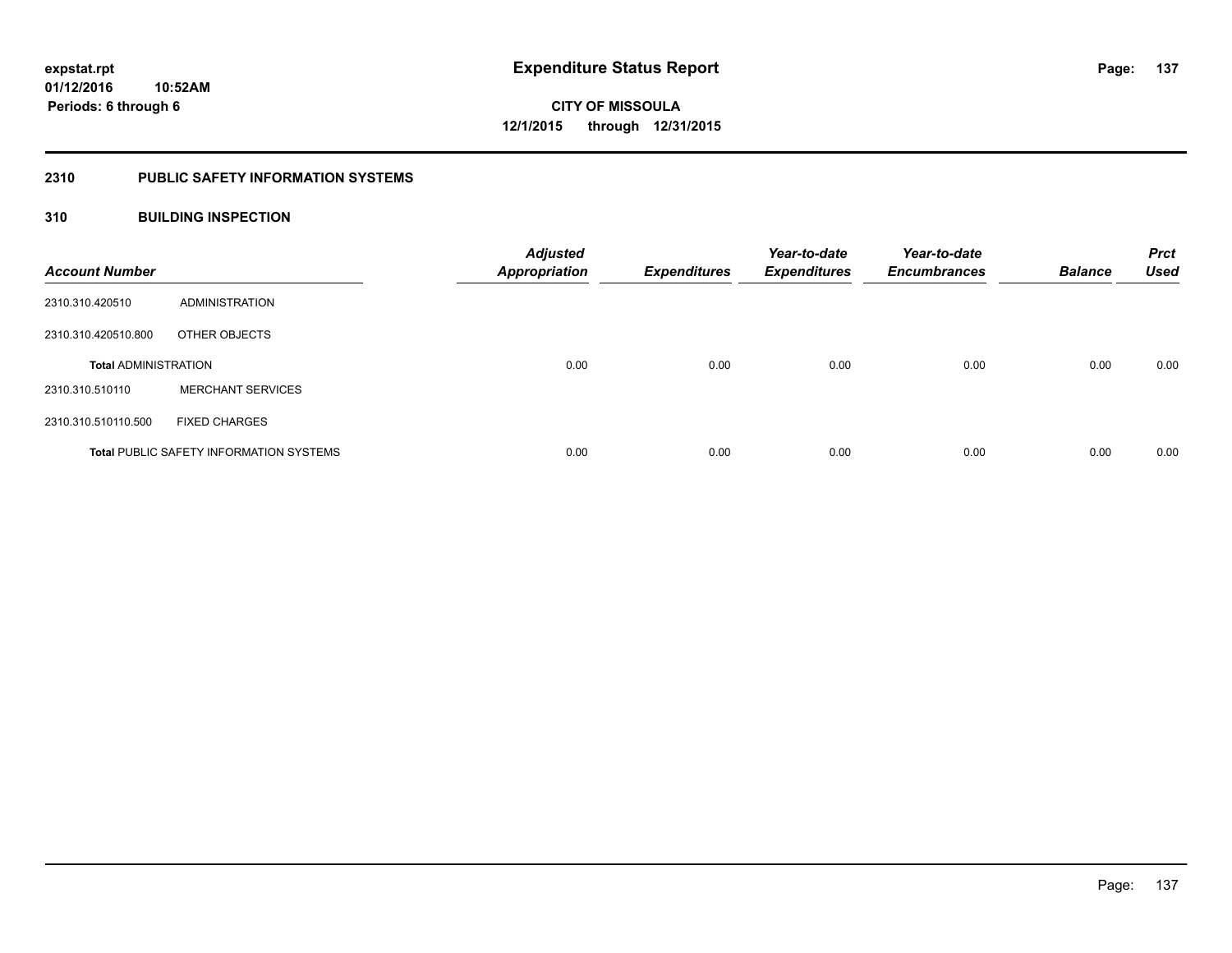# **2321 IMPACT FEE FUND**

| <b>Account Number</b> |                                                                                                    | <b>Adjusted</b><br><b>Appropriation</b> | <b>Expenditures</b> | Year-to-date<br><b>Expenditures</b> | Year-to-date<br><b>Encumbrances</b> | <b>Balance</b>               | <b>Prct</b><br><b>Used</b> |
|-----------------------|----------------------------------------------------------------------------------------------------|-----------------------------------------|---------------------|-------------------------------------|-------------------------------------|------------------------------|----------------------------|
| 2321.390.411240       | CITY HALL POLICE RESTROOMS                                                                         |                                         |                     |                                     |                                     |                              |                            |
| 2321.390.411240.900   | <b>CAPITAL OUTLAY</b>                                                                              |                                         |                     |                                     |                                     |                              |                            |
|                       | 2321.390.411240.930.000 CITY HALL POLICE RESTROOMS<br>Total CITY HALL POLICE RESTROOMS             | 74,500.00<br>74,500.00                  | 0.00<br>0.00        | 0.00<br>0.00                        | 0.00<br>0.00                        | 74,500.00<br>74,500.00       | 0.00<br>0.00               |
| 2321.390.430230       | LOWER MILLER CREEK ROW ACQ                                                                         |                                         |                     |                                     |                                     |                              |                            |
| 2321.390.430230.900   | <b>CAPITAL OUTLAY</b>                                                                              |                                         |                     |                                     |                                     |                              |                            |
|                       | 2321.390.430230.930.000 GRANT CREEK I-90 MPROVEMENTS<br>Total LOWER MILLER CREEK ROW ACQ           | 200,000.00<br>200,000.00                | 0.00<br>0.00        | 0.00<br>0.00                        | 0.00<br>0.00                        | 200,000.00<br>200,000.00     | 0.00<br>0.00               |
| 2321.390.430247       | HILLVIEW WAY STREET IMPROVEMENTS                                                                   |                                         |                     |                                     |                                     |                              |                            |
| 2321.390.430247.900   | <b>CAPITAL OUTLAY</b>                                                                              |                                         |                     |                                     |                                     |                              |                            |
|                       | 2321.390.430247.930.000 HILLVIEW WAY STREET IMPROVEMENTS<br>Total HILLVIEW WAY STREET IMPROVEMENTS | 1,069,122.00<br>1,069,122.00            | 0.00<br>0.00        | 0.00<br>0.00                        | 0.00<br>0.00                        | 1,069,122.00<br>1,069,122.00 | 0.00<br>0.00               |
| 2321.390.430248       | <b>CREGG LN IMPROVEMENTS</b>                                                                       |                                         |                     |                                     |                                     |                              |                            |
| 2321.390.430248.900   | <b>CAPITAL OUTLAY</b>                                                                              |                                         |                     |                                     |                                     |                              |                            |
|                       | 2321.390.430248.930.000 CREGG LN IMPROVEMENTS<br><b>Total CREGG LN IMPROVEMENTS</b>                | 0.00<br>0.00                            | 0.00<br>0.00        | 1.249.00<br>1,249.00                | 0.00<br>0.00                        | $-1,249.00$<br>$-1.249.00$   | 0.00<br>0.00               |
| 2321.390.430249       | OLD US HWY 93 IMPROVEMENTS                                                                         |                                         |                     |                                     |                                     |                              |                            |
| 2321.390.430249.900   | <b>CAPITAL OUTLAY</b>                                                                              |                                         |                     |                                     |                                     |                              |                            |
|                       | Total OLD US HWY 93 IMPROVEMENTS                                                                   | 0.00                                    | 0.00                | 0.00                                | 0.00                                | 0.00                         | 0.00                       |
| 2321.390.430255       | <b>GRANT CREEK CABLE RAIL</b>                                                                      |                                         |                     |                                     |                                     |                              |                            |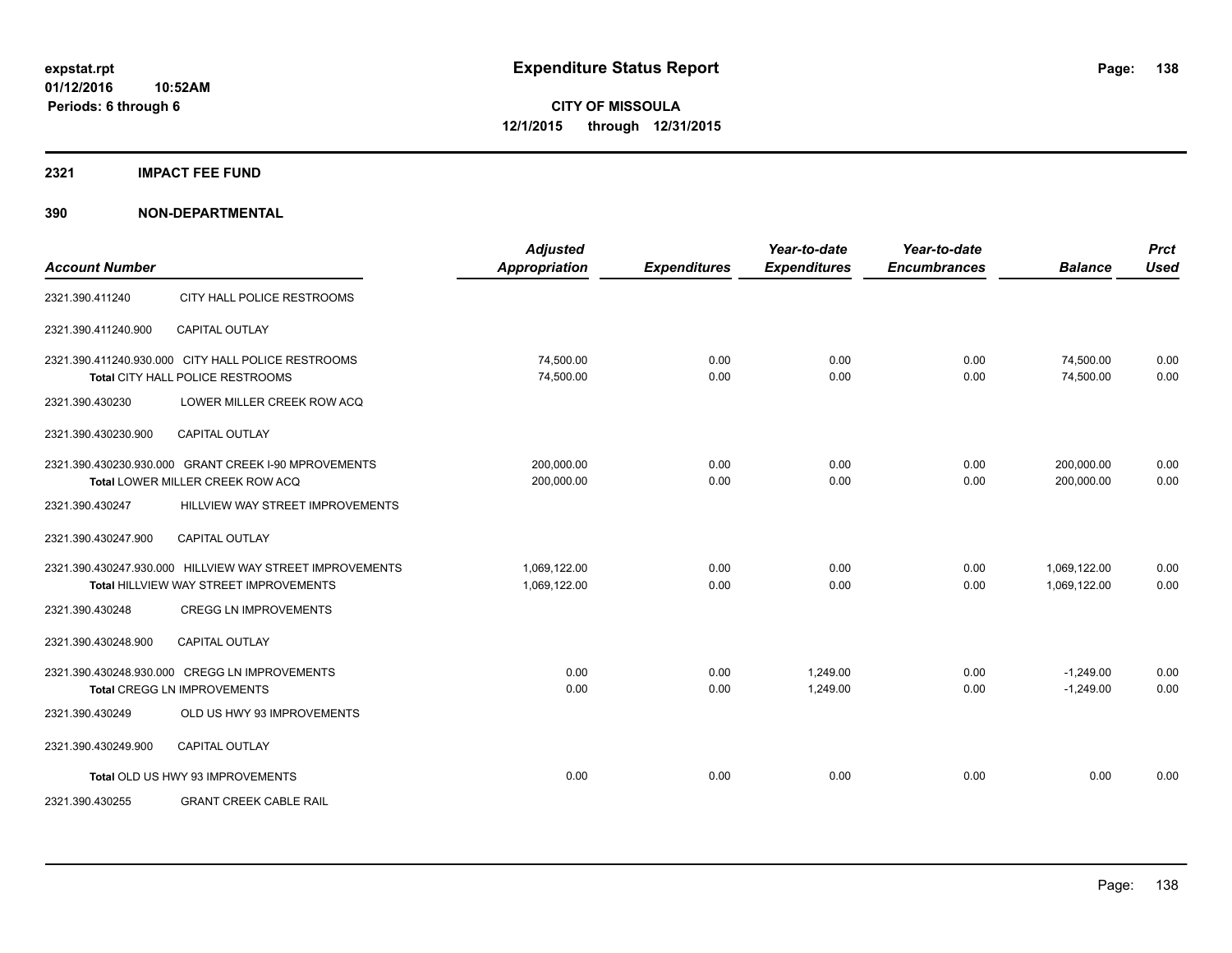**2321 IMPACT FEE FUND**

|                               |                                                | <b>Adjusted</b>      |                     | Year-to-date        | Year-to-date        |                | <b>Prct</b> |
|-------------------------------|------------------------------------------------|----------------------|---------------------|---------------------|---------------------|----------------|-------------|
| <b>Account Number</b>         |                                                | <b>Appropriation</b> | <b>Expenditures</b> | <b>Expenditures</b> | <b>Encumbrances</b> | <b>Balance</b> | <b>Used</b> |
| 2321.390.430255.900           | <b>CAPITAL OUTLAY</b>                          |                      |                     |                     |                     |                |             |
|                               | 2321.390.430255.930.000 GRANT CREEK CABLE RAIL | 45,000.00            | 24,971.25           | 24,971.25           | 0.00                | 20,028.75      | 55.49       |
|                               | Total GRANT CREEK CABLE RAIL                   | 45,000.00            | 24,971.25           | 24,971.25           | 0.00                | 20,028.75      | 55.49       |
| 2321.390.430260               | TRAFFIC & PEDESTRIAN SERVICES                  |                      |                     |                     |                     |                |             |
| 2321.390.430260.300           | PURCHASED SERVICES                             |                      |                     |                     |                     |                |             |
|                               | <b>Total PURCHASED SERVICES</b>                | 0.00                 | 0.00                | 0.00                | 0.00                | 0.00           | 0.00        |
| 2321.390.430260.900           | CAPITAL OUTLAY                                 |                      |                     |                     |                     |                |             |
|                               | Total TRAFFIC & PEDESTRIAN SERVICES            | 0.00                 | 0.00                | 0.00                | 0.00                | 0.00           | 0.00        |
| 2321.390.430261               | *** Title Not Found ***                        |                      |                     |                     |                     |                |             |
| 2321.390.430261.300           | PURCHASED SERVICES                             |                      |                     |                     |                     |                |             |
|                               | <b>Total PURCHASED SERVICES</b>                | 0.00                 | 0.00                | 0.00                | 0.00                | 0.00           | 0.00        |
| 2321.390.430261.800           | OTHER OBJECTS                                  |                      |                     |                     |                     |                |             |
| <b>Total OTHER OBJECTS</b>    |                                                | 0.00                 | 0.00                | 0.00                | 0.00                | 0.00           | 0.00        |
| 2321.390.430261.900           | <b>CAPITAL OUTLAY</b>                          |                      |                     |                     |                     |                |             |
| Total *** Title Not Found *** |                                                | 0.00                 | 0.00                | 0.00                | 0.00                | 0.00           | 0.00        |
| 2321.390.430280               | MILLER CR: BRIGGS TO MOCKINGBIRD               |                      |                     |                     |                     |                |             |
| 2321.390.430280.900           | CAPITAL OUTLAY                                 |                      |                     |                     |                     |                |             |
|                               | Total MILLER CR: BRIGGS TO MOCKINGBIRD         | 0.00                 | 0.00                | 0.00                | 0.00                | 0.00           | 0.00        |
| 2321.390.430281               | SOUTH 3RD STREET PROJECT                       |                      |                     |                     |                     |                |             |
| 2321.390.430281.300           | PURCHASED SERVICES                             |                      |                     |                     |                     |                |             |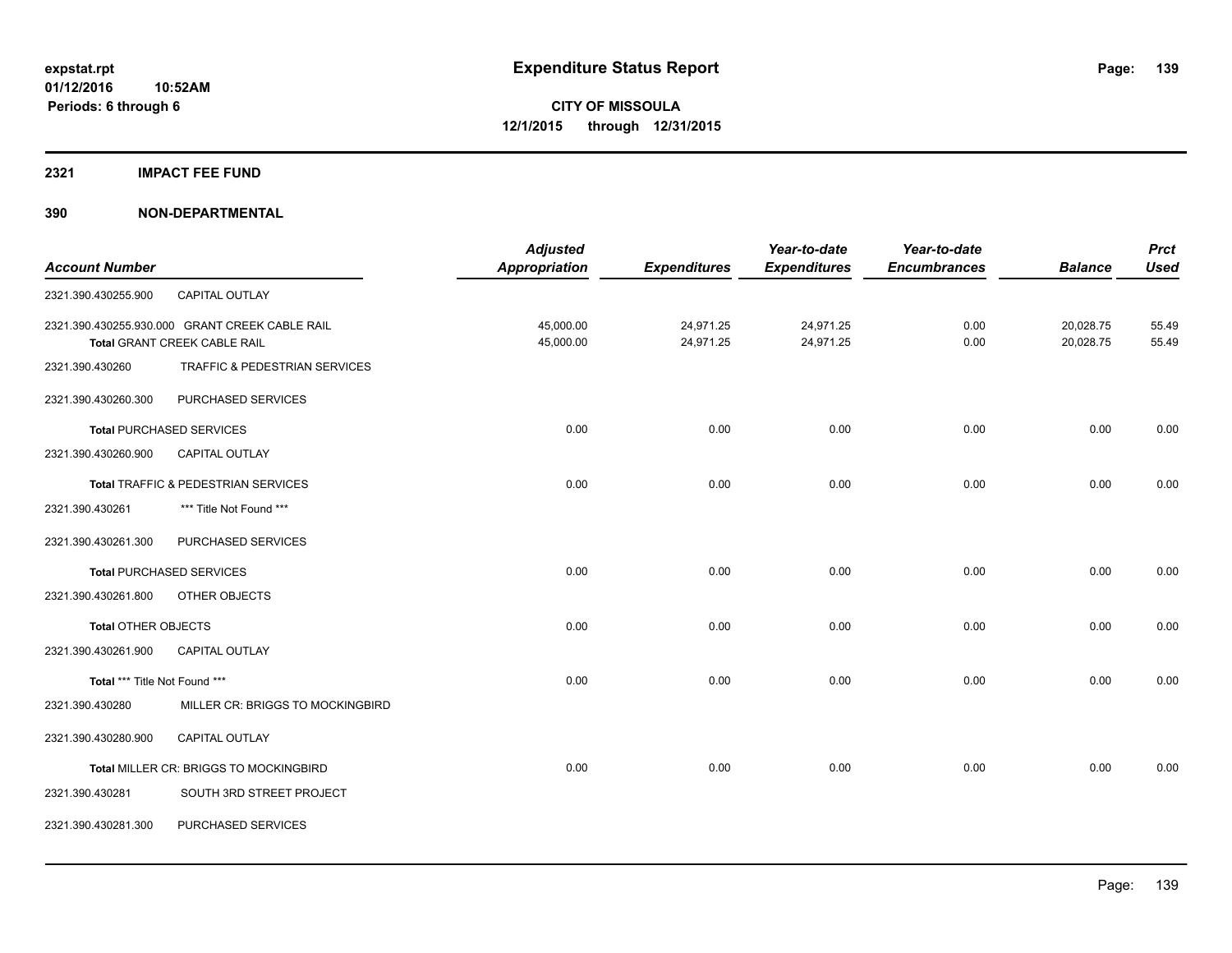# **2321 IMPACT FEE FUND**

|                                       |                                                                                  | <b>Adjusted</b>          |                        | Year-to-date             | Year-to-date        |                              | <b>Prct</b>    |
|---------------------------------------|----------------------------------------------------------------------------------|--------------------------|------------------------|--------------------------|---------------------|------------------------------|----------------|
| <b>Account Number</b>                 |                                                                                  | <b>Appropriation</b>     | <b>Expenditures</b>    | <b>Expenditures</b>      | <b>Encumbrances</b> | <b>Balance</b>               | <b>Used</b>    |
|                                       | <b>Total PURCHASED SERVICES</b>                                                  | 0.00                     | 0.00                   | 0.00                     | 0.00                | 0.00                         | 0.00           |
| 2321.390.430281.900                   | <b>CAPITAL OUTLAY</b>                                                            |                          |                        |                          |                     |                              |                |
|                                       | 2321.390.430281.930.000 SO 3RD ST/IMPROVEMENTS<br>Total SOUTH 3RD STREET PROJECT | 572,000.00<br>572,000.00 | 18,471.59<br>18,471.59 | 256,669.19<br>256,669.19 | 0.00<br>0.00        | 315,330.81<br>315,330.81     | 44.87<br>44.87 |
| 2321.390.460401                       | FORT MSLA REGIONAL PARK                                                          |                          |                        |                          |                     |                              |                |
| 2321.390.460401.900                   | <b>CAPITAL OUTLAY</b>                                                            |                          |                        |                          |                     |                              |                |
| 2321.390.460401.930.000 FORT MISSOULA | Total FORT MSLA REGIONAL PARK                                                    | 0.00<br>0.00             | 5,531.00<br>5,531.00   | 10,962.02<br>10,962.02   | 0.00<br>0.00        | $-10,962.02$<br>$-10.962.02$ | 0.00<br>0.00   |
| 2321.390.460404                       | <b>EATON TRAIL</b>                                                               |                          |                        |                          |                     |                              |                |
| 2321.390.460404.100                   | PERSONAL SERVICES                                                                |                          |                        |                          |                     |                              |                |
| <b>Total PERSONAL SERVICES</b>        |                                                                                  | 0.00                     | 0.00                   | 0.00                     | 0.00                | 0.00                         | 0.00           |
| 2321.390.460404.300                   | PURCHASED SERVICES                                                               |                          |                        |                          |                     |                              |                |
|                                       | <b>Total PURCHASED SERVICES</b>                                                  | 0.00                     | 0.00                   | 0.00                     | 0.00                | 0.00                         | 0.00           |
| 2321.390.460404.900                   | <b>CAPITAL OUTLAY</b>                                                            |                          |                        |                          |                     |                              |                |
| <b>Total EATON TRAIL</b>              |                                                                                  | 0.00                     | 0.00                   | 0.00                     | 0.00                | 0.00                         | 0.00           |
| 2321.390.460406                       | WHITE PINE PARK                                                                  |                          |                        |                          |                     |                              |                |
| 2321.390.460406.100                   | PERSONAL SERVICES                                                                |                          |                        |                          |                     |                              |                |
| <b>Total PERSONAL SERVICES</b>        |                                                                                  | 0.00                     | 0.00                   | 0.00                     | 0.00                | 0.00                         | 0.00           |
| 2321.390.460406.300                   | PURCHASED SERVICES                                                               |                          |                        |                          |                     |                              |                |
| <b>Total WHITE PINE PARK</b>          |                                                                                  | 0.00                     | 0.00                   | 0.00                     | 0.00                | 0.00                         | 0.00           |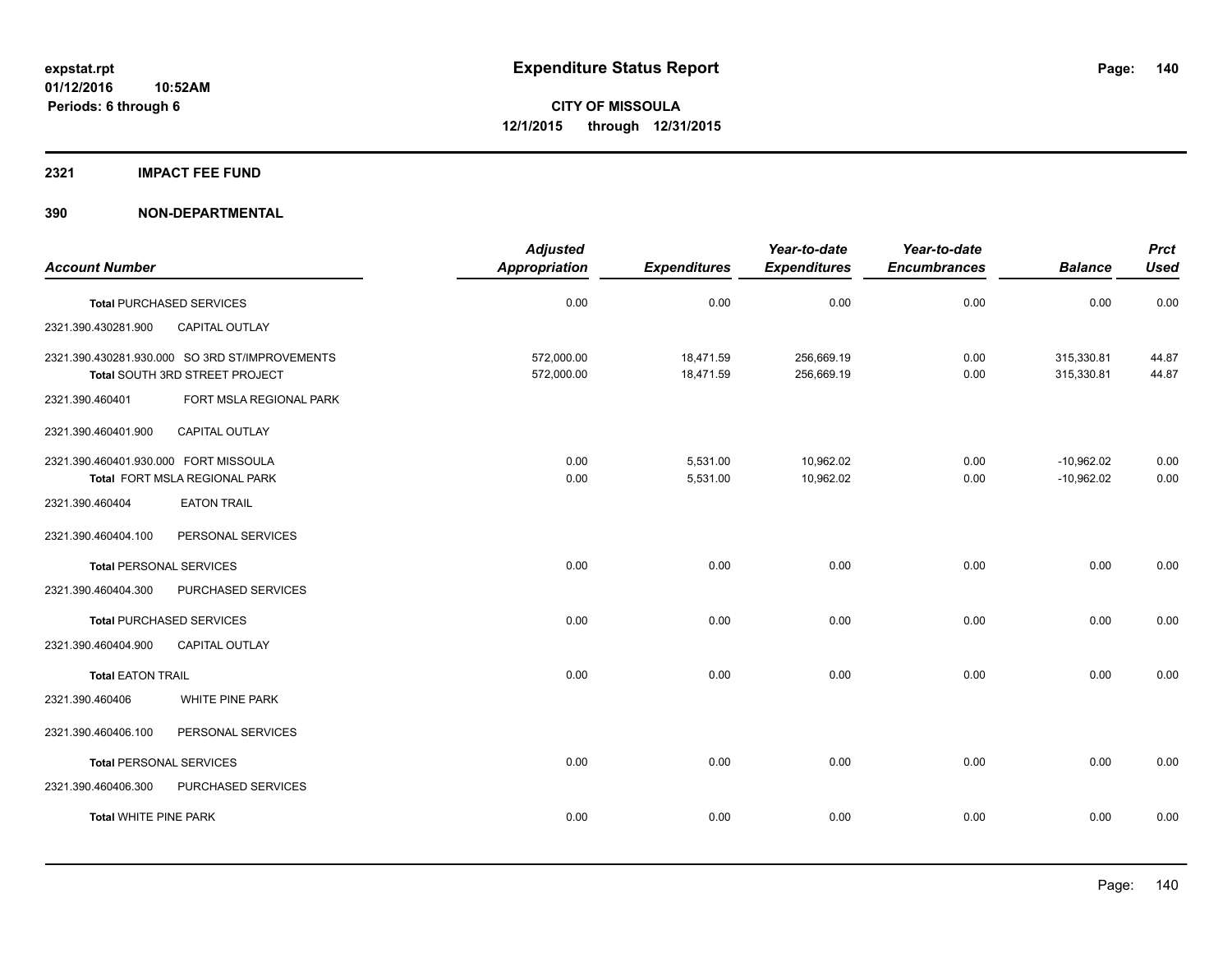**2321 IMPACT FEE FUND**

| <b>Account Number</b>           |                                                                                | <b>Adjusted</b><br>Appropriation | <b>Expenditures</b> | Year-to-date<br><b>Expenditures</b> | Year-to-date<br><b>Encumbrances</b> | <b>Balance</b>           | <b>Prct</b><br><b>Used</b> |
|---------------------------------|--------------------------------------------------------------------------------|----------------------------------|---------------------|-------------------------------------|-------------------------------------|--------------------------|----------------------------|
| 2321.390.460408                 | <b>CONSERVATION LAND MANAGEMENT PLAN</b>                                       |                                  |                     |                                     |                                     |                          |                            |
| 2321.390.460408.900             | <b>CAPITAL OUTLAY</b>                                                          |                                  |                     |                                     |                                     |                          |                            |
|                                 | Total CONSERVATION LAND MANAGEMENT PLAN                                        | 0.00                             | 0.00                | 0.00                                | 0.00                                | 0.00                     | 0.00                       |
| 2321.390.460409                 | MISSOULA TO LOLO TRAIL                                                         |                                  |                     |                                     |                                     |                          |                            |
| 2321.390.460409.800             | OTHER OBJECTS                                                                  |                                  |                     |                                     |                                     |                          |                            |
| <b>Total OTHER OBJECTS</b>      |                                                                                | 0.00                             | 0.00                | 0.00                                | 0.00                                | 0.00                     | 0.00                       |
| 2321.390.460409.900             | <b>CAPITAL OUTLAY</b>                                                          |                                  |                     |                                     |                                     |                          |                            |
|                                 | 2321.390.460409.930.000 MISSOULA TO LOLO TRAIL<br>Total MISSOULA TO LOLO TRAIL | 156,000.00<br>156,000.00         | 0.00<br>0.00        | 0.00<br>0.00                        | 0.00<br>0.00                        | 156,000.00<br>156,000.00 | 0.00<br>0.00               |
| 2321.390.460411                 | MISSOULA TO LOLO TRAIL                                                         |                                  |                     |                                     |                                     |                          |                            |
| 2321.390.460411.900             | CAPITAL OUTLAY                                                                 |                                  |                     |                                     |                                     |                          |                            |
|                                 | Total MISSOULA TO LOLO TRAIL                                                   | 0.00                             | 0.00                | 0.00                                | 0.00                                | 0.00                     | 0.00                       |
| 2321.390.460412                 | PLEASANT VIEW PARK                                                             |                                  |                     |                                     |                                     |                          |                            |
| 2321.390.460412.900             | <b>CAPITAL OUTLAY</b>                                                          |                                  |                     |                                     |                                     |                          |                            |
| <b>Total PLEASANT VIEW PARK</b> |                                                                                | 0.00                             | 0.00                | 0.00                                | 0.00                                | 0.00                     | 0.00                       |
| 2321.390.460444                 | <b>PLAYGROUNDS</b>                                                             |                                  |                     |                                     |                                     |                          |                            |
| 2321.390.460444.900             | CAPITAL OUTLAY                                                                 |                                  |                     |                                     |                                     |                          |                            |
| <b>Total PLAYGROUNDS</b>        | 2321.390.460444.930.000 PARK TRAIL BOND PLAYGROUNDS                            | 30,000.00<br>30,000.00           | 0.00<br>0.00        | 0.00<br>0.00                        | 0.00<br>0.00                        | 30,000.00<br>30,000.00   | 0.00<br>0.00               |
| 2321.390.510000                 | UNALLOCATED IMPACT FEES                                                        |                                  |                     |                                     |                                     |                          |                            |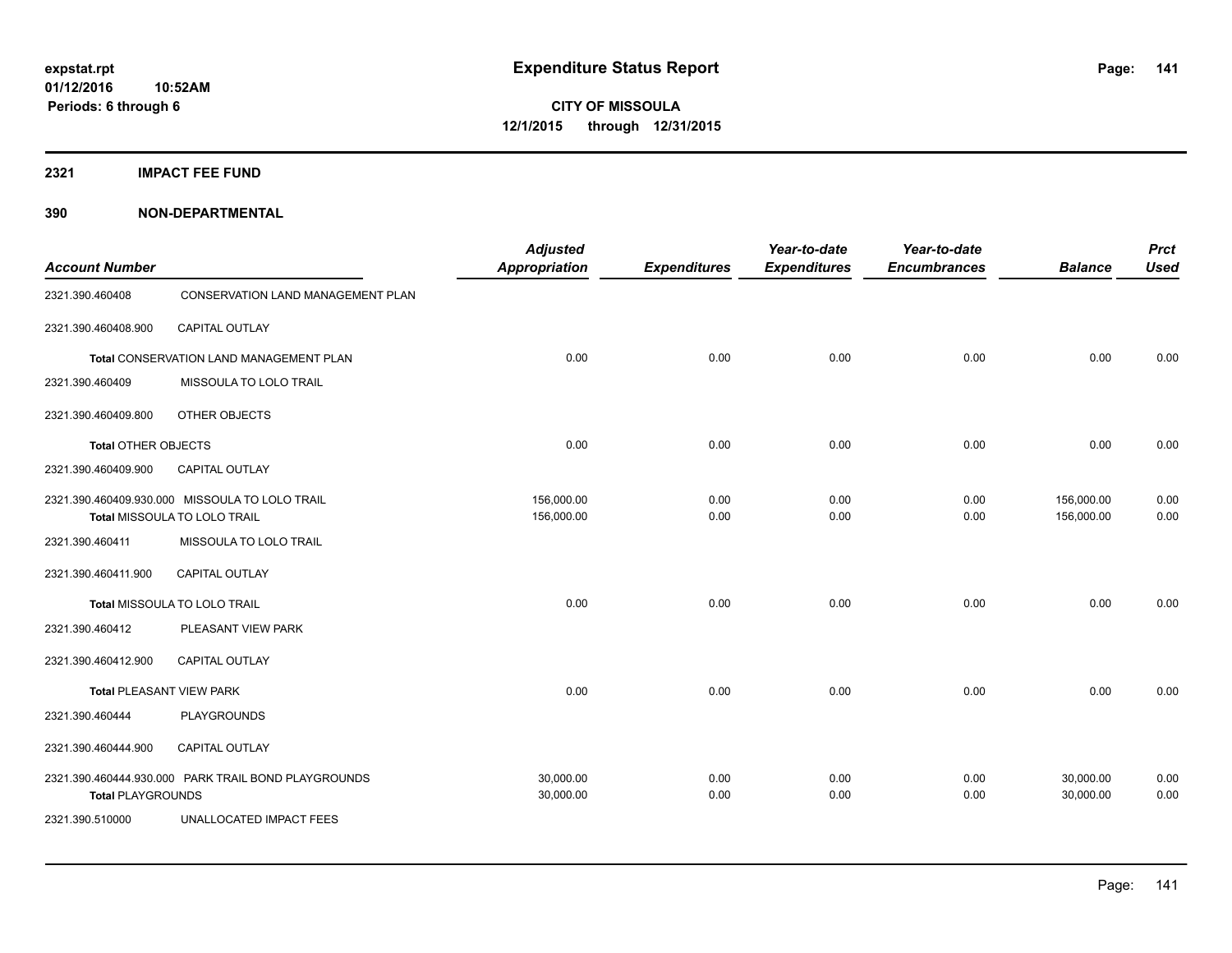# **2321 IMPACT FEE FUND**

|                                                | <b>Adjusted</b>          |                     | Year-to-date        | Year-to-date        |                | <b>Prct</b> |
|------------------------------------------------|--------------------------|---------------------|---------------------|---------------------|----------------|-------------|
| <b>Account Number</b>                          | <b>Appropriation</b>     | <b>Expenditures</b> | <b>Expenditures</b> | <b>Encumbrances</b> | <b>Balance</b> | <b>Used</b> |
| 2321.390.510000.800<br>OTHER OBJECTS           |                          |                     |                     |                     |                |             |
| <b>Total OTHER OBJECTS</b>                     |                          | 0.00<br>0.00        | 0.00                | 0.00                | 0.00           | 0.00        |
| <b>CAPITAL OUTLAY</b><br>2321.390.510000.900   |                          |                     |                     |                     |                |             |
| 2321.390.510000.930.000<br><b>IMPROVEMENTS</b> | 253,378.00               | 0.00                | 0.00                | 0.00                | 253,378.00     | 0.00        |
| <b>Total UNALLOCATED IMPACT FEES</b>           | 253,378.00               | 0.00                | 0.00                | 0.00                | 253,378.00     | 0.00        |
| 2321.390.510110                                | <b>MERCHANT SERVICES</b> |                     |                     |                     |                |             |
| 2321.390.510110.500<br><b>FIXED CHARGES</b>    |                          |                     |                     |                     |                |             |
| <b>Total MERCHANT SERVICES</b>                 |                          | 0.00<br>0.00        | 0.00                | 0.00                | 0.00           | 0.00        |
| <b>Total IMPACT FEE FUND</b>                   | 2,400,000.00             | 48,973.84           | 293,851.46          | 0.00                | 2,106,148.54   | 12.24       |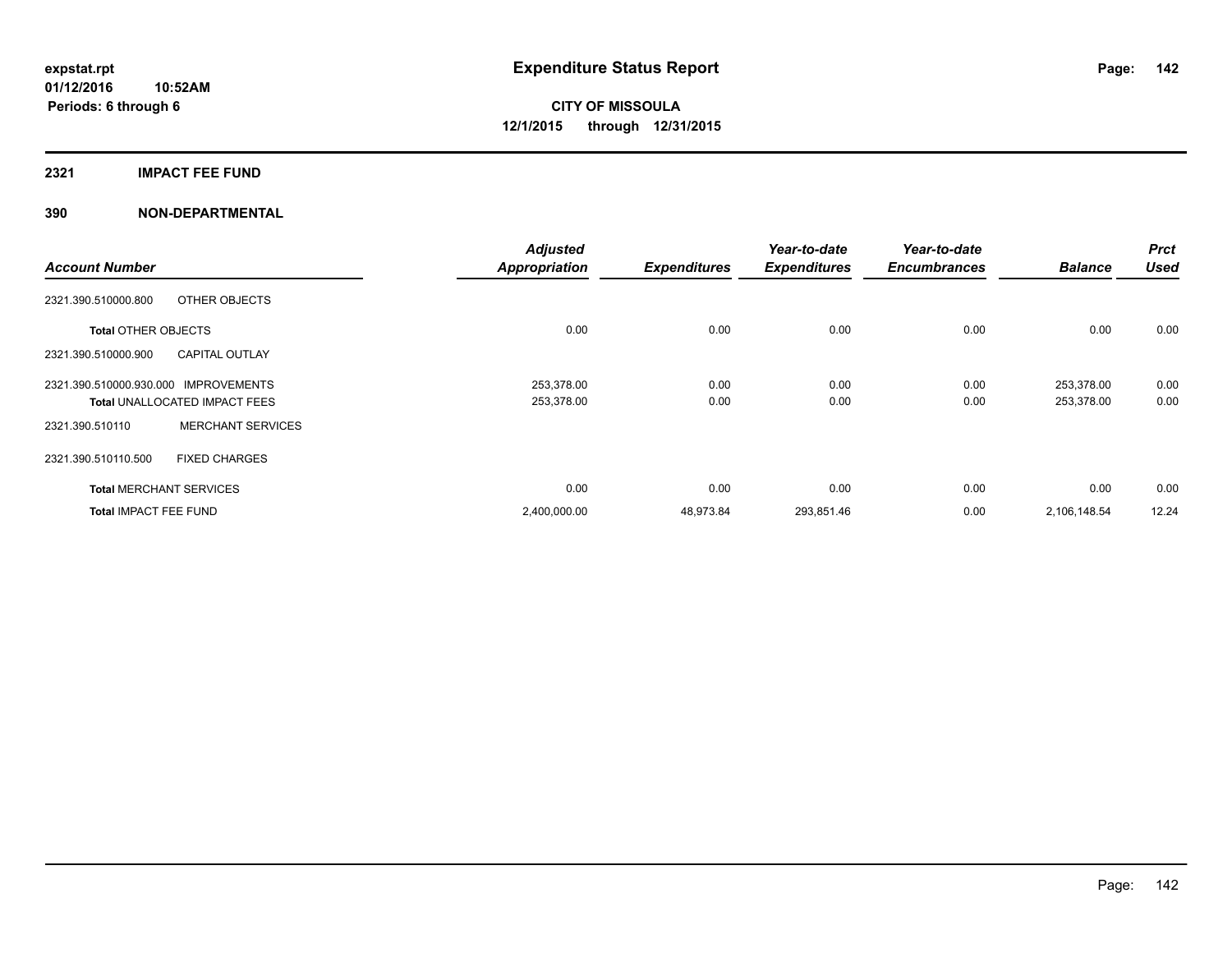# **2322 GEORGE ELMER/CATTLE DR INTERSECTION**

|                             |                                               | <b>Adjusted</b>      |                     | Year-to-date        | Year-to-date        |                | <b>Prct</b> |
|-----------------------------|-----------------------------------------------|----------------------|---------------------|---------------------|---------------------|----------------|-------------|
| <b>Account Number</b>       |                                               | <b>Appropriation</b> | <b>Expenditures</b> | <b>Expenditures</b> | <b>Encumbrances</b> | <b>Balance</b> | <b>Used</b> |
| 2322.390.510100             | SPECIAL ASSESSMENTS                           |                      |                     |                     |                     |                |             |
| 2322.390.510100.300         | PURCHASED SERVICES                            |                      |                     |                     |                     |                |             |
|                             | 2322.390.510100.350.000 PROFESSIONAL SERVICES | 15,000.00            | 0.00                | 0.00                | 0.00                | 15,000.00      | 0.00        |
|                             | <b>Total PURCHASED SERVICES</b>               | 15,000.00            | 0.00                | 0.00                | 0.00                | 15,000.00      | 0.00        |
| 2322.390.510100.800         | OTHER OBJECTS                                 |                      |                     |                     |                     |                |             |
| <b>Total OTHER OBJECTS</b>  |                                               | 0.00                 | 0.00                | 0.00                | 0.00                | 0.00           | 0.00        |
| 2322.390.510100.900         | <b>CAPITAL OUTLAY</b>                         |                      |                     |                     |                     |                |             |
| <b>Total CAPITAL OUTLAY</b> |                                               | 0.00                 | 0.00                | 0.00                | 0.00                | 0.00           | 0.00        |
|                             | <b>Total SPECIAL ASSESSMENTS</b>              | 15,000.00            | 0.00                | 0.00                | 0.00                | 15,000.00      | 0.00        |
| 2322.390.510110             | <b>MERCHANT SERVICES</b>                      |                      |                     |                     |                     |                |             |
| 2322.390.510110.500         | <b>FIXED CHARGES</b>                          |                      |                     |                     |                     |                |             |
|                             | <b>Total MERCHANT SERVICES</b>                | 0.00                 | 0.00                | 0.00                | 0.00                | 0.00           | 0.00        |
|                             | Total GEORGE ELMER/CATTLE DR INTERSECTION     | 15,000.00            | 0.00                | 0.00                | 0.00                | 15,000.00      | 0.00        |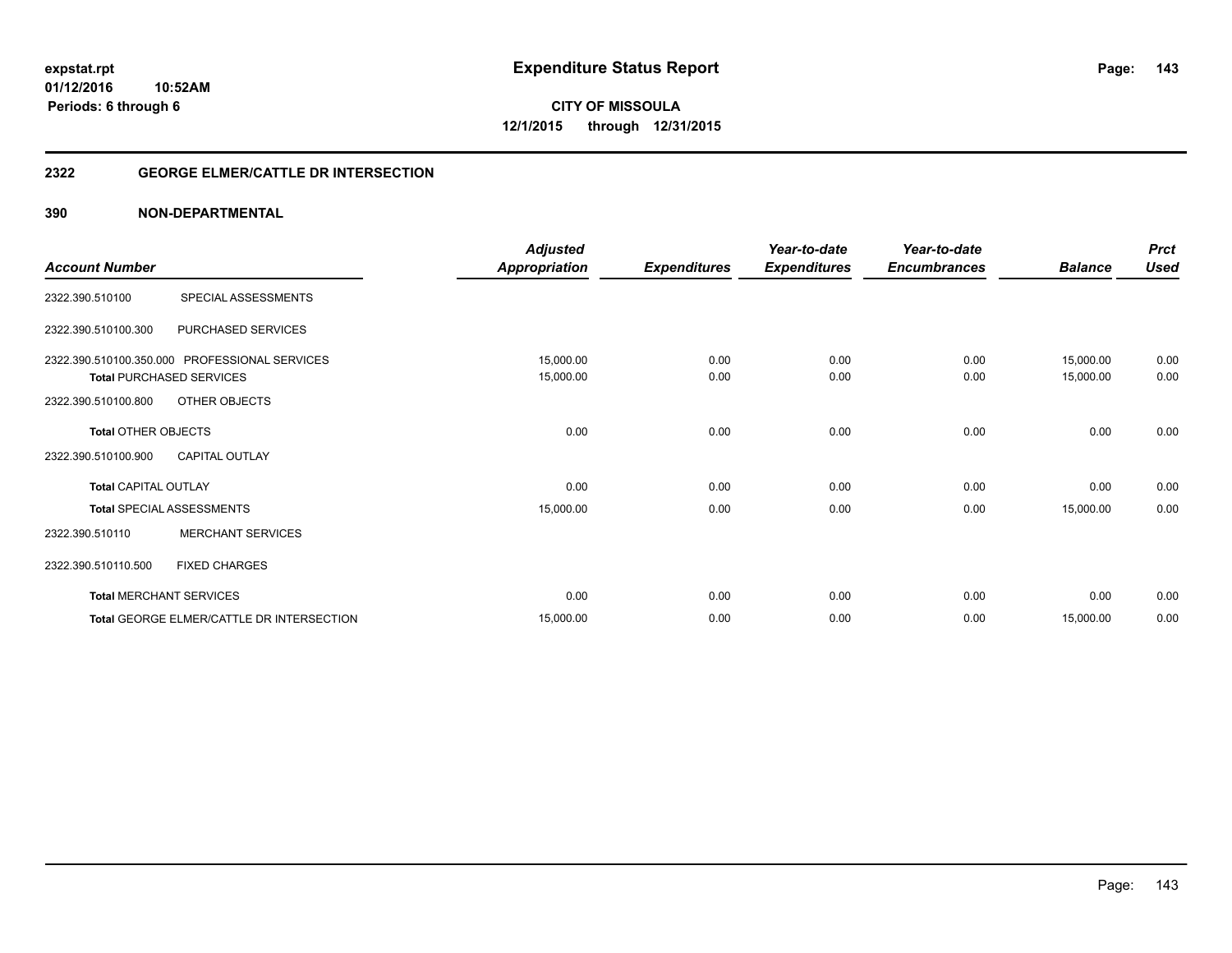**Periods: 6 through 6**

**CITY OF MISSOULA 12/1/2015 through 12/31/2015**

# **2365 PUBLIC ART FUND**

**10:52AM**

# **220 MAYOR**

|                                               | <b>Adjusted</b> |                     | Year-to-date        | Year-to-date        |                | <b>Prct</b> |
|-----------------------------------------------|-----------------|---------------------|---------------------|---------------------|----------------|-------------|
| <b>Account Number</b>                         | Appropriation   | <b>Expenditures</b> | <b>Expenditures</b> | <b>Encumbrances</b> | <b>Balance</b> | <b>Used</b> |
| PUBLIC ART PROJECTS<br>2365.220.460518        |                 |                     |                     |                     |                |             |
| PURCHASED SERVICES<br>2365.220.460518.300     |                 |                     |                     |                     |                |             |
| 2365.220.460518.350.000 PROFESSIONAL SERVICES | 7,350.00        | 0.00                | 6,603.09            | 0.00                | 746.91         | 89.84       |
| <b>Total PURCHASED SERVICES</b>               | 7,350.00        | 0.00                | 6,603.09            | 0.00                | 746.91         | 89.84       |
| <b>OTHER OBJECTS</b><br>2365.220.460518.800   |                 |                     |                     |                     |                |             |
| <b>Total OTHER OBJECTS</b>                    | 0.00            | 0.00                | 0.00                | 0.00                | 0.00           | 0.00        |
| <b>CAPITAL OUTLAY</b><br>2365.220.460518.900  |                 |                     |                     |                     |                |             |
| 2365.220.460518.930.000 IMPROVEMENTS          | 5,615.00        | 0.00                | 20,400.00           | 0.00                | $-14,785.00$   | 363.31      |
| <b>Total CAPITAL OUTLAY</b>                   | 5,615.00        | 0.00                | 20,400.00           | 0.00                | $-14,785.00$   | 363.31      |
| <b>Total PUBLIC ART PROJECTS</b>              | 12,965.00       | 0.00                | 27,003.09           | 0.00                | $-14,038.09$   | 208.28      |
| <b>MERCHANT SERVICES</b><br>2365.220.510110   |                 |                     |                     |                     |                |             |
| <b>FIXED CHARGES</b><br>2365.220.510110.500   |                 |                     |                     |                     |                |             |
| <b>Total FIXED CHARGES</b>                    | 0.00            | 0.00                | 0.00                | 0.00                | 0.00           | 0.00        |
| <b>Total MERCHANT SERVICES</b>                | 0.00            | 0.00                | 0.00                | 0.00                | 0.00           | 0.00        |
| <b>Total PUBLIC ART FUND</b>                  | 12,965.00       | 0.00                | 27,003.09           | 0.00                | $-14,038.09$   | 208.28      |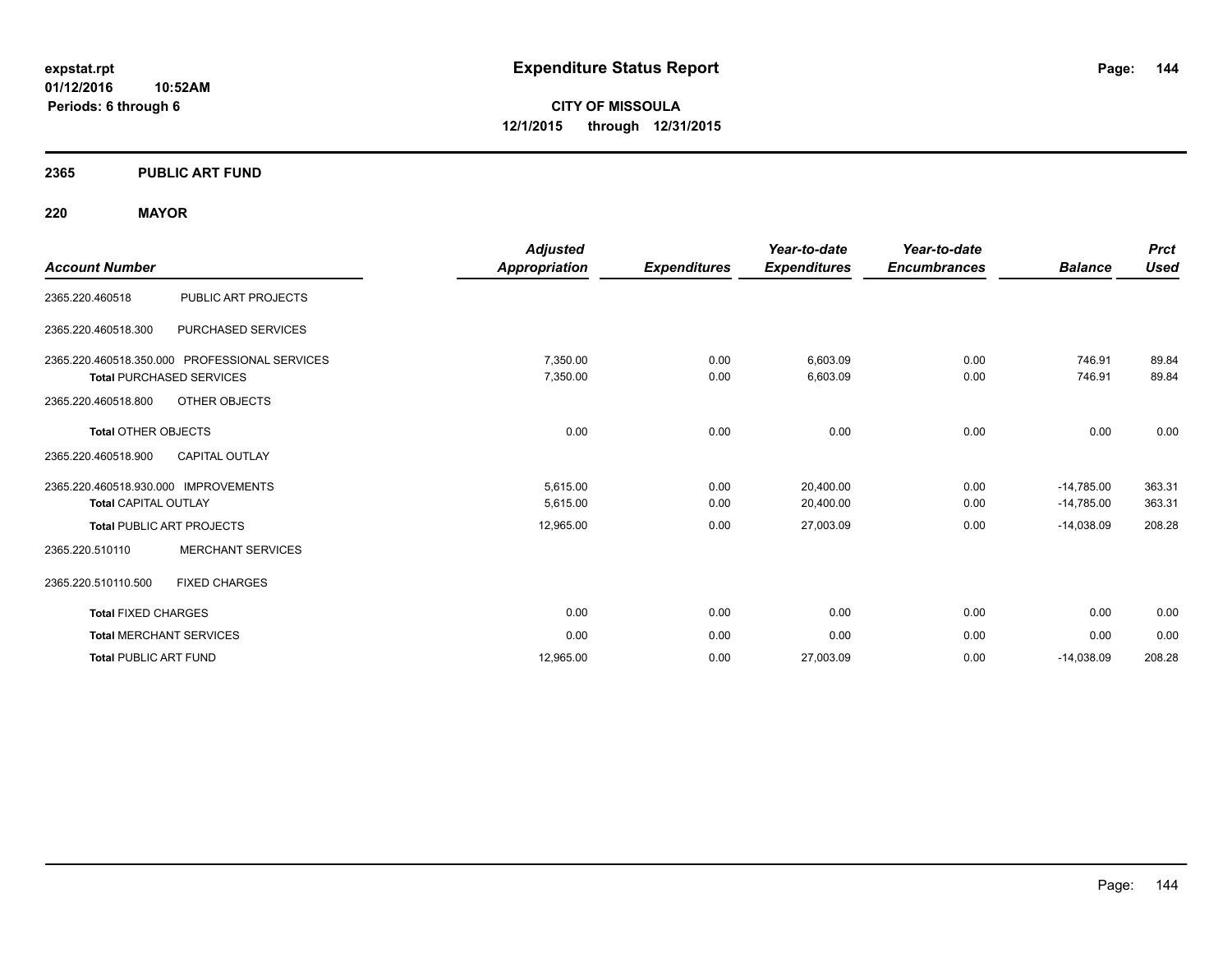#### **2371 EMPLOYEE HEALTH INSURANCE LEVY FUND**

| <b>Account Number</b>          |                                                  | <b>Adjusted</b><br><b>Appropriation</b> | <b>Expenditures</b> | Year-to-date<br><b>Expenditures</b> | Year-to-date<br><b>Encumbrances</b> | <b>Balance</b> | <b>Prct</b><br><b>Used</b> |
|--------------------------------|--------------------------------------------------|-----------------------------------------|---------------------|-------------------------------------|-------------------------------------|----------------|----------------------------|
| 2371.390.510110                | <b>MERCHANT SERVICES</b>                         |                                         |                     |                                     |                                     |                |                            |
| 2371.390.510110.500            | <b>FIXED CHARGES</b>                             |                                         |                     |                                     |                                     |                |                            |
| <b>Total MERCHANT SERVICES</b> |                                                  | 0.00                                    | 0.00                | 0.00                                | 0.00                                | 0.00           | 0.00                       |
| 2371.390.521000                | INTERFUND OPERATING TRANSFERS                    |                                         |                     |                                     |                                     |                |                            |
| 2371.390.521000.800            | OTHER OBJECTS                                    |                                         |                     |                                     |                                     |                |                            |
|                                | 2371.390.521000.820.000 TRANSFERS TO OTHER FUNDS | 4,462.00                                | 2,231.00            | 2.231.00                            | 0.00                                | 2.231.00       | 50.00                      |
|                                | <b>Total INTERFUND OPERATING TRANSFERS</b>       | 4,462.00                                | 2,231.00            | 2,231.00                            | 0.00                                | 2,231.00       | 50.00                      |
|                                | Total EMPLOYEE HEALTH INSURANCE LEVY FUND        | 4,462.00                                | 2.231.00            | 2,231.00                            | 0.00                                | 2.231.00       | 50.00                      |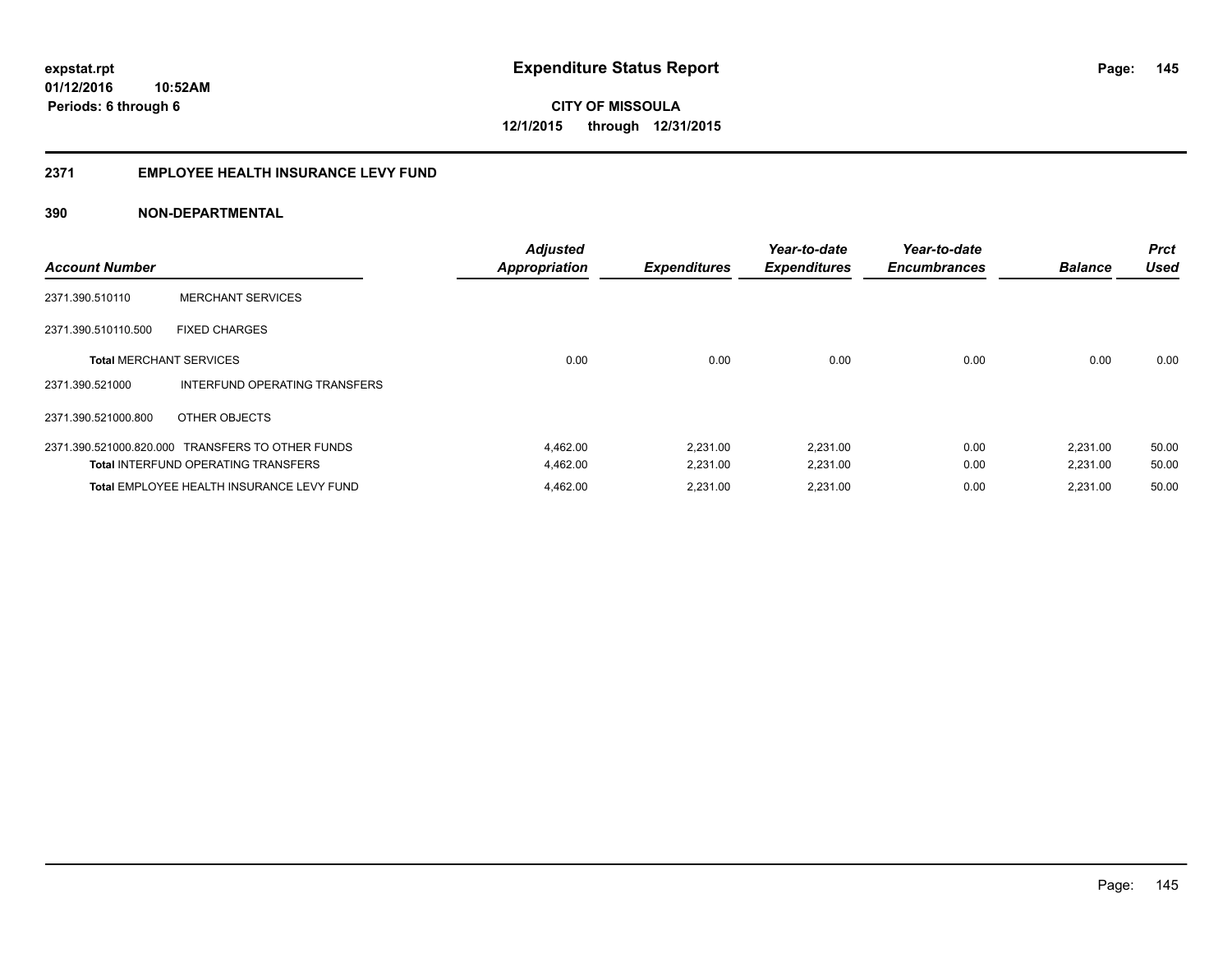#### **2372 PERMISSIVE MEDICAL LEVY**

| <b>Account Number</b>          |                                                  | <b>Adjusted</b><br><b>Appropriation</b> | <b>Expenditures</b> | Year-to-date<br><b>Expenditures</b> | Year-to-date<br><b>Encumbrances</b> | <b>Balance</b> | <b>Prct</b><br><b>Used</b> |
|--------------------------------|--------------------------------------------------|-----------------------------------------|---------------------|-------------------------------------|-------------------------------------|----------------|----------------------------|
| 2372.390.510110                | <b>MERCHANT SERVICES</b>                         |                                         |                     |                                     |                                     |                |                            |
| 2372.390.510110.500            | <b>FIXED CHARGES</b>                             |                                         |                     |                                     |                                     |                |                            |
| <b>Total MERCHANT SERVICES</b> |                                                  | 0.00                                    | 0.00                | 0.00                                | 0.00                                | 0.00           | 0.00                       |
| 2372.390.521000                | INTERFUND OPERATING TRANSFERS                    |                                         |                     |                                     |                                     |                |                            |
| 2372.390.521000.800            | OTHER OBJECTS                                    |                                         |                     |                                     |                                     |                |                            |
|                                | 2372.390.521000.820.000 TRANSFERS TO OTHER FUNDS | 4,405,445.00                            | 2,202,723.00        | 2,202,723.00                        | 0.00                                | 2,202,722.00   | 50.00                      |
|                                | <b>Total INTERFUND OPERATING TRANSFERS</b>       | 4,405,445.00                            | 2,202,723.00        | 2,202,723.00                        | 0.00                                | 2,202,722.00   | 50.00                      |
|                                | <b>Total PERMISSIVE MEDICAL LEVY</b>             | 4,405,445.00                            | 2,202,723.00        | 2,202,723.00                        | 0.00                                | 2.202.722.00   | 50.00                      |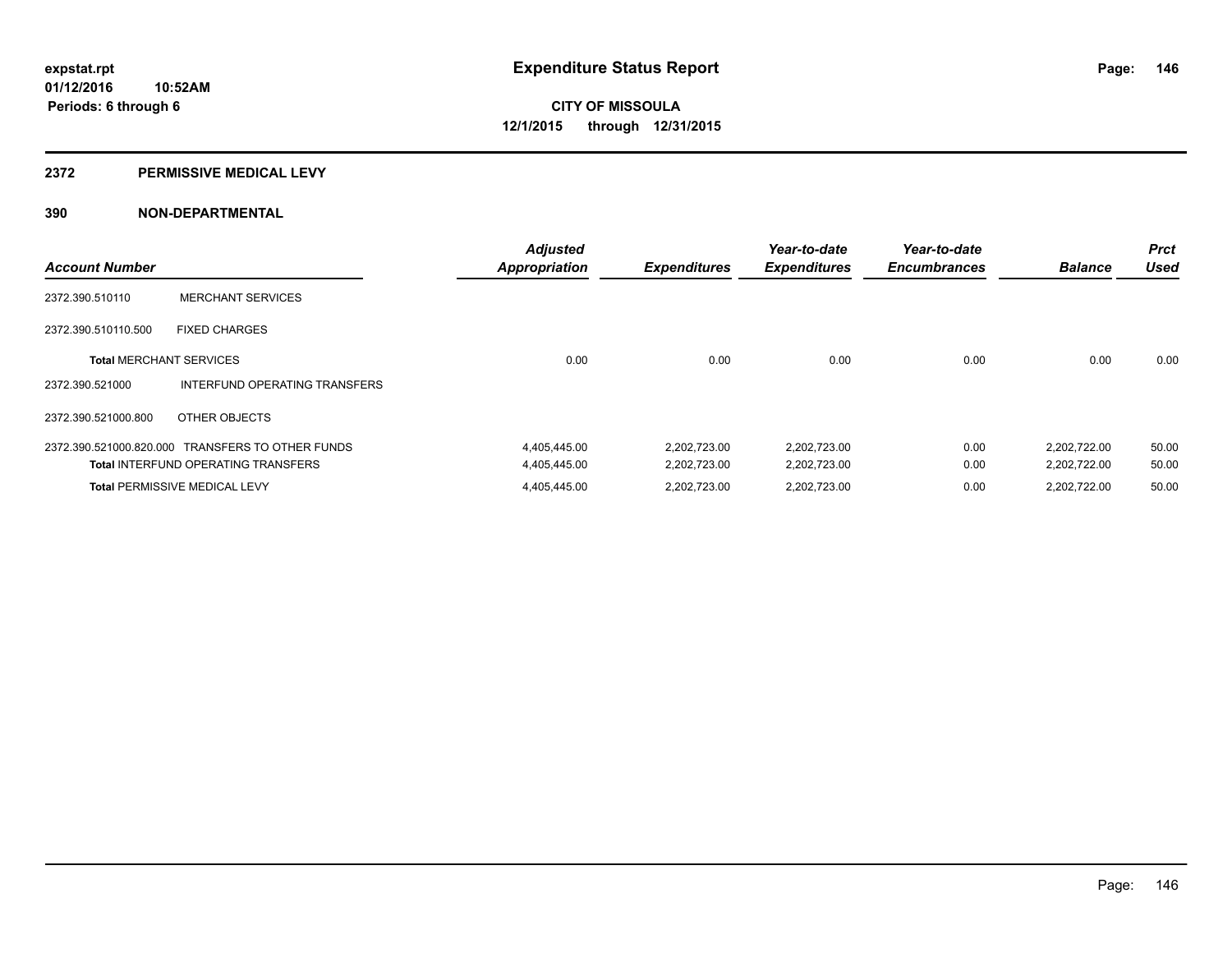**CITY OF MISSOULA 12/1/2015 through 12/31/2015**

### **2389 CABLE TELEVISION FRANCHISE FUND**

|                                  |                                                  | <b>Adjusted</b>      |                     | Year-to-date        | Year-to-date        |                | <b>Prct</b> |
|----------------------------------|--------------------------------------------------|----------------------|---------------------|---------------------|---------------------|----------------|-------------|
| <b>Account Number</b>            |                                                  | <b>Appropriation</b> | <b>Expenditures</b> | <b>Expenditures</b> | <b>Encumbrances</b> | <b>Balance</b> | <b>Used</b> |
| 2389.390.411810                  | <b>CABLE TV FRANCHISE</b>                        |                      |                     |                     |                     |                |             |
| 2389.390.411810.300              | PURCHASED SERVICES                               |                      |                     |                     |                     |                |             |
|                                  | 2389.390.411810.350.000 PROFESSIONAL SERVICES    | 5,000.00             | 0.00                | 11.409.90           | 0.00                | $-6,409.90$    | 228.20      |
| 2389.390.411810.370.000 TRAVEL   |                                                  | 1.000.00             | 0.00                | 0.00                | 0.00                | 1.000.00       | 0.00        |
| 2389.390.411810.380.000 TRAINING |                                                  | 1,000.00             | 0.00                | 0.00                | 0.00                | 1,000.00       | 0.00        |
|                                  | <b>Total PURCHASED SERVICES</b>                  | 7,000.00             | 0.00                | 11,409.90           | 0.00                | $-4,409.90$    | 163.00      |
| 2389.390.411810.700              | <b>GRANTS &amp; CONTRIBUTIONS</b>                |                      |                     |                     |                     |                |             |
|                                  | 2389.390.411810.700.000 GRANTS & CONTRIBUTIONS   | 440,000.00           | 0.00                | 135,274.26          | 0.00                | 304,725.74     | 30.74       |
|                                  | <b>Total GRANTS &amp; CONTRIBUTIONS</b>          | 440,000.00           | 0.00                | 135,274.26          | 0.00                | 304,725.74     | 30.74       |
| 2389.390.411810.800              | OTHER OBJECTS                                    |                      |                     |                     |                     |                |             |
|                                  | 2389.390.411810.820.000 TRANSFERS TO OTHER FUNDS | 251,433.00           | 125,717.00          | 125,717.00          | 0.00                | 125,716.00     | 50.00       |
| <b>Total OTHER OBJECTS</b>       |                                                  | 251,433.00           | 125.717.00          | 125,717.00          | 0.00                | 125,716.00     | 50.00       |
| 2389.390.411810.900              | <b>CAPITAL OUTLAY</b>                            |                      |                     |                     |                     |                |             |
|                                  | 2389.390.411810.940.000 MACHINERY & EQUIPMENT    | 37.567.00            | 1.499.95            | 11.347.77           | 0.00                | 26,219.23      | 30.21       |
| <b>Total CAPITAL OUTLAY</b>      |                                                  | 37,567.00            | 1,499.95            | 11,347.77           | 0.00                | 26,219.23      | 30.21       |
| <b>Total CABLE TV FRANCHISE</b>  |                                                  | 736,000.00           | 127,216.95          | 283,748.93          | 0.00                | 452,251.07     | 38.55       |
| 2389.390.510110                  | <b>MERCHANT SERVICES</b>                         |                      |                     |                     |                     |                |             |
| 2389.390.510110.500              | <b>FIXED CHARGES</b>                             |                      |                     |                     |                     |                |             |
| <b>Total MERCHANT SERVICES</b>   |                                                  | 0.00                 | 0.00                | 0.00                | 0.00                | 0.00           | 0.00        |
|                                  | <b>Total CABLE TELEVISION FRANCHISE FUND</b>     | 736,000.00           | 127,216.95          | 283,748.93          | 0.00                | 452,251.07     | 38.55       |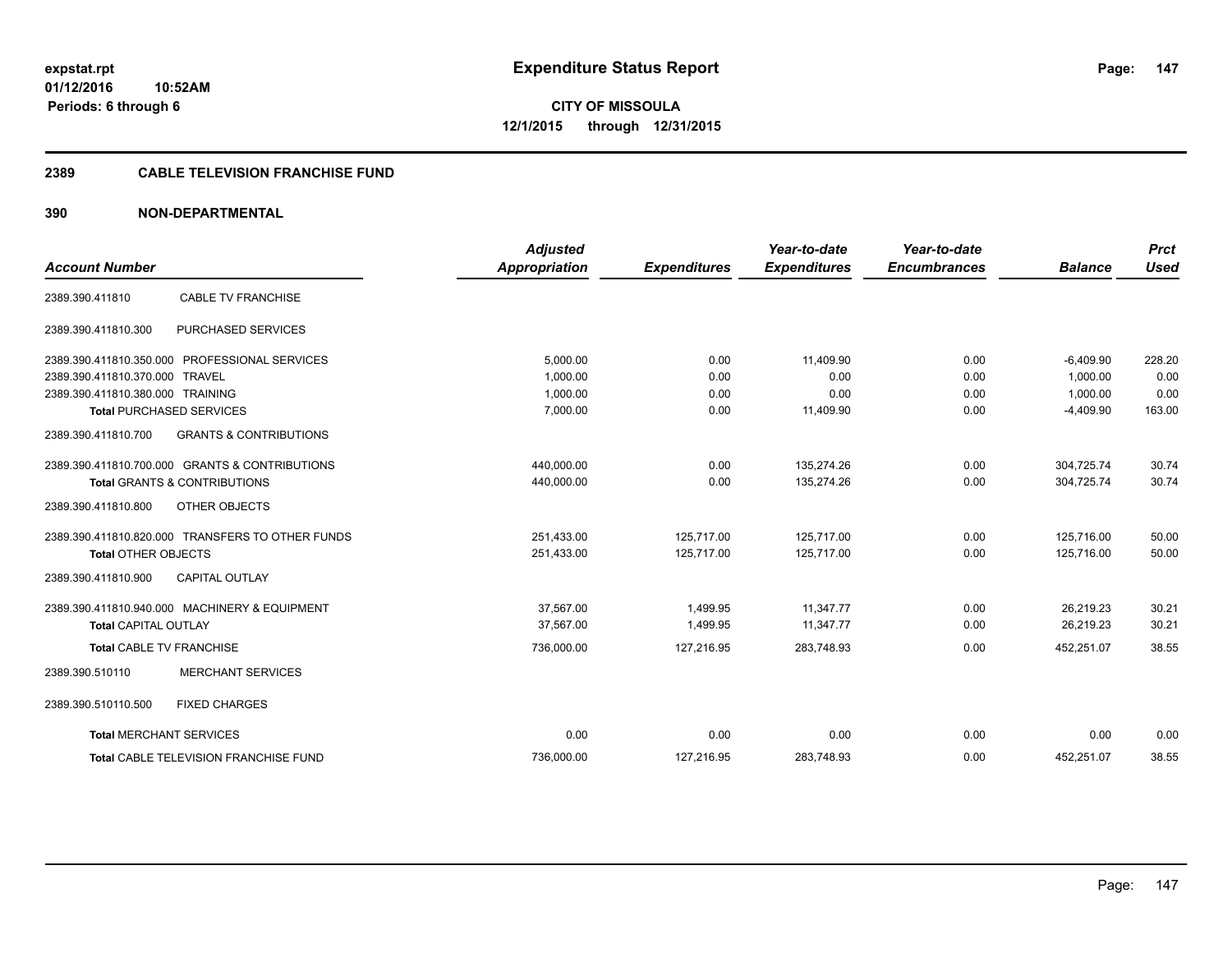**Periods: 6 through 6**

**CITY OF MISSOULA 12/1/2015 through 12/31/2015**

# **2390 DRUG FORFEITURE FUND**

|                                                          | <b>Adjusted</b>      |                     | Year-to-date        | Year-to-date        |                | <b>Prct</b> |
|----------------------------------------------------------|----------------------|---------------------|---------------------|---------------------|----------------|-------------|
| <b>Account Number</b>                                    | <b>Appropriation</b> | <b>Expenditures</b> | <b>Expenditures</b> | <b>Encumbrances</b> | <b>Balance</b> | <b>Used</b> |
| <b>NARCOTICS</b><br>2390.290.420142                      |                      |                     |                     |                     |                |             |
| PERSONAL SERVICES<br>2390.290.420142.100                 |                      |                     |                     |                     |                |             |
| <b>Total PERSONAL SERVICES</b>                           | 0.00                 | 0.00                | 0.00                | 0.00                | 0.00           | 0.00        |
| <b>SUPPLIES</b><br>2390.290.420142.200                   |                      |                     |                     |                     |                |             |
| 2390.290.420142.220.000 OPERATING SUPPLIES               | 3.000.00             | 4,977.13            | 7.345.95            | 0.00                | $-4,345.95$    | 244.87      |
| 2390.290.420142.230.000<br><b>REPAIR/MAINTENANCE</b>     | 3,000.00             | 0.00                | 0.00                | 0.00                | 3,000.00       | 0.00        |
| 2390.290.420142.231.000 GASOLINE                         | 500.00               | 0.00                | 0.00                | 0.00                | 500.00         | 0.00        |
| <b>Total SUPPLIES</b>                                    | 6,500.00             | 4,977.13            | 7,345.95            | 0.00                | $-845.95$      | 113.01      |
| 2390.290.420142.300<br>PURCHASED SERVICES                |                      |                     |                     |                     |                |             |
| 2390.290.420142.310.000 COMMUNICATIONS                   | 500.00               | 0.00                | 0.00                | 0.00                | 500.00         | 0.00        |
| 2390.290.420142.320.000 PRINTING & DUPLICATING           | 300.00               | 0.00                | 0.00                | 0.00                | 300.00         | 0.00        |
| 2390.290.420142.360.000 REPAIR & MAINTENANCE             | 1,000.00             | 0.00                | 392.00              | 0.00                | 608.00         | 39.20       |
| 2390.290.420142.370.000 TRAVEL                           | 4,000.00             | 143.96              | 325.21              | 0.00                | 3,674.79       | 8.13        |
| 2390.290.420142.380.000 TRAINING                         | 2,000.00             | 0.00                | 0.00                | 0.00                | 2,000.00       | 0.00        |
| 2390.290.420142.390.000 OTHER PURCHASED SERVICES         | 500.00               | 0.00                | 0.00                | 0.00                | 500.00         | 0.00        |
| <b>Total PURCHASED SERVICES</b>                          | 8,300.00             | 143.96              | 717.21              | 0.00                | 7,582.79       | 8.64        |
| 2390.290.420142.500<br><b>FIXED CHARGES</b>              |                      |                     |                     |                     |                |             |
| 2390.290.420142.500.000 FIXED CHARGES                    | 1,000.00             | 0.00                | 0.00                | 0.00                | 1,000.00       | 0.00        |
| <b>Total FIXED CHARGES</b>                               | 1,000.00             | 0.00                | 0.00                | 0.00                | 1,000.00       | 0.00        |
| <b>GRANTS &amp; CONTRIBUTIONS</b><br>2390.290.420142.700 |                      |                     |                     |                     |                |             |
| <b>Total GRANTS &amp; CONTRIBUTIONS</b>                  | 0.00                 | 0.00                | 0.00                | 0.00                | 0.00           | 0.00        |
| 2390.290.420142.800<br>OTHER OBJECTS                     |                      |                     |                     |                     |                |             |
| <b>Total OTHER OBJECTS</b>                               | 0.00                 | 0.00                | 0.00                | 0.00                | 0.00           | 0.00        |
| 2390.290.420142.900<br><b>CAPITAL OUTLAY</b>             |                      |                     |                     |                     |                |             |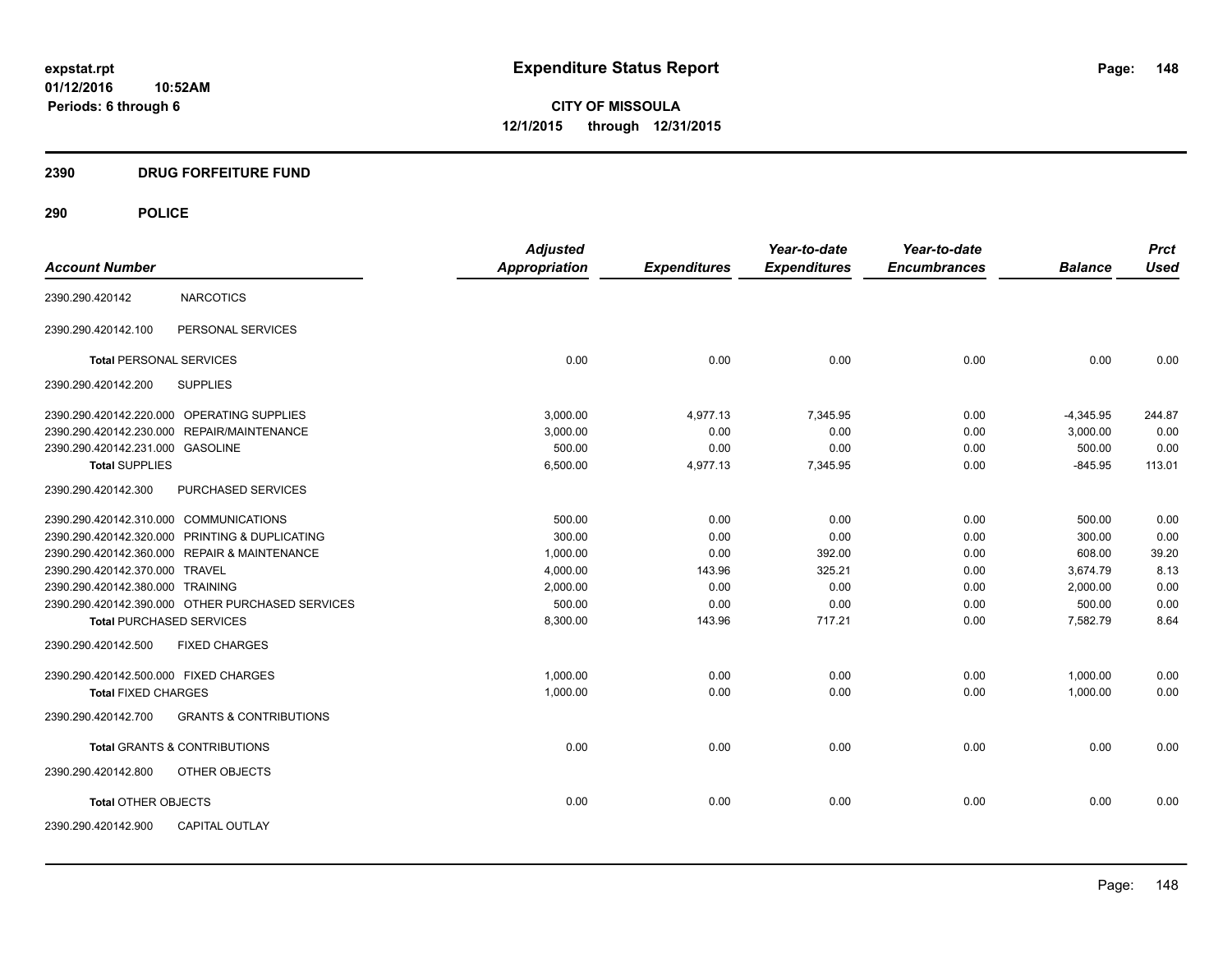# **2390 DRUG FORFEITURE FUND**

|                                               | <b>Adjusted</b>      |                     | Year-to-date        | Year-to-date        |                | <b>Prct</b> |
|-----------------------------------------------|----------------------|---------------------|---------------------|---------------------|----------------|-------------|
| <b>Account Number</b>                         | <b>Appropriation</b> | <b>Expenditures</b> | <b>Expenditures</b> | <b>Encumbrances</b> | <b>Balance</b> | Used        |
| 2390.290.420142.940.000 MACHINERY & EQUIPMENT | 12,000.00            | 0.00                | 0.00                | 0.00                | 12.000.00      | 0.00        |
| <b>Total CAPITAL OUTLAY</b>                   | 12.000.00            | 0.00                | 0.00                | 0.00                | 12.000.00      | 0.00        |
| <b>Total NARCOTICS</b>                        | 27,800.00            | 5,121.09            | 8,063.16            | 0.00                | 19,736.84      | 29.00       |
| <b>MERCHANT SERVICES</b><br>2390.290.510110   |                      |                     |                     |                     |                |             |
| <b>FIXED CHARGES</b><br>2390.290.510110.500   |                      |                     |                     |                     |                |             |
| <b>Total MERCHANT SERVICES</b>                | 0.00                 | 0.00                | 0.00                | 0.00                | 0.00           | 0.00        |
| <b>Total DRUG FORFEITURE FUND</b>             | 27,800.00            | 5.121.09            | 8,063.16            | 0.00                | 19.736.84      | 29.00       |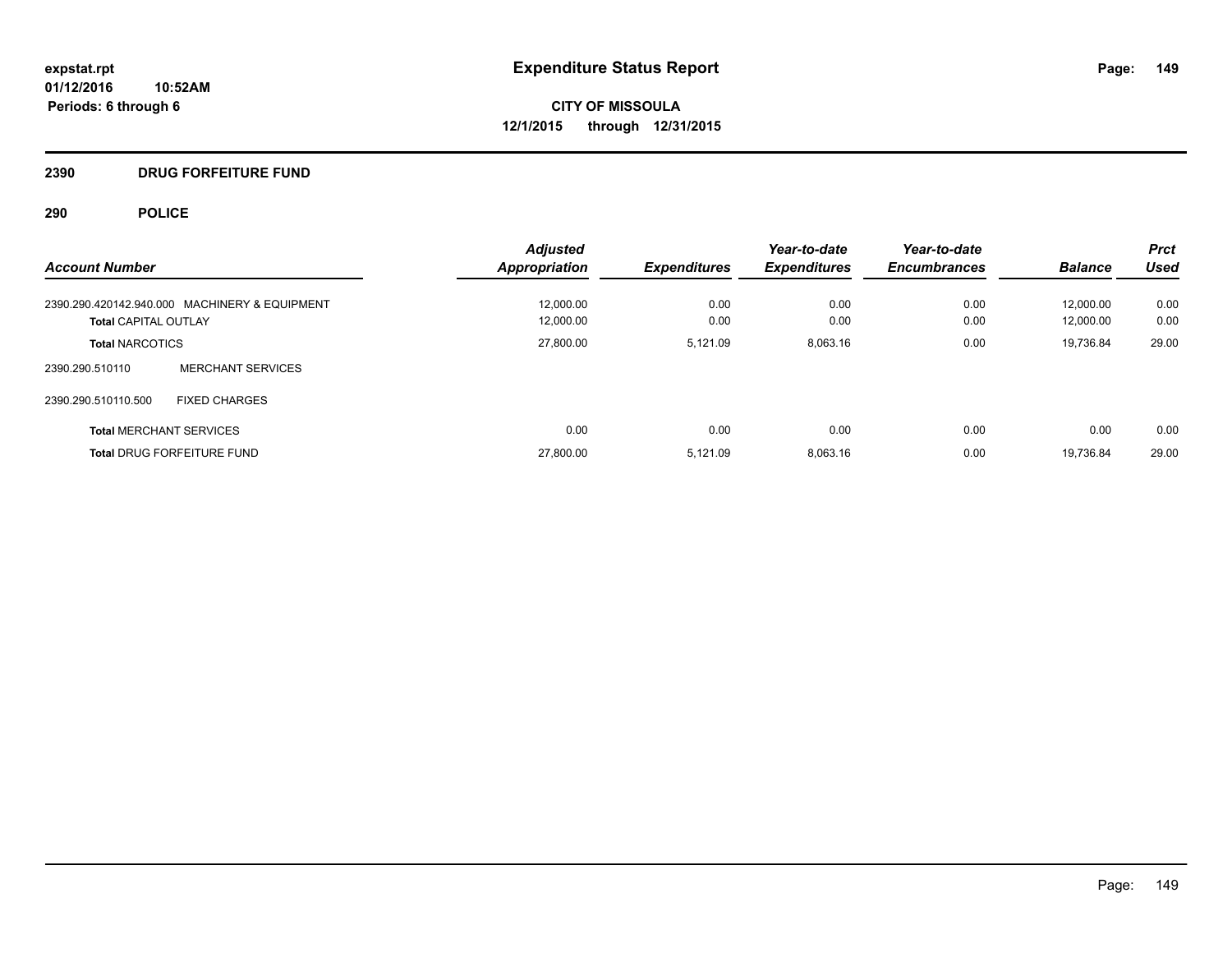#### **2394 BUILDING INSPECTION FUND**

### **310 BUILDING INSPECTION**

| <b>Account Number</b>                                   | <b>Adjusted</b><br>Appropriation | <b>Expenditures</b> | Year-to-date<br><b>Expenditures</b> | Year-to-date<br><b>Encumbrances</b> | <b>Balance</b> | <b>Prct</b><br><b>Used</b> |
|---------------------------------------------------------|----------------------------------|---------------------|-------------------------------------|-------------------------------------|----------------|----------------------------|
|                                                         |                                  |                     |                                     |                                     |                |                            |
| PROTECTIVE INSPECTIONS<br>2394.310.420500               |                                  |                     |                                     |                                     |                |                            |
| PERSONAL SERVICES<br>2394.310.420500.100                |                                  |                     |                                     |                                     |                |                            |
| 2394.310.420500.110.000 SALARIES AND WAGES              | 628,525.00                       | 40,870.39           | 278,411.20                          | 0.00                                | 350,113.80     | 44.30                      |
| OVERTIME/TERMINATION<br>2394.310.420500.120.000         | 500.00                           | 0.00                | 0.00                                | 0.00                                | 500.00         | 0.00                       |
| 2394.310.420500.130.000 OTHER                           | 19,912.00                        | 0.00                | 0.00                                | 0.00                                | 19,912.00      | 0.00                       |
| 2394.310.420500.140.000 EMPLOYER CONTRIBUTIONS          | 214,330.00                       | 11,303.00           | 103,634.86                          | 0.00                                | 110.695.14     | 48.35                      |
| 2394.310.420500.141.000 STATE RETIREMENT CONTRIBUTIONS  | 0.00                             | 0.00                | 71.46                               | 0.00                                | $-71.46$       | 0.00                       |
| <b>Total PERSONAL SERVICES</b>                          | 863,267.00                       | 52,173.39           | 382,117.52                          | 0.00                                | 481,149.48     | 44.26                      |
| <b>SUPPLIES</b><br>2394.310.420500.200                  |                                  |                     |                                     |                                     |                |                            |
| 2394.310.420500.210.000 OFFICE SUPPLIES                 | 2,200.00                         | 518.00              | 12,267.25                           | 0.00                                | $-10,067.25$   | 557.60                     |
| OPERATING SUPPLIES<br>2394.310.420500.220.000           | 5,500.00                         | 2,892.40            | 4,476.51                            | 0.00                                | 1,023.49       | 81.39                      |
| 2394.310.420500.230.000 REPAIR/MAINTENANCE              | 3.000.00                         | 88.67               | 172.59                              | 0.00                                | 2.827.41       | 5.75                       |
| 2394.310.420500.231.000<br><b>GASOLINE</b>              | 11,475.00                        | 1,016.89            | 2,845.21                            | 0.00                                | 8,629.79       | 24.79                      |
| 2394.310.420500.250.000 SUPPLIES FOR RESALE             | 500.00                           | 0.00                | 0.00                                | 0.00                                | 500.00         | 0.00                       |
| <b>Total SUPPLIES</b>                                   | 22,675.00                        | 4,515.96            | 19,761.56                           | 0.00                                | 2,913.44       | 87.15                      |
| 2394.310.420500.300<br><b>PURCHASED SERVICES</b>        |                                  |                     |                                     |                                     |                |                            |
| 2394.310.420500.310.000 COMMUNICATIONS                  | 1.000.00                         | 7.22                | 31.00                               | 0.00                                | 969.00         | 3.10                       |
| 2394.310.420500.320.000<br>PRINTING & DUPLICATING       | 7,600.00                         | 85.52               | 842.63                              | 0.00                                | 6,757.37       | 11.09                      |
| 2394.310.420500.330.000 PUBLICITY, SUBSCRIPTIONS & DUES | 2,100.00                         | 367.50              | 22,832.45                           | 0.00                                | $-20,732.45$   | 1,087.26                   |
| 2394.310.420500.344.000 TELEPHONE SERVICE               | 13,549.00                        | 1,563.66            | 6,039.56                            | 0.00                                | 7,509.44       | 44.58                      |
| 2394.310.420500.350.000 PROFESSIONAL SERVICES           | 14,600.00                        | 5,143.44            | 19,475.04                           | 0.00                                | $-4,875.04$    | 133.39                     |
| 2394.310.420500.360.000 REPAIR & MAINTENANCE            | 33,378.00                        | 2,349.00            | 2,349.00                            | 0.00                                | 31,029.00      | 7.04                       |
| 2394.310.420500.370.000 TRAVEL                          | 5,025.00                         | 203.06              | 4,832.13                            | 0.00                                | 192.87         | 96.16                      |
| 2394.310.420500.380.000 TRAINING                        | 6,500.00                         | 189.00              | 3,896.00                            | 0.00                                | 2,604.00       | 59.94                      |
| <b>Total PURCHASED SERVICES</b>                         | 83,752.00                        | 9,908.40            | 60,297.81                           | 0.00                                | 23,454.19      | 72.00                      |
| 2394.310.420500.500<br><b>FIXED CHARGES</b>             |                                  |                     |                                     |                                     |                |                            |
| 2394.310.420500.500.000 FIXED CHARGES                   | 310,310.00                       | 155,155.00          | 158,353.79                          | 0.00                                | 151,956.21     | 51.03                      |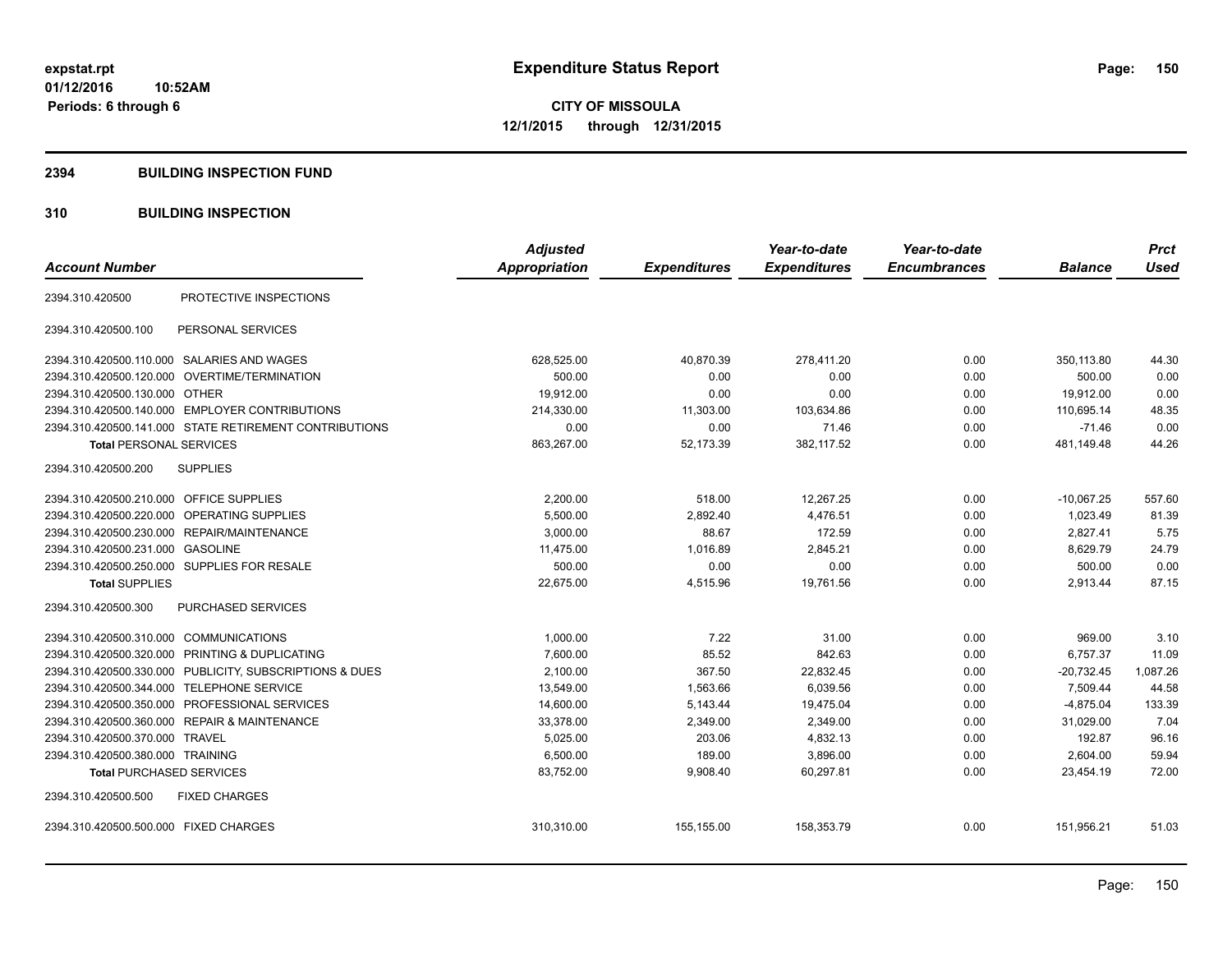#### **2394 BUILDING INSPECTION FUND**

### **310 BUILDING INSPECTION**

| <b>Account Number</b>          |                                               | <b>Adjusted</b><br><b>Appropriation</b> | <b>Expenditures</b> | Year-to-date<br><b>Expenditures</b> | Year-to-date<br><b>Encumbrances</b> | <b>Balance</b> | <b>Prct</b><br><b>Used</b> |
|--------------------------------|-----------------------------------------------|-----------------------------------------|---------------------|-------------------------------------|-------------------------------------|----------------|----------------------------|
| <b>Total FIXED CHARGES</b>     |                                               | 310,310.00                              | 155,155.00          | 158,353.79                          | 0.00                                | 151,956.21     | 51.03                      |
| 2394.310.420500.600            | <b>DEBT SERVICE</b>                           |                                         |                     |                                     |                                     |                |                            |
| <b>Total DEBT SERVICE</b>      |                                               | 0.00                                    | 0.00                | 0.00                                | 0.00                                | 0.00           | 0.00                       |
| 2394.310.420500.900            | <b>CAPITAL OUTLAY</b>                         |                                         |                     |                                     |                                     |                |                            |
| <b>Total CAPITAL OUTLAY</b>    |                                               | 0.00                                    | 0.00                | 0.00                                | 0.00                                | 0.00           | 0.00                       |
|                                | <b>Total PROTECTIVE INSPECTIONS</b>           | 1,280,004.00                            | 221,752.75          | 620,530.68                          | 0.00                                | 659,473.32     | 48.48                      |
| 2394.310.510110                | <b>MERCHANT SERVICES</b>                      |                                         |                     |                                     |                                     |                |                            |
| 2394.310.510110.500            | <b>FIXED CHARGES</b>                          |                                         |                     |                                     |                                     |                |                            |
|                                | 2394.310.510110.550.000 MERCHANT SERVICE FEES | 15,400.00                               | 1,692.45            | 6,697.71                            | 0.00                                | 8,702.29       | 43.49                      |
| <b>Total MERCHANT SERVICES</b> |                                               | 15,400.00                               | 1,692.45            | 6,697.71                            | 0.00                                | 8,702.29       | 43.49                      |
|                                | Total BUILDING INSPECTION FUND                | 1,295,404.00                            | 223,445.20          | 627,228.39                          | 0.00                                | 668,175.61     | 48.42                      |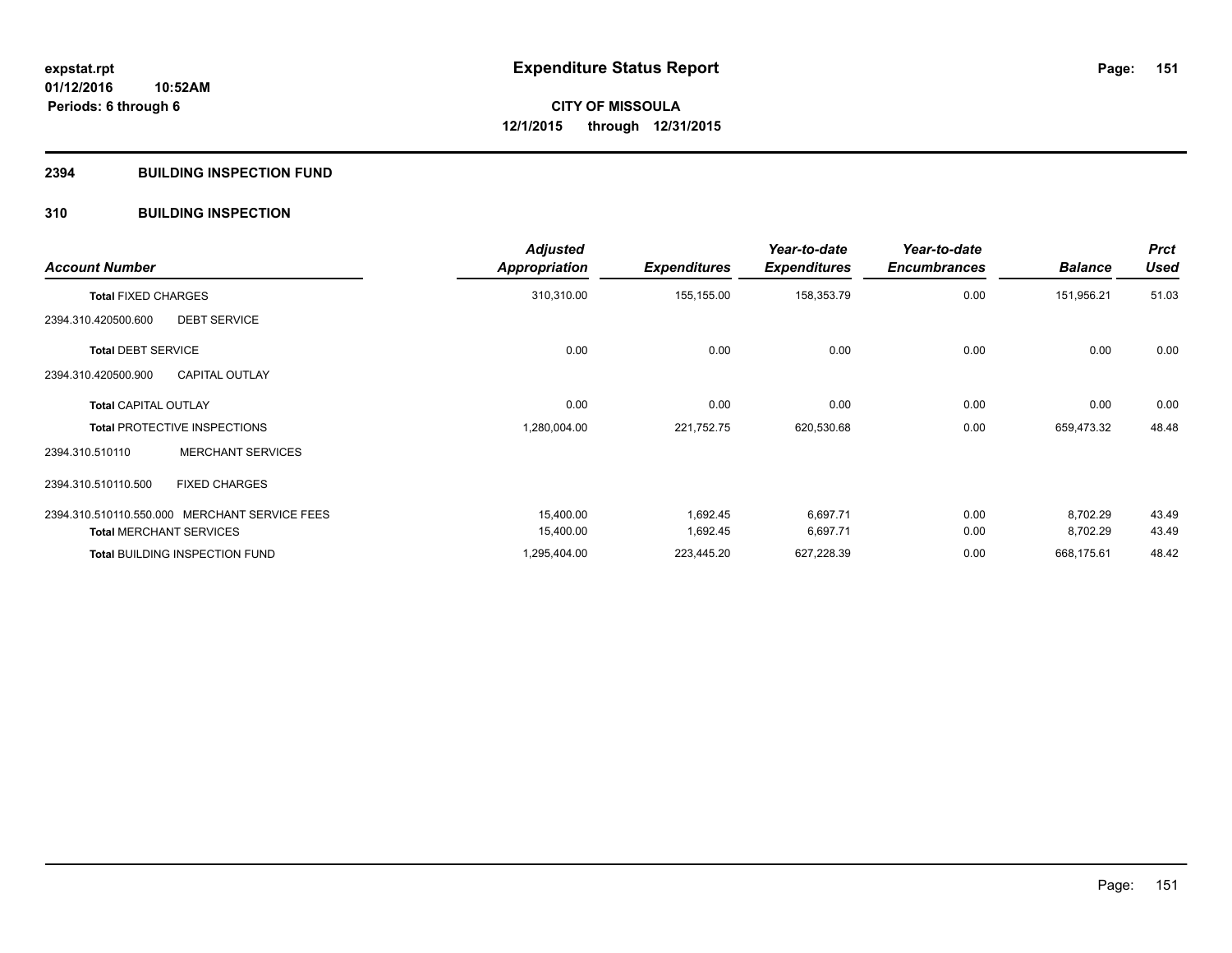#### **2395 CITY GRANTS & PROGRAM INCOME FUND**

|                             |                                               | <b>Adjusted</b>      |                     | Year-to-date        | Year-to-date        |                | <b>Prct</b> |
|-----------------------------|-----------------------------------------------|----------------------|---------------------|---------------------|---------------------|----------------|-------------|
| <b>Account Number</b>       |                                               | <b>Appropriation</b> | <b>Expenditures</b> | <b>Expenditures</b> | <b>Encumbrances</b> | <b>Balance</b> | <b>Used</b> |
| 2395.390.470200             | <b>HOUSING REHAB</b>                          |                      |                     |                     |                     |                |             |
| 2395.390.470200.700         | <b>GRANTS &amp; CONTRIBUTIONS</b>             |                      |                     |                     |                     |                |             |
|                             | <b>Total GRANTS &amp; CONTRIBUTIONS</b>       | 0.00                 | 0.00                | 0.00                | 0.00                | 0.00           | 0.00        |
| 2395.390.470200.800         | OTHER OBJECTS                                 |                      |                     |                     |                     |                |             |
| <b>Total HOUSING REHAB</b>  |                                               | 0.00                 | 0.00                | 0.00                | 0.00                | 0.00           | 0.00        |
| 2395.390.470210             | <b>ADMINISTRATION</b>                         |                      |                     |                     |                     |                |             |
| 2395.390.470210.300         | PURCHASED SERVICES                            |                      |                     |                     |                     |                |             |
|                             | 2395.390.470210.350.000 PROFESSIONAL SERVICES | 250.00               | 0.00                | 0.00                | 0.00                | 250.00         | 0.00        |
|                             | <b>Total PURCHASED SERVICES</b>               | 250.00               | 0.00                | 0.00                | 0.00                | 250.00         | 0.00        |
| 2395.390.470210.800         | OTHER OBJECTS                                 |                      |                     |                     |                     |                |             |
| Total OTHER OBJECTS         |                                               | 0.00                 | 0.00                | 0.00                | 0.00                | 0.00           | 0.00        |
| <b>Total ADMINISTRATION</b> |                                               | 250.00               | 0.00                | 0.00                | 0.00                | 250.00         | 0.00        |
| 2395.390.470220             | PROPERTY ACQUISITION                          |                      |                     |                     |                     |                |             |
| 2395.390.470220.300         | PURCHASED SERVICES                            |                      |                     |                     |                     |                |             |
|                             | <b>Total PROPERTY ACQUISITION</b>             | 0.00                 | 0.00                | 0.00                | 0.00                | 0.00           | 0.00        |
| 2395.390.470300             | ECONOMIC DEVELOPMENT                          |                      |                     |                     |                     |                |             |
| 2395.390.470300.700         | <b>GRANTS &amp; CONTRIBUTIONS</b>             |                      |                     |                     |                     |                |             |
|                             | Total ECONOMIC DEVELOPMENT                    | 0.00                 | 0.00                | 0.00                | 0.00                | 0.00           | 0.00        |
| 2395.390.510110             | <b>MERCHANT SERVICES</b>                      |                      |                     |                     |                     |                |             |
| 2395.390.510110.500         | <b>FIXED CHARGES</b>                          |                      |                     |                     |                     |                |             |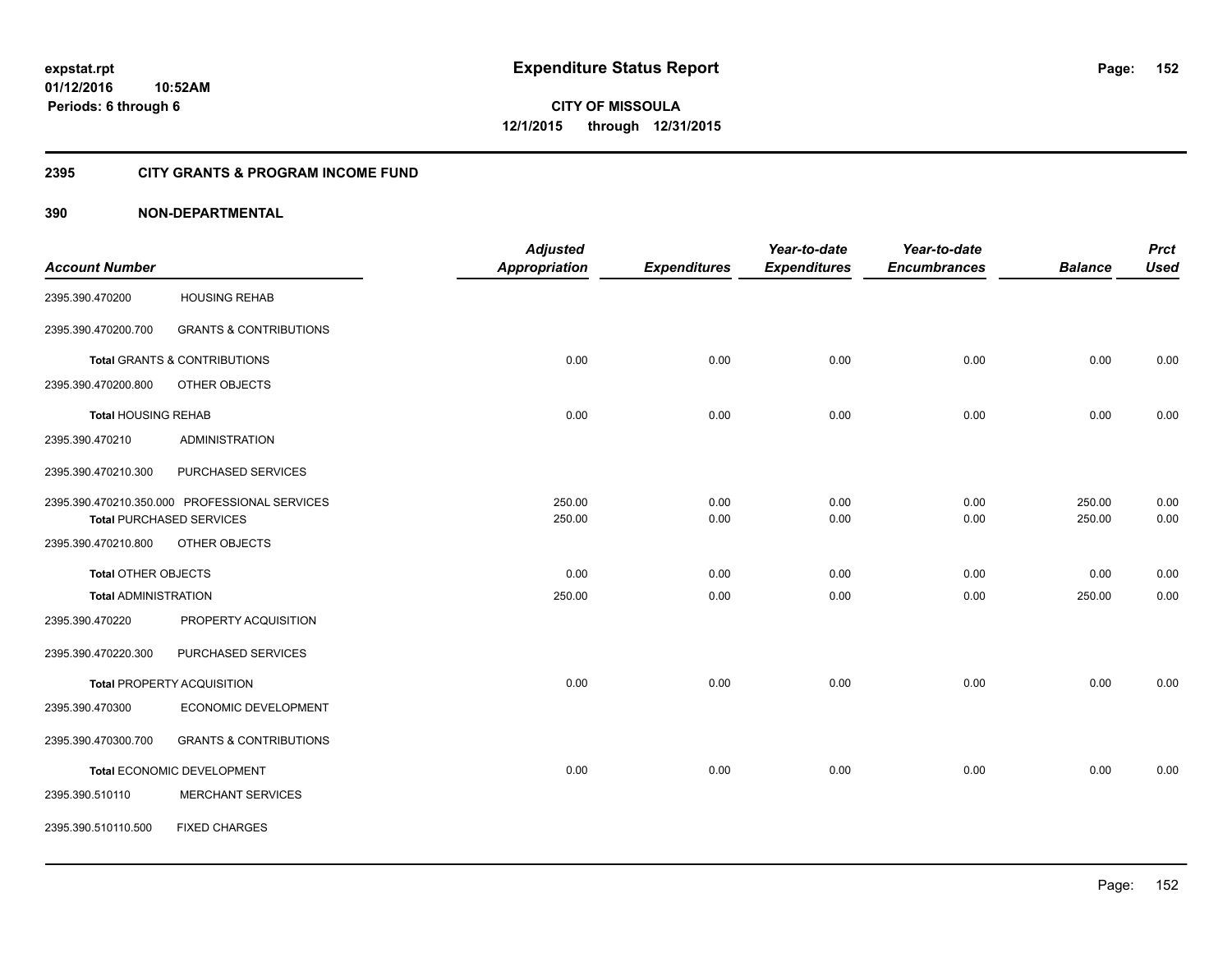**CITY OF MISSOULA 12/1/2015 through 12/31/2015**

### **2395 CITY GRANTS & PROGRAM INCOME FUND**

| <b>Account Number</b>                   | Adjusted<br><b>Appropriation</b> | <b>Expenditures</b> | Year-to-date<br><b>Expenditures</b> | Year-to-date<br><b>Encumbrances</b> | <b>Balance</b> | <b>Prct</b><br>Used |
|-----------------------------------------|----------------------------------|---------------------|-------------------------------------|-------------------------------------|----------------|---------------------|
| <b>Total MERCHANT SERVICES</b>          | 0.00                             | 0.00                | 0.00                                | 0.00                                | 0.00           | 0.00                |
| Total CITY GRANTS & PROGRAM INCOME FUND | 250.00                           | 0.00                | 0.00                                | 0.00                                | 250.00         | 0.00                |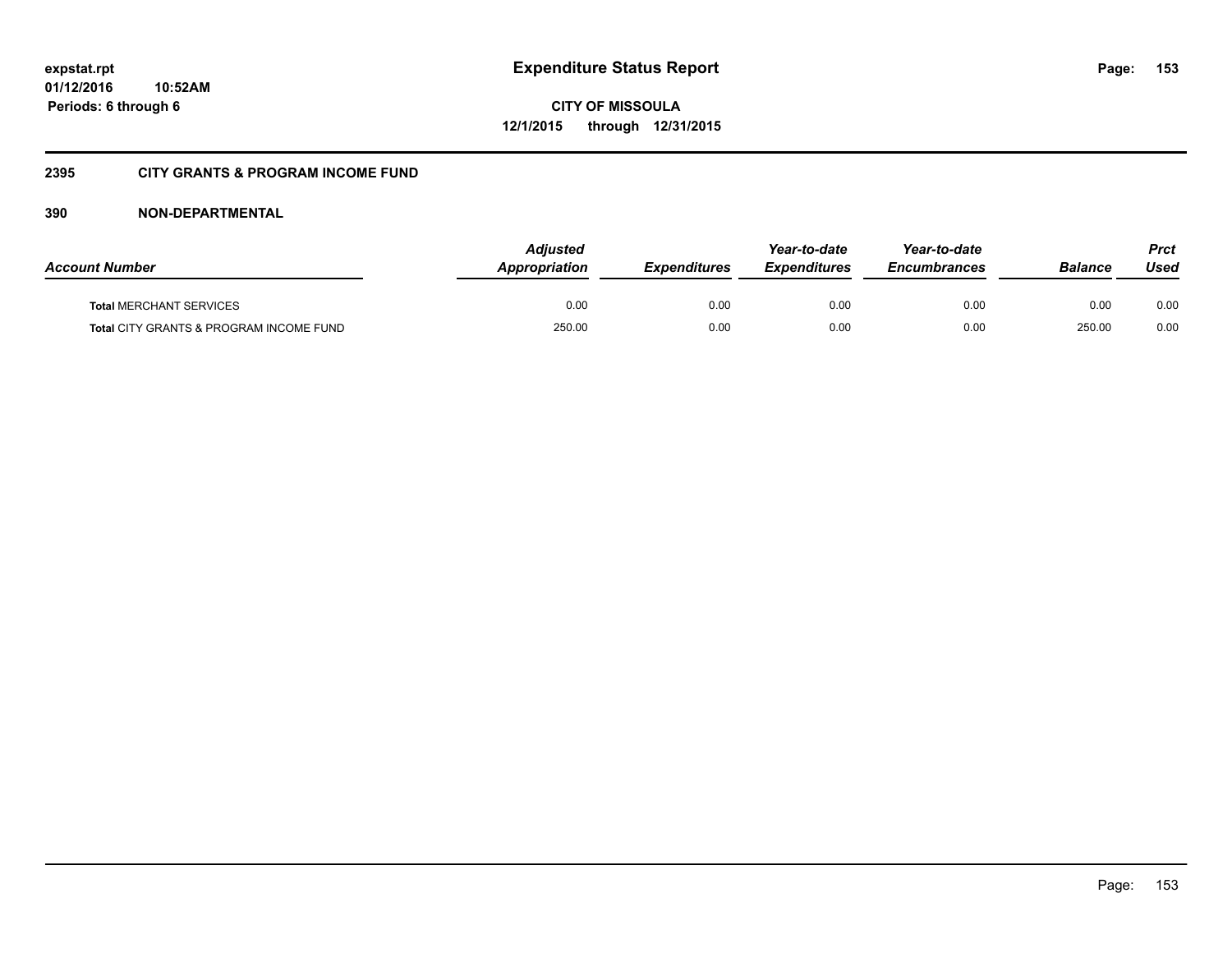**CITY OF MISSOULA 12/1/2015 through 12/31/2015**

### **2396 ENERGY EFFICIENCY REVOLVING LOAN FUND**

| <b>Account Number</b> |                                                    | <b>Adjusted</b><br>Appropriation | <b>Expenditures</b> | Year-to-date<br><i><b>Expenditures</b></i> | Year-to-date<br><b>Encumbrances</b> | <b>Balance</b> | <b>Prct</b><br>Used |
|-----------------------|----------------------------------------------------|----------------------------------|---------------------|--------------------------------------------|-------------------------------------|----------------|---------------------|
| 2396.390.510001       | EECBG REVOLVING LOAN FUND                          |                                  |                     |                                            |                                     |                |                     |
| 2396.390.510001.700   | <b>GRANTS &amp; CONTRIBUTIONS</b>                  |                                  |                     |                                            |                                     |                |                     |
|                       | <b>Total ENERGY EFFICIENCY REVOLVING LOAN FUND</b> | 0.00                             | 0.00                | 0.00                                       | 0.00                                | 0.00           | 0.00                |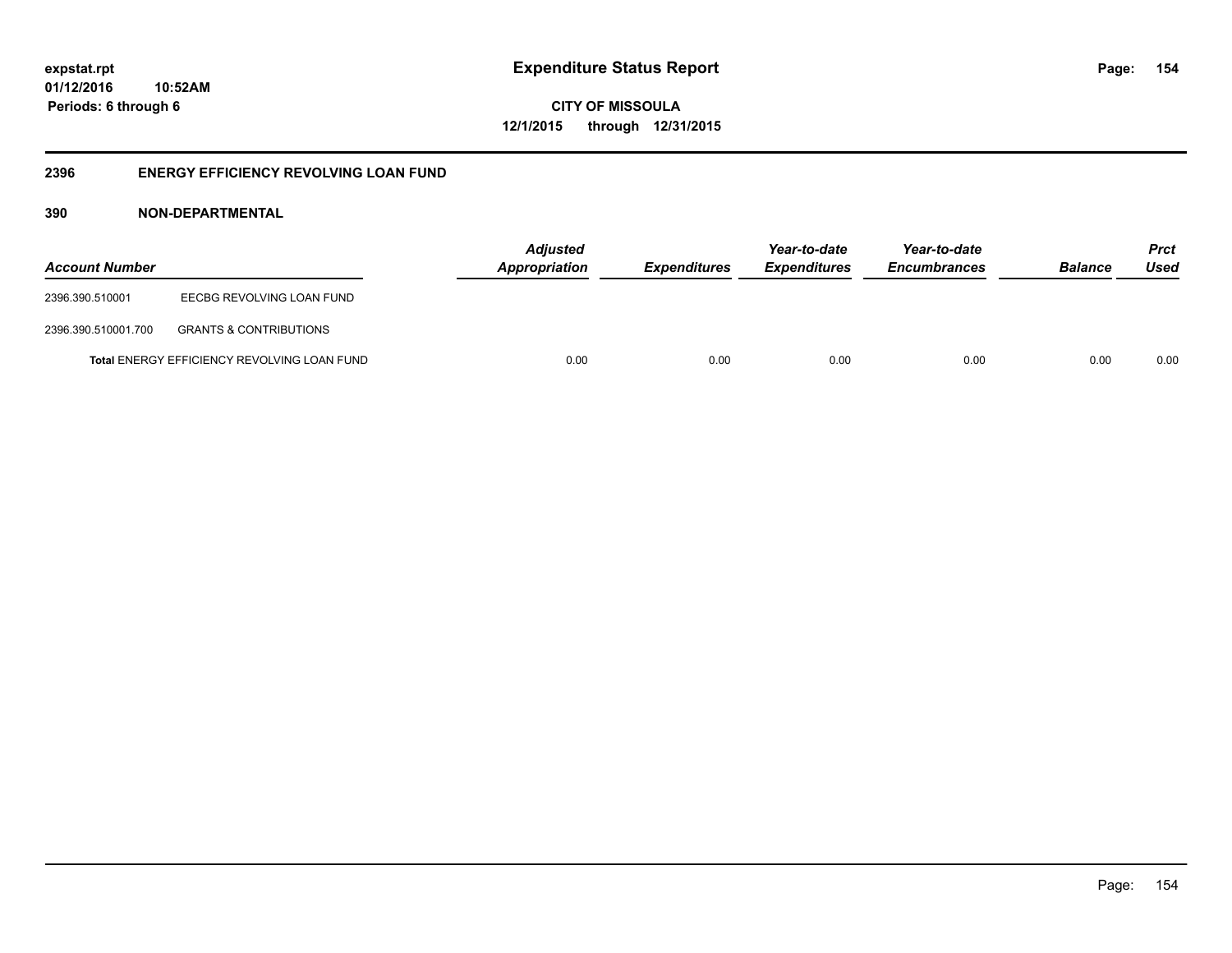**155**

**01/12/2016 10:52AM Periods: 6 through 6**

**CITY OF MISSOULA 12/1/2015 through 12/31/2015**

### **2399 DANGEROUS BUILDING DEMOLITION & REPAIR F**

### **310 BUILDING INSPECTION**

| <b>Account Number</b>                                              |                                                           | <b>Adjusted</b><br><b>Appropriation</b> | <b>Expenditures</b> | Year-to-date<br><b>Expenditures</b> | Year-to-date<br><b>Encumbrances</b> | <b>Balance</b>         | <b>Prct</b><br><b>Used</b> |
|--------------------------------------------------------------------|-----------------------------------------------------------|-----------------------------------------|---------------------|-------------------------------------|-------------------------------------|------------------------|----------------------------|
| 2399.310.420510                                                    | ADMINISTRATION                                            |                                         |                     |                                     |                                     |                        |                            |
| 2399.310.420510.800                                                | OTHER OBJECTS                                             |                                         |                     |                                     |                                     |                        |                            |
| 2399.310.420510.845.000 CONTINGENCY<br><b>Total ADMINISTRATION</b> |                                                           | 15,000.00<br>15,000.00                  | 0.00<br>0.00        | 0.00<br>0.00                        | 0.00<br>0.00                        | 15,000.00<br>15,000.00 | 0.00<br>0.00               |
| 2399.310.510110                                                    | <b>MERCHANT SERVICES</b>                                  |                                         |                     |                                     |                                     |                        |                            |
| 2399.310.510110.500                                                | <b>FIXED CHARGES</b>                                      |                                         |                     |                                     |                                     |                        |                            |
|                                                                    | <b>Total MERCHANT SERVICES</b>                            | 0.00                                    | 0.00                | 0.00                                | 0.00                                | 0.00                   | 0.00                       |
|                                                                    | <b>Total DANGEROUS BUILDING DEMOLITION &amp; REPAIR F</b> | 15,000.00                               | 0.00                | 0.00                                | 0.00                                | 15,000.00              | 0.00                       |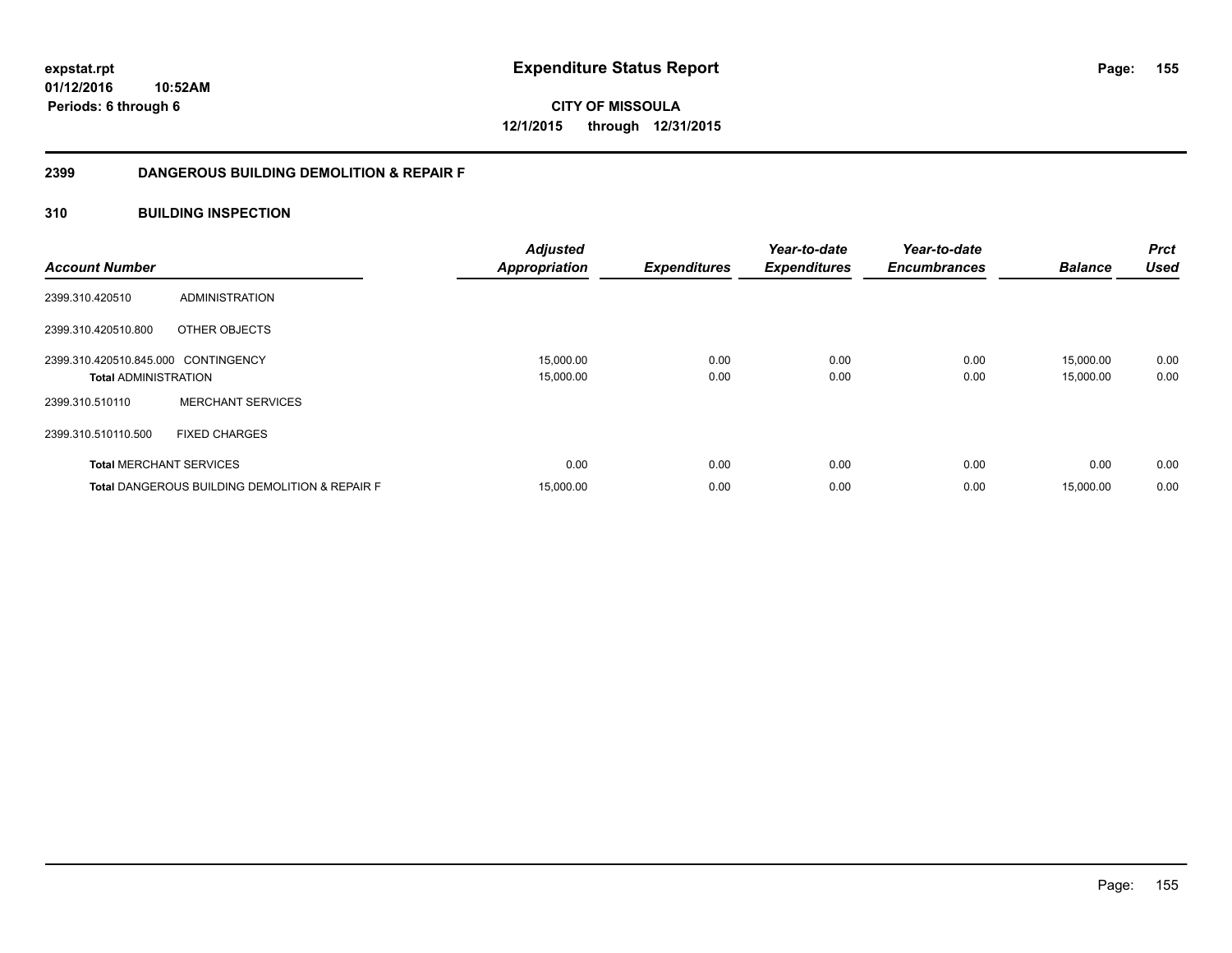# **CITY OF MISSOULA 12/1/2015 through 12/31/2015**

#### **2400 STREET LIGHTING ASSESSMENTS FUND**

### **280 PUBLIC WORKS OPERATIONS**

| <b>Account Number</b>          |                                               | <b>Adjusted</b><br>Appropriation | <b>Expenditures</b> | Year-to-date<br><b>Expenditures</b> | Year-to-date<br><b>Encumbrances</b> | <b>Balance</b> | <b>Prct</b><br><b>Used</b> |
|--------------------------------|-----------------------------------------------|----------------------------------|---------------------|-------------------------------------|-------------------------------------|----------------|----------------------------|
| 2400.280.430263                | <b>STREET LIGHTING</b>                        |                                  |                     |                                     |                                     |                |                            |
| 2400.280.430263.300            | PURCHASED SERVICES                            |                                  |                     |                                     |                                     |                |                            |
| 2400.280.430263.341.000        | ELECTRICITY & NATURAL GAS                     | 327,174.00                       | 54,290.95           | 162,004.77                          | 0.00                                | 165.169.23     | 49.52                      |
|                                | 2400.280.430263.350.000 PROFESSIONAL SERVICES | 22,902.00                        | 7,726.00            | 7,726.00                            | 0.00                                | 15,176.00      | 33.74                      |
| <b>Total STREET LIGHTING</b>   |                                               | 350,076.00                       | 62,016.95           | 169,730.77                          | 0.00                                | 180,345.23     | 48.48                      |
| 2400.280.510110                | <b>MERCHANT SERVICES</b>                      |                                  |                     |                                     |                                     |                |                            |
| 2400.280.510110.500            | <b>FIXED CHARGES</b>                          |                                  |                     |                                     |                                     |                |                            |
| <b>Total FIXED CHARGES</b>     |                                               | 0.00                             | 0.00                | 0.00                                | 0.00                                | 0.00           | 0.00                       |
| <b>Total MERCHANT SERVICES</b> |                                               | 0.00                             | 0.00                | 0.00                                | 0.00                                | 0.00           | 0.00                       |
|                                | <b>Total STREET LIGHTING ASSESSMENTS FUND</b> | 350,076.00                       | 62,016.95           | 169,730.77                          | 0.00                                | 180.345.23     | 48.48                      |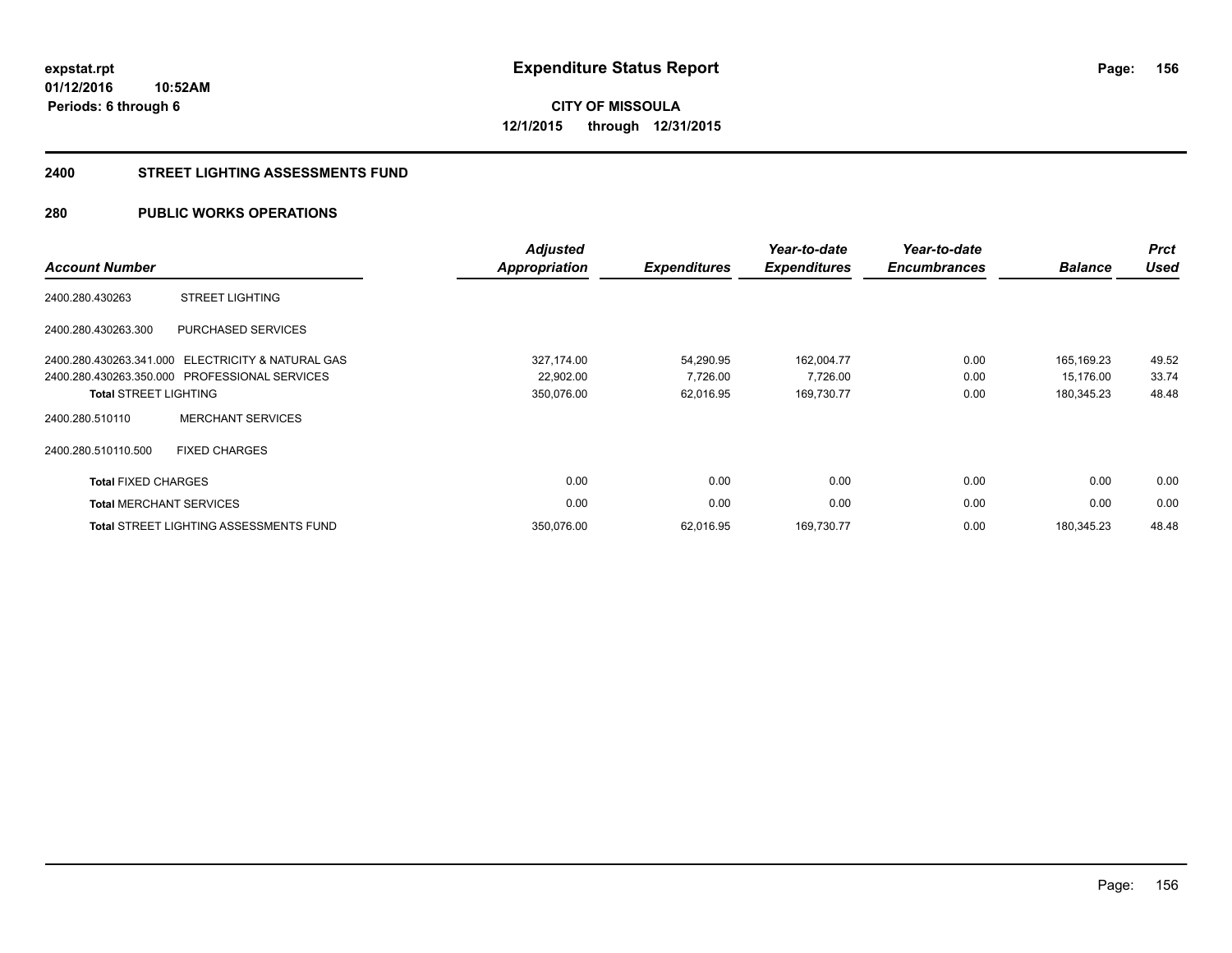**157**

**01/12/2016 10:52AM Periods: 6 through 6**

**CITY OF MISSOULA 12/1/2015 through 12/31/2015**

#### **2500 STREET MAINTENANCE ASSESSMENT FUND**

| <b>Account Number</b>           |                                                  | <b>Adjusted</b><br>Appropriation | <b>Expenditures</b> | Year-to-date<br><b>Expenditures</b> | Year-to-date<br><b>Encumbrances</b> | <b>Balance</b> | <b>Prct</b><br>Used |
|---------------------------------|--------------------------------------------------|----------------------------------|---------------------|-------------------------------------|-------------------------------------|----------------|---------------------|
| 2500.390.510110                 | <b>MERCHANT SERVICES</b>                         |                                  |                     |                                     |                                     |                |                     |
| 2500.390.510110.500             | <b>FIXED CHARGES</b>                             |                                  |                     |                                     |                                     |                |                     |
| <b>Total MERCHANT SERVICES</b>  |                                                  | 0.00                             | 0.00                | 0.00                                | 0.00                                | 0.00           | 0.00                |
| 2500.390.521000                 | INTERFUND OPERATING TRANSFERS                    |                                  |                     |                                     |                                     |                |                     |
| 2500.390.521000.300             | PURCHASED SERVICES                               |                                  |                     |                                     |                                     |                |                     |
| 2500.390.521000.345.000 GARBAGE |                                                  | 32,014.00                        | 1,332.59            | 10,712.26                           | 0.00                                | 21,301.74      | 33.46               |
|                                 | <b>Total PURCHASED SERVICES</b>                  | 32,014.00                        | 1,332.59            | 10,712.26                           | 0.00                                | 21,301.74      | 33.46               |
| 2500.390.521000.800             | OTHER OBJECTS                                    |                                  |                     |                                     |                                     |                |                     |
|                                 | 2500.390.521000.820.000 TRANSFERS TO OTHER FUNDS | 27,281.00                        | 13,641.00           | 13,641.00                           | 0.00                                | 13,640.00      | 50.00               |
| <b>Total OTHER OBJECTS</b>      |                                                  | 27,281.00                        | 13,641.00           | 13,641.00                           | 0.00                                | 13,640.00      | 50.00               |
|                                 | <b>Total STREET MAINTENANCE ASSESSMENT FUND</b>  | 59,295.00                        | 14,973.59           | 24,353.26                           | 0.00                                | 34,941.74      | 41.07               |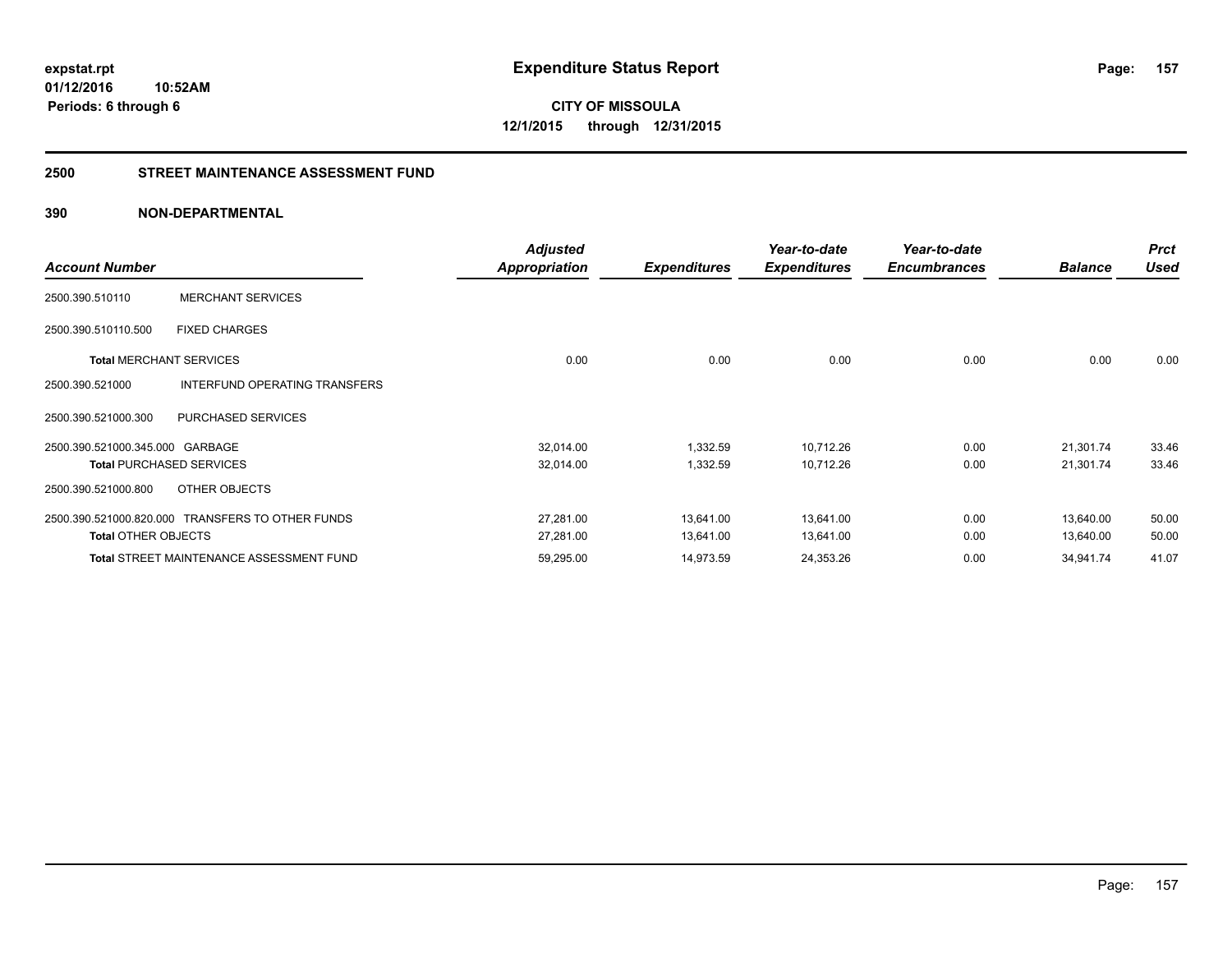### **2510 RUSSELL PARK MAINTENANCE ASSESSMENT FUND**

| <b>Account Number</b> |                                                       | <b>Adjusted</b><br><b>Appropriation</b> | <b>Expenditures</b> | Year-to-date<br><b>Expenditures</b> | Year-to-date<br><b>Encumbrances</b> | <b>Balance</b> | <b>Prct</b><br><b>Used</b> |
|-----------------------|-------------------------------------------------------|-----------------------------------------|---------------------|-------------------------------------|-------------------------------------|----------------|----------------------------|
| 2510.370.460430       | <b>PARKS</b>                                          |                                         |                     |                                     |                                     |                |                            |
| 2510.370.460430.800   | OTHER OBJECTS                                         |                                         |                     |                                     |                                     |                |                            |
| <b>Total PARKS</b>    |                                                       | 0.00                                    | 0.00                | 0.00                                | 0.00                                | 0.00           | 0.00                       |
| 2510.370.510110       | <b>MERCHANT SERVICES</b>                              |                                         |                     |                                     |                                     |                |                            |
| 2510.370.510110.500   | <b>FIXED CHARGES</b>                                  |                                         |                     |                                     |                                     |                |                            |
|                       | <b>Total MERCHANT SERVICES</b>                        | 0.00                                    | 0.00                | 0.00                                | 0.00                                | 0.00           | 0.00                       |
|                       | <b>Total RUSSELL PARK MAINTENANCE ASSESSMENT FUND</b> | 0.00                                    | 0.00                | 0.00                                | 0.00                                | 0.00           | 0.00                       |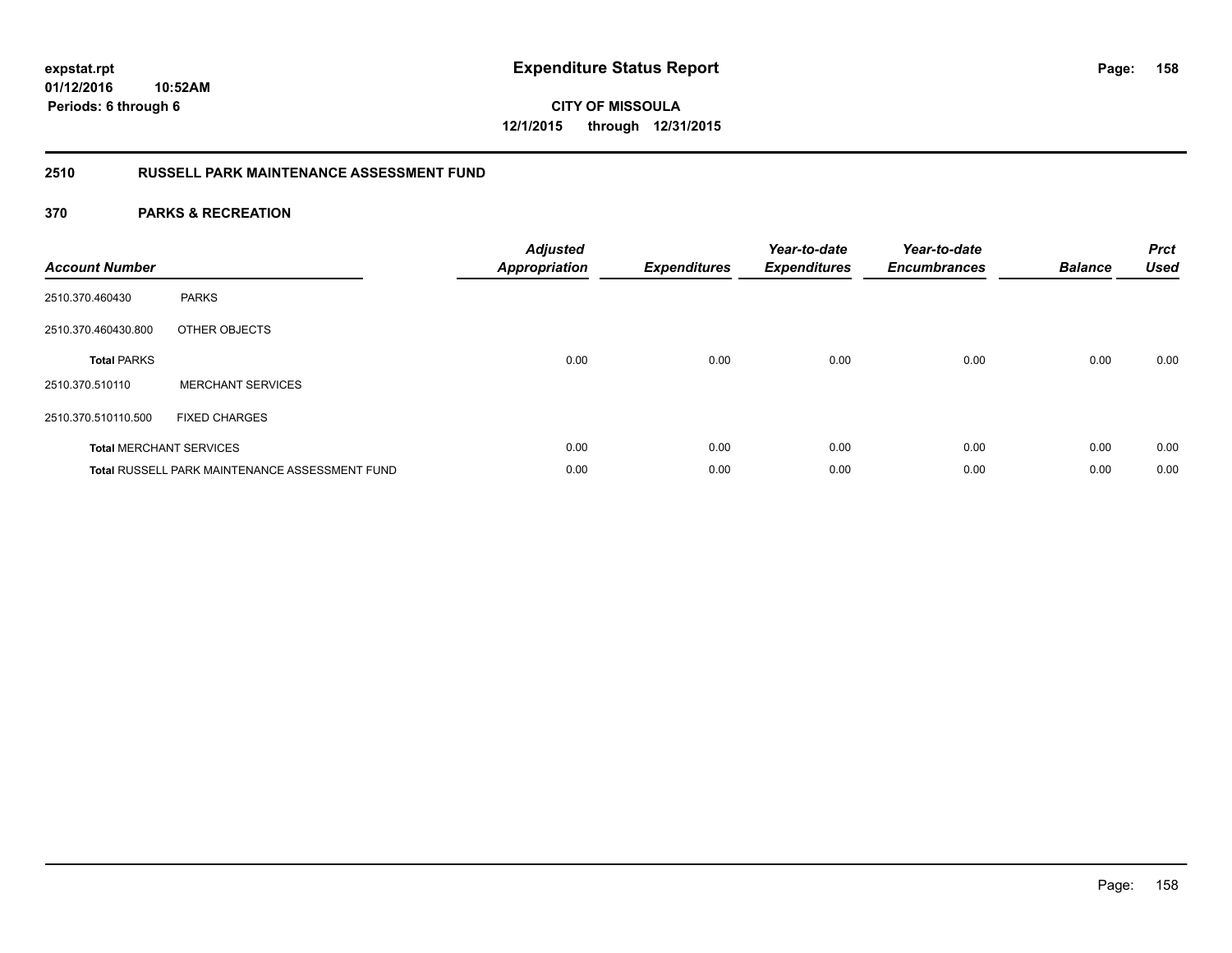**CITY OF MISSOULA 12/1/2015 through 12/31/2015**

### **2511 WILLOWWOOD PARK MAINTENANCE ASSESSMENT F**

| <b>Account Number</b>     |                                                       | <b>Adjusted</b><br><b>Appropriation</b> | <b>Expenditures</b> | Year-to-date<br><b>Expenditures</b> | Year-to-date<br><b>Encumbrances</b> | <b>Balance</b> | <b>Prct</b><br><b>Used</b> |
|---------------------------|-------------------------------------------------------|-----------------------------------------|---------------------|-------------------------------------|-------------------------------------|----------------|----------------------------|
| 2511.370.460430           | <b>PARKS</b>                                          |                                         |                     |                                     |                                     |                |                            |
| 2511.370.460430.600       | <b>DEBT SERVICE</b>                                   |                                         |                     |                                     |                                     |                |                            |
| <b>Total DEBT SERVICE</b> |                                                       | 0.00                                    | 0.00                | 0.00                                | 0.00                                | 0.00           | 0.00                       |
| 2511.370.460430.800       | OTHER OBJECTS                                         |                                         |                     |                                     |                                     |                |                            |
| <b>Total PARKS</b>        |                                                       | 0.00                                    | 0.00                | 0.00                                | 0.00                                | 0.00           | 0.00                       |
| 2511.370.510110           | <b>MERCHANT SERVICES</b>                              |                                         |                     |                                     |                                     |                |                            |
| 2511.370.510110.500       | <b>FIXED CHARGES</b>                                  |                                         |                     |                                     |                                     |                |                            |
|                           | <b>Total WILLOWWOOD PARK MAINTENANCE ASSESSMENT F</b> | 0.00                                    | 0.00                | 0.00                                | 0.00                                | 0.00           | 0.00                       |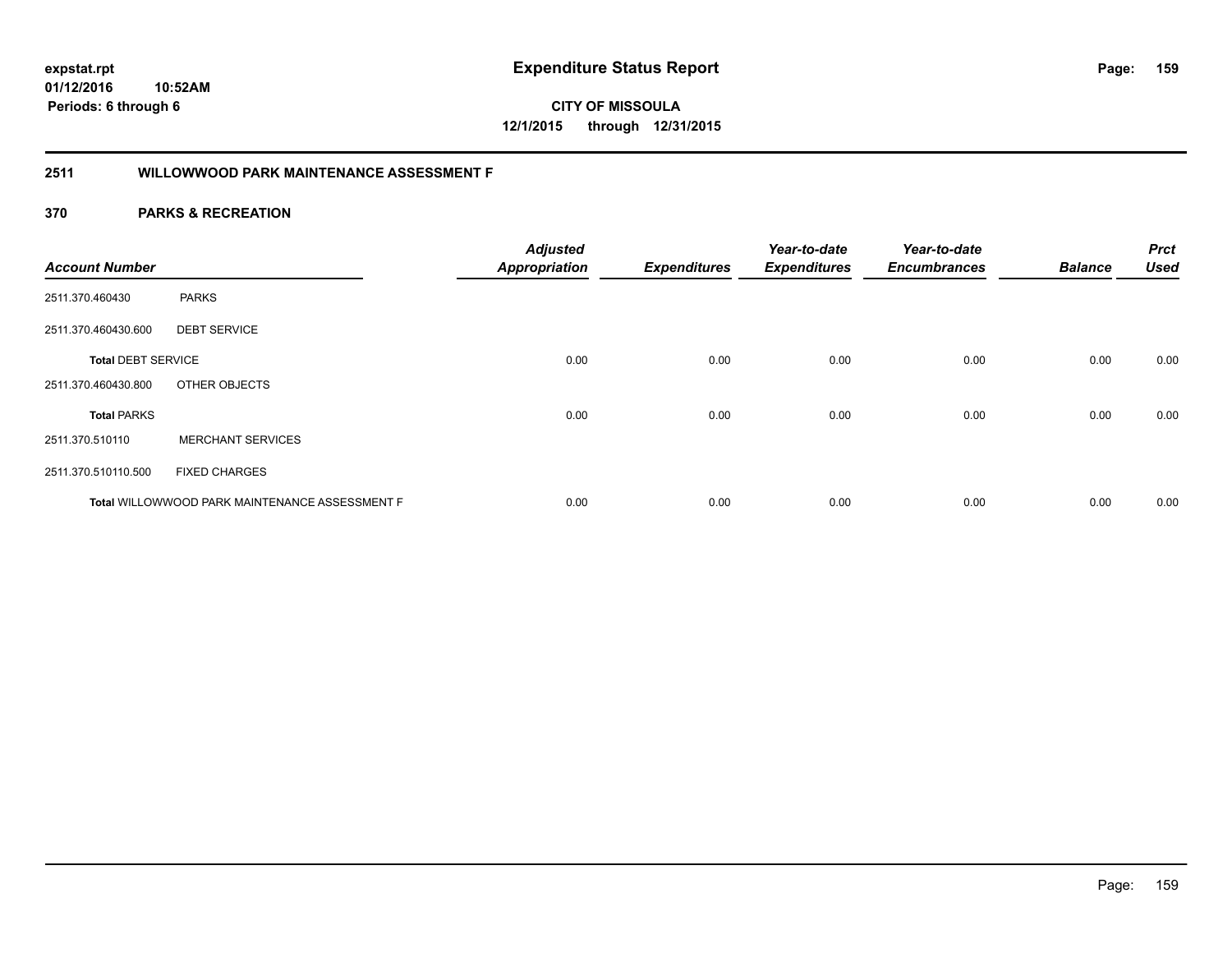#### **2512 ROAD DISTRICT #1**

|                                                | <b>Adjusted</b>      |                     | Year-to-date        | Year-to-date        |                | <b>Prct</b> |
|------------------------------------------------|----------------------|---------------------|---------------------|---------------------|----------------|-------------|
| <b>Account Number</b>                          | <b>Appropriation</b> | <b>Expenditures</b> | <b>Expenditures</b> | <b>Encumbrances</b> | <b>Balance</b> | <b>Used</b> |
| PUBLIC WORKS ADMINISTRATION<br>2512.320.430100 |                      |                     |                     |                     |                |             |
| PERSONAL SERVICES<br>2512.320.430100.100       |                      |                     |                     |                     |                |             |
| 2512.320.430100.110.000 SALARIES AND WAGES     | 31,353.00            | 1,368.36            | 1.368.36            | 0.00                | 29,984.64      | 4.36        |
| 2512.320.430100.140.000 EMPLOYER CONTRIBUTIONS | 9,855.00             | 239.55              | 239.55              | 0.00                | 9,615.45       | 2.43        |
| <b>Total PERSONAL SERVICES</b>                 | 41,208.00            | 1,607.91            | 1,607.91            | 0.00                | 39,600.09      | 3.90        |
| <b>SUPPLIES</b><br>2512.320.430100.200         |                      |                     |                     |                     |                |             |
| 2512.320.430100.210.000 OFFICE SUPPLIES        | 6,185.00             | 36.24               | 4,883.76            | 0.00                | 1,301.24       | 78.96       |
| <b>Total SUPPLIES</b>                          | 6,185.00             | 36.24               | 4,883.76            | 0.00                | 1,301.24       | 78.96       |
| 2512.320.430100.300<br>PURCHASED SERVICES      |                      |                     |                     |                     |                |             |
| 2512.320.430100.350.000 PROFESSIONAL SERVICES  | 19,500.00            | 0.00                | 0.00                | 0.00                | 19,500.00      | 0.00        |
| 2512.320.430100.370.000 TRAVEL                 | 1,450.00             | 0.00                | 196.78              | 0.00                | 1,253.22       | 13.57       |
| 2512.320.430100.380.000 TRAINING               | 350.00               | 0.00                | 0.00                | 0.00                | 350.00         | 0.00        |
| <b>Total PURCHASED SERVICES</b>                | 21,300.00            | 0.00                | 196.78              | 0.00                | 21,103.22      | 0.92        |
| OTHER OBJECTS<br>2512.320.430100.800           |                      |                     |                     |                     |                |             |
| 2512.320.430100.845.000 CONTINGENCY            | 37,295.00            | 0.00                | 24,856.33           | 0.00                | 12,438.67      | 66.65       |
| <b>Total OTHER OBJECTS</b>                     | 37,295.00            | 0.00                | 24,856.33           | 0.00                | 12,438.67      | 66.65       |
| <b>Total PUBLIC WORKS ADMINISTRATION</b>       | 105,988.00           | 1,644.15            | 31,544.78           | 0.00                | 74,443.22      | 29.76       |
| 2512.320.430220<br><b>FACILITY</b>             |                      |                     |                     |                     |                |             |
| 2512.320.430220.200<br><b>SUPPLIES</b>         |                      |                     |                     |                     |                |             |
| 2512.320.430220.230.000 REPAIR/MAINTENANCE     | 0.00                 | 0.00                | 179.99              | 0.00                | $-179.99$      | 0.00        |
| <b>Total SUPPLIES</b>                          | 0.00                 | 0.00                | 179.99              | 0.00                | $-179.99$      | 0.00        |
| PURCHASED SERVICES<br>2512.320.430220.300      |                      |                     |                     |                     |                |             |
| <b>Total PURCHASED SERVICES</b>                | 0.00                 | 0.00                | 0.00                | 0.00                | 0.00           | 0.00        |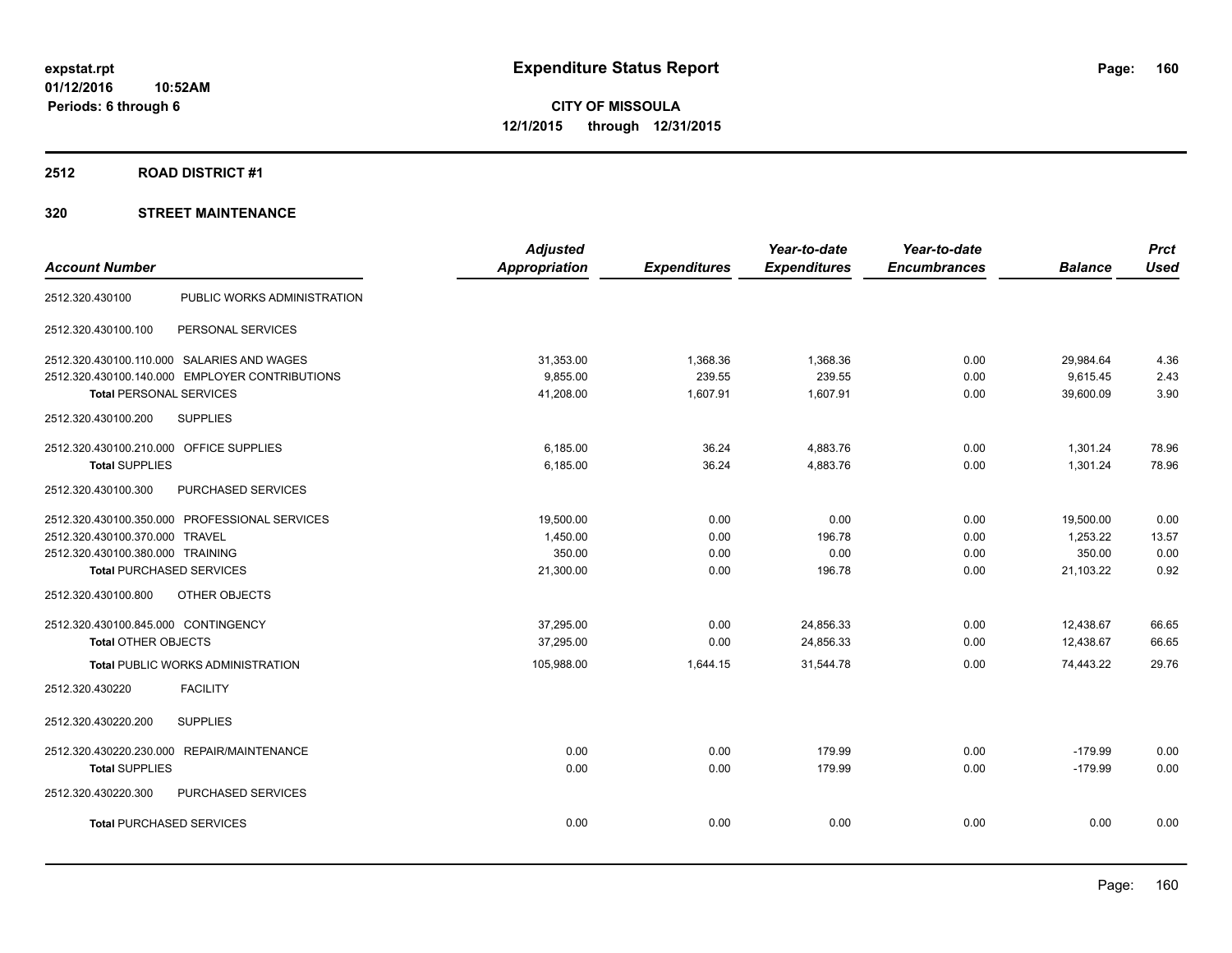#### **2512 ROAD DISTRICT #1**

| <b>Account Number</b>           |                                                           | <b>Adjusted</b><br>Appropriation | <b>Expenditures</b> | Year-to-date<br><b>Expenditures</b> | Year-to-date<br><b>Encumbrances</b> | <b>Balance</b> | <b>Prct</b><br><b>Used</b> |
|---------------------------------|-----------------------------------------------------------|----------------------------------|---------------------|-------------------------------------|-------------------------------------|----------------|----------------------------|
| <b>Total FACILITY</b>           |                                                           | 0.00                             | 0.00                | 179.99                              | 0.00                                | $-179.99$      | 0.00                       |
| 2512.320.430230                 | STREET RESTORATION                                        |                                  |                     |                                     |                                     |                |                            |
| 2512.320.430230.200             | <b>SUPPLIES</b>                                           |                                  |                     |                                     |                                     |                |                            |
|                                 | 2512.320.430230.220.000 STREET RESTORATION/OPERATING SUPP | 1.401.00                         | 6,992.86            | 12,758.82                           | 0.00                                | $-11,357.82$   | 910.69                     |
|                                 | 2512.320.430230.230.000 STREET RESTORATION/MAINT & REPAIR | 31,739.00                        | 17,515.67           | 38,434.66                           | 0.00                                | $-6,695.66$    | 121.10                     |
| <b>Total SUPPLIES</b>           |                                                           | 33,140.00                        | 24,508.53           | 51.193.48                           | 0.00                                | $-18.053.48$   | 154.48                     |
| 2512.320.430230.400             | <b>BUILDING MATERIALS</b>                                 |                                  |                     |                                     |                                     |                |                            |
|                                 | 2512.320.430230.400.000 BUILDING MATERIALS                | 215,418.00                       | 11,993.59           | 78,963.23                           | 0.00                                | 136,454.77     | 36.66                      |
| <b>Total BUILDING MATERIALS</b> |                                                           | 215,418.00                       | 11,993.59           | 78,963.23                           | 0.00                                | 136,454.77     | 36.66                      |
| 2512.320.430230.800             | OTHER OBJECTS                                             |                                  |                     |                                     |                                     |                |                            |
| <b>Total OTHER OBJECTS</b>      |                                                           | 0.00                             | 0.00                | 0.00                                | 0.00                                | 0.00           | 0.00                       |
| 2512.320.430230.900             | <b>CAPITAL OUTLAY</b>                                     |                                  |                     |                                     |                                     |                |                            |
| <b>Total CAPITAL OUTLAY</b>     |                                                           | 0.00                             | 0.00                | 0.00                                | 0.00                                | 0.00           | 0.00                       |
| <b>Total STREET RESTORATION</b> |                                                           | 248,558.00                       | 36,502.12           | 130,156.71                          | 0.00                                | 118,401.29     | 52.36                      |
| 2512.320.430234                 | <b>CURB &amp; GUTTERS</b>                                 |                                  |                     |                                     |                                     |                |                            |
| 2512.320.430234.900             | <b>CAPITAL OUTLAY</b>                                     |                                  |                     |                                     |                                     |                |                            |
|                                 | 2512.320.430234.930.000 ADA SIDEWALK ASSISTANCE           | 60,000.00                        | 140.86              | 23,633.67                           | 0.00                                | 36,366.33      | 39.39                      |
| Total CURB & GUTTERS            |                                                           | 60,000.00                        | 140.86              | 23,633.67                           | 0.00                                | 36,366.33      | 39.39                      |
| 2512.320.430240                 | <b>STREET MAINTENANCE</b>                                 |                                  |                     |                                     |                                     |                |                            |
| 2512.320.430240.100             | PERSONAL SERVICES                                         |                                  |                     |                                     |                                     |                |                            |
|                                 | 2512.320.430240.110.000 SALARIES AND WAGES                | 50,492.00                        | 0.00                | 0.00                                | 0.00                                | 50,492.00      | 0.00                       |
|                                 | 2512.320.430240.140.000 EMPLOYER CONTRIBUTIONS            | 12,556.00                        | 0.00                | 0.00                                | 0.00                                | 12,556.00      | 0.00                       |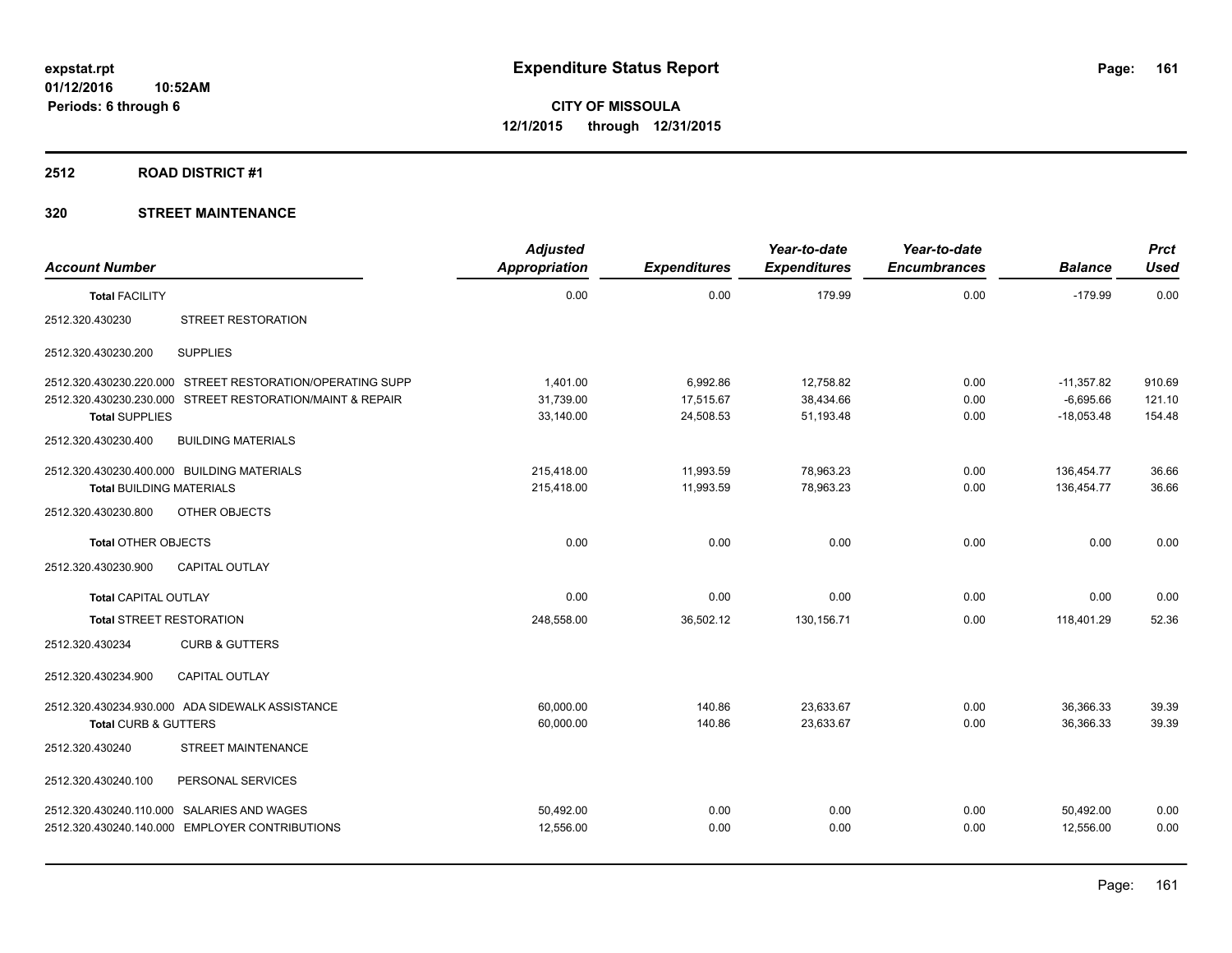#### **2512 ROAD DISTRICT #1**

|                                                        | <b>Adjusted</b> |                     | Year-to-date        | Year-to-date        |                | <b>Prct</b> |
|--------------------------------------------------------|-----------------|---------------------|---------------------|---------------------|----------------|-------------|
| <b>Account Number</b>                                  | Appropriation   | <b>Expenditures</b> | <b>Expenditures</b> | <b>Encumbrances</b> | <b>Balance</b> | <b>Used</b> |
| <b>Total PERSONAL SERVICES</b>                         | 63,048.00       | 0.00                | 0.00                | 0.00                | 63,048.00      | 0.00        |
| <b>SUPPLIES</b><br>2512.320.430240.200                 |                 |                     |                     |                     |                |             |
| 2512.320.430240.220.000 STREET MAINT/OPER SUPPLIES     | 1,401.00        | 0.00                | 2,640.55            | 0.00                | $-1,239.55$    | 188.48      |
| 2512.320.430240.230.000 STREET MAINT/REPAIR & MAINT    | 17,045.00       | 90.36               | 22,410.75           | 0.00                | $-5,365.75$    | 131.48      |
| 2512.320.430240.240.000 OTHER SUPPLIES                 | 400.00          | 0.00                | 0.00                | 0.00                | 400.00         | 0.00        |
| <b>Total SUPPLIES</b>                                  | 18,846.00       | 90.36               | 25,051.30           | 0.00                | $-6,205.30$    | 132.93      |
| 2512.320.430240.400<br><b>BUILDING MATERIALS</b>       |                 |                     |                     |                     |                |             |
| 2512.320.430240.400.000 BUILDING MATERIALS             | 59,783.00       | 4,527.42            | 23,258.56           | 0.00                | 36,524.44      | 38.90       |
| <b>Total BUILDING MATERIALS</b>                        | 59.783.00       | 4,527.42            | 23,258.56           | 0.00                | 36,524.44      | 38.90       |
| <b>Total STREET MAINTENANCE</b>                        | 141,677.00      | 4,617.78            | 48,309.86           | 0.00                | 93,367.14      | 34.10       |
| <b>TRANSFER CENTER IMPROVEMENTS</b><br>2512.320.430247 |                 |                     |                     |                     |                |             |
| <b>CAPITAL OUTLAY</b><br>2512.320.430247.900           |                 |                     |                     |                     |                |             |
| <b>Total TRANSFER CENTER IMPROVEMENTS</b>              | 0.00            | 0.00                | 0.00                | 0.00                | 0.00           | 0.00        |
| 2512.320.430251<br><b>ICE &amp; SNOW REMOVAL</b>       |                 |                     |                     |                     |                |             |
| PERSONAL SERVICES<br>2512.320.430251.100               |                 |                     |                     |                     |                |             |
| 2512.320.430251.110.000 SALARIES AND WAGES             | 10,721.00       | 0.00                | 0.00                | 0.00                | 10,721.00      | 0.00        |
| 2512.320.430251.140.000 EMPLOYER CONTRIBUTIONS         | 3,939.00        | 0.00                | 767.00              | 0.00                | 3,172.00       | 19.47       |
| <b>Total PERSONAL SERVICES</b>                         | 14,660.00       | 0.00                | 767.00              | 0.00                | 13.893.00      | 5.23        |
| 2512.320.430251.200<br><b>SUPPLIES</b>                 |                 |                     |                     |                     |                |             |
| 2512.320.430251.220.000 OPERATING SUPPLIES             | 86,343.00       | 70,362.93           | 77,171.52           | 0.00                | 9,171.48       | 89.38       |
| 2512.320.430251.230.000 SNOW/ICE CTRL REPAIR & MAINT   | 12,544.00       | 4,312.36            | 9,851.91            | 0.00                | 2,692.09       | 78.54       |
| <b>Total SUPPLIES</b>                                  | 98,887.00       | 74,675.29           | 87,023.43           | 0.00                | 11,863.57      | 88.00       |
| Total ICE & SNOW REMOVAL                               | 113,547.00      | 74,675.29           | 87,790.43           | 0.00                | 25,756.57      | 77.32       |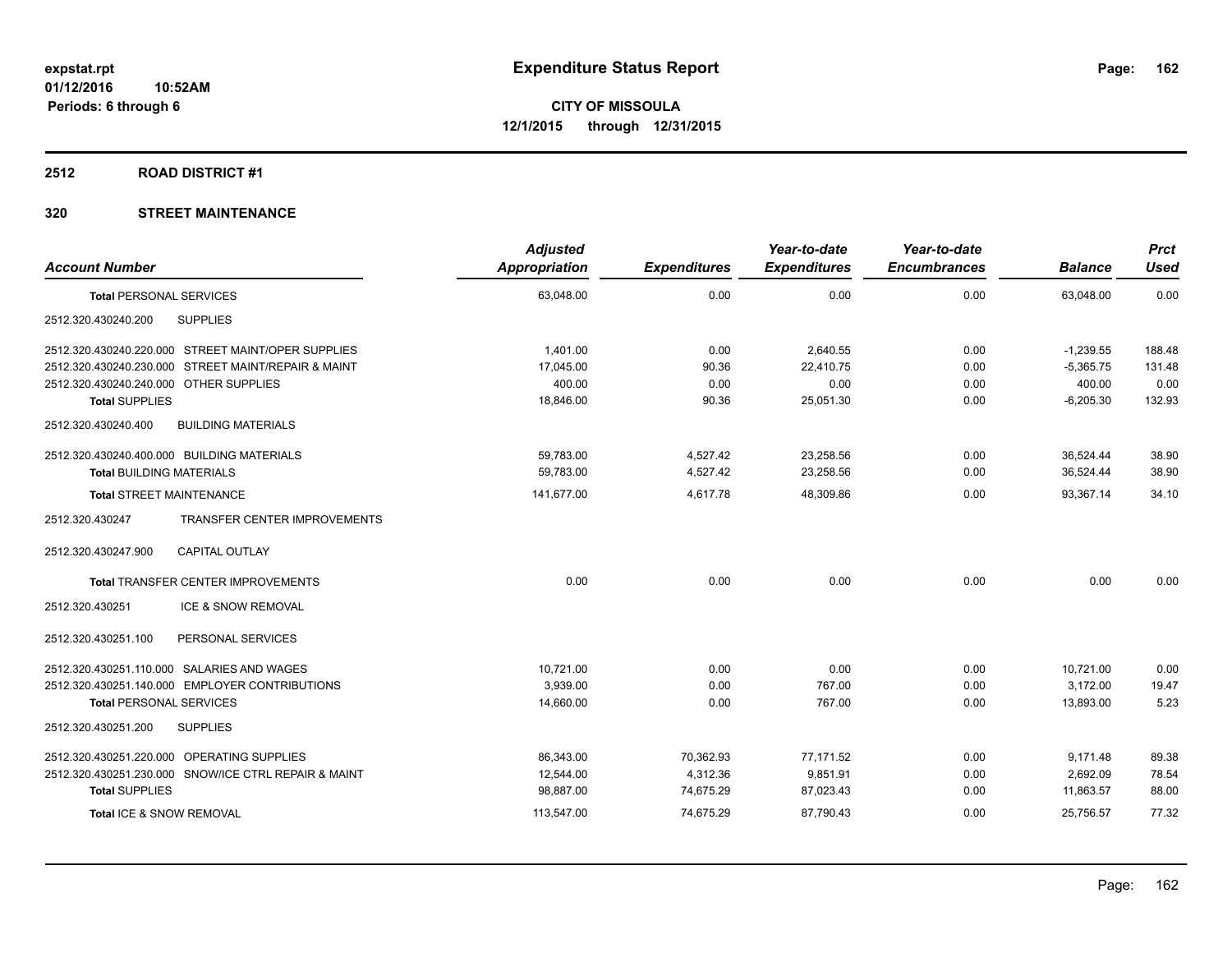#### **2512 ROAD DISTRICT #1**

|                                       |                                                               | <b>Adjusted</b>      |                     | Year-to-date        | Year-to-date        |                | <b>Prct</b> |
|---------------------------------------|---------------------------------------------------------------|----------------------|---------------------|---------------------|---------------------|----------------|-------------|
| <b>Account Number</b>                 |                                                               | <b>Appropriation</b> | <b>Expenditures</b> | <b>Expenditures</b> | <b>Encumbrances</b> | <b>Balance</b> | <b>Used</b> |
| 2512.320.430252                       | <b>STREET CLEANING</b>                                        |                      |                     |                     |                     |                |             |
| 2512.320.430252.200                   | <b>SUPPLIES</b>                                               |                      |                     |                     |                     |                |             |
|                                       | 2512.320.430252.220.000 STREET CLEANING/OPERATING SUPPLIES    | 1.869.00             | 0.00                | 307.00              | 0.00                | 1,562.00       | 16.43       |
|                                       | 2512.320.430252.230.000 STREET CLEANING/REPAIR & MAINT        | 22.285.00            | 2,875.24            | 14,382.93           | 0.00                | 7.902.07       | 64.54       |
| <b>Total SUPPLIES</b>                 |                                                               | 24,154.00            | 2,875.24            | 14.689.93           | 0.00                | 9,464.07       | 60.82       |
| 2512.320.430252.500                   | <b>FIXED CHARGES</b>                                          |                      |                     |                     |                     |                |             |
| 2512.320.430252.500.000 FIXED CHARGES |                                                               | 10,000.00            | 0.00                | 10,000.00           | 0.00                | 0.00           | 100.00      |
| <b>Total FIXED CHARGES</b>            |                                                               | 10,000.00            | 0.00                | 10,000.00           | 0.00                | 0.00           | 100.00      |
| Total STREET CLEANING                 |                                                               | 34,154.00            | 2,875.24            | 24,689.93           | 0.00                | 9,464.07       | 72.29       |
| 2512.320.430262                       | <b>SIDEWALKS</b>                                              |                      |                     |                     |                     |                |             |
| 2512.320.430262.300                   | PURCHASED SERVICES                                            |                      |                     |                     |                     |                |             |
|                                       | 2512.320.430262.350.000 SIDEWALK & CURB-PROFESSIONAL SERVICES | 20,000.00            | 0.00                | 0.00                | 0.00                | 20,000.00      | 0.00        |
| <b>Total PURCHASED SERVICES</b>       |                                                               | 20.000.00            | 0.00                | 0.00                | 0.00                | 20.000.00      | 0.00        |
| 2512.320.430262.900                   | <b>CAPITAL OUTLAY</b>                                         |                      |                     |                     |                     |                |             |
|                                       | 2512.320.430262.930.000 SIDEWALK & CURB-MPROVEMENTS           | 408,000.00           | 0.00                | 0.00                | 0.00                | 408,000.00     | 0.00        |
| <b>Total CAPITAL OUTLAY</b>           |                                                               | 408,000.00           | 0.00                | 0.00                | 0.00                | 408.000.00     | 0.00        |
| <b>Total SIDEWALKS</b>                |                                                               | 428,000.00           | 0.00                | 0.00                | 0.00                | 428,000.00     | 0.00        |
| 2512.320.430265                       | <b>SIGNING &amp; STRIPING</b>                                 |                      |                     |                     |                     |                |             |
| 2512.320.430265.200                   | <b>SUPPLIES</b>                                               |                      |                     |                     |                     |                |             |
| 2512.320.430265.230.000               | SIGNING & STRIPING-REPAIR/MAINTENANCE                         | 8.865.00             | 0.00                | 8,865.00            | 0.00                | 0.00           | 100.00      |
|                                       | 2512.320.430265.231.000 SIGNING & STRIPING/GASOLINE           | 1,135.00             | 0.00                | 1,135.00            | 0.00                | 0.00           | 100.00      |
| <b>Total SIGNING &amp; STRIPING</b>   |                                                               | 10,000.00            | 0.00                | 10,000.00           | 0.00                | 0.00           | 100.00      |
| 2512.320.430270                       | <b>COMMUNICATIONS MAINTENANCE</b>                             |                      |                     |                     |                     |                |             |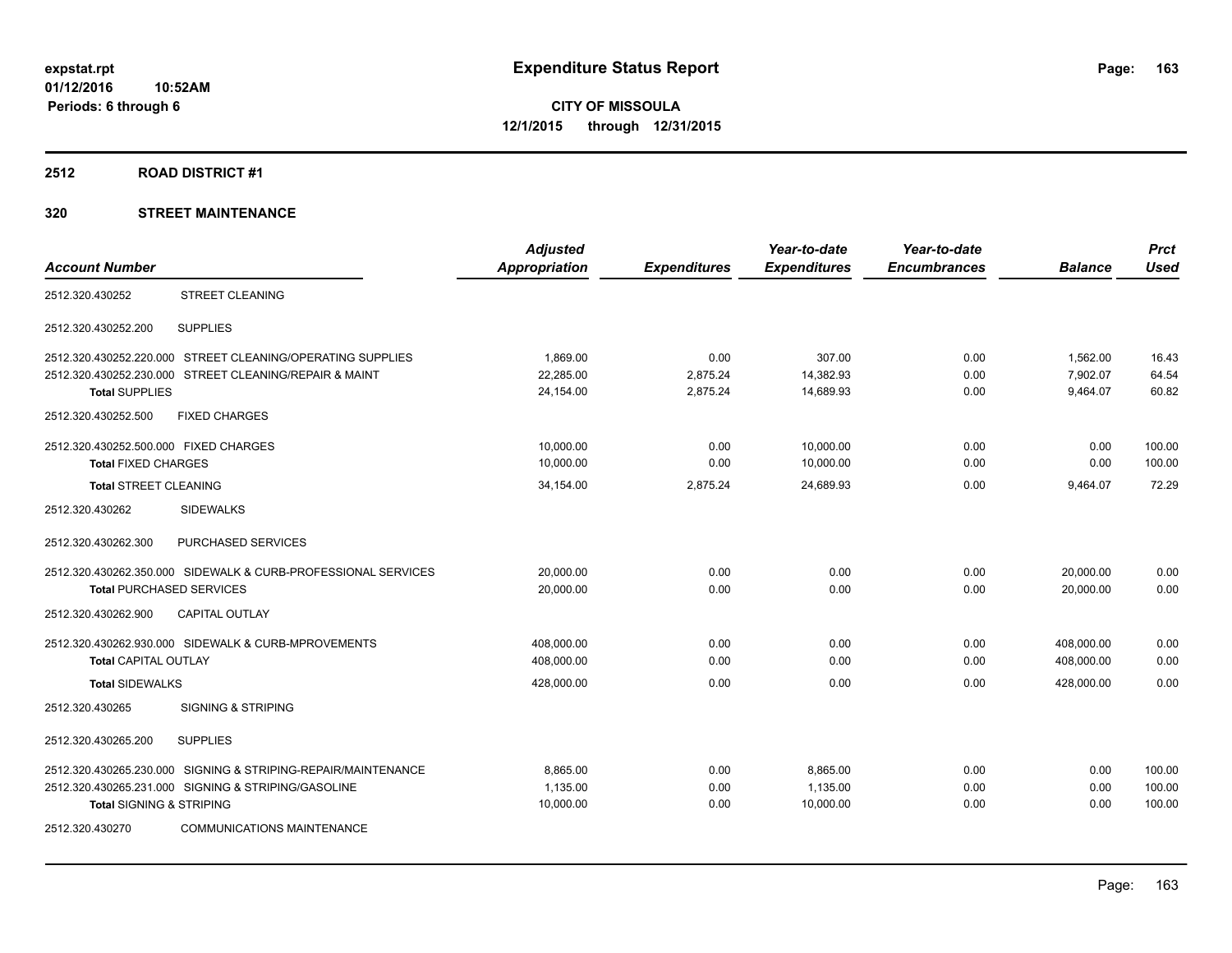#### **2512 ROAD DISTRICT #1**

|                                         |                                                         | <b>Adjusted</b>      |                     | Year-to-date        | Year-to-date        |                | <b>Prct</b> |
|-----------------------------------------|---------------------------------------------------------|----------------------|---------------------|---------------------|---------------------|----------------|-------------|
| <b>Account Number</b>                   |                                                         | <b>Appropriation</b> | <b>Expenditures</b> | <b>Expenditures</b> | <b>Encumbrances</b> | <b>Balance</b> | <b>Used</b> |
| 2512.320.430270.100                     | PERSONAL SERVICES                                       |                      |                     |                     |                     |                |             |
| 2512.320.430270.130.000 OTHER           |                                                         | 4.176.00             | 0.00                | 0.00                | 0.00                | 4,176.00       | 0.00        |
| <b>Total PERSONAL SERVICES</b>          |                                                         | 4.176.00             | 0.00                | 0.00                | 0.00                | 4,176.00       | 0.00        |
| 2512.320.430270.900                     | <b>CAPITAL OUTLAY</b>                                   |                      |                     |                     |                     |                |             |
| <b>Total CAPITAL OUTLAY</b>             |                                                         | 0.00                 | 0.00                | 0.00                | 0.00                | 0.00           | 0.00        |
|                                         | Total COMMUNICATIONS MAINTENANCE                        | 4,176.00             | 0.00                | 0.00                | 0.00                | 4,176.00       | 0.00        |
| 2512.320.431200                         | FLOOD CONTROL                                           |                      |                     |                     |                     |                |             |
| 2512.320.431200.100                     | PERSONAL SERVICES                                       |                      |                     |                     |                     |                |             |
|                                         | 2512.320.431200.110.000 SALARIES AND WAGES              | 22,374.00            | 0.00                | 0.00                | 0.00                | 22,374.00      | 0.00        |
| 2512.320.431200.130.000 OTHER           |                                                         | 2,881.00             | 0.00                | 0.00                | 0.00                | 2,881.00       | 0.00        |
|                                         | 2512.320.431200.140.000 EMPLOYER CONTRIBUTIONS          | 11,440.00            | 0.00                | 0.00                | 0.00                | 11,440.00      | 0.00        |
| <b>Total PERSONAL SERVICES</b>          |                                                         | 36.695.00            | 0.00                | 0.00                | 0.00                | 36.695.00      | 0.00        |
| 2512.320.431200.200                     | <b>SUPPLIES</b>                                         |                      |                     |                     |                     |                |             |
| 2512.320.431200.210.000 OFFICE SUPPLIES |                                                         | 2,318.00             | 0.00                | 3,169.55            | 0.00                | $-851.55$      | 136.74      |
| <b>Total SUPPLIES</b>                   |                                                         | 2,318.00             | 0.00                | 3,169.55            | 0.00                | $-851.55$      | 136.74      |
| 2512.320.431200.300                     | <b>PURCHASED SERVICES</b>                               |                      |                     |                     |                     |                |             |
| 2512.320.431200.310.000 COMMUNICATIONS  |                                                         | 1,000.00             | 0.00                | 0.00                | 0.00                | 1,000.00       | 0.00        |
|                                         | 2512.320.431200.330.000 PUBLICITY, SUBSCRIPTIONS & DUES | 7.000.00             | 0.00                | 6,450.00            | 0.00                | 550.00         | 92.14       |
|                                         | 2512.320.431200.350.000 PROFESSIONAL SERVICES           | 50.000.00            | 1,536.34            | 5.081.34            | 0.00                | 44,918.66      | 10.16       |
| 2512.320.431200.370.000 TRAVEL          |                                                         | 0.00                 | 0.00                | 293.45              | 0.00                | $-293.45$      | 0.00        |
| <b>Total PURCHASED SERVICES</b>         |                                                         | 58,000.00            | 1,536.34            | 11,824.79           | 0.00                | 46,175.21      | 20.39       |
| 2512.320.431200.900                     | <b>CAPITAL OUTLAY</b>                                   |                      |                     |                     |                     |                |             |
|                                         | 2512.320.431200.930.000 FLOOD CONTROL MAINT/MPROVEMENTS | 10,000.00            | 0.00                | 1.649.73            | 0.00                | 8,350.27       | 16.50       |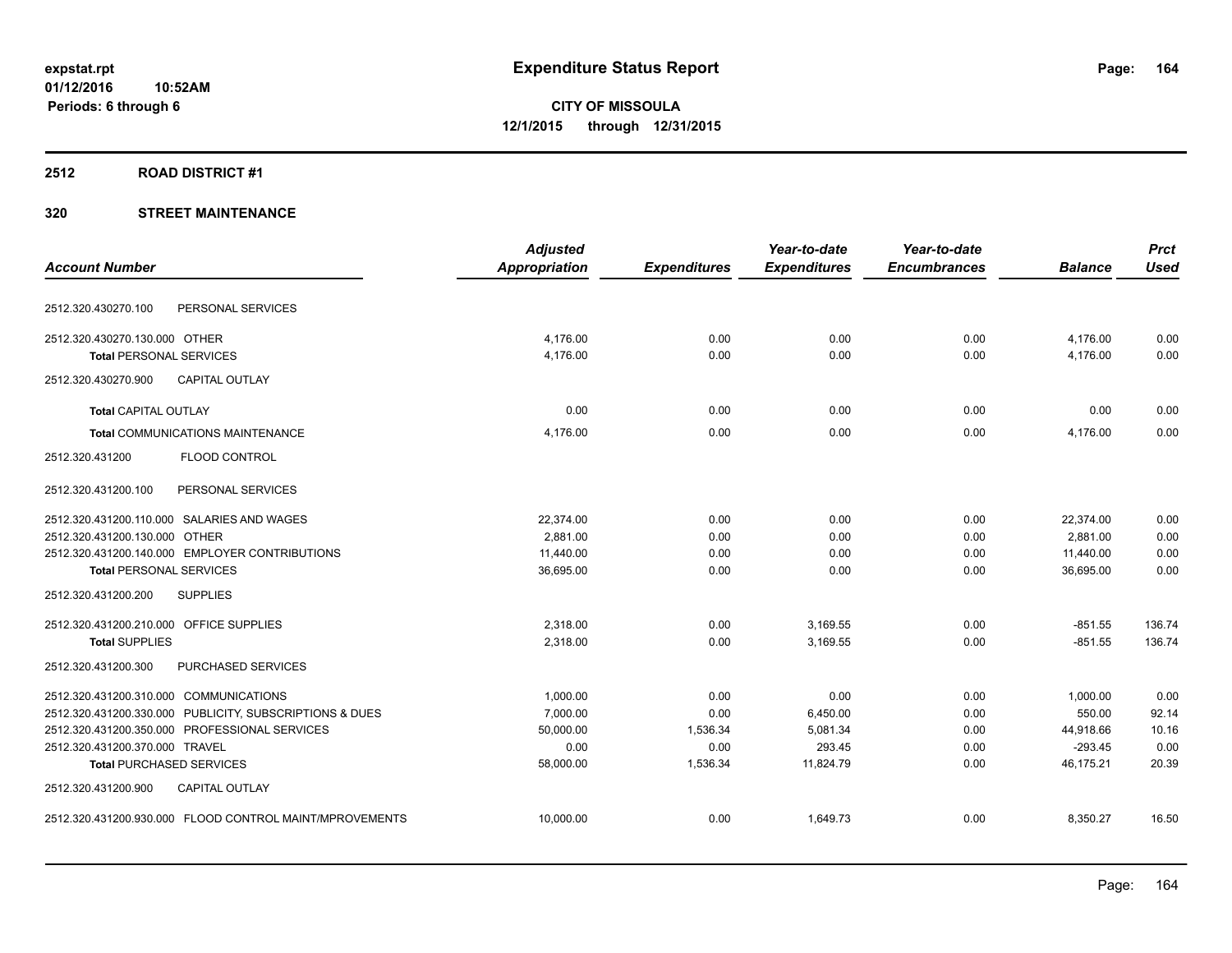#### **2512 ROAD DISTRICT #1**

| <b>Account Number</b>             |                                                 | <b>Adjusted</b><br>Appropriation | <b>Expenditures</b> | Year-to-date<br><b>Expenditures</b> | Year-to-date<br><b>Encumbrances</b> | <b>Balance</b> | <b>Prct</b><br><b>Used</b> |
|-----------------------------------|-------------------------------------------------|----------------------------------|---------------------|-------------------------------------|-------------------------------------|----------------|----------------------------|
| <b>Total CAPITAL OUTLAY</b>       |                                                 | 10,000.00                        | 0.00                | 1,649.73                            | 0.00                                | 8,350.27       | 16.50                      |
| <b>Total FLOOD CONTROL</b>        |                                                 | 107,013.00                       | 1,536.34            | 16,644.07                           | 0.00                                | 90,368.93      | 15.55                      |
| 2512.320.460434                   | <b>GREENWAYS &amp; HORTICULTURE</b>             |                                  |                     |                                     |                                     |                |                            |
| 2512.320.460434.200               | <b>SUPPLIES</b>                                 |                                  |                     |                                     |                                     |                |                            |
|                                   | 2512.320.460434.230.000 ADOPT A TRAFFIC CIRCLE  | 2,500.00                         | 0.00                | 633.71                              | 0.00                                | 1,866.29       | 25.35                      |
|                                   | <b>Total GREENWAYS &amp; HORTICULTURE</b>       | 2,500.00                         | 0.00                | 633.71                              | 0.00                                | 1,866.29       | 25.35                      |
| 2512.320.490504                   | <b>DEBT SERVICE</b>                             |                                  |                     |                                     |                                     |                |                            |
| 2512.320.490504.600               | <b>DEBT SERVICE</b>                             |                                  |                     |                                     |                                     |                |                            |
| 2512.320.490504.610.000 PRINCIPAL |                                                 | 418,252.00                       | 154,690.01          | 305,820.65                          | 0.00                                | 112,431.35     | 73.12                      |
|                                   | 2512.320.490504.620.000 INTEREST / SERVICE FEES | 48.753.00                        | 16.176.20           | 51,255.79                           | 0.00                                | $-2,502.79$    | 105.13                     |
| <b>Total DEBT SERVICE</b>         |                                                 | 467,005.00                       | 170,866.21          | 357,076.44                          | 0.00                                | 109,928.56     | 76.46                      |
| 2512.320.510110                   | <b>MERCHANT SERVICES</b>                        |                                  |                     |                                     |                                     |                |                            |
| 2512.320.510110.500               | <b>FIXED CHARGES</b>                            |                                  |                     |                                     |                                     |                |                            |
| <b>Total MERCHANT SERVICES</b>    |                                                 | 0.00                             | 0.00                | 0.00                                | 0.00                                | 0.00           | 0.00                       |
| <b>Total ROAD DISTRICT #1</b>     |                                                 | 1,722,618.00                     | 292,857.99          | 730,659.59                          | 0.00                                | 991,958.41     | 42.42                      |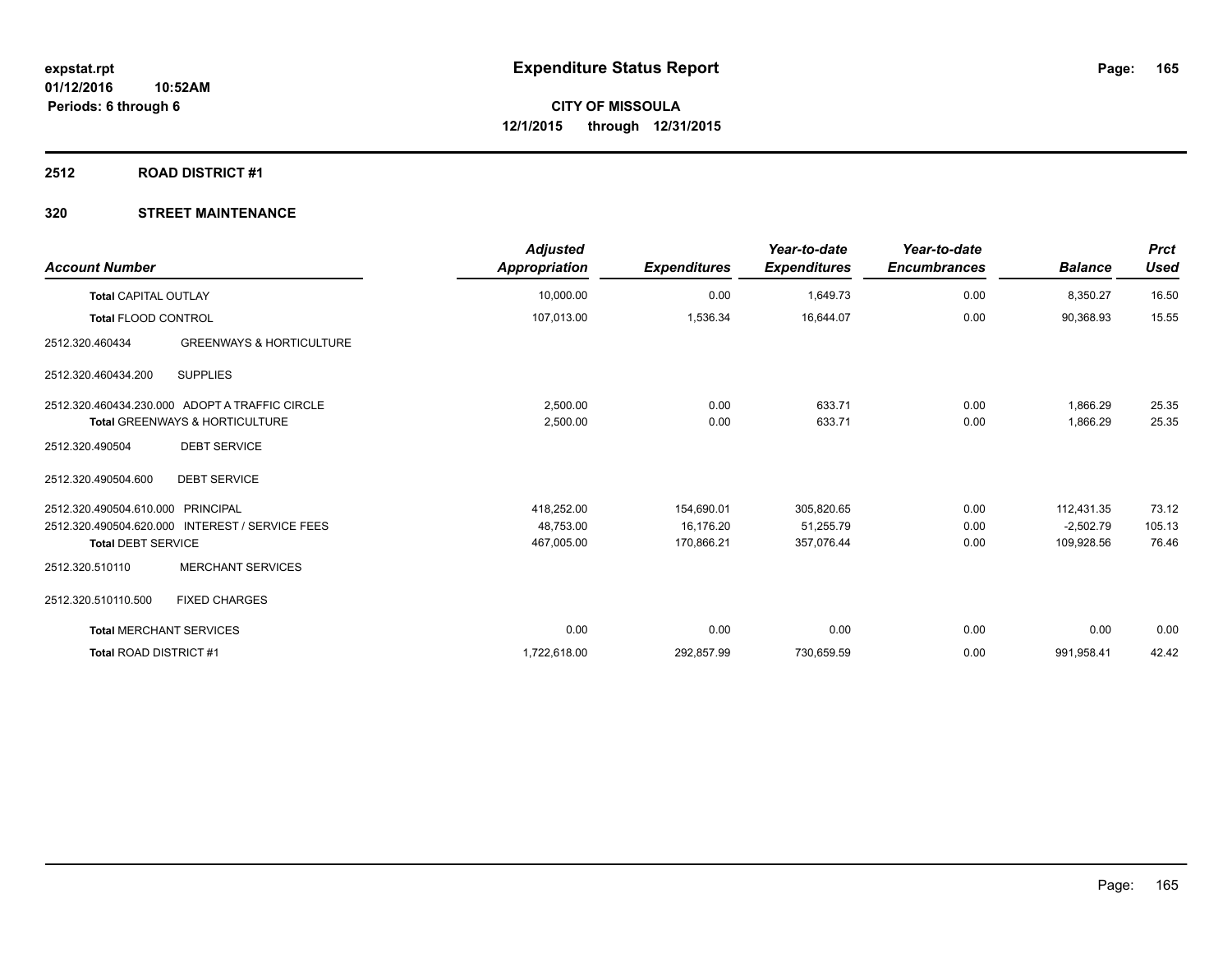### **2513 PARK DISTRICT #1**

|                                                         | <b>Adjusted</b>      |                     | Year-to-date        | Year-to-date        |                | <b>Prct</b> |
|---------------------------------------------------------|----------------------|---------------------|---------------------|---------------------|----------------|-------------|
| <b>Account Number</b>                                   | <b>Appropriation</b> | <b>Expenditures</b> | <b>Expenditures</b> | <b>Encumbrances</b> | <b>Balance</b> | <b>Used</b> |
| RENOVATE REPLACE IMPROV<br>2513.370.460400              |                      |                     |                     |                     |                |             |
| <b>PURCHASED SERVICES</b><br>2513.370.460400.300        |                      |                     |                     |                     |                |             |
| 2513.370.460400.350.000 RENOVATE REPLACE IMPROVE        | 96,870.00            | 0.00                | 0.00                | 0.00                | 96,870.00      | 0.00        |
| <b>Total PURCHASED SERVICES</b>                         | 96,870.00            | 0.00                | 0.00                | 0.00                | 96,870.00      | 0.00        |
| <b>CAPITAL OUTLAY</b><br>2513.370.460400.900            |                      |                     |                     |                     |                |             |
| 2513.370.460400.930.000 RENOVATE REPLACE IMPROVE        | 62,720.00            | 6,863.87            | 19,674.87           | 0.00                | 43.045.13      | 31.37       |
| Total CAPITAL OUTLAY                                    | 62,720.00            | 6,863.87            | 19,674.87           | 0.00                | 43,045.13      | 31.37       |
| Total RENOVATE REPLACE IMPROV                           | 159,590.00           | 6.863.87            | 19.674.87           | 0.00                | 139.915.13     | 12.33       |
| PARK ADMIN<br>2513.370.460432                           |                      |                     |                     |                     |                |             |
| PERSONAL SERVICES<br>2513.370.460432.100                |                      |                     |                     |                     |                |             |
| 2513.370.460432.110.000 SALARIES AND WAGES              | 10,200.00            | 0.00                | 0.00                | 0.00                | 10,200.00      | 0.00        |
| 2513.370.460432.140.00 EMPLOYER CONTRIBUTIONS           | 1,909.00             | 0.00                | 0.00                | 0.00                | 1,909.00       | 0.00        |
| 2513.370.460432.141.000 STATE RETIREMENT CONTRIBUTIONS  | 0.00                 | 0.00                | 12.41               | 0.00                | $-12.41$       | 0.00        |
| <b>Total PERSONAL SERVICES</b>                          | 12,109.00            | 0.00                | 12.41               | 0.00                | 12,096.59      | 0.10        |
| <b>SUPPLIES</b><br>2513.370.460432.200                  |                      |                     |                     |                     |                |             |
| 2513.370.460432.220.000 OPERATING SUPPLIES              | 900.00               | 0.00                | 0.00                | 0.00                | 900.00         | 0.00        |
| <b>Total SUPPLIES</b>                                   | 900.00               | 0.00                | 0.00                | 0.00                | 900.00         | 0.00        |
| PURCHASED SERVICES<br>2513.370.460432.300               |                      |                     |                     |                     |                |             |
| 2513.370.460432.330.000 PUBLICITY, SUBSCRIPTIONS & DUES | 2,500.00             | 0.00                | 0.00                | 0.00                | 2,500.00       | 0.00        |
| 2513.370.460432.344.000 TELEPHONE SERVICE               | 360.00               | 0.00                | 0.00                | 0.00                | 360.00         | 0.00        |
| 2513.370.460432.350.000 PROFESSIONAL SERVICES           | 14,000.00            | 3,272.11            | 8,543.48            | 0.00                | 5,456.52       | 61.02       |
| 2513.370.460432.360.000 REPAIR & MAINTENANCE            | 3,000.00             | 0.00                | 0.00                | 0.00                | 3,000.00       | 0.00        |
| 2513.370.460432.380.000 TRAINING                        | 200.00               | 0.00                | 0.00                | 0.00                | 200.00         | 0.00        |
| <b>Total PURCHASED SERVICES</b>                         | 20,060.00            | 3,272.11            | 8,543.48            | 0.00                | 11,516.52      | 42.59       |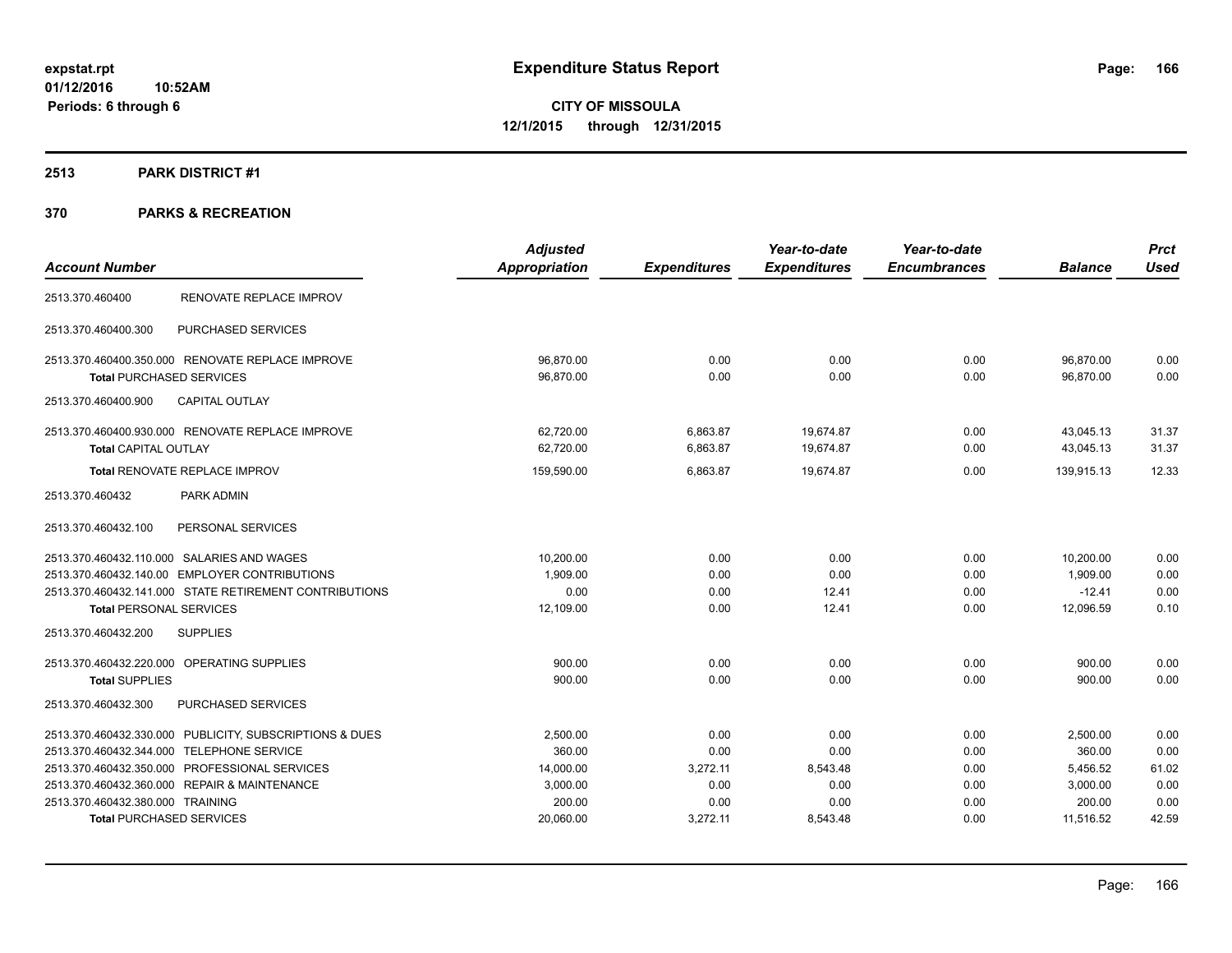#### **2513 PARK DISTRICT #1**

### **370 PARKS & RECREATION**

|                                                        | <b>Adjusted</b> |                     | Year-to-date        | Year-to-date        |                | <b>Prct</b> |
|--------------------------------------------------------|-----------------|---------------------|---------------------|---------------------|----------------|-------------|
| <b>Account Number</b>                                  | Appropriation   | <b>Expenditures</b> | <b>Expenditures</b> | <b>Encumbrances</b> | <b>Balance</b> | <b>Used</b> |
| <b>DEBT SERVICE</b><br>2513.370.460432.600             |                 |                     |                     |                     |                |             |
| <b>Total DEBT SERVICE</b>                              | 0.00            | 0.00                | 0.00                | 0.00                | 0.00           | 0.00        |
| <b>Total PARK ADMIN</b>                                | 33,069.00       | 3,272.11            | 8,555.89            | 0.00                | 24,513.11      | 25.87       |
| <b>GREENWAYS &amp; HORTICULTURE</b><br>2513.370.460434 |                 |                     |                     |                     |                |             |
| PERSONAL SERVICES<br>2513.370.460434.100               |                 |                     |                     |                     |                |             |
| 2513.370.460434.110.000 GREENWAYS & HORTCULTURE        | 25.069.00       | 1,350.72            | 9,637.38            | 0.00                | 15,431.62      | 38.44       |
| 2513.370.460434.120.000 OVERTIME/TERMINATION           | 0.00            | 0.00                | 165.17              | 0.00                | $-165.17$      | 0.00        |
| 2513.370.460434.140.000 GREENWAYS & HORTICLTURE        | 8,028.00        | 1,066.67            | 2,505.38            | 0.00                | 5,522.62       | 31.21       |
| <b>Total PERSONAL SERVICES</b>                         | 33,097.00       | 2,417.39            | 12,307.93           | 0.00                | 20,789.07      | 37.19       |
| 2513.370.460434.200<br><b>SUPPLIES</b>                 |                 |                     |                     |                     |                |             |
| 2513.370.460434.220.000 OPERATING SUPPLIES             | 3,373.00        | 460.77              | 2,612.79            | 0.00                | 760.21         | 77.46       |
| 2513.370.460434.230.000 REPAIR/MAINTENANCE             | 7,135.00        | 0.00                | 351.25              | 0.00                | 6,783.75       | 4.92        |
| 2513.370.460434.231.000 GASOLINE                       | 2.000.00        | 0.00                | 2,000.00            | 0.00                | 0.00           | 100.00      |
| <b>Total SUPPLIES</b>                                  | 12,508.00       | 460.77              | 4,964.04            | 0.00                | 7,543.96       | 39.69       |
| PURCHASED SERVICES<br>2513.370.460434.300              |                 |                     |                     |                     |                |             |
| 2513.370.460434.341.000 ELECTRICITY & NATURAL GAS      | 310.00          | 0.00                | 303.59              | 0.00                | 6.41           | 97.93       |
| 2513.370.460434.343.000 WATER CHARGES                  | 310.00          | 0.00                | 130.28              | 0.00                | 179.72         | 42.03       |
| 2513.370.460434.345.000 GARBAGE                        | 136.00          | 0.00                | 96.75               | 0.00                | 39.25          | 71.14       |
| 2513.370.460434.350.000 PROFESSIONAL SERVICES          | 5,000.00        | 44.00               | 1,015.56            | 0.00                | 3,984.44       | 20.31       |
| 2513.370.460434.360.000 REPAIR & MAINTENANCE           | 2,589.00        | 0.00                | 0.00                | 0.00                | 2,589.00       | 0.00        |
| 2513.370.460434.380.000 TRAINING                       | 95.00           | 0.00                | 0.00                | 0.00                | 95.00          | 0.00        |
| <b>Total PURCHASED SERVICES</b>                        | 8,440.00        | 44.00               | 1,546.18            | 0.00                | 6,893.82       | 18.32       |
| Total GREENWAYS & HORTICULTURE                         | 54,045.00       | 2,922.16            | 18,818.15           | 0.00                | 35,226.85      | 34.82       |
| 2513.370.460439<br><b>URBAN FORESTRY</b>               |                 |                     |                     |                     |                |             |

2513.370.460439.100 PERSONAL SERVICES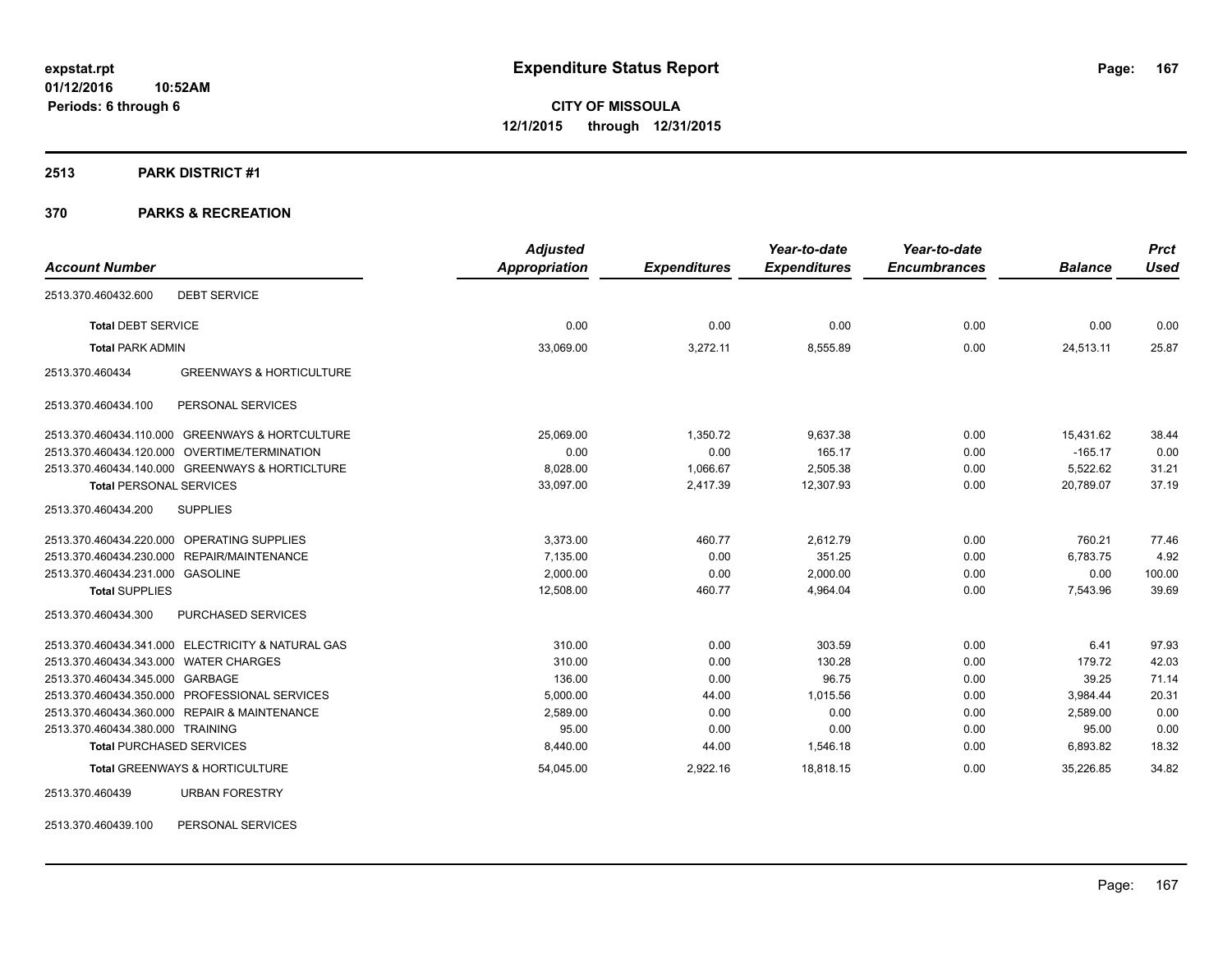#### **2513 PARK DISTRICT #1**

|                                                | <b>Adjusted</b>      |                     | Year-to-date        | Year-to-date        | <b>Balance</b> | <b>Prct</b> |
|------------------------------------------------|----------------------|---------------------|---------------------|---------------------|----------------|-------------|
| <b>Account Number</b>                          | <b>Appropriation</b> | <b>Expenditures</b> | <b>Expenditures</b> | <b>Encumbrances</b> |                | <b>Used</b> |
| 2513.370.460439.110.000 SALARIES AND WAGES     | 48,682.00            | 3,376.80            | 12,142.12           | 0.00                | 36,539.88      | 24.94       |
| 2513.370.460439.140.000 EMPLOYER CONTRIBUTIONS | 22.061.00            | 2.274.77            | 5,737.46            | 0.00                | 16,323.54      | 26.01       |
| <b>Total PERSONAL SERVICES</b>                 | 70,743.00            | 5,651.57            | 17,879.58           | 0.00                | 52,863.42      | 25.27       |
| 2513.370.460439.200<br><b>SUPPLIES</b>         |                      |                     |                     |                     |                |             |
| 2513.370.460439.220.000 OPERATING SUPPLIES     | 24,352.00            | 2,499.26            | 9,054.90            | 0.00                | 15.297.10      | 37.18       |
| 2513.370.460439.230.000 REPAIR/MAINTENANCE     | 3.952.00             | 71.43               | 205.62              | 0.00                | 3,746.38       | 5.20        |
| <b>Total SUPPLIES</b>                          | 28,304.00            | 2,570.69            | 9,260.52            | 0.00                | 19,043.48      | 32.72       |
| PURCHASED SERVICES<br>2513.370.460439.300      |                      |                     |                     |                     |                |             |
| 2513.370.460439.350.000 PROFESSIONAL SERVICES  | 2,660.00             | 512.20              | 23,800.71           | 0.00                | $-21,140.71$   | 894.76      |
| 2513.370.460439.360.000 REPAIR & MAINTENANCE   | 79,450.00            | 49.20               | 40,579.20           | 0.00                | 38,870.80      | 51.08       |
| 2513.370.460439.370.000 TRAVEL                 | 0.00                 | 0.00                | 99.51               | 0.00                | $-99.51$       | 0.00        |
| 2513.370.460439.380.000 TRAINING               | 0.00                 | 0.00                | 489.50              | 0.00                | $-489.50$      | 0.00        |
| <b>Total PURCHASED SERVICES</b>                | 82.110.00            | 561.40              | 64,968.92           | 0.00                | 17,141.08      | 79.12       |
| <b>Total URBAN FORESTRY</b>                    | 181,157.00           | 8,783.66            | 92.109.02           | 0.00                | 89.047.98      | 50.84       |
| <b>RECREATION MORE</b><br>2513.370.460470      |                      |                     |                     |                     |                |             |
| PERSONAL SERVICES<br>2513.370.460470.100       |                      |                     |                     |                     |                |             |
| 2513.370.460470.110.000 SALARIES AND WAGES     | 4,124.00             | 0.00                | 0.00                | 0.00                | 4,124.00       | 0.00        |
| 2513.370.460470.140.000 EMPLOYER CONTRIBUTIONS | 847.00               | 0.00                | 0.00                | 0.00                | 847.00         | 0.00        |
| <b>Total PERSONAL SERVICES</b>                 | 4,971.00             | 0.00                | 0.00                | 0.00                | 4,971.00       | 0.00        |
| PURCHASED SERVICES<br>2513.370.460470.300      |                      |                     |                     |                     |                |             |
| 2513.370.460470.360.000 REPAIR & MAINTENANCE   | 3,000.00             | 0.00                | 0.00                | 0.00                | 3,000.00       | 0.00        |
| <b>Total PURCHASED SERVICES</b>                | 3,000.00             | 0.00                | 0.00                | 0.00                | 3,000.00       | 0.00        |
| <b>Total RECREATION MORE</b>                   | 7,971.00             | 0.00                | 0.00                | 0.00                | 7,971.00       | 0.00        |
| <b>SPRAY DECKS</b><br>2513.370.460474          |                      |                     |                     |                     |                |             |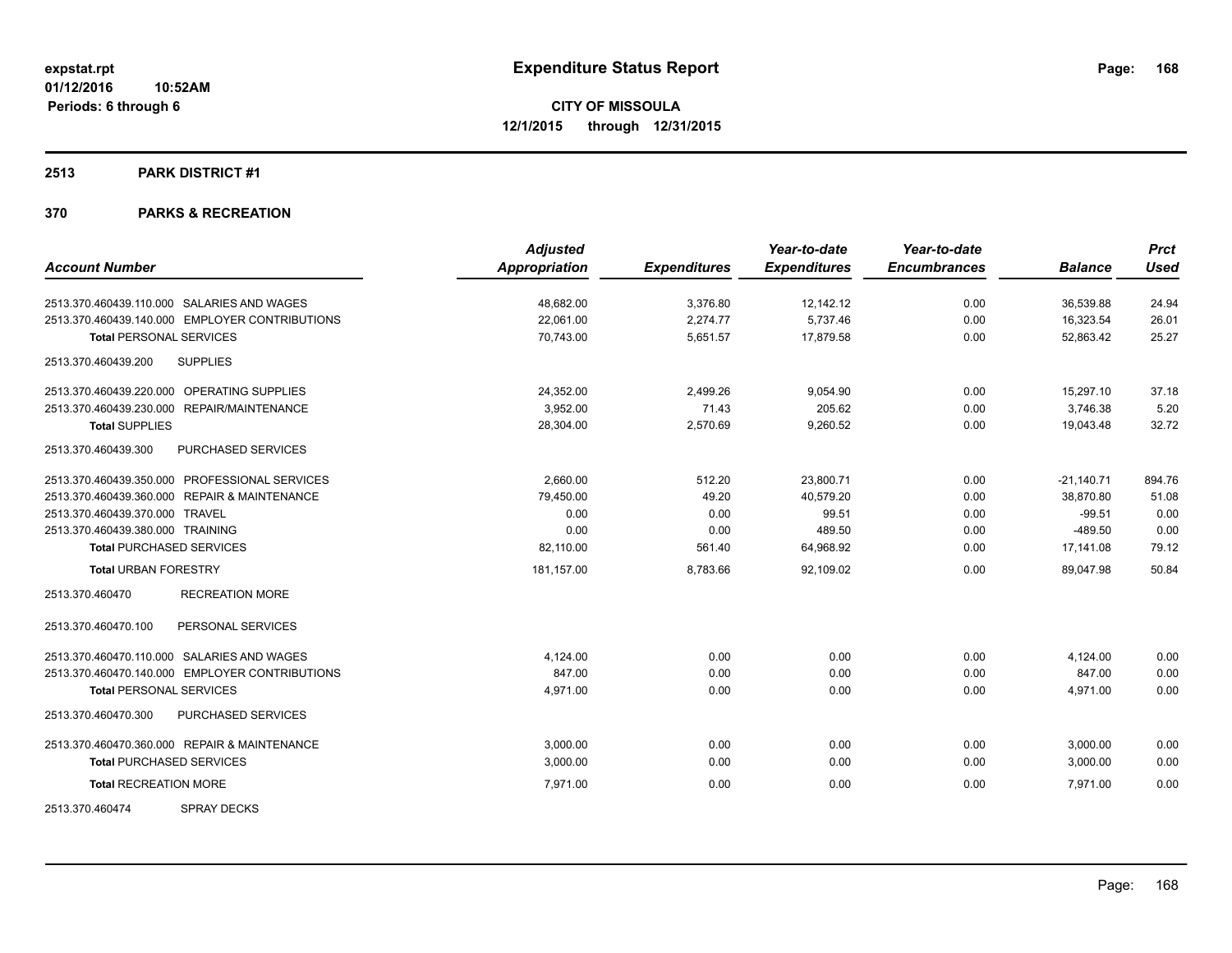#### **2513 PARK DISTRICT #1**

|                                                   |                                                              | <b>Adjusted</b> |                     | Year-to-date        | Year-to-date        |                | <b>Prct</b> |
|---------------------------------------------------|--------------------------------------------------------------|-----------------|---------------------|---------------------|---------------------|----------------|-------------|
| <b>Account Number</b>                             |                                                              | Appropriation   | <b>Expenditures</b> | <b>Expenditures</b> | <b>Encumbrances</b> | <b>Balance</b> | <b>Used</b> |
| <b>SUPPLIES</b><br>2513.370.460474.200            |                                                              |                 |                     |                     |                     |                |             |
|                                                   | 2513.370.460474.230.000 SPRAY DECKS/REPAIR/MAINTENANCE       | 1,600.00        | 0.00                | 0.00                | 0.00                | 1,600.00       | 0.00        |
| <b>Total SUPPLIES</b>                             |                                                              | 1,600.00        | 0.00                | 0.00                | 0.00                | 1,600.00       | 0.00        |
| 2513.370.460474.300                               | PURCHASED SERVICES                                           |                 |                     |                     |                     |                |             |
| 2513.370.460474.341.000 ELECTRICITY & NATURAL GAS |                                                              | 2,100.00        | 0.00                | 0.00                | 0.00                | 2,100.00       | 0.00        |
| 2513.370.460474.360.000 REPAIR & MAINTENANCE      |                                                              | 6,300.00        | 0.00                | 219.77              | 0.00                | 6,080.23       | 3.49        |
| <b>Total PURCHASED SERVICES</b>                   |                                                              | 8,400.00        | 0.00                | 219.77              | 0.00                | 8,180.23       | 2.62        |
| <b>Total SPRAY DECKS</b>                          |                                                              | 10,000.00       | 0.00                | 219.77              | 0.00                | 9,780.23       | 2.20        |
| <b>GRILL VAN</b><br>2513.370.460477               |                                                              |                 |                     |                     |                     |                |             |
| 2513.370.460477.200<br><b>SUPPLIES</b>            |                                                              |                 |                     |                     |                     |                |             |
| 2513.370.460477.230.000 REPAIR/MAINTENANCE        |                                                              | 0.00            | 0.00                | 23.46               | 0.00                | $-23.46$       | 0.00        |
| <b>Total SUPPLIES</b>                             |                                                              | 0.00            | 0.00                | 23.46               | 0.00                | $-23.46$       | 0.00        |
| 2513.370.460477.300                               | PURCHASED SERVICES                                           |                 |                     |                     |                     |                |             |
| <b>Total PURCHASED SERVICES</b>                   |                                                              | 0.00            | 0.00                | 0.00                | 0.00                | 0.00           | 0.00        |
| <b>Total GRILL VAN</b>                            |                                                              | 0.00            | 0.00                | 23.46               | 0.00                | $-23.46$       | 0.00        |
| 2513.370.460484                                   | <b>CONSERVATION LANDS MGMT</b>                               |                 |                     |                     |                     |                |             |
| 2513.370.460484.100                               | PERSONAL SERVICES                                            |                 |                     |                     |                     |                |             |
| 2513.370.460484.110.000 CONSRVTN LAND MGMT/WAGES  |                                                              | 60,079.00       | 4,296.97            | 21,642.32           | 0.00                | 38,436.68      | 36.02       |
| 2513.370.460484.120.000 OVERTIME/TERMINATION      |                                                              | 0.00            | 0.00                | 413.66              | 0.00                | $-413.66$      | 0.00        |
|                                                   | 2513.370.460484.140.000 CONSRVTN LAND MGMT/EMP CONTRIBUTIONS | 31,781.00       | 1,711.87            | 9,279.19            | 0.00                | 22,501.81      | 29.20       |
| <b>Total PERSONAL SERVICES</b>                    |                                                              | 91,860.00       | 6,008.84            | 31,335.17           | 0.00                | 60,524.83      | 34.11       |
| 2513.370.460484.200<br><b>SUPPLIES</b>            |                                                              |                 |                     |                     |                     |                |             |
| 2513.370.460484.220.000 OPERATING SUPPLIES        |                                                              | 1,000.00        | 235.97              | 2,223.63            | 0.00                | $-1,223.63$    | 222.36      |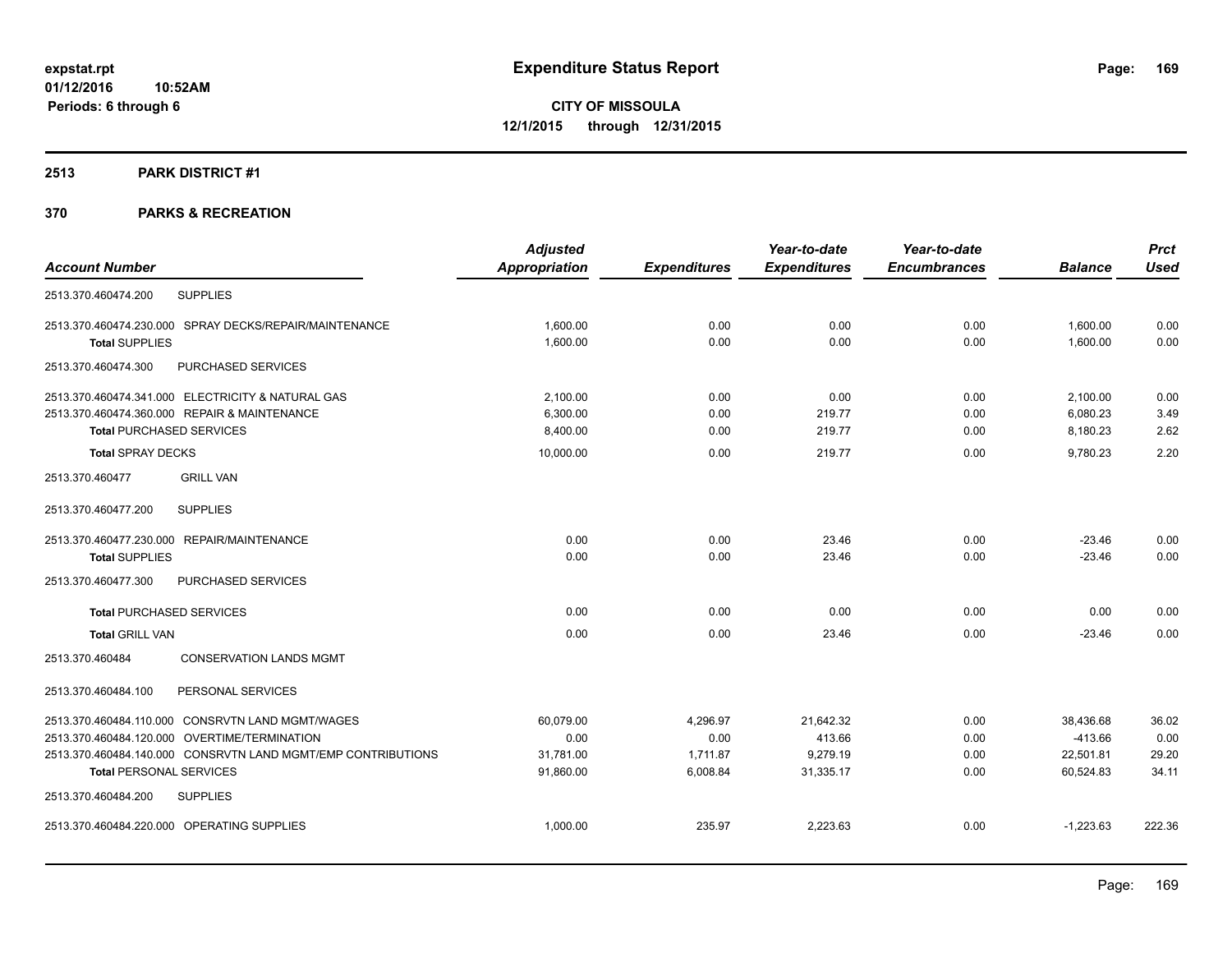#### **2513 PARK DISTRICT #1**

| <b>Account Number</b>            |                                                               | <b>Adjusted</b><br>Appropriation | <b>Expenditures</b> | Year-to-date<br><b>Expenditures</b> | Year-to-date<br><b>Encumbrances</b> | <b>Balance</b>               | <b>Prct</b><br><b>Used</b> |
|----------------------------------|---------------------------------------------------------------|----------------------------------|---------------------|-------------------------------------|-------------------------------------|------------------------------|----------------------------|
| <b>Total SUPPLIES</b>            | 2513.370.460484.230.000 REPAIR/MAINTENANCE                    | 3,000.00<br>4,000.00             | 99.98<br>335.95     | 28,908.04<br>31,131.67              | 0.00<br>0.00                        | $-25,908.04$<br>$-27,131.67$ | 963.60<br>778.29           |
| 2513.370.460484.300              | PURCHASED SERVICES                                            |                                  |                     |                                     |                                     |                              |                            |
|                                  | 2513.370.460484.350.000 PROFESSIONAL SERVICES                 | 39.127.00                        | 2,088.80            | 10,240.05                           | 0.00                                | 28,886.95                    | 26.17                      |
| <b>Total PURCHASED SERVICES</b>  |                                                               | 39,127.00                        | 2,088.80            | 10,240.05                           | 0.00                                | 28,886.95                    | 26.17                      |
|                                  | <b>Total CONSERVATION LANDS MGMT</b>                          | 134,987.00                       | 8,433.59            | 72,706.89                           | 0.00                                | 62,280.11                    | 53.86                      |
| 2513.370.460485                  | <b>SAFETY &amp; TRAINING</b>                                  |                                  |                     |                                     |                                     |                              |                            |
| 2513.370.460485.100              | PERSONAL SERVICES                                             |                                  |                     |                                     |                                     |                              |                            |
| <b>Total PERSONAL SERVICES</b>   |                                                               | 0.00                             | 0.00                | 0.00                                | 0.00                                | 0.00                         | 0.00                       |
| 2513.370.460485.300              | PURCHASED SERVICES                                            |                                  |                     |                                     |                                     |                              |                            |
| Total SAFETY & TRAINING          |                                                               | 0.00                             | 0.00                | 0.00                                | 0.00                                | 0.00                         | 0.00                       |
| 2513.370.460501                  | PARK MAINTENANCE ROUTINE                                      |                                  |                     |                                     |                                     |                              |                            |
| 2513.370.460501.100              | PERSONAL SERVICES                                             |                                  |                     |                                     |                                     |                              |                            |
|                                  | 2513.370.460501.110.000 PARK MAINT ROUTINE/SALARIES AND WAGES | 9,738.00                         | 0.00                | 4,532.15                            | 0.00                                | 5,205.85                     | 46.54                      |
|                                  | 2513.370.460501.140.000 PARK MAINT ROUTINE/WAGES              | 2,167.00                         | 0.00                | 912.02                              | 0.00                                | 1,254.98                     | 42.09                      |
| <b>Total PERSONAL SERVICES</b>   |                                                               | 11,905.00                        | 0.00                | 5,444.17                            | 0.00                                | 6,460.83                     | 45.73                      |
| 2513.370.460501.200              | <b>SUPPLIES</b>                                               |                                  |                     |                                     |                                     |                              |                            |
|                                  | 2513.370.460501.220.000 OPERATING SUPPLIES                    | 41,491.00                        | 12,351.98           | 36,524.00                           | 0.00                                | 4,967.00                     | 88.03                      |
|                                  | 2513.370.460501.230.000 REPAIR/MAINTENANCE                    | 77,580.00                        | 1,519.75            | 20,526.69                           | 0.00                                | 57,053.31                    | 26.46                      |
| 2513.370.460501.231.000 GASOLINE |                                                               | 8,144.00                         | 0.00                | 8,144.00                            | 0.00                                | 0.00                         | 100.00                     |
| <b>Total SUPPLIES</b>            |                                                               | 127,215.00                       | 13,871.73           | 65,194.69                           | 0.00                                | 62,020.31                    | 51.25                      |
| 2513.370.460501.300              | PURCHASED SERVICES                                            |                                  |                     |                                     |                                     |                              |                            |
|                                  | 2513.370.460501.341.000 ELECTRICITY & NATURAL GAS             | 26,212.00                        | 0.00                | 26,132.80                           | 0.00                                | 79.20                        | 99.70                      |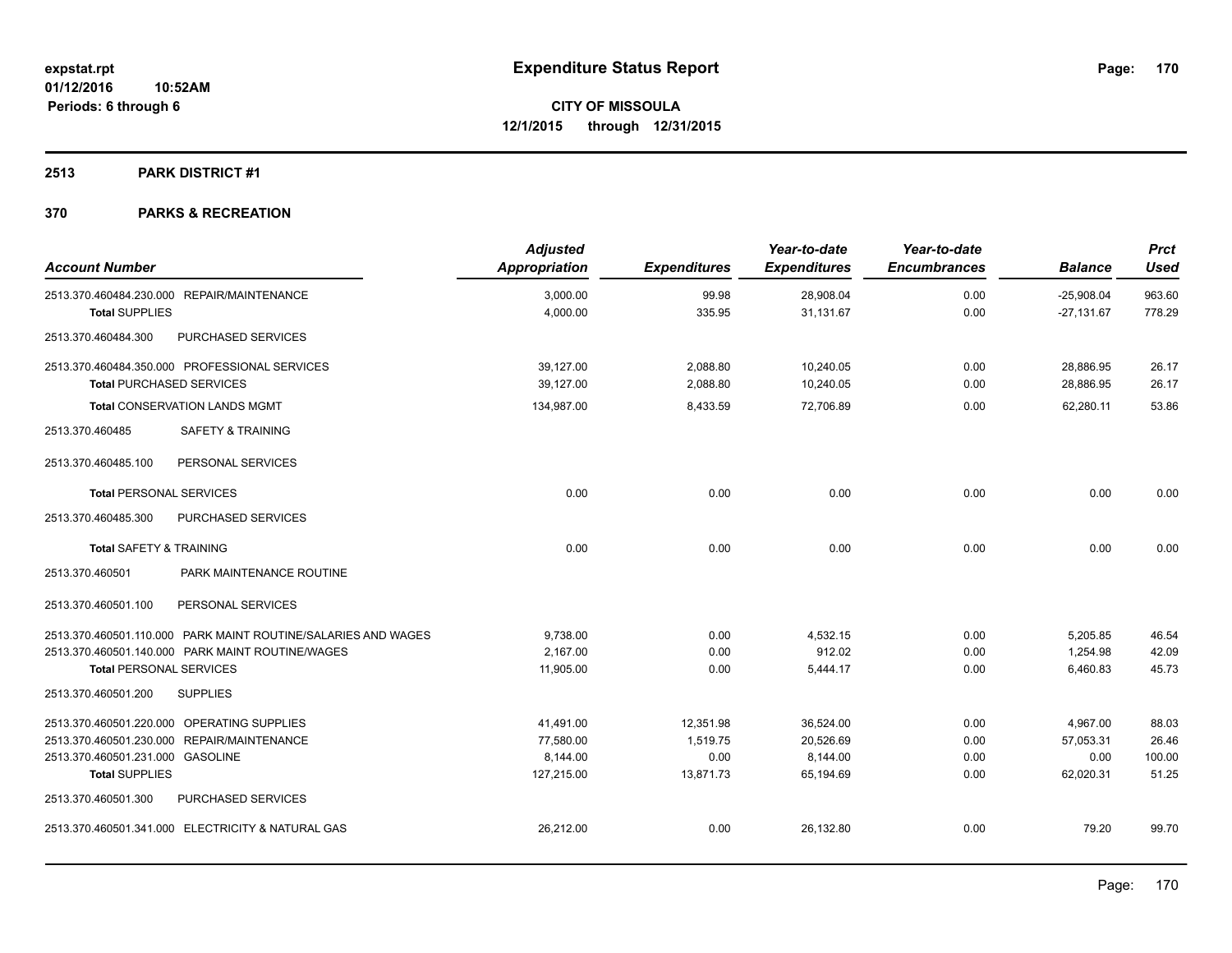#### **2513 PARK DISTRICT #1**

| <b>Account Number</b>                             | <b>Adjusted</b><br>Appropriation | <b>Expenditures</b> | Year-to-date<br><b>Expenditures</b> | Year-to-date<br><b>Encumbrances</b> | <b>Balance</b> | <b>Prct</b><br><b>Used</b> |
|---------------------------------------------------|----------------------------------|---------------------|-------------------------------------|-------------------------------------|----------------|----------------------------|
| 2513.370.460501.343.000 WATER CHARGES             | 7,375.00                         | 0.00                | 7,188.79                            | 0.00                                | 186.21         | 97.48                      |
| 2513.370.460501.345.000 GARBAGE                   | 2,954.00                         | 0.00                | 1,884.85                            | 0.00                                | 1,069.15       | 63.81                      |
| 2513.370.460501.350.000 PROFESSIONAL SERVICES     | 5,557.00                         | 75.00               | 7,029.30                            | 0.00                                | $-1,472.30$    | 126.49                     |
| 2513.370.460501.360.000 REPAIR & MAINTENANCE      | 55,751.00                        | 12,926.00           | 29,304.94                           | 0.00                                | 26,446.06      | 52.56                      |
| <b>Total PURCHASED SERVICES</b>                   | 97,849.00                        | 13,001.00           | 71,540.68                           | 0.00                                | 26,308.32      | 73.11                      |
| <b>Total PARK MAINTENANCE ROUTINE</b>             | 236.969.00                       | 26.872.73           | 142.179.54                          | 0.00                                | 94.789.46      | 60.00                      |
| 2513.370.460503<br>SPORTS FACILITIES MAINTENANCE  |                                  |                     |                                     |                                     |                |                            |
| <b>SUPPLIES</b><br>2513.370.460503.200            |                                  |                     |                                     |                                     |                |                            |
| 2513.370.460503.220.000 OPERATING SUPPLIES        | 0.00                             | 403.94              | 403.94                              | 0.00                                | $-403.94$      | 0.00                       |
| Total SPORTS FACILITIES MAINTENANCE               | 0.00                             | 403.94              | 403.94                              | 0.00                                | $-403.94$      | 0.00                       |
| <b>CARAS PARK IMPROVEMENTS</b><br>2513.370.460506 |                                  |                     |                                     |                                     |                |                            |
| 2513.370.460506.900<br><b>CAPITAL OUTLAY</b>      |                                  |                     |                                     |                                     |                |                            |
| 2513.370.460506.930.000 CARAS PARK MPROVEMENTS    | 75,000.00                        | 0.00                | 0.00                                | 0.00                                | 75,000.00      | 0.00                       |
| <b>Total CARAS PARK IMPROVEMENTS</b>              | 75,000.00                        | 0.00                | 0.00                                | 0.00                                | 75.000.00      | 0.00                       |
| 2513.370.490504<br><b>DEBT SERVICE</b>            |                                  |                     |                                     |                                     |                |                            |
| 2513.370.490504.600<br><b>DEBT SERVICE</b>        |                                  |                     |                                     |                                     |                |                            |
| 2513.370.490504.610.000 PRINCIPAL                 | 218.119.00                       | 63,398.72           | 167,553.44                          | 0.00                                | 50,565.56      | 76.82                      |
| 2513.370.490504.620.000 INTEREST / SERVICE FEES   | 4,413.00                         | 2,216.73            | 3,598.77                            | 0.00                                | 814.23         | 81.55                      |
| <b>Total DEBT SERVICE</b>                         | 222,532.00                       | 65,615.45           | 171,152.21                          | 0.00                                | 51,379.79      | 76.91                      |
| 2513.370.510110<br><b>MERCHANT SERVICES</b>       |                                  |                     |                                     |                                     |                |                            |
| 2513.370.510110.500<br><b>FIXED CHARGES</b>       |                                  |                     |                                     |                                     |                |                            |
| <b>Total MERCHANT SERVICES</b>                    | 0.00                             | 0.00                | 0.00                                | 0.00                                | 0.00           | 0.00                       |
| <b>Total PARK DISTRICT #1</b>                     | 1,115,320.00                     | 123, 167.51         | 525,843.74                          | 0.00                                | 589,476.26     | 47.15                      |
|                                                   |                                  |                     |                                     |                                     |                |                            |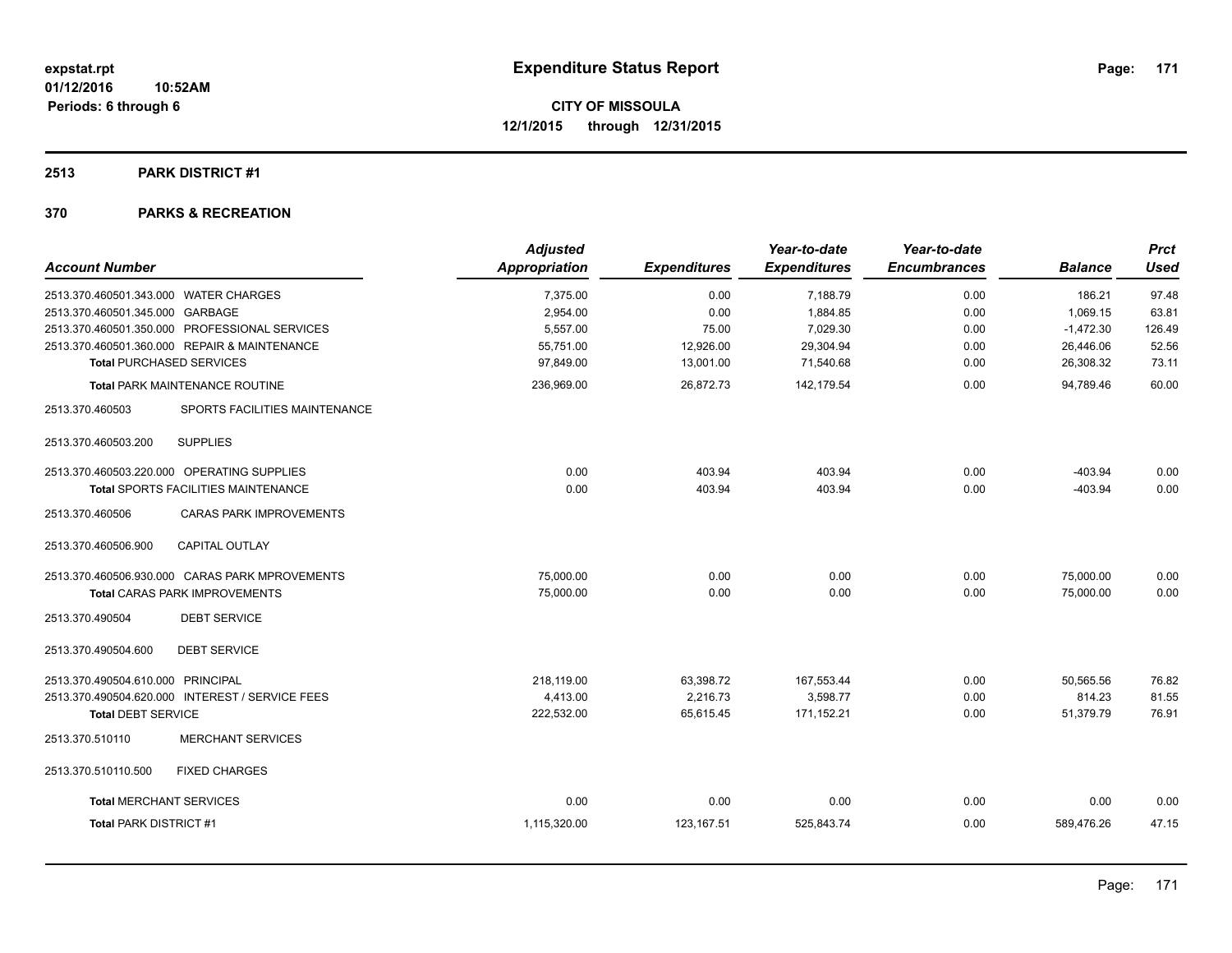### **2514 PUBLIC SAFETY & JUSTICE DISTRICT**

### **297 PUBLIC SAFETY/JUSTICE**

| <b>Account Number</b>      |                                        | <b>Adjusted</b><br><b>Appropriation</b> | <b>Expenditures</b> | Year-to-date<br><b>Expenditures</b> | Year-to-date<br><b>Encumbrances</b> | <b>Balance</b> | <b>Prct</b><br><b>Used</b> |
|----------------------------|----------------------------------------|-----------------------------------------|---------------------|-------------------------------------|-------------------------------------|----------------|----------------------------|
| 2514.297.420000            | <b>PUBLIC SAFETY</b>                   |                                         |                     |                                     |                                     |                |                            |
| 2514.297.420000.300        | PURCHASED SERVICES                     |                                         |                     |                                     |                                     |                |                            |
| <b>Total PUBLIC SAFETY</b> |                                        | 0.00                                    | 0.00                | 0.00                                | 0.00                                | 0.00           | 0.00                       |
| 2514.297.510110            | <b>MERCHANT SERVICES</b>               |                                         |                     |                                     |                                     |                |                            |
| 2514.297.510110.500        | <b>FIXED CHARGES</b>                   |                                         |                     |                                     |                                     |                |                            |
|                            | Total PUBLIC SAFETY & JUSTICE DISTRICT | 0.00                                    | 0.00                | 0.00                                | 0.00                                | 0.00           | 0.00                       |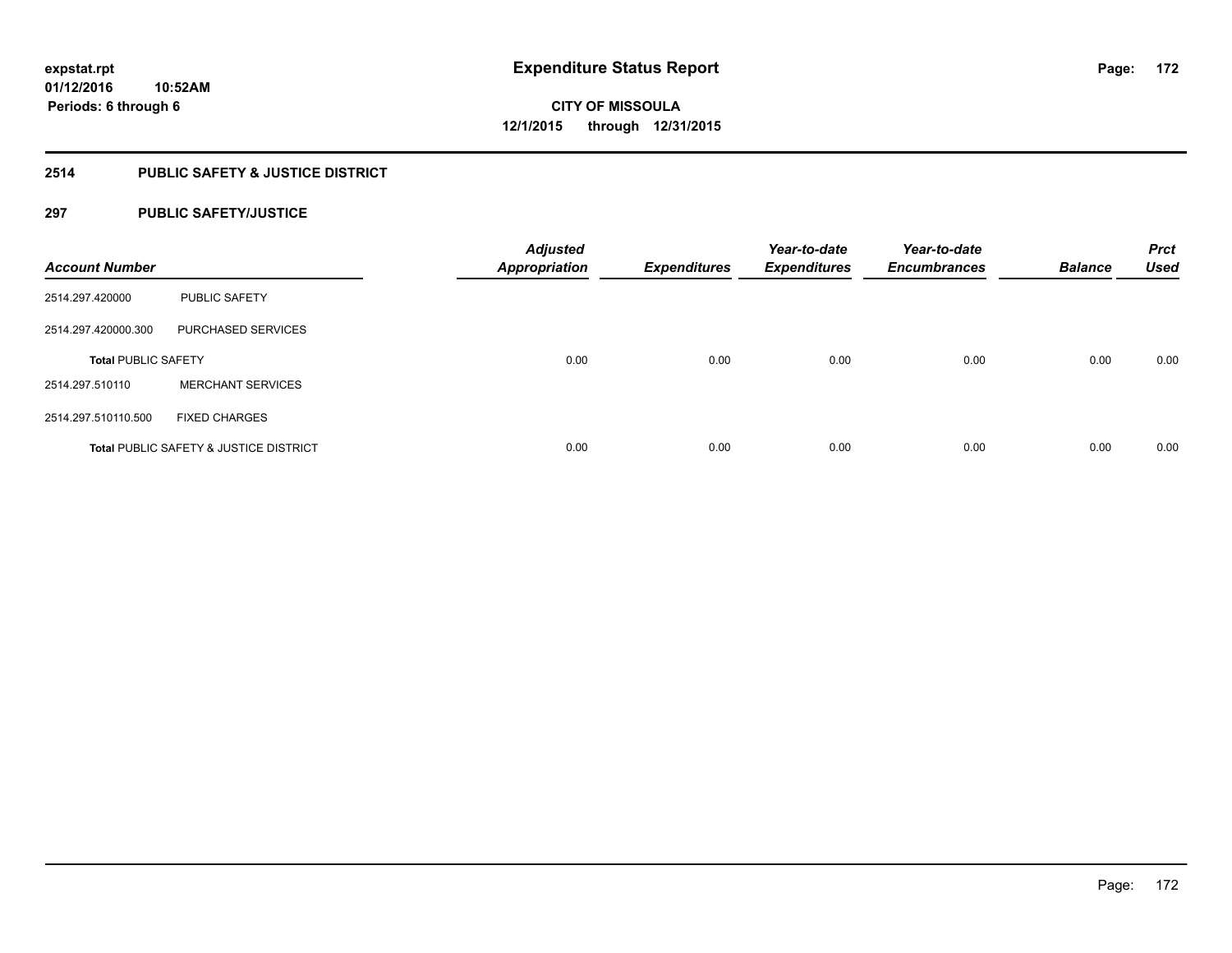#### **2820 STATE GAS TAX FUND**

### **280 PUBLIC WORKS OPERATIONS**

| <b>Account Number</b>                                               |                                                  | <b>Adjusted</b><br><b>Appropriation</b> | <b>Expenditures</b>      | Year-to-date<br><b>Expenditures</b> | Year-to-date<br><b>Encumbrances</b> | <b>Balance</b>           | <b>Prct</b><br><b>Used</b> |
|---------------------------------------------------------------------|--------------------------------------------------|-----------------------------------------|--------------------------|-------------------------------------|-------------------------------------|--------------------------|----------------------------|
| 2820.280.430230                                                     | <b>STREET RESTORATION</b>                        |                                         |                          |                                     |                                     |                          |                            |
| 2820.280.430230.300                                                 | PURCHASED SERVICES                               |                                         |                          |                                     |                                     |                          |                            |
|                                                                     | <b>Total PURCHASED SERVICES</b>                  | 0.00                                    | 0.00                     | 0.00                                | 0.00                                | 0.00                     | 0.00                       |
| 2820.280.430230.500                                                 | <b>FIXED CHARGES</b>                             |                                         |                          |                                     |                                     |                          |                            |
| <b>Total FIXED CHARGES</b>                                          |                                                  | 0.00                                    | 0.00                     | 0.00                                | 0.00                                | 0.00                     | 0.00                       |
| 2820.280.430230.800                                                 | OTHER OBJECTS                                    |                                         |                          |                                     |                                     |                          |                            |
| <b>Total OTHER OBJECTS</b>                                          | 2820.280.430230.820.000 TRANSFERS TO OTHER FUNDS | 564,000.00<br>564,000.00                | 282,000.00<br>282,000.00 | 282,000.00<br>282,000.00            | 0.00<br>0.00                        | 282.000.00<br>282,000.00 | 50.00<br>50.00             |
| 2820.280.430230.900                                                 | <b>CAPITAL OUTLAY</b>                            |                                         |                          |                                     |                                     |                          |                            |
| 2820.280.430230.930.000 IMPROVEMENTS<br><b>Total CAPITAL OUTLAY</b> |                                                  | 373,100.00<br>373,100.00                | 11,599.63<br>11,599.63   | 234,055.78<br>234,055.78            | 0.00<br>0.00                        | 139,044.22<br>139,044.22 | 62.73<br>62.73             |
|                                                                     | <b>Total STREET RESTORATION</b>                  | 937,100.00                              | 293,599.63               | 516,055.78                          | 0.00                                | 421,044.22               | 55.07                      |
| 2820.280.510110                                                     | <b>MERCHANT SERVICES</b>                         |                                         |                          |                                     |                                     |                          |                            |
| 2820.280.510110.500                                                 | <b>FIXED CHARGES</b>                             |                                         |                          |                                     |                                     |                          |                            |
| <b>Total FIXED CHARGES</b>                                          |                                                  | 0.00                                    | 0.00                     | 0.00                                | 0.00                                | 0.00                     | 0.00                       |
|                                                                     | <b>Total MERCHANT SERVICES</b>                   | 0.00                                    | 0.00                     | 0.00                                | 0.00                                | 0.00                     | 0.00                       |
|                                                                     | <b>Total STATE GAS TAX FUND</b>                  | 937,100.00                              | 293,599.63               | 516,055.78                          | 0.00                                | 421,044.22               | 55.07                      |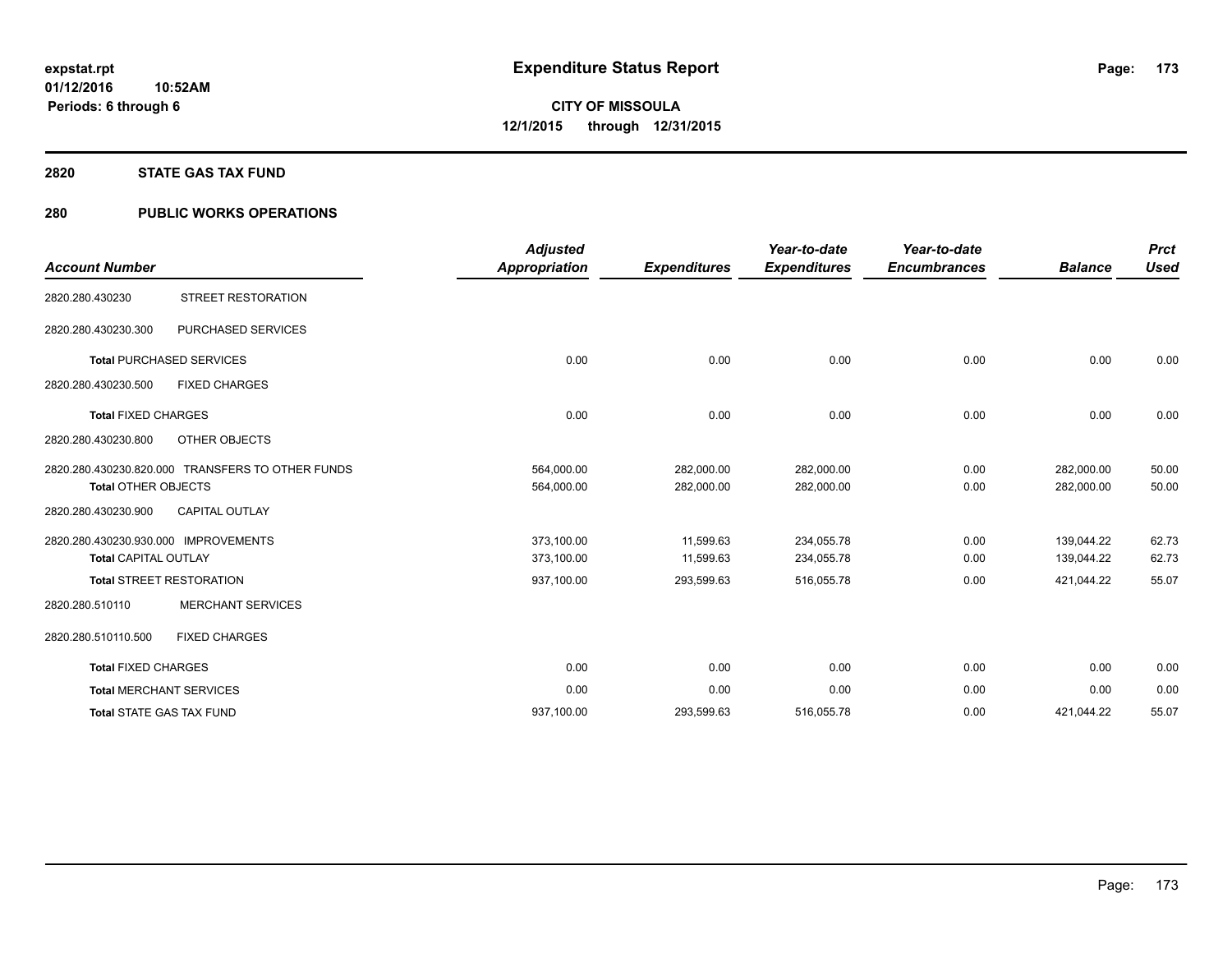#### **2917 CRIME VICTIM SURCHARGE**

| <b>Account Number</b> |                                     | Adjusted<br>Appropriation | <b>Expenditures</b> | Year-to-date<br><b>Expenditures</b> | Year-to-date<br><b>Encumbrances</b> | <b>Balance</b> | <b>Prct</b><br><b>Used</b> |
|-----------------------|-------------------------------------|---------------------------|---------------------|-------------------------------------|-------------------------------------|----------------|----------------------------|
| 2917.390.510110       | <b>MERCHANT SERVICES</b>            |                           |                     |                                     |                                     |                |                            |
| 2917.390.510110.500   | <b>FIXED CHARGES</b>                |                           |                     |                                     |                                     |                |                            |
|                       | <b>Total CRIME VICTIM SURCHARGE</b> | 0.00                      | 0.00                | 0.00                                | 0.00                                | 0.00           | 0.00                       |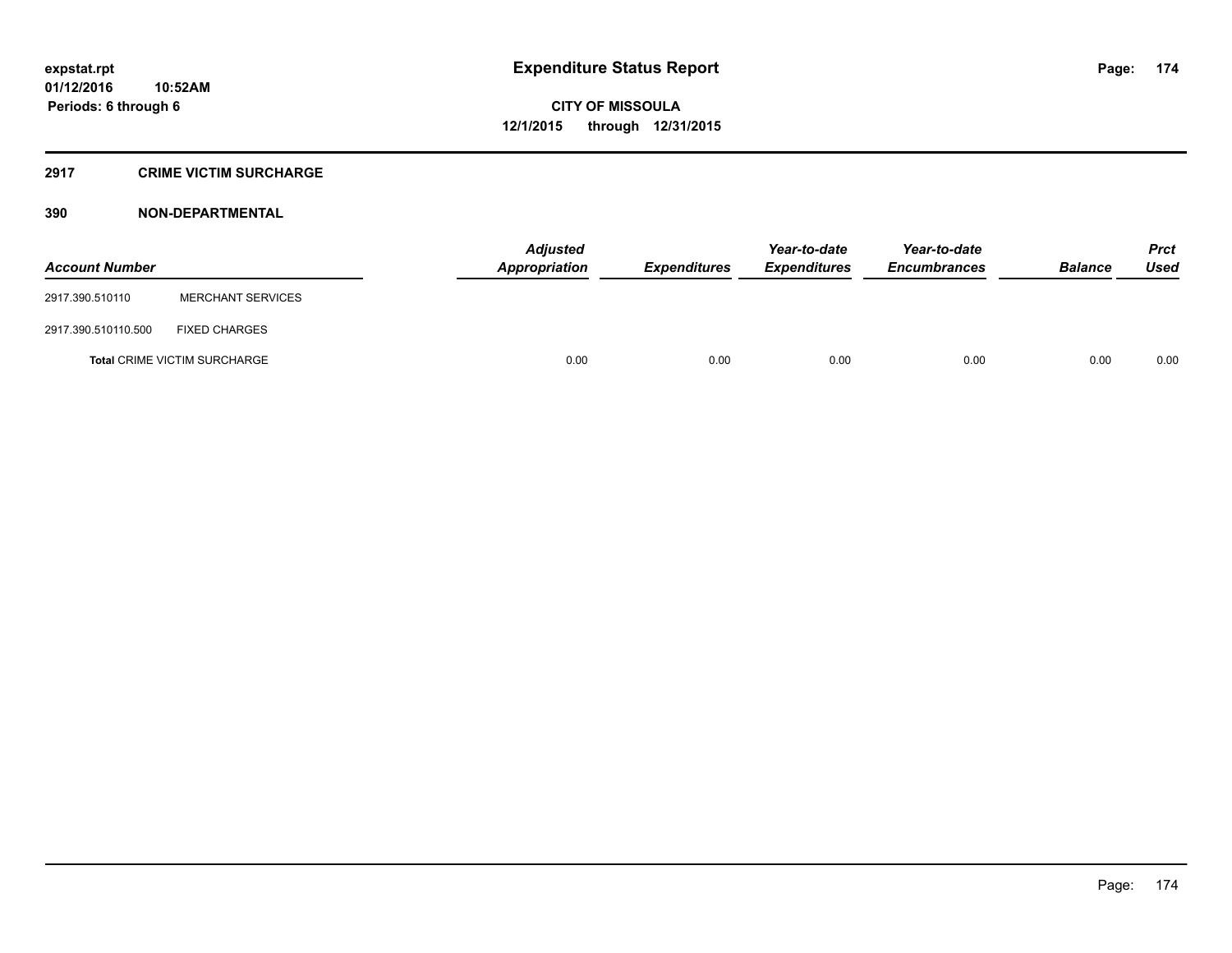**CITY OF MISSOULA 12/1/2015 through 12/31/2015**

### **2918 LAW ENFORCEMENT BLOCK GRANT FUND**

| <b>Account Number</b> |                                                       | <b>Adjusted</b><br><b>Appropriation</b> | <b>Expenditures</b>    | Year-to-date<br><b>Expenditures</b> | Year-to-date<br><b>Encumbrances</b> | <b>Balance</b>               | <b>Prct</b><br><b>Used</b> |
|-----------------------|-------------------------------------------------------|-----------------------------------------|------------------------|-------------------------------------|-------------------------------------|------------------------------|----------------------------|
| 2918.290.420170       | <b>JAG VIII GRANT</b>                                 |                                         |                        |                                     |                                     |                              |                            |
| 2918.290.420170.200   | <b>SUPPLIES</b>                                       |                                         |                        |                                     |                                     |                              |                            |
| <b>Total SUPPLIES</b> |                                                       | 0.00                                    | 0.00                   | 0.00                                | 0.00                                | 0.00                         | 0.00                       |
| 2918.290.420170.300   | PURCHASED SERVICES                                    |                                         |                        |                                     |                                     |                              |                            |
|                       | <b>Total PURCHASED SERVICES</b>                       | 0.00                                    | 0.00                   | 0.00                                | 0.00                                | 0.00                         | 0.00                       |
| 2918.290.420170.900   | <b>CAPITAL OUTLAY</b>                                 |                                         |                        |                                     |                                     |                              |                            |
| Total JAG VIII GRANT  |                                                       | 0.00                                    | 0.00                   | 0.00                                | 0.00                                | 0.00                         | 0.00                       |
| 2918.290.420171       | <b>JAG IX GRANT</b>                                   |                                         |                        |                                     |                                     |                              |                            |
| 2918.290.420171.200   | <b>SUPPLIES</b>                                       |                                         |                        |                                     |                                     |                              |                            |
| <b>Total SUPPLIES</b> |                                                       | 0.00                                    | 0.00                   | 0.00                                | 0.00                                | 0.00                         | 0.00                       |
| 2918.290.420171.300   | PURCHASED SERVICES                                    |                                         |                        |                                     |                                     |                              |                            |
|                       | <b>Total PURCHASED SERVICES</b>                       | 0.00                                    | 0.00                   | 0.00                                | 0.00                                | 0.00                         | 0.00                       |
| 2918.290.420171.700   | <b>GRANTS &amp; CONTRIBUTIONS</b>                     |                                         |                        |                                     |                                     |                              |                            |
| Total JAG IX GRANT    |                                                       | 0.00                                    | 0.00                   | 0.00                                | 0.00                                | 0.00                         | 0.00                       |
| 2918.290.420172       | <b>JAG XII</b>                                        |                                         |                        |                                     |                                     |                              |                            |
| 2918.290.420172.300   | PURCHASED SERVICES                                    |                                         |                        |                                     |                                     |                              |                            |
|                       | <b>Total PURCHASED SERVICES</b>                       | 0.00                                    | 0.00                   | 0.00                                | 0.00                                | 0.00                         | 0.00                       |
| 2918.290.420172.900   | CAPITAL OUTLAY                                        |                                         |                        |                                     |                                     |                              |                            |
| <b>Total JAG XII</b>  | 2918.290.420172.940.000 JAG XII-MACHINERY & EQUIPMENT | 0.00<br>0.00                            | 40,011.00<br>40,011.00 | 40,011.00<br>40,011.00              | 0.00<br>0.00                        | $-40,011.00$<br>$-40,011.00$ | 0.00<br>0.00               |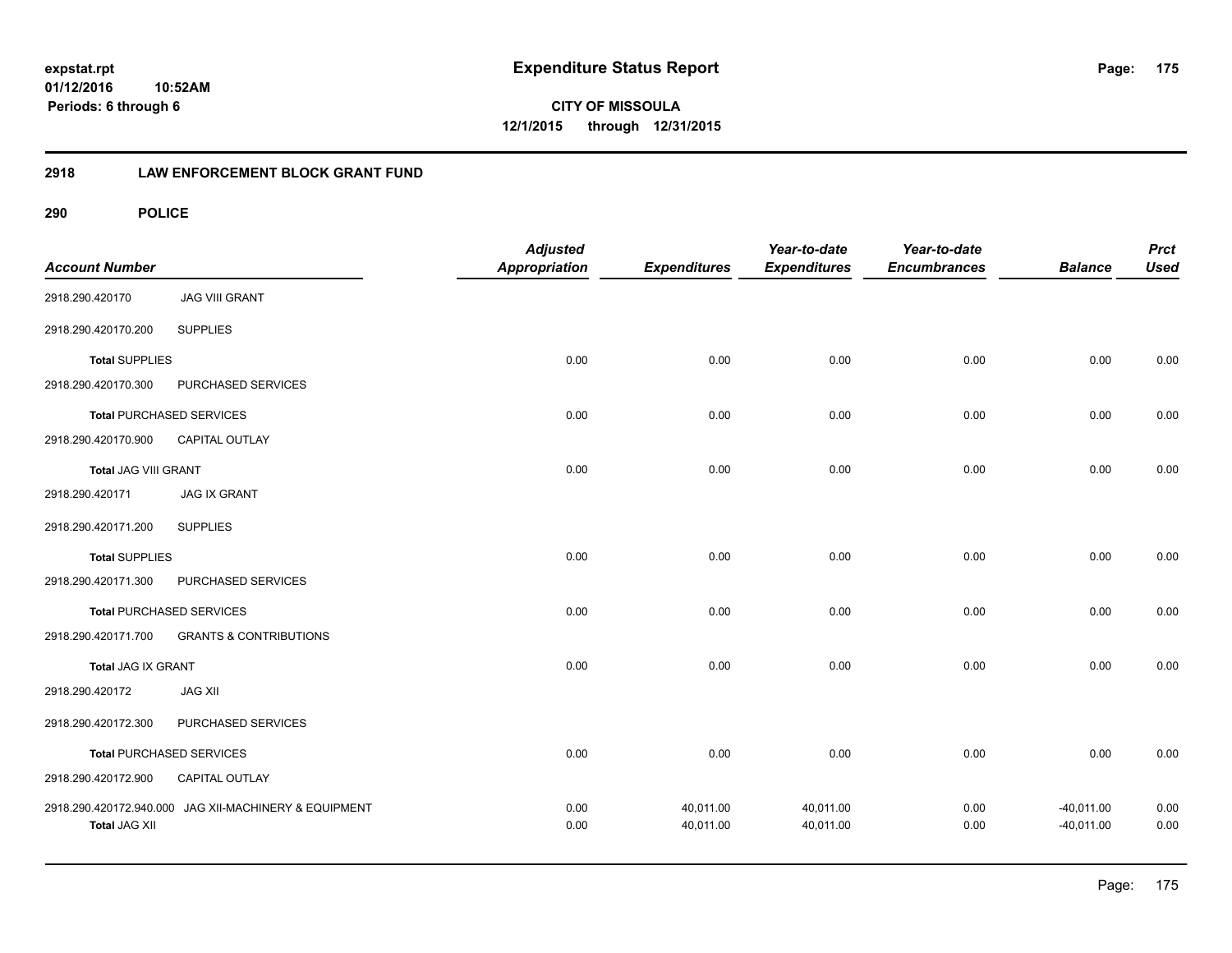**CITY OF MISSOULA 12/1/2015 through 12/31/2015**

### **2918 LAW ENFORCEMENT BLOCK GRANT FUND**

| <b>Account Number</b>       |                                                                                           | <b>Adjusted</b><br>Appropriation | <b>Expenditures</b>  | Year-to-date<br><b>Expenditures</b> | Year-to-date<br><b>Encumbrances</b> | <b>Balance</b>             | <b>Prct</b><br><b>Used</b> |
|-----------------------------|-------------------------------------------------------------------------------------------|----------------------------------|----------------------|-------------------------------------|-------------------------------------|----------------------------|----------------------------|
| 2918.290.420173             | <b>JAG XI</b>                                                                             |                                  |                      |                                     |                                     |                            |                            |
| 2918.290.420173.200         | <b>SUPPLIES</b>                                                                           |                                  |                      |                                     |                                     |                            |                            |
| <b>Total SUPPLIES</b>       |                                                                                           | 0.00                             | 0.00                 | 0.00                                | 0.00                                | 0.00                       | 0.00                       |
| 2918.290.420173.300         | PURCHASED SERVICES                                                                        |                                  |                      |                                     |                                     |                            |                            |
|                             | <b>Total PURCHASED SERVICES</b>                                                           | 0.00                             | 0.00                 | 0.00                                | 0.00                                | 0.00                       | 0.00                       |
| 2918.290.420173.700         | <b>GRANTS &amp; CONTRIBUTIONS</b>                                                         |                                  |                      |                                     |                                     |                            |                            |
|                             | 2918.290.420173.700.000 GRANTS & CONTRIBUTIONS<br><b>Total GRANTS &amp; CONTRIBUTIONS</b> | 24,590.00<br>24,590.00           | 0.00<br>0.00         | 0.00<br>0.00                        | 0.00<br>0.00                        | 24,590.00<br>24,590.00     | 0.00<br>0.00               |
| 2918.290.420173.900         | CAPITAL OUTLAY                                                                            |                                  |                      |                                     |                                     |                            |                            |
| <b>Total CAPITAL OUTLAY</b> | 2918.290.420173.940.000 JAGXI/MACHINERY & EQUIPMENT                                       | 0.00<br>0.00                     | 8,471.90<br>8,471.90 | 8,471.90<br>8,471.90                | 0.00<br>0.00                        | $-8,471.90$<br>$-8,471.90$ | 0.00<br>0.00               |
| <b>Total JAG XI</b>         |                                                                                           | 24,590.00                        | 8,471.90             | 8,471.90                            | 0.00                                | 16,118.10                  | 34.45                      |
| 2918.290.420174             | <b>JAG V GRANT</b>                                                                        |                                  |                      |                                     |                                     |                            |                            |
| 2918.290.420174.200         | <b>SUPPLIES</b>                                                                           |                                  |                      |                                     |                                     |                            |                            |
| <b>Total SUPPLIES</b>       |                                                                                           | 0.00                             | 0.00                 | 0.00                                | 0.00                                | 0.00                       | 0.00                       |
| 2918.290.420174.300         | PURCHASED SERVICES                                                                        |                                  |                      |                                     |                                     |                            |                            |
|                             | <b>Total PURCHASED SERVICES</b>                                                           | 0.00                             | 0.00                 | 0.00                                | 0.00                                | 0.00                       | 0.00                       |
| 2918.290.420174.700         | <b>GRANTS &amp; CONTRIBUTIONS</b>                                                         |                                  |                      |                                     |                                     |                            |                            |
|                             | Total GRANTS & CONTRIBUTIONS                                                              | 0.00                             | 0.00                 | 0.00                                | 0.00                                | 0.00                       | 0.00                       |
| 2918.290.420174.900         | CAPITAL OUTLAY                                                                            |                                  |                      |                                     |                                     |                            |                            |
| Total JAG V GRANT           |                                                                                           | 0.00                             | 0.00                 | 0.00                                | 0.00                                | 0.00                       | 0.00                       |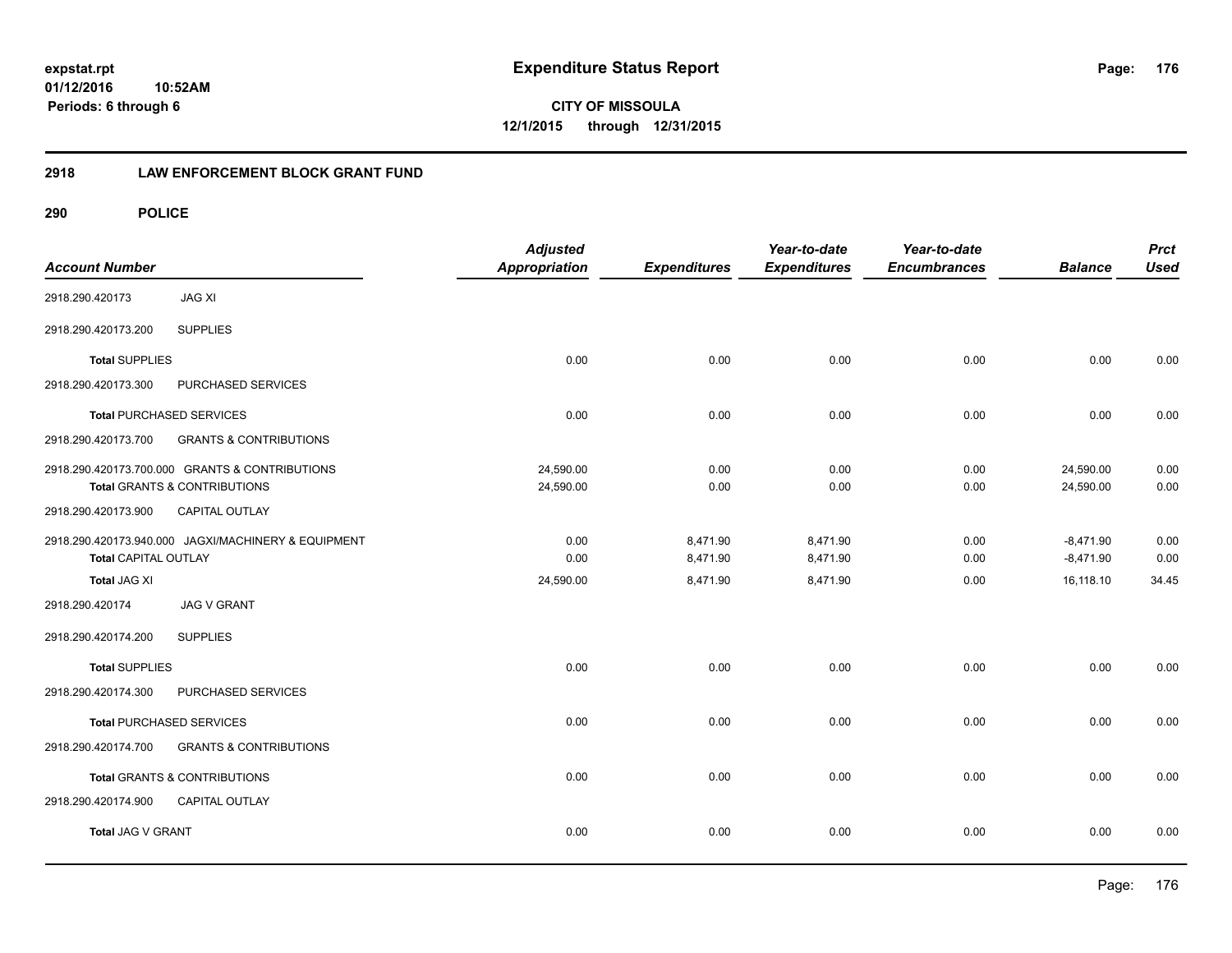**CITY OF MISSOULA 12/1/2015 through 12/31/2015**

### **2918 LAW ENFORCEMENT BLOCK GRANT FUND**

| <b>Account Number</b>          |                                   | <b>Adjusted</b><br><b>Appropriation</b> | <b>Expenditures</b> | Year-to-date<br><b>Expenditures</b> | Year-to-date<br><b>Encumbrances</b> | <b>Balance</b> | <b>Prct</b><br><b>Used</b> |
|--------------------------------|-----------------------------------|-----------------------------------------|---------------------|-------------------------------------|-------------------------------------|----------------|----------------------------|
| 2918.290.420175                | <b>JAG X GRANT</b>                |                                         |                     |                                     |                                     |                |                            |
| 2918.290.420175.200            | <b>SUPPLIES</b>                   |                                         |                     |                                     |                                     |                |                            |
| <b>Total SUPPLIES</b>          |                                   | 0.00                                    | 0.00                | 0.00                                | 0.00                                | 0.00           | 0.00                       |
| 2918.290.420175.300            | PURCHASED SERVICES                |                                         |                     |                                     |                                     |                |                            |
| <b>Total JAG X GRANT</b>       |                                   | 0.00                                    | 0.00                | 0.00                                | 0.00                                | 0.00           | 0.00                       |
| 2918.290.420176                | <b>JAG VII GRANT</b>              |                                         |                     |                                     |                                     |                |                            |
| 2918.290.420176.100            | PERSONAL SERVICES                 |                                         |                     |                                     |                                     |                |                            |
| <b>Total PERSONAL SERVICES</b> |                                   | 0.00                                    | 0.00                | 0.00                                | 0.00                                | 0.00           | 0.00                       |
| 2918.290.420176.200            | <b>SUPPLIES</b>                   |                                         |                     |                                     |                                     |                |                            |
| <b>Total SUPPLIES</b>          |                                   | 0.00                                    | 0.00                | 0.00                                | 0.00                                | 0.00           | 0.00                       |
| 2918.290.420176.300            | PURCHASED SERVICES                |                                         |                     |                                     |                                     |                |                            |
|                                | <b>Total PURCHASED SERVICES</b>   | 0.00                                    | 0.00                | 0.00                                | 0.00                                | 0.00           | 0.00                       |
| 2918.290.420176.700            | <b>GRANTS &amp; CONTRIBUTIONS</b> |                                         |                     |                                     |                                     |                |                            |
|                                | Total GRANTS & CONTRIBUTIONS      | 0.00                                    | 0.00                | 0.00                                | 0.00                                | 0.00           | 0.00                       |
| 2918.290.420176.900            | CAPITAL OUTLAY                    |                                         |                     |                                     |                                     |                |                            |
| <b>Total JAG VII GRANT</b>     |                                   | 0.00                                    | 0.00                | 0.00                                | 0.00                                | 0.00           | 0.00                       |
| 2918.290.420177                | <b>SMART POLICING</b>             |                                         |                     |                                     |                                     |                |                            |
| 2918.290.420177.700            | <b>GRANTS &amp; CONTRIBUTIONS</b> |                                         |                     |                                     |                                     |                |                            |
| <b>Total SMART POLICING</b>    |                                   | 0.00                                    | 0.00                | 0.00                                | 0.00                                | 0.00           | 0.00                       |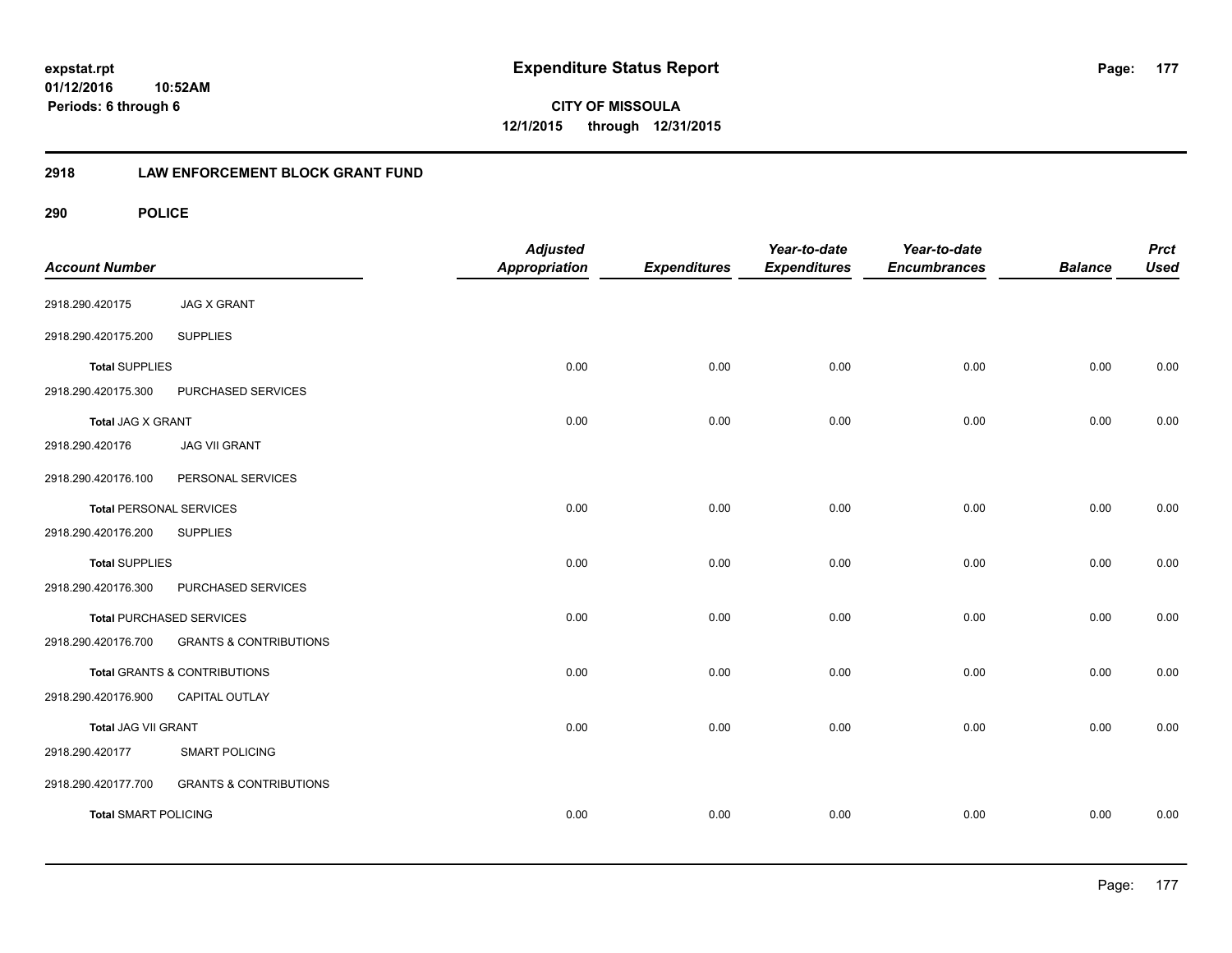**CITY OF MISSOULA 12/1/2015 through 12/31/2015**

### **2918 LAW ENFORCEMENT BLOCK GRANT FUND**

| <b>Account Number</b>          |                                                                  | <b>Adjusted</b><br><b>Appropriation</b> | <b>Expenditures</b> | Year-to-date<br><b>Expenditures</b> | Year-to-date<br><b>Encumbrances</b> | <b>Balance</b> | <b>Prct</b><br><b>Used</b> |
|--------------------------------|------------------------------------------------------------------|-----------------------------------------|---------------------|-------------------------------------|-------------------------------------|----------------|----------------------------|
| 2918.290.420178                | COPS HIRING FY2011                                               |                                         |                     |                                     |                                     |                |                            |
| 2918.290.420178.100            | PERSONAL SERVICES                                                |                                         |                     |                                     |                                     |                |                            |
| <b>Total PERSONAL SERVICES</b> |                                                                  | 0.00                                    | 0.00                | 0.00                                | 0.00                                | 0.00           | 0.00                       |
| 2918.290.420178.200            | <b>SUPPLIES</b>                                                  |                                         |                     |                                     |                                     |                |                            |
| <b>Total SUPPLIES</b>          |                                                                  | 0.00                                    | 0.00                | 0.00                                | 0.00                                | 0.00           | 0.00                       |
| 2918.290.420178.300            | PURCHASED SERVICES                                               |                                         |                     |                                     |                                     |                |                            |
|                                | <b>Total PURCHASED SERVICES</b>                                  | 0.00                                    | 0.00                | 0.00                                | 0.00                                | 0.00           | 0.00                       |
| 2918.290.420178.900            | CAPITAL OUTLAY                                                   |                                         |                     |                                     |                                     |                |                            |
| Total COPS HIRING FY2011       |                                                                  | 0.00                                    | 0.00                | 0.00                                | 0.00                                | 0.00           | 0.00                       |
| 2918.290.420179                | FY14 COPS HIRING GRANT                                           |                                         |                     |                                     |                                     |                |                            |
| 2918.290.420179.100            | PERSONAL SERVICES                                                |                                         |                     |                                     |                                     |                |                            |
|                                | 2918.290.420179.110.000 FY14COPS HIRING GRANT SALARIES AND WAGES | 30,390.00                               | 0.00                | 0.00                                | 0.00                                | 30,390.00      | 0.00                       |
|                                | 2918.290.420179.140.000 EMPLOYER CONTRIBUTIONS                   | 11,610.00                               | 0.00                | 0.00                                | 0.00                                | 11,610.00      | 0.00                       |
| 2918.290.420190                | Total FY14 COPS HIRING GRANT<br>LAW ENFORCEMENT BLOCK GRANT      | 42,000.00                               | 0.00                | 0.00                                | 0.00                                | 42,000.00      | 0.00                       |
| 2918.290.420190.900            | <b>CAPITAL OUTLAY</b>                                            |                                         |                     |                                     |                                     |                |                            |
|                                | Total LAW ENFORCEMENT BLOCK GRANT                                | 0.00                                    | 0.00                | 0.00                                | 0.00                                | 0.00           | 0.00                       |
| 2918.290.510110                | MERCHANT SERVICES                                                |                                         |                     |                                     |                                     |                |                            |
| 2918.290.510110.500            | <b>FIXED CHARGES</b>                                             |                                         |                     |                                     |                                     |                |                            |
| <b>Total MERCHANT SERVICES</b> |                                                                  | 0.00                                    | 0.00                | 0.00                                | 0.00                                | 0.00           | 0.00                       |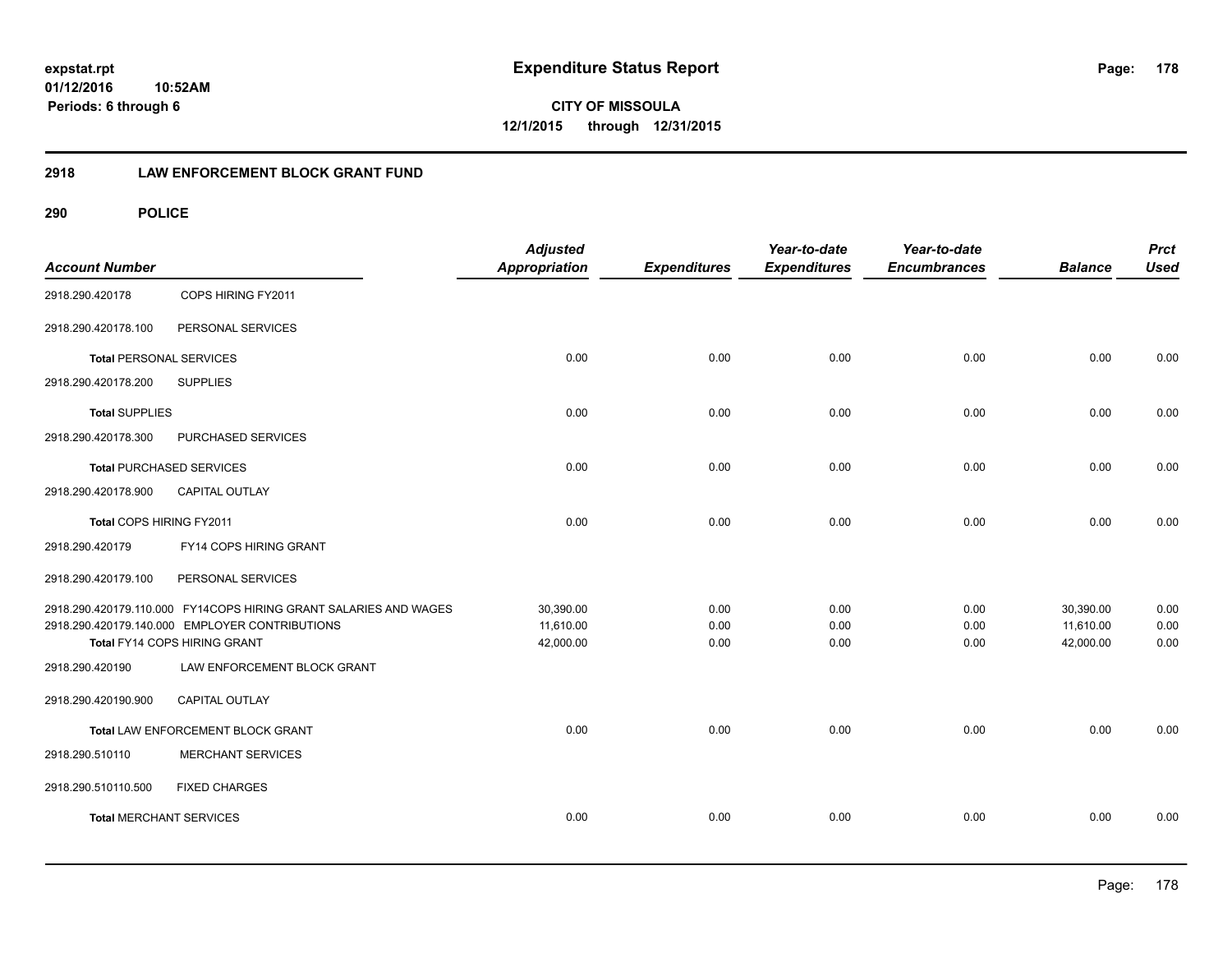**179**

**CITY OF MISSOULA 12/1/2015 through 12/31/2015**

| 2918                  | <b>LAW ENFORCEMENT BLOCK GRANT FUND</b>       |                                         |                     |                                     |                                     |                |                            |
|-----------------------|-----------------------------------------------|-----------------------------------------|---------------------|-------------------------------------|-------------------------------------|----------------|----------------------------|
| <b>Total POLICE</b>   |                                               | 66,590.00                               | 48,482.90           | 48,482.90                           | 0.00                                | 18,107.10      | 72.81                      |
| 390                   | <b>NON-DEPARTMENTAL</b>                       |                                         |                     |                                     |                                     |                |                            |
| <b>Account Number</b> |                                               | <b>Adjusted</b><br><b>Appropriation</b> | <b>Expenditures</b> | Year-to-date<br><b>Expenditures</b> | Year-to-date<br><b>Encumbrances</b> | <b>Balance</b> | <b>Prct</b><br><b>Used</b> |
| 2918.390.420172       | <b>JAG XII</b>                                |                                         |                     |                                     |                                     |                |                            |
| 2918.390.420172.300   | PURCHASED SERVICES                            |                                         |                     |                                     |                                     |                |                            |
| <b>Total JAG XII</b>  |                                               | 0.00                                    | 0.00                | 0.00                                | 0.00                                | 0.00           | 0.00                       |
| 2918.390.420191       | COPS TECHNOLOGY                               |                                         |                     |                                     |                                     |                |                            |
| 2918.390.420191.500   | <b>FIXED CHARGES</b>                          |                                         |                     |                                     |                                     |                |                            |
|                       | <b>Total COPS TECHNOLOGY</b>                  | 0.00                                    | 0.00                | 0.00                                | 0.00                                | 0.00           | 0.00                       |
| 2918.390.510110       | <b>MERCHANT SERVICES</b>                      |                                         |                     |                                     |                                     |                |                            |
| 2918.390.510110.500   | <b>FIXED CHARGES</b>                          |                                         |                     |                                     |                                     |                |                            |
|                       | Total NON-DEPARTMENTAL                        | 0.00                                    | 0.00                | 0.00                                | 0.00                                | 0.00           | 0.00                       |
|                       | <b>Total LAW ENFORCEMENT BLOCK GRANT FUND</b> | 66,590.00                               | 48,482.90           | 48,482.90                           | 0.00                                | 18,107.10      | 72.81                      |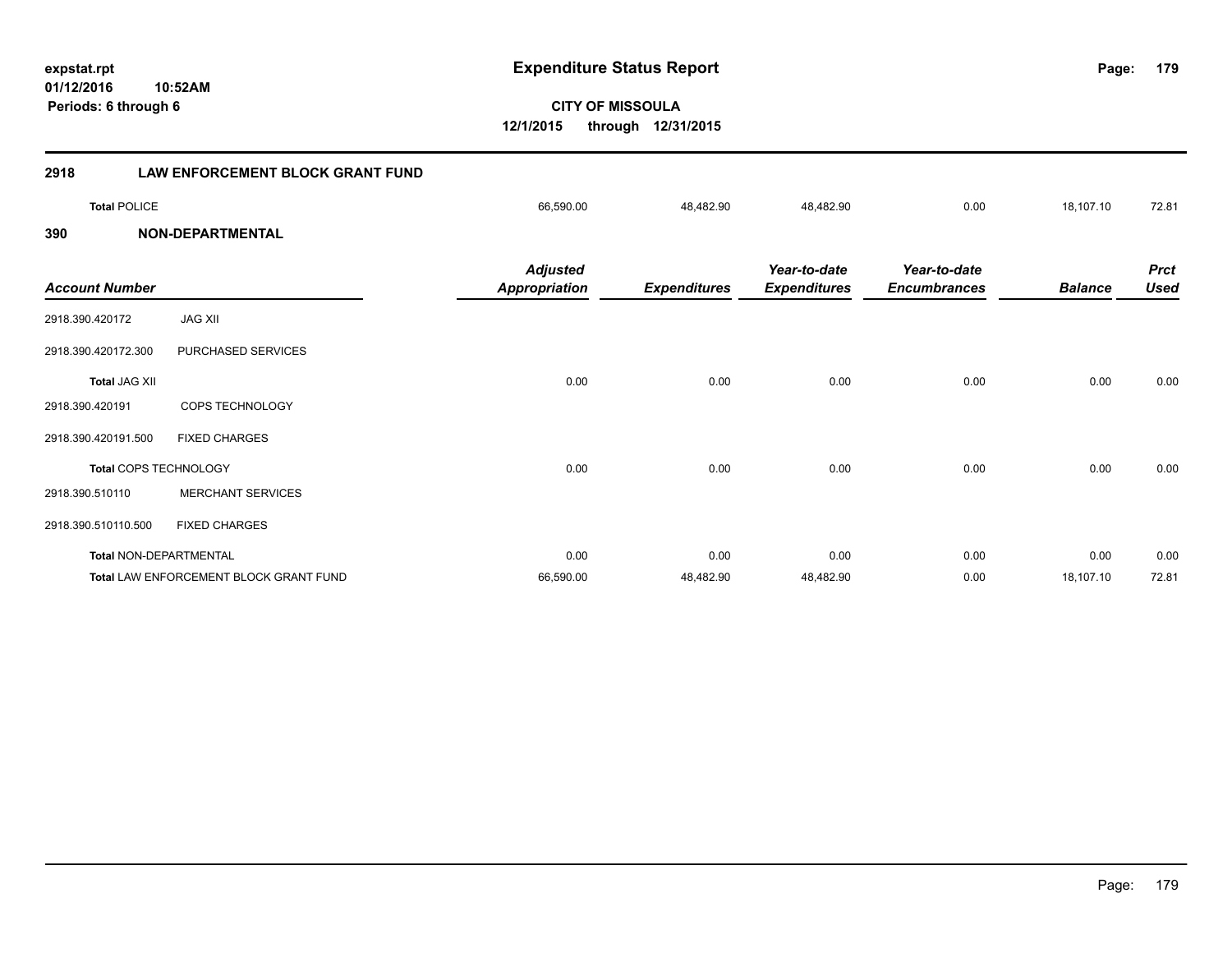**CITY OF MISSOULA 12/1/2015 through 12/31/2015**

**2919 HIDTA FUND**

| <b>Account Number</b>                                    | <b>Adjusted</b><br><b>Appropriation</b> | <b>Expenditures</b> | Year-to-date<br><b>Expenditures</b> | Year-to-date<br><b>Encumbrances</b> | <b>Balance</b> | <b>Prct</b><br><b>Used</b> |
|----------------------------------------------------------|-----------------------------------------|---------------------|-------------------------------------|-------------------------------------|----------------|----------------------------|
| <b>HIDTA STATE FORFEITURES</b><br>2919.290.420142        |                                         |                     |                                     |                                     |                |                            |
| PERSONAL SERVICES<br>2919.290.420142.100                 |                                         |                     |                                     |                                     |                |                            |
| 2919.290.420142.120.000 OVERTIME/TERMINATION             | 15,000.00                               | 0.00                | 0.00                                | 0.00                                | 15,000.00      | 0.00                       |
| 2919.290.420142.140.000 EMPLOYER CONTRIBUTIONS           | 1,350.00                                | 0.00                | 0.00                                | 0.00                                | 1,350.00       | 0.00                       |
| <b>Total PERSONAL SERVICES</b>                           | 16,350.00                               | 0.00                | 0.00                                | 0.00                                | 16,350.00      | 0.00                       |
| <b>SUPPLIES</b><br>2919.290.420142.200                   |                                         |                     |                                     |                                     |                |                            |
| 2919.290.420142.210.000 OFFICE SUPPLIES                  | 500.00                                  | 0.00                | 0.00                                | 0.00                                | 500.00         | 0.00                       |
| 2919.290.420142.220.000 OPERATING SUPPLIES               | 500.00                                  | 4,840.15            | 18,677.35                           | 0.00                                | $-18,177.35$   | 3,735.47                   |
| <b>Total SUPPLIES</b>                                    | 1,000.00                                | 4,840.15            | 18,677.35                           | 0.00                                | $-17,677.35$   | 1,867.74                   |
| 2919.290.420142.300<br>PURCHASED SERVICES                |                                         |                     |                                     |                                     |                |                            |
| 2919.290.420142.341.000 ELECTRICITY & NATURAL GAS        | 4.600.00                                | 0.00                | 0.00                                | 0.00                                | 4,600.00       | 0.00                       |
| 2919.290.420142.344.000 TELEPHONE SERVICE                | 250.00                                  | 0.00                | 0.00                                | 0.00                                | 250.00         | 0.00                       |
| 2919.290.420142.350.000 PROFESSIONAL SERVICES            | 4.000.00                                | 210.00              | 277.50                              | 0.00                                | 3.722.50       | 6.94                       |
| 2919.290.420142.350.011 TOWING/PROFESSIONAL SERVICES     | 0.00                                    | 280.00              | 970.00                              | 0.00                                | $-970.00$      | 0.00                       |
| 2919.290.420142.360.000 REPAIR & MAINTENANCE             | 1.200.00                                | 0.00                | 0.00                                | 0.00                                | 1.200.00       | 0.00                       |
| 2919.290.420142.370.000 TRAVEL                           | 1,500.00                                | 0.00                | 0.00                                | 0.00                                | 1.500.00       | 0.00                       |
| 2919.290.420142.380.000 TRAINING                         | 1,500.00                                | 0.00                | 0.00                                | 0.00                                | 1,500.00       | 0.00                       |
| 2919.290.420142.390.000 OTHER PURCHASED SERVICES         | 200.00                                  | 0.00                | 0.00                                | 0.00                                | 200.00         | 0.00                       |
| <b>Total PURCHASED SERVICES</b>                          | 13,250.00                               | 490.00              | 1.247.50                            | 0.00                                | 12,002.50      | 9.42                       |
| 2919.290.420142.500<br><b>FIXED CHARGES</b>              |                                         |                     |                                     |                                     |                |                            |
| 2919.290.420142.500.000 FIXED CHARGES                    | 11.700.00                               | 1,719.87            | 12.834.81                           | 0.00                                | $-1,134.81$    | 109.70                     |
| <b>Total FIXED CHARGES</b>                               | 11,700.00                               | 1,719.87            | 12,834.81                           | 0.00                                | $-1,134.81$    | 109.70                     |
| <b>GRANTS &amp; CONTRIBUTIONS</b><br>2919.290.420142.700 |                                         |                     |                                     |                                     |                |                            |
| 2919.290.420142.700.000 HIDTA STATE FORFEITURE           | 100,000.00                              | 2,231.91            | 12,274.62                           | 0.00                                | 87,725.38      | 12.27                      |
| 2919.290.420142.700.002 STATE/GRANTS & CONTRIBUTIONS     | 0.00                                    | 0.00                | 6,355.53                            | 0.00                                | $-6,355.53$    | 0.00                       |
| <b>Total GRANTS &amp; CONTRIBUTIONS</b>                  | 100,000.00                              | 2,231.91            | 18,630.15                           | 0.00                                | 81,369.85      | 18.63                      |
|                                                          |                                         |                     |                                     |                                     |                |                            |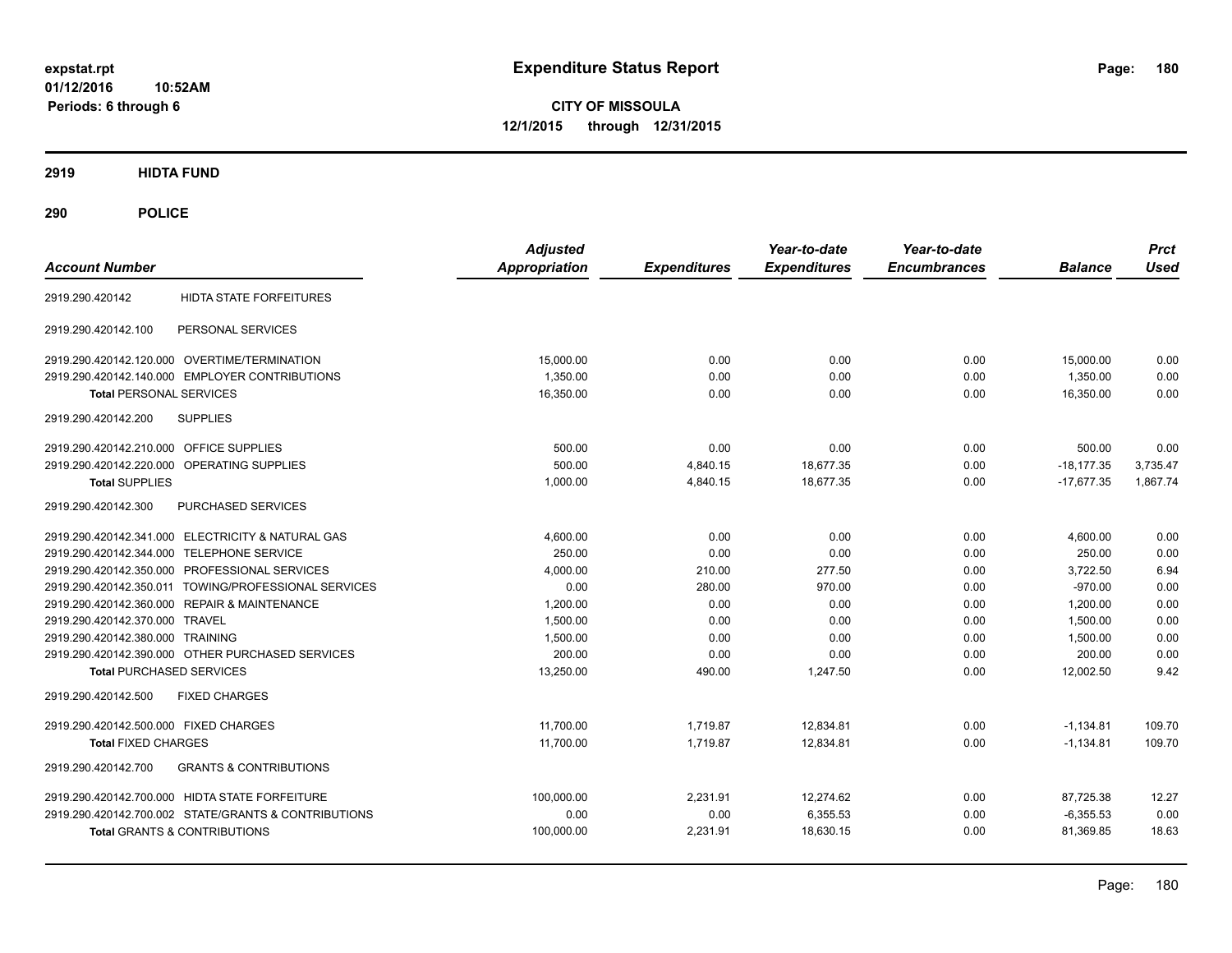**CITY OF MISSOULA 12/1/2015 through 12/31/2015**

**2919 HIDTA FUND**

**290 POLICE**

|                                   |                                               | <b>Adjusted</b>      |                     | Year-to-date        | Year-to-date        |                | <b>Prct</b> |
|-----------------------------------|-----------------------------------------------|----------------------|---------------------|---------------------|---------------------|----------------|-------------|
| <b>Account Number</b>             |                                               | <b>Appropriation</b> | <b>Expenditures</b> | <b>Expenditures</b> | <b>Encumbrances</b> | <b>Balance</b> | <b>Used</b> |
| 2919.290.420142.900               | <b>CAPITAL OUTLAY</b>                         |                      |                     |                     |                     |                |             |
| 2919.290.420142.920.000 BUILDINGS |                                               | 50,000.00            | 0.00                | 0.00                | 0.00                | 50,000.00      | 0.00        |
|                                   | 2919.290.420142.940.000 MACHINERY & EQUIPMENT | 0.00                 | 0.00                | 8,918.00            | 0.00                | $-8,918.00$    | 0.00        |
| <b>Total CAPITAL OUTLAY</b>       |                                               | 50,000.00            | 0.00                | 8,918.00            | 0.00                | 41,082.00      | 17.84       |
|                                   | <b>Total HIDTA STATE FORFEITURES</b>          | 192,300.00           | 9,281.93            | 60,307.81           | 0.00                | 131,992.19     | 31.36       |
| 2919.290.510110                   | <b>MERCHANT SERVICES</b>                      |                      |                     |                     |                     |                |             |
| 2919.290.510110.500               | <b>FIXED CHARGES</b>                          |                      |                     |                     |                     |                |             |
| <b>Total MERCHANT SERVICES</b>    |                                               | 0.00                 | 0.00                | 0.00                | 0.00                | 0.00           | 0.00        |
| <b>Total HIDTA FUND</b>           |                                               | 192,300.00           | 9,281.93            | 60,307.81           | 0.00                | 131.992.19     | 31.36       |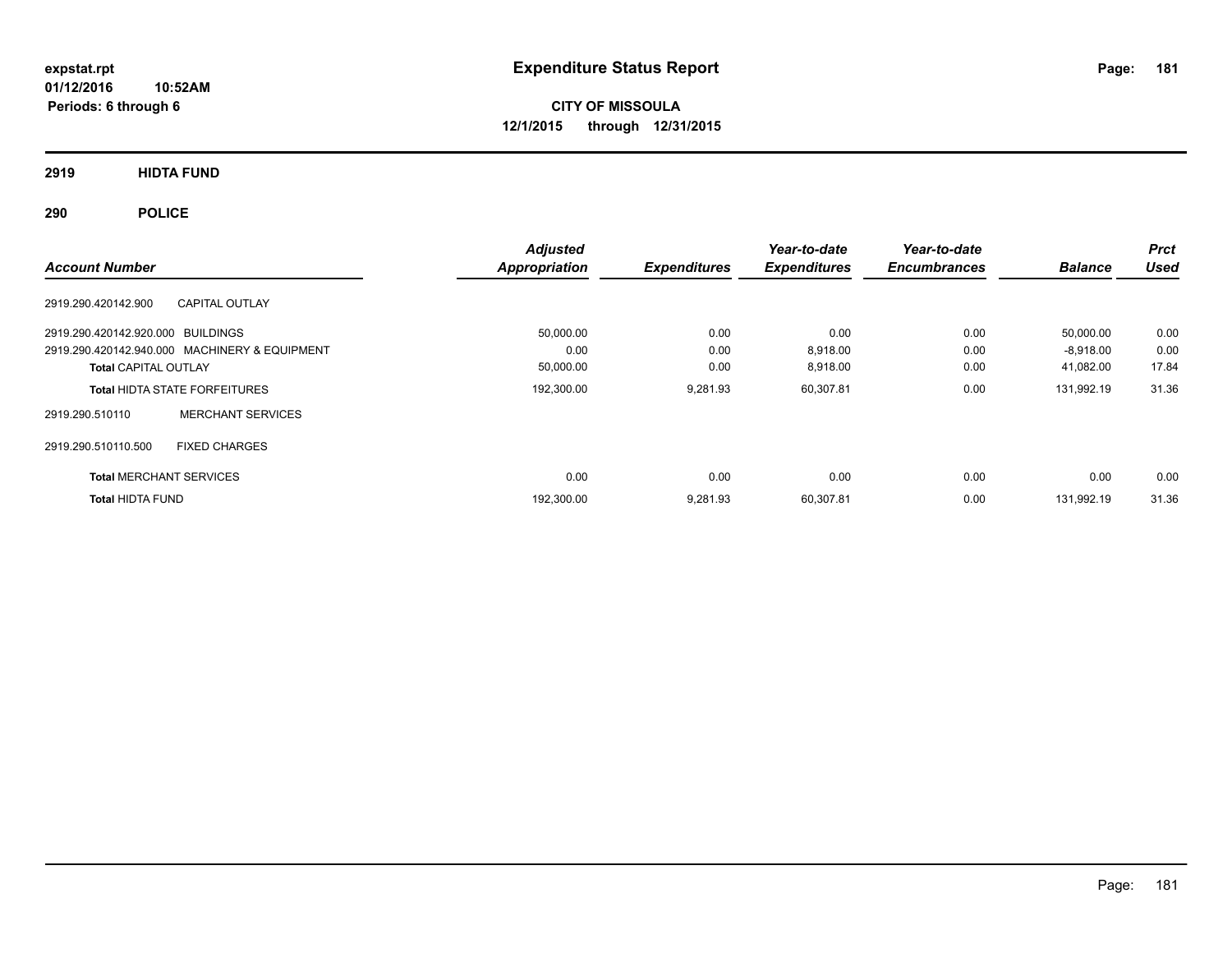#### **2939 CDBG PROGRAM INCOME ACCOUNT**

|                            |                                                  | <b>Adjusted</b> |                     | Year-to-date        | Year-to-date        |                | <b>Prct</b> |
|----------------------------|--------------------------------------------------|-----------------|---------------------|---------------------|---------------------|----------------|-------------|
| <b>Account Number</b>      |                                                  | Appropriation   | <b>Expenditures</b> | <b>Expenditures</b> | <b>Encumbrances</b> | <b>Balance</b> | <b>Used</b> |
| 2939.400.470000            | HOUSING & COMMUNITY DEVELOPMENT                  |                 |                     |                     |                     |                |             |
| 2939.400.470000.300        | PURCHASED SERVICES                               |                 |                     |                     |                     |                |             |
|                            | 2939.400.470000.350.000 PROFESSIONAL SERVICES    | 14,383.00       | 0.00                | 0.00                | 0.00                | 14,383.00      | 0.00        |
|                            | <b>Total PURCHASED SERVICES</b>                  | 14,383.00       | 0.00                | 0.00                | 0.00                | 14,383.00      | 0.00        |
| 2939.400.470000.800        | OTHER OBJECTS                                    |                 |                     |                     |                     |                |             |
|                            | 2939.400.470000.820.000 TRANSFERS TO OTHER FUNDS | 0.00            | 0.00                | 19,239.31           | 0.00                | $-19,239.31$   | 0.00        |
| <b>Total OTHER OBJECTS</b> |                                                  | 0.00            | 0.00                | 19,239.31           | 0.00                | $-19,239.31$   | 0.00        |
|                            | <b>Total HOUSING &amp; COMMUNITY DEVELOPMENT</b> | 14,383.00       | 0.00                | 19,239.31           | 0.00                | $-4,856.31$    | 133.76      |
| 2939.400.510110            | <b>MERCHANT SERVICES</b>                         |                 |                     |                     |                     |                |             |
| 2939.400.510110.500        | <b>FIXED CHARGES</b>                             |                 |                     |                     |                     |                |             |
|                            | <b>Total MERCHANT SERVICES</b>                   | 0.00            | 0.00                | 0.00                | 0.00                | 0.00           | 0.00        |
|                            | <b>Total CDBG PROGRAM INCOME ACCOUNT</b>         | 14,383.00       | 0.00                | 19,239.31           | 0.00                | $-4,856.31$    | 133.76      |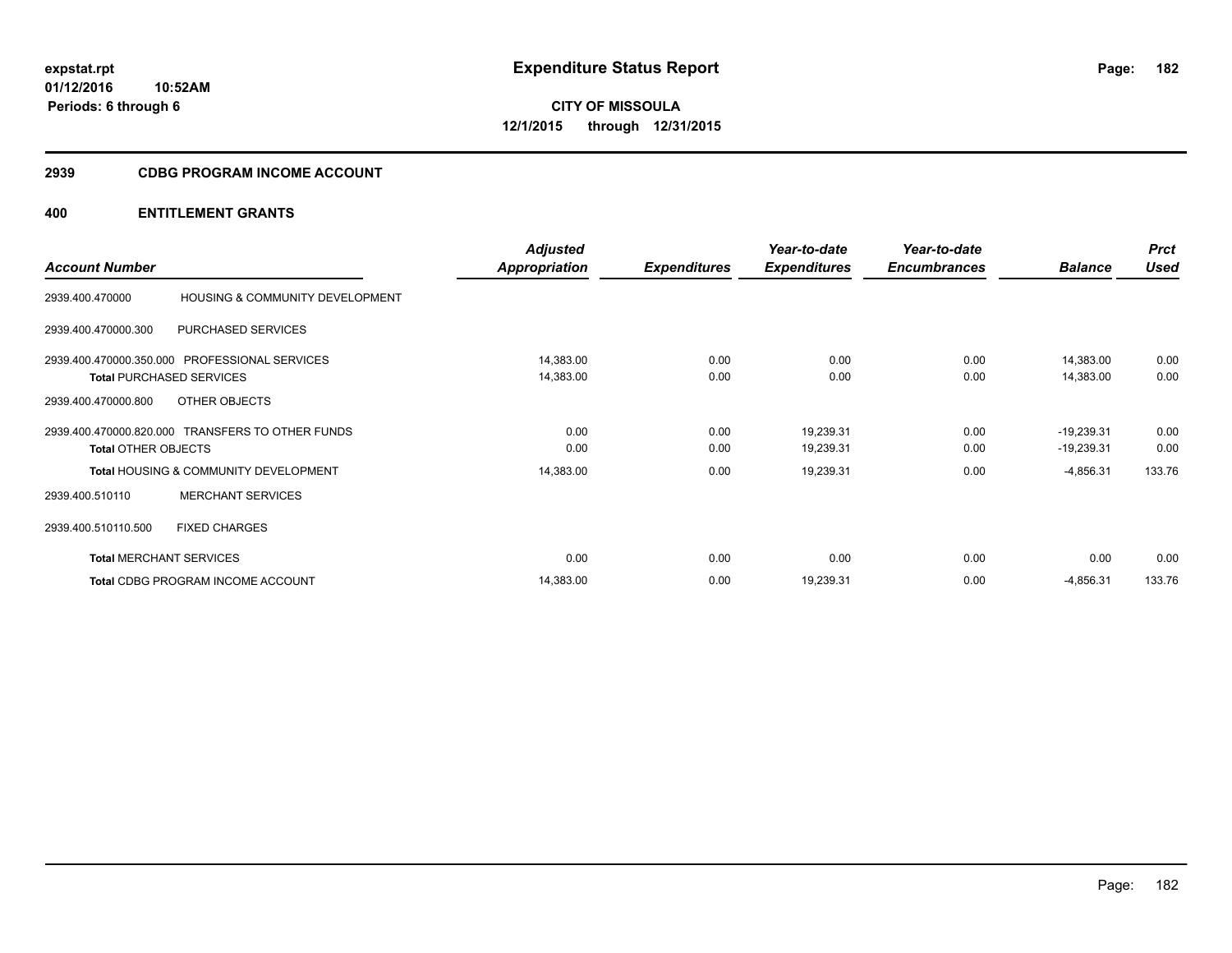**2940 CDBG FUND**

|                                                              | <b>Adjusted</b> |                     | Year-to-date        | Year-to-date        |                | <b>Prct</b> |
|--------------------------------------------------------------|-----------------|---------------------|---------------------|---------------------|----------------|-------------|
| <b>Account Number</b>                                        | Appropriation   | <b>Expenditures</b> | <b>Expenditures</b> | <b>Encumbrances</b> | <b>Balance</b> | <b>Used</b> |
| HOUSING & COMMUNITY DEVELOPMENT<br>2940.400.470000           |                 |                     |                     |                     |                |             |
| 2940.400.470000.700<br><b>GRANTS &amp; CONTRIBUTIONS</b>     |                 |                     |                     |                     |                |             |
| 2940.400.470000.700.000 TBD/GRANTS & CONTRIBUTIONS           | 457,664.00      | 0.00                | 0.00                | 0.00                | 457,664.00     | 0.00        |
| Total HOUSING & COMMUNITY DEVELOPMENT                        | 457,664.00      | 0.00                | 0.00                | 0.00                | 457,664.00     | 0.00        |
| <b>FAIR HOUSING STUDY</b><br>2940.400.470001                 |                 |                     |                     |                     |                |             |
| 2940.400.470001.700<br><b>GRANTS &amp; CONTRIBUTIONS</b>     |                 |                     |                     |                     |                |             |
| <b>Total FAIR HOUSING STUDY</b>                              | 0.00            | 0.00                | 0.00                | 0.00                | 0.00           | 0.00        |
| <b>YWCA</b><br>2940.400.470291                               |                 |                     |                     |                     |                |             |
| <b>GRANTS &amp; CONTRIBUTIONS</b><br>2940.400.470291.700     |                 |                     |                     |                     |                |             |
| 2940.400.470291.700.000<br>FY13 YWCA                         | 0.00            | 0.00                | 4,900.00            | 0.00                | $-4,900.00$    | 0.00        |
| <b>Total YWCA</b>                                            | 0.00            | 0.00                | 4,900.00            | 0.00                | $-4,900.00$    | 0.00        |
| 2940.400.470292<br>FY12 homeWORD                             |                 |                     |                     |                     |                |             |
| 2940.400.470292.700<br><b>GRANTS &amp; CONTRIBUTIONS</b>     |                 |                     |                     |                     |                |             |
| 2940.400.470292.700.000 FY13 homeWORD/GRANTS & CONTRIBUTIONS | 0.00            | 0.00                | 1,725.00            | 0.00                | $-1,725.00$    | 0.00        |
| Total FY12 homeWORD                                          | 0.00            | 0.00                | 1,725.00            | 0.00                | $-1,725.00$    | 0.00        |
| 2940.400.470293<br>MISSOULA FOOD BANK                        |                 |                     |                     |                     |                |             |
| 2940.400.470293.700<br><b>GRANTS &amp; CONTRIBUTIONS</b>     |                 |                     |                     |                     |                |             |
| Total MISSOULA FOOD BANK                                     | 0.00            | 0.00                | 0.00                | 0.00                | 0.00           | 0.00        |
| 2940.400.470294<br>FY12 WORD                                 |                 |                     |                     |                     |                |             |
| <b>GRANTS &amp; CONTRIBUTIONS</b><br>2940.400.470294.700     |                 |                     |                     |                     |                |             |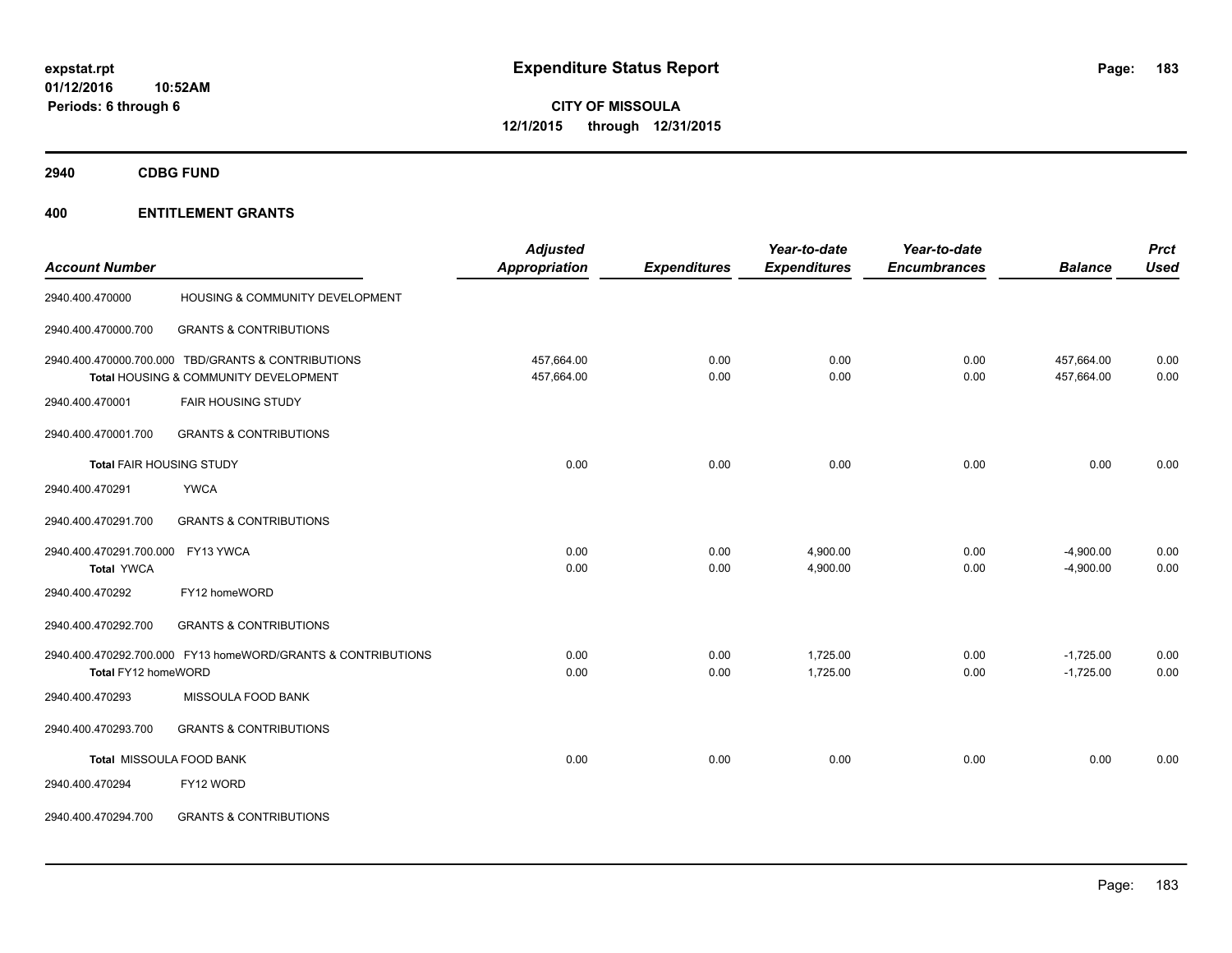**2940 CDBG FUND**

| <b>Account Number</b>                                |                                                                                 | <b>Adjusted</b><br>Appropriation | <b>Expenditures</b>  | Year-to-date<br><b>Expenditures</b> | Year-to-date<br><b>Encumbrances</b> | <b>Balance</b>               | <b>Prct</b><br>Used |
|------------------------------------------------------|---------------------------------------------------------------------------------|----------------------------------|----------------------|-------------------------------------|-------------------------------------|------------------------------|---------------------|
| 2940.400.470294.700.000 FY13 WORD<br>Total FY12 WORD |                                                                                 | 0.00<br>0.00                     | 2,621.64<br>2,621.64 | 2,621.64<br>2,621.64                | 0.00<br>0.00                        | $-2,621.64$<br>$-2,621.64$   | 0.00<br>0.00        |
| 2940.400.470296                                      | MISSOULA AGING SERVICES                                                         |                                  |                      |                                     |                                     |                              |                     |
| 2940.400.470296.700                                  | <b>GRANTS &amp; CONTRIBUTIONS</b>                                               |                                  |                      |                                     |                                     |                              |                     |
|                                                      | 2940.400.470296.700.000 GRANTS & CONTRIBUTIONS<br>Total MISSOULA AGING SERVICES | 0.00<br>0.00                     | 0.00<br>0.00         | 8,439.00<br>8,439.00                | 0.00<br>0.00                        | $-8,439.00$<br>$-8,439.00$   | 0.00<br>0.00        |
| 2940.400.470298                                      | FY12 RAMP                                                                       |                                  |                      |                                     |                                     |                              |                     |
| 2940.400.470298.700                                  | <b>GRANTS &amp; CONTRIBUTIONS</b>                                               |                                  |                      |                                     |                                     |                              |                     |
| 2940.400.470298.700.000 FY13 RAMP<br>Total FY12 RAMP |                                                                                 | 0.00<br>0.00                     | 0.00<br>0.00         | 19,375.19<br>19,375.19              | 0.00<br>0.00                        | $-19,375.19$<br>$-19,375.19$ | 0.00<br>0.00        |
| 2940.400.470313                                      | MISSOULA SENIOR CENTER                                                          |                                  |                      |                                     |                                     |                              |                     |
| 2940.400.470313.700                                  | <b>GRANTS &amp; CONTRIBUTIONS</b>                                               |                                  |                      |                                     |                                     |                              |                     |
|                                                      | <b>Total MISSOULA SENIOR CENTER</b>                                             | 0.00                             | 0.00                 | 0.00                                | 0.00                                | 0.00                         | 0.00                |
| 2940.400.470315                                      | MISSOULA PARKS & REC                                                            |                                  |                      |                                     |                                     |                              |                     |
| 2940.400.470315.700                                  | <b>GRANTS &amp; CONTRIBUTIONS</b>                                               |                                  |                      |                                     |                                     |                              |                     |
|                                                      | Total MISSOULA PARKS & REC                                                      | 0.00                             | 0.00                 | 0.00                                | 0.00                                | 0.00                         | 0.00                |
| 2940.400.470318                                      | FY12 POVERELLO FACILITY REPAIRS                                                 |                                  |                      |                                     |                                     |                              |                     |
| 2940.400.470318.700                                  | <b>GRANTS &amp; CONTRIBUTIONS</b>                                               |                                  |                      |                                     |                                     |                              |                     |
| 2940.400.470318.700.000 FY13 POVERELLO               | Total FY12 POVERELLO FACILITY REPAIRS                                           | 0.00<br>0.00                     | 0.00<br>0.00         | 3,086.25<br>3,086.25                | 0.00<br>0.00                        | $-3,086.25$<br>$-3,086.25$   | 0.00<br>0.00        |
| 2940.400.470335                                      | <b>GRANT &amp; COMMUNITY PROGRAMS</b>                                           |                                  |                      |                                     |                                     |                              |                     |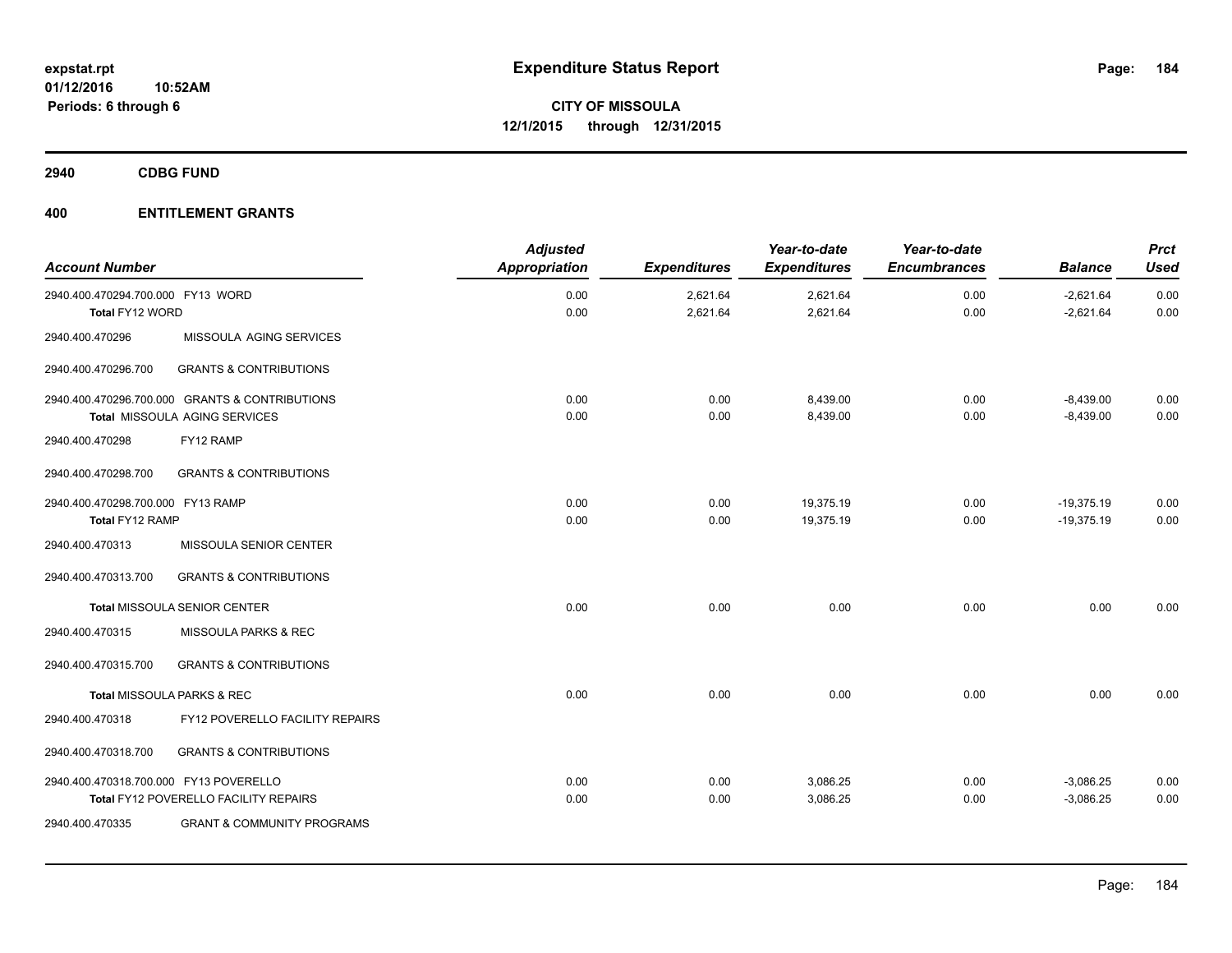**2940 CDBG FUND**

|                                                          | <b>Adjusted</b> |                     | Year-to-date        | Year-to-date        |                | <b>Prct</b> |
|----------------------------------------------------------|-----------------|---------------------|---------------------|---------------------|----------------|-------------|
| <b>Account Number</b>                                    | Appropriation   | <b>Expenditures</b> | <b>Expenditures</b> | <b>Encumbrances</b> | <b>Balance</b> | <b>Used</b> |
| PURCHASED SERVICES<br>2940.400.470335.300                |                 |                     |                     |                     |                |             |
| 2940.400.470335.350.000 PROFESSIONAL SERVICES            | 106,591.00      | 0.00                | 0.00                | 0.00                | 106,591.00     | 0.00        |
| Total GRANT & COMMUNITY PROGRAMS                         | 106,591.00      | 0.00                | 0.00                | 0.00                | 106,591.00     | 0.00        |
| WESTERN MT MENTAL HEALTH CENTER<br>2940.400.470372       |                 |                     |                     |                     |                |             |
| <b>GRANTS &amp; CONTRIBUTIONS</b><br>2940.400.470372.700 |                 |                     |                     |                     |                |             |
| Total WESTERN MT MENTAL HEALTH CENTER                    | 0.00            | 0.00                | 0.00                | 0.00                | 0.00           | 0.00        |
| 2940.400.470397<br>FY12 GARDEN CITY HARVEST              |                 |                     |                     |                     |                |             |
| <b>GRANTS &amp; CONTRIBUTIONS</b><br>2940.400.470397.700 |                 |                     |                     |                     |                |             |
| 2940.400.470397.700.000 FY13 GARDEN CITY HARVEST         | 0.00            | 0.00                | 12,000.00           | 0.00                | $-12,000.00$   | 0.00        |
| Total FY12 GARDEN CITY HARVEST                           | 0.00            | 0.00                | 12,000.00           | 0.00                | $-12,000.00$   | 0.00        |
| 2940.400.470403<br>FY12 PARKS & RECREATION GRANTS        |                 |                     |                     |                     |                |             |
| <b>GRANTS &amp; CONTRIBUTIONS</b><br>2940.400.470403.700 |                 |                     |                     |                     |                |             |
| Total FY12 PARKS & RECREATION GRANTS                     | 0.00            | 0.00                | 0.00                | 0.00                | 0.00           | 0.00        |
| 2940.400.470439<br>FY16 HOMEWORD SWEETGRASS              |                 |                     |                     |                     |                |             |
| <b>GRANTS &amp; CONTRIBUTIONS</b><br>2940.400.470439.700 |                 |                     |                     |                     |                |             |
| 2940.400.470439.700.000 FY16 HOMEWORD SWEETGRASS         | 0.00            | 138,525.00          | 377,300.00          | 0.00                | $-377,300.00$  | 0.00        |
| Total FY16 HOMEWORD SWEETGRASS                           | 0.00            | 138,525.00          | 377,300.00          | 0.00                | $-377,300.00$  | 0.00        |
| FY10 DIST XI HRS/RESIDENCES REHAB<br>2940.400.470440     |                 |                     |                     |                     |                |             |
| 2940.400.470440.700<br><b>GRANTS &amp; CONTRIBUTIONS</b> |                 |                     |                     |                     |                |             |
| Total FY10 DIST XI HRS/RESIDENCES REHAB                  | 0.00            | 0.00                | 0.00                | 0.00                | 0.00           | 0.00        |
|                                                          |                 |                     |                     |                     |                |             |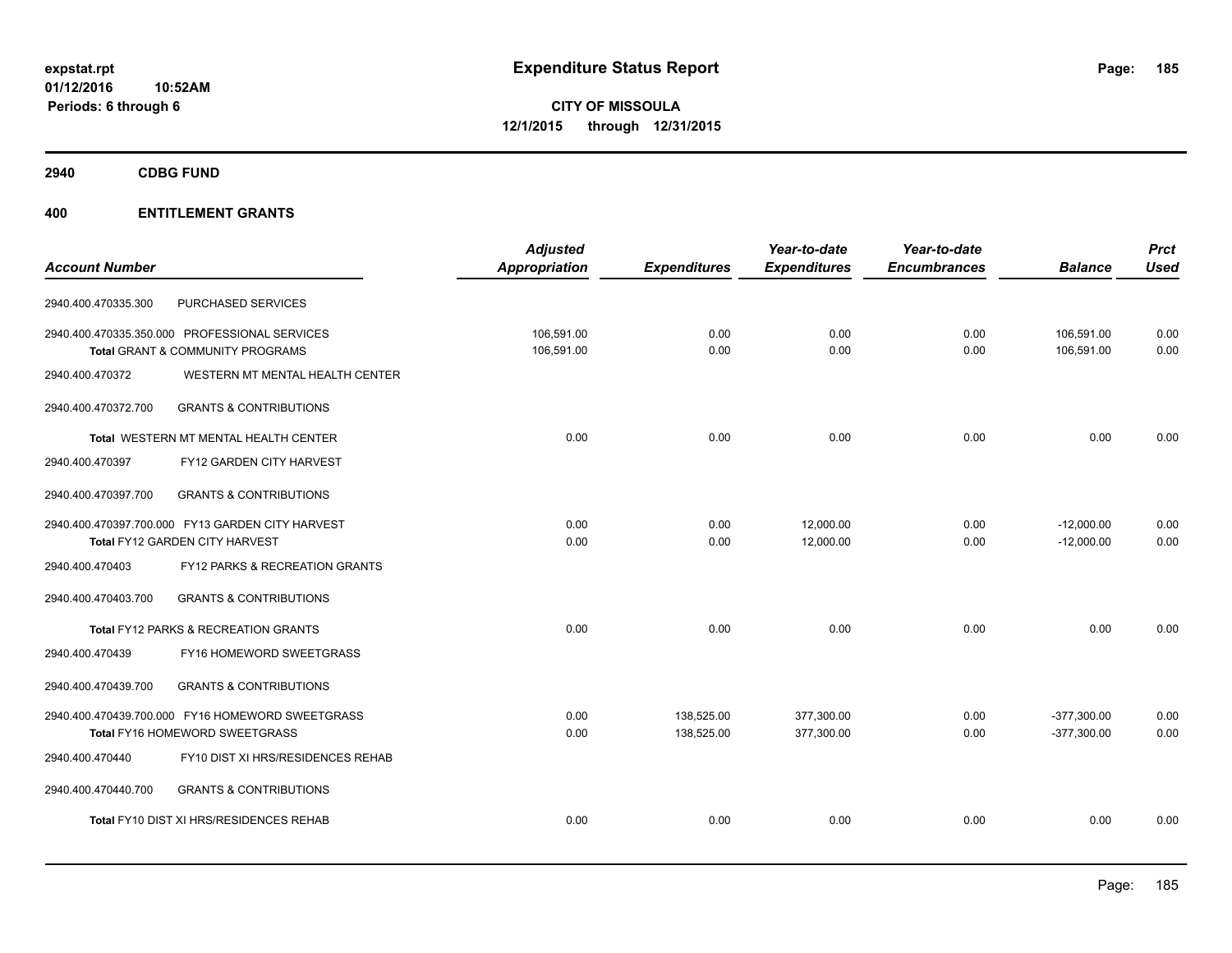**2940 CDBG FUND**

| <b>Account Number</b>  |                                            | <b>Adjusted</b><br><b>Appropriation</b> | <b>Expenditures</b> | Year-to-date<br><b>Expenditures</b> | Year-to-date<br><b>Encumbrances</b> | <b>Balance</b> | <b>Prct</b><br><b>Used</b> |
|------------------------|--------------------------------------------|-----------------------------------------|---------------------|-------------------------------------|-------------------------------------|----------------|----------------------------|
| 2940.400.470520        | FY16 WORD TBRA                             |                                         |                     |                                     |                                     |                |                            |
| 2940.400.470520.700    | <b>GRANTS &amp; CONTRIBUTIONS</b>          |                                         |                     |                                     |                                     |                |                            |
| Total FY16 WORD TBRA   |                                            | 0.00                                    | 0.00                | 0.00                                | 0.00                                | 0.00           | 0.00                       |
| 2940.400.510110        | <b>MERCHANT SERVICES</b>                   |                                         |                     |                                     |                                     |                |                            |
| 2940.400.510110.500    | <b>FIXED CHARGES</b>                       |                                         |                     |                                     |                                     |                |                            |
|                        | <b>Total MERCHANT SERVICES</b>             | 0.00                                    | 0.00                | 0.00                                | 0.00                                | 0.00           | 0.00                       |
| 2940.400.521000        | INTERFUND OPERATING TRANSFERS              |                                         |                     |                                     |                                     |                |                            |
| 2940.400.521000.800    | OTHER OBJECTS                              |                                         |                     |                                     |                                     |                |                            |
|                        | <b>Total INTERFUND OPERATING TRANSFERS</b> | 0.00                                    | 0.00                | 0.00                                | 0.00                                | 0.00           | 0.00                       |
| <b>Total CDBG FUND</b> |                                            | 564,255.00                              | 141,146.64          | 429,447.08                          | 0.00                                | 134,807.92     | 76.11                      |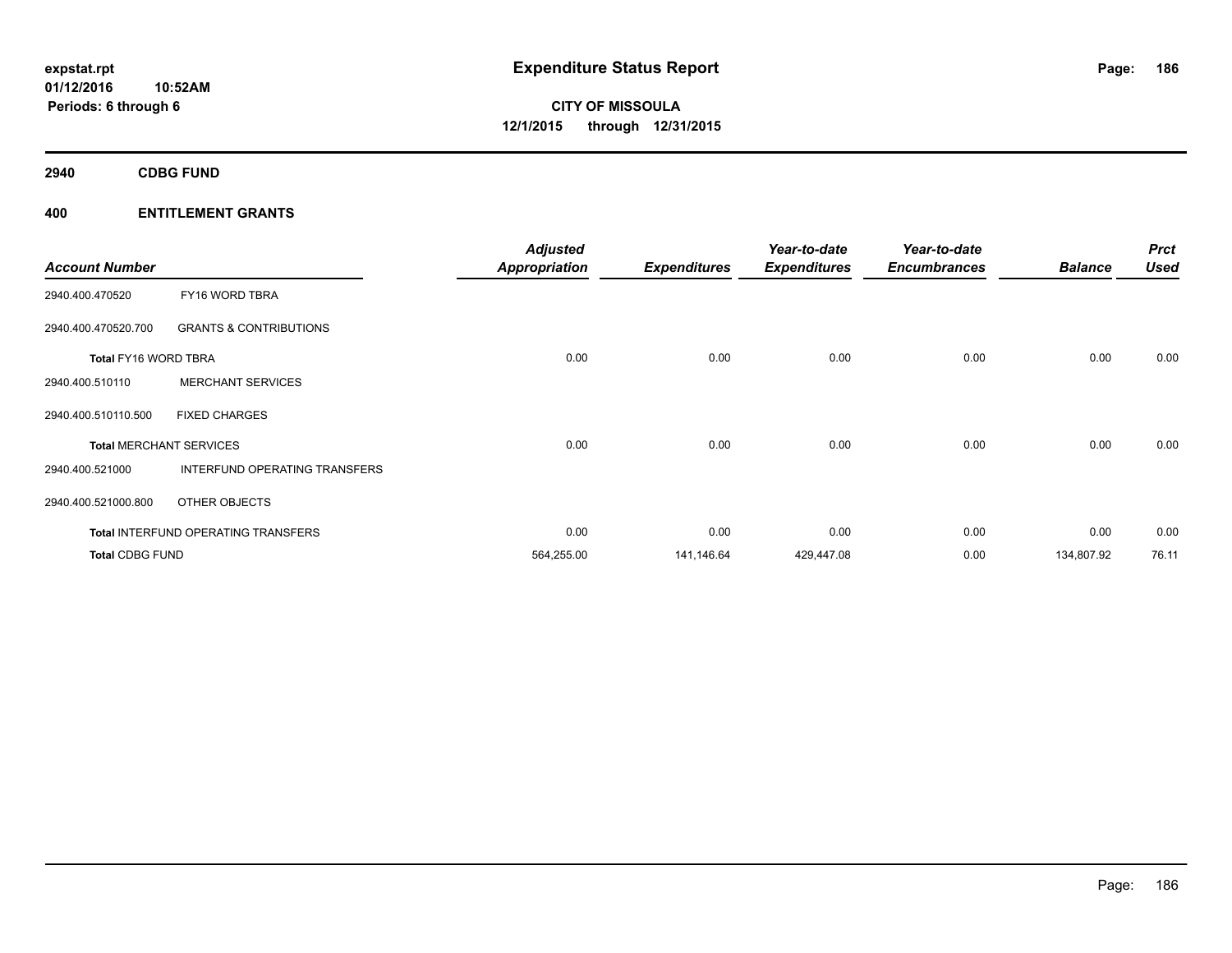**2941 HOME FUND**

|                                    |                                                   | <b>Adjusted</b>      |                     | Year-to-date        | Year-to-date        |                | <b>Prct</b> |
|------------------------------------|---------------------------------------------------|----------------------|---------------------|---------------------|---------------------|----------------|-------------|
| <b>Account Number</b>              |                                                   | <b>Appropriation</b> | <b>Expenditures</b> | <b>Expenditures</b> | <b>Encumbrances</b> | <b>Balance</b> | <b>Used</b> |
| 2941.400.470327                    | *** Title Not Found ***                           |                      |                     |                     |                     |                |             |
| 2941.400.470327.700                | <b>GRANTS &amp; CONTRIBUTIONS</b>                 |                      |                     |                     |                     |                |             |
| Total *** Title Not Found ***      |                                                   | 0.00                 | 0.00                | 0.00                | 0.00                | 0.00           | 0.00        |
| 2941.400.470335                    | <b>GRANT &amp; COMMUNITY PROGRAMS</b>             |                      |                     |                     |                     |                |             |
| 2941.400.470335.300                | PURCHASED SERVICES                                |                      |                     |                     |                     |                |             |
| 2941.400.470335.350.000 ADMIN FEES |                                                   | 57,921.00            | 0.00                | 0.00                | 0.00                | 57,921.00      | 0.00        |
|                                    | <b>Total PURCHASED SERVICES</b>                   | 57,921.00            | 0.00                | 0.00                | 0.00                | 57,921.00      | 0.00        |
| 2941.400.470335.800                | OTHER OBJECTS                                     |                      |                     |                     |                     |                |             |
| <b>Total OTHER OBJECTS</b>         |                                                   | 0.00                 | 0.00                | 0.00                | 0.00                | 0.00           | 0.00        |
|                                    | Total GRANT & COMMUNITY PROGRAMS                  | 57,921.00            | 0.00                | 0.00                | 0.00                | 57,921.00      | 0.00        |
| 2941.400.470372                    | WESTERN MT MENTAL HEALTH CENTER                   |                      |                     |                     |                     |                |             |
| 2941.400.470372.700                | <b>GRANTS &amp; CONTRIBUTIONS</b>                 |                      |                     |                     |                     |                |             |
|                                    | Total WESTERN MT MENTAL HEALTH CENTER             | 0.00                 | 0.00                | 0.00                | 0.00                | 0.00           | 0.00        |
| 2941.400.470385                    | FY15 DISTRICT XI HRC TBRA                         |                      |                     |                     |                     |                |             |
| 2941.400.470385.700                | <b>GRANTS &amp; CONTRIBUTIONS</b>                 |                      |                     |                     |                     |                |             |
|                                    | 2941.400.470385.700.000 FY15 DISTRICT XI HRC TBRA | 0.00                 | 1,667.00            | 1,667.00            | 0.00                | $-1,667.00$    | 0.00        |
|                                    | Total FY15 DISTRICT XI HRC TBRA                   | 0.00                 | 1,667.00            | 1,667.00            | 0.00                | $-1,667.00$    | 0.00        |
| 2941.400.470405                    | HOME PROGRAM INCOME                               |                      |                     |                     |                     |                |             |
| 2941.400.470405.700                | <b>GRANTS &amp; CONTRIBUTIONS</b>                 |                      |                     |                     |                     |                |             |
|                                    | <b>Total HOME PROGRAM INCOME</b>                  | 0.00                 | 0.00                | 0.00                | 0.00                | 0.00           | 0.00        |
|                                    |                                                   |                      |                     |                     |                     |                |             |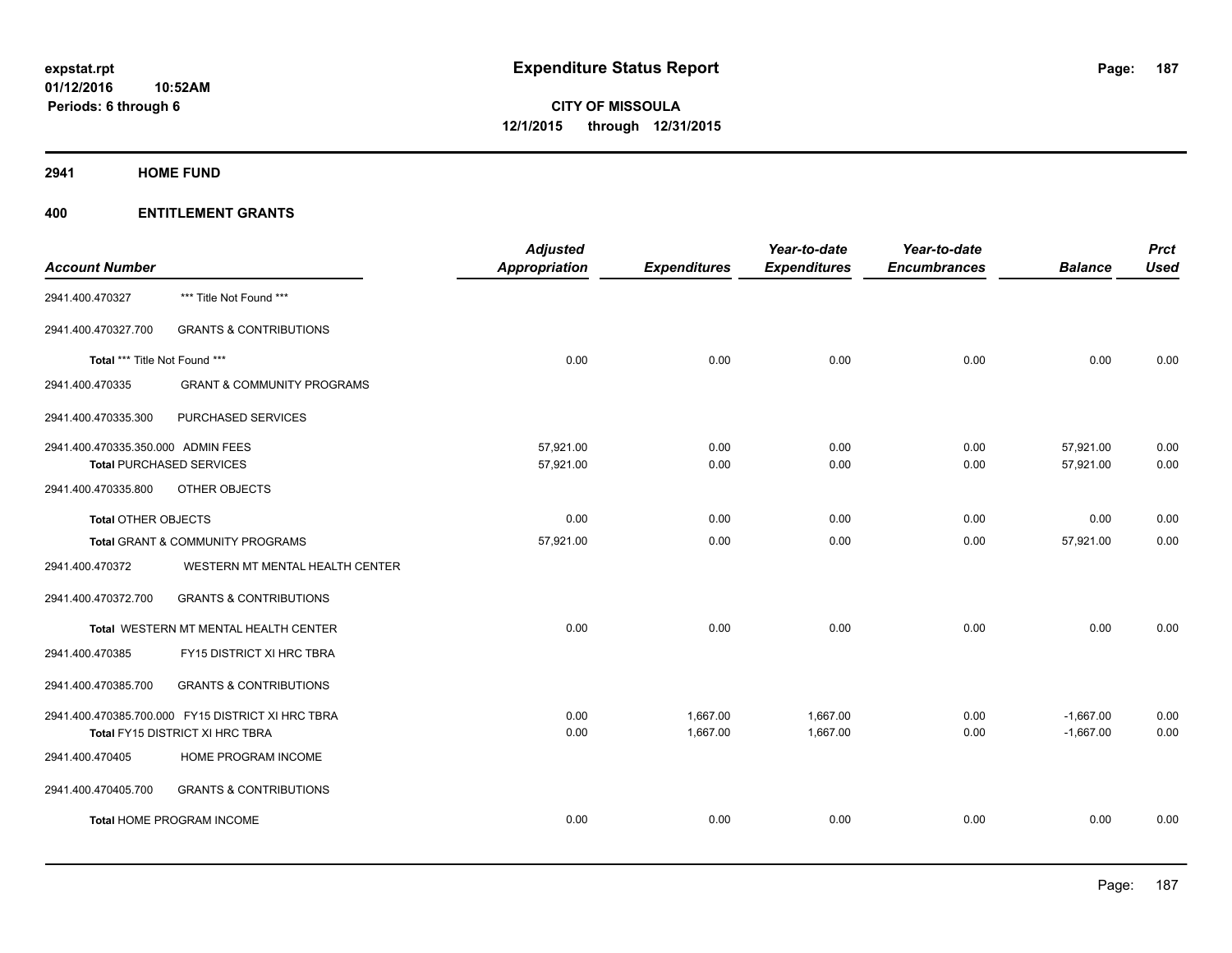**2941 HOME FUND**

| <b>Account Number</b>             |                                                    | <b>Adjusted</b><br><b>Appropriation</b> | <b>Expenditures</b> | Year-to-date<br><b>Expenditures</b> | Year-to-date<br><b>Encumbrances</b> | <b>Balance</b> | <b>Prct</b><br><b>Used</b> |
|-----------------------------------|----------------------------------------------------|-----------------------------------------|---------------------|-------------------------------------|-------------------------------------|----------------|----------------------------|
| 2941.400.470407                   | FY12 DIST XI HRC                                   |                                         |                     |                                     |                                     |                |                            |
| 2941.400.470407.700               | <b>GRANTS &amp; CONTRIBUTIONS</b>                  |                                         |                     |                                     |                                     |                |                            |
| Total FY12 DIST XI HRC            |                                                    | 0.00                                    | 0.00                | 0.00                                | 0.00                                | 0.00           | 0.00                       |
| 2941.400.470408                   | FY12 homeWORD                                      |                                         |                     |                                     |                                     |                |                            |
| 2941.400.470408.700               | <b>GRANTS &amp; CONTRIBUTIONS</b>                  |                                         |                     |                                     |                                     |                |                            |
| Total FY12 homeWORD               |                                                    | 0.00                                    | 0.00                | 0.00                                | 0.00                                | 0.00           | 0.00                       |
| 2941.400.470410                   | FY10-12 DIST XI HRC/1ST TIME HOMEBUYER             |                                         |                     |                                     |                                     |                |                            |
| 2941.400.470410.700               | <b>GRANTS &amp; CONTRIBUTIONS</b>                  |                                         |                     |                                     |                                     |                |                            |
|                                   | Total FY10-12 DIST XI HRC/1ST TIME HOMEBUYER       | 0.00                                    | 0.00                | 0.00                                | 0.00                                | 0.00           | 0.00                       |
| 2941.400.470439                   | HOMEWORD SWEETGRASS                                |                                         |                     |                                     |                                     |                |                            |
| 2941.400.470439.700               | <b>GRANTS &amp; CONTRIBUTIONS</b>                  |                                         |                     |                                     |                                     |                |                            |
|                                   | Total HOMEWORD SWEETGRASS                          | 0.00                                    | 0.00                | 0.00                                | 0.00                                | 0.00           | 0.00                       |
| 2941.400.470500                   | <b>HOME GRANTS</b>                                 |                                         |                     |                                     |                                     |                |                            |
| 2941.400.470500.700               | <b>GRANTS &amp; CONTRIBUTIONS</b>                  |                                         |                     |                                     |                                     |                |                            |
|                                   | 2941.400.470500.700.000 TBD-GRANTS & CONTRIBUTIONS | 335,666.00                              | 0.00                | 0.00                                | 0.00                                | 335,666.00     | 0.00                       |
| <b>Total HOME GRANTS</b>          |                                                    | 335,666.00                              | 0.00                | 0.00                                | 0.00                                | 335,666.00     | 0.00                       |
| 2941.400.470520                   | FY16 WORD TBRA                                     |                                         |                     |                                     |                                     |                |                            |
| 2941.400.470520.700               | <b>GRANTS &amp; CONTRIBUTIONS</b>                  |                                         |                     |                                     |                                     |                |                            |
| 2941.400.470520.700.000 WORD TBRA |                                                    | 0.00                                    | 0.00                | 1,945.00                            | 0.00                                | $-1,945.00$    | 0.00                       |
| Total FY16 WORD TBRA              |                                                    | 0.00                                    | 0.00                | 1,945.00                            | 0.00                                | $-1,945.00$    | 0.00                       |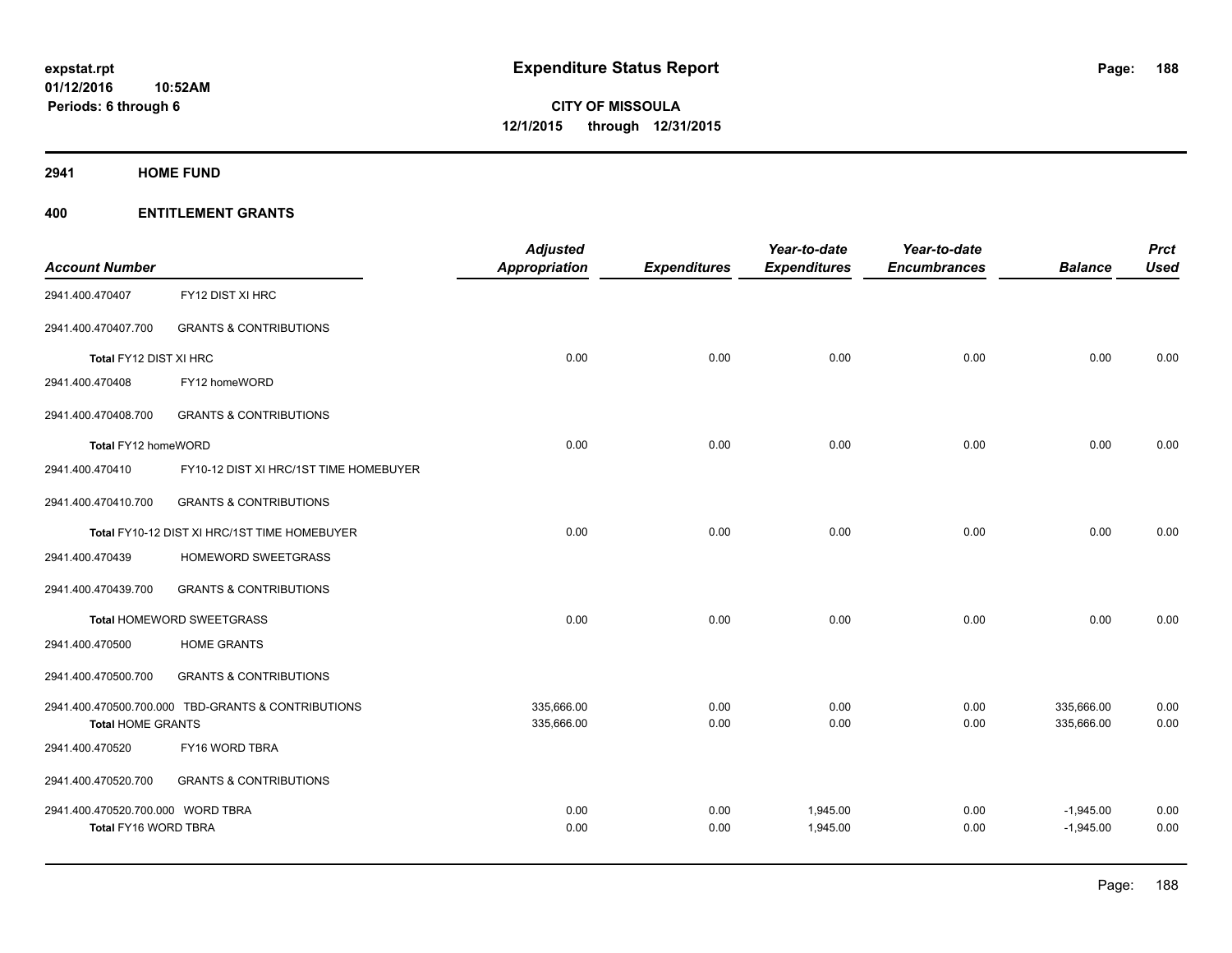**2941 HOME FUND**

| <b>Account Number</b>  |                                            | <b>Adjusted</b><br>Appropriation | <b>Expenditures</b> | Year-to-date<br><b>Expenditures</b> | Year-to-date<br><b>Encumbrances</b> | <b>Balance</b> | <b>Prct</b><br><b>Used</b> |
|------------------------|--------------------------------------------|----------------------------------|---------------------|-------------------------------------|-------------------------------------|----------------|----------------------------|
| 2941.400.510110        | <b>MERCHANT SERVICES</b>                   |                                  |                     |                                     |                                     |                |                            |
| 2941.400.510110.500    | <b>FIXED CHARGES</b>                       |                                  |                     |                                     |                                     |                |                            |
|                        | <b>Total MERCHANT SERVICES</b>             | 0.00                             | 0.00                | 0.00                                | 0.00                                | 0.00           | 0.00                       |
| 2941.400.521000        | INTERFUND OPERATING TRANSFERS              |                                  |                     |                                     |                                     |                |                            |
| 2941.400.521000.800    | OTHER OBJECTS                              |                                  |                     |                                     |                                     |                |                            |
|                        | <b>Total INTERFUND OPERATING TRANSFERS</b> | 0.00                             | 0.00                | 0.00                                | 0.00                                | 0.00           | 0.00                       |
| <b>Total HOME FUND</b> |                                            | 393,587.00                       | 1.667.00            | 3,612.00                            | 0.00                                | 389.975.00     | 0.92                       |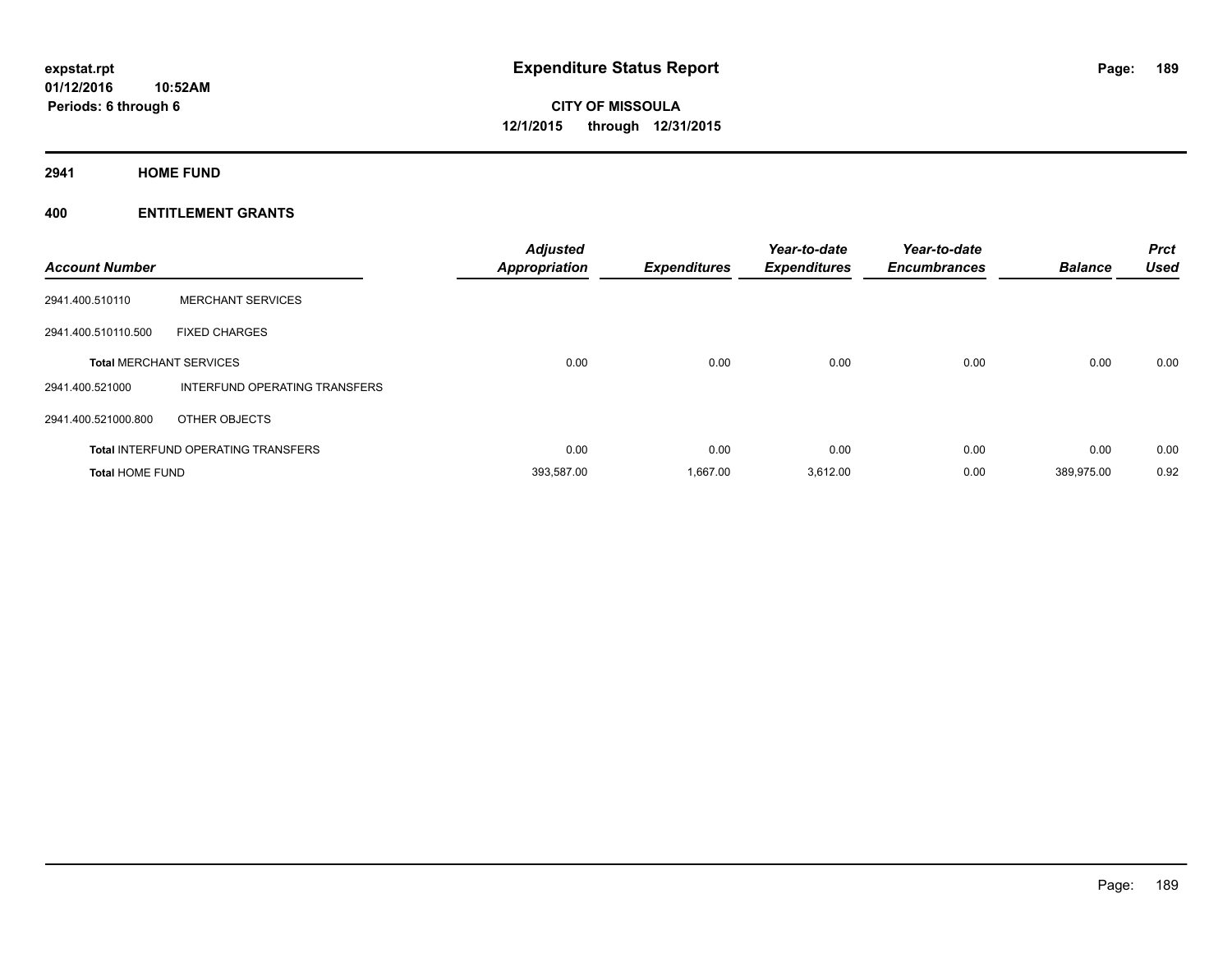**2942 ADDI PROGRAM**

|                                    |                                             | <b>Adjusted</b>      |                     | Year-to-date        | Year-to-date        |                | <b>Prct</b> |
|------------------------------------|---------------------------------------------|----------------------|---------------------|---------------------|---------------------|----------------|-------------|
| <b>Account Number</b>              |                                             | <b>Appropriation</b> | <b>Expenditures</b> | <b>Expenditures</b> | <b>Encumbrances</b> | <b>Balance</b> | <b>Used</b> |
| 2942.400.470335                    | <b>GRANT &amp; COMMUNITY PROGRAMS</b>       |                      |                     |                     |                     |                |             |
| 2942.400.470335.300                | <b>PURCHASED SERVICES</b>                   |                      |                     |                     |                     |                |             |
| 2942.400.470335.350.000 ADMIN FEES |                                             | 12,846.00            | 0.00                | 0.00                | 0.00                | 12,846.00      | 0.00        |
|                                    | <b>Total GRANT &amp; COMMUNITY PROGRAMS</b> | 12,846.00            | 0.00                | 0.00                | 0.00                | 12,846.00      | 0.00        |
| 2942.400.470370                    | PARENTING PLACE                             |                      |                     |                     |                     |                |             |
| 2942.400.470370.700                | <b>GRANTS &amp; CONTRIBUTIONS</b>           |                      |                     |                     |                     |                |             |
| <b>Total PARENTING PLACE</b>       |                                             | 0.00                 | 0.00                | 0.00                | 0.00                | 0.00           | 0.00        |
| 2942.400.510110                    | <b>MERCHANT SERVICES</b>                    |                      |                     |                     |                     |                |             |
| 2942.400.510110.500                | <b>FIXED CHARGES</b>                        |                      |                     |                     |                     |                |             |
|                                    | <b>Total MERCHANT SERVICES</b>              | 0.00                 | 0.00                | 0.00                | 0.00                | 0.00           | 0.00        |
| <b>Total ADDI PROGRAM</b>          |                                             | 12,846.00            | 0.00                | 0.00                | 0.00                | 12,846.00      | 0.00        |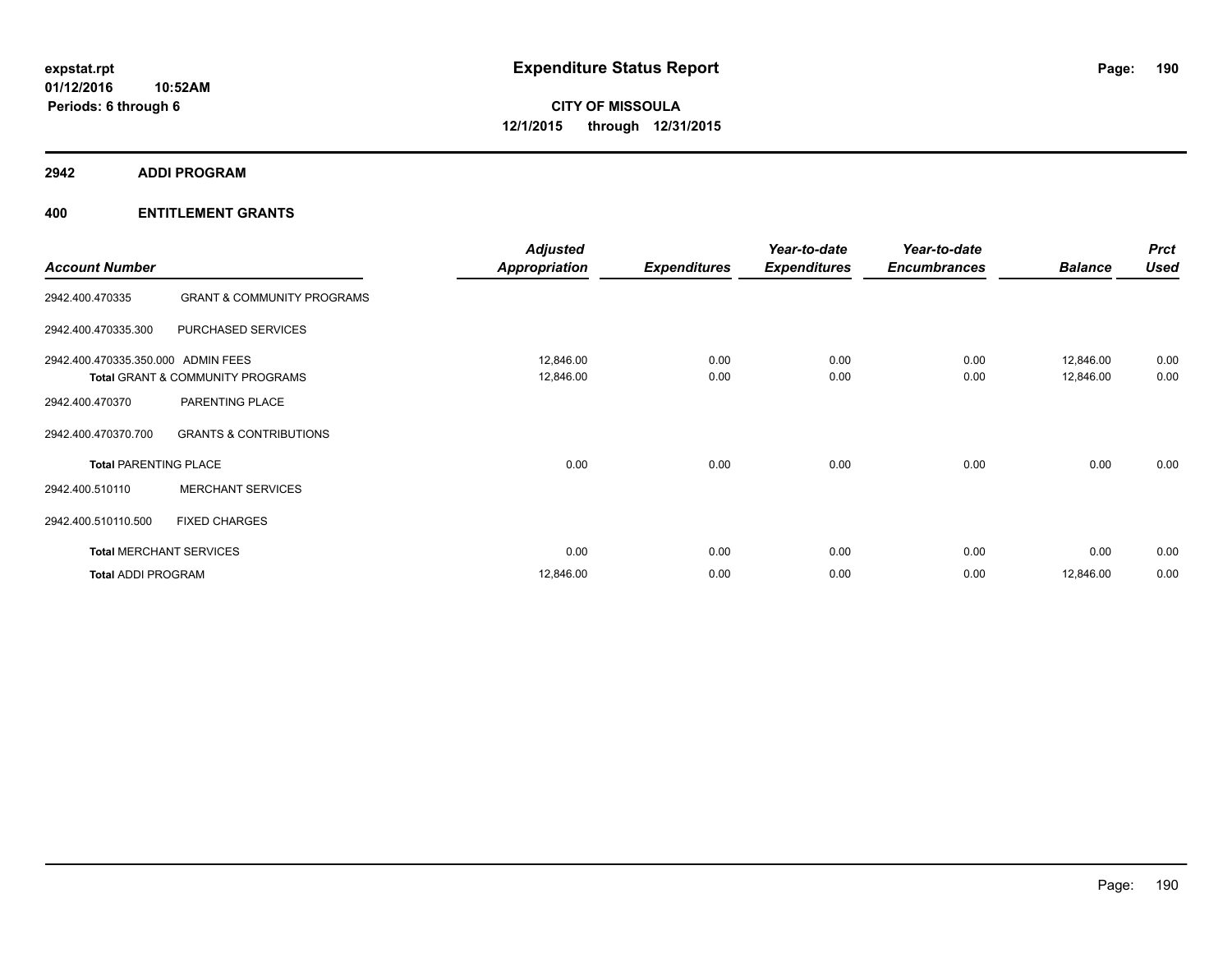#### **2943 CITY HOME PROGRAM INCOME**

|                                |                                                  | <b>Adjusted</b>      |                     | Year-to-date        | Year-to-date        |                | <b>Prct</b> |
|--------------------------------|--------------------------------------------------|----------------------|---------------------|---------------------|---------------------|----------------|-------------|
| <b>Account Number</b>          |                                                  | <b>Appropriation</b> | <b>Expenditures</b> | <b>Expenditures</b> | <b>Encumbrances</b> | <b>Balance</b> | <b>Used</b> |
| 2943.400.470405                | *** Title Not Found ***                          |                      |                     |                     |                     |                |             |
| 2943.400.470405.300            | PURCHASED SERVICES                               |                      |                     |                     |                     |                |             |
|                                | 2943.400.470405.350.000 PROFESSIONAL SERVICES    | 31,000.00            | 0.00                | 0.00                | 0.00                | 31,000.00      | 0.00        |
|                                | 2943.400.470405.390.000 OTHER PURCHASED SERVICES | 500.00               | 0.00                | 0.00                | 0.00                | 500.00         | 0.00        |
|                                | <b>Total PURCHASED SERVICES</b>                  | 31,500.00            | 0.00                | 0.00                | 0.00                | 31,500.00      | 0.00        |
| 2943.400.470405.700            | <b>GRANTS &amp; CONTRIBUTIONS</b>                |                      |                     |                     |                     |                |             |
|                                | <b>Total GRANTS &amp; CONTRIBUTIONS</b>          | 0.00                 | 0.00                | 0.00                | 0.00                | 0.00           | 0.00        |
| Total *** Title Not Found ***  |                                                  | 31,500.00            | 0.00                | 0.00                | 0.00                | 31,500.00      | 0.00        |
| 2943.400.510110                | <b>MERCHANT SERVICES</b>                         |                      |                     |                     |                     |                |             |
| 2943.400.510110.500            | <b>FIXED CHARGES</b>                             |                      |                     |                     |                     |                |             |
| <b>Total MERCHANT SERVICES</b> |                                                  | 0.00                 | 0.00                | 0.00                | 0.00                | 0.00           | 0.00        |
|                                | Total CITY HOME PROGRAM INCOME                   | 31,500.00            | 0.00                | 0.00                | 0.00                | 31,500.00      | 0.00        |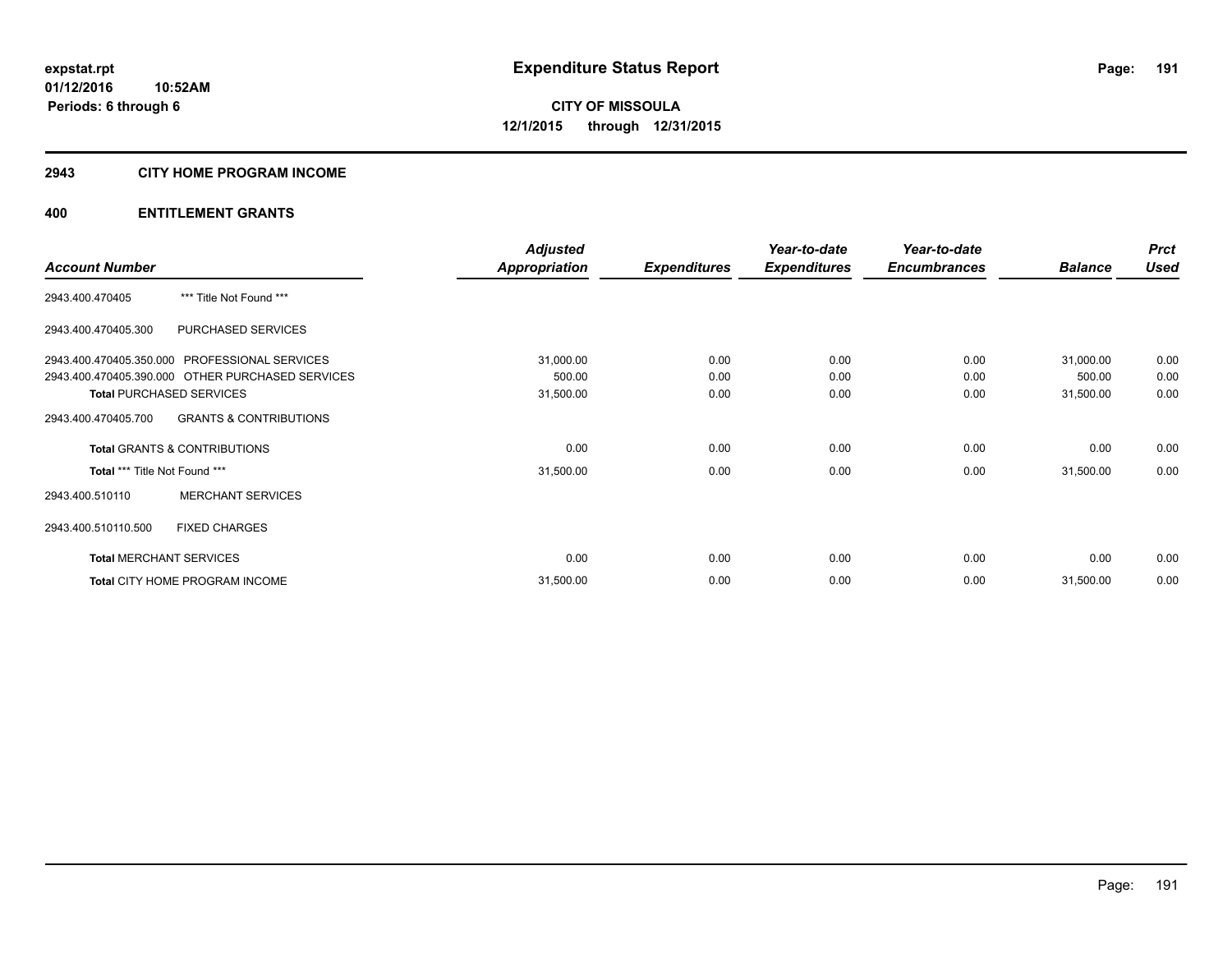**CITY OF MISSOULA 12/1/2015 through 12/31/2015**

#### **2944 NEIGHBORHOOD STABILIZATION PROGRAM**

| <b>Account Number</b> |                                   | <b>Adjusted</b><br><b>Appropriation</b> | <b>Expenditures</b> | Year-to-date<br><b>Expenditures</b> | Year-to-date<br><b>Encumbrances</b> | <b>Balance</b> | <b>Prct</b><br><b>Used</b> |
|-----------------------|-----------------------------------|-----------------------------------------|---------------------|-------------------------------------|-------------------------------------|----------------|----------------------------|
| 2944.400.470425       | SILVERTIP APARTMENTS              |                                         |                     |                                     |                                     |                |                            |
| 2944.400.470425.300   | PURCHASED SERVICES                |                                         |                     |                                     |                                     |                |                            |
|                       | <b>Total SILVERTIP APARTMENTS</b> | 0.00                                    | 0.00                | 0.00                                | 0.00                                | 0.00           | 0.00                       |
| 2944.400.510110       | <b>MERCHANT SERVICES</b>          |                                         |                     |                                     |                                     |                |                            |
| 2944.400.510110.500   | <b>FIXED CHARGES</b>              |                                         |                     |                                     |                                     |                |                            |
|                       | <b>Total ENTITLEMENT GRANTS</b>   | 0.00                                    | 0.00                | 0.00                                | 0.00                                | 0.00           | 0.00                       |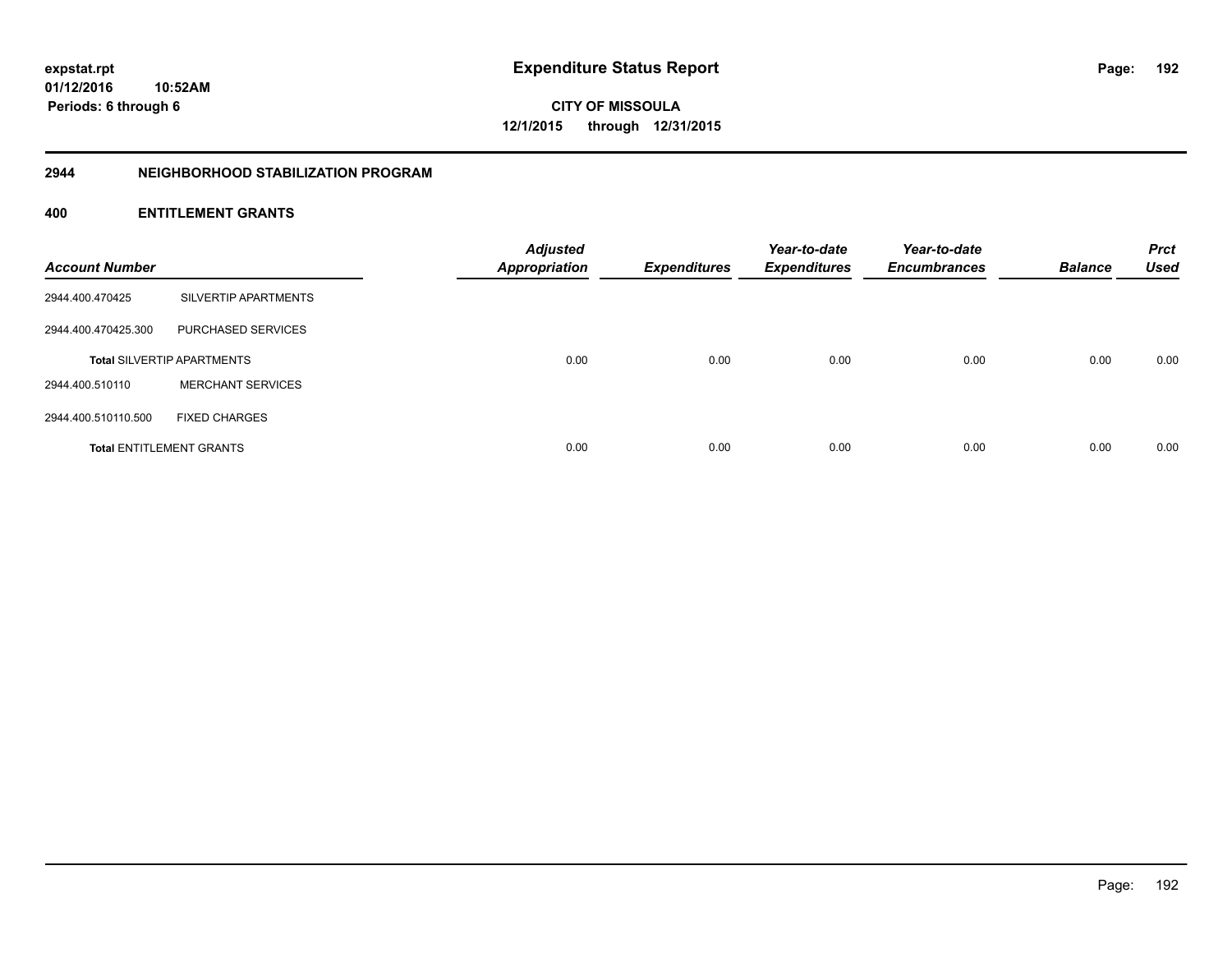**CITY OF MISSOULA 12/1/2015 through 12/31/2015**

#### **2944 NEIGHBORHOOD STABILIZATION PROGRAM**

# **401 MHA/SILVERTIP**

| <b>Account Number</b>         |                          | <b>Adjusted</b><br><b>Appropriation</b> | <b>Expenditures</b> | Year-to-date<br><b>Expenditures</b> | Year-to-date<br><b>Encumbrances</b> | <b>Balance</b> | <b>Prct</b><br><b>Used</b> |
|-------------------------------|--------------------------|-----------------------------------------|---------------------|-------------------------------------|-------------------------------------|----------------|----------------------------|
| 2944.401.470425               | *** Title Not Found ***  |                                         |                     |                                     |                                     |                |                            |
| 2944.401.470425.300           | PURCHASED SERVICES       |                                         |                     |                                     |                                     |                |                            |
| Total *** Title Not Found *** |                          | 0.00                                    | 0.00                | 0.00                                | 0.00                                | 0.00           | 0.00                       |
| 2944.401.510110               | <b>MERCHANT SERVICES</b> |                                         |                     |                                     |                                     |                |                            |
| 2944.401.510110.500           | <b>FIXED CHARGES</b>     |                                         |                     |                                     |                                     |                |                            |
| <b>Total MHA/SILVERTIP</b>    |                          | 0.00                                    | 0.00                | 0.00                                | 0.00                                | 0.00           | 0.00                       |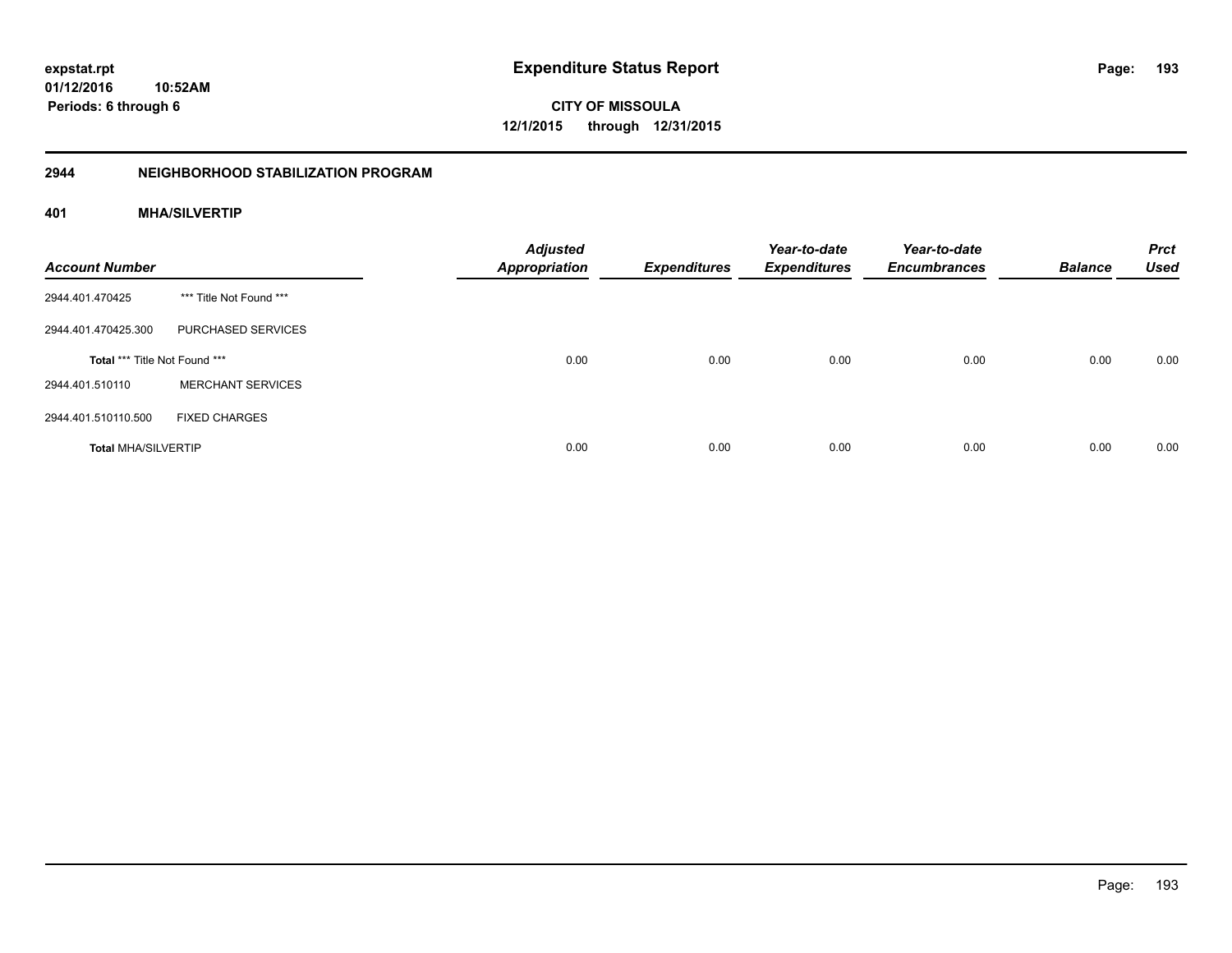**CITY OF MISSOULA 12/1/2015 through 12/31/2015**

#### **2944 NEIGHBORHOOD STABILIZATION PROGRAM**

# **402 HUD/SILVERTIP**

| <b>Account Number</b>                |                                                 | <b>Adjusted</b><br><b>Appropriation</b> | <b>Expenditures</b> | Year-to-date<br><b>Expenditures</b> | Year-to-date<br><b>Encumbrances</b> | <b>Balance</b> | <b>Prct</b><br><b>Used</b> |
|--------------------------------------|-------------------------------------------------|-----------------------------------------|---------------------|-------------------------------------|-------------------------------------|----------------|----------------------------|
| 2944.402.470425                      | *** Title Not Found ***                         |                                         |                     |                                     |                                     |                |                            |
| 2944.402.470425.300                  | PURCHASED SERVICES                              |                                         |                     |                                     |                                     |                |                            |
| <b>Total *** Title Not Found ***</b> |                                                 | 0.00                                    | 0.00                | 0.00                                | 0.00                                | 0.00           | 0.00                       |
| 2944.402.510110                      | <b>MERCHANT SERVICES</b>                        |                                         |                     |                                     |                                     |                |                            |
| 2944.402.510110.500                  | <b>FIXED CHARGES</b>                            |                                         |                     |                                     |                                     |                |                            |
|                                      | <b>Total NEIGHBORHOOD STABILIZATION PROGRAM</b> | 0.00                                    | 0.00                | 0.00                                | 0.00                                | 0.00           | 0.00                       |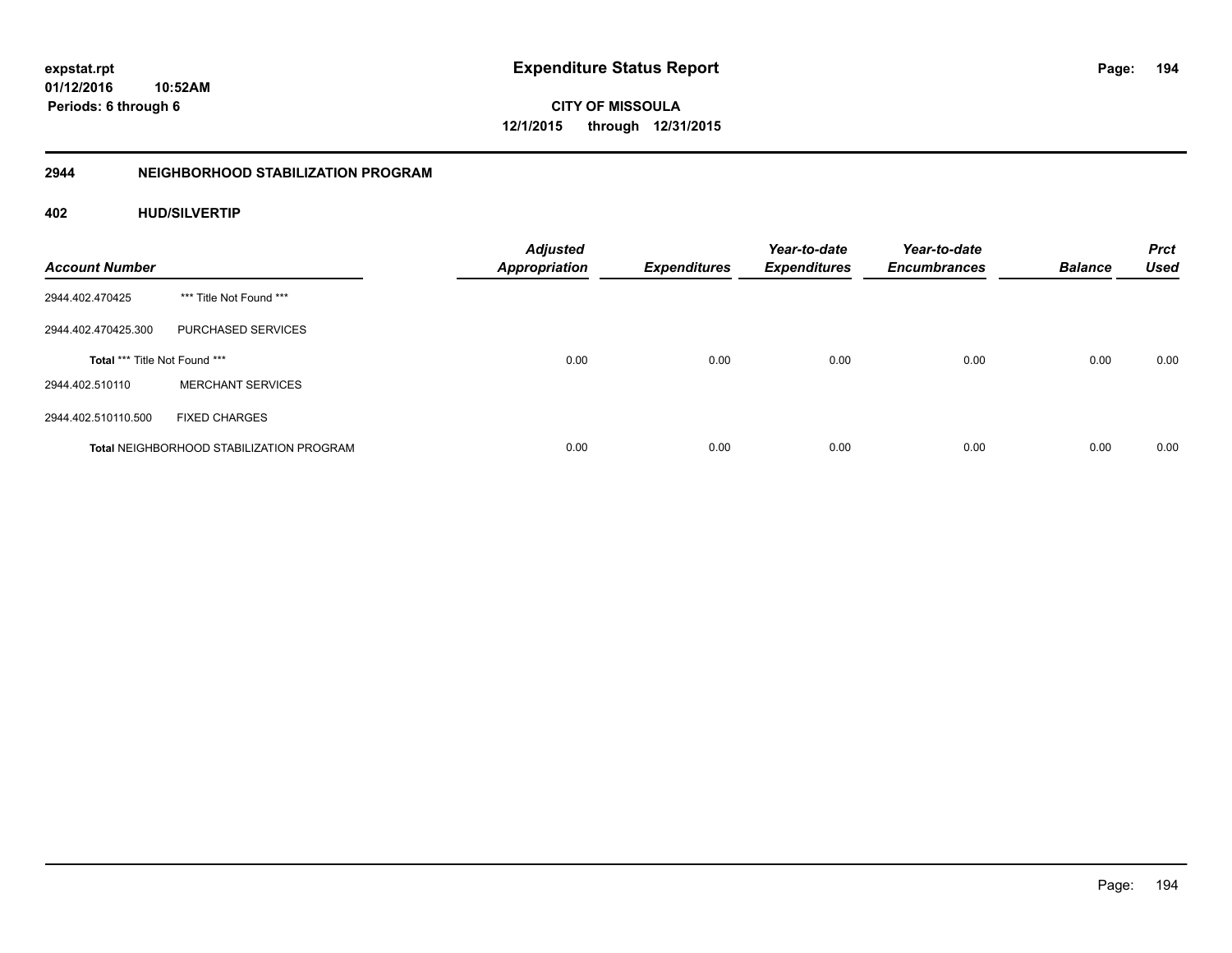#### **2955 TRANSPORTATION**

|                                                            | <b>Adjusted</b> |                     | Year-to-date        | Year-to-date        |                | <b>Prct</b> |
|------------------------------------------------------------|-----------------|---------------------|---------------------|---------------------|----------------|-------------|
| <b>Account Number</b>                                      | Appropriation   | <b>Expenditures</b> | <b>Expenditures</b> | <b>Encumbrances</b> | <b>Balance</b> | <b>Used</b> |
| <b>TRANSPORTATION</b><br>2955.250.411070                   |                 |                     |                     |                     |                |             |
| 2955.250.411070.100<br>PERSONAL SERVICES                   |                 |                     |                     |                     |                |             |
| 2955.250.411070.110.000 SALARIES AND WAGES                 | 248,182.00      | 28,390.80           | 121,261.88          | 0.00                | 126,920.12     | 48.86       |
| <b>EMPLOYER CONTRIBUTIONS</b><br>2955.250.411070.140.000   | 82.416.00       | 8,114.60            | 43.347.05           | 0.00                | 39.068.95      | 52.60       |
| 2955.250.411070.141.000 STATE RETIREMENT CONTRIBUTIONS     | 0.00            | 0.00                | 63.86               | 0.00                | $-63.86$       | 0.00        |
| <b>Total PERSONAL SERVICES</b>                             | 330,598.00      | 36,505.40           | 164,672.79          | 0.00                | 165,925.21     | 49.81       |
| 2955.250.411070.200<br><b>SUPPLIES</b>                     |                 |                     |                     |                     |                |             |
| 2955.250.411070.210.000 OFFICE SUPPLIES                    | 5,000.00        | 138.90              | 328.93              | 0.00                | 4,671.07       | 6.58        |
| 2955.250.411070.220.000<br><b>OPERATING SUPPLIES</b>       | 1,300.00        | 757.89              | 959.44              | 0.00                | 340.56         | 73.80       |
| 2955.250.411070.240.000 OTHER SUPPLIES                     | 360.00          | 0.00                | 0.00                | 0.00                | 360.00         | 0.00        |
| <b>Total SUPPLIES</b>                                      | 6,660.00        | 896.79              | 1,288.37            | 0.00                | 5,371.63       | 19.34       |
| 2955.250.411070.300<br><b>PURCHASED SERVICES</b>           |                 |                     |                     |                     |                |             |
| <b>COMMUNICATIONS</b><br>2955.250.411070.310.000           | 500.00          | 0.00                | 2.41                | 0.00                | 497.59         | 0.48        |
| 2955.250.411070.320.000<br>PRINTING & DUPLICATING          | 3,500.00        | 76.53               | 76.53               | 0.00                | 3,423.47       | 2.19        |
| 2955.250.411070.330.000<br>PUBLICITY, SUBSCRIPTIONS & DUES | 3,000.00        | 954.00              | 2,272.85            | 0.00                | 727.15         | 75.76       |
| <b>TELEPHONE SERVICE</b><br>2955.250.411070.344.000        | 500.00          | 32.65               | 324.78              | 0.00                | 175.22         | 64.96       |
| PROFESSIONAL SERVICES<br>2955.250.411070.350.000           | 150,000.00      | 33.64               | 6,498.53            | 0.00                | 143,501.47     | 4.33        |
| 2955.250.411070.360.000<br><b>REPAIR &amp; MAINTENANCE</b> | 8,900.00        | 157.13              | 261.89              | 0.00                | 8,638.11       | 2.94        |
| 2955.250.411070.370.000 TRAVEL                             | 9,000.00        | 230.57              | 76.83               | 0.00                | 8,923.17       | 0.85        |
| 2955.250.411070.380.000 TRAINING                           | 5,500.00        | 55.00               | 402.80              | 0.00                | 5,097.20       | 7.32        |
| 2955.250.411070.390.000 OTHER PURCHASED SERVICES           | 0.00            | 56,259.07           | 110,696.77          | 0.00                | $-110,696.77$  | 0.00        |
| <b>Total PURCHASED SERVICES</b>                            | 180,900.00      | 57,798.59           | 120,613.39          | 0.00                | 60,286.61      | 66.67       |
| <b>FIXED CHARGES</b><br>2955.250.411070.500                |                 |                     |                     |                     |                |             |
| 2955.250.411070.500.000 FIXED CHARGES                      | 24,000.00       | 12,360.00           | 12,360.00           | 0.00                | 11,640.00      | 51.50       |
| <b>Total FIXED CHARGES</b>                                 | 24,000.00       | 12,360.00           | 12,360.00           | 0.00                | 11,640.00      | 51.50       |
| 2955.250.411070.700<br><b>GRANTS &amp; CONTRIBUTIONS</b>   |                 |                     |                     |                     |                |             |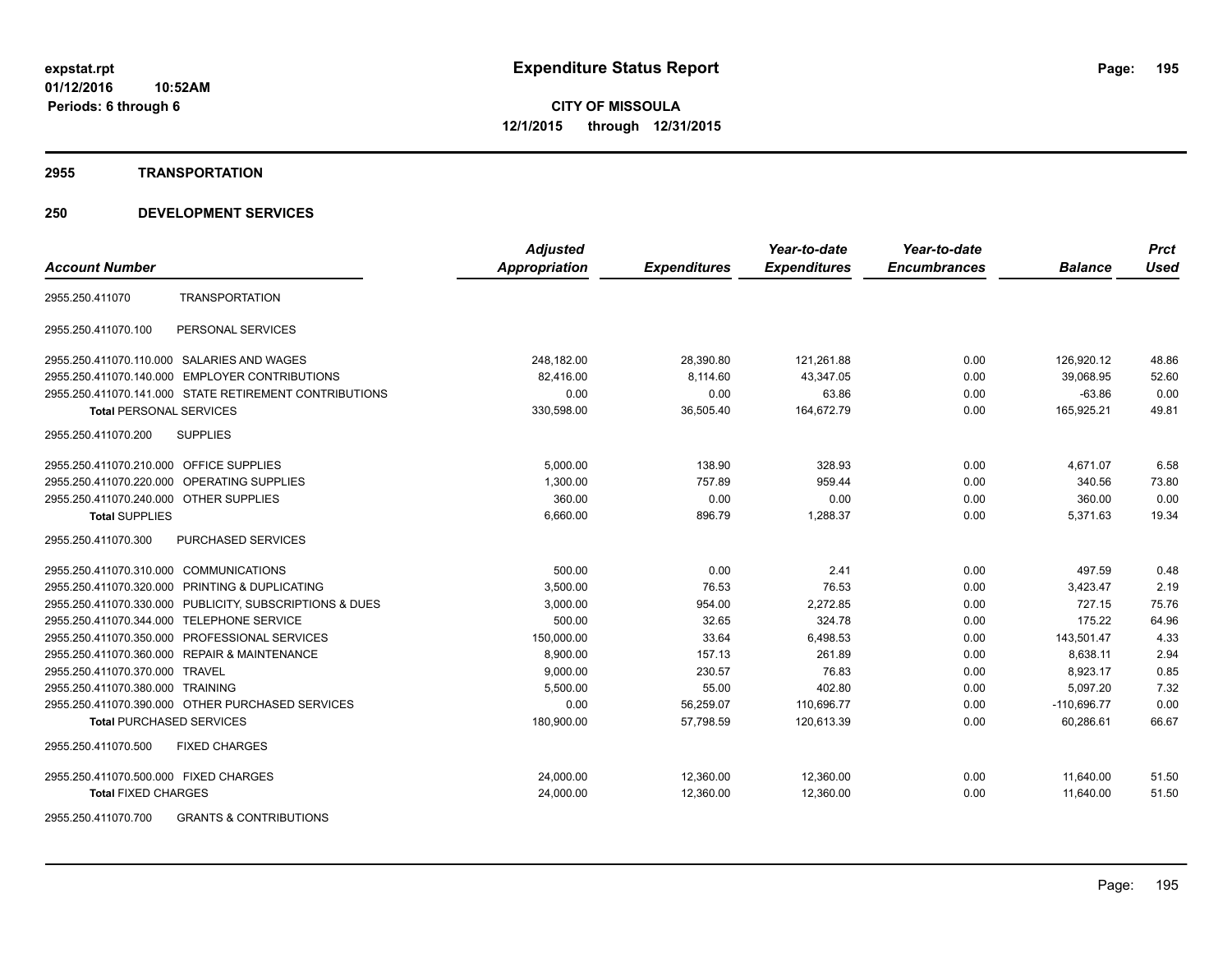# **2955 TRANSPORTATION**

| <b>Account Number</b>                                   | <b>Adjusted</b><br>Appropriation | <b>Expenditures</b> | Year-to-date<br><b>Expenditures</b> | Year-to-date<br><b>Encumbrances</b> | <b>Balance</b> | <b>Prct</b><br><b>Used</b> |
|---------------------------------------------------------|----------------------------------|---------------------|-------------------------------------|-------------------------------------|----------------|----------------------------|
| 2955.250.411070.700.000 GRANTS & CONTRIBUTIONS          | 142,802.00                       | 20,787.00           | 20,787.00                           | 0.00                                | 122,015.00     | 14.56                      |
| <b>Total GRANTS &amp; CONTRIBUTIONS</b>                 | 142,802.00                       | 20,787.00           | 20,787.00                           | 0.00                                | 122,015.00     | 14.56                      |
| <b>OTHER OBJECTS</b><br>2955.250.411070.800             |                                  |                     |                                     |                                     |                |                            |
| 2955.250.411070.845.000 CONTINGENCY                     | 127,295.00                       | 0.00                | 0.00                                | 0.00                                | 127,295.00     | 0.00                       |
| <b>Total OTHER OBJECTS</b>                              | 127,295.00                       | 0.00                | 0.00                                | 0.00                                | 127,295.00     | 0.00                       |
| <b>Total TRANSPORTATION</b>                             | 812,255.00                       | 128,347.78          | 319,721.55                          | 0.00                                | 492,533.45     | 39.36                      |
| <b>MIM MDT</b><br>2955.250.411080                       |                                  |                     |                                     |                                     |                |                            |
| PERSONAL SERVICES<br>2955.250.411080.100                |                                  |                     |                                     |                                     |                |                            |
| 2955.250.411080.110.000 CMAQ/MIM-SALARIES AND WAGES     | 148,499.00                       | 10,764.84           | 56.854.85                           | 0.00                                | 91.644.15      | 38.29                      |
| 2955.250.411080.120.000 OVERTIME/TERMINATION            | 0.00                             | 0.00                | 12.30                               | 0.00                                | $-12.30$       | 0.00                       |
| 2955.250.411080.140.000 EMPLOYER CONTRIBUTIONS          | 60,292.00                        | 3,976.42            | 23,354.58                           | 0.00                                | 36,937.42      | 38.74                      |
| <b>Total PERSONAL SERVICES</b>                          | 208,791.00                       | 14,741.26           | 80,221.73                           | 0.00                                | 128,569.27     | 38.42                      |
| <b>SUPPLIES</b><br>2955.250.411080.200                  |                                  |                     |                                     |                                     |                |                            |
| 2955.250.411080.210.000 OFFICE SUPPLIES                 | 770.00                           | 50.09               | 706.85                              | 0.00                                | 63.15          | 91.80                      |
| 2955.250.411080.220.000 OPERATING SUPPLIES              | 34,157.00                        | 594.70              | 25.575.54                           | 0.00                                | 8,581.46       | 74.88                      |
| <b>Total SUPPLIES</b>                                   | 34,927.00                        | 644.79              | 26.282.39                           | 0.00                                | 8,644.61       | 75.25                      |
| <b>PURCHASED SERVICES</b><br>2955.250.411080.300        |                                  |                     |                                     |                                     |                |                            |
| 2955.250.411080.310.000 COMMUNICATIONS                  | 500.00                           | 199.20              | 562.10                              | 0.00                                | $-62.10$       | 112.42                     |
| 2955.250.411080.320.000 PRINTING & DUPLICATING          | 5,130.00                         | 0.00                | 6,381.91                            | 0.00                                | $-1.251.91$    | 124.40                     |
| 2955.250.411080.330.000 PUBLICITY, SUBSCRIPTIONS & DUES | 29,100.00                        | 4,236.54            | 14,246.65                           | 0.00                                | 14,853.35      | 48.96                      |
| 2955.250.411080.344.000 TELEPHONE SERVICE               | 100.00                           | 8.30                | 14.30                               | 0.00                                | 85.70          | 14.30                      |
| 2955.250.411080.350.000 PROFESSIONAL SERVICES           | 11,000.00                        | 2,309.00            | 2,859.00                            | 0.00                                | 8,141.00       | 25.99                      |
| 2955.250.411080.370.000 TRAVEL                          | 3,000.00                         | 30.69               | 89.69                               | 0.00                                | 2,910.31       | 2.99                       |
| 2955.250.411080.380.000 TRAINING                        | 9,000.00                         | 0.00                | 42.00                               | 0.00                                | 8,958.00       | 0.47                       |
| 2955.250.411080.390.000 OTHER PURCHASED SERVICES        | 19,200.00                        | 0.00                | 7,685.50                            | 0.00                                | 11,514.50      | 40.03                      |
| <b>Total PURCHASED SERVICES</b>                         | 77,030.00                        | 6,783.73            | 31,881.15                           | 0.00                                | 45.148.85      | 41.39                      |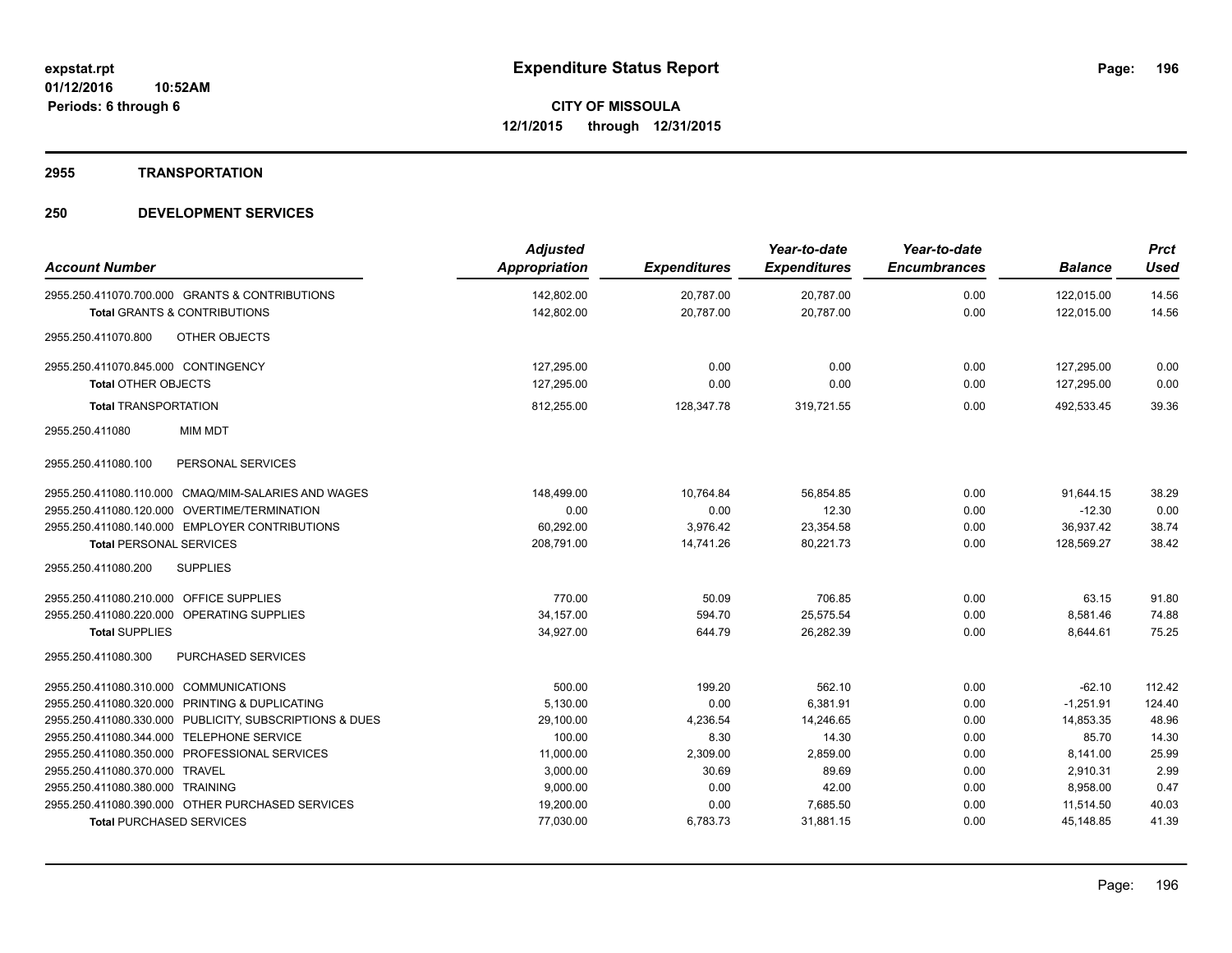#### **2955 TRANSPORTATION**

|                                                                                 | <b>Adjusted</b>      |                     | Year-to-date        | Year-to-date        |                      | <b>Prct</b>  |
|---------------------------------------------------------------------------------|----------------------|---------------------|---------------------|---------------------|----------------------|--------------|
| <b>Account Number</b>                                                           | Appropriation        | <b>Expenditures</b> | <b>Expenditures</b> | <b>Encumbrances</b> | <b>Balance</b>       | <b>Used</b>  |
| 2955.250.411080.500<br><b>FIXED CHARGES</b>                                     |                      |                     |                     |                     |                      |              |
| 2955.250.411080.500.000 FIXED CHARGES                                           | 10,000.00            | 0.00                | 0.00                | 0.00                | 10,000.00            | 0.00         |
| <b>Total FIXED CHARGES</b>                                                      | 10,000.00            | 0.00                | 0.00                | 0.00                | 10,000.00            | 0.00         |
| 2955.250.411080.700<br><b>GRANTS &amp; CONTRIBUTIONS</b>                        |                      |                     |                     |                     |                      |              |
| Total GRANTS & CONTRIBUTIONS                                                    | 0.00                 | 0.00                | 0.00                | 0.00                | 0.00                 | 0.00         |
| 2955.250.411080.800<br>OTHER OBJECTS                                            |                      |                     |                     |                     |                      |              |
| <b>Total OTHER OBJECTS</b>                                                      | 0.00                 | 0.00                | 0.00                | 0.00                | 0.00                 | 0.00         |
| <b>Total MIM MDT</b>                                                            | 330,748.00           | 22,169.78           | 138,385.27          | 0.00                | 192,362.73           | 41.84        |
| 2955.250.430255<br><b>BIKE-PED PROGRAM</b>                                      |                      |                     |                     |                     |                      |              |
| 2955.250.430255.100<br>PERSONAL SERVICES                                        |                      |                     |                     |                     |                      |              |
| 2955.250.430255.110.000 SALARIES AND WAGES                                      | 48,012.00            | 5,631.30            | 24,019.90           | 0.00                | 23,992.10            | 50.03        |
| 2955.250.430255.140.000 EMPLOYER CONTRIBUTIONS                                  | 17,429.00            | 1,692.83            | 9,152.98            | 0.00                | 8,276.02             | 52.52        |
| <b>Total PERSONAL SERVICES</b>                                                  | 65,441.00            | 7,324.13            | 33,172.88           | 0.00                | 32,268.12            | 50.69        |
| 2955.250.430255.200<br><b>SUPPLIES</b>                                          |                      |                     |                     |                     |                      |              |
| 2955.250.430255.210.000 OFFICE SUPPLIES                                         | 1,000.00             | 6.76                | 12.44               | 0.00                | 987.56               | 1.24         |
| 2955.250.430255.220.000 OPERATING SUPPLIES                                      | 0.00                 | 0.00                | 120.00              | 0.00                | $-120.00$            | 0.00         |
| <b>Total SUPPLIES</b>                                                           | 1,000.00             | 6.76                | 132.44              | 0.00                | 867.56               | 13.24        |
| 2955.250.430255.300<br>PURCHASED SERVICES                                       |                      |                     |                     |                     |                      |              |
| 2955.250.430255.310.000 COMMUNICATIONS                                          | 0.00                 | 27.25               | 157.56              | 0.00                | $-157.56$            | 0.00         |
| 2955.250.430255.320.000 PRINTING & DUPLICATING                                  | 125.00               | 0.00                | 0.00                | 0.00                | 125.00               | 0.00         |
| 2955.250.430255.330.000 PUBLICITY, SUBSCRIPTIONS & DUES                         | 395.00               | 0.00                | 0.00                | 0.00                | 395.00               | 0.00         |
| 2955.250.430255.344.000 TELEPHONE SERVICE                                       | 29.00                | 6.47                | 15.54               | 0.00                | 13.46                | 53.59        |
| 2955.250.430255.350.000 PROFESSIONAL SERVICES<br>2955.250.430255.370.000 TRAVEL | 4,005.00<br>1,200.00 | 0.00<br>0.00        | 0.00<br>0.00        | 0.00<br>0.00        | 4,005.00<br>1,200.00 | 0.00<br>0.00 |
|                                                                                 |                      |                     |                     |                     |                      |              |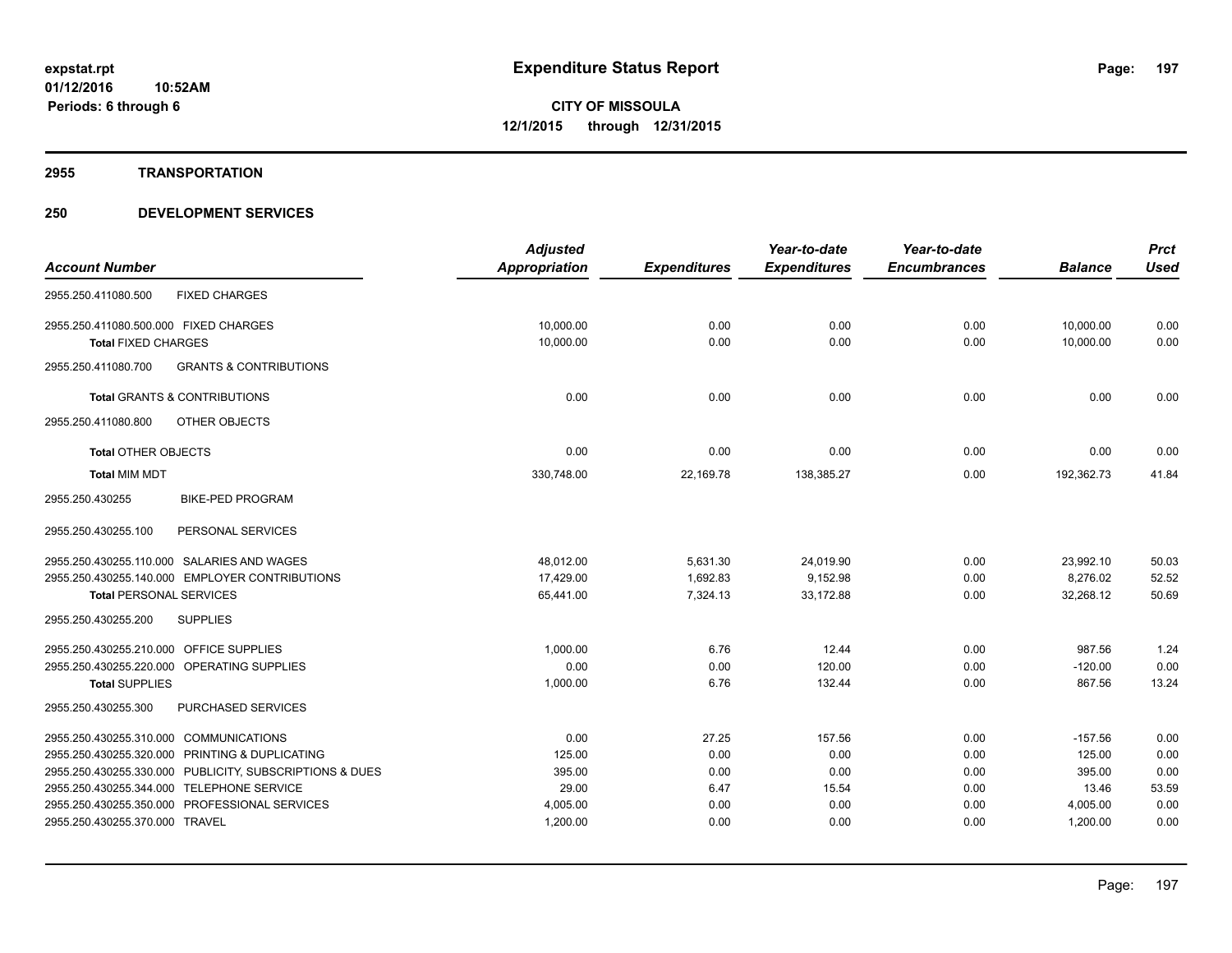#### **2955 TRANSPORTATION**

| <b>Account Number</b>                   |                                                  | <b>Adjusted</b><br><b>Appropriation</b> | <b>Expenditures</b> | Year-to-date<br><b>Expenditures</b> | Year-to-date<br><b>Encumbrances</b> | <b>Balance</b> | <b>Prct</b><br><b>Used</b> |
|-----------------------------------------|--------------------------------------------------|-----------------------------------------|---------------------|-------------------------------------|-------------------------------------|----------------|----------------------------|
| 2955.250.430255.380.000 TRAINING        |                                                  | 800.00                                  | 0.00                | 0.00                                | 0.00                                | 800.00         | 0.00                       |
|                                         | 2955.250.430255.390.000 OTHER PURCHASED SERVICES | 4,500.00                                | 0.00                | 0.00                                | 0.00                                | 4,500.00       | 0.00                       |
|                                         | <b>Total PURCHASED SERVICES</b>                  | 11,054.00                               | 33.72               | 173.10                              | 0.00                                | 10,880.90      | 1.57                       |
| 2955.250.430255.500                     | <b>FIXED CHARGES</b>                             |                                         |                     |                                     |                                     |                |                            |
| 2955.250.430255.500.000 FIXED CHARGES   |                                                  | 4,592.00                                | 924.57              | 924.57                              | 0.00                                | 3,667.43       | 20.13                      |
| <b>Total FIXED CHARGES</b>              |                                                  | 4,592.00                                | 924.57              | 924.57                              | 0.00                                | 3,667.43       | 20.13                      |
| 2955.250.430255.900                     | <b>CAPITAL OUTLAY</b>                            |                                         |                     |                                     |                                     |                |                            |
| <b>Total CAPITAL OUTLAY</b>             |                                                  | 0.00                                    | 0.00                | 0.00                                | 0.00                                | 0.00           | 0.00                       |
| <b>Total BIKE-PED PROGRAM</b>           |                                                  | 82,087.00                               | 8,289.18            | 34,402.99                           | 0.00                                | 47,684.01      | 41.91                      |
| 2955.250.430257                         | <b>BICYCLE COMMUTER NETWORK</b>                  |                                         |                     |                                     |                                     |                |                            |
| 2955.250.430257.200                     | <b>SUPPLIES</b>                                  |                                         |                     |                                     |                                     |                |                            |
|                                         | 2955.250.430257.220.000 OPERATING SUPPLIES       | 0.00                                    | 0.00                | 11.88                               | 0.00                                | $-11.88$       | 0.00                       |
| <b>Total SUPPLIES</b>                   |                                                  | 0.00                                    | 0.00                | 11.88                               | 0.00                                | $-11.88$       | 0.00                       |
| 2955.250.430257.900                     | <b>CAPITAL OUTLAY</b>                            |                                         |                     |                                     |                                     |                |                            |
| <b>Total CAPITAL OUTLAY</b>             |                                                  | 0.00                                    | 0.00                | 0.00                                | 0.00                                | 0.00           | 0.00                       |
|                                         | Total BICYCLE COMMUTER NETWORK                   | 0.00                                    | 0.00                | 11.88                               | 0.00                                | $-11.88$       | 0.00                       |
| 2955.250.430267                         | <b>CMAQ GRANT</b>                                |                                         |                     |                                     |                                     |                |                            |
| 2955.250.430267.200                     | <b>SUPPLIES</b>                                  |                                         |                     |                                     |                                     |                |                            |
| 2955.250.430267.210.000 OFFICE SUPPLIES |                                                  | 0.00                                    | 0.00                | 24.95                               | 0.00                                | $-24.95$       | 0.00                       |
| <b>Total CMAQ GRANT</b>                 |                                                  | 0.00                                    | 0.00                | 24.95                               | 0.00                                | $-24.95$       | 0.00                       |
| 2955.250.510110                         | <b>MERCHANT SERVICES</b>                         |                                         |                     |                                     |                                     |                |                            |
| 2955.250.510110.500                     | <b>FIXED CHARGES</b>                             |                                         |                     |                                     |                                     |                |                            |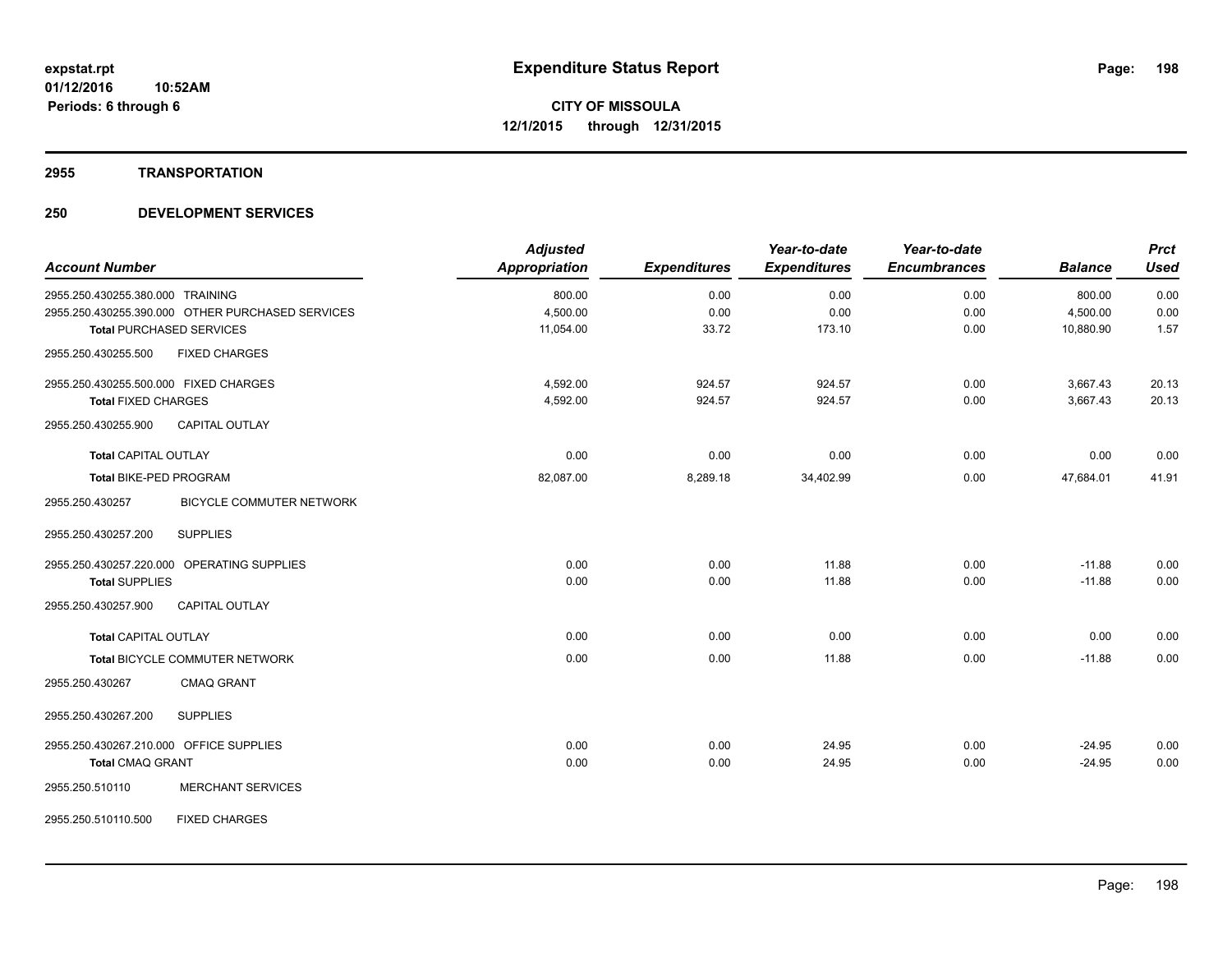**2955 TRANSPORTATION**

| <b>Account Number</b>          |                                            | <b>Adjusted</b><br>Appropriation | <b>Expenditures</b> | Year-to-date<br><b>Expenditures</b> | Year-to-date<br><b>Encumbrances</b> | <b>Balance</b> | <b>Prct</b><br>Used |
|--------------------------------|--------------------------------------------|----------------------------------|---------------------|-------------------------------------|-------------------------------------|----------------|---------------------|
| <b>Total MERCHANT SERVICES</b> |                                            | 0.00                             | 0.00                | 0.00                                | 0.00                                | 0.00           | 0.00                |
| 2955.250.521000                | INTERFUND OPERATING TRANSFERS              |                                  |                     |                                     |                                     |                |                     |
| 2955.250.521000.800            | OTHER OBJECTS                              |                                  |                     |                                     |                                     |                |                     |
|                                | <b>Total INTERFUND OPERATING TRANSFERS</b> | 0.00                             | 0.00                | 0.00                                | 0.00                                | 0.00           | 0.00                |
| <b>Total TRANSPORTATION</b>    |                                            | 1.225.090.00                     | 158.806.74          | 492.546.64                          | 0.00                                | 732.543.36     | 40.20               |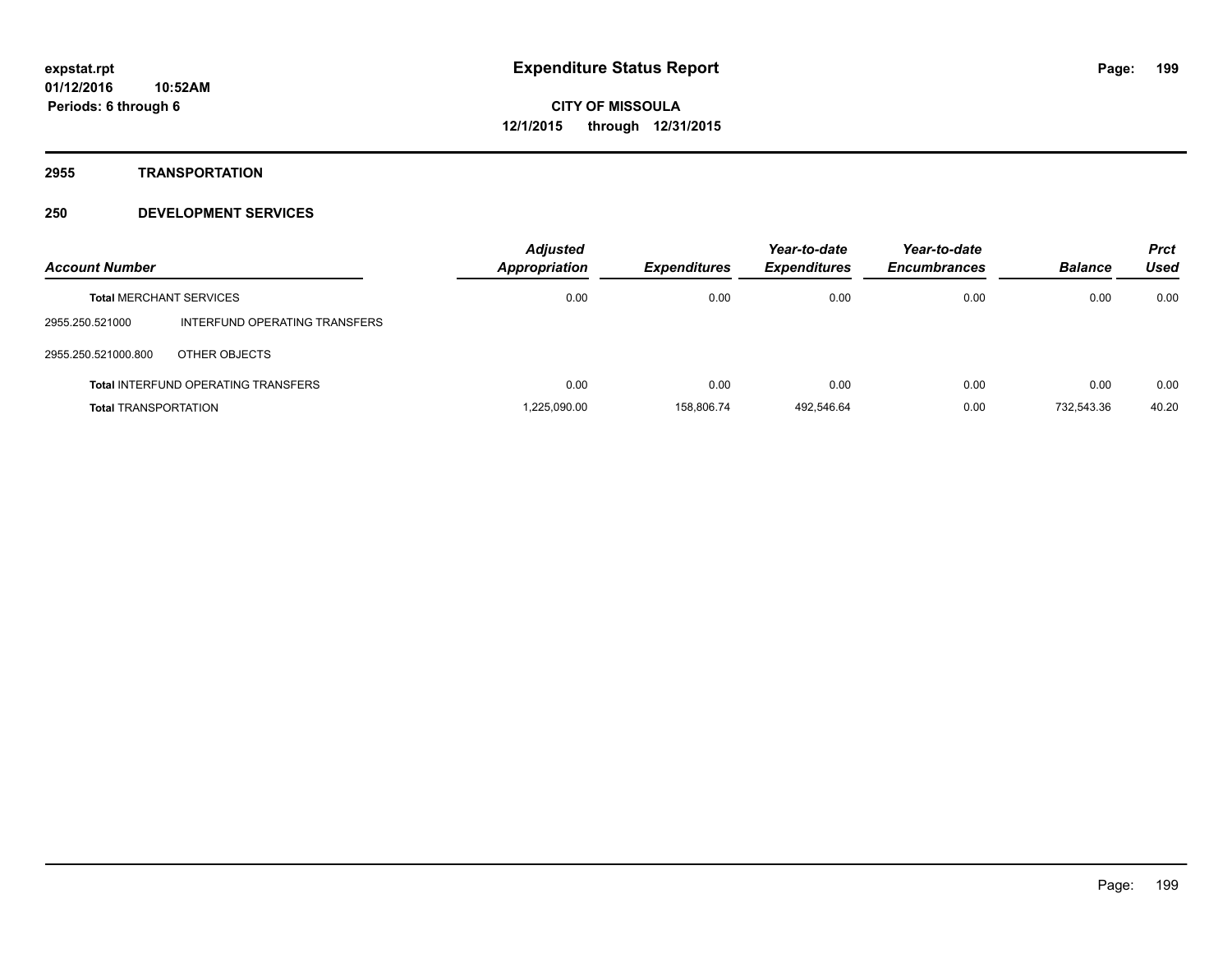# **2987 FEDERAL TRANSPORTATION FUND**

# **370 PARKS & RECREATION**

| <b>Account Number</b>                                                                                                         | <b>Adjusted</b><br>Appropriation | <b>Expenditures</b>  | Year-to-date<br><b>Expenditures</b> | Year-to-date<br><b>Encumbrances</b> | <b>Balance</b>                      | <b>Prct</b><br>Used  |
|-------------------------------------------------------------------------------------------------------------------------------|----------------------------------|----------------------|-------------------------------------|-------------------------------------|-------------------------------------|----------------------|
| DV ACCOUNTABILITY GRANT<br>2987.370.411121                                                                                    |                                  |                      |                                     |                                     |                                     |                      |
| 2987.370.411121.100<br>PERSONAL SERVICES                                                                                      |                                  |                      |                                     |                                     |                                     |                      |
| 2987.370.411121.141.000 STATE RETIREMENT CONTRIBUTIONS<br><b>Total DV ACCOUNTABILITY GRANT</b>                                | 0.00<br>0.00                     | 0.00<br>0.00         | 0.48<br>0.48                        | 0.00<br>0.00                        | $-0.48$<br>$-0.48$                  | 0.00<br>0.00         |
| *** Title Not Found ***<br>2987.370.430258                                                                                    |                                  |                      |                                     |                                     |                                     |                      |
| 2987.370.430258.100<br>PERSONAL SERVICES                                                                                      |                                  |                      |                                     |                                     |                                     |                      |
| 2987.370.430258.110.000 SALARIES AND WAGES<br>2987.370.430258.140.000 EMPLOYER CONTRIBUTIONS<br>Total *** Title Not Found *** | 0.00<br>0.00<br>0.00             | 0.00<br>0.00<br>0.00 | 530.84<br>118.12<br>648.96          | 0.00<br>0.00<br>0.00                | $-530.84$<br>$-118.12$<br>$-648.96$ | 0.00<br>0.00<br>0.00 |
| <b>MERCHANT SERVICES</b><br>2987.370.510110                                                                                   |                                  |                      |                                     |                                     |                                     |                      |
| 2987.370.510110.500<br><b>FIXED CHARGES</b>                                                                                   |                                  |                      |                                     |                                     |                                     |                      |
| <b>Total MERCHANT SERVICES</b>                                                                                                | 0.00                             | 0.00                 | 0.00                                | 0.00                                | 0.00                                | 0.00                 |
| <b>Total PARKS &amp; RECREATION</b>                                                                                           | 0.00                             | 0.00                 | 649.44                              | 0.00                                | $-649.44$                           | 0.00                 |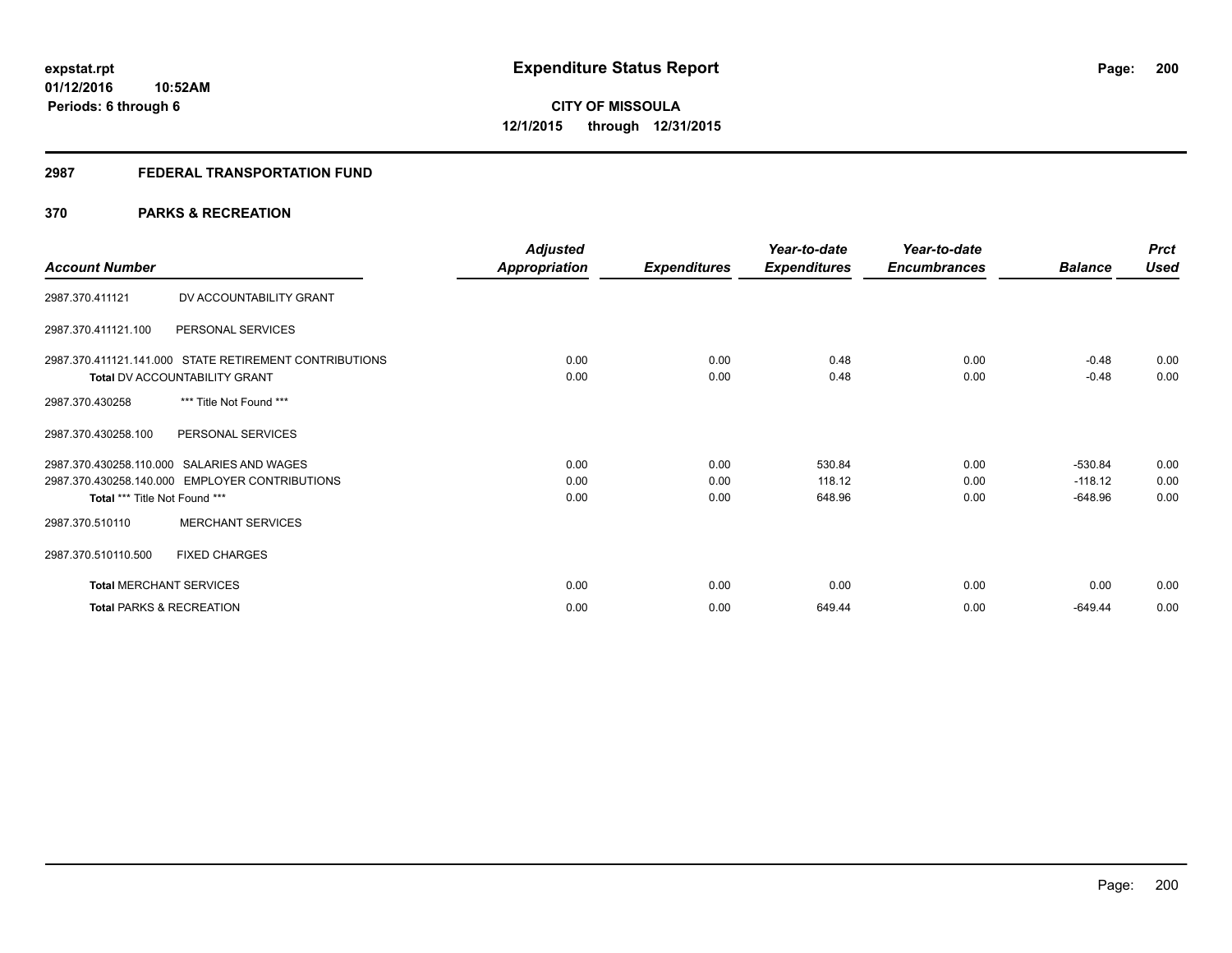# **2987 FEDERAL TRANSPORTATION FUND**

| <b>Account Number</b>          |                                                                                                 | <b>Adjusted</b><br><b>Appropriation</b> | <b>Expenditures</b>    | Year-to-date<br><b>Expenditures</b> | Year-to-date<br><b>Encumbrances</b> | <b>Balance</b>               | <b>Prct</b><br><b>Used</b> |
|--------------------------------|-------------------------------------------------------------------------------------------------|-----------------------------------------|------------------------|-------------------------------------|-------------------------------------|------------------------------|----------------------------|
| 2987.390.430233                | *** Title Not Found ***                                                                         |                                         |                        |                                     |                                     |                              |                            |
| 2987.390.430233.900            | CAPITAL OUTLAY                                                                                  |                                         |                        |                                     |                                     |                              |                            |
| Total *** Title Not Found ***  |                                                                                                 | 0.00                                    | 0.00                   | 0.00                                | 0.00                                | 0.00                         | 0.00                       |
| 2987.390.430256                | SAFE ROUTES TO SCHOOLS                                                                          |                                         |                        |                                     |                                     |                              |                            |
| 2987.390.430256.900            | <b>CAPITAL OUTLAY</b>                                                                           |                                         |                        |                                     |                                     |                              |                            |
|                                | Total SAFE ROUTES TO SCHOOLS                                                                    | 0.00                                    | 0.00                   | 0.00                                | 0.00                                | 0.00                         | 0.00                       |
| 2987.390.430257                | BICYCLE COMMUTER NETWORK                                                                        |                                         |                        |                                     |                                     |                              |                            |
| 2987.390.430257.900            | CAPITAL OUTLAY                                                                                  |                                         |                        |                                     |                                     |                              |                            |
|                                | 2987.390.430257.930.000 BICYCLE COMMUTER NETWORK/IMPROVEMENTS<br>Total BICYCLE COMMUTER NETWORK | 386,689.00<br>386,689.00                | 0.00<br>0.00           | 0.00<br>0.00                        | 0.00<br>0.00                        | 386,689.00<br>386,689.00     | 0.00<br>0.00               |
| 2987.390.430258                | <b>GRANT CREEK TRAIL BCN</b>                                                                    |                                         |                        |                                     |                                     |                              |                            |
| 2987.390.430258.100            | PERSONAL SERVICES                                                                               |                                         |                        |                                     |                                     |                              |                            |
| <b>Total PERSONAL SERVICES</b> |                                                                                                 | 0.00                                    | 0.00                   | 0.00                                | 0.00                                | 0.00                         | 0.00                       |
| 2987.390.430258.900            | CAPITAL OUTLAY                                                                                  |                                         |                        |                                     |                                     |                              |                            |
|                                | 2987.390.430258.930.000 GRANT CREEK TRAIL BCN<br><b>Total GRANT CREEK TRAIL BCN</b>             | 0.00<br>0.00                            | 48,339.00<br>48,339.00 | 68,476.77<br>68,476.77              | 0.00<br>0.00                        | $-68,476.77$<br>$-68,476.77$ | 0.00<br>0.00               |
| 2987.390.430259                | RTLSNK CR/BRDWAY CROSSING                                                                       |                                         |                        |                                     |                                     |                              |                            |
| 2987.390.430259.900            | <b>CAPITAL OUTLAY</b>                                                                           |                                         |                        |                                     |                                     |                              |                            |
|                                | Total RTLSNK CR/BRDWAY CROSSING                                                                 | 0.00                                    | 0.00                   | 0.00                                | 0.00                                | 0.00                         | 0.00                       |
| 2987.390.430262                | MASTER SIDEWALK PLAN                                                                            |                                         |                        |                                     |                                     |                              |                            |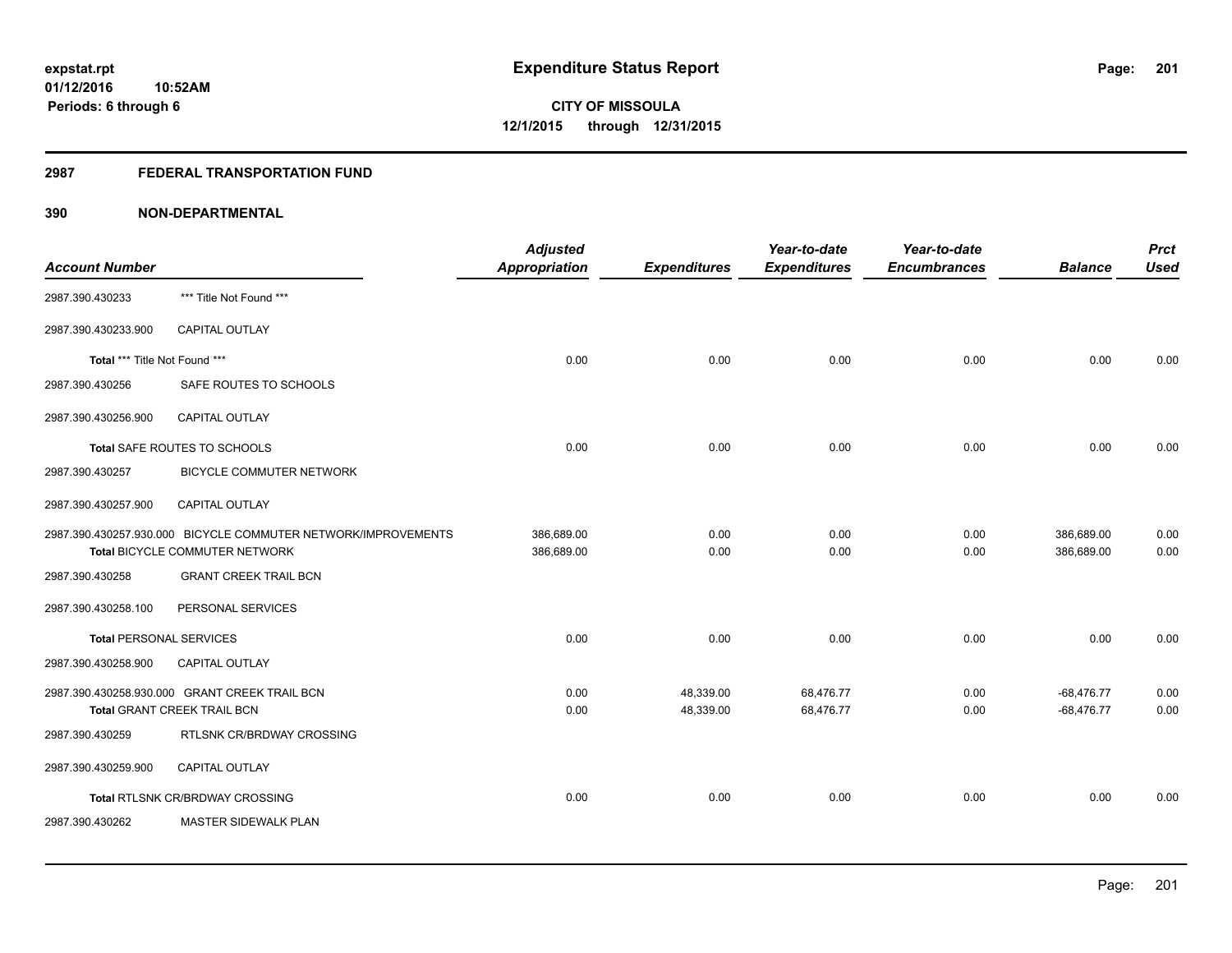#### **2987 FEDERAL TRANSPORTATION FUND**

| <b>Account Number</b>      |                                            | <b>Adjusted</b><br><b>Appropriation</b> | <b>Expenditures</b> | Year-to-date<br><b>Expenditures</b> | Year-to-date<br><b>Encumbrances</b> | <b>Balance</b> | <b>Prct</b><br><b>Used</b> |
|----------------------------|--------------------------------------------|-----------------------------------------|---------------------|-------------------------------------|-------------------------------------|----------------|----------------------------|
|                            |                                            |                                         |                     |                                     |                                     |                |                            |
| 2987.390.430262.900        | CAPITAL OUTLAY                             |                                         |                     |                                     |                                     |                |                            |
|                            | <b>Total MASTER SIDEWALK PLAN</b>          | 0.00                                    | 0.00                | 0.00                                | 0.00                                | 0.00           | 0.00                       |
| 2987.390.430271            | HIGGINS HILL/BECKWITH RECONSTRUCTION       |                                         |                     |                                     |                                     |                |                            |
| 2987.390.430271.900        | <b>CAPITAL OUTLAY</b>                      |                                         |                     |                                     |                                     |                |                            |
|                            | Total HIGGINS HILL/BECKWITH RECONSTRUCTION | 0.00                                    | 0.00                | 0.00                                | 0.00                                | 0.00           | 0.00                       |
| 2987.390.430272            | SIGNALIZATION                              |                                         |                     |                                     |                                     |                |                            |
| 2987.390.430272.900        | <b>CAPITAL OUTLAY</b>                      |                                         |                     |                                     |                                     |                |                            |
| <b>Total SIGNALIZATION</b> |                                            | 0.00                                    | 0.00                | 0.00                                | 0.00                                | 0.00           | 0.00                       |
| 2987.390.430276            | RUSSELL S 3RD IMPROVEMENTS                 |                                         |                     |                                     |                                     |                |                            |
| 2987.390.430276.900        | <b>CAPITAL OUTLAY</b>                      |                                         |                     |                                     |                                     |                |                            |
|                            | Total RUSSELL S 3RD IMPROVEMENTS           | 0.00                                    | 0.00                | 0.00                                | 0.00                                | 0.00           | 0.00                       |
| 2987.390.430278            | LOLO ST-BRIDGE TO DUNCAN S/C               |                                         |                     |                                     |                                     |                |                            |
| 2987.390.430278.900        | CAPITAL OUTLAY                             |                                         |                     |                                     |                                     |                |                            |
|                            | Total LOLO ST-BRIDGE TO DUNCAN S/C         | 0.00                                    | 0.00                | 0.00                                | 0.00                                | 0.00           | 0.00                       |
| 2987.390.430279            | U OF M CROSSWALK PROJECT                   |                                         |                     |                                     |                                     |                |                            |
| 2987.390.430279.900        | CAPITAL OUTLAY                             |                                         |                     |                                     |                                     |                |                            |
|                            | Total U OF M CROSSWALK PROJECT             | 0.00                                    | 0.00                | 0.00                                | 0.00                                | 0.00           | 0.00                       |
| 2987.390.460405            | PLAYFAIR PARK - MINOR IMPROVEMENTS         |                                         |                     |                                     |                                     |                |                            |
| 2987.390.460405.900        | CAPITAL OUTLAY                             |                                         |                     |                                     |                                     |                |                            |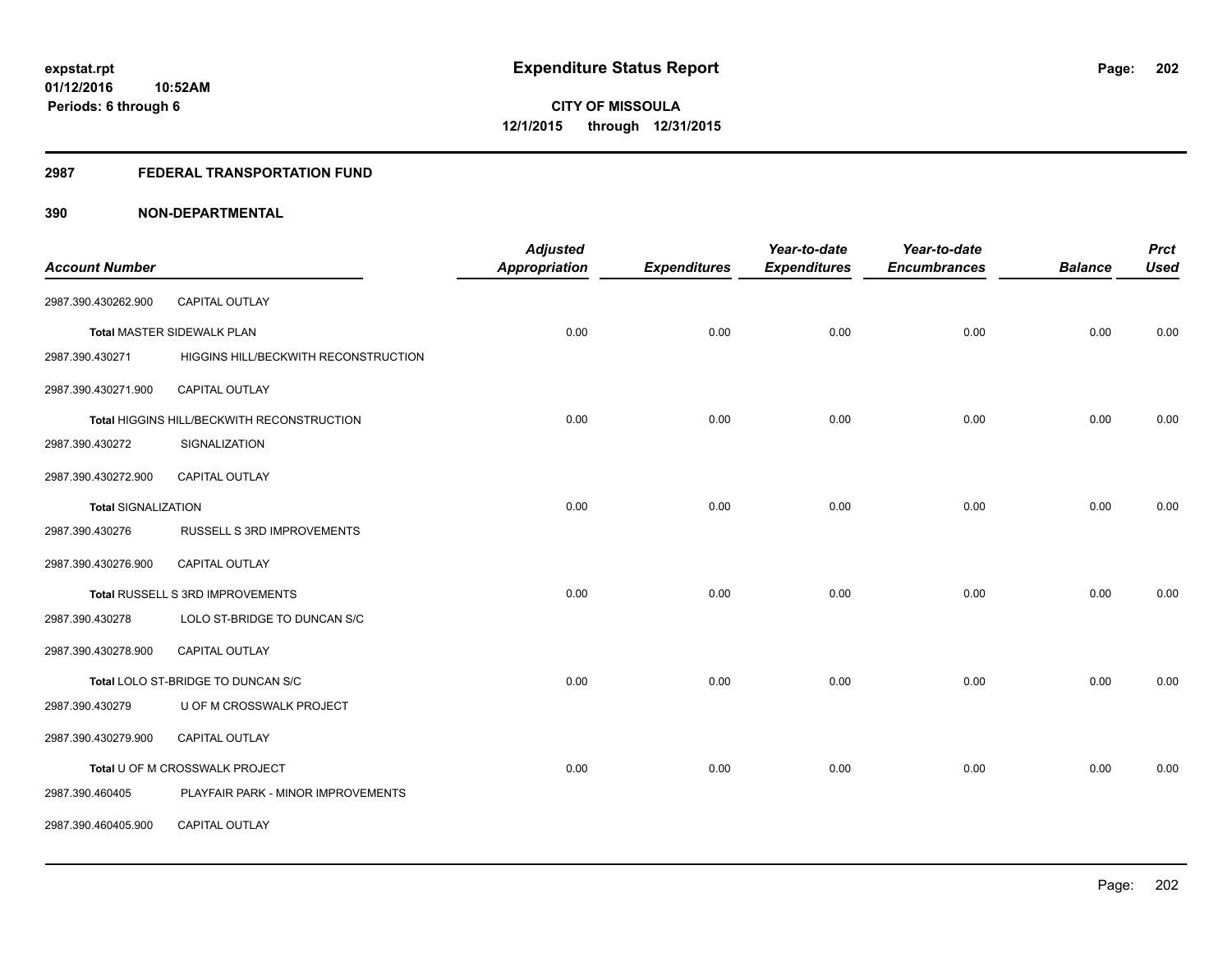#### **2987 FEDERAL TRANSPORTATION FUND**

| <b>Account Number</b>                              |                                           | <b>Adjusted</b><br><b>Appropriation</b> | <b>Expenditures</b> | Year-to-date<br><b>Expenditures</b> | Year-to-date<br><b>Encumbrances</b> | <b>Balance</b>           | <b>Prct</b><br><b>Used</b> |
|----------------------------------------------------|-------------------------------------------|-----------------------------------------|---------------------|-------------------------------------|-------------------------------------|--------------------------|----------------------------|
|                                                    | Total PLAYFAIR PARK - MINOR IMPROVEMENTS  | 0.00                                    | 0.00                | 0.00                                | 0.00                                | 0.00                     | 0.00                       |
| 2987.390.460415                                    | SOUTH HILLS TRAIL SYSTEM                  |                                         |                     |                                     |                                     |                          |                            |
| 2987.390.460415.900                                | <b>CAPITAL OUTLAY</b>                     |                                         |                     |                                     |                                     |                          |                            |
|                                                    | Total SOUTH HILLS TRAIL SYSTEM            | 0.00                                    | 0.00                | 0.00                                | 0.00                                | 0.00                     | 0.00                       |
| 2987.390.460435                                    | SILVER PARK MILL SITE                     |                                         |                     |                                     |                                     |                          |                            |
| 2987.390.460435.900                                | CAPITAL OUTLAY                            |                                         |                     |                                     |                                     |                          |                            |
|                                                    | Total SILVER PARK MILL SITE               | 0.00                                    | 0.00                | 0.00                                | 0.00                                | 0.00                     | 0.00                       |
| 2987.390.460509                                    | <b>KIM WILLIAMS TRAIL</b>                 |                                         |                     |                                     |                                     |                          |                            |
| 2987.390.460509.900                                | <b>CAPITAL OUTLAY</b>                     |                                         |                     |                                     |                                     |                          |                            |
|                                                    | 2987.390.460509.930.000 KIM WILLIAMS EAST | 375,500.00<br>375,500.00                | 0.00<br>0.00        | 10,009.20<br>10,009.20              | 0.00<br>0.00                        | 365,490.80<br>365,490.80 | 2.67<br>2.67               |
| <b>Total KIM WILLIAMS TRAIL</b><br>2987.390.510000 | <b>MISCELLANEOUS</b>                      |                                         |                     |                                     |                                     |                          |                            |
|                                                    |                                           |                                         |                     |                                     |                                     |                          |                            |
| 2987.390.510000.800                                | OTHER OBJECTS                             |                                         |                     |                                     |                                     |                          |                            |
| Total MISCELLANEOUS                                |                                           | 0.00                                    | 0.00                | 0.00                                | 0.00                                | 0.00                     | 0.00                       |
| 2987.390.510110                                    | <b>MERCHANT SERVICES</b>                  |                                         |                     |                                     |                                     |                          |                            |
| 2987.390.510110.500                                | <b>FIXED CHARGES</b>                      |                                         |                     |                                     |                                     |                          |                            |
| <b>Total MERCHANT SERVICES</b>                     |                                           | 0.00                                    | 0.00                | 0.00                                | 0.00                                | 0.00                     | 0.00                       |
| Total NON-DEPARTMENTAL                             |                                           | 762,189.00                              | 48,339.00           | 78,485.97                           | 0.00                                | 683,703.03               | 10.30                      |
|                                                    | <b>Total FEDERAL TRANSPORTATION FUND</b>  | 762,189.00                              | 48,339.00           | 79,135.41                           | 0.00                                | 683,053.59               | 10.38                      |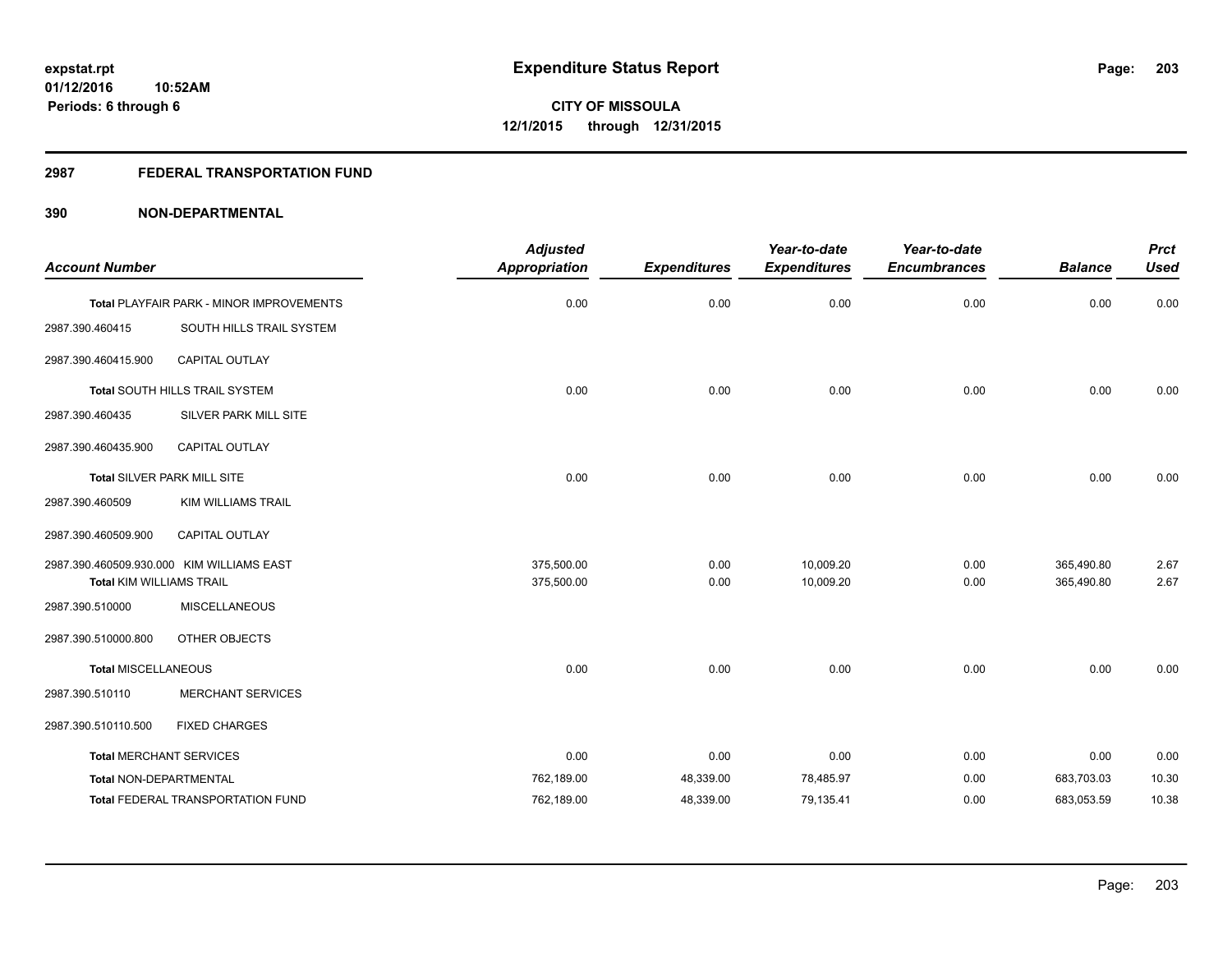#### **2988 GRANTS & DONATIONS FUND**

# **223 CITY CLERK**

| <b>Account Number</b>      |                          | <b>Adjusted</b><br><b>Appropriation</b> | <b>Expenditures</b> | Year-to-date<br><b>Expenditures</b> | Year-to-date<br><b>Encumbrances</b> | <b>Balance</b> | <b>Prct</b><br><b>Used</b> |
|----------------------------|--------------------------|-----------------------------------------|---------------------|-------------------------------------|-------------------------------------|----------------|----------------------------|
| 2988.223.420000            | PUBLIC SAFETY            |                                         |                     |                                     |                                     |                |                            |
| 2988.223.420000.200        | <b>SUPPLIES</b>          |                                         |                     |                                     |                                     |                |                            |
| <b>Total PUBLIC SAFETY</b> |                          | 0.00                                    | 0.00                | 0.00                                | 0.00                                | 0.00           | 0.00                       |
| 2988.223.510110            | <b>MERCHANT SERVICES</b> |                                         |                     |                                     |                                     |                |                            |
| 2988.223.510110.500        | <b>FIXED CHARGES</b>     |                                         |                     |                                     |                                     |                |                            |
| <b>Total CITY CLERK</b>    |                          | 0.00                                    | 0.00                | 0.00                                | 0.00                                | 0.00           | 0.00                       |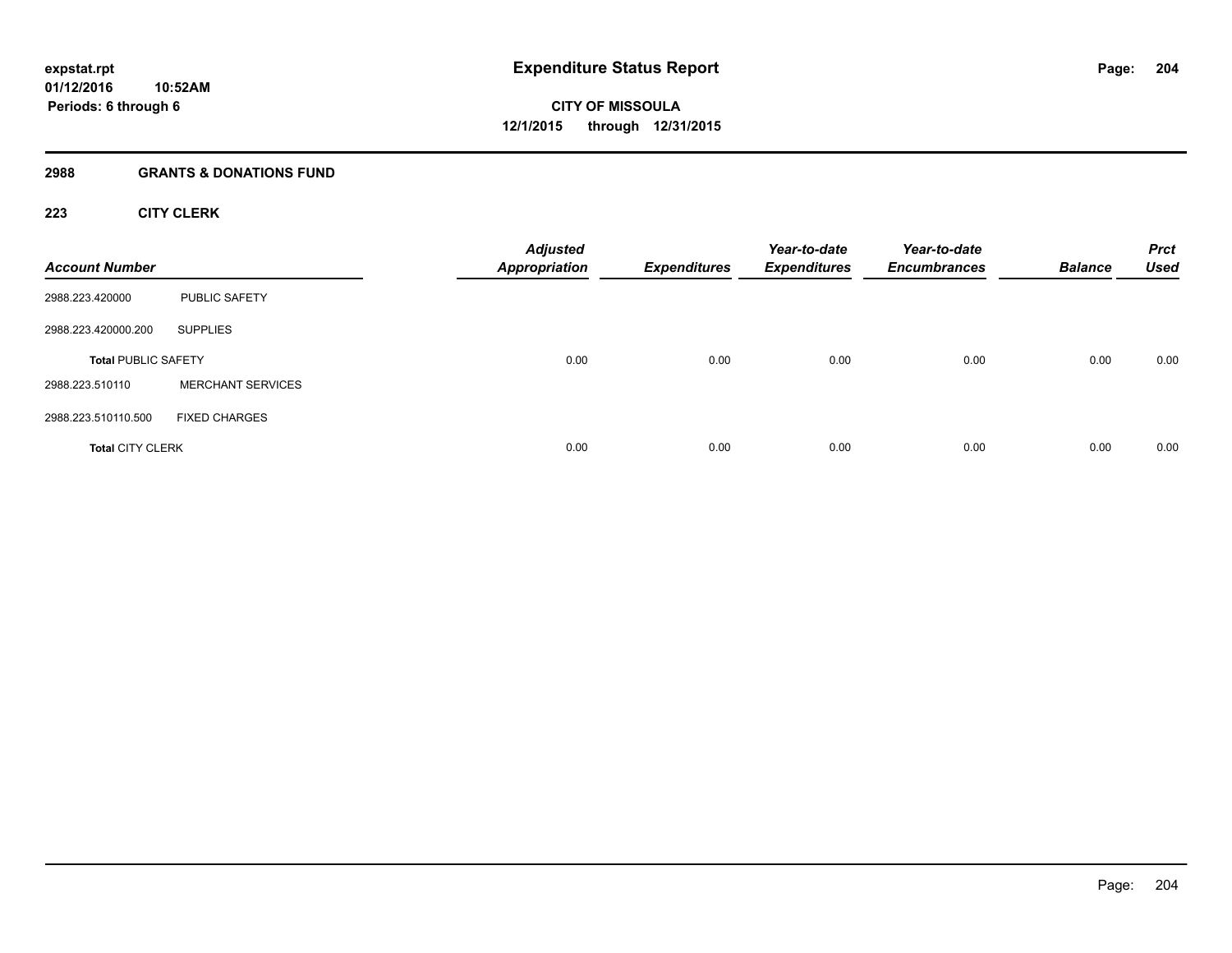#### **2988 GRANTS & DONATIONS FUND**

# **270 CITY ATTORNEY**

|                                 |                                                        | Adjusted      |                     | Year-to-date        | Year-to-date        |                | <b>Prct</b> |
|---------------------------------|--------------------------------------------------------|---------------|---------------------|---------------------|---------------------|----------------|-------------|
| <b>Account Number</b>           |                                                        | Appropriation | <b>Expenditures</b> | <b>Expenditures</b> | <b>Encumbrances</b> | <b>Balance</b> | <b>Used</b> |
| 2988.270.411121                 | DV ACCOUNTABILITY GRANT                                |               |                     |                     |                     |                |             |
| 2988.270.411121.100             | PERSONAL SERVICES                                      |               |                     |                     |                     |                |             |
|                                 | 2988.270.411121.110.000 DV GRANT/SALARIES AND WAGES    | 0.00          | 3,448.67            | 14,716.76           | 0.00                | $-14,716.76$   | 0.00        |
|                                 | 2988.270.411121.140.000 EMPLOYER CONTRIBUTIONS         | 0.00          | 932.71              | 5,102.03            | 0.00                | $-5,102.03$    | 0.00        |
|                                 | 2988.270.411121.141.000 STATE RETIREMENT CONTRIBUTIONS | 0.00          | 0.00                | 4.37                | 0.00                | $-4.37$        | 0.00        |
| <b>Total PERSONAL SERVICES</b>  |                                                        | 0.00          | 4,381.38            | 19,823.16           | 0.00                | $-19,823.16$   | 0.00        |
| 2988.270.411121.300             | PURCHASED SERVICES                                     |               |                     |                     |                     |                |             |
| <b>Total PURCHASED SERVICES</b> |                                                        | 0.00          | 0.00                | 0.00                | 0.00                | 0.00           | 0.00        |
|                                 | <b>Total DV ACCOUNTABILITY GRANT</b>                   | 0.00          | 4,381.38            | 19,823.16           | 0.00                | $-19,823.16$   | 0.00        |
| 2988.270.510110                 | <b>MERCHANT SERVICES</b>                               |               |                     |                     |                     |                |             |
| 2988.270.510110.500             | <b>FIXED CHARGES</b>                                   |               |                     |                     |                     |                |             |
| <b>Total MERCHANT SERVICES</b>  |                                                        | 0.00          | 0.00                | 0.00                | 0.00                | 0.00           | 0.00        |
| <b>Total CITY ATTORNEY</b>      |                                                        | 0.00          | 4,381.38            | 19,823.16           | 0.00                | $-19,823.16$   | 0.00        |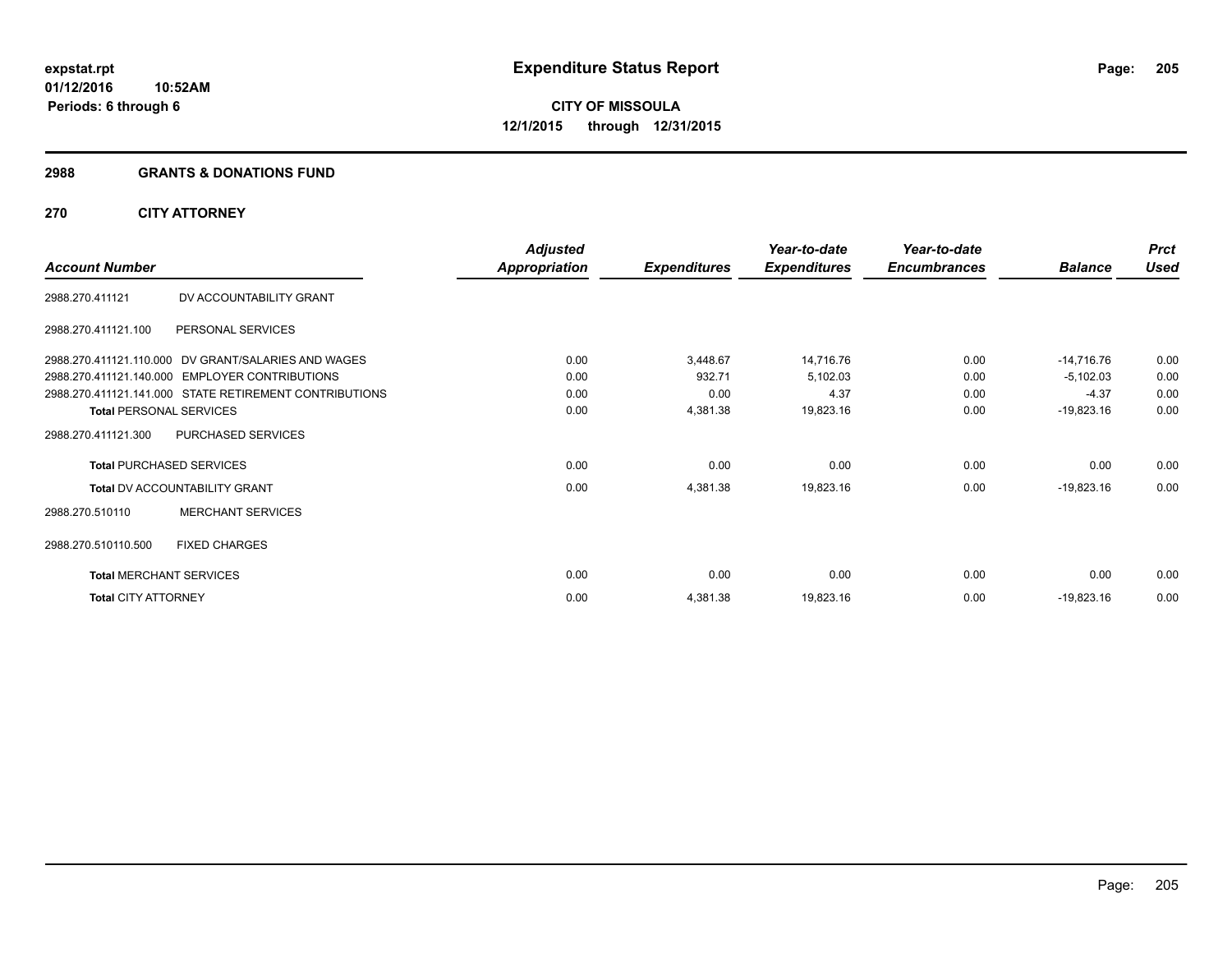#### **2988 GRANTS & DONATIONS FUND**

# **290 POLICE**

| <b>Account Number</b>          |                       | <b>Adjusted</b><br><b>Appropriation</b> | <b>Expenditures</b> | Year-to-date<br><b>Expenditures</b> | Year-to-date<br><b>Encumbrances</b> | <b>Balance</b> | <b>Prct</b><br><b>Used</b> |
|--------------------------------|-----------------------|-----------------------------------------|---------------------|-------------------------------------|-------------------------------------|----------------|----------------------------|
| 2988.290.420161                | <b>ICAC GOOGLE</b>    |                                         |                     |                                     |                                     |                |                            |
| 2988.290.420161.100            | PERSONAL SERVICES     |                                         |                     |                                     |                                     |                |                            |
| <b>Total PERSONAL SERVICES</b> |                       | 0.00                                    | 0.00                | 0.00                                | 0.00                                | 0.00           | 0.00                       |
| 2988.290.420161.900            | <b>CAPITAL OUTLAY</b> |                                         |                     |                                     |                                     |                |                            |
| Total ICAC GOOGLE              |                       | 0.00                                    | 0.00                | 0.00                                | 0.00                                | 0.00           | 0.00                       |
| 2988.290.420186                | FY15 HITDA            |                                         |                     |                                     |                                     |                |                            |
| 2988.290.420186.200            | <b>SUPPLIES</b>       |                                         |                     |                                     |                                     |                |                            |
| <b>Total SUPPLIES</b>          |                       | 0.00                                    | 0.00                | 0.00                                | 0.00                                | 0.00           | 0.00                       |
| 2988.290.420186.300            | PURCHASED SERVICES    |                                         |                     |                                     |                                     |                |                            |
| <b>Total POLICE</b>            |                       | 0.00                                    | 0.00                | 0.00                                | 0.00                                | 0.00           | 0.00                       |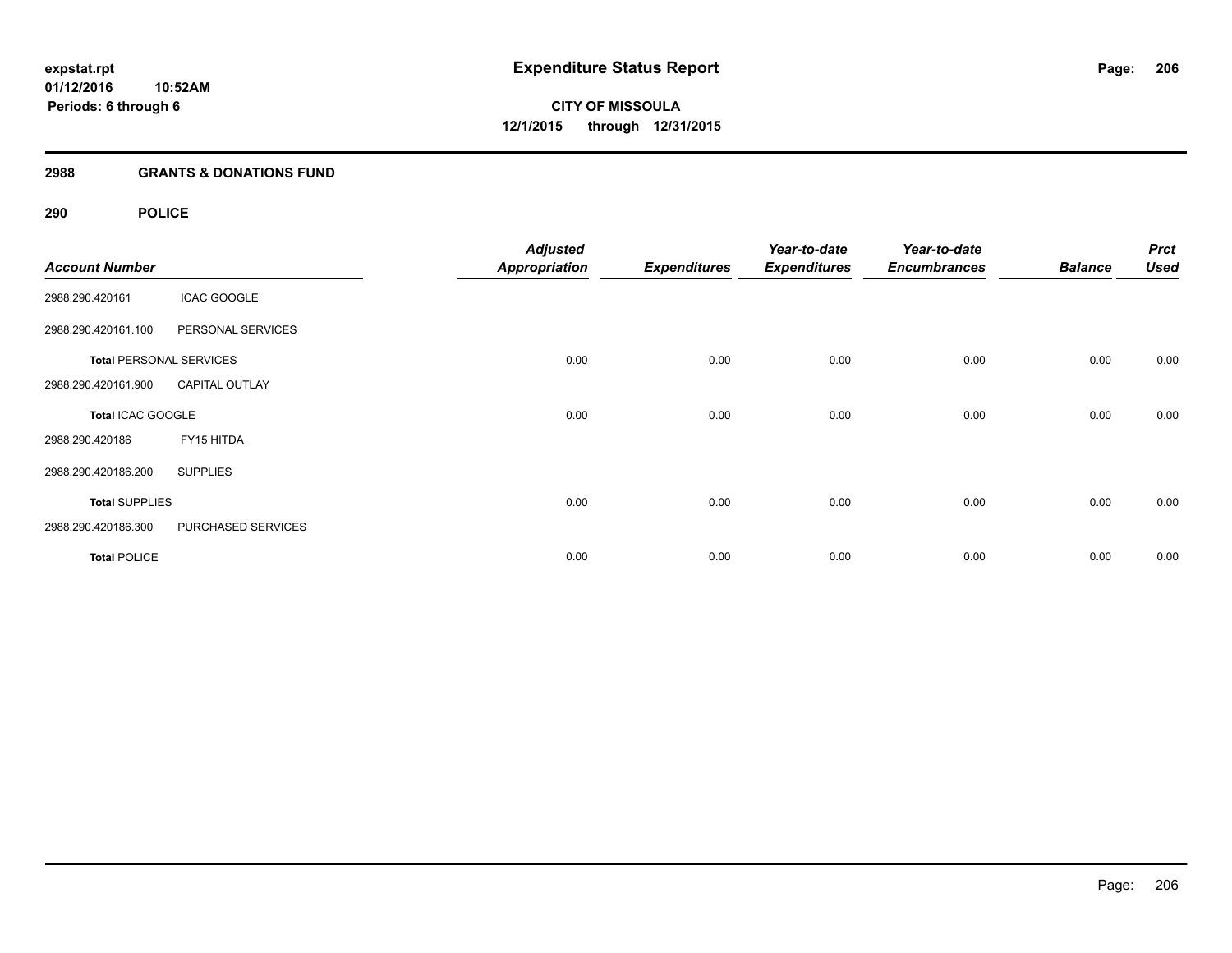# **2988 GRANTS & DONATIONS FUND**

# **300 FIRE**

| <b>Account Number</b>                                                          | <b>Adjusted</b><br><b>Appropriation</b> | <b>Expenditures</b> | Year-to-date<br><b>Expenditures</b> | Year-to-date<br><b>Encumbrances</b> | <b>Balance</b>               | <b>Prct</b><br><b>Used</b> |
|--------------------------------------------------------------------------------|-----------------------------------------|---------------------|-------------------------------------|-------------------------------------|------------------------------|----------------------------|
| AFG GRANT<br>2988.300.420731                                                   |                                         |                     |                                     |                                     |                              |                            |
| 2988.300.420731.900<br><b>CAPITAL OUTLAY</b>                                   |                                         |                     |                                     |                                     |                              |                            |
| 2988.300.420731.940.000 AFG GRANT-LARYNGOSCOPES<br><b>Total AFG GRANT</b>      | 0.00<br>0.00                            | 0.00<br>0.00        | 9,593.83<br>9,593.83                | 0.00<br>0.00                        | $-9,593.83$<br>$-9,593.83$   | 0.00<br>0.00               |
| *** Title Not Found ***<br>2988.300.720731                                     |                                         |                     |                                     |                                     |                              |                            |
| 2988.300.720731.900<br><b>CAPITAL OUTLAY</b>                                   |                                         |                     |                                     |                                     |                              |                            |
| 2988.300.720731.940.000 MACHINERY & EQUIPMENT<br>Total *** Title Not Found *** | 0.00<br>0.00                            | 0.00<br>0.00        | 86,254.44<br>86,254.44              | 0.00<br>0.00                        | $-86.254.44$<br>$-86,254.44$ | 0.00<br>0.00               |
| <b>Total FIRE</b>                                                              | 0.00                                    | 0.00                | 95,848.27                           | 0.00                                | $-95.848.27$                 | 0.00                       |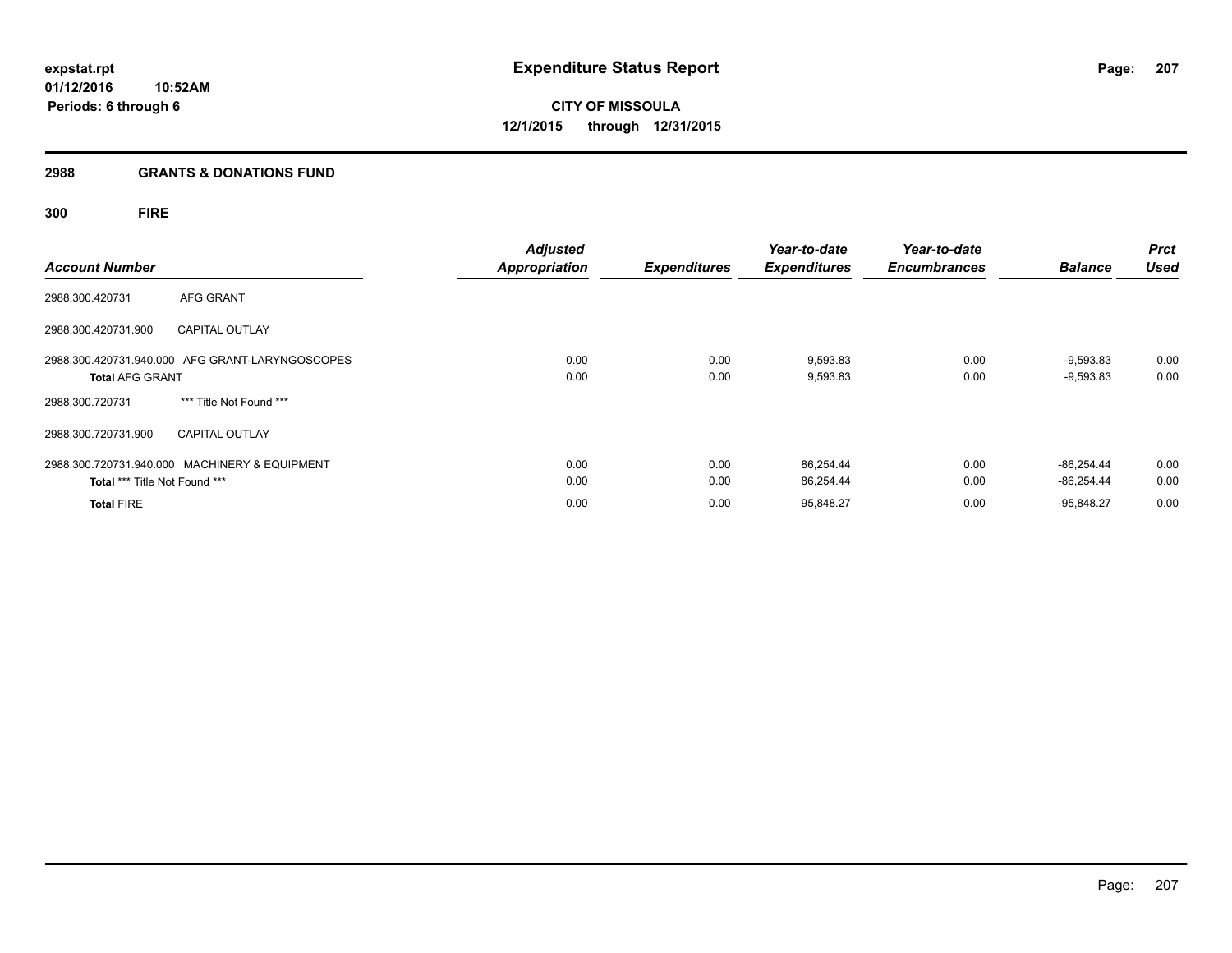#### **2988 GRANTS & DONATIONS FUND**

|                                 |                                                          | <b>Adjusted</b> |                     | Year-to-date        | Year-to-date        |                | <b>Prct</b> |
|---------------------------------|----------------------------------------------------------|-----------------|---------------------|---------------------|---------------------|----------------|-------------|
| <b>Account Number</b>           |                                                          | Appropriation   | <b>Expenditures</b> | <b>Expenditures</b> | <b>Encumbrances</b> | <b>Balance</b> | <b>Used</b> |
| 2988.390.402816                 | *** Title Not Found ***                                  |                 |                     |                     |                     |                |             |
| 2988.390.402816.300             | PURCHASED SERVICES                                       |                 |                     |                     |                     |                |             |
| Total *** Title Not Found ***   |                                                          | 0.00            | 0.00                | 0.00                | 0.00                | 0.00           | 0.00        |
| 2988.390.410105                 | WAPIKIYA HOMEOWNERS ASSN GRANT                           |                 |                     |                     |                     |                |             |
| 2988.390.410105.200             | <b>SUPPLIES</b>                                          |                 |                     |                     |                     |                |             |
|                                 | <b>Total WAPIKIYA HOMEOWNERS ASSN GRANT</b>              | 0.00            | 0.00                | 0.00                | 0.00                | 0.00           | 0.00        |
| 2988.390.420000                 | <b>MISC GRANTS</b>                                       |                 |                     |                     |                     |                |             |
| 2988.390.420000.700             | <b>GRANTS &amp; CONTRIBUTIONS</b>                        |                 |                     |                     |                     |                |             |
|                                 | 2988.390.420000.700.000 GRANTS & CONTRIBUTIONS           | 46,000.00       | 0.00                | 0.00                | 0.00                | 46,000.00      | 0.00        |
|                                 | <b>Total GRANTS &amp; CONTRIBUTIONS</b>                  | 46,000.00       | 0.00                | 0.00                | 0.00                | 46.000.00      | 0.00        |
| 2988.390.420000.800             | OTHER OBJECTS                                            |                 |                     |                     |                     |                |             |
| <b>Total OTHER OBJECTS</b>      |                                                          | 0.00            | 0.00                | 0.00                | 0.00                | 0.00           | 0.00        |
| <b>Total MISC GRANTS</b>        |                                                          | 46,000.00       | 0.00                | 0.00                | 0.00                | 46,000.00      | 0.00        |
| 2988.390.420110                 | COPS TECHNOLOGY GRANT(D0J)                               |                 |                     |                     |                     |                |             |
| 2988.390.420110.900             | <b>CAPITAL OUTLAY</b>                                    |                 |                     |                     |                     |                |             |
|                                 | 2988.390.420110.940.000 COPS TECHNOLOGY GRANT/ EQUIPMENT | 293,592.00      | 0.00                | 0.00                | 0.00                | 293,592.00     | 0.00        |
|                                 | Total COPS TECHNOLOGY GRANT(D0J)                         | 293,592.00      | 0.00                | 0.00                | 0.00                | 293,592.00     | 0.00        |
| 2988.390.420112                 | COPS TECH GRANT X2 \$750,000                             |                 |                     |                     |                     |                |             |
| 2988.390.420112.300             | PURCHASED SERVICES                                       |                 |                     |                     |                     |                |             |
| <b>Total PURCHASED SERVICES</b> |                                                          | 0.00            | 0.00                | 0.00                | 0.00                | 0.00           | 0.00        |
|                                 |                                                          |                 |                     |                     |                     |                |             |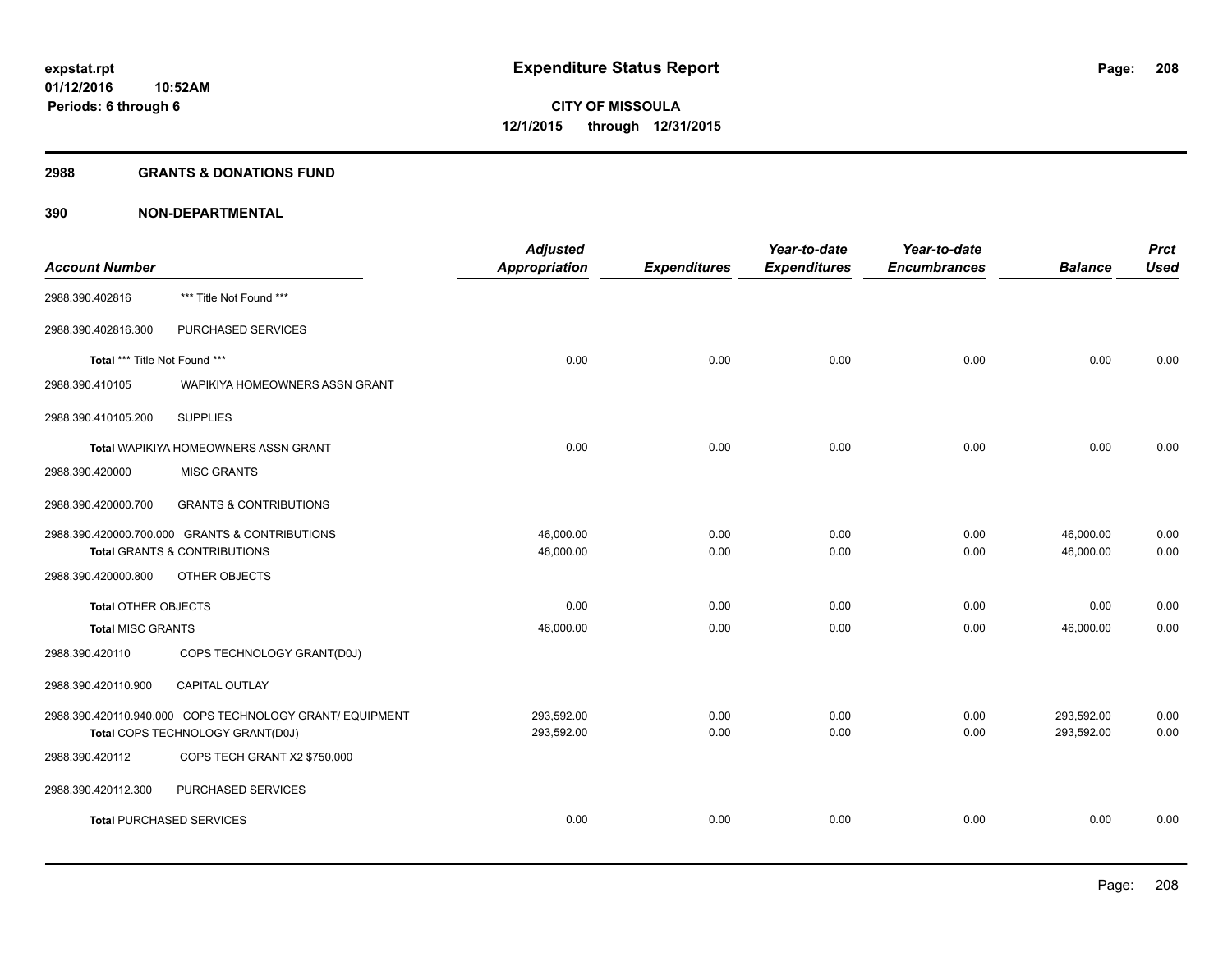#### **2988 GRANTS & DONATIONS FUND**

|                                |                                                                                                    | <b>Adjusted</b>          |                     | Year-to-date        | Year-to-date        |                          | <b>Prct</b>  |
|--------------------------------|----------------------------------------------------------------------------------------------------|--------------------------|---------------------|---------------------|---------------------|--------------------------|--------------|
| <b>Account Number</b>          |                                                                                                    | <b>Appropriation</b>     | <b>Expenditures</b> | <b>Expenditures</b> | <b>Encumbrances</b> | <b>Balance</b>           | <b>Used</b>  |
| 2988.390.420112.800            | OTHER OBJECTS                                                                                      |                          |                     |                     |                     |                          |              |
| <b>Total OTHER OBJECTS</b>     |                                                                                                    | 0.00                     | 0.00                | 0.00                | 0.00                | 0.00                     | 0.00         |
| 2988.390.420112.900            | CAPITAL OUTLAY                                                                                     |                          |                     |                     |                     |                          |              |
|                                | 2988.390.420112.940.000 MACHINERY & EQUIPMENT<br>Total COPS TECH GRANT X2 \$750,000                | 700,000.00<br>700,000.00 | 0.00<br>0.00        | 0.00<br>0.00        | 0.00<br>0.00        | 700,000.00<br>700,000.00 | 0.00<br>0.00 |
| 2988.390.420143                | ANTI-GRAFFITI PROJECT                                                                              |                          |                     |                     |                     |                          |              |
| 2988.390.420143.200            | <b>SUPPLIES</b>                                                                                    |                          |                     |                     |                     |                          |              |
|                                | 2988.390.420143.210.000 OFFICE SUPPLIES - ANTI-GRAFFITI PROJECT<br>Total ANTI-GRAFFITI PROJECT     | 5,000.00<br>5,000.00     | 0.00<br>0.00        | 0.00<br>0.00        | 0.00<br>0.00        | 5,000.00<br>5,000.00     | 0.00<br>0.00 |
| 2988.390.420144                | BIAS CRIME CONTROL CAMPAIGN                                                                        |                          |                     |                     |                     |                          |              |
| 2988.390.420144.300            | PURCHASED SERVICES                                                                                 |                          |                     |                     |                     |                          |              |
|                                | 2988.390.420144.350.000 BIAS CAMPAIGN - PROFESSIONAL SERVICES<br>Total BIAS CRIME CONTROL CAMPAIGN | 10,903.00<br>10,903.00   | 0.00<br>0.00        | 0.00<br>0.00        | 0.00<br>0.00        | 10,903.00<br>10.903.00   | 0.00<br>0.00 |
| 2988.390.420145                | FY10 UNDERAGE DRINKING                                                                             |                          |                     |                     |                     |                          |              |
| 2988.390.420145.100            | PERSONAL SERVICES                                                                                  |                          |                     |                     |                     |                          |              |
| <b>Total PERSONAL SERVICES</b> |                                                                                                    | 0.00                     | 0.00                | 0.00                | 0.00                | 0.00                     | 0.00         |
| 2988.390.420145.200            | <b>SUPPLIES</b>                                                                                    |                          |                     |                     |                     |                          |              |
| <b>Total SUPPLIES</b>          |                                                                                                    | 0.00                     | 0.00                | 0.00                | 0.00                | 0.00                     | 0.00         |
| 2988.390.420145.300            | PURCHASED SERVICES                                                                                 |                          |                     |                     |                     |                          |              |
|                                | Total FY10 UNDERAGE DRINKING                                                                       | 0.00                     | 0.00                | 0.00                | 0.00                | 0.00                     | 0.00         |
| 2988.390.420150                | TRAFFIC POLICING-UNIFORM                                                                           |                          |                     |                     |                     |                          |              |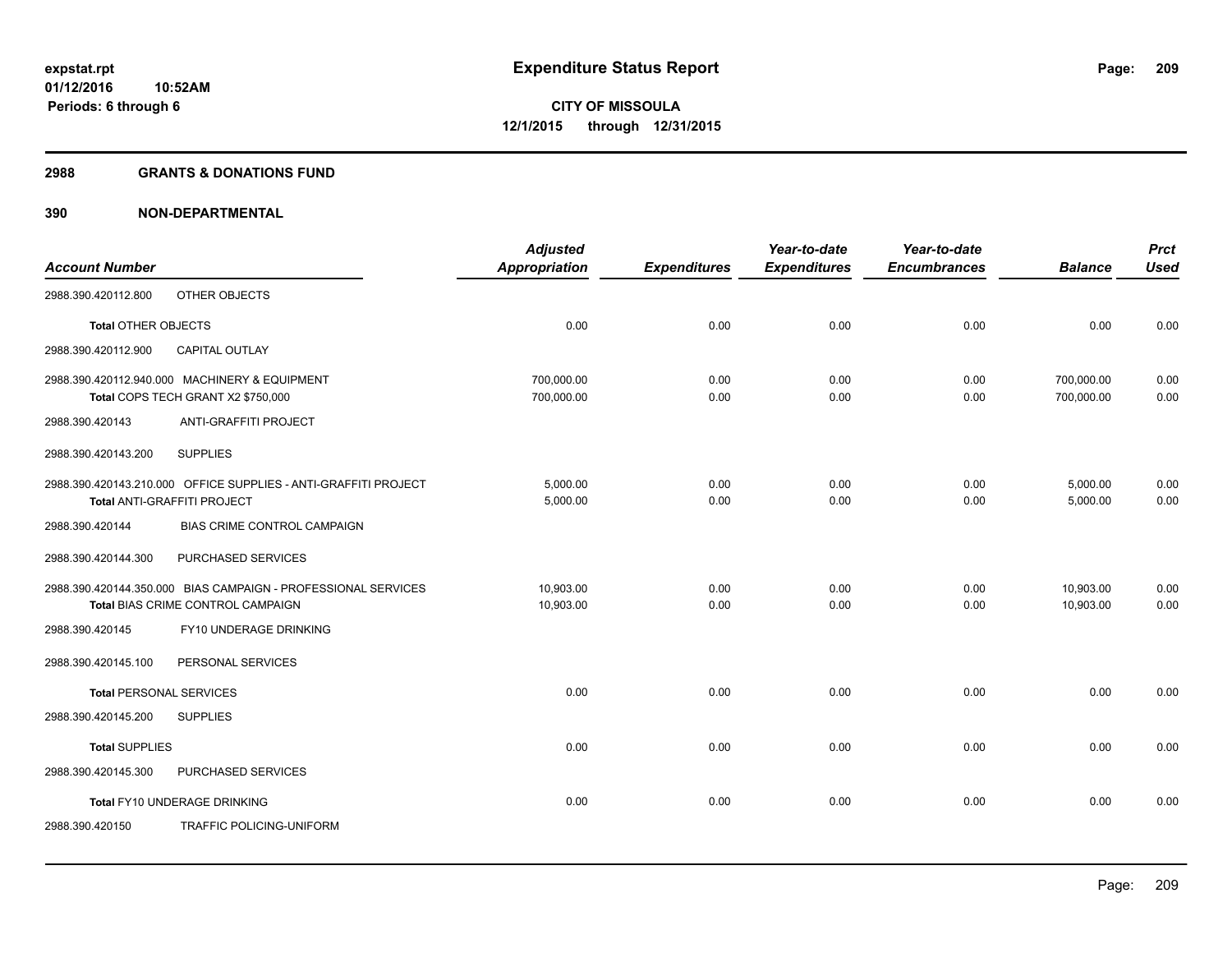#### **2988 GRANTS & DONATIONS FUND**

|                                                                  | <b>Adjusted</b>      |                     | Year-to-date        | Year-to-date        |                | <b>Prct</b> |
|------------------------------------------------------------------|----------------------|---------------------|---------------------|---------------------|----------------|-------------|
| <b>Account Number</b>                                            | <b>Appropriation</b> | <b>Expenditures</b> | <b>Expenditures</b> | <b>Encumbrances</b> | <b>Balance</b> | <b>Used</b> |
| <b>CAPITAL OUTLAY</b><br>2988.390.420150.900                     |                      |                     |                     |                     |                |             |
| 2988.390.420150.940.000 STATE EQUIPMENT GRANT-STEP               | 10,338.00            | 0.00                | 10,338.00           | 0.00                | 0.00           | 100.00      |
| <b>Total TRAFFIC POLICING-UNIFORM</b>                            | 10,338.00            | 0.00                | 10,338.00           | 0.00                | 0.00           | 100.00      |
| FY09 POLICE ICAC FEDERAL GRANT<br>2988.390.420160                |                      |                     |                     |                     |                |             |
| PERSONAL SERVICES<br>2988.390.420160.100                         |                      |                     |                     |                     |                |             |
| 2988.390.420160.120.000 FY09 POLICE ICAC GRANT/OT & /TERMINATION | 15,755.00            | 311.41              | 1,644.65            | 0.00                | 14,110.35      | 10.44       |
| 2988.390.420160.140.000 FY09 POLICE ICAC GRANT                   | 9,453.00             | 20.97               | 109.93              | 0.00                | 9,343.07       | 1.16        |
| 2988.390.420160.141.000 STATE RETIREMENT CONTRIBUTIONS           | 0.00                 | 0.00                | 2,669.86            | 0.00                | $-2,669.86$    | 0.00        |
| <b>Total PERSONAL SERVICES</b>                                   | 25,208.00            | 332.38              | 4,424.44            | 0.00                | 20,783.56      | 17.55       |
| <b>SUPPLIES</b><br>2988.390.420160.200                           |                      |                     |                     |                     |                |             |
| 2988.390.420160.220.000 OPERATING SUPPLIES                       | 0.00                 | 0.00                | 74.82               | 0.00                | $-74.82$       | 0.00        |
| <b>Total SUPPLIES</b>                                            | 0.00                 | 0.00                | 74.82               | 0.00                | $-74.82$       | 0.00        |
| PURCHASED SERVICES<br>2988.390.420160.300                        |                      |                     |                     |                     |                |             |
| 2988.390.420160.341.000 ELECTRICITY & NATURAL GAS                | 750.00               | 0.00                | 0.00                | 0.00                | 750.00         | 0.00        |
| 2988.390.420160.350.000 FY09 POLICE ICAC GRANT/PROF SVS          | 1,500.00             | 0.00                | 0.00                | 0.00                | 1,500.00       | 0.00        |
| 2988.390.420160.370.000 Fy09 POLICE ICAC GRANT/TRAVEL            | 0.00                 | 0.00                | 1,127.13            | 0.00                | $-1,127.13$    | 0.00        |
| <b>Total PURCHASED SERVICES</b>                                  | 2,250.00             | 0.00                | 1,127.13            | 0.00                | 1,122.87       | 50.09       |
| <b>BUILDING MATERIALS</b><br>2988.390.420160.400                 |                      |                     |                     |                     |                |             |
| <b>Total BUILDING MATERIALS</b>                                  | 0.00                 | 0.00                | 0.00                | 0.00                | 0.00           | 0.00        |
| <b>FIXED CHARGES</b><br>2988.390.420160.500                      |                      |                     |                     |                     |                |             |
| 2988.390.420160.500.000 FY09 POLICE ICAC GRANT/OTHER EXPENSES    | 2.980.00             | 0.00                | 0.00                | 0.00                | 2,980.00       | 0.00        |
| <b>Total FIXED CHARGES</b>                                       | 2,980.00             | 0.00                | 0.00                | 0.00                | 2,980.00       | 0.00        |
| 2988.390.420160.800<br>OTHER OBJECTS                             |                      |                     |                     |                     |                |             |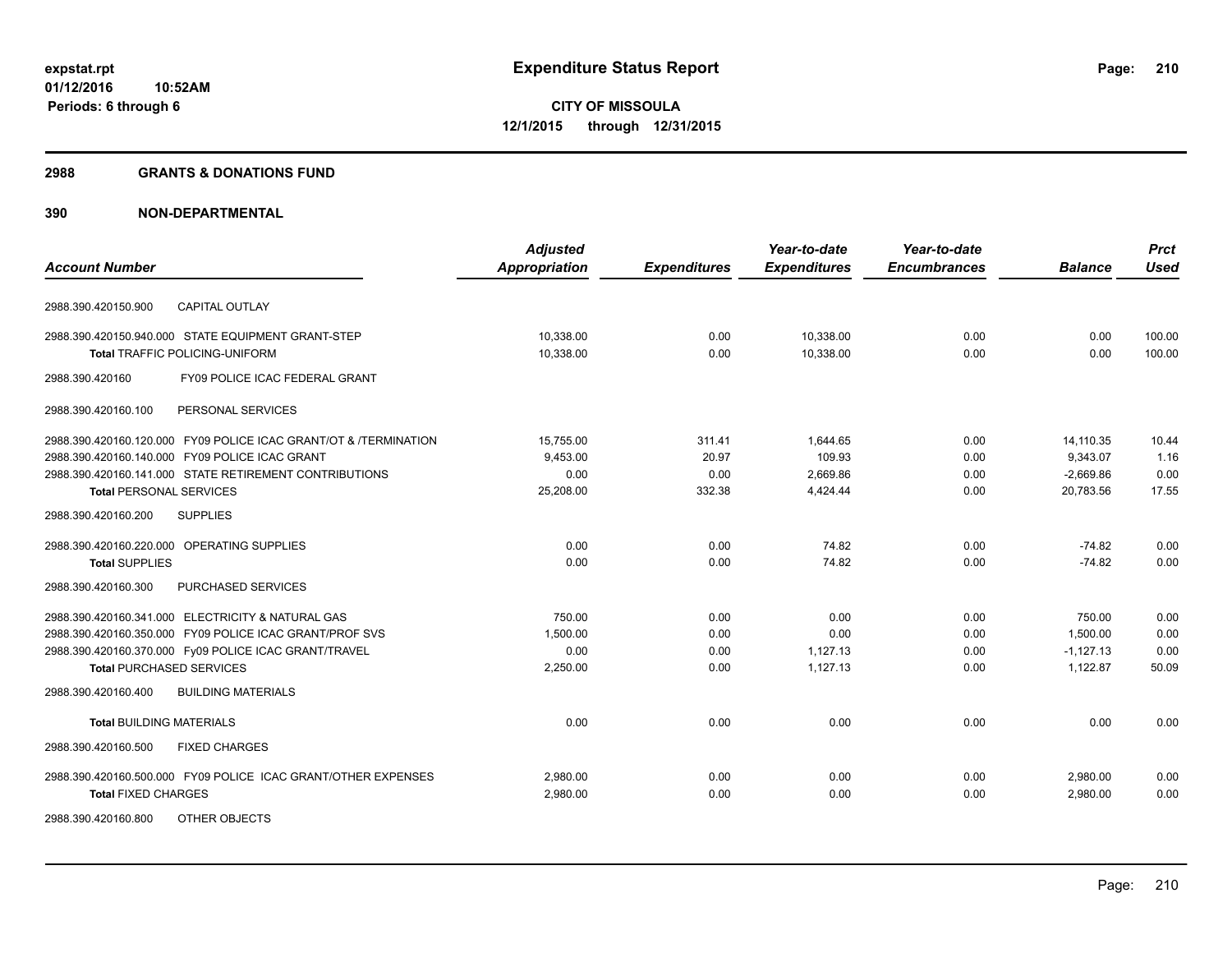#### **2988 GRANTS & DONATIONS FUND**

| <b>Account Number</b>          |                                                                 | <b>Adjusted</b><br>Appropriation | <b>Expenditures</b> | Year-to-date<br><b>Expenditures</b> | Year-to-date<br><b>Encumbrances</b> | <b>Balance</b> | <b>Prct</b><br><b>Used</b> |
|--------------------------------|-----------------------------------------------------------------|----------------------------------|---------------------|-------------------------------------|-------------------------------------|----------------|----------------------------|
|                                |                                                                 |                                  |                     |                                     |                                     |                |                            |
| <b>Total OTHER OBJECTS</b>     |                                                                 | 0.00                             | 0.00                | 0.00                                | 0.00                                | 0.00           | 0.00                       |
| 2988.390.420160.900            | <b>CAPITAL OUTLAY</b>                                           |                                  |                     |                                     |                                     |                |                            |
| <b>Total CAPITAL OUTLAY</b>    |                                                                 | 0.00                             | 0.00                | 0.00                                | 0.00                                | 0.00           | 0.00                       |
|                                | Total FY09 POLICE ICAC FEDERAL GRANT                            | 30,438.00                        | 332.38              | 5,626.39                            | 0.00                                | 24,811.61      | 18.48                      |
| 2988.390.420161                | FY09 POLICE TRAINING SIMULATOR GRANT                            |                                  |                     |                                     |                                     |                |                            |
| 2988.390.420161.100            | PERSONAL SERVICES                                               |                                  |                     |                                     |                                     |                |                            |
|                                | 2988.390.420161.110.000 ICAC GOOGLE-SALARIES AND WAGES          | 0.00                             | 8,360.89            | 33,336.47                           | 0.00                                | $-33.336.47$   | 0.00                       |
|                                | 2988.390.420161.115.000 SALARIES/HEALTH INSURANCE BENEFIT       | 0.00                             | 603.00              | 3.111.00                            | 0.00                                | $-3.111.00$    | 0.00                       |
| 2988.390.420161.130.000 OTHER  |                                                                 | 0.00                             | 16.91               | 690.00                              | 0.00                                | $-690.00$      | 0.00                       |
|                                | 2988.390.420161.133.000 EDUCATION COMPENSATION                  | 0.00                             | 10.00               | 10.00                               | 0.00                                | $-10.00$       | 0.00                       |
|                                | 2988.390.420161.140.000 EMPLOYER CONTRIBUTIONS                  | 0.00                             | 2,032.42            | 8,820.29                            | 0.00                                | $-8,820.29$    | 0.00                       |
| <b>Total PERSONAL SERVICES</b> |                                                                 | 0.00                             | 11,023.22           | 45,967.76                           | 0.00                                | $-45.967.76$   | 0.00                       |
| 2988.390.420161.200            | <b>SUPPLIES</b>                                                 |                                  |                     |                                     |                                     |                |                            |
| <b>Total SUPPLIES</b>          |                                                                 | 0.00                             | 0.00                | 0.00                                | 0.00                                | 0.00           | 0.00                       |
|                                | Total FY09 POLICE TRAINING SIMULATOR GRANT                      | 0.00                             | 11,023.22           | 45,967.76                           | 0.00                                | $-45,967.76$   | 0.00                       |
| 2988.390.420180                | <b>BULLETPROOF VEST PROGRAM</b>                                 |                                  |                     |                                     |                                     |                |                            |
| 2988.390.420180.200            | <b>SUPPLIES</b>                                                 |                                  |                     |                                     |                                     |                |                            |
|                                | 2988.390.420180.220.000 OPERATING SUPPLIES-BULLETPROOF VEST GNT | 10,500.00                        | 0.00                | 1,999.39                            | 0.00                                | 8,500.61       | 19.04                      |
|                                | Total BULLETPROOF VEST PROGRAM                                  | 10,500.00                        | 0.00                | 1,999.39                            | 0.00                                | 8,500.61       | 19.04                      |
| 2988.390.420181                | FY16 HIDTA                                                      |                                  |                     |                                     |                                     |                |                            |
| 2988.390.420181.100            | PERSONAL SERVICES                                               |                                  |                     |                                     |                                     |                |                            |
| <b>Total PERSONAL SERVICES</b> |                                                                 | 0.00                             | 0.00                | 0.00                                | 0.00                                | 0.00           | 0.00                       |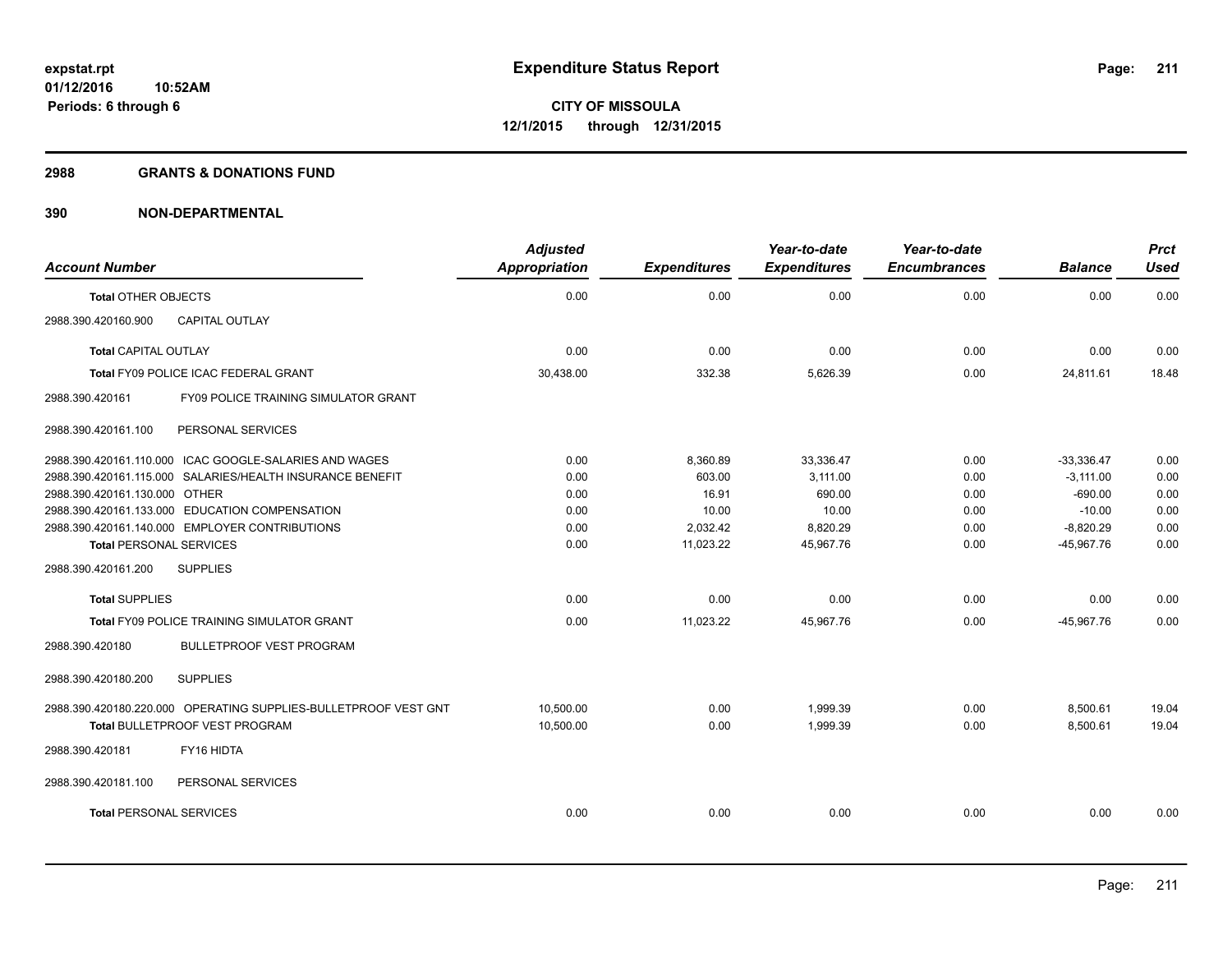#### **2988 GRANTS & DONATIONS FUND**

| <b>Account Number</b>                                                                                                                                   | <b>Adjusted</b><br><b>Appropriation</b> | <b>Expenditures</b>  | Year-to-date<br><b>Expenditures</b> | Year-to-date<br><b>Encumbrances</b> | <b>Balance</b>                 | <b>Prct</b><br><b>Used</b> |
|---------------------------------------------------------------------------------------------------------------------------------------------------------|-----------------------------------------|----------------------|-------------------------------------|-------------------------------------|--------------------------------|----------------------------|
| <b>SUPPLIES</b><br>2988.390.420181.200                                                                                                                  |                                         |                      |                                     |                                     |                                |                            |
| <b>Total SUPPLIES</b>                                                                                                                                   | 0.00                                    | 0.00                 | 0.00                                | 0.00                                | 0.00                           | 0.00                       |
| 2988.390.420181.300<br>PURCHASED SERVICES                                                                                                               |                                         |                      |                                     |                                     |                                |                            |
| <b>Total PURCHASED SERVICES</b>                                                                                                                         | 0.00                                    | 0.00                 | 0.00                                | 0.00                                | 0.00                           | 0.00                       |
| 2988.390.420181.500<br><b>FIXED CHARGES</b>                                                                                                             |                                         |                      |                                     |                                     |                                |                            |
| 2988.390.420181.500.000 FACILITY LEASE-FIXED CHARGES<br><b>Total FIXED CHARGES</b>                                                                      | 0.00<br>0.00                            | 5,669.70<br>5,669.70 | 5,669.70<br>5,669.70                | 0.00<br>0.00                        | $-5,669.70$<br>$-5,669.70$     | 0.00<br>0.00               |
| CAPITAL OUTLAY<br>2988.390.420181.900                                                                                                                   |                                         |                      |                                     |                                     |                                |                            |
| <b>Total CAPITAL OUTLAY</b>                                                                                                                             | 0.00                                    | 0.00                 | 0.00                                | 0.00                                | 0.00                           | 0.00                       |
| Total FY16 HIDTA                                                                                                                                        | 0.00                                    | 5,669.70             | 5,669.70                            | 0.00                                | $-5,669.70$                    | 0.00                       |
| <b>DUI TASK FORCE GRANT</b><br>2988.390.420184                                                                                                          |                                         |                      |                                     |                                     |                                |                            |
| 2988.390.420184.100<br>PERSONAL SERVICES                                                                                                                |                                         |                      |                                     |                                     |                                |                            |
| 2988.390.420184.120.000 DUI TASK FORCE OVERTIME/TERMINATION<br>2988.390.420184.141.000 STATE RETIREMENT CONTRIBUTIONS<br><b>Total PERSONAL SERVICES</b> | 4,300.00<br>700.00<br>5,000.00          | 0.00<br>0.00<br>0.00 | 0.00<br>0.00<br>0.00                | 0.00<br>0.00<br>0.00                | 4,300.00<br>700.00<br>5,000.00 | 0.00<br>0.00<br>0.00       |
| 2988.390.420184.200<br><b>SUPPLIES</b>                                                                                                                  |                                         |                      |                                     |                                     |                                |                            |
| <b>Total SUPPLIES</b>                                                                                                                                   | 0.00                                    | 0.00                 | 0.00                                | 0.00                                | 0.00                           | 0.00                       |
| <b>Total DUI TASK FORCE GRANT</b>                                                                                                                       | 5,000.00                                | 0.00                 | 0.00                                | 0.00                                | 5,000.00                       | 0.00                       |
| 2988.390.420185<br>DUI - COPS IN SHOPS                                                                                                                  |                                         |                      |                                     |                                     |                                |                            |
| 2988.390.420185.100<br>PERSONAL SERVICES                                                                                                                |                                         |                      |                                     |                                     |                                |                            |
| <b>Total PERSONAL SERVICES</b>                                                                                                                          | 0.00                                    | 0.00                 | 0.00                                | 0.00                                | 0.00                           | 0.00                       |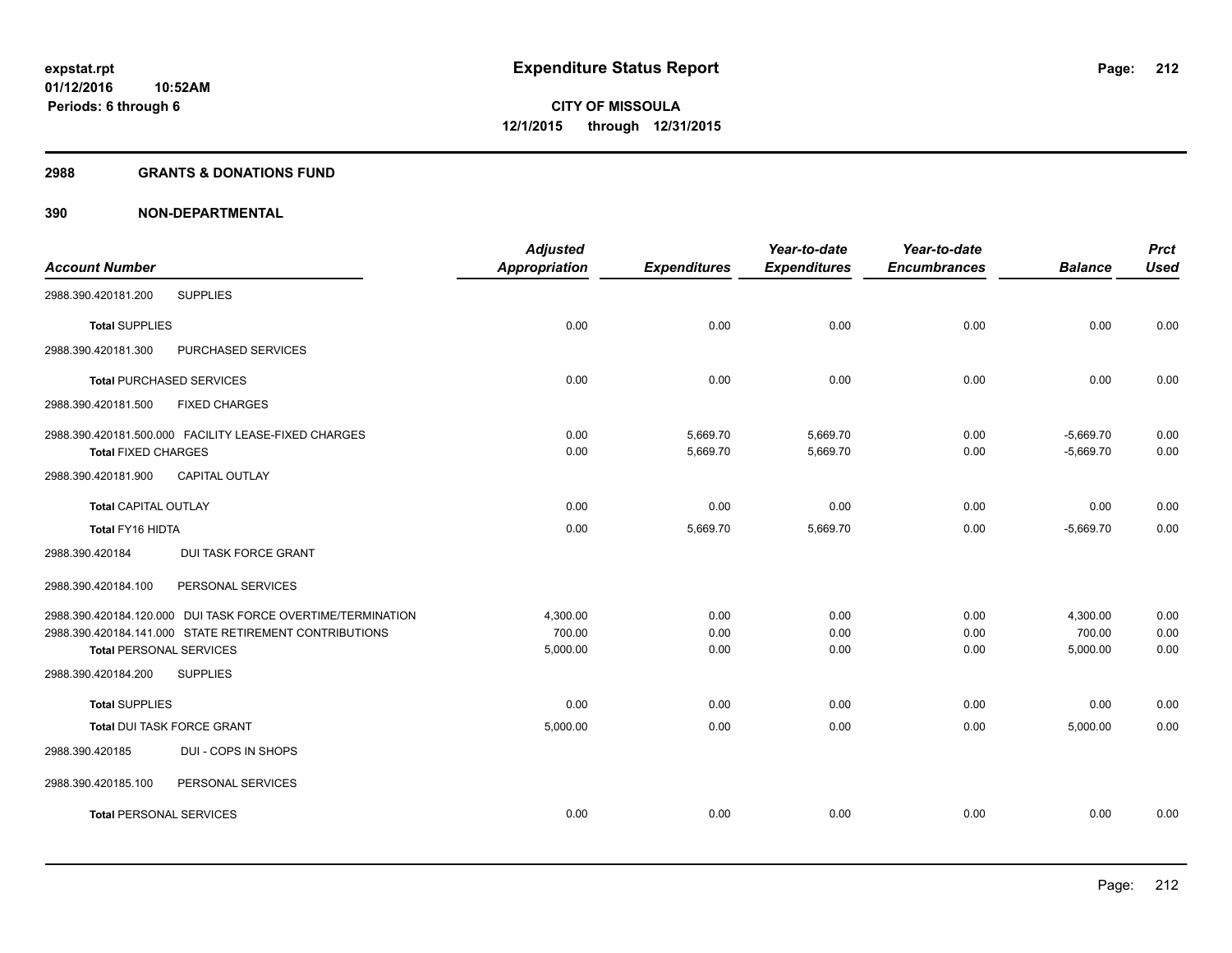#### **2988 GRANTS & DONATIONS FUND**

# **390 NON-DEPARTMENTAL**

|                                         |                                                                | <b>Adjusted</b> |                     | Year-to-date        | Year-to-date        |                | <b>Prct</b> |
|-----------------------------------------|----------------------------------------------------------------|-----------------|---------------------|---------------------|---------------------|----------------|-------------|
| <b>Account Number</b>                   |                                                                | Appropriation   | <b>Expenditures</b> | <b>Expenditures</b> | <b>Encumbrances</b> | <b>Balance</b> | <b>Used</b> |
| 2988.390.420185.200                     | <b>SUPPLIES</b>                                                |                 |                     |                     |                     |                |             |
| Total DUI - COPS IN SHOPS               |                                                                | 0.00            | 0.00                | 0.00                | 0.00                | 0.00           | 0.00        |
| 2988.390.420186                         | FY15 HITDA                                                     |                 |                     |                     |                     |                |             |
| 2988.390.420186.100                     | PERSONAL SERVICES                                              |                 |                     |                     |                     |                |             |
|                                         | 2988.390.420186.120.000 FY15 HIDTA/OVERTIME/TERMINATION        | 0.00            | 2,535.55            | 12,872.39           | 0.00                | $-12,872.39$   | 0.00        |
|                                         | 2988.390.420186.140.000 EMPLOYER CONTRIBUTIONS                 | 0.00            | 165.89              | 840.92              | 0.00                | $-840.92$      | 0.00        |
| <b>Total PERSONAL SERVICES</b>          |                                                                | 0.00            | 2,701.44            | 13.713.31           | 0.00                | $-13,713.31$   | 0.00        |
| 2988.390.420186.200                     | <b>SUPPLIES</b>                                                |                 |                     |                     |                     |                |             |
| 2988.390.420186.210.000 OFFICE SUPPLIES |                                                                | 0.00            | 620.27              | 856.45              | 0.00                | $-856.45$      | 0.00        |
|                                         | 2988.390.420186.220.000 FY15 HIDTA/OPERATING SUPPLIES          | 0.00            | 328.88              | 328.88              | 0.00                | $-328.88$      | 0.00        |
| <b>Total SUPPLIES</b>                   |                                                                | 0.00            | 949.15              | 1,185.33            | 0.00                | $-1,185.33$    | 0.00        |
| 2988.390.420186.300                     | PURCHASED SERVICES                                             |                 |                     |                     |                     |                |             |
|                                         | 2988.390.420186.344.000 FY15 HIDTA/TELEPHONE SERVICE           | 0.00            | 265.53              | 1.562.66            | 0.00                | $-1.562.66$    | 0.00        |
|                                         | 2988.390.420186.350.000 PROFESSIONAL SERVICES                  | 0.00            | 451.00              | 2,306.00            | 0.00                | $-2,306.00$    | 0.00        |
|                                         | 2988.390.420186.350.013    FY15    HIDTA/PROFESSIONAL SERVICES | 0.00            | 0.00                | 384.00              | 0.00                | $-384.00$      | 0.00        |
|                                         | 2988.390.420186.350.039 PROFESSIONAL SERVICES                  | 0.00            | 4,934.80            | 32,731.84           | 0.00                | $-32,731.84$   | 0.00        |
|                                         | 2988.390.420186.350.040 PROFESSIONAL SERVICES                  | 0.00            | 738.65              | 4,671.87            | 0.00                | $-4,671.87$    | 0.00        |
| <b>Total PURCHASED SERVICES</b>         |                                                                | 0.00            | 6,389.98            | 41.656.37           | 0.00                | $-41.656.37$   | 0.00        |
| 2988.390.420186.500                     | <b>FIXED CHARGES</b>                                           |                 |                     |                     |                     |                |             |
| 2988.390.420186.500.000 FIXED CHARGES   |                                                                | 0.00            | 0.00                | 32.846.64           | 0.00                | $-32.846.64$   | 0.00        |
| <b>Total FIXED CHARGES</b>              |                                                                | 0.00            | 0.00                | 32,846.64           | 0.00                | $-32,846.64$   | 0.00        |
| Total FY15 HITDA                        |                                                                | 0.00            | 10,040.57           | 89,401.65           | 0.00                | $-89.401.65$   | 0.00        |
| 2988.390.420190                         | STATE OT SEAT BELT GRANT                                       |                 |                     |                     |                     |                |             |

2988.390.420190.100 PERSONAL SERVICES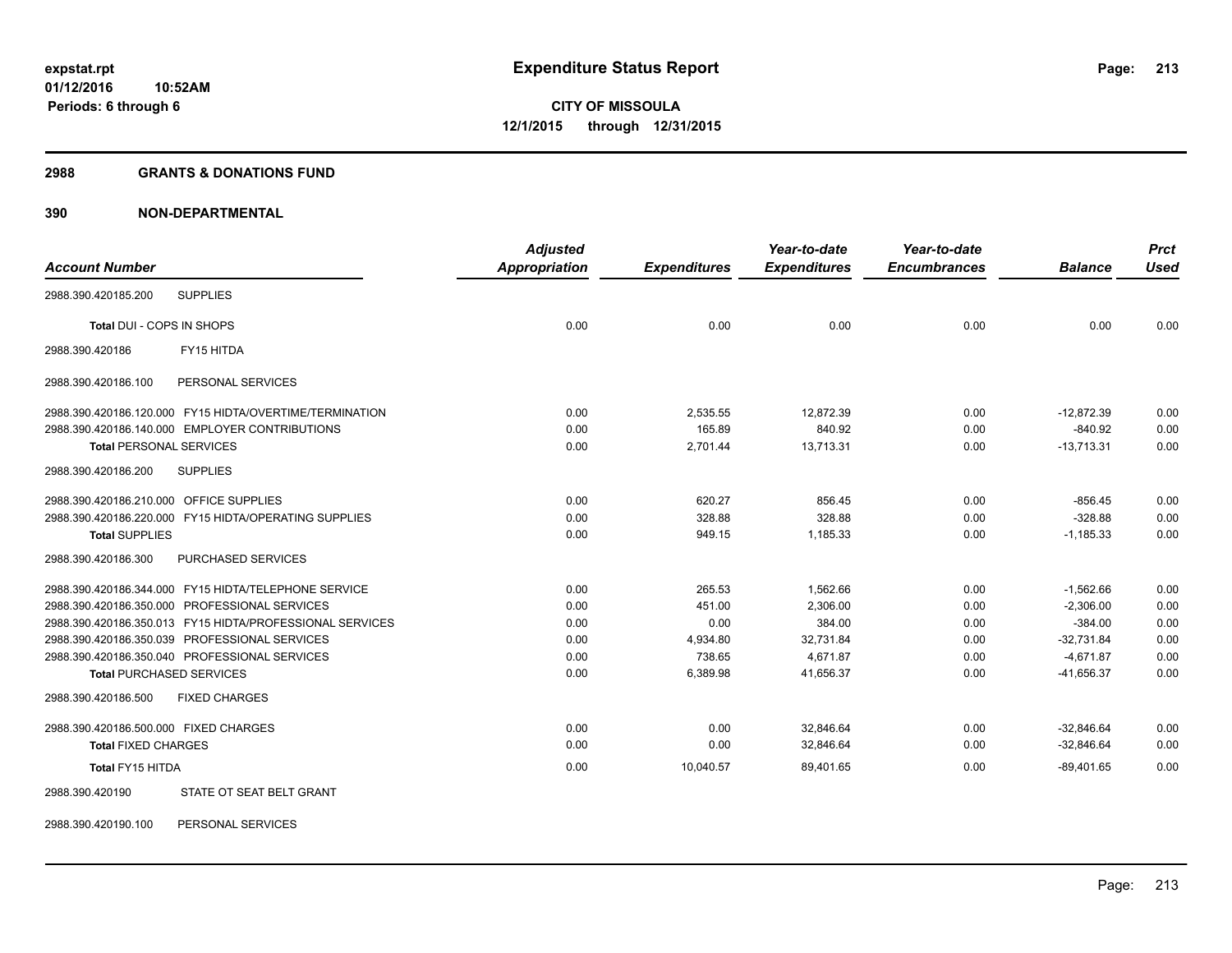#### **2988 GRANTS & DONATIONS FUND**

|                                                               | <b>Adjusted</b>      |                     | Year-to-date        | Year-to-date        |                | <b>Prct</b> |
|---------------------------------------------------------------|----------------------|---------------------|---------------------|---------------------|----------------|-------------|
| <b>Account Number</b>                                         | <b>Appropriation</b> | <b>Expenditures</b> | <b>Expenditures</b> | <b>Encumbrances</b> | <b>Balance</b> | <b>Used</b> |
| 2988.390.420190.110.113 SALARIES AND WAGES                    | 0.00                 | 160.32              | 1,378.45            | 0.00                | $-1,378.45$    | 0.00        |
| 2988.390.420190.120.000 OVERTIME/TERMINATION - MDOT/SEATBELT  | 30,000.00            | 2,687.06            | 21,492.79           | 0.00                | 8,507.21       | 71.64       |
| 2988.390.420190.120.113 STEP GRANT COORD/OVERTIME/TERMINATION | 0.00                 | 0.00                | 471.53              | 0.00                | $-471.53$      | 0.00        |
| 2988.390.420190.140.000 EMPLOYER CONTRIBUTIONS-MDOT/SEATBELT  | 30,000.00            | 185.96              | 1,509.17            | 0.00                | 28,490.83      | 5.03        |
| <b>Total PERSONAL SERVICES</b>                                | 60,000.00            | 3,033.34            | 24,851.94           | 0.00                | 35,148.06      | 41.42       |
| 2988.390.420190.200<br><b>SUPPLIES</b>                        |                      |                     |                     |                     |                |             |
| <b>Total SUPPLIES</b>                                         | 0.00                 | 0.00                | 0.00                | 0.00                | 0.00           | 0.00        |
| PURCHASED SERVICES<br>2988.390.420190.300                     |                      |                     |                     |                     |                |             |
| 2988.390.420190.390.000 OTHER PURCHASED SERVICES              | 0.00                 | 0.00                | 274.79              | 0.00                | $-274.79$      | 0.00        |
| <b>Total PURCHASED SERVICES</b>                               | 0.00                 | 0.00                | 274.79              | 0.00                | $-274.79$      | 0.00        |
| <b>Total STATE OT SEAT BELT GRANT</b>                         | 60,000.00            | 3,033.34            | 25,126.73           | 0.00                | 34,873.27      | 41.88       |
| 2988.390.420191<br><b>HIDTA INITIATIVE</b>                    |                      |                     |                     |                     |                |             |
| 2988.390.420191.100<br>PERSONAL SERVICES                      |                      |                     |                     |                     |                |             |
| <b>Total HIDTA INITIATIVE</b>                                 | 0.00                 | 0.00                | 0.00                | 0.00                | 0.00           | 0.00        |
| 2988.390.420192<br>UNDERAGE DRINKING GRANT                    |                      |                     |                     |                     |                |             |
| PERSONAL SERVICES<br>2988.390.420192.100                      |                      |                     |                     |                     |                |             |
| <b>Total UNDERAGE DRINKING GRANT</b>                          | 0.00                 | 0.00                | 0.00                | 0.00                | 0.00           | 0.00        |
| FY13 HIDTA<br>2988.390.420193                                 |                      |                     |                     |                     |                |             |
| 2988.390.420193.100<br>PERSONAL SERVICES                      |                      |                     |                     |                     |                |             |
| 2988.390.420193.120.000 OVERTIME/TERMINATION-FY13 HIDTA       | 25,000.00            | 0.00                | 0.00                | 0.00                | 25,000.00      | 0.00        |
| 2988.390.420193.140.000 EMPLOYER CONTRIBUTIONS                | 2,250.00             | 0.00                | 0.00                | 0.00                | 2,250.00       | 0.00        |
| <b>Total PERSONAL SERVICES</b>                                | 27,250.00            | 0.00                | 0.00                | 0.00                | 27,250.00      | 0.00        |
|                                                               |                      |                     |                     |                     |                |             |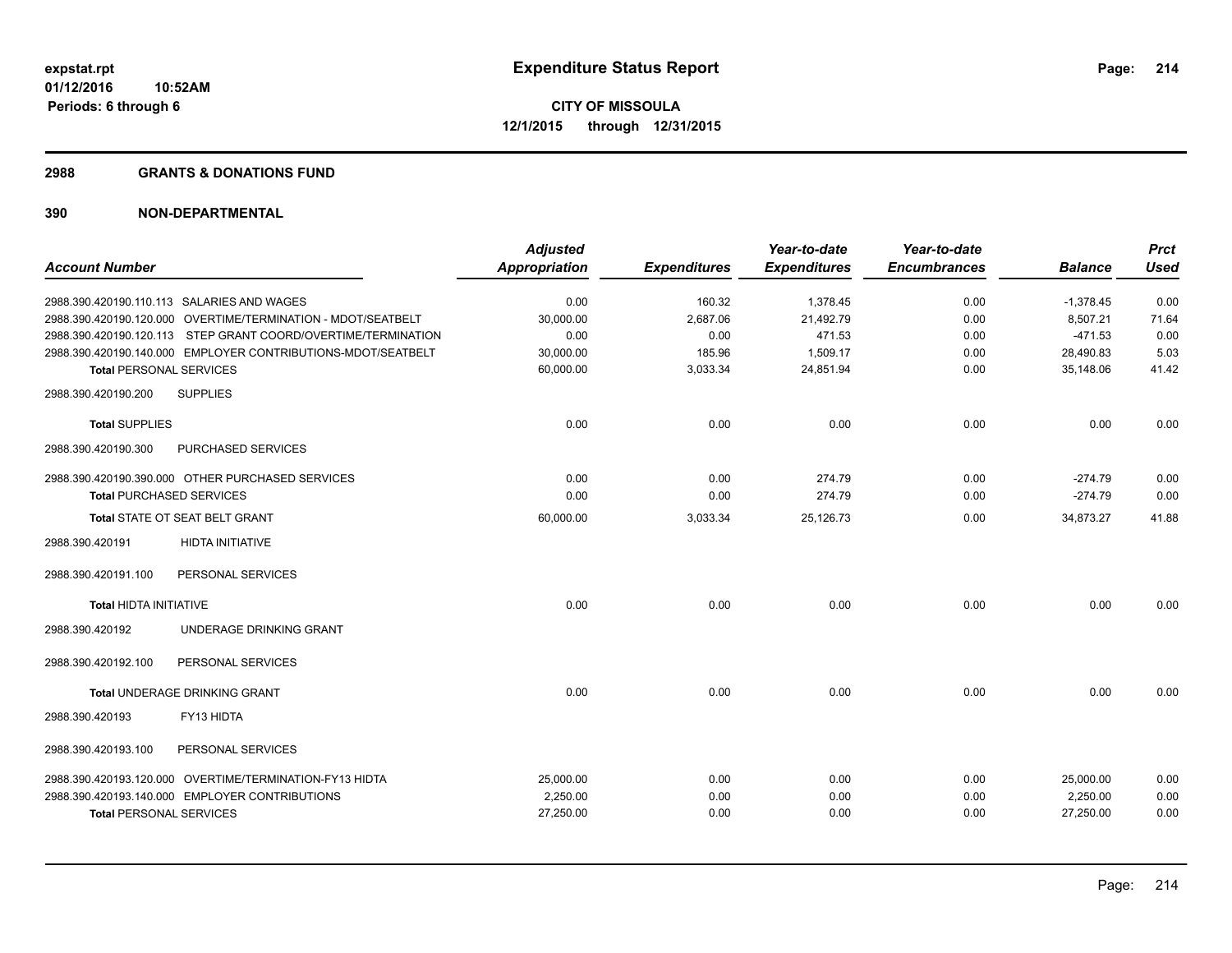#### **2988 GRANTS & DONATIONS FUND**

|                                         |                                                          | <b>Adjusted</b> |                     | Year-to-date        | Year-to-date        |                | <b>Prct</b> |
|-----------------------------------------|----------------------------------------------------------|-----------------|---------------------|---------------------|---------------------|----------------|-------------|
| <b>Account Number</b>                   |                                                          | Appropriation   | <b>Expenditures</b> | <b>Expenditures</b> | <b>Encumbrances</b> | <b>Balance</b> | <b>Used</b> |
| 2988.390.420193.200                     | <b>SUPPLIES</b>                                          |                 |                     |                     |                     |                |             |
| 2988.390.420193.210.000 OFFICE SUPPLIES |                                                          | 1,000.00        | 0.00                | 0.00                | 0.00                | 1,000.00       | 0.00        |
|                                         | 2988.390.420193.220.000 OPERATING SUPPLIES               | 29,743.00       | 0.00                | 0.00                | 0.00                | 29,743.00      | 0.00        |
| <b>Total SUPPLIES</b>                   |                                                          | 30,743.00       | 0.00                | 0.00                | 0.00                | 30,743.00      | 0.00        |
| 2988.390.420193.300                     | PURCHASED SERVICES                                       |                 |                     |                     |                     |                |             |
|                                         | 2988.390.420193.344.000 TELEPHONE SERVICE - FY13 HIDTA   | 1,200.00        | 0.00                | 0.00                | 0.00                | 1,200.00       | 0.00        |
|                                         | 2988.390.420193.350.000 PROFESSIONAL SERVICES-FY13 HIDTA | 47,156.00       | 0.00                | 0.00                | 0.00                | 47,156.00      | 0.00        |
|                                         | 2988.390.420193.360.000 REPAIR & MAINTENANCE             | 1,000.00        | 0.00                | 0.00                | 0.00                | 1,000.00       | 0.00        |
|                                         | 2988.390.420193.370.000 TRAVEL-FY13 HIDTA                | 3,250.00        | 0.00                | 0.00                | 0.00                | 3,250.00       | 0.00        |
|                                         | <b>Total PURCHASED SERVICES</b>                          | 52,606.00       | 0.00                | 0.00                | 0.00                | 52,606.00      | 0.00        |
| 2988.390.420193.500                     | <b>FIXED CHARGES</b>                                     |                 |                     |                     |                     |                |             |
|                                         | 2988.390.420193.500.000 FIXED CHARGES-FY13 HIDTA         | 39,150.00       | 0.00                | 0.00                | 0.00                | 39,150.00      | 0.00        |
| <b>Total FIXED CHARGES</b>              |                                                          | 39.150.00       | 0.00                | 0.00                | 0.00                | 39,150.00      | 0.00        |
| Total FY13 HIDTA                        |                                                          | 149,749.00      | 0.00                | 0.00                | 0.00                | 149.749.00     | 0.00        |
| 2988.390.420194                         | UNDERAGE DRINKING GRANT                                  |                 |                     |                     |                     |                |             |
| 2988.390.420194.100                     | PERSONAL SERVICES                                        |                 |                     |                     |                     |                |             |
| <b>Total PERSONAL SERVICES</b>          |                                                          | 0.00            | 0.00                | 0.00                | 0.00                | 0.00           | 0.00        |
| 2988.390.420194.200                     | <b>SUPPLIES</b>                                          |                 |                     |                     |                     |                |             |
| <b>Total SUPPLIES</b>                   |                                                          | 0.00            | 0.00                | 0.00                | 0.00                | 0.00           | 0.00        |
| 2988.390.420194.300                     | PURCHASED SERVICES                                       |                 |                     |                     |                     |                |             |
|                                         | <b>Total UNDERAGE DRINKING GRANT</b>                     | 0.00            | 0.00                | 0.00                | 0.00                | 0.00           | 0.00        |
| 2988.390.420195                         | FY09 HIDTA                                               |                 |                     |                     |                     |                |             |
| 2988.390.420195.100                     | PERSONAL SERVICES                                        |                 |                     |                     |                     |                |             |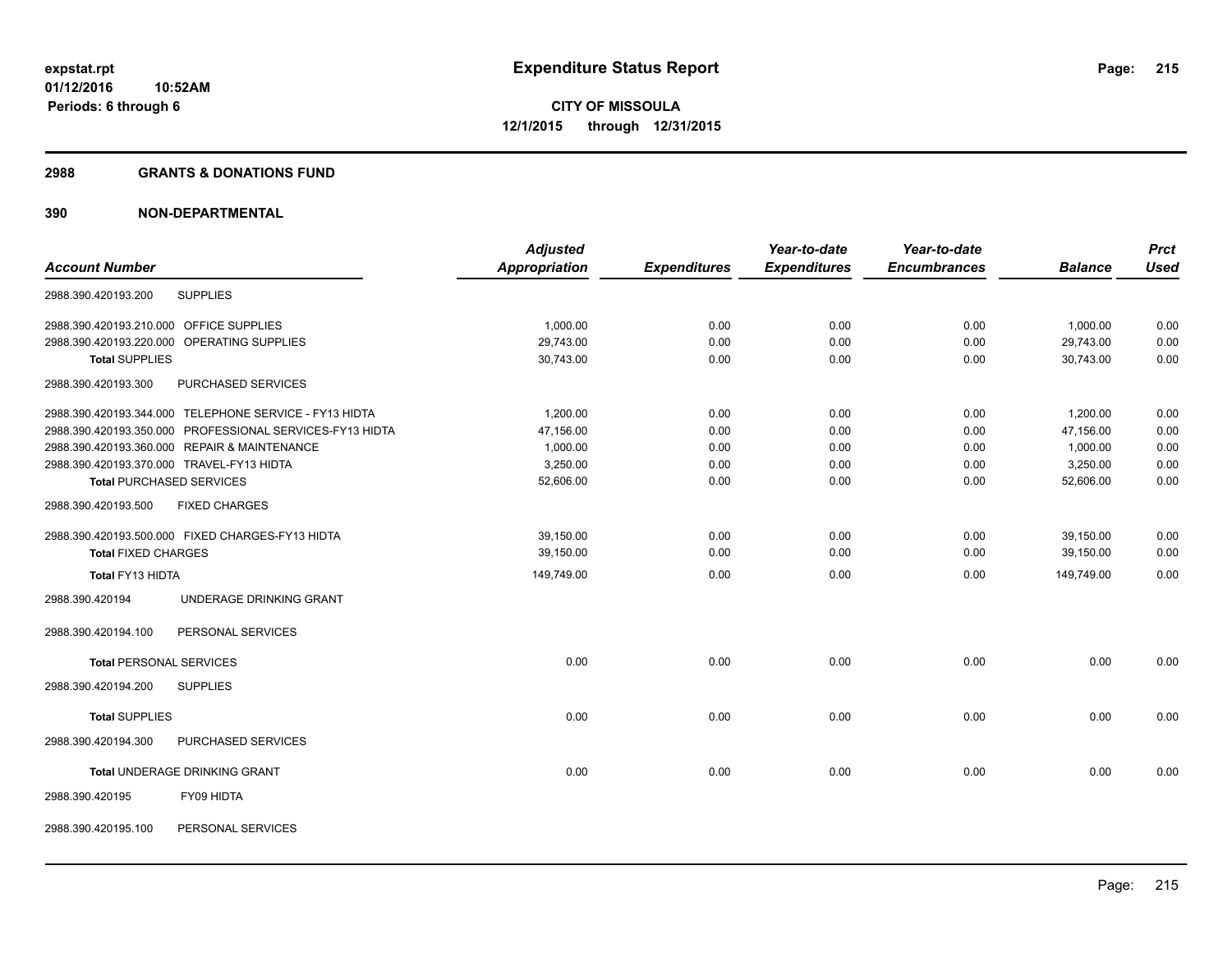#### **2988 GRANTS & DONATIONS FUND**

|                                 |                                                           | <b>Adjusted</b>      |                     | Year-to-date        | Year-to-date        |                | <b>Prct</b> |
|---------------------------------|-----------------------------------------------------------|----------------------|---------------------|---------------------|---------------------|----------------|-------------|
| <b>Account Number</b>           |                                                           | <b>Appropriation</b> | <b>Expenditures</b> | <b>Expenditures</b> | <b>Encumbrances</b> | <b>Balance</b> | <b>Used</b> |
| <b>Total PERSONAL SERVICES</b>  |                                                           | 0.00                 | 0.00                | 0.00                | 0.00                | 0.00           | 0.00        |
| 2988.390.420195.200             | <b>SUPPLIES</b>                                           |                      |                     |                     |                     |                |             |
|                                 | 2988.390.420195.220.000 OPERATING SUPPLIES                | 0.00                 | 0.00                | 9,319.49            | 0.00                | $-9,319.49$    | 0.00        |
| <b>Total SUPPLIES</b>           |                                                           | 0.00                 | 0.00                | 9,319.49            | 0.00                | $-9,319.49$    | 0.00        |
| 2988.390.420195.300             | PURCHASED SERVICES                                        |                      |                     |                     |                     |                |             |
| <b>Total PURCHASED SERVICES</b> |                                                           | 0.00                 | 0.00                | 0.00                | 0.00                | 0.00           | 0.00        |
| 2988.390.420195.500             | <b>FIXED CHARGES</b>                                      |                      |                     |                     |                     |                |             |
| <b>Total FIXED CHARGES</b>      |                                                           | 0.00                 | 0.00                | 0.00                | 0.00                | 0.00           | 0.00        |
| Total FY09 HIDTA                |                                                           | 0.00                 | 0.00                | 9,319.49            | 0.00                | $-9.319.49$    | 0.00        |
| 2988.390.420196                 | <b>HIDTA 2010</b>                                         |                      |                     |                     |                     |                |             |
| 2988.390.420196.100             | PERSONAL SERVICES                                         |                      |                     |                     |                     |                |             |
|                                 | 2988.390.420196.120.000 HIDTA 2014-OVERTIME/TERMINATION   | 25.000.00            | 0.00                | 0.00                | 0.00                | 25,000.00      | 0.00        |
|                                 | 2988.390.420196.140.000 HIDTA 2014-EMPLOYER CONTRIBUTIONS | 2.250.00             | 0.00                | 0.00                | 0.00                | 2.250.00       | 0.00        |
| <b>Total PERSONAL SERVICES</b>  |                                                           | 27,250.00            | 0.00                | 0.00                | 0.00                | 27,250.00      | 0.00        |
| 2988.390.420196.200             | <b>SUPPLIES</b>                                           |                      |                     |                     |                     |                |             |
|                                 | 2988.390.420196.210.000 HIDTA 2014 - OFFICE SUPPLIES      | 1,000.00             | 0.00                | 0.00                | 0.00                | 1,000.00       | 0.00        |
|                                 | 2988.390.420196.220.000 HIDTA 2014-OPERATING SUPPLIES     | 29,743.00            | 0.00                | 0.00                | 0.00                | 29,743.00      | 0.00        |
| <b>Total SUPPLIES</b>           |                                                           | 30,743.00            | 0.00                | 0.00                | 0.00                | 30,743.00      | 0.00        |
| 2988.390.420196.300             | PURCHASED SERVICES                                        |                      |                     |                     |                     |                |             |
|                                 | 2988.390.420196.344.000 HIDTA 2014-TELEPHONE SERVICE      | 1.200.00             | 0.00                | 0.00                | 0.00                | 1,200.00       | 0.00        |
|                                 | 2988.390.420196.350.000 HIDTA 2014-PROFESSIONAL SERVICES  | 47,156.00            | 0.00                | 0.00                | 0.00                | 47,156.00      | 0.00        |
|                                 | 2988.390.420196.360.000 HIDTA2014-REPAIR & MAINTENANCE    | 1,000.00             | 0.00                | 0.00                | 0.00                | 1,000.00       | 0.00        |
| 2988.390.420196.370.000 TRAVEL  |                                                           | 3,250.00             | 0.00                | 0.00                | 0.00                | 3,250.00       | 0.00        |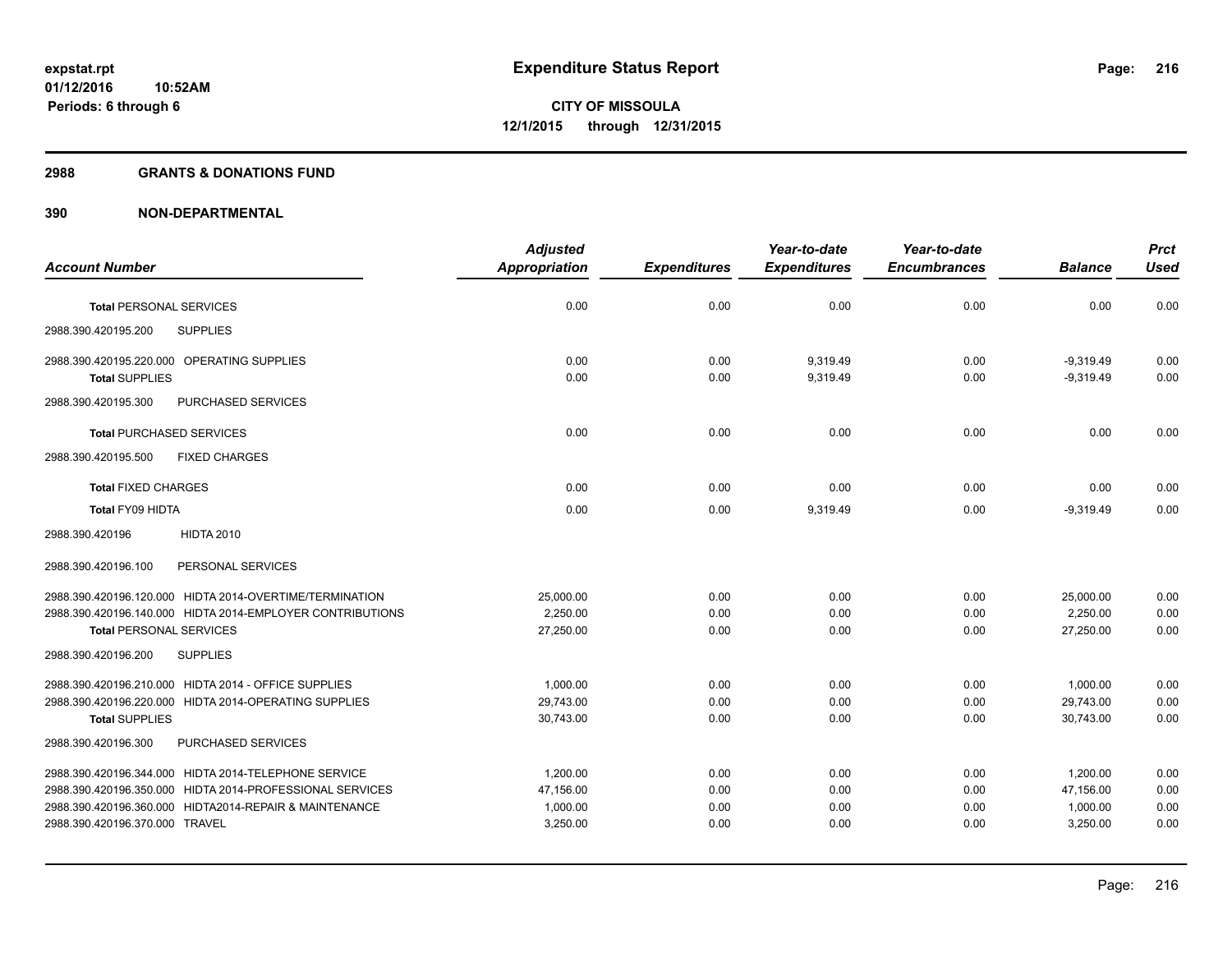#### **2988 GRANTS & DONATIONS FUND**

| <b>Account Number</b>          |                                                  | <b>Adjusted</b><br><b>Appropriation</b> | <b>Expenditures</b> | Year-to-date<br><b>Expenditures</b> | Year-to-date<br><b>Encumbrances</b> | <b>Balance</b>         | <b>Prct</b><br><b>Used</b> |
|--------------------------------|--------------------------------------------------|-----------------------------------------|---------------------|-------------------------------------|-------------------------------------|------------------------|----------------------------|
|                                | <b>Total PURCHASED SERVICES</b>                  | 52,606.00                               | 0.00                | 0.00                                | 0.00                                | 52,606.00              | 0.00                       |
| 2988.390.420196.500            | <b>FIXED CHARGES</b>                             |                                         |                     |                                     |                                     |                        |                            |
| <b>Total FIXED CHARGES</b>     | 2988.390.420196.500.000 HIDTA 2014-FIXED CHARGES | 39,150.00<br>39,150.00                  | 0.00<br>0.00        | 0.00<br>0.00                        | 0.00<br>0.00                        | 39,150.00<br>39,150.00 | 0.00<br>0.00               |
| 2988.390.420196.900            | <b>CAPITAL OUTLAY</b>                            |                                         |                     |                                     |                                     |                        |                            |
| <b>Total CAPITAL OUTLAY</b>    |                                                  | 0.00                                    | 0.00                | 0.00                                | 0.00                                | 0.00                   | 0.00                       |
| Total HIDTA 2010               |                                                  | 149,749.00                              | 0.00                | 0.00                                | 0.00                                | 149,749.00             | 0.00                       |
| 2988.390.420197                | *** Title Not Found ***                          |                                         |                     |                                     |                                     |                        |                            |
| 2988.390.420197.100            | PERSONAL SERVICES                                |                                         |                     |                                     |                                     |                        |                            |
| Total *** Title Not Found ***  |                                                  | 0.00                                    | 0.00                | 0.00                                | 0.00                                | 0.00                   | 0.00                       |
| 2988.390.420199                | FY11 UNDERAGE DRINKING                           |                                         |                     |                                     |                                     |                        |                            |
| 2988.390.420199.100            | PERSONAL SERVICES                                |                                         |                     |                                     |                                     |                        |                            |
| <b>Total PERSONAL SERVICES</b> |                                                  | 0.00                                    | 0.00                | 0.00                                | 0.00                                | 0.00                   | 0.00                       |
| 2988.390.420199.200            | <b>SUPPLIES</b>                                  |                                         |                     |                                     |                                     |                        |                            |
| <b>Total SUPPLIES</b>          |                                                  | 0.00                                    | 0.00                | 0.00                                | 0.00                                | 0.00                   | 0.00                       |
| 2988.390.420199.300            | PURCHASED SERVICES                               |                                         |                     |                                     |                                     |                        |                            |
|                                | Total FY11 UNDERAGE DRINKING                     | 0.00                                    | 0.00                | 0.00                                | 0.00                                | 0.00                   | 0.00                       |
| 2988.390.420200                | FY11 HIDTA                                       |                                         |                     |                                     |                                     |                        |                            |
| 2988.390.420200.100            | PERSONAL SERVICES                                |                                         |                     |                                     |                                     |                        |                            |
| <b>Total PERSONAL SERVICES</b> |                                                  | 0.00                                    | 0.00                | 0.00                                | 0.00                                | 0.00                   | 0.00                       |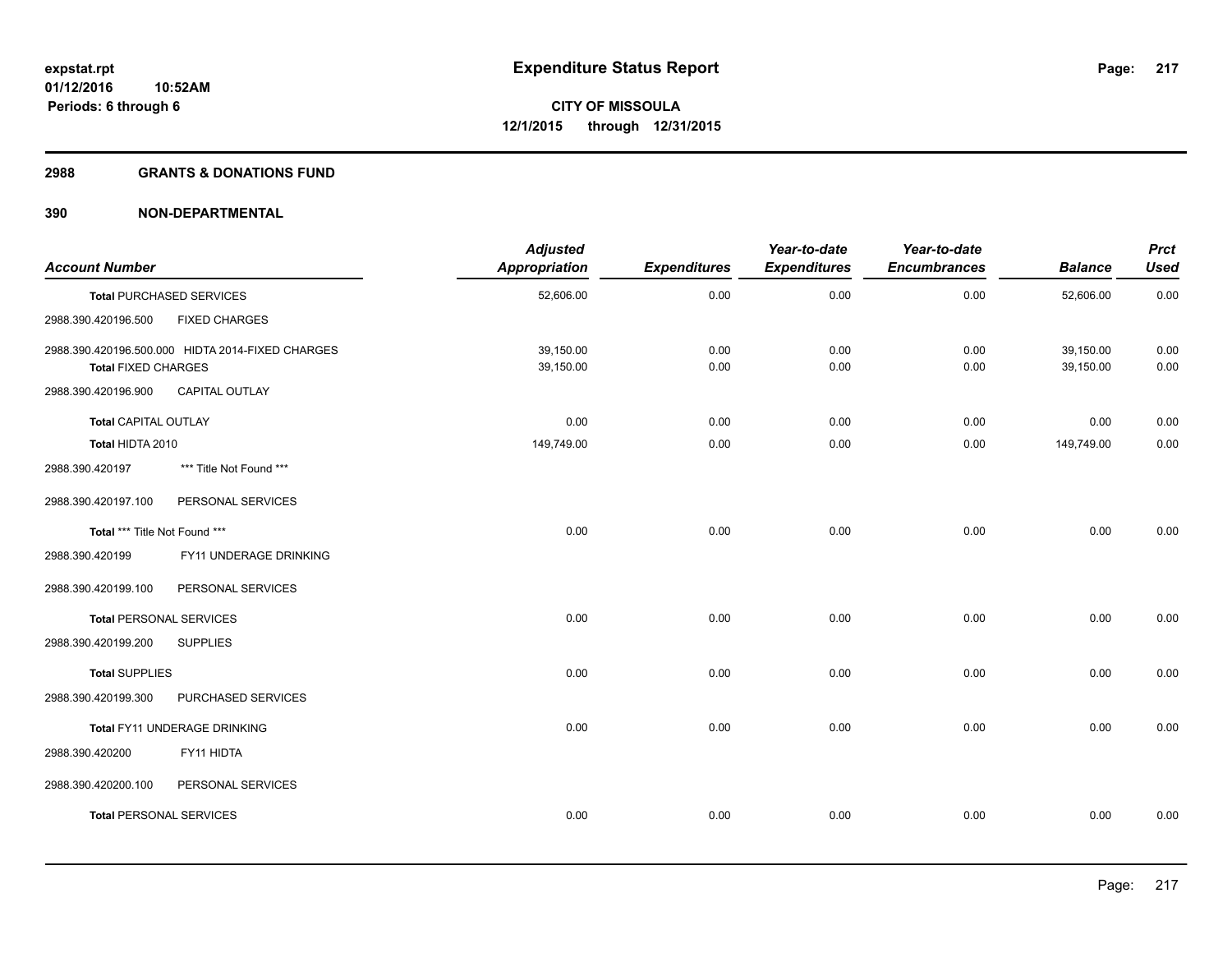#### **2988 GRANTS & DONATIONS FUND**

| <b>Account Number</b>         |                                                               | <b>Adjusted</b><br><b>Appropriation</b> | <b>Expenditures</b> | Year-to-date<br><b>Expenditures</b> | Year-to-date<br><b>Encumbrances</b> | <b>Balance</b> | <b>Prct</b><br><b>Used</b> |
|-------------------------------|---------------------------------------------------------------|-----------------------------------------|---------------------|-------------------------------------|-------------------------------------|----------------|----------------------------|
|                               |                                                               |                                         |                     |                                     |                                     |                |                            |
| 2988.390.420200.200           | <b>SUPPLIES</b>                                               |                                         |                     |                                     |                                     |                |                            |
| <b>Total SUPPLIES</b>         |                                                               | 0.00                                    | 0.00                | 0.00                                | 0.00                                | 0.00           | 0.00                       |
| 2988.390.420200.300           | PURCHASED SERVICES                                            |                                         |                     |                                     |                                     |                |                            |
|                               | <b>Total PURCHASED SERVICES</b>                               | 0.00                                    | 0.00                | 0.00                                | 0.00                                | 0.00           | 0.00                       |
| 2988.390.420200.500           | <b>FIXED CHARGES</b>                                          |                                         |                     |                                     |                                     |                |                            |
| Total FY11 HIDTA              |                                                               | 0.00                                    | 0.00                | 0.00                                | 0.00                                | 0.00           | 0.00                       |
| 2988.390.420260               | *** Title Not Found ***                                       |                                         |                     |                                     |                                     |                |                            |
| 2988.390.420260.300           | PURCHASED SERVICES                                            |                                         |                     |                                     |                                     |                |                            |
| Total *** Title Not Found *** |                                                               | 0.00                                    | 0.00                | 0.00                                | 0.00                                | 0.00           | 0.00                       |
| 2988.390.420432               | <b>FIRE EXPLORERS</b>                                         |                                         |                     |                                     |                                     |                |                            |
| 2988.390.420432.700           | <b>GRANTS &amp; CONTRIBUTIONS</b>                             |                                         |                     |                                     |                                     |                |                            |
|                               | 2988.390.420432.700.000 FIRE EXPLORERS/GRANTS & CONTRIBUTIONS | 1,650.00                                | 0.00                | 0.00                                | 0.00                                | 1,650.00       | 0.00                       |
| <b>Total FIRE EXPLORERS</b>   |                                                               | 1,650.00                                | 0.00                | 0.00                                | 0.00                                | 1,650.00       | 0.00                       |
| 2988.390.420433               | <b>COMBAT CHALLENGE</b>                                       |                                         |                     |                                     |                                     |                |                            |
| 2988.390.420433.200           | <b>SUPPLIES</b>                                               |                                         |                     |                                     |                                     |                |                            |
|                               | 2988.390.420433.210.000 COMBAT CHALLENGE SUPPLIES             | 838.00                                  | 0.00                | 0.00                                | 0.00                                | 838.00         | 0.00                       |
| <b>Total SUPPLIES</b>         |                                                               | 838.00                                  | 0.00                | 0.00                                | 0.00                                | 838.00         | 0.00                       |
| 2988.390.420433.300           | PURCHASED SERVICES                                            |                                         |                     |                                     |                                     |                |                            |
|                               | 2988.390.420433.370.000 COMBAT CHALLENGE TRAVEL               | 2,696.00                                | 0.00                | 0.00                                | 0.00                                | 2,696.00       | 0.00                       |
|                               | 2988.390.420433.380.000 COMBAT CHALLENGE TRAINING             | 558.00                                  | 0.00                | 0.00                                | 0.00                                | 558.00         | 0.00                       |
|                               | <b>Total PURCHASED SERVICES</b>                               | 3,254.00                                | 0.00                | 0.00                                | 0.00                                | 3,254.00       | 0.00                       |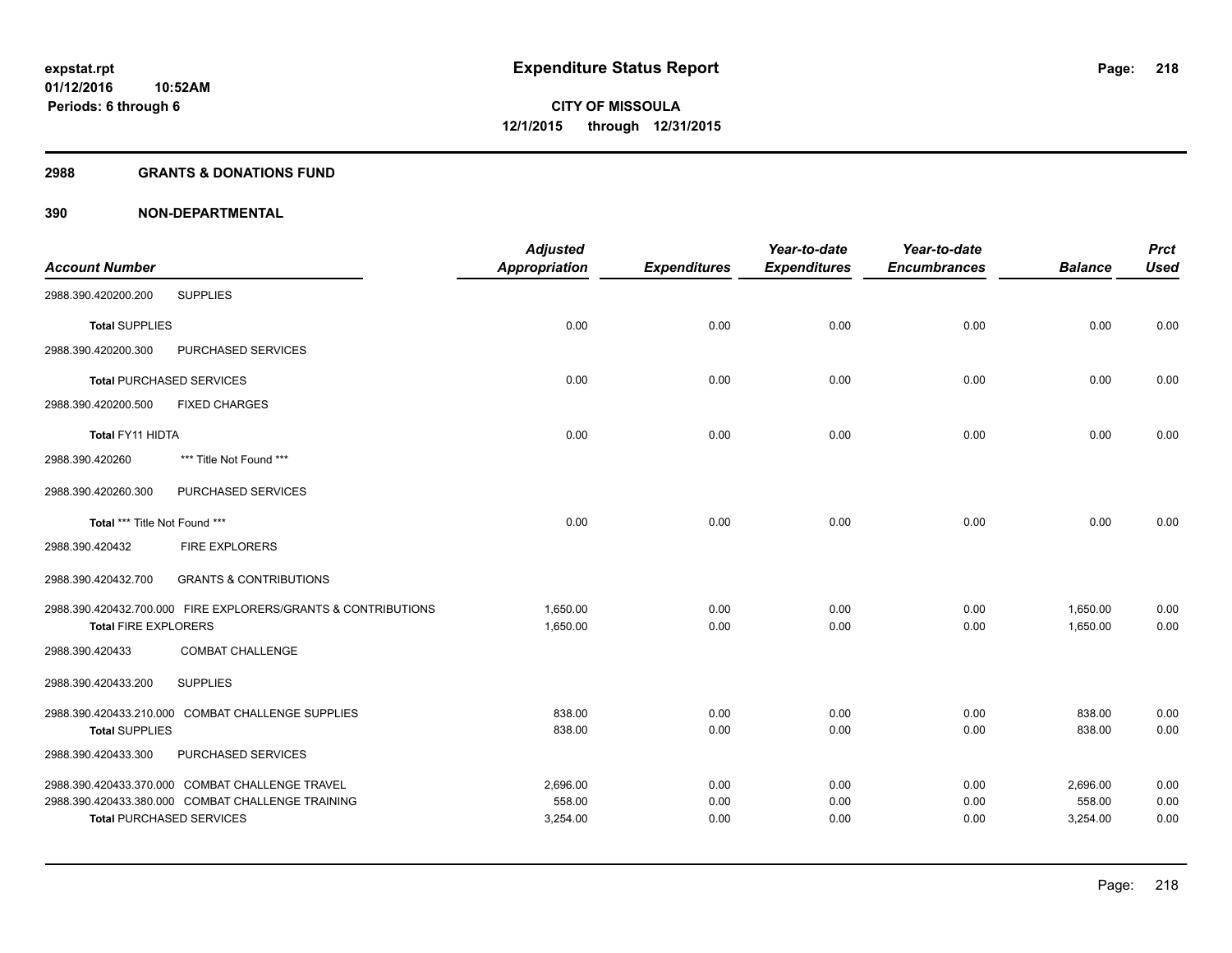#### **2988 GRANTS & DONATIONS FUND**

| <b>Account Number</b>                |                                         | <b>Adjusted</b><br><b>Appropriation</b> | <b>Expenditures</b> | Year-to-date<br><b>Expenditures</b> | Year-to-date<br><b>Encumbrances</b> | <b>Balance</b> | <b>Prct</b><br><b>Used</b> |
|--------------------------------------|-----------------------------------------|-----------------------------------------|---------------------|-------------------------------------|-------------------------------------|----------------|----------------------------|
| 2988.390.420433.700                  | <b>GRANTS &amp; CONTRIBUTIONS</b>       |                                         |                     |                                     |                                     |                |                            |
|                                      | <b>Total GRANTS &amp; CONTRIBUTIONS</b> | 0.00                                    | 0.00                | 0.00                                | 0.00                                | 0.00           | 0.00                       |
| <b>Total COMBAT CHALLENGE</b>        |                                         | 4,092.00                                | 0.00                | 0.00                                | 0.00                                | 4,092.00       | 0.00                       |
| 2988.390.420434                      | <b>THERMAL IMAGERS</b>                  |                                         |                     |                                     |                                     |                |                            |
| 2988.390.420434.900                  | <b>CAPITAL OUTLAY</b>                   |                                         |                     |                                     |                                     |                |                            |
| <b>Total THERMAL IMAGERS</b>         |                                         | 0.00                                    | 0.00                | 0.00                                | 0.00                                | 0.00           | 0.00                       |
| 2988.390.430100                      | <b>GREEN BLOCKS PILOT PROJECT</b>       |                                         |                     |                                     |                                     |                |                            |
| 2988.390.430100.300                  | PURCHASED SERVICES                      |                                         |                     |                                     |                                     |                |                            |
|                                      | <b>Total PURCHASED SERVICES</b>         | 0.00                                    | 0.00                | 0.00                                | 0.00                                | 0.00           | 0.00                       |
| 2988.390.430100.700                  | <b>GRANTS &amp; CONTRIBUTIONS</b>       |                                         |                     |                                     |                                     |                |                            |
|                                      | Total GREEN BLOCKS PILOT PROJECT        | 0.00                                    | 0.00                | 0.00                                | 0.00                                | 0.00           | 0.00                       |
| 2988.390.430230                      | STREET RESTORATION                      |                                         |                     |                                     |                                     |                |                            |
| 2988.390.430230.900                  | CAPITAL OUTLAY                          |                                         |                     |                                     |                                     |                |                            |
| 2988.390.430230.930.000 IMPROVEMENTS |                                         | 24,822.00                               | 0.00                | 0.00                                | 0.00                                | 24,822.00      | 0.00                       |
|                                      | <b>Total STREET RESTORATION</b>         | 24,822.00                               | 0.00                | 0.00                                | 0.00                                | 24,822.00      | 0.00                       |
| 2988.390.430243                      | SCHILLING ST FOOT BRIDGE                |                                         |                     |                                     |                                     |                |                            |
| 2988.390.430243.200                  | <b>SUPPLIES</b>                         |                                         |                     |                                     |                                     |                |                            |
|                                      | Total SCHILLING ST FOOT BRIDGE          | 0.00                                    | 0.00                | 0.00                                | 0.00                                | 0.00           | 0.00                       |
| 2988.390.430264                      | PEDESTRIAN SAFETY                       |                                         |                     |                                     |                                     |                |                            |
| 2988.390.430264.900                  | <b>CAPITAL OUTLAY</b>                   |                                         |                     |                                     |                                     |                |                            |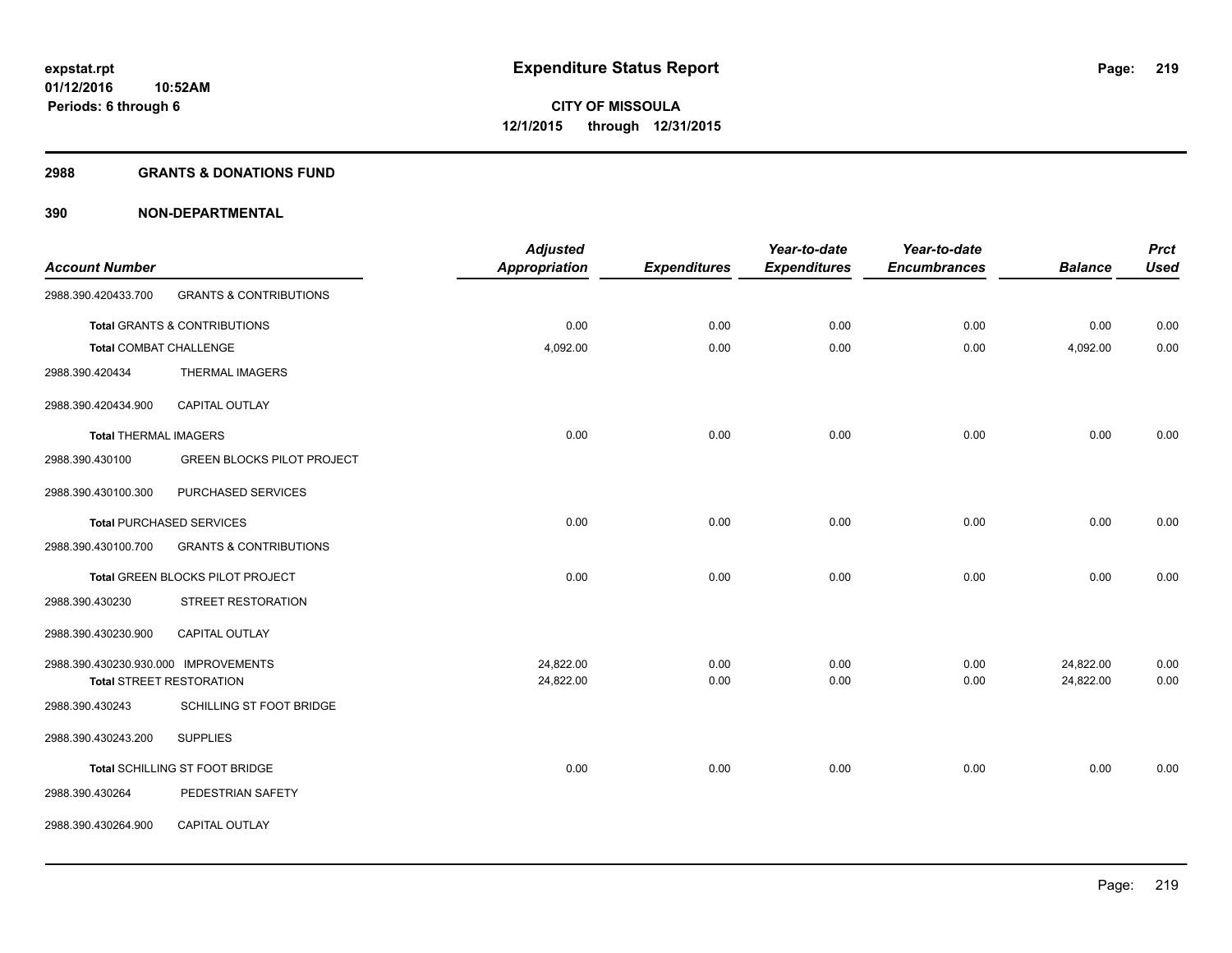#### **2988 GRANTS & DONATIONS FUND**

| <b>Account Number</b>          |                                                                                            | <b>Adjusted</b><br><b>Appropriation</b> | <b>Expenditures</b> | Year-to-date<br><b>Expenditures</b> | Year-to-date<br><b>Encumbrances</b> | <b>Balance</b>           | <b>Prct</b><br><b>Used</b> |
|--------------------------------|--------------------------------------------------------------------------------------------|-----------------------------------------|---------------------|-------------------------------------|-------------------------------------|--------------------------|----------------------------|
| <b>Total PEDESTRIAN SAFETY</b> |                                                                                            | 0.00                                    | 0.00                | 0.00                                | 0.00                                | 0.00                     | 0.00                       |
| 2988.390.430300                | <b>EECBG</b>                                                                               |                                         |                     |                                     |                                     |                          |                            |
| 2988.390.430300.300            | PURCHASED SERVICES                                                                         |                                         |                     |                                     |                                     |                          |                            |
| <b>Total EECBG</b>             |                                                                                            | 0.00                                    | 0.00                | 0.00                                | 0.00                                | 0.00                     | 0.00                       |
| 2988.390.431400                | <b>ENGINEERING</b>                                                                         |                                         |                     |                                     |                                     |                          |                            |
| 2988.390.431400.300            | PURCHASED SERVICES                                                                         |                                         |                     |                                     |                                     |                          |                            |
| <b>Total ENGINEERING</b>       |                                                                                            | 0.00                                    | 0.00                | 0.00                                | 0.00                                | 0.00                     | 0.00                       |
| 2988.390.460416                | PARKS GPS TRACKING GRANT(ARRA)                                                             |                                         |                     |                                     |                                     |                          |                            |
| 2988.390.460416.300            | PURCHASED SERVICES                                                                         |                                         |                     |                                     |                                     |                          |                            |
|                                | Total PARKS GPS TRACKING GRANT(ARRA)                                                       | 0.00                                    | 0.00                | 0.00                                | 0.00                                | 0.00                     | 0.00                       |
| 2988.390.470402                | <b>BROWNFIELD CLEANUP</b>                                                                  |                                         |                     |                                     |                                     |                          |                            |
| 2988.390.470402.700            | <b>GRANTS &amp; CONTRIBUTIONS</b>                                                          |                                         |                     |                                     |                                     |                          |                            |
|                                | Total BROWNFIELD CLEANUP                                                                   | 0.00                                    | 0.00                | 0.00                                | 0.00                                | 0.00                     | 0.00                       |
| 2988.390.470404                | BROWNFIELDS CLEANUP RLF                                                                    |                                         |                     |                                     |                                     |                          |                            |
| 2988.390.470404.300            | PURCHASED SERVICES                                                                         |                                         |                     |                                     |                                     |                          |                            |
|                                | <b>Total PURCHASED SERVICES</b>                                                            | 0.00                                    | 0.00                | 0.00                                | 0.00                                | 0.00                     | 0.00                       |
| 2988.390.470404.700            | <b>GRANTS &amp; CONTRIBUTIONS</b>                                                          |                                         |                     |                                     |                                     |                          |                            |
|                                | 2988.390.470404.700.000 BROWNSFIELD RLF CLEANUP<br><b>Total GRANTS &amp; CONTRIBUTIONS</b> | 587,106.00<br>587,106.00                | 0.00<br>0.00        | 1,093.00<br>1,093.00                | 0.00<br>0.00                        | 586,013.00<br>586,013.00 | 0.19<br>0.19               |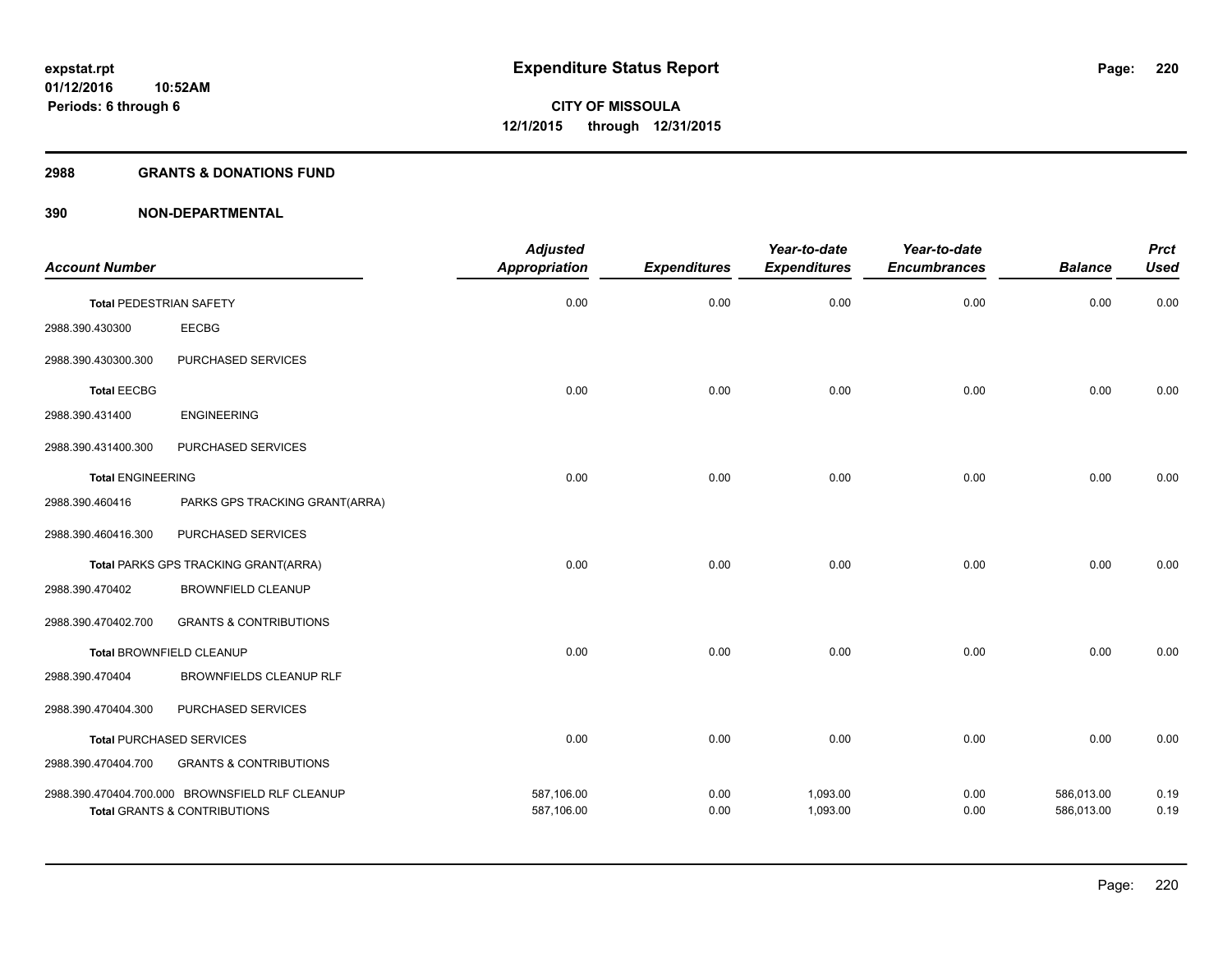#### **2988 GRANTS & DONATIONS FUND**

| <b>Account Number</b>          |                                           | <b>Adjusted</b><br>Appropriation | <b>Expenditures</b> | Year-to-date<br><b>Expenditures</b> | Year-to-date<br><b>Encumbrances</b> | <b>Balance</b> | <b>Prct</b><br><b>Used</b> |
|--------------------------------|-------------------------------------------|----------------------------------|---------------------|-------------------------------------|-------------------------------------|----------------|----------------------------|
| 2988.390.470404.800            | OTHER OBJECTS                             |                                  |                     |                                     |                                     |                |                            |
| <b>Total OTHER OBJECTS</b>     |                                           | 0.00                             | 0.00                | 0.00                                | 0.00                                | 0.00           | 0.00                       |
|                                | Total BROWNFIELDS CLEANUP RLF             | 587,106.00                       | 0.00                | 1,093.00                            | 0.00                                | 586,013.00     | 0.19                       |
| 2988.390.470405                | BROWNFIELD AREA-WIDE PLANNING GRANT       |                                  |                     |                                     |                                     |                |                            |
| 2988.390.470405.700            | <b>GRANTS &amp; CONTRIBUTIONS</b>         |                                  |                     |                                     |                                     |                |                            |
|                                | <b>Total GRANTS &amp; CONTRIBUTIONS</b>   | 0.00                             | 0.00                | 0.00                                | 0.00                                | 0.00           | 0.00                       |
| 2988.390.470405.800            | OTHER OBJECTS                             |                                  |                     |                                     |                                     |                |                            |
|                                | Total BROWNFIELD AREA-WIDE PLANNING GRANT | 0.00                             | 0.00                | 0.00                                | 0.00                                | 0.00           | 0.00                       |
| 2988.390.480002                | <b>DEPT OF AG INTERN</b>                  |                                  |                     |                                     |                                     |                |                            |
| 2988.390.480002.100            | PERSONAL SERVICES                         |                                  |                     |                                     |                                     |                |                            |
| <b>Total DEPT OF AG INTERN</b> |                                           | 0.00                             | 0.00                | 0.00                                | 0.00                                | 0.00           | 0.00                       |
| 2988.390.510110                | <b>MERCHANT SERVICES</b>                  |                                  |                     |                                     |                                     |                |                            |
| 2988.390.510110.500            | <b>FIXED CHARGES</b>                      |                                  |                     |                                     |                                     |                |                            |
|                                | <b>Total MERCHANT SERVICES</b>            | 0.00                             | 0.00                | 0.00                                | 0.00                                | 0.00           | 0.00                       |
| <b>Total NON-DEPARTMENTAL</b>  |                                           | 2,088,939.00                     | 30,099.21           | 194,542.11                          | 0.00                                | 1,894,396.89   | 9.31                       |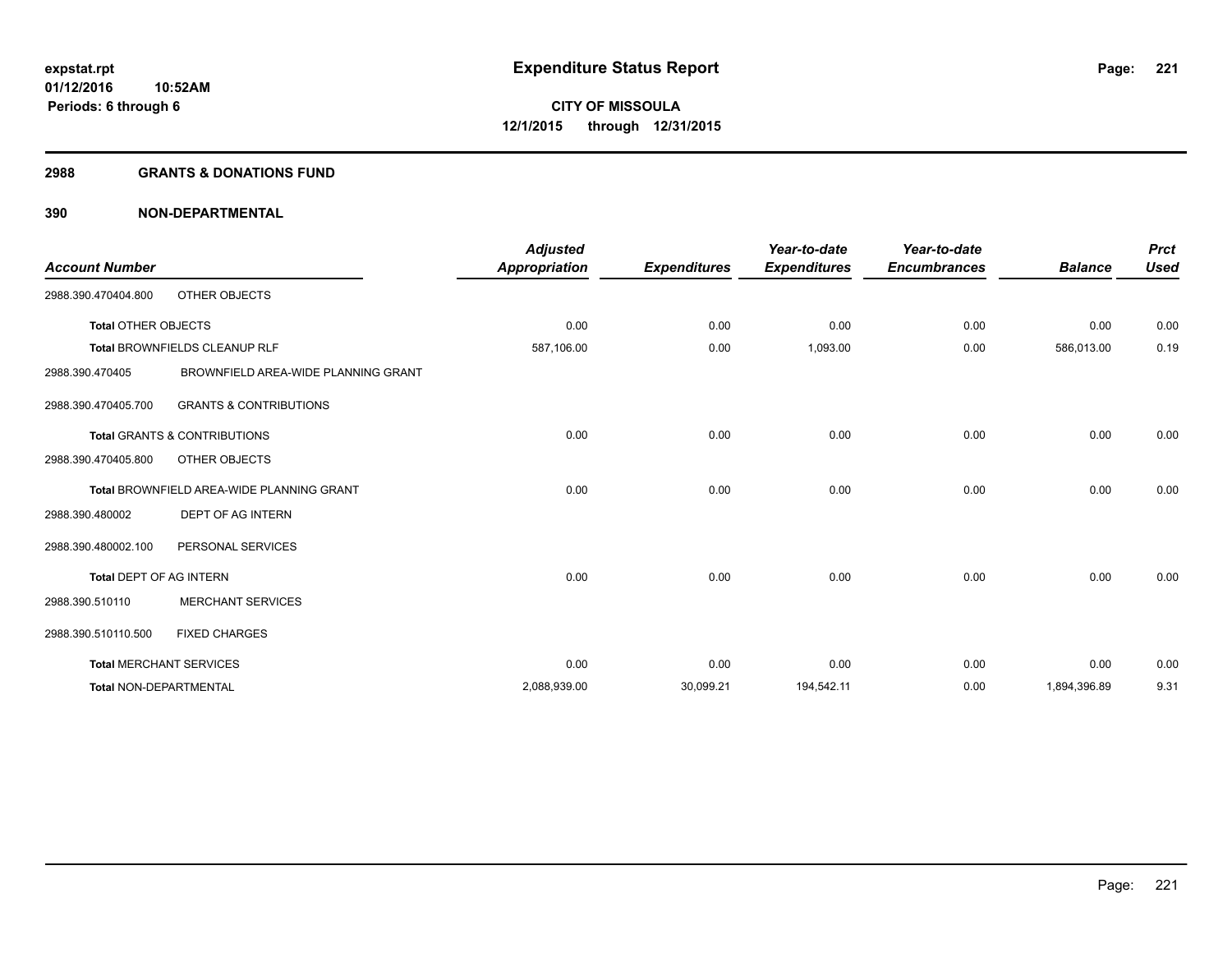#### **2988 GRANTS & DONATIONS FUND**

#### **400 ENTITLEMENT GRANTS**

| <b>Account Number</b>      |                                                    | <b>Adjusted</b><br><b>Appropriation</b> | <b>Expenditures</b> | Year-to-date<br><b>Expenditures</b> | Year-to-date<br><b>Encumbrances</b> | <b>Balance</b> | <b>Prct</b><br><b>Used</b> |
|----------------------------|----------------------------------------------------|-----------------------------------------|---------------------|-------------------------------------|-------------------------------------|----------------|----------------------------|
| 2988.400.470320            | <b>GOOMZEE INC BSTF GRANT</b>                      |                                         |                     |                                     |                                     |                |                            |
| 2988.400.470320.700        | <b>GRANTS &amp; CONTRIBUTIONS</b>                  |                                         |                     |                                     |                                     |                |                            |
|                            | Total GOOMZEE INC BSTF GRANT                       | 0.00                                    | 0.00                | 0.00                                | 0.00                                | 0.00           | 0.00                       |
| 2988.400.470321            | ADVANCED TECHNOLOGY GROUP/ BSTF GRANT              |                                         |                     |                                     |                                     |                |                            |
| 2988.400.470321.700        | <b>GRANTS &amp; CONTRIBUTIONS</b>                  |                                         |                     |                                     |                                     |                |                            |
|                            | <b>Total ADVANCED TECHNOLOGY GROUP/ BSTF GRANT</b> | 0.00                                    | 0.00                | 0.00                                | 0.00                                | 0.00           | 0.00                       |
| 2988.400.470322            | RIVERTOP RENEWABLES/BSTFG                          |                                         |                     |                                     |                                     |                |                            |
| 2988.400.470322.700        | <b>GRANTS &amp; CONTRIBUTIONS</b>                  |                                         |                     |                                     |                                     |                |                            |
|                            | Total RIVERTOP RENEWABLES/BSTFG                    | 0.00                                    | 0.00                | 0.00                                | 0.00                                | 0.00           | 0.00                       |
| 2988.400.470323            | <b>TERRA ECHOS/BSTFG</b>                           |                                         |                     |                                     |                                     |                |                            |
| 2988.400.470323.700        | <b>GRANTS &amp; CONTRIBUTIONS</b>                  |                                         |                     |                                     |                                     |                |                            |
|                            | <b>Total TERRA ECHOS/BSTFG</b>                     | 0.00                                    | 0.00                | 0.00                                | 0.00                                | 0.00           | 0.00                       |
| 2988.400.510110            | <b>MERCHANT SERVICES</b>                           |                                         |                     |                                     |                                     |                |                            |
| 2988.400.510110.500        | <b>FIXED CHARGES</b>                               |                                         |                     |                                     |                                     |                |                            |
| <b>Total FIXED CHARGES</b> |                                                    | 0.00                                    | 0.00                | 0.00                                | 0.00                                | 0.00           | 0.00                       |
|                            | <b>Total ENTITLEMENT GRANTS</b>                    | 0.00                                    | 0.00                | 0.00                                | 0.00                                | 0.00           | 0.00                       |
|                            | Total GRANTS & DONATIONS FUND                      | 2,088,939.00                            | 34,480.59           | 310,213.54                          | 0.00                                | 1,778,725.46   | 14.85                      |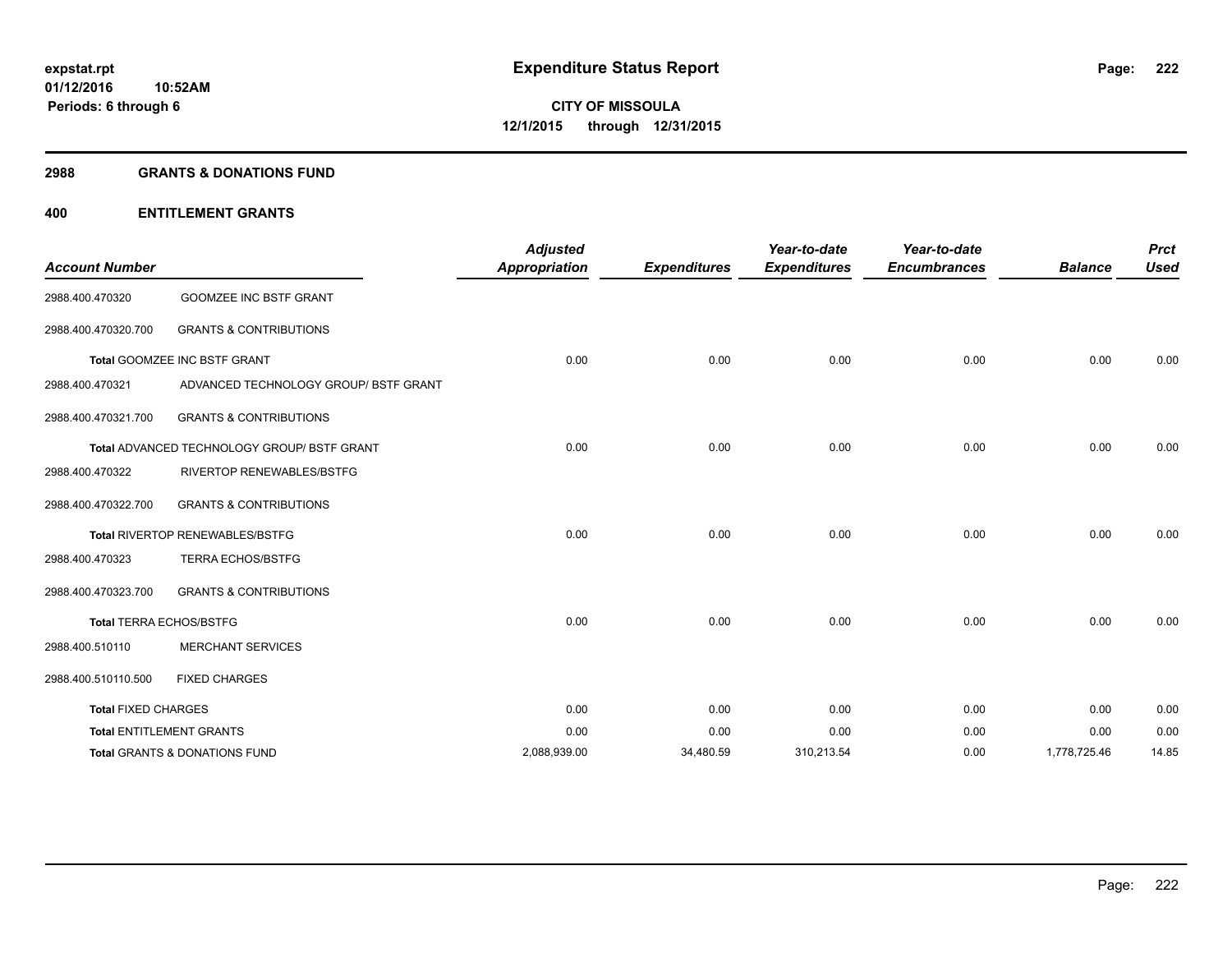#### **3000 SID REVOLVING FUND**

| <b>Account Number</b>           |                                                  | <b>Adjusted</b><br><b>Appropriation</b> | <b>Expenditures</b> | Year-to-date<br><b>Expenditures</b> | Year-to-date<br><b>Encumbrances</b> | <b>Balance</b> | <b>Prct</b><br><b>Used</b> |
|---------------------------------|--------------------------------------------------|-----------------------------------------|---------------------|-------------------------------------|-------------------------------------|----------------|----------------------------|
| 3000.390.510110                 | <b>MERCHANT SERVICES</b>                         |                                         |                     |                                     |                                     |                |                            |
| 3000.390.510110.500             | <b>FIXED CHARGES</b>                             |                                         |                     |                                     |                                     |                |                            |
| <b>Total MERCHANT SERVICES</b>  |                                                  | 0.00                                    | 0.00                | 0.00                                | 0.00                                | 0.00           | 0.00                       |
| 3000.390.521000                 | INTERFUND OPERATING TRANSFERS                    |                                         |                     |                                     |                                     |                |                            |
| 3000.390.521000.800             | OTHER OBJECTS                                    |                                         |                     |                                     |                                     |                |                            |
|                                 | 3000.390.521000.820.000 TRANSFERS TO OTHER FUNDS | 100,000.00                              | 0.00                | 0.00                                | 0.00                                | 100.000.00     | 0.00                       |
|                                 | <b>Total INTERFUND OPERATING TRANSFERS</b>       | 100,000.00                              | 0.00                | 0.00                                | 0.00                                | 100,000.00     | 0.00                       |
| <b>Total SID REVOLVING FUND</b> |                                                  | 100.000.00                              | 0.00                | 0.00                                | 0.00                                | 100.000.00     | 0.00                       |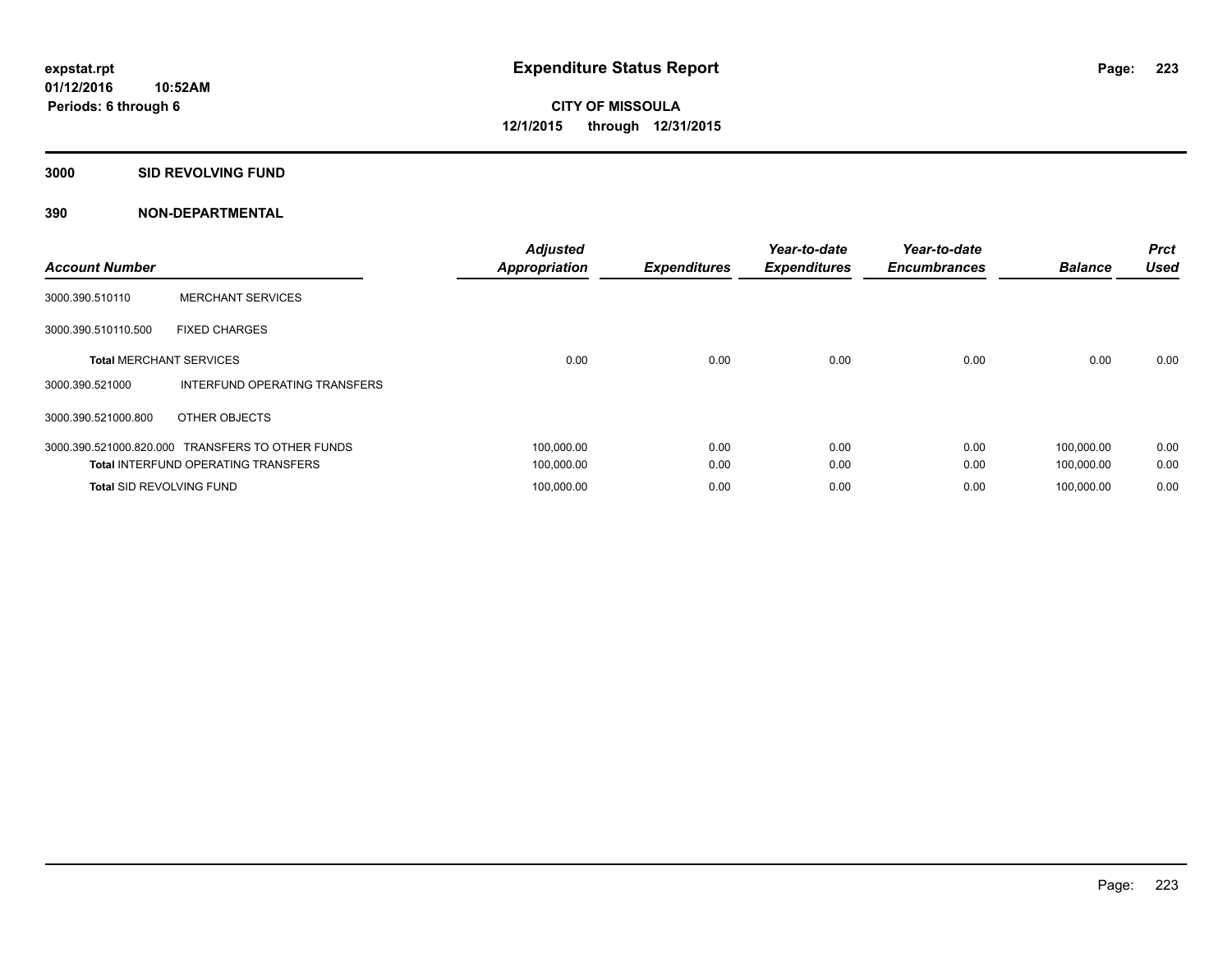**3005 SID REBATES**

| <b>Account Number</b>    |                          | <b>Adjusted</b><br>Appropriation | <b>Expenditures</b> | Year-to-date<br><b>Expenditures</b> | Year-to-date<br><b>Encumbrances</b> | <b>Balance</b> | Prct<br><b>Used</b> |
|--------------------------|--------------------------|----------------------------------|---------------------|-------------------------------------|-------------------------------------|----------------|---------------------|
| 3005.390.510110          | <b>MERCHANT SERVICES</b> |                                  |                     |                                     |                                     |                |                     |
| 3005.390.510110.500      | <b>FIXED CHARGES</b>     |                                  |                     |                                     |                                     |                |                     |
| <b>Total SID REBATES</b> |                          | 0.00                             | 0.00                | 0.00                                | 0.00                                | 0.00           | 0.00                |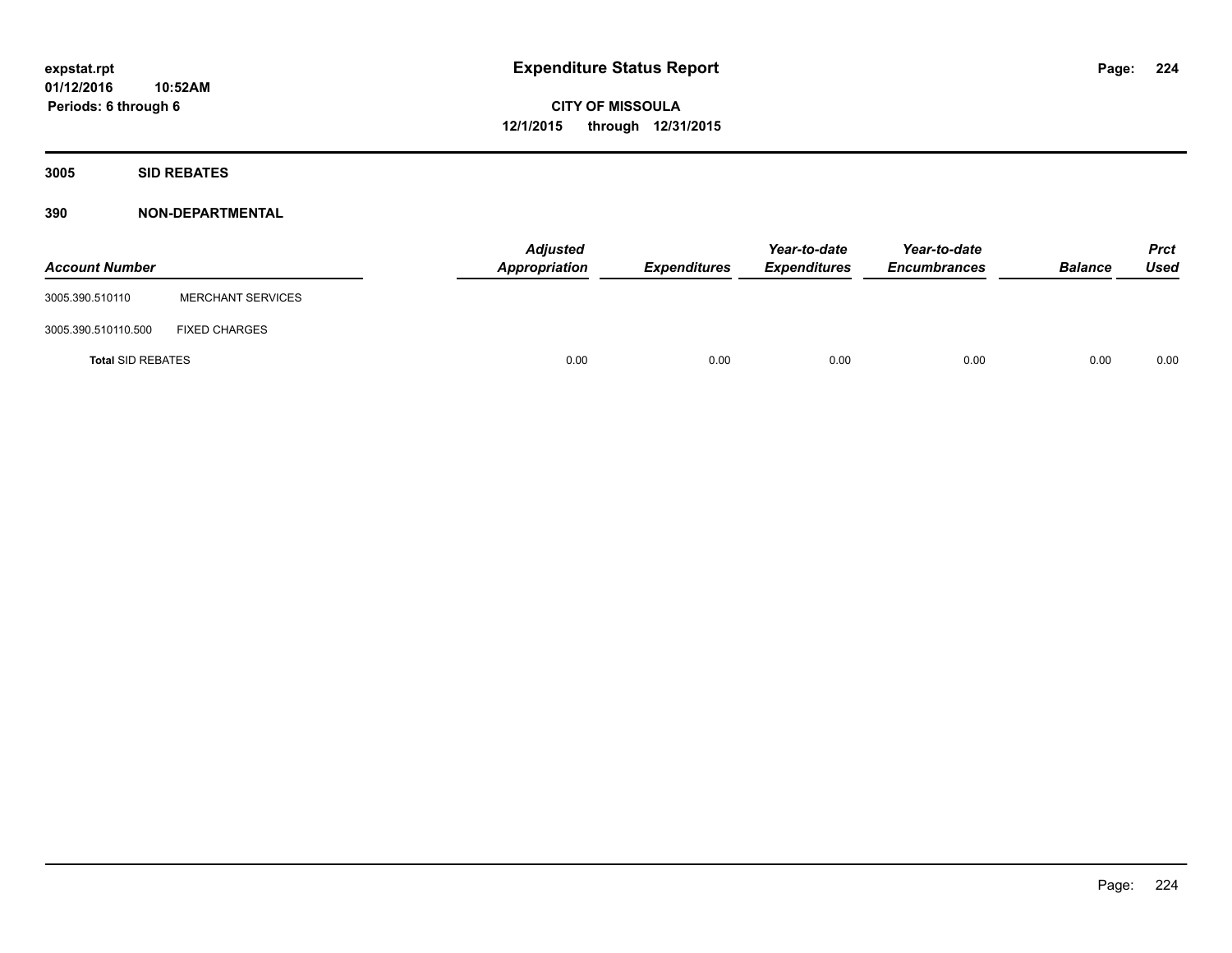## **01/12/2016 10:52AM Periods: 6 through 6**

**CITY OF MISSOULA 12/1/2015 through 12/31/2015**

## **3065 1998 PUBLIC SAFETY G O BONDS FUND**

**000 \*\*\* Title Not Found \*\*\***

| <b>Account Number</b>         |                         | <b>Adjusted</b><br>Appropriation | <b>Expenditures</b> | Year-to-date<br><b>Expenditures</b> | Year-to-date<br><b>Encumbrances</b> | <b>Balance</b> | <b>Prct</b><br><b>Used</b> |
|-------------------------------|-------------------------|----------------------------------|---------------------|-------------------------------------|-------------------------------------|----------------|----------------------------|
| 3065.000.520100               | *** Title Not Found *** |                                  |                     |                                     |                                     |                |                            |
| 3065.000.520100.800           | OTHER OBJECTS           |                                  |                     |                                     |                                     |                |                            |
| Total *** Title Not Found *** |                         | 0.00                             | 0.00                | 0.00                                | 0.00                                | 0.00           | 0.00                       |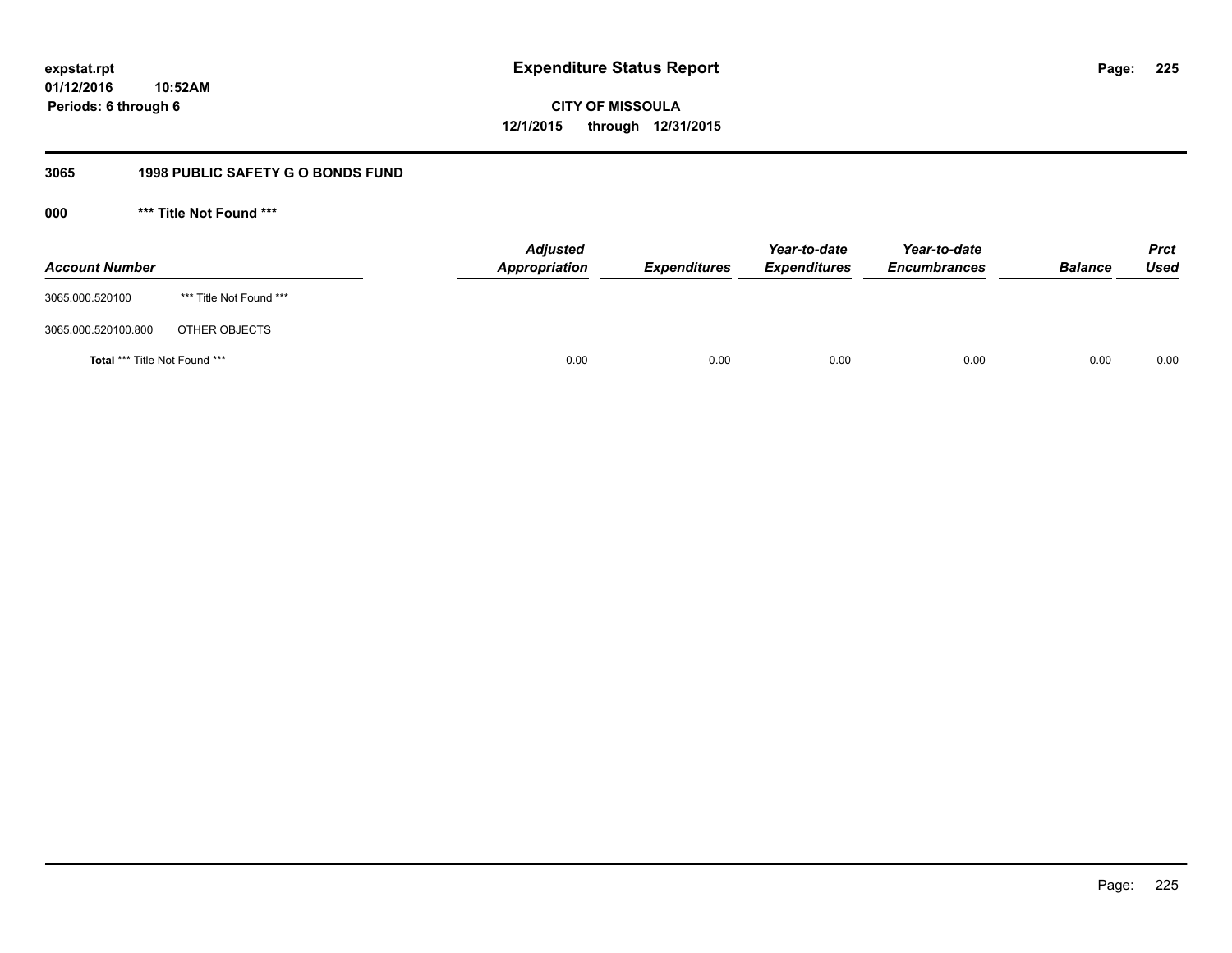## **01/12/2016 10:52AM Periods: 6 through 6**

**CITY OF MISSOULA 12/1/2015 through 12/31/2015**

## **3065 1998 PUBLIC SAFETY G O BONDS FUND**

| <b>Account Number</b>          |                                         | <b>Adjusted</b><br><b>Appropriation</b> | <b>Expenditures</b> | Year-to-date<br><b>Expenditures</b> | Year-to-date<br><b>Encumbrances</b> | <b>Balance</b> | <b>Prct</b><br>Used |
|--------------------------------|-----------------------------------------|-----------------------------------------|---------------------|-------------------------------------|-------------------------------------|----------------|---------------------|
| 3065.390.510110                | <b>MERCHANT SERVICES</b>                |                                         |                     |                                     |                                     |                |                     |
| 3065.390.510110.500            | <b>FIXED CHARGES</b>                    |                                         |                     |                                     |                                     |                |                     |
| <b>Total MERCHANT SERVICES</b> |                                         | 0.00                                    | 0.00                | 0.00                                | 0.00                                | 0.00           | 0.00                |
|                                | Total 1998 PUBLIC SAFETY G O BONDS FUND | 0.00                                    | 0.00                | 0.00                                | 0.00                                | 0.00           | 0.00                |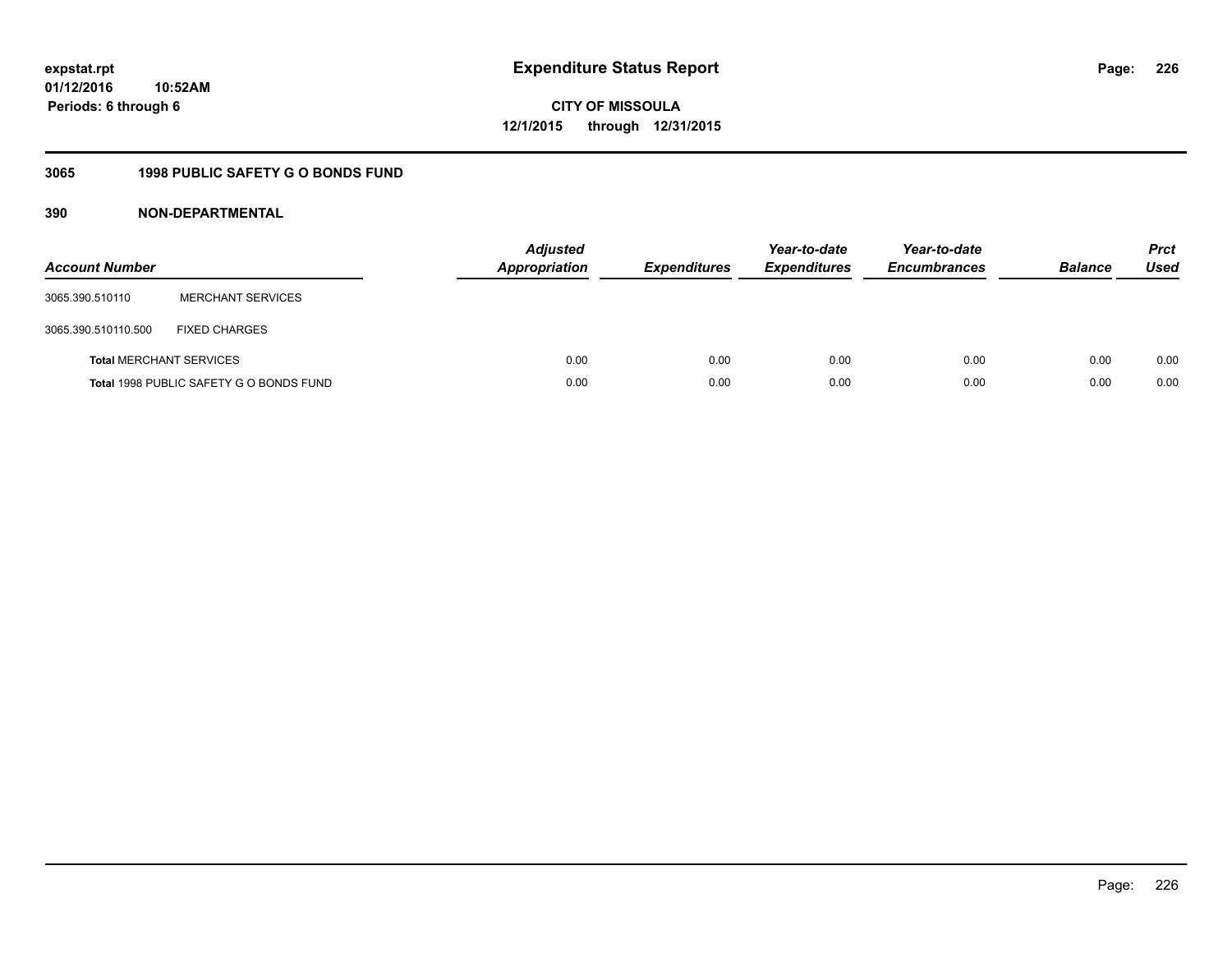#### **3070 1996 OPEN SPACE GO BONDS**

| <b>Account Number</b>          |                                | <b>Adjusted</b><br><b>Appropriation</b> | <b>Expenditures</b> | Year-to-date<br><b>Expenditures</b> | Year-to-date<br><b>Encumbrances</b> | <b>Balance</b> | <b>Prct</b><br><b>Used</b> |
|--------------------------------|--------------------------------|-----------------------------------------|---------------------|-------------------------------------|-------------------------------------|----------------|----------------------------|
| 3070.390.490100                | <b>GO BONDS</b>                |                                         |                     |                                     |                                     |                |                            |
| 3070.390.490100.800            | OTHER OBJECTS                  |                                         |                     |                                     |                                     |                |                            |
| <b>Total GO BONDS</b>          |                                | 0.00                                    | 0.00                | 0.00                                | 0.00                                | 0.00           | 0.00                       |
| 3070.390.510110                | <b>MERCHANT SERVICES</b>       |                                         |                     |                                     |                                     |                |                            |
| 3070.390.510110.500            | <b>FIXED CHARGES</b>           |                                         |                     |                                     |                                     |                |                            |
| <b>Total MERCHANT SERVICES</b> |                                | 0.00                                    | 0.00                | 0.00                                | 0.00                                | 0.00           | 0.00                       |
|                                | Total 1996 OPEN SPACE GO BONDS | 0.00                                    | 0.00                | 0.00                                | 0.00                                | 0.00           | 0.00                       |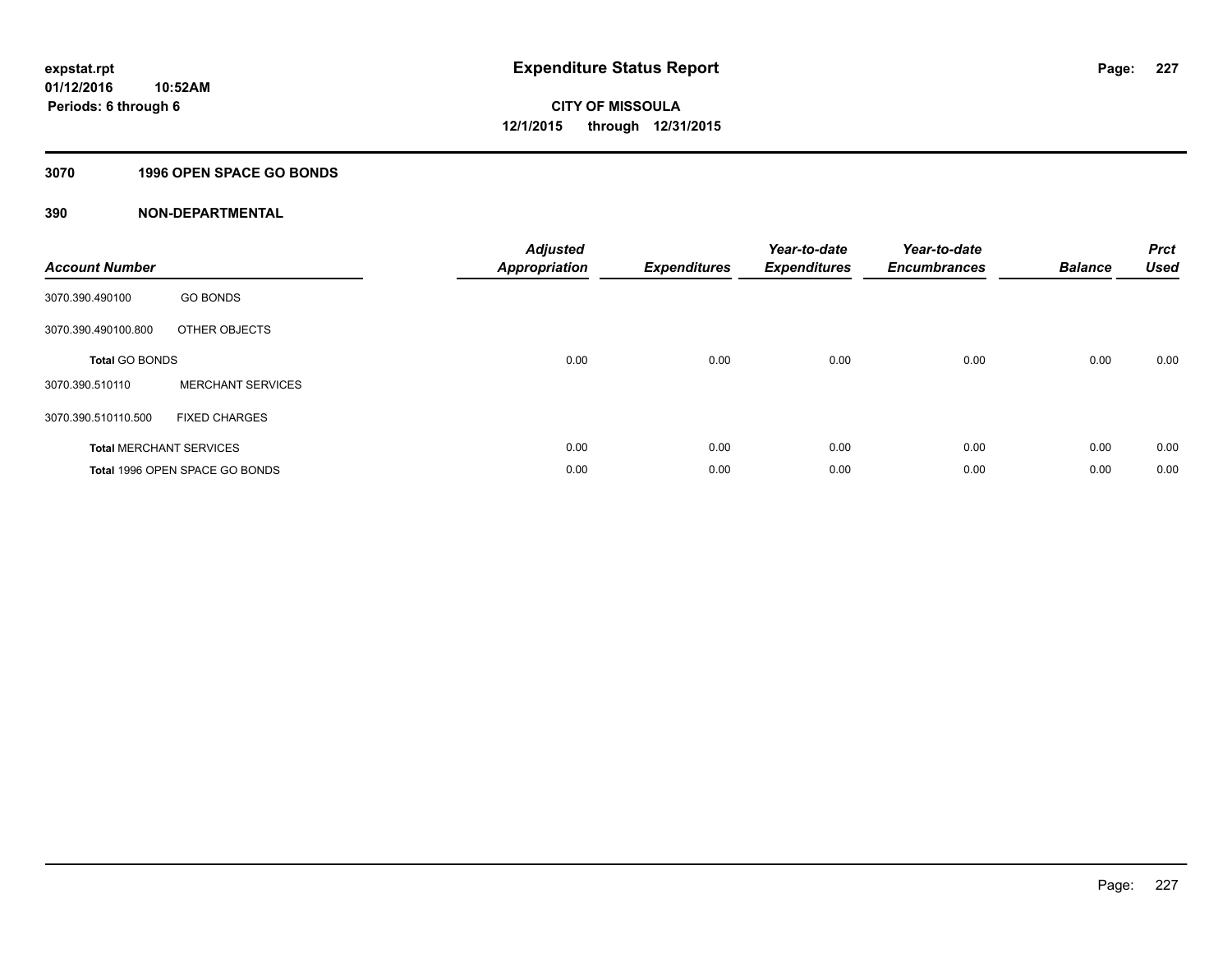#### **3075 1997 OPEN SPACE G O BOND FUND**

| <b>Account Number</b> |                                     | <b>Adjusted</b><br><b>Appropriation</b> | <b>Expenditures</b> | Year-to-date<br><b>Expenditures</b> | Year-to-date<br><b>Encumbrances</b> | <b>Balance</b> | <b>Prct</b><br>Used |
|-----------------------|-------------------------------------|-----------------------------------------|---------------------|-------------------------------------|-------------------------------------|----------------|---------------------|
| 3075.390.490100       | <b>GO BONDS</b>                     |                                         |                     |                                     |                                     |                |                     |
| 3075.390.490100.800   | OTHER OBJECTS                       |                                         |                     |                                     |                                     |                |                     |
| <b>Total GO BONDS</b> |                                     | 0.00                                    | 0.00                | 0.00                                | 0.00                                | 0.00           | 0.00                |
| 3075.390.510110       | <b>MERCHANT SERVICES</b>            |                                         |                     |                                     |                                     |                |                     |
| 3075.390.510110.500   | <b>FIXED CHARGES</b>                |                                         |                     |                                     |                                     |                |                     |
|                       | <b>Total MERCHANT SERVICES</b>      | 0.00                                    | 0.00                | 0.00                                | 0.00                                | 0.00           | 0.00                |
|                       | Total 1997 OPEN SPACE G O BOND FUND | 0.00                                    | 0.00                | 0.00                                | 0.00                                | 0.00           | 0.00                |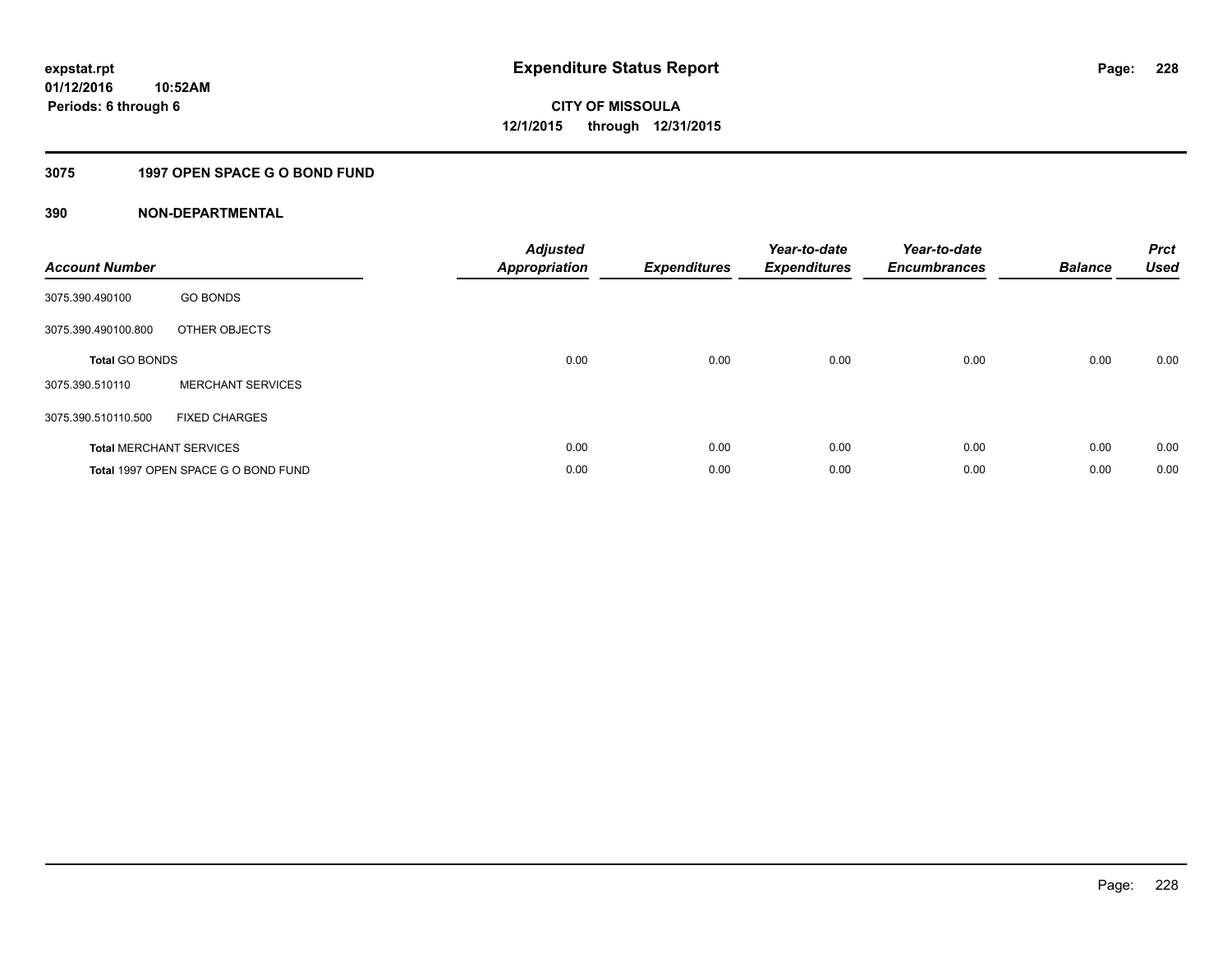## **01/12/2016 10:52AM Periods: 6 through 6**

**CITY OF MISSOULA 12/1/2015 through 12/31/2015**

#### **3080 1994 FIRE EQUIP/CITY HALLS REFUND BOND F**

| <b>Account Number</b>     |                                                | <b>Adjusted</b><br><b>Appropriation</b> | <b>Expenditures</b> | Year-to-date<br><b>Expenditures</b> | Year-to-date<br><b>Encumbrances</b> | <b>Balance</b> | <b>Prct</b><br><b>Used</b> |
|---------------------------|------------------------------------------------|-----------------------------------------|---------------------|-------------------------------------|-------------------------------------|----------------|----------------------------|
| 3080.390.490100           | <b>GO BONDS</b>                                |                                         |                     |                                     |                                     |                |                            |
| 3080.390.490100.600       | <b>DEBT SERVICE</b>                            |                                         |                     |                                     |                                     |                |                            |
| <b>Total DEBT SERVICE</b> |                                                | 0.00                                    | 0.00                | 0.00                                | 0.00                                | 0.00           | 0.00                       |
| 3080.390.490100.800       | OTHER OBJECTS                                  |                                         |                     |                                     |                                     |                |                            |
| <b>Total GO BONDS</b>     |                                                | 0.00                                    | 0.00                | 0.00                                | 0.00                                | 0.00           | 0.00                       |
| 3080.390.510110           | <b>MERCHANT SERVICES</b>                       |                                         |                     |                                     |                                     |                |                            |
| 3080.390.510110.500       | <b>FIXED CHARGES</b>                           |                                         |                     |                                     |                                     |                |                            |
|                           | <b>Total MERCHANT SERVICES</b>                 | 0.00                                    | 0.00                | 0.00                                | 0.00                                | 0.00           | 0.00                       |
|                           | Total 1994 FIRE EQUIP/CITY HALLS REFUND BOND F | 0.00                                    | 0.00                | 0.00                                | 0.00                                | 0.00           | 0.00                       |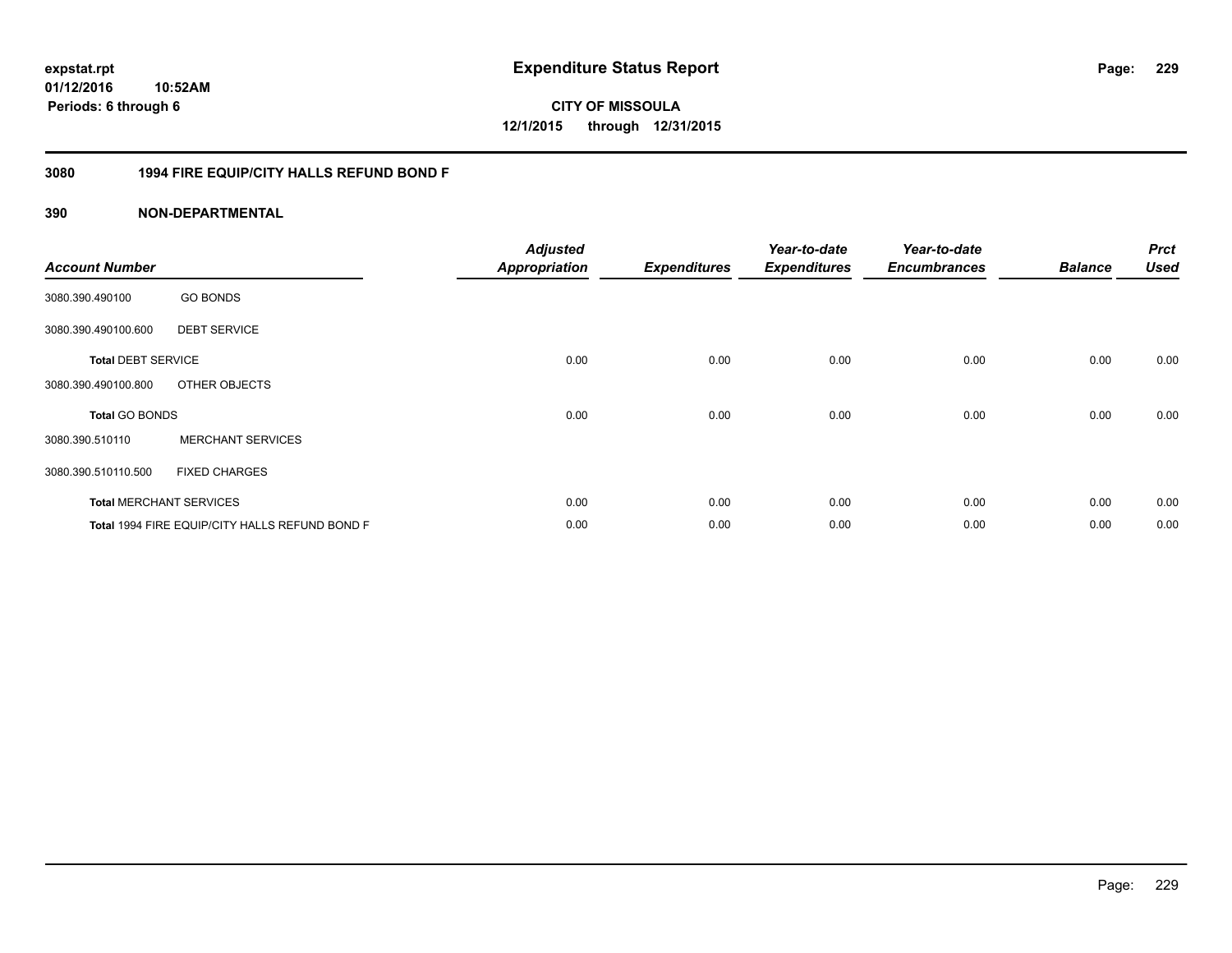#### **3085 1993 FIRE STATION G O BOND FUND**

| <b>Account Number</b> |                                       | <b>Adjusted</b><br><b>Appropriation</b> | <b>Expenditures</b> | Year-to-date<br><b>Expenditures</b> | Year-to-date<br><b>Encumbrances</b> | <b>Balance</b> | <b>Prct</b><br><b>Used</b> |
|-----------------------|---------------------------------------|-----------------------------------------|---------------------|-------------------------------------|-------------------------------------|----------------|----------------------------|
| 3085.390.490100       | <b>GO BONDS</b>                       |                                         |                     |                                     |                                     |                |                            |
| 3085.390.490100.800   | OTHER OBJECTS                         |                                         |                     |                                     |                                     |                |                            |
| <b>Total GO BONDS</b> |                                       | 0.00                                    | 0.00                | 0.00                                | 0.00                                | 0.00           | 0.00                       |
| 3085.390.510110       | <b>MERCHANT SERVICES</b>              |                                         |                     |                                     |                                     |                |                            |
| 3085.390.510110.500   | <b>FIXED CHARGES</b>                  |                                         |                     |                                     |                                     |                |                            |
|                       | <b>Total MERCHANT SERVICES</b>        | 0.00                                    | 0.00                | 0.00                                | 0.00                                | 0.00           | 0.00                       |
|                       | Total 1993 FIRE STATION G O BOND FUND | 0.00                                    | 0.00                | 0.00                                | 0.00                                | 0.00           | 0.00                       |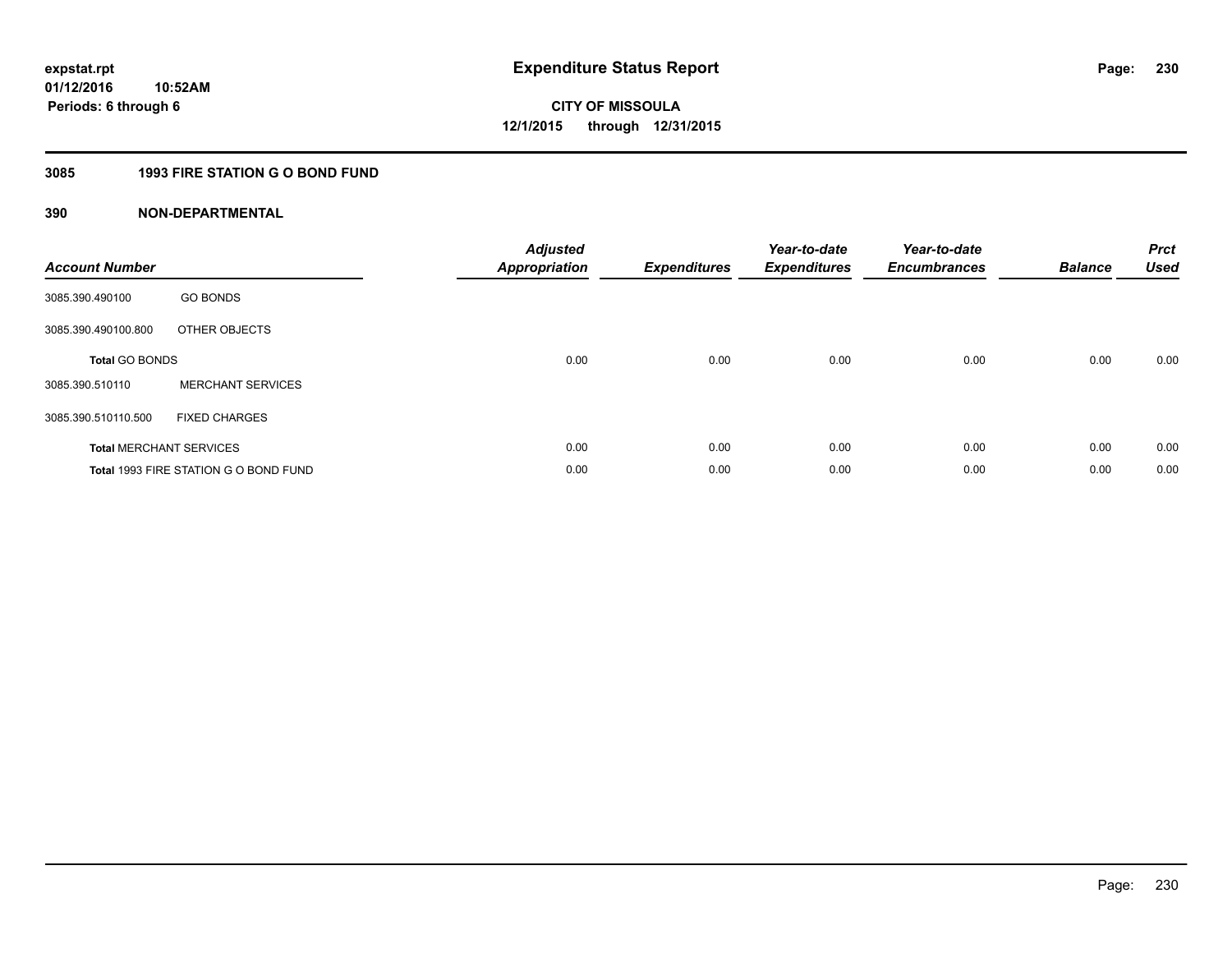#### **3090 2004 AQUATICS BOND**

| <b>Account Number</b>     |                                | <b>Adjusted</b><br><b>Appropriation</b> | <b>Expenditures</b> | Year-to-date<br><b>Expenditures</b> | Year-to-date<br><b>Encumbrances</b> | <b>Balance</b> | <b>Prct</b><br><b>Used</b> |
|---------------------------|--------------------------------|-----------------------------------------|---------------------|-------------------------------------|-------------------------------------|----------------|----------------------------|
| 3090.390.490100           | <b>GO BONDS</b>                |                                         |                     |                                     |                                     |                |                            |
| 3090.390.490100.600       | <b>DEBT SERVICE</b>            |                                         |                     |                                     |                                     |                |                            |
| <b>Total DEBT SERVICE</b> |                                | 0.00                                    | 0.00                | 0.00                                | 0.00                                | 0.00           | 0.00                       |
| 3090.390.490100.800       | OTHER OBJECTS                  |                                         |                     |                                     |                                     |                |                            |
| Total GO BONDS            |                                | 0.00                                    | 0.00                | 0.00                                | 0.00                                | 0.00           | 0.00                       |
| 3090.390.510110           | <b>MERCHANT SERVICES</b>       |                                         |                     |                                     |                                     |                |                            |
| 3090.390.510110.500       | <b>FIXED CHARGES</b>           |                                         |                     |                                     |                                     |                |                            |
|                           | <b>Total MERCHANT SERVICES</b> | 0.00                                    | 0.00                | 0.00                                | 0.00                                | 0.00           | 0.00                       |
| Total 2004 AQUATICS BOND  |                                | 0.00                                    | 0.00                | 0.00                                | 0.00                                | 0.00           | 0.00                       |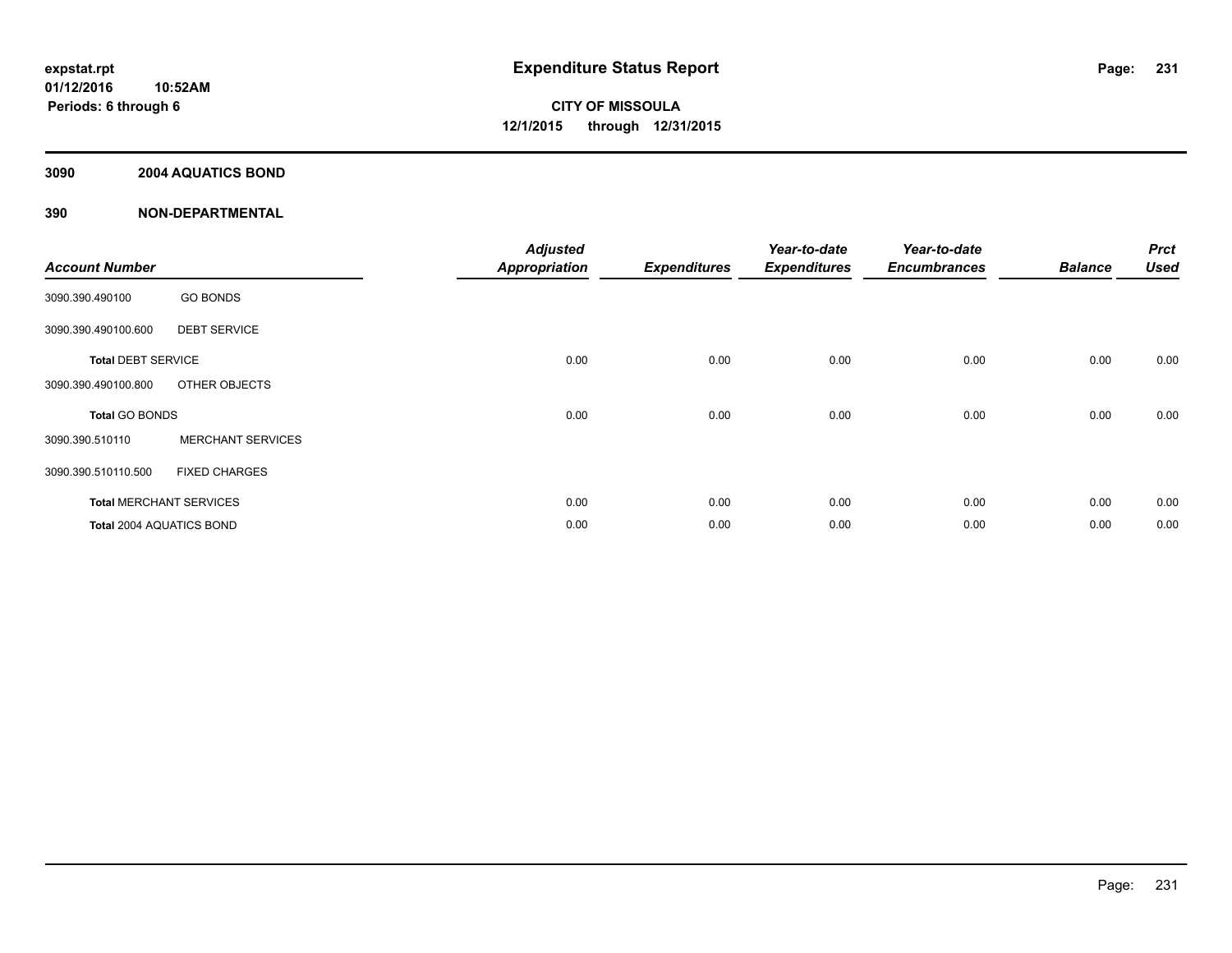**Periods: 6 through 6**

**CITY OF MISSOULA 12/1/2015 through 12/31/2015**

#### **3091 SERIES 2012A AQUATICS REFUNDING BOND**

|                                   |                                                 | <b>Adjusted</b> |                     | Year-to-date        | Year-to-date        |                | <b>Prct</b> |
|-----------------------------------|-------------------------------------------------|-----------------|---------------------|---------------------|---------------------|----------------|-------------|
| <b>Account Number</b>             |                                                 | Appropriation   | <b>Expenditures</b> | <b>Expenditures</b> | <b>Encumbrances</b> | <b>Balance</b> | <b>Used</b> |
| 3091.390.490100                   | <b>GO BONDS</b>                                 |                 |                     |                     |                     |                |             |
| 3091.390.490100.600               | <b>DEBT SERVICE</b>                             |                 |                     |                     |                     |                |             |
| 3091.390.490100.610.000 PRINCIPAL |                                                 | 505,000.00      | 0.00                | 0.00                | 0.00                | 505,000.00     | 0.00        |
|                                   | 3091.390.490100.620.000 INTEREST / SERVICE FEES | 90,148.00       | 44,898.75           | 45,248.75           | 0.00                | 44,899.25      | 50.19       |
| <b>Total DEBT SERVICE</b>         |                                                 | 595,148.00      | 44,898.75           | 45,248.75           | 0.00                | 549,899.25     | 7.60        |
| 3091.390.490100.800               | OTHER OBJECTS                                   |                 |                     |                     |                     |                |             |
| <b>Total OTHER OBJECTS</b>        |                                                 | 0.00            | 0.00                | 0.00                | 0.00                | 0.00           | 0.00        |
| <b>Total GO BONDS</b>             |                                                 | 595,148.00      | 44,898.75           | 45,248.75           | 0.00                | 549,899.25     | 7.60        |
| 3091.390.510110                   | <b>MERCHANT SERVICES</b>                        |                 |                     |                     |                     |                |             |
| 3091.390.510110.500               | <b>FIXED CHARGES</b>                            |                 |                     |                     |                     |                |             |
|                                   | <b>Total MERCHANT SERVICES</b>                  | 0.00            | 0.00                | 0.00                | 0.00                | 0.00           | 0.00        |
|                                   | Total SERIES 2012A AQUATICS REFUNDING BOND      | 595,148.00      | 44,898.75           | 45,248.75           | 0.00                | 549,899.25     | 7.60        |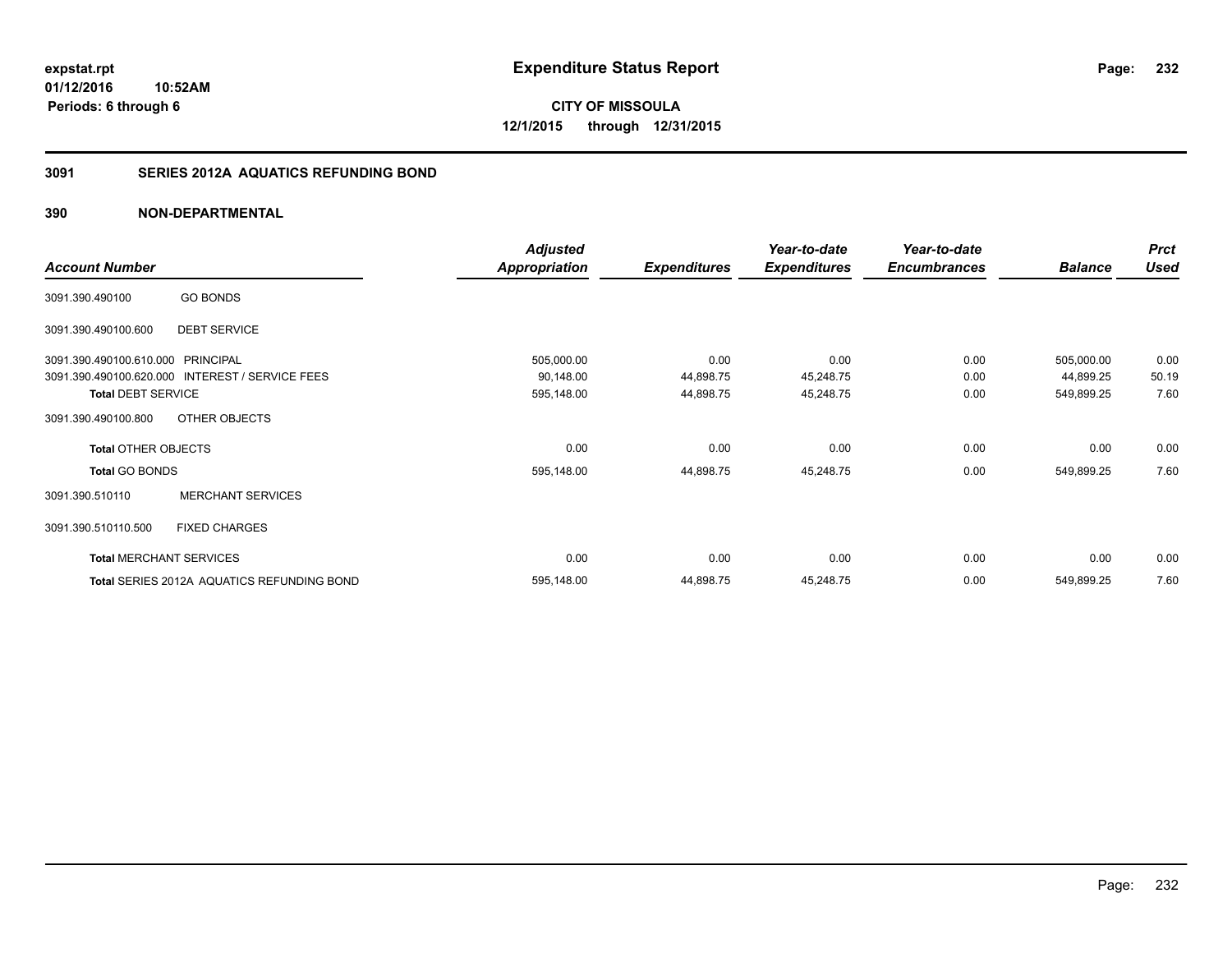#### **3092 Series 2013A GO REFUNDING BONDS**

|                                |                                              | <b>Adjusted</b>      |                     | Year-to-date        | Year-to-date        |                | <b>Prct</b> |
|--------------------------------|----------------------------------------------|----------------------|---------------------|---------------------|---------------------|----------------|-------------|
| <b>Account Number</b>          |                                              | <b>Appropriation</b> | <b>Expenditures</b> | <b>Expenditures</b> | <b>Encumbrances</b> | <b>Balance</b> | <b>Used</b> |
| 3092.390.490100                | <b>GO BONDS</b>                              |                      |                     |                     |                     |                |             |
| 3092.390.490100.600            | <b>DEBT SERVICE</b>                          |                      |                     |                     |                     |                |             |
| 3092.390.490100.610.000        | <b>PRINCIPAL</b>                             | 580,000.00           | 0.00                | 0.00                | 0.00                | 580,000.00     | 0.00        |
| 3092.390.490100.620.000        | <b>INTEREST / SERVICE FEES</b>               | 108,926.00           | 54,288.00           | 54,288.00           | 0.00                | 54,638.00      | 49.84       |
| <b>Total GO BONDS</b>          |                                              | 688,926.00           | 54,288.00           | 54,288.00           | 0.00                | 634,638.00     | 7.88        |
| 3092.390.510110                | <b>MERCHANT SERVICES</b>                     |                      |                     |                     |                     |                |             |
| 3092.390.510110.500            | <b>FIXED CHARGES</b>                         |                      |                     |                     |                     |                |             |
| <b>Total MERCHANT SERVICES</b> |                                              | 0.00                 | 0.00                | 0.00                | 0.00                | 0.00           | 0.00        |
| 3092.390.521000                | INTERFUND OPERATING TRANSFERS                |                      |                     |                     |                     |                |             |
| 3092.390.521000.800            | OTHER OBJECTS                                |                      |                     |                     |                     |                |             |
|                                | Total INTERFUND OPERATING TRANSFERS          | 0.00                 | 0.00                | 0.00                | 0.00                | 0.00           | 0.00        |
|                                | <b>Total Series 2013A GO REFUNDING BONDS</b> | 688,926.00           | 54,288.00           | 54,288.00           | 0.00                | 634,638.00     | 7.88        |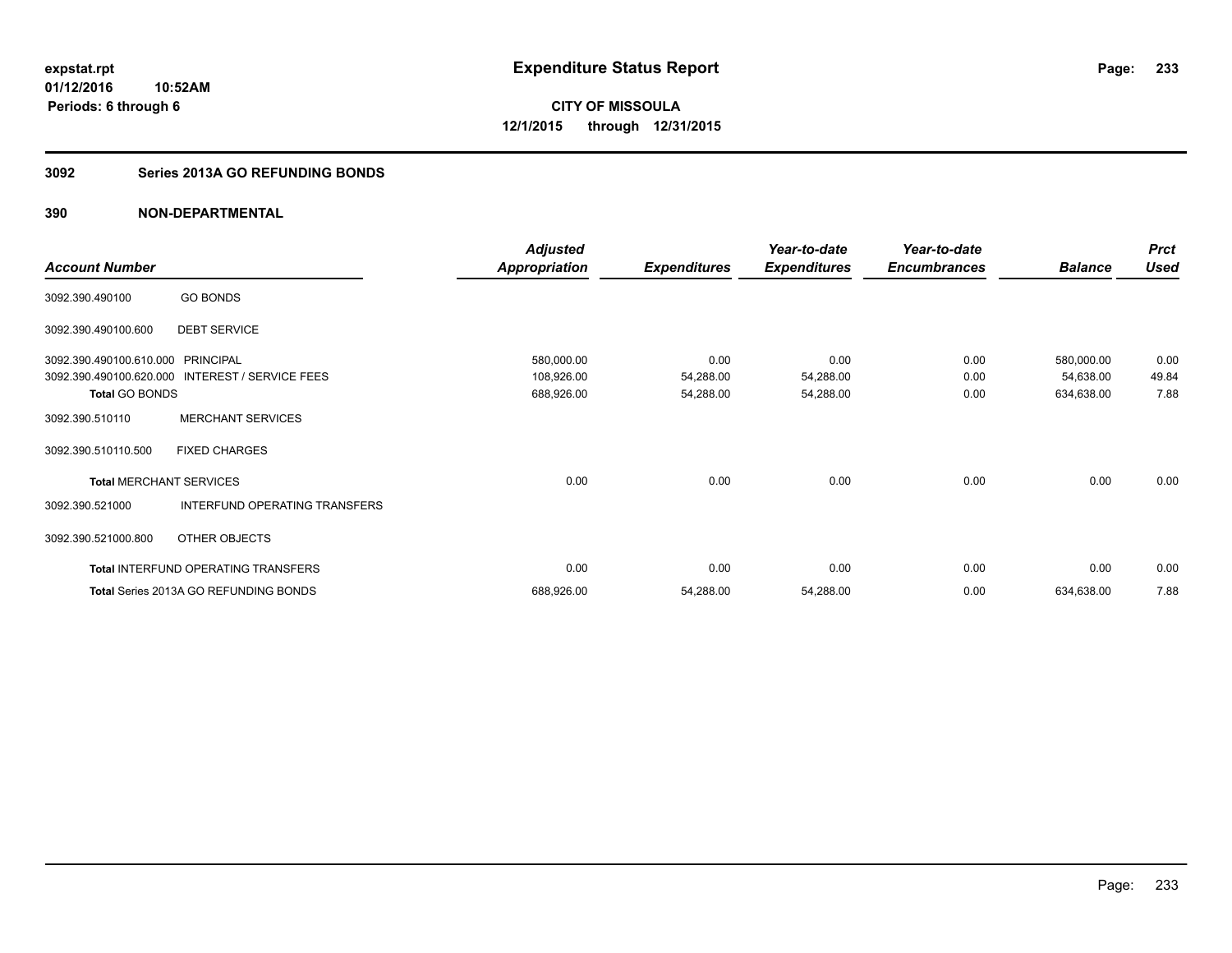#### **3095 2004 REFUNDING BONDS DEBT SERVICE**

| <b>Account Number</b> |                                                 | <b>Adjusted</b><br><b>Appropriation</b> | <b>Expenditures</b> | Year-to-date<br><b>Expenditures</b> | Year-to-date<br><b>Encumbrances</b> | <b>Balance</b>             | <b>Prct</b><br><b>Used</b> |
|-----------------------|-------------------------------------------------|-----------------------------------------|---------------------|-------------------------------------|-------------------------------------|----------------------------|----------------------------|
| 3095.390.490100       | <b>GO BONDS</b>                                 |                                         |                     |                                     |                                     |                            |                            |
| 3095.390.490100.600   | <b>DEBT SERVICE</b>                             |                                         |                     |                                     |                                     |                            |                            |
| <b>Total GO BONDS</b> | 3095.390.490100.620.000 INTEREST / SERVICE FEES | 0.00<br>0.00                            | 0.00<br>0.00        | 3,100.00<br>3,100.00                | 0.00<br>0.00                        | $-3,100.00$<br>$-3,100.00$ | 0.00<br>0.00               |
| 3095.390.510110       | <b>MERCHANT SERVICES</b>                        |                                         |                     |                                     |                                     |                            |                            |
| 3095.390.510110.500   | <b>FIXED CHARGES</b>                            |                                         |                     |                                     |                                     |                            |                            |
|                       | <b>Total MERCHANT SERVICES</b>                  | 0.00                                    | 0.00                | 0.00                                | 0.00                                | 0.00                       | 0.00                       |
|                       | Total 2004 REFUNDING BONDS DEBT SERVICE         | 0.00                                    | 0.00                | 3,100.00                            | 0.00                                | $-3,100.00$                | 0.00                       |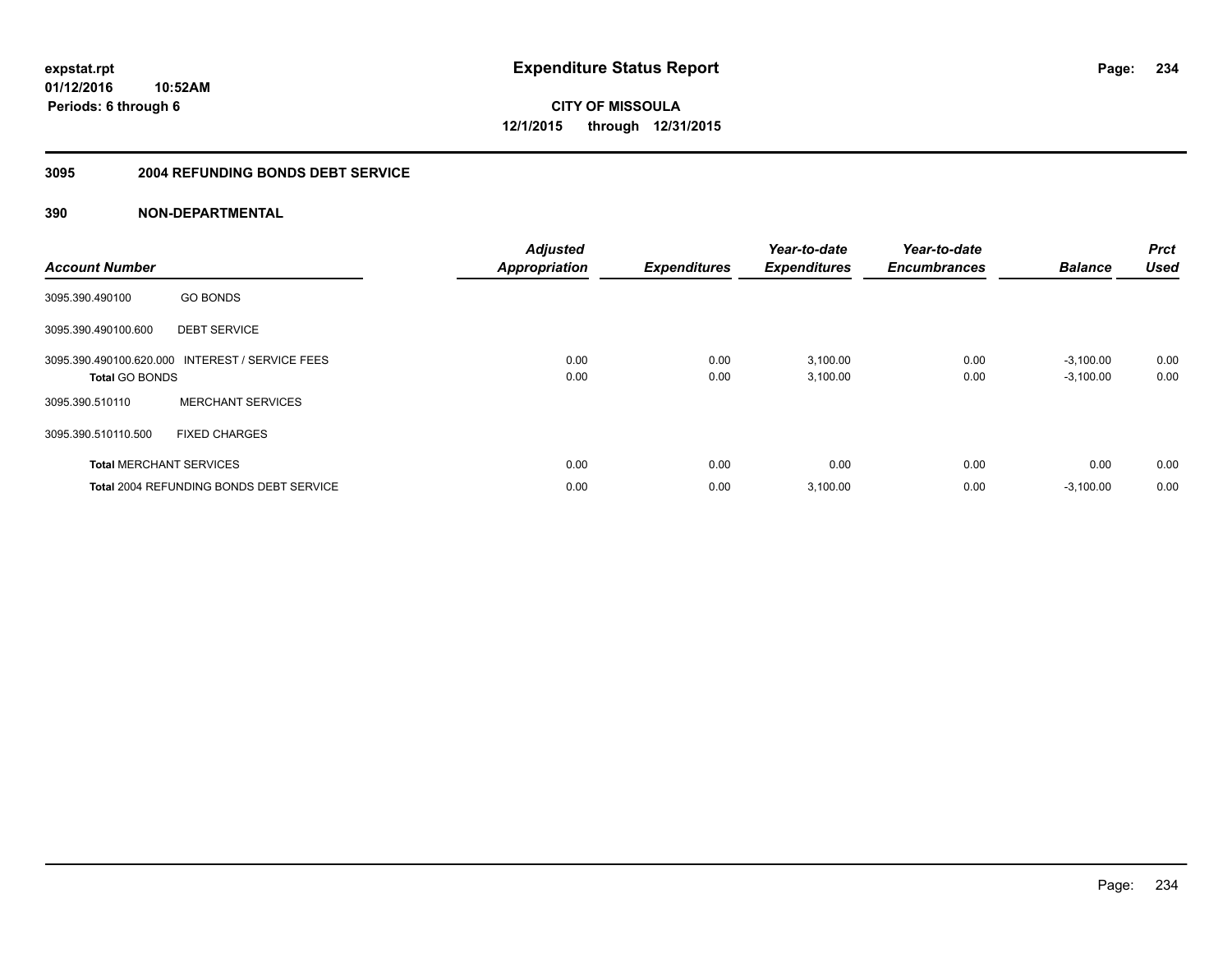#### **3096 NEW FIRE STATION GO BOND**

|                                   |                                                 | <b>Adjusted</b> |                     | Year-to-date        | Year-to-date        |                | <b>Prct</b> |
|-----------------------------------|-------------------------------------------------|-----------------|---------------------|---------------------|---------------------|----------------|-------------|
| <b>Account Number</b>             |                                                 | Appropriation   | <b>Expenditures</b> | <b>Expenditures</b> | <b>Encumbrances</b> | <b>Balance</b> | <b>Used</b> |
| 3096.390.490100                   | <b>GO BONDS</b>                                 |                 |                     |                     |                     |                |             |
| 3096.390.490100.600               | <b>DEBT SERVICE</b>                             |                 |                     |                     |                     |                |             |
| 3096.390.490100.610.000 PRINCIPAL |                                                 | 3,876,559.00    | 0.00                | 0.00                | 0.00                | 3,876,559.00   | 0.00        |
|                                   | 3096.390.490100.620.000 INTEREST / SERVICE FEES | 12,500.00       | 6,075.00            | 6,425.00            | 0.00                | 6,075.00       | 51.40       |
| <b>Total DEBT SERVICE</b>         |                                                 | 3,889,059.00    | 6,075.00            | 6,425.00            | 0.00                | 3,882,634.00   | 0.17        |
| 3096.390.490100.800               | OTHER OBJECTS                                   |                 |                     |                     |                     |                |             |
| <b>Total OTHER OBJECTS</b>        |                                                 | 0.00            | 0.00                | 0.00                | 0.00                | 0.00           | 0.00        |
| <b>Total GO BONDS</b>             |                                                 | 3,889,059.00    | 6,075.00            | 6,425.00            | 0.00                | 3,882,634.00   | 0.17        |
| 3096.390.510110                   | <b>MERCHANT SERVICES</b>                        |                 |                     |                     |                     |                |             |
| 3096.390.510110.500               | <b>FIXED CHARGES</b>                            |                 |                     |                     |                     |                |             |
|                                   | <b>Total MERCHANT SERVICES</b>                  | 0.00            | 0.00                | 0.00                | 0.00                | 0.00           | 0.00        |
|                                   | Total NEW FIRE STATION GO BOND                  | 3,889,059.00    | 6,075.00            | 6,425.00            | 0.00                | 3,882,634.00   | 0.17        |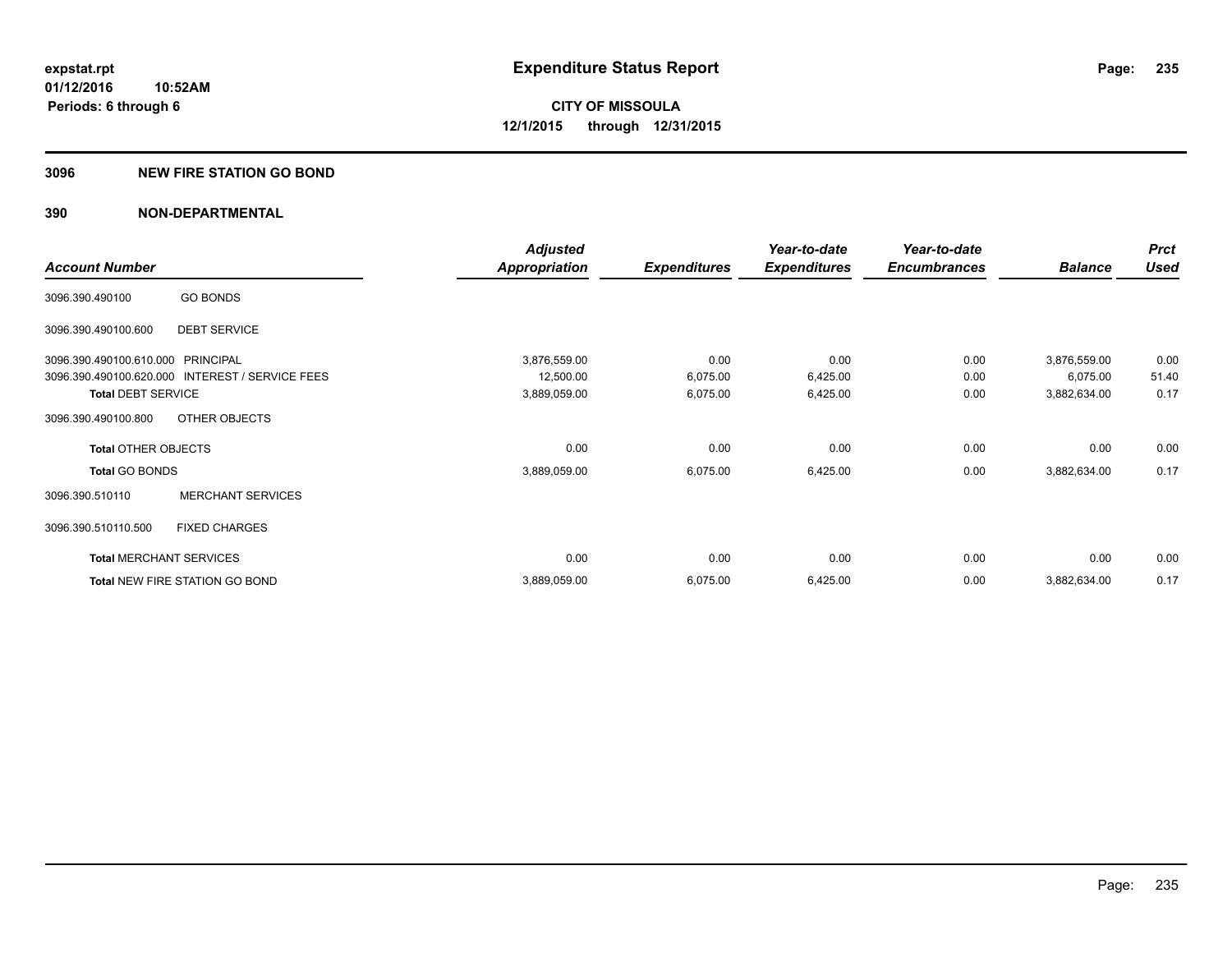#### **3097 2007 REFUNDING BONDS**

| <b>Account Number</b>          |                            | <b>Adjusted</b><br>Appropriation | <b>Expenditures</b> | Year-to-date<br><b>Expenditures</b> | Year-to-date<br><b>Encumbrances</b> | <b>Balance</b> | <b>Prct</b><br><b>Used</b> |
|--------------------------------|----------------------------|----------------------------------|---------------------|-------------------------------------|-------------------------------------|----------------|----------------------------|
| 3097.390.490100                | <b>GO BONDS</b>            |                                  |                     |                                     |                                     |                |                            |
| 3097.390.490100.600            | <b>DEBT SERVICE</b>        |                                  |                     |                                     |                                     |                |                            |
| <b>Total GO BONDS</b>          |                            | 0.00                             | 0.00                | 0.00                                | 0.00                                | 0.00           | 0.00                       |
| 3097.390.490500                | <b>DEBT PAYMENTS</b>       |                                  |                     |                                     |                                     |                |                            |
| 3097.390.490500.500            | <b>FIXED CHARGES</b>       |                                  |                     |                                     |                                     |                |                            |
| <b>Total DEBT PAYMENTS</b>     |                            | 0.00                             | 0.00                | 0.00                                | 0.00                                | 0.00           | 0.00                       |
| 3097.390.510110                | <b>MERCHANT SERVICES</b>   |                                  |                     |                                     |                                     |                |                            |
| 3097.390.510110.500            | <b>FIXED CHARGES</b>       |                                  |                     |                                     |                                     |                |                            |
| <b>Total MERCHANT SERVICES</b> |                            | 0.00                             | 0.00                | 0.00                                | 0.00                                | 0.00           | 0.00                       |
|                                | Total 2007 REFUNDING BONDS | 0.00                             | 0.00                | 0.00                                | 0.00                                | 0.00           | 0.00                       |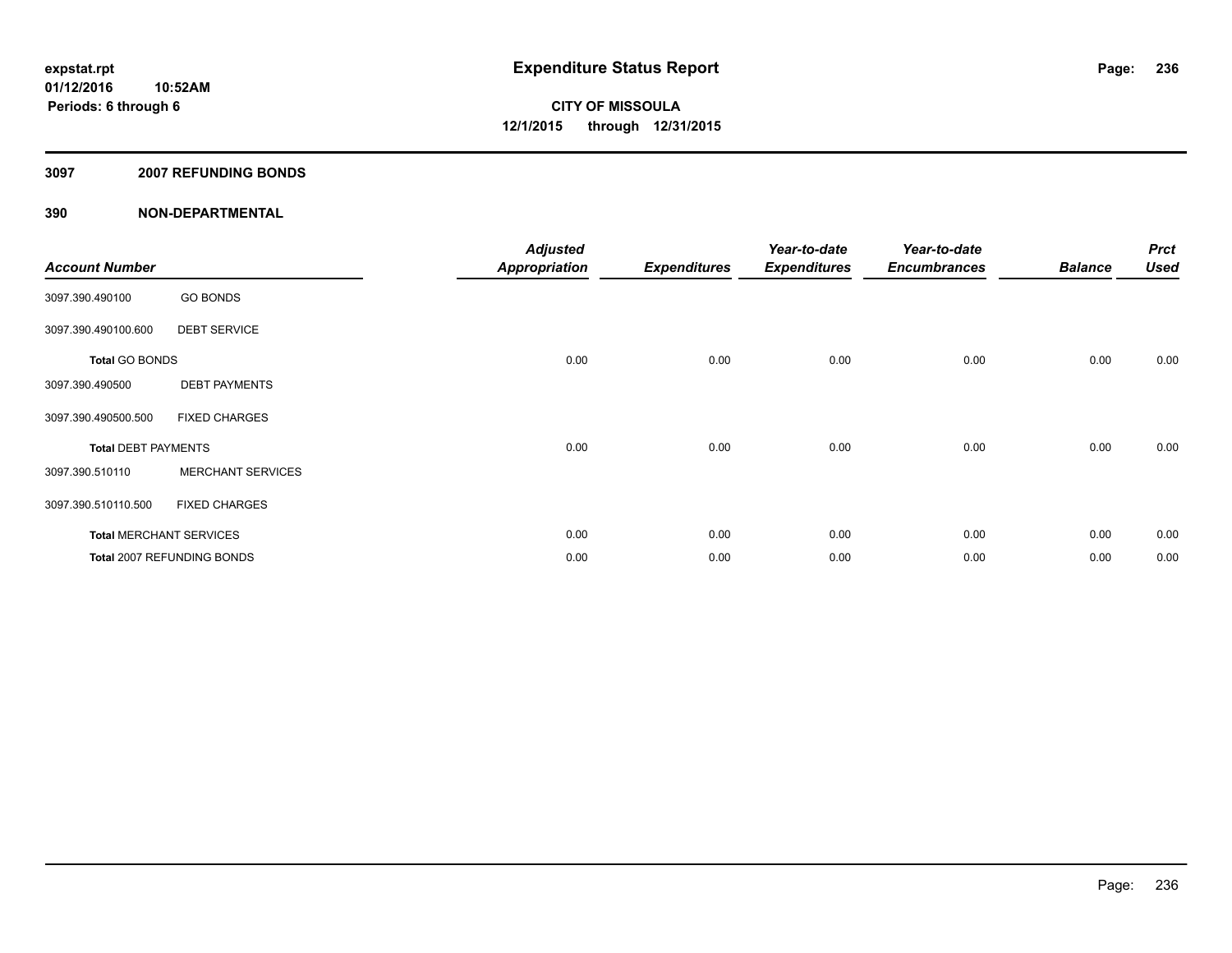#### **3100 SIDEWALK & CURB WARRANTS FUND**

| <b>Account Number</b>          |                                                | <b>Adjusted</b><br><b>Appropriation</b> | <b>Expenditures</b> | Year-to-date<br><b>Expenditures</b> | Year-to-date<br><b>Encumbrances</b> | <b>Balance</b> | <b>Prct</b><br><b>Used</b> |
|--------------------------------|------------------------------------------------|-----------------------------------------|---------------------|-------------------------------------|-------------------------------------|----------------|----------------------------|
| 3100.390.490300                | SPECIAL IMPROVEMENTS BONDS                     |                                         |                     |                                     |                                     |                |                            |
| 3100.390.490300.600            | <b>DEBT SERVICE</b>                            |                                         |                     |                                     |                                     |                |                            |
|                                | <b>Total SPECIAL IMPROVEMENTS BONDS</b>        | 0.00                                    | 0.00                | 0.00                                | 0.00                                | 0.00           | 0.00                       |
| 3100.390.510110                | <b>MERCHANT SERVICES</b>                       |                                         |                     |                                     |                                     |                |                            |
| 3100.390.510110.500            | <b>FIXED CHARGES</b>                           |                                         |                     |                                     |                                     |                |                            |
| <b>Total MERCHANT SERVICES</b> |                                                | 0.00                                    | 0.00                | 0.00                                | 0.00                                | 0.00           | 0.00                       |
| 3100.390.521000                | INTERFUND OPERATING TRANSFERS                  |                                         |                     |                                     |                                     |                |                            |
| 3100.390.521000.800            | OTHER OBJECTS                                  |                                         |                     |                                     |                                     |                |                            |
|                                | <b>Total INTERFUND OPERATING TRANSFERS</b>     | 0.00                                    | 0.00                | 0.00                                | 0.00                                | 0.00           | 0.00                       |
|                                | <b>Total SIDEWALK &amp; CURB WARRANTS FUND</b> | 0.00                                    | 0.00                | 0.00                                | 0.00                                | 0.00           | 0.00                       |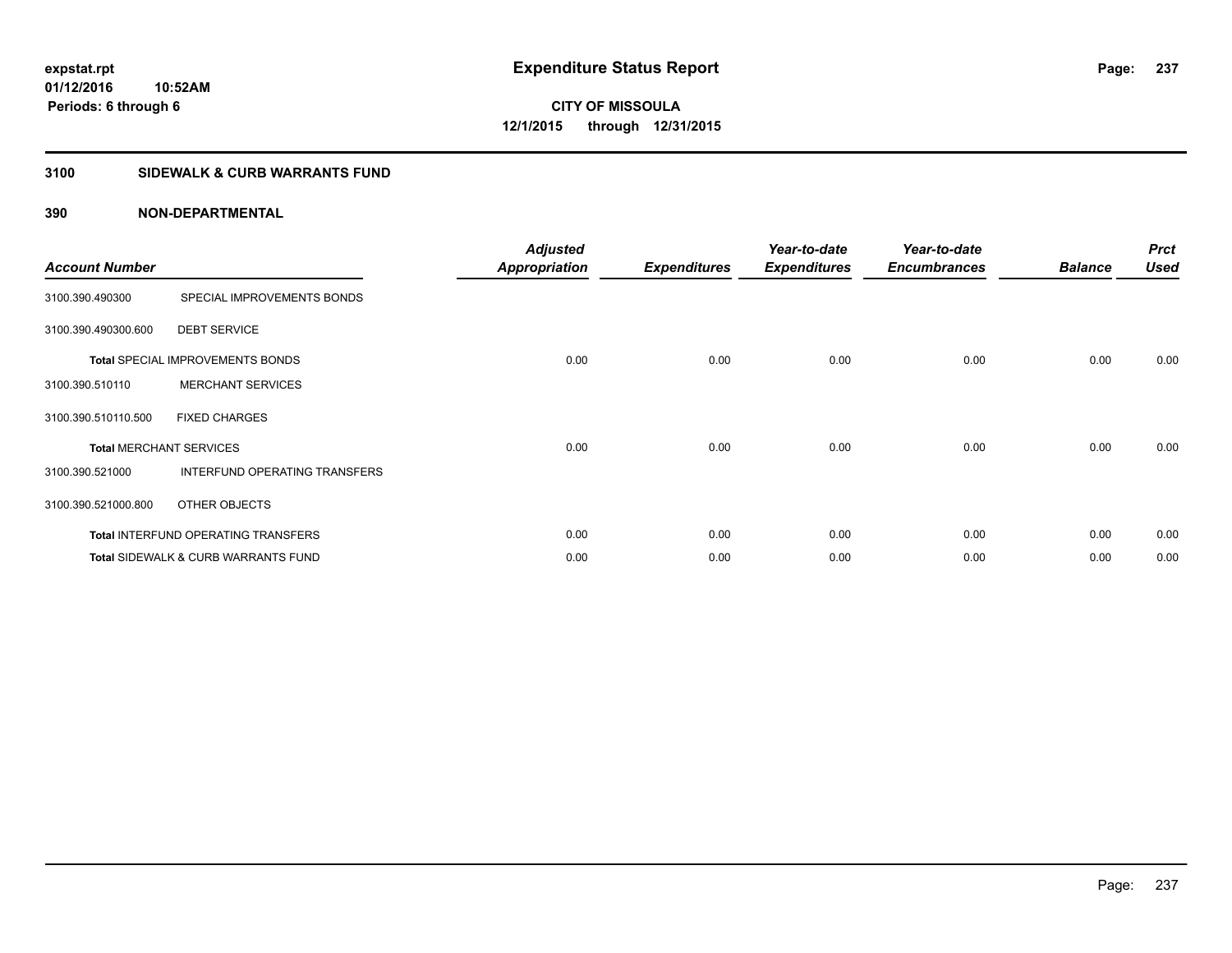**238**

**01/12/2016 10:52AM Periods: 6 through 6**

**CITY OF MISSOULA 12/1/2015 through 12/31/2015**

#### **3200 FY99 SIDEWALK & CURB DEBT SERVICE FUND**

| <b>Account Number</b>     |                                              | <b>Adjusted</b><br>Appropriation | <b>Expenditures</b> | Year-to-date<br><b>Expenditures</b> | Year-to-date<br><b>Encumbrances</b> | <b>Balance</b> | <b>Prct</b><br><b>Used</b> |
|---------------------------|----------------------------------------------|----------------------------------|---------------------|-------------------------------------|-------------------------------------|----------------|----------------------------|
| 3200.390.490300           | SPECIAL IMPROVEMENTS BONDS                   |                                  |                     |                                     |                                     |                |                            |
| 3200.390.490300.600       | <b>DEBT SERVICE</b>                          |                                  |                     |                                     |                                     |                |                            |
|                           | Total SPECIAL IMPROVEMENTS BONDS             | 0.00                             | 0.00                | 0.00                                | 0.00                                | 0.00           | 0.00                       |
| 3200.390.510100           | SPECIAL ASSESSMENTS                          |                                  |                     |                                     |                                     |                |                            |
| 3200.390.510100.600       | <b>DEBT SERVICE</b>                          |                                  |                     |                                     |                                     |                |                            |
| <b>Total DEBT SERVICE</b> |                                              | 0.00                             | 0.00                | 0.00                                | 0.00                                | 0.00           | 0.00                       |
| 3200.390.510100.800       | OTHER OBJECTS                                |                                  |                     |                                     |                                     |                |                            |
|                           | <b>Total SPECIAL ASSESSMENTS</b>             | 0.00                             | 0.00                | 0.00                                | 0.00                                | 0.00           | 0.00                       |
| 3200.390.510110           | <b>MERCHANT SERVICES</b>                     |                                  |                     |                                     |                                     |                |                            |
| 3200.390.510110.500       | <b>FIXED CHARGES</b>                         |                                  |                     |                                     |                                     |                |                            |
|                           | <b>Total MERCHANT SERVICES</b>               | 0.00                             | 0.00                | 0.00                                | 0.00                                | 0.00           | 0.00                       |
|                           | Total FY99 SIDEWALK & CURB DEBT SERVICE FUND | 0.00                             | 0.00                | 0.00                                | 0.00                                | 0.00           | 0.00                       |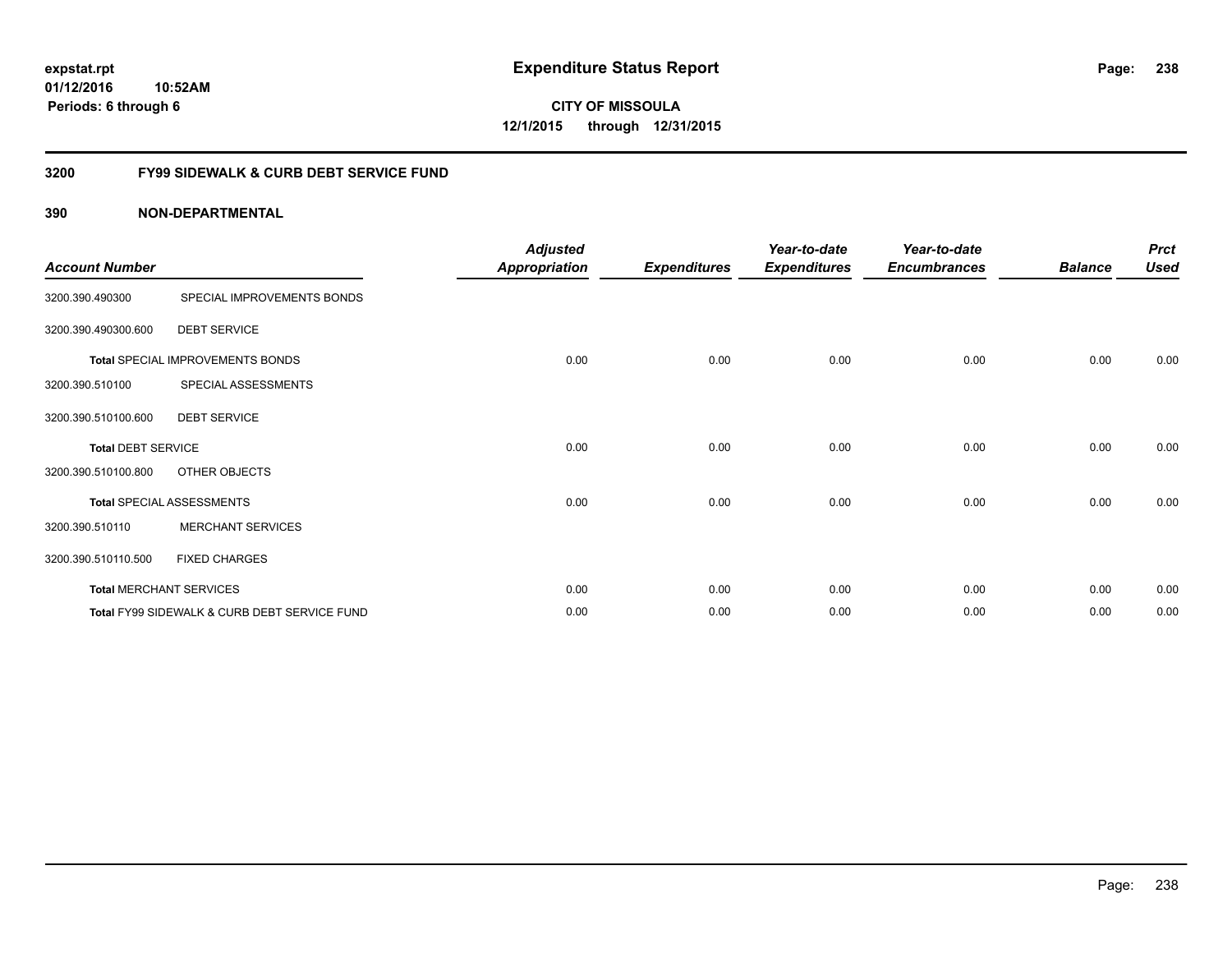**239**

**01/12/2016 10:52AM Periods: 6 through 6**

# **CITY OF MISSOULA 12/1/2015 through 12/31/2015**

#### **3300 FY00 SIDEWALK & CURB DEBT SERVICE FUND**

| <b>Account Number</b> |                                              | <b>Adjusted</b><br>Appropriation | <b>Expenditures</b> | Year-to-date<br><b>Expenditures</b> | Year-to-date<br><b>Encumbrances</b> | <b>Balance</b> | <b>Prct</b><br><b>Used</b> |
|-----------------------|----------------------------------------------|----------------------------------|---------------------|-------------------------------------|-------------------------------------|----------------|----------------------------|
| 3300.390.510100       | SPECIAL ASSESSMENTS                          |                                  |                     |                                     |                                     |                |                            |
| 3300.390.510100.600   | <b>DEBT SERVICE</b>                          |                                  |                     |                                     |                                     |                |                            |
|                       | <b>Total SPECIAL ASSESSMENTS</b>             | 0.00                             | 0.00                | 0.00                                | 0.00                                | 0.00           | 0.00                       |
| 3300.390.510110       | <b>MERCHANT SERVICES</b>                     |                                  |                     |                                     |                                     |                |                            |
| 3300.390.510110.500   | <b>FIXED CHARGES</b>                         |                                  |                     |                                     |                                     |                |                            |
|                       | <b>Total MERCHANT SERVICES</b>               | 0.00                             | 0.00                | 0.00                                | 0.00                                | 0.00           | 0.00                       |
|                       | Total FY00 SIDEWALK & CURB DEBT SERVICE FUND | 0.00                             | 0.00                | 0.00                                | 0.00                                | 0.00           | 0.00                       |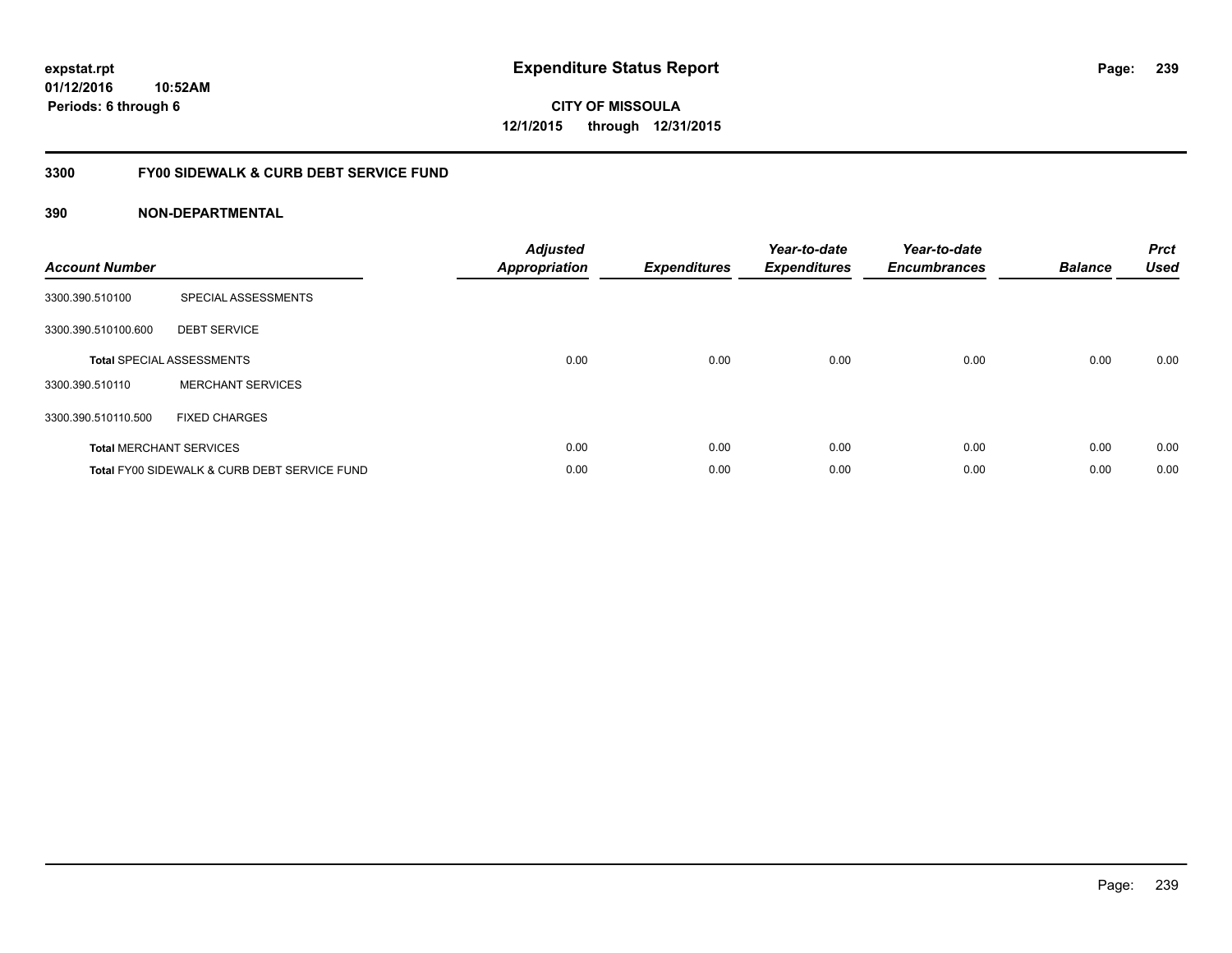**3305 JUDGMENT LEVIES**

| <b>Account Number</b>        |                     | <b>Adjusted</b><br><b>Appropriation</b> | <b>Expenditures</b> | Year-to-date<br><b>Expenditures</b> | Year-to-date<br><b>Encumbrances</b> | <b>Balance</b> | <b>Prct</b><br>Used |
|------------------------------|---------------------|-----------------------------------------|---------------------|-------------------------------------|-------------------------------------|----------------|---------------------|
| 3305.390.490550              | JUDGMENT LEVY DEBT  |                                         |                     |                                     |                                     |                |                     |
| 3305.390.490550.600          | <b>DEBT SERVICE</b> |                                         |                     |                                     |                                     |                |                     |
| <b>Total DEBT SERVICE</b>    |                     | 0.00                                    | 0.00                | 0.00                                | 0.00                                | 0.00           | 0.00                |
| 3305.390.490550.800          | OTHER OBJECTS       |                                         |                     |                                     |                                     |                |                     |
| <b>Total JUDGMENT LEVIES</b> |                     | 0.00                                    | 0.00                | 0.00                                | 0.00                                | 0.00           | 0.00                |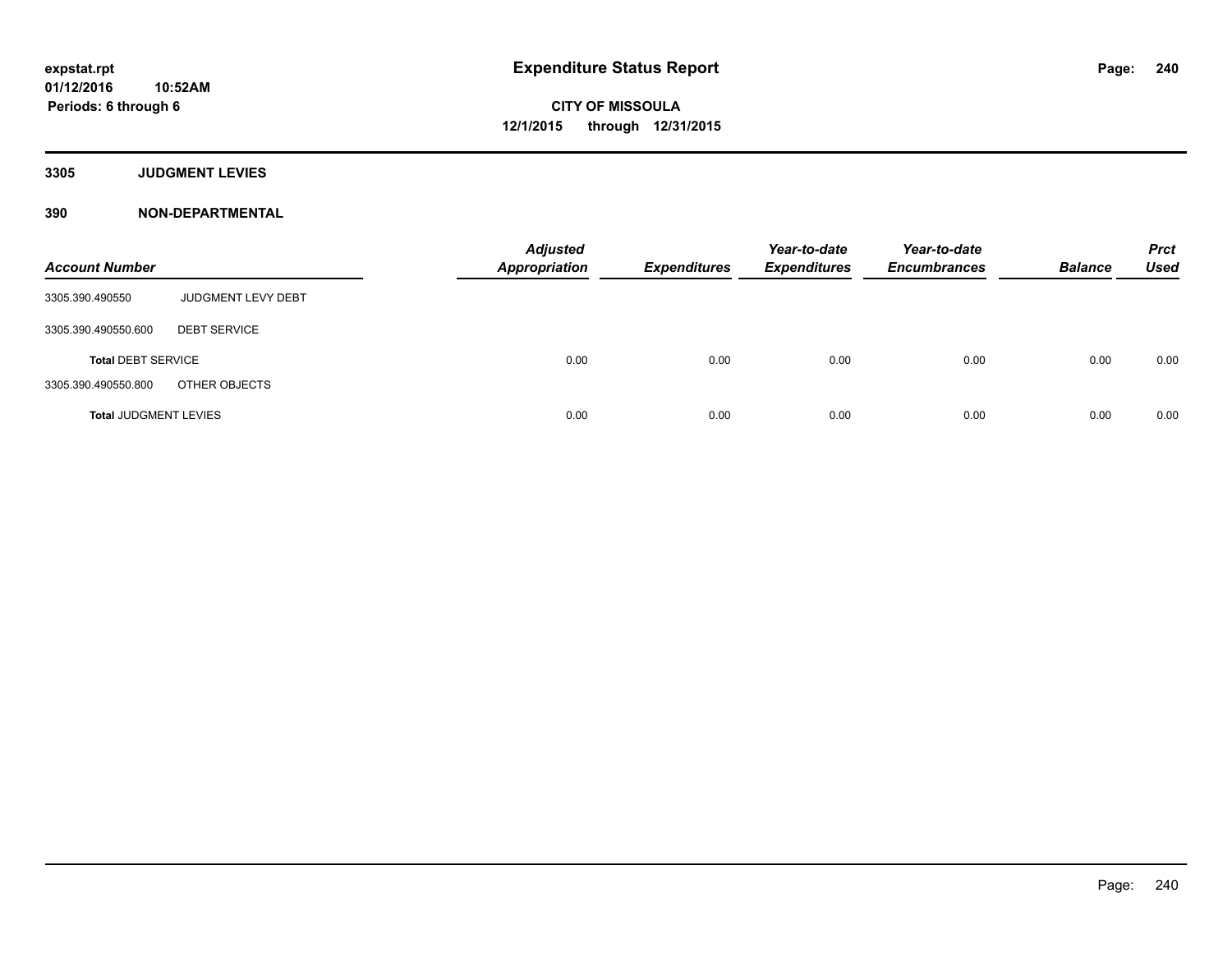**01/12/2016 10:52AM Periods: 6 through 6**

**CITY OF MISSOULA 12/1/2015 through 12/31/2015**

#### **3400 FY01 SIDEWALK & CURB DEBT SERVICE FUND**

**000 \*\*\* Title Not Found \*\*\***

| <b>Account Number</b>         |                         | <b>Adjusted</b><br>Appropriation | <b>Expenditures</b> | Year-to-date<br><b>Expenditures</b> | Year-to-date<br><b>Encumbrances</b> | <b>Balance</b> | Prct<br><b>Used</b> |
|-------------------------------|-------------------------|----------------------------------|---------------------|-------------------------------------|-------------------------------------|----------------|---------------------|
| 3400.000.520100               | *** Title Not Found *** |                                  |                     |                                     |                                     |                |                     |
| 3400.000.520100.800           | OTHER OBJECTS           |                                  |                     |                                     |                                     |                |                     |
| Total *** Title Not Found *** |                         | 0.00                             | 0.00                | 0.00                                | 0.00                                | 0.00           | 0.00                |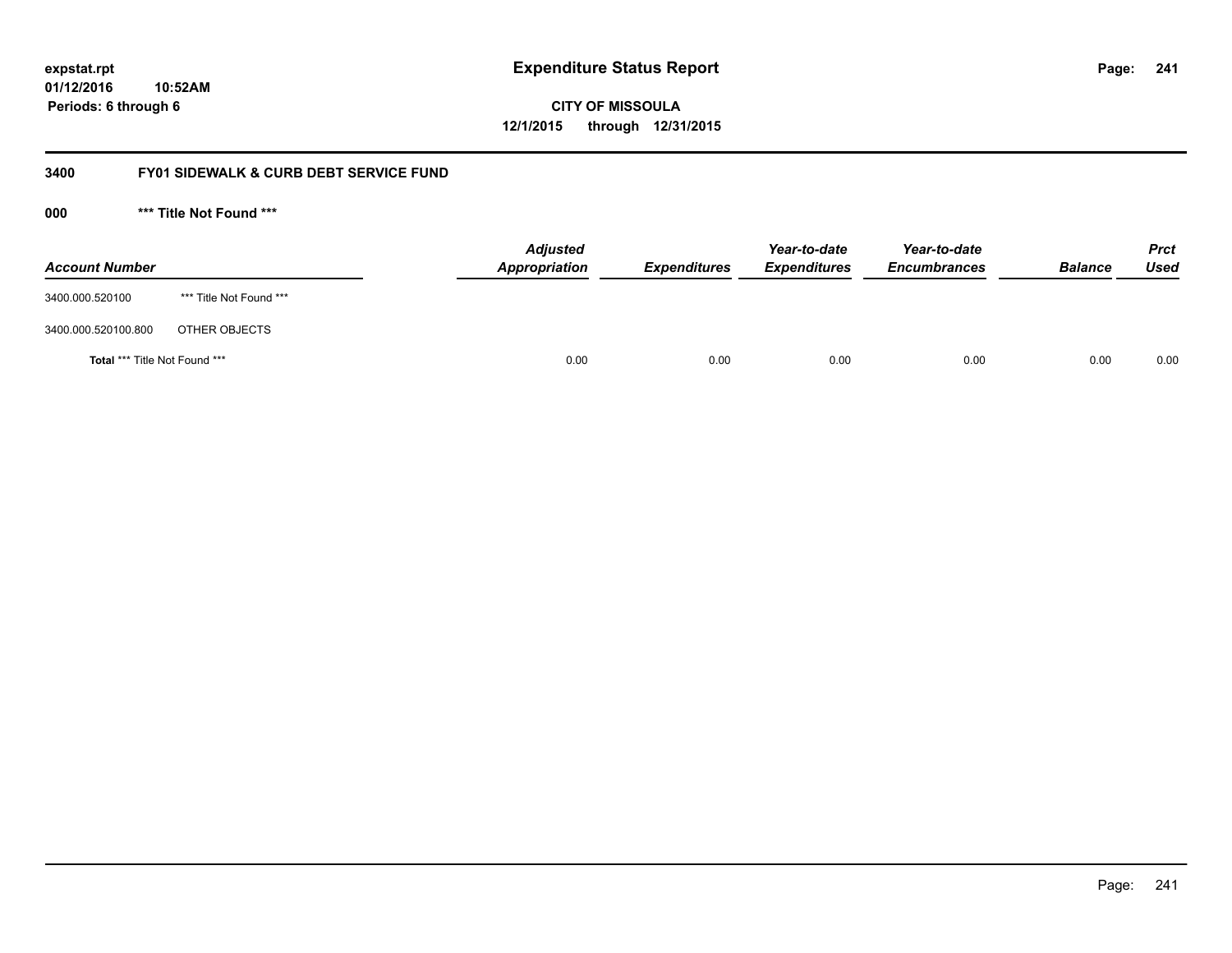# **01/12/2016**

**242**

**10:52AM Periods: 6 through 6**

**CITY OF MISSOULA 12/1/2015 through 12/31/2015**

#### **3400 FY01 SIDEWALK & CURB DEBT SERVICE FUND**

| <b>Account Number</b>     |                                              | <b>Adjusted</b><br><b>Appropriation</b> | <b>Expenditures</b> | Year-to-date<br><b>Expenditures</b> | Year-to-date<br><b>Encumbrances</b> | <b>Balance</b> | <b>Prct</b><br><b>Used</b> |
|---------------------------|----------------------------------------------|-----------------------------------------|---------------------|-------------------------------------|-------------------------------------|----------------|----------------------------|
| 3400.390.510100           | SPECIAL ASSESSMENTS                          |                                         |                     |                                     |                                     |                |                            |
| 3400.390.510100.600       | <b>DEBT SERVICE</b>                          |                                         |                     |                                     |                                     |                |                            |
| <b>Total DEBT SERVICE</b> |                                              | 0.00                                    | 0.00                | 0.00                                | 0.00                                | 0.00           | 0.00                       |
| 3400.390.510100.800       | OTHER OBJECTS                                |                                         |                     |                                     |                                     |                |                            |
|                           | <b>Total SPECIAL ASSESSMENTS</b>             | 0.00                                    | 0.00                | 0.00                                | 0.00                                | 0.00           | 0.00                       |
| 3400.390.510110           | <b>MERCHANT SERVICES</b>                     |                                         |                     |                                     |                                     |                |                            |
| 3400.390.510110.500       | <b>FIXED CHARGES</b>                         |                                         |                     |                                     |                                     |                |                            |
|                           | Total FY01 SIDEWALK & CURB DEBT SERVICE FUND | 0.00                                    | 0.00                | 0.00                                | 0.00                                | 0.00           | 0.00                       |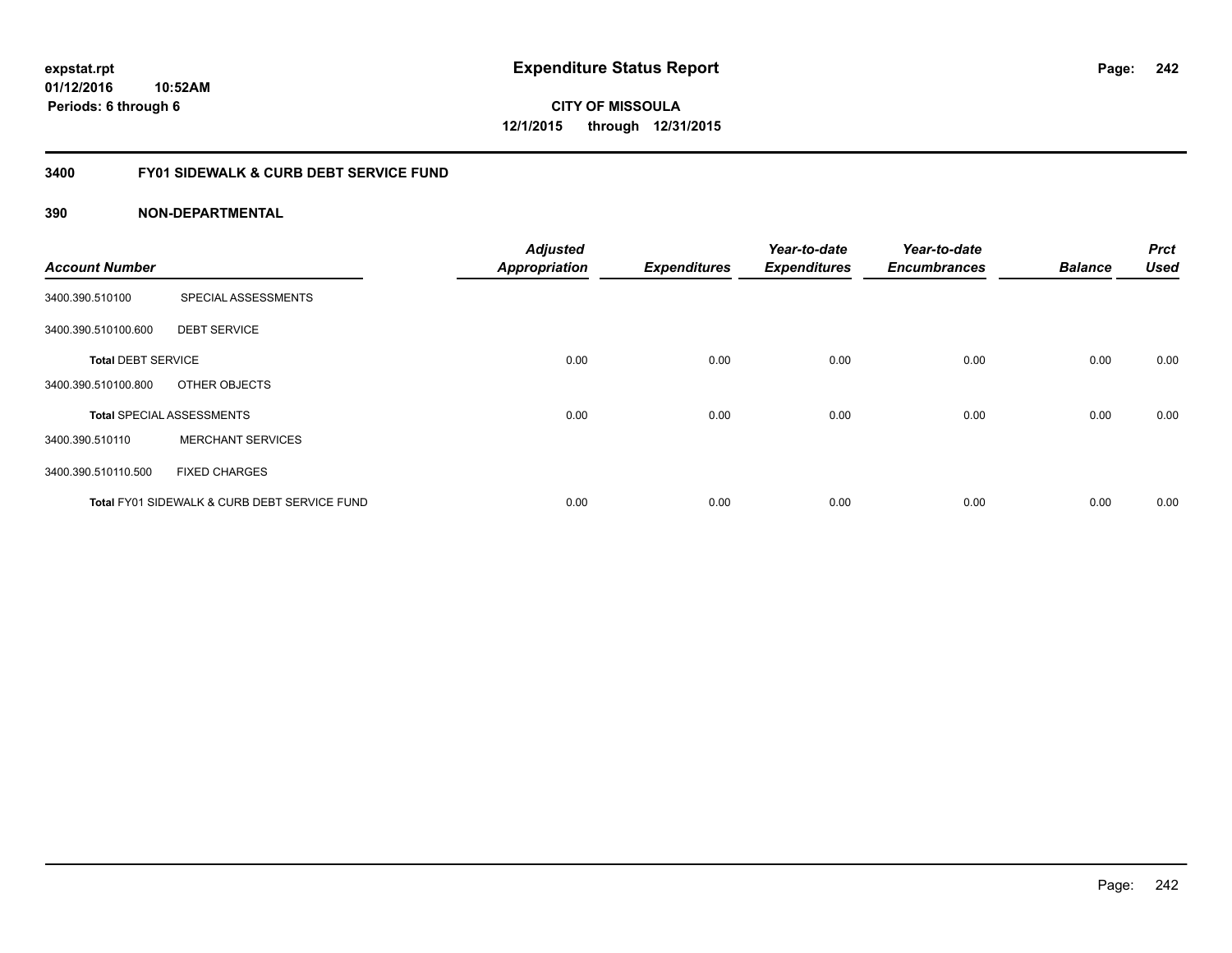**01/12/2016 10:52AM Periods: 6 through 6**

**CITY OF MISSOULA 12/1/2015 through 12/31/2015**

#### **3410 FY02 SIDEWALK & CURB DEBT SERVICE FUND**

**000 \*\*\* Title Not Found \*\*\***

| <b>Account Number</b>         |                         | <b>Adjusted</b><br>Appropriation | <b>Expenditures</b> | Year-to-date<br><b>Expenditures</b> | Year-to-date<br><b>Encumbrances</b> | <b>Balance</b> | <b>Prct</b><br><b>Used</b> |
|-------------------------------|-------------------------|----------------------------------|---------------------|-------------------------------------|-------------------------------------|----------------|----------------------------|
| 3410.000.520100               | *** Title Not Found *** |                                  |                     |                                     |                                     |                |                            |
| 3410.000.520100.800           | OTHER OBJECTS           |                                  |                     |                                     |                                     |                |                            |
| Total *** Title Not Found *** |                         | 0.00                             | 0.00                | 0.00                                | 0.00                                | 0.00           | 0.00                       |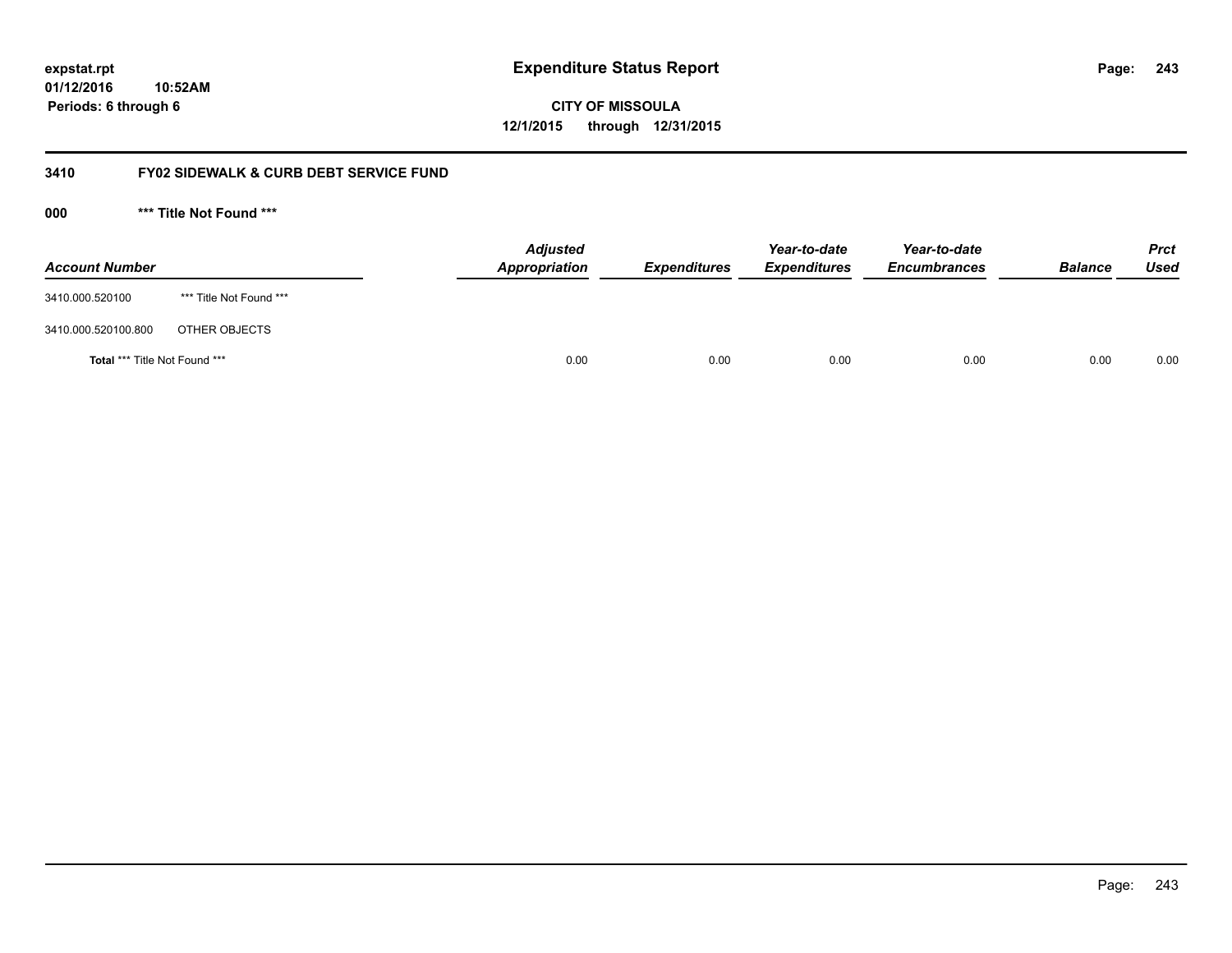**244**

**01/12/2016 10:52AM Periods: 6 through 6**

**CITY OF MISSOULA 12/1/2015 through 12/31/2015**

#### **3410 FY02 SIDEWALK & CURB DEBT SERVICE FUND**

| <b>Account Number</b> |                                                                                     | <b>Adjusted</b><br><b>Appropriation</b> | <b>Expenditures</b> | Year-to-date<br><b>Expenditures</b> | Year-to-date<br><b>Encumbrances</b> | <b>Balance</b>         | <b>Prct</b><br><b>Used</b> |
|-----------------------|-------------------------------------------------------------------------------------|-----------------------------------------|---------------------|-------------------------------------|-------------------------------------|------------------------|----------------------------|
| 3410.390.510100       | SPECIAL ASSESSMENTS                                                                 |                                         |                     |                                     |                                     |                        |                            |
| 3410.390.510100.600   | <b>DEBT SERVICE</b>                                                                 |                                         |                     |                                     |                                     |                        |                            |
|                       | 3410.390.510100.620.000 INTEREST / SERVICE FEES<br><b>Total SPECIAL ASSESSMENTS</b> | 0.00<br>0.00                            | 0.00<br>0.00        | 350.00<br>350.00                    | 0.00<br>0.00                        | $-350.00$<br>$-350.00$ | 0.00<br>0.00               |
| 3410.390.510110       | <b>MERCHANT SERVICES</b>                                                            |                                         |                     |                                     |                                     |                        |                            |
| 3410.390.510110.500   | <b>FIXED CHARGES</b>                                                                |                                         |                     |                                     |                                     |                        |                            |
|                       | <b>Total MERCHANT SERVICES</b>                                                      | 0.00                                    | 0.00                | 0.00                                | 0.00                                | 0.00                   | 0.00                       |
|                       | Total FY02 SIDEWALK & CURB DEBT SERVICE FUND                                        | 0.00                                    | 0.00                | 350.00                              | 0.00                                | $-350.00$              | 0.00                       |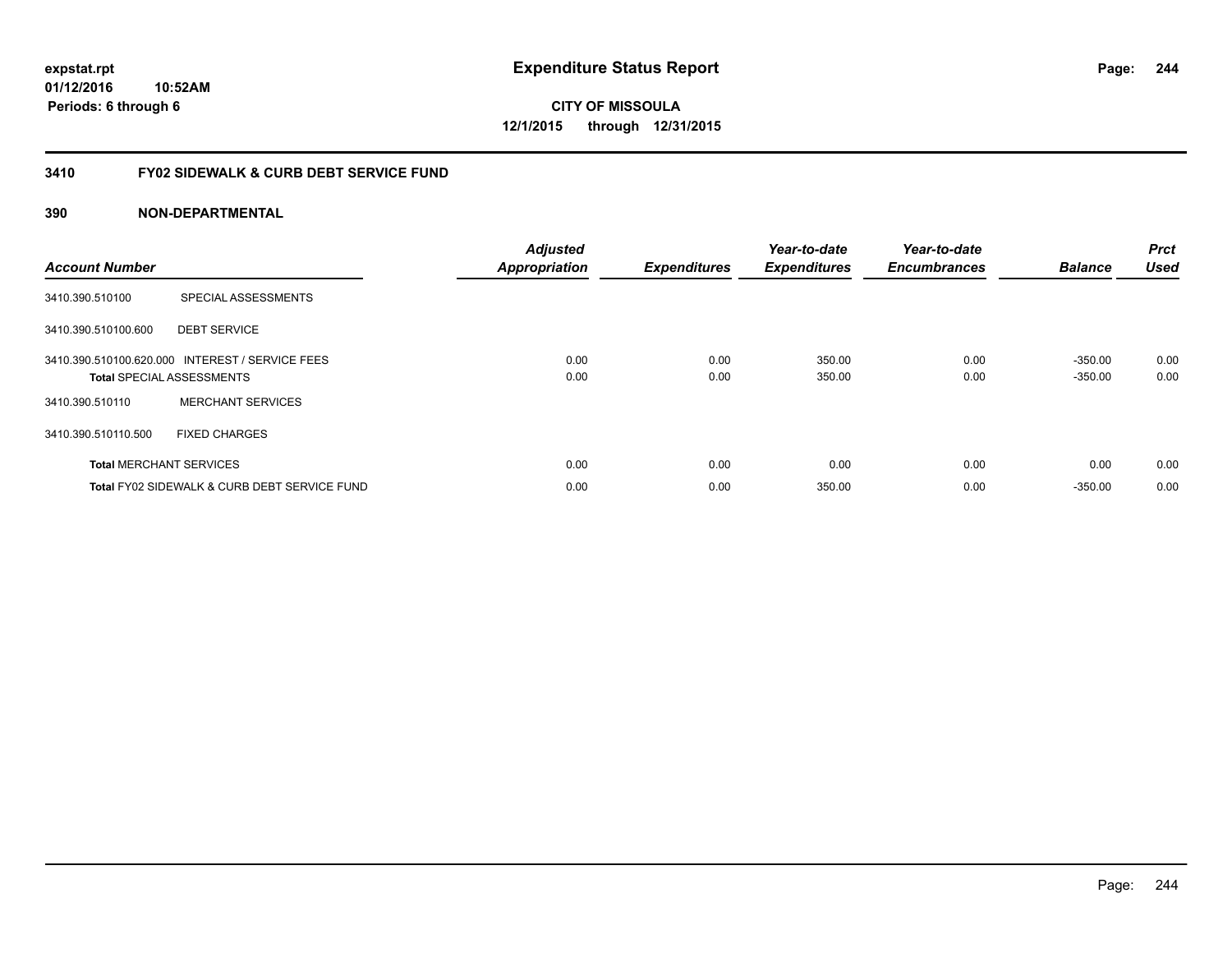#### **3420 FY03 SIDEWALK & CURB DEBT SERVICE**

| <b>Account Number</b> |                                                                                     | <b>Adjusted</b><br><b>Appropriation</b> | <b>Expenditures</b> | Year-to-date<br><b>Expenditures</b> | Year-to-date<br><b>Encumbrances</b> | <b>Balance</b>         | <b>Prct</b><br><b>Used</b> |
|-----------------------|-------------------------------------------------------------------------------------|-----------------------------------------|---------------------|-------------------------------------|-------------------------------------|------------------------|----------------------------|
| 3420.390.510100       | SPECIAL ASSESSMENTS                                                                 |                                         |                     |                                     |                                     |                        |                            |
| 3420.390.510100.600   | <b>DEBT SERVICE</b>                                                                 |                                         |                     |                                     |                                     |                        |                            |
|                       | 3420.390.510100.620.000 INTEREST / SERVICE FEES<br><b>Total SPECIAL ASSESSMENTS</b> | 0.00<br>0.00                            | 0.00<br>0.00        | 350.00<br>350.00                    | 0.00<br>0.00                        | $-350.00$<br>$-350.00$ | 0.00<br>0.00               |
| 3420.390.510110       | <b>MERCHANT SERVICES</b>                                                            |                                         |                     |                                     |                                     |                        |                            |
| 3420.390.510110.500   | <b>FIXED CHARGES</b>                                                                |                                         |                     |                                     |                                     |                        |                            |
|                       | <b>Total MERCHANT SERVICES</b>                                                      | 0.00                                    | 0.00                | 0.00                                | 0.00                                | 0.00                   | 0.00                       |
|                       | <b>Total FY03 SIDEWALK &amp; CURB DEBT SERVICE</b>                                  | 0.00                                    | 0.00                | 350.00                              | 0.00                                | $-350.00$              | 0.00                       |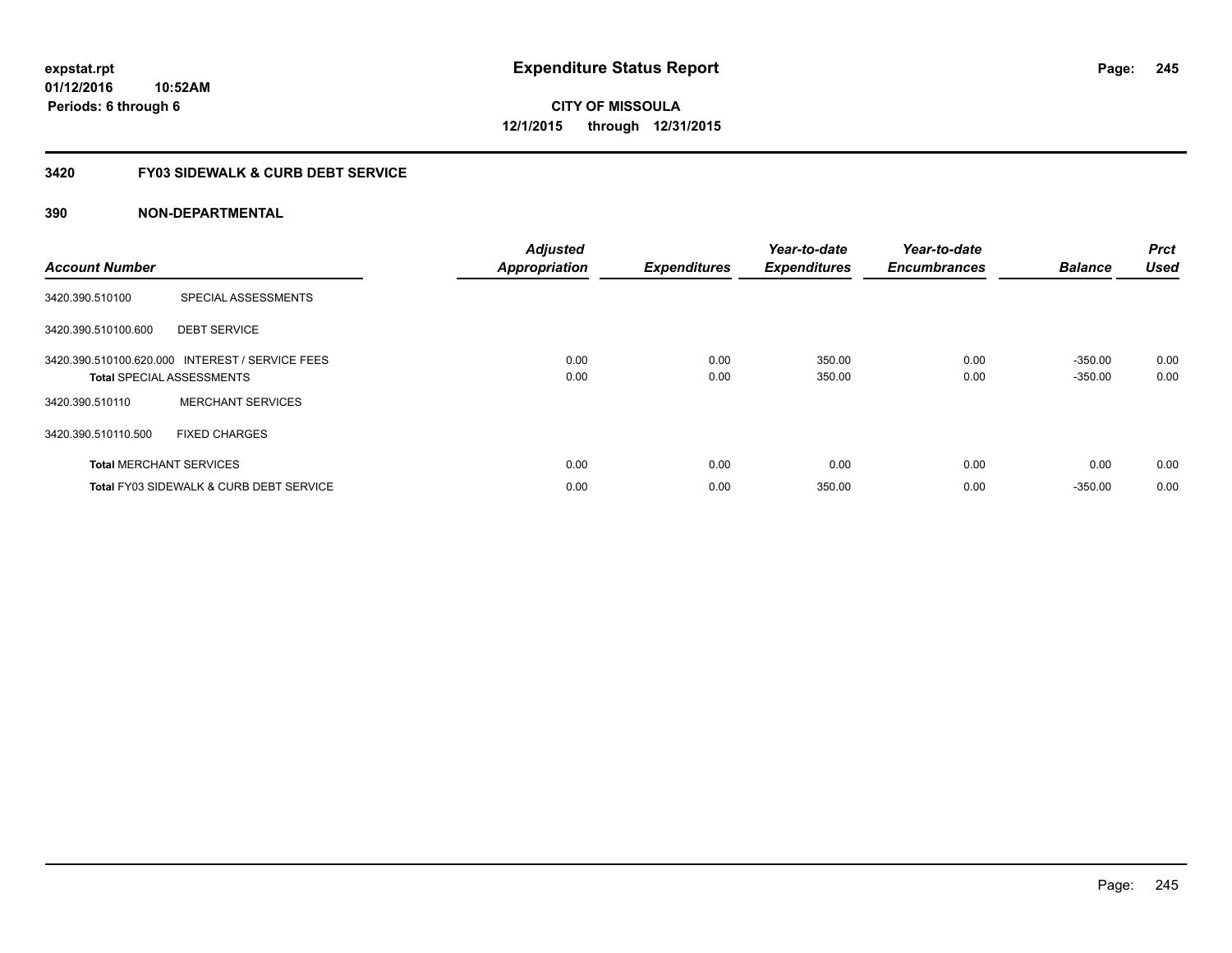#### **3430 FY04 SIDEWALK CURB DEBT SERVICE**

|                                   |                                                 | <b>Adjusted</b>      |                     | Year-to-date        | Year-to-date        |                | <b>Prct</b> |
|-----------------------------------|-------------------------------------------------|----------------------|---------------------|---------------------|---------------------|----------------|-------------|
| <b>Account Number</b>             |                                                 | <b>Appropriation</b> | <b>Expenditures</b> | <b>Expenditures</b> | <b>Encumbrances</b> | <b>Balance</b> | <b>Used</b> |
| 3430.390.510100                   | SPECIAL ASSESSMENTS                             |                      |                     |                     |                     |                |             |
| 3430.390.510100.600               | <b>DEBT SERVICE</b>                             |                      |                     |                     |                     |                |             |
| 3430.390.510100.610.000 PRINCIPAL |                                                 | 10,000.00            | 0.00                | 0.00                | 0.00                | 10,000.00      | 0.00        |
|                                   | 3430.390.510100.620.000 INTEREST / SERVICE FEES | 824.00               | 237.50              | 587.50              | 0.00                | 236.50         | 71.30       |
|                                   | <b>Total SPECIAL ASSESSMENTS</b>                | 10,824.00            | 237.50              | 587.50              | 0.00                | 10,236.50      | 5.43        |
| 3430.390.510110                   | <b>MERCHANT SERVICES</b>                        |                      |                     |                     |                     |                |             |
| 3430.390.510110.500               | <b>FIXED CHARGES</b>                            |                      |                     |                     |                     |                |             |
| <b>Total MERCHANT SERVICES</b>    |                                                 | 0.00                 | 0.00                | 0.00                | 0.00                | 0.00           | 0.00        |
|                                   | <b>Total FY04 SIDEWALK CURB DEBT SERVICE</b>    | 10.824.00            | 237.50              | 587.50              | 0.00                | 10.236.50      | 5.43        |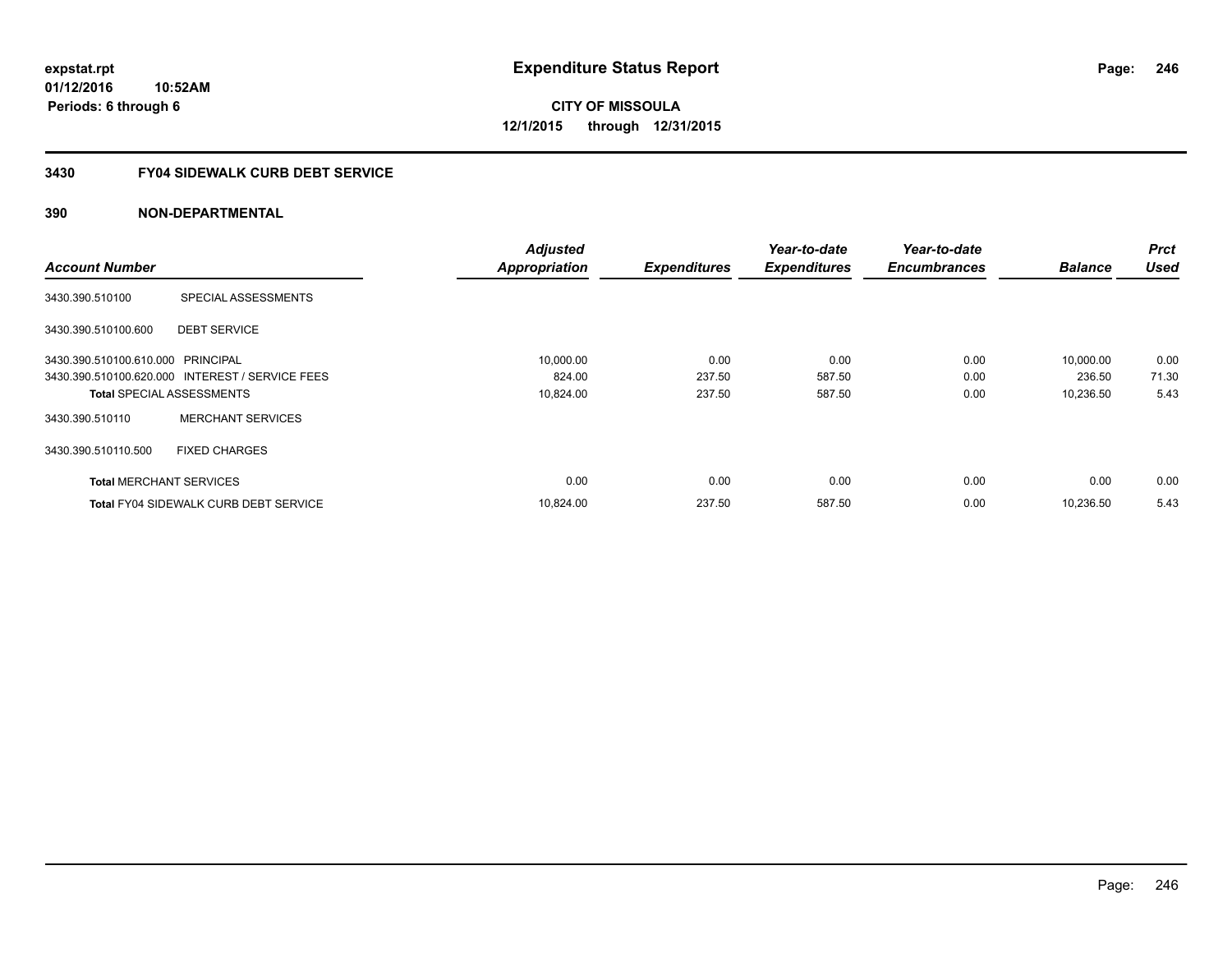#### **3440 FY 05 SIDEWALK AND CURB**

|                                   |                                                 | <b>Adjusted</b>      |                     | Year-to-date        | Year-to-date        |                | <b>Prct</b> |
|-----------------------------------|-------------------------------------------------|----------------------|---------------------|---------------------|---------------------|----------------|-------------|
| <b>Account Number</b>             |                                                 | <b>Appropriation</b> | <b>Expenditures</b> | <b>Expenditures</b> | <b>Encumbrances</b> | <b>Balance</b> | <b>Used</b> |
| 3440.390.510100                   | SPECIAL ASSESSMENTS                             |                      |                     |                     |                     |                |             |
| 3440.390.510100.600               | <b>DEBT SERVICE</b>                             |                      |                     |                     |                     |                |             |
| 3440.390.510100.610.000 PRINCIPAL |                                                 | 35.000.00            | 0.00                | 0.00                | 0.00                | 35,000.00      | 0.00        |
|                                   | 3440.390.510100.620.000 INTEREST / SERVICE FEES | 3,588.00             | 1,618.75            | 1,968.75            | 0.00                | 1,619.25       | 54.87       |
| <b>Total SPECIAL ASSESSMENTS</b>  |                                                 | 38,588.00            | 1,618.75            | 1,968.75            | 0.00                | 36,619.25      | 5.10        |
| 3440.390.510110                   | <b>MERCHANT SERVICES</b>                        |                      |                     |                     |                     |                |             |
| 3440.390.510110.500               | <b>FIXED CHARGES</b>                            |                      |                     |                     |                     |                |             |
| <b>Total MERCHANT SERVICES</b>    |                                                 | 0.00                 | 0.00                | 0.00                | 0.00                | 0.00           | 0.00        |
|                                   | <b>Total FY 05 SIDEWALK AND CURB</b>            | 38,588.00            | 1,618.75            | 1,968.75            | 0.00                | 36.619.25      | 5.10        |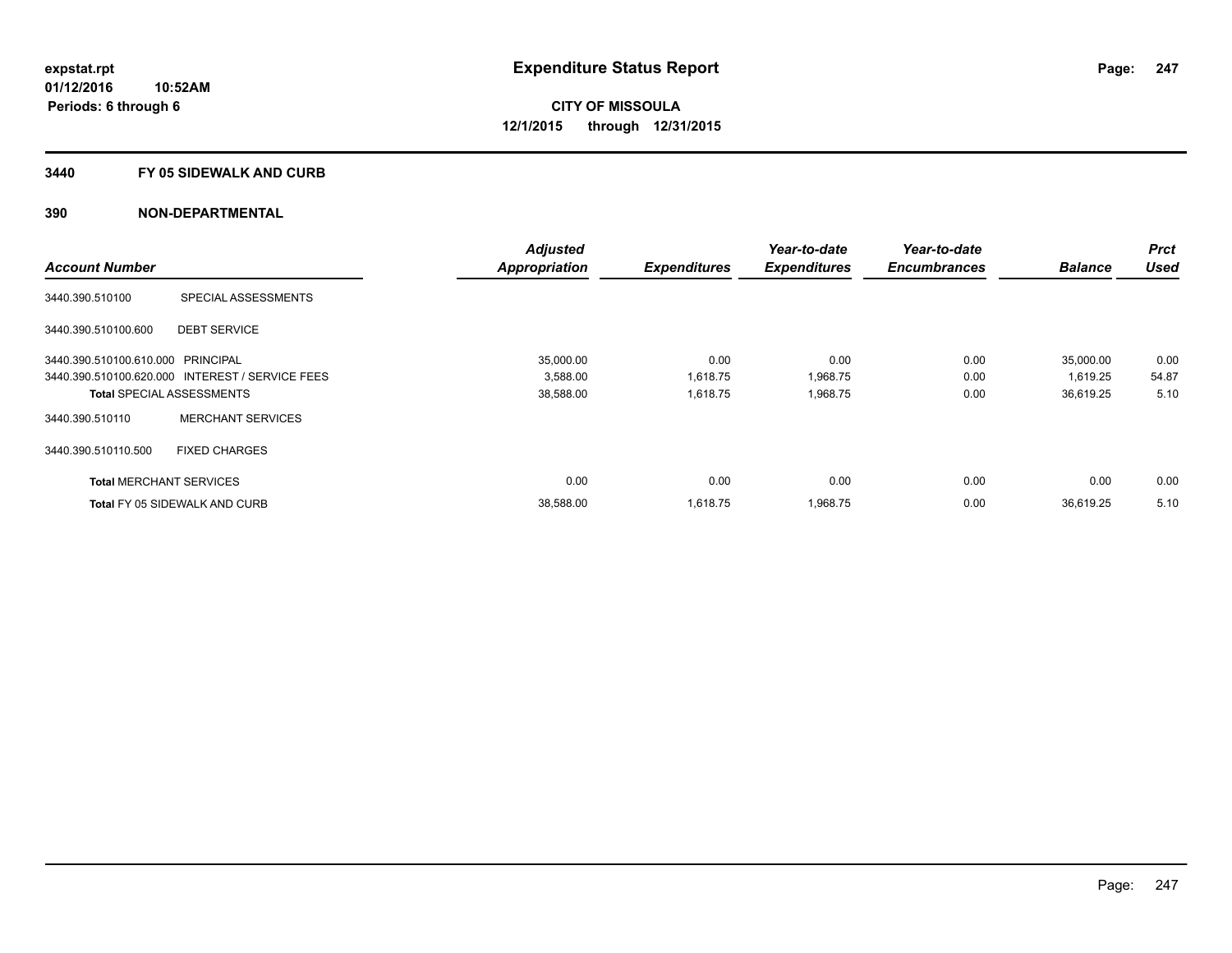#### **3450 FY 06 SIDEWALK AND CURB**

|                                   |                                                 | <b>Adjusted</b>      |                     | Year-to-date        | Year-to-date        |                | <b>Prct</b> |
|-----------------------------------|-------------------------------------------------|----------------------|---------------------|---------------------|---------------------|----------------|-------------|
| <b>Account Number</b>             |                                                 | <b>Appropriation</b> | <b>Expenditures</b> | <b>Expenditures</b> | <b>Encumbrances</b> | <b>Balance</b> | <b>Used</b> |
| 3450.390.510100                   | SPECIAL ASSESSMENTS                             |                      |                     |                     |                     |                |             |
| 3450.390.510100.600               | <b>DEBT SERVICE</b>                             |                      |                     |                     |                     |                |             |
| 3450.390.510100.610.000 PRINCIPAL |                                                 | 25.000.00            | 0.00                | 0.00                | 0.00                | 25,000.00      | 0.00        |
|                                   | 3450.390.510100.620.000 INTEREST / SERVICE FEES | 3,537.00             | 1,593.75            | 1,593.75            | 0.00                | 1,943.25       | 45.06       |
|                                   | <b>Total SPECIAL ASSESSMENTS</b>                | 28,537.00            | 1,593.75            | 1,593.75            | 0.00                | 26,943.25      | 5.58        |
| 3450.390.510110                   | <b>MERCHANT SERVICES</b>                        |                      |                     |                     |                     |                |             |
| 3450.390.510110.500               | <b>FIXED CHARGES</b>                            |                      |                     |                     |                     |                |             |
| <b>Total MERCHANT SERVICES</b>    |                                                 | 0.00                 | 0.00                | 0.00                | 0.00                | 0.00           | 0.00        |
|                                   | <b>Total FY 06 SIDEWALK AND CURB</b>            | 28,537.00            | 1,593.75            | 1,593.75            | 0.00                | 26.943.25      | 5.58        |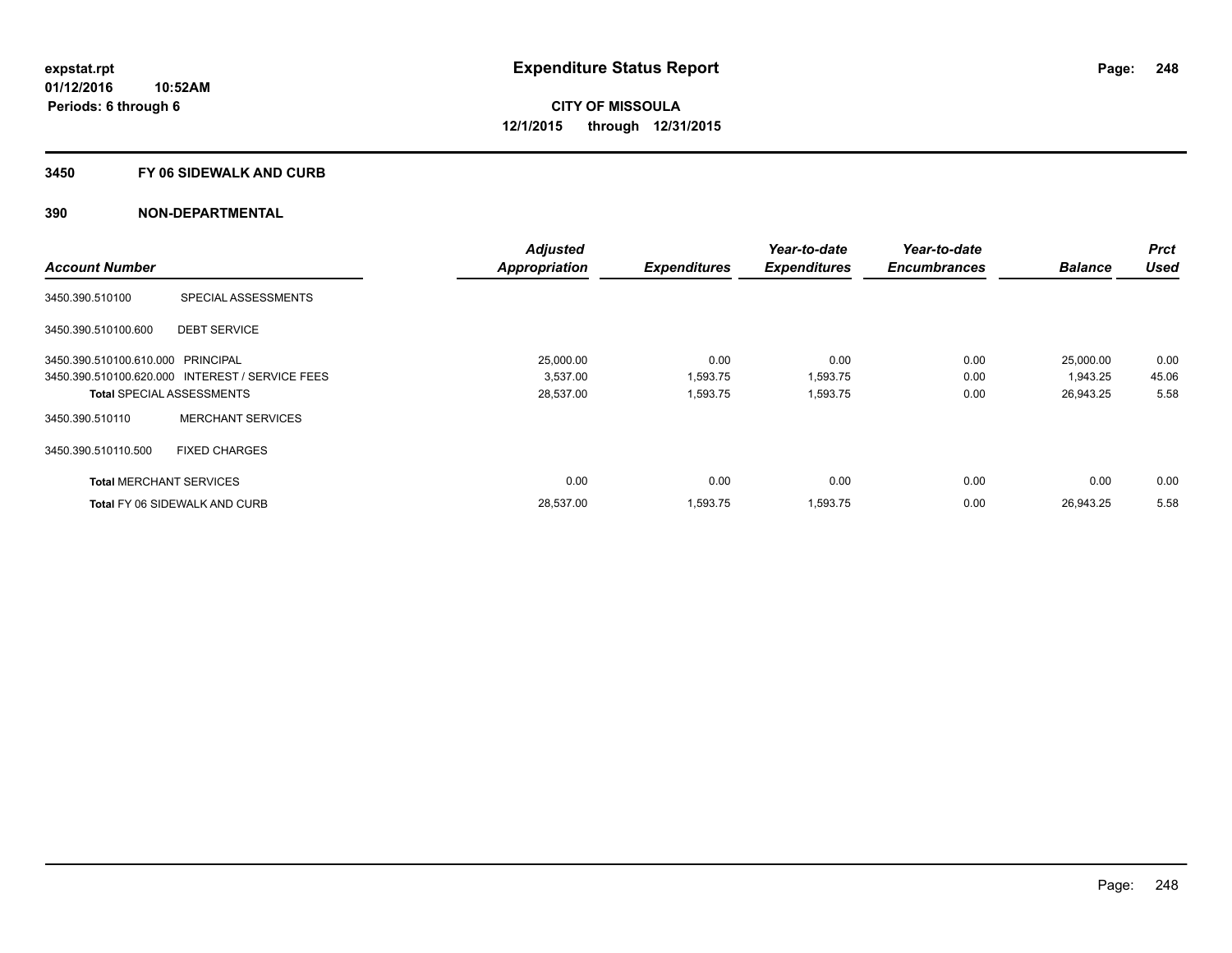#### **3460 FY07 SIDEWALK AND CURB DEBT**

| <b>Account Number</b>             |                                                 | <b>Adjusted</b><br><b>Appropriation</b> | <b>Expenditures</b> | Year-to-date<br><b>Expenditures</b> | Year-to-date<br><b>Encumbrances</b> | <b>Balance</b> | <b>Prct</b><br><b>Used</b> |
|-----------------------------------|-------------------------------------------------|-----------------------------------------|---------------------|-------------------------------------|-------------------------------------|----------------|----------------------------|
| 3460.390.510100                   | SPECIAL ASSESSMENTS                             |                                         |                     |                                     |                                     |                |                            |
| 3460.390.510100.600               | <b>DEBT SERVICE</b>                             |                                         |                     |                                     |                                     |                |                            |
| 3460.390.510100.610.000 PRINCIPAL |                                                 | 45,000.00                               | 0.00                | 0.00                                | 0.00                                | 45,000.00      | 0.00                       |
|                                   | 3460.390.510100.620.000 INTEREST / SERVICE FEES | 13,810.00                               | 6,730.00            | 7,080.00                            | 0.00                                | 6,730.00       | 51.27                      |
|                                   | <b>Total SPECIAL ASSESSMENTS</b>                | 58,810.00                               | 6,730.00            | 7,080.00                            | 0.00                                | 51,730.00      | 12.04                      |
| 3460.390.510110                   | <b>MERCHANT SERVICES</b>                        |                                         |                     |                                     |                                     |                |                            |
| 3460.390.510110.500               | <b>FIXED CHARGES</b>                            |                                         |                     |                                     |                                     |                |                            |
| <b>Total FIXED CHARGES</b>        |                                                 | 0.00                                    | 0.00                | 0.00                                | 0.00                                | 0.00           | 0.00                       |
| <b>Total MERCHANT SERVICES</b>    |                                                 | 0.00                                    | 0.00                | 0.00                                | 0.00                                | 0.00           | 0.00                       |
|                                   | <b>Total FY07 SIDEWALK AND CURB DEBT</b>        | 58,810.00                               | 6,730.00            | 7,080.00                            | 0.00                                | 51,730.00      | 12.04                      |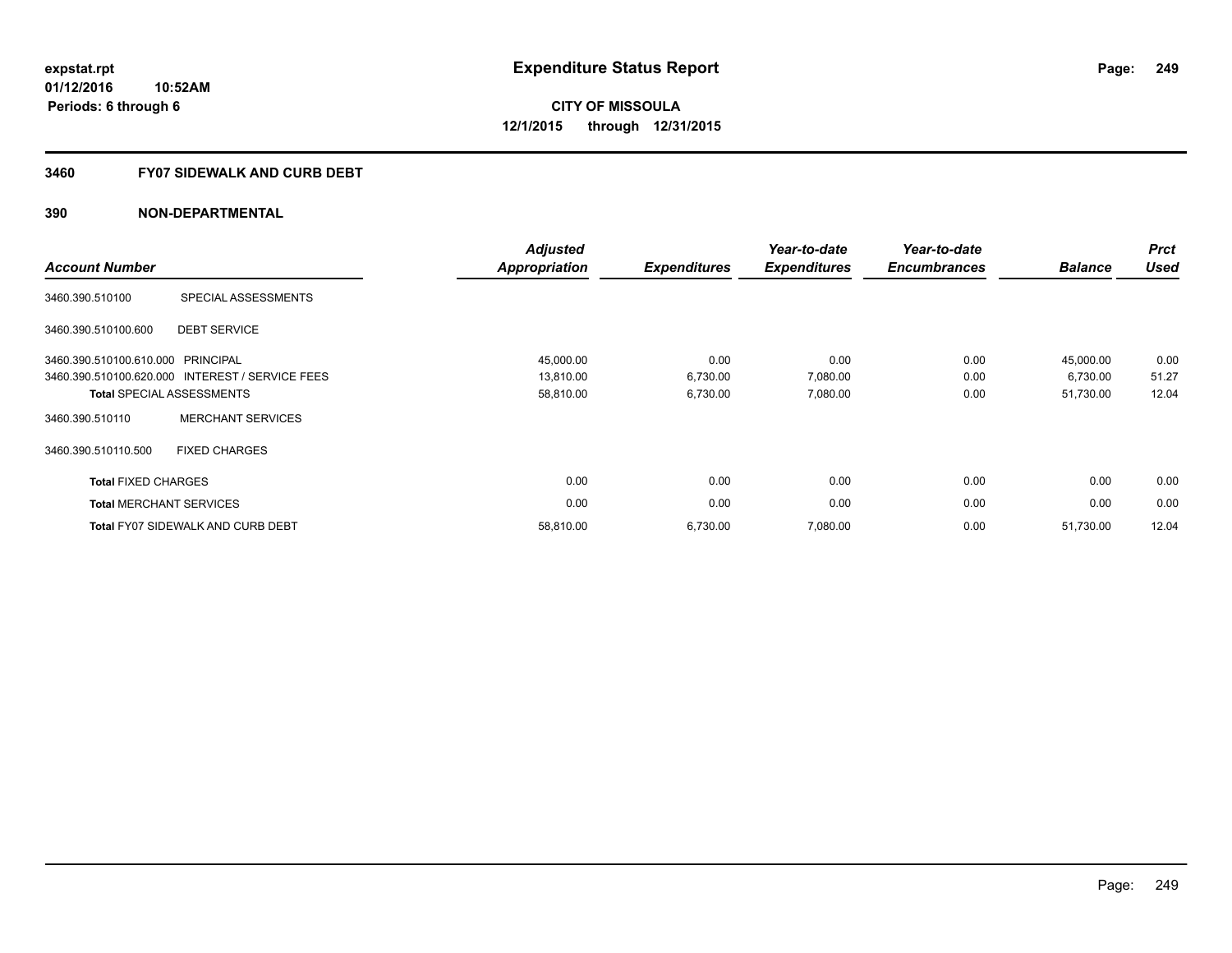## **3461 SERIES 2008A SIDEWALK AND CURB**

## **280 PUBLIC WORKS OPERATIONS**

| <b>Account Number</b>          |                                      | <b>Adjusted</b><br><b>Appropriation</b> | <b>Expenditures</b> | Year-to-date<br><b>Expenditures</b> | Year-to-date<br><b>Encumbrances</b> | <b>Balance</b> | <b>Prct</b><br><b>Used</b> |
|--------------------------------|--------------------------------------|-----------------------------------------|---------------------|-------------------------------------|-------------------------------------|----------------|----------------------------|
| 3461.280.510110                | <b>MERCHANT SERVICES</b>             |                                         |                     |                                     |                                     |                |                            |
| 3461.280.510110.500            | <b>FIXED CHARGES</b>                 |                                         |                     |                                     |                                     |                |                            |
| <b>Total MERCHANT SERVICES</b> |                                      | 0.00                                    | 0.00                | 0.00                                | 0.00                                | 0.00           | 0.00                       |
| 3461.280.521000                | INTERFUND OPERATING TRANSFERS        |                                         |                     |                                     |                                     |                |                            |
| 3461.280.521000.800            | OTHER OBJECTS                        |                                         |                     |                                     |                                     |                |                            |
|                                | <b>Total PUBLIC WORKS OPERATIONS</b> | 0.00                                    | 0.00                | 0.00                                | 0.00                                | 0.00           | 0.00                       |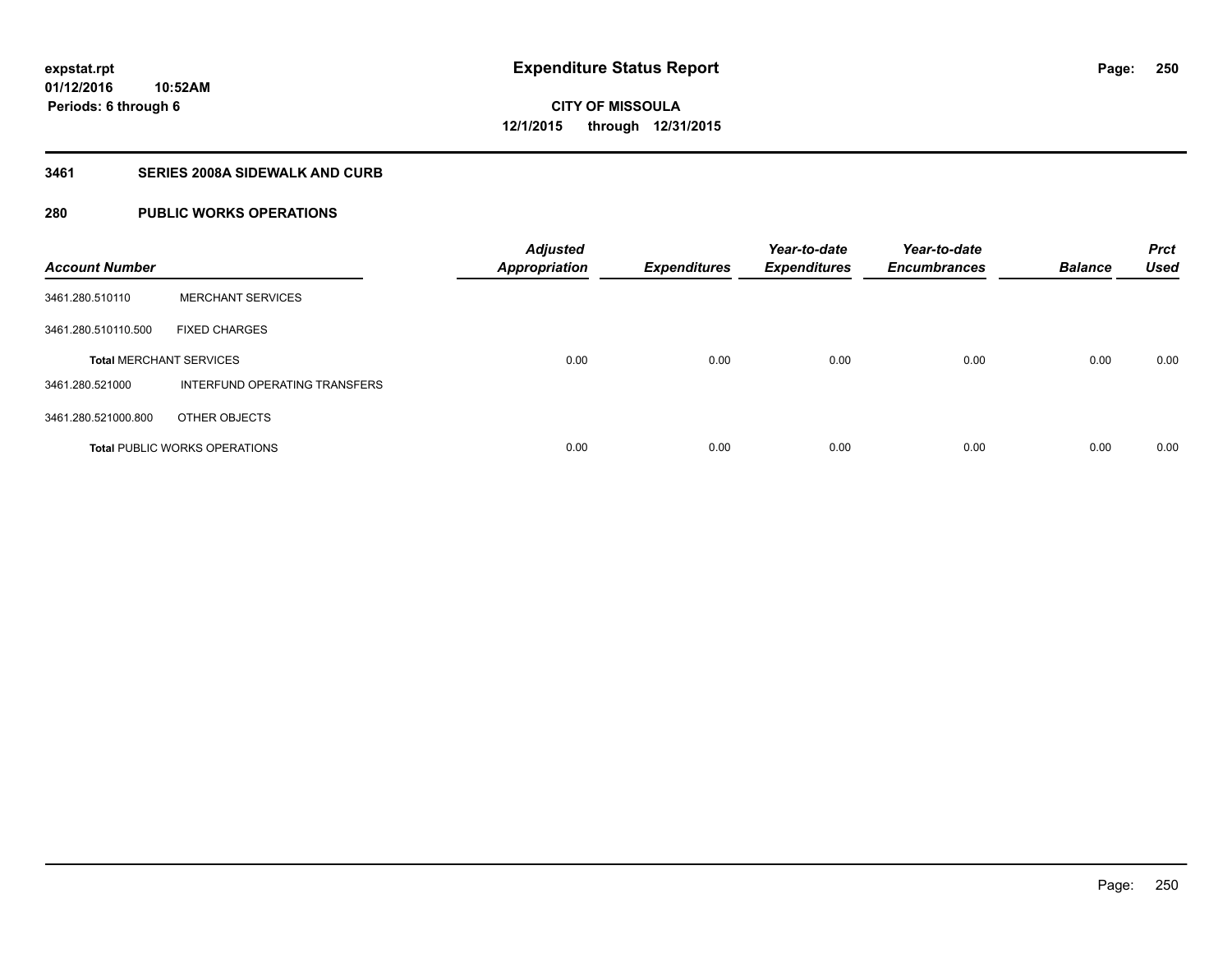#### **3461 SERIES 2008A SIDEWALK AND CURB**

|                         |                                      | <b>Adjusted</b> |                     | Year-to-date        | Year-to-date        |                | <b>Prct</b> |
|-------------------------|--------------------------------------|-----------------|---------------------|---------------------|---------------------|----------------|-------------|
| <b>Account Number</b>   |                                      | Appropriation   | <b>Expenditures</b> | <b>Expenditures</b> | <b>Encumbrances</b> | <b>Balance</b> | <b>Used</b> |
| 3461.390.510100         | SPECIAL ASSESSMENTS                  |                 |                     |                     |                     |                |             |
| 3461.390.510100.600     | <b>DEBT SERVICE</b>                  |                 |                     |                     |                     |                |             |
| 3461.390.510100.610.000 | <b>PRINCIPAL</b>                     | 50,000.00       | 0.00                | 0.00                | 0.00                | 50,000.00      | 0.00        |
| 3461.390.510100.620.000 | <b>INTEREST / SERVICE FEES</b>       | 10,213.00       | 4,931.25            | 4,931.25            | 0.00                | 5,281.75       | 48.28       |
|                         | Total SPECIAL ASSESSMENTS            | 60,213.00       | 4,931.25            | 4,931.25            | 0.00                | 55,281.75      | 8.19        |
| 3461.390.510110         | <b>MERCHANT SERVICES</b>             |                 |                     |                     |                     |                |             |
| 3461.390.510110.500     | <b>FIXED CHARGES</b>                 |                 |                     |                     |                     |                |             |
|                         | <b>Total MERCHANT SERVICES</b>       | 0.00            | 0.00                | 0.00                | 0.00                | 0.00           | 0.00        |
| 3461.390.521000         | INTERFUND OPERATING TRANSFERS        |                 |                     |                     |                     |                |             |
| 3461.390.521000.800     | OTHER OBJECTS                        |                 |                     |                     |                     |                |             |
|                         | Total INTERFUND OPERATING TRANSFERS  | 0.00            | 0.00                | 0.00                | 0.00                | 0.00           | 0.00        |
|                         | Total SERIES 2008A SIDEWALK AND CURB | 60,213.00       | 4,931.25            | 4,931.25            | 0.00                | 55,281.75      | 8.19        |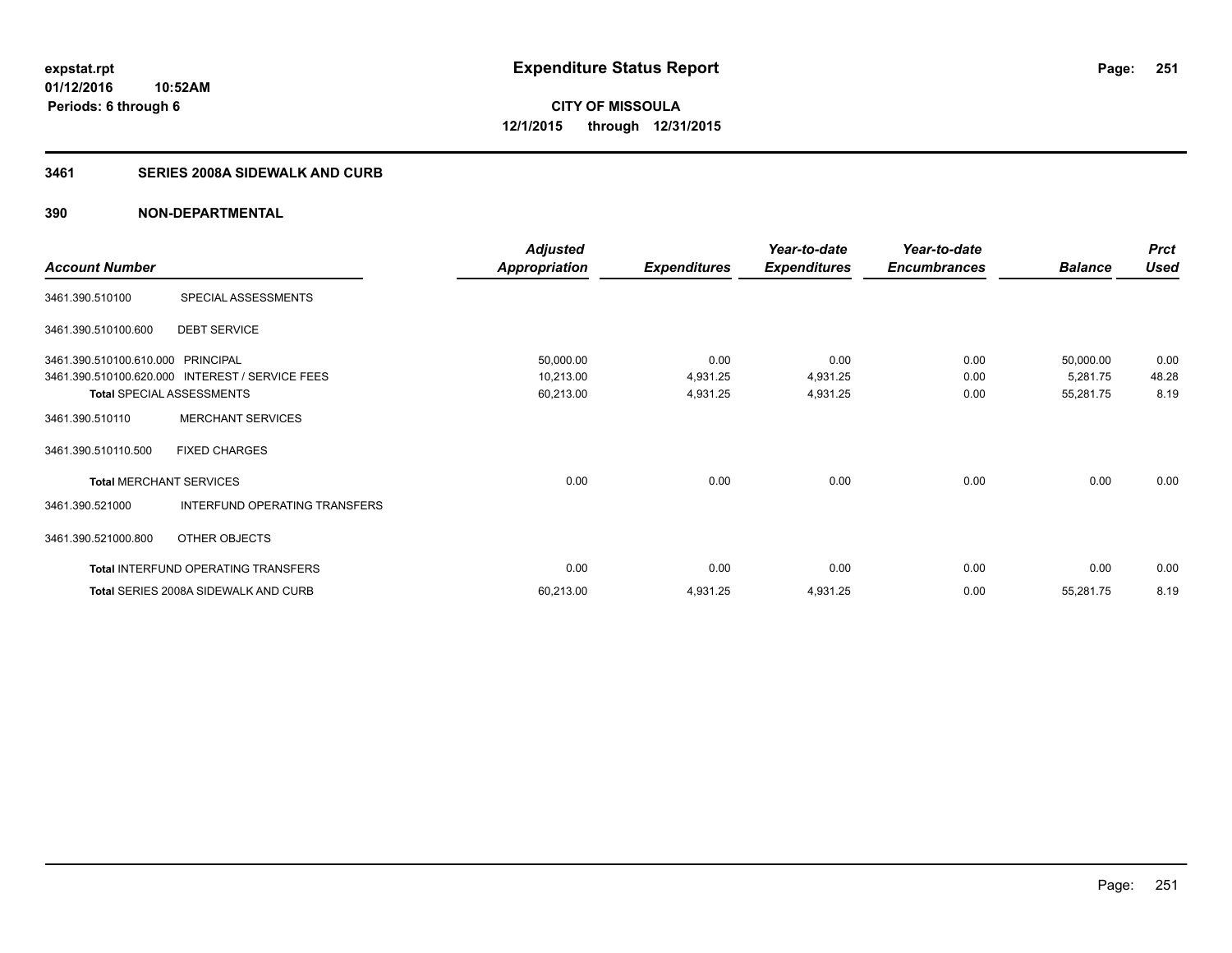#### **3462 SERIES 2009 SIDEWALK AND CURB**

|                                   |                                                 | <b>Adjusted</b>      |                     | Year-to-date        | Year-to-date        |                | <b>Prct</b> |
|-----------------------------------|-------------------------------------------------|----------------------|---------------------|---------------------|---------------------|----------------|-------------|
| <b>Account Number</b>             |                                                 | <b>Appropriation</b> | <b>Expenditures</b> | <b>Expenditures</b> | <b>Encumbrances</b> | <b>Balance</b> | <b>Used</b> |
| 3462.390.510100                   | SPECIAL ASSESSMENTS                             |                      |                     |                     |                     |                |             |
| 3462.390.510100.600               | <b>DEBT SERVICE</b>                             |                      |                     |                     |                     |                |             |
| 3462.390.510100.610.000 PRINCIPAL |                                                 | 50,000.00            | 0.00                | 0.00                | 0.00                | 50,000.00      | 0.00        |
|                                   | 3462.390.510100.620.000 INTEREST / SERVICE FEES | 15,342.00            | 7,496.25            | 7,796.25            | 0.00                | 7,545.75       | 50.82       |
| <b>Total SPECIAL ASSESSMENTS</b>  |                                                 | 65,342.00            | 7,496.25            | 7,796.25            | 0.00                | 57,545.75      | 11.93       |
| 3462.390.510110                   | <b>MERCHANT SERVICES</b>                        |                      |                     |                     |                     |                |             |
| 3462.390.510110.500               | <b>FIXED CHARGES</b>                            |                      |                     |                     |                     |                |             |
| <b>Total MERCHANT SERVICES</b>    |                                                 | 0.00                 | 0.00                | 0.00                | 0.00                | 0.00           | 0.00        |
| 3462.390.521000                   | INTERFUND OPERATING TRANSFERS                   |                      |                     |                     |                     |                |             |
| 3462.390.521000.800               | OTHER OBJECTS                                   |                      |                     |                     |                     |                |             |
|                                   | Total INTERFUND OPERATING TRANSFERS             | 0.00                 | 0.00                | 0.00                | 0.00                | 0.00           | 0.00        |
|                                   | <b>Total SERIES 2009 SIDEWALK AND CURB</b>      | 65,342.00            | 7,496.25            | 7,796.25            | 0.00                | 57,545.75      | 11.93       |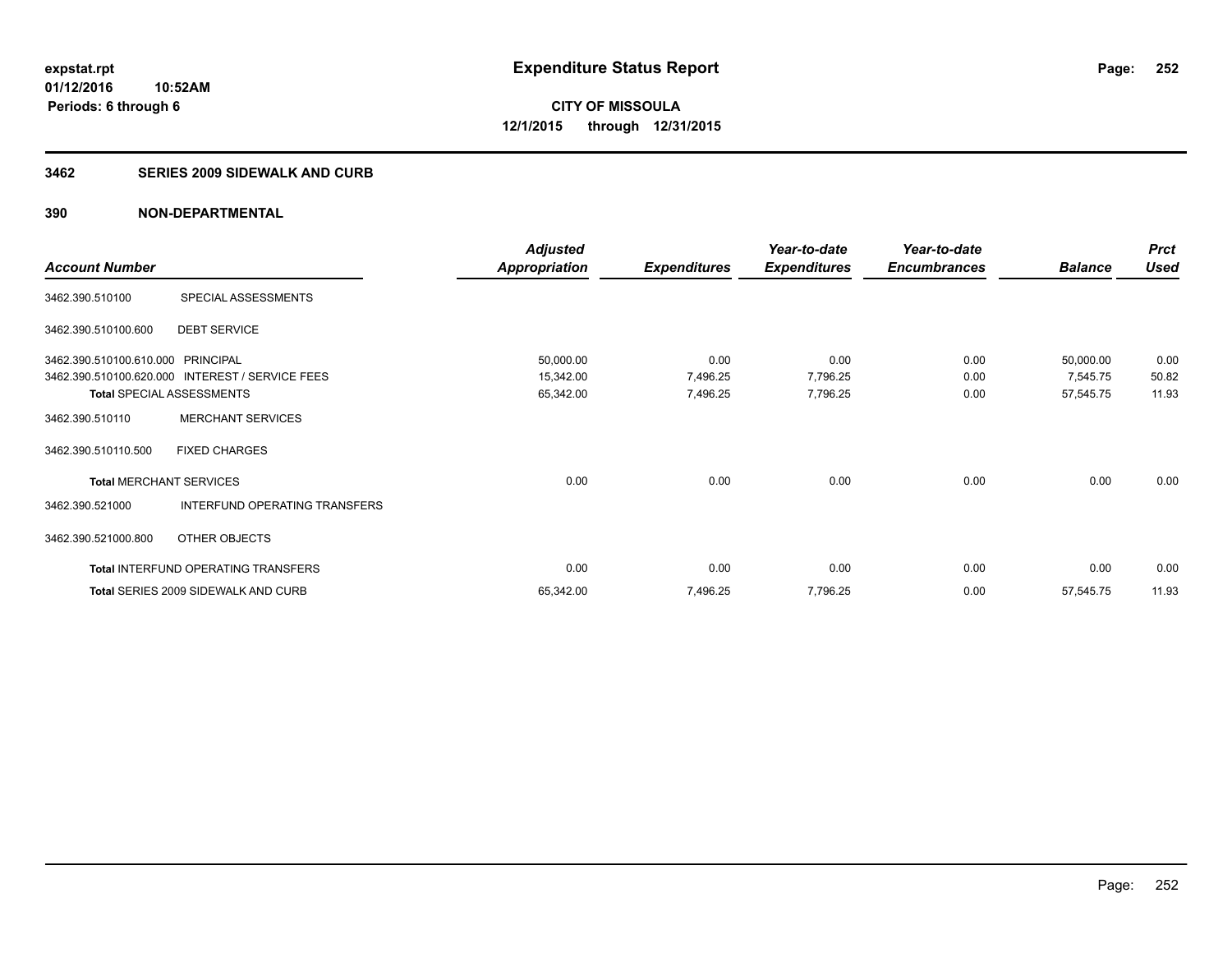# **3463 SERIES 2010 SIDEWALK AND CURB**

|                                   |                                                 | <b>Adjusted</b>      |                     | Year-to-date        | Year-to-date        |                | <b>Prct</b> |
|-----------------------------------|-------------------------------------------------|----------------------|---------------------|---------------------|---------------------|----------------|-------------|
| <b>Account Number</b>             |                                                 | <b>Appropriation</b> | <b>Expenditures</b> | <b>Expenditures</b> | <b>Encumbrances</b> | <b>Balance</b> | <b>Used</b> |
| 3463.390.510100                   | SPECIAL ASSESSMENTS                             |                      |                     |                     |                     |                |             |
| 3463.390.510100.600               | <b>DEBT SERVICE</b>                             |                      |                     |                     |                     |                |             |
| 3463.390.510100.610.000 PRINCIPAL |                                                 | 75,000.00            | 0.00                | 0.00                | 0.00                | 75,000.00      | 0.00        |
|                                   | 3463.390.510100.620.000 INTEREST / SERVICE FEES | 25,413.00            | 12,531.25           | 12,881.25           | 0.00                | 12,531.75      | 50.69       |
| <b>Total SPECIAL ASSESSMENTS</b>  |                                                 | 100,413.00           | 12,531.25           | 12,881.25           | 0.00                | 87,531.75      | 12.83       |
| 3463.390.510110                   | <b>MERCHANT SERVICES</b>                        |                      |                     |                     |                     |                |             |
| 3463.390.510110.500               | <b>FIXED CHARGES</b>                            |                      |                     |                     |                     |                |             |
| <b>Total MERCHANT SERVICES</b>    |                                                 | 0.00                 | 0.00                | 0.00                | 0.00                | 0.00           | 0.00        |
|                                   | <b>Total SERIES 2010 SIDEWALK AND CURB</b>      | 100,413.00           | 12,531.25           | 12,881.25           | 0.00                | 87,531.75      | 12.83       |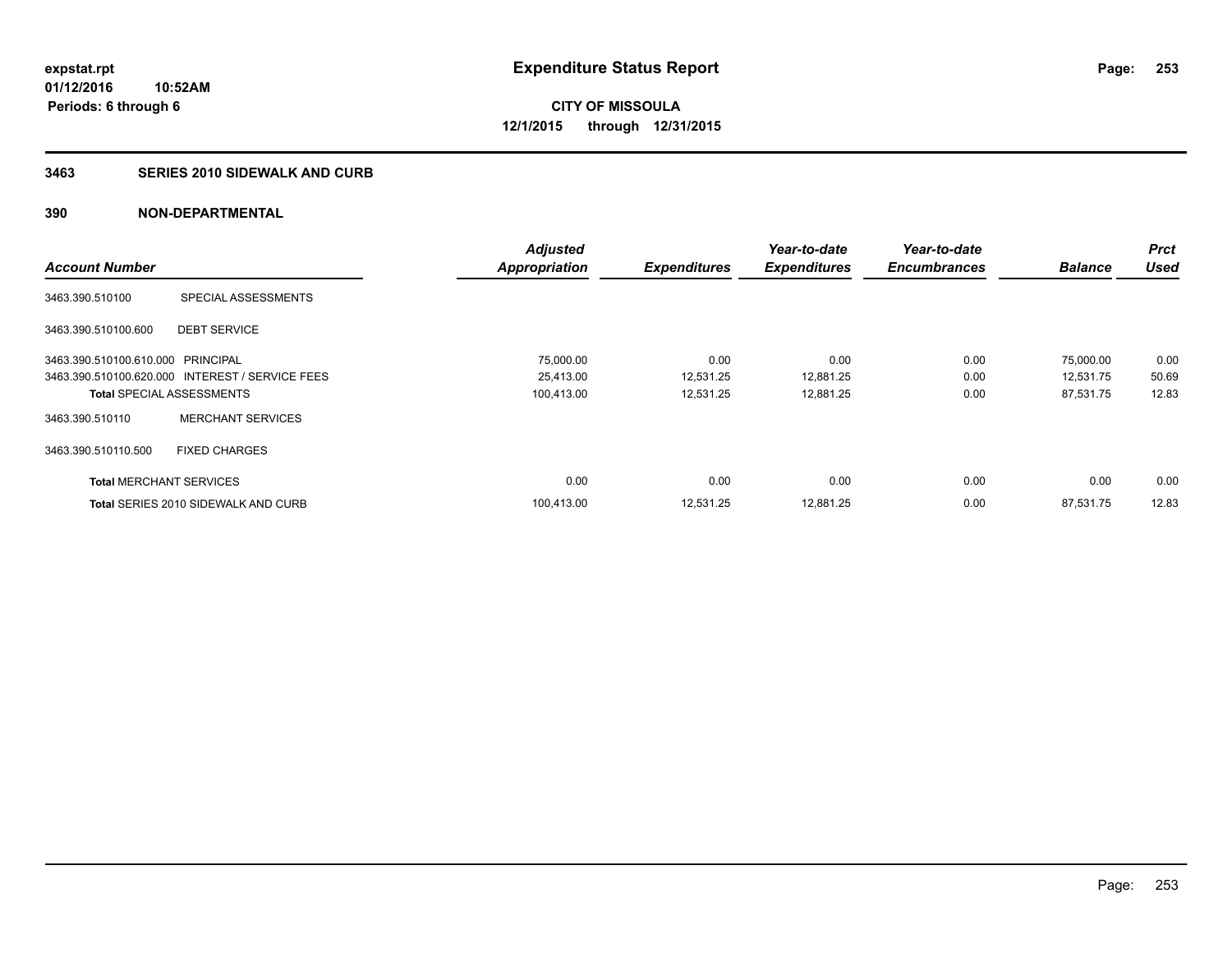#### **3464 FY12 S/C DEBT SERVICE**

|                                   |                                                 | <b>Adjusted</b>      |                     | Year-to-date        | Year-to-date        |                | <b>Prct</b> |
|-----------------------------------|-------------------------------------------------|----------------------|---------------------|---------------------|---------------------|----------------|-------------|
| <b>Account Number</b>             |                                                 | <b>Appropriation</b> | <b>Expenditures</b> | <b>Expenditures</b> | <b>Encumbrances</b> | <b>Balance</b> | <b>Used</b> |
| 3464.390.510100                   | SPECIAL ASSESSMENTS                             |                      |                     |                     |                     |                |             |
| 3464.390.510100.600               | <b>DEBT SERVICE</b>                             |                      |                     |                     |                     |                |             |
| 3464.390.510100.610.000 PRINCIPAL |                                                 | 50,000.00            | 0.00                | 0.00                | 0.00                | 50,000.00      | 0.00        |
|                                   | 3464.390.510100.620.000 INTEREST / SERVICE FEES | 21,785.00            | 10,717.50           | 11,067.50           | 0.00                | 10,717.50      | 50.80       |
| <b>Total SPECIAL ASSESSMENTS</b>  |                                                 | 71,785.00            | 10,717.50           | 11,067.50           | 0.00                | 60,717.50      | 15.42       |
| 3464.390.510110                   | <b>MERCHANT SERVICES</b>                        |                      |                     |                     |                     |                |             |
| 3464.390.510110.500               | <b>FIXED CHARGES</b>                            |                      |                     |                     |                     |                |             |
| <b>Total MERCHANT SERVICES</b>    |                                                 | 0.00                 | 0.00                | 0.00                | 0.00                | 0.00           | 0.00        |
| Total FY12 S/C DEBT SERVICE       |                                                 | 71,785.00            | 10.717.50           | 11,067.50           | 0.00                | 60.717.50      | 15.42       |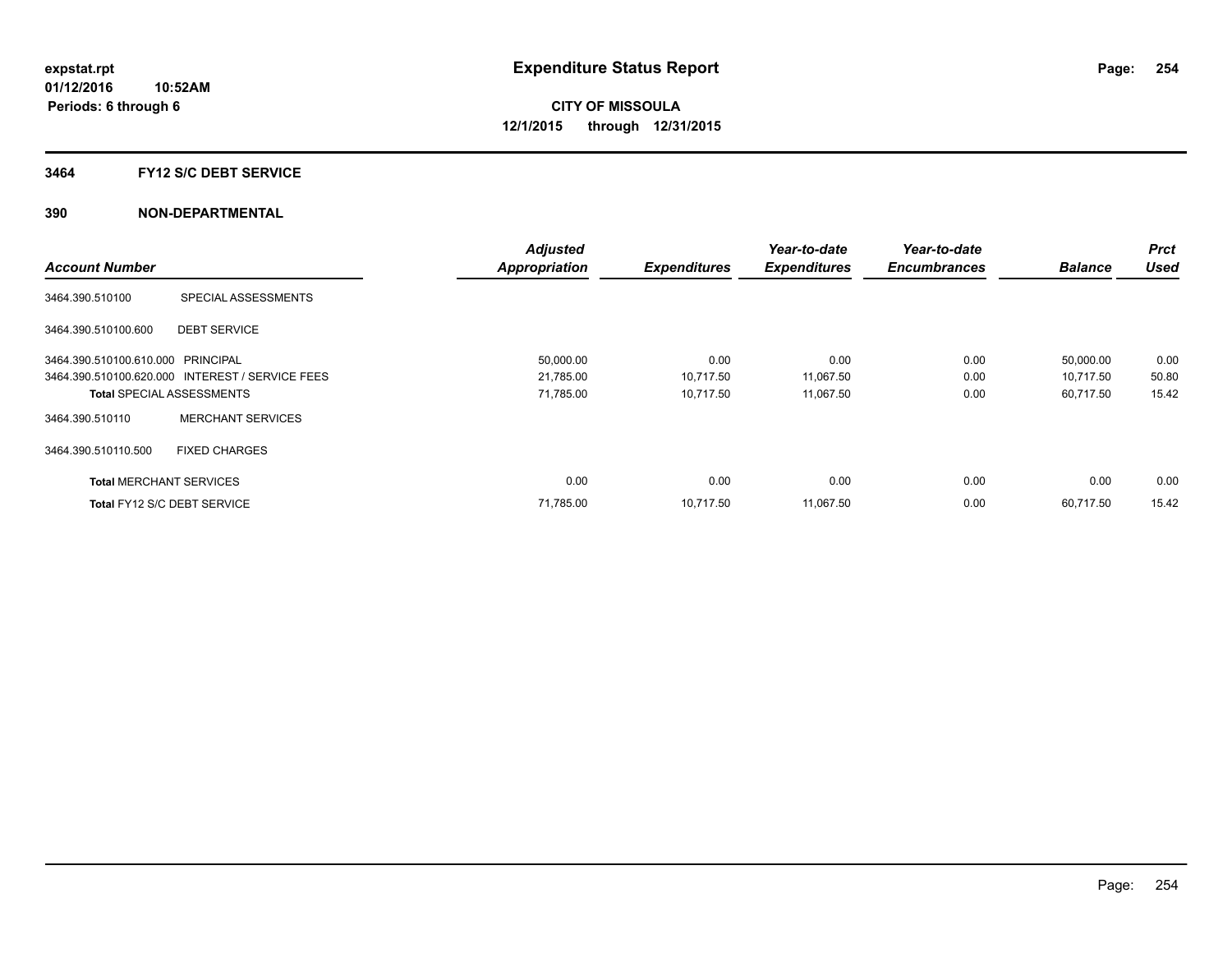# **3465 FY13 SIDEWALK/CURB DEBT SERVICE**

|                                   |                                                 | <b>Adjusted</b>      |                     | Year-to-date        | Year-to-date        |                | <b>Prct</b> |
|-----------------------------------|-------------------------------------------------|----------------------|---------------------|---------------------|---------------------|----------------|-------------|
| <b>Account Number</b>             |                                                 | <b>Appropriation</b> | <b>Expenditures</b> | <b>Expenditures</b> | <b>Encumbrances</b> | <b>Balance</b> | <b>Used</b> |
| 3465.390.510100                   | SPECIAL ASSESSMENTS                             |                      |                     |                     |                     |                |             |
| 3465.390.510100.600               | <b>DEBT SERVICE</b>                             |                      |                     |                     |                     |                |             |
| 3465.390.510100.610.000 PRINCIPAL |                                                 | 29,000.00            | 0.00                | 0.00                | 0.00                | 29,000.00      | 0.00        |
|                                   | 3465.390.510100.620.000 INTEREST / SERVICE FEES | 11.021.00            | 5,556.17            | 5,556.17            | 0.00                | 5.464.83       | 50.41       |
|                                   | <b>Total SPECIAL ASSESSMENTS</b>                | 40,021.00            | 5,556.17            | 5,556.17            | 0.00                | 34,464.83      | 13.88       |
| 3465.390.510110                   | <b>MERCHANT SERVICES</b>                        |                      |                     |                     |                     |                |             |
| 3465.390.510110.500               | <b>FIXED CHARGES</b>                            |                      |                     |                     |                     |                |             |
| <b>Total MERCHANT SERVICES</b>    |                                                 | 0.00                 | 0.00                | 0.00                | 0.00                | 0.00           | 0.00        |
|                                   | <b>Total FY13 SIDEWALK/CURB DEBT SERVICE</b>    | 40,021.00            | 5,556.17            | 5,556.17            | 0.00                | 34.464.83      | 13.88       |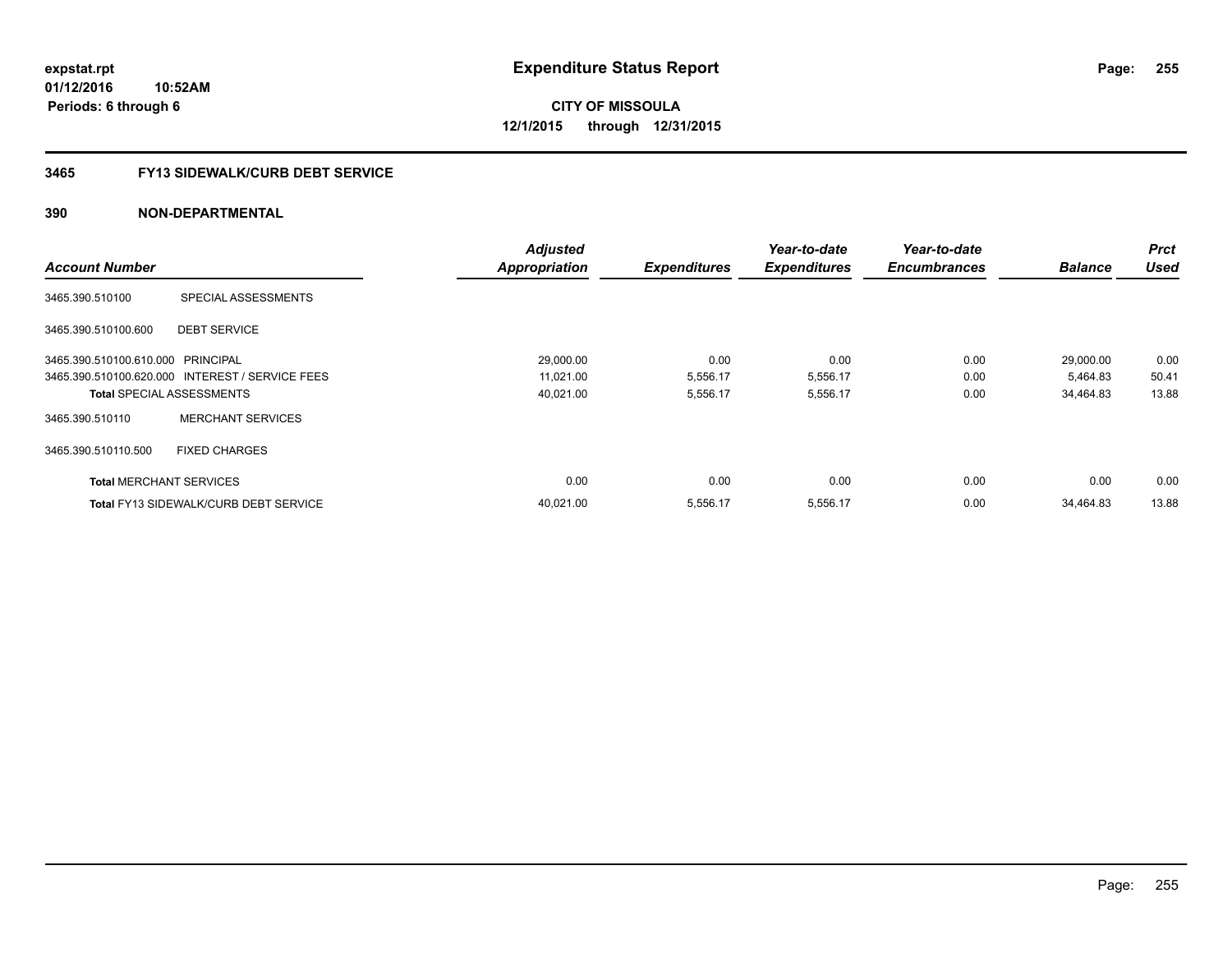# **3466 FY15 SIDEWALK/CURB DEBT SERVICE**

|                                                 |                          | <b>Adjusted</b> |                     | Year-to-date        | Year-to-date        |                | <b>Prct</b> |
|-------------------------------------------------|--------------------------|-----------------|---------------------|---------------------|---------------------|----------------|-------------|
| <b>Account Number</b>                           |                          | Appropriation   | <b>Expenditures</b> | <b>Expenditures</b> | <b>Encumbrances</b> | <b>Balance</b> | <b>Used</b> |
| 3466.390.510100                                 | SPECIAL ASSESSMENTS      |                 |                     |                     |                     |                |             |
| 3466.390.510100.300                             | PURCHASED SERVICES       |                 |                     |                     |                     |                |             |
| 3466.390.510100.350.000 PROFESSIONAL SERVICES   |                          | 0.00            | 4,000.00            | 25,812.46           | 0.00                | $-25,812.46$   | 0.00        |
| <b>Total PURCHASED SERVICES</b>                 |                          | 0.00            | 4,000.00            | 25,812.46           | 0.00                | $-25,812.46$   | 0.00        |
| <b>DEBT SERVICE</b><br>3466.390.510100.600      |                          |                 |                     |                     |                     |                |             |
| 3466.390.510100.620.000 INTEREST / SERVICE FEES |                          | 0.00            | 4,341.86            | 4,341.86            | 0.00                | $-4,341.86$    | 0.00        |
| <b>Total DEBT SERVICE</b>                       |                          | 0.00            | 4,341.86            | 4,341.86            | 0.00                | $-4,341.86$    | 0.00        |
| <b>Total SPECIAL ASSESSMENTS</b>                |                          | 0.00            | 8,341.86            | 30,154.32           | 0.00                | $-30,154.32$   | 0.00        |
| 3466.390.510110                                 | <b>MERCHANT SERVICES</b> |                 |                     |                     |                     |                |             |
| 3466.390.510110.500                             | <b>FIXED CHARGES</b>     |                 |                     |                     |                     |                |             |
| <b>Total MERCHANT SERVICES</b>                  |                          | 0.00            | 0.00                | 0.00                | 0.00                | 0.00           | 0.00        |
| <b>Total FY15 SIDEWALK/CURB DEBT SERVICE</b>    |                          | 0.00            | 8,341.86            | 30,154.32           | 0.00                | $-30,154.32$   | 0.00        |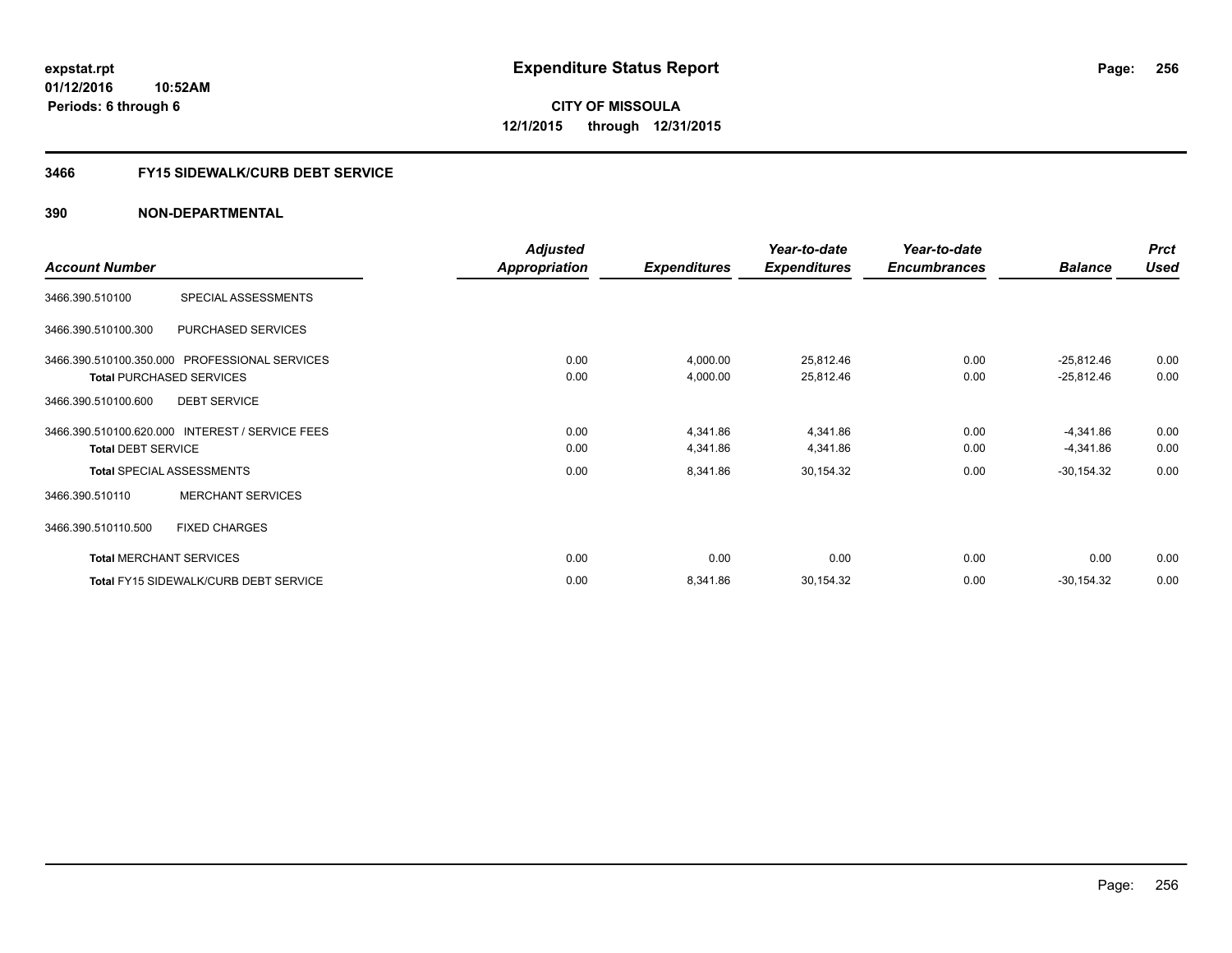## **3491 SID 491 DEBT SERVICE FUND**

| <b>Account Number</b> |                                 | <b>Adjusted</b><br><b>Appropriation</b> | <b>Expenditures</b> | Year-to-date<br><b>Expenditures</b> | Year-to-date<br><b>Encumbrances</b> | <b>Balance</b> | <b>Prct</b><br><b>Used</b> |
|-----------------------|---------------------------------|-----------------------------------------|---------------------|-------------------------------------|-------------------------------------|----------------|----------------------------|
| 3491.390.510100       | SPECIAL ASSESSMENTS             |                                         |                     |                                     |                                     |                |                            |
| 3491.390.510100.600   | <b>DEBT SERVICE</b>             |                                         |                     |                                     |                                     |                |                            |
|                       | Total SID 491 DEBT SERVICE FUND | 0.00                                    | 0.00                | 0.00                                | 0.00                                | 0.00           | 0.00                       |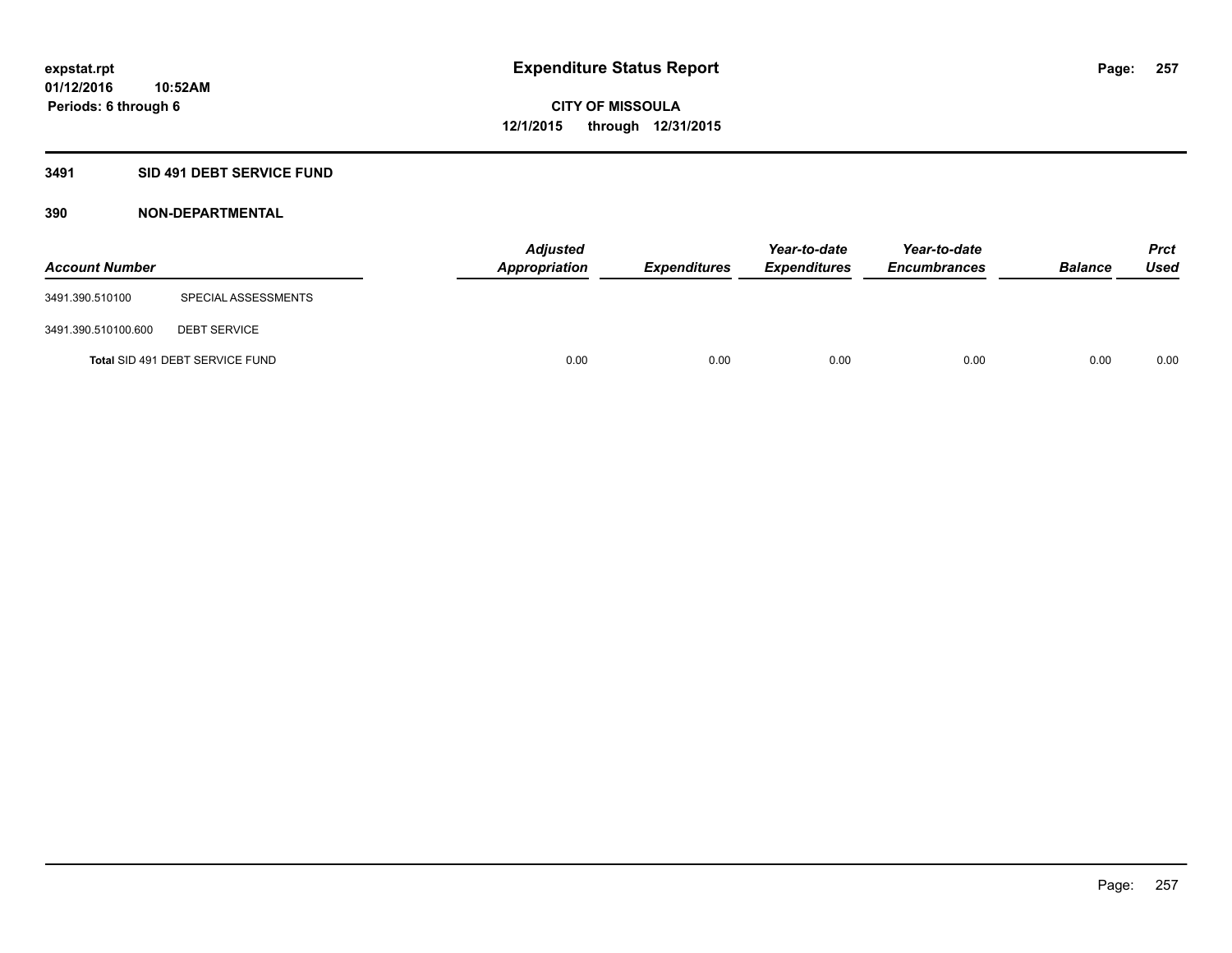#### **3495 SID 495 DEBT SERVICE FUND**

| <b>Account Number</b>         |                         | <b>Adjusted</b><br>Appropriation | <b>Expenditures</b> | Year-to-date<br><b>Expenditures</b> | Year-to-date<br><b>Encumbrances</b> | <b>Balance</b> | <b>Prct</b><br>Used |
|-------------------------------|-------------------------|----------------------------------|---------------------|-------------------------------------|-------------------------------------|----------------|---------------------|
| 3495.000.520100               | *** Title Not Found *** |                                  |                     |                                     |                                     |                |                     |
| 3495.000.520100.800           | OTHER OBJECTS           |                                  |                     |                                     |                                     |                |                     |
| Total *** Title Not Found *** |                         | 0.00                             | 0.00                | 0.00                                | 0.00                                | 0.00           | 0.00                |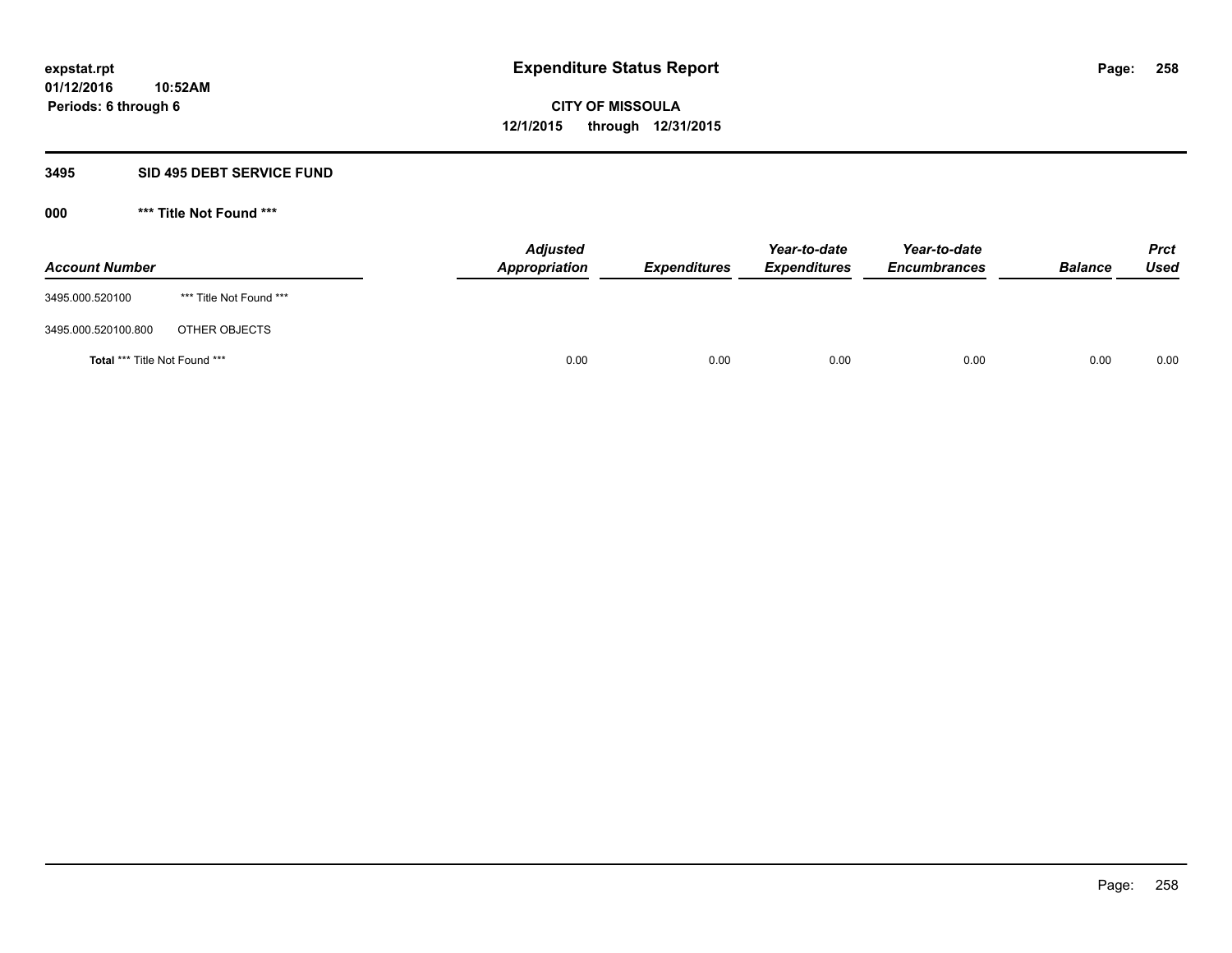## **3495 SID 495 DEBT SERVICE FUND**

| <b>Account Number</b> |                                  | <b>Adjusted</b><br><b>Appropriation</b> | <b>Expenditures</b> | Year-to-date<br><b>Expenditures</b> | Year-to-date<br><b>Encumbrances</b> | <b>Balance</b> | <b>Prct</b><br><b>Used</b> |
|-----------------------|----------------------------------|-----------------------------------------|---------------------|-------------------------------------|-------------------------------------|----------------|----------------------------|
| 3495.390.510100       | SPECIAL ASSESSMENTS              |                                         |                     |                                     |                                     |                |                            |
| 3495.390.510100.800   | OTHER OBJECTS                    |                                         |                     |                                     |                                     |                |                            |
|                       | <b>Total SPECIAL ASSESSMENTS</b> | 0.00                                    | 0.00                | 0.00                                | 0.00                                | 0.00           | 0.00                       |
| 3495.390.510110       | <b>MERCHANT SERVICES</b>         |                                         |                     |                                     |                                     |                |                            |
| 3495.390.510110.500   | <b>FIXED CHARGES</b>             |                                         |                     |                                     |                                     |                |                            |
|                       | Total SID 495 DEBT SERVICE FUND  | 0.00                                    | 0.00                | 0.00                                | 0.00                                | 0.00           | 0.00                       |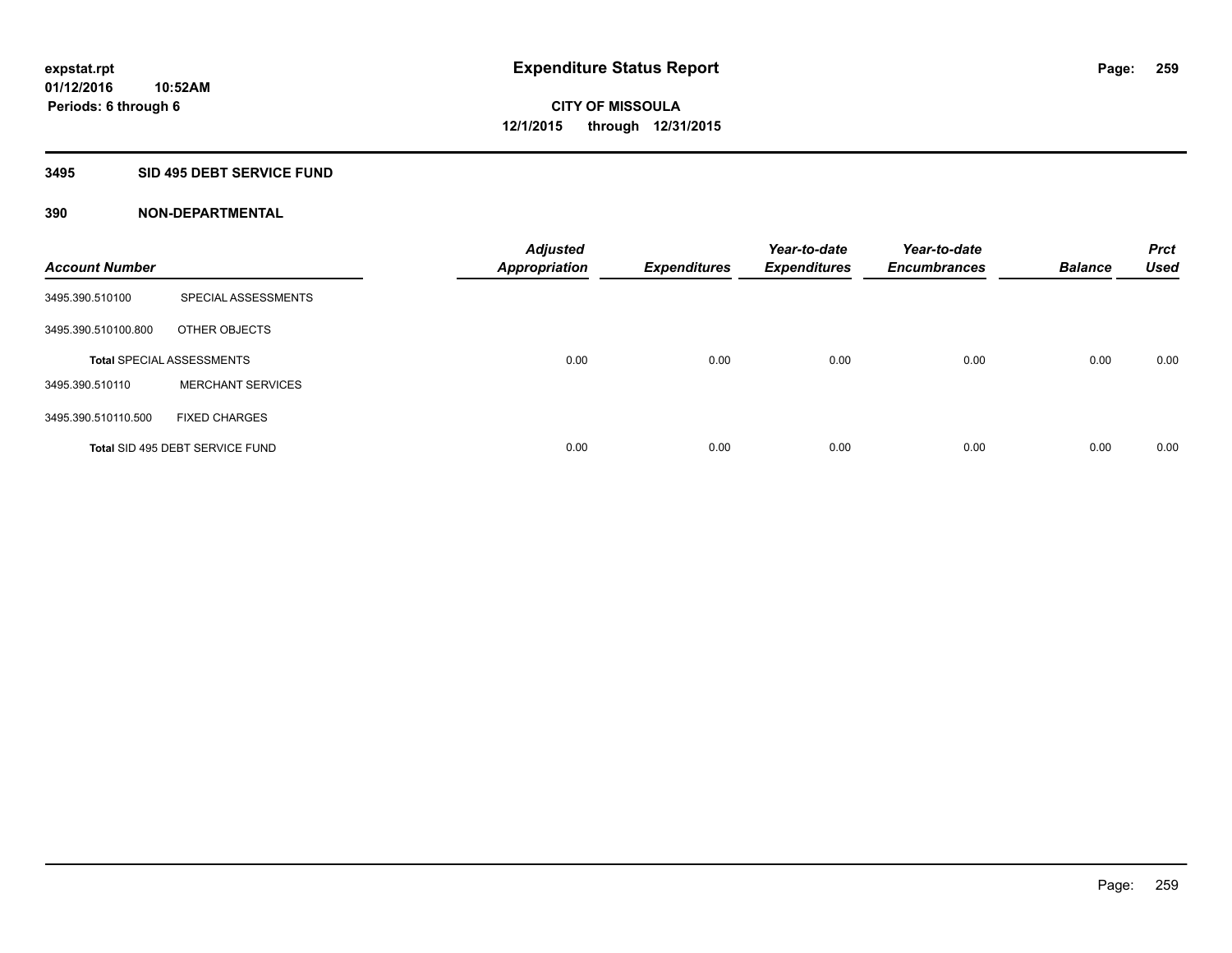#### **3497 SID 497 DEBT SERVICE FUND**

| <b>Account Number</b>         |                         | <b>Adjusted</b><br>Appropriation | <b>Expenditures</b> | Year-to-date<br><b>Expenditures</b> | Year-to-date<br><b>Encumbrances</b> | <b>Balance</b> | <b>Prct</b><br>Used |
|-------------------------------|-------------------------|----------------------------------|---------------------|-------------------------------------|-------------------------------------|----------------|---------------------|
| 3497.000.520100               | *** Title Not Found *** |                                  |                     |                                     |                                     |                |                     |
| 3497.000.520100.800           | OTHER OBJECTS           |                                  |                     |                                     |                                     |                |                     |
| Total *** Title Not Found *** |                         | 0.00                             | 0.00                | 0.00                                | 0.00                                | 0.00           | 0.00                |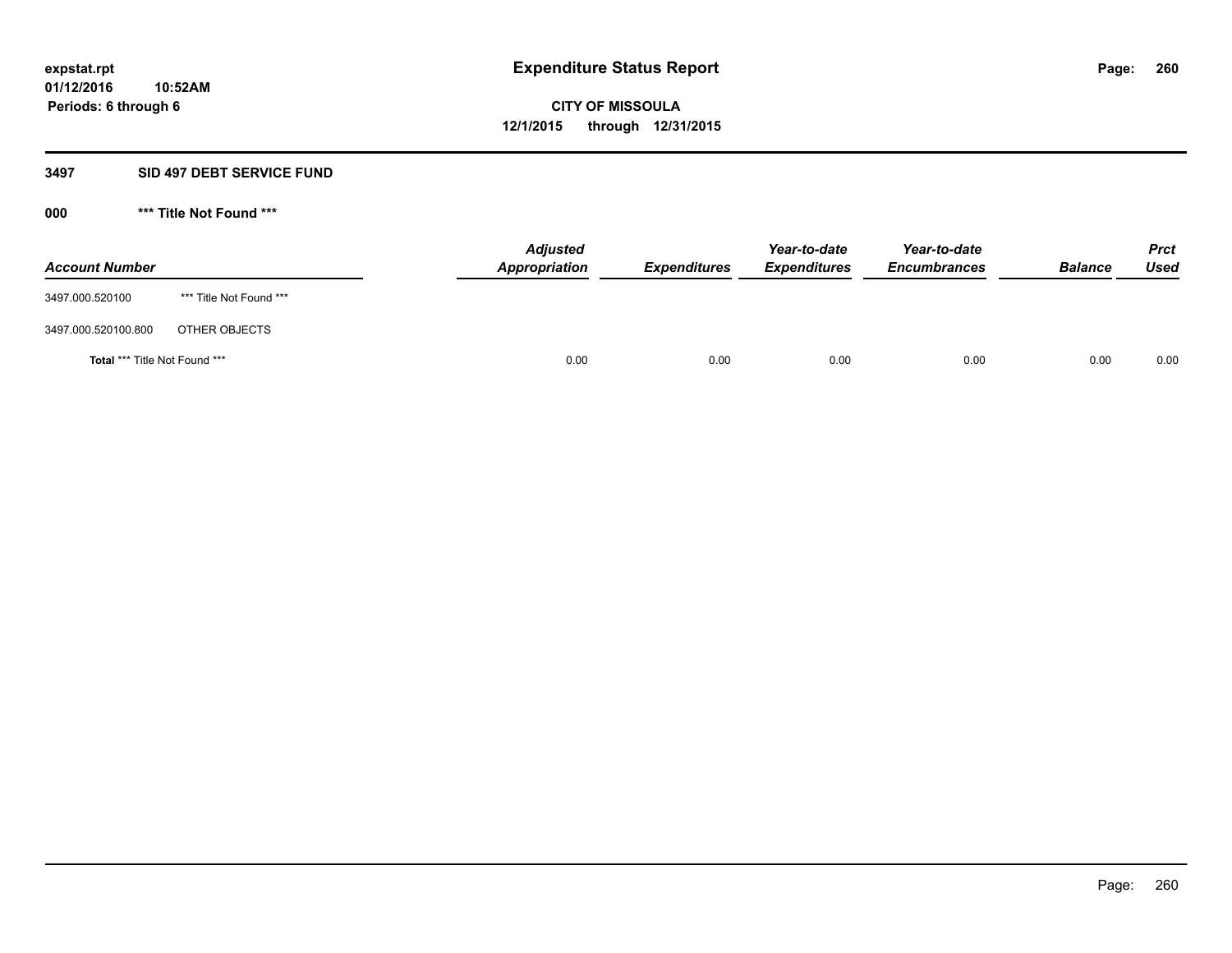#### **3497 SID 497 DEBT SERVICE FUND**

|                            |                                  | <b>Adjusted</b> |                     | Year-to-date        | Year-to-date        |                | <b>Prct</b> |
|----------------------------|----------------------------------|-----------------|---------------------|---------------------|---------------------|----------------|-------------|
| <b>Account Number</b>      |                                  | Appropriation   | <b>Expenditures</b> | <b>Expenditures</b> | <b>Encumbrances</b> | <b>Balance</b> | <b>Used</b> |
| 3497.390.510000            | <b>MISCELLANEOUS</b>             |                 |                     |                     |                     |                |             |
| 3497.390.510000.800        | OTHER OBJECTS                    |                 |                     |                     |                     |                |             |
| <b>Total MISCELLANEOUS</b> |                                  | 0.00            | 0.00                | 0.00                | 0.00                | 0.00           | 0.00        |
| 3497.390.510100            | SPECIAL ASSESSMENTS              |                 |                     |                     |                     |                |             |
| 3497.390.510100.600        | <b>DEBT SERVICE</b>              |                 |                     |                     |                     |                |             |
| <b>Total DEBT SERVICE</b>  |                                  | 0.00            | 0.00                | 0.00                | 0.00                | 0.00           | 0.00        |
| 3497.390.510100.800        | OTHER OBJECTS                    |                 |                     |                     |                     |                |             |
|                            | <b>Total SPECIAL ASSESSMENTS</b> | 0.00            | 0.00                | 0.00                | 0.00                | 0.00           | 0.00        |
| 3497.390.510110            | <b>MERCHANT SERVICES</b>         |                 |                     |                     |                     |                |             |
| 3497.390.510110.500        | <b>FIXED CHARGES</b>             |                 |                     |                     |                     |                |             |
|                            | Total SID 497 DEBT SERVICE FUND  | 0.00            | 0.00                | 0.00                | 0.00                | 0.00           | 0.00        |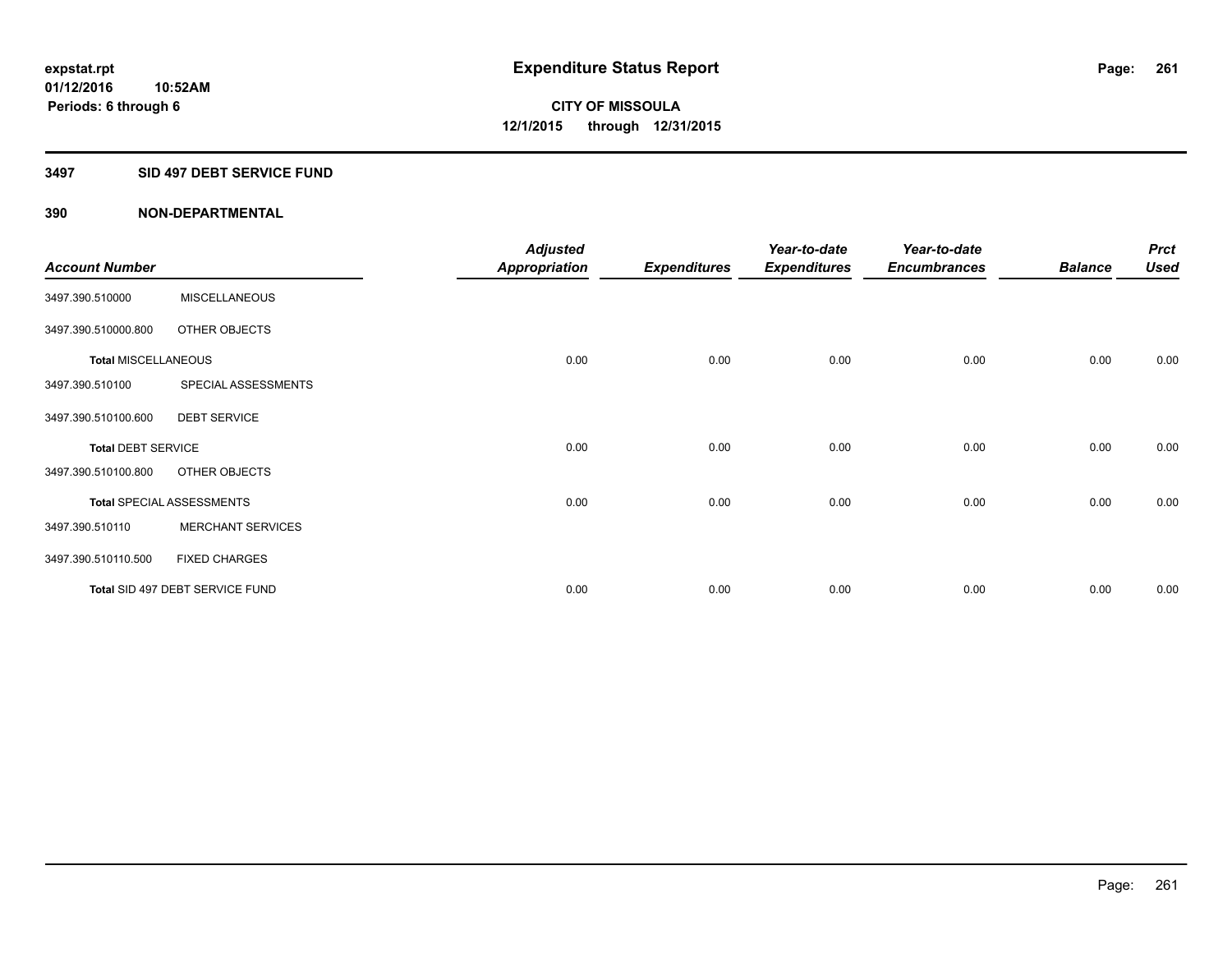#### **3498 SID 498 DEBT SERVICE FUND**

| <b>Account Number</b>         |                         | <b>Adjusted</b><br>Appropriation | <b>Expenditures</b> | Year-to-date<br><b>Expenditures</b> | Year-to-date<br><b>Encumbrances</b> | <b>Balance</b> | <b>Prct</b><br>Used |
|-------------------------------|-------------------------|----------------------------------|---------------------|-------------------------------------|-------------------------------------|----------------|---------------------|
| 3498.000.520100               | *** Title Not Found *** |                                  |                     |                                     |                                     |                |                     |
| 3498.000.520100.800           | OTHER OBJECTS           |                                  |                     |                                     |                                     |                |                     |
| Total *** Title Not Found *** |                         | 0.00                             | 0.00                | 0.00                                | 0.00                                | 0.00           | 0.00                |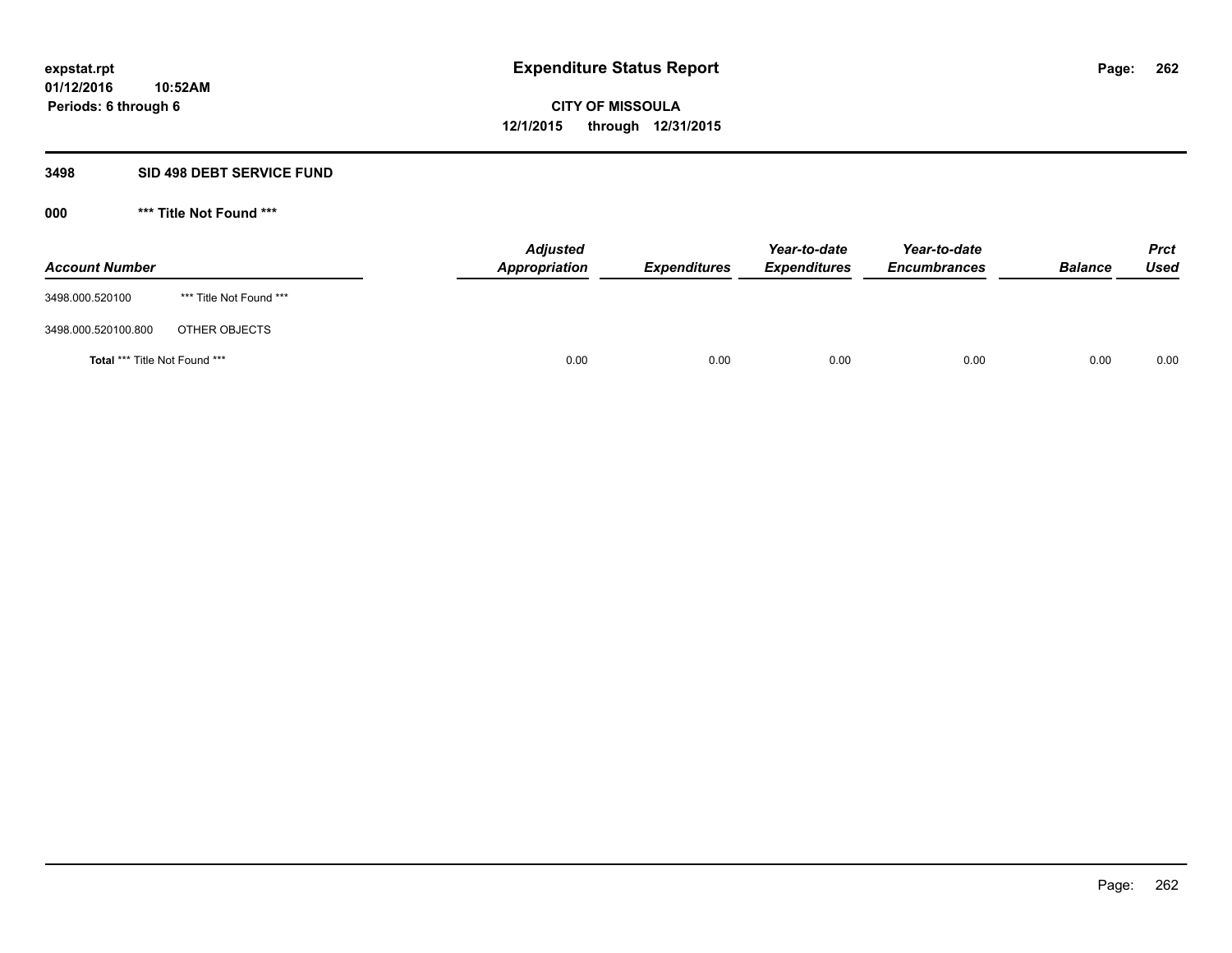## **3498 SID 498 DEBT SERVICE FUND**

| <b>Account Number</b> |                                  | <b>Adjusted</b><br>Appropriation | <b>Expenditures</b> | Year-to-date<br><b>Expenditures</b> | Year-to-date<br><b>Encumbrances</b> | <b>Balance</b> | <b>Prct</b><br>Used |
|-----------------------|----------------------------------|----------------------------------|---------------------|-------------------------------------|-------------------------------------|----------------|---------------------|
| 3498.390.510100       | SPECIAL ASSESSMENTS              |                                  |                     |                                     |                                     |                |                     |
| 3498.390.510100.600   | <b>DEBT SERVICE</b>              |                                  |                     |                                     |                                     |                |                     |
|                       | <b>Total SPECIAL ASSESSMENTS</b> | 0.00                             | 0.00                | 0.00                                | 0.00                                | 0.00           | 0.00                |
| 3498.390.510110       | <b>MERCHANT SERVICES</b>         |                                  |                     |                                     |                                     |                |                     |
| 3498.390.510110.500   | <b>FIXED CHARGES</b>             |                                  |                     |                                     |                                     |                |                     |
|                       | <b>Total MERCHANT SERVICES</b>   | 0.00                             | 0.00                | 0.00                                | 0.00                                | 0.00           | 0.00                |
|                       | Total SID 498 DEBT SERVICE FUND  | 0.00                             | 0.00                | 0.00                                | 0.00                                | 0.00           | 0.00                |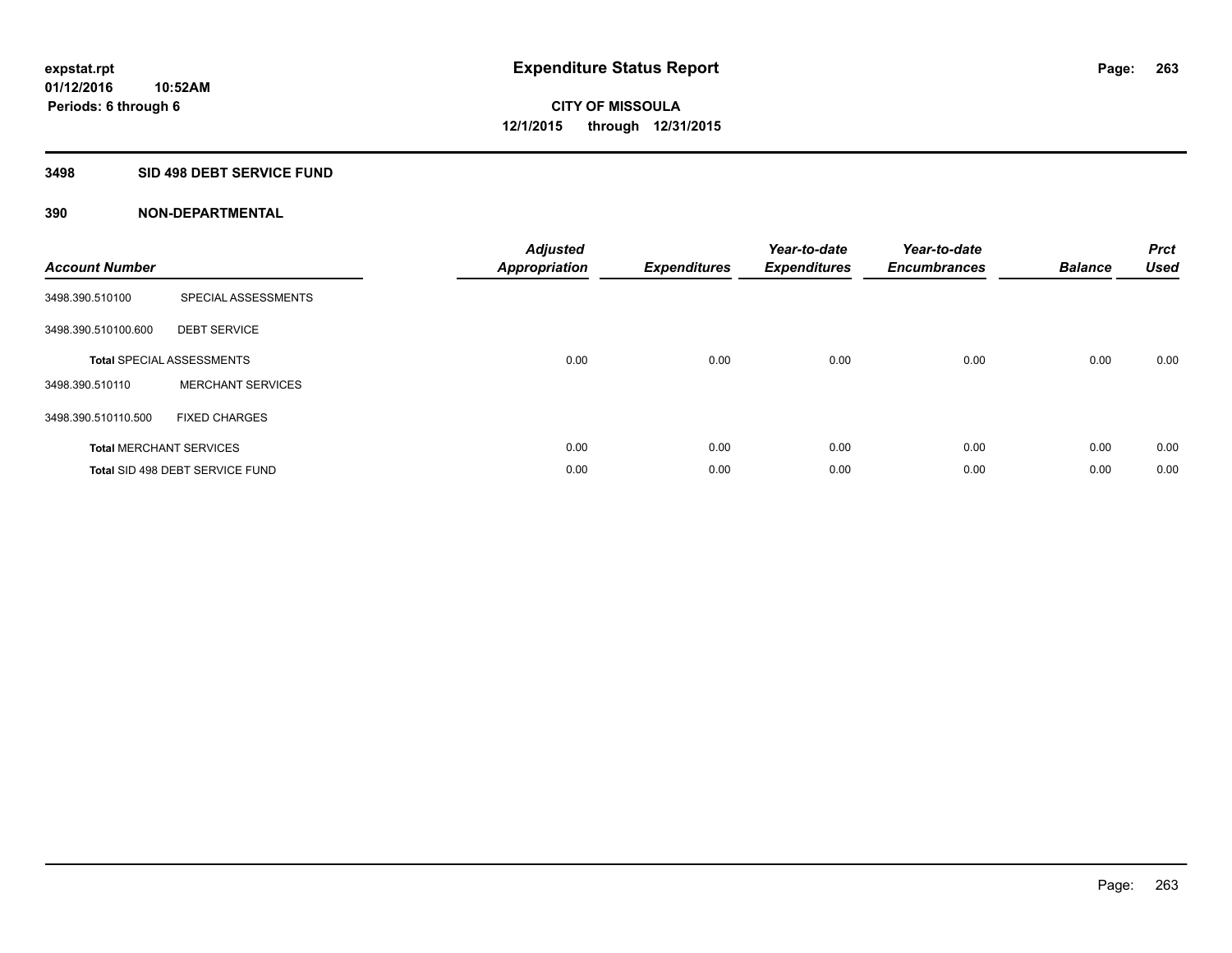# **3500 SID 500 DEBT SERVICE FUND**

| <b>Account Number</b>     |                                 | <b>Adjusted</b><br><b>Appropriation</b> | <b>Expenditures</b> | Year-to-date<br><b>Expenditures</b> | Year-to-date<br><b>Encumbrances</b> | <b>Balance</b> | <b>Prct</b><br>Used |
|---------------------------|---------------------------------|-----------------------------------------|---------------------|-------------------------------------|-------------------------------------|----------------|---------------------|
| 3500.390.510100           | SPECIAL ASSESSMENTS             |                                         |                     |                                     |                                     |                |                     |
| 3500.390.510100.600       | <b>DEBT SERVICE</b>             |                                         |                     |                                     |                                     |                |                     |
| <b>Total DEBT SERVICE</b> |                                 | 0.00                                    | 0.00                | 0.00                                | 0.00                                | 0.00           | 0.00                |
| 3500.390.510100.800       | OTHER OBJECTS                   |                                         |                     |                                     |                                     |                |                     |
|                           | Total SID 500 DEBT SERVICE FUND | 0.00                                    | 0.00                | 0.00                                | 0.00                                | 0.00           | 0.00                |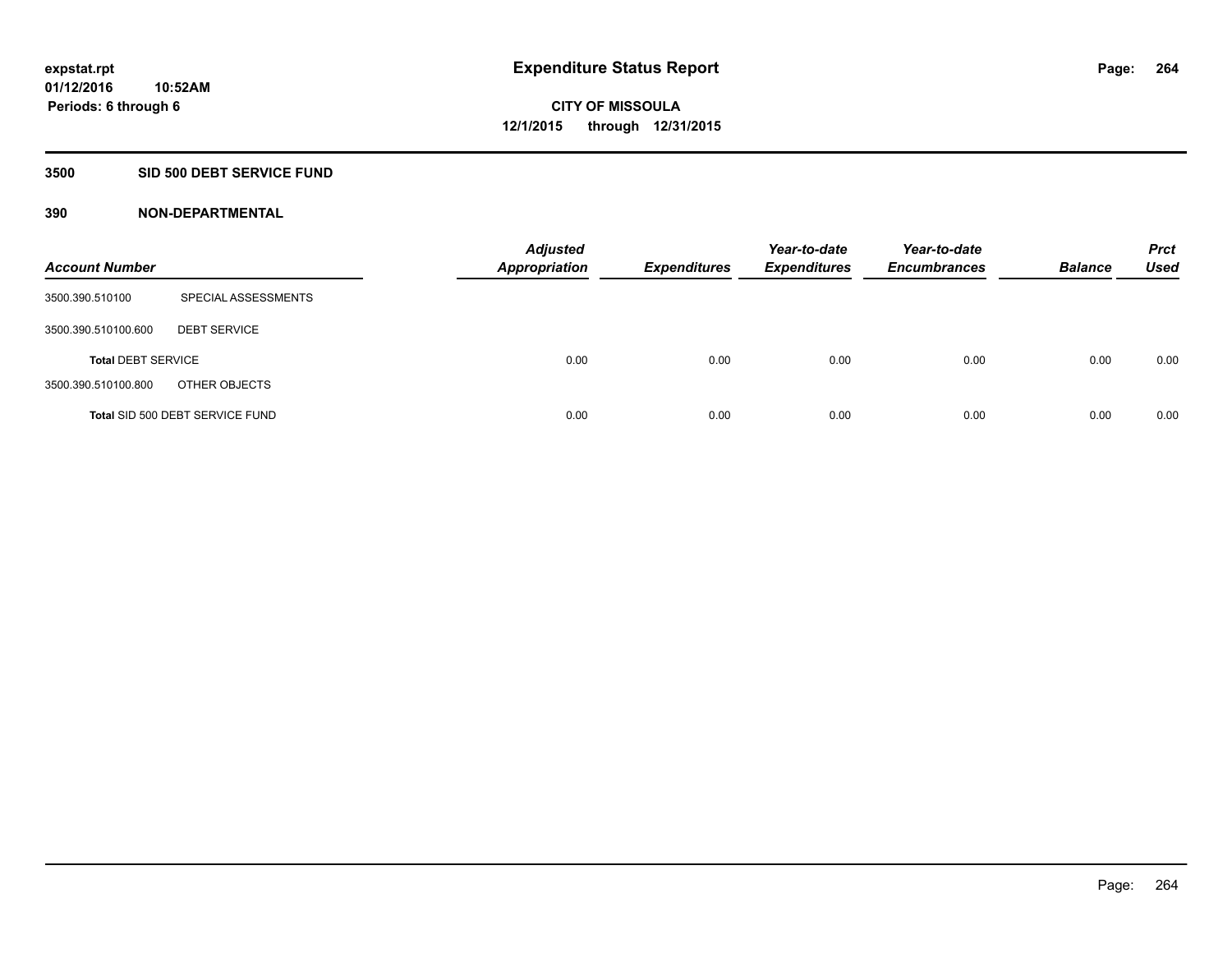## **3501 SID 501 DEBT SERVICE FUND**

| <b>Account Number</b>         |                         | <b>Adjusted</b><br>Appropriation | <b>Expenditures</b> | Year-to-date<br><b>Expenditures</b> | Year-to-date<br><b>Encumbrances</b> | <b>Balance</b> | <b>Prct</b><br><b>Used</b> |
|-------------------------------|-------------------------|----------------------------------|---------------------|-------------------------------------|-------------------------------------|----------------|----------------------------|
| 3501.000.520100               | *** Title Not Found *** |                                  |                     |                                     |                                     |                |                            |
| 3501.000.520100.800           | OTHER OBJECTS           |                                  |                     |                                     |                                     |                |                            |
| Total *** Title Not Found *** |                         | 0.00                             | 0.00                | 0.00                                | 0.00                                | 0.00           | 0.00                       |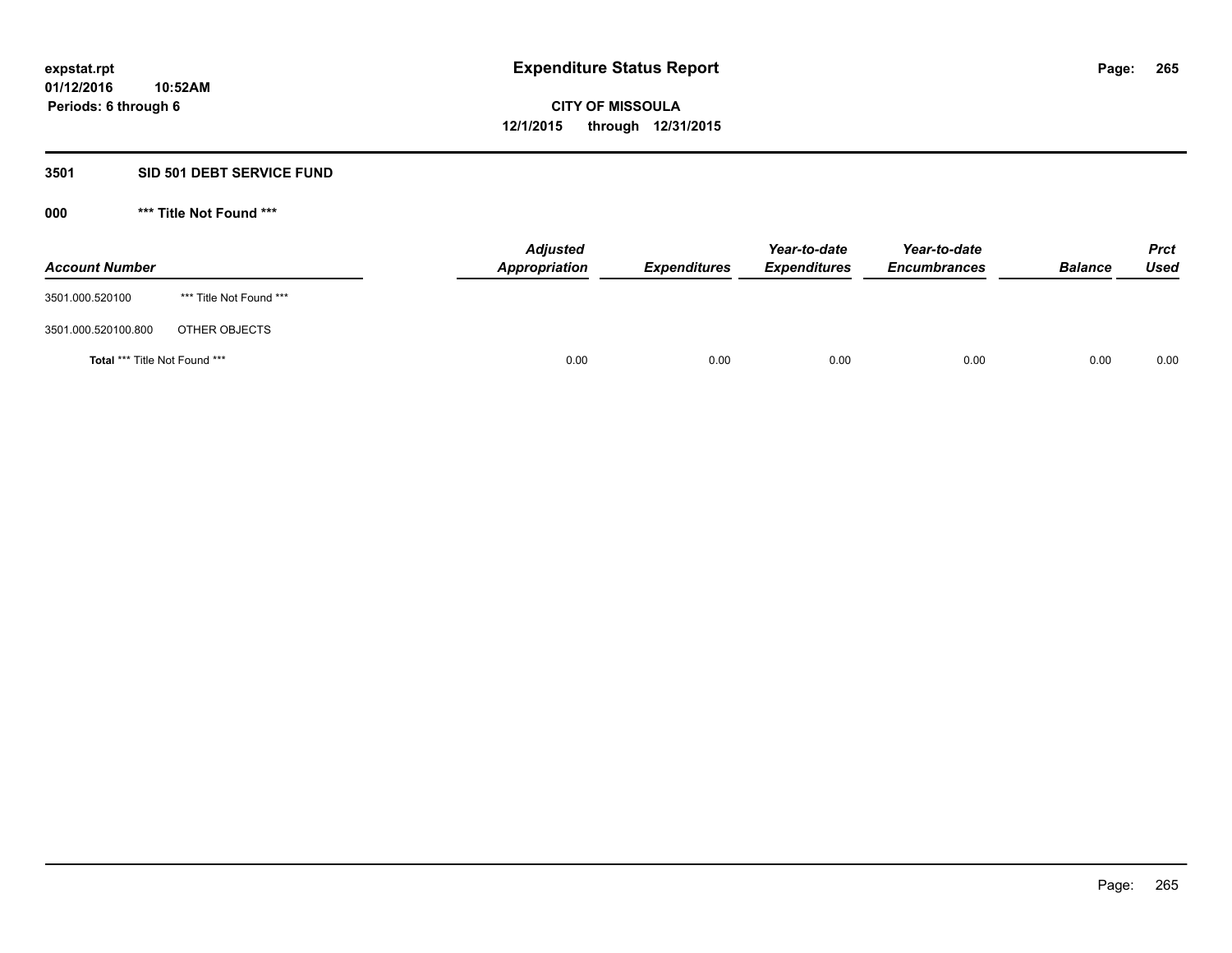# **3501 SID 501 DEBT SERVICE FUND**

| <b>Account Number</b> |                                  | <b>Adjusted</b><br><b>Appropriation</b> | <b>Expenditures</b> | Year-to-date<br><b>Expenditures</b> | Year-to-date<br><b>Encumbrances</b> | <b>Balance</b> | <b>Prct</b><br><b>Used</b> |
|-----------------------|----------------------------------|-----------------------------------------|---------------------|-------------------------------------|-------------------------------------|----------------|----------------------------|
| 3501.390.510100       | SPECIAL ASSESSMENTS              |                                         |                     |                                     |                                     |                |                            |
| 3501.390.510100.600   | <b>DEBT SERVICE</b>              |                                         |                     |                                     |                                     |                |                            |
|                       | <b>Total SPECIAL ASSESSMENTS</b> | 0.00                                    | 0.00                | 0.00                                | 0.00                                | 0.00           | 0.00                       |
| 3501.390.510110       | <b>MERCHANT SERVICES</b>         |                                         |                     |                                     |                                     |                |                            |
| 3501.390.510110.500   | <b>FIXED CHARGES</b>             |                                         |                     |                                     |                                     |                |                            |
|                       | Total SID 501 DEBT SERVICE FUND  | 0.00                                    | 0.00                | 0.00                                | 0.00                                | 0.00           | 0.00                       |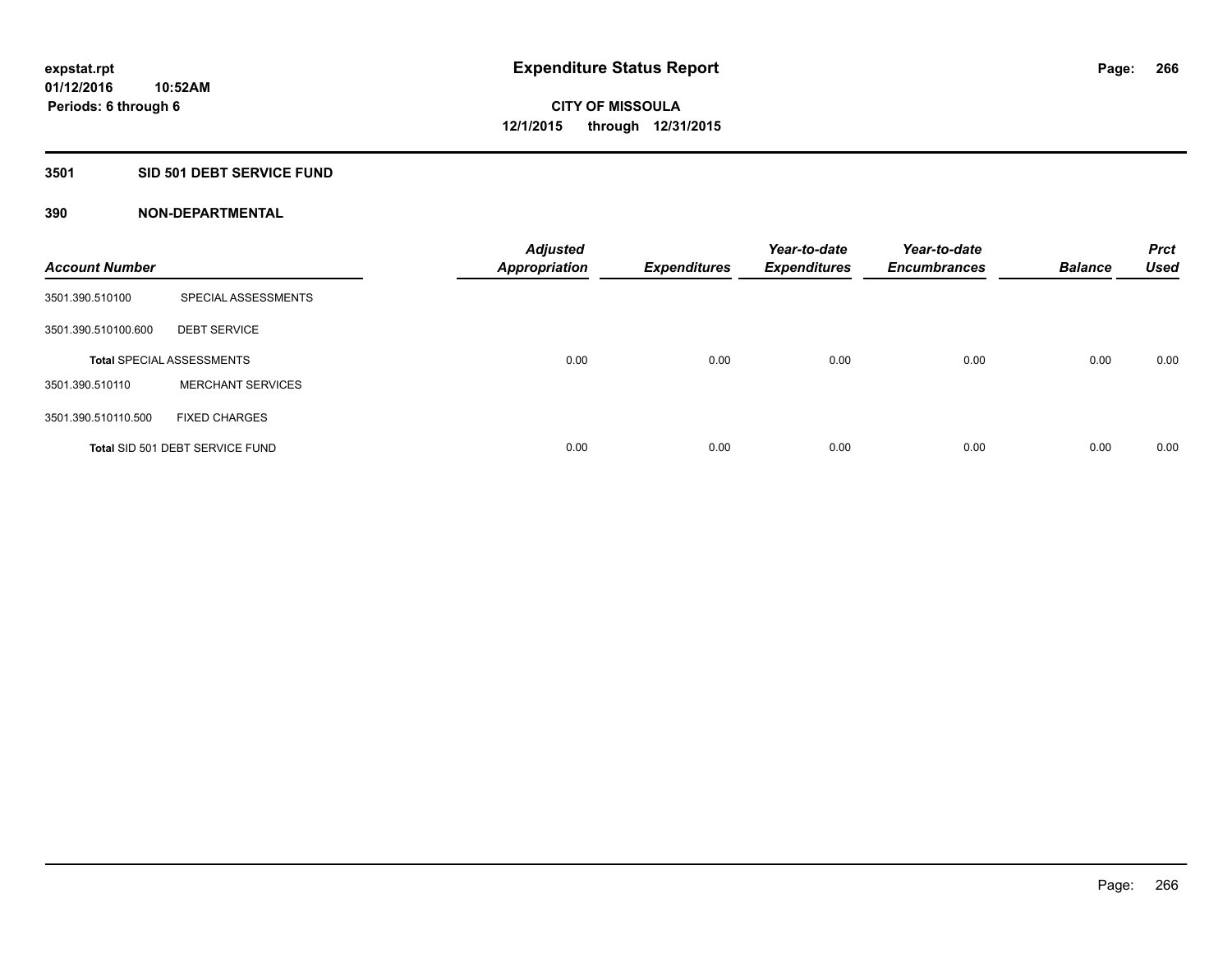#### **3503 SID 503 DEBT SERVICE FUND**

| <b>Account Number</b>         |                         | <b>Adjusted</b><br>Appropriation | <b>Expenditures</b> | Year-to-date<br><b>Expenditures</b> | Year-to-date<br><b>Encumbrances</b> | <b>Balance</b> | <b>Prct</b><br><b>Used</b> |
|-------------------------------|-------------------------|----------------------------------|---------------------|-------------------------------------|-------------------------------------|----------------|----------------------------|
| 3503.000.520100               | *** Title Not Found *** |                                  |                     |                                     |                                     |                |                            |
| 3503.000.520100.800           | OTHER OBJECTS           |                                  |                     |                                     |                                     |                |                            |
| Total *** Title Not Found *** |                         | 0.00                             | 0.00                | 0.00                                | 0.00                                | 0.00           | 0.00                       |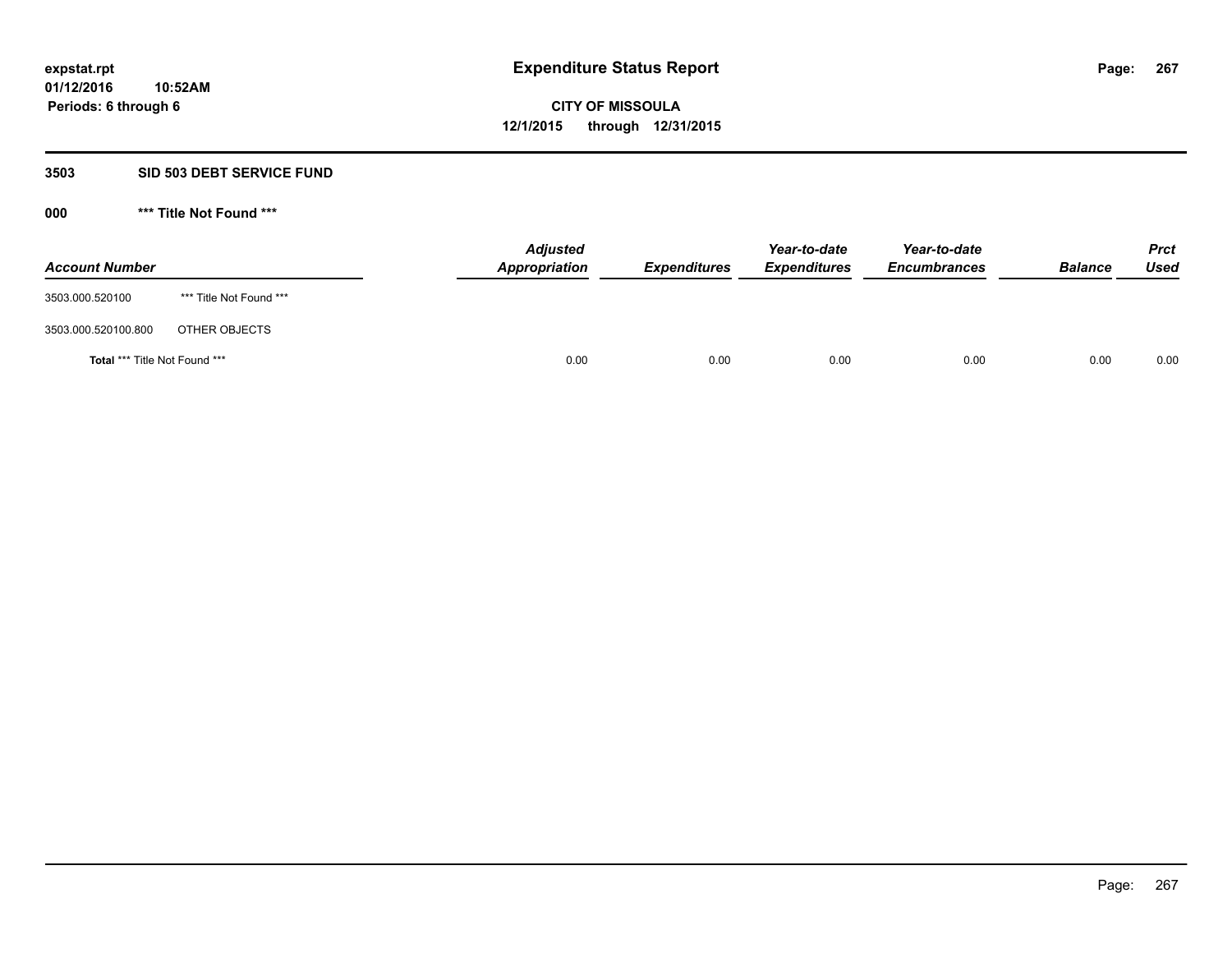# **3503 SID 503 DEBT SERVICE FUND**

| <b>Account Number</b> |                                  | <b>Adjusted</b><br><b>Appropriation</b> | <b>Expenditures</b> | Year-to-date<br><b>Expenditures</b> | Year-to-date<br><b>Encumbrances</b> | <b>Balance</b> | <b>Prct</b><br><b>Used</b> |
|-----------------------|----------------------------------|-----------------------------------------|---------------------|-------------------------------------|-------------------------------------|----------------|----------------------------|
| 3503.390.510100       | SPECIAL ASSESSMENTS              |                                         |                     |                                     |                                     |                |                            |
| 3503.390.510100.600   | <b>DEBT SERVICE</b>              |                                         |                     |                                     |                                     |                |                            |
|                       | <b>Total SPECIAL ASSESSMENTS</b> | 0.00                                    | 0.00                | 0.00                                | 0.00                                | 0.00           | 0.00                       |
| 3503.390.510110       | <b>MERCHANT SERVICES</b>         |                                         |                     |                                     |                                     |                |                            |
| 3503.390.510110.500   | <b>FIXED CHARGES</b>             |                                         |                     |                                     |                                     |                |                            |
|                       | Total SID 503 DEBT SERVICE FUND  | 0.00                                    | 0.00                | 0.00                                | 0.00                                | 0.00           | 0.00                       |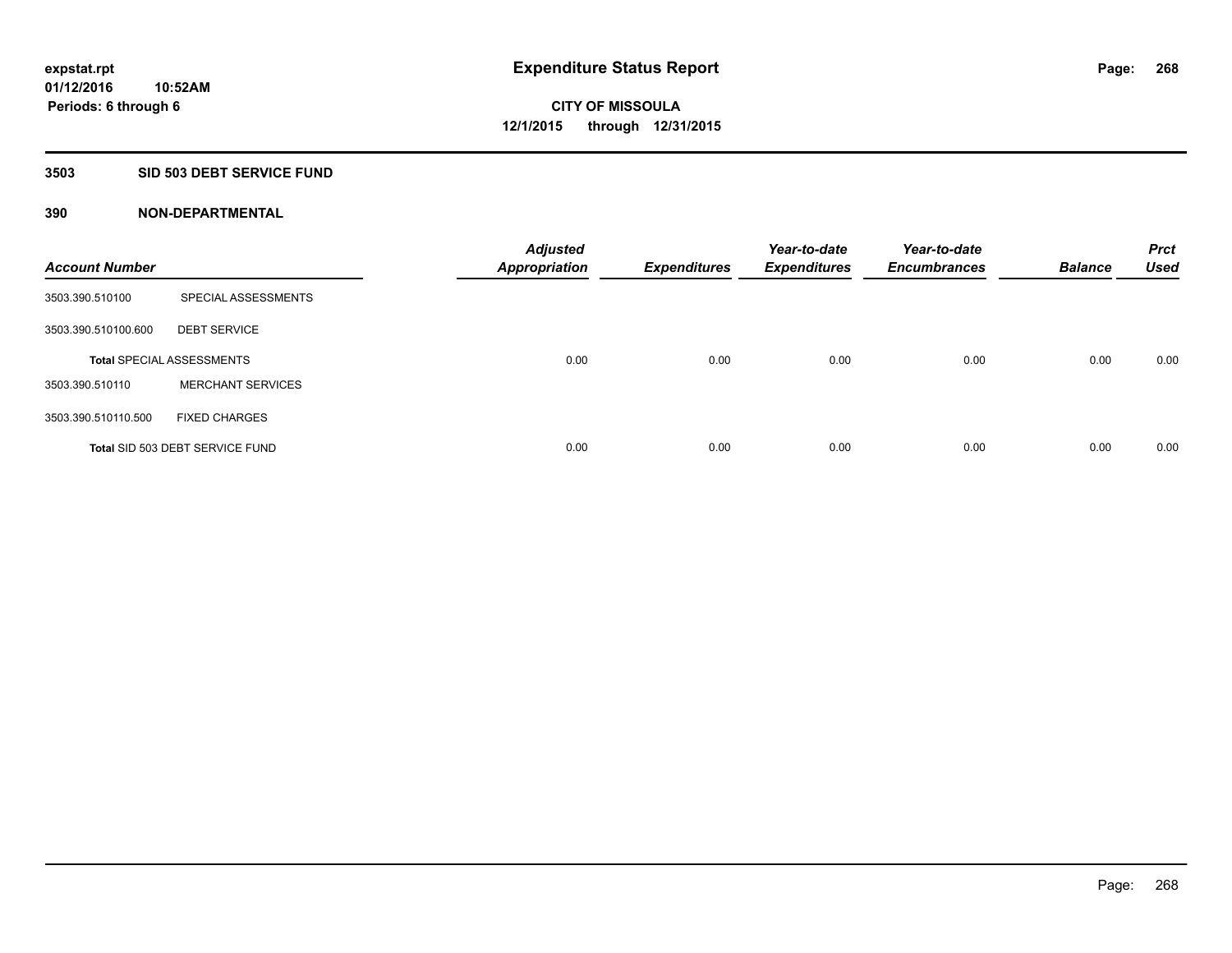#### **3505 SID 505 DEBT SERVICE FUND**

| <b>Account Number</b>                |                         | <b>Adjusted</b><br>Appropriation | <b>Expenditures</b> | Year-to-date<br><b>Expenditures</b> | Year-to-date<br><b>Encumbrances</b> | <b>Balance</b> | <b>Prct</b><br><b>Used</b> |
|--------------------------------------|-------------------------|----------------------------------|---------------------|-------------------------------------|-------------------------------------|----------------|----------------------------|
| 3505.000.520100                      | *** Title Not Found *** |                                  |                     |                                     |                                     |                |                            |
| 3505.000.520100.800                  | OTHER OBJECTS           |                                  |                     |                                     |                                     |                |                            |
| <b>Total *** Title Not Found ***</b> |                         | 0.00                             | 0.00                | 0.00                                | 0.00                                | 0.00           | 0.00                       |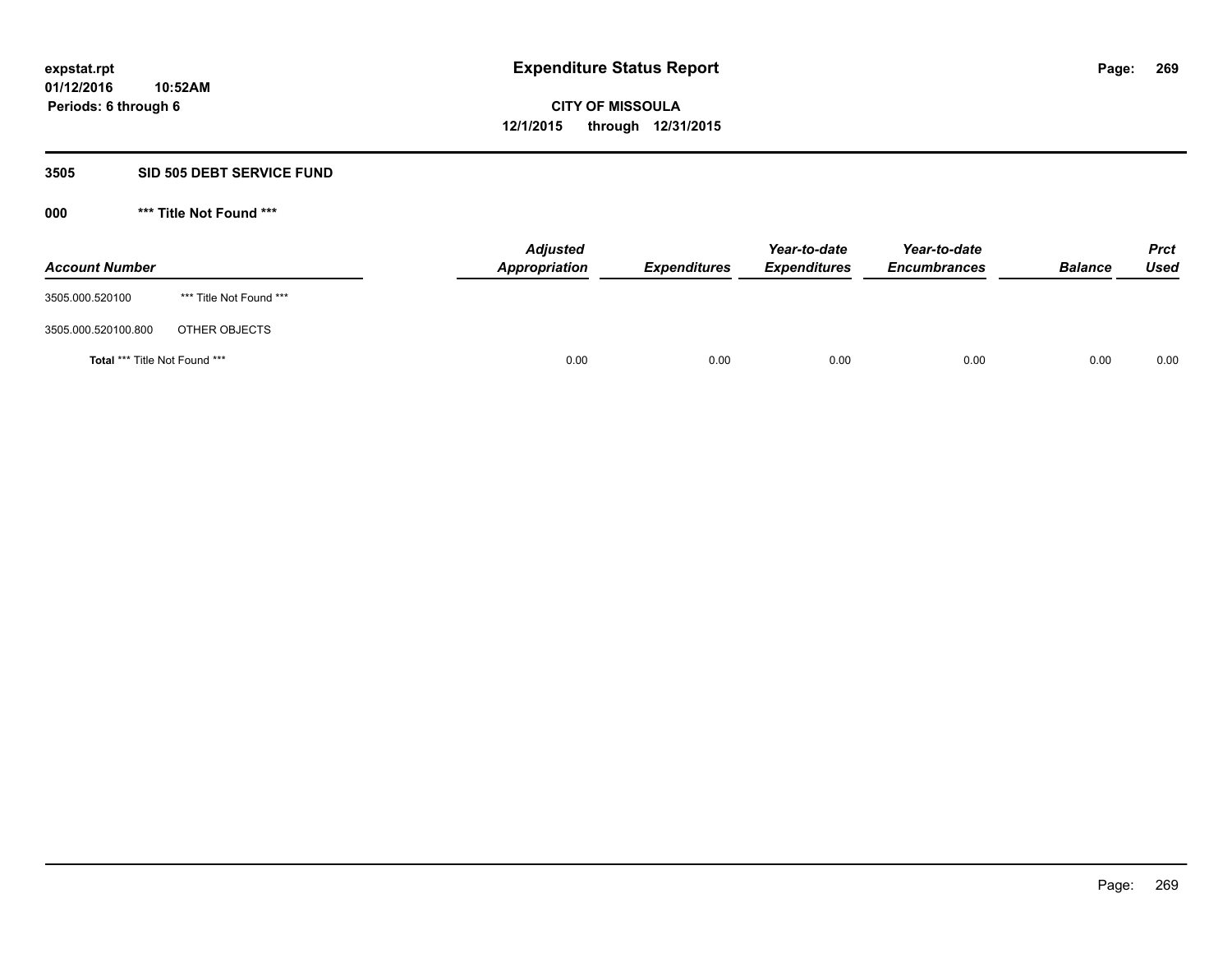#### **3505 SID 505 DEBT SERVICE FUND**

| <b>Account Number</b> |                                  | <b>Adjusted</b><br><b>Appropriation</b> | <b>Expenditures</b> | Year-to-date<br><b>Expenditures</b> | Year-to-date<br><b>Encumbrances</b> | <b>Balance</b> | <b>Prct</b><br><b>Used</b> |
|-----------------------|----------------------------------|-----------------------------------------|---------------------|-------------------------------------|-------------------------------------|----------------|----------------------------|
| 3505.390.510100       | SPECIAL ASSESSMENTS              |                                         |                     |                                     |                                     |                |                            |
| 3505.390.510100.600   | <b>DEBT SERVICE</b>              |                                         |                     |                                     |                                     |                |                            |
|                       | <b>Total SPECIAL ASSESSMENTS</b> | 0.00                                    | 0.00                | 0.00                                | 0.00                                | 0.00           | 0.00                       |
| 3505.390.510110       | <b>MERCHANT SERVICES</b>         |                                         |                     |                                     |                                     |                |                            |
| 3505.390.510110.500   | <b>FIXED CHARGES</b>             |                                         |                     |                                     |                                     |                |                            |
|                       | Total SID 505 DEBT SERVICE FUND  | 0.00                                    | 0.00                | 0.00                                | 0.00                                | 0.00           | 0.00                       |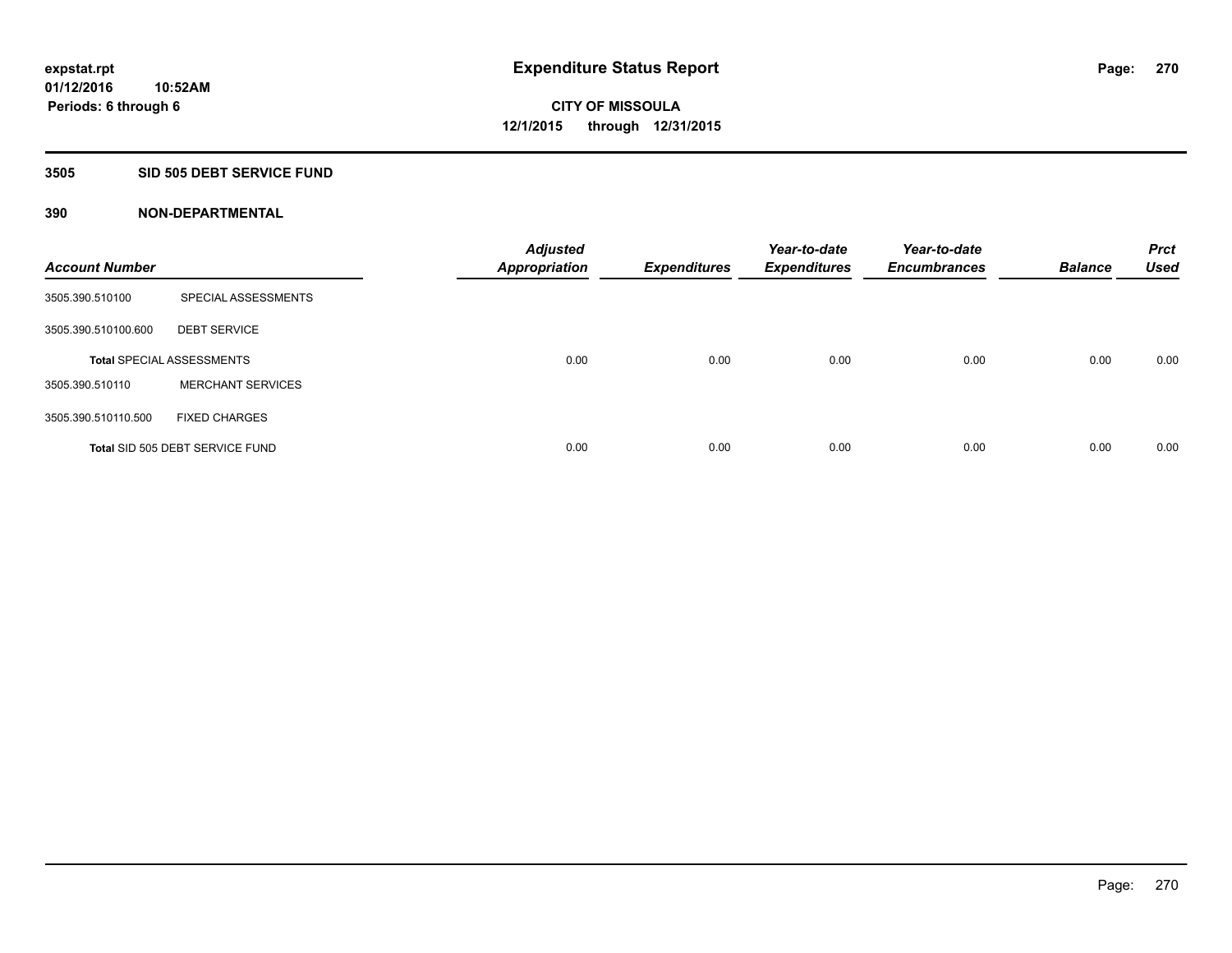#### **3506 SID 506 DEBT SERVICE FUND**

| <b>Account Number</b>         |                         | <b>Adjusted</b><br>Appropriation | <b>Expenditures</b> | Year-to-date<br><b>Expenditures</b> | Year-to-date<br><b>Encumbrances</b> | <b>Balance</b> | <b>Prct</b><br>Used |
|-------------------------------|-------------------------|----------------------------------|---------------------|-------------------------------------|-------------------------------------|----------------|---------------------|
| 3506.000.520100               | *** Title Not Found *** |                                  |                     |                                     |                                     |                |                     |
| 3506.000.520100.800           | OTHER OBJECTS           |                                  |                     |                                     |                                     |                |                     |
| Total *** Title Not Found *** |                         | 0.00                             | 0.00                | 0.00                                | 0.00                                | 0.00           | 0.00                |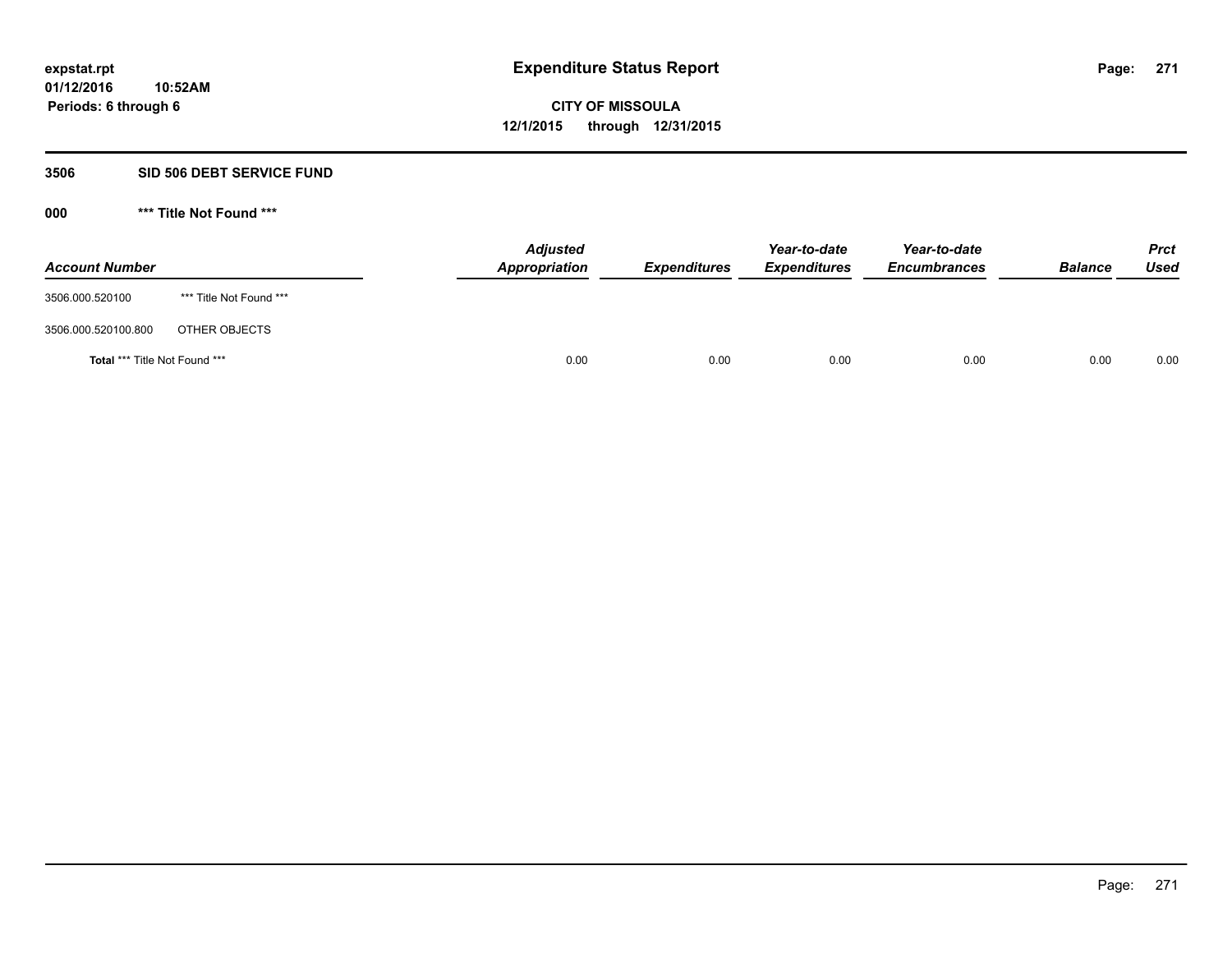#### **3506 SID 506 DEBT SERVICE FUND**

| <b>Account Number</b> |                                  | <b>Adjusted</b><br><b>Appropriation</b> | <b>Expenditures</b> | Year-to-date<br><b>Expenditures</b> | Year-to-date<br><b>Encumbrances</b> | <b>Balance</b> | <b>Prct</b><br><b>Used</b> |
|-----------------------|----------------------------------|-----------------------------------------|---------------------|-------------------------------------|-------------------------------------|----------------|----------------------------|
| 3506.390.510100       | SPECIAL ASSESSMENTS              |                                         |                     |                                     |                                     |                |                            |
| 3506.390.510100.600   | <b>DEBT SERVICE</b>              |                                         |                     |                                     |                                     |                |                            |
|                       | <b>Total SPECIAL ASSESSMENTS</b> | 0.00                                    | 0.00                | 0.00                                | 0.00                                | 0.00           | 0.00                       |
| 3506.390.510110       | <b>MERCHANT SERVICES</b>         |                                         |                     |                                     |                                     |                |                            |
| 3506.390.510110.500   | <b>FIXED CHARGES</b>             |                                         |                     |                                     |                                     |                |                            |
|                       | Total SID 506 DEBT SERVICE FUND  | 0.00                                    | 0.00                | 0.00                                | 0.00                                | 0.00           | 0.00                       |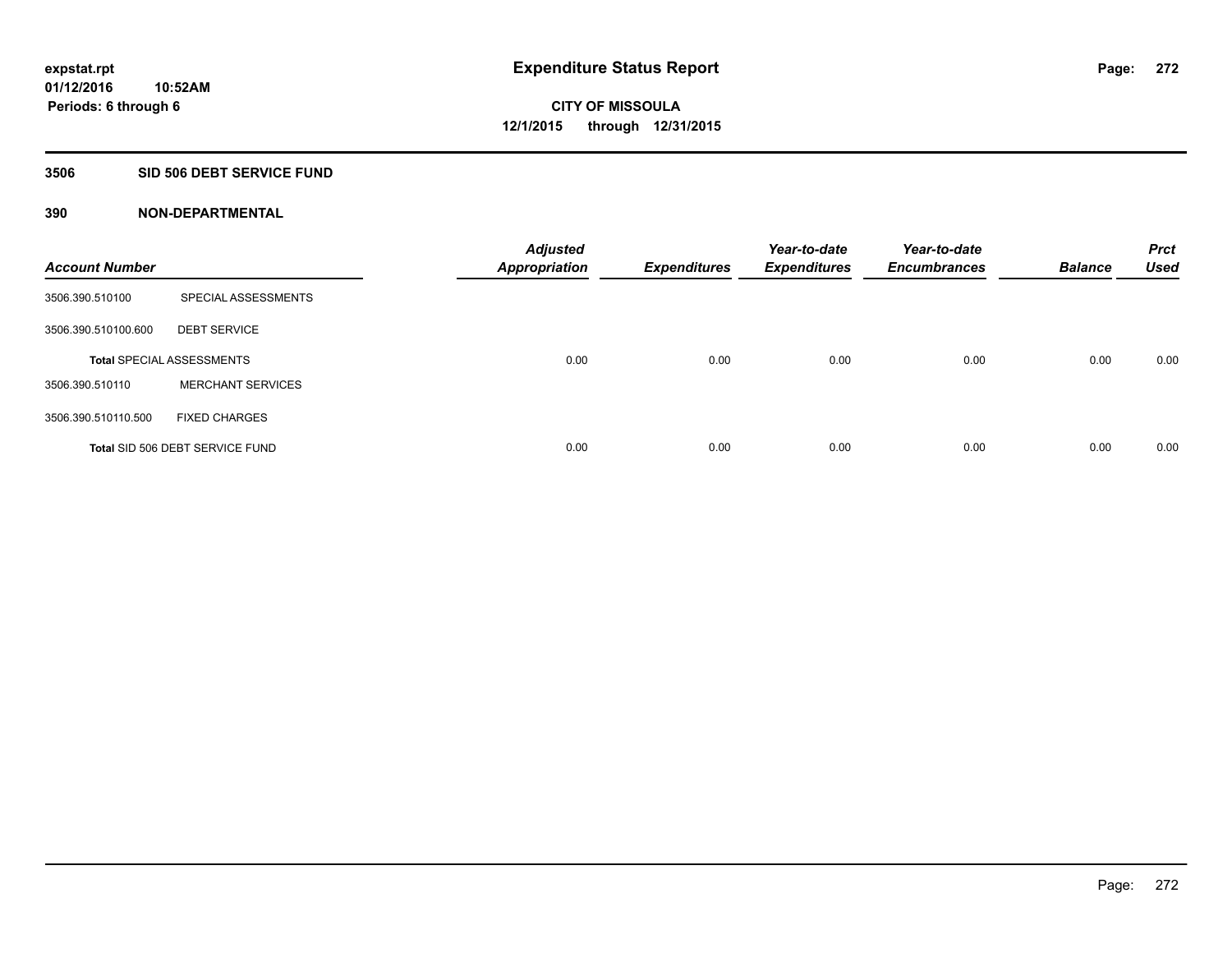## **3507 SID 507 DEBT SERVICE FUND**

| <b>Account Number</b>         |                         | <b>Adjusted</b><br>Appropriation | <b>Expenditures</b> | Year-to-date<br><b>Expenditures</b> | Year-to-date<br><b>Encumbrances</b> | <b>Balance</b> | <b>Prct</b><br><b>Used</b> |
|-------------------------------|-------------------------|----------------------------------|---------------------|-------------------------------------|-------------------------------------|----------------|----------------------------|
| 3507.000.520100               | *** Title Not Found *** |                                  |                     |                                     |                                     |                |                            |
| 3507.000.520100.800           | OTHER OBJECTS           |                                  |                     |                                     |                                     |                |                            |
| Total *** Title Not Found *** |                         | 0.00                             | 0.00                | 0.00                                | 0.00                                | 0.00           | 0.00                       |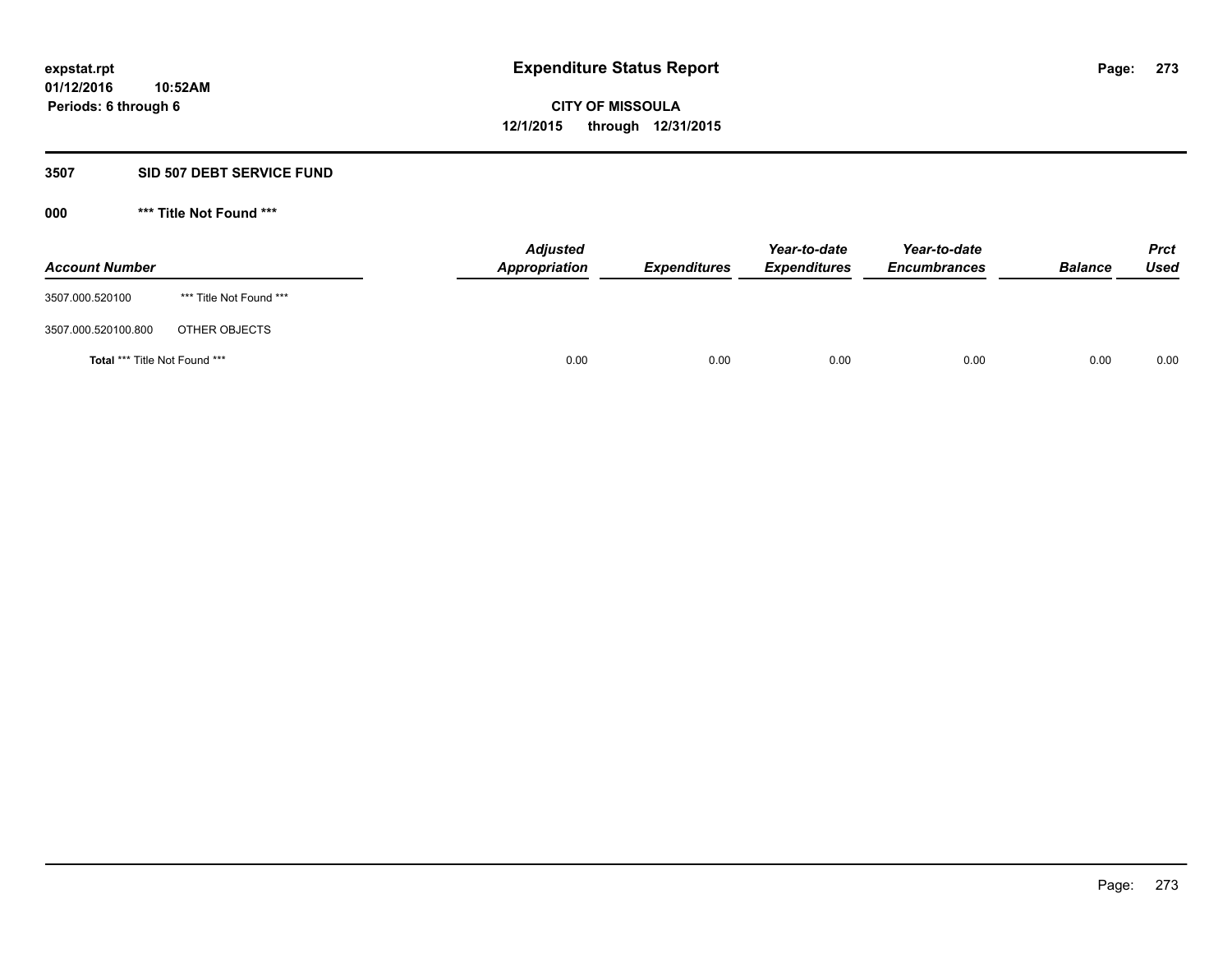## **3507 SID 507 DEBT SERVICE FUND**

| <b>Account Number</b> |                                 | <b>Adjusted</b><br>Appropriation | <b>Expenditures</b> | Year-to-date<br><b>Expenditures</b> | Year-to-date<br><b>Encumbrances</b> | <b>Balance</b> | <b>Prct</b><br><b>Used</b> |
|-----------------------|---------------------------------|----------------------------------|---------------------|-------------------------------------|-------------------------------------|----------------|----------------------------|
| 3507.390.510110       | <b>MERCHANT SERVICES</b>        |                                  |                     |                                     |                                     |                |                            |
| 3507.390.510110.500   | <b>FIXED CHARGES</b>            |                                  |                     |                                     |                                     |                |                            |
|                       | Total SID 507 DEBT SERVICE FUND | 0.00                             | 0.00                | 0.00                                | 0.00                                | 0.00           | 0.00                       |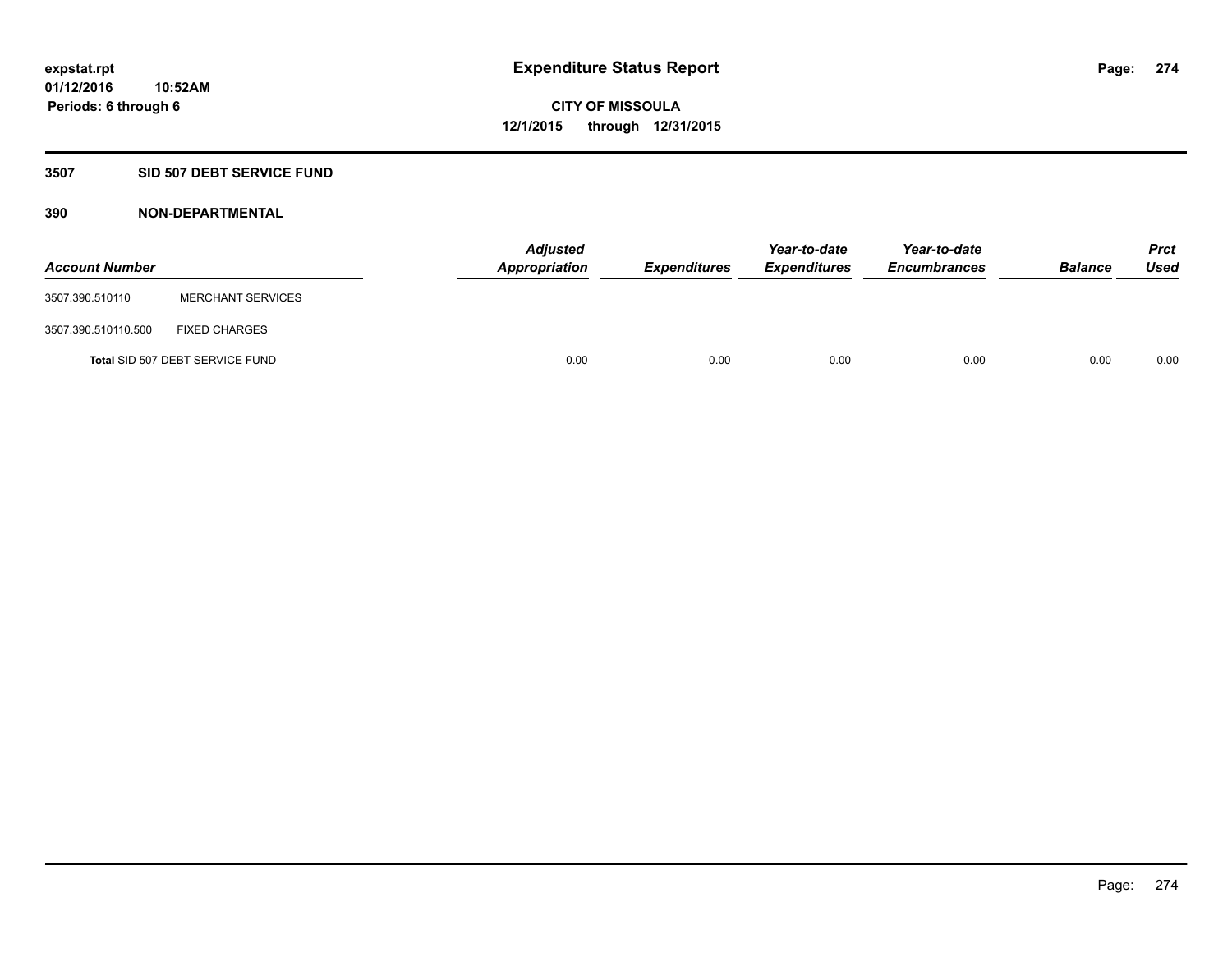#### **3508 SID 508 DEBT SERVICE FUND**

| <b>Account Number</b>         |                         | <b>Adjusted</b><br>Appropriation | <b>Expenditures</b> | Year-to-date<br><b>Expenditures</b> | Year-to-date<br><b>Encumbrances</b> | <b>Balance</b> | <b>Prct</b><br><b>Used</b> |
|-------------------------------|-------------------------|----------------------------------|---------------------|-------------------------------------|-------------------------------------|----------------|----------------------------|
| 3508.000.520100               | *** Title Not Found *** |                                  |                     |                                     |                                     |                |                            |
| 3508.000.520100.800           | OTHER OBJECTS           |                                  |                     |                                     |                                     |                |                            |
| Total *** Title Not Found *** |                         | 0.00                             | 0.00                | 0.00                                | 0.00                                | 0.00           | 0.00                       |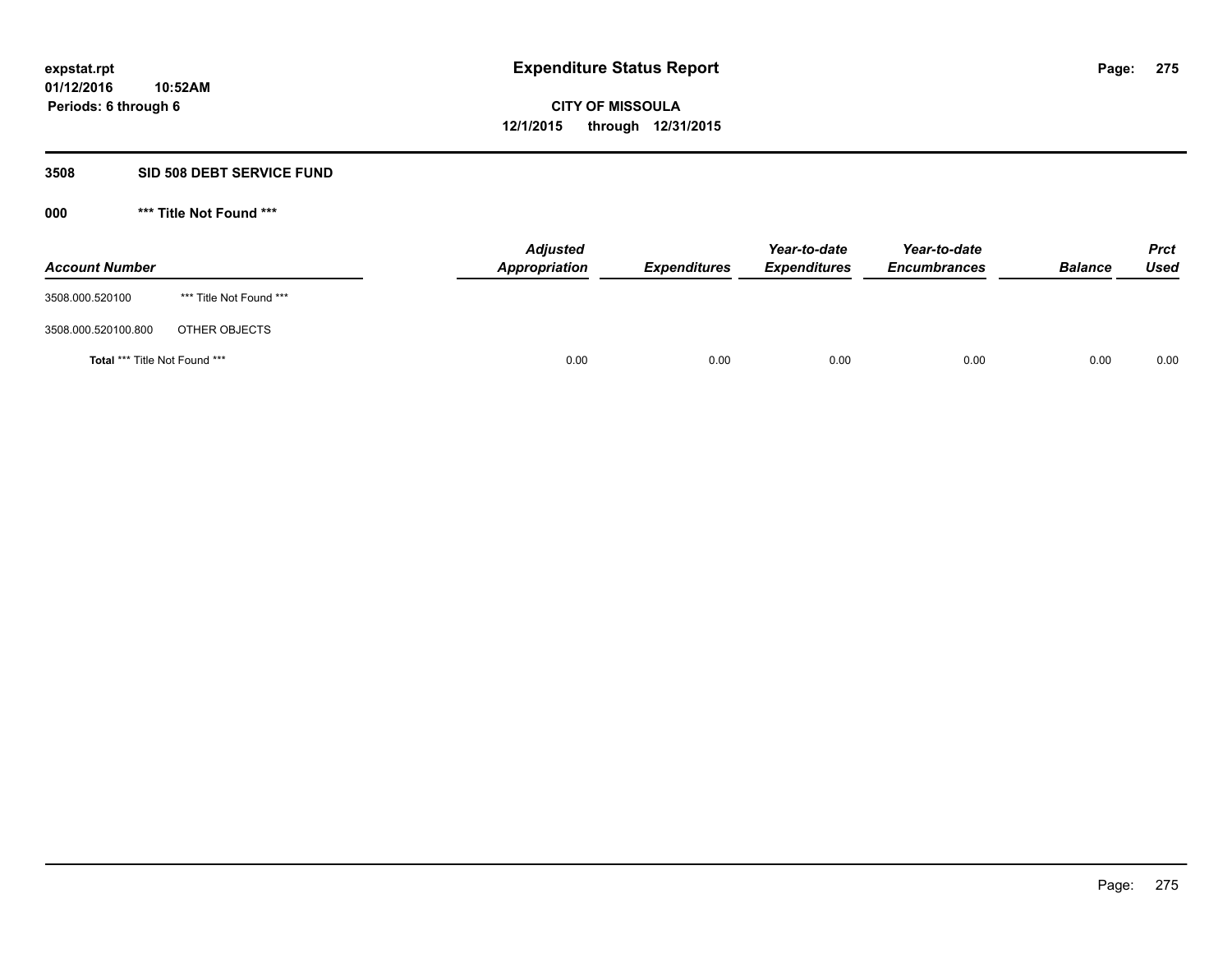# **3508 SID 508 DEBT SERVICE FUND**

| <b>Account Number</b> |                                 | <b>Adjusted</b><br>Appropriation | <b>Expenditures</b> | Year-to-date<br><b>Expenditures</b> | Year-to-date<br><b>Encumbrances</b> | <b>Balance</b> | <b>Prct</b><br><b>Used</b> |
|-----------------------|---------------------------------|----------------------------------|---------------------|-------------------------------------|-------------------------------------|----------------|----------------------------|
| 3508.390.510110       | <b>MERCHANT SERVICES</b>        |                                  |                     |                                     |                                     |                |                            |
| 3508.390.510110.500   | <b>FIXED CHARGES</b>            |                                  |                     |                                     |                                     |                |                            |
|                       | Total SID 508 DEBT SERVICE FUND | 0.00                             | 0.00                | 0.00                                | 0.00                                | 0.00           | 0.00                       |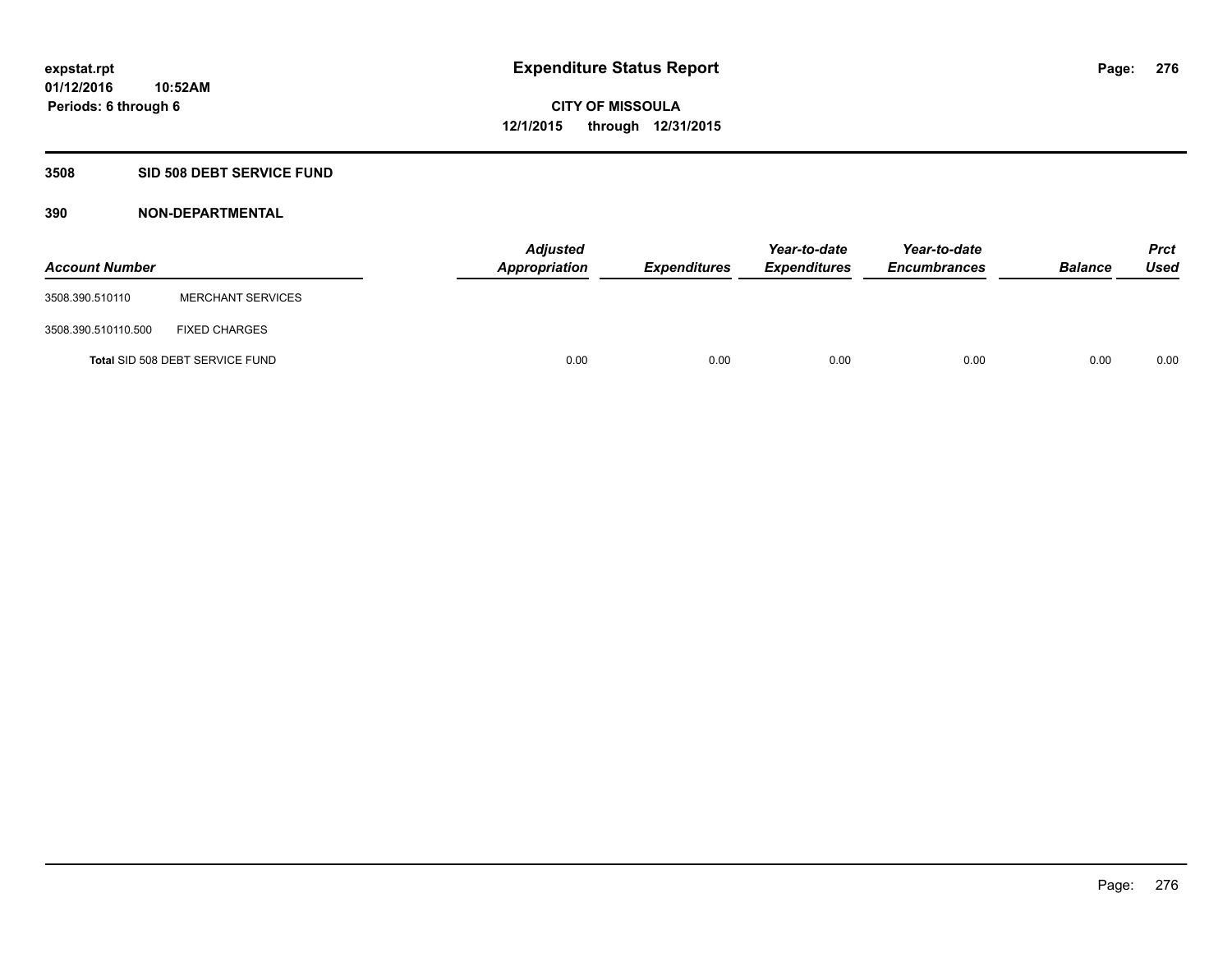# **3510 SID 510 DEBT SERVICE FUND**

| <b>Account Number</b>         |                         | <b>Adjusted</b><br>Appropriation | <b>Expenditures</b> | Year-to-date<br><b>Expenditures</b> | Year-to-date<br><b>Encumbrances</b> | <b>Balance</b> | <b>Prct</b><br><b>Used</b> |
|-------------------------------|-------------------------|----------------------------------|---------------------|-------------------------------------|-------------------------------------|----------------|----------------------------|
| 3510.000.520100               | *** Title Not Found *** |                                  |                     |                                     |                                     |                |                            |
| 3510.000.520100.800           | OTHER OBJECTS           |                                  |                     |                                     |                                     |                |                            |
| Total *** Title Not Found *** |                         | 0.00                             | 0.00                | 0.00                                | 0.00                                | 0.00           | 0.00                       |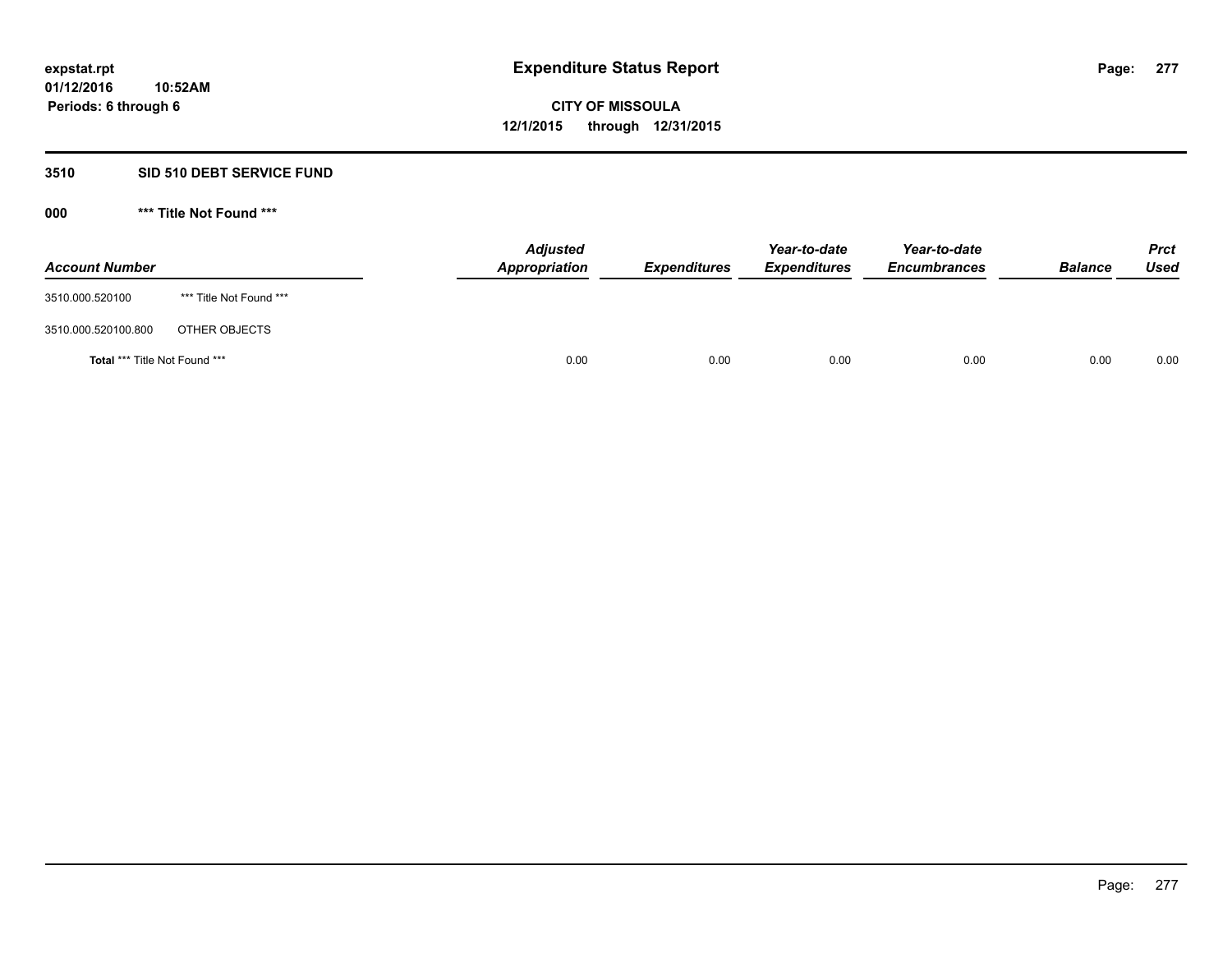## **3510 SID 510 DEBT SERVICE FUND**

| <b>Account Number</b> |                                  | <b>Adjusted</b><br><b>Appropriation</b> | <b>Expenditures</b> | Year-to-date<br><b>Expenditures</b> | Year-to-date<br><b>Encumbrances</b> | <b>Balance</b> | <b>Prct</b><br><b>Used</b> |
|-----------------------|----------------------------------|-----------------------------------------|---------------------|-------------------------------------|-------------------------------------|----------------|----------------------------|
| 3510.390.510100       | SPECIAL ASSESSMENTS              |                                         |                     |                                     |                                     |                |                            |
| 3510.390.510100.600   | <b>DEBT SERVICE</b>              |                                         |                     |                                     |                                     |                |                            |
|                       | <b>Total SPECIAL ASSESSMENTS</b> | 0.00                                    | 0.00                | 0.00                                | 0.00                                | 0.00           | 0.00                       |
| 3510.390.510110       | <b>MERCHANT SERVICES</b>         |                                         |                     |                                     |                                     |                |                            |
| 3510.390.510110.500   | <b>FIXED CHARGES</b>             |                                         |                     |                                     |                                     |                |                            |
|                       | Total SID 510 DEBT SERVICE FUND  | 0.00                                    | 0.00                | 0.00                                | 0.00                                | 0.00           | 0.00                       |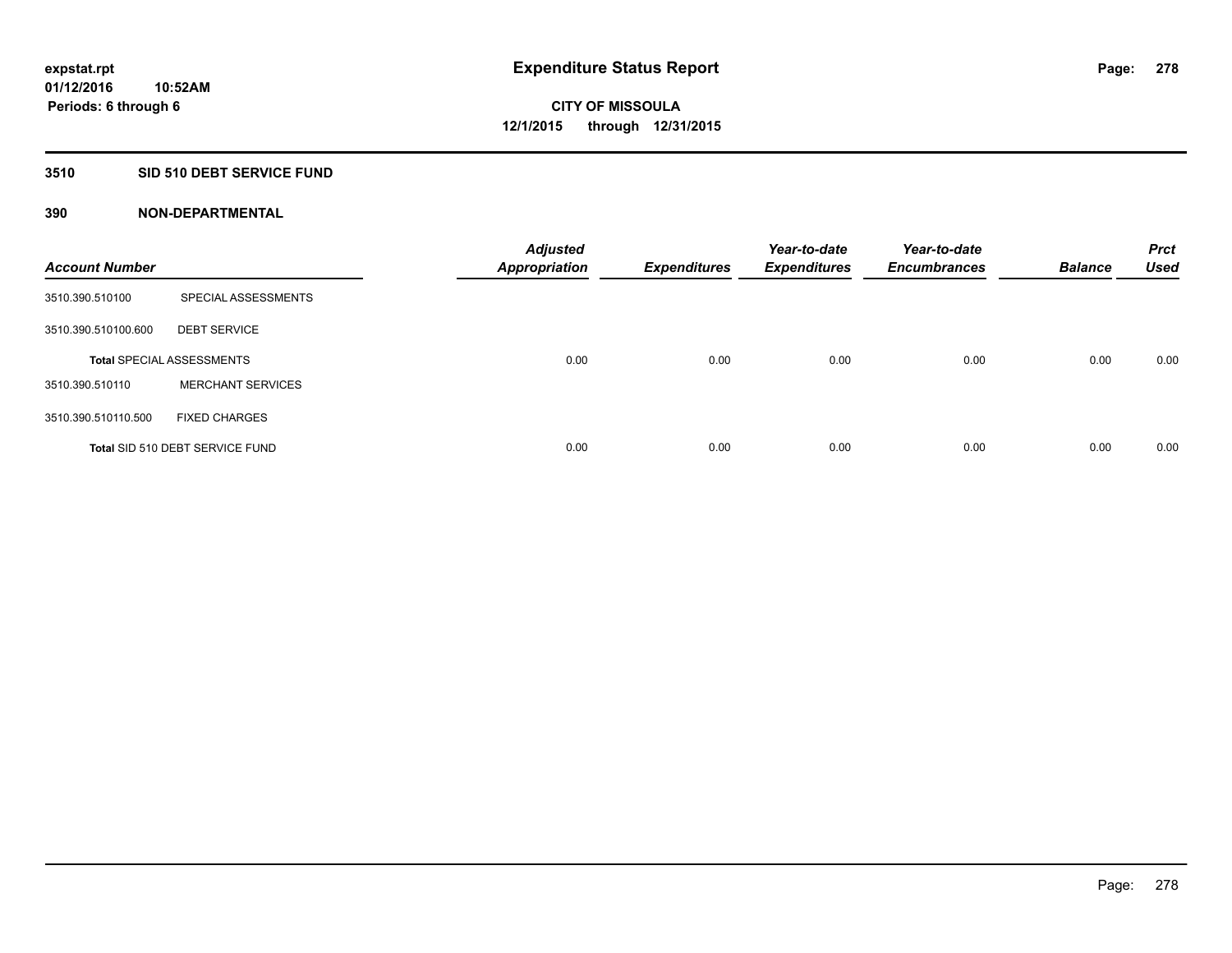# **3511 SID 511 DEBT SERVICE FUND**

| <b>Account Number</b>                |                         | <b>Adjusted</b><br><b>Appropriation</b> | <b>Expenditures</b> | Year-to-date<br><b>Expenditures</b> | Year-to-date<br><b>Encumbrances</b> | <b>Balance</b> | <b>Prct</b><br><b>Used</b> |
|--------------------------------------|-------------------------|-----------------------------------------|---------------------|-------------------------------------|-------------------------------------|----------------|----------------------------|
| 3511.000.520100                      | *** Title Not Found *** |                                         |                     |                                     |                                     |                |                            |
| 3511.000.520100.800                  | OTHER OBJECTS           |                                         |                     |                                     |                                     |                |                            |
| <b>Total *** Title Not Found ***</b> |                         | 0.00                                    | 0.00                | 0.00                                | 0.00                                | 0.00           | 0.00                       |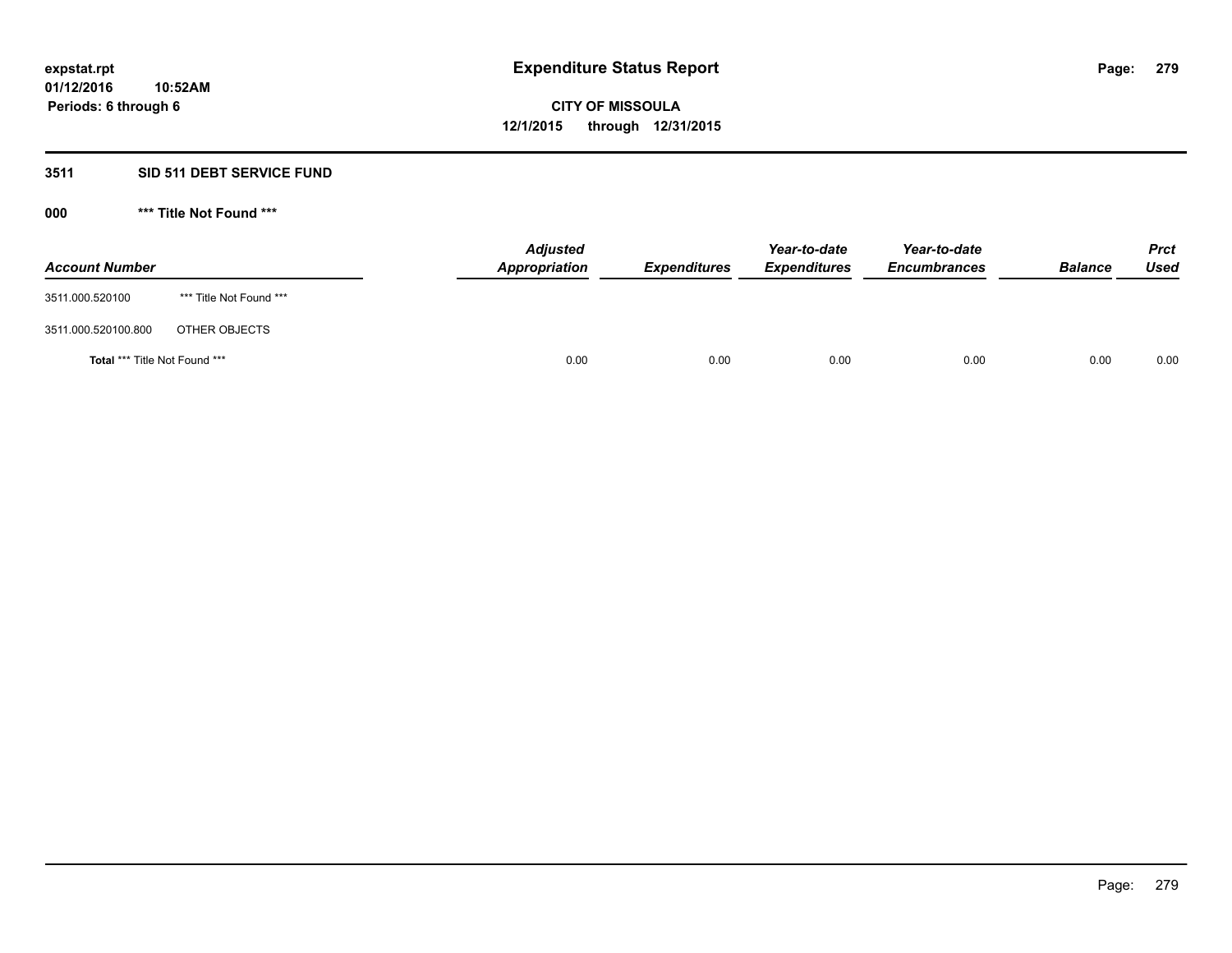# **3511 SID 511 DEBT SERVICE FUND**

| <b>Account Number</b> |                                  | <b>Adjusted</b><br>Appropriation | <b>Expenditures</b> | Year-to-date<br><b>Expenditures</b> | Year-to-date<br><b>Encumbrances</b> | <b>Balance</b> | <b>Prct</b><br><b>Used</b> |
|-----------------------|----------------------------------|----------------------------------|---------------------|-------------------------------------|-------------------------------------|----------------|----------------------------|
| 3511.390.510100       | SPECIAL ASSESSMENTS              |                                  |                     |                                     |                                     |                |                            |
| 3511.390.510100.600   | <b>DEBT SERVICE</b>              |                                  |                     |                                     |                                     |                |                            |
|                       | <b>Total SPECIAL ASSESSMENTS</b> | 0.00                             | 0.00                | 0.00                                | 0.00                                | 0.00           | 0.00                       |
| 3511.390.510110       | <b>MERCHANT SERVICES</b>         |                                  |                     |                                     |                                     |                |                            |
| 3511.390.510110.500   | <b>FIXED CHARGES</b>             |                                  |                     |                                     |                                     |                |                            |
|                       | <b>Total MERCHANT SERVICES</b>   | 0.00                             | 0.00                | 0.00                                | 0.00                                | 0.00           | 0.00                       |
|                       | Total SID 511 DEBT SERVICE FUND  | 0.00                             | 0.00                | 0.00                                | 0.00                                | 0.00           | 0.00                       |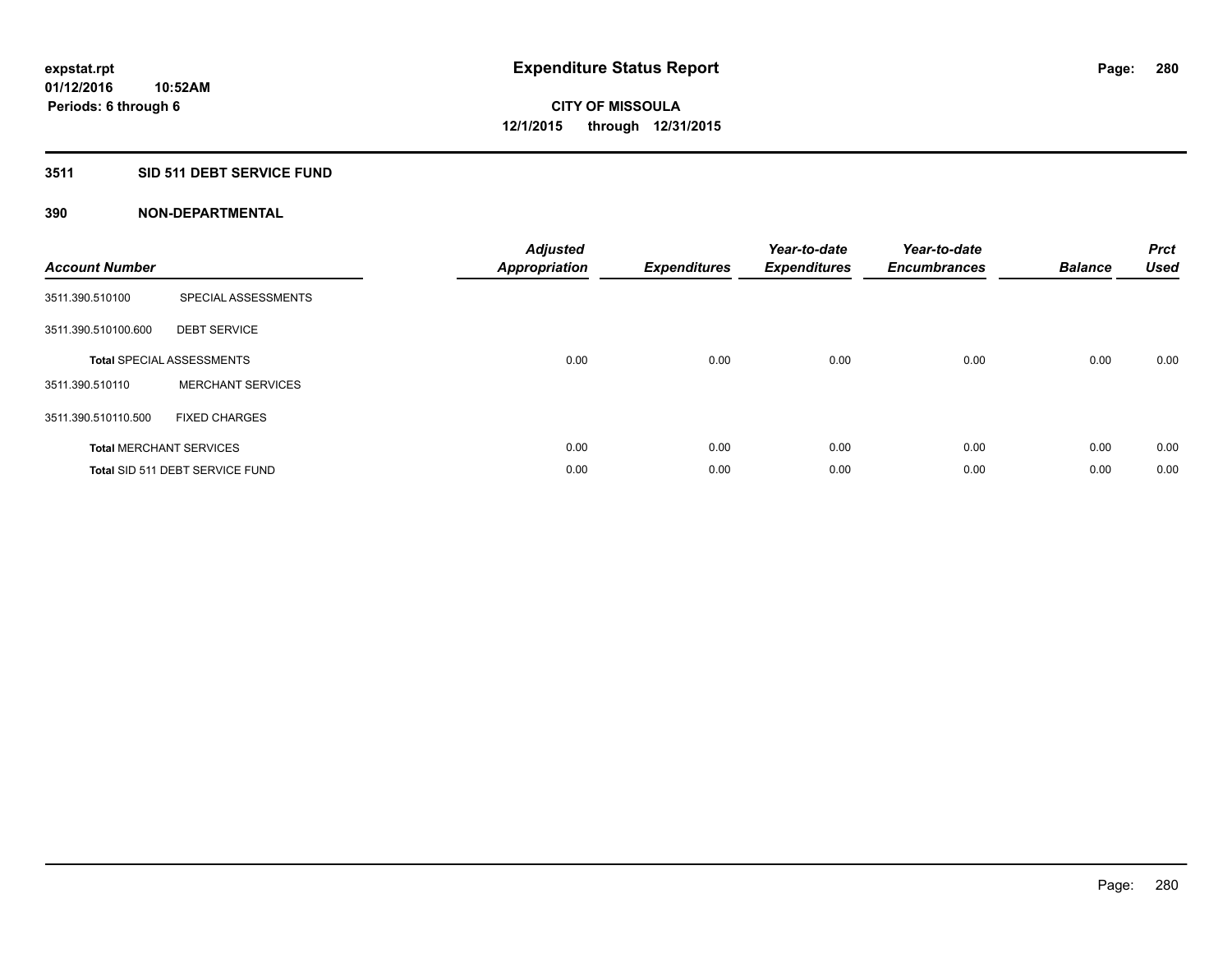#### **3512 SID 512 DEBT SERVICE FUND**

| <b>Account Number</b>             |                                                 | <b>Adjusted</b><br><b>Appropriation</b> | <b>Expenditures</b> | Year-to-date<br><b>Expenditures</b> | Year-to-date<br><b>Encumbrances</b> | <b>Balance</b> | <b>Prct</b><br><b>Used</b> |
|-----------------------------------|-------------------------------------------------|-----------------------------------------|---------------------|-------------------------------------|-------------------------------------|----------------|----------------------------|
| 3512.390.510100                   | SPECIAL ASSESSMENTS                             |                                         |                     |                                     |                                     |                |                            |
| 3512.390.510100.600               | <b>DEBT SERVICE</b>                             |                                         |                     |                                     |                                     |                |                            |
| 3512.390.510100.610.000 PRINCIPAL |                                                 | 29,670.00                               | 0.00                | 0.00                                | 0.00                                | 29,670.00      | 0.00                       |
|                                   | 3512.390.510100.620.000 INTEREST / SERVICE FEES | 3,685.00                                | 1,667.70            | 2,017.70                            | 0.00                                | 1,667.30       | 54.75                      |
|                                   | <b>Total SPECIAL ASSESSMENTS</b>                | 33,355.00                               | 1,667.70            | 2,017.70                            | 0.00                                | 31,337.30      | 6.05                       |
| 3512.390.510110                   | <b>MERCHANT SERVICES</b>                        |                                         |                     |                                     |                                     |                |                            |
| 3512.390.510110.500               | <b>FIXED CHARGES</b>                            |                                         |                     |                                     |                                     |                |                            |
| <b>Total FIXED CHARGES</b>        |                                                 | 0.00                                    | 0.00                | 0.00                                | 0.00                                | 0.00           | 0.00                       |
|                                   | <b>Total MERCHANT SERVICES</b>                  | 0.00                                    | 0.00                | 0.00                                | 0.00                                | 0.00           | 0.00                       |
|                                   | Total SID 512 DEBT SERVICE FUND                 | 33,355.00                               | 1,667.70            | 2,017.70                            | 0.00                                | 31,337.30      | 6.05                       |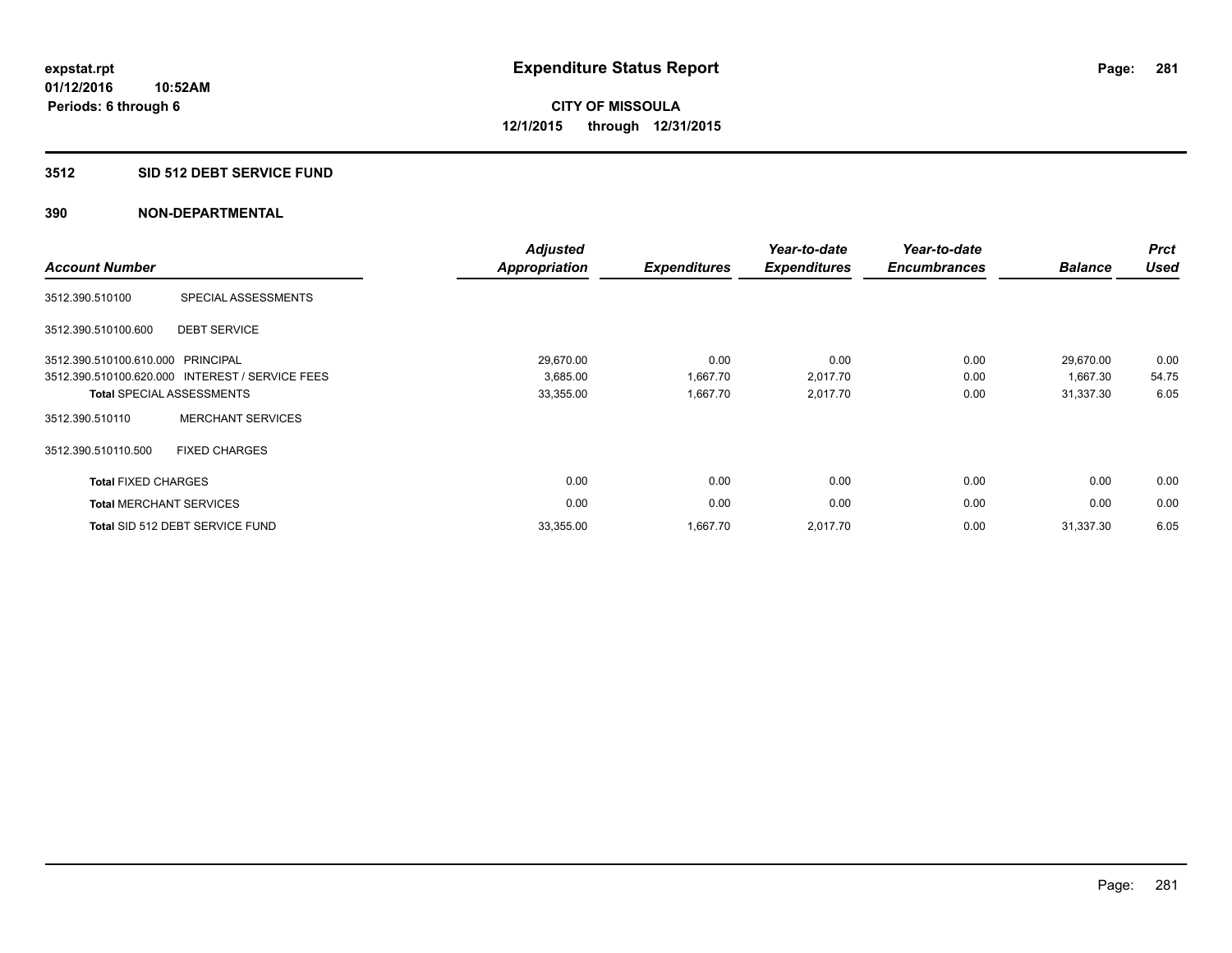# **3513 SID 513 DEBT SERVICE FUND**

# **280 PUBLIC WORKS OPERATIONS**

| <b>Account Number</b>          |                                      | <b>Adjusted</b><br><b>Appropriation</b> | <b>Expenditures</b> | Year-to-date<br><b>Expenditures</b> | Year-to-date<br><b>Encumbrances</b> | <b>Balance</b> | <b>Prct</b><br><b>Used</b> |
|--------------------------------|--------------------------------------|-----------------------------------------|---------------------|-------------------------------------|-------------------------------------|----------------|----------------------------|
| 3513.280.510110                | <b>MERCHANT SERVICES</b>             |                                         |                     |                                     |                                     |                |                            |
| 3513.280.510110.500            | <b>FIXED CHARGES</b>                 |                                         |                     |                                     |                                     |                |                            |
| <b>Total MERCHANT SERVICES</b> |                                      | 0.00                                    | 0.00                | 0.00                                | 0.00                                | 0.00           | 0.00                       |
| 3513.280.521000                | INTERFUND OPERATING TRANSFERS        |                                         |                     |                                     |                                     |                |                            |
| 3513.280.521000.800            | OTHER OBJECTS                        |                                         |                     |                                     |                                     |                |                            |
|                                | <b>Total PUBLIC WORKS OPERATIONS</b> | 0.00                                    | 0.00                | 0.00                                | 0.00                                | 0.00           | 0.00                       |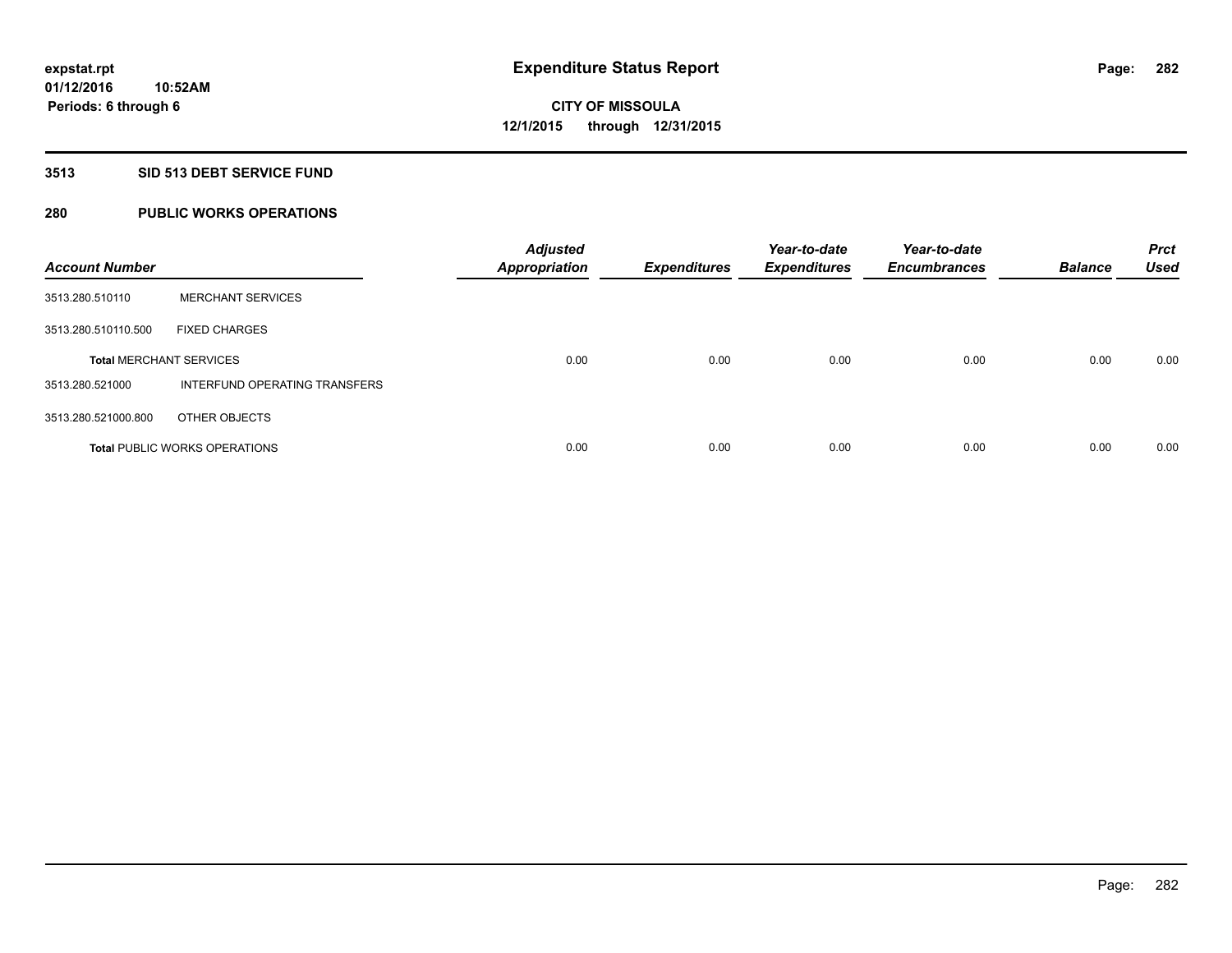## **3513 SID 513 DEBT SERVICE FUND**

|                                |                                  | <b>Adjusted</b>      |                     | Year-to-date        | Year-to-date        |                | <b>Prct</b> |
|--------------------------------|----------------------------------|----------------------|---------------------|---------------------|---------------------|----------------|-------------|
| <b>Account Number</b>          |                                  | <b>Appropriation</b> | <b>Expenditures</b> | <b>Expenditures</b> | <b>Encumbrances</b> | <b>Balance</b> | <b>Used</b> |
| 3513.390.510100                | SPECIAL ASSESSMENTS              |                      |                     |                     |                     |                |             |
| 3513.390.510100.600            | <b>DEBT SERVICE</b>              |                      |                     |                     |                     |                |             |
| <b>Total DEBT SERVICE</b>      |                                  | 0.00                 | 0.00                | 0.00                | 0.00                | 0.00           | 0.00        |
| 3513.390.510100.800            | OTHER OBJECTS                    |                      |                     |                     |                     |                |             |
|                                | <b>Total SPECIAL ASSESSMENTS</b> | 0.00                 | 0.00                | 0.00                | 0.00                | 0.00           | 0.00        |
| 3513.390.510110                | <b>MERCHANT SERVICES</b>         |                      |                     |                     |                     |                |             |
| 3513.390.510110.500            | <b>FIXED CHARGES</b>             |                      |                     |                     |                     |                |             |
| <b>Total MERCHANT SERVICES</b> |                                  | 0.00                 | 0.00                | 0.00                | 0.00                | 0.00           | 0.00        |
| 3513.390.521000                | INTERFUND OPERATING TRANSFERS    |                      |                     |                     |                     |                |             |
| 3513.390.521000.800            | OTHER OBJECTS                    |                      |                     |                     |                     |                |             |
|                                | Total SID 513 DEBT SERVICE FUND  | 0.00                 | 0.00                | 0.00                | 0.00                | 0.00           | 0.00        |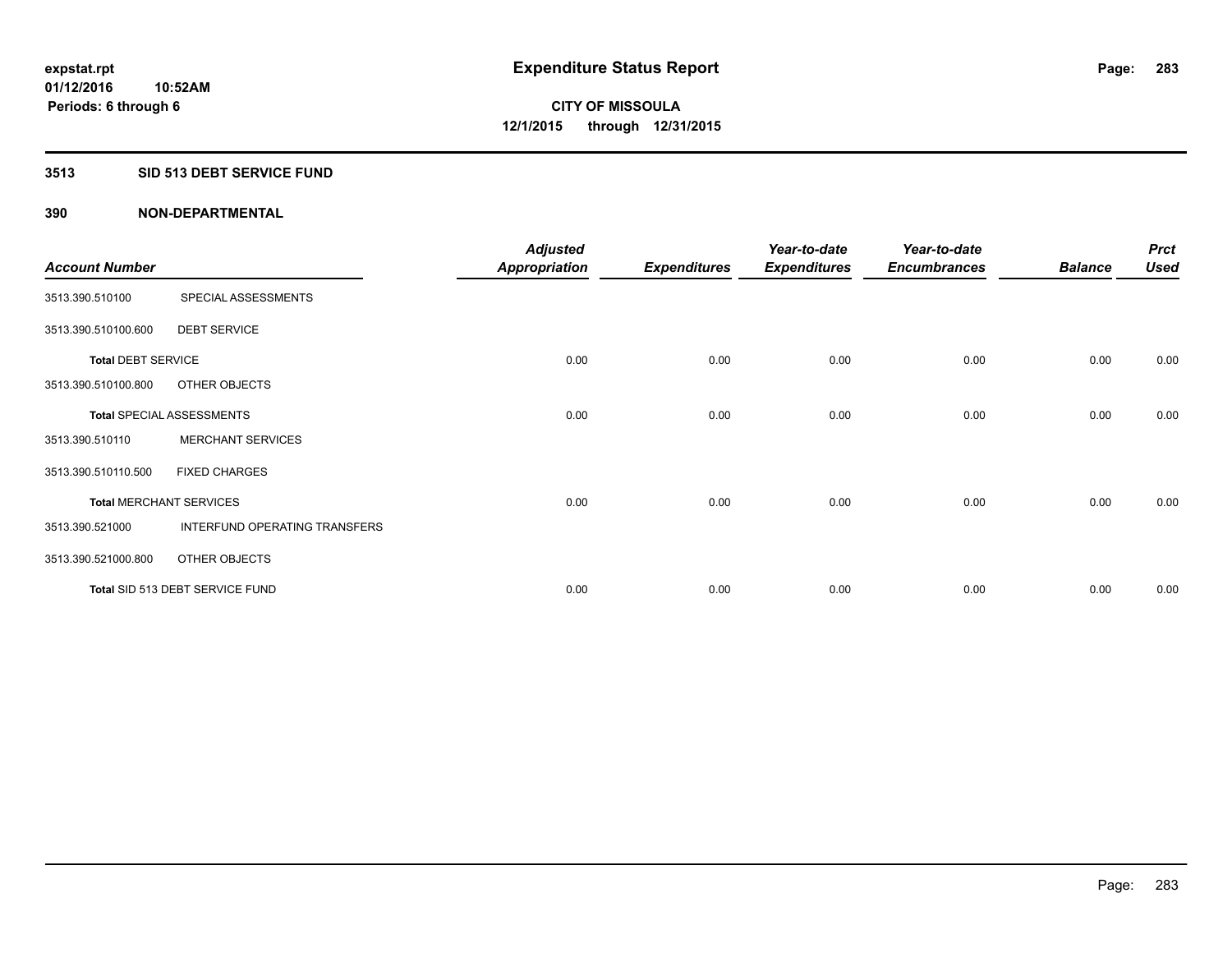#### **3514 SID 514 DEBT SERVICE FUND**

| <b>Account Number</b>         |                         | <b>Adjusted</b><br>Appropriation | <b>Expenditures</b> | Year-to-date<br><b>Expenditures</b> | Year-to-date<br><b>Encumbrances</b> | <b>Balance</b> | <b>Prct</b><br><b>Used</b> |
|-------------------------------|-------------------------|----------------------------------|---------------------|-------------------------------------|-------------------------------------|----------------|----------------------------|
| 3514.000.520100               | *** Title Not Found *** |                                  |                     |                                     |                                     |                |                            |
| 3514.000.520100.800           | OTHER OBJECTS           |                                  |                     |                                     |                                     |                |                            |
| Total *** Title Not Found *** |                         | 0.00                             | 0.00                | 0.00                                | 0.00                                | 0.00           | 0.00                       |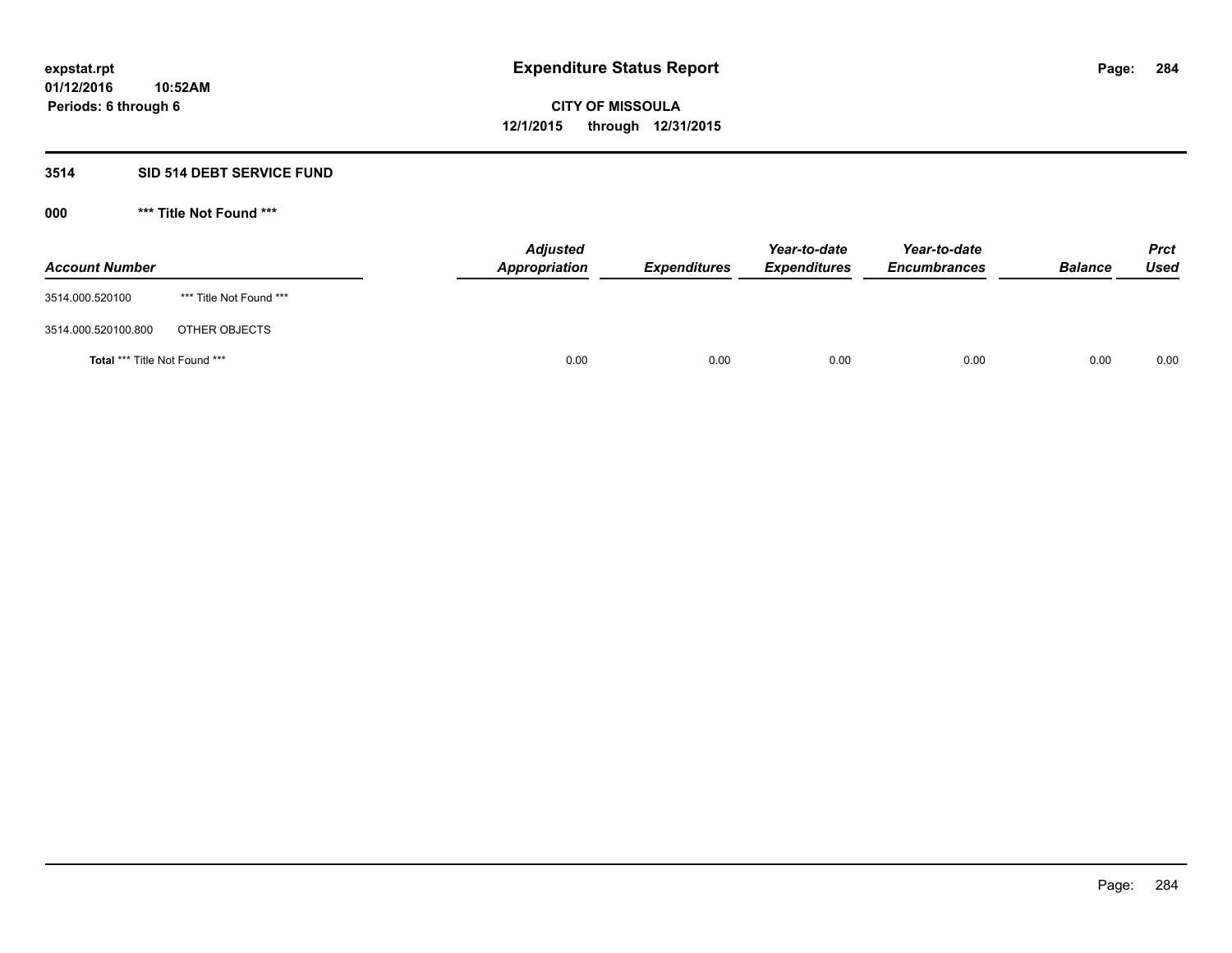# **3514 SID 514 DEBT SERVICE FUND**

| <b>Account Number</b> |                                  | <b>Adjusted</b><br>Appropriation | <b>Expenditures</b> | Year-to-date<br><b>Expenditures</b> | Year-to-date<br><b>Encumbrances</b> | <b>Balance</b> | <b>Prct</b><br><b>Used</b> |
|-----------------------|----------------------------------|----------------------------------|---------------------|-------------------------------------|-------------------------------------|----------------|----------------------------|
| 3514.390.510100       | SPECIAL ASSESSMENTS              |                                  |                     |                                     |                                     |                |                            |
| 3514.390.510100.600   | <b>DEBT SERVICE</b>              |                                  |                     |                                     |                                     |                |                            |
|                       | <b>Total SPECIAL ASSESSMENTS</b> | 0.00                             | 0.00                | 0.00                                | 0.00                                | 0.00           | 0.00                       |
| 3514.390.510110       | <b>MERCHANT SERVICES</b>         |                                  |                     |                                     |                                     |                |                            |
| 3514.390.510110.500   | <b>FIXED CHARGES</b>             |                                  |                     |                                     |                                     |                |                            |
|                       | <b>Total MERCHANT SERVICES</b>   | 0.00                             | 0.00                | 0.00                                | 0.00                                | 0.00           | 0.00                       |
|                       | Total SID 514 DEBT SERVICE FUND  | 0.00                             | 0.00                | 0.00                                | 0.00                                | 0.00           | 0.00                       |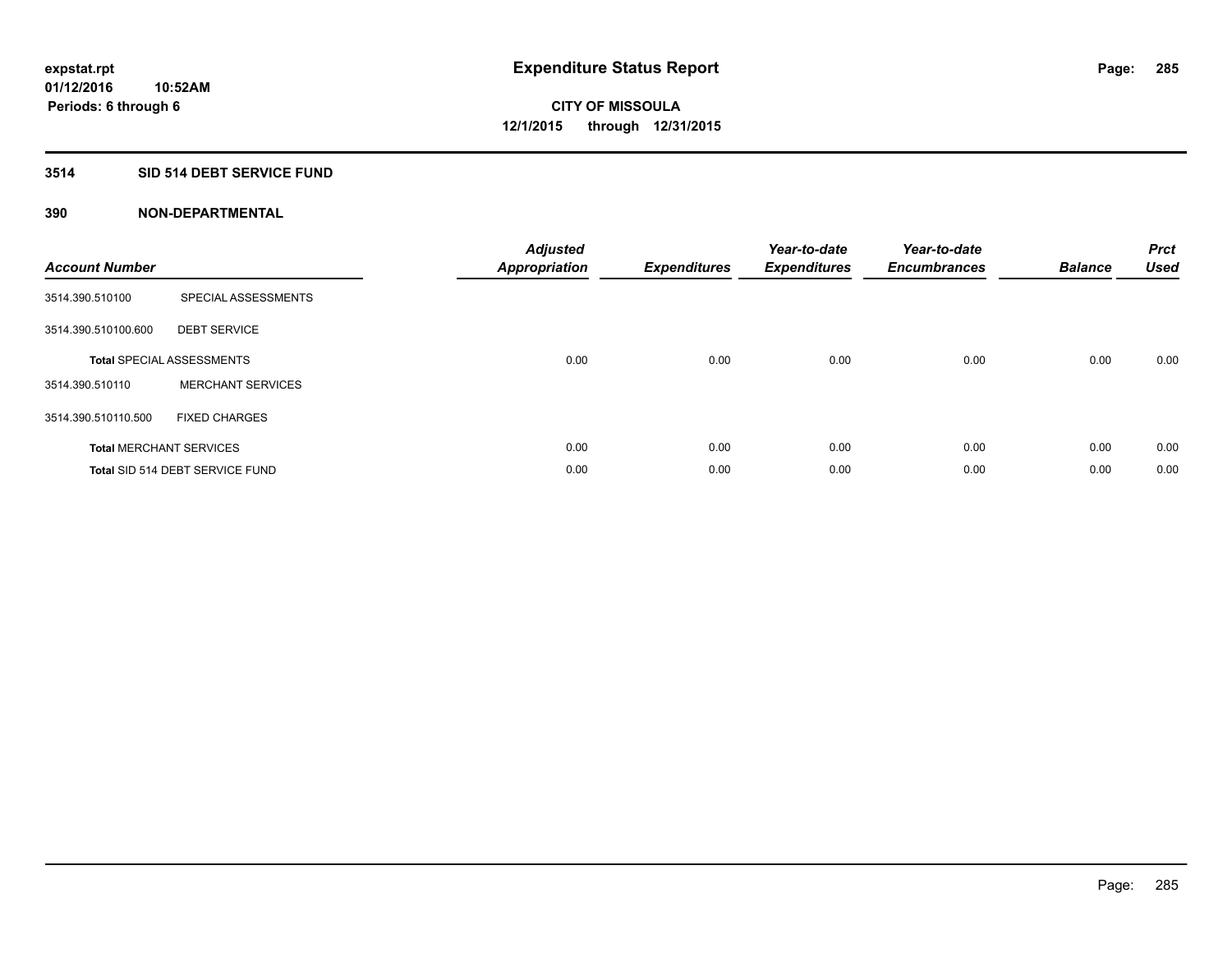# **3515 SID 515 DEBT SERVICE FUND**

|                           |                                  | <b>Adjusted</b>      |                     | Year-to-date        | Year-to-date        |                | <b>Prct</b> |
|---------------------------|----------------------------------|----------------------|---------------------|---------------------|---------------------|----------------|-------------|
| <b>Account Number</b>     |                                  | <b>Appropriation</b> | <b>Expenditures</b> | <b>Expenditures</b> | <b>Encumbrances</b> | <b>Balance</b> | <b>Used</b> |
| 3515.390.510100           | SPECIAL ASSESSMENTS              |                      |                     |                     |                     |                |             |
| 3515.390.510100.600       | <b>DEBT SERVICE</b>              |                      |                     |                     |                     |                |             |
| <b>Total DEBT SERVICE</b> |                                  | 0.00                 | 0.00                | 0.00                | 0.00                | 0.00           | 0.00        |
| 3515.390.510100.800       | OTHER OBJECTS                    |                      |                     |                     |                     |                |             |
|                           | <b>Total SPECIAL ASSESSMENTS</b> | 0.00                 | 0.00                | 0.00                | 0.00                | 0.00           | 0.00        |
| 3515.390.510110           | <b>MERCHANT SERVICES</b>         |                      |                     |                     |                     |                |             |
| 3515.390.510110.500       | <b>FIXED CHARGES</b>             |                      |                     |                     |                     |                |             |
|                           | Total SID 515 DEBT SERVICE FUND  | 0.00                 | 0.00                | 0.00                | 0.00                | 0.00           | 0.00        |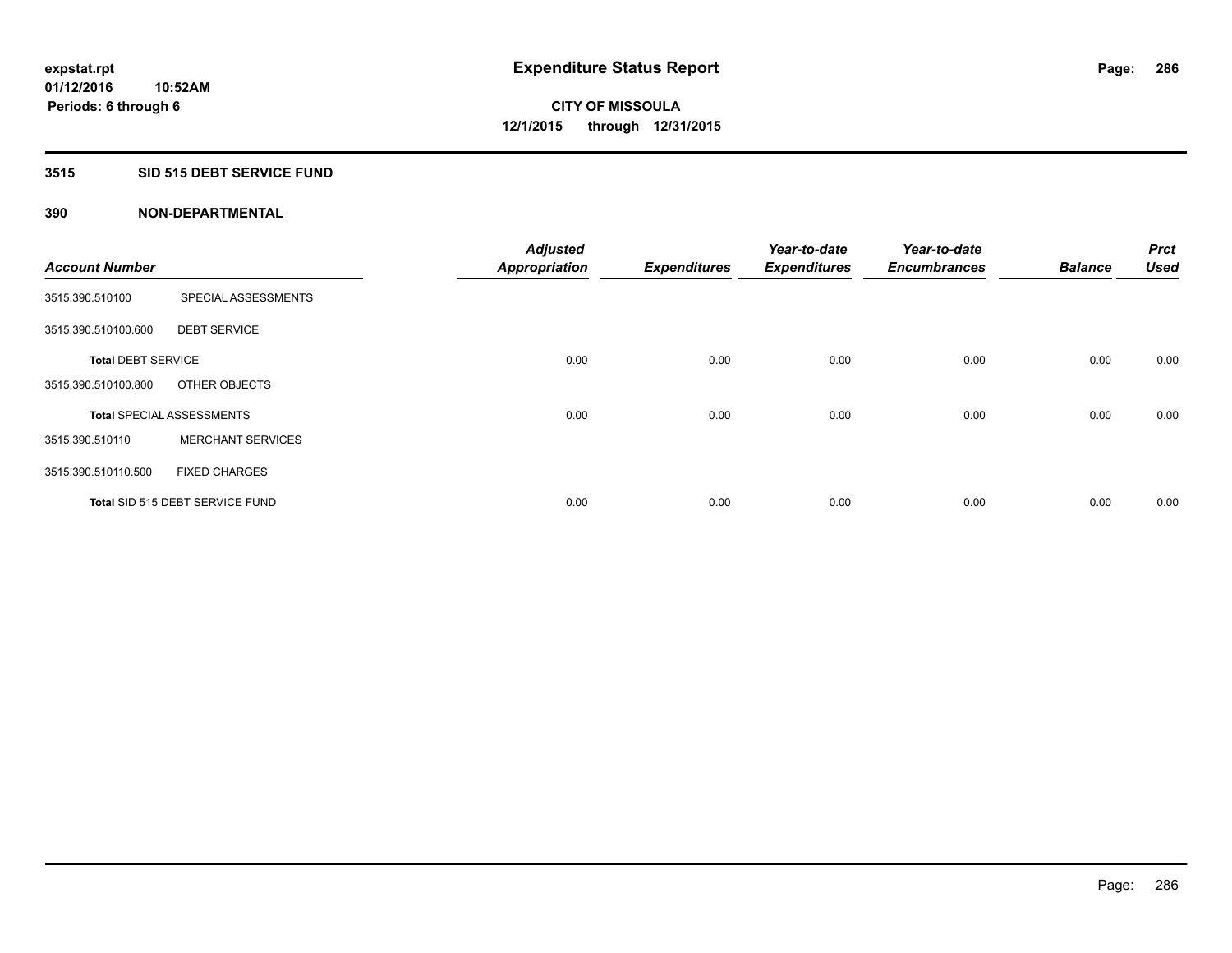## **3517 SID 517 DEBT SERVICE FUND**

| <b>Account Number</b>                |                         | <b>Adjusted</b><br><b>Appropriation</b> | <b>Expenditures</b> | Year-to-date<br><b>Expenditures</b> | Year-to-date<br><b>Encumbrances</b> | <b>Balance</b> | <b>Prct</b><br><b>Used</b> |
|--------------------------------------|-------------------------|-----------------------------------------|---------------------|-------------------------------------|-------------------------------------|----------------|----------------------------|
| 3517.000.520100                      | *** Title Not Found *** |                                         |                     |                                     |                                     |                |                            |
| 3517.000.520100.800                  | OTHER OBJECTS           |                                         |                     |                                     |                                     |                |                            |
| <b>Total *** Title Not Found ***</b> |                         | 0.00                                    | 0.00                | 0.00                                | 0.00                                | 0.00           | 0.00                       |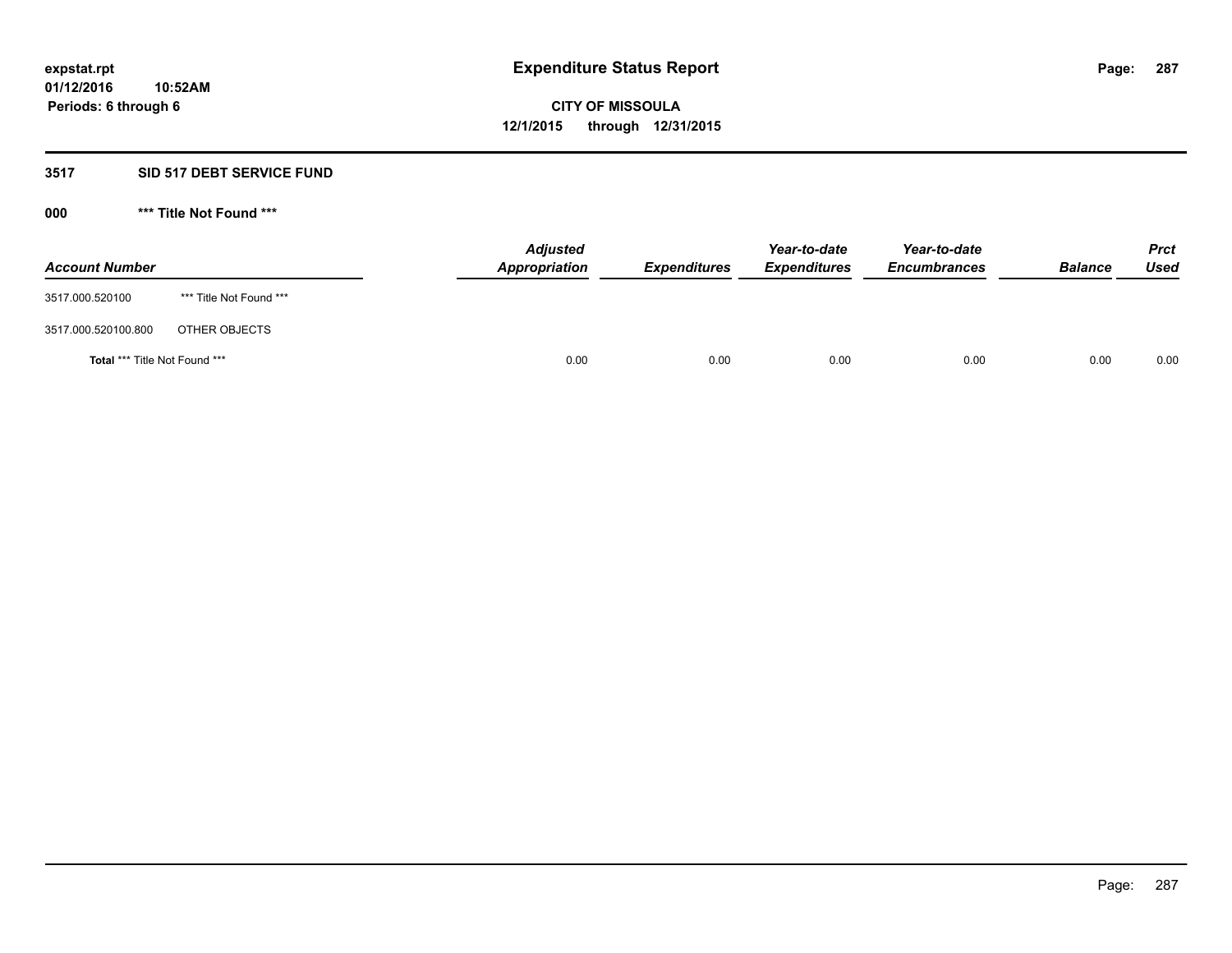# **3517 SID 517 DEBT SERVICE FUND**

| <b>Account Number</b> |                                  | <b>Adjusted</b><br><b>Appropriation</b> | <b>Expenditures</b> | Year-to-date<br><b>Expenditures</b> | Year-to-date<br><b>Encumbrances</b> | <b>Balance</b> | <b>Prct</b><br>Used |
|-----------------------|----------------------------------|-----------------------------------------|---------------------|-------------------------------------|-------------------------------------|----------------|---------------------|
| 3517.390.510100       | SPECIAL ASSESSMENTS              |                                         |                     |                                     |                                     |                |                     |
| 3517.390.510100.600   | <b>DEBT SERVICE</b>              |                                         |                     |                                     |                                     |                |                     |
|                       | <b>Total SPECIAL ASSESSMENTS</b> | 0.00                                    | 0.00                | 0.00                                | 0.00                                | 0.00           | 0.00                |
| 3517.390.510110       | <b>MERCHANT SERVICES</b>         |                                         |                     |                                     |                                     |                |                     |
| 3517.390.510110.500   | <b>FIXED CHARGES</b>             |                                         |                     |                                     |                                     |                |                     |
|                       | Total SID 517 DEBT SERVICE FUND  | 0.00                                    | 0.00                | 0.00                                | 0.00                                | 0.00           | 0.00                |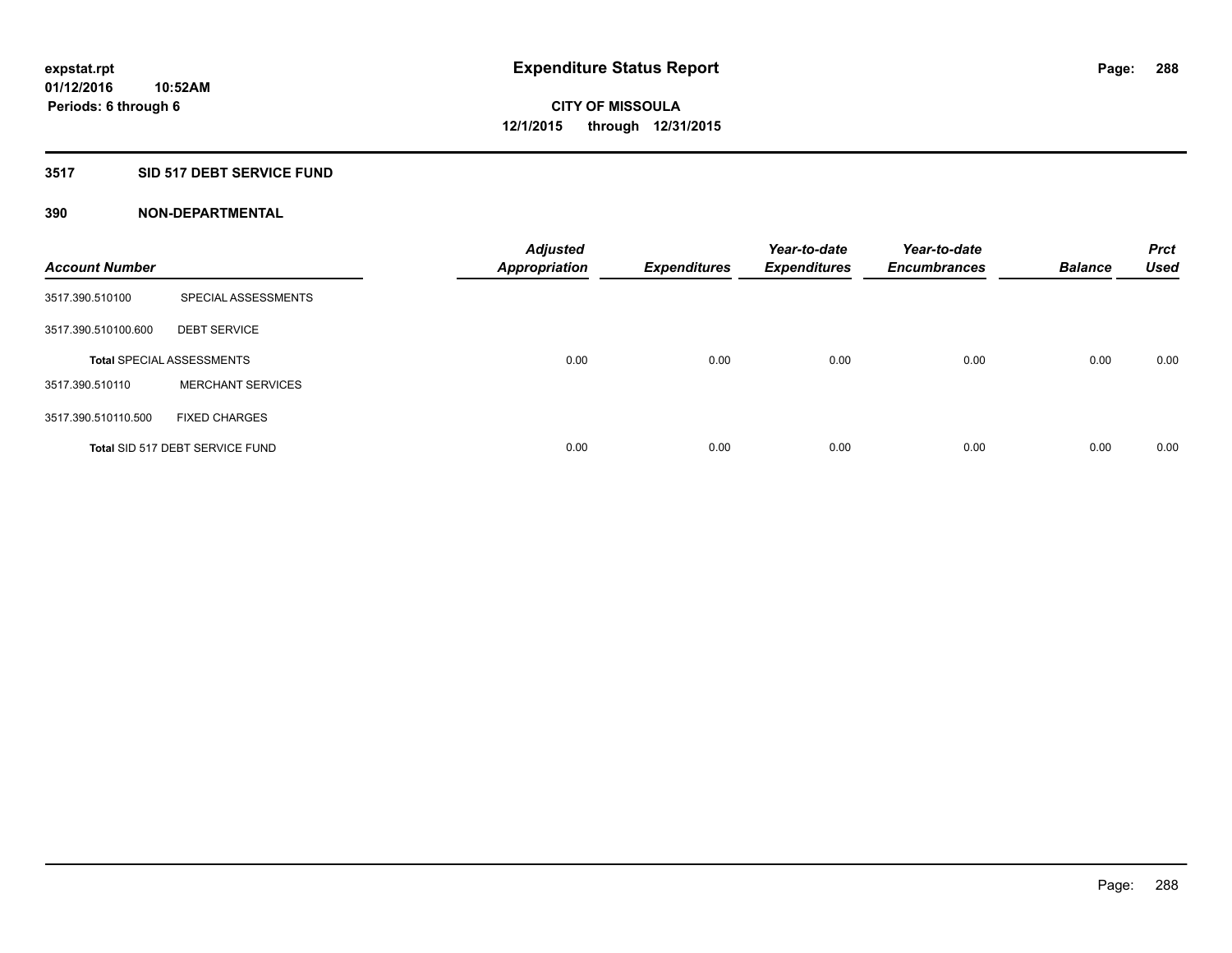# **3518 SID 518 DEBT SERVICE FUND**

**000 \*\*\* Title Not Found \*\*\***

| <b>Account Number</b>                |                         | <b>Adjusted</b><br>Appropriation | <b>Expenditures</b> | Year-to-date<br><b>Expenditures</b> | Year-to-date<br><b>Encumbrances</b> | <b>Balance</b> | <b>Prct</b><br><b>Used</b> |
|--------------------------------------|-------------------------|----------------------------------|---------------------|-------------------------------------|-------------------------------------|----------------|----------------------------|
| 3518.000.520100                      | *** Title Not Found *** |                                  |                     |                                     |                                     |                |                            |
| 3518.000.520100.800                  | OTHER OBJECTS           |                                  |                     |                                     |                                     |                |                            |
| <b>Total *** Title Not Found ***</b> |                         |                                  | 0.00<br>0.00        | 0.00                                | 0.00                                | 0.00           | 0.00                       |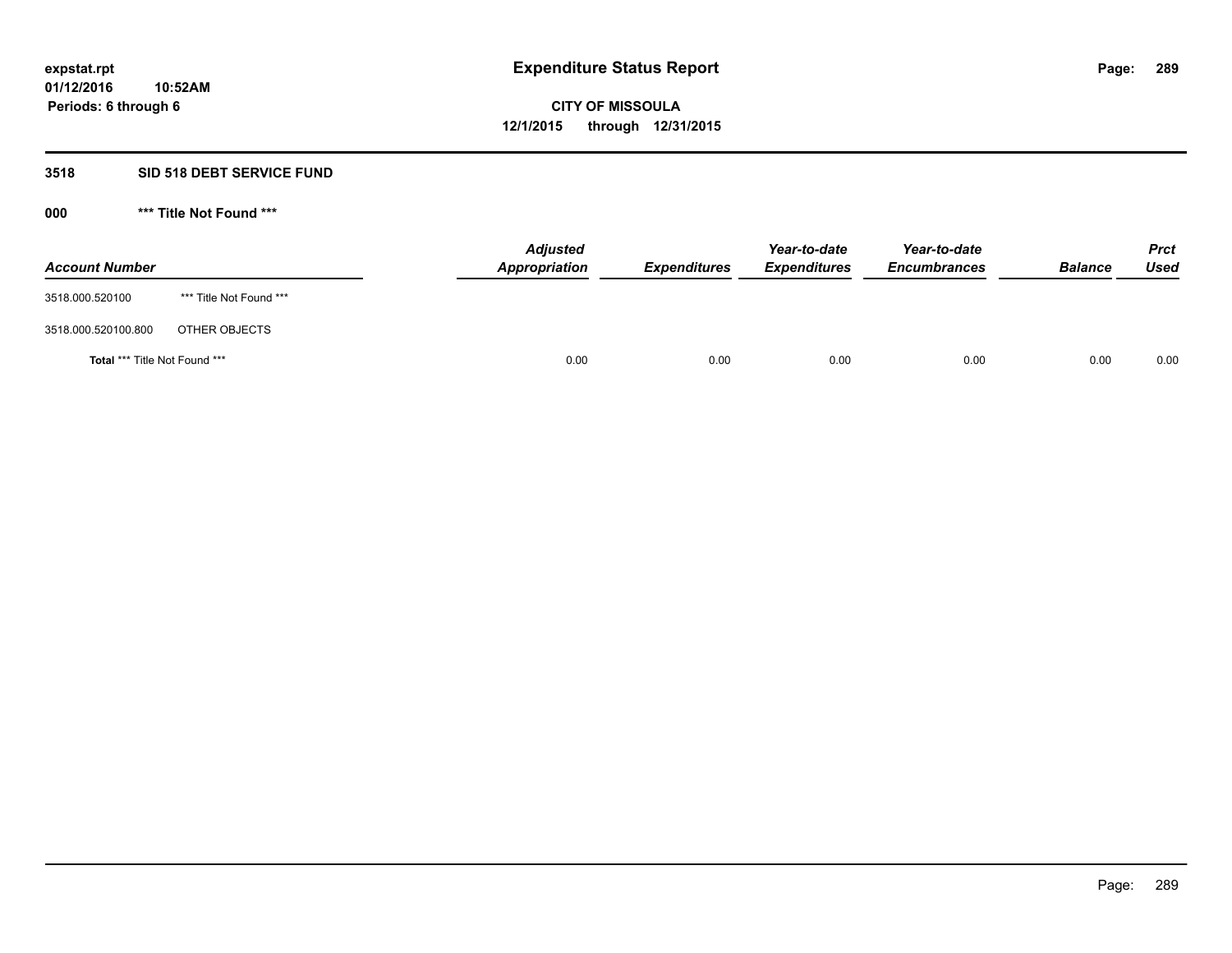# **3518 SID 518 DEBT SERVICE FUND**

| <b>Account Number</b>          |                                            | <b>Adjusted</b><br><b>Appropriation</b> | <b>Expenditures</b> | Year-to-date<br><b>Expenditures</b> | Year-to-date<br><b>Encumbrances</b> | <b>Balance</b> | <b>Prct</b><br><b>Used</b> |
|--------------------------------|--------------------------------------------|-----------------------------------------|---------------------|-------------------------------------|-------------------------------------|----------------|----------------------------|
| 3518.390.510100                | SPECIAL ASSESSMENTS                        |                                         |                     |                                     |                                     |                |                            |
| 3518.390.510100.600            | <b>DEBT SERVICE</b>                        |                                         |                     |                                     |                                     |                |                            |
|                                | <b>Total SPECIAL ASSESSMENTS</b>           | 0.00                                    | 0.00                | 0.00                                | 0.00                                | 0.00           | 0.00                       |
| 3518.390.510110                | <b>MERCHANT SERVICES</b>                   |                                         |                     |                                     |                                     |                |                            |
| 3518.390.510110.500            | <b>FIXED CHARGES</b>                       |                                         |                     |                                     |                                     |                |                            |
| <b>Total MERCHANT SERVICES</b> |                                            | 0.00                                    | 0.00                | 0.00                                | 0.00                                | 0.00           | 0.00                       |
| 3518.390.521000                | INTERFUND OPERATING TRANSFERS              |                                         |                     |                                     |                                     |                |                            |
| 3518.390.521000.800            | OTHER OBJECTS                              |                                         |                     |                                     |                                     |                |                            |
|                                | <b>Total INTERFUND OPERATING TRANSFERS</b> | 0.00                                    | 0.00                | 0.00                                | 0.00                                | 0.00           | 0.00                       |
|                                | Total SID 518 DEBT SERVICE FUND            | 0.00                                    | 0.00                | 0.00                                | 0.00                                | 0.00           | 0.00                       |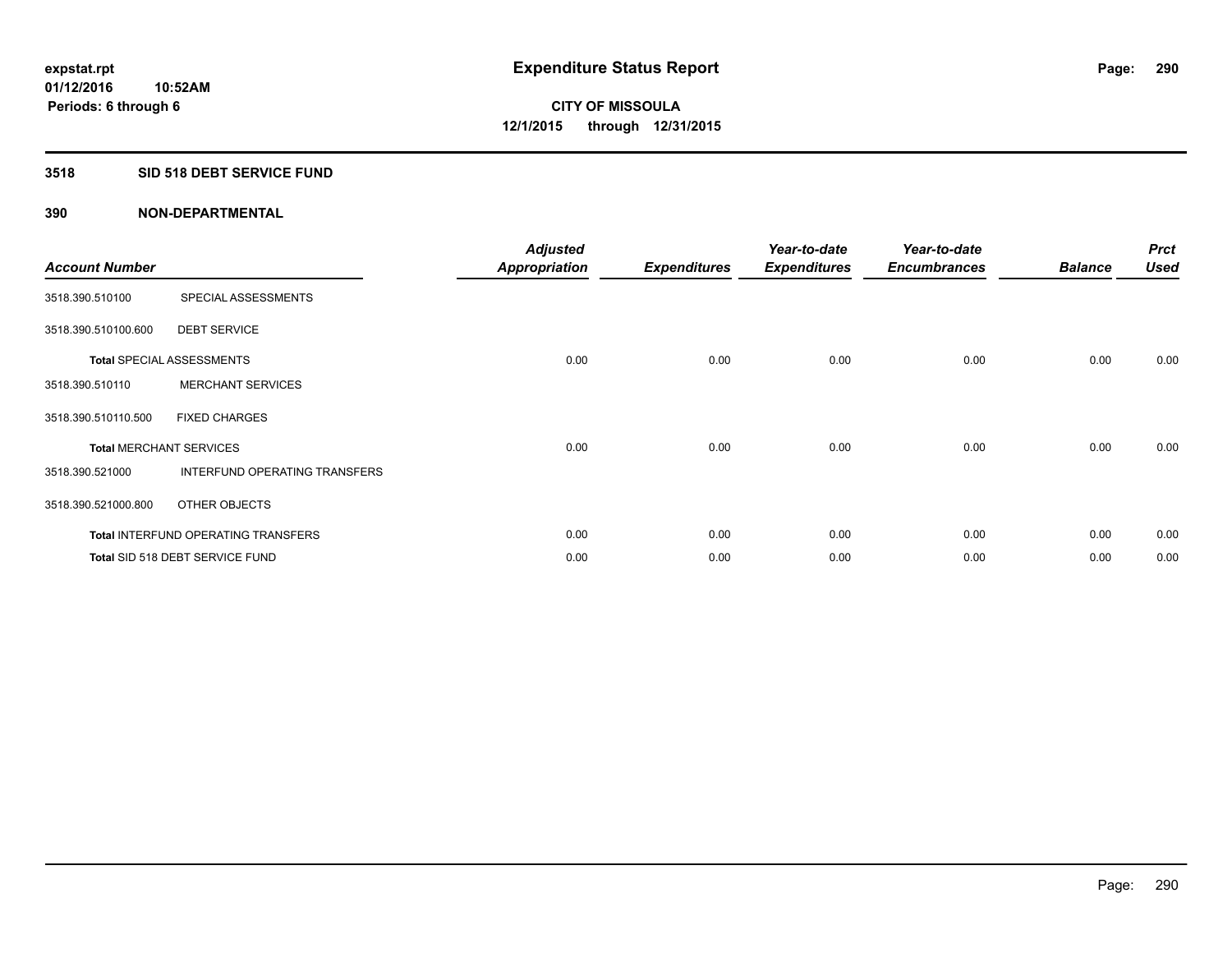# **3519 SID 519 DEBT SERVICE FUND**

| <b>Account Number</b> |                                            | <b>Adjusted</b><br><b>Appropriation</b> | <b>Expenditures</b> | Year-to-date<br><b>Expenditures</b> | Year-to-date<br><b>Encumbrances</b> | <b>Balance</b> | <b>Prct</b><br><b>Used</b> |
|-----------------------|--------------------------------------------|-----------------------------------------|---------------------|-------------------------------------|-------------------------------------|----------------|----------------------------|
| 3519.390.510100       | SPECIAL ASSESSMENTS                        |                                         |                     |                                     |                                     |                |                            |
| 3519.390.510100.600   | <b>DEBT SERVICE</b>                        |                                         |                     |                                     |                                     |                |                            |
|                       | <b>Total SPECIAL ASSESSMENTS</b>           | 0.00                                    | 0.00                | 0.00                                | 0.00                                | 0.00           | 0.00                       |
| 3519.390.510110       | <b>MERCHANT SERVICES</b>                   |                                         |                     |                                     |                                     |                |                            |
| 3519.390.510110.500   | <b>FIXED CHARGES</b>                       |                                         |                     |                                     |                                     |                |                            |
|                       | <b>Total MERCHANT SERVICES</b>             | 0.00                                    | 0.00                | 0.00                                | 0.00                                | 0.00           | 0.00                       |
| 3519.390.521000       | INTERFUND OPERATING TRANSFERS              |                                         |                     |                                     |                                     |                |                            |
| 3519.390.521000.800   | OTHER OBJECTS                              |                                         |                     |                                     |                                     |                |                            |
|                       | <b>Total INTERFUND OPERATING TRANSFERS</b> | 0.00                                    | 0.00                | 0.00                                | 0.00                                | 0.00           | 0.00                       |
|                       | Total SID 519 DEBT SERVICE FUND            | 0.00                                    | 0.00                | 0.00                                | 0.00                                | 0.00           | 0.00                       |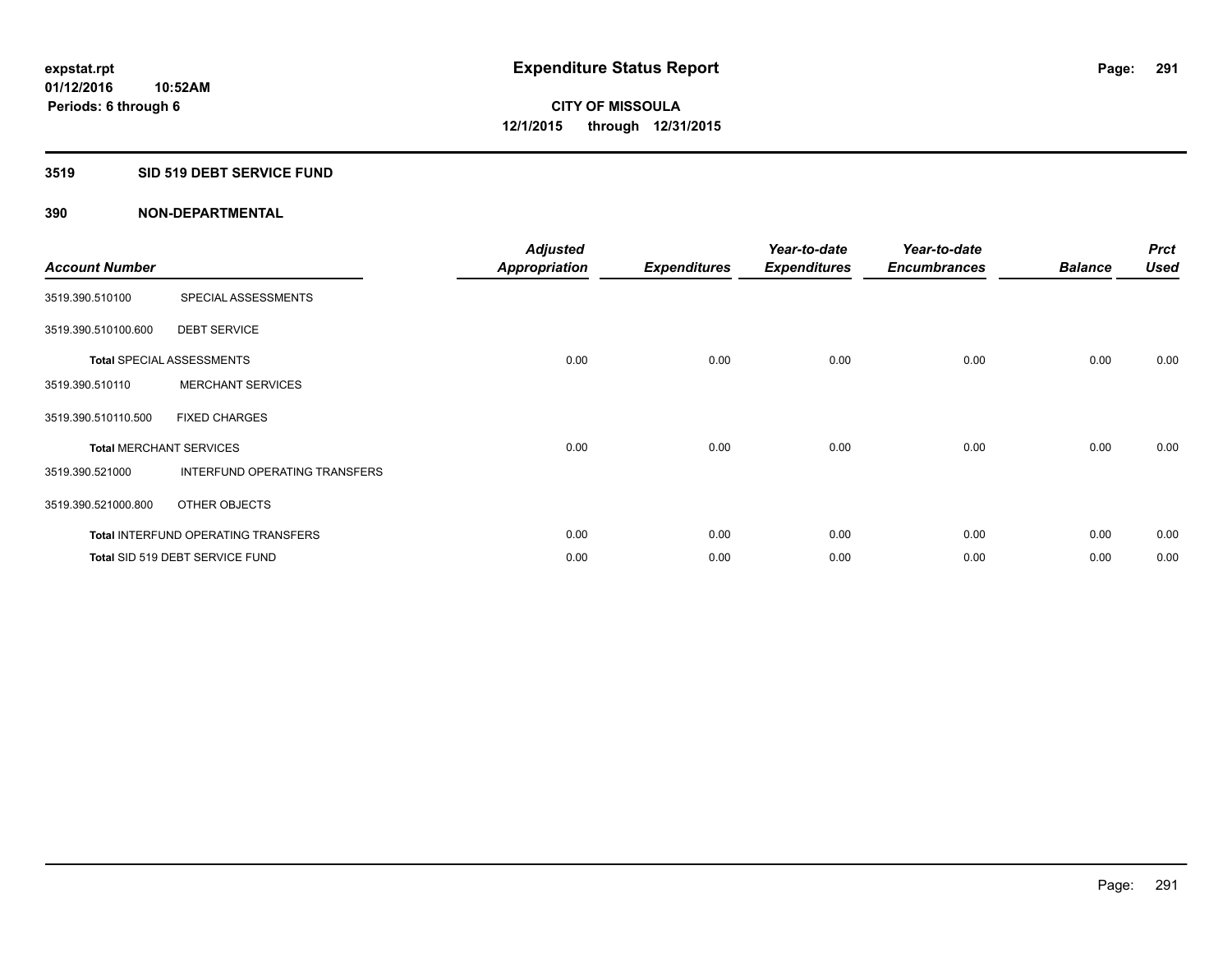## **3520 SID 520 DEBT SERVICE FUND**

|                                   |                                                 | <b>Adjusted</b>      |                     | Year-to-date        | Year-to-date        |                | <b>Prct</b> |
|-----------------------------------|-------------------------------------------------|----------------------|---------------------|---------------------|---------------------|----------------|-------------|
| <b>Account Number</b>             |                                                 | <b>Appropriation</b> | <b>Expenditures</b> | <b>Expenditures</b> | <b>Encumbrances</b> | <b>Balance</b> | <b>Used</b> |
| 3520.390.510100                   | SPECIAL ASSESSMENTS                             |                      |                     |                     |                     |                |             |
| 3520.390.510100.600               | <b>DEBT SERVICE</b>                             |                      |                     |                     |                     |                |             |
| 3520.390.510100.610.000 PRINCIPAL |                                                 | 138,000.00           | 68,000.00           | 68,000.00           | 0.00                | 70.000.00      | 49.28       |
|                                   | 3520.390.510100.620.000 INTEREST / SERVICE FEES | 21,920.00            | 11,640.00           | 11,640.00           | 0.00                | 10,280.00      | 53.10       |
| <b>Total SPECIAL ASSESSMENTS</b>  |                                                 | 159,920.00           | 79,640.00           | 79,640.00           | 0.00                | 80,280.00      | 49.80       |
| 3520.390.510110                   | <b>MERCHANT SERVICES</b>                        |                      |                     |                     |                     |                |             |
| 3520.390.510110.500               | <b>FIXED CHARGES</b>                            |                      |                     |                     |                     |                |             |
| <b>Total MERCHANT SERVICES</b>    |                                                 | 0.00                 | 0.00                | 0.00                | 0.00                | 0.00           | 0.00        |
|                                   | Total SID 520 DEBT SERVICE FUND                 | 159,920.00           | 79.640.00           | 79,640.00           | 0.00                | 80.280.00      | 49.80       |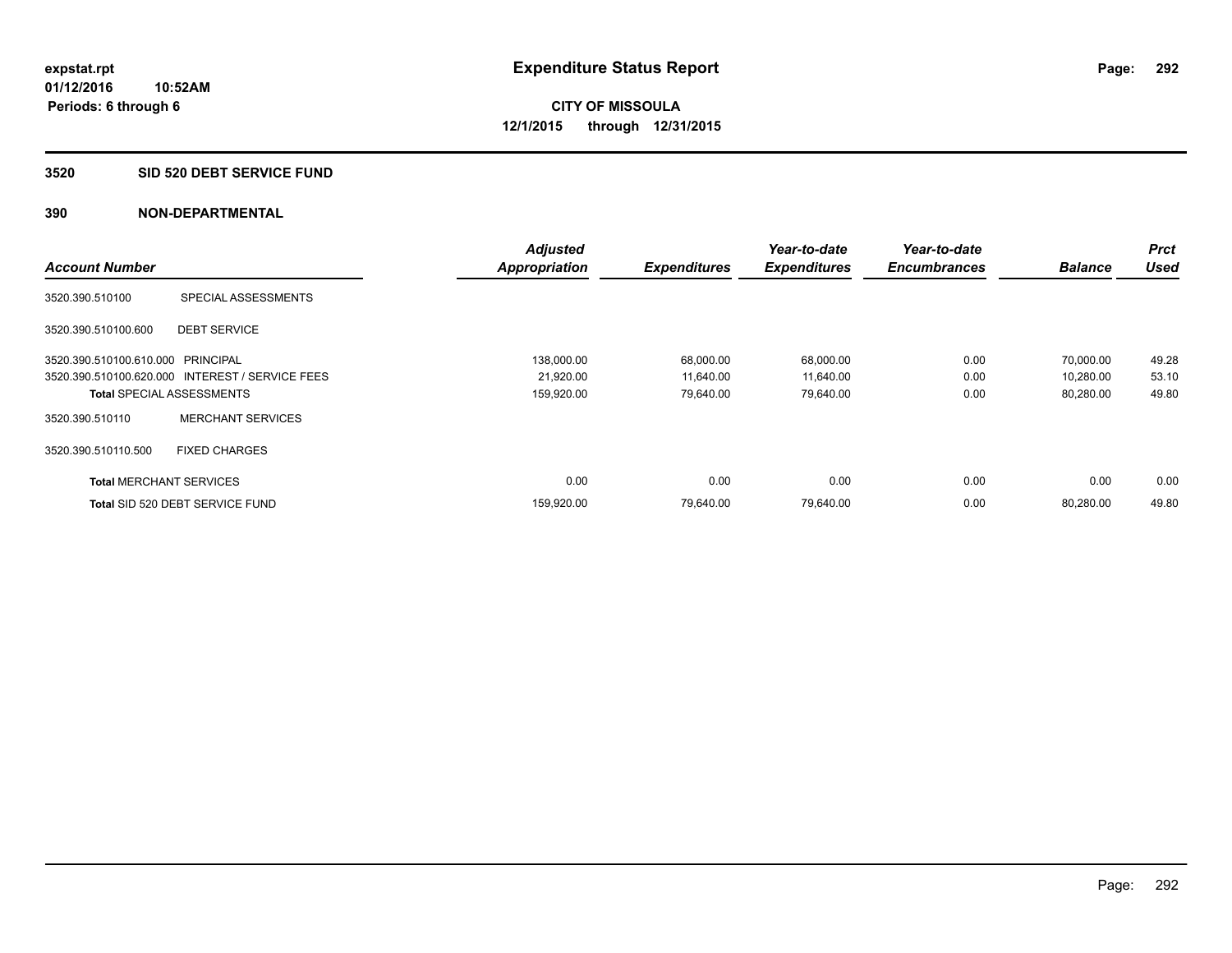# **3521 SID 521 DEBT SERVICE FUND**

|                                   |                                                 | <b>Adjusted</b>      |                     | Year-to-date        | Year-to-date        |                | <b>Prct</b> |
|-----------------------------------|-------------------------------------------------|----------------------|---------------------|---------------------|---------------------|----------------|-------------|
| <b>Account Number</b>             |                                                 | <b>Appropriation</b> | <b>Expenditures</b> | <b>Expenditures</b> | <b>Encumbrances</b> | <b>Balance</b> | <b>Used</b> |
| 3521.390.510100                   | SPECIAL ASSESSMENTS                             |                      |                     |                     |                     |                |             |
| 3521.390.510100.600               | <b>DEBT SERVICE</b>                             |                      |                     |                     |                     |                |             |
| 3521.390.510100.610.000 PRINCIPAL |                                                 | 135.00               | 0.00                | 0.00                | 0.00                | 135.00         | 0.00        |
|                                   | 3521.390.510100.620.000 INTEREST / SERVICE FEES | 15.00                | 7.59                | 7.59                | 0.00                | 7.41           | 50.60       |
| <b>Total SPECIAL ASSESSMENTS</b>  |                                                 | 150.00               | 7.59                | 7.59                | 0.00                | 142.41         | 5.06        |
| 3521.390.510110                   | <b>MERCHANT SERVICES</b>                        |                      |                     |                     |                     |                |             |
| 3521.390.510110.500               | <b>FIXED CHARGES</b>                            |                      |                     |                     |                     |                |             |
| <b>Total MERCHANT SERVICES</b>    |                                                 | 0.00                 | 0.00                | 0.00                | 0.00                | 0.00           | 0.00        |
|                                   | Total SID 521 DEBT SERVICE FUND                 | 150.00               | 7.59                | 7.59                | 0.00                | 142.41         | 5.06        |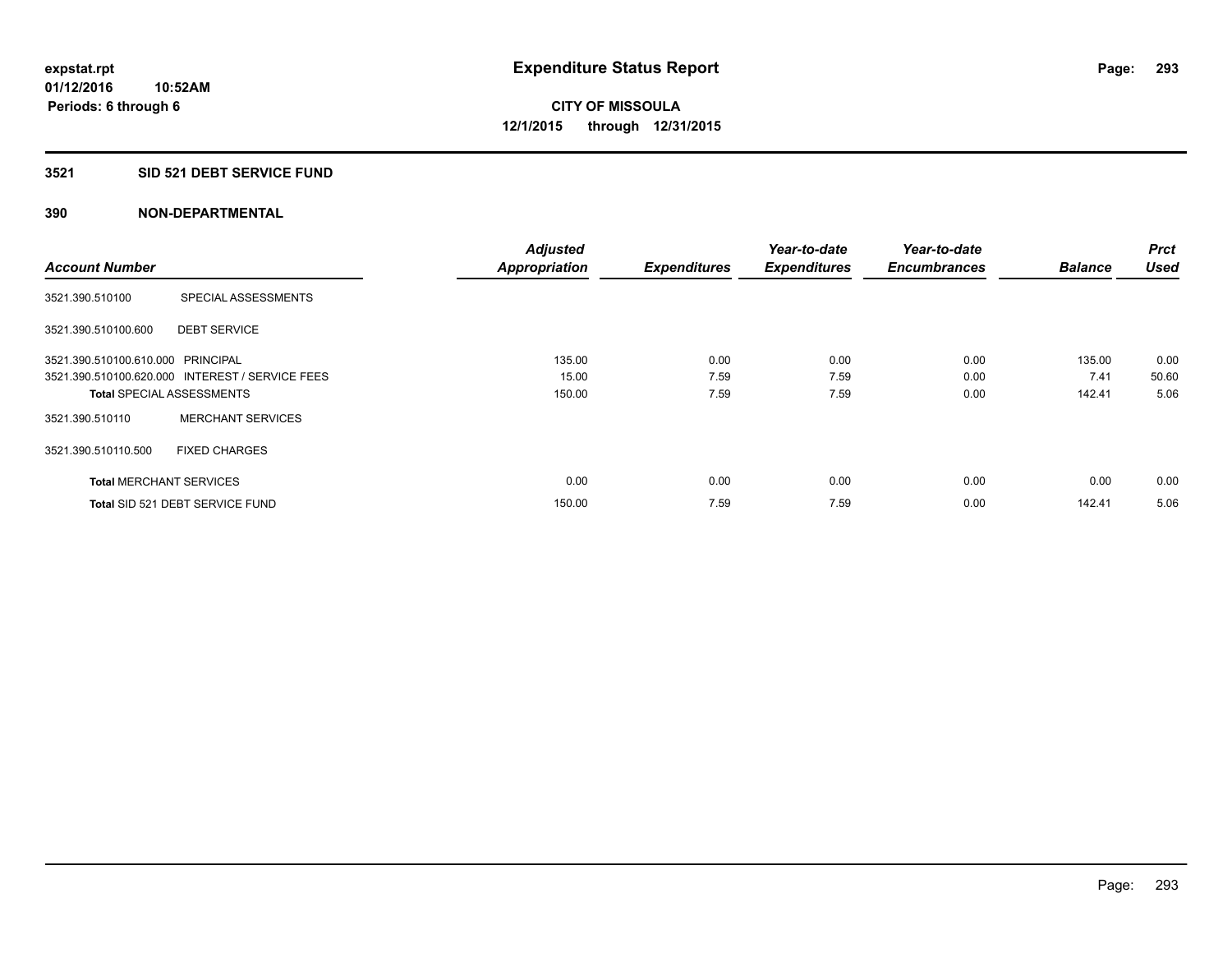# **3522 SID 522 DEBT SERVICE FUND**

|                                   |                                                 | <b>Adjusted</b>      |                     | Year-to-date        | Year-to-date        |                | <b>Prct</b> |
|-----------------------------------|-------------------------------------------------|----------------------|---------------------|---------------------|---------------------|----------------|-------------|
| <b>Account Number</b>             |                                                 | <b>Appropriation</b> | <b>Expenditures</b> | <b>Expenditures</b> | <b>Encumbrances</b> | <b>Balance</b> | <b>Used</b> |
| 3522.390.510100                   | SPECIAL ASSESSMENTS                             |                      |                     |                     |                     |                |             |
| 3522.390.510100.600               | <b>DEBT SERVICE</b>                             |                      |                     |                     |                     |                |             |
| 3522.390.510100.610.000 PRINCIPAL |                                                 | 195.00               | 0.00                | 0.00                | 0.00                | 195.00         | 0.00        |
|                                   | 3522.390.510100.620.000 INTEREST / SERVICE FEES | 22.00                | 10.96               | 10.96               | 0.00                | 11.04          | 49.82       |
| <b>Total SPECIAL ASSESSMENTS</b>  |                                                 | 217.00               | 10.96               | 10.96               | 0.00                | 206.04         | 5.05        |
| 3522.390.510110                   | <b>MERCHANT SERVICES</b>                        |                      |                     |                     |                     |                |             |
| 3522.390.510110.500               | <b>FIXED CHARGES</b>                            |                      |                     |                     |                     |                |             |
| <b>Total MERCHANT SERVICES</b>    |                                                 | 0.00                 | 0.00                | 0.00                | 0.00                | 0.00           | 0.00        |
|                                   | Total SID 522 DEBT SERVICE FUND                 | 217.00               | 10.96               | 10.96               | 0.00                | 206.04         | 5.05        |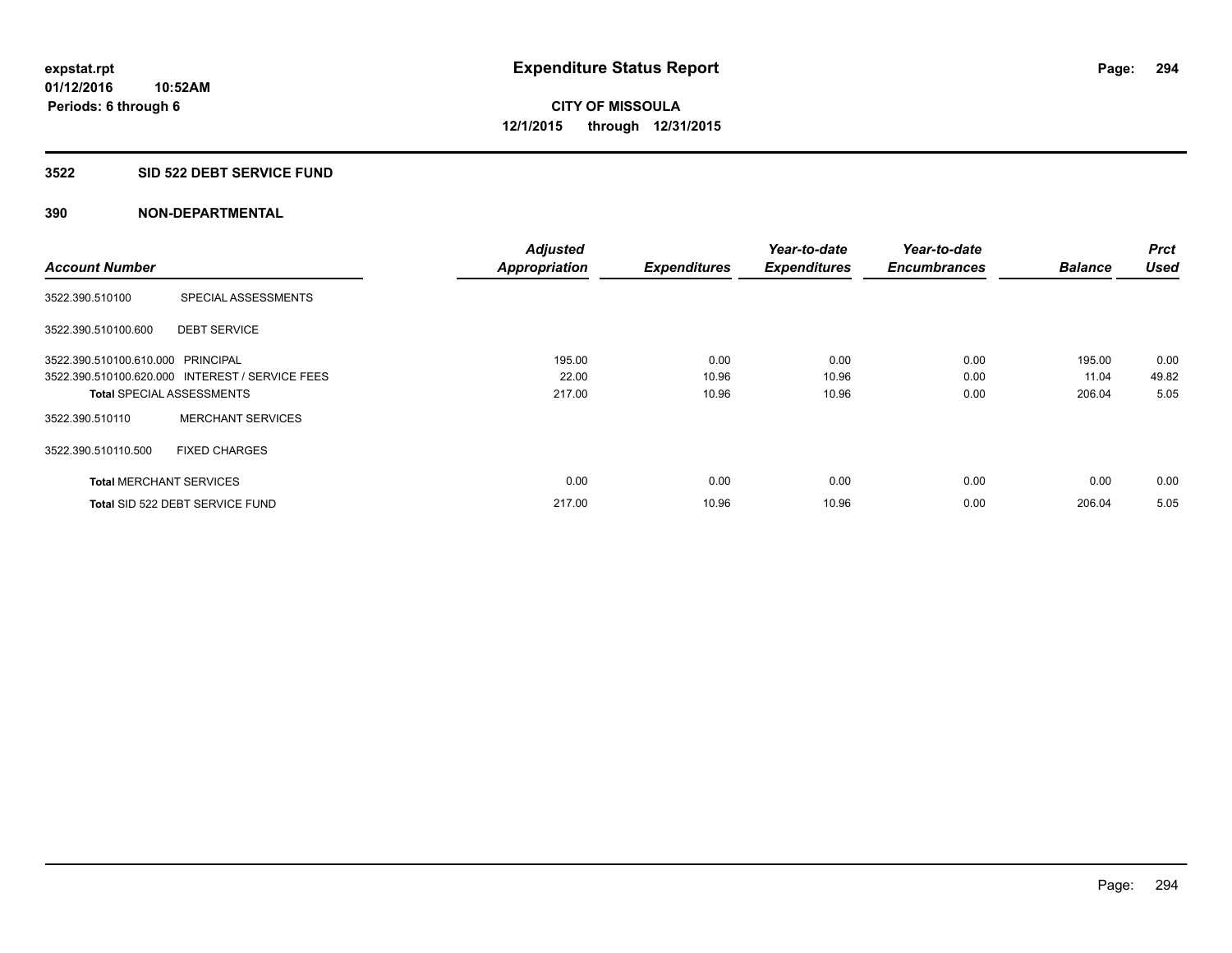# **3524 SID 524 DEBT SERVICE FUND**

|                                   |                                                 | <b>Adjusted</b>      |                     | Year-to-date        | Year-to-date        |                | <b>Prct</b> |
|-----------------------------------|-------------------------------------------------|----------------------|---------------------|---------------------|---------------------|----------------|-------------|
| <b>Account Number</b>             |                                                 | <b>Appropriation</b> | <b>Expenditures</b> | <b>Expenditures</b> | <b>Encumbrances</b> | <b>Balance</b> | <b>Used</b> |
| 3524.390.510100                   | SPECIAL ASSESSMENTS                             |                      |                     |                     |                     |                |             |
| 3524.390.510100.600               | <b>DEBT SERVICE</b>                             |                      |                     |                     |                     |                |             |
| 3524.390.510100.610.000 PRINCIPAL |                                                 | 224,000.00           | 111,000.00          | 111,000.00          | 0.00                | 113,000.00     | 49.55       |
|                                   | 3524.390.510100.620.000 INTEREST / SERVICE FEES | 80,660.00            | 41,440.00           | 41,440.00           | 0.00                | 39,220.00      | 51.38       |
|                                   | <b>Total SPECIAL ASSESSMENTS</b>                | 304,660.00           | 152.440.00          | 152,440.00          | 0.00                | 152,220.00     | 50.04       |
| 3524.390.510110                   | <b>MERCHANT SERVICES</b>                        |                      |                     |                     |                     |                |             |
| 3524.390.510110.500               | <b>FIXED CHARGES</b>                            |                      |                     |                     |                     |                |             |
| <b>Total MERCHANT SERVICES</b>    |                                                 | 0.00                 | 0.00                | 0.00                | 0.00                | 0.00           | 0.00        |
|                                   | Total SID 524 DEBT SERVICE FUND                 | 304.660.00           | 152.440.00          | 152.440.00          | 0.00                | 152.220.00     | 50.04       |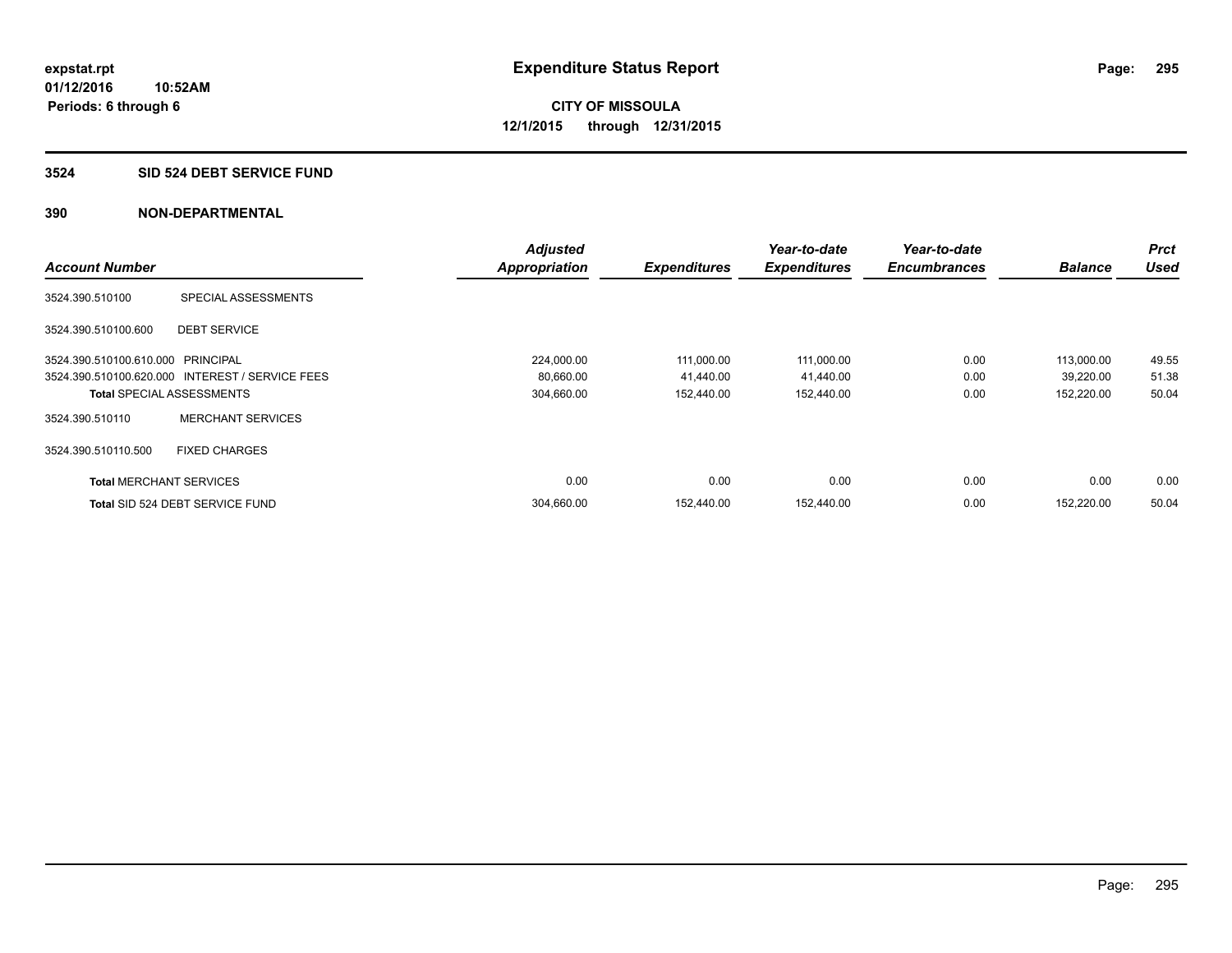## **3525 SID 525 DEBT SERVICE FUND**

|                                   |                                                 | <b>Adjusted</b>      |                     | Year-to-date        | Year-to-date        |                | <b>Prct</b> |
|-----------------------------------|-------------------------------------------------|----------------------|---------------------|---------------------|---------------------|----------------|-------------|
| <b>Account Number</b>             |                                                 | <b>Appropriation</b> | <b>Expenditures</b> | <b>Expenditures</b> | <b>Encumbrances</b> | <b>Balance</b> | <b>Used</b> |
| 3525.390.510100                   | <b>SPECIAL ASSESSMENTS</b>                      |                      |                     |                     |                     |                |             |
| 3525.390.510100.600               | <b>DEBT SERVICE</b>                             |                      |                     |                     |                     |                |             |
| 3525.390.510100.610.000 PRINCIPAL |                                                 | 26,000.00            | 13,000.00           | 13,000.00           | 0.00                | 13,000.00      | 50.00       |
|                                   | 3525.390.510100.620.000 INTEREST / SERVICE FEES | 5,500.00             | 2,880.00            | 2,880.00            | 0.00                | 2,620.00       | 52.36       |
| <b>Total SPECIAL ASSESSMENTS</b>  |                                                 | 31,500.00            | 15,880.00           | 15,880.00           | 0.00                | 15,620.00      | 50.41       |
| 3525.390.510110                   | <b>MERCHANT SERVICES</b>                        |                      |                     |                     |                     |                |             |
| 3525.390.510110.500               | <b>FIXED CHARGES</b>                            |                      |                     |                     |                     |                |             |
| <b>Total MERCHANT SERVICES</b>    |                                                 | 0.00                 | 0.00                | 0.00                | 0.00                | 0.00           | 0.00        |
|                                   | Total SID 525 DEBT SERVICE FUND                 | 31,500.00            | 15,880.00           | 15,880.00           | 0.00                | 15,620.00      | 50.41       |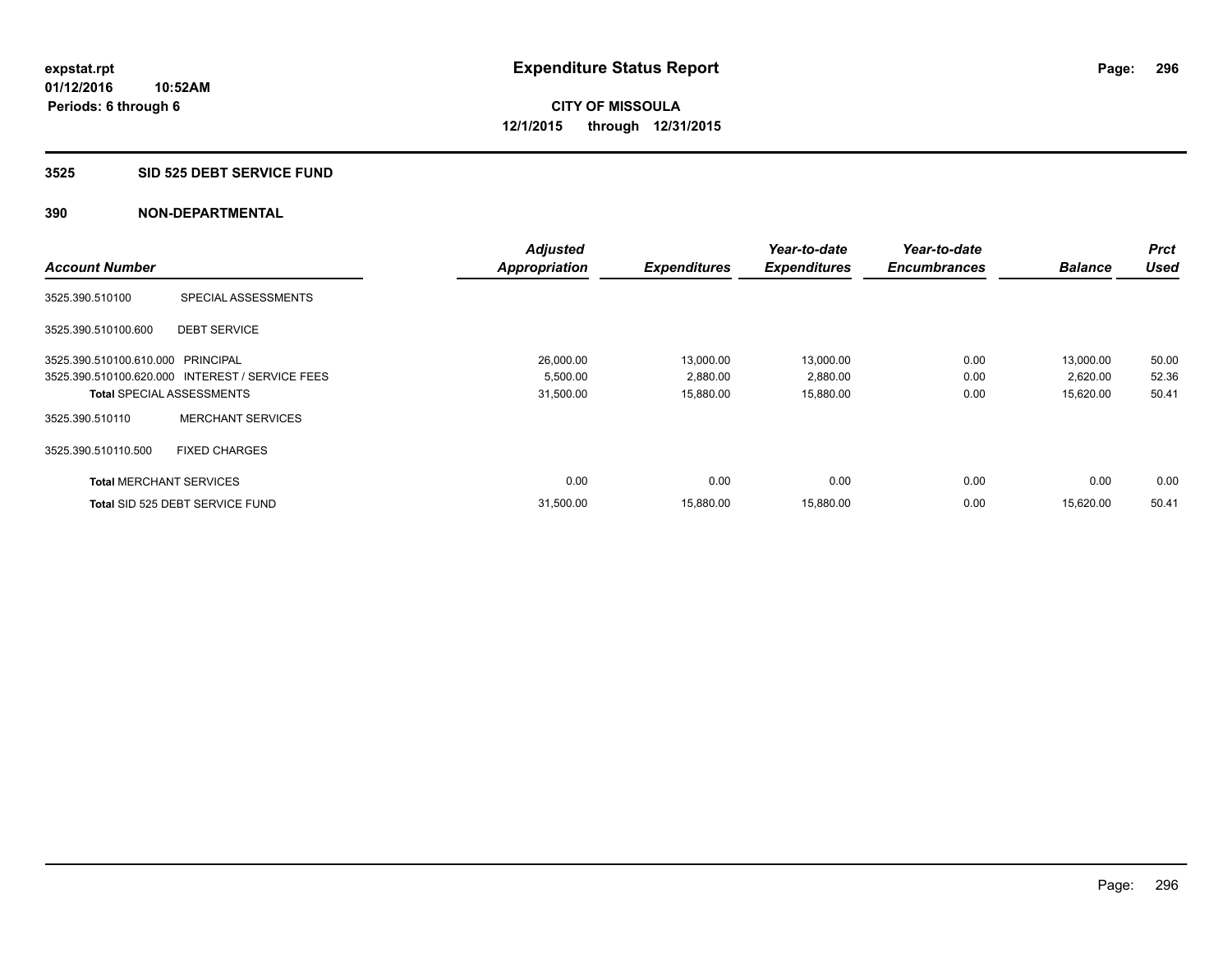## **3526 SID 526 DEBT SERVICE FUND**

|                                   |                                                 | <b>Adjusted</b>      |                     | Year-to-date        | Year-to-date        |                | <b>Prct</b> |
|-----------------------------------|-------------------------------------------------|----------------------|---------------------|---------------------|---------------------|----------------|-------------|
| <b>Account Number</b>             |                                                 | <b>Appropriation</b> | <b>Expenditures</b> | <b>Expenditures</b> | <b>Encumbrances</b> | <b>Balance</b> | <b>Used</b> |
| 3526.390.510100                   | SPECIAL ASSESSMENTS                             |                      |                     |                     |                     |                |             |
| 3526.390.510100.600               | <b>DEBT SERVICE</b>                             |                      |                     |                     |                     |                |             |
| 3526.390.510100.610.000 PRINCIPAL |                                                 | 154,000.00           | 76,000.00           | 76,000.00           | 0.00                | 78,000.00      | 49.35       |
|                                   | 3526.390.510100.620.000 INTEREST / SERVICE FEES | 39,320.00            | 20,420.00           | 20,420.00           | 0.00                | 18,900.00      | 51.93       |
|                                   | <b>Total SPECIAL ASSESSMENTS</b>                | 193,320.00           | 96,420.00           | 96,420.00           | 0.00                | 96,900.00      | 49.88       |
| 3526.390.510110                   | <b>MERCHANT SERVICES</b>                        |                      |                     |                     |                     |                |             |
| 3526.390.510110.500               | <b>FIXED CHARGES</b>                            |                      |                     |                     |                     |                |             |
| <b>Total MERCHANT SERVICES</b>    |                                                 | 0.00                 | 0.00                | 0.00                | 0.00                | 0.00           | 0.00        |
|                                   | Total SID 526 DEBT SERVICE FUND                 | 193,320.00           | 96,420.00           | 96,420.00           | 0.00                | 96,900.00      | 49.88       |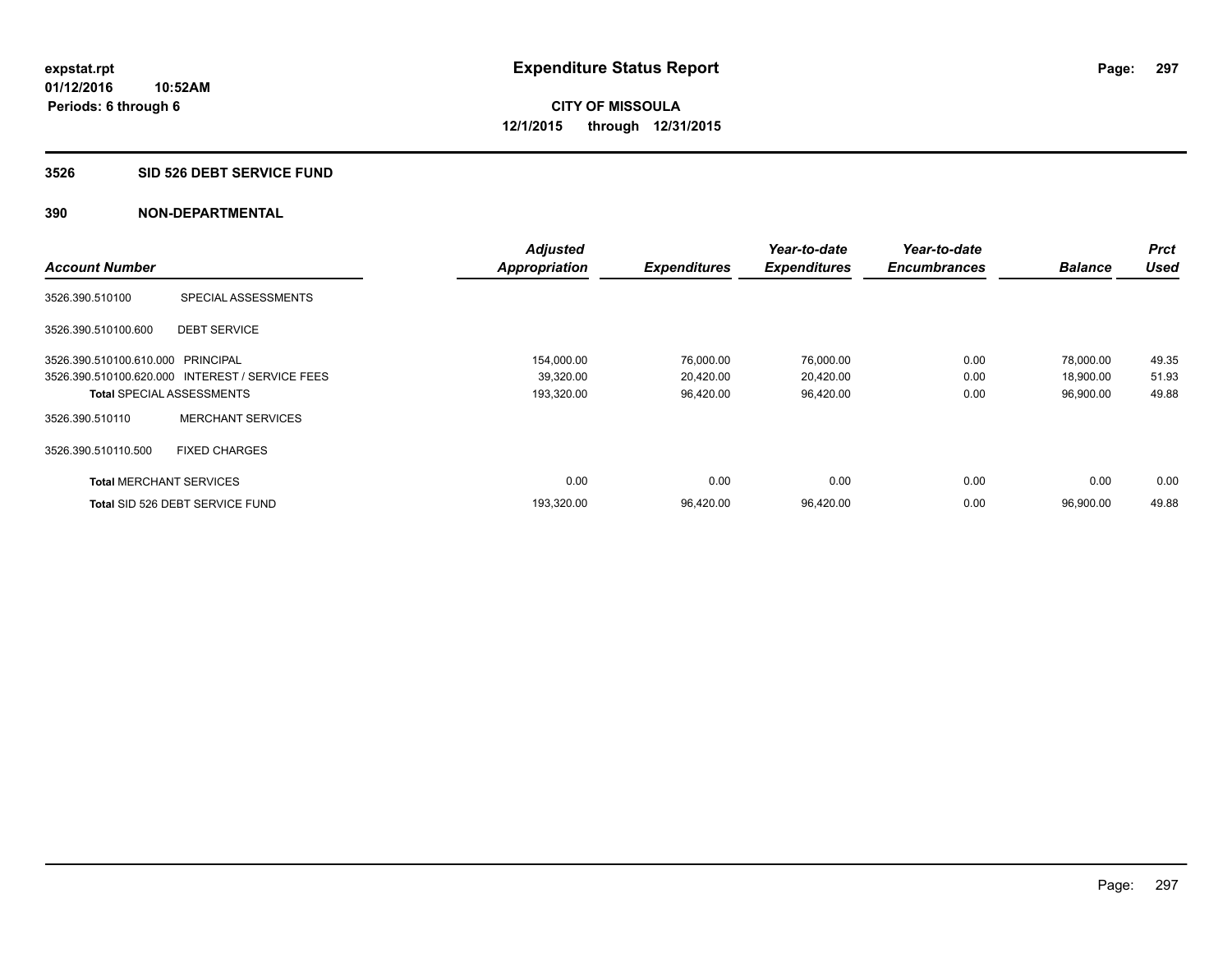# **3527 SID 527 DEBT SERVICE FUND**

**000 \*\*\* Title Not Found \*\*\***

| <b>Account Number</b>         |                         | <b>Adjusted</b><br>Appropriation | <b>Expenditures</b> | Year-to-date<br><b>Expenditures</b> | Year-to-date<br><b>Encumbrances</b> | <b>Balance</b> | <b>Prct</b><br><b>Used</b> |
|-------------------------------|-------------------------|----------------------------------|---------------------|-------------------------------------|-------------------------------------|----------------|----------------------------|
| 3527.000.520100               | *** Title Not Found *** |                                  |                     |                                     |                                     |                |                            |
| 3527.000.520100.800           | OTHER OBJECTS           |                                  |                     |                                     |                                     |                |                            |
| Total *** Title Not Found *** |                         | 0.00                             | 0.00                | 0.00                                | 0.00                                | 0.00           | 0.00                       |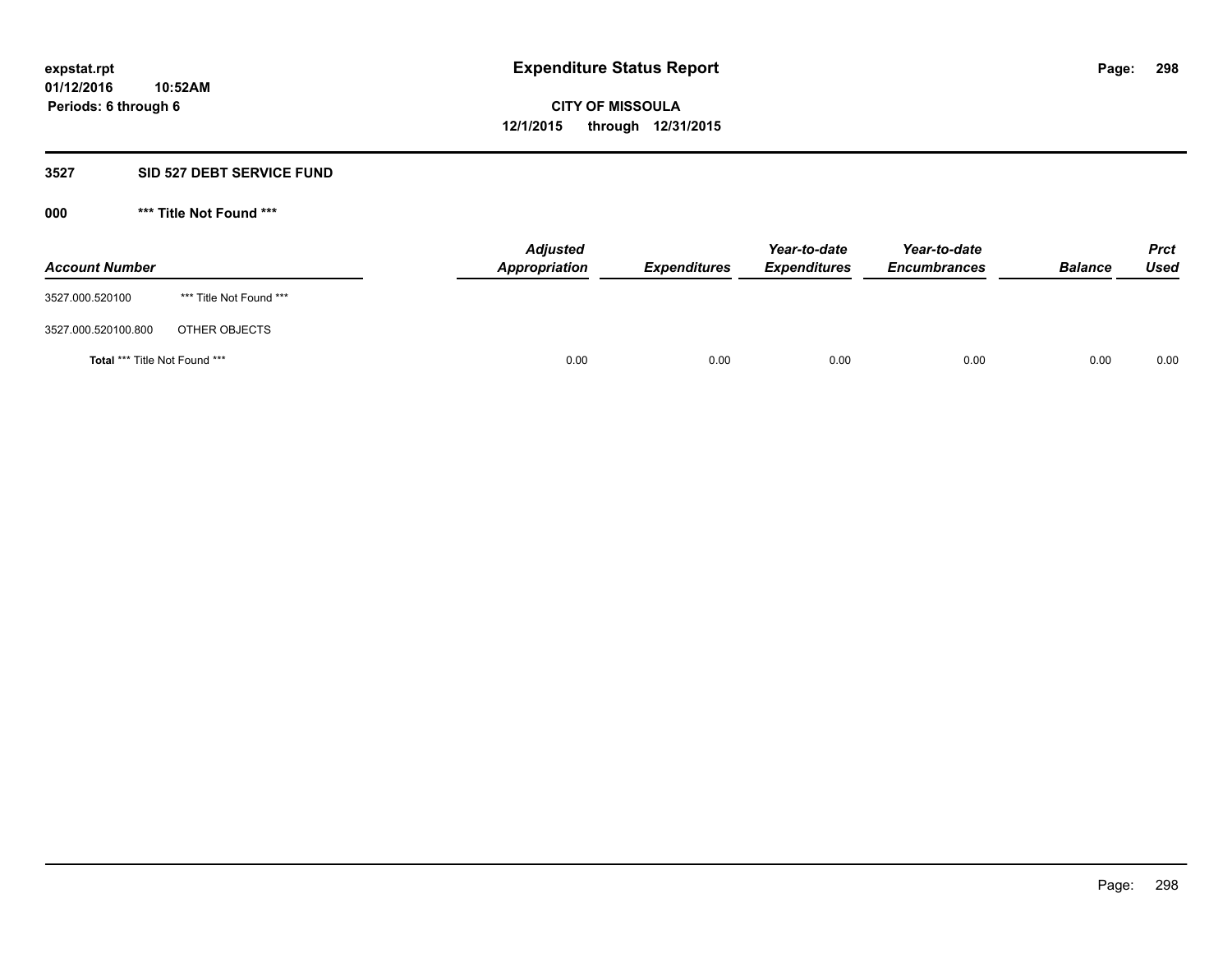# **3527 SID 527 DEBT SERVICE FUND**

| <b>Account Number</b> |                                  | <b>Adjusted</b><br>Appropriation | <b>Expenditures</b> | Year-to-date<br><b>Expenditures</b> | Year-to-date<br><b>Encumbrances</b> | <b>Balance</b> | <b>Prct</b><br>Used |
|-----------------------|----------------------------------|----------------------------------|---------------------|-------------------------------------|-------------------------------------|----------------|---------------------|
| 3527.390.510100       | SPECIAL ASSESSMENTS              |                                  |                     |                                     |                                     |                |                     |
| 3527.390.510100.600   | <b>DEBT SERVICE</b>              |                                  |                     |                                     |                                     |                |                     |
|                       | <b>Total SPECIAL ASSESSMENTS</b> | 0.00                             | 0.00                | 0.00                                | 0.00                                | 0.00           | 0.00                |
| 3527.390.510110       | <b>MERCHANT SERVICES</b>         |                                  |                     |                                     |                                     |                |                     |
| 3527.390.510110.500   | <b>FIXED CHARGES</b>             |                                  |                     |                                     |                                     |                |                     |
|                       | <b>Total MERCHANT SERVICES</b>   | 0.00                             | 0.00                | 0.00                                | 0.00                                | 0.00           | 0.00                |
|                       | Total SID 527 DEBT SERVICE FUND  | 0.00                             | 0.00                | 0.00                                | 0.00                                | 0.00           | 0.00                |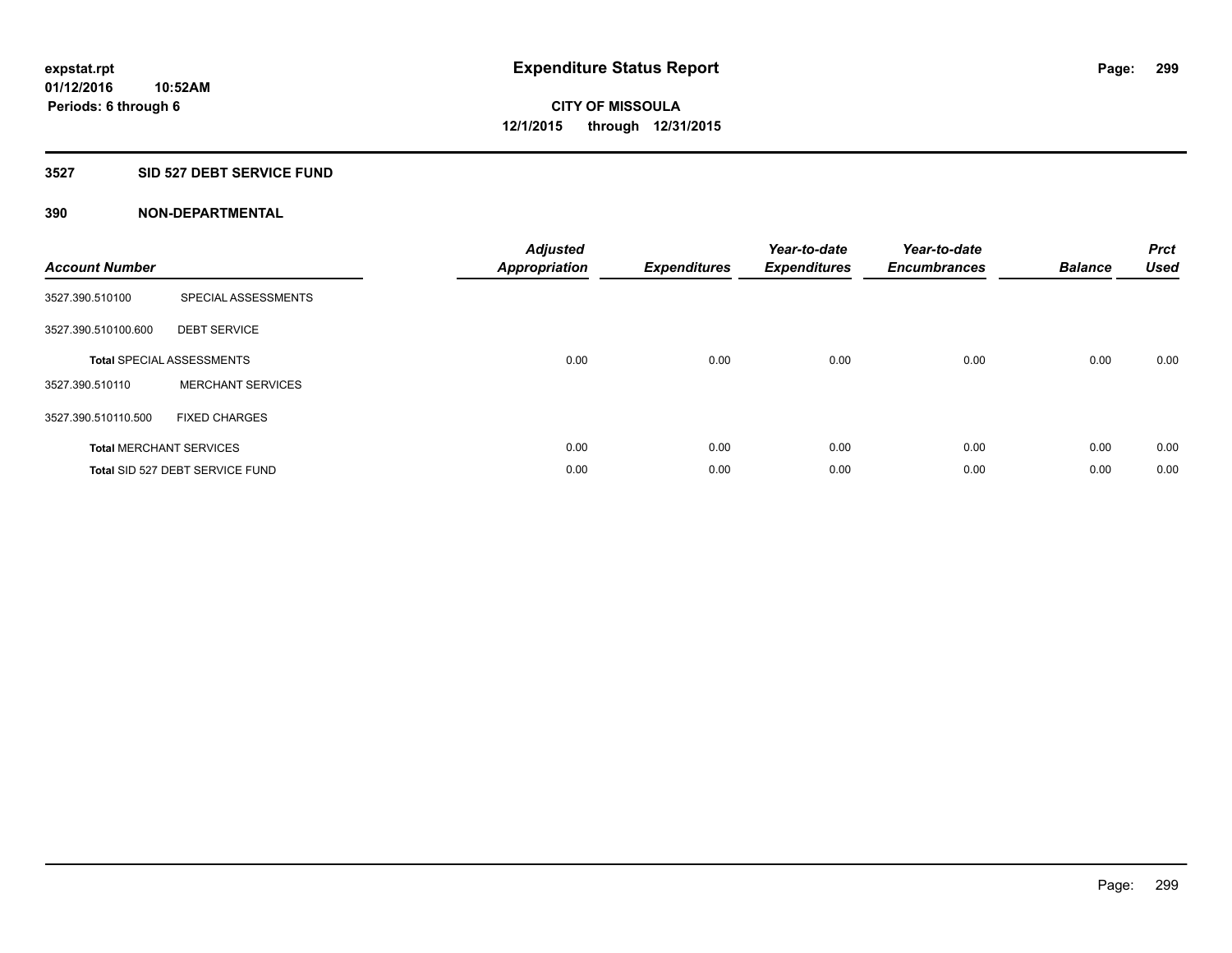## **3530 SID 530 DEBT SERVICE FUND**

|                                   |                                                 | <b>Adjusted</b>      |                     | Year-to-date        | Year-to-date        |                | <b>Prct</b> |
|-----------------------------------|-------------------------------------------------|----------------------|---------------------|---------------------|---------------------|----------------|-------------|
| <b>Account Number</b>             |                                                 | <b>Appropriation</b> | <b>Expenditures</b> | <b>Expenditures</b> | <b>Encumbrances</b> | <b>Balance</b> | <b>Used</b> |
| 3530.390.510100                   | SPECIAL ASSESSMENTS                             |                      |                     |                     |                     |                |             |
| 3530.390.510100.600               | <b>DEBT SERVICE</b>                             |                      |                     |                     |                     |                |             |
| 3530.390.510100.610.000 PRINCIPAL |                                                 | 677.00               | 0.00                | 676.45              | 0.00                | 0.55           | 99.92       |
|                                   | 3530.390.510100.620.000 INTEREST / SERVICE FEES | 4.00                 | 0.00                | 4.19                | 0.00                | $-0.19$        | 104.75      |
| <b>Total SPECIAL ASSESSMENTS</b>  |                                                 | 681.00               | 0.00                | 680.64              | 0.00                | 0.36           | 99.95       |
| 3530.390.510110                   | <b>MERCHANT SERVICES</b>                        |                      |                     |                     |                     |                |             |
| 3530.390.510110.500               | <b>FIXED CHARGES</b>                            |                      |                     |                     |                     |                |             |
| <b>Total MERCHANT SERVICES</b>    |                                                 | 0.00                 | 0.00                | 0.00                | 0.00                | 0.00           | 0.00        |
| 3530.390.521000                   | INTERFUND OPERATING TRANSFERS                   |                      |                     |                     |                     |                |             |
| 3530.390.521000.800               | OTHER OBJECTS                                   |                      |                     |                     |                     |                |             |
|                                   | Total INTERFUND OPERATING TRANSFERS             | 0.00                 | 0.00                | 0.00                | 0.00                | 0.00           | 0.00        |
|                                   | Total SID 530 DEBT SERVICE FUND                 | 681.00               | 0.00                | 680.64              | 0.00                | 0.36           | 99.95       |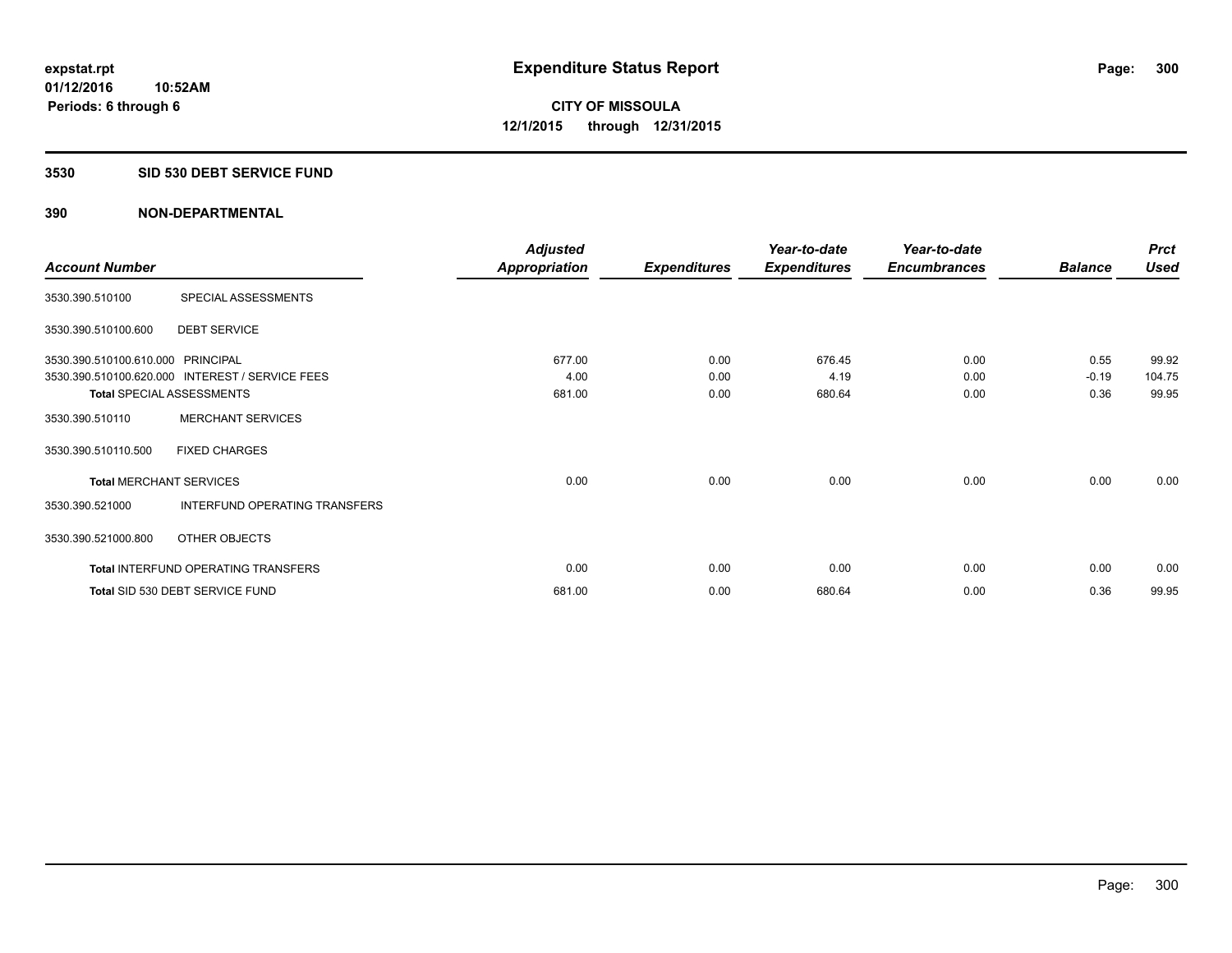# **3531 SID 531 HICKORY ST CALMING**

| <b>Account Number</b> |                                            | <b>Adjusted</b><br>Appropriation | <b>Expenditures</b> | Year-to-date<br><b>Expenditures</b> | Year-to-date<br><b>Encumbrances</b> | <b>Balance</b> | <b>Prct</b><br><b>Used</b> |
|-----------------------|--------------------------------------------|----------------------------------|---------------------|-------------------------------------|-------------------------------------|----------------|----------------------------|
| 3531.390.510110       | <b>MERCHANT SERVICES</b>                   |                                  |                     |                                     |                                     |                |                            |
| 3531.390.510110.500   | <b>FIXED CHARGES</b>                       |                                  |                     |                                     |                                     |                |                            |
|                       | <b>Total MERCHANT SERVICES</b>             | 0.00                             | 0.00                | 0.00                                | 0.00                                | 0.00           | 0.00                       |
| 3531.390.521000       | INTERFUND OPERATING TRANSFERS              |                                  |                     |                                     |                                     |                |                            |
| 3531.390.521000.800   | OTHER OBJECTS                              |                                  |                     |                                     |                                     |                |                            |
|                       | <b>Total INTERFUND OPERATING TRANSFERS</b> | 0.00                             | 0.00                | 0.00                                | 0.00                                | 0.00           | 0.00                       |
|                       | <b>Total SID 531 HICKORY ST CALMING</b>    | 0.00                             | 0.00                | 0.00                                | 0.00                                | 0.00           | 0.00                       |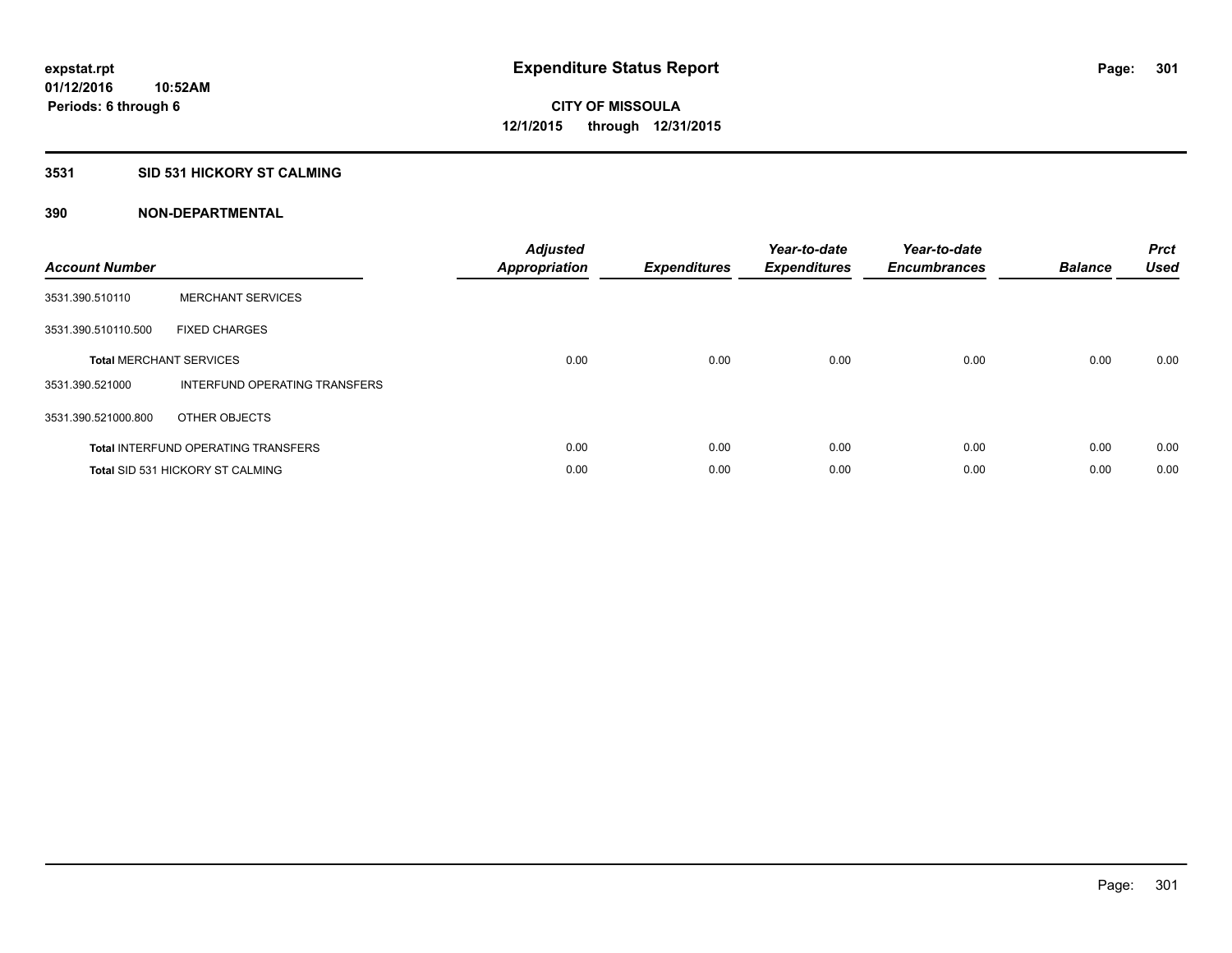## **3532 SID 532 DEBT SERVICE FUND**

| <b>Account Number</b>          |                                                 | <b>Adjusted</b><br><b>Appropriation</b> | <b>Expenditures</b> | Year-to-date<br><b>Expenditures</b> | Year-to-date<br><b>Encumbrances</b> | <b>Balance</b> | <b>Prct</b><br><b>Used</b> |
|--------------------------------|-------------------------------------------------|-----------------------------------------|---------------------|-------------------------------------|-------------------------------------|----------------|----------------------------|
| 3532.390.510100                | SPECIAL ASSESSMENTS                             |                                         |                     |                                     |                                     |                |                            |
| 3532.390.510100.600            | <b>DEBT SERVICE</b>                             |                                         |                     |                                     |                                     |                |                            |
| 3532.390.510100.610.000        | PRINCIPAL                                       | 30,000.00                               | 0.00                | 0.00                                | 0.00                                | 30,000.00      | 0.00                       |
|                                | 3532.390.510100.620.000 INTEREST / SERVICE FEES | 12,363.00                               | 6,006.25            | 6,356.25                            | 0.00                                | 6,006.75       | 51.41                      |
|                                | <b>Total SPECIAL ASSESSMENTS</b>                | 42,363.00                               | 6,006.25            | 6,356.25                            | 0.00                                | 36,006.75      | 15.00                      |
| 3532.390.510110                | <b>MERCHANT SERVICES</b>                        |                                         |                     |                                     |                                     |                |                            |
| 3532.390.510110.500            | <b>FIXED CHARGES</b>                            |                                         |                     |                                     |                                     |                |                            |
| <b>Total FIXED CHARGES</b>     |                                                 | 0.00                                    | 0.00                | 0.00                                | 0.00                                | 0.00           | 0.00                       |
| <b>Total MERCHANT SERVICES</b> |                                                 | 0.00                                    | 0.00                | 0.00                                | 0.00                                | 0.00           | 0.00                       |
|                                | Total SID 532 DEBT SERVICE FUND                 | 42,363.00                               | 6,006.25            | 6,356.25                            | 0.00                                | 36,006.75      | 15.00                      |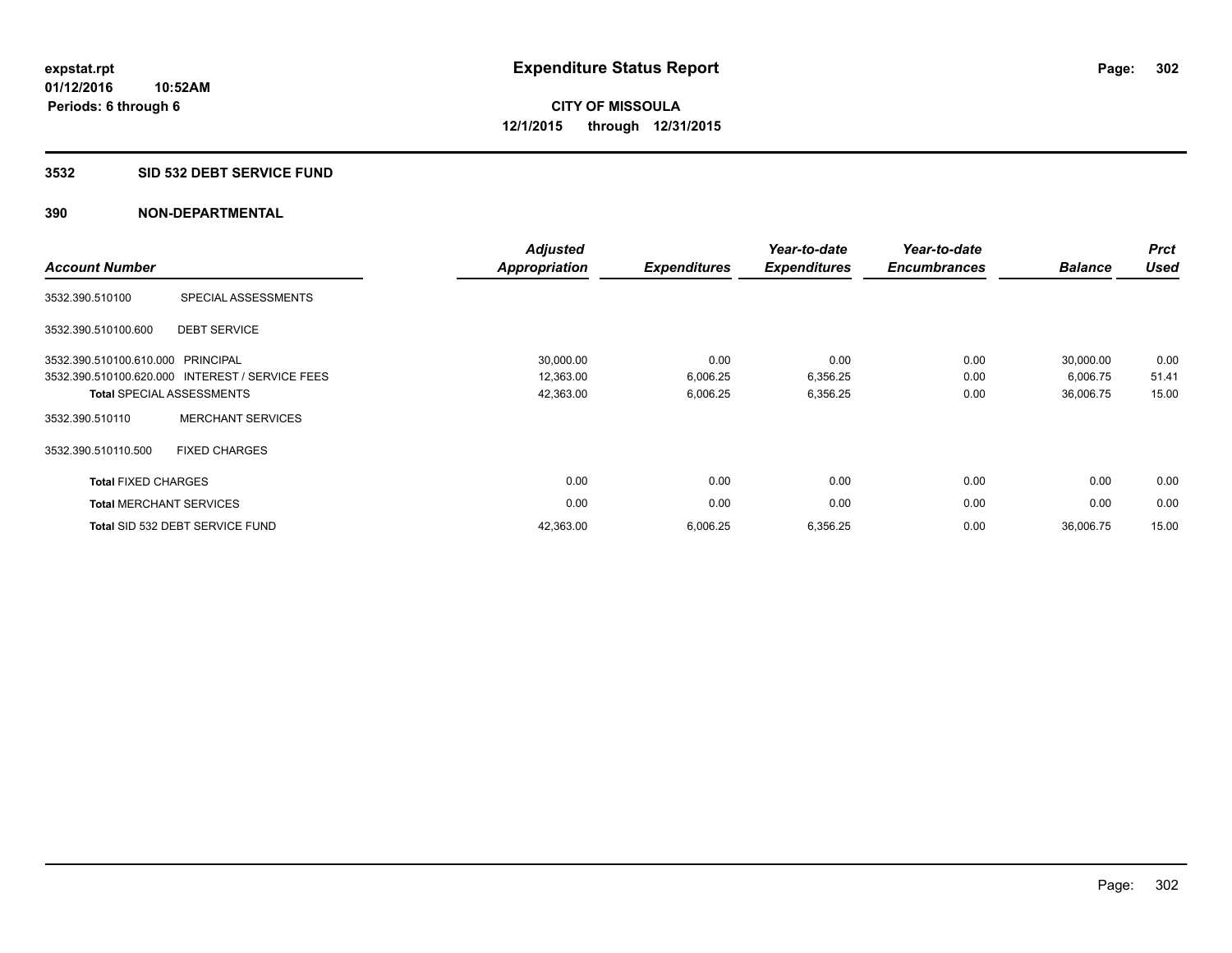# **3533 GILBERT ST SEWER SID DEBT FUND**

# **330 WASTEWATER**

| <b>Account Number</b>   |                          | <b>Adjusted</b><br>Appropriation | Expenditures | Year-to-date<br><b>Expenditures</b> | Year-to-date<br><b>Encumbrances</b> | <b>Balance</b> | <b>Prct</b><br>Used |
|-------------------------|--------------------------|----------------------------------|--------------|-------------------------------------|-------------------------------------|----------------|---------------------|
| 3533.330.510110         | <b>MERCHANT SERVICES</b> |                                  |              |                                     |                                     |                |                     |
| 3533.330.510110.500     | <b>FIXED CHARGES</b>     |                                  |              |                                     |                                     |                |                     |
| <b>Total WASTEWATER</b> |                          | 0.00                             | 0.00         | 0.00                                | 0.00                                | 0.00           | 0.00                |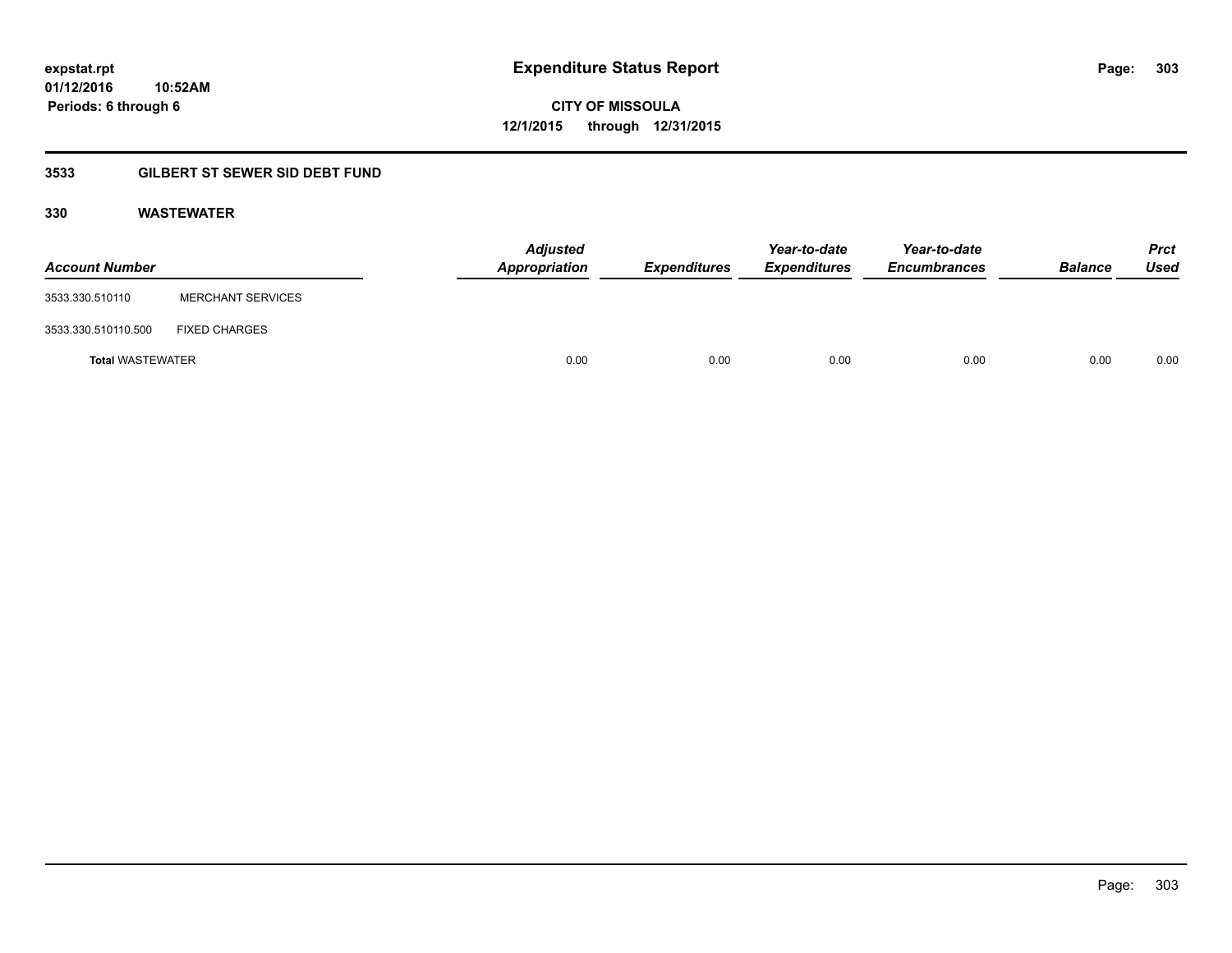# **3533 GILBERT ST SEWER SID DEBT FUND**

| <b>Account Number</b>             |                                                 | <b>Adjusted</b><br>Appropriation | <b>Expenditures</b> | Year-to-date<br><b>Expenditures</b> | Year-to-date<br><b>Encumbrances</b> | <b>Balance</b> | <b>Prct</b><br><b>Used</b> |
|-----------------------------------|-------------------------------------------------|----------------------------------|---------------------|-------------------------------------|-------------------------------------|----------------|----------------------------|
|                                   |                                                 |                                  |                     |                                     |                                     |                |                            |
| 3533.390.510100                   | SPECIAL ASSESSMENTS                             |                                  |                     |                                     |                                     |                |                            |
| 3533.390.510100.500               | <b>FIXED CHARGES</b>                            |                                  |                     |                                     |                                     |                |                            |
| <b>Total FIXED CHARGES</b>        |                                                 | 0.00                             | 0.00                | 0.00                                | 0.00                                | 0.00           | 0.00                       |
| 3533.390.510100.600               | <b>DEBT SERVICE</b>                             |                                  |                     |                                     |                                     |                |                            |
| 3533.390.510100.610.000 PRINCIPAL |                                                 | 12,000.00                        | 6,000.00            | 6,000.00                            | 0.00                                | 6,000.00       | 50.00                      |
|                                   | 3533.390.510100.620.000 INTEREST / SERVICE FEES | 5,325.00                         | 2,718.75            | 2,718.75                            | 0.00                                | 2,606.25       | 51.06                      |
|                                   | <b>Total SPECIAL ASSESSMENTS</b>                | 17,325.00                        | 8,718.75            | 8,718.75                            | 0.00                                | 8,606.25       | 50.32                      |
| 3533.390.510110                   | <b>MERCHANT SERVICES</b>                        |                                  |                     |                                     |                                     |                |                            |
| 3533.390.510110.500               | <b>FIXED CHARGES</b>                            |                                  |                     |                                     |                                     |                |                            |
|                                   | <b>Total MERCHANT SERVICES</b>                  | 0.00                             | 0.00                | 0.00                                | 0.00                                | 0.00           | 0.00                       |
| 3533.390.521000                   | <b>INTERFUND OPERATING TRANSFERS</b>            |                                  |                     |                                     |                                     |                |                            |
| 3533.390.521000.800               | OTHER OBJECTS                                   |                                  |                     |                                     |                                     |                |                            |
|                                   | <b>Total INTERFUND OPERATING TRANSFERS</b>      | 0.00                             | 0.00                | 0.00                                | 0.00                                | 0.00           | 0.00                       |
|                                   | <b>Total GILBERT ST SEWER SID DEBT FUND</b>     | 17,325.00                        | 8,718.75            | 8,718.75                            | 0.00                                | 8,606.25       | 50.32                      |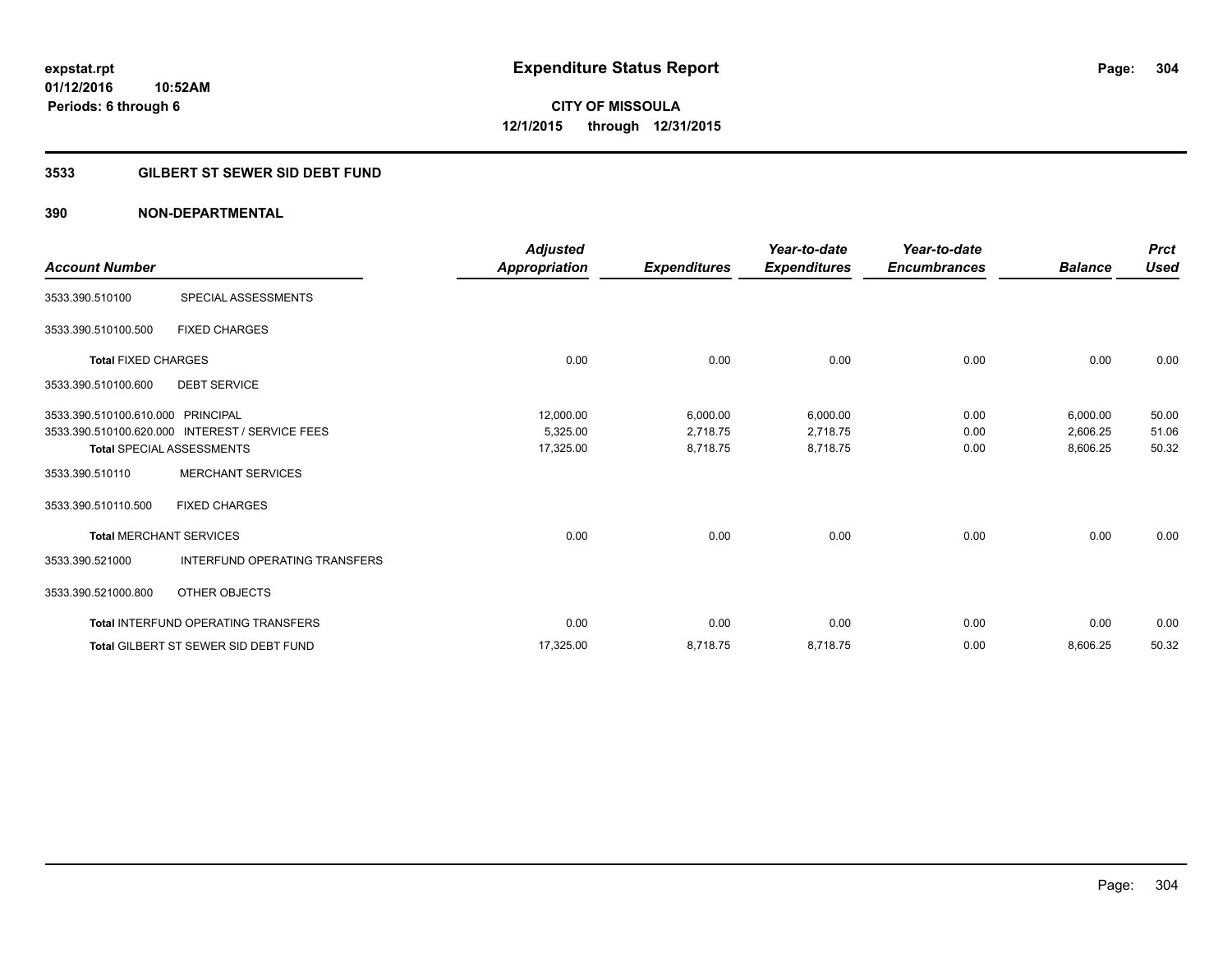# **3534 LINCOLNWOOD SEWER PHASE I**

| <b>Account Number</b>          |                                                 | <b>Adjusted</b><br><b>Appropriation</b> | <b>Expenditures</b> | Year-to-date<br><b>Expenditures</b> | Year-to-date<br><b>Encumbrances</b> | <b>Balance</b> | <b>Prct</b><br><b>Used</b> |
|--------------------------------|-------------------------------------------------|-----------------------------------------|---------------------|-------------------------------------|-------------------------------------|----------------|----------------------------|
| 3534.390.510100                | SPECIAL ASSESSMENTS                             |                                         |                     |                                     |                                     |                |                            |
| 3534.390.510100.600            | <b>DEBT SERVICE</b>                             |                                         |                     |                                     |                                     |                |                            |
| 3534.390.510100.610.000        | PRINCIPAL                                       | 12,000.00                               | 6,000.00            | 6,000.00                            | 0.00                                | 6,000.00       | 50.00                      |
|                                | 3534.390.510100.620.000 INTEREST / SERVICE FEES | 5,963.00                                | 3,037.50            | 3,037.50                            | 0.00                                | 2,925.50       | 50.94                      |
|                                | <b>Total SPECIAL ASSESSMENTS</b>                | 17,963.00                               | 9,037.50            | 9,037.50                            | 0.00                                | 8,925.50       | 50.31                      |
| 3534.390.510110                | <b>MERCHANT SERVICES</b>                        |                                         |                     |                                     |                                     |                |                            |
| 3534.390.510110.500            | <b>FIXED CHARGES</b>                            |                                         |                     |                                     |                                     |                |                            |
| <b>Total FIXED CHARGES</b>     |                                                 | 0.00                                    | 0.00                | 0.00                                | 0.00                                | 0.00           | 0.00                       |
| <b>Total MERCHANT SERVICES</b> |                                                 | 0.00                                    | 0.00                | 0.00                                | 0.00                                | 0.00           | 0.00                       |
|                                | <b>Total LINCOLNWOOD SEWER PHASE I</b>          | 17,963.00                               | 9,037.50            | 9,037.50                            | 0.00                                | 8,925.50       | 50.31                      |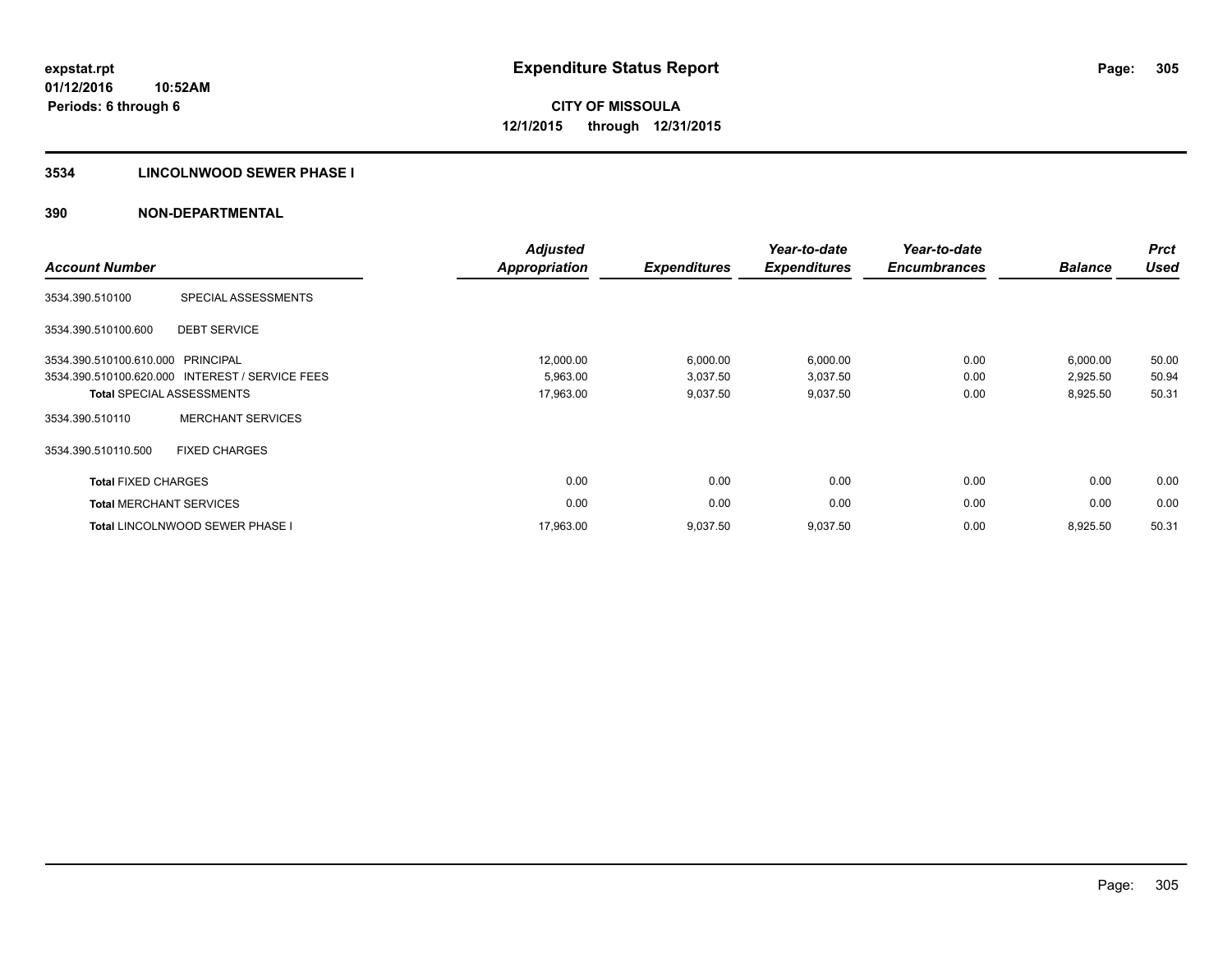# **3535 SLANT STREET TRAFFIC CALMING**

| <b>Account Number</b> |                                            | <b>Adjusted</b><br><b>Appropriation</b> | <b>Expenditures</b> | Year-to-date<br><b>Expenditures</b> | Year-to-date<br><b>Encumbrances</b> | <b>Balance</b> | <b>Prct</b><br><b>Used</b> |
|-----------------------|--------------------------------------------|-----------------------------------------|---------------------|-------------------------------------|-------------------------------------|----------------|----------------------------|
| 3535.390.510110       | <b>MERCHANT SERVICES</b>                   |                                         |                     |                                     |                                     |                |                            |
| 3535.390.510110.500   | <b>FIXED CHARGES</b>                       |                                         |                     |                                     |                                     |                |                            |
|                       | <b>Total MERCHANT SERVICES</b>             | 0.00                                    | 0.00                | 0.00                                | 0.00                                | 0.00           | 0.00                       |
| 3535.390.521000       | INTERFUND OPERATING TRANSFERS              |                                         |                     |                                     |                                     |                |                            |
| 3535.390.521000.800   | OTHER OBJECTS                              |                                         |                     |                                     |                                     |                |                            |
|                       | <b>Total INTERFUND OPERATING TRANSFERS</b> | 0.00                                    | 0.00                | 0.00                                | 0.00                                | 0.00           | 0.00                       |
|                       | <b>Total SLANT STREET TRAFFIC CALMING</b>  | 0.00                                    | 0.00                | 0.00                                | 0.00                                | 0.00           | 0.00                       |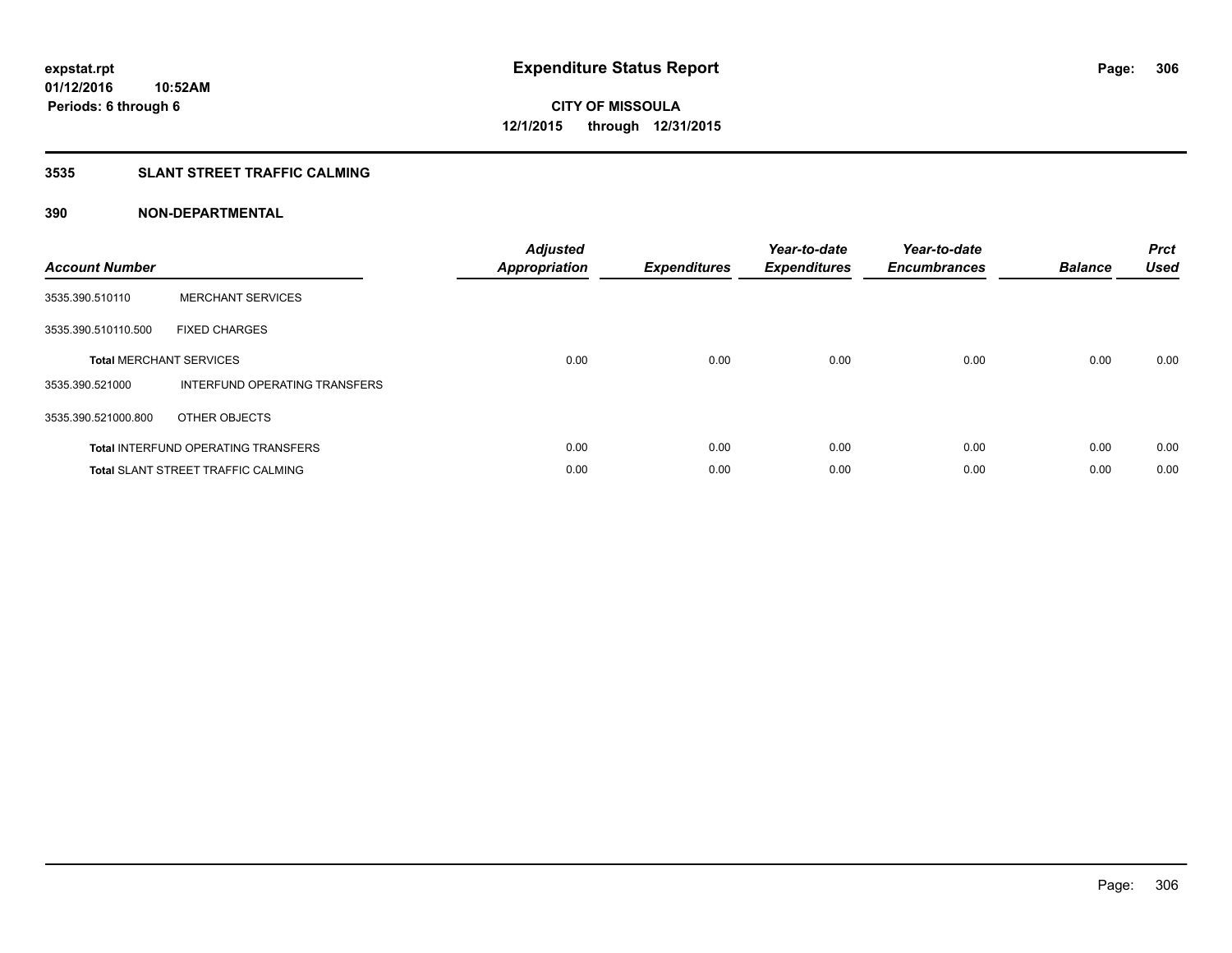# **3536 LINCOLNWOOD SEWER PHASE II**

| <b>Account Number</b>          |                                                 | <b>Adjusted</b><br><b>Appropriation</b> | <b>Expenditures</b> | Year-to-date<br><b>Expenditures</b> | Year-to-date<br><b>Encumbrances</b> | <b>Balance</b> | <b>Prct</b><br><b>Used</b> |
|--------------------------------|-------------------------------------------------|-----------------------------------------|---------------------|-------------------------------------|-------------------------------------|----------------|----------------------------|
| 3536.390.510100                | SPECIAL ASSESSMENTS                             |                                         |                     |                                     |                                     |                |                            |
| 3536.390.510100.600            | <b>DEBT SERVICE</b>                             |                                         |                     |                                     |                                     |                |                            |
| 3536.390.510100.610.000        | PRINCIPAL                                       | 21,000.00                               | 10,000.00           | 10,000.00                           | 0.00                                | 11,000.00      | 47.62                      |
|                                | 3536.390.510100.620.000 INTEREST / SERVICE FEES | 10,350.00                               | 5,268.75            | 5,268.75                            | 0.00                                | 5,081.25       | 50.91                      |
|                                | <b>Total SPECIAL ASSESSMENTS</b>                | 31,350.00                               | 15,268.75           | 15,268.75                           | 0.00                                | 16,081.25      | 48.70                      |
| 3536.390.510110                | <b>MERCHANT SERVICES</b>                        |                                         |                     |                                     |                                     |                |                            |
| 3536.390.510110.500            | <b>FIXED CHARGES</b>                            |                                         |                     |                                     |                                     |                |                            |
| <b>Total FIXED CHARGES</b>     |                                                 | 0.00                                    | 0.00                | 0.00                                | 0.00                                | 0.00           | 0.00                       |
| <b>Total MERCHANT SERVICES</b> |                                                 | 0.00                                    | 0.00                | 0.00                                | 0.00                                | 0.00           | 0.00                       |
|                                | <b>Total LINCOLNWOOD SEWER PHASE II</b>         | 31,350.00                               | 15,268.75           | 15,268.75                           | 0.00                                | 16,081.25      | 48.70                      |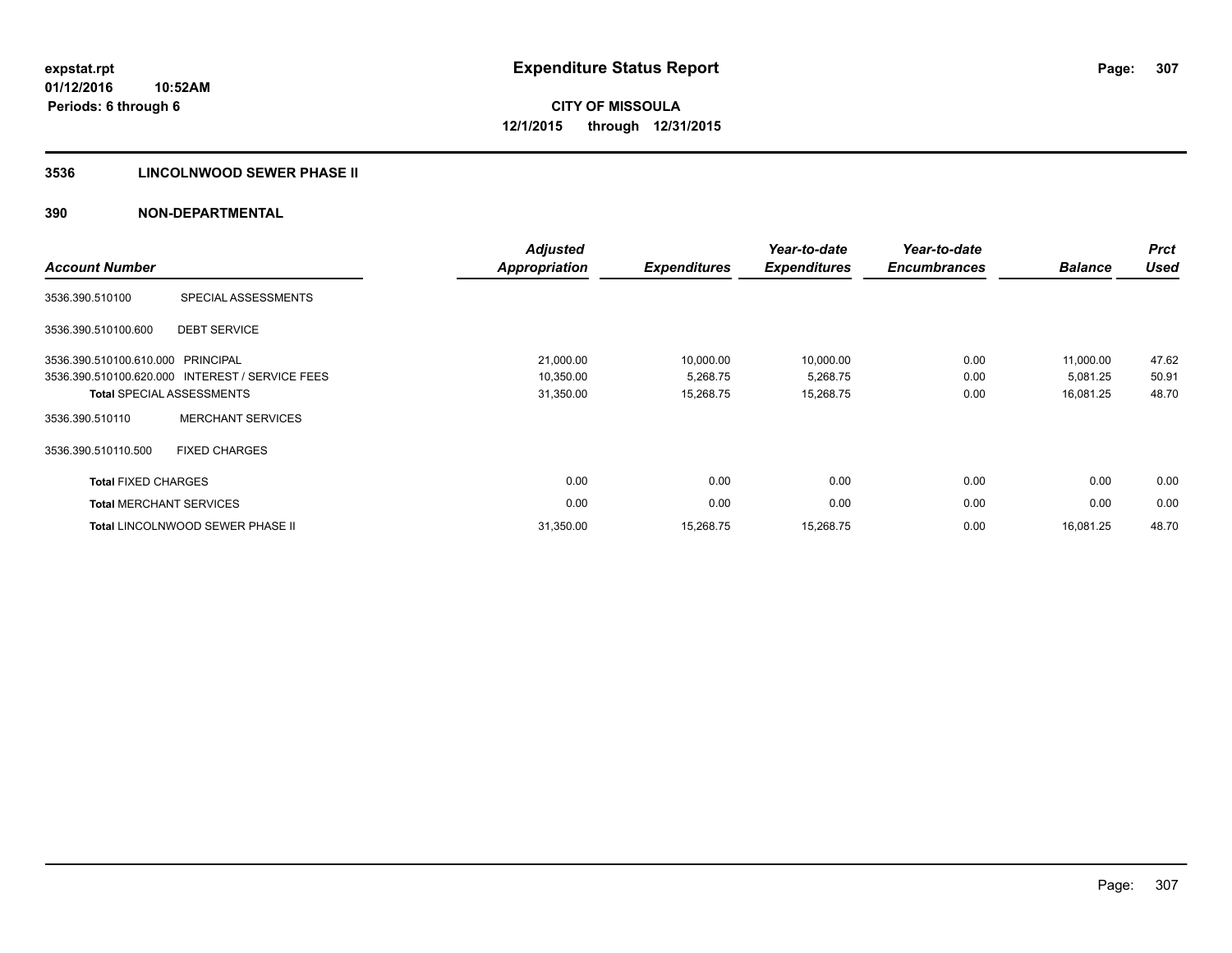# **3539 SOUTH 4TH STREET W TRAFFIC**

| <b>Account Number</b> |                                            | <b>Adjusted</b><br>Appropriation | <b>Expenditures</b> | Year-to-date<br><b>Expenditures</b> | Year-to-date<br><b>Encumbrances</b> | <b>Balance</b> | <b>Prct</b><br><b>Used</b> |
|-----------------------|--------------------------------------------|----------------------------------|---------------------|-------------------------------------|-------------------------------------|----------------|----------------------------|
| 3539.390.510110       | <b>MERCHANT SERVICES</b>                   |                                  |                     |                                     |                                     |                |                            |
| 3539.390.510110.500   | <b>FIXED CHARGES</b>                       |                                  |                     |                                     |                                     |                |                            |
|                       | <b>Total MERCHANT SERVICES</b>             | 0.00                             | 0.00                | 0.00                                | 0.00                                | 0.00           | 0.00                       |
| 3539.390.521000       | INTERFUND OPERATING TRANSFERS              |                                  |                     |                                     |                                     |                |                            |
| 3539.390.521000.800   | OTHER OBJECTS                              |                                  |                     |                                     |                                     |                |                            |
|                       | <b>Total INTERFUND OPERATING TRANSFERS</b> | 0.00                             | 0.00                | 0.00                                | 0.00                                | 0.00           | 0.00                       |
|                       | <b>Total SOUTH 4TH STREET W TRAFFIC</b>    | 0.00                             | 0.00                | 0.00                                | 0.00                                | 0.00           | 0.00                       |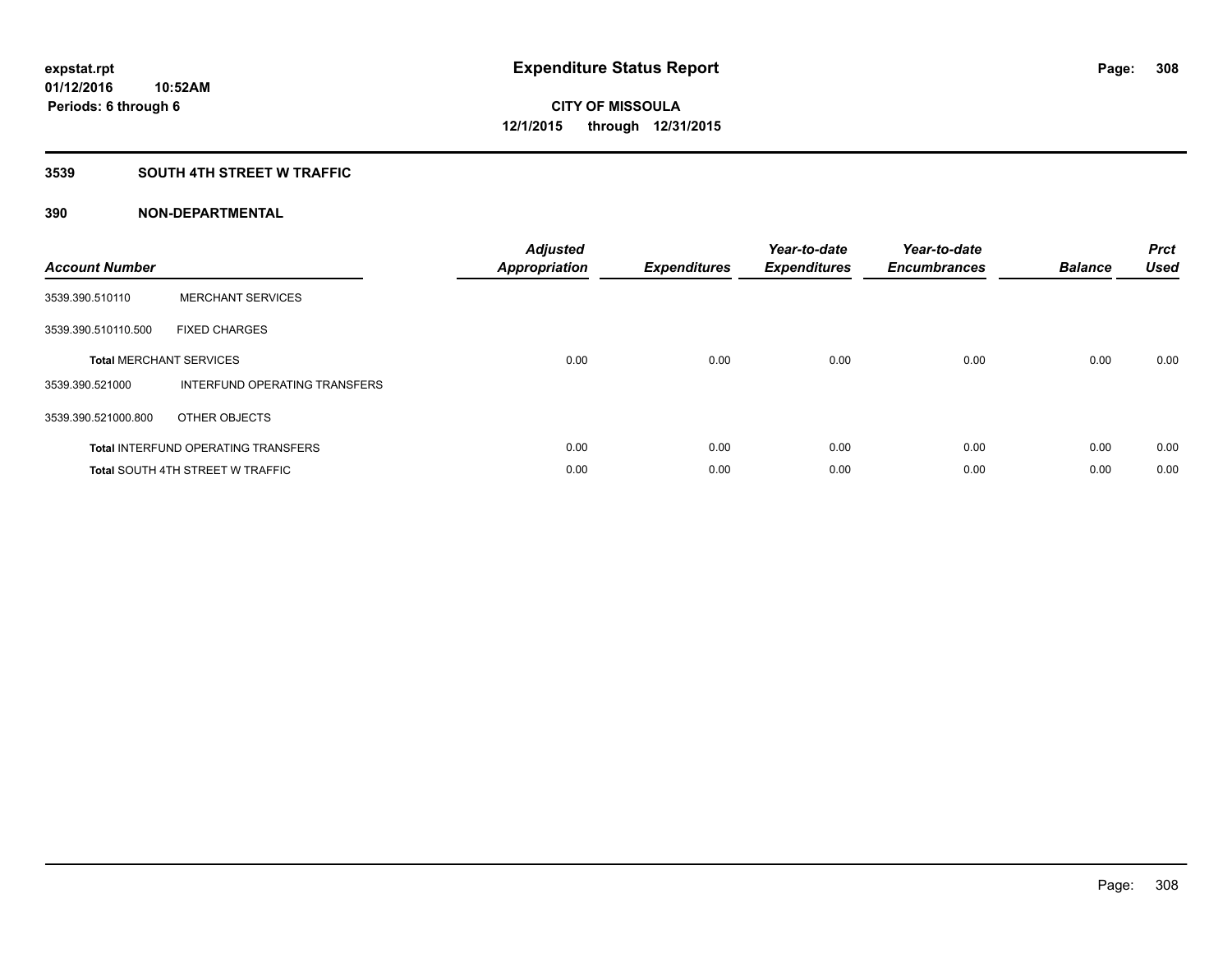## **3540 SID 540 DEBT SERVICE FUND**

|                                   |                                                 | <b>Adjusted</b>      |                     | Year-to-date        | Year-to-date        |                | <b>Prct</b> |
|-----------------------------------|-------------------------------------------------|----------------------|---------------------|---------------------|---------------------|----------------|-------------|
| <b>Account Number</b>             |                                                 | <b>Appropriation</b> | <b>Expenditures</b> | <b>Expenditures</b> | <b>Encumbrances</b> | <b>Balance</b> | <b>Used</b> |
| 3540.390.510100                   | SPECIAL ASSESSMENTS                             |                      |                     |                     |                     |                |             |
| 3540.390.510100.600               | <b>DEBT SERVICE</b>                             |                      |                     |                     |                     |                |             |
| 3540.390.510100.610.000 PRINCIPAL |                                                 | 70,000.00            | 0.00                | 0.00                | 0.00                | 70,000.00      | 0.00        |
|                                   | 3540.390.510100.620.000 INTEREST / SERVICE FEES | 49,192.00            | 24,771.25           | 24,771.25           | 0.00                | 24,420.75      | 50.36       |
| <b>Total SPECIAL ASSESSMENTS</b>  |                                                 | 119,192.00           | 24,771.25           | 24,771.25           | 0.00                | 94,420.75      | 20.78       |
| 3540.390.510110                   | <b>MERCHANT SERVICES</b>                        |                      |                     |                     |                     |                |             |
| 3540.390.510110.500               | <b>FIXED CHARGES</b>                            |                      |                     |                     |                     |                |             |
| <b>Total MERCHANT SERVICES</b>    |                                                 | 0.00                 | 0.00                | 0.00                | 0.00                | 0.00           | 0.00        |
|                                   | Total SID 540 DEBT SERVICE FUND                 | 119,192.00           | 24,771.25           | 24,771.25           | 0.00                | 94.420.75      | 20.78       |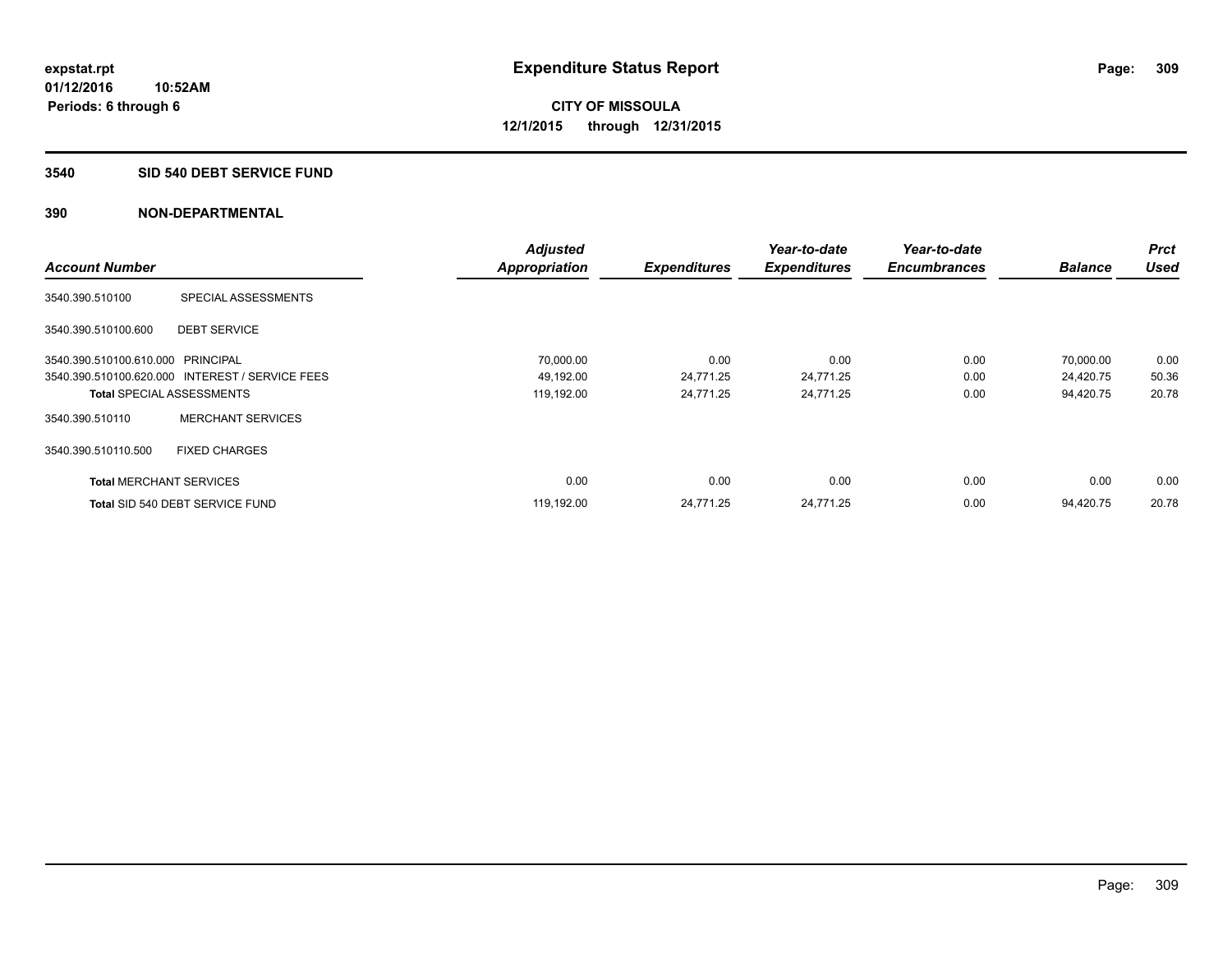# **3541 SID 541 DEBT SERVICE**

|                                           |                                  | <b>Adjusted</b>      |                     | Year-to-date        | Year-to-date        |                | <b>Prct</b> |
|-------------------------------------------|----------------------------------|----------------------|---------------------|---------------------|---------------------|----------------|-------------|
| <b>Account Number</b>                     |                                  | <b>Appropriation</b> | <b>Expenditures</b> | <b>Expenditures</b> | <b>Encumbrances</b> | <b>Balance</b> | <b>Used</b> |
| 3541.390.510100                           | SPECIAL ASSESSMENTS              |                      |                     |                     |                     |                |             |
| 3541.390.510100.600                       | <b>DEBT SERVICE</b>              |                      |                     |                     |                     |                |             |
| 3541.390.510100.610.000 PRINCIPAL         |                                  | 30,000.00            | 0.00                | 0.00                | 0.00                | 30,000.00      | 0.00        |
| 3541.390.510100.620.000 PINEVIEW PARK/INT |                                  | 29,303.00            | 14,476.25           | 14,776.25           | 0.00                | 14,526.75      | 50.43       |
|                                           | <b>Total SPECIAL ASSESSMENTS</b> | 59,303.00            | 14,476.25           | 14,776.25           | 0.00                | 44,526.75      | 24.92       |
| 3541.390.510110                           | <b>MERCHANT SERVICES</b>         |                      |                     |                     |                     |                |             |
| 3541.390.510110.500                       | <b>FIXED CHARGES</b>             |                      |                     |                     |                     |                |             |
| <b>Total MERCHANT SERVICES</b>            |                                  | 0.00                 | 0.00                | 0.00                | 0.00                | 0.00           | 0.00        |
| Total SID 541 DEBT SERVICE                |                                  | 59,303.00            | 14.476.25           | 14.776.25           | 0.00                | 44.526.75      | 24.92       |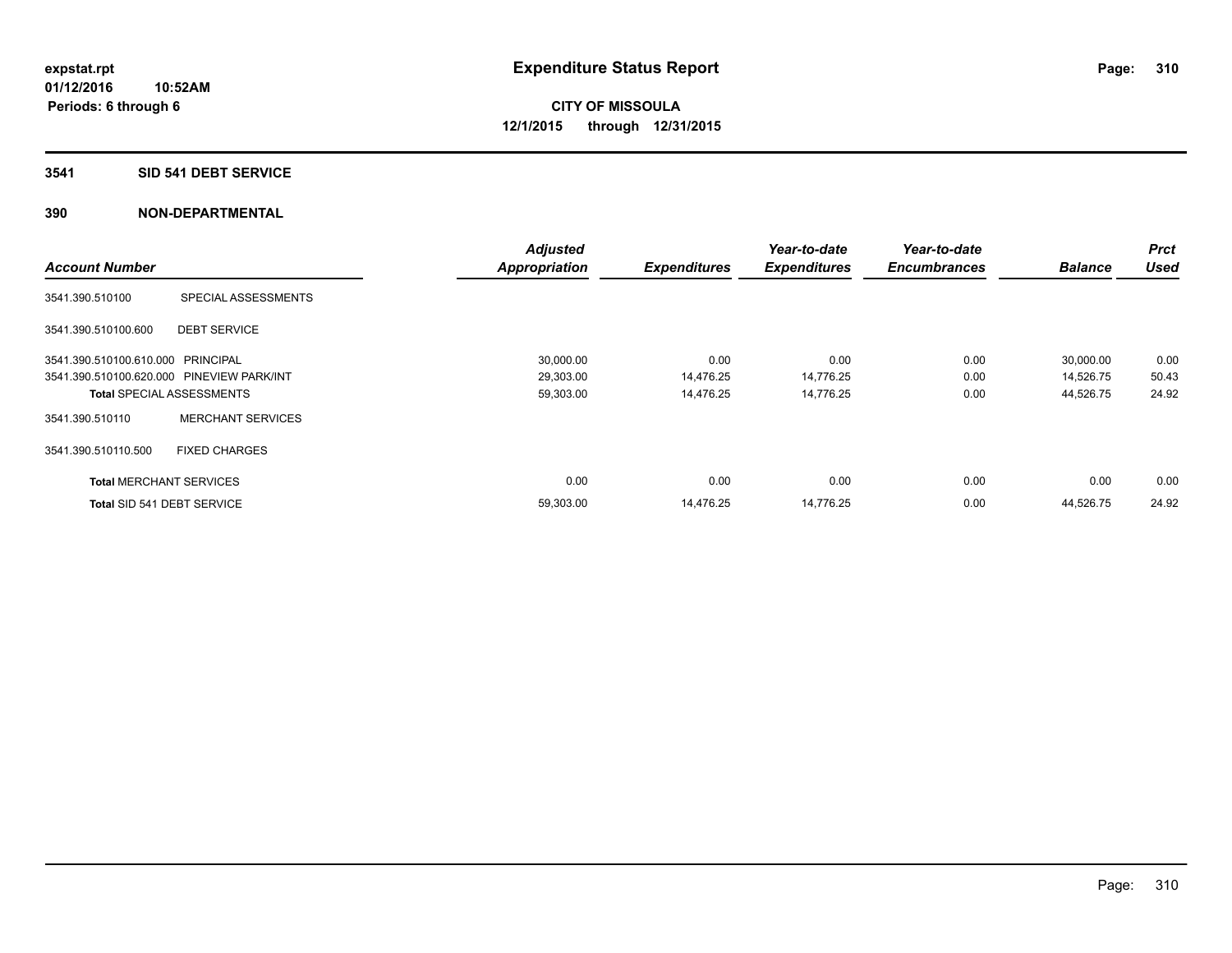#### **3543 SID 543 DEBT SERVICE**

| <b>Account Number</b>      |                                     | <b>Adjusted</b><br><b>Appropriation</b> | <b>Expenditures</b> | Year-to-date<br><b>Expenditures</b> | Year-to-date<br><b>Encumbrances</b> | <b>Balance</b> | <b>Prct</b><br><b>Used</b> |
|----------------------------|-------------------------------------|-----------------------------------------|---------------------|-------------------------------------|-------------------------------------|----------------|----------------------------|
| 3543.390.510000            | <b>MISCELLANEOUS</b>                |                                         |                     |                                     |                                     |                |                            |
| 3543.390.510000.800        | OTHER OBJECTS                       |                                         |                     |                                     |                                     |                |                            |
| <b>Total MISCELLANEOUS</b> |                                     | 0.00                                    | 0.00                | 0.00                                | 0.00                                | 0.00           | 0.00                       |
| 3543.390.510100            | SPECIAL ASSESSMENTS                 |                                         |                     |                                     |                                     |                |                            |
| 3543.390.510100.600        | <b>DEBT SERVICE</b>                 |                                         |                     |                                     |                                     |                |                            |
|                            | <b>Total SPECIAL ASSESSMENTS</b>    | 0.00                                    | 0.00                | 0.00                                | 0.00                                | 0.00           | 0.00                       |
| 3543.390.510110            | <b>MERCHANT SERVICES</b>            |                                         |                     |                                     |                                     |                |                            |
| 3543.390.510110.500        | <b>FIXED CHARGES</b>                |                                         |                     |                                     |                                     |                |                            |
|                            | <b>Total MERCHANT SERVICES</b>      | 0.00                                    | 0.00                | 0.00                                | 0.00                                | 0.00           | 0.00                       |
| 3543.390.521000            | INTERFUND OPERATING TRANSFERS       |                                         |                     |                                     |                                     |                |                            |
| 3543.390.521000.800        | OTHER OBJECTS                       |                                         |                     |                                     |                                     |                |                            |
|                            | Total INTERFUND OPERATING TRANSFERS | 0.00                                    | 0.00                | 0.00                                | 0.00                                | 0.00           | 0.00                       |
|                            | Total SID 543 DEBT SERVICE          | 0.00                                    | 0.00                | 0.00                                | 0.00                                | 0.00           | 0.00                       |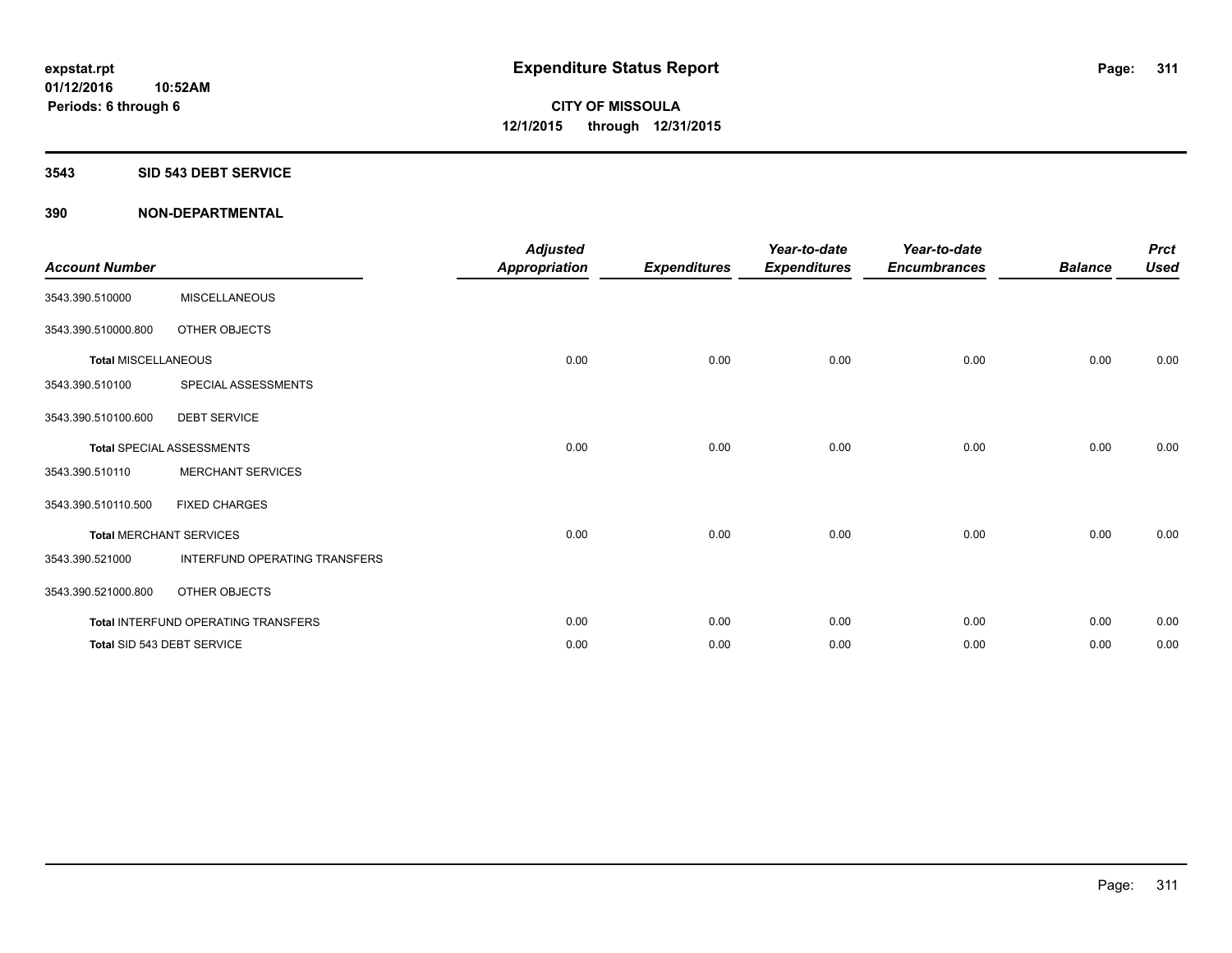# **3544 SID 544 RATTLESNAKE DEBT SERVICE**

| <b>Account Number</b>                      |                                                 | <b>Adjusted</b><br><b>Appropriation</b> | <b>Expenditures</b> | Year-to-date<br><b>Expenditures</b> | Year-to-date<br><b>Encumbrances</b> | <b>Balance</b> | <b>Prct</b><br>Used |
|--------------------------------------------|-------------------------------------------------|-----------------------------------------|---------------------|-------------------------------------|-------------------------------------|----------------|---------------------|
| 3544.390.510100                            | SPECIAL ASSESSMENTS                             |                                         |                     |                                     |                                     |                |                     |
| 3544.390.510100.600                        | <b>DEBT SERVICE</b>                             |                                         |                     |                                     |                                     |                |                     |
| 3544.390.510100.610.000 SID 544C/PRINCIPAL |                                                 | 67,000.00                               | 33,000.00           | 33.000.00                           | 0.00                                | 34.000.00      | 49.25               |
|                                            | 3544.390.510100.620.000 INTEREST / SERVICE FEES | 49,181.00                               | 25,340.63           | 25,340.63                           | 0.00                                | 23.840.37      | 51.53               |
| <b>Total DEBT SERVICE</b>                  |                                                 | 116.181.00                              | 58.340.63           | 58.340.63                           | 0.00                                | 57.840.37      | 50.22               |
| <b>Total NON-DEPARTMENTAL</b>              |                                                 | 116.181.00                              | 58.340.63           | 58.340.63                           | 0.00                                | 57.840.37      | 50.22               |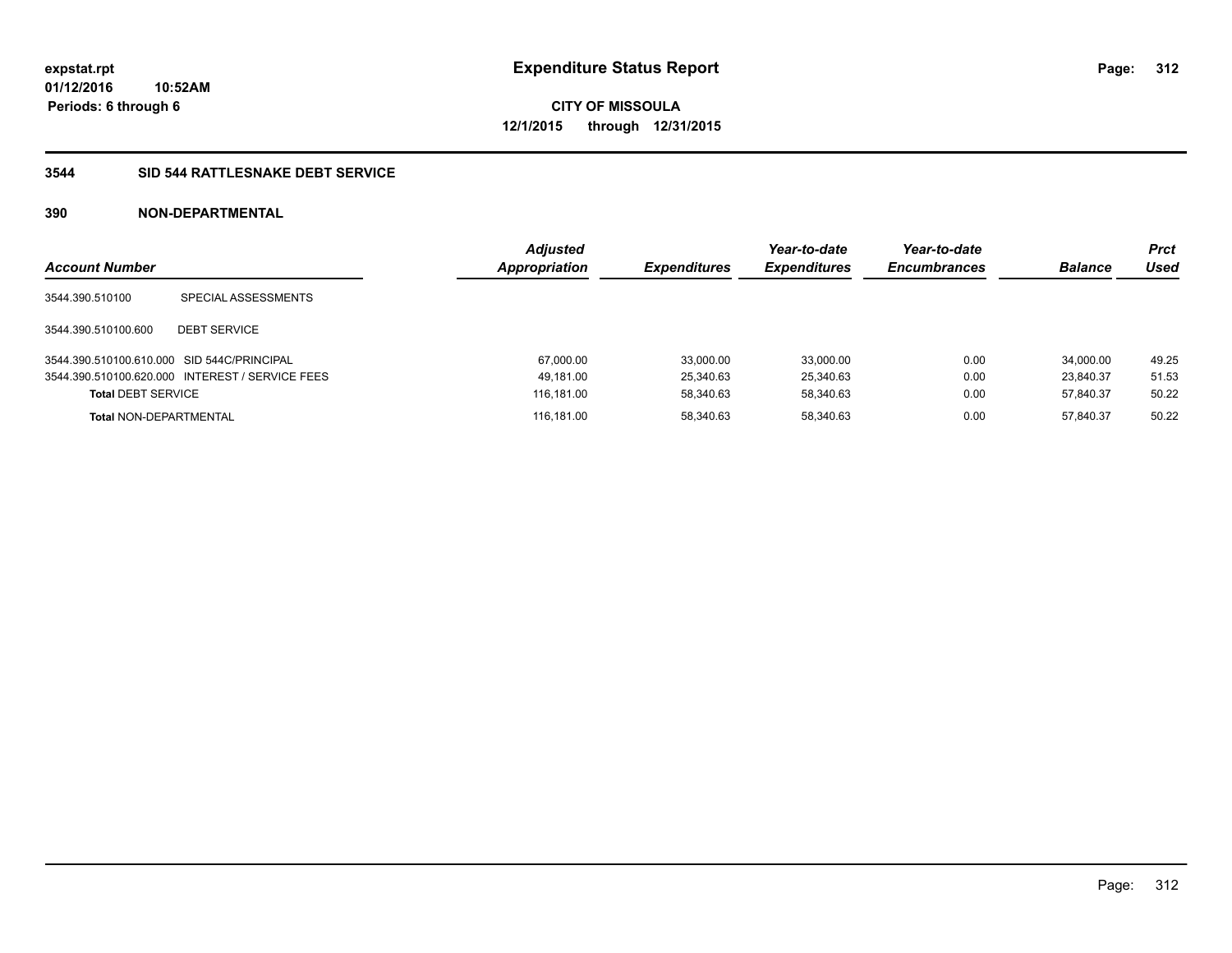**01/12/2016 10:52AM Periods: 6 through 6**

**CITY OF MISSOULA 12/1/2015 through 12/31/2015**

# **3544 SID 544 RATTLESNAKE DEBT SERVICE**

# **550 SID 544 PROJECT**

| <b>Account Number</b>     |                                                 | <b>Adjusted</b><br><b>Appropriation</b> | <b>Expenditures</b> | Year-to-date<br><b>Expenditures</b> | Year-to-date<br><b>Encumbrances</b> | <b>Balance</b> | <b>Prct</b><br>Used |
|---------------------------|-------------------------------------------------|-----------------------------------------|---------------------|-------------------------------------|-------------------------------------|----------------|---------------------|
| 3544.550.510100           | SPECIAL ASSESSMENTS                             |                                         |                     |                                     |                                     |                |                     |
| 3544.550.510100.600       | <b>DEBT SERVICE</b>                             |                                         |                     |                                     |                                     |                |                     |
|                           | 3544.550.510100.610.000 SID 544B ARRA/PRINCIPAL | 16,000.00                               | 8,000.00            | 8.000.00                            | 0.00                                | 8,000.00       | 50.00               |
|                           | 3544.550.510100.620.000 INTEREST / SERVICE FEES | 4.830.00                                | 2.450.00            | 2,450.00                            | 0.00                                | 2,380.00       | 50.72               |
| <b>Total DEBT SERVICE</b> |                                                 | 20,830.00                               | 10.450.00           | 10.450.00                           | 0.00                                | 10.380.00      | 50.17               |
| Total SID 544 PROJECT     |                                                 | 20,830.00                               | 10.450.00           | 10.450.00                           | 0.00                                | 10.380.00      | 50.17               |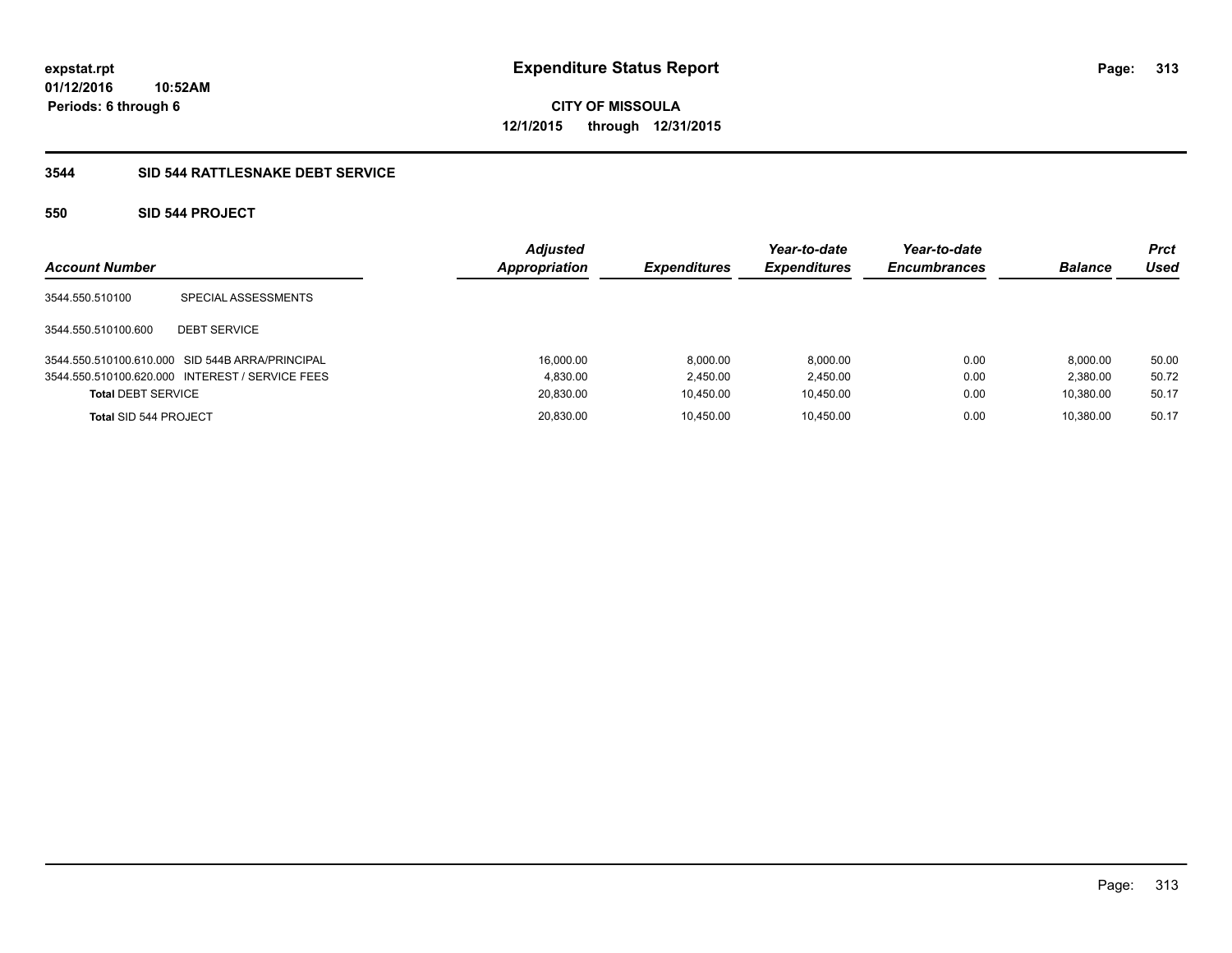**10:52AM Periods: 6 through 6**

**CITY OF MISSOULA 12/1/2015 through 12/31/2015**

# **3544 SID 544 RATTLESNAKE DEBT SERVICE**

# **555 LOLO STREET PROJECT**

| <b>Account Number</b>            |                                                           | <b>Adjusted</b><br><b>Appropriation</b> | <b>Expenditures</b> | Year-to-date<br><b>Expenditures</b> | Year-to-date<br><b>Encumbrances</b> | <b>Balance</b> | <b>Prct</b><br><b>Used</b> |
|----------------------------------|-----------------------------------------------------------|-----------------------------------------|---------------------|-------------------------------------|-------------------------------------|----------------|----------------------------|
| 3544.555.510100                  | SPECIAL ASSESSMENTS                                       |                                         |                     |                                     |                                     |                |                            |
| 3544.555.510100.600              | <b>DEBT SERVICE</b>                                       |                                         |                     |                                     |                                     |                |                            |
|                                  | 3544.555.510100.610.000 SID 544D LOLOD/PRINCIPAL          | 1,500.00                                | 500.00              | 500.00                              | 0.00                                | 1,000.00       | 33.33                      |
|                                  | 3544.555.510100.620.000 SID 544 D INTEREST / SERVICE FEES | 872.00                                  | 0.00                | 0.00                                | 0.00                                | 872.00         | 0.00                       |
|                                  | <b>Total SPECIAL ASSESSMENTS</b>                          | 2,372.00                                | 500.00              | 500.00                              | 0.00                                | 1,872.00       | 21.08                      |
| 3544.555.510110                  | <b>MERCHANT SERVICES</b>                                  |                                         |                     |                                     |                                     |                |                            |
| 3544.555.510110.500              | <b>FIXED CHARGES</b>                                      |                                         |                     |                                     |                                     |                |                            |
| <b>Total MERCHANT SERVICES</b>   |                                                           | 0.00                                    | 0.00                | 0.00                                | 0.00                                | 0.00           | 0.00                       |
| <b>Total LOLO STREET PROJECT</b> |                                                           | 2,372.00                                | 500.00              | 500.00                              | 0.00                                | 1,872.00       | 21.08                      |
|                                  | <b>Total SID 544 RATTLESNAKE DEBT SERVICE</b>             | 139,383.00                              | 69,290.63           | 69,290.63                           | 0.00                                | 70,092.37      | 49.71                      |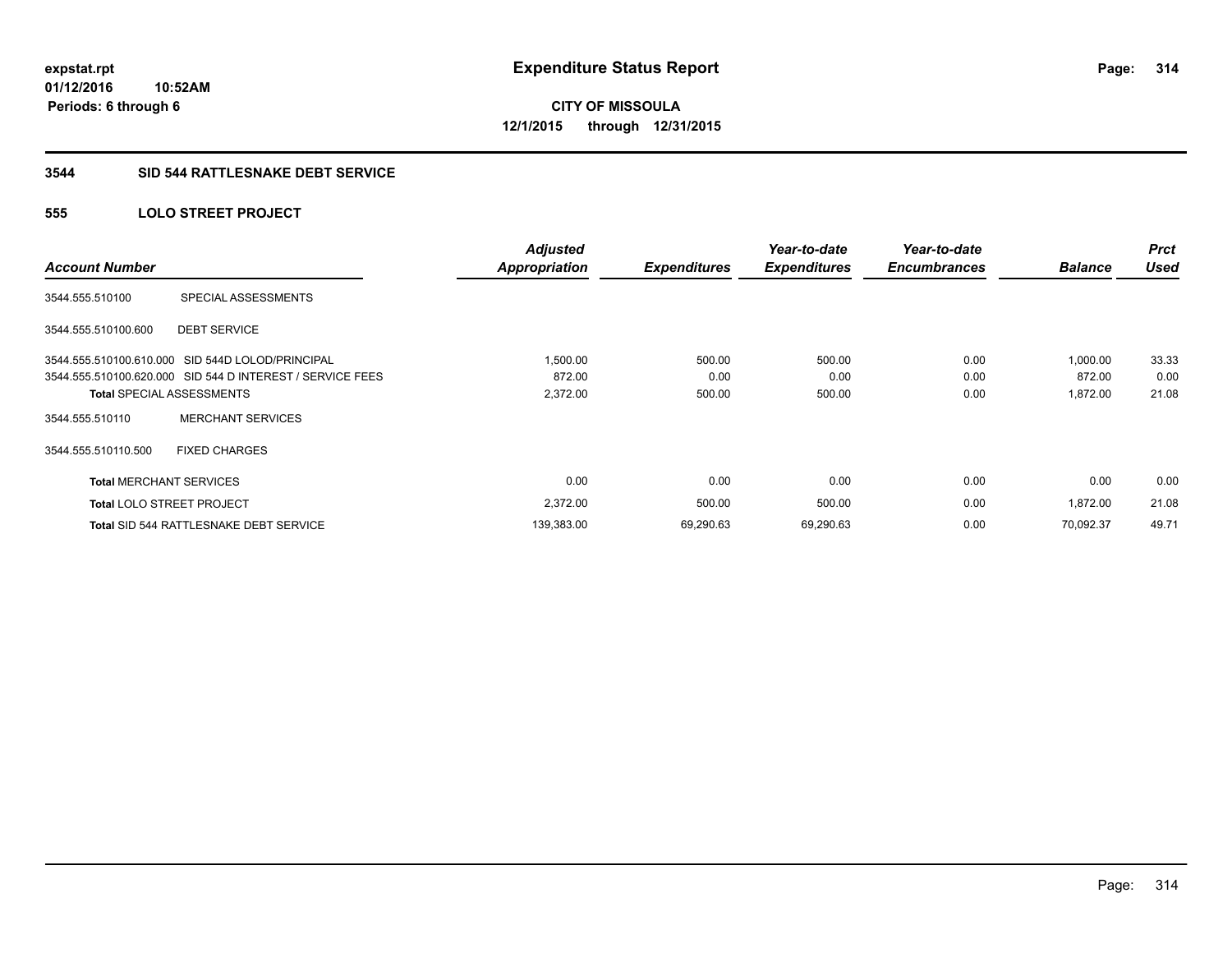## **3545 SID 545 DEBT SERVICE**

| <b>Account Number</b> |                                     | <b>Adjusted</b><br>Appropriation | <b>Expenditures</b> | Year-to-date<br><b>Expenditures</b> | Year-to-date<br><b>Encumbrances</b> | <b>Balance</b> | <b>Prct</b><br><b>Used</b> |
|-----------------------|-------------------------------------|----------------------------------|---------------------|-------------------------------------|-------------------------------------|----------------|----------------------------|
| 3545.390.510100       | SPECIAL ASSESSMENTS                 |                                  |                     |                                     |                                     |                |                            |
| 3545.390.510100.600   | <b>DEBT SERVICE</b>                 |                                  |                     |                                     |                                     |                |                            |
|                       | <b>Total SPECIAL ASSESSMENTS</b>    | 0.00                             | 0.00                | 0.00                                | 0.00                                | 0.00           | 0.00                       |
| 3545.390.510110       | <b>MERCHANT SERVICES</b>            |                                  |                     |                                     |                                     |                |                            |
| 3545.390.510110.500   | <b>FIXED CHARGES</b>                |                                  |                     |                                     |                                     |                |                            |
|                       | <b>Total MERCHANT SERVICES</b>      | 0.00                             | 0.00                | 0.00                                | 0.00                                | 0.00           | 0.00                       |
| 3545.390.521000       | INTERFUND OPERATING TRANSFERS       |                                  |                     |                                     |                                     |                |                            |
| 3545.390.521000.800   | OTHER OBJECTS                       |                                  |                     |                                     |                                     |                |                            |
|                       | Total INTERFUND OPERATING TRANSFERS | 0.00                             | 0.00                | 0.00                                | 0.00                                | 0.00           | 0.00                       |
|                       | Total SID 545 DEBT SERVICE          | 0.00                             | 0.00                | 0.00                                | 0.00                                | 0.00           | 0.00                       |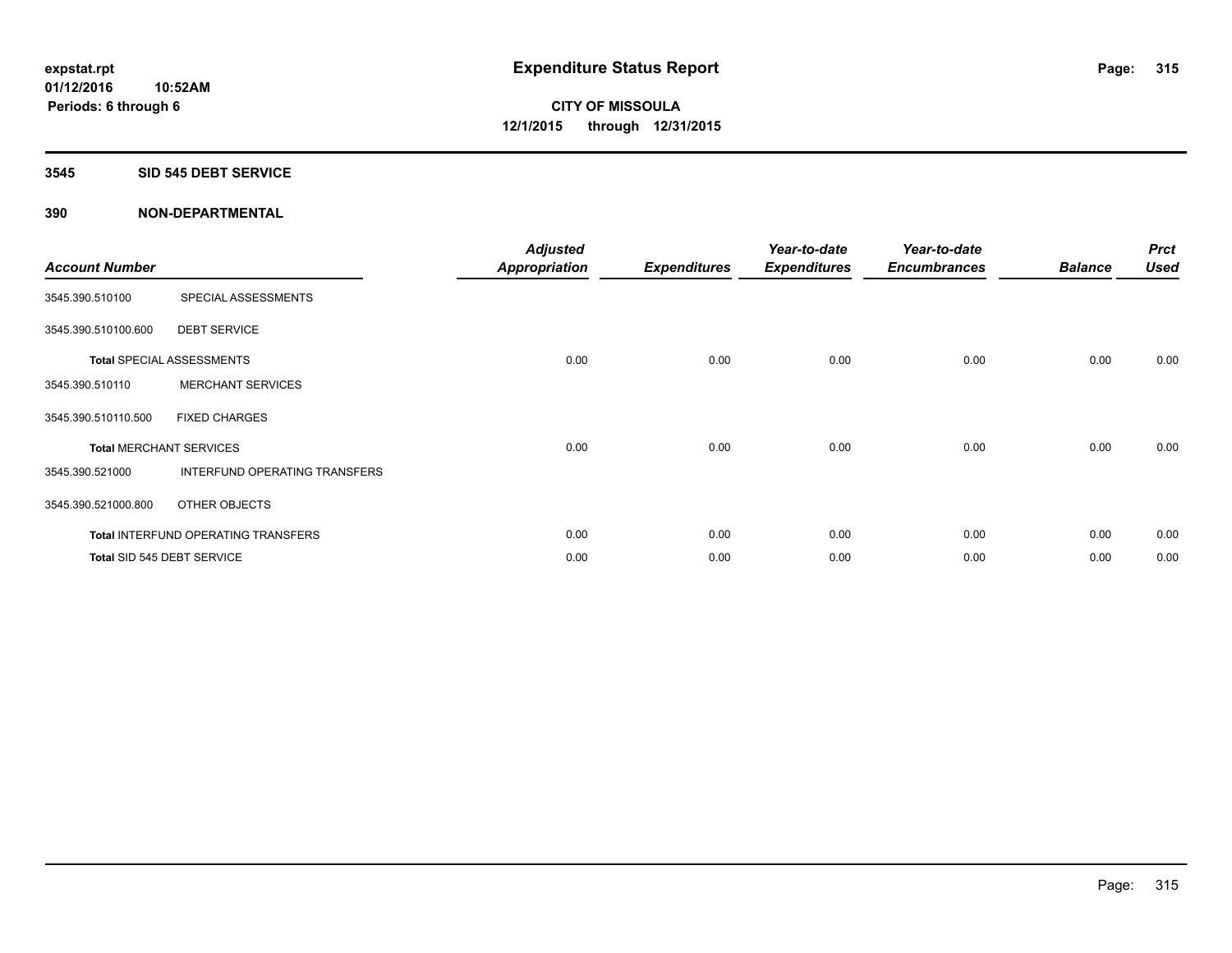# **3546 SID 546 DEBT SERVICE**

| <b>Account Number</b> |                                      | <b>Adjusted</b><br><b>Appropriation</b> | <b>Expenditures</b> | Year-to-date<br><b>Expenditures</b> | Year-to-date<br><b>Encumbrances</b> | <b>Balance</b> | <b>Prct</b><br><b>Used</b> |
|-----------------------|--------------------------------------|-----------------------------------------|---------------------|-------------------------------------|-------------------------------------|----------------|----------------------------|
| 3546.390.510100       | SPECIAL ASSESSMENTS                  |                                         |                     |                                     |                                     |                |                            |
| 3546.390.510100.600   | <b>DEBT SERVICE</b>                  |                                         |                     |                                     |                                     |                |                            |
|                       | <b>Total SPECIAL ASSESSMENTS</b>     | 0.00                                    | 0.00                | 0.00                                | 0.00                                | 0.00           | 0.00                       |
| 3546.390.510110       | <b>MERCHANT SERVICES</b>             |                                         |                     |                                     |                                     |                |                            |
| 3546.390.510110.500   | <b>FIXED CHARGES</b>                 |                                         |                     |                                     |                                     |                |                            |
|                       | <b>Total MERCHANT SERVICES</b>       | 0.00                                    | 0.00                | 0.00                                | 0.00                                | 0.00           | 0.00                       |
| 3546.390.521000       | <b>INTERFUND OPERATING TRANSFERS</b> |                                         |                     |                                     |                                     |                |                            |
| 3546.390.521000.800   | OTHER OBJECTS                        |                                         |                     |                                     |                                     |                |                            |
|                       | Total INTERFUND OPERATING TRANSFERS  | 0.00                                    | 0.00                | 0.00                                | 0.00                                | 0.00           | 0.00                       |
|                       | Total SID 546 DEBT SERVICE           | 0.00                                    | 0.00                | 0.00                                | 0.00                                | 0.00           | 0.00                       |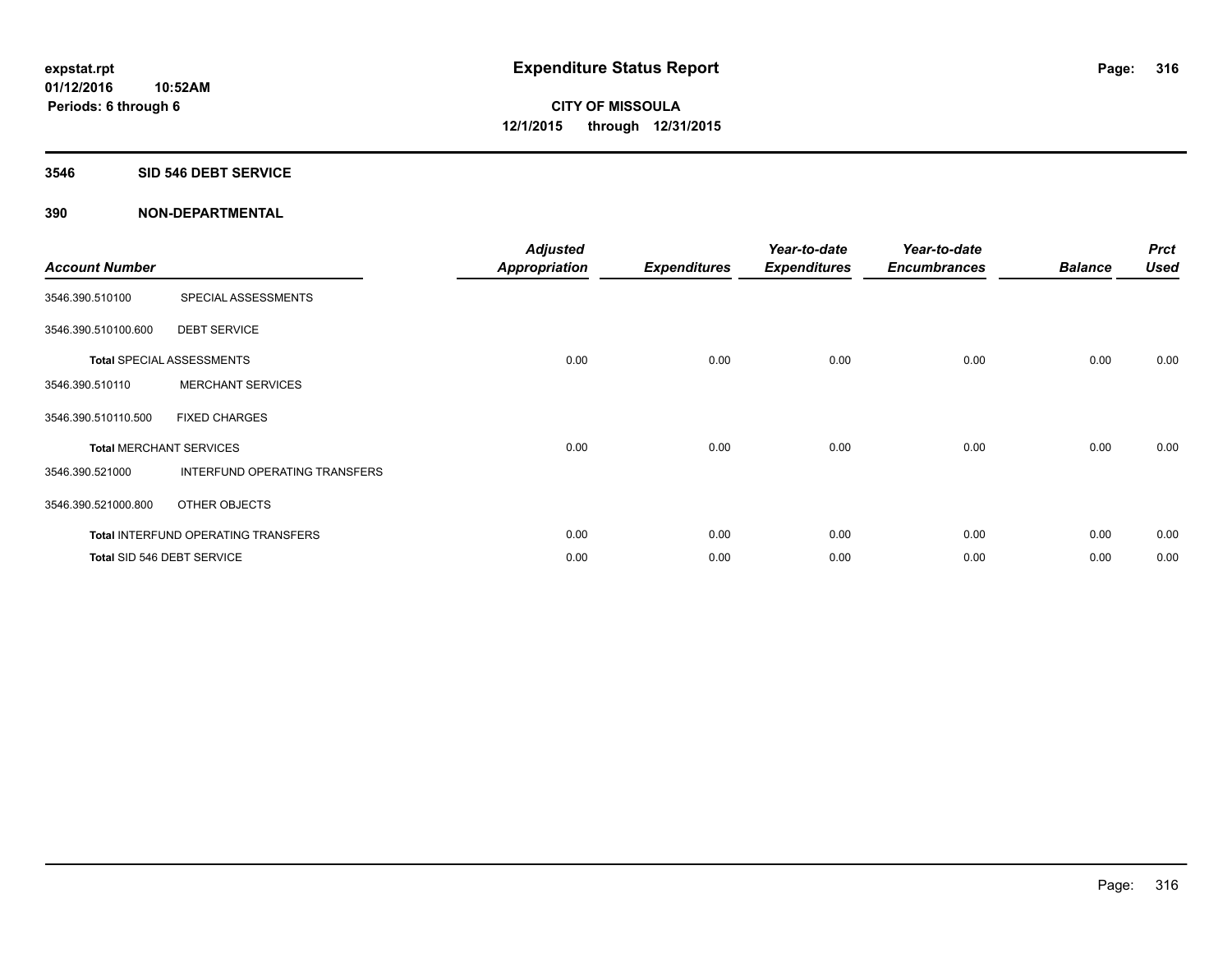# **3548 SID 548-5TH, 6TH & ARTHUR**

|                                            |                                                 | <b>Adjusted</b>      |                     | Year-to-date        | Year-to-date        |                | Prct        |
|--------------------------------------------|-------------------------------------------------|----------------------|---------------------|---------------------|---------------------|----------------|-------------|
| <b>Account Number</b>                      |                                                 | <b>Appropriation</b> | <b>Expenditures</b> | <b>Expenditures</b> | <b>Encumbrances</b> | <b>Balance</b> | <b>Used</b> |
| 3548.390.510100                            | SPECIAL ASSESSMENTS                             |                      |                     |                     |                     |                |             |
| 3548.390.510100.600                        | <b>DEBT SERVICE</b>                             |                      |                     |                     |                     |                |             |
| 3548.390.510100.610.000 SID 544C/PRINCIPAL |                                                 | 65,000.00            | 0.00                | 0.00                | 0.00                | 65,000.00      | 0.00        |
|                                            | 3548.390.510100.620.000 INTEREST / SERVICE FEES | 46,525.00            | 23,087.50           | 23,437.50           | 0.00                | 23,087.50      | 50.38       |
| <b>Total SPECIAL ASSESSMENTS</b>           |                                                 | 111,525.00           | 23,087.50           | 23,437.50           | 0.00                | 88,087.50      | 21.02       |
| 3548.390.510110                            | <b>MERCHANT SERVICES</b>                        |                      |                     |                     |                     |                |             |
| 3548.390.510110.500                        | <b>FIXED CHARGES</b>                            |                      |                     |                     |                     |                |             |
| <b>Total MERCHANT SERVICES</b>             |                                                 | 0.00                 | 0.00                | 0.00                | 0.00                | 0.00           | 0.00        |
|                                            | Total SID 548-5TH, 6TH & ARTHUR                 | 111,525.00           | 23,087.50           | 23,437.50           | 0.00                | 88,087.50      | 21.02       |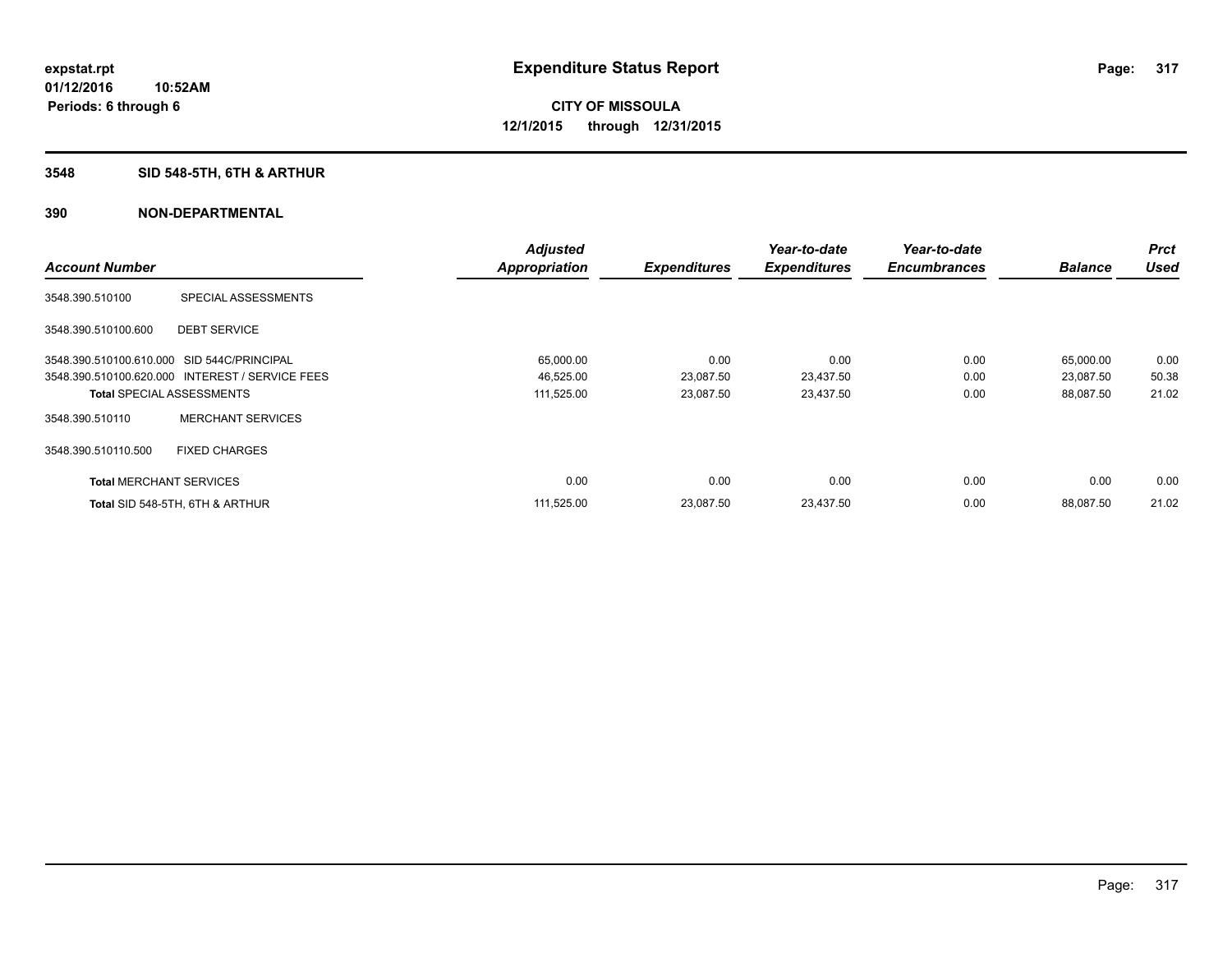## **3549 SID 549 HILLVIEW WAY**

| <b>Account Number</b>      |                     | <b>Adjusted</b><br>Appropriation | <b>Expenditures</b> | Year-to-date<br><b>Expenditures</b> | Year-to-date<br><b>Encumbrances</b> | <b>Balance</b> | <b>Prct</b><br>Used |
|----------------------------|---------------------|----------------------------------|---------------------|-------------------------------------|-------------------------------------|----------------|---------------------|
| 3549.390.510100            | SPECIAL ASSESSMENTS |                                  |                     |                                     |                                     |                |                     |
| 3549.390.510100.600        | <b>DEBT SERVICE</b> |                                  |                     |                                     |                                     |                |                     |
| Total SID 549 HILLVIEW WAY |                     | 0.00                             | 0.00                | 0.00                                | 0.00                                | 0.00           | 0.00                |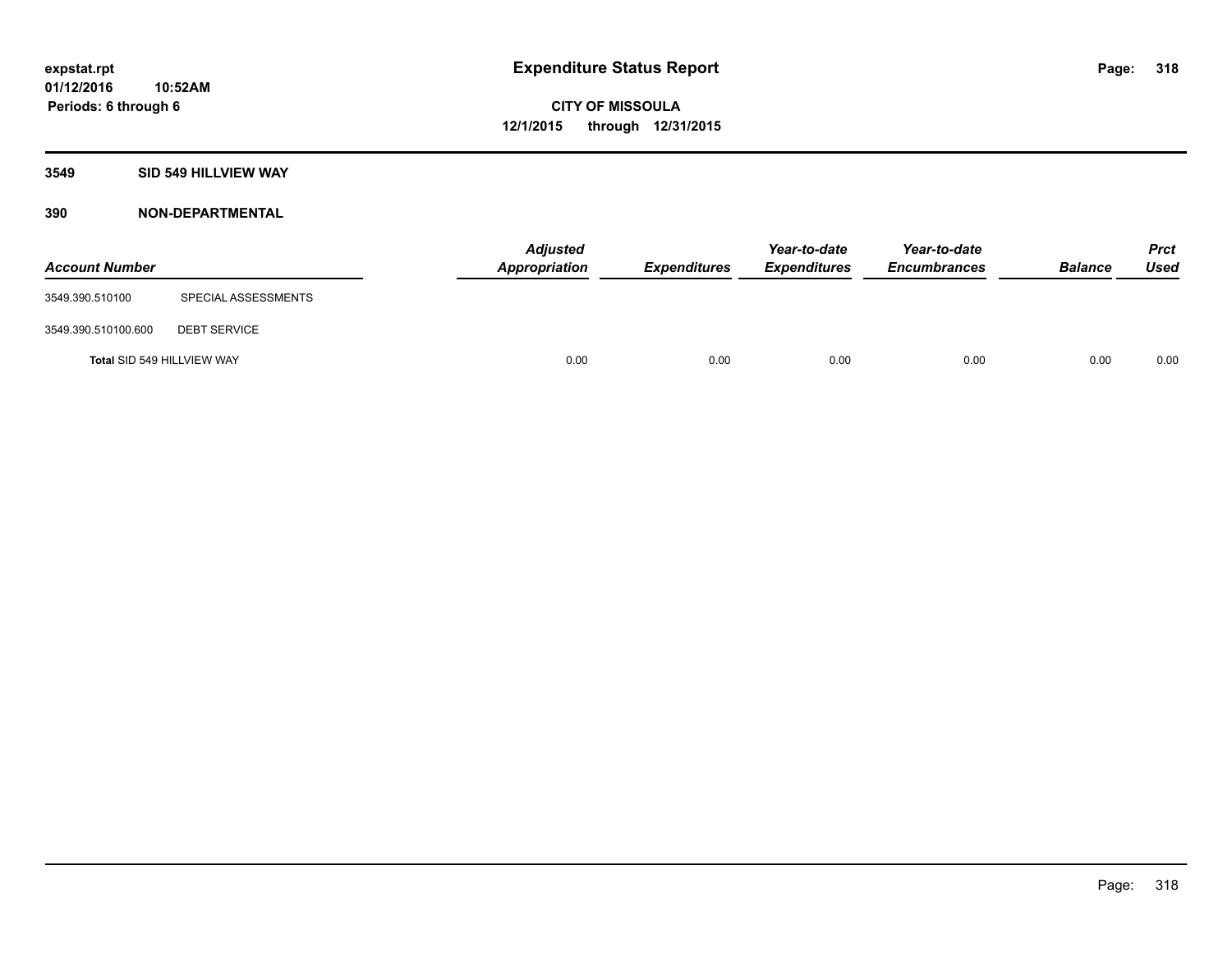**01/12/2016 10:52AM Periods: 6 through 6**

**CITY OF MISSOULA 12/1/2015 through 12/31/2015**

#### **4060 CAPITAL IMPROVEMENT PROGRAM FUND**

**360 \*\*\* Title Not Found \*\*\***

| <b>Account Number</b>                |                                 | Adjusted<br>Appropriation | <b>Expenditures</b> | Year-to-date<br><b>Expenditures</b> | Year-to-date<br><b>Encumbrances</b> | <b>Balance</b> | Prct<br><b>Used</b> |
|--------------------------------------|---------------------------------|---------------------------|---------------------|-------------------------------------|-------------------------------------|----------------|---------------------|
| 4060.360.430001                      | CIP CITY HALL ELEVATOR/CYLINDER |                           |                     |                                     |                                     |                |                     |
| 4060.360.430001.900                  | <b>CAPITAL OUTLAY</b>           |                           |                     |                                     |                                     |                |                     |
| <b>Total *** Title Not Found ***</b> |                                 | 0.00                      | 0.00                | 0.00                                | 0.00                                | 0.00           | 0.00                |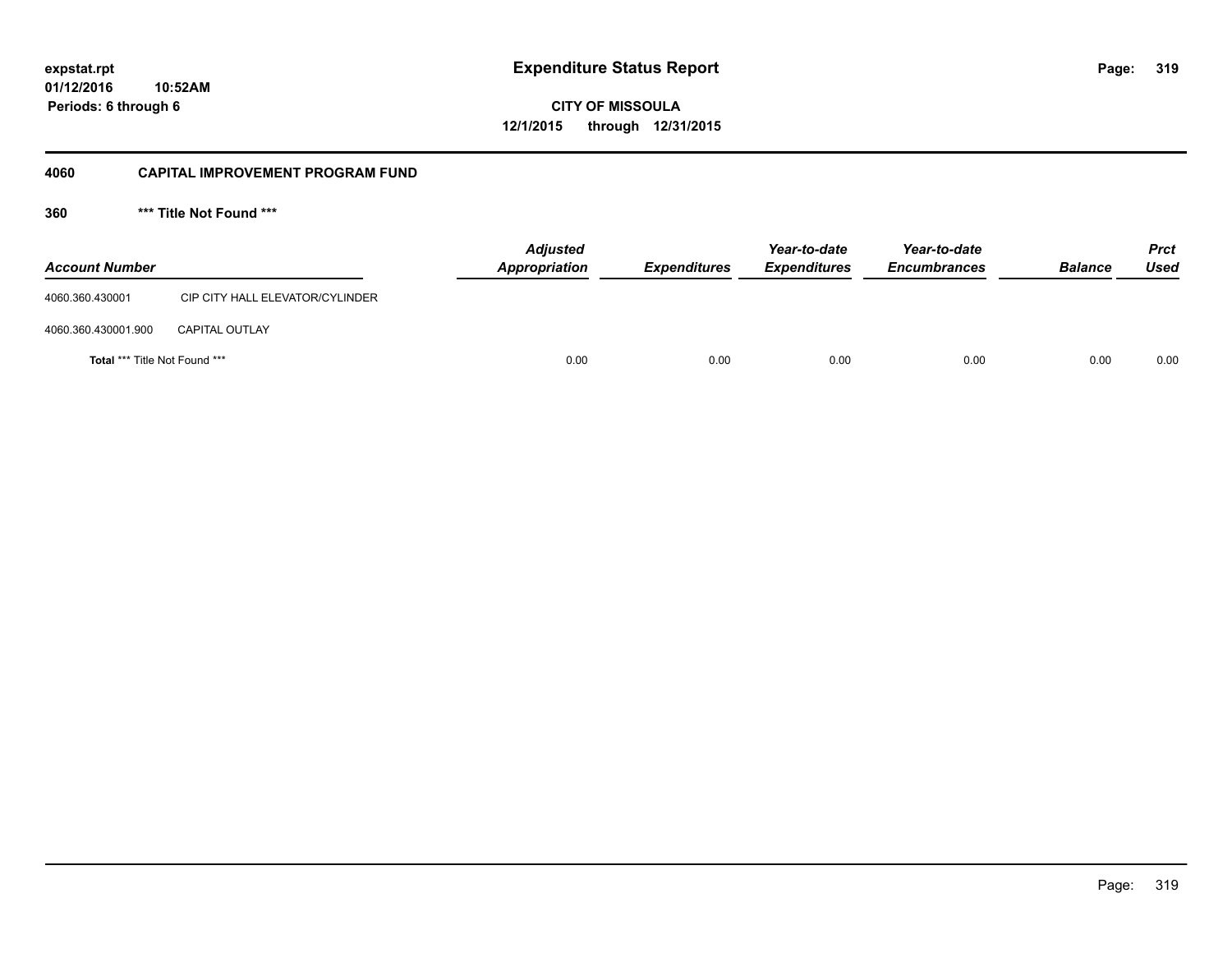## **4060 CAPITAL IMPROVEMENT PROGRAM FUND**

| <b>Account Number</b>                   |                                                                                                | <b>Adjusted</b><br><b>Appropriation</b> | <b>Expenditures</b>  | Year-to-date<br><b>Expenditures</b> | Year-to-date<br><b>Encumbrances</b> | <b>Balance</b>                 | <b>Prct</b><br><b>Used</b> |
|-----------------------------------------|------------------------------------------------------------------------------------------------|-----------------------------------------|----------------------|-------------------------------------|-------------------------------------|--------------------------------|----------------------------|
| 4060.390.410000                         | <b>GENERAL GOVERNMENT</b>                                                                      |                                         |                      |                                     |                                     |                                |                            |
| 4060.390.410000.600                     | <b>DEBT SERVICE</b>                                                                            |                                         |                      |                                     |                                     |                                |                            |
|                                         | <b>Total GENERAL GOVERNMENT</b>                                                                | 0.00                                    | 0.00                 | 0.00                                | 0.00                                | 0.00                           | 0.00                       |
| 4060.390.410001                         | SELF HOSTING ACCELA AUTOMATION                                                                 |                                         |                      |                                     |                                     |                                |                            |
| 4060.390.410001.900                     | CAPITAL OUTLAY                                                                                 |                                         |                      |                                     |                                     |                                |                            |
|                                         | 4060.390.410001.940.000 SELF HOSTING ACCELA AUTOMATION<br>Total SELF HOSTING ACCELA AUTOMATION | 0.00<br>0.00                            | 4,875.00<br>4,875.00 | 152,936.79<br>152,936.79            | 0.00<br>0.00                        | $-152,936.79$<br>$-152,936.79$ | 0.00<br>0.00               |
| 4060.390.410211                         | MAYORS NEIGHBORHOOD OFFICE REMODEL                                                             |                                         |                      |                                     |                                     |                                |                            |
| 4060.390.410211.900                     | <b>CAPITAL OUTLAY</b>                                                                          |                                         |                      |                                     |                                     |                                |                            |
|                                         | Total MAYORS NEIGHBORHOOD OFFICE REMODEL                                                       | 0.00                                    | 0.00                 | 0.00                                | 0.00                                | 0.00                           | 0.00                       |
| 4060.390.410360                         | <b>CITY HALL EXPANSION</b>                                                                     |                                         |                      |                                     |                                     |                                |                            |
| 4060.390.410360.800                     | OTHER OBJECTS                                                                                  |                                         |                      |                                     |                                     |                                |                            |
|                                         | <b>Total CITY HALL EXPANSION</b>                                                               | 0.00                                    | 0.00                 | 0.00                                | 0.00                                | 0.00                           | 0.00                       |
| 4060.390.410368                         | MUNI COURT EXPANSION DEBT SERVICE                                                              |                                         |                      |                                     |                                     |                                |                            |
| 4060.390.410368.600                     | <b>DEBT SERVICE</b>                                                                            |                                         |                      |                                     |                                     |                                |                            |
| 4060.390.410368.610.000 PRINCIPAL       |                                                                                                | 50.000.00                               | 0.00                 | 0.00                                | 0.00                                | 50.000.00                      | 0.00                       |
| 4060.390.410368.620.000 INTEREST & FEES |                                                                                                | 31,860.00                               | 15,930.00            | 16,280.00                           | 0.00                                | 15,580.00                      | 51.10                      |
|                                         | Total MUNI COURT EXPANSION DEBT SERVICE                                                        | 81,860.00                               | 15,930.00            | 16,280.00                           | 0.00                                | 65,580.00                      | 19.89                      |
| 4060.390.410550                         | <b>ACCOUNTING</b>                                                                              |                                         |                      |                                     |                                     |                                |                            |
| 4060.390.410550.900                     | CAPITAL OUTLAY                                                                                 |                                         |                      |                                     |                                     |                                |                            |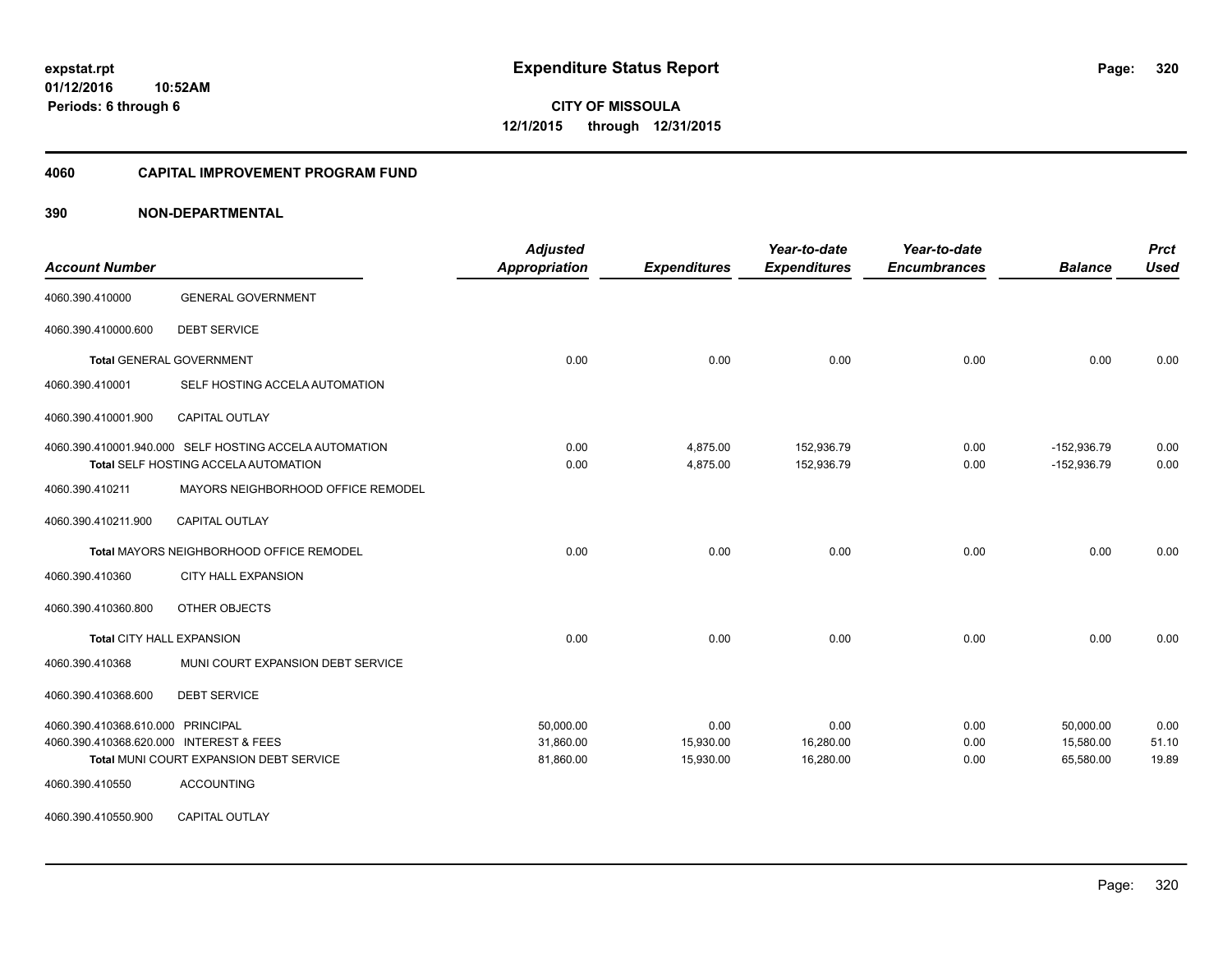## **4060 CAPITAL IMPROVEMENT PROGRAM FUND**

| <b>Account Number</b>   |                                                            | <b>Adjusted</b><br>Appropriation | <b>Expenditures</b> | Year-to-date<br><b>Expenditures</b> | Year-to-date<br><b>Encumbrances</b> | <b>Balance</b> | <b>Prct</b><br><b>Used</b> |
|-------------------------|------------------------------------------------------------|----------------------------------|---------------------|-------------------------------------|-------------------------------------|----------------|----------------------------|
| <b>Total ACCOUNTING</b> |                                                            | 0.00                             | 0.00                | 0.00                                | 0.00                                | 0.00           | 0.00                       |
| 4060.390.410560         | <b>COPIERS/COMPUTER EQUIP</b>                              |                                  |                     |                                     |                                     |                |                            |
| 4060.390.410560.900     | <b>CAPITAL OUTLAY</b>                                      |                                  |                     |                                     |                                     |                |                            |
|                         | 4060.390.410560.940.000 COPIERS/COMPUTER EQUIP             | 0.00                             | 13,750.00           | 42,576.09                           | 0.00                                | $-42,576.09$   | 0.00                       |
|                         | Total COPIERS/COMPUTER EQUIP                               | 0.00                             | 13,750.00           | 42,576.09                           | 0.00                                | $-42,576.09$   | 0.00                       |
| 4060.390.410587         | <b>CUSTOMER SERVICE REQUEST MODULE</b>                     |                                  |                     |                                     |                                     |                |                            |
| 4060.390.410587.900     | CAPITAL OUTLAY                                             |                                  |                     |                                     |                                     |                |                            |
|                         | Total CUSTOMER SERVICE REQUEST MODULE                      | 0.00                             | 0.00                | 0.00                                | 0.00                                | 0.00           | 0.00                       |
| 4060.390.411011         | <b>DVS-COMPUTERS &amp; ACCESSORIES</b>                     |                                  |                     |                                     |                                     |                |                            |
| 4060.390.411011.900     | <b>CAPITAL OUTLAY</b>                                      |                                  |                     |                                     |                                     |                |                            |
|                         | Total DVS-COMPUTERS & ACCESSORIES                          | 0.00                             | 0.00                | 0.00                                | 0.00                                | 0.00           | 0.00                       |
| 4060.390.411241         | ENERGY CONSERVATION CLIMATE ACTION                         |                                  |                     |                                     |                                     |                |                            |
| 4060.390.411241.900     | CAPITAL OUTLAY                                             |                                  |                     |                                     |                                     |                |                            |
|                         | 4060.390.411241.930.000 ENERGY CONSERVATION CLIMATE ACTION | 0.00                             | 0.00                | 24,750.00                           | 0.00                                | $-24,750.00$   | 0.00                       |
|                         | Total ENERGY CONSERVATION CLIMATE ACTION                   | 0.00                             | 0.00                | 24,750.00                           | 0.00                                | $-24,750.00$   | 0.00                       |
| 4060.390.411242         | COUNCIL CHAMBERS HVAC                                      |                                  |                     |                                     |                                     |                |                            |
| 4060.390.411242.900     | CAPITAL OUTLAY                                             |                                  |                     |                                     |                                     |                |                            |
|                         | Total COUNCIL CHAMBERS HVAC                                | 0.00                             | 0.00                | 0.00                                | 0.00                                | 0.00           | 0.00                       |
| 4060.390.411300         | <b>VOIP/DATA/GIS UPGRADES</b>                              |                                  |                     |                                     |                                     |                |                            |
| 4060.390.411300.600     | <b>DEBT SERVICE</b>                                        |                                  |                     |                                     |                                     |                |                            |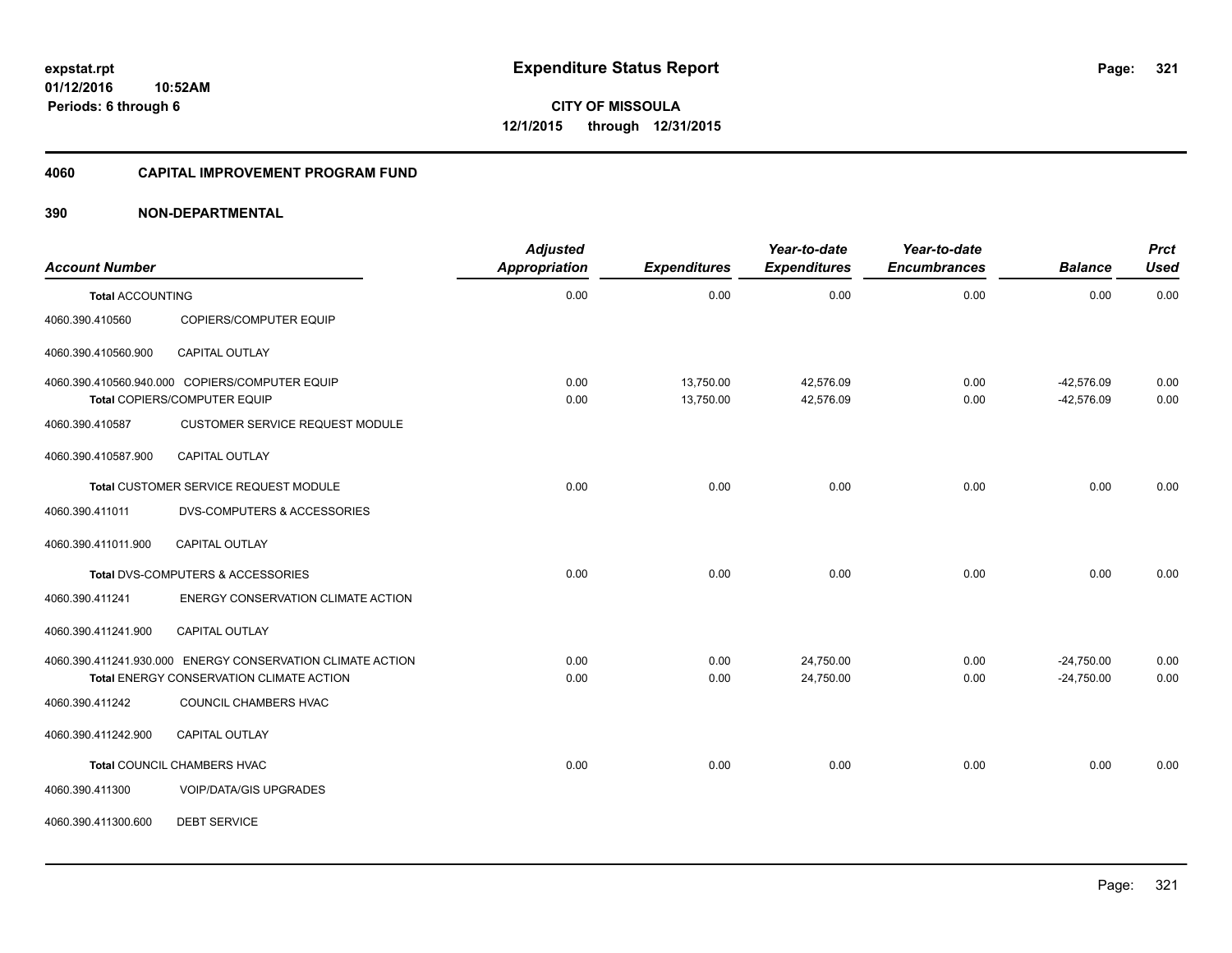#### **4060 CAPITAL IMPROVEMENT PROGRAM FUND**

|                                  |                                                             | <b>Adjusted</b>      |                     | Year-to-date        | Year-to-date        |                | <b>Prct</b> |
|----------------------------------|-------------------------------------------------------------|----------------------|---------------------|---------------------|---------------------|----------------|-------------|
| <b>Account Number</b>            |                                                             | <b>Appropriation</b> | <b>Expenditures</b> | <b>Expenditures</b> | <b>Encumbrances</b> | <b>Balance</b> | <b>Used</b> |
|                                  | 4060.390.411300.610.000 INTERNALLY FINANCED EQUIP/PRINCIPAL | 148,493.00           | 0.00                | 0.00                | 0.00                | 148,493.00     | 0.00        |
|                                  | 4060.390.411300.620.000 INTEREST / SERVICE FEES             | 11,185.00            | 0.00                | 0.00                | 0.00                | 11,185.00      | 0.00        |
|                                  | Total VOIP/DATA/GIS UPGRADES                                | 159,678.00           | 0.00                | 0.00                | 0.00                | 159.678.00     | 0.00        |
| 4060.390.420001                  | PUBLIC SAFETY OPERATING/LIGHT VEHICLES                      |                      |                     |                     |                     |                |             |
| 4060.390.420001.900              | <b>CAPITAL OUTLAY</b>                                       |                      |                     |                     |                     |                |             |
|                                  | 4060.390.420001.940.000 PS CORE OPERATING LIGHT VEHICLES    | 0.00                 | 64,867.94           | 104,544.94          | 0.00                | $-104,544.94$  | 0.00        |
|                                  | <b>Total PUBLIC SAFETY OPERATING/LIGHT VEHICLES</b>         | 0.00                 | 64,867.94           | 104,544.94          | 0.00                | $-104,544.94$  | 0.00        |
| 4060.390.420002                  | PUBLIC SAFETY CORE HEAVY EQUIP                              |                      |                     |                     |                     |                |             |
| 4060.390.420002.900              | <b>CAPITAL OUTLAY</b>                                       |                      |                     |                     |                     |                |             |
|                                  | 4060.390.420002.940.000 PS CORE HEAVY EQUIPMENT             | 0.00                 | 0.00                | 64.00               | 0.00                | $-64.00$       | 0.00        |
|                                  | <b>Total PUBLIC SAFETY CORE HEAVY EQUIP</b>                 | 0.00                 | 0.00                | 64.00               | 0.00                | $-64.00$       | 0.00        |
| 4060.390.420421                  | FIRE STATION IMPROVEMENTS                                   |                      |                     |                     |                     |                |             |
| 4060.390.420421.900              | <b>CAPITAL OUTLAY</b>                                       |                      |                     |                     |                     |                |             |
|                                  | <b>Total FIRE STATION IMPROVEMENTS</b>                      | 0.00                 | 0.00                | 0.00                | 0.00                | 0.00           | 0.00        |
| 4060.390.420470                  | <b>SEARCH &amp; RESCUE</b>                                  |                      |                     |                     |                     |                |             |
| 4060.390.420470.900              | CAPITAL OUTLAY                                              |                      |                     |                     |                     |                |             |
|                                  | 4060.390.420470.930.000 BOAT RAMP IMPROVEMENTS              | 0.00                 | 1,446.50            | 1,446.50            | 0.00                | $-1,446.50$    | 0.00        |
| <b>Total SEARCH &amp; RESCUE</b> |                                                             | 0.00                 | 1,446.50            | 1.446.50            | 0.00                | $-1.446.50$    | 0.00        |
| 4060.390.420471                  | <b>BOAT RAMP IMPROVEMENTS</b>                               |                      |                     |                     |                     |                |             |
| 4060.390.420471.300              | PURCHASED SERVICES                                          |                      |                     |                     |                     |                |             |
|                                  | <b>Total PURCHASED SERVICES</b>                             | 0.00                 | 0.00                | 0.00                | 0.00                | 0.00           | 0.00        |
|                                  |                                                             |                      |                     |                     |                     |                |             |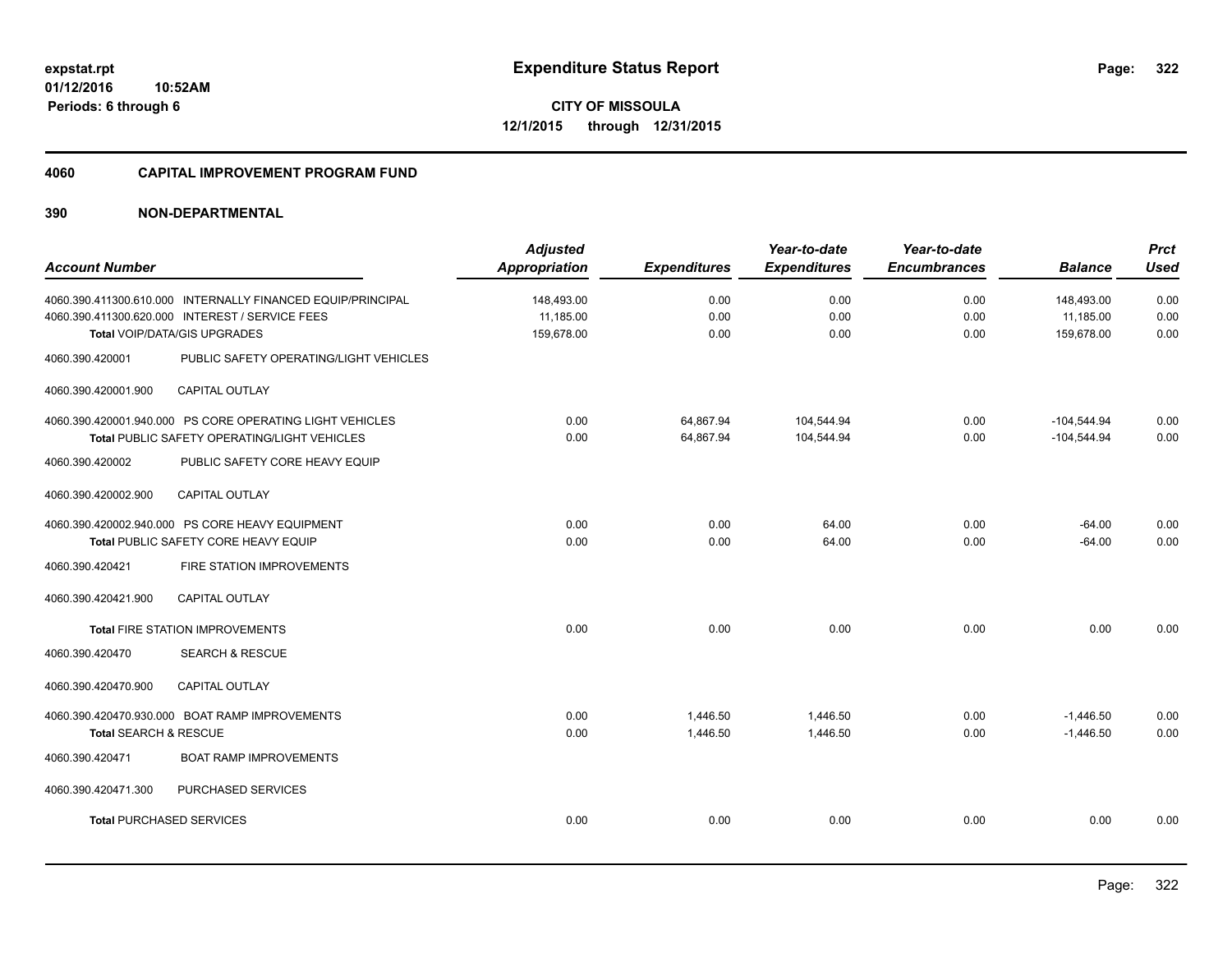## **4060 CAPITAL IMPROVEMENT PROGRAM FUND**

| <b>Account Number</b>           |                                                          | <b>Adjusted</b><br><b>Appropriation</b> | <b>Expenditures</b> | Year-to-date<br><b>Expenditures</b> | Year-to-date<br><b>Encumbrances</b> | <b>Balance</b> | <b>Prct</b><br><b>Used</b> |
|---------------------------------|----------------------------------------------------------|-----------------------------------------|---------------------|-------------------------------------|-------------------------------------|----------------|----------------------------|
| 4060.390.420471.900             | CAPITAL OUTLAY                                           |                                         |                     |                                     |                                     |                |                            |
|                                 | <b>Total BOAT RAMP IMPROVEMENTS</b>                      | 0.00                                    | 0.00                | 0.00                                | 0.00                                | 0.00           | 0.00                       |
| 4060.390.420640                 | <b>SCBA EQUPMENT</b>                                     |                                         |                     |                                     |                                     |                |                            |
| 4060.390.420640.900             | <b>CAPITAL OUTLAY</b>                                    |                                         |                     |                                     |                                     |                |                            |
| <b>Total SCBA EQUPMENT</b>      |                                                          | 0.00                                    | 0.00                | 0.00                                | 0.00                                | 0.00           | 0.00                       |
| 4060.390.430000                 | ADA IMPLEMENTATION                                       |                                         |                     |                                     |                                     |                |                            |
| 4060.390.430000.900             | <b>CAPITAL OUTLAY</b>                                    |                                         |                     |                                     |                                     |                |                            |
| <b>Total ADA IMPLEMENTATION</b> |                                                          | 0.00                                    | 0.00                | 0.00                                | 0.00                                | 0.00           | 0.00                       |
| 4060.390.430001                 | PW CORE OPERATING LIGHT VEHICLES                         |                                         |                     |                                     |                                     |                |                            |
| 4060.390.430001.900             | <b>CAPITAL OUTLAY</b>                                    |                                         |                     |                                     |                                     |                |                            |
|                                 | 4060.390.430001.940.000 PW CORE OPERATING LIGHT VEHICLES | 0.00                                    | 55.00               | 1,603.00                            | 0.00                                | $-1,603.00$    | 0.00                       |
|                                 | 4060.390.430001.941.000 DUI DIGITAL EQUIPMENT            | 0.00                                    | 14,934.03           | 14,934.03                           | 0.00                                | $-14,934.03$   | 0.00                       |
|                                 | Total PW CORE OPERATING LIGHT VEHICLES                   | 0.00                                    | 14,989.03           | 16,537.03                           | 0.00                                | $-16,537.03$   | 0.00                       |
| 4060.390.430002                 | PW CORE HEAVY EQUIPMENT                                  |                                         |                     |                                     |                                     |                |                            |
| 4060.390.430002.900             | <b>CAPITAL OUTLAY</b>                                    |                                         |                     |                                     |                                     |                |                            |
|                                 | 4060.390.430002.940.000 PW CORE HEAVY EQUIPMENT          | 0.00                                    | 116,225.85          | 116,272.21                          | 0.00                                | $-116,272.21$  | 0.00                       |
|                                 | Total PW CORE HEAVY EQUIPMENT                            | 0.00                                    | 116,225.85          | 116,272.21                          | 0.00                                | $-116,272.21$  | 0.00                       |
| 4060.390.430004                 | TRAFFIC SIGNAL LED CONVERSION                            |                                         |                     |                                     |                                     |                |                            |
| 4060.390.430004.900             | CAPITAL OUTLAY                                           |                                         |                     |                                     |                                     |                |                            |
|                                 | Total TRAFFIC SIGNAL LED CONVERSION                      | 0.00                                    | 0.00                | 0.00                                | 0.00                                | 0.00           | 0.00                       |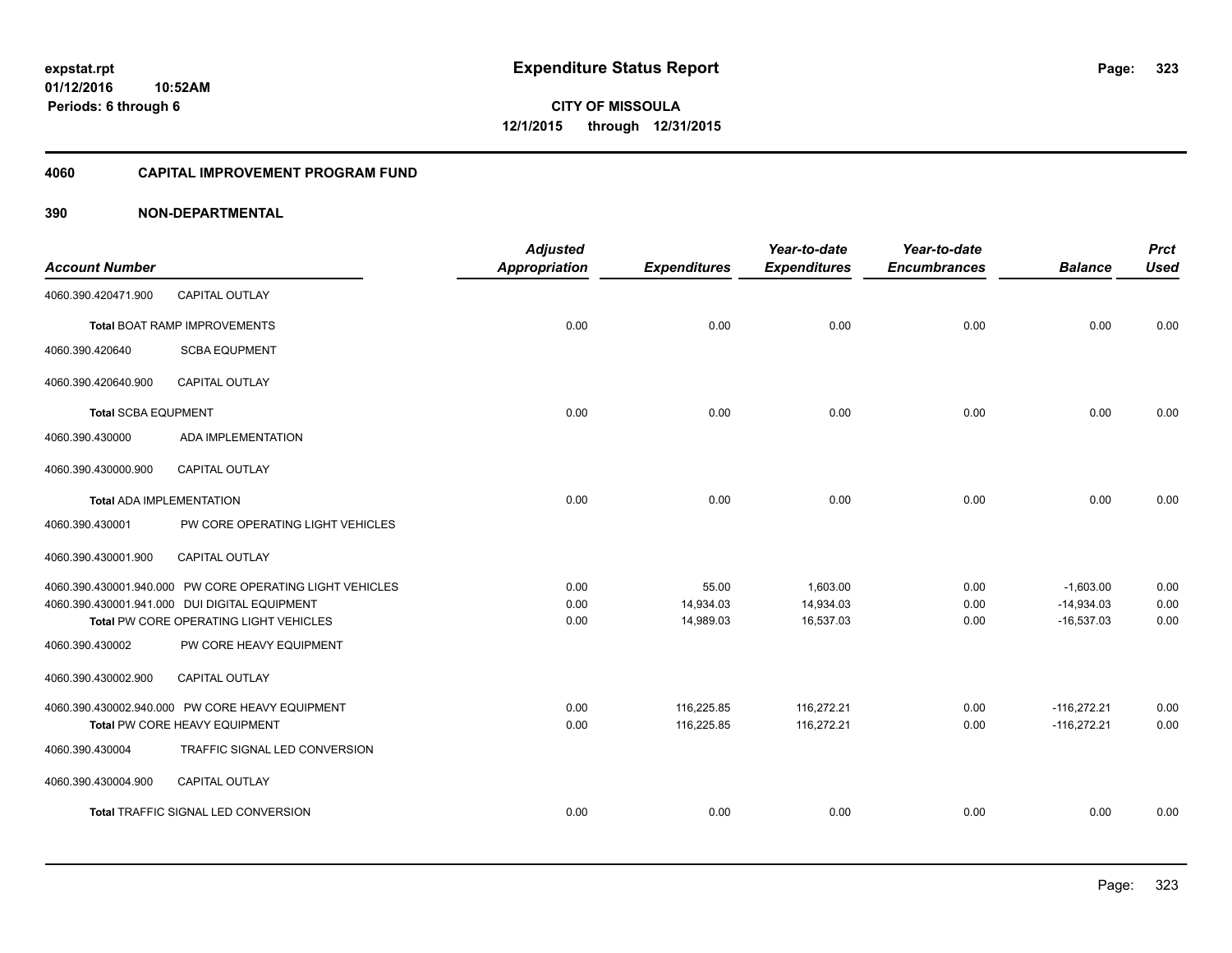## **4060 CAPITAL IMPROVEMENT PROGRAM FUND**

| <b>Account Number</b>        |                                                                                                    | <b>Adjusted</b><br><b>Appropriation</b> | <b>Expenditures</b> | Year-to-date<br><b>Expenditures</b> | Year-to-date<br><b>Encumbrances</b> | <b>Balance</b>             | <b>Prct</b><br><b>Used</b> |
|------------------------------|----------------------------------------------------------------------------------------------------|-----------------------------------------|---------------------|-------------------------------------|-------------------------------------|----------------------------|----------------------------|
| 4060.390.430013              | MAINTENANCE MANAGEMENT SYSTEM                                                                      |                                         |                     |                                     |                                     |                            |                            |
| 4060.390.430013.900          | <b>CAPITAL OUTLAY</b>                                                                              |                                         |                     |                                     |                                     |                            |                            |
|                              | <b>Total MAINTENANCE MANAGEMENT SYSTEM</b>                                                         | 0.00                                    | 0.00                | 0.00                                | 0.00                                | 0.00                       | 0.00                       |
| 4060.390.430221              | CENTRALIZED MAINT, TOOLS & FENCE                                                                   |                                         |                     |                                     |                                     |                            |                            |
| 4060.390.430221.900          | CAPITAL OUTLAY                                                                                     |                                         |                     |                                     |                                     |                            |                            |
|                              | 4060.390.430221.930.000 CENTRALIZED MAINT, TOOLS & FENCE<br>Total CENTRALIZED MAINT, TOOLS & FENCE | 0.00<br>0.00                            | 0.00<br>0.00        | 2,203.50<br>2,203.50                | 0.00<br>0.00                        | $-2,203.50$<br>$-2,203.50$ | 0.00<br>0.00               |
| 4060.390.430266              | <b>TRAFFIC CALMING</b>                                                                             |                                         |                     |                                     |                                     |                            |                            |
| 4060.390.430266.900          | <b>CAPITAL OUTLAY</b>                                                                              |                                         |                     |                                     |                                     |                            |                            |
| <b>Total TRAFFIC CALMING</b> |                                                                                                    | 0.00                                    | 0.00                | 0.00                                | 0.00                                | 0.00                       | 0.00                       |
| 4060.390.431401              | <b>GIS-AERIAL PHOTOGRAPHY</b>                                                                      |                                         |                     |                                     |                                     |                            |                            |
| 4060.390.431401.300          | PURCHASED SERVICES                                                                                 |                                         |                     |                                     |                                     |                            |                            |
|                              | Total GIS-AERIAL PHOTOGRAPHY                                                                       | 0.00                                    | 0.00                | 0.00                                | 0.00                                | 0.00                       | 0.00                       |
| 4060.390.440620              | ANIMAL CONTROL FACILITIES                                                                          |                                         |                     |                                     |                                     |                            |                            |
| 4060.390.440620.900          | <b>CAPITAL OUTLAY</b>                                                                              |                                         |                     |                                     |                                     |                            |                            |
|                              | 4060.390.440620.940.000 ANIMAL CONTROL RE-ROOF<br><b>Total ANIMAL CONTROL FACILITIES</b>           | 20,000.00<br>20,000.00                  | 0.00<br>0.00        | 0.00<br>0.00                        | 0.00<br>0.00                        | 20,000.00<br>20,000.00     | 0.00<br>0.00               |
| 4060.390.460001              | PARKS CORE OPERATING/LIGHT VEHICLES                                                                |                                         |                     |                                     |                                     |                            |                            |
| 4060.390.460001.900          | CAPITAL OUTLAY                                                                                     |                                         |                     |                                     |                                     |                            |                            |
|                              | 4060.390.460001.940.000 PARKS CORE OPERATING LIGHT VEHICLES                                        | 0.00                                    | 0.00                | 39,170.00                           | 0.00                                | $-39,170.00$               | 0.00                       |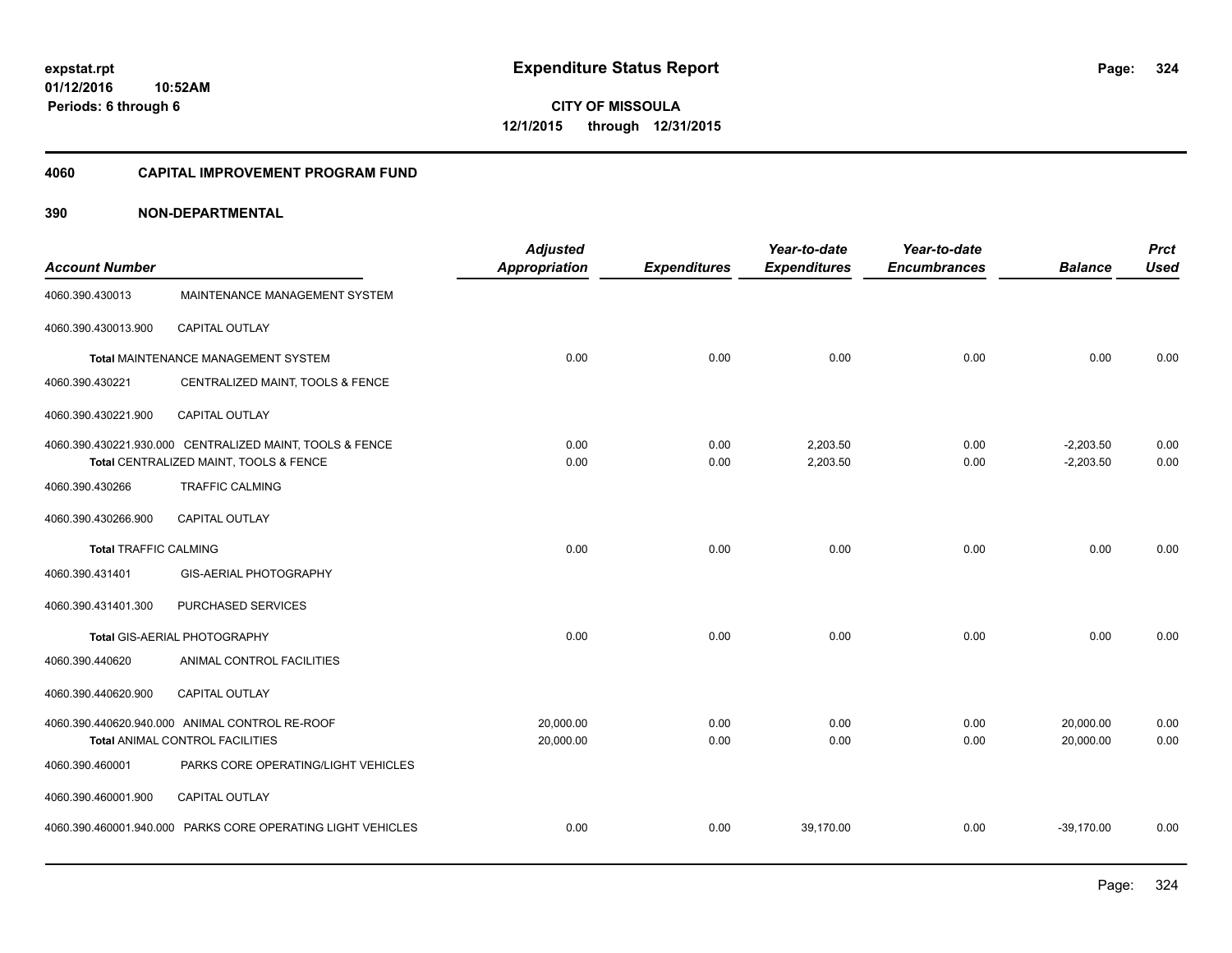## **4060 CAPITAL IMPROVEMENT PROGRAM FUND**

| <b>Account Number</b>         |                                           | <b>Adjusted</b><br><b>Appropriation</b> | <b>Expenditures</b> | Year-to-date<br><b>Expenditures</b> | Year-to-date<br><b>Encumbrances</b> | <b>Balance</b> | <b>Prct</b><br><b>Used</b> |
|-------------------------------|-------------------------------------------|-----------------------------------------|---------------------|-------------------------------------|-------------------------------------|----------------|----------------------------|
|                               | Total PARKS CORE OPERATING/LIGHT VEHICLES | 0.00                                    | 0.00                | 39,170.00                           | 0.00                                | $-39,170.00$   | 0.00                       |
| 4060.390.460002               | PARKS CORE HEAVY EQUIPMENT                |                                         |                     |                                     |                                     |                |                            |
| 4060.390.460002.900           | CAPITAL OUTLAY                            |                                         |                     |                                     |                                     |                |                            |
|                               | Total PARKS CORE HEAVY EQUIPMENT          | 0.00                                    | 0.00                | 0.00                                | 0.00                                | 0.00           | 0.00                       |
| 4060.390.460400               | PARK MAINTENANCE & IMPROVEMENTS           |                                         |                     |                                     |                                     |                |                            |
| 4060.390.460400.100           | PERSONAL SERVICES                         |                                         |                     |                                     |                                     |                |                            |
|                               | <b>Total PERSONAL SERVICES</b>            | 0.00                                    | 0.00                | 0.00                                | 0.00                                | 0.00           | 0.00                       |
| 4060.390.460400.900           | CAPITAL OUTLAY                            |                                         |                     |                                     |                                     |                |                            |
|                               | Total PARK MAINTENANCE & IMPROVEMENTS     | 0.00                                    | 0.00                | 0.00                                | 0.00                                | 0.00           | 0.00                       |
| 4060.390.460432               | <b>AQUATICS SUPPORT</b>                   |                                         |                     |                                     |                                     |                |                            |
| 4060.390.460432.900           | <b>CAPITAL OUTLAY</b>                     |                                         |                     |                                     |                                     |                |                            |
| <b>Total AQUATICS SUPPORT</b> |                                           | 0.00                                    | 0.00                | 0.00                                | 0.00                                | 0.00           | 0.00                       |
| 4060.390.460438               | MCCORMICK PARK SITE PLAN                  |                                         |                     |                                     |                                     |                |                            |
| 4060.390.460438.900           | <b>CAPITAL OUTLAY</b>                     |                                         |                     |                                     |                                     |                |                            |
|                               | Total MCCORMICK PARK SITE PLAN            | 0.00                                    | 0.00                | 0.00                                | 0.00                                | 0.00           | 0.00                       |
| 4060.390.460451               | ART MUSEUM DEBT SERVICE                   |                                         |                     |                                     |                                     |                |                            |
| 4060.390.460451.600           | <b>DEBT SERVICE</b>                       |                                         |                     |                                     |                                     |                |                            |
|                               | Total ART MUSEUM DEBT SERVICE             | 0.00                                    | 0.00                | 0.00                                | 0.00                                | 0.00           | 0.00                       |
| 4060.390.460452               | <b>ART MUSEUM</b>                         |                                         |                     |                                     |                                     |                |                            |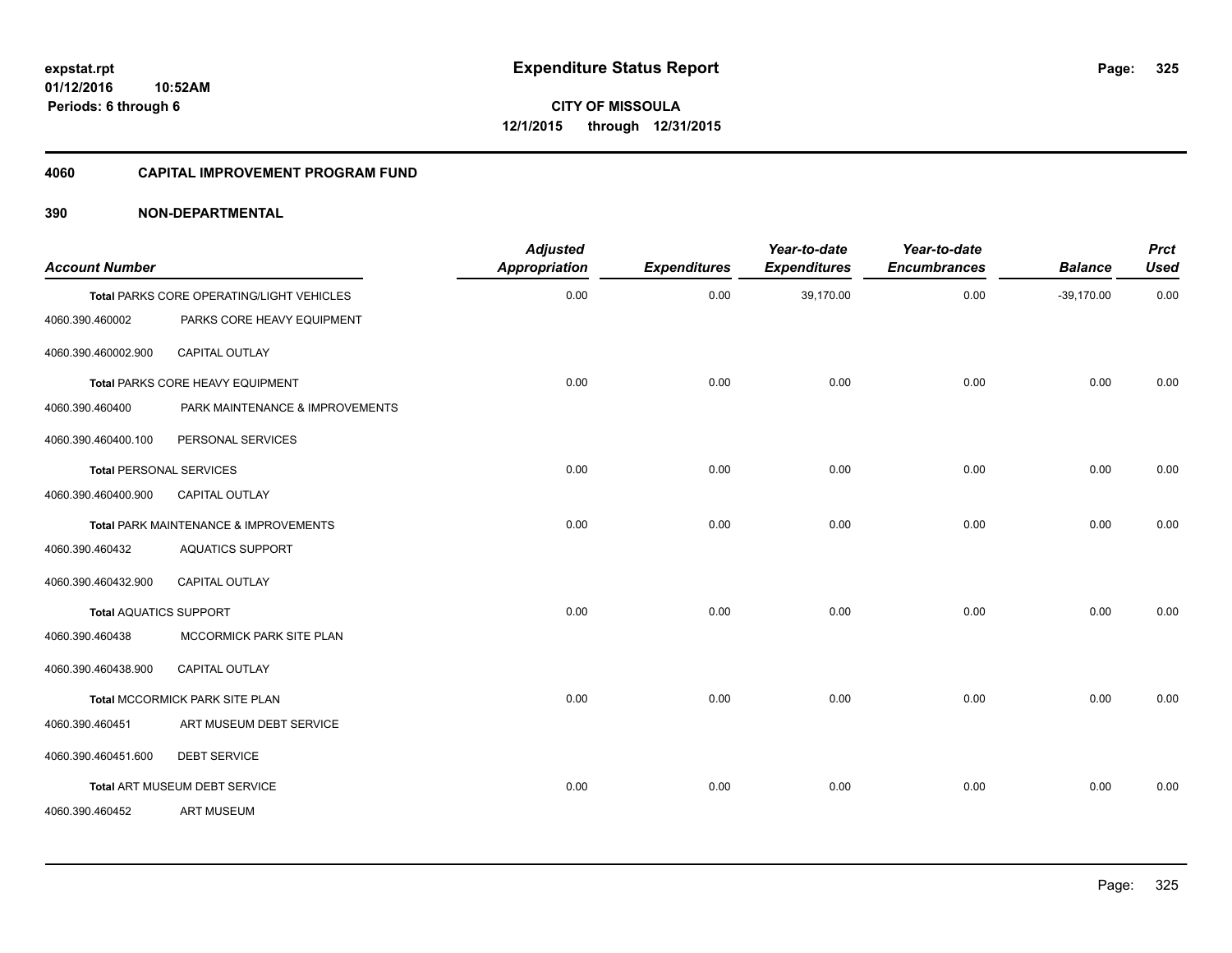### **4060 CAPITAL IMPROVEMENT PROGRAM FUND**

| <b>Account Number</b>                                                                                    | <b>Adjusted</b><br><b>Appropriation</b> | <b>Expenditures</b>    | Year-to-date<br><b>Expenditures</b> | Year-to-date<br><b>Encumbrances</b> | <b>Balance</b>             | <b>Prct</b><br><b>Used</b> |
|----------------------------------------------------------------------------------------------------------|-----------------------------------------|------------------------|-------------------------------------|-------------------------------------|----------------------------|----------------------------|
| <b>CAPITAL OUTLAY</b><br>4060.390.460452.900                                                             |                                         |                        |                                     |                                     |                            |                            |
| 4060.390.460452.930.000 MAM ART PARK<br><b>Total ART MUSEUM</b>                                          | 0.00<br>0.00                            | 2,978.64<br>2,978.64   | 2.978.64<br>2,978.64                | 0.00<br>0.00                        | $-2.978.64$<br>$-2,978.64$ | 0.00<br>0.00               |
| 50 METER POOL IMPROVEMENTS<br>4060.390.460485                                                            |                                         |                        |                                     |                                     |                            |                            |
| 4060.390.460485.900<br><b>CAPITAL OUTLAY</b>                                                             |                                         |                        |                                     |                                     |                            |                            |
| Total 50 METER POOL IMPROVEMENTS                                                                         | 0.00                                    | 0.00                   | 0.00                                | 0.00                                | 0.00                       | 0.00                       |
| 4060.390.460507<br><b>METER CONVERSION</b>                                                               |                                         |                        |                                     |                                     |                            |                            |
| <b>CAPITAL OUTLAY</b><br>4060.390.460507.900                                                             |                                         |                        |                                     |                                     |                            |                            |
| <b>Total METER CONVERSION</b>                                                                            | 0.00                                    | 0.00                   | 0.00                                | 0.00                                | 0.00                       | 0.00                       |
| AQUATICS GEN FUND DEBT SERVICE<br>4060.390.490100                                                        |                                         |                        |                                     |                                     |                            |                            |
| <b>DEBT SERVICE</b><br>4060.390.490100.600                                                               |                                         |                        |                                     |                                     |                            |                            |
| 4060.390.490100.610.000 FY08 AQUATICS GEN FUND DEBT SVS/PRINCIPL                                         | 85,000.00                               | 0.00                   | 0.00                                | 0.00                                | 85,000.00                  | 0.00                       |
| 4060.390.490100.620.000 FY08 AQUATICS GEN FUND DEBT SVS/INTEREST<br>Total AQUATICS GEN FUND DEBT SERVICE | 45,641.00<br>130,641.00                 | 22,820.63<br>22,820.63 | 22,820.63<br>22,820.63              | 0.00<br>0.00                        | 22,820.37<br>107,820.37    | 50.00<br>17.47             |
| 50 METER POOL DEBT SERVICE<br>4060.390.490101                                                            |                                         |                        |                                     |                                     |                            |                            |
| <b>DEBT SERVICE</b><br>4060.390.490101.600                                                               |                                         |                        |                                     |                                     |                            |                            |
| 4060.390.490101.610.000 50 METER POOL DEBT SERVICE                                                       | 35,000.00                               | 0.00                   | 0.00                                | 0.00                                | 35,000.00                  | 0.00                       |
| 4060.390.490101.620.000 50 METER POOL DEBT SERVICE/INTEREST                                              | 23,825.00                               | 12,262.50              | 12,262.50                           | 0.00                                | 11.562.50                  | 51.47                      |
| Total 50 METER POOL DEBT SERVICE                                                                         | 58,825.00                               | 12,262.50              | 12,262.50                           | 0.00                                | 46,562.50                  | 20.85                      |
| 2010C ENERGY BONDS DEBT SERVICE<br>4060.390.490102                                                       |                                         |                        |                                     |                                     |                            |                            |
| <b>DEBT SERVICE</b><br>4060.390.490102.600                                                               |                                         |                        |                                     |                                     |                            |                            |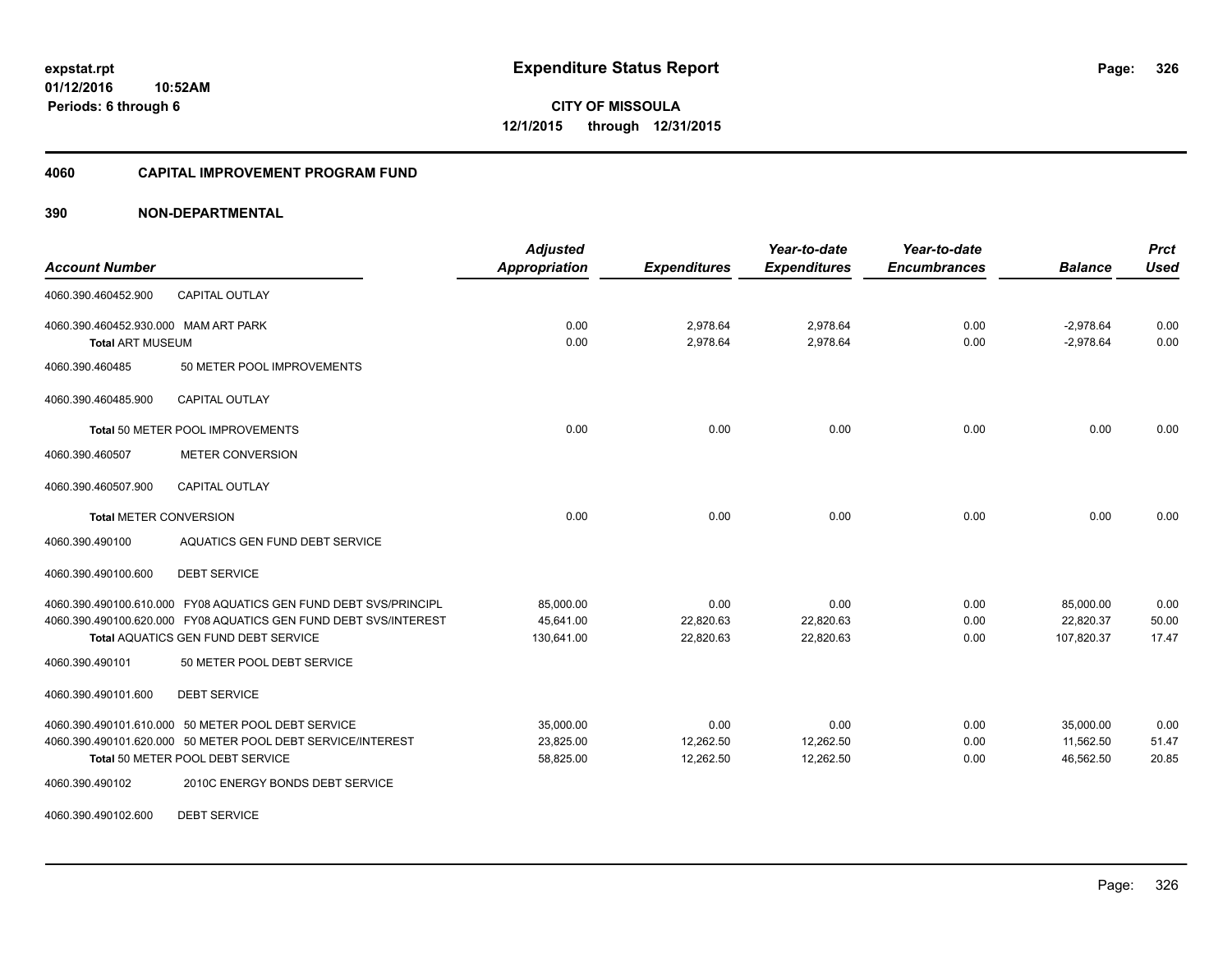### **4060 CAPITAL IMPROVEMENT PROGRAM FUND**

| <b>Account Number</b>                                       | <b>Adjusted</b><br><b>Appropriation</b> | <b>Expenditures</b> | Year-to-date<br><b>Expenditures</b> | Year-to-date<br><b>Encumbrances</b> | <b>Balance</b> | <b>Prct</b><br><b>Used</b> |
|-------------------------------------------------------------|-----------------------------------------|---------------------|-------------------------------------|-------------------------------------|----------------|----------------------------|
|                                                             |                                         |                     |                                     |                                     |                |                            |
| 4060.390.490102.610.000 PRINCIPAL-2010C BONDS               | 60,000.00                               | 0.00                | 0.00                                | 0.00                                | 60,000.00      | 0.00                       |
| 4060.390.490102.620.000 INTEREST / SERVICE FEES-2010C BONDS | 22,925.00                               | 11,812.50           | 11,812.50                           | 0.00                                | 11,112.50      | 51.53                      |
| Total 2010C ENERGY BONDS DEBT SERVICE                       | 82,925.00                               | 11,812.50           | 11,812.50                           | 0.00                                | 71,112.50      | 14.24                      |
| 2010A REFUNDING DEBT SERVICE<br>4060.390.490103             |                                         |                     |                                     |                                     |                |                            |
| <b>DEBT SERVICE</b><br>4060.390.490103.600                  |                                         |                     |                                     |                                     |                |                            |
| 4060.390.490103.610.000 PRINCIPAL                           | 110,000.00                              | 0.00                | 0.00                                | 0.00                                | 110,000.00     | 0.00                       |
| 4060.390.490103.620.000 INTEREST / SERVICE FEES             | 19,813.00                               | 9,906.25            | 10,256.25                           | 0.00                                | 9,556.75       | 51.77                      |
| Total 2010A REFUNDING DEBT SERVICE                          | 129,813.00                              | 9,906.25            | 10,256.25                           | 0.00                                | 119,556.75     | 7.90                       |
| 4060.390.490429<br>07 FIRE BOND DEBT SVS \$680,000          |                                         |                     |                                     |                                     |                |                            |
| 4060.390.490429.600<br><b>DEBT SERVICE</b>                  |                                         |                     |                                     |                                     |                |                            |
| 4060.390.490429.610.000 PRINCIPAL                           | 35,000.00                               | 0.00                | 0.00                                | 0.00                                | 35,000.00      | 0.00                       |
| 4060.390.490429.620.000 INTEREST / SERVICE FEES             | 18,705.00                               | 9,352.50            | 9,702.50                            | 0.00                                | 9,002.50       | 51.87                      |
| Total 07 FIRE BOND DEBT SVS \$680,000                       | 53,705.00                               | 9,352.50            | 9,702.50                            | 0.00                                | 44,002.50      | 18.07                      |
| FY09 FINANCED CORE EQUIPMENT<br>4060.390.490504             |                                         |                     |                                     |                                     |                |                            |
| <b>PURCHASED SERVICES</b><br>4060.390.490504.300            |                                         |                     |                                     |                                     |                |                            |
| <b>Total PURCHASED SERVICES</b>                             | 0.00                                    | 0.00                | 0.00                                | 0.00                                | 0.00           | 0.00                       |
| 4060.390.490504.600<br><b>DEBT SERVICE</b>                  |                                         |                     |                                     |                                     |                |                            |
| 4060.390.490504.610.000 FY09 CORE FINANCED EQUIP-PRINCIPAL  | 305,191.00                              | 119,406.04          | 187,912.37                          | 0.00                                | 117,278.63     | 61.57                      |
| 4060.390.490504.620.000 FY09 FINANCED CORE EQUIP-INTEREST   | 61,927.00                               | 39,387.82           | 61,927.31                           | 0.00                                | $-0.31$        | 100.00                     |
| Total FY09 FINANCED CORE EQUIPMENT                          | 367,118.00                              | 158,793.86          | 249,839.68                          | 0.00                                | 117,278.32     | 68.05                      |
| <b>CORE FINANCED EQUIPMENT</b><br>4060.390.490506           |                                         |                     |                                     |                                     |                |                            |
| <b>DEBT SERVICE</b><br>4060.390.490506.600                  |                                         |                     |                                     |                                     |                |                            |
| Total CORE FINANCED EQUIPMENT                               | 0.00                                    | 0.00                | 0.00                                | 0.00                                | 0.00           | 0.00                       |
|                                                             |                                         |                     |                                     |                                     |                |                            |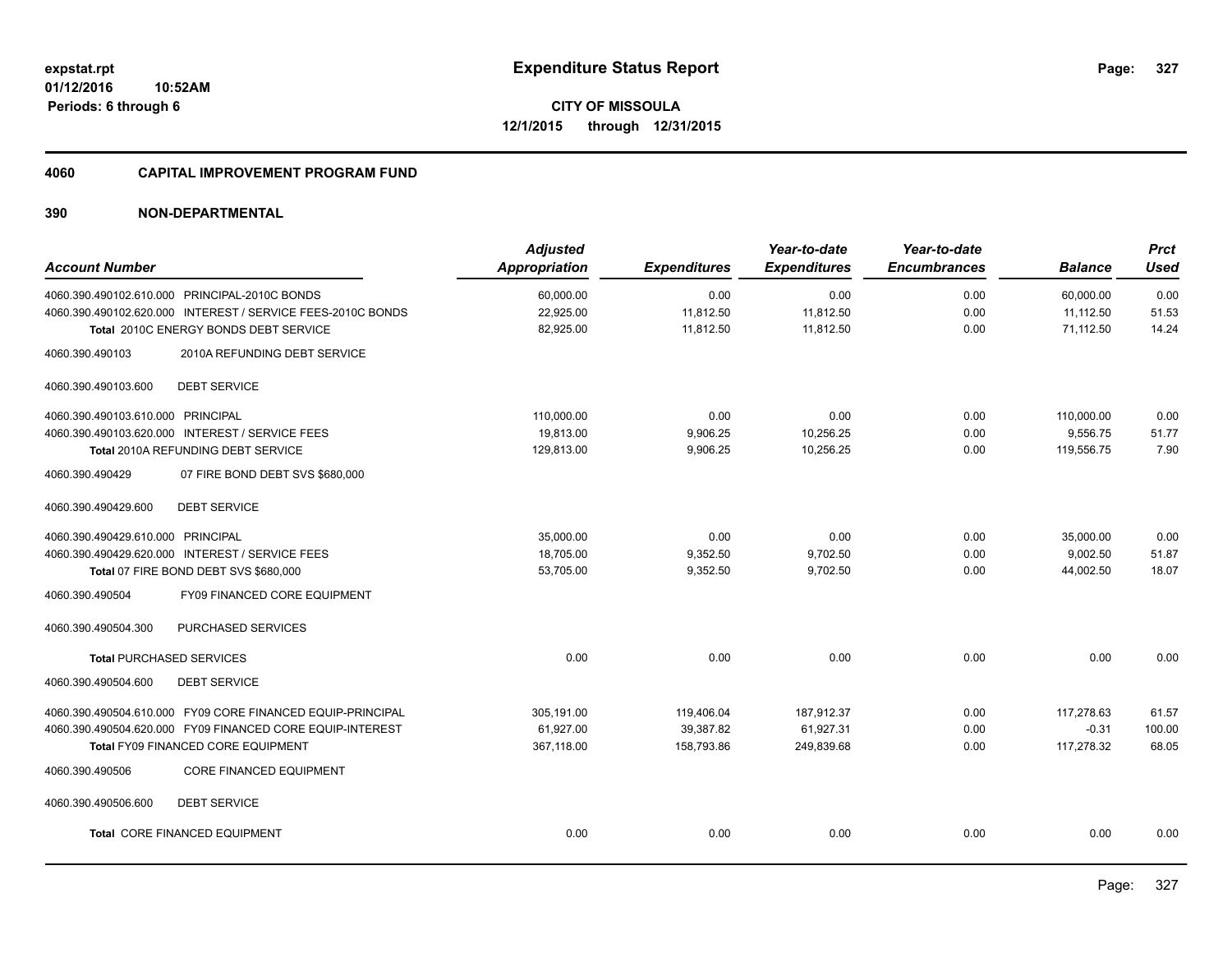## **01/12/2016 10:52AM Periods: 6 through 6**

**CITY OF MISSOULA 12/1/2015 through 12/31/2015**

## **4060 CAPITAL IMPROVEMENT PROGRAM FUND**

| <b>Account Number</b>          |                          | <b>Adjusted</b><br><b>Appropriation</b> | <b>Expenditures</b> | Year-to-date<br><b>Expenditures</b> | Year-to-date<br><b>Encumbrances</b> | <b>Balance</b> | <b>Prct</b><br><b>Used</b> |
|--------------------------------|--------------------------|-----------------------------------------|---------------------|-------------------------------------|-------------------------------------|----------------|----------------------------|
| 4060.390.510110                | <b>MERCHANT SERVICES</b> |                                         |                     |                                     |                                     |                |                            |
| 4060.390.510110.500            | <b>FIXED CHARGES</b>     |                                         |                     |                                     |                                     |                |                            |
| <b>Total MERCHANT SERVICES</b> |                          | 0.00                                    | 0.00                | 0.00                                | 0.00                                | 0.00           | 0.00                       |
| 4060.390.521001                | <b>TRANSFER TO CIP</b>   |                                         |                     |                                     |                                     |                |                            |
| 4060.390.521001.800            | OTHER OBJECTS            |                                         |                     |                                     |                                     |                |                            |
| <b>Total TRANSFER TO CIP</b>   |                          | 0.00                                    | 0.00                | 0.00                                | 0.00                                | 0.00           | 0.00                       |
| <b>Total NON-DEPARTMENTAL</b>  |                          | 1,084,565.00                            | 460,011.20          | 836,453.76                          | 0.00                                | 248,111.24     | 77.12                      |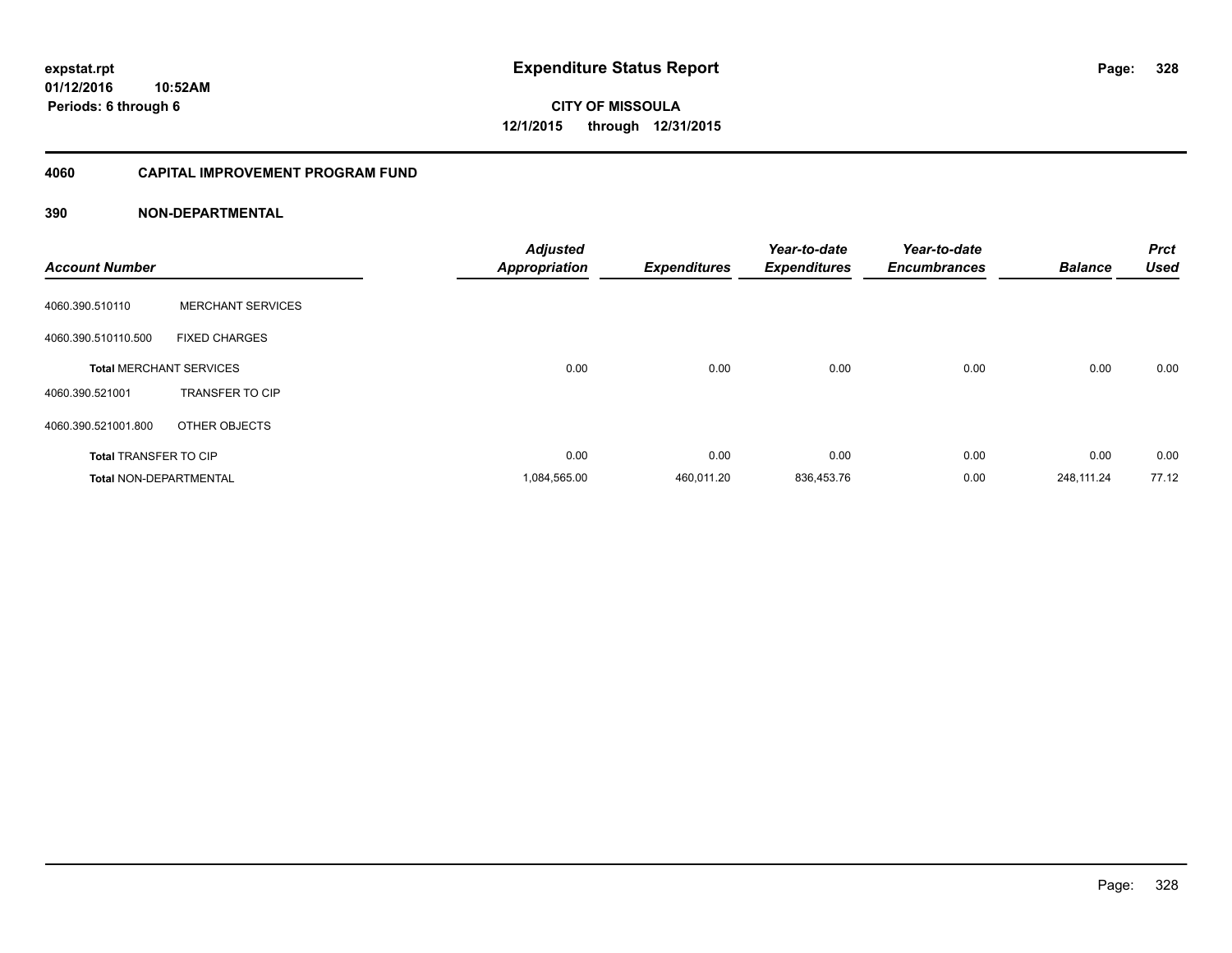#### **4060 CAPITAL IMPROVEMENT PROGRAM FUND**

## **391 ENERGY PERFORMANCE PROJ.**

| <b>Account Number</b> |                                           | <b>Adjusted</b><br><b>Appropriation</b> | <b>Expenditures</b> | Year-to-date<br><b>Expenditures</b> | Year-to-date<br><b>Encumbrances</b> | <b>Balance</b> | <b>Prct</b><br><b>Used</b> |
|-----------------------|-------------------------------------------|-----------------------------------------|---------------------|-------------------------------------|-------------------------------------|----------------|----------------------------|
| 4060.391.411242       | COUNCIL CHAMBERS HVAC                     |                                         |                     |                                     |                                     |                |                            |
| 4060.391.411242.900   | <b>CAPITAL OUTLAY</b>                     |                                         |                     |                                     |                                     |                |                            |
|                       | Total COUNCIL CHAMBERS HVAC               | 0.00                                    | 0.00                | 0.00                                | 0.00                                | 0.00           | 0.00                       |
| 4060.391.411257       | JCI-CONSTRUCTION AND M&V                  |                                         |                     |                                     |                                     |                |                            |
| 4060.391.411257.300   | PURCHASED SERVICES                        |                                         |                     |                                     |                                     |                |                            |
|                       | Total JCI-CONSTRUCTION AND M&V            | 0.00                                    | 0.00                | 0.00                                | 0.00                                | 0.00           | 0.00                       |
| 4060.391.411258       | PARKS EXTERIOR TRAIL LIGHTING(ARRA)       |                                         |                     |                                     |                                     |                |                            |
| 4060.391.411258.900   | <b>CAPITAL OUTLAY</b>                     |                                         |                     |                                     |                                     |                |                            |
|                       | Total PARKS EXTERIOR TRAIL LIGHTING(ARRA) | 0.00                                    | 0.00                | 0.00                                | 0.00                                | 0.00           | 0.00                       |
| 4060.391.420421       | FIRE STATION #1 HVAC SYSTEM               |                                         |                     |                                     |                                     |                |                            |
| 4060.391.420421.900   | <b>CAPITAL OUTLAY</b>                     |                                         |                     |                                     |                                     |                |                            |
|                       | Total FIRE STATION #1 HVAC SYSTEM         | 0.00                                    | 0.00                | 0.00                                | 0.00                                | 0.00           | 0.00                       |
| 4060.391.510110       | <b>MERCHANT SERVICES</b>                  |                                         |                     |                                     |                                     |                |                            |
| 4060.391.510110.500   | <b>FIXED CHARGES</b>                      |                                         |                     |                                     |                                     |                |                            |
|                       | Total ENERGY PERFORMANCE PROJ.            | 0.00                                    | 0.00                | 0.00                                | 0.00                                | 0.00           | 0.00                       |
|                       | Total CAPITAL IMPROVEMENT PROGRAM FUND    | 1,084,565.00                            | 460,011.20          | 836,453.76                          | 0.00                                | 248,111.24     | 77.12                      |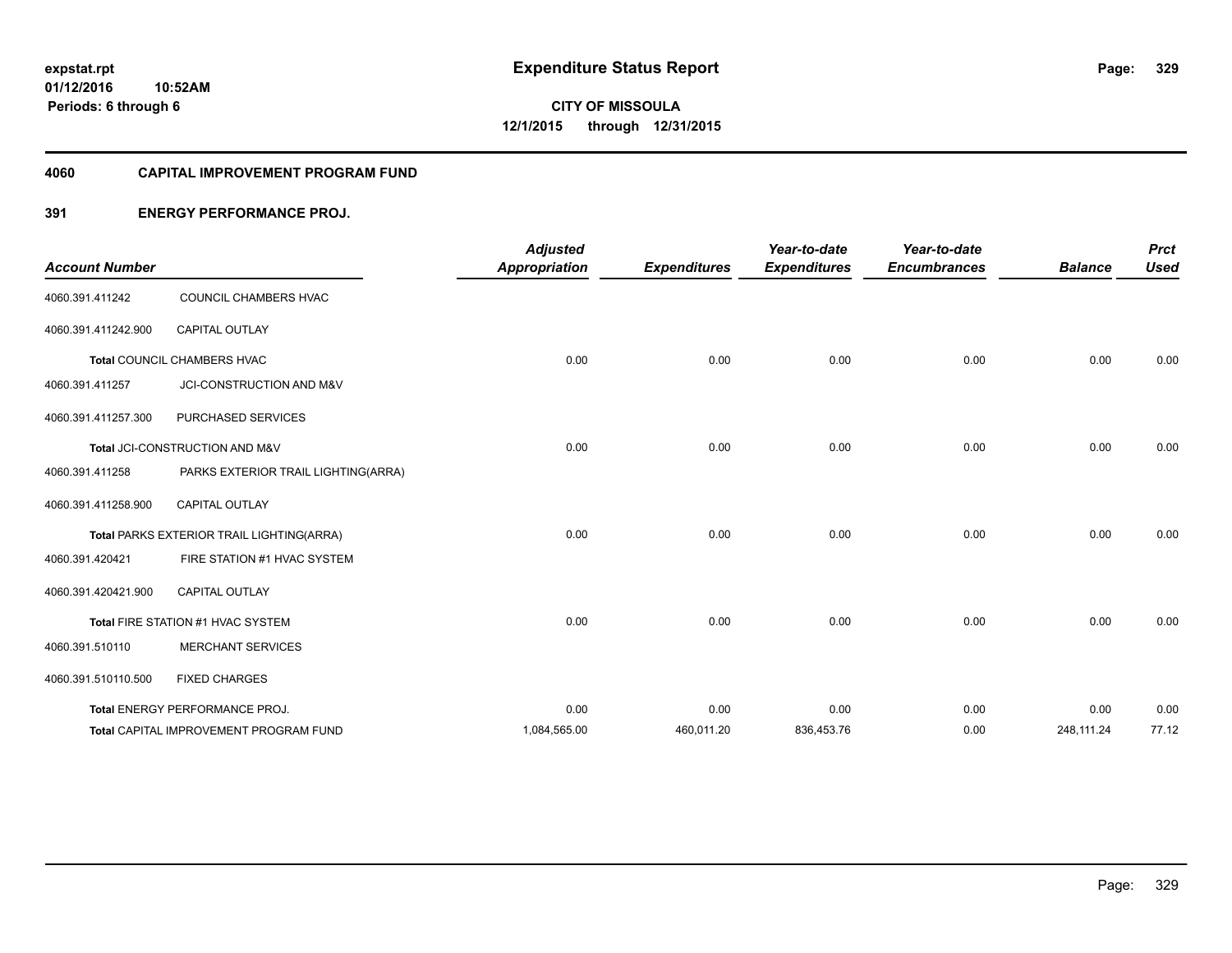**330**

**01/12/2016 10:52AM Periods: 6 through 6**

**CITY OF MISSOULA 12/1/2015 through 12/31/2015**

## **4130 1997 G O BOND OPEN SPACE PURCHASE FUND**

| <b>Account Number</b>                             |                                              | <b>Adjusted</b><br><b>Appropriation</b> | <b>Expenditures</b> | Year-to-date<br><b>Expenditures</b> | Year-to-date<br><b>Encumbrances</b> | <b>Balance</b>           | <b>Prct</b><br><b>Used</b> |
|---------------------------------------------------|----------------------------------------------|-----------------------------------------|---------------------|-------------------------------------|-------------------------------------|--------------------------|----------------------------|
| 4130.390.460480                                   | VANDALISM                                    |                                         |                     |                                     |                                     |                          |                            |
| 4130.390.460480.800                               | OTHER OBJECTS                                |                                         |                     |                                     |                                     |                          |                            |
| <b>Total OTHER OBJECTS</b>                        |                                              | 0.00                                    | 0.00                | 0.00                                | 0.00                                | 0.00                     | 0.00                       |
| 4130.390.460480.900                               | <b>CAPITAL OUTLAY</b>                        |                                         |                     |                                     |                                     |                          |                            |
| 4130.390.460480.930.000<br><b>Total VANDALISM</b> | <b>IMPROVEMENTS</b>                          | 375,602.00<br>375,602.00                | 0.00<br>0.00        | 0.00<br>0.00                        | 0.00<br>0.00                        | 375,602.00<br>375,602.00 | 0.00<br>0.00               |
| 4130.390.510110                                   | <b>MERCHANT SERVICES</b>                     |                                         |                     |                                     |                                     |                          |                            |
| 4130.390.510110.500                               | <b>FIXED CHARGES</b>                         |                                         |                     |                                     |                                     |                          |                            |
|                                                   | <b>Total MERCHANT SERVICES</b>               | 0.00                                    | 0.00                | 0.00                                | 0.00                                | 0.00                     | 0.00                       |
|                                                   | Total 1997 G O BOND OPEN SPACE PURCHASE FUND | 375,602.00                              | 0.00                | 0.00                                | 0.00                                | 375,602.00               | 0.00                       |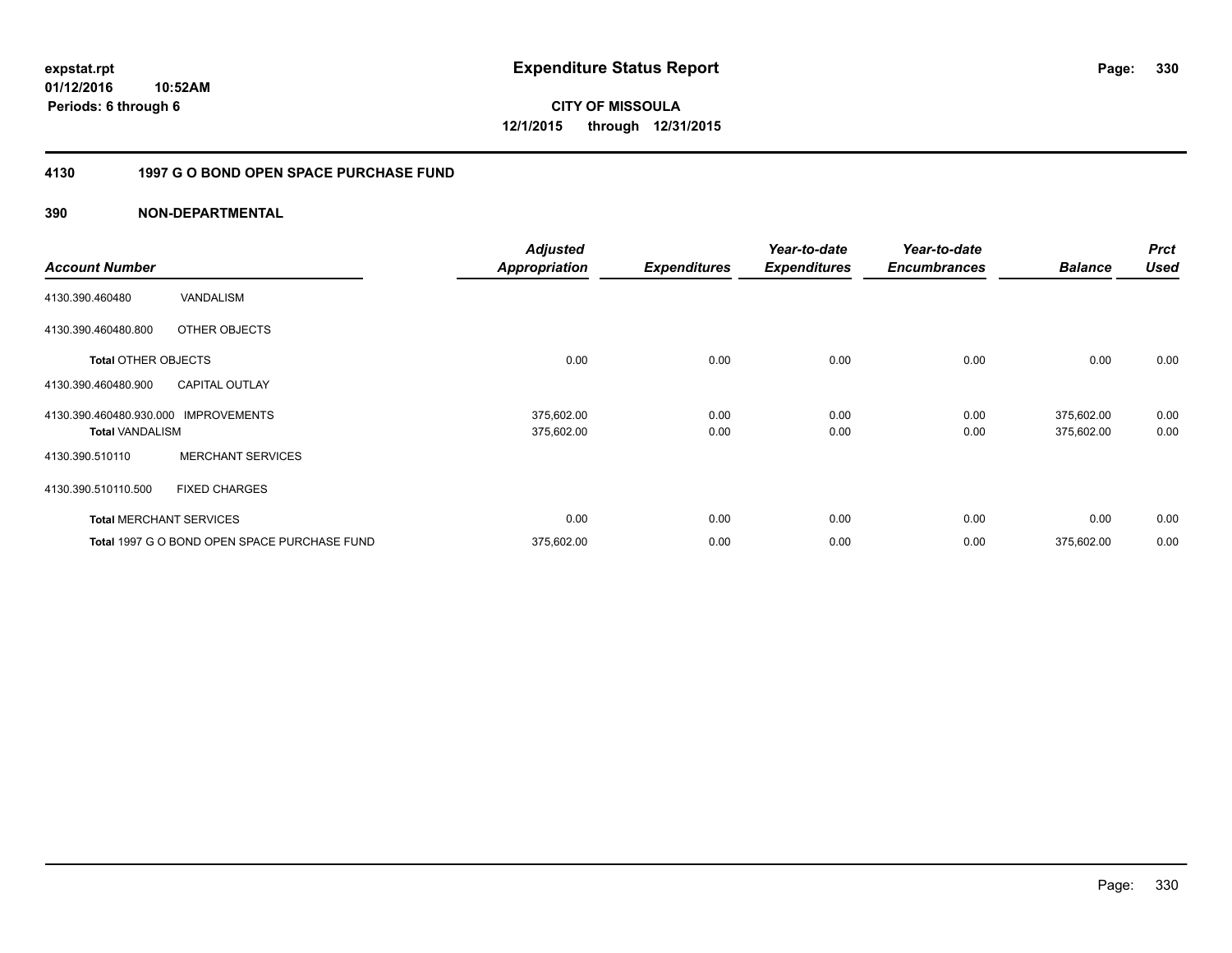## **4196 NEW FIRE STATION GO BOND**

## **300 FIRE**

| <b>Account Number</b>      |                                       | <b>Adjusted</b><br><b>Appropriation</b> | <b>Expenditures</b> | Year-to-date<br><b>Expenditures</b> | Year-to-date<br><b>Encumbrances</b> | <b>Balance</b> | <b>Prct</b><br><b>Used</b> |
|----------------------------|---------------------------------------|-----------------------------------------|---------------------|-------------------------------------|-------------------------------------|----------------|----------------------------|
| 4196.300.420420            | <b>FACILITY</b>                       |                                         |                     |                                     |                                     |                |                            |
| 4196.300.420420.800        | <b>OTHER OBJECTS</b>                  |                                         |                     |                                     |                                     |                |                            |
| <b>Total OTHER OBJECTS</b> |                                       | 0.00                                    | 0.00                | 0.00                                | 0.00                                | 0.00           | 0.00                       |
| 4196.300.420420.900        | <b>CAPITAL OUTLAY</b>                 |                                         |                     |                                     |                                     |                |                            |
| <b>Total FACILITY</b>      |                                       | 0.00                                    | 0.00                | 0.00                                | 0.00                                | 0.00           | 0.00                       |
| 4196.300.510110            | <b>MERCHANT SERVICES</b>              |                                         |                     |                                     |                                     |                |                            |
| 4196.300.510110.500        | <b>FIXED CHARGES</b>                  |                                         |                     |                                     |                                     |                |                            |
| <b>Total FIXED CHARGES</b> |                                       | 0.00                                    | 0.00                | 0.00                                | 0.00                                | 0.00           | 0.00                       |
|                            | <b>Total NEW FIRE STATION GO BOND</b> | 0.00                                    | 0.00                | 0.00                                | 0.00                                | 0.00           | 0.00                       |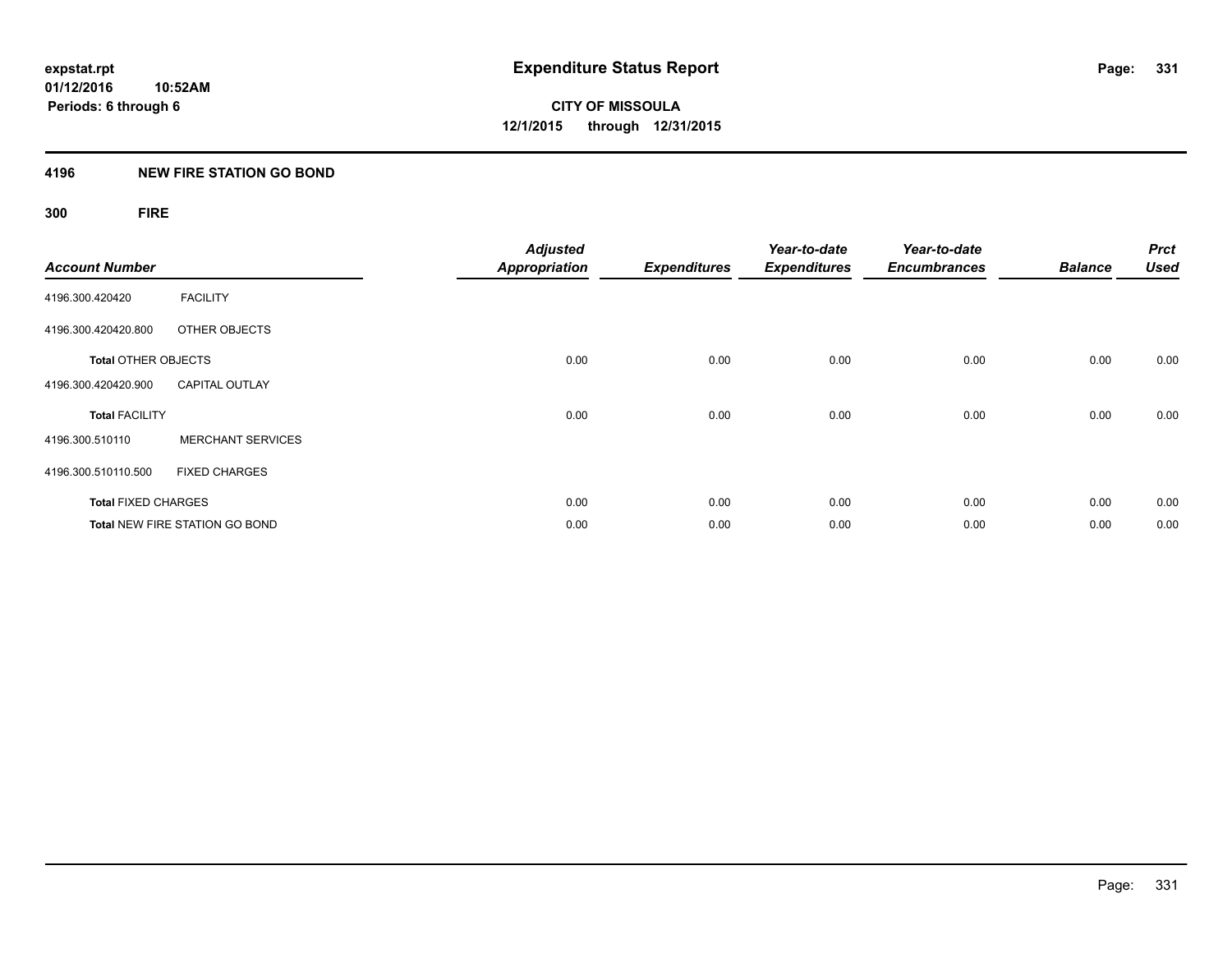## **4450 S/C CONSTRUCTION FUND FOR FY06**

| <b>Account Number</b> |                                             | <b>Adjusted</b><br>Appropriation | <b>Expenditures</b> | Year-to-date<br><b>Expenditures</b> | Year-to-date<br><b>Encumbrances</b> | <b>Balance</b> | <b>Prct</b><br><b>Used</b> |
|-----------------------|---------------------------------------------|----------------------------------|---------------------|-------------------------------------|-------------------------------------|----------------|----------------------------|
| 4450.280.510110       | <b>MERCHANT SERVICES</b>                    |                                  |                     |                                     |                                     |                |                            |
| 4450.280.510110.500   | <b>FIXED CHARGES</b>                        |                                  |                     |                                     |                                     |                |                            |
|                       | <b>Total MERCHANT SERVICES</b>              | 0.00                             | 0.00                | 0.00                                | 0.00                                | 0.00           | 0.00                       |
| 4450.280.521000       | INTERFUND OPERATING TRANSFERS               |                                  |                     |                                     |                                     |                |                            |
| 4450.280.521000.800   | OTHER OBJECTS                               |                                  |                     |                                     |                                     |                |                            |
|                       | <b>Total INTERFUND OPERATING TRANSFERS</b>  | 0.00                             | 0.00                | 0.00                                | 0.00                                | 0.00           | 0.00                       |
|                       | <b>Total S/C CONSTRUCTION FUND FOR FY06</b> | 0.00                             | 0.00                | 0.00                                | 0.00                                | 0.00           | 0.00                       |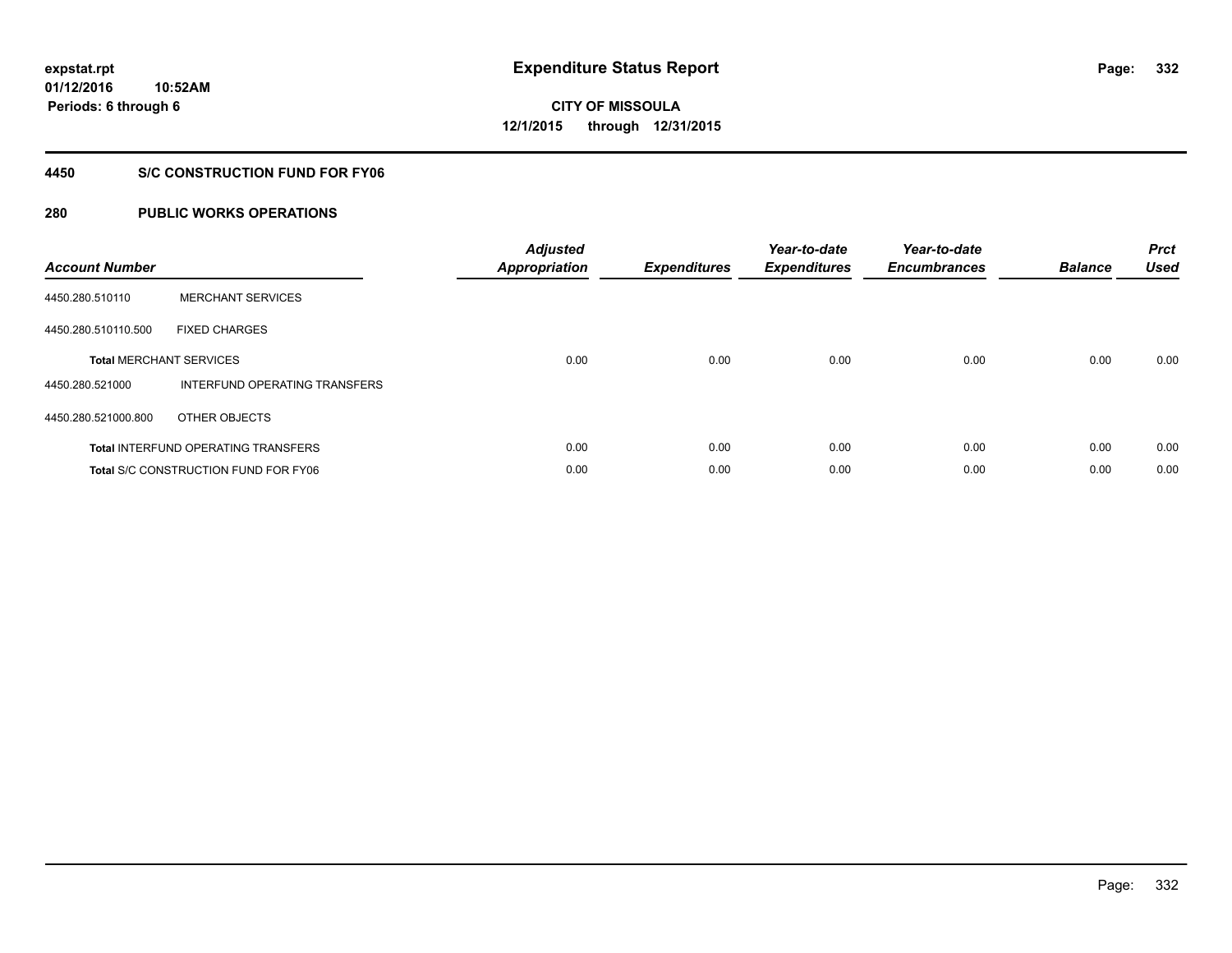## **4451 FY07 S/C BOND FUND**

| <b>Account Number</b>    |                                            | <b>Adjusted</b><br>Appropriation | <b>Expenditures</b> | Year-to-date<br><b>Expenditures</b> | Year-to-date<br><b>Encumbrances</b> | <b>Balance</b> | <b>Prct</b><br><b>Used</b> |
|--------------------------|--------------------------------------------|----------------------------------|---------------------|-------------------------------------|-------------------------------------|----------------|----------------------------|
| 4451.280.510110          | <b>MERCHANT SERVICES</b>                   |                                  |                     |                                     |                                     |                |                            |
| 4451.280.510110.500      | <b>FIXED CHARGES</b>                       |                                  |                     |                                     |                                     |                |                            |
|                          | <b>Total MERCHANT SERVICES</b>             | 0.00                             | 0.00                | 0.00                                | 0.00                                | 0.00           | 0.00                       |
| 4451.280.521000          | INTERFUND OPERATING TRANSFERS              |                                  |                     |                                     |                                     |                |                            |
| 4451.280.521000.800      | OTHER OBJECTS                              |                                  |                     |                                     |                                     |                |                            |
|                          | <b>Total INTERFUND OPERATING TRANSFERS</b> | 0.00                             | 0.00                | 0.00                                | 0.00                                | 0.00           | 0.00                       |
| Total FY07 S/C BOND FUND |                                            | 0.00                             | 0.00                | 0.00                                | 0.00                                | 0.00           | 0.00                       |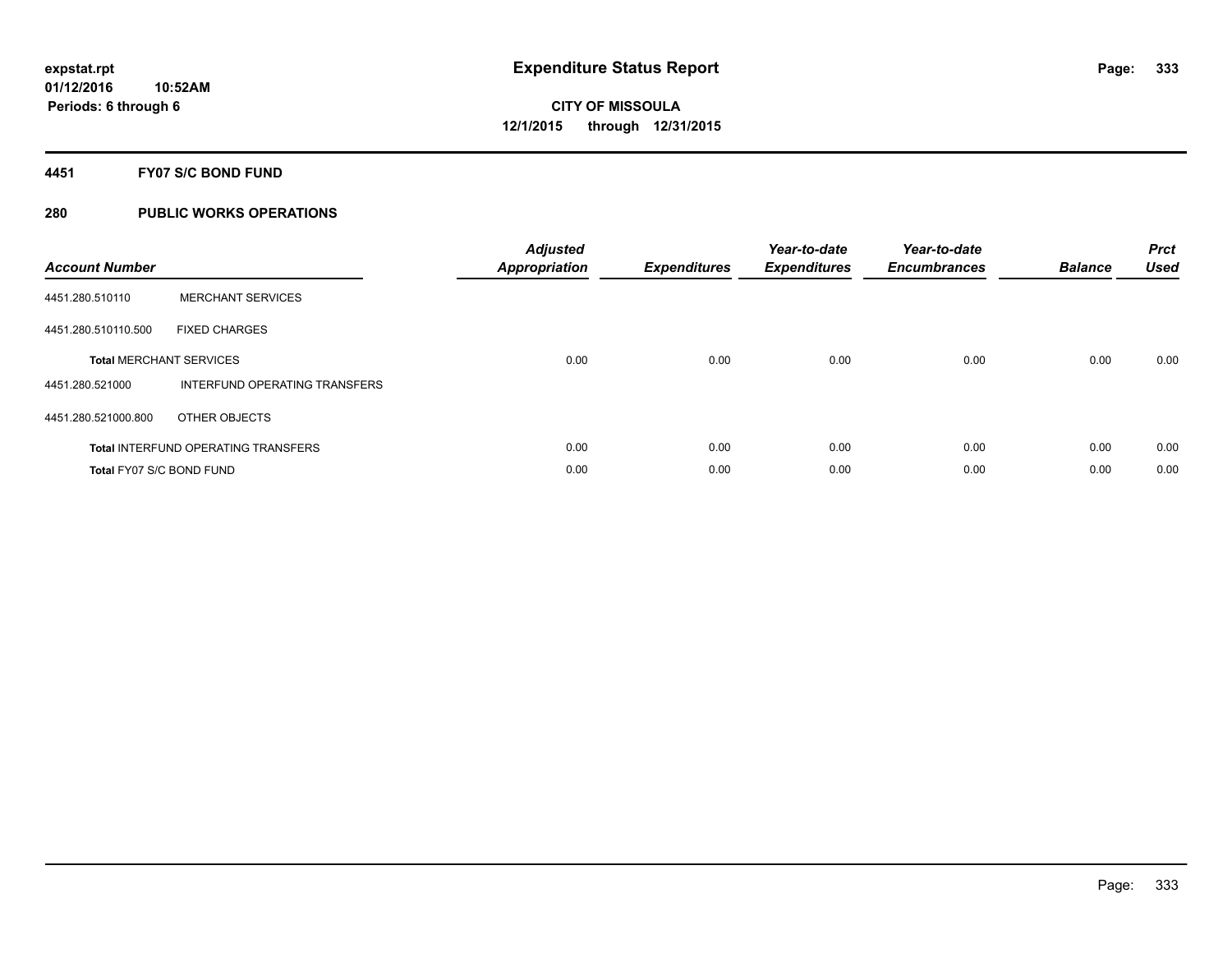**334**

**01/12/2016 10:52AM Periods: 6 through 6**

# **CITY OF MISSOULA 12/1/2015 through 12/31/2015**

## **4452 S/C CONSTRUCTION FUND FOR FY 08 BOND SAL**

| <b>Account Number</b>  |                                                       | <b>Adjusted</b><br>Appropriation | <b>Expenditures</b> | Year-to-date<br><b>Expenditures</b> | Year-to-date<br><b>Encumbrances</b> | <b>Balance</b> | <b>Prct</b><br><b>Used</b> |
|------------------------|-------------------------------------------------------|----------------------------------|---------------------|-------------------------------------|-------------------------------------|----------------|----------------------------|
| 4452.280.430262        | <b>SIDEWALKS</b>                                      |                                  |                     |                                     |                                     |                |                            |
| 4452.280.430262.900    | <b>CAPITAL OUTLAY</b>                                 |                                  |                     |                                     |                                     |                |                            |
| <b>Total SIDEWALKS</b> |                                                       | 0.00                             | 0.00                | 0.00                                | 0.00                                | 0.00           | 0.00                       |
| 4452.280.510110        | <b>MERCHANT SERVICES</b>                              |                                  |                     |                                     |                                     |                |                            |
| 4452.280.510110.500    | <b>FIXED CHARGES</b>                                  |                                  |                     |                                     |                                     |                |                            |
|                        | <b>Total MERCHANT SERVICES</b>                        | 0.00                             | 0.00                | 0.00                                | 0.00                                | 0.00           | 0.00                       |
|                        | <b>Total S/C CONSTRUCTION FUND FOR FY 08 BOND SAL</b> | 0.00                             | 0.00                | 0.00                                | 0.00                                | 0.00           | 0.00                       |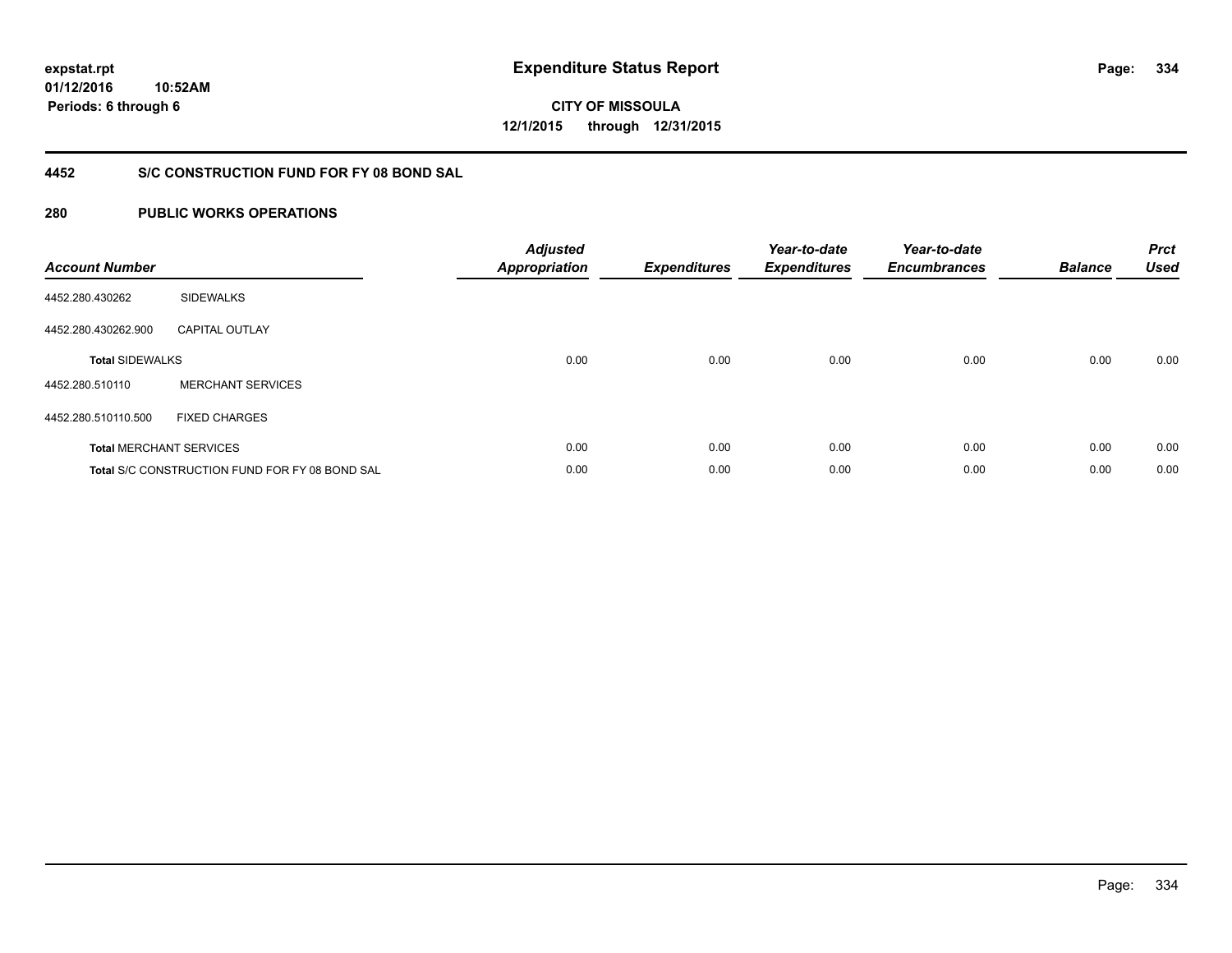## **4453 S/C CONSTRUCTION FUND FY09 BOND**

| <b>Account Number</b>  |                                      | <b>Adjusted</b><br><b>Appropriation</b> | <b>Expenditures</b> | Year-to-date<br><b>Expenditures</b> | Year-to-date<br><b>Encumbrances</b> | <b>Balance</b> | <b>Prct</b><br><b>Used</b> |
|------------------------|--------------------------------------|-----------------------------------------|---------------------|-------------------------------------|-------------------------------------|----------------|----------------------------|
| 4453.280.430262        | <b>SIDEWALKS</b>                     |                                         |                     |                                     |                                     |                |                            |
| 4453.280.430262.900    | <b>CAPITAL OUTLAY</b>                |                                         |                     |                                     |                                     |                |                            |
| <b>Total SIDEWALKS</b> |                                      | 0.00                                    | 0.00                | 0.00                                | 0.00                                | 0.00           | 0.00                       |
| 4453.280.510110        | <b>MERCHANT SERVICES</b>             |                                         |                     |                                     |                                     |                |                            |
| 4453.280.510110.500    | <b>FIXED CHARGES</b>                 |                                         |                     |                                     |                                     |                |                            |
|                        | <b>Total MERCHANT SERVICES</b>       | 0.00                                    | 0.00                | 0.00                                | 0.00                                | 0.00           | 0.00                       |
| 4453.280.521000        | <b>INTERFUND OPERATING TRANSFERS</b> |                                         |                     |                                     |                                     |                |                            |
| 4453.280.521000.800    | OTHER OBJECTS                        |                                         |                     |                                     |                                     |                |                            |
|                        | <b>Total PUBLIC WORKS OPERATIONS</b> | 0.00                                    | 0.00                | 0.00                                | 0.00                                | 0.00           | 0.00                       |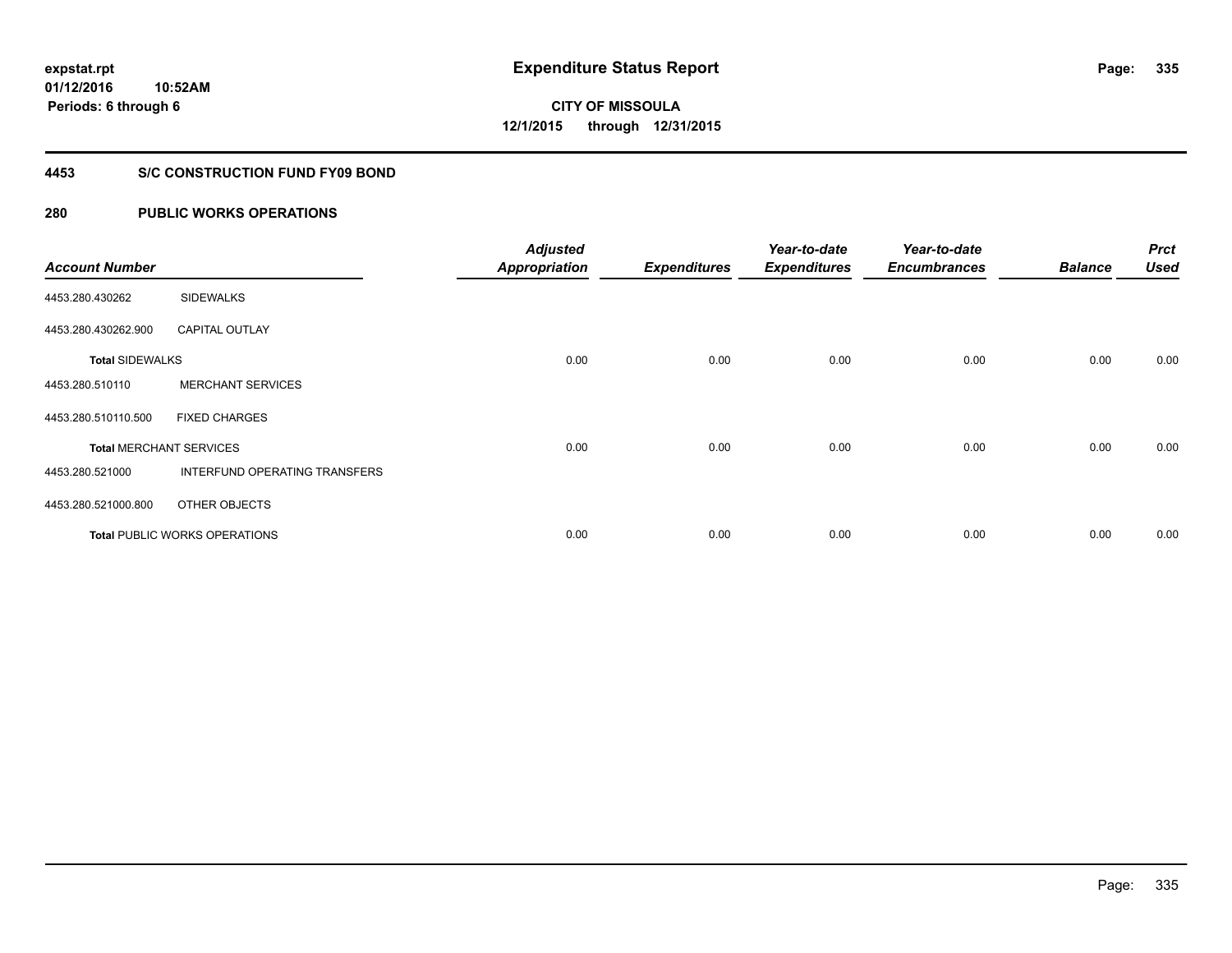## **4453 S/C CONSTRUCTION FUND FY09 BOND**

| <b>Account Number</b>         |                                              | <b>Adjusted</b><br><b>Appropriation</b> | <b>Expenditures</b> | Year-to-date<br><b>Expenditures</b> | Year-to-date<br><b>Encumbrances</b> | <b>Balance</b> | <b>Prct</b><br><b>Used</b> |
|-------------------------------|----------------------------------------------|-----------------------------------------|---------------------|-------------------------------------|-------------------------------------|----------------|----------------------------|
| 4453.390.410710               | *** Title Not Found ***                      |                                         |                     |                                     |                                     |                |                            |
| 4453.390.410710.500           | <b>FIXED CHARGES</b>                         |                                         |                     |                                     |                                     |                |                            |
| Total *** Title Not Found *** |                                              | 0.00                                    | 0.00                | 0.00                                | 0.00                                | 0.00           | 0.00                       |
| 4453.390.510110               | <b>MERCHANT SERVICES</b>                     |                                         |                     |                                     |                                     |                |                            |
| 4453.390.510110.500           | <b>FIXED CHARGES</b>                         |                                         |                     |                                     |                                     |                |                            |
|                               | <b>Total S/C CONSTRUCTION FUND FY09 BOND</b> | 0.00                                    | 0.00                | 0.00                                | 0.00                                | 0.00           | 0.00                       |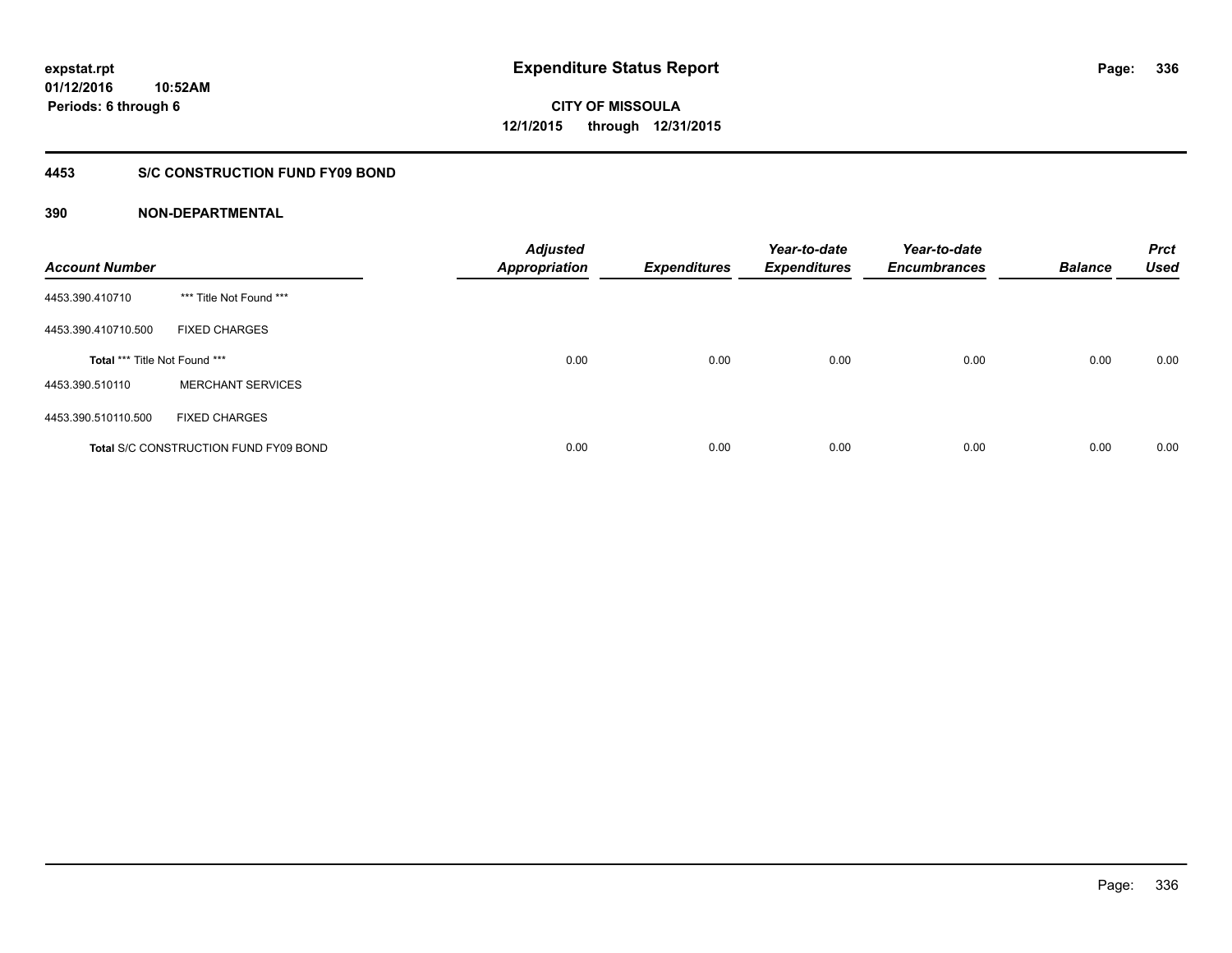## **4454 S/C CONSTRUCTION FUND FOR FY10**

| <b>Account Number</b>  |                                             | <b>Adjusted</b><br><b>Appropriation</b> | <b>Expenditures</b> | Year-to-date<br><b>Expenditures</b> | Year-to-date<br><b>Encumbrances</b> | <b>Balance</b> | <b>Prct</b><br><b>Used</b> |
|------------------------|---------------------------------------------|-----------------------------------------|---------------------|-------------------------------------|-------------------------------------|----------------|----------------------------|
| 4454.280.430262        | <b>SIDEWALKS</b>                            |                                         |                     |                                     |                                     |                |                            |
| 4454.280.430262.900    | <b>CAPITAL OUTLAY</b>                       |                                         |                     |                                     |                                     |                |                            |
| <b>Total SIDEWALKS</b> |                                             | 0.00                                    | 0.00                | 0.00                                | 0.00                                | 0.00           | 0.00                       |
| 4454.280.510110        | <b>MERCHANT SERVICES</b>                    |                                         |                     |                                     |                                     |                |                            |
| 4454.280.510110.500    | <b>FIXED CHARGES</b>                        |                                         |                     |                                     |                                     |                |                            |
|                        | <b>Total MERCHANT SERVICES</b>              | 0.00                                    | 0.00                | 0.00                                | 0.00                                | 0.00           | 0.00                       |
|                        | <b>Total S/C CONSTRUCTION FUND FOR FY10</b> | 0.00                                    | 0.00                | 0.00                                | 0.00                                | 0.00           | 0.00                       |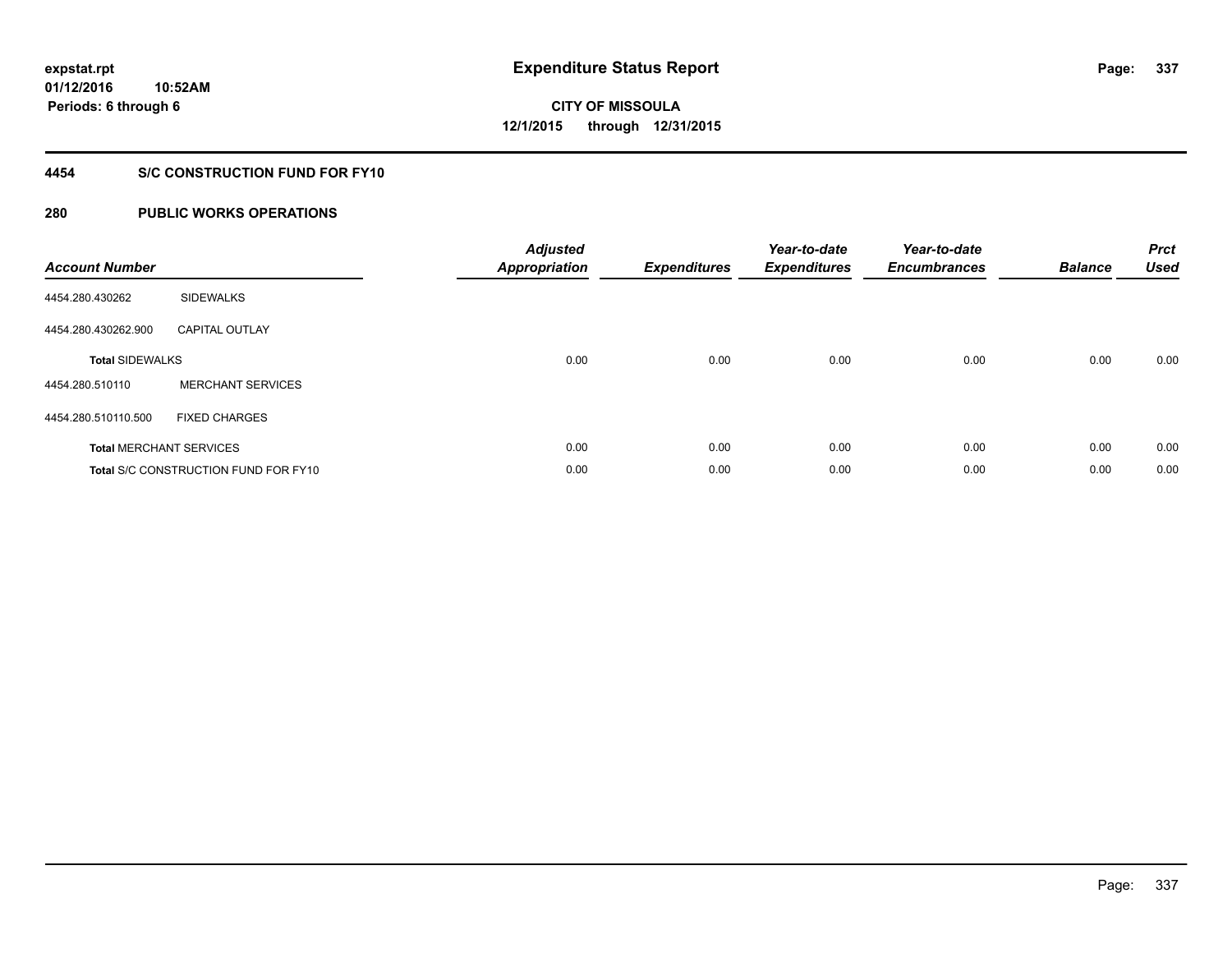## **4455 FY11 S/C CONSTRUCTION FUND**

| <b>Account Number</b>  |                                         | <b>Adjusted</b><br>Appropriation | <b>Expenditures</b> | Year-to-date<br><b>Expenditures</b> | Year-to-date<br><b>Encumbrances</b> | <b>Balance</b> | <b>Prct</b><br><b>Used</b> |
|------------------------|-----------------------------------------|----------------------------------|---------------------|-------------------------------------|-------------------------------------|----------------|----------------------------|
| 4455.280.430262        | <b>SIDEWALKS</b>                        |                                  |                     |                                     |                                     |                |                            |
| 4455.280.430262.900    | <b>CAPITAL OUTLAY</b>                   |                                  |                     |                                     |                                     |                |                            |
| <b>Total SIDEWALKS</b> |                                         | 0.00                             | 0.00                | 0.00                                | 0.00                                | 0.00           | 0.00                       |
| 4455.280.510110        | <b>MERCHANT SERVICES</b>                |                                  |                     |                                     |                                     |                |                            |
| 4455.280.510110.500    | <b>FIXED CHARGES</b>                    |                                  |                     |                                     |                                     |                |                            |
|                        | <b>Total MERCHANT SERVICES</b>          | 0.00                             | 0.00                | 0.00                                | 0.00                                | 0.00           | 0.00                       |
|                        | <b>Total FY11 S/C CONSTRUCTION FUND</b> | 0.00                             | 0.00                | 0.00                                | 0.00                                | 0.00           | 0.00                       |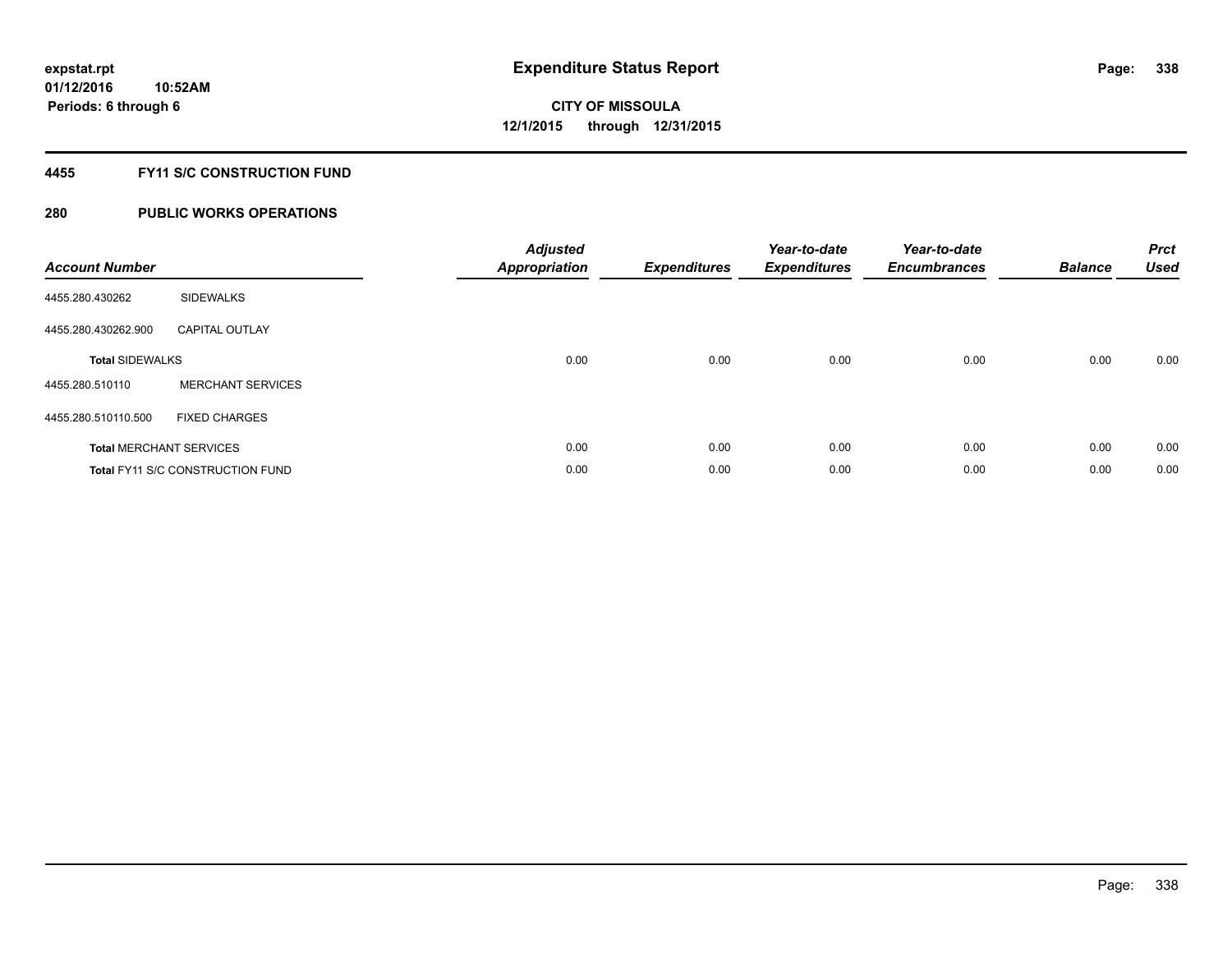## **4456 FY12 S/C CONSTRUCTION FUND**

| <b>Account Number</b>          |                                            | <b>Adjusted</b><br><b>Appropriation</b> | <b>Expenditures</b> | Year-to-date<br><b>Expenditures</b> | Year-to-date<br><b>Encumbrances</b> | <b>Balance</b> | <b>Prct</b><br><b>Used</b> |
|--------------------------------|--------------------------------------------|-----------------------------------------|---------------------|-------------------------------------|-------------------------------------|----------------|----------------------------|
| 4456.280.430262                | <b>SIDEWALKS</b>                           |                                         |                     |                                     |                                     |                |                            |
| 4456.280.430262.900            | <b>CAPITAL OUTLAY</b>                      |                                         |                     |                                     |                                     |                |                            |
| <b>Total SIDEWALKS</b>         |                                            | 0.00                                    | 0.00                | 0.00                                | 0.00                                | 0.00           | 0.00                       |
| 4456.280.510110                | <b>MERCHANT SERVICES</b>                   |                                         |                     |                                     |                                     |                |                            |
| 4456.280.510110.500            | <b>FIXED CHARGES</b>                       |                                         |                     |                                     |                                     |                |                            |
| <b>Total MERCHANT SERVICES</b> |                                            | 0.00                                    | 0.00                | 0.00                                | 0.00                                | 0.00           | 0.00                       |
| 4456.280.521000                | INTERFUND OPERATING TRANSFERS              |                                         |                     |                                     |                                     |                |                            |
| 4456.280.521000.800            | OTHER OBJECTS                              |                                         |                     |                                     |                                     |                |                            |
|                                | <b>Total INTERFUND OPERATING TRANSFERS</b> | 0.00                                    | 0.00                | 0.00                                | 0.00                                | 0.00           | 0.00                       |
|                                | Total FY12 S/C CONSTRUCTION FUND           | 0.00                                    | 0.00                | 0.00                                | 0.00                                | 0.00           | 0.00                       |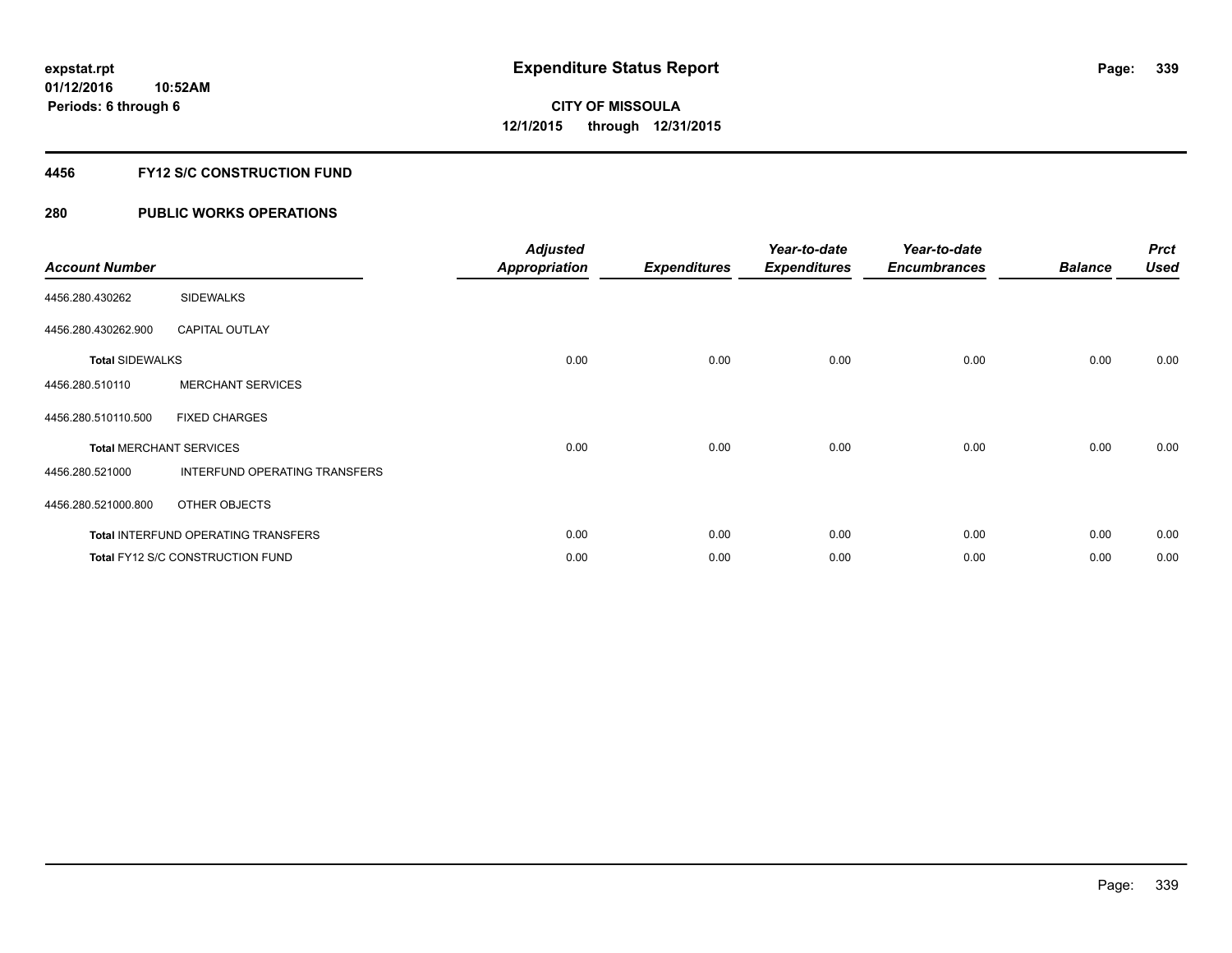## **4457 FY13 SIDEWALK/CURB CONSTRUCTION**

| <b>Account Number</b>  |                                              | <b>Adjusted</b><br><b>Appropriation</b> | <b>Expenditures</b> | Year-to-date<br><b>Expenditures</b> | Year-to-date<br><b>Encumbrances</b> | <b>Balance</b> | <b>Prct</b><br><b>Used</b> |
|------------------------|----------------------------------------------|-----------------------------------------|---------------------|-------------------------------------|-------------------------------------|----------------|----------------------------|
| 4457.280.430262        | <b>SIDEWALKS</b>                             |                                         |                     |                                     |                                     |                |                            |
| 4457.280.430262.300    | PURCHASED SERVICES                           |                                         |                     |                                     |                                     |                |                            |
|                        | <b>Total PURCHASED SERVICES</b>              | 0.00                                    | 0.00                | 0.00                                | 0.00                                | 0.00           | 0.00                       |
| 4457.280.430262.900    | <b>CAPITAL OUTLAY</b>                        |                                         |                     |                                     |                                     |                |                            |
| <b>Total SIDEWALKS</b> |                                              | 0.00                                    | 0.00                | 0.00                                | 0.00                                | 0.00           | 0.00                       |
| 4457.280.510110        | <b>MERCHANT SERVICES</b>                     |                                         |                     |                                     |                                     |                |                            |
| 4457.280.510110.500    | <b>FIXED CHARGES</b>                         |                                         |                     |                                     |                                     |                |                            |
|                        | <b>Total MERCHANT SERVICES</b>               | 0.00                                    | 0.00                | 0.00                                | 0.00                                | 0.00           | 0.00                       |
| 4457.280.521000        | INTERFUND OPERATING TRANSFERS                |                                         |                     |                                     |                                     |                |                            |
| 4457.280.521000.800    | <b>OTHER OBJECTS</b>                         |                                         |                     |                                     |                                     |                |                            |
|                        | Total INTERFUND OPERATING TRANSFERS          | 0.00                                    | 0.00                | 0.00                                | 0.00                                | 0.00           | 0.00                       |
|                        | <b>Total FY13 SIDEWALK/CURB CONSTRUCTION</b> | 0.00                                    | 0.00                | 0.00                                | 0.00                                | 0.00           | 0.00                       |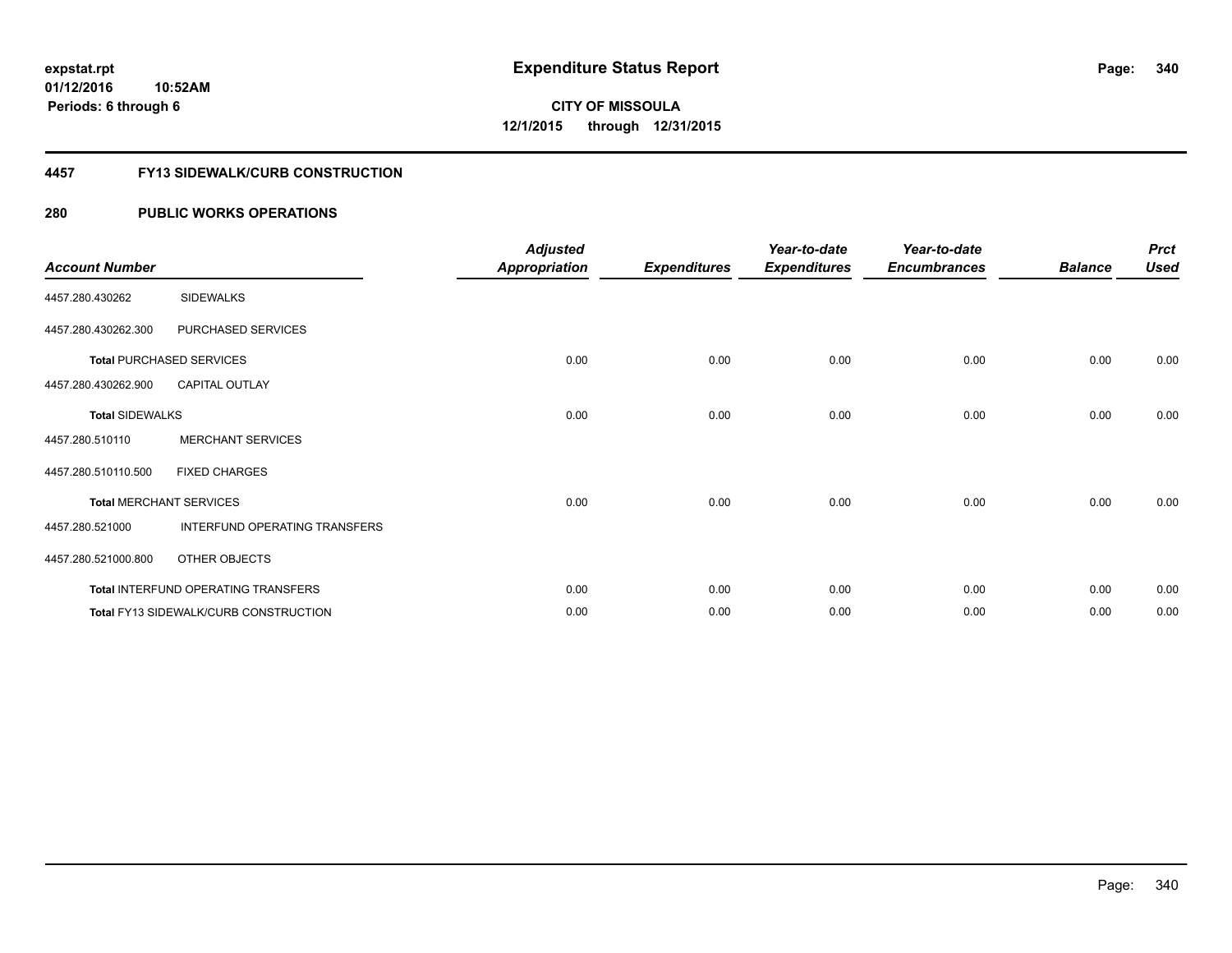## **4458 FY14 SIDEWALK & CURB CONSTRUCTION**

| <b>Account Number</b>  |                                            | <b>Adjusted</b><br><b>Appropriation</b> | <b>Expenditures</b> | Year-to-date<br><b>Expenditures</b> | Year-to-date<br><b>Encumbrances</b> | <b>Balance</b> | <b>Prct</b><br><b>Used</b> |
|------------------------|--------------------------------------------|-----------------------------------------|---------------------|-------------------------------------|-------------------------------------|----------------|----------------------------|
| 4458.280.430262        | <b>SIDEWALKS</b>                           |                                         |                     |                                     |                                     |                |                            |
| 4458.280.430262.900    | <b>CAPITAL OUTLAY</b>                      |                                         |                     |                                     |                                     |                |                            |
| <b>Total SIDEWALKS</b> |                                            | 0.00                                    | 0.00                | 0.00                                | 0.00                                | 0.00           | 0.00                       |
| 4458.280.510110        | <b>MERCHANT SERVICES</b>                   |                                         |                     |                                     |                                     |                |                            |
| 4458.280.510110.500    | <b>FIXED CHARGES</b>                       |                                         |                     |                                     |                                     |                |                            |
|                        | <b>Total MERCHANT SERVICES</b>             | 0.00                                    | 0.00                | 0.00                                | 0.00                                | 0.00           | 0.00                       |
| 4458.280.521000        | INTERFUND OPERATING TRANSFERS              |                                         |                     |                                     |                                     |                |                            |
| 4458.280.521000.800    | OTHER OBJECTS                              |                                         |                     |                                     |                                     |                |                            |
|                        | <b>Total INTERFUND OPERATING TRANSFERS</b> | 0.00                                    | 0.00                | 0.00                                | 0.00                                | 0.00           | 0.00                       |
|                        | Total FY14 SIDEWALK & CURB CONSTRUCTION    | 0.00                                    | 0.00                | 0.00                                | 0.00                                | 0.00           | 0.00                       |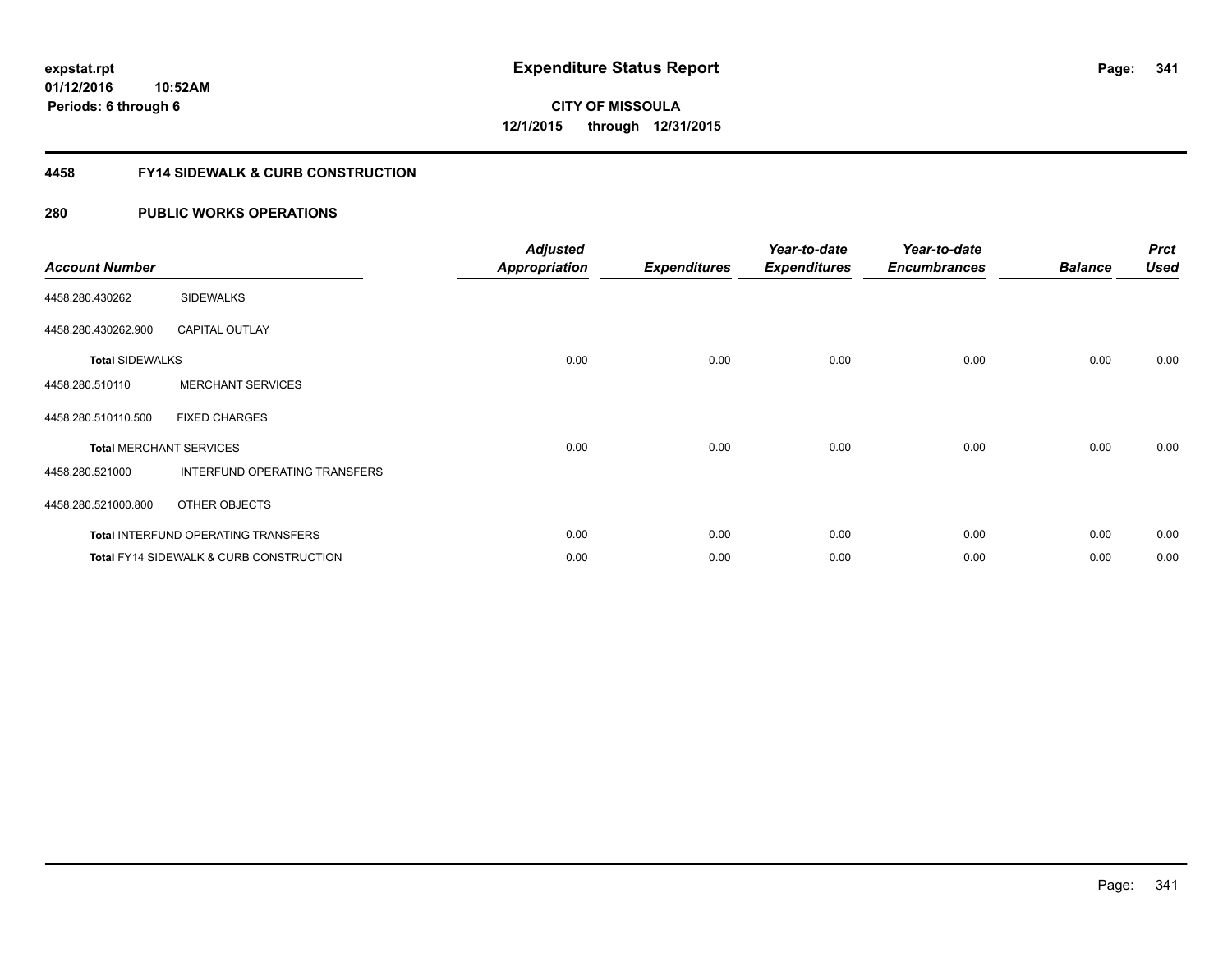**Periods: 6 through 6**

**CITY OF MISSOULA 12/1/2015 through 12/31/2015**

## **4459 FY15 SIDEWALK/CURB CONSTRUCTION**

|                             |                                                  | <b>Adjusted</b>      |                     | Year-to-date           | Year-to-date        |                              | <b>Prct</b>  |
|-----------------------------|--------------------------------------------------|----------------------|---------------------|------------------------|---------------------|------------------------------|--------------|
| <b>Account Number</b>       |                                                  | <b>Appropriation</b> | <b>Expenditures</b> | <b>Expenditures</b>    | <b>Encumbrances</b> | <b>Balance</b>               | <b>Used</b>  |
| 4459.280.430262             | <b>SIDEWALKS</b>                                 |                      |                     |                        |                     |                              |              |
| 4459.280.430262.800         | OTHER OBJECTS                                    |                      |                     |                        |                     |                              |              |
| <b>Total OTHER OBJECTS</b>  | 4459.280.430262.820.000 TRANSFERS TO OTHER FUNDS | 0.00<br>0.00         | 0.00<br>0.00        | 29,930.00<br>29,930.00 | 0.00<br>0.00        | $-29,930.00$<br>$-29,930.00$ | 0.00<br>0.00 |
| 4459.280.430262.900         | <b>CAPITAL OUTLAY</b>                            |                      |                     |                        |                     |                              |              |
| <b>Total CAPITAL OUTLAY</b> |                                                  | 0.00                 | 0.00                | 0.00                   | 0.00                | 0.00                         | 0.00         |
| <b>Total SIDEWALKS</b>      |                                                  | 0.00                 | 0.00                | 29,930.00              | 0.00                | $-29,930.00$                 | 0.00         |
| 4459.280.510110             | <b>MERCHANT SERVICES</b>                         |                      |                     |                        |                     |                              |              |
| 4459.280.510110.500         | <b>FIXED CHARGES</b>                             |                      |                     |                        |                     |                              |              |
|                             | <b>Total MERCHANT SERVICES</b>                   | 0.00                 | 0.00                | 0.00                   | 0.00                | 0.00                         | 0.00         |
|                             | <b>Total FY15 SIDEWALK/CURB CONSTRUCTION</b>     | 0.00                 | 0.00                | 29,930.00              | 0.00                | $-29,930.00$                 | 0.00         |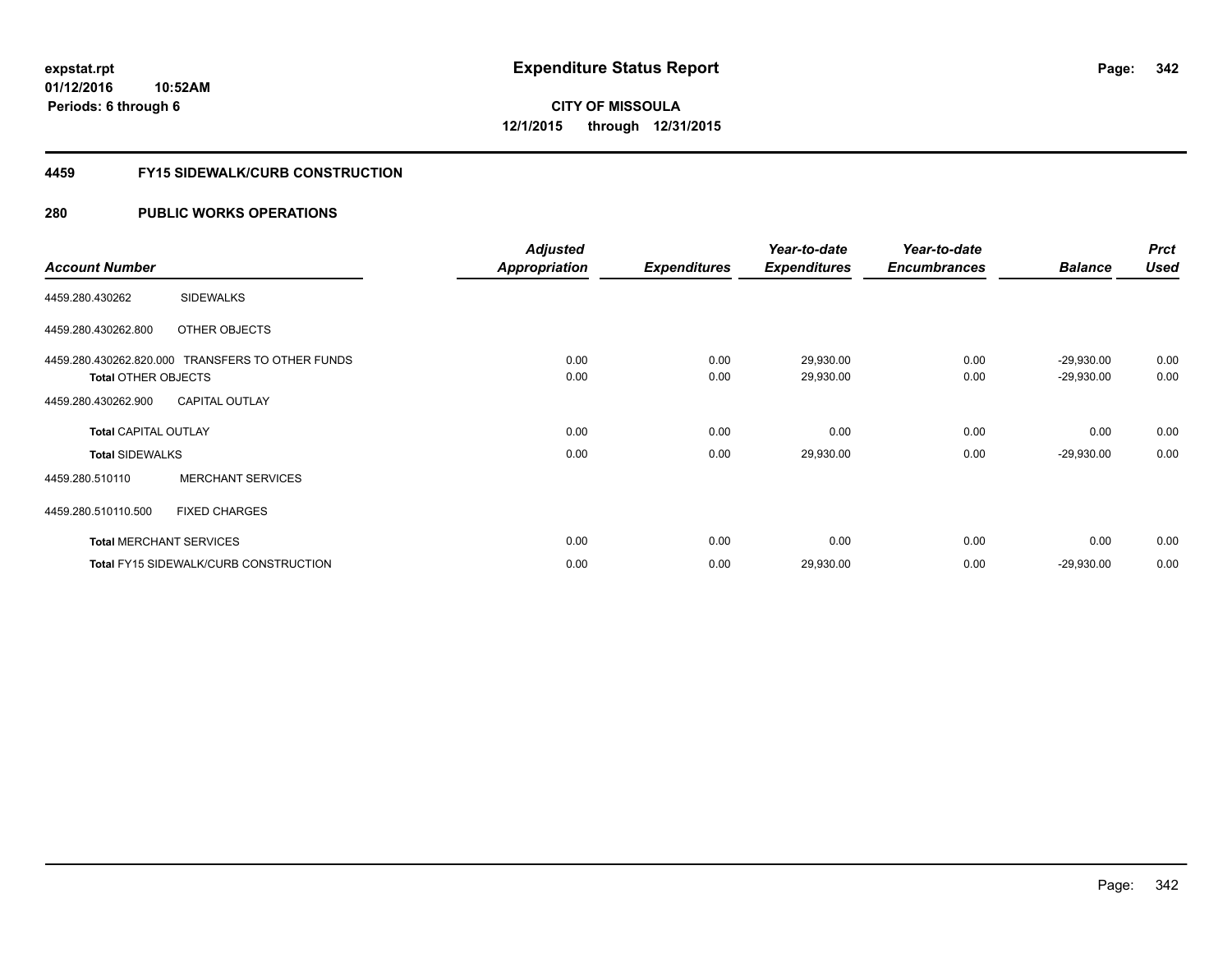## **4460 FY16 SIDEWALK/CURB CONSTRUCTION**

| <b>Account Number</b>                                          |                                              | <b>Adjusted</b><br><b>Appropriation</b> | <b>Expenditures</b>  | Year-to-date<br><b>Expenditures</b> | Year-to-date<br><b>Encumbrances</b> | <b>Balance</b>             | Prct<br><b>Used</b> |
|----------------------------------------------------------------|----------------------------------------------|-----------------------------------------|----------------------|-------------------------------------|-------------------------------------|----------------------------|---------------------|
| 4460.280.430262                                                | <b>SIDEWALKS</b>                             |                                         |                      |                                     |                                     |                            |                     |
| 4460.280.430262.900                                            | <b>CAPITAL OUTLAY</b>                        |                                         |                      |                                     |                                     |                            |                     |
| 4460.280.430262.930.000 IMPROVEMENTS<br><b>Total SIDEWALKS</b> |                                              | 0.00<br>0.00                            | 4,601.50<br>4.601.50 | 574,033.30<br>574,033.30            | 0.00<br>0.00                        | -574.033.30<br>-574.033.30 | 0.00<br>0.00        |
| 4460.280.510110                                                | <b>MERCHANT SERVICES</b>                     |                                         |                      |                                     |                                     |                            |                     |
| 4460.280.510110.500                                            | <b>FIXED CHARGES</b>                         |                                         |                      |                                     |                                     |                            |                     |
|                                                                | <b>Total MERCHANT SERVICES</b>               | 0.00                                    | 0.00                 | 0.00                                | 0.00                                | 0.00                       | 0.00                |
|                                                                | <b>Total FY16 SIDEWALK/CURB CONSTRUCTION</b> | 0.00                                    | 4,601.50             | 574,033.30                          | 0.00                                | -574.033.30                | 0.00                |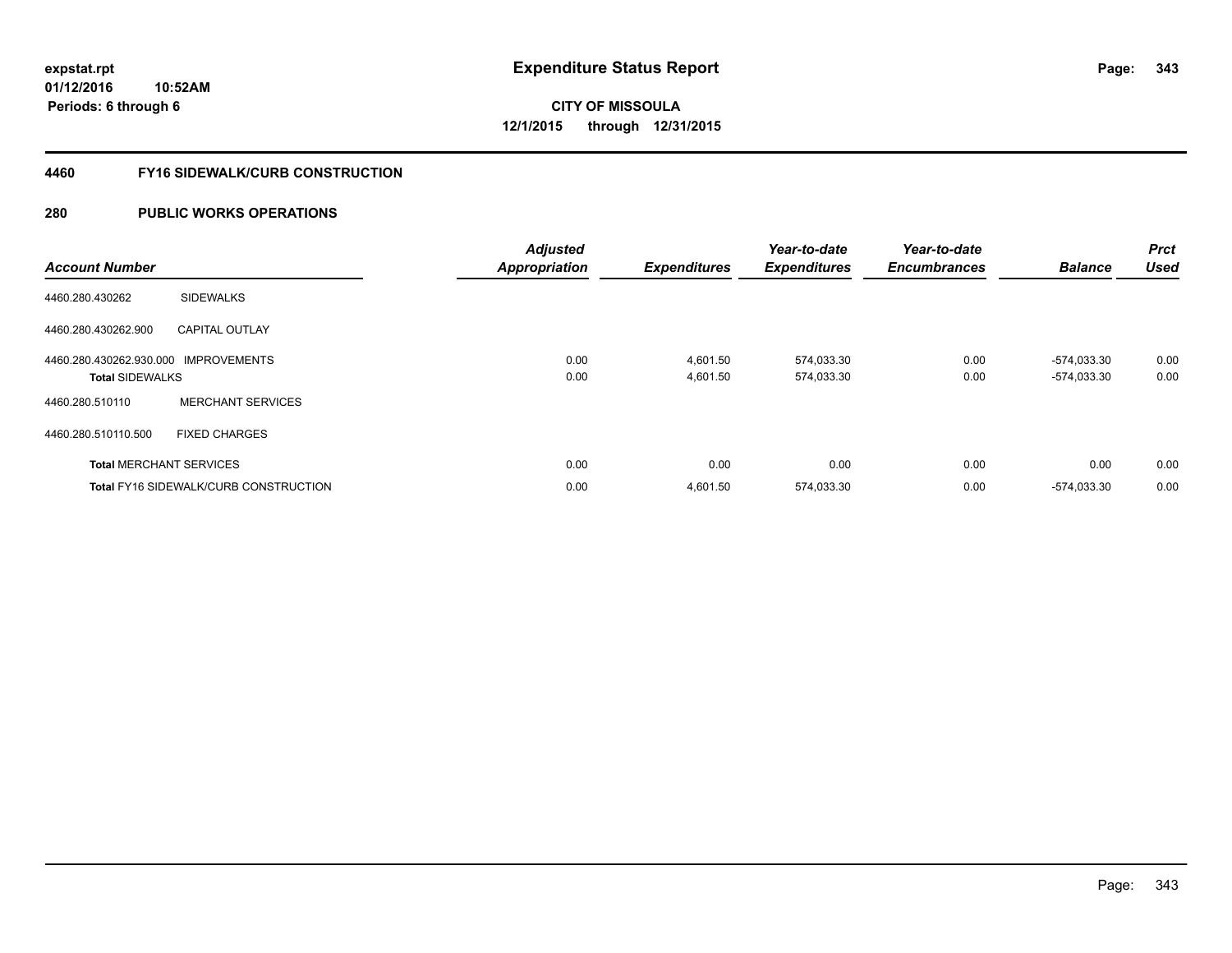## **4531 SID 531 TRAFFIC CALMING**

## **000 \*\*\* Title Not Found \*\*\***

| <b>Account Number</b>         |                                 | <b>Adjusted</b><br><b>Appropriation</b> | <b>Expenditures</b> | Year-to-date<br><b>Expenditures</b> | Year-to-date<br><b>Encumbrances</b> | <b>Balance</b> | <b>Prct</b><br><b>Used</b> |
|-------------------------------|---------------------------------|-----------------------------------------|---------------------|-------------------------------------|-------------------------------------|----------------|----------------------------|
| 4531.000.410000               | <b>GENERAL GOVERNMENT</b>       |                                         |                     |                                     |                                     |                |                            |
| 4531.000.410000.600           | <b>DEBT SERVICE</b>             |                                         |                     |                                     |                                     |                |                            |
|                               | <b>Total GENERAL GOVERNMENT</b> | 0.00                                    | 0.00                | 0.00                                | 0.00                                | 0.00           | 0.00                       |
| 4531.000.510110               | <b>MERCHANT SERVICES</b>        |                                         |                     |                                     |                                     |                |                            |
| 4531.000.510110.500           | <b>FIXED CHARGES</b>            |                                         |                     |                                     |                                     |                |                            |
| Total *** Title Not Found *** |                                 | 0.00                                    | 0.00                | 0.00                                | 0.00                                | 0.00           | 0.00                       |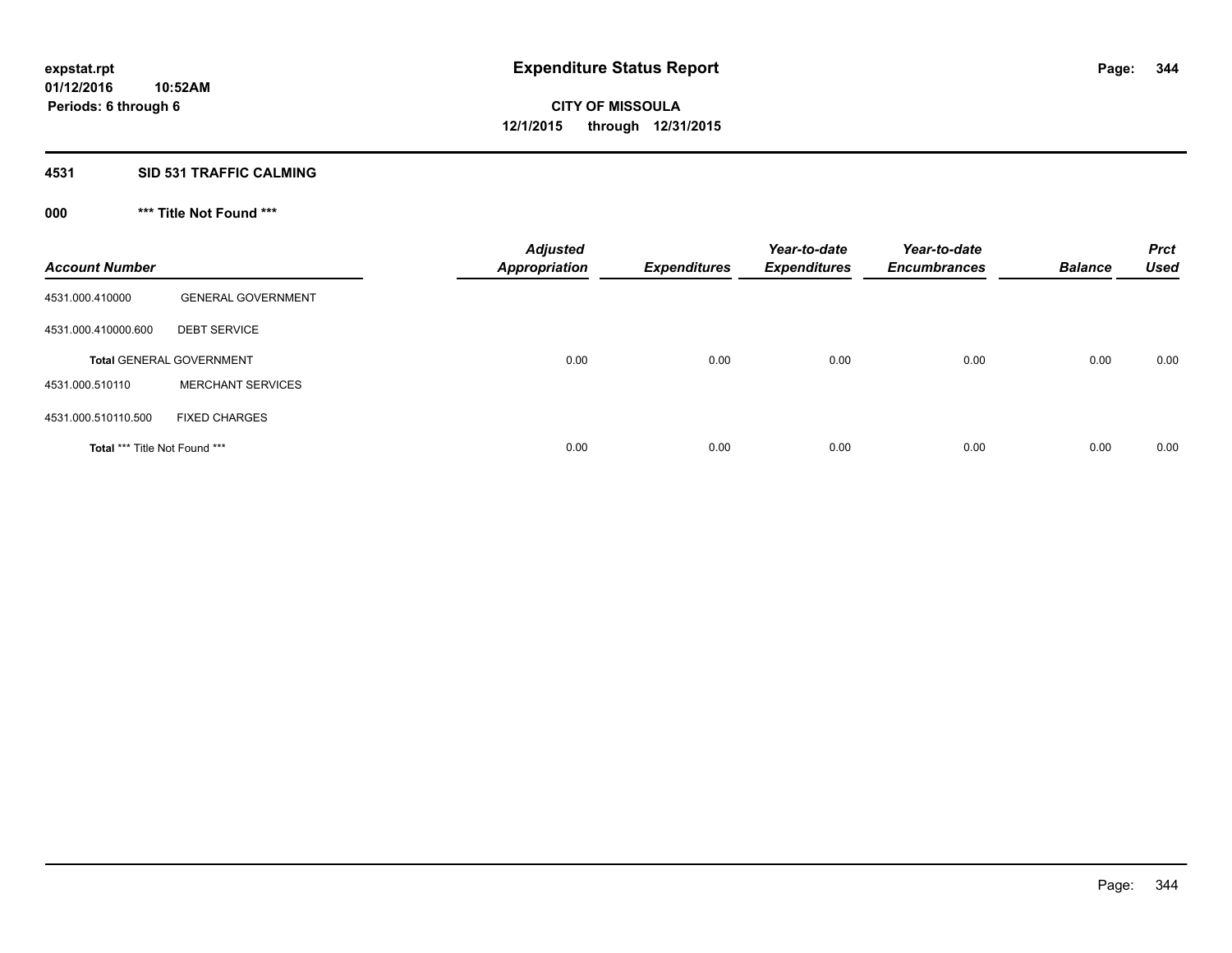## **4531 SID 531 TRAFFIC CALMING**

| <b>Account Number</b> |                                      | <b>Adjusted</b><br>Appropriation | <b>Expenditures</b> | Year-to-date<br><b>Expenditures</b> | Year-to-date<br><b>Encumbrances</b> | <b>Balance</b> | <b>Prct</b><br><b>Used</b> |
|-----------------------|--------------------------------------|----------------------------------|---------------------|-------------------------------------|-------------------------------------|----------------|----------------------------|
| 4531.390.510100       | SPECIAL ASSESSMENTS                  |                                  |                     |                                     |                                     |                |                            |
| 4531.390.510100.900   | <b>CAPITAL OUTLAY</b>                |                                  |                     |                                     |                                     |                |                            |
|                       | <b>Total SPECIAL ASSESSMENTS</b>     | 0.00                             | 0.00                | 0.00                                | 0.00                                | 0.00           | 0.00                       |
| 4531.390.510110       | <b>MERCHANT SERVICES</b>             |                                  |                     |                                     |                                     |                |                            |
| 4531.390.510110.500   | <b>FIXED CHARGES</b>                 |                                  |                     |                                     |                                     |                |                            |
|                       | <b>Total MERCHANT SERVICES</b>       | 0.00                             | 0.00                | 0.00                                | 0.00                                | 0.00           | 0.00                       |
|                       | <b>Total SID 531 TRAFFIC CALMING</b> | 0.00                             | 0.00                | 0.00                                | 0.00                                | 0.00           | 0.00                       |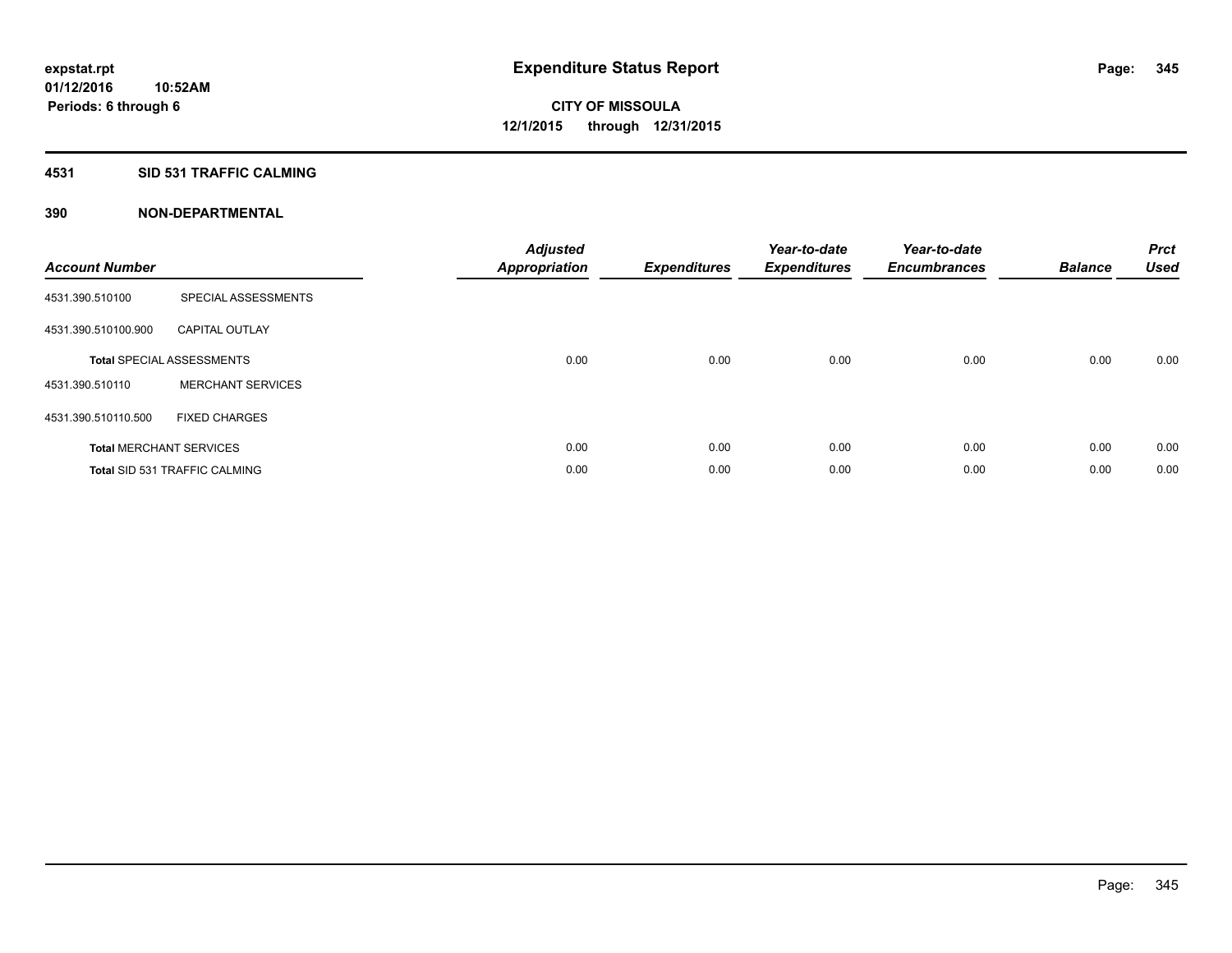## **4532 MALONEY RANCH SID**

| <b>Account Number</b>          |                                  | <b>Adjusted</b><br><b>Appropriation</b> | <b>Expenditures</b> | Year-to-date<br><b>Expenditures</b> | Year-to-date<br><b>Encumbrances</b> | <b>Balance</b> | <b>Prct</b><br><b>Used</b> |
|--------------------------------|----------------------------------|-----------------------------------------|---------------------|-------------------------------------|-------------------------------------|----------------|----------------------------|
| 4532.390.510100                | SPECIAL ASSESSMENTS              |                                         |                     |                                     |                                     |                |                            |
| 4532.390.510100.900            | <b>CAPITAL OUTLAY</b>            |                                         |                     |                                     |                                     |                |                            |
|                                | <b>Total SPECIAL ASSESSMENTS</b> | 0.00                                    | 0.00                | 0.00                                | 0.00                                | 0.00           | 0.00                       |
| 4532.390.510110                | <b>MERCHANT SERVICES</b>         |                                         |                     |                                     |                                     |                |                            |
| 4532.390.510110.500            | <b>FIXED CHARGES</b>             |                                         |                     |                                     |                                     |                |                            |
| <b>Total FIXED CHARGES</b>     |                                  | 0.00                                    | 0.00                | 0.00                                | 0.00                                | 0.00           | 0.00                       |
|                                | <b>Total MERCHANT SERVICES</b>   | 0.00                                    | 0.00                | 0.00                                | 0.00                                | 0.00           | 0.00                       |
| <b>Total MALONEY RANCH SID</b> |                                  | 0.00                                    | 0.00                | 0.00                                | 0.00                                | 0.00           | 0.00                       |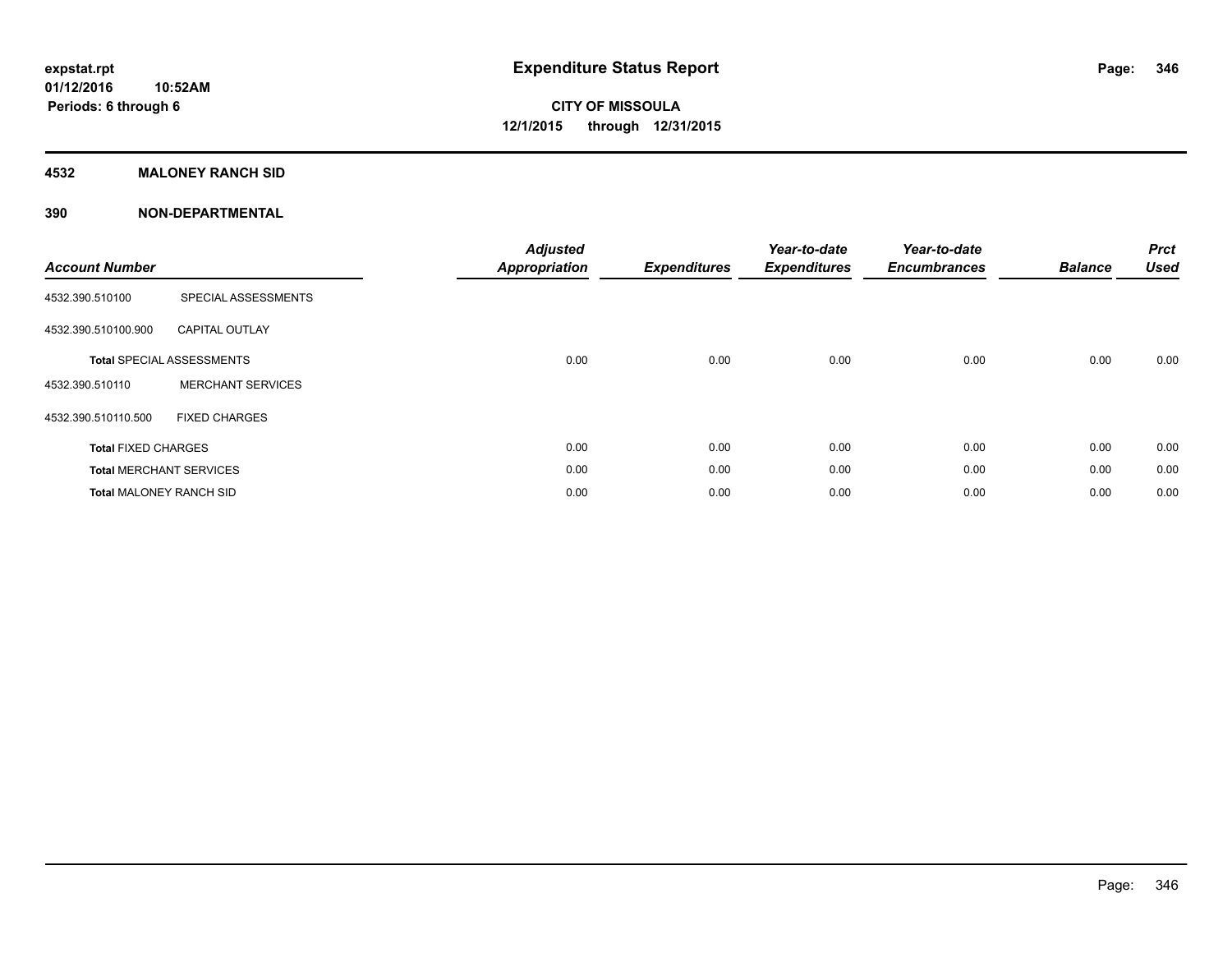## **4533 RATTLESNAKE SEWER SID**

| <b>Account Number</b>          |                                    | <b>Adjusted</b><br>Appropriation | <b>Expenditures</b> | Year-to-date<br><b>Expenditures</b> | Year-to-date<br><b>Encumbrances</b> | <b>Balance</b> | <b>Prct</b><br>Used |
|--------------------------------|------------------------------------|----------------------------------|---------------------|-------------------------------------|-------------------------------------|----------------|---------------------|
| 4533.390.510110                | <b>MERCHANT SERVICES</b>           |                                  |                     |                                     |                                     |                |                     |
| 4533.390.510110.500            | <b>FIXED CHARGES</b>               |                                  |                     |                                     |                                     |                |                     |
| <b>Total FIXED CHARGES</b>     |                                    | 0.00                             | 0.00                | 0.00                                | 0.00                                | 0.00           | 0.00                |
| <b>Total MERCHANT SERVICES</b> |                                    | 0.00                             | 0.00                | 0.00                                | 0.00                                | 0.00           | 0.00                |
|                                | <b>Total RATTLESNAKE SEWER SID</b> | 0.00                             | 0.00                | 0.00                                | 0.00                                | 0.00           | 0.00                |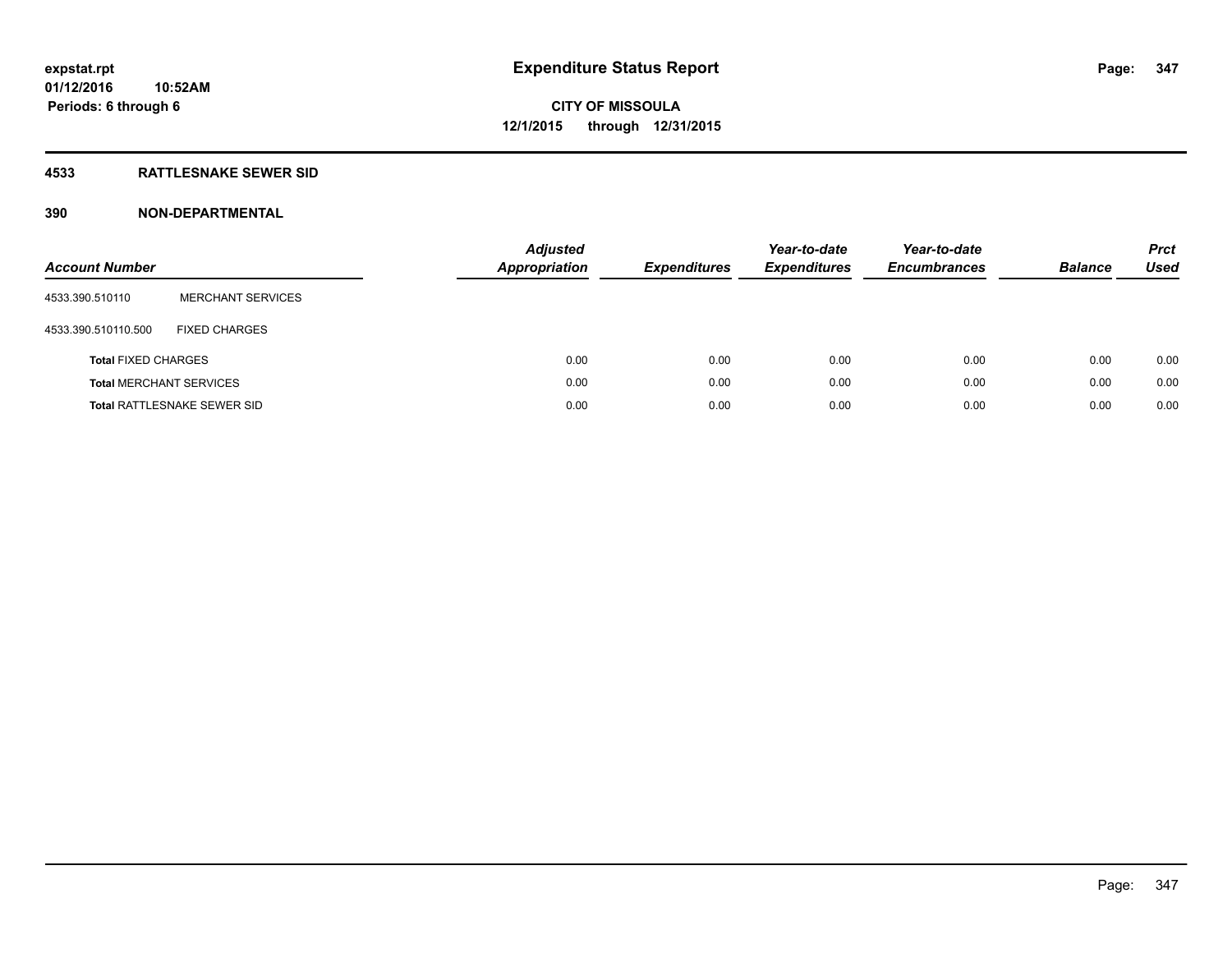## **4534 SID 534 LINCOLNWOOD**

| <b>Account Number</b>            |                               | <b>Adjusted</b><br><b>Appropriation</b> | <b>Expenditures</b> | Year-to-date<br><b>Expenditures</b> | Year-to-date<br><b>Encumbrances</b> | <b>Balance</b> | <b>Prct</b><br><b>Used</b> |
|----------------------------------|-------------------------------|-----------------------------------------|---------------------|-------------------------------------|-------------------------------------|----------------|----------------------------|
| 4534.390.510110                  | <b>MERCHANT SERVICES</b>      |                                         |                     |                                     |                                     |                |                            |
| 4534.390.510110.500              | <b>FIXED CHARGES</b>          |                                         |                     |                                     |                                     |                |                            |
| <b>Total MERCHANT SERVICES</b>   |                               | 0.00                                    | 0.00                | 0.00                                | 0.00                                | 0.00           | 0.00                       |
| 4534.390.521000                  | INTERFUND OPERATING TRANSFERS |                                         |                     |                                     |                                     |                |                            |
| 4534.390.521000.800              | OTHER OBJECTS                 |                                         |                     |                                     |                                     |                |                            |
| <b>Total SID 534 LINCOLNWOOD</b> |                               | 0.00                                    | 0.00                | 0.00                                | 0.00                                | 0.00           | 0.00                       |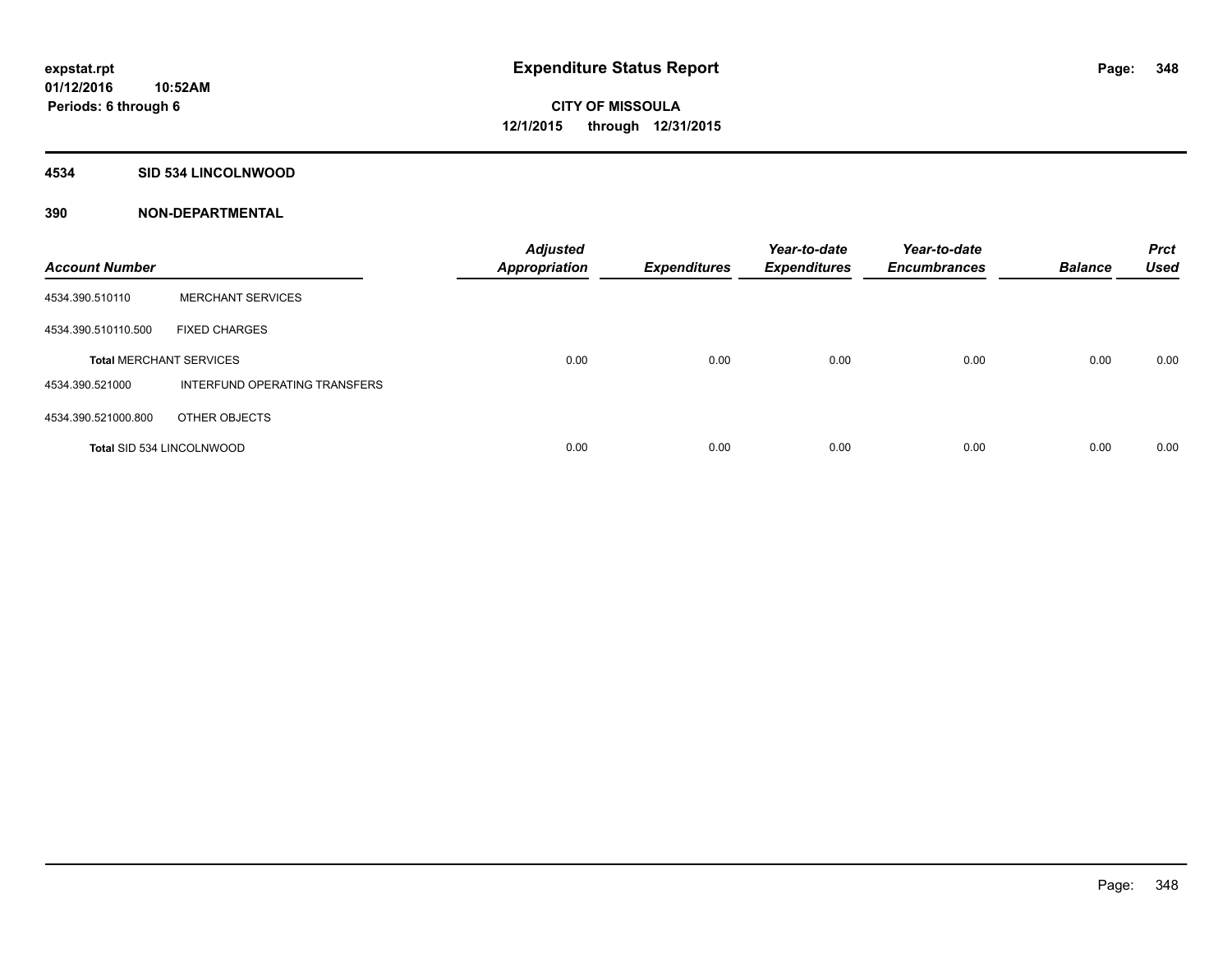# **4535 SLANT STREET TRAFFIC CALMING**

## **000 \*\*\* Title Not Found \*\*\***

| <b>Account Number</b>      |                                           | <b>Adjusted</b><br><b>Appropriation</b> | <b>Expenditures</b> | Year-to-date<br><b>Expenditures</b> | Year-to-date<br><b>Encumbrances</b> | <b>Balance</b> | <b>Prct</b><br><b>Used</b> |
|----------------------------|-------------------------------------------|-----------------------------------------|---------------------|-------------------------------------|-------------------------------------|----------------|----------------------------|
| 4535.000.410000            | <b>GENERAL GOVERNMENT</b>                 |                                         |                     |                                     |                                     |                |                            |
| 4535.000.410000.600        | <b>DEBT SERVICE</b>                       |                                         |                     |                                     |                                     |                |                            |
|                            | <b>Total GENERAL GOVERNMENT</b>           | 0.00                                    | 0.00                | 0.00                                | 0.00                                | 0.00           | 0.00                       |
| 4535.000.510110            | <b>MERCHANT SERVICES</b>                  |                                         |                     |                                     |                                     |                |                            |
| 4535.000.510110.500        | <b>FIXED CHARGES</b>                      |                                         |                     |                                     |                                     |                |                            |
| <b>Total FIXED CHARGES</b> |                                           | 0.00                                    | 0.00                | 0.00                                | 0.00                                | 0.00           | 0.00                       |
|                            | <b>Total SLANT STREET TRAFFIC CALMING</b> | 0.00                                    | 0.00                | 0.00                                | 0.00                                | 0.00           | 0.00                       |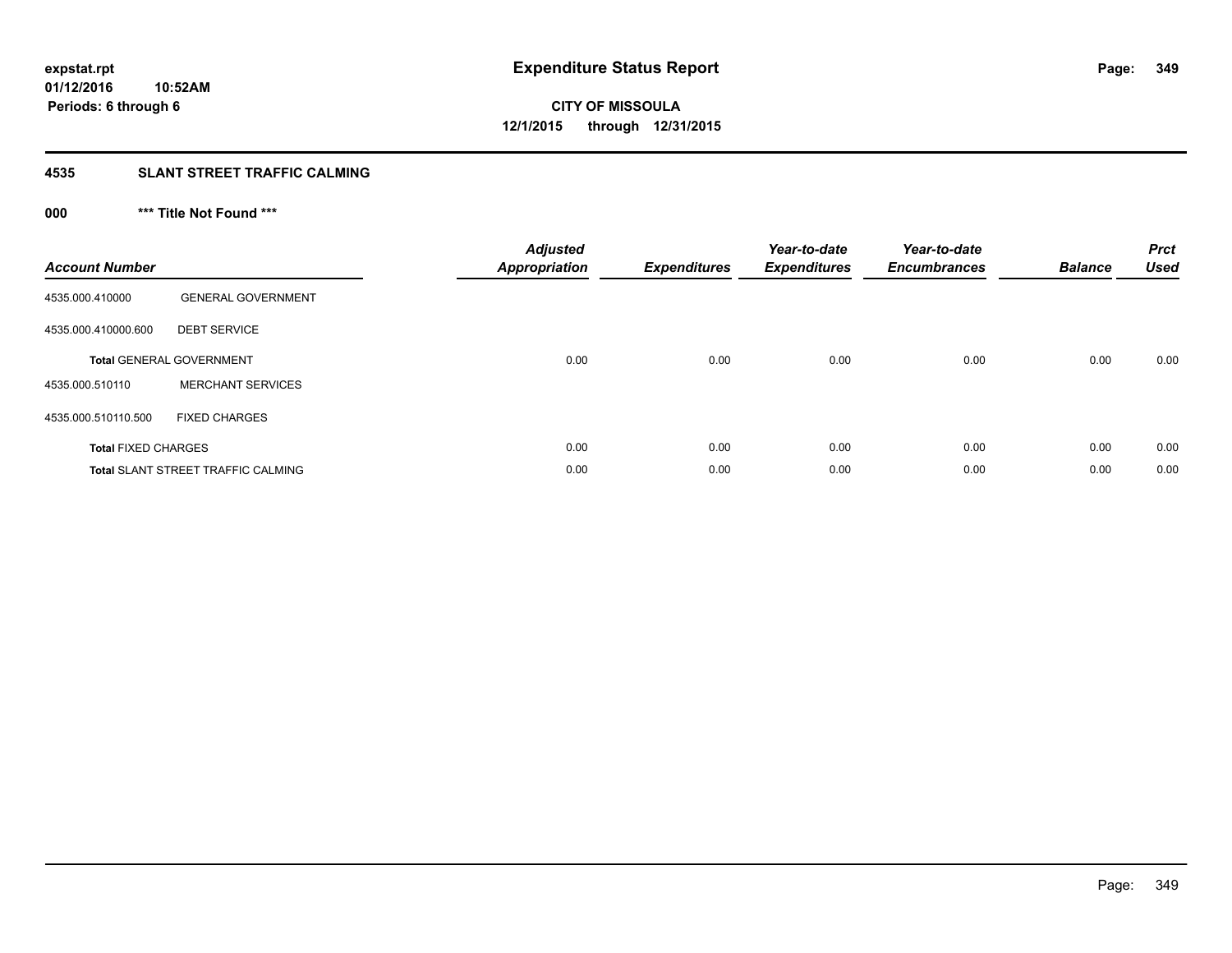## **4536 SID536 LINCOLNWOOD SWR PH2**

| <b>Account Number</b> |                                         | <b>Adjusted</b><br>Appropriation | <b>Expenditures</b> | Year-to-date<br><b>Expenditures</b> | Year-to-date<br><b>Encumbrances</b> | <b>Balance</b> | Prct<br><b>Used</b> |
|-----------------------|-----------------------------------------|----------------------------------|---------------------|-------------------------------------|-------------------------------------|----------------|---------------------|
| 4536.390.510110       | <b>MERCHANT SERVICES</b>                |                                  |                     |                                     |                                     |                |                     |
| 4536.390.510110.500   | <b>FIXED CHARGES</b>                    |                                  |                     |                                     |                                     |                |                     |
|                       | <b>Total SID536 LINCOLNWOOD SWR PH2</b> | 0.00                             | 0.00                | 0.00                                | 0.00                                | 0.00           | 0.00                |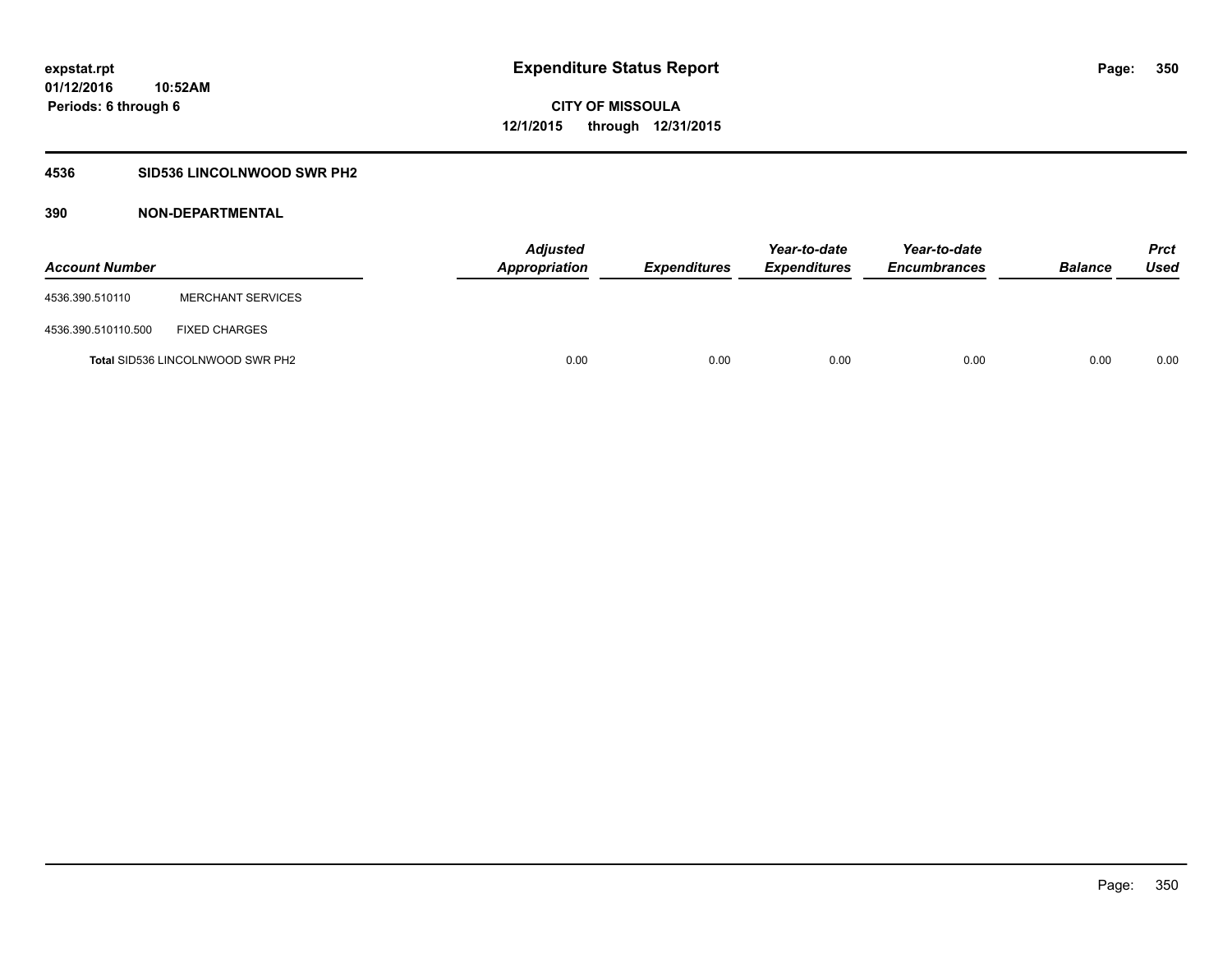## **4539 SID 539 4th STREET**

## **000 \*\*\* Title Not Found \*\*\***

| <b>Account Number</b>      |                                 | <b>Adjusted</b><br><b>Appropriation</b> | <b>Expenditures</b> | Year-to-date<br><b>Expenditures</b> | Year-to-date<br><b>Encumbrances</b> | <b>Balance</b> | <b>Prct</b><br>Used |
|----------------------------|---------------------------------|-----------------------------------------|---------------------|-------------------------------------|-------------------------------------|----------------|---------------------|
| 4539.000.410000            | <b>GENERAL GOVERNMENT</b>       |                                         |                     |                                     |                                     |                |                     |
| 4539.000.410000.600        | <b>DEBT SERVICE</b>             |                                         |                     |                                     |                                     |                |                     |
|                            | <b>Total GENERAL GOVERNMENT</b> | 0.00                                    | 0.00                | 0.00                                | 0.00                                | 0.00           | 0.00                |
| 4539.000.510110            | <b>MERCHANT SERVICES</b>        |                                         |                     |                                     |                                     |                |                     |
| 4539.000.510110.500        | <b>FIXED CHARGES</b>            |                                         |                     |                                     |                                     |                |                     |
| <b>Total FIXED CHARGES</b> |                                 | 0.00                                    | 0.00                | 0.00                                | 0.00                                | 0.00           | 0.00                |
| Total SID 539 4th STREET   |                                 | 0.00                                    | 0.00                | 0.00                                | 0.00                                | 0.00           | 0.00                |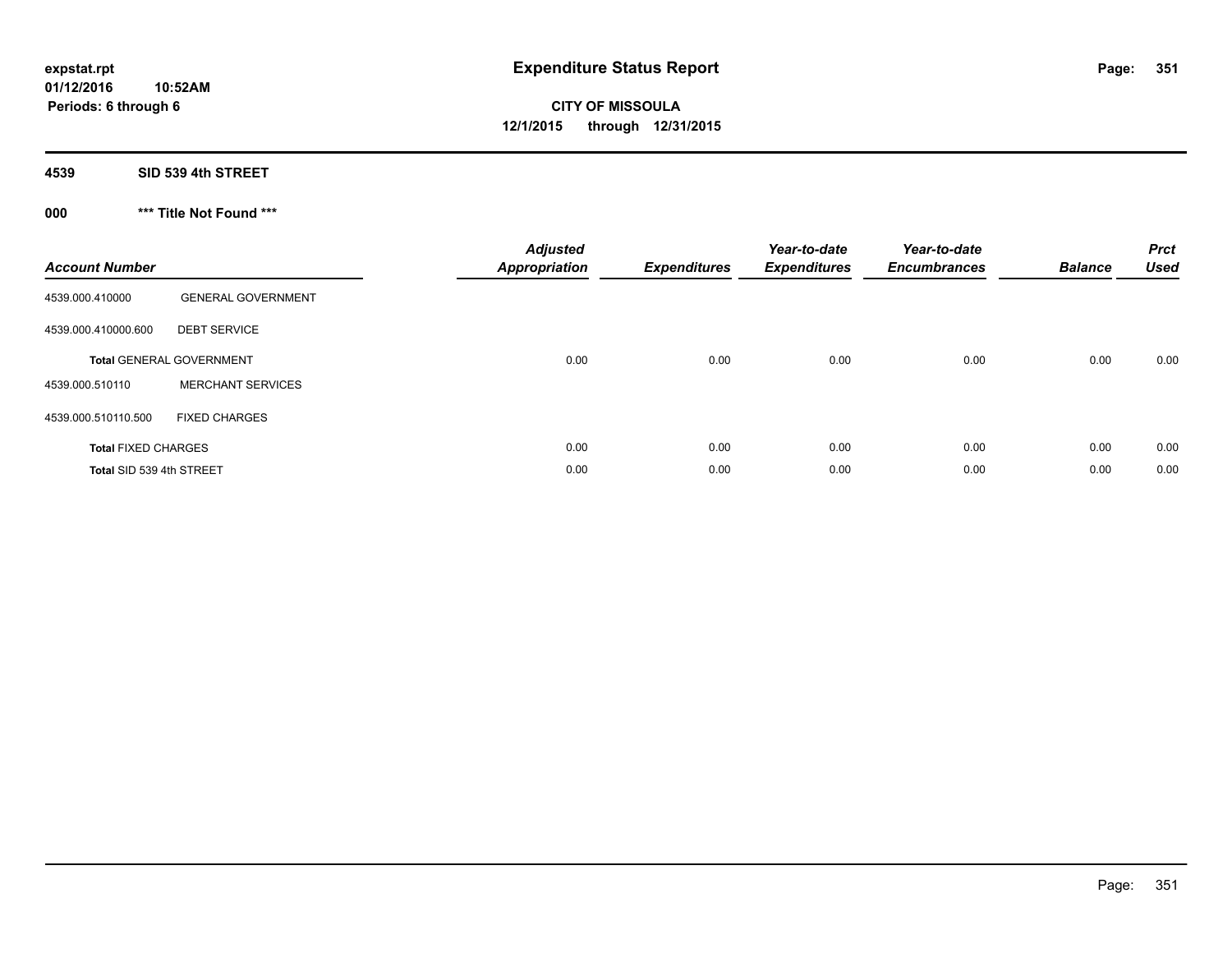## **4540 SID 540 ENGLAND BLVD**

| <b>Account Number</b> |                                            | <b>Adjusted</b><br>Appropriation | <b>Expenditures</b> | Year-to-date<br><b>Expenditures</b> | Year-to-date<br><b>Encumbrances</b> | <b>Balance</b> | <b>Prct</b><br><b>Used</b> |
|-----------------------|--------------------------------------------|----------------------------------|---------------------|-------------------------------------|-------------------------------------|----------------|----------------------------|
| 4540.390.510110       | <b>MERCHANT SERVICES</b>                   |                                  |                     |                                     |                                     |                |                            |
| 4540.390.510110.500   | <b>FIXED CHARGES</b>                       |                                  |                     |                                     |                                     |                |                            |
|                       | <b>Total MERCHANT SERVICES</b>             | 0.00                             | 0.00                | 0.00                                | 0.00                                | 0.00           | 0.00                       |
| 4540.390.521000       | INTERFUND OPERATING TRANSFERS              |                                  |                     |                                     |                                     |                |                            |
| 4540.390.521000.800   | OTHER OBJECTS                              |                                  |                     |                                     |                                     |                |                            |
|                       | <b>Total INTERFUND OPERATING TRANSFERS</b> | 0.00                             | 0.00                | 0.00                                | 0.00                                | 0.00           | 0.00                       |
|                       | Total SID 540 ENGLAND BLVD                 | 0.00                             | 0.00                | 0.00                                | 0.00                                | 0.00           | 0.00                       |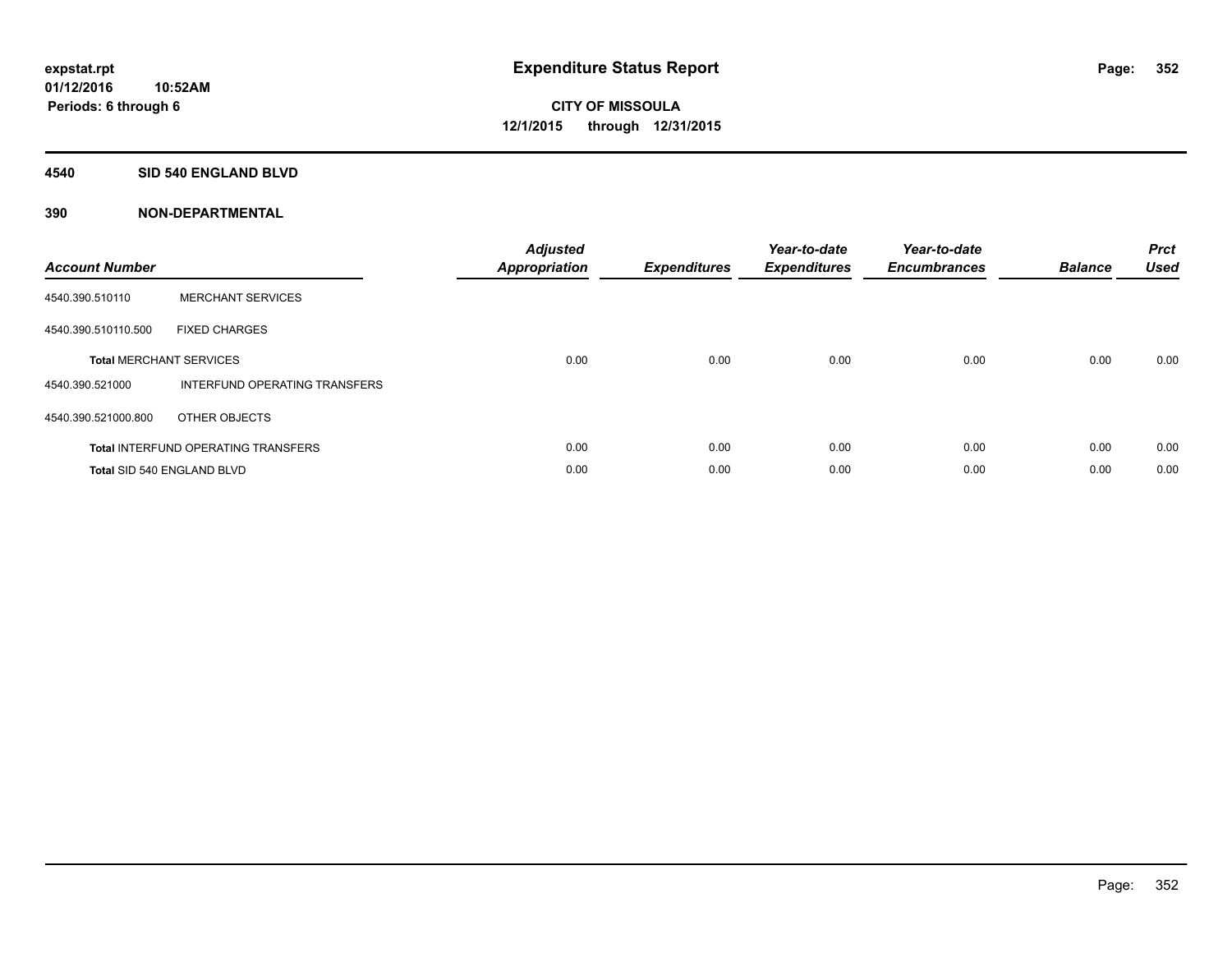## **4541 SID 541 PINEVIEW PARK**

| <b>Account Number</b>         |                                  | <b>Adjusted</b><br><b>Appropriation</b> | <b>Expenditures</b> | Year-to-date<br><b>Expenditures</b> | Year-to-date<br><b>Encumbrances</b> | <b>Balance</b> | <b>Prct</b><br><b>Used</b> |
|-------------------------------|----------------------------------|-----------------------------------------|---------------------|-------------------------------------|-------------------------------------|----------------|----------------------------|
| 4541.390.410710               | *** Title Not Found ***          |                                         |                     |                                     |                                     |                |                            |
| 4541.390.410710.500           | <b>FIXED CHARGES</b>             |                                         |                     |                                     |                                     |                |                            |
| Total *** Title Not Found *** |                                  | 0.00                                    | 0.00                | 0.00                                | 0.00                                | 0.00           | 0.00                       |
| 4541.390.510100               | SPECIAL ASSESSMENTS              |                                         |                     |                                     |                                     |                |                            |
| 4541.390.510100.900           | <b>CAPITAL OUTLAY</b>            |                                         |                     |                                     |                                     |                |                            |
|                               | <b>Total SPECIAL ASSESSMENTS</b> | 0.00                                    | 0.00                | 0.00                                | 0.00                                | 0.00           | 0.00                       |
| 4541.390.510110               | <b>MERCHANT SERVICES</b>         |                                         |                     |                                     |                                     |                |                            |
| 4541.390.510110.500           | <b>FIXED CHARGES</b>             |                                         |                     |                                     |                                     |                |                            |
|                               | <b>Total MERCHANT SERVICES</b>   | 0.00                                    | 0.00                | 0.00                                | 0.00                                | 0.00           | 0.00                       |
|                               | Total SID 541 PINEVIEW PARK      | 0.00                                    | 0.00                | 0.00                                | 0.00                                | 0.00           | 0.00                       |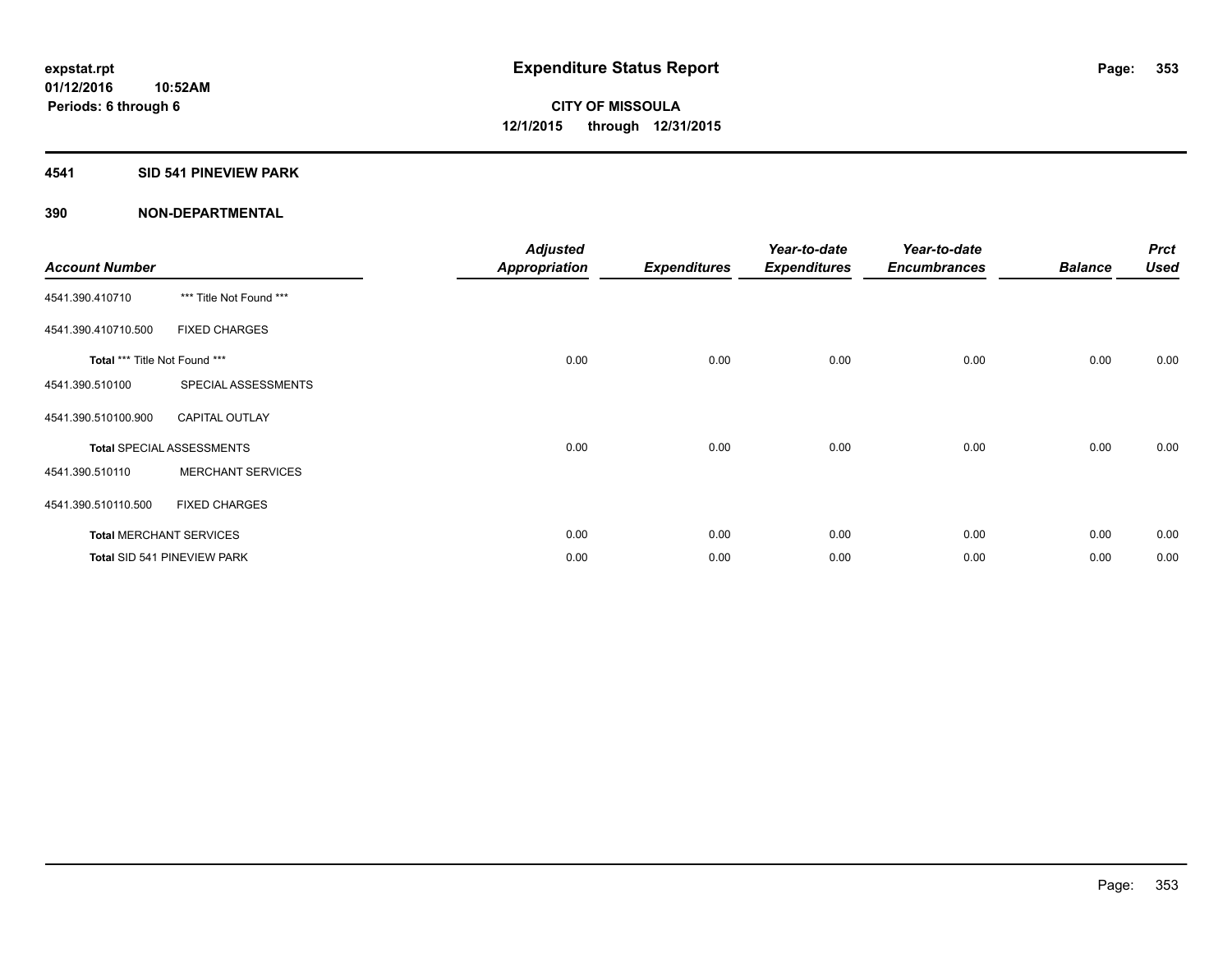## **4542 SID 542 HILLVIEW WAY**

|                            |                                  | <b>Adjusted</b>      |                     | Year-to-date        | Year-to-date        |                | <b>Prct</b> |
|----------------------------|----------------------------------|----------------------|---------------------|---------------------|---------------------|----------------|-------------|
| <b>Account Number</b>      |                                  | <b>Appropriation</b> | <b>Expenditures</b> | <b>Expenditures</b> | <b>Encumbrances</b> | <b>Balance</b> | <b>Used</b> |
| 4542.390.510100            | SPECIAL ASSESSMENTS              |                      |                     |                     |                     |                |             |
| 4542.390.510100.300        | PURCHASED SERVICES               |                      |                     |                     |                     |                |             |
|                            | <b>Total PURCHASED SERVICES</b>  | 0.00                 | 0.00                | 0.00                | 0.00                | 0.00           | 0.00        |
| 4542.390.510100.900        | <b>CAPITAL OUTLAY</b>            |                      |                     |                     |                     |                |             |
|                            | <b>Total SPECIAL ASSESSMENTS</b> | 0.00                 | 0.00                | 0.00                | 0.00                | 0.00           | 0.00        |
| 4542.390.510110            | <b>MERCHANT SERVICES</b>         |                      |                     |                     |                     |                |             |
| 4542.390.510110.500        | <b>FIXED CHARGES</b>             |                      |                     |                     |                     |                |             |
| Total SID 542 HILLVIEW WAY |                                  | 0.00                 | 0.00                | 0.00                | 0.00                | 0.00           | 0.00        |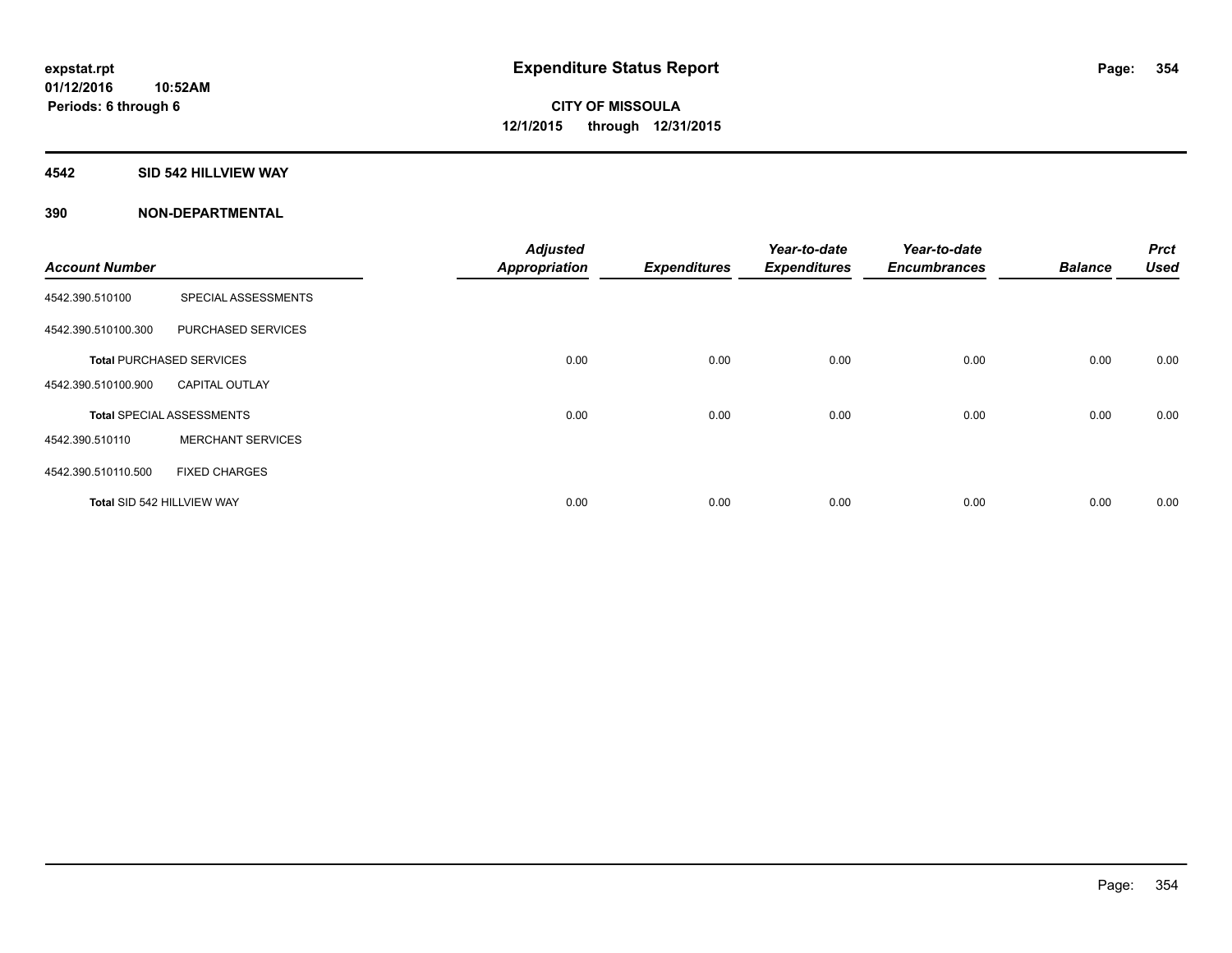## **4543 SID 543 TRAFFIC CALMING**

## **000 \*\*\* Title Not Found \*\*\***

| <b>Account Number</b>                |                                 | <b>Adjusted</b><br><b>Appropriation</b> | <b>Expenditures</b> | Year-to-date<br><b>Expenditures</b> | Year-to-date<br><b>Encumbrances</b> | <b>Balance</b> | <b>Prct</b><br><b>Used</b> |
|--------------------------------------|---------------------------------|-----------------------------------------|---------------------|-------------------------------------|-------------------------------------|----------------|----------------------------|
| 4543.000.410000                      | <b>GENERAL GOVERNMENT</b>       |                                         |                     |                                     |                                     |                |                            |
| 4543.000.410000.600                  | <b>DEBT SERVICE</b>             |                                         |                     |                                     |                                     |                |                            |
|                                      | <b>Total GENERAL GOVERNMENT</b> | 0.00                                    | 0.00                | 0.00                                | 0.00                                | 0.00           | 0.00                       |
| 4543.000.510110                      | <b>MERCHANT SERVICES</b>        |                                         |                     |                                     |                                     |                |                            |
| 4543.000.510110.500                  | <b>FIXED CHARGES</b>            |                                         |                     |                                     |                                     |                |                            |
| <b>Total *** Title Not Found ***</b> |                                 | 0.00                                    | 0.00                | 0.00                                | 0.00                                | 0.00           | 0.00                       |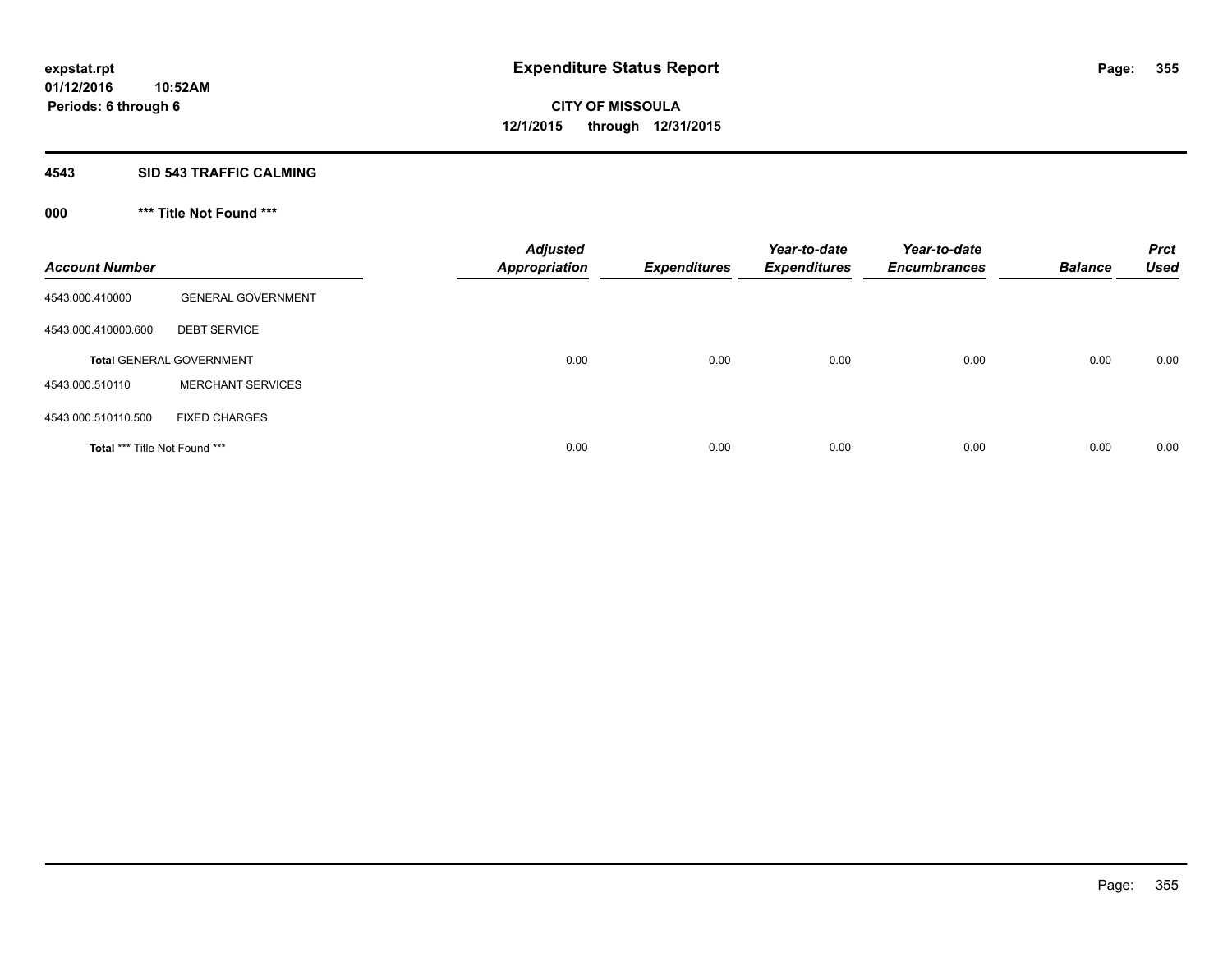## **4543 SID 543 TRAFFIC CALMING**

| <b>Account Number</b> |                                      | <b>Adjusted</b><br><b>Appropriation</b> | <b>Expenditures</b> | Year-to-date<br><b>Expenditures</b> | Year-to-date<br><b>Encumbrances</b> | <b>Balance</b> | <b>Prct</b><br><b>Used</b> |
|-----------------------|--------------------------------------|-----------------------------------------|---------------------|-------------------------------------|-------------------------------------|----------------|----------------------------|
| 4543.390.510100       | SPECIAL ASSESSMENTS                  |                                         |                     |                                     |                                     |                |                            |
| 4543.390.510100.300   | PURCHASED SERVICES                   |                                         |                     |                                     |                                     |                |                            |
|                       | <b>Total PURCHASED SERVICES</b>      | 0.00                                    | 0.00                | 0.00                                | 0.00                                | 0.00           | 0.00                       |
| 4543.390.510100.900   | <b>CAPITAL OUTLAY</b>                |                                         |                     |                                     |                                     |                |                            |
|                       | <b>Total SPECIAL ASSESSMENTS</b>     | 0.00                                    | 0.00                | 0.00                                | 0.00                                | 0.00           | 0.00                       |
| 4543.390.510110       | <b>MERCHANT SERVICES</b>             |                                         |                     |                                     |                                     |                |                            |
| 4543.390.510110.500   | <b>FIXED CHARGES</b>                 |                                         |                     |                                     |                                     |                |                            |
|                       | <b>Total MERCHANT SERVICES</b>       | 0.00                                    | 0.00                | 0.00                                | 0.00                                | 0.00           | 0.00                       |
|                       | <b>Total SID 543 TRAFFIC CALMING</b> | 0.00                                    | 0.00                | 0.00                                | 0.00                                | 0.00           | 0.00                       |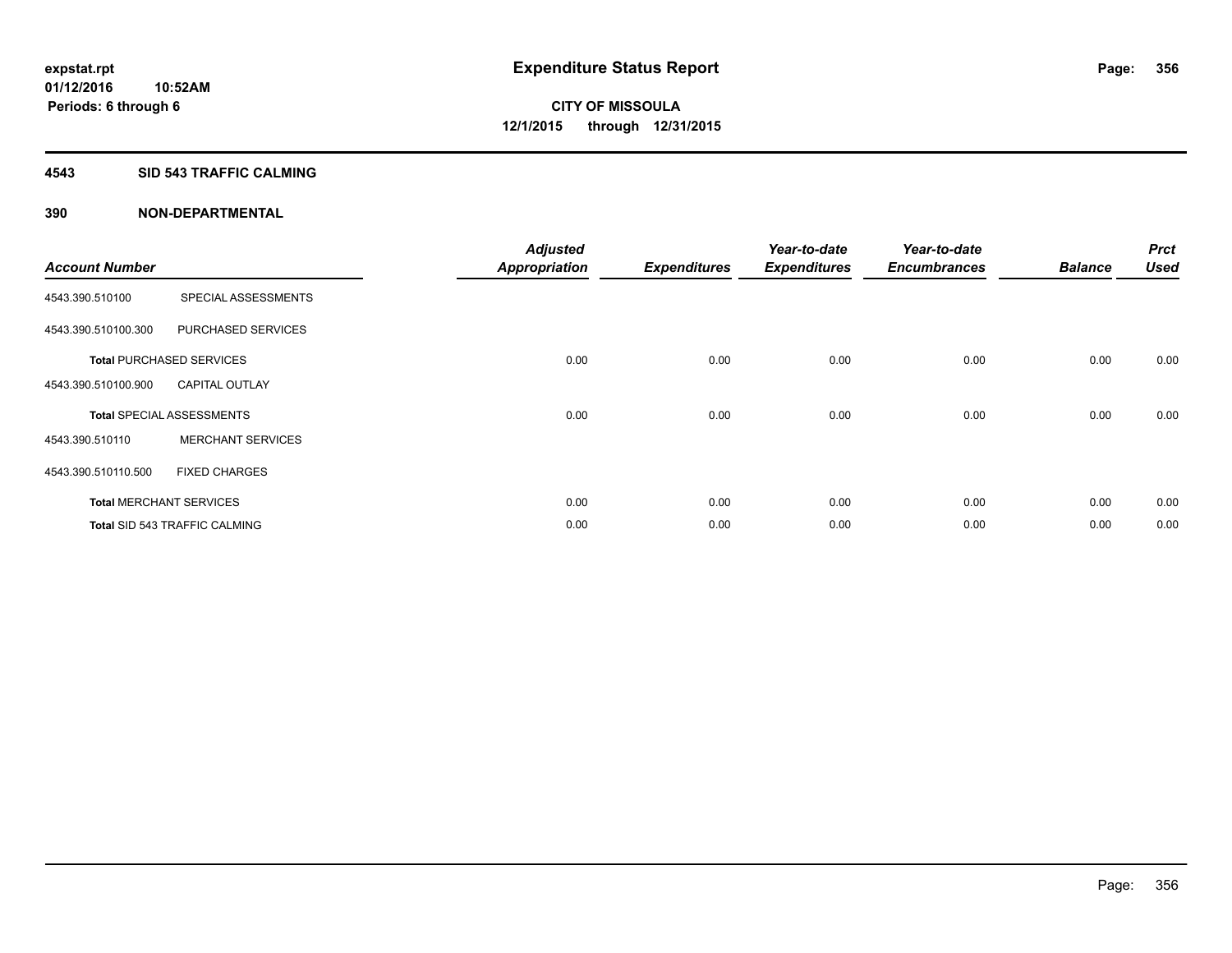## **4544 MILLER CREEK MITIGATION FUND**

| <b>Account Number</b> |                                           | <b>Adjusted</b><br><b>Appropriation</b> | <b>Expenditures</b> | Year-to-date<br><b>Expenditures</b> | Year-to-date<br><b>Encumbrances</b> | <b>Balance</b> | <b>Prct</b><br><b>Used</b> |
|-----------------------|-------------------------------------------|-----------------------------------------|---------------------|-------------------------------------|-------------------------------------|----------------|----------------------------|
| 4544.390.510100       | SPECIAL ASSESSMENTS                       |                                         |                     |                                     |                                     |                |                            |
| 4544.390.510100.900   | <b>CAPITAL OUTLAY</b>                     |                                         |                     |                                     |                                     |                |                            |
|                       | <b>Total SPECIAL ASSESSMENTS</b>          | 0.00                                    | 0.00                | 0.00                                | 0.00                                | 0.00           | 0.00                       |
| 4544.390.510110       | <b>MERCHANT SERVICES</b>                  |                                         |                     |                                     |                                     |                |                            |
| 4544.390.510110.500   | <b>FIXED CHARGES</b>                      |                                         |                     |                                     |                                     |                |                            |
|                       | <b>Total MERCHANT SERVICES</b>            | 0.00                                    | 0.00                | 0.00                                | 0.00                                | 0.00           | 0.00                       |
|                       | <b>Total MILLER CREEK MITIGATION FUND</b> | 0.00                                    | 0.00                | 0.00                                | 0.00                                | 0.00           | 0.00                       |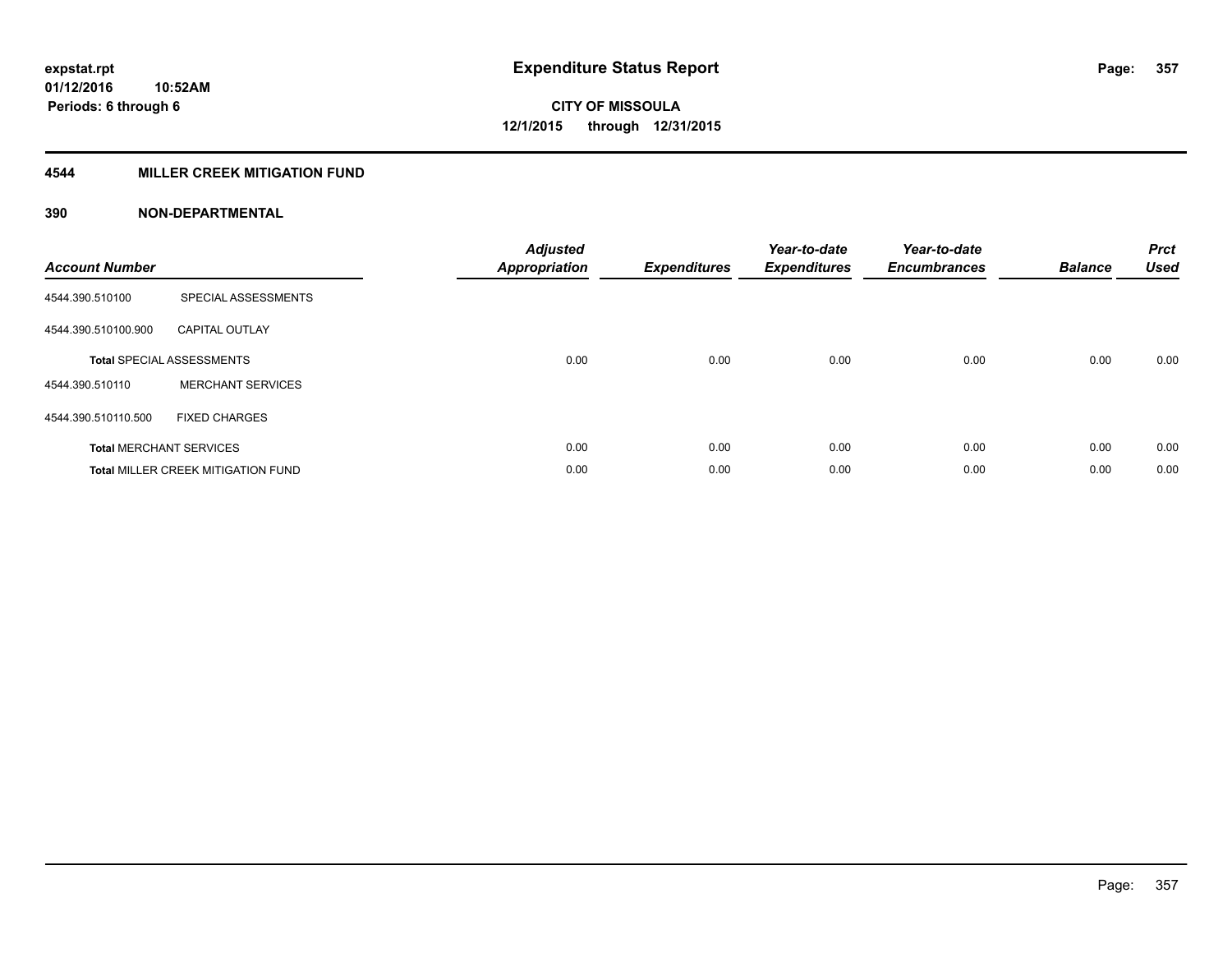## **4545 MILLER CREEK TWITE CONSTRUCTION**

| <b>Account Number</b> |                                              | <b>Adjusted</b><br><b>Appropriation</b> | <b>Expenditures</b> | Year-to-date<br><b>Expenditures</b> | Year-to-date<br><b>Encumbrances</b> | <b>Balance</b> | <b>Prct</b><br><b>Used</b> |
|-----------------------|----------------------------------------------|-----------------------------------------|---------------------|-------------------------------------|-------------------------------------|----------------|----------------------------|
| 4545.390.510100       | SPECIAL ASSESSMENTS                          |                                         |                     |                                     |                                     |                |                            |
| 4545.390.510100.300   | PURCHASED SERVICES                           |                                         |                     |                                     |                                     |                |                            |
|                       | <b>Total PURCHASED SERVICES</b>              | 0.00                                    | 0.00                | 0.00                                | 0.00                                | 0.00           | 0.00                       |
| 4545.390.510100.900   | <b>CAPITAL OUTLAY</b>                        |                                         |                     |                                     |                                     |                |                            |
|                       | <b>Total SPECIAL ASSESSMENTS</b>             | 0.00                                    | 0.00                | 0.00                                | 0.00                                | 0.00           | 0.00                       |
| 4545.390.510110       | <b>MERCHANT SERVICES</b>                     |                                         |                     |                                     |                                     |                |                            |
| 4545.390.510110.500   | <b>FIXED CHARGES</b>                         |                                         |                     |                                     |                                     |                |                            |
|                       | <b>Total MERCHANT SERVICES</b>               | 0.00                                    | 0.00                | 0.00                                | 0.00                                | 0.00           | 0.00                       |
|                       | <b>Total MILLER CREEK TWITE CONSTRUCTION</b> | 0.00                                    | 0.00                | 0.00                                | 0.00                                | 0.00           | 0.00                       |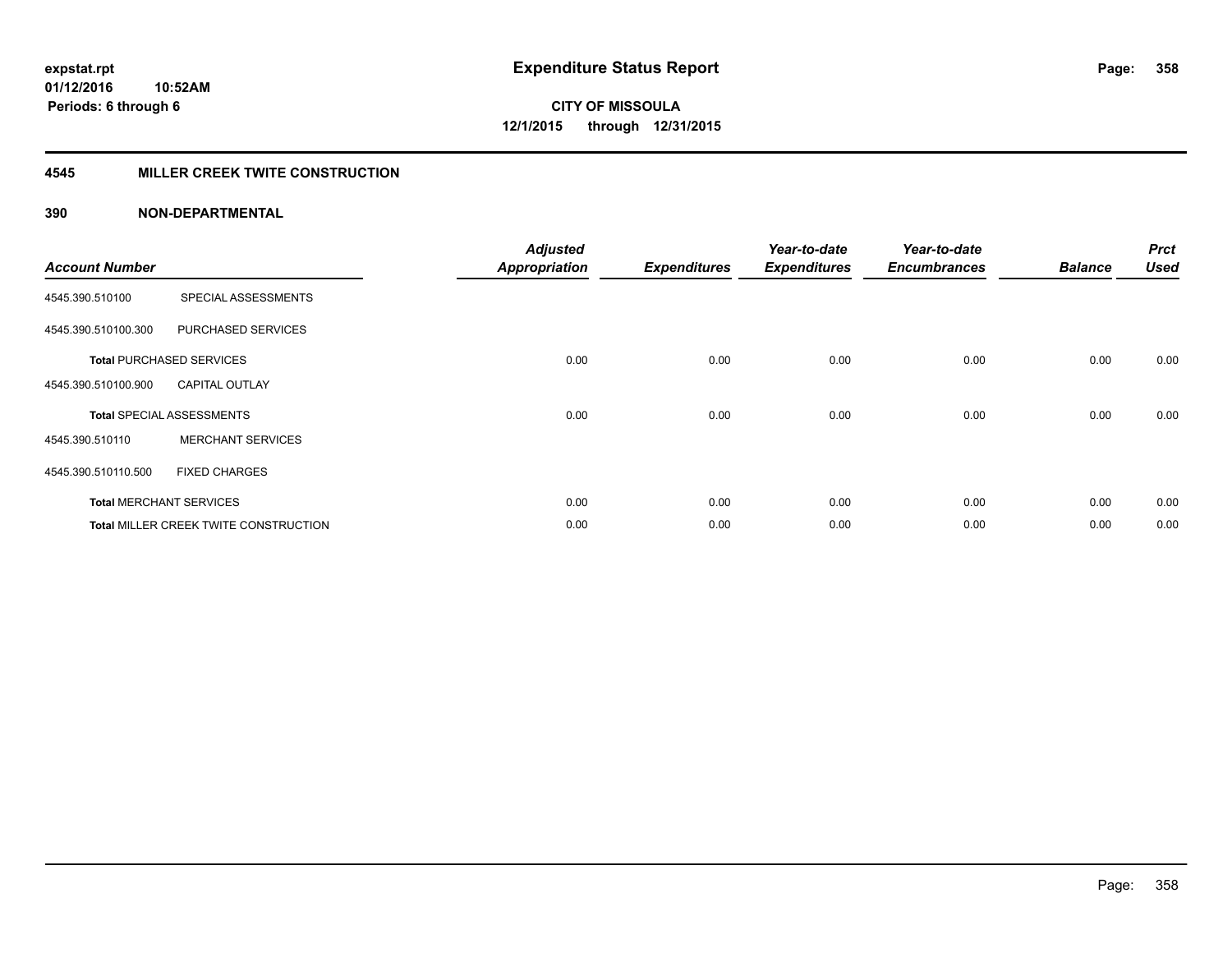## **4546 MILLER CREEK MALOHNEY CONSTRUCTION**

| <b>Account Number</b> |                                          | <b>Adjusted</b><br><b>Appropriation</b> | <b>Expenditures</b> | Year-to-date<br><b>Expenditures</b> | Year-to-date<br><b>Encumbrances</b> | <b>Balance</b> | <b>Prct</b><br><b>Used</b> |
|-----------------------|------------------------------------------|-----------------------------------------|---------------------|-------------------------------------|-------------------------------------|----------------|----------------------------|
| 4546.390.510100       | SPECIAL ASSESSMENTS                      |                                         |                     |                                     |                                     |                |                            |
| 4546.390.510100.300   | PURCHASED SERVICES                       |                                         |                     |                                     |                                     |                |                            |
|                       | <b>Total PURCHASED SERVICES</b>          | 0.00                                    | 0.00                | 0.00                                | 0.00                                | 0.00           | 0.00                       |
| 4546.390.510100.900   | <b>CAPITAL OUTLAY</b>                    |                                         |                     |                                     |                                     |                |                            |
|                       | <b>Total SPECIAL ASSESSMENTS</b>         | 0.00                                    | 0.00                | 0.00                                | 0.00                                | 0.00           | 0.00                       |
| 4546.390.510110       | <b>MERCHANT SERVICES</b>                 |                                         |                     |                                     |                                     |                |                            |
| 4546.390.510110.500   | <b>FIXED CHARGES</b>                     |                                         |                     |                                     |                                     |                |                            |
|                       | <b>Total MERCHANT SERVICES</b>           | 0.00                                    | 0.00                | 0.00                                | 0.00                                | 0.00           | 0.00                       |
|                       | Total MILLER CREEK MALOHNEY CONSTRUCTION | 0.00                                    | 0.00                | 0.00                                | 0.00                                | 0.00           | 0.00                       |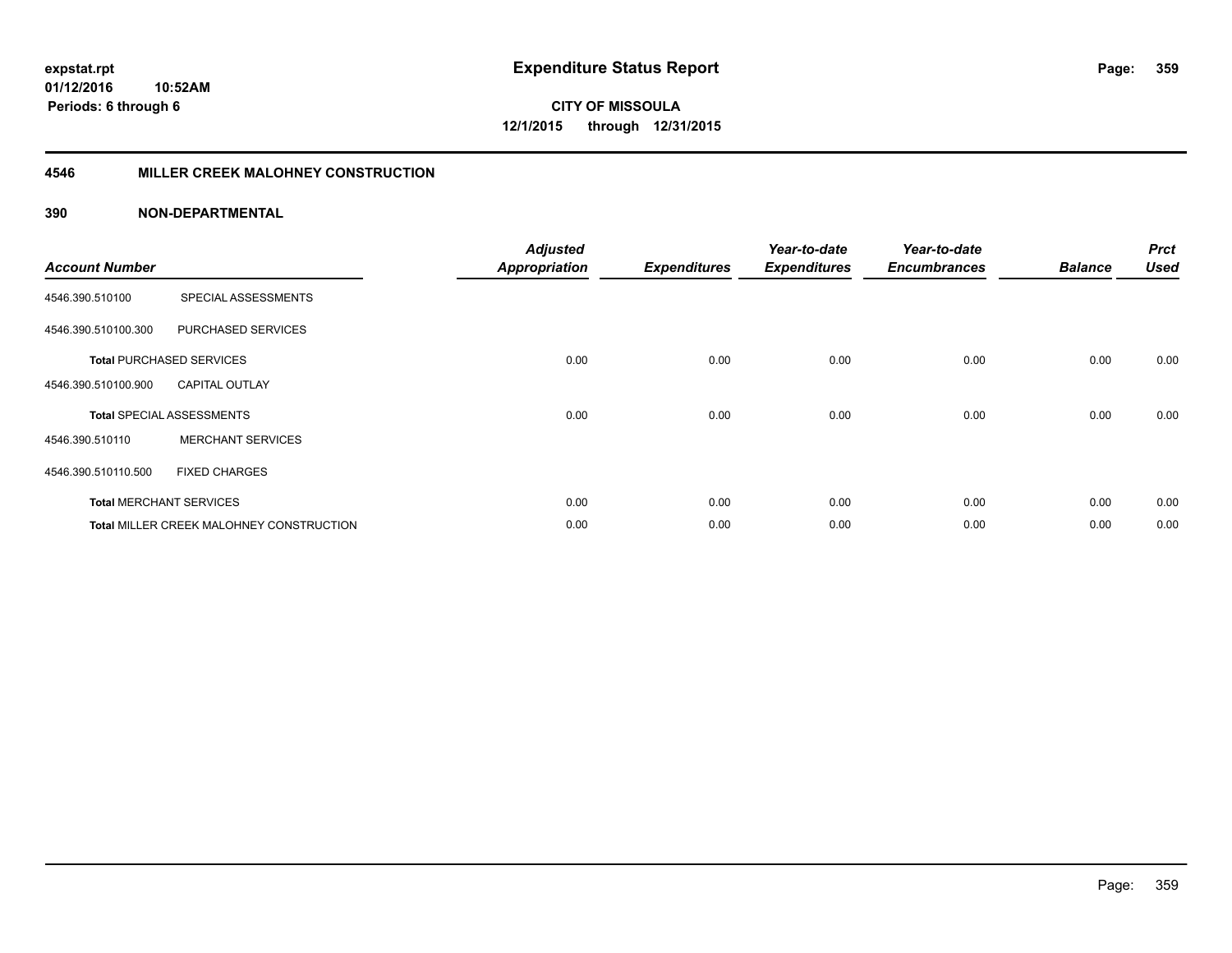## **4547 MILLER CREEK MCCARTHY CONSTRUCTION**

| <b>Account Number</b> |                                                 | <b>Adjusted</b><br><b>Appropriation</b> | <b>Expenditures</b> | Year-to-date<br><b>Expenditures</b> | Year-to-date<br><b>Encumbrances</b> | <b>Balance</b> | <b>Prct</b><br><b>Used</b> |
|-----------------------|-------------------------------------------------|-----------------------------------------|---------------------|-------------------------------------|-------------------------------------|----------------|----------------------------|
| 4547.390.510100       | SPECIAL ASSESSMENTS                             |                                         |                     |                                     |                                     |                |                            |
| 4547.390.510100.300   | PURCHASED SERVICES                              |                                         |                     |                                     |                                     |                |                            |
|                       | <b>Total PURCHASED SERVICES</b>                 | 0.00                                    | 0.00                | 0.00                                | 0.00                                | 0.00           | 0.00                       |
| 4547.390.510100.900   | <b>CAPITAL OUTLAY</b>                           |                                         |                     |                                     |                                     |                |                            |
|                       | <b>Total SPECIAL ASSESSMENTS</b>                | 0.00                                    | 0.00                | 0.00                                | 0.00                                | 0.00           | 0.00                       |
| 4547.390.510110       | <b>MERCHANT SERVICES</b>                        |                                         |                     |                                     |                                     |                |                            |
| 4547.390.510110.500   | <b>FIXED CHARGES</b>                            |                                         |                     |                                     |                                     |                |                            |
|                       | <b>Total MERCHANT SERVICES</b>                  | 0.00                                    | 0.00                | 0.00                                | 0.00                                | 0.00           | 0.00                       |
|                       | <b>Total MILLER CREEK MCCARTHY CONSTRUCTION</b> | 0.00                                    | 0.00                | 0.00                                | 0.00                                | 0.00           | 0.00                       |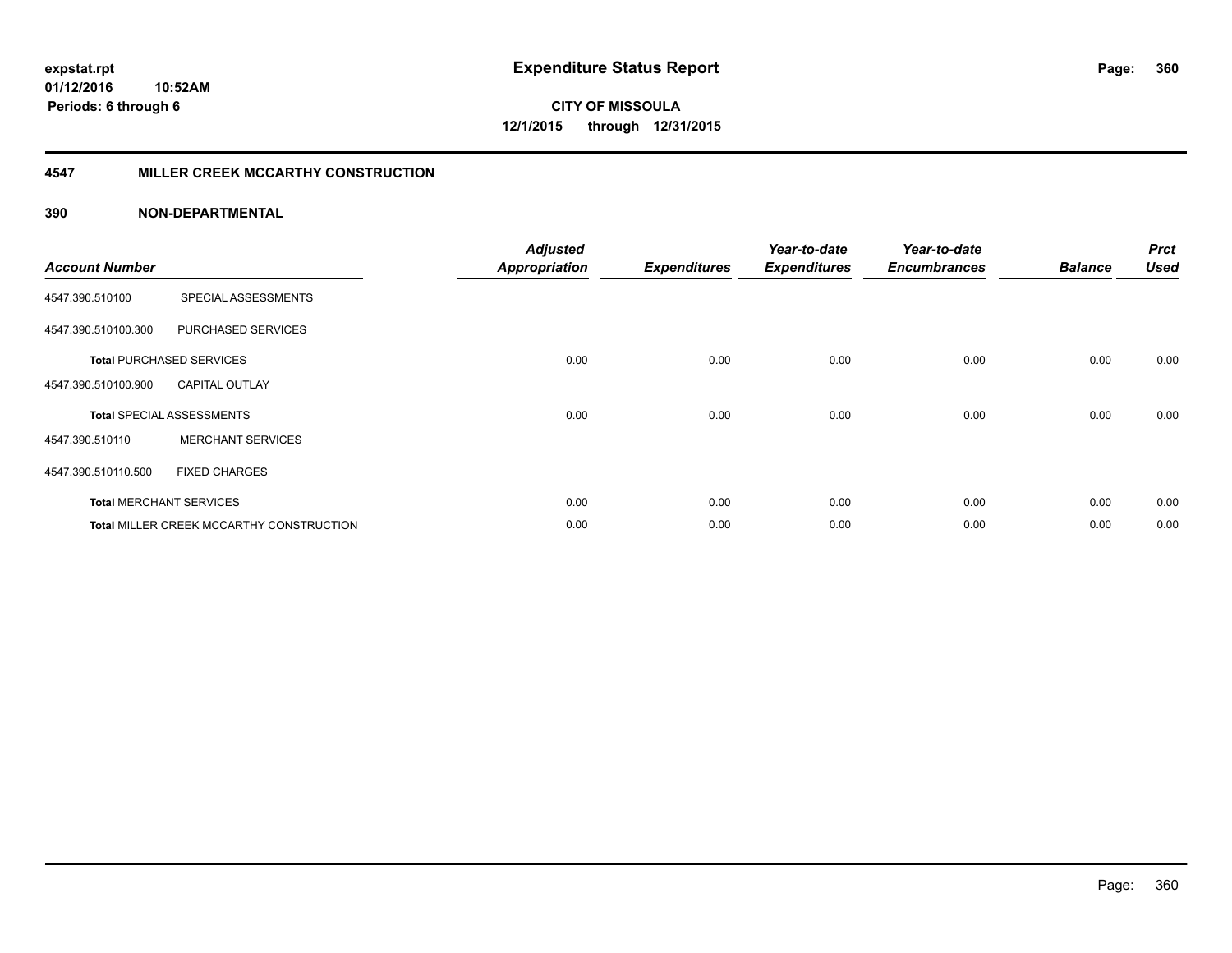## **4548 5TH,6TH & ARTHUR ROAD IMPROVEMENTS**

| <b>Account Number</b> |                                           | <b>Adjusted</b><br><b>Appropriation</b> | <b>Expenditures</b> | Year-to-date<br><b>Expenditures</b> | Year-to-date<br><b>Encumbrances</b> | <b>Balance</b> | <b>Prct</b><br><b>Used</b> |
|-----------------------|-------------------------------------------|-----------------------------------------|---------------------|-------------------------------------|-------------------------------------|----------------|----------------------------|
| 4548.390.510100       | SPECIAL ASSESSMENTS                       |                                         |                     |                                     |                                     |                |                            |
| 4548.390.510100.300   | PURCHASED SERVICES                        |                                         |                     |                                     |                                     |                |                            |
|                       | <b>Total PURCHASED SERVICES</b>           | 0.00                                    | 0.00                | 0.00                                | 0.00                                | 0.00           | 0.00                       |
| 4548.390.510100.900   | <b>CAPITAL OUTLAY</b>                     |                                         |                     |                                     |                                     |                |                            |
|                       | Total SPECIAL ASSESSMENTS                 | 0.00                                    | 0.00                | 0.00                                | 0.00                                | 0.00           | 0.00                       |
| 4548.390.510110       | <b>MERCHANT SERVICES</b>                  |                                         |                     |                                     |                                     |                |                            |
| 4548.390.510110.500   | <b>FIXED CHARGES</b>                      |                                         |                     |                                     |                                     |                |                            |
|                       | <b>Total MERCHANT SERVICES</b>            | 0.00                                    | 0.00                | 0.00                                | 0.00                                | 0.00           | 0.00                       |
| 4548.390.521000       | INTERFUND OPERATING TRANSFERS             |                                         |                     |                                     |                                     |                |                            |
| 4548.390.521000.800   | OTHER OBJECTS                             |                                         |                     |                                     |                                     |                |                            |
|                       | Total INTERFUND OPERATING TRANSFERS       | 0.00                                    | 0.00                | 0.00                                | 0.00                                | 0.00           | 0.00                       |
|                       | Total 5TH, 6TH & ARTHUR ROAD IMPROVEMENTS | 0.00                                    | 0.00                | 0.00                                | 0.00                                | 0.00           | 0.00                       |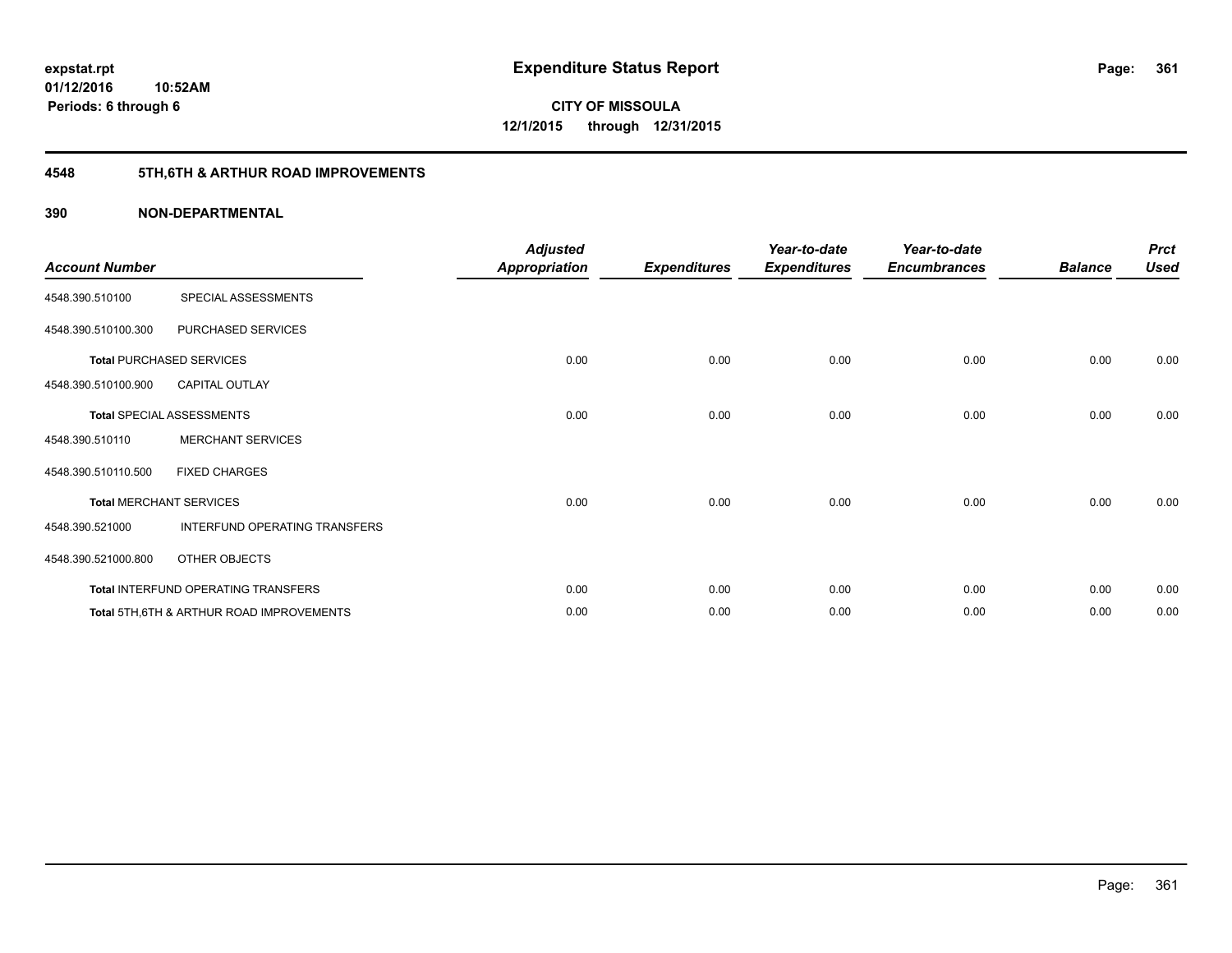#### **4745 MALONEY/TWITE MILLER CR \$1.2M CONTRIB**

| <b>Account Number</b>      |                                              | <b>Adjusted</b><br><b>Appropriation</b> | <b>Expenditures</b> | Year-to-date<br><b>Expenditures</b> | Year-to-date<br><b>Encumbrances</b> | <b>Balance</b> | <b>Prct</b><br><b>Used</b> |
|----------------------------|----------------------------------------------|-----------------------------------------|---------------------|-------------------------------------|-------------------------------------|----------------|----------------------------|
|                            |                                              |                                         |                     |                                     |                                     |                |                            |
| 4745.390.510100            | SPECIAL ASSESSMENTS                          |                                         |                     |                                     |                                     |                |                            |
| 4745.390.510100.300        | PURCHASED SERVICES                           |                                         |                     |                                     |                                     |                |                            |
|                            | <b>Total PURCHASED SERVICES</b>              | 0.00                                    | 0.00                | 0.00                                | 0.00                                | 0.00           | 0.00                       |
| 4745.390.510100.800        | OTHER OBJECTS                                |                                         |                     |                                     |                                     |                |                            |
| <b>Total OTHER OBJECTS</b> |                                              | 0.00                                    | 0.00                | 0.00                                | 0.00                                | 0.00           | 0.00                       |
| 4745.390.510100.900        | <b>CAPITAL OUTLAY</b>                        |                                         |                     |                                     |                                     |                |                            |
|                            | <b>Total SPECIAL ASSESSMENTS</b>             | 0.00                                    | 0.00                | 0.00                                | 0.00                                | 0.00           | 0.00                       |
| 4745.390.510110            | <b>MERCHANT SERVICES</b>                     |                                         |                     |                                     |                                     |                |                            |
| 4745.390.510110.500        | <b>FIXED CHARGES</b>                         |                                         |                     |                                     |                                     |                |                            |
|                            | Total MALONEY/TWITE MILLER CR \$1.2M CONTRIB | 0.00                                    | 0.00                | 0.00                                | 0.00                                | 0.00           | 0.00                       |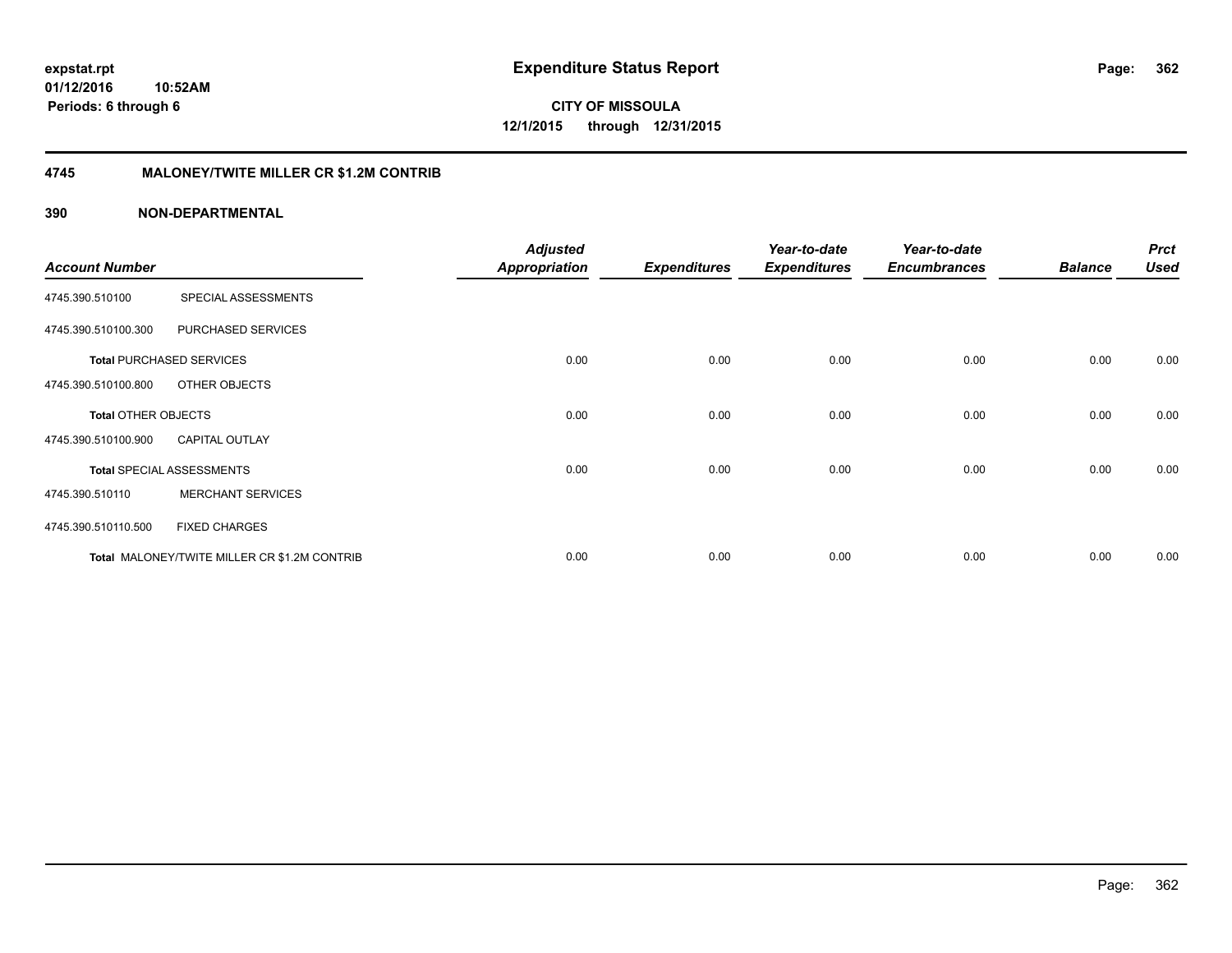#### **4941 HILLVIEW WAY CONSTRUCTION**

### **280 PUBLIC WORKS OPERATIONS**

|                                               |                          | <b>Adjusted</b>      |                     | Year-to-date        | Year-to-date        |                | <b>Prct</b> |
|-----------------------------------------------|--------------------------|----------------------|---------------------|---------------------|---------------------|----------------|-------------|
| <b>Account Number</b>                         |                          | <b>Appropriation</b> | <b>Expenditures</b> | <b>Expenditures</b> | <b>Encumbrances</b> | <b>Balance</b> | <b>Used</b> |
| 4941.280.430034                               | <b>CONSTRUCTION</b>      |                      |                     |                     |                     |                |             |
| 4941.280.430034.200                           | <b>SUPPLIES</b>          |                      |                     |                     |                     |                |             |
| <b>Total SUPPLIES</b>                         |                          | 0.00                 | 0.00                | 0.00                | 0.00                | 0.00           | 0.00        |
| 4941.280.430034.300                           | PURCHASED SERVICES       |                      |                     |                     |                     |                |             |
| 4941.280.430034.350.000 PROFESSIONAL SERVICES |                          | 0.00                 | 25,147.90           | 60,509.83           | 0.00                | $-60.509.83$   | 0.00        |
| <b>Total PURCHASED SERVICES</b>               |                          | 0.00                 | 25,147.90           | 60,509.83           | 0.00                | $-60,509.83$   | 0.00        |
| 4941.280.430034.900                           | <b>CAPITAL OUTLAY</b>    |                      |                     |                     |                     |                |             |
| <b>Total CAPITAL OUTLAY</b>                   |                          | 0.00                 | 0.00                | 0.00                | 0.00                | 0.00           | 0.00        |
| <b>Total CONSTRUCTION</b>                     |                          | 0.00                 | 25,147.90           | 60,509.83           | 0.00                | $-60,509.83$   | 0.00        |
| 4941.280.510110                               | <b>MERCHANT SERVICES</b> |                      |                     |                     |                     |                |             |
| 4941.280.510110.500                           | <b>FIXED CHARGES</b>     |                      |                     |                     |                     |                |             |
| <b>Total FIXED CHARGES</b>                    |                          | 0.00                 | 0.00                | 0.00                | 0.00                | 0.00           | 0.00        |
| <b>Total MERCHANT SERVICES</b>                |                          | 0.00                 | 0.00                | 0.00                | 0.00                | 0.00           | 0.00        |
| <b>Total HILLVIEW WAY CONSTRUCTION</b>        |                          | 0.00                 | 25,147.90           | 60,509.83           | 0.00                | $-60,509.83$   | 0.00        |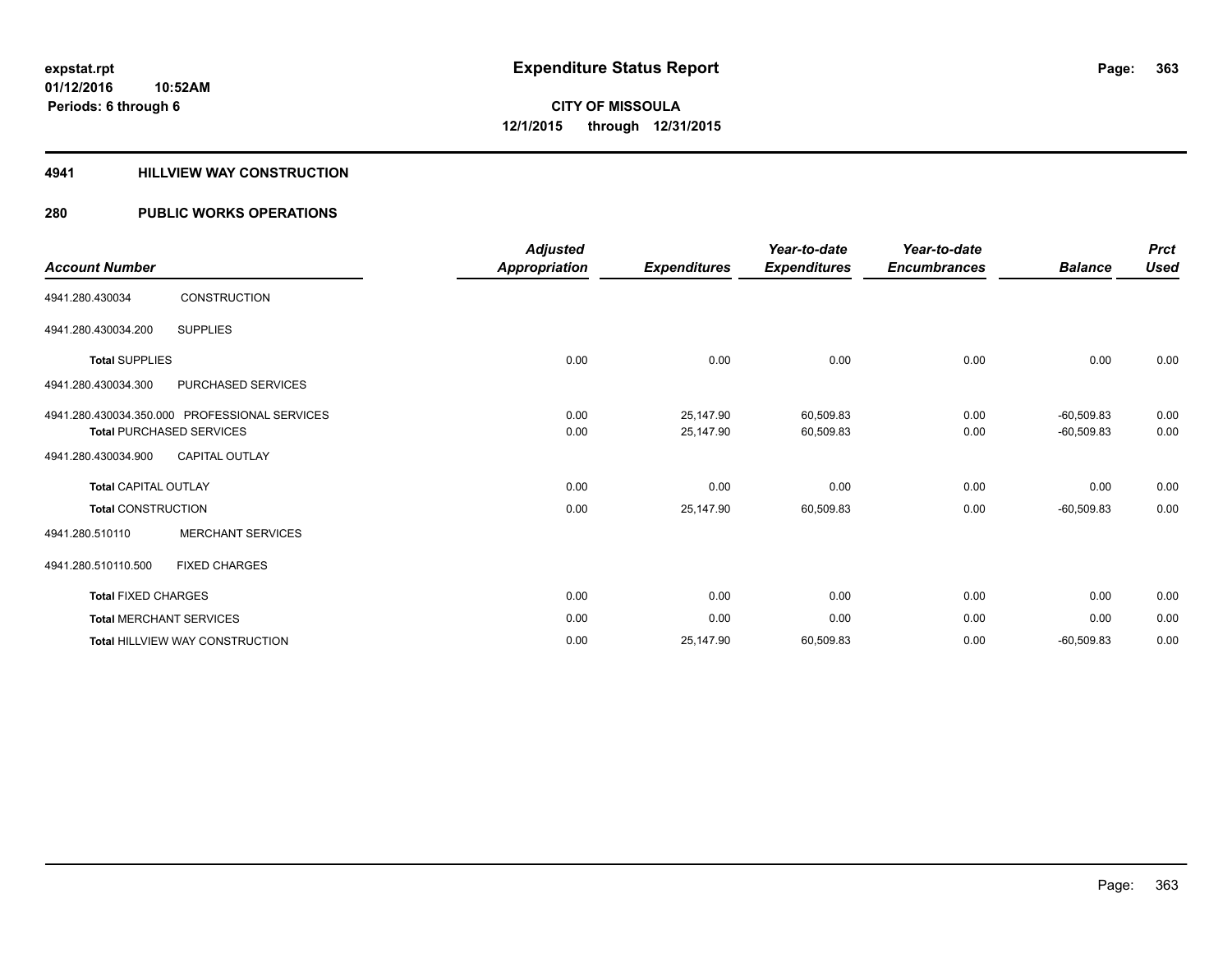**01/12/2016 10:52AM Periods: 6 through 6**

**CITY OF MISSOULA 12/1/2015 through 12/31/2015**

## **4944 RATTLESNAKE SEWER COLLECTION (544)**

**000 \*\*\* Title Not Found \*\*\***

| <b>Account Number</b>                |                          | <b>Adjusted</b><br>Appropriation | <b>Expenditures</b> | Year-to-date<br><b>Expenditures</b> | Year-to-date<br><b>Encumbrances</b> | <b>Balance</b> | <b>Prct</b><br><b>Used</b> |
|--------------------------------------|--------------------------|----------------------------------|---------------------|-------------------------------------|-------------------------------------|----------------|----------------------------|
| 4944.000.510110                      | <b>MERCHANT SERVICES</b> |                                  |                     |                                     |                                     |                |                            |
| 4944.000.510110.500                  | <b>FIXED CHARGES</b>     |                                  |                     |                                     |                                     |                |                            |
| <b>Total *** Title Not Found ***</b> |                          | 0.00                             | 0.00                | 0.00                                | 0.00                                | 0.00           | 0.00                       |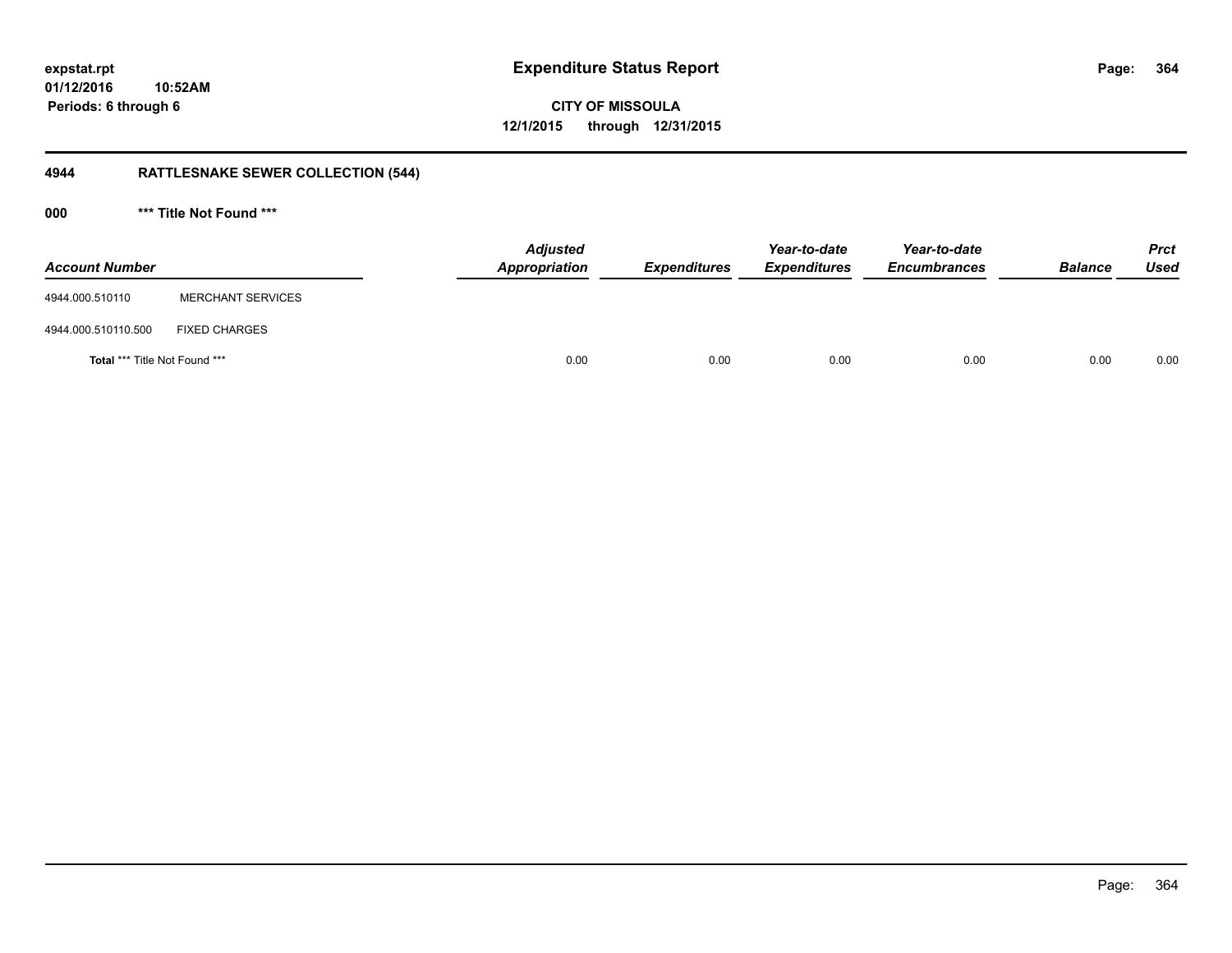## **4944 RATTLESNAKE SEWER COLLECTION (544)**

|                               |                                  | <b>Adjusted</b>      |                     | Year-to-date        | Year-to-date        |                | <b>Prct</b> |
|-------------------------------|----------------------------------|----------------------|---------------------|---------------------|---------------------|----------------|-------------|
| <b>Account Number</b>         |                                  | <b>Appropriation</b> | <b>Expenditures</b> | <b>Expenditures</b> | <b>Encumbrances</b> | <b>Balance</b> | <b>Used</b> |
| 4944.390.510100               | SPECIAL ASSESSMENTS              |                      |                     |                     |                     |                |             |
| 4944.390.510100.300           | PURCHASED SERVICES               |                      |                     |                     |                     |                |             |
|                               | <b>Total PURCHASED SERVICES</b>  | 0.00                 | 0.00                | 0.00                | 0.00                | 0.00           | 0.00        |
| 4944.390.510100.600           | <b>DEBT SERVICE</b>              |                      |                     |                     |                     |                |             |
| <b>Total DEBT SERVICE</b>     |                                  | 0.00                 | 0.00                | 0.00                | 0.00                | 0.00           | 0.00        |
| 4944.390.510100.900           | <b>CAPITAL OUTLAY</b>            |                      |                     |                     |                     |                |             |
|                               | <b>Total SPECIAL ASSESSMENTS</b> | 0.00                 | 0.00                | 0.00                | 0.00                | 0.00           | 0.00        |
| 4944.390.510110               | <b>MERCHANT SERVICES</b>         |                      |                     |                     |                     |                |             |
| 4944.390.510110.500           | <b>FIXED CHARGES</b>             |                      |                     |                     |                     |                |             |
| <b>Total NON-DEPARTMENTAL</b> |                                  | 0.00                 | 0.00                | 0.00                | 0.00                | 0.00           | 0.00        |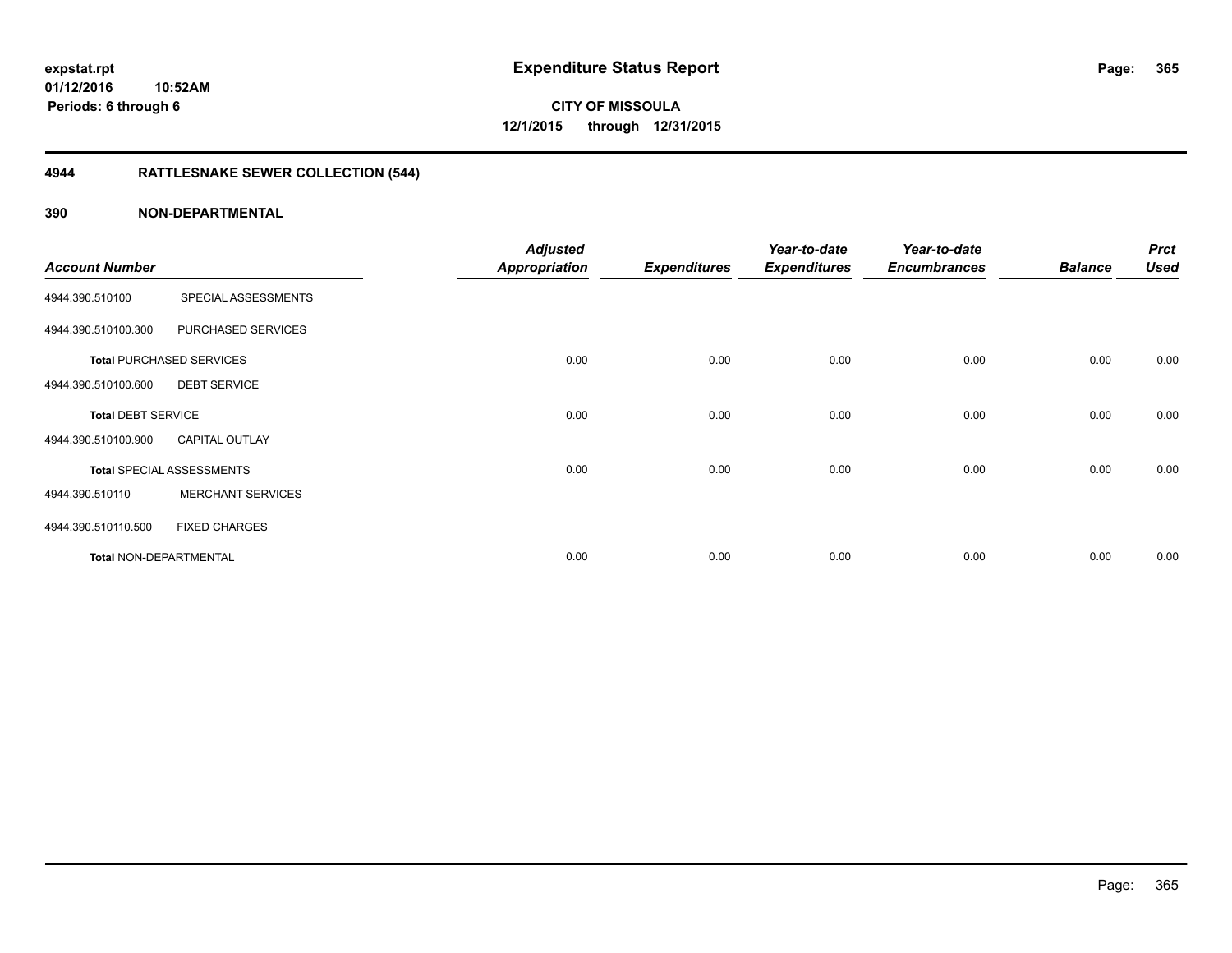#### **01/12/2016 10:52AM Periods: 6 through 6**

**366**

**CITY OF MISSOULA 12/1/2015 through 12/31/2015**

## **4944 RATTLESNAKE SEWER COLLECTION (544)**

**550 SID 544 PROJECT**

| <b>Account Number</b>   |                                 | <b>Adjusted</b><br><b>Appropriation</b> | <b>Expenditures</b> | Year-to-date<br><b>Expenditures</b> | Year-to-date<br><b>Encumbrances</b> | <b>Balance</b> | <b>Prct</b><br><b>Used</b> |
|-------------------------|---------------------------------|-----------------------------------------|---------------------|-------------------------------------|-------------------------------------|----------------|----------------------------|
| 4944.550.430680         | ARRA GRANT                      |                                         |                     |                                     |                                     |                |                            |
| 4944.550.430680.900     | <b>CAPITAL OUTLAY</b>           |                                         |                     |                                     |                                     |                |                            |
| <b>Total ARRA GRANT</b> |                                 | 0.00                                    | 0.00                | 0.00                                | 0.00                                | 0.00           | 0.00                       |
| 4944.550.430681         | ARRA LOAN                       |                                         |                     |                                     |                                     |                |                            |
| 4944.550.430681.900     | <b>CAPITAL OUTLAY</b>           |                                         |                     |                                     |                                     |                |                            |
| <b>Total ARRA LOAN</b>  |                                 | 0.00                                    | 0.00                | 0.00                                | 0.00                                | 0.00           | 0.00                       |
| 4944.550.430682         | <b>TSEP GRANT</b>               |                                         |                     |                                     |                                     |                |                            |
| 4944.550.430682.900     | CAPITAL OUTLAY                  |                                         |                     |                                     |                                     |                |                            |
| <b>Total TSEP GRANT</b> |                                 | 0.00                                    | 0.00                | 0.00                                | 0.00                                | 0.00           | 0.00                       |
| 4944.550.430685         | SRF SID                         |                                         |                     |                                     |                                     |                |                            |
| 4944.550.430685.900     | CAPITAL OUTLAY                  |                                         |                     |                                     |                                     |                |                            |
| <b>Total SRF SID</b>    |                                 | 0.00                                    | 0.00                | 0.00                                | 0.00                                | 0.00           | 0.00                       |
| 4944.550.430686         | SRF REV BOND                    |                                         |                     |                                     |                                     |                |                            |
| 4944.550.430686.300     | PURCHASED SERVICES              |                                         |                     |                                     |                                     |                |                            |
|                         | <b>Total PURCHASED SERVICES</b> | 0.00                                    | 0.00                | 0.00                                | 0.00                                | 0.00           | 0.00                       |
| 4944.550.430686.900     | CAPITAL OUTLAY                  |                                         |                     |                                     |                                     |                |                            |
| Total SRF REV BOND      |                                 | 0.00                                    | 0.00                | 0.00                                | 0.00                                | 0.00           | 0.00                       |
| 4944.550.430687         | ARRA LOAN SID                   |                                         |                     |                                     |                                     |                |                            |
| 4944.550.430687.900     | CAPITAL OUTLAY                  |                                         |                     |                                     |                                     |                |                            |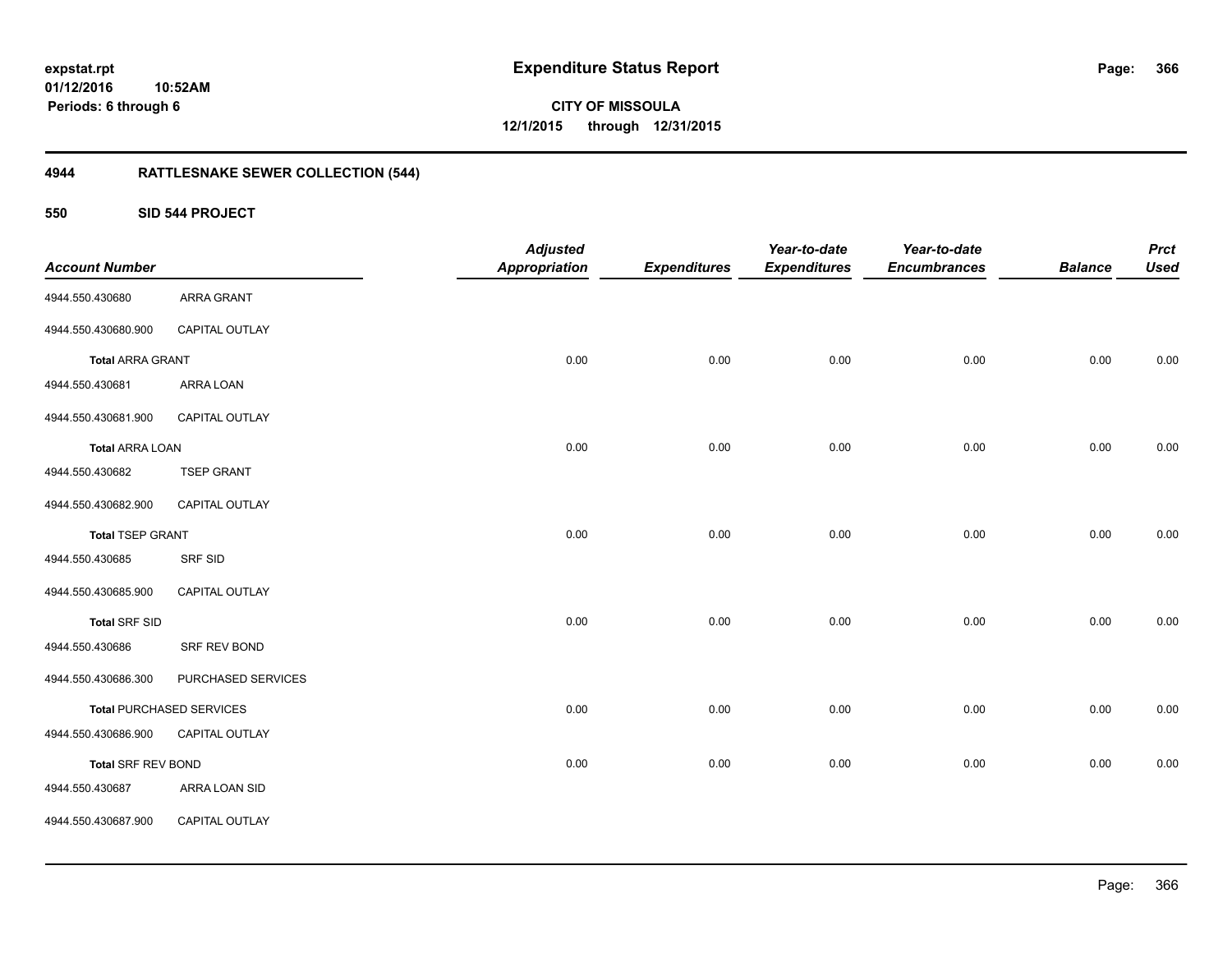### **01/12/2016 10:52AM Periods: 6 through 6**

**CITY OF MISSOULA 12/1/2015 through 12/31/2015**

## **4944 RATTLESNAKE SEWER COLLECTION (544)**

#### **550 SID 544 PROJECT**

| <b>Account Number</b>      |                          | <b>Adjusted</b><br><b>Appropriation</b> | <b>Expenditures</b> | Year-to-date<br><b>Expenditures</b> | Year-to-date<br><b>Encumbrances</b> | <b>Balance</b> | <b>Prct</b><br><b>Used</b> |
|----------------------------|--------------------------|-----------------------------------------|---------------------|-------------------------------------|-------------------------------------|----------------|----------------------------|
| <b>Total ARRA LOAN SID</b> |                          | 0.00                                    | 0.00                | 0.00                                | 0.00                                | 0.00           | 0.00                       |
| 4944.550.510110            | <b>MERCHANT SERVICES</b> |                                         |                     |                                     |                                     |                |                            |
| 4944.550.510110.500        | <b>FIXED CHARGES</b>     |                                         |                     |                                     |                                     |                |                            |
| Total SID 544 PROJECT      |                          | 0.00                                    | 0.00                | 0.00                                | 0.00                                | 0.00           | 0.00                       |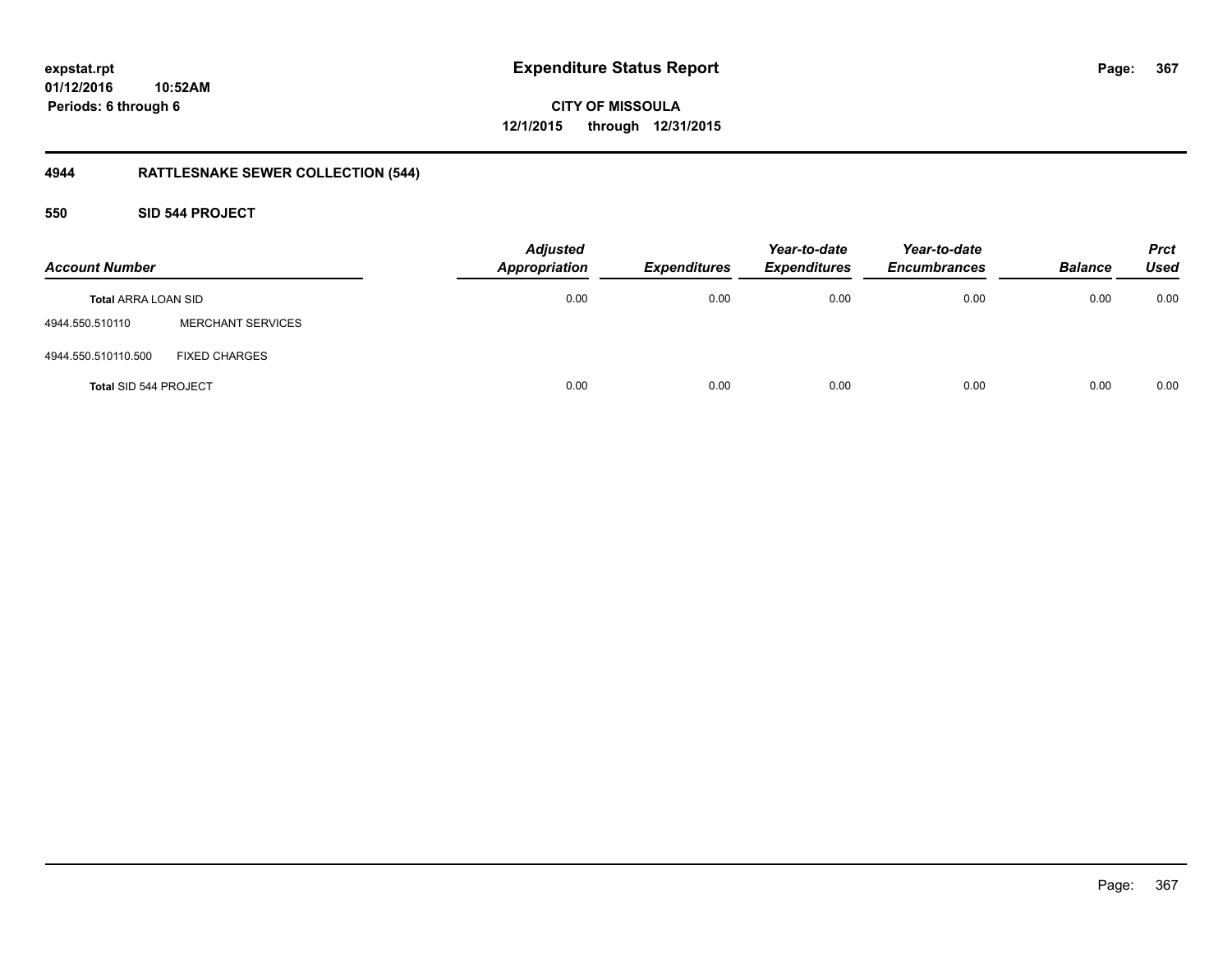## **4944 RATTLESNAKE SEWER COLLECTION (544)**

#### **555 LOLO STREET PROJECT**

| <b>Account Number</b>     |                                          | <b>Adjusted</b><br><b>Appropriation</b> | <b>Expenditures</b> | Year-to-date<br><b>Expenditures</b> | Year-to-date<br><b>Encumbrances</b> | <b>Balance</b> | <b>Prct</b><br><b>Used</b> |
|---------------------------|------------------------------------------|-----------------------------------------|---------------------|-------------------------------------|-------------------------------------|----------------|----------------------------|
| 4944.555.430680           | ARRA GRANT                               |                                         |                     |                                     |                                     |                |                            |
| 4944.555.430680.900       | CAPITAL OUTLAY                           |                                         |                     |                                     |                                     |                |                            |
| <b>Total ARRA GRANT</b>   |                                          | 0.00                                    | 0.00                | 0.00                                | 0.00                                | 0.00           | 0.00                       |
| 4944.555.430685           | SRF SID                                  |                                         |                     |                                     |                                     |                |                            |
| 4944.555.430685.900       | <b>CAPITAL OUTLAY</b>                    |                                         |                     |                                     |                                     |                |                            |
| <b>Total SRF SID</b>      |                                          | 0.00                                    | 0.00                | 0.00                                | 0.00                                | 0.00           | 0.00                       |
| 4944.555.430686           | SRF REV BOND                             |                                         |                     |                                     |                                     |                |                            |
| 4944.555.430686.900       | <b>CAPITAL OUTLAY</b>                    |                                         |                     |                                     |                                     |                |                            |
| <b>Total SRF REV BOND</b> |                                          | 0.00                                    | 0.00                | 0.00                                | 0.00                                | 0.00           | 0.00                       |
| 4944.555.510110           | <b>MERCHANT SERVICES</b>                 |                                         |                     |                                     |                                     |                |                            |
| 4944.555.510110.500       | <b>FIXED CHARGES</b>                     |                                         |                     |                                     |                                     |                |                            |
|                           | Total RATTLESNAKE SEWER COLLECTION (544) | 0.00                                    | 0.00                | 0.00                                | 0.00                                | 0.00           | 0.00                       |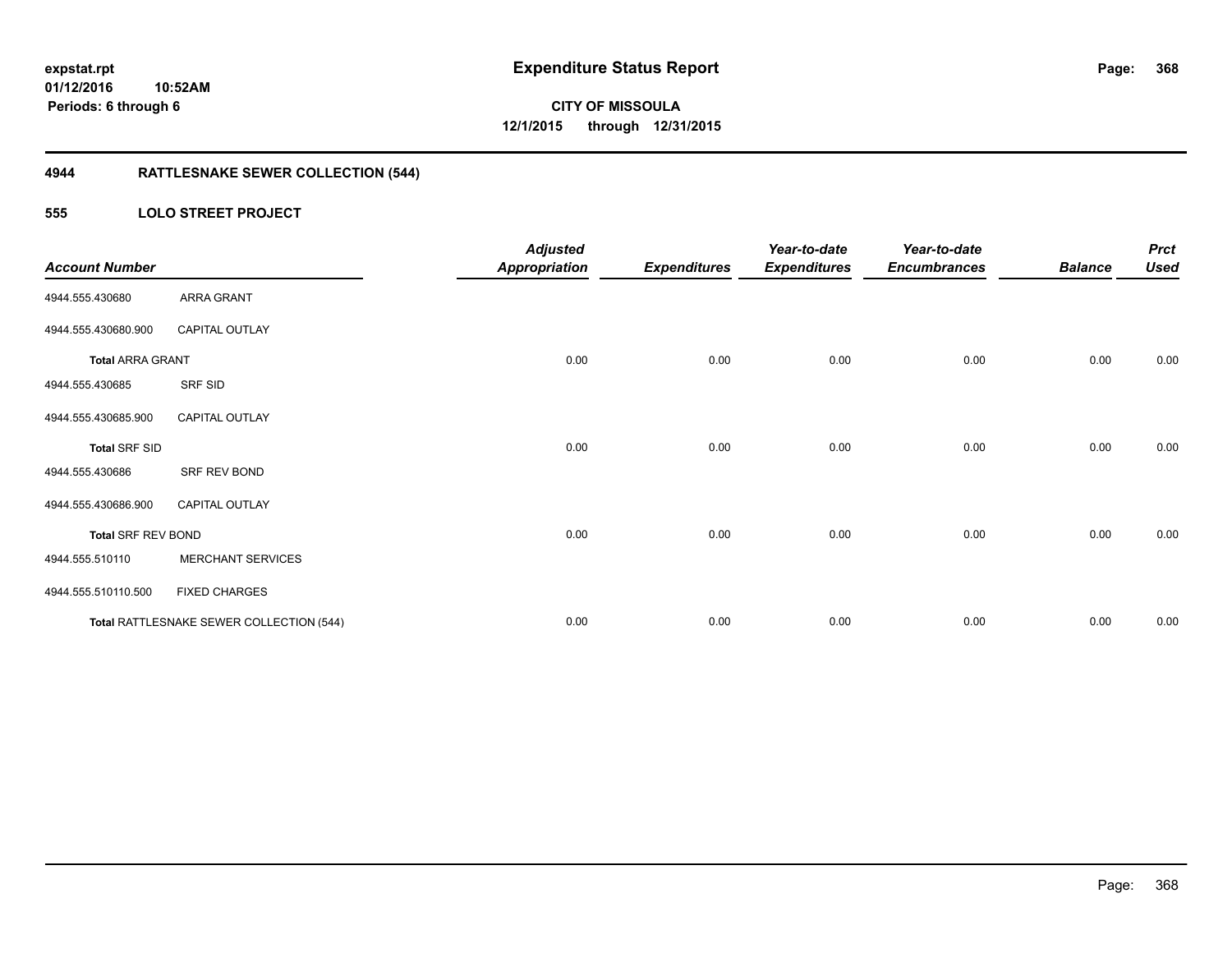#### **4945 PHILLIPS ST TRAFFIC CALMING**

## **000 \*\*\* Title Not Found \*\*\***

| <b>Account Number</b> |                                          | <b>Adjusted</b><br><b>Appropriation</b> | <b>Expenditures</b> | Year-to-date<br><b>Expenditures</b> | Year-to-date<br><b>Encumbrances</b> | <b>Balance</b> | <b>Prct</b><br><b>Used</b> |
|-----------------------|------------------------------------------|-----------------------------------------|---------------------|-------------------------------------|-------------------------------------|----------------|----------------------------|
| 4945.000.410000       | <b>GENERAL GOVERNMENT</b>                |                                         |                     |                                     |                                     |                |                            |
| 4945.000.410000.600   | <b>DEBT SERVICE</b>                      |                                         |                     |                                     |                                     |                |                            |
|                       | <b>Total GENERAL GOVERNMENT</b>          | 0.00                                    | 0.00                | 0.00                                | 0.00                                | 0.00           | 0.00                       |
| 4945.000.510110       | <b>MERCHANT SERVICES</b>                 |                                         |                     |                                     |                                     |                |                            |
| 4945.000.510110.500   | <b>FIXED CHARGES</b>                     |                                         |                     |                                     |                                     |                |                            |
|                       | <b>Total MERCHANT SERVICES</b>           | 0.00                                    | 0.00                | 0.00                                | 0.00                                | 0.00           | 0.00                       |
|                       | <b>Total PHILLIPS ST TRAFFIC CALMING</b> | 0.00                                    | 0.00                | 0.00                                | 0.00                                | 0.00           | 0.00                       |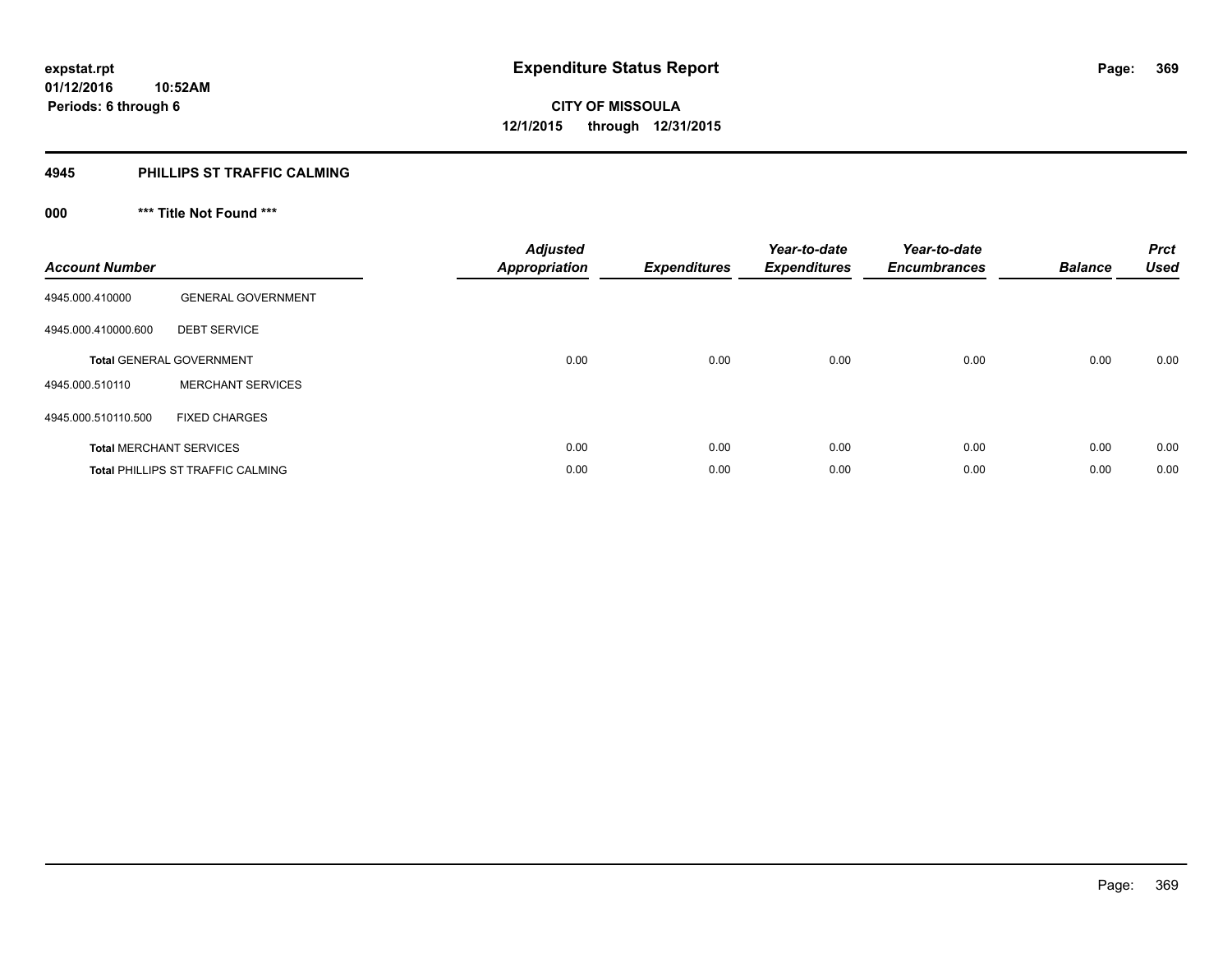**01/12/2016 10:52AM Periods: 6 through 6**

**CITY OF MISSOULA 12/1/2015 through 12/31/2015**

#### **4946 PATTEE CREEK DR. TRAFFIC CALMING**

**000 \*\*\* Title Not Found \*\*\***

| <b>Account Number</b>                |                                 | <b>Adjusted</b><br><b>Appropriation</b> | <b>Expenditures</b> | Year-to-date<br><b>Expenditures</b> | Year-to-date<br><b>Encumbrances</b> | <b>Balance</b> | <b>Prct</b><br><b>Used</b> |
|--------------------------------------|---------------------------------|-----------------------------------------|---------------------|-------------------------------------|-------------------------------------|----------------|----------------------------|
| 4946.000.410000                      | <b>GENERAL GOVERNMENT</b>       |                                         |                     |                                     |                                     |                |                            |
| 4946.000.410000.600                  | <b>DEBT SERVICE</b>             |                                         |                     |                                     |                                     |                |                            |
|                                      | <b>Total GENERAL GOVERNMENT</b> | 0.00                                    | 0.00                | 0.00                                | 0.00                                | 0.00           | 0.00                       |
| 4946.000.510110                      | <b>MERCHANT SERVICES</b>        |                                         |                     |                                     |                                     |                |                            |
| 4946.000.510110.500                  | <b>FIXED CHARGES</b>            |                                         |                     |                                     |                                     |                |                            |
| <b>Total *** Title Not Found ***</b> |                                 | 0.00                                    | 0.00                | 0.00                                | 0.00                                | 0.00           | 0.00                       |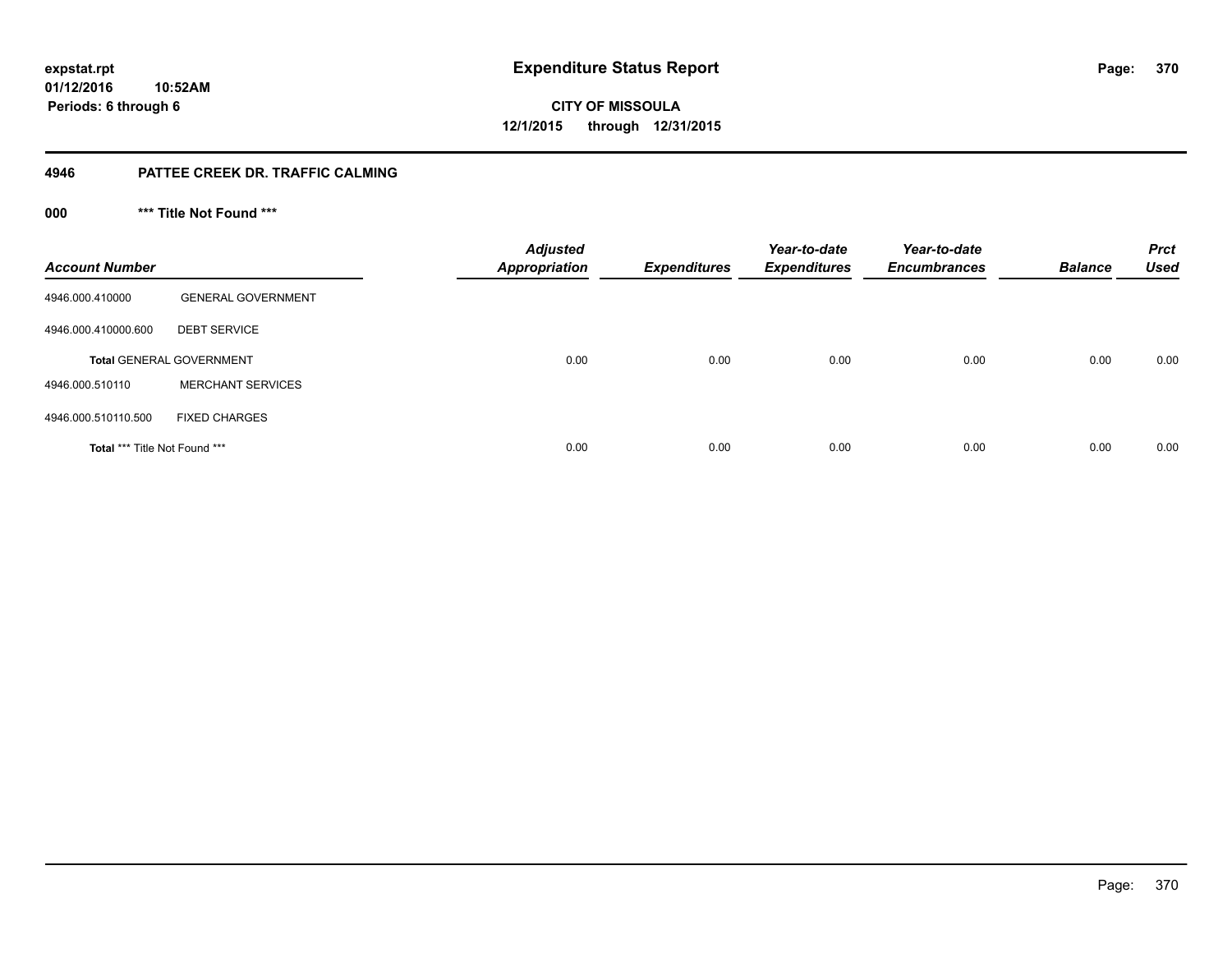#### **4946 PATTEE CREEK DR. TRAFFIC CALMING**

| <b>Account Number</b> |                                               | <b>Adjusted</b><br><b>Appropriation</b> | <b>Expenditures</b> | Year-to-date<br><b>Expenditures</b> | Year-to-date<br><b>Encumbrances</b> | <b>Balance</b> | <b>Prct</b><br><b>Used</b> |
|-----------------------|-----------------------------------------------|-----------------------------------------|---------------------|-------------------------------------|-------------------------------------|----------------|----------------------------|
| 4946.390.510100       | SPECIAL ASSESSMENTS                           |                                         |                     |                                     |                                     |                |                            |
| 4946.390.510100.300   | PURCHASED SERVICES                            |                                         |                     |                                     |                                     |                |                            |
|                       | <b>Total PURCHASED SERVICES</b>               | 0.00                                    | 0.00                | 0.00                                | 0.00                                | 0.00           | 0.00                       |
| 4946.390.510100.900   | <b>CAPITAL OUTLAY</b>                         |                                         |                     |                                     |                                     |                |                            |
|                       | <b>Total SPECIAL ASSESSMENTS</b>              | 0.00                                    | 0.00                | 0.00                                | 0.00                                | 0.00           | 0.00                       |
| 4946.390.510110       | <b>MERCHANT SERVICES</b>                      |                                         |                     |                                     |                                     |                |                            |
| 4946.390.510110.500   | <b>FIXED CHARGES</b>                          |                                         |                     |                                     |                                     |                |                            |
|                       | <b>Total MERCHANT SERVICES</b>                | 0.00                                    | 0.00                | 0.00                                | 0.00                                | 0.00           | 0.00                       |
|                       | <b>Total PATTEE CREEK DR. TRAFFIC CALMING</b> | 0.00                                    | 0.00                | 0.00                                | 0.00                                | 0.00           | 0.00                       |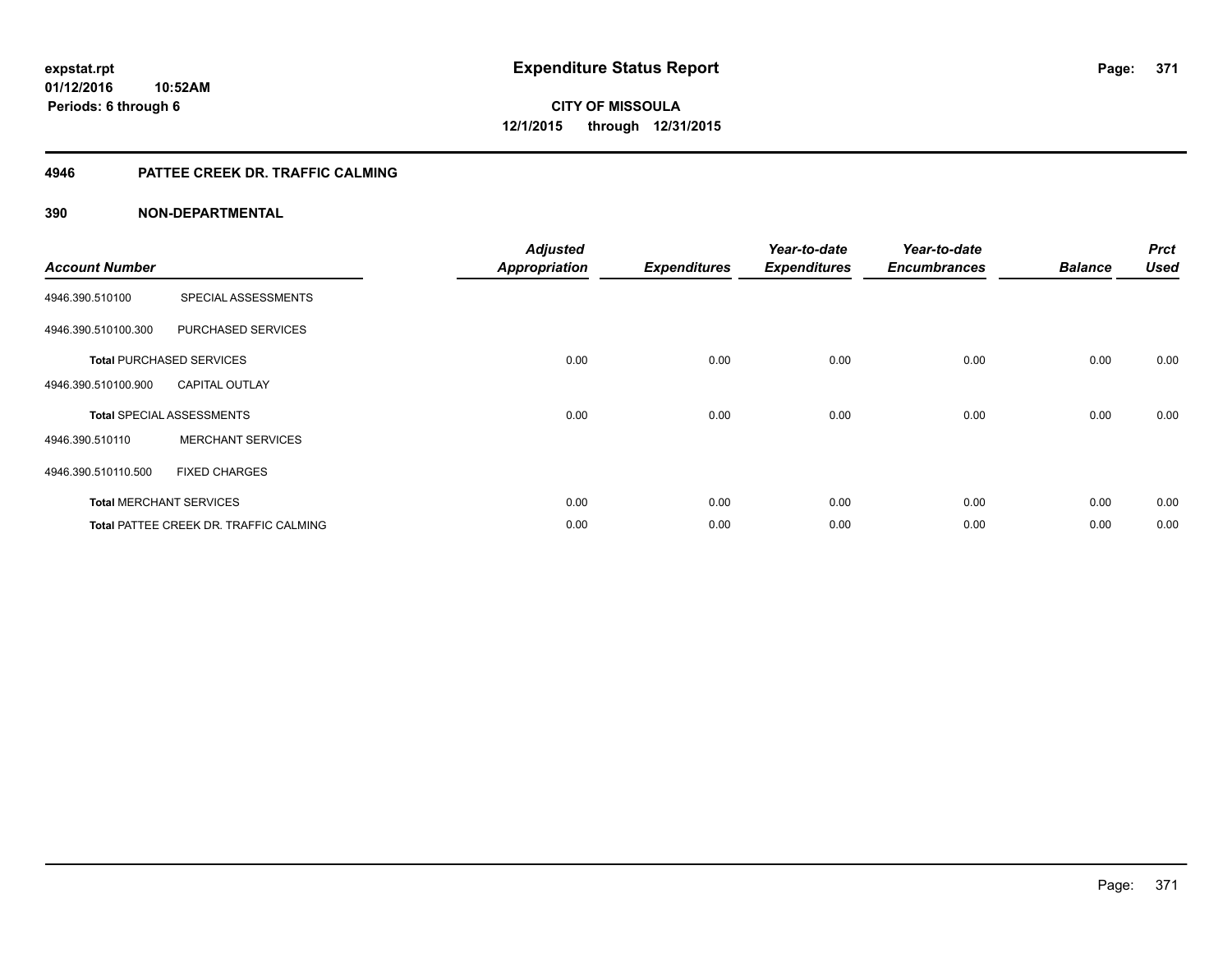#### **4948 STORMWATER OUTFALL RETROFITS**

| <b>Account Number</b> |                                                    | <b>Adjusted</b><br><b>Appropriation</b> | <b>Expenditures</b> | Year-to-date<br><b>Expenditures</b> | Year-to-date<br><b>Encumbrances</b> | <b>Balance</b> | <b>Prct</b><br><b>Used</b> |
|-----------------------|----------------------------------------------------|-----------------------------------------|---------------------|-------------------------------------|-------------------------------------|----------------|----------------------------|
| 4948.390.431210       | CARAS PARK STORM WATER RETROFITS                   |                                         |                     |                                     |                                     |                |                            |
| 4948.390.431210.300   | PURCHASED SERVICES                                 |                                         |                     |                                     |                                     |                |                            |
|                       | <b>Total CARAS PARK STORM WATER RETROFITS</b>      | 0.00                                    | 0.00                | 0.00                                | 0.00                                | 0.00           | 0.00                       |
| 4948.390.431212       | BUCKHOUSE BRIDGE STORM WATER RETROFIT              |                                         |                     |                                     |                                     |                |                            |
| 4948.390.431212.300   | PURCHASED SERVICES                                 |                                         |                     |                                     |                                     |                |                            |
|                       | <b>Total BUCKHOUSE BRIDGE STORM WATER RETROFIT</b> | 0.00                                    | 0.00                | 0.00                                | 0.00                                | 0.00           | 0.00                       |
| 4948.390.510110       | <b>MERCHANT SERVICES</b>                           |                                         |                     |                                     |                                     |                |                            |
| 4948.390.510110.500   | <b>FIXED CHARGES</b>                               |                                         |                     |                                     |                                     |                |                            |
|                       | <b>Total MERCHANT SERVICES</b>                     | 0.00                                    | 0.00                | 0.00                                | 0.00                                | 0.00           | 0.00                       |
|                       | <b>Total STORMWATER OUTFALL RETROFITS</b>          | 0.00                                    | 0.00                | 0.00                                | 0.00                                | 0.00           | 0.00                       |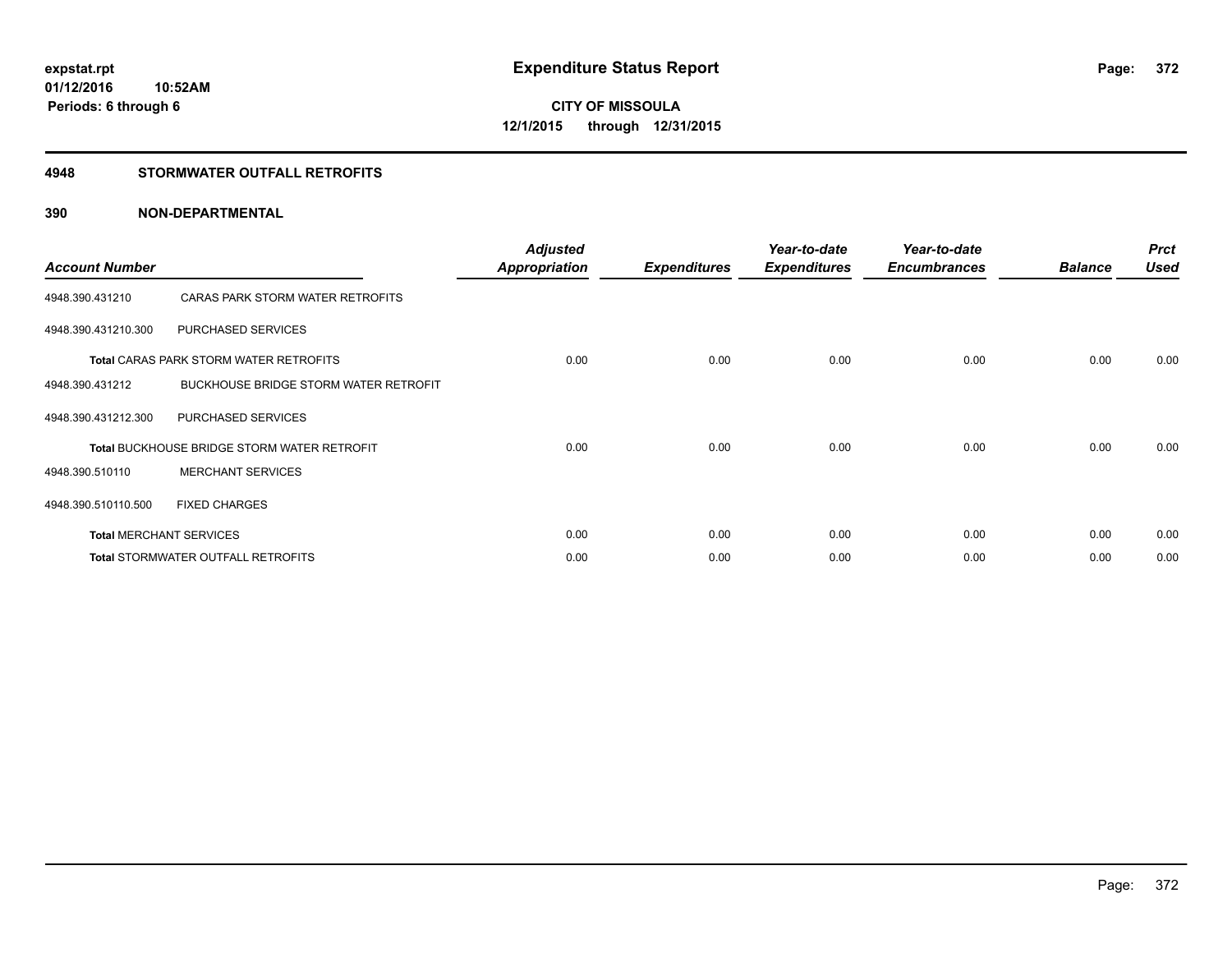#### **4949 WAYFINDING PROJECT**

|                                 |                                               | <b>Adjusted</b>      |                     | Year-to-date        | Year-to-date        |                | <b>Prct</b> |
|---------------------------------|-----------------------------------------------|----------------------|---------------------|---------------------|---------------------|----------------|-------------|
| <b>Account Number</b>           |                                               | <b>Appropriation</b> | <b>Expenditures</b> | <b>Expenditures</b> | <b>Encumbrances</b> | <b>Balance</b> | <b>Used</b> |
| 4949.390.430268                 | *** Title Not Found ***                       |                      |                     |                     |                     |                |             |
| 4949.390.430268.100             | PERSONAL SERVICES                             |                      |                     |                     |                     |                |             |
| <b>Total PERSONAL SERVICES</b>  |                                               | 0.00                 | 0.00                | 0.00                | 0.00                | 0.00           | 0.00        |
| 4949.390.430268.200             | <b>SUPPLIES</b>                               |                      |                     |                     |                     |                |             |
| <b>Total SUPPLIES</b>           |                                               | 0.00                 | 0.00                | 0.00                | 0.00                | 0.00           | 0.00        |
| 4949.390.430268.300             | PURCHASED SERVICES                            |                      |                     |                     |                     |                |             |
|                                 | 4949.390.430268.350.000 PROFESSIONAL SERVICES | 0.00                 | 0.00                | 2,380.00            | 0.00                | $-2,380.00$    | 0.00        |
|                                 | <b>Total PURCHASED SERVICES</b>               | 0.00                 | 0.00                | 2,380.00            | 0.00                | $-2,380.00$    | 0.00        |
| 4949.390.430268.900             | <b>CAPITAL OUTLAY</b>                         |                      |                     |                     |                     |                |             |
| <b>Total CAPITAL OUTLAY</b>     |                                               | 0.00                 | 0.00                | 0.00                | 0.00                | 0.00           | 0.00        |
| Total *** Title Not Found ***   |                                               | 0.00                 | 0.00                | 2,380.00            | 0.00                | $-2,380.00$    | 0.00        |
| 4949.390.510110                 | <b>MERCHANT SERVICES</b>                      |                      |                     |                     |                     |                |             |
| 4949.390.510110.500             | <b>FIXED CHARGES</b>                          |                      |                     |                     |                     |                |             |
| <b>Total MERCHANT SERVICES</b>  |                                               | 0.00                 | 0.00                | 0.00                | 0.00                | 0.00           | 0.00        |
| <b>Total WAYFINDING PROJECT</b> |                                               | 0.00                 | 0.00                | 2,380.00            | 0.00                | $-2,380.00$    | 0.00        |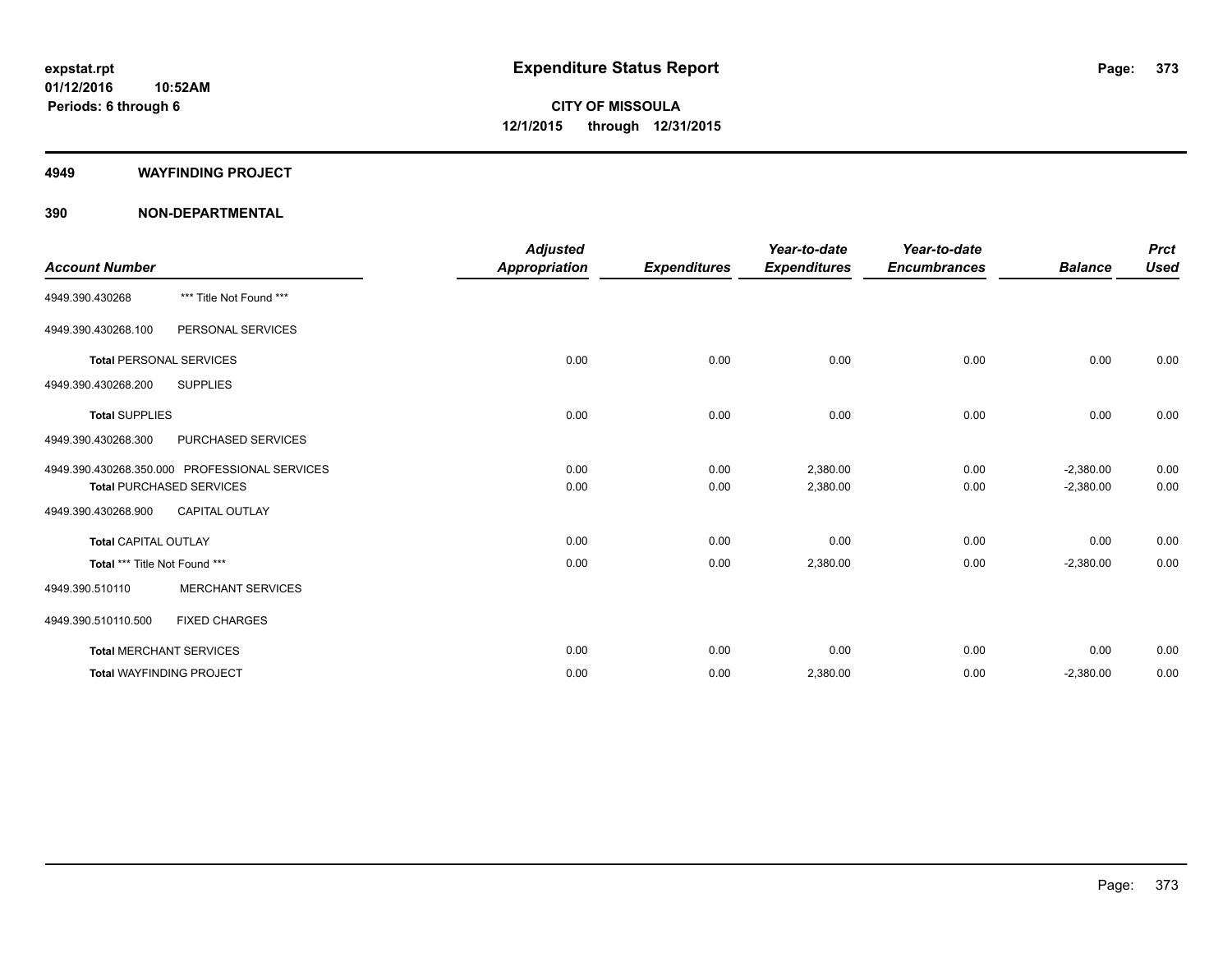#### **4990 ARRA ENHANCEMENTS**

#### **500 N HIGGINS STREETSCAPE**

| <b>Account Number</b> |                                         | <b>Adjusted</b><br><b>Appropriation</b> | <b>Expenditures</b> | Year-to-date<br><b>Expenditures</b> | Year-to-date<br><b>Encumbrances</b> | <b>Balance</b> | <b>Prct</b><br><b>Used</b> |
|-----------------------|-----------------------------------------|-----------------------------------------|---------------------|-------------------------------------|-------------------------------------|----------------|----------------------------|
| 4990.500.430030       | PRELIMINARY ENGINEERING                 |                                         |                     |                                     |                                     |                |                            |
| 4990.500.430030.900   | <b>CAPITAL OUTLAY</b>                   |                                         |                     |                                     |                                     |                |                            |
|                       | <b>Total PRELIMINARY ENGINEERING</b>    | 0.00                                    | 0.00                | 0.00                                | 0.00                                | 0.00           | 0.00                       |
| 4990.500.430031       | <b>CONTRUCTION ENGINEERING</b>          |                                         |                     |                                     |                                     |                |                            |
| 4990.500.430031.900   | <b>CAPITAL OUTLAY</b>                   |                                         |                     |                                     |                                     |                |                            |
|                       | <b>Total CONTRUCTION ENGINEERING</b>    | 0.00                                    | 0.00                | 0.00                                | 0.00                                | 0.00           | 0.00                       |
| 4990.500.430032       | CONTRACTOR PAYMENTS-CONTSTRUCTION       |                                         |                     |                                     |                                     |                |                            |
| 4990.500.430032.900   | <b>CAPITAL OUTLAY</b>                   |                                         |                     |                                     |                                     |                |                            |
|                       | Total CONTRACTOR PAYMENTS-CONTSTRUCTION | 0.00                                    | 0.00                | 0.00                                | 0.00                                | 0.00           | 0.00                       |
| 4990.500.510110       | <b>MERCHANT SERVICES</b>                |                                         |                     |                                     |                                     |                |                            |
| 4990.500.510110.500   | <b>FIXED CHARGES</b>                    |                                         |                     |                                     |                                     |                |                            |
|                       | <b>Total N HIGGINS STREETSCAPE</b>      | 0.00                                    | 0.00                | 0.00                                | 0.00                                | 0.00           | 0.00                       |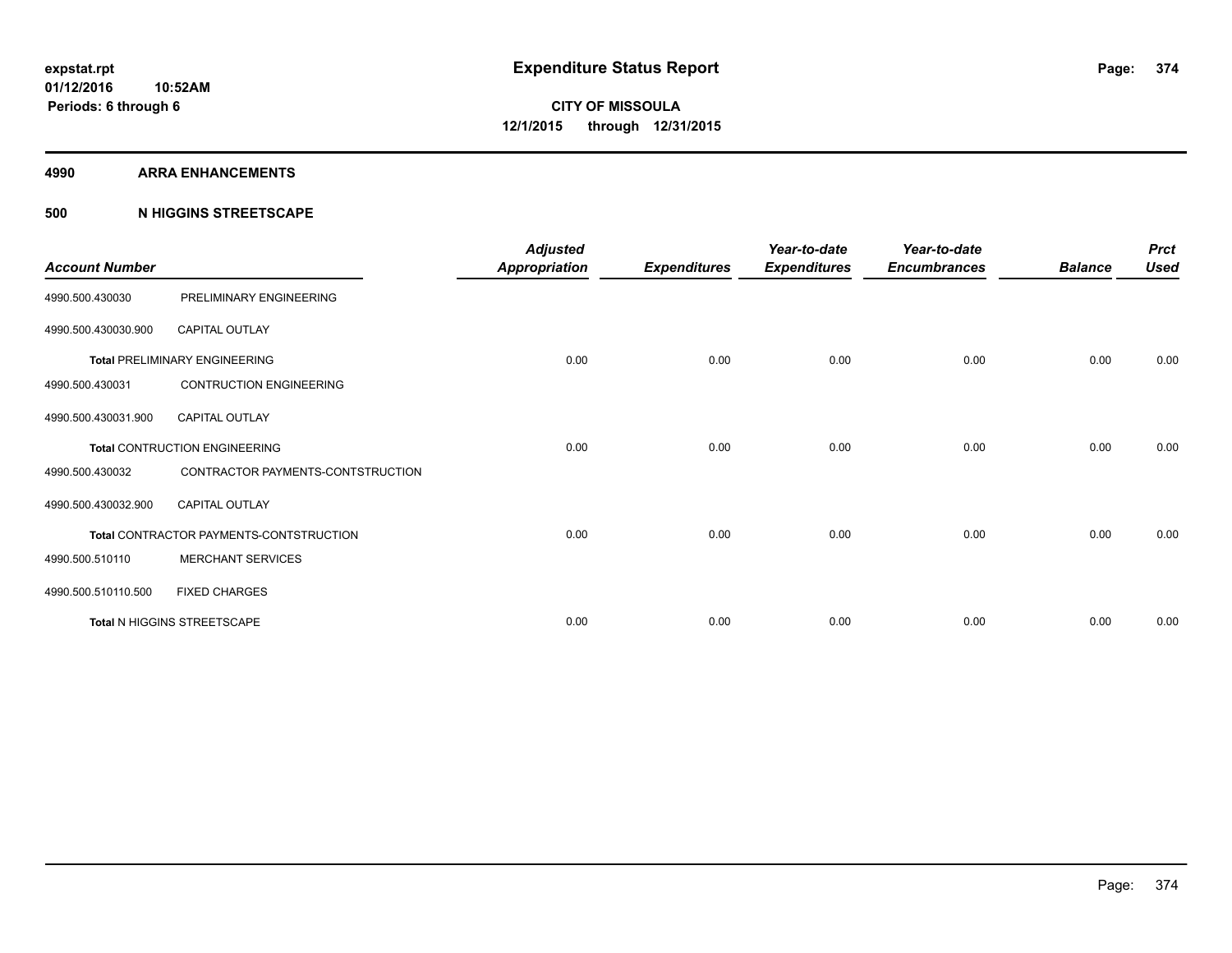**4990 ARRA ENHANCEMENTS**

**510 CURB RAMPS**

| <b>Account Number</b>   |                                                | <b>Adjusted</b><br><b>Appropriation</b> | <b>Expenditures</b> | Year-to-date<br><b>Expenditures</b> | Year-to-date<br><b>Encumbrances</b> | <b>Balance</b> | <b>Prct</b><br><b>Used</b> |
|-------------------------|------------------------------------------------|-----------------------------------------|---------------------|-------------------------------------|-------------------------------------|----------------|----------------------------|
| 4990.510.430032         | CONTRACTOR PAYMENTS-CONTSTRUCTION              |                                         |                     |                                     |                                     |                |                            |
| 4990.510.430032.900     | <b>CAPITAL OUTLAY</b>                          |                                         |                     |                                     |                                     |                |                            |
|                         | <b>Total CONTRACTOR PAYMENTS-CONTSTRUCTION</b> | 0.00                                    | 0.00                | 0.00                                | 0.00                                | 0.00           | 0.00                       |
| 4990.510.510110         | <b>MERCHANT SERVICES</b>                       |                                         |                     |                                     |                                     |                |                            |
| 4990.510.510110.500     | <b>FIXED CHARGES</b>                           |                                         |                     |                                     |                                     |                |                            |
| <b>Total CURB RAMPS</b> |                                                | 0.00                                    | 0.00                | 0.00                                | 0.00                                | 0.00           | 0.00                       |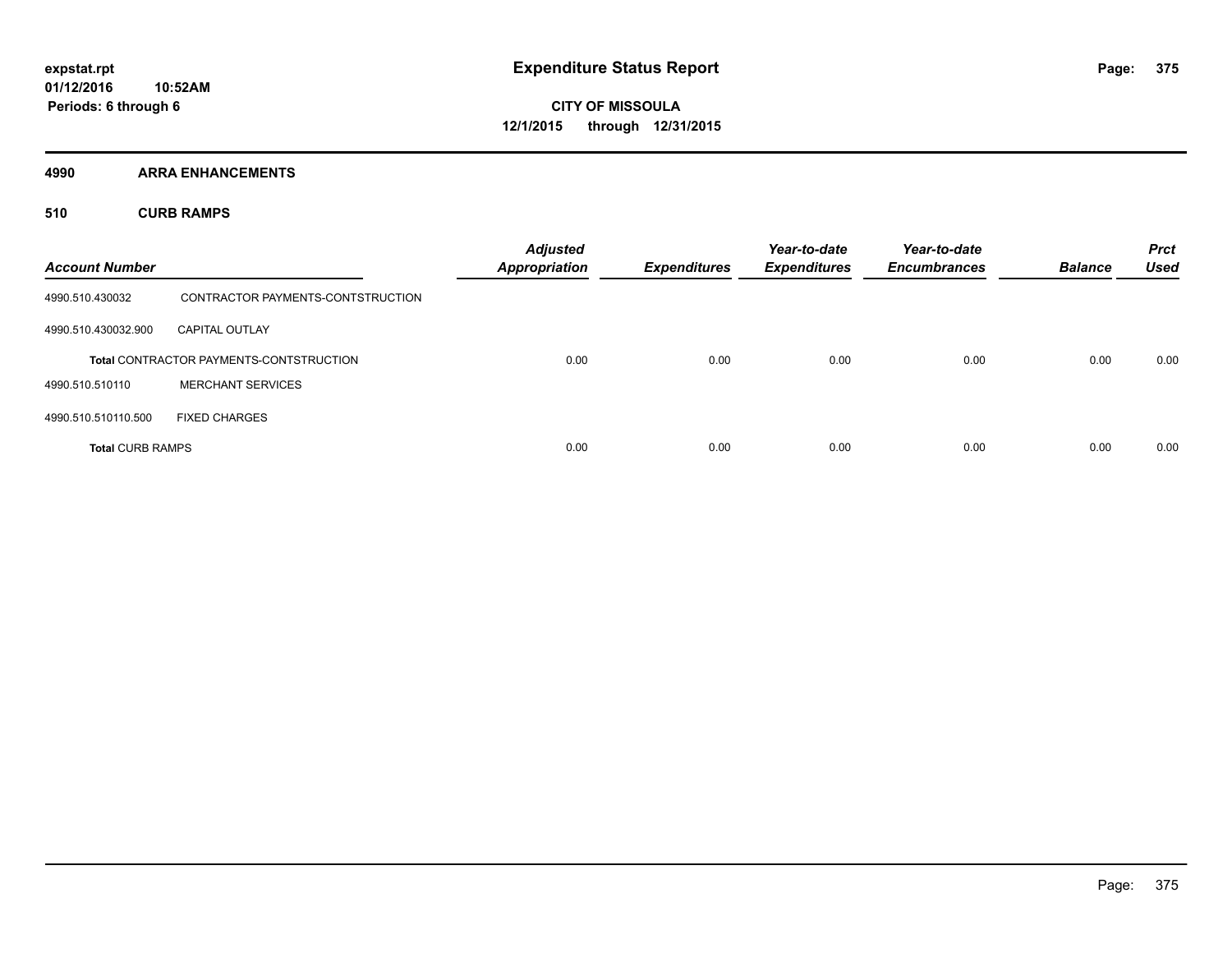#### **4990 ARRA ENHANCEMENTS**

### **515 RSNAKE GATEWAY GREENOUGH DRIVE**

| <b>Account Number</b> |                                         | <b>Adjusted</b><br><b>Appropriation</b> | <b>Expenditures</b> | Year-to-date<br><b>Expenditures</b> | Year-to-date<br><b>Encumbrances</b> | <b>Balance</b> | <b>Prct</b><br><b>Used</b> |
|-----------------------|-----------------------------------------|-----------------------------------------|---------------------|-------------------------------------|-------------------------------------|----------------|----------------------------|
| 4990.515.430030       | PRELIMINARY ENGINEERING                 |                                         |                     |                                     |                                     |                |                            |
| 4990.515.430030.900   | <b>CAPITAL OUTLAY</b>                   |                                         |                     |                                     |                                     |                |                            |
|                       | <b>Total PRELIMINARY ENGINEERING</b>    | 0.00                                    | 0.00                | 0.00                                | 0.00                                | 0.00           | 0.00                       |
| 4990.515.430031       | <b>CONTRUCTION ENGINEERING</b>          |                                         |                     |                                     |                                     |                |                            |
| 4990.515.430031.900   | <b>CAPITAL OUTLAY</b>                   |                                         |                     |                                     |                                     |                |                            |
|                       | <b>Total CONTRUCTION ENGINEERING</b>    | 0.00                                    | 0.00                | 0.00                                | 0.00                                | 0.00           | 0.00                       |
| 4990.515.430032       | CONTRACTOR PAYMENTS-CONTSTRUCTION       |                                         |                     |                                     |                                     |                |                            |
| 4990.515.430032.900   | <b>CAPITAL OUTLAY</b>                   |                                         |                     |                                     |                                     |                |                            |
|                       | Total CONTRACTOR PAYMENTS-CONTSTRUCTION | 0.00                                    | 0.00                | 0.00                                | 0.00                                | 0.00           | 0.00                       |
| 4990.515.510110       | <b>MERCHANT SERVICES</b>                |                                         |                     |                                     |                                     |                |                            |
| 4990.515.510110.500   | <b>FIXED CHARGES</b>                    |                                         |                     |                                     |                                     |                |                            |
|                       | <b>Total ARRA ENHANCEMENTS</b>          | 0.00                                    | 0.00                | 0.00                                | 0.00                                | 0.00           | 0.00                       |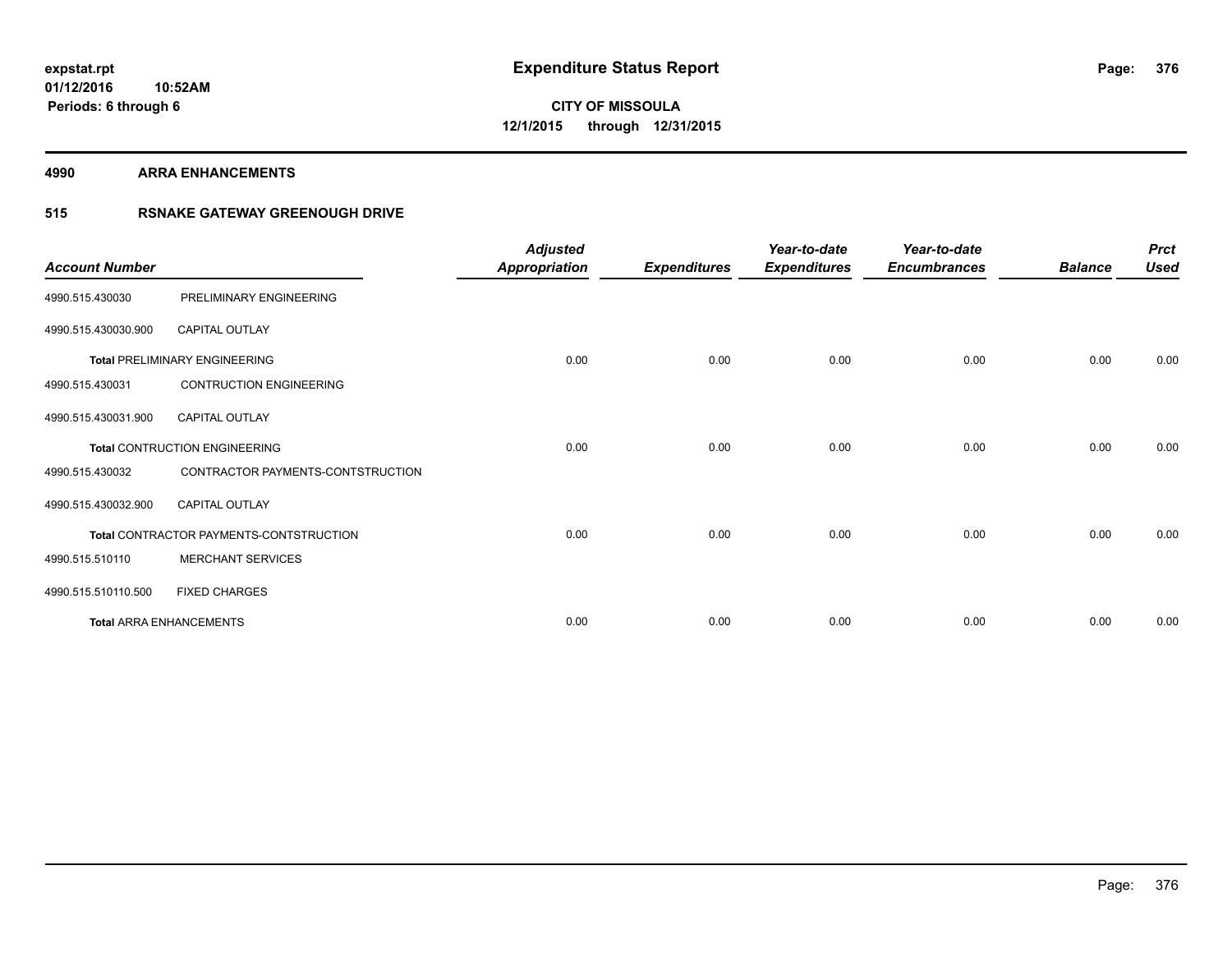**4991 ARRA HB645**

#### **500 N HIGGINS STREETSCAPE**

| <b>Account Number</b> |                                    | <b>Adjusted</b><br><b>Appropriation</b> | <b>Expenditures</b> | Year-to-date<br><b>Expenditures</b> | Year-to-date<br><b>Encumbrances</b> | <b>Balance</b> | <b>Prct</b><br><b>Used</b> |
|-----------------------|------------------------------------|-----------------------------------------|---------------------|-------------------------------------|-------------------------------------|----------------|----------------------------|
| 4991.500.430033       | N.HIGGINS/MTN WATER                |                                         |                     |                                     |                                     |                |                            |
| 4991.500.430033.900   | <b>CAPITAL OUTLAY</b>              |                                         |                     |                                     |                                     |                |                            |
|                       | <b>Total N.HIGGINS/MTN WATER</b>   | 0.00                                    | 0.00                | 0.00                                | 0.00                                | 0.00           | 0.00                       |
| 4991.500.510110       | <b>MERCHANT SERVICES</b>           |                                         |                     |                                     |                                     |                |                            |
| 4991.500.510110.500   | <b>FIXED CHARGES</b>               |                                         |                     |                                     |                                     |                |                            |
|                       | <b>Total N HIGGINS STREETSCAPE</b> | 0.00                                    | 0.00                | 0.00                                | 0.00                                | 0.00           | 0.00                       |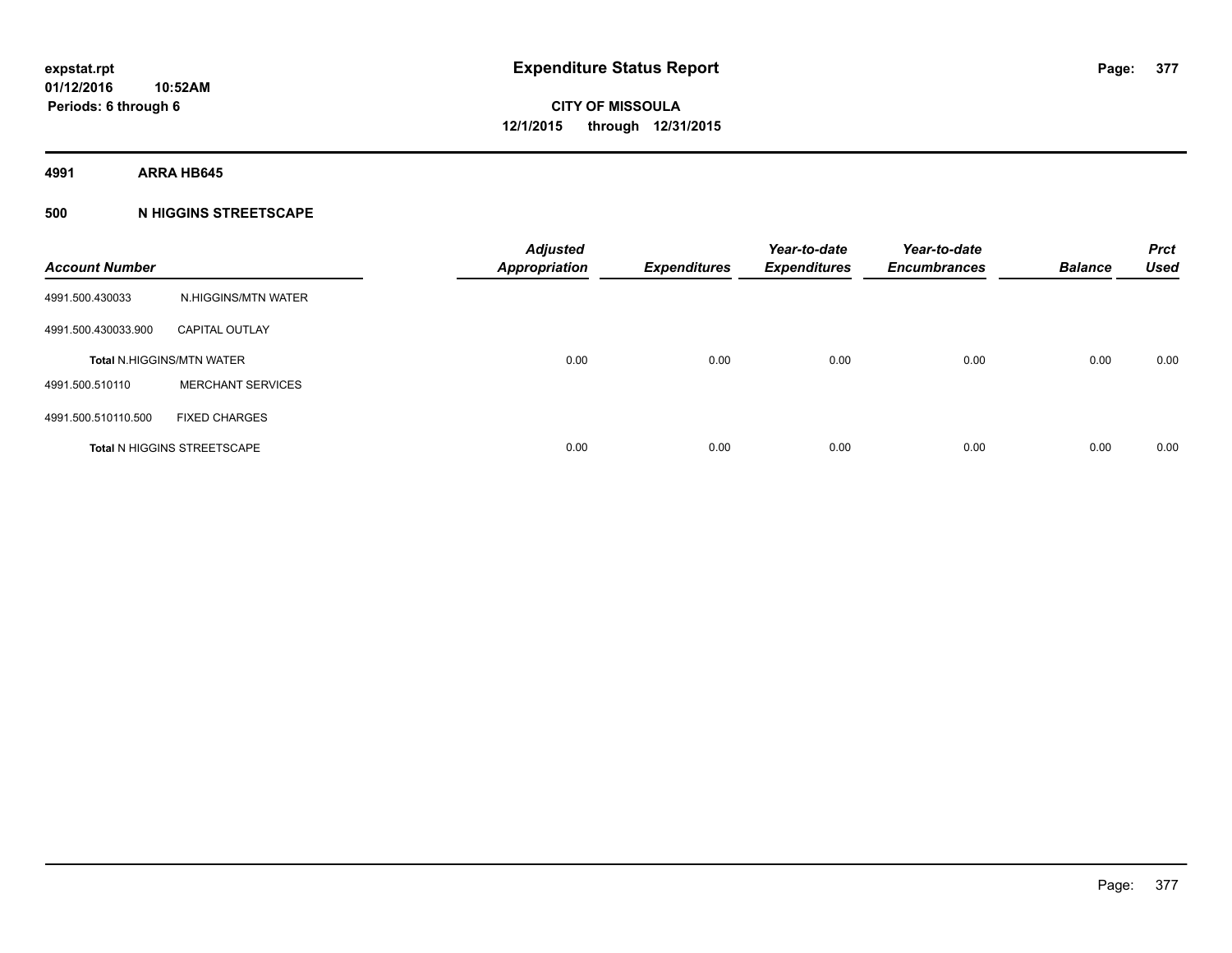**4991 ARRA HB645**

**520 N HIGGINS PAVING**

| <b>Account Number</b>         |                                         | <b>Adjusted</b><br><b>Appropriation</b> | <b>Expenditures</b> | Year-to-date<br><b>Expenditures</b> | Year-to-date<br><b>Encumbrances</b> | <b>Balance</b> | <b>Prct</b><br><b>Used</b> |
|-------------------------------|-----------------------------------------|-----------------------------------------|---------------------|-------------------------------------|-------------------------------------|----------------|----------------------------|
| 4991.520.430030               | PRELIMINARY ENGINEERING                 |                                         |                     |                                     |                                     |                |                            |
| 4991.520.430030.900           | CAPITAL OUTLAY                          |                                         |                     |                                     |                                     |                |                            |
|                               | <b>Total PRELIMINARY ENGINEERING</b>    | 0.00                                    | 0.00                | 0.00                                | 0.00                                | 0.00           | 0.00                       |
| 4991.520.430031               | <b>CONTRUCTION ENGINEERING</b>          |                                         |                     |                                     |                                     |                |                            |
| 4991.520.430031.900           | <b>CAPITAL OUTLAY</b>                   |                                         |                     |                                     |                                     |                |                            |
|                               | <b>Total CONTRUCTION ENGINEERING</b>    | 0.00                                    | 0.00                | 0.00                                | 0.00                                | 0.00           | 0.00                       |
| 4991.520.430032               | CONTRACTOR PAYMENTS-CONTSTRUCTION       |                                         |                     |                                     |                                     |                |                            |
| 4991.520.430032.900           | <b>CAPITAL OUTLAY</b>                   |                                         |                     |                                     |                                     |                |                            |
|                               | Total CONTRACTOR PAYMENTS-CONTSTRUCTION | 0.00                                    | 0.00                | 0.00                                | 0.00                                | 0.00           | 0.00                       |
| 4991.520.510110               | <b>MERCHANT SERVICES</b>                |                                         |                     |                                     |                                     |                |                            |
| 4991.520.510110.500           | <b>FIXED CHARGES</b>                    |                                         |                     |                                     |                                     |                |                            |
| <b>Total N HIGGINS PAVING</b> |                                         | 0.00                                    | 0.00                | 0.00                                | 0.00                                | 0.00           | 0.00                       |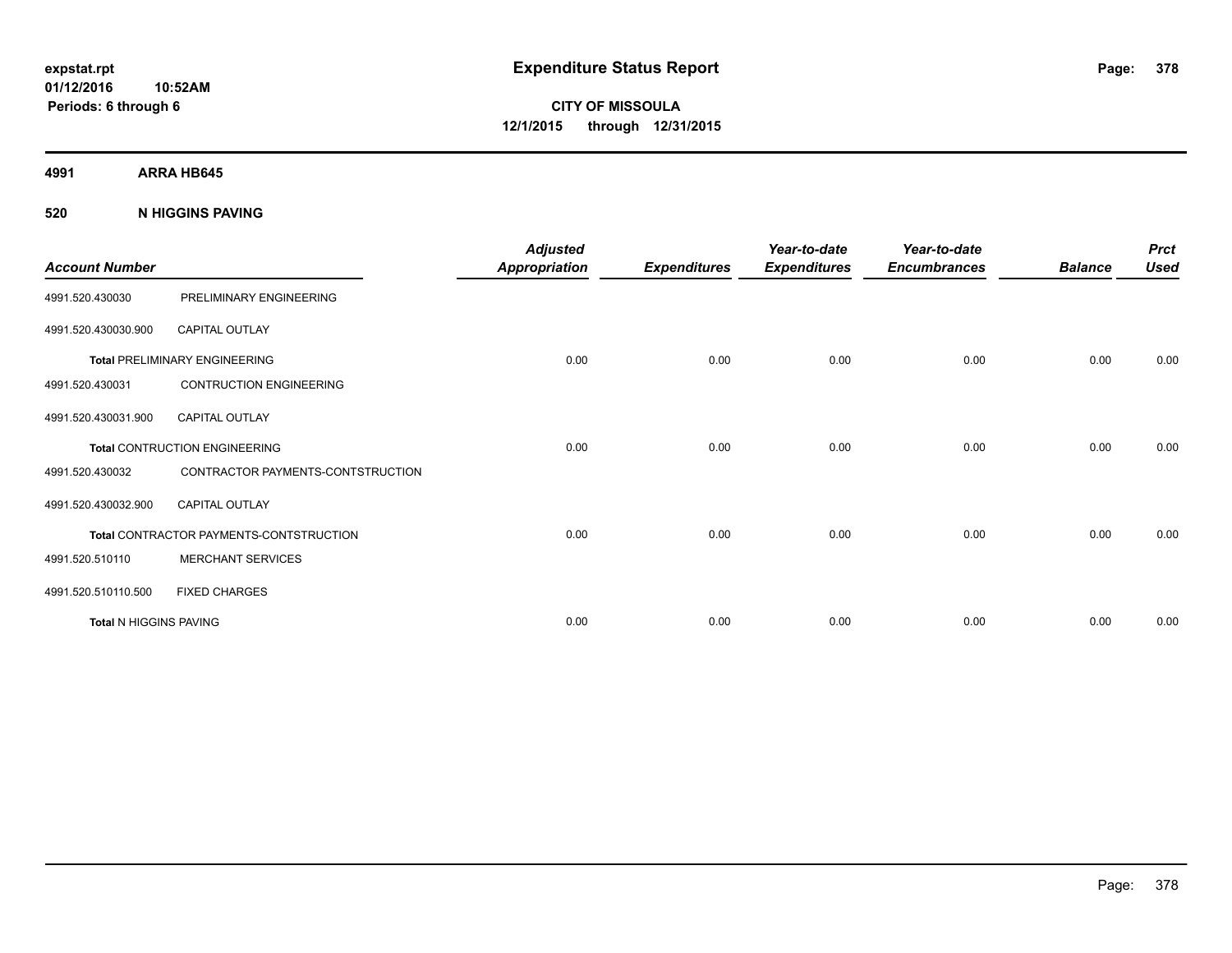**4991 ARRA HB645**

### **525 BROOKS ST CURB & SW IMPROVEMENTS**

| <b>Account Number</b> |                                         | <b>Adjusted</b><br><b>Appropriation</b> | <b>Expenditures</b> | Year-to-date<br><b>Expenditures</b> | Year-to-date<br><b>Encumbrances</b> | <b>Balance</b> | <b>Prct</b><br><b>Used</b> |
|-----------------------|-----------------------------------------|-----------------------------------------|---------------------|-------------------------------------|-------------------------------------|----------------|----------------------------|
| 4991.525.430030       | PRELIMINARY ENGINEERING                 |                                         |                     |                                     |                                     |                |                            |
| 4991.525.430030.900   | <b>CAPITAL OUTLAY</b>                   |                                         |                     |                                     |                                     |                |                            |
|                       | <b>Total PRELIMINARY ENGINEERING</b>    | 0.00                                    | 0.00                | 0.00                                | 0.00                                | 0.00           | 0.00                       |
| 4991.525.430031       | <b>CONTRUCTION ENGINEERING</b>          |                                         |                     |                                     |                                     |                |                            |
| 4991.525.430031.900   | <b>CAPITAL OUTLAY</b>                   |                                         |                     |                                     |                                     |                |                            |
|                       | <b>Total CONTRUCTION ENGINEERING</b>    | 0.00                                    | 0.00                | 0.00                                | 0.00                                | 0.00           | 0.00                       |
| 4991.525.430032       | CONTRACTOR PAYMENTS-CONTSTRUCTION       |                                         |                     |                                     |                                     |                |                            |
| 4991.525.430032.900   | <b>CAPITAL OUTLAY</b>                   |                                         |                     |                                     |                                     |                |                            |
|                       | Total CONTRACTOR PAYMENTS-CONTSTRUCTION | 0.00                                    | 0.00                | 0.00                                | 0.00                                | 0.00           | 0.00                       |
| 4991.525.510110       | <b>MERCHANT SERVICES</b>                |                                         |                     |                                     |                                     |                |                            |
| 4991.525.510110.500   | <b>FIXED CHARGES</b>                    |                                         |                     |                                     |                                     |                |                            |
|                       | Total BROOKS ST CURB & SW IMPROVEMENTS  | 0.00                                    | 0.00                | 0.00                                | 0.00                                | 0.00           | 0.00                       |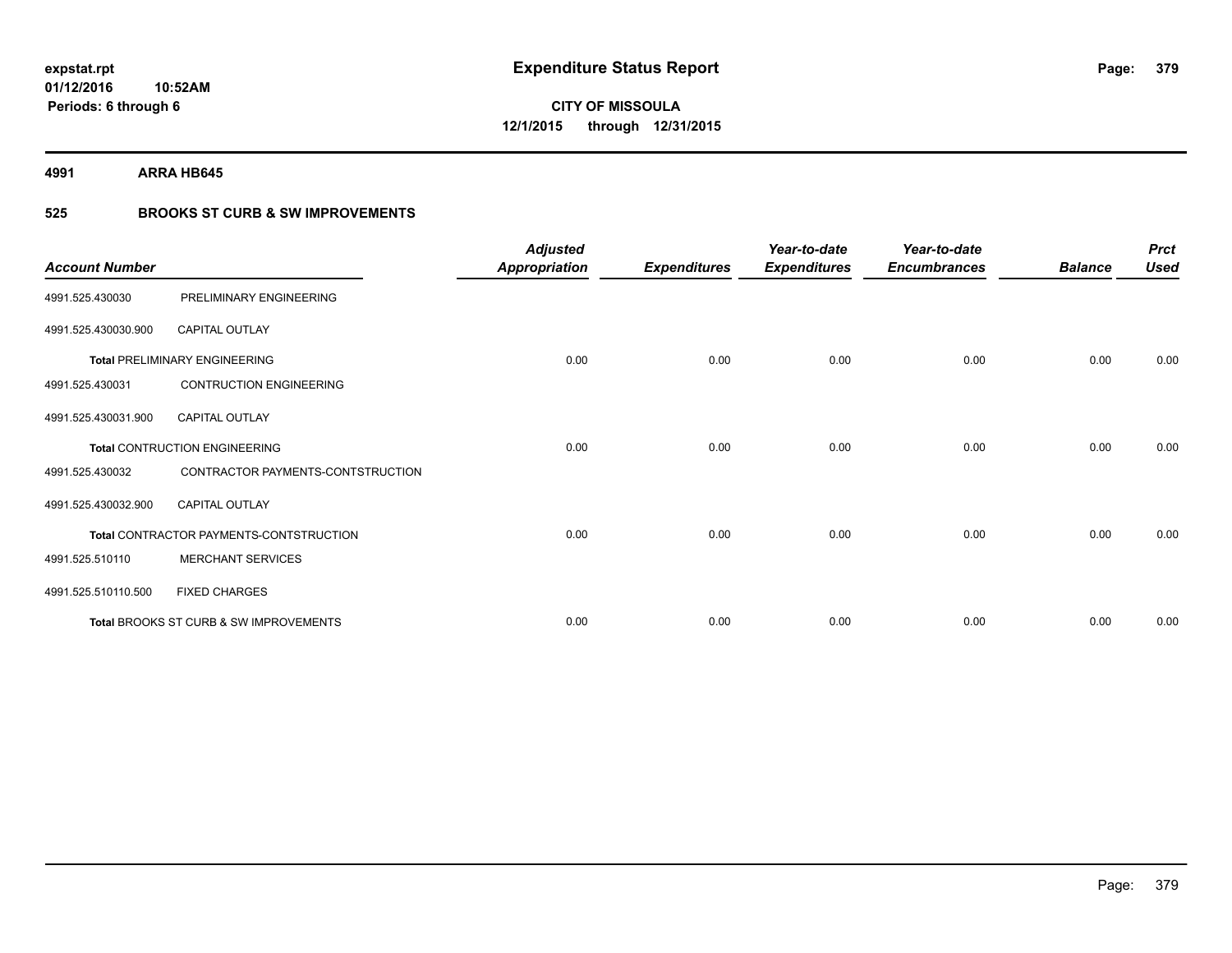**01/12/2016 10:52AM Periods: 6 through 6**

**CITY OF MISSOULA 12/1/2015 through 12/31/2015**

**4991 ARRA HB645**

**530 CURB RAMPS**

| <b>Account Number</b>          |                                         | <b>Adjusted</b><br><b>Appropriation</b> | <b>Expenditures</b> | Year-to-date<br><b>Expenditures</b> | Year-to-date<br><b>Encumbrances</b> | <b>Balance</b> | <b>Prct</b><br><b>Used</b> |
|--------------------------------|-----------------------------------------|-----------------------------------------|---------------------|-------------------------------------|-------------------------------------|----------------|----------------------------|
|                                |                                         |                                         |                     |                                     |                                     |                |                            |
| 4991.530.430030                | PRELIMINARY ENGINEERING                 |                                         |                     |                                     |                                     |                |                            |
| 4991.530.430030.100            | PERSONAL SERVICES                       |                                         |                     |                                     |                                     |                |                            |
| <b>Total PERSONAL SERVICES</b> |                                         | 0.00                                    | 0.00                | 0.00                                | 0.00                                | 0.00           | 0.00                       |
| 4991.530.430030.900            | CAPITAL OUTLAY                          |                                         |                     |                                     |                                     |                |                            |
|                                | <b>Total PRELIMINARY ENGINEERING</b>    | 0.00                                    | 0.00                | 0.00                                | 0.00                                | 0.00           | 0.00                       |
| 4991.530.430031                | <b>CONTRUCTION ENGINEERING</b>          |                                         |                     |                                     |                                     |                |                            |
| 4991.530.430031.900            | <b>CAPITAL OUTLAY</b>                   |                                         |                     |                                     |                                     |                |                            |
|                                | <b>Total CONTRUCTION ENGINEERING</b>    | 0.00                                    | 0.00                | 0.00                                | 0.00                                | 0.00           | 0.00                       |
| 4991.530.430032                | CONTRACTOR PAYMENTS-CONTSTRUCTION       |                                         |                     |                                     |                                     |                |                            |
| 4991.530.430032.900            | <b>CAPITAL OUTLAY</b>                   |                                         |                     |                                     |                                     |                |                            |
|                                | Total CONTRACTOR PAYMENTS-CONTSTRUCTION | 0.00                                    | 0.00                | 0.00                                | 0.00                                | 0.00           | 0.00                       |
| 4991.530.510110                | <b>MERCHANT SERVICES</b>                |                                         |                     |                                     |                                     |                |                            |
| 4991.530.510110.500            | <b>FIXED CHARGES</b>                    |                                         |                     |                                     |                                     |                |                            |
| <b>Total CURB RAMPS</b>        |                                         | 0.00                                    | 0.00                | 0.00                                | 0.00                                | 0.00           | 0.00                       |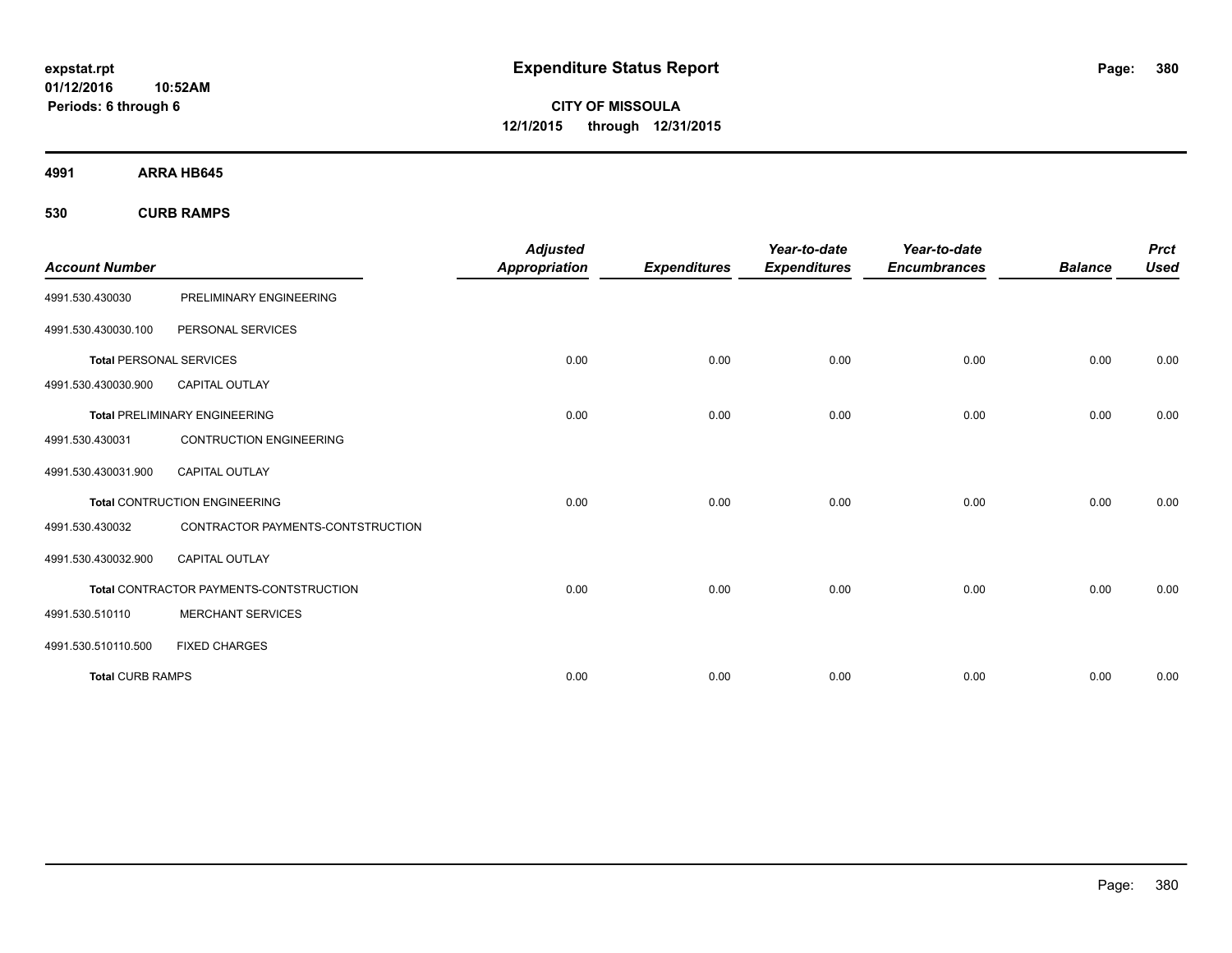**4991 ARRA HB645**

### **535 PARKS PLAYGROUND INSTALLS**

| <b>Account Number</b>          |                                         | <b>Adjusted</b><br><b>Appropriation</b> | <b>Expenditures</b> | Year-to-date<br><b>Expenditures</b> | Year-to-date<br><b>Encumbrances</b> | <b>Balance</b> | <b>Prct</b><br><b>Used</b> |
|--------------------------------|-----------------------------------------|-----------------------------------------|---------------------|-------------------------------------|-------------------------------------|----------------|----------------------------|
| 4991.535.430030                | PRELIMINARY ENGINEERING                 |                                         |                     |                                     |                                     |                |                            |
|                                |                                         |                                         |                     |                                     |                                     |                |                            |
| 4991.535.430030.100            | PERSONAL SERVICES                       |                                         |                     |                                     |                                     |                |                            |
| <b>Total PERSONAL SERVICES</b> |                                         | 0.00                                    | 0.00                | 0.00                                | 0.00                                | 0.00           | 0.00                       |
| 4991.535.430030.900            | <b>CAPITAL OUTLAY</b>                   |                                         |                     |                                     |                                     |                |                            |
|                                | <b>Total PRELIMINARY ENGINEERING</b>    | 0.00                                    | 0.00                | 0.00                                | 0.00                                | 0.00           | 0.00                       |
| 4991.535.430031                | <b>CONTRUCTION ENGINEERING</b>          |                                         |                     |                                     |                                     |                |                            |
| 4991.535.430031.900            | <b>CAPITAL OUTLAY</b>                   |                                         |                     |                                     |                                     |                |                            |
|                                | <b>Total CONTRUCTION ENGINEERING</b>    | 0.00                                    | 0.00                | 0.00                                | 0.00                                | 0.00           | 0.00                       |
| 4991.535.430032                | CONTRACTOR PAYMENTS-CONTSTRUCTION       |                                         |                     |                                     |                                     |                |                            |
| 4991.535.430032.900            | <b>CAPITAL OUTLAY</b>                   |                                         |                     |                                     |                                     |                |                            |
|                                | Total CONTRACTOR PAYMENTS-CONTSTRUCTION | 0.00                                    | 0.00                | 0.00                                | 0.00                                | 0.00           | 0.00                       |
| 4991.535.510110                | <b>MERCHANT SERVICES</b>                |                                         |                     |                                     |                                     |                |                            |
| 4991.535.510110.500            | <b>FIXED CHARGES</b>                    |                                         |                     |                                     |                                     |                |                            |
|                                | <b>Total PARKS PLAYGROUND INSTALLS</b>  | 0.00                                    | 0.00                | 0.00                                | 0.00                                | 0.00           | 0.00                       |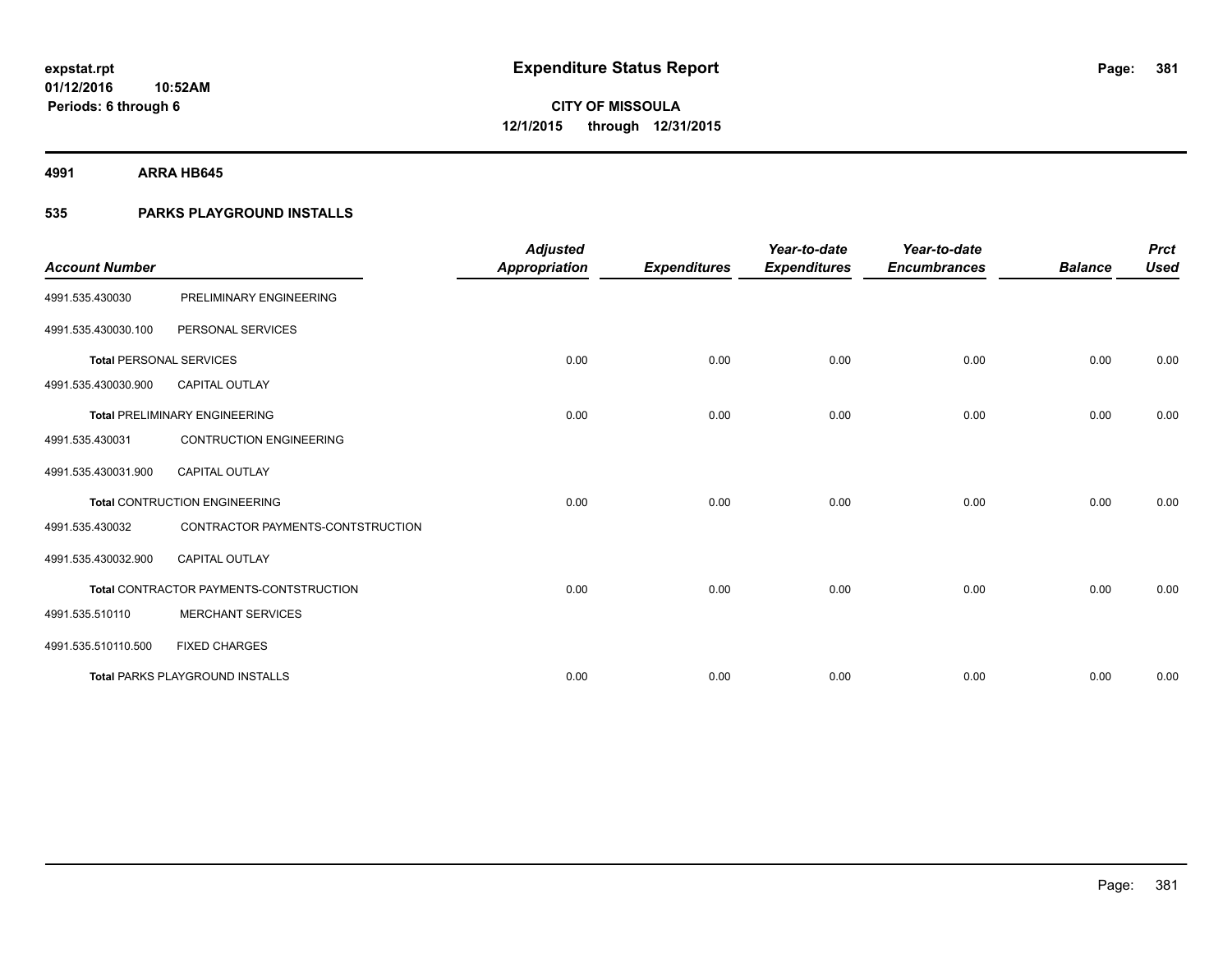**4991 ARRA HB645**

#### **540 GREENOUGH PARK BRIDGE**

|                                |                                         | <b>Adjusted</b>      |                     | Year-to-date        | Year-to-date        |                | <b>Prct</b> |
|--------------------------------|-----------------------------------------|----------------------|---------------------|---------------------|---------------------|----------------|-------------|
| <b>Account Number</b>          |                                         | <b>Appropriation</b> | <b>Expenditures</b> | <b>Expenditures</b> | <b>Encumbrances</b> | <b>Balance</b> | <b>Used</b> |
| 4991.540.430030                | PRELIMINARY ENGINEERING                 |                      |                     |                     |                     |                |             |
| 4991.540.430030.900            | <b>CAPITAL OUTLAY</b>                   |                      |                     |                     |                     |                |             |
|                                | <b>Total PRELIMINARY ENGINEERING</b>    | 0.00                 | 0.00                | 0.00                | 0.00                | 0.00           | 0.00        |
| 4991.540.430031                | <b>CONTRUCTION ENGINEERING</b>          |                      |                     |                     |                     |                |             |
| 4991.540.430031.900            | CAPITAL OUTLAY                          |                      |                     |                     |                     |                |             |
|                                | <b>Total CONTRUCTION ENGINEERING</b>    | 0.00                 | 0.00                | 0.00                | 0.00                | 0.00           | 0.00        |
| 4991.540.430032                | CONTRACTOR PAYMENTS-CONTSTRUCTION       |                      |                     |                     |                     |                |             |
| 4991.540.430032.100            | PERSONAL SERVICES                       |                      |                     |                     |                     |                |             |
| <b>Total PERSONAL SERVICES</b> |                                         | 0.00                 | 0.00                | 0.00                | 0.00                | 0.00           | 0.00        |
| 4991.540.430032.900            | <b>CAPITAL OUTLAY</b>                   |                      |                     |                     |                     |                |             |
|                                | Total CONTRACTOR PAYMENTS-CONTSTRUCTION | 0.00                 | 0.00                | 0.00                | 0.00                | 0.00           | 0.00        |
| 4991.540.510110                | <b>MERCHANT SERVICES</b>                |                      |                     |                     |                     |                |             |
| 4991.540.510110.500            | <b>FIXED CHARGES</b>                    |                      |                     |                     |                     |                |             |
| Total ARRA HB645               |                                         | 0.00                 | 0.00                | 0.00                | 0.00                | 0.00           | 0.00        |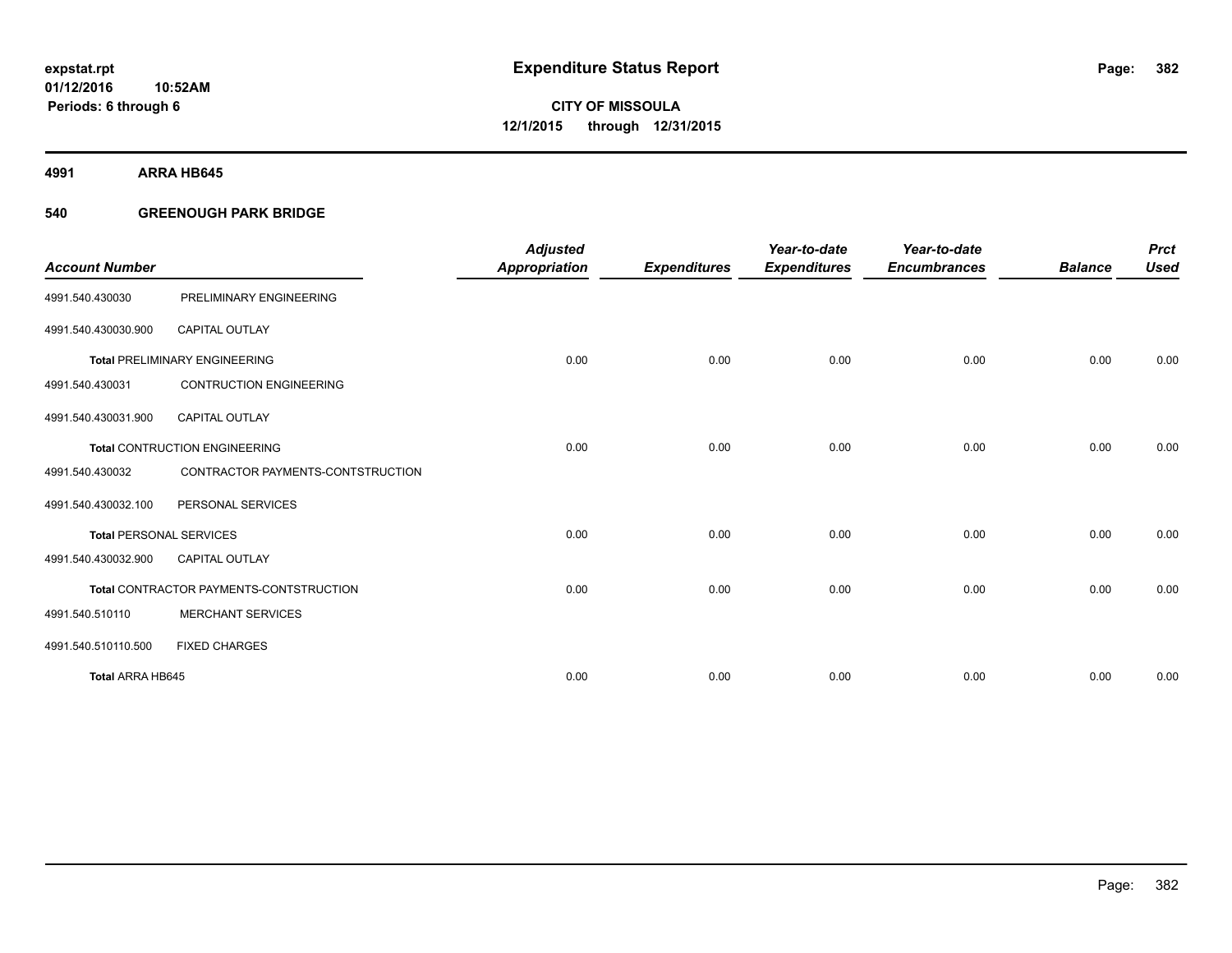#### **4992 WFL MILLER CREEK ROAD**

| <b>Account Number</b> |                                    | <b>Adjusted</b><br><b>Appropriation</b> | <b>Expenditures</b> | Year-to-date<br><b>Expenditures</b> | Year-to-date<br><b>Encumbrances</b> | <b>Balance</b> | <b>Prct</b><br><b>Used</b> |
|-----------------------|------------------------------------|-----------------------------------------|---------------------|-------------------------------------|-------------------------------------|----------------|----------------------------|
| 4992.390.430230       | STREET RESTORATION                 |                                         |                     |                                     |                                     |                |                            |
| 4992.390.430230.900   | <b>CAPITAL OUTLAY</b>              |                                         |                     |                                     |                                     |                |                            |
|                       | <b>Total STREET RESTORATION</b>    | 0.00                                    | 0.00                | 0.00                                | 0.00                                | 0.00           | 0.00                       |
| 4992.390.510110       | <b>MERCHANT SERVICES</b>           |                                         |                     |                                     |                                     |                |                            |
| 4992.390.510110.500   | <b>FIXED CHARGES</b>               |                                         |                     |                                     |                                     |                |                            |
|                       | <b>Total WFL MILLER CREEK ROAD</b> | 0.00                                    | 0.00                | 0.00                                | 0.00                                | 0.00           | 0.00                       |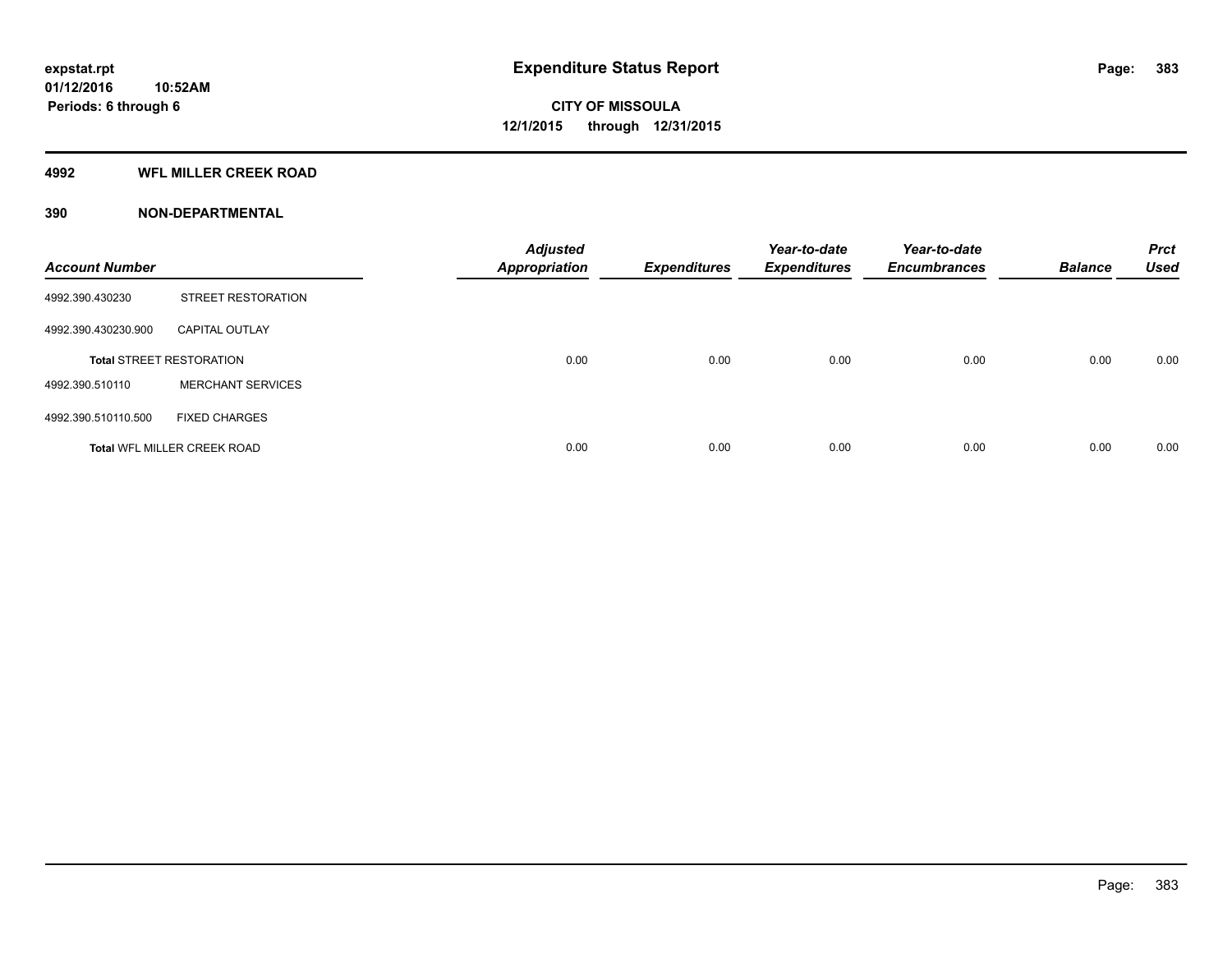#### **4993 WESTERN FEDERAL LANDS**

### **280 PUBLIC WORKS OPERATIONS**

| <b>Account Number</b>          |                                                     | <b>Adjusted</b><br><b>Appropriation</b> | <b>Expenditures</b> | Year-to-date<br><b>Expenditures</b> | Year-to-date<br><b>Encumbrances</b> | <b>Balance</b> | <b>Prct</b><br><b>Used</b> |
|--------------------------------|-----------------------------------------------------|-----------------------------------------|---------------------|-------------------------------------|-------------------------------------|----------------|----------------------------|
|                                |                                                     |                                         |                     |                                     |                                     |                |                            |
| 4993.280.430022                | RATTLESNAKE UNIVERSITY CROSSING                     |                                         |                     |                                     |                                     |                |                            |
| 4993.280.430022.300            | PURCHASED SERVICES                                  |                                         |                     |                                     |                                     |                |                            |
|                                | <b>Total PURCHASED SERVICES</b>                     | 0.00                                    | 0.00                | 0.00                                | 0.00                                | 0.00           | 0.00                       |
| 4993.280.430022.900            | CAPITAL OUTLAY                                      |                                         |                     |                                     |                                     |                |                            |
|                                | Total RATTLESNAKE UNIVERSITY CROSSING               | 0.00                                    | 0.00                | 0.00                                | 0.00                                | 0.00           | 0.00                       |
| 4993.280.430024                | RUX PH 11/PROJ 2010-022(B)                          |                                         |                     |                                     |                                     |                |                            |
| 4993.280.430024.100            | PERSONAL SERVICES                                   |                                         |                     |                                     |                                     |                |                            |
| <b>Total PERSONAL SERVICES</b> |                                                     | 0.00                                    | 0.00                | 0.00                                | 0.00                                | 0.00           | 0.00                       |
| 4993.280.430024.900            | <b>CAPITAL OUTLAY</b>                               |                                         |                     |                                     |                                     |                |                            |
|                                | 4993.280.430024.930.000 RUX PHASE 2-PROJ 2010-022(B | 0.00                                    | 0.00                | 24,994.77                           | 0.00                                | $-24,994.77$   | 0.00                       |
|                                | Total RUX PH 11/PROJ 2010-022(B)                    | 0.00                                    | 0.00                | 24,994.77                           | 0.00                                | $-24.994.77$   | 0.00                       |
| 4993.280.430223                | FACILITY MAINT ENERGY CONSERVATION                  |                                         |                     |                                     |                                     |                |                            |
| 4993.280.430223.900            | <b>CAPITAL OUTLAY</b>                               |                                         |                     |                                     |                                     |                |                            |
|                                | Total FACILITY MAINT ENERGY CONSERVATION            | 0.00                                    | 0.00                | 0.00                                | 0.00                                | 0.00           | 0.00                       |
| 4993.280.510110                | <b>MERCHANT SERVICES</b>                            |                                         |                     |                                     |                                     |                |                            |
| 4993.280.510110.500            | <b>FIXED CHARGES</b>                                |                                         |                     |                                     |                                     |                |                            |
|                                | <b>Total MERCHANT SERVICES</b>                      | 0.00                                    | 0.00                | 0.00                                | 0.00                                | 0.00           | 0.00                       |
|                                | <b>Total WESTERN FEDERAL LANDS</b>                  | 0.00                                    | 0.00                | 24,994.77                           | 0.00                                | $-24,994.77$   | 0.00                       |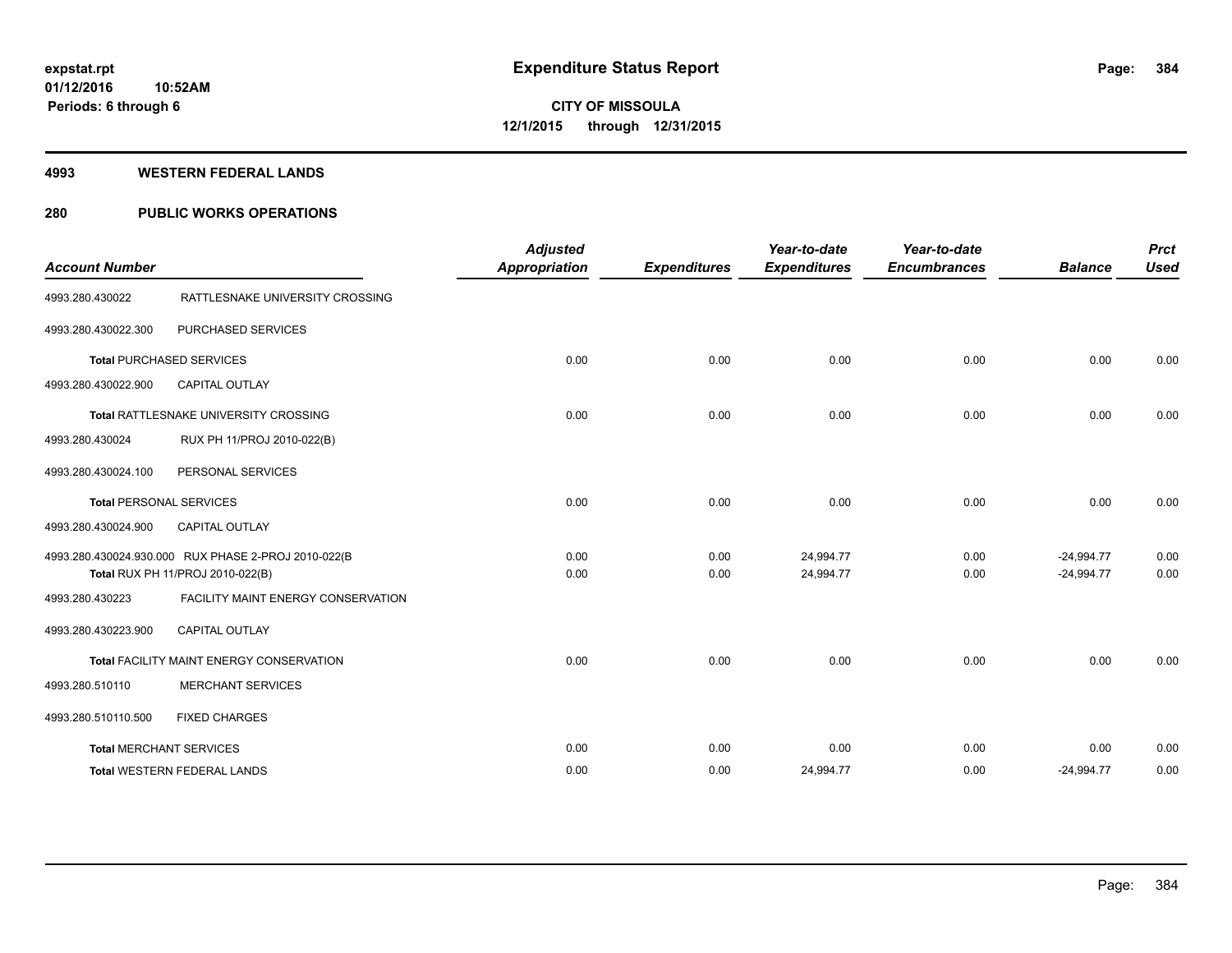**5020 CIVIC STADIUM**

#### **395 PARKING COMMISSION**

| <b>Account Number</b>      |                                                                                                               | <b>Adjusted</b><br><b>Appropriation</b> | <b>Expenditures</b>  | Year-to-date<br><b>Expenditures</b> | Year-to-date<br><b>Encumbrances</b> | <b>Balance</b>                       | <b>Prct</b><br><b>Used</b> |
|----------------------------|---------------------------------------------------------------------------------------------------------------|-----------------------------------------|----------------------|-------------------------------------|-------------------------------------|--------------------------------------|----------------------------|
| 5020.395.460000            | <b>CULTURE &amp; RECREATION</b>                                                                               |                                         |                      |                                     |                                     |                                      |                            |
| 5020.395.460000.500        | <b>FIXED CHARGES</b>                                                                                          |                                         |                      |                                     |                                     |                                      |                            |
|                            | 5020.395.460000.500.000 CIVIC STADIUM/FIXED CHARGES<br>Total CULTURE & RECREATION                             | 3,000.00<br>3,000.00                    | 0.00<br>0.00         | 0.00<br>0.00                        | 0.00<br>0.00                        | 3,000.00<br>3,000.00                 | 0.00<br>0.00               |
| 5020.395.490200            | REVENUE BOND DEBT SERVICE                                                                                     |                                         |                      |                                     |                                     |                                      |                            |
| 5020.395.490200.600        | <b>DEBT SERVICE</b>                                                                                           |                                         |                      |                                     |                                     |                                      |                            |
| 5020.395.490200.610.000    | <b>PRINCIPAL</b><br>5020.395.490200.620.000 INTEREST / SERVICE FEES<br><b>Total REVENUE BOND DEBT SERVICE</b> | 33,420.00<br>83,580.00<br>117,000.00    | 0.00<br>0.00<br>0.00 | 0.00<br>0.00<br>0.00                | 0.00<br>0.00<br>0.00                | 33,420.00<br>83,580.00<br>117,000.00 | 0.00<br>0.00<br>0.00       |
| 5020.395.510000            | <b>MISCELLANEOUS</b>                                                                                          |                                         |                      |                                     |                                     |                                      |                            |
| 5020.395.510000.800        | OTHER OBJECTS                                                                                                 |                                         |                      |                                     |                                     |                                      |                            |
| <b>Total MISCELLANEOUS</b> |                                                                                                               | 0.00                                    | 0.00                 | 0.00                                | 0.00                                | 0.00                                 | 0.00                       |
| 5020.395.510110            | <b>MERCHANT SERVICES</b>                                                                                      |                                         |                      |                                     |                                     |                                      |                            |
| 5020.395.510110.500        | <b>FIXED CHARGES</b>                                                                                          |                                         |                      |                                     |                                     |                                      |                            |
|                            | <b>Total MERCHANT SERVICES</b>                                                                                | 0.00                                    | 0.00                 | 0.00                                | 0.00                                | 0.00                                 | 0.00                       |
| <b>Total CIVIC STADIUM</b> |                                                                                                               | 120,000.00                              | 0.00                 | 0.00                                | 0.00                                | 120,000.00                           | 0.00                       |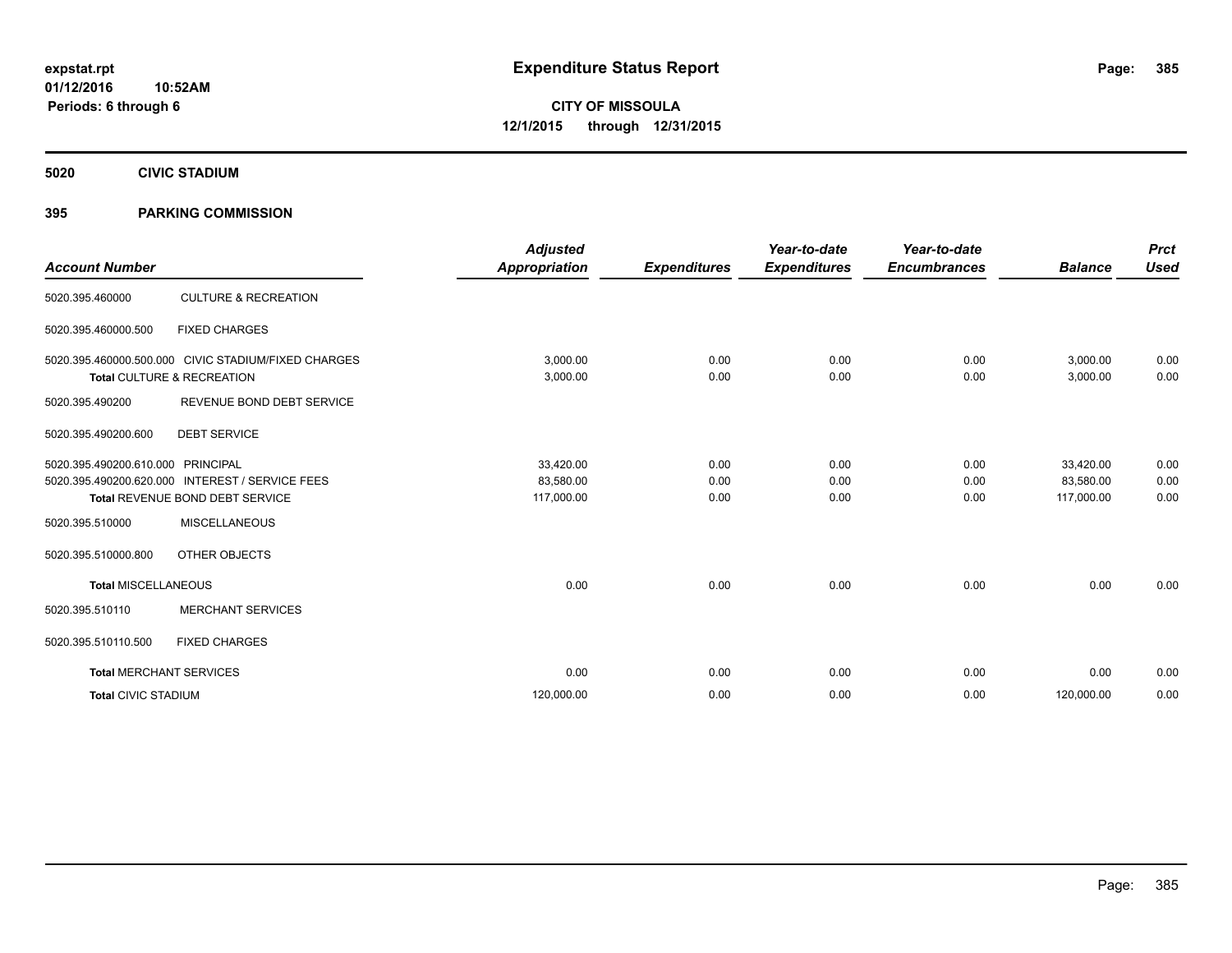**01/12/2016 10:52AM Periods: 6 through 6**

**CITY OF MISSOULA 12/1/2015 through 12/31/2015**

**5210 WATER**

## **335 WATER**

|                                |                                                           | <b>Adjusted</b> |                     | Year-to-date        | Year-to-date        |                 | <b>Prct</b> |
|--------------------------------|-----------------------------------------------------------|-----------------|---------------------|---------------------|---------------------|-----------------|-------------|
| <b>Account Number</b>          |                                                           | Appropriation   | <b>Expenditures</b> | <b>Expenditures</b> | <b>Encumbrances</b> | <b>Balance</b>  | <b>Used</b> |
| 5210.335.430590                | OTHER ACTIVITIES                                          |                 |                     |                     |                     |                 |             |
| 5210.335.430590.300            | PURCHASED SERVICES                                        |                 |                     |                     |                     |                 |             |
|                                | 5210.335.430590.350.000 ACQUISITION/PROFESSIONAL SERVICES | 0.00            | 1,132,462.41        | 1,284,208.82        | 0.00                | $-1,284,208.82$ | 0.00        |
|                                | <b>Total PURCHASED SERVICES</b>                           | 0.00            | 1,132,462.41        | 1,284,208.82        | 0.00                | $-1,284,208.82$ | 0.00        |
| 5210.335.430590.900            | <b>CAPITAL OUTLAY</b>                                     |                 |                     |                     |                     |                 |             |
| <b>Total CAPITAL OUTLAY</b>    |                                                           | 0.00            | 0.00                | 0.00                | 0.00                | 0.00            | 0.00        |
| <b>Total OTHER ACTIVITIES</b>  |                                                           | 0.00            | 1,132,462.41        | 1,284,208.82        | 0.00                | $-1,284,208.82$ | 0.00        |
| 5210.335.510110                | <b>MERCHANT SERVICES</b>                                  |                 |                     |                     |                     |                 |             |
| 5210.335.510110.500            | <b>FIXED CHARGES</b>                                      |                 |                     |                     |                     |                 |             |
| <b>Total FIXED CHARGES</b>     |                                                           | 0.00            | 0.00                | 0.00                | 0.00                | 0.00            | 0.00        |
| <b>Total MERCHANT SERVICES</b> |                                                           | 0.00            | 0.00                | 0.00                | 0.00                | 0.00            | 0.00        |
| <b>Total WATER</b>             |                                                           | 0.00            | 1,132,462.41        | 1,284,208.82        | 0.00                | $-1,284,208.82$ | 0.00        |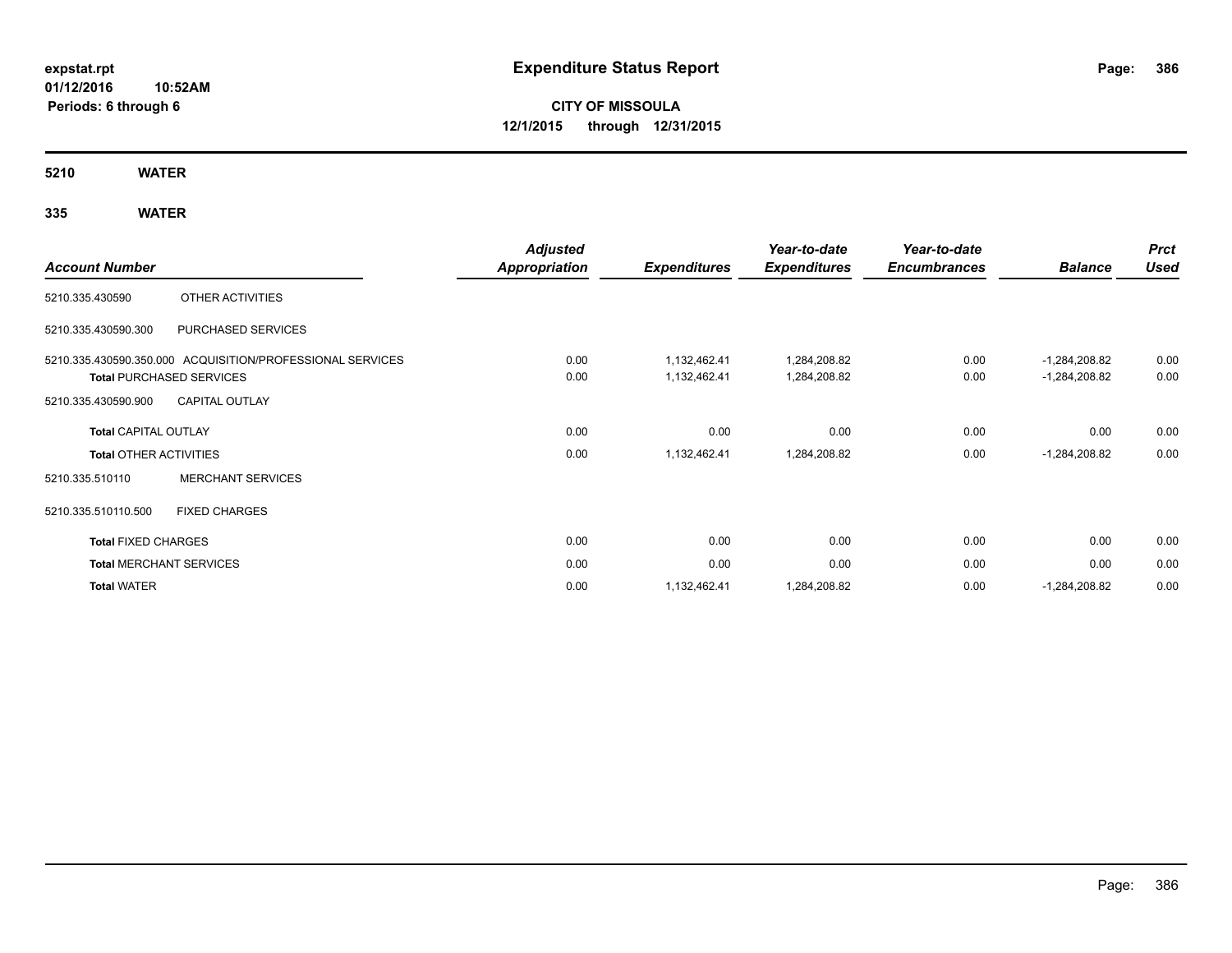**01/12/2016 10:52AM Periods: 6 through 6**

**CITY OF MISSOULA 12/1/2015 through 12/31/2015**

#### **5211 WATER REVENUE COLLECTION & CLEARING**

#### **335 WATER**

| <b>Account Number</b>      |                                                      | <b>Adjusted</b><br><b>Appropriation</b> | <b>Expenditures</b> | Year-to-date<br><b>Expenditures</b> | Year-to-date<br><b>Encumbrances</b> | <b>Balance</b> | <b>Prct</b><br><b>Used</b> |
|----------------------------|------------------------------------------------------|-----------------------------------------|---------------------|-------------------------------------|-------------------------------------|----------------|----------------------------|
| 5211.335.510110            | <b>MERCHANT SERVICES</b>                             |                                         |                     |                                     |                                     |                |                            |
| 5211.335.510110.500        | <b>FIXED CHARGES</b>                                 |                                         |                     |                                     |                                     |                |                            |
|                            | <b>Total MERCHANT SERVICES</b>                       | 0.00                                    | 0.00                | 0.00                                | 0.00                                | 0.00           | 0.00                       |
| 5211.335.521000            | <b>INTERFUND OPERATING TRANSFERS</b>                 |                                         |                     |                                     |                                     |                |                            |
| 5211.335.521000.500        | <b>FIXED CHARGES</b>                                 |                                         |                     |                                     |                                     |                |                            |
| <b>Total FIXED CHARGES</b> |                                                      | 0.00                                    | 0.00                | 0.00                                | 0.00                                | 0.00           | 0.00                       |
| 5211.335.521000.800        | OTHER OBJECTS                                        |                                         |                     |                                     |                                     |                |                            |
|                            | <b>Total INTERFUND OPERATING TRANSFERS</b>           | 0.00                                    | 0.00                | 0.00                                | 0.00                                | 0.00           | 0.00                       |
|                            | <b>Total WATER REVENUE COLLECTION &amp; CLEARING</b> | 0.00                                    | 0.00                | 0.00                                | 0.00                                | 0.00           | 0.00                       |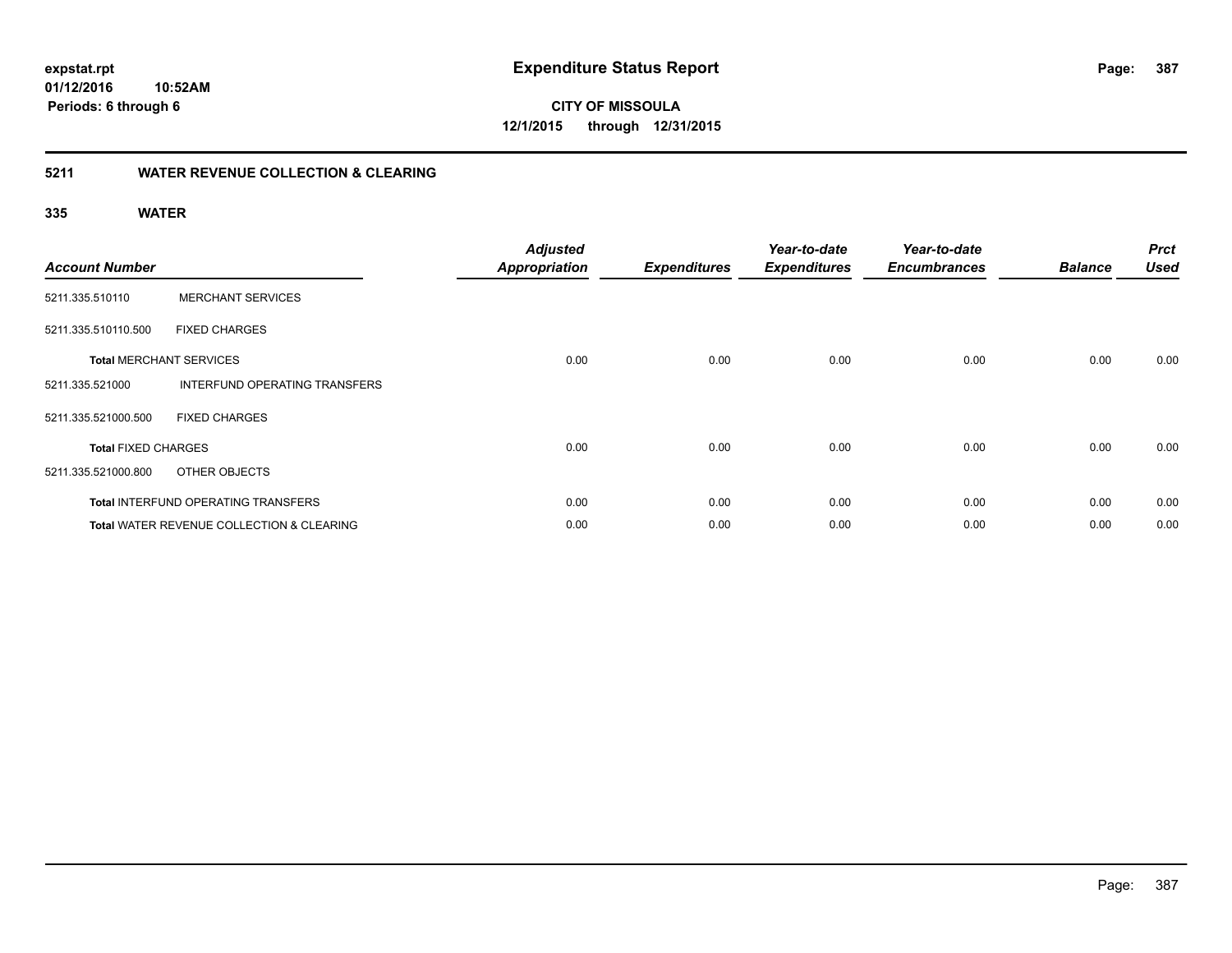#### **5240 WATER CONSTRUCTION FUND**

#### **335 WATER**

| <b>Account Number</b> |                                      | <b>Adjusted</b><br>Appropriation | <b>Expenditures</b> | Year-to-date<br><b>Expenditures</b> | Year-to-date<br><b>Encumbrances</b> | <b>Balance</b> | <b>Prct</b><br><b>Used</b> |
|-----------------------|--------------------------------------|----------------------------------|---------------------|-------------------------------------|-------------------------------------|----------------|----------------------------|
| 5240.335.510110       | <b>MERCHANT SERVICES</b>             |                                  |                     |                                     |                                     |                |                            |
| 5240.335.510110.500   | <b>FIXED CHARGES</b>                 |                                  |                     |                                     |                                     |                |                            |
|                       | <b>Total WATER CONSTRUCTION FUND</b> | 0.00                             | 0.00                | 0.00                                | 0.00                                | 0.00           | 0.00                       |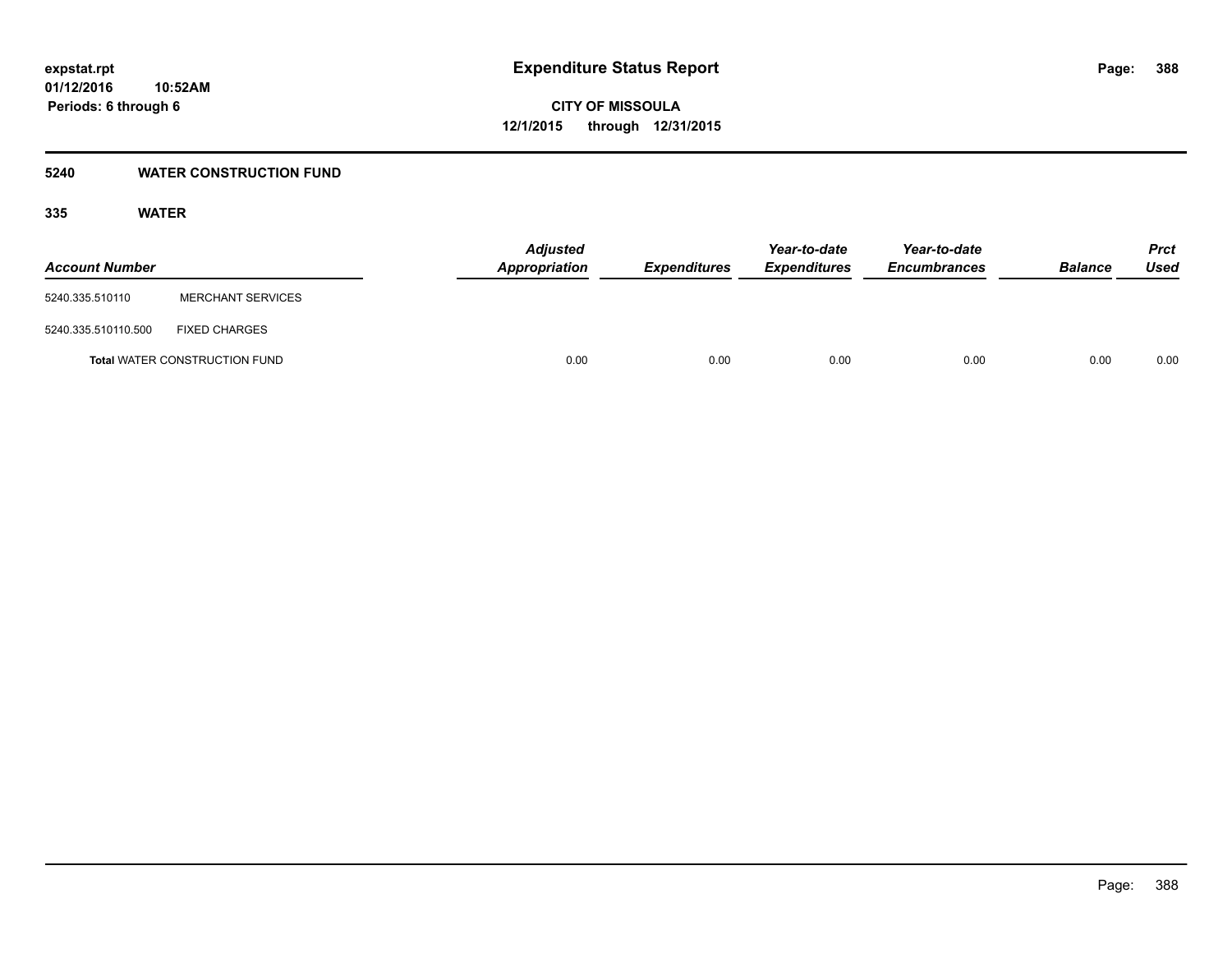#### **5310 SEWER OPERATING BUDGET FUND**

| <b>Account Number</b>                   |                                                         | <b>Adjusted</b><br><b>Appropriation</b> | <b>Expenditures</b> | Year-to-date<br><b>Expenditures</b> | Year-to-date<br><b>Encumbrances</b> | <b>Balance</b> | <b>Prct</b><br><b>Used</b> |
|-----------------------------------------|---------------------------------------------------------|-----------------------------------------|---------------------|-------------------------------------|-------------------------------------|----------------|----------------------------|
|                                         |                                                         |                                         |                     |                                     |                                     |                |                            |
| 5310.330.410400                         | <b>DEPRECIATION</b>                                     |                                         |                     |                                     |                                     |                |                            |
| 5310.330.410400.800                     | OTHER OBJECTS                                           |                                         |                     |                                     |                                     |                |                            |
| <b>Total DEPRECIATION</b>               |                                                         | 0.00                                    | 0.00                | 0.00                                | 0.00                                | 0.00           | 0.00                       |
| 5310.330.430610                         | <b>ADMINISTRATION</b>                                   |                                         |                     |                                     |                                     |                |                            |
| 5310.330.430610.100                     | PERSONAL SERVICES                                       |                                         |                     |                                     |                                     |                |                            |
|                                         | 5310.330.430610.110.000 SALARIES AND WAGES              | 173,994.00                              | 19,187.59           | 72,155.10                           | 0.00                                | 101,838.90     | 41.47                      |
|                                         | 5310.330.430610.120.000 OVERTIME/TERMINATION            | 0.00                                    | 186.79              | 186.79                              | 0.00                                | $-186.79$      | 0.00                       |
|                                         | 5310.330.430610.140.000 EMPLOYER CONTRIBUTIONS          | 61,599.00                               | 5,542.50            | 24,706.98                           | 0.00                                | 36,892.02      | 40.11                      |
| <b>Total PERSONAL SERVICES</b>          |                                                         | 235,593.00                              | 24,916.88           | 97,048.87                           | 0.00                                | 138,544.13     | 41.19                      |
| 5310.330.430610.200                     | <b>SUPPLIES</b>                                         |                                         |                     |                                     |                                     |                |                            |
| 5310.330.430610.210.000 OFFICE SUPPLIES |                                                         | 3,400.00                                | 73.99               | 572.45                              | 0.00                                | 2,827.55       | 16.84                      |
|                                         | 5310.330.430610.220.000 OPERATING SUPPLIES              | 1,000.00                                | 169.91              | 2,295.35                            | 0.00                                | $-1,295.35$    | 229.54                     |
|                                         | 5310.330.430610.230.000 REPAIR/MAINTENANCE              | 0.00                                    | 0.00                | 32.68                               | 0.00                                | $-32.68$       | 0.00                       |
| 5310.330.430610.231.000 GASOLINE        |                                                         | 60.000.00                               | 2,778.96            | 14,360.73                           | 0.00                                | 45,639.27      | 23.93                      |
| <b>Total SUPPLIES</b>                   |                                                         | 64,400.00                               | 3,022.86            | 17,261.21                           | 0.00                                | 47,138.79      | 26.80                      |
| 5310.330.430610.300                     | PURCHASED SERVICES                                      |                                         |                     |                                     |                                     |                |                            |
| 5310.330.430610.310.000 COMMUNICATIONS  |                                                         | 86.00                                   | 0.00                | 6,550.77                            | 0.00                                | $-6,464.77$    | 7,617.17                   |
|                                         | 5310.330.430610.320.000 PRINTING & DUPLICATING          | 1,000.00                                | 0.00                | 1.100.06                            | 0.00                                | $-100.06$      | 110.01                     |
|                                         | 5310.330.430610.330.000 PUBLICITY, SUBSCRIPTIONS & DUES | 3,000.00                                | 2,726.99            | 7.660.58                            | 0.00                                | $-4,660.58$    | 255.35                     |
|                                         | 5310.330.430610.344.000 TELEPHONE SERVICE               | 16,337.00                               | 1,204.77            | 10,338.59                           | 0.00                                | 5,998.41       | 63.28                      |
|                                         | 5310.330.430610.350.000 PROFESSIONAL SERVICES           | 38,000.00                               | 8,876.05            | 33,312.44                           | 0.00                                | 4,687.56       | 87.66                      |
|                                         | 5310.330.430610.360.000 REPAIR & MAINTENANCE            | 5,794.00                                | 1,550.79            | 4,243.32                            | 0.00                                | 1,550.68       | 73.24                      |
| 5310.330.430610.370.000 TRAVEL          |                                                         | 1,500.00                                | 0.00                | 164.69                              | 0.00                                | 1,335.31       | 10.98                      |
| 5310.330.430610.380.000 TRAINING        |                                                         | 1,100.00                                | 199.00              | 307.38                              | 0.00                                | 792.62         | 27.94                      |
| <b>Total PURCHASED SERVICES</b>         |                                                         | 66,817.00                               | 14,557.60           | 63,677.83                           | 0.00                                | 3,139.17       | 95.30                      |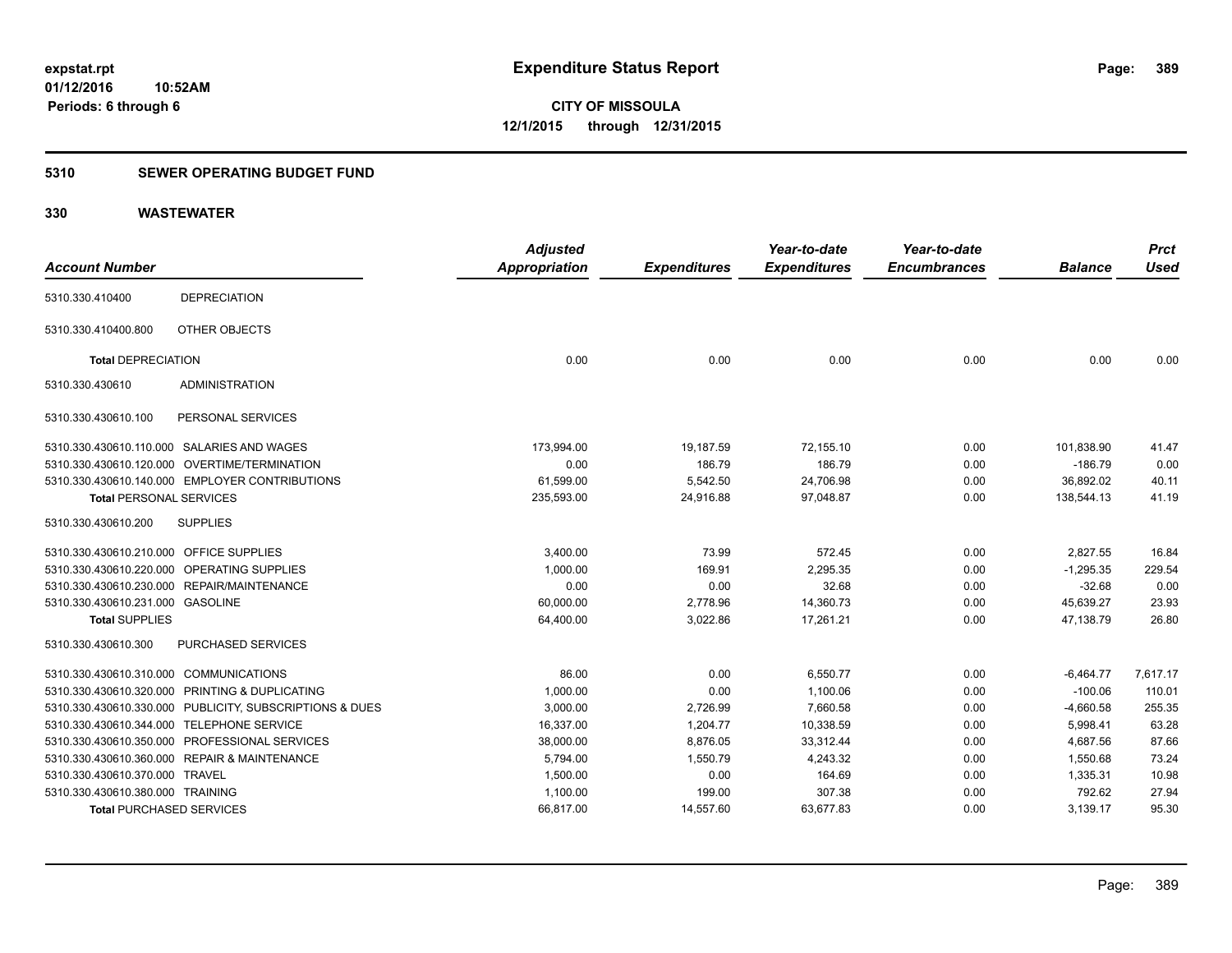#### **5310 SEWER OPERATING BUDGET FUND**

|                                        |                                                        | <b>Adjusted</b>      |                     | Year-to-date        | Year-to-date        |                | <b>Prct</b> |
|----------------------------------------|--------------------------------------------------------|----------------------|---------------------|---------------------|---------------------|----------------|-------------|
| <b>Account Number</b>                  |                                                        | <b>Appropriation</b> | <b>Expenditures</b> | <b>Expenditures</b> | <b>Encumbrances</b> | <b>Balance</b> | <b>Used</b> |
| 5310.330.430610.500                    | <b>FIXED CHARGES</b>                                   |                      |                     |                     |                     |                |             |
| 5310.330.430610.500.000 FIXED CHARGES  |                                                        | 1,227,202.00         | 586,840.86          | 587,645.69          | 0.00                | 639,556.31     | 47.89       |
| <b>Total FIXED CHARGES</b>             |                                                        | 1,227,202.00         | 586,840.86          | 587,645.69          | 0.00                | 639,556.31     | 47.89       |
| 5310.330.430610.700                    | <b>GRANTS &amp; CONTRIBUTIONS</b>                      |                      |                     |                     |                     |                |             |
|                                        | 5310.330.430610.700.000 GRANTS & CONTRIBUTIONS         | 1,500.00             | 0.00                | 0.00                | 0.00                | 1,500.00       | 0.00        |
|                                        | <b>Total GRANTS &amp; CONTRIBUTIONS</b>                | 1,500.00             | 0.00                | 0.00                | 0.00                | 1.500.00       | 0.00        |
| 5310.330.430610.800                    | <b>OTHER OBJECTS</b>                                   |                      |                     |                     |                     |                |             |
| <b>Total OTHER OBJECTS</b>             |                                                        | 0.00                 | 0.00                | 0.00                | 0.00                | 0.00           | 0.00        |
| 5310.330.430610.900                    | <b>CAPITAL OUTLAY</b>                                  |                      |                     |                     |                     |                |             |
| <b>Total CAPITAL OUTLAY</b>            |                                                        | 0.00                 | 0.00                | 0.00                | 0.00                | 0.00           | 0.00        |
| <b>Total ADMINISTRATION</b>            |                                                        | 1,595,512.00         | 629,338.20          | 765,633.60          | 0.00                | 829,878.40     | 47.99       |
| 5310.330.430630                        | <b>COLLECTIONS &amp; TRANSMISSIONS</b>                 |                      |                     |                     |                     |                |             |
| 5310.330.430630.100                    | PERSONAL SERVICES                                      |                      |                     |                     |                     |                |             |
|                                        | 5310.330.430630.110.000 SALARIES AND WAGES             | 462,920.00           | 54,620.12           | 229,230.25          | 0.00                | 233,689.75     | 49.52       |
|                                        | 5310.330.430630.120.000 OVERTIME/TERMINATION           | 12,000.00            | 961.81              | 6,890.71            | 0.00                | 5,109.29       | 57.42       |
| 5310.330.430630.130.000 OTHER          |                                                        | 5,417.00             | 0.00                | 0.00                | 0.00                | 5,417.00       | 0.00        |
|                                        | 5310.330.430630.140.000 EMPLOYER CONTRIBUTIONS         | 194,379.00           | 19,576.83           | 100,555.40          | 0.00                | 93,823.60      | 51.73       |
|                                        | 5310.330.430630.141.000 STATE RETIREMENT CONTRIBUTIONS | 0.00                 | 0.00                | 171.76              | 0.00                | $-171.76$      | 0.00        |
| <b>Total PERSONAL SERVICES</b>         |                                                        | 674,716.00           | 75,158.76           | 336,848.12          | 0.00                | 337,867.88     | 49.92       |
| 5310.330.430630.200                    | <b>SUPPLIES</b>                                        |                      |                     |                     |                     |                |             |
|                                        | 5310.330.430630.220.000 OPERATING SUPPLIES             | 10,000.00            | 2,248.00            | 19,373.37           | 0.00                | $-9,373.37$    | 193.73      |
|                                        | 5310.330.430630.230.000 REPAIR/MAINTENANCE             | 77,050.00            | 20,883.48           | 69,768.49           | 0.00                | 7,281.51       | 90.55       |
| 5310.330.430630.240.000 OTHER SUPPLIES |                                                        | 2,000.00             | 0.00                | 292.88              | 0.00                | 1,707.12       | 14.64       |
| <b>Total SUPPLIES</b>                  |                                                        | 89,050.00            | 23,131.48           | 89,434.74           | 0.00                | $-384.74$      | 100.43      |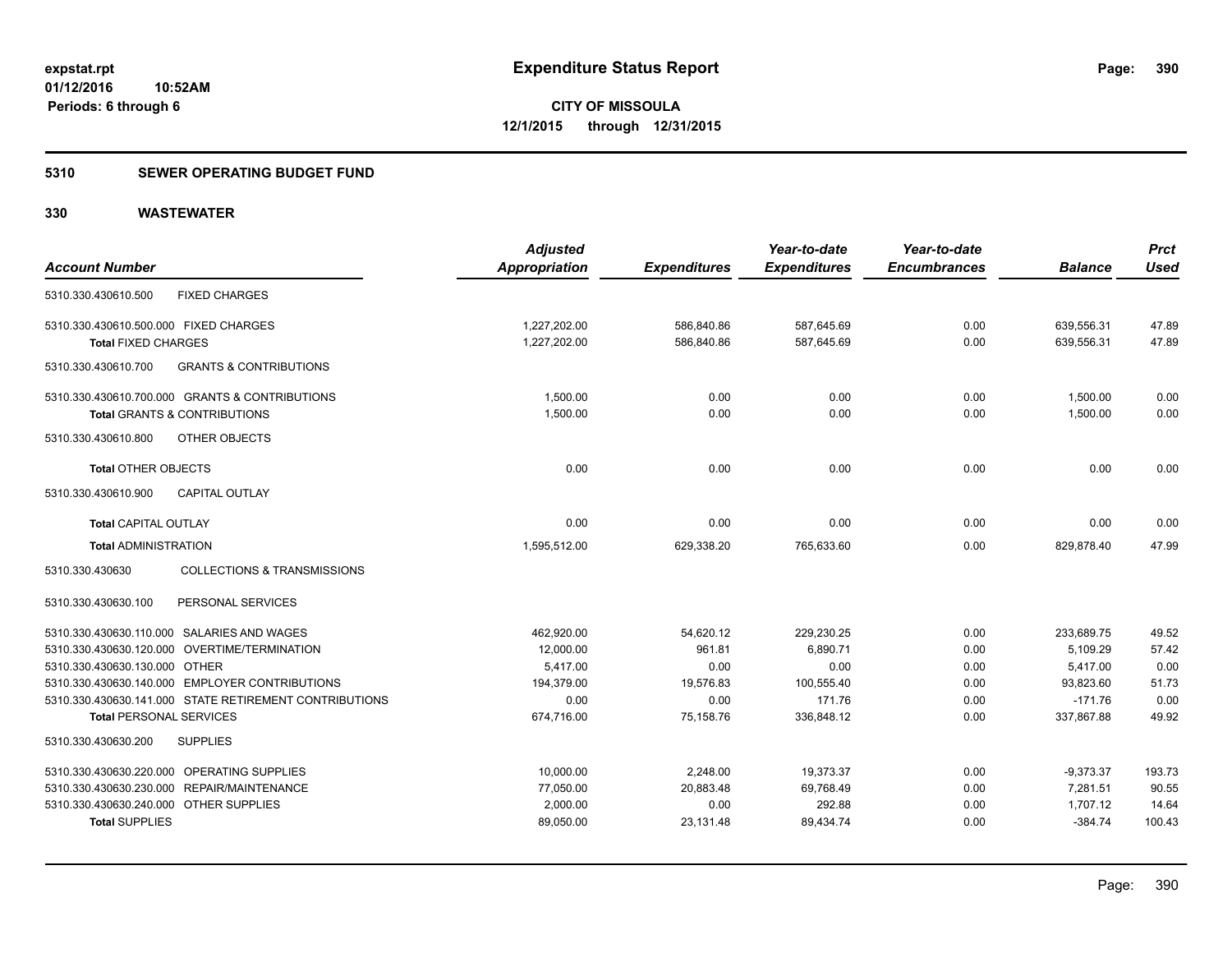#### **5310 SEWER OPERATING BUDGET FUND**

| <b>Account Number</b>                  |                                                   | <b>Adjusted</b><br><b>Appropriation</b> | <b>Expenditures</b> | Year-to-date<br><b>Expenditures</b> | Year-to-date<br><b>Encumbrances</b> | <b>Balance</b> | <b>Prct</b><br><b>Used</b> |
|----------------------------------------|---------------------------------------------------|-----------------------------------------|---------------------|-------------------------------------|-------------------------------------|----------------|----------------------------|
| 5310.330.430630.300                    | PURCHASED SERVICES                                |                                         |                     |                                     |                                     |                |                            |
| 5310.330.430630.310.000 COMMUNICATIONS |                                                   | 984.00                                  | 546.61              | 941.84                              | 0.00                                | 42.16          | 95.72                      |
|                                        | 5310.330.430630.341.000 ELECTRICITY & NATURAL GAS | 208,905.00                              | 10,453.53           | 73,369.22                           | 0.00                                | 135,535.78     | 35.12                      |
| 5310.330.430630.343.000 WATER CHARGES  |                                                   | 6,468.00                                | 410.52              | 2,324.67                            | 0.00                                | 4,143.33       | 35.94                      |
|                                        | 5310.330.430630.350.000 PROFESSIONAL SERVICES     | 2,000.00                                | 0.00                | 0.00                                | 0.00                                | 2,000.00       | 0.00                       |
|                                        | 5310.330.430630.360.000 REPAIR & MAINTENANCE      | 104,360.00                              | 23,164.94           | 56,143.59                           | 0.00                                | 48,216.41      | 53.80                      |
| 5310.330.430630.370.000 TRAVEL         |                                                   | 3,000.00                                | 0.00                | 0.00                                | 0.00                                | 3,000.00       | 0.00                       |
| 5310.330.430630.380.000 TRAINING       |                                                   | 2,500.00                                | 0.00                | 1,050.00                            | 0.00                                | 1,450.00       | 42.00                      |
| <b>Total PURCHASED SERVICES</b>        |                                                   | 328.217.00                              | 34.575.60           | 133.829.32                          | 0.00                                | 194.387.68     | 40.77                      |
| 5310.330.430630.500                    | <b>FIXED CHARGES</b>                              |                                         |                     |                                     |                                     |                |                            |
| 5310.330.430630.500.000 FIXED CHARGES  |                                                   | 105,000.00                              | 210.00              | 3,904.26                            | 0.00                                | 101,095.74     | 3.72                       |
| <b>Total FIXED CHARGES</b>             |                                                   | 105,000.00                              | 210.00              | 3,904.26                            | 0.00                                | 101,095.74     | 3.72                       |
| 5310.330.430630.900                    | <b>CAPITAL OUTLAY</b>                             |                                         |                     |                                     |                                     |                |                            |
| <b>Total CAPITAL OUTLAY</b>            |                                                   | 0.00                                    | 0.00                | 0.00                                | 0.00                                | 0.00           | 0.00                       |
|                                        | Total COLLECTIONS & TRANSMISSIONS                 | 1,196,983.00                            | 133,075.84          | 564,016.44                          | 0.00                                | 632,966.56     | 47.12                      |
| 5310.330.430640                        | TREATMENT AND DISPOSAL                            |                                         |                     |                                     |                                     |                |                            |
| 5310.330.430640.100                    | PERSONAL SERVICES                                 |                                         |                     |                                     |                                     |                |                            |
|                                        | 5310.330.430640.110.000 SALARIES AND WAGES        | 429,771.00                              | 50,436.28           | 213, 137. 75                        | 0.00                                | 216.633.25     | 49.59                      |
| 5310.330.430640.120.000                | OVERTIME/TERMINATION                              | 7,000.00                                | 815.70              | 6,416.69                            | 0.00                                | 583.31         | 91.67                      |
| 5310.330.430640.130.000 OTHER          |                                                   | 9,223.00                                | 0.00                | 0.00                                | 0.00                                | 9,223.00       | 0.00                       |
|                                        | 5310.330.430640.140.000 EMPLOYER CONTRIBUTIONS    | 175,941.00                              | 17,361.50           | 90,171.00                           | 0.00                                | 85,770.00      | 51.25                      |
| <b>Total PERSONAL SERVICES</b>         |                                                   | 621,935.00                              | 68,613.48           | 309,725.44                          | 0.00                                | 312,209.56     | 49.80                      |
| 5310.330.430640.200                    | <b>SUPPLIES</b>                                   |                                         |                     |                                     |                                     |                |                            |
|                                        | 5310.330.430640.220.000 OPERATING SUPPLIES        | 170,170.00                              | 21,327.50           | 101,378.53                          | 0.00                                | 68,791.47      | 59.57                      |
|                                        | 5310.330.430640.230.000 REPAIR/MAINTENANCE        | 100,000.00                              | 15,836.64           | 34,176.80                           | 0.00                                | 65,823.20      | 34.18                      |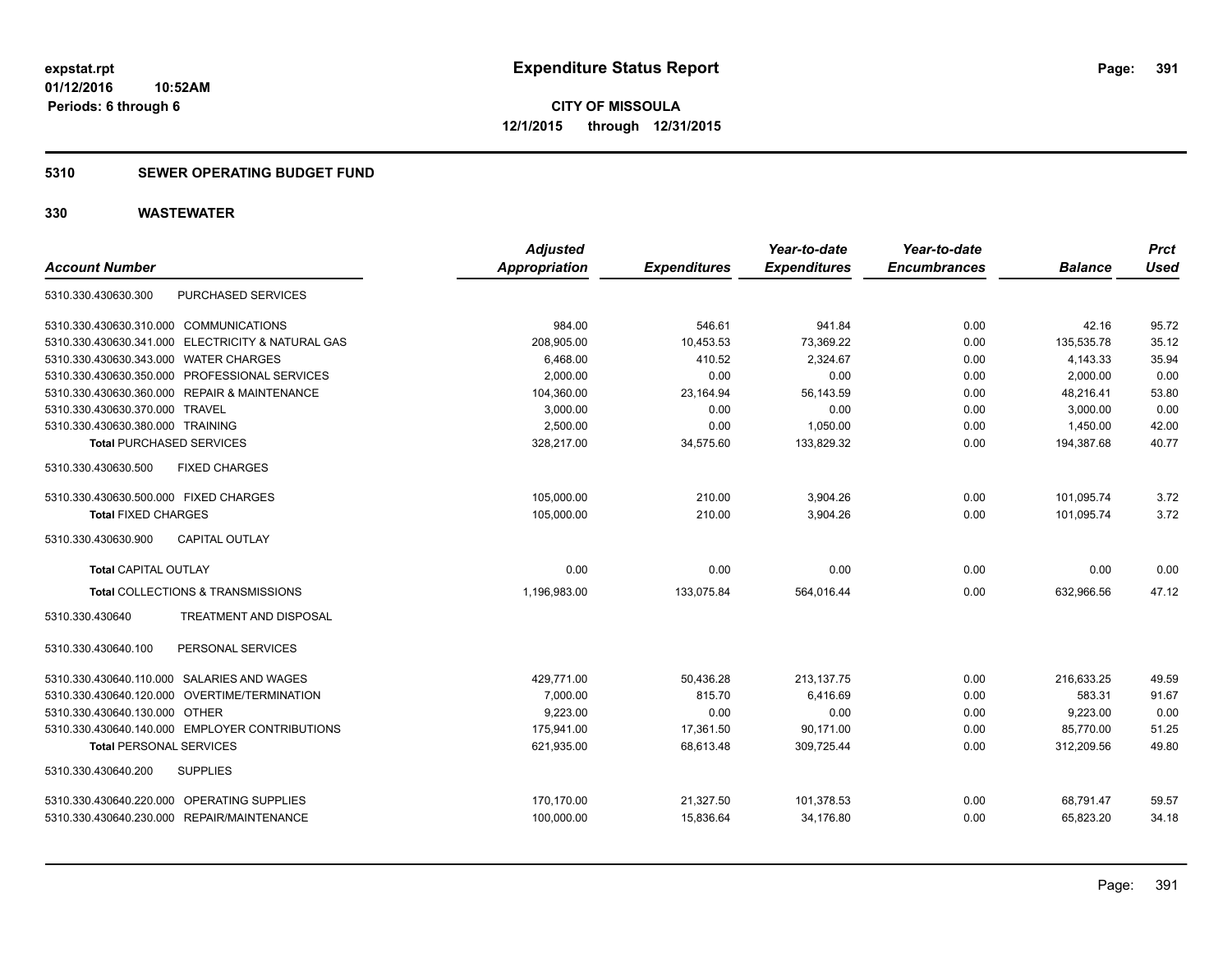#### **5310 SEWER OPERATING BUDGET FUND**

| <b>Account Number</b>                             | <b>Adjusted</b><br>Appropriation | <b>Expenditures</b> | Year-to-date<br><b>Expenditures</b> | Year-to-date<br><b>Encumbrances</b> | <b>Balance</b> | <b>Prct</b><br>Used |
|---------------------------------------------------|----------------------------------|---------------------|-------------------------------------|-------------------------------------|----------------|---------------------|
| 5310.330.430640.240.000 OTHER SUPPLIES            | 2,000.00                         | 92.00               | 464.44                              | 0.00                                | 1,535.56       | 23.22               |
| <b>Total SUPPLIES</b>                             | 272,170.00                       | 37,256.14           | 136,019.77                          | 0.00                                | 136,150.23     | 49.98               |
| 5310.330.430640.300<br>PURCHASED SERVICES         |                                  |                     |                                     |                                     |                |                     |
| 5310.330.430640.310.000 COMMUNICATIONS            | 1,500.00                         | 0.00                | 33.35                               | 0.00                                | 1,466.65       | 2.22                |
| 5310.330.430640.341.000 ELECTRICITY & NATURAL GAS | 439,563.00                       | 72,042.40           | 149,879.15                          | 0.00                                | 289,683.85     | 34.10               |
| 5310.330.430640.343.000 WATER CHARGES             | 3,780.00                         | 268.87              | 1,372.10                            | 0.00                                | 2,407.90       | 36.30               |
| 5310.330.430640.345.000 GARBAGE                   | 20,804.00                        | 3,700.40            | 11,636.40                           | 0.00                                | 9,167.60       | 55.93               |
| 5310.330.430640.350.000 PROFESSIONAL SERVICES     | 1,000.00                         | 0.00                | 645.00                              | 0.00                                | 355.00         | 64.50               |
| 5310.330.430640.360.000 REPAIR & MAINTENANCE      | 225,000.00                       | 26,033.01           | 124,634.62                          | 0.00                                | 100,365.38     | 55.39               |
| 5310.330.430640.370.000 TRAVEL                    | 6,000.00                         | 0.00                | 2,356.04                            | 0.00                                | 3,643.96       | 39.27               |
| 5310.330.430640.380.000 TRAINING                  | 3,000.00                         | 0.00                | 5,049.00                            | 0.00                                | $-2,049.00$    | 168.30              |
| 5310.330.430640.390.000 OTHER PURCHASED SERVICES  | 432,900.00                       | 63,774.90           | 160,478.20                          | 0.00                                | 272,421.80     | 37.07               |
| <b>Total PURCHASED SERVICES</b>                   | 1,133,547.00                     | 165,819.58          | 456,083.86                          | 0.00                                | 677,463.14     | 40.24               |
| 5310.330.430640.900<br><b>CAPITAL OUTLAY</b>      |                                  |                     |                                     |                                     |                |                     |
| <b>Total CAPITAL OUTLAY</b>                       | 0.00                             | 0.00                | 0.00                                | 0.00                                | 0.00           | 0.00                |
| <b>Total TREATMENT AND DISPOSAL</b>               | 2,027,652.00                     | 271,689.20          | 901,829.07                          | 0.00                                | 1,125,822.93   | 44.48               |
| <b>LAB &amp; TESTING</b><br>5310.330.430650       |                                  |                     |                                     |                                     |                |                     |
| PERSONAL SERVICES<br>5310.330.430650.100          |                                  |                     |                                     |                                     |                |                     |
| 5310.330.430650.110.000 SALARIES AND WAGES        | 163,761.00                       | 18,507.04           | 78,962.49                           | 0.00                                | 84,798.51      | 48.22               |
| 5310.330.430650.140.000 EMPLOYER CONTRIBUTIONS    | 64,214.00                        | 6,356.79            | 32,909.02                           | 0.00                                | 31,304.98      | 51.25               |
| <b>Total PERSONAL SERVICES</b>                    | 227,975.00                       | 24,863.83           | 111,871.51                          | 0.00                                | 116,103.49     | 49.07               |
| 5310.330.430650.200<br><b>SUPPLIES</b>            |                                  |                     |                                     |                                     |                |                     |
| 5310.330.430650.220.000 OPERATING SUPPLIES        | 23,000.00                        | 6,052.31            | 14,913.61                           | 0.00                                | 8,086.39       | 64.84               |
| 5310.330.430650.230.000 REPAIR/MAINTENANCE        | 3,000.00                         | 0.00                | 74.50                               | 0.00                                | 2,925.50       | 2.48                |
| <b>Total SUPPLIES</b>                             | 26,000.00                        | 6,052.31            | 14,988.11                           | 0.00                                | 11,011.89      | 57.65               |
| 5310.330.430650.300<br>PURCHASED SERVICES         |                                  |                     |                                     |                                     |                |                     |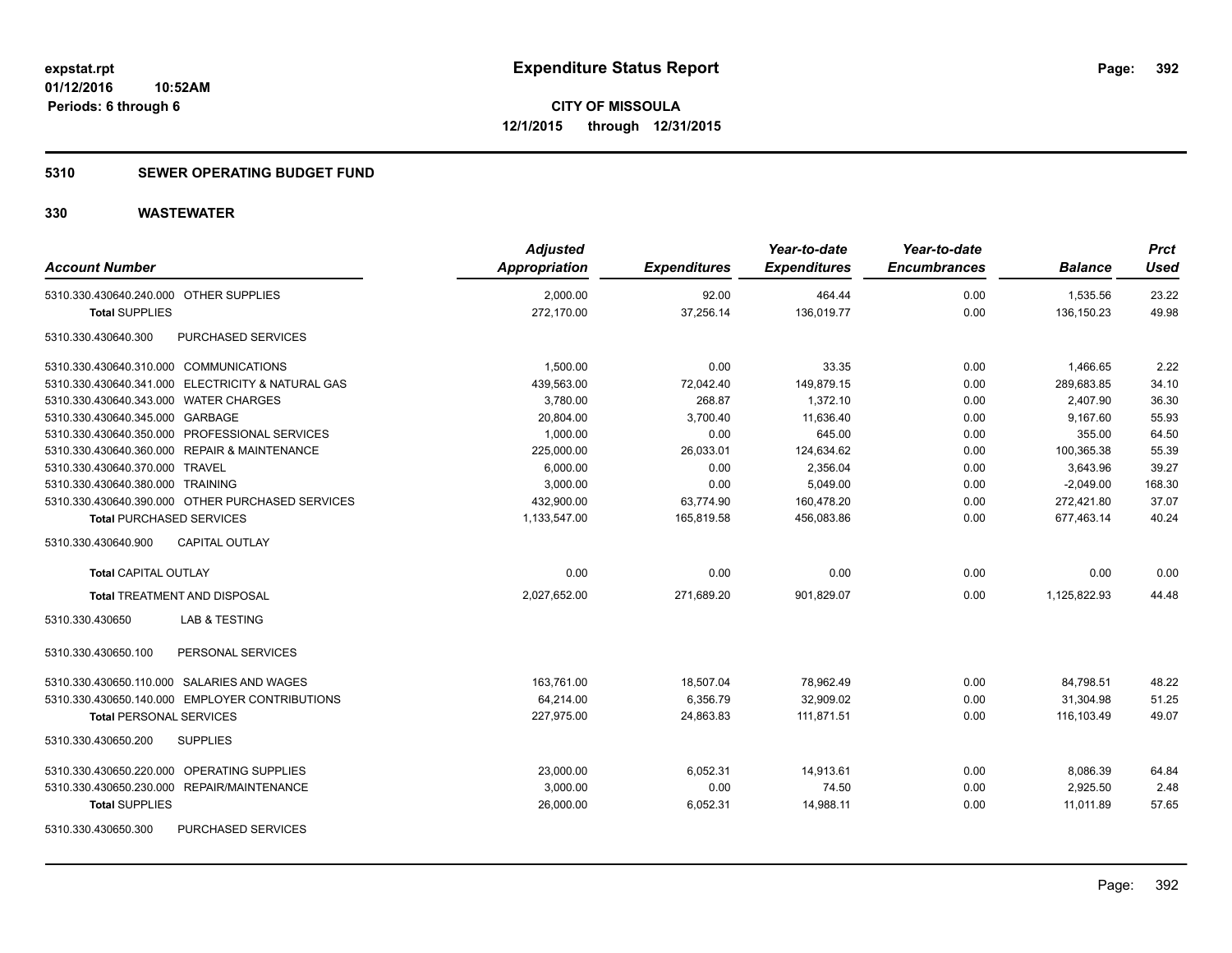#### **5310 SEWER OPERATING BUDGET FUND**

|                                        |                                                 | <b>Adjusted</b>      |                     | Year-to-date        | Year-to-date        |                | <b>Prct</b> |
|----------------------------------------|-------------------------------------------------|----------------------|---------------------|---------------------|---------------------|----------------|-------------|
| <b>Account Number</b>                  |                                                 | <b>Appropriation</b> | <b>Expenditures</b> | <b>Expenditures</b> | <b>Encumbrances</b> | <b>Balance</b> | <b>Used</b> |
|                                        |                                                 |                      |                     |                     |                     |                |             |
| 5310.330.430650.310.000 COMMUNICATIONS |                                                 | 1,000.00             | 0.00                | 320.12              | 0.00                | 679.88         | 32.01       |
|                                        | 5310.330.430650.350.000 PROFESSIONAL SERVICES   | 29,000.00            | 1,513.00            | 19,174.00           | 0.00                | 9,826.00       | 66.12       |
|                                        | 5310.330.430650.360.000 REPAIR & MAINTENANCE    | 4,000.00             | 1,402.30            | 1,509.80            | 0.00                | 2,490.20       | 37.75       |
| 5310.330.430650.370.000 TRAVEL         |                                                 | 2,000.00             | 0.00                | 0.00                | 0.00                | 2,000.00       | 0.00        |
| 5310.330.430650.380.000 TRAINING       |                                                 | 1,000.00             | 0.00                | 0.00                | 0.00                | 1,000.00       | 0.00        |
|                                        | <b>Total PURCHASED SERVICES</b>                 | 37,000.00            | 2,915.30            | 21,003.92           | 0.00                | 15,996.08      | 56.77       |
| 5310.330.430650.500                    | <b>FIXED CHARGES</b>                            |                      |                     |                     |                     |                |             |
| <b>Total FIXED CHARGES</b>             |                                                 | 0.00                 | 0.00                | 0.00                | 0.00                | 0.00           | 0.00        |
| 5310.330.430650.900                    | <b>CAPITAL OUTLAY</b>                           |                      |                     |                     |                     |                |             |
| <b>Total CAPITAL OUTLAY</b>            |                                                 | 0.00                 | 0.00                | 0.00                | 0.00                | 0.00           | 0.00        |
| <b>Total LAB &amp; TESTING</b>         |                                                 | 290,975.00           | 33,831.44           | 147,863.54          | 0.00                | 143,111.46     | 50.82       |
| 5310.330.430660                        | <b>ENGINEEERING</b>                             |                      |                     |                     |                     |                |             |
| 5310.330.430660.300                    | PURCHASED SERVICES                              |                      |                     |                     |                     |                |             |
|                                        | <b>Total PURCHASED SERVICES</b>                 | 0.00                 | 0.00                | 0.00                | 0.00                | 0.00           | 0.00        |
| 5310.330.430660.500                    | <b>FIXED CHARGES</b>                            |                      |                     |                     |                     |                |             |
| <b>Total FIXED CHARGES</b>             |                                                 | 0.00                 | 0.00                | 0.00                | 0.00                | 0.00           | 0.00        |
| 5310.330.430660.900                    | <b>CAPITAL OUTLAY</b>                           |                      |                     |                     |                     |                |             |
| <b>Total ENGINEEERING</b>              |                                                 | 0.00                 | 0.00                | 0.00                | 0.00                | 0.00           | 0.00        |
| 5310.330.490504                        | <b>DEBT SERVICE</b>                             |                      |                     |                     |                     |                |             |
| 5310.330.490504.600                    | <b>DEBT SERVICE</b>                             |                      |                     |                     |                     |                |             |
| 5310.330.490504.610.000 PRINCIPAL      |                                                 | 0.00                 | 7,866.21            | 7,866.21            | 0.00                | $-7,866.21$    | 0.00        |
|                                        | 5310.330.490504.620.000 INTEREST / SERVICE FEES | 0.00                 | 39.09               | 39.09               | 0.00                | $-39.09$       | 0.00        |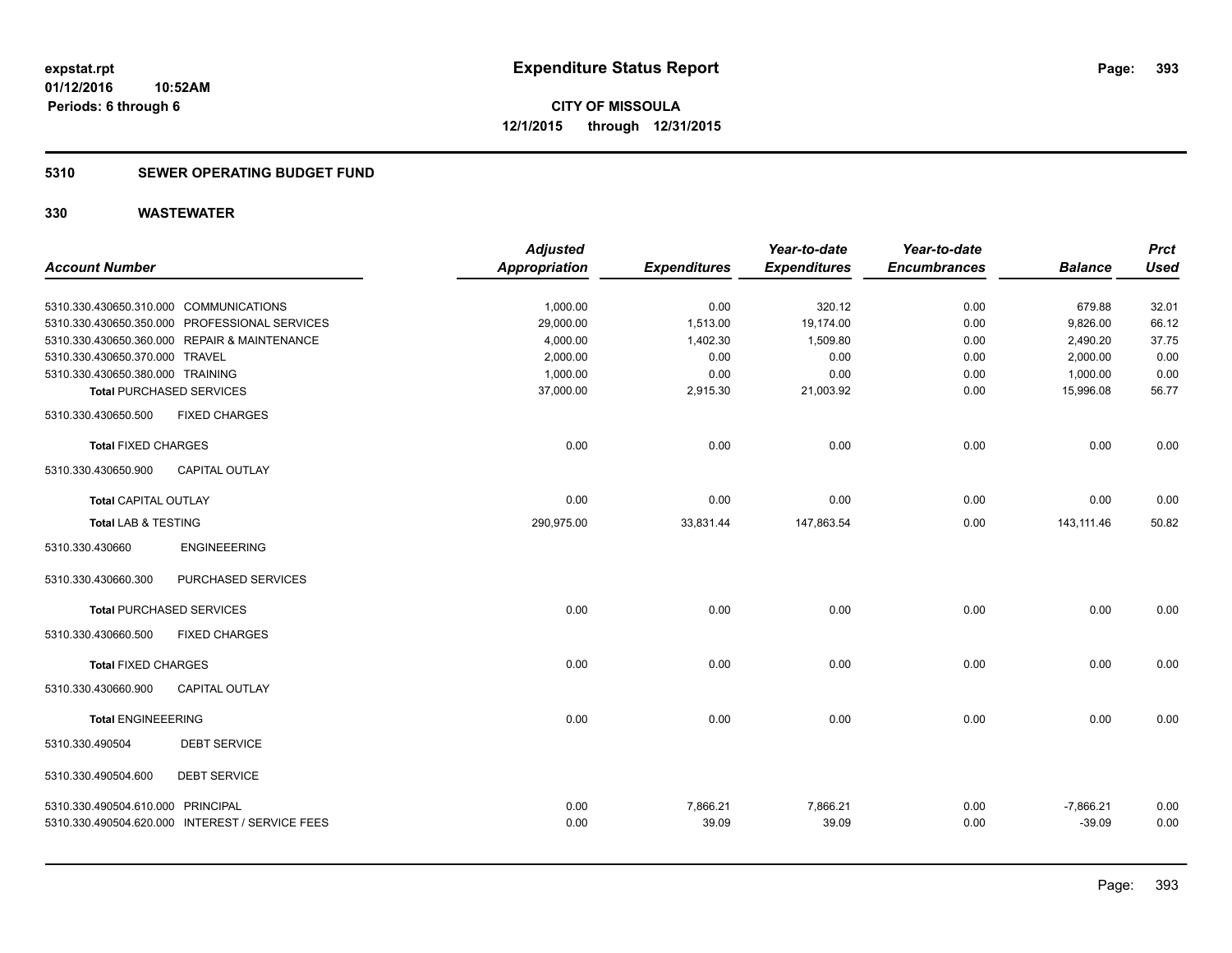#### **5310 SEWER OPERATING BUDGET FUND**

| <b>Account Number</b>          |                                                | <b>Adjusted</b><br>Appropriation | <b>Expenditures</b> | Year-to-date<br><b>Expenditures</b> | Year-to-date<br><b>Encumbrances</b> | <b>Balance</b> | <b>Prct</b><br><b>Used</b> |
|--------------------------------|------------------------------------------------|----------------------------------|---------------------|-------------------------------------|-------------------------------------|----------------|----------------------------|
| <b>Total DEBT SERVICE</b>      |                                                | 0.00                             | 7,905.30            | 7,905.30                            | 0.00                                | $-7,905.30$    | 0.00                       |
| 5310.330.499999                | <b>NEW REQUESTS</b>                            |                                  |                     |                                     |                                     |                |                            |
| 5310.330.499999.100            | PERSONAL SERVICES                              |                                  |                     |                                     |                                     |                |                            |
|                                | 5310.330.499999.110.000 SALARIES AND WAGES     | 18,075.00                        | 0.00                | 0.00                                | 0.00                                | 18,075.00      | 0.00                       |
|                                | 5310.330.499999.140.000 EMPLOYER CONTRIBUTIONS | 2,755.00                         | 0.00                | 0.00                                | 0.00                                | 2,755.00       | 0.00                       |
| <b>Total PERSONAL SERVICES</b> |                                                | 20,830.00                        | 0.00                | 0.00                                | 0.00                                | 20,830.00      | 0.00                       |
| 5310.330.499999.900            | CAPITAL OUTLAY                                 |                                  |                     |                                     |                                     |                |                            |
| <b>Total CAPITAL OUTLAY</b>    |                                                | 0.00                             | 0.00                | 0.00                                | 0.00                                | 0.00           | 0.00                       |
| <b>Total NEW REQUESTS</b>      |                                                | 20,830.00                        | 0.00                | 0.00                                | 0.00                                | 20,830.00      | 0.00                       |
| 5310.330.510000                | <b>MISCELLANEOUS</b>                           |                                  |                     |                                     |                                     |                |                            |
| 5310.330.510000.900            | <b>CAPITAL OUTLAY</b>                          |                                  |                     |                                     |                                     |                |                            |
| <b>Total MISCELLANEOUS</b>     |                                                | 0.00                             | 0.00                | 0.00                                | 0.00                                | 0.00           | 0.00                       |
| 5310.330.510100                | SPECIAL ASSESSMENTS                            |                                  |                     |                                     |                                     |                |                            |
| 5310.330.510100.500            | <b>FIXED CHARGES</b>                           |                                  |                     |                                     |                                     |                |                            |
|                                | <b>Total SPECIAL ASSESSMENTS</b>               | 0.00                             | 0.00                | 0.00                                | 0.00                                | 0.00           | 0.00                       |
| 5310.330.510110                | <b>MERCHANT SERVICES</b>                       |                                  |                     |                                     |                                     |                |                            |
| 5310.330.510110.500            | <b>FIXED CHARGES</b>                           |                                  |                     |                                     |                                     |                |                            |
| <b>Total MERCHANT SERVICES</b> |                                                | 0.00                             | 0.00                | 0.00                                | 0.00                                | 0.00           | 0.00                       |
| 5310.330.521000                | INTERFUND OPERATING TRANSFERS                  |                                  |                     |                                     |                                     |                |                            |
| 5310.330.521000.800            | OTHER OBJECTS                                  |                                  |                     |                                     |                                     |                |                            |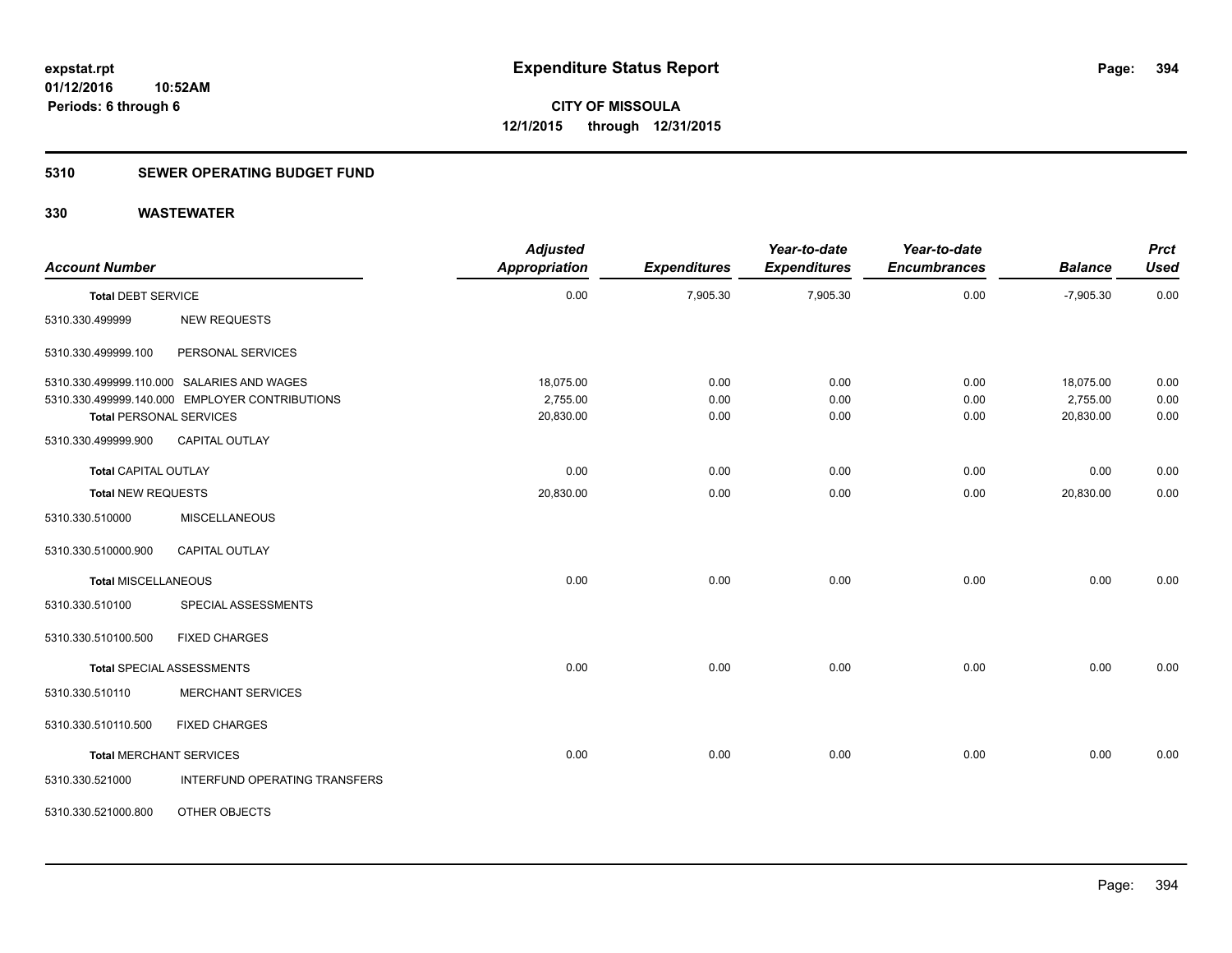### **5310 SEWER OPERATING BUDGET FUND**

| <b>Account Number</b>                      | Adiusted<br>Appropriation | <b>Expenditures</b> | Year-to-date<br><b>Expenditures</b> | Year-to-date<br><b>Encumbrances</b> | Balance      | Prct<br>Used |
|--------------------------------------------|---------------------------|---------------------|-------------------------------------|-------------------------------------|--------------|--------------|
| <b>Total INTERFUND OPERATING TRANSFERS</b> | 0.00                      | 0.00                | 0.00                                | 0.00                                | 0.00         | 0.00         |
| <b>Total WASTEWATER</b>                    | 5,131,952.00              | 1,075,839.98        | 2,387,247.95                        | 0.00                                | 2.744.704.05 | 46.52        |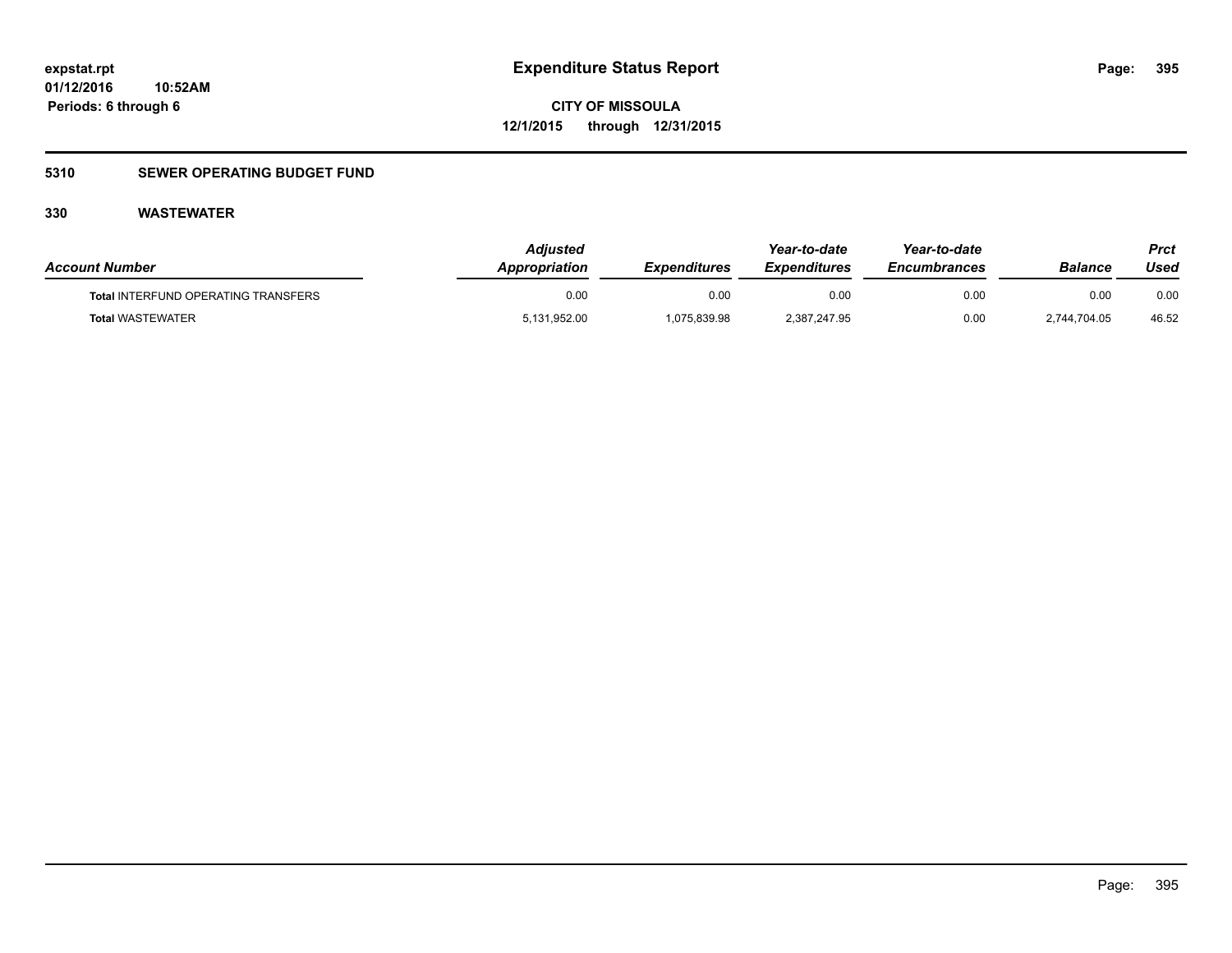### **5310 SEWER OPERATING BUDGET FUND**

#### **900 DEPRECIATION**

| <b>Account Number</b>     |                                          | <b>Adjusted</b><br><b>Appropriation</b> | <b>Expenditures</b> | Year-to-date<br><b>Expenditures</b> | Year-to-date<br><b>Encumbrances</b> | <b>Balance</b> | <b>Prct</b><br>Used |
|---------------------------|------------------------------------------|-----------------------------------------|---------------------|-------------------------------------|-------------------------------------|----------------|---------------------|
| 5310.900.510000           | <b>MISCELLANEOUS</b>                     |                                         |                     |                                     |                                     |                |                     |
| 5310.900.510000.800       | OTHER OBJECTS                            |                                         |                     |                                     |                                     |                |                     |
| <b>Total DEPRECIATION</b> |                                          | 0.00                                    | 0.00                | 0.00                                | 0.00                                | 0.00           | 0.00                |
|                           | <b>Total SEWER OPERATING BUDGET FUND</b> | 5,131,952.00                            | 1,075,839.98        | 2,387,247.95                        | 0.00                                | 2,744,704.05   | 46.52               |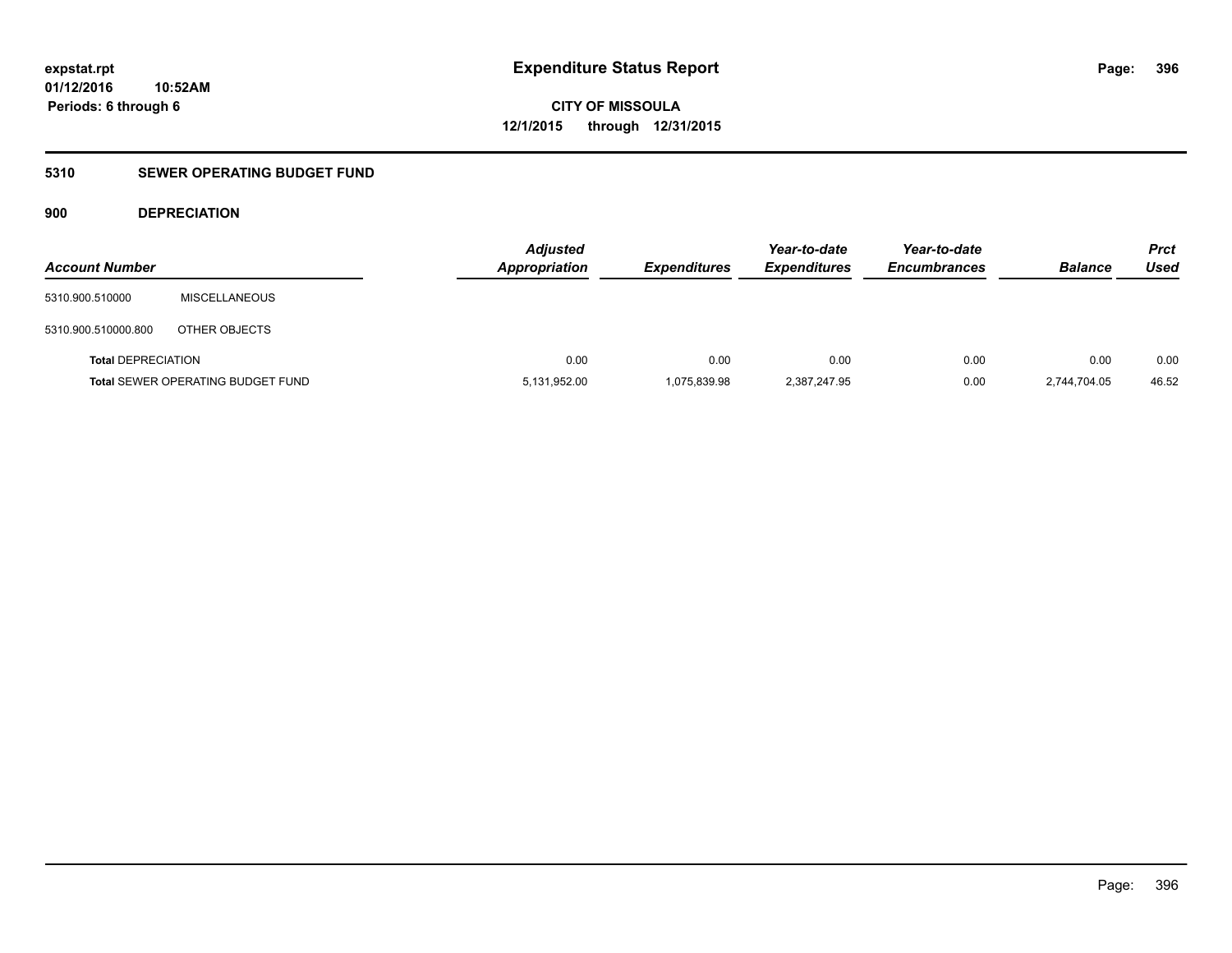**CITY OF MISSOULA 12/1/2015 through 12/31/2015**

### **5311 SEWER REVENUE COLLECTION & CLEARING FUND**

| <b>Account Number</b>      |                                                  | <b>Adjusted</b><br><b>Appropriation</b> | <b>Expenditures</b> | Year-to-date<br><b>Expenditures</b> | Year-to-date<br><b>Encumbrances</b> | <b>Balance</b> | <b>Prct</b><br><b>Used</b> |
|----------------------------|--------------------------------------------------|-----------------------------------------|---------------------|-------------------------------------|-------------------------------------|----------------|----------------------------|
| 5311.330.430670            | <b>CUSTOMER ACCOUNTING &amp; COLLECTION</b>      |                                         |                     |                                     |                                     |                |                            |
| 5311.330.430670.800        | <b>OTHER OBJECTS</b>                             |                                         |                     |                                     |                                     |                |                            |
|                            | Total CUSTOMER ACCOUNTING & COLLECTION           | 0.00                                    | 0.00                | 0.00                                | 0.00                                | 0.00           | 0.00                       |
| 5311.330.510000            | <b>MISCELLANEOUS</b>                             |                                         |                     |                                     |                                     |                |                            |
| 5311.330.510000.800        | <b>OTHER OBJECTS</b>                             |                                         |                     |                                     |                                     |                |                            |
| <b>Total MISCELLANEOUS</b> |                                                  | 0.00                                    | 0.00                | 0.00                                | 0.00                                | 0.00           | 0.00                       |
| 5311.330.510110            | <b>MERCHANT SERVICES</b>                         |                                         |                     |                                     |                                     |                |                            |
| 5311.330.510110.500        | <b>FIXED CHARGES</b>                             |                                         |                     |                                     |                                     |                |                            |
|                            | <b>Total MERCHANT SERVICES</b>                   | 0.00                                    | 0.00                | 0.00                                | 0.00                                | 0.00           | 0.00                       |
| 5311.330.521000            | SEWER REVENUE CLEARING                           |                                         |                     |                                     |                                     |                |                            |
| 5311.330.521000.500        | <b>FIXED CHARGES</b>                             |                                         |                     |                                     |                                     |                |                            |
| <b>Total FIXED CHARGES</b> |                                                  | 0.00                                    | 0.00                | 0.00                                | 0.00                                | 0.00           | 0.00                       |
| 5311.330.521000.600        | <b>DEBT SERVICE</b>                              |                                         |                     |                                     |                                     |                |                            |
| <b>Total DEBT SERVICE</b>  |                                                  | 0.00                                    | 0.00                | 0.00                                | 0.00                                | 0.00           | 0.00                       |
| 5311.330.521000.800        | <b>OTHER OBJECTS</b>                             |                                         |                     |                                     |                                     |                |                            |
|                            | 5311.330.521000.820.000 TRANSFERS TO OTHER FUNDS | 7,391,083.00                            | 0.00                | 0.00                                | 0.00                                | 7,391,083.00   | 0.00                       |
|                            | Total SEWER REVENUE CLEARING                     | 7,391,083.00                            | 0.00                | 0.00                                | 0.00                                | 7,391,083.00   | 0.00                       |
|                            | Total SEWER REVENUE COLLECTION & CLEARING FUND   | 7,391,083.00                            | 0.00                | 0.00                                | 0.00                                | 7,391,083.00   | 0.00                       |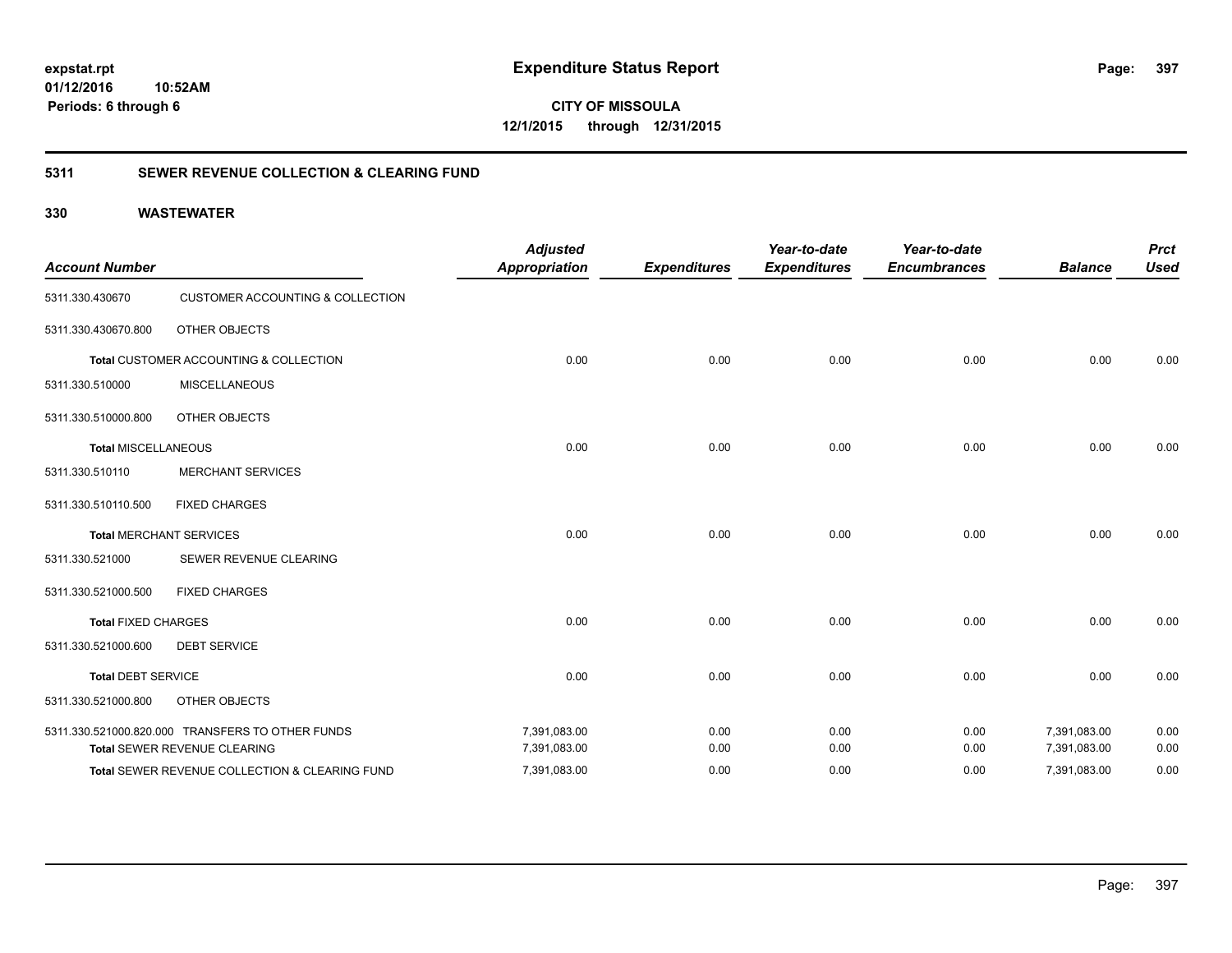#### **5315 SEWER LOAN FUND**

| <b>Account Number</b>         |                                                                                            | <b>Adjusted</b><br><b>Appropriation</b> | <b>Expenditures</b> | Year-to-date<br><b>Expenditures</b> | Year-to-date<br><b>Encumbrances</b> | <b>Balance</b>         | <b>Prct</b><br><b>Used</b> |
|-------------------------------|--------------------------------------------------------------------------------------------|-----------------------------------------|---------------------|-------------------------------------|-------------------------------------|------------------------|----------------------------|
| 5315.330.430607               | *** Title Not Found ***                                                                    |                                         |                     |                                     |                                     |                        |                            |
| 5315.330.430607.300           | PURCHASED SERVICES                                                                         |                                         |                     |                                     |                                     |                        |                            |
| Total *** Title Not Found *** |                                                                                            | 0.00                                    | 0.00                | 0.00                                | 0.00                                | 0.00                   | 0.00                       |
| 5315.330.430670               | <b>CUSTOMER ACCOUNTING &amp; COLLECTION</b>                                                |                                         |                     |                                     |                                     |                        |                            |
| 5315.330.430670.300           | PURCHASED SERVICES                                                                         |                                         |                     |                                     |                                     |                        |                            |
|                               | <b>Total PURCHASED SERVICES</b>                                                            | 0.00                                    | 0.00                | 0.00                                | 0.00                                | 0.00                   | 0.00                       |
| 5315.330.430670.600           | <b>DEBT SERVICE</b>                                                                        |                                         |                     |                                     |                                     |                        |                            |
| <b>Total DEBT SERVICE</b>     |                                                                                            | 0.00                                    | 0.00                | 0.00                                | 0.00                                | 0.00                   | 0.00                       |
| 5315.330.430670.800           | OTHER OBJECTS                                                                              |                                         |                     |                                     |                                     |                        |                            |
|                               | 5315.330.430670.820.000 TRANSFERS TO OTHER FUNDS<br>Total CUSTOMER ACCOUNTING & COLLECTION | 20,000.00<br>20,000.00                  | 0.00<br>0.00        | 0.00<br>0.00                        | 0.00<br>0.00                        | 20,000.00<br>20,000.00 | 0.00<br>0.00               |
| 5315.330.510110               | <b>MERCHANT SERVICES</b>                                                                   |                                         |                     |                                     |                                     |                        |                            |
| 5315.330.510110.500           | <b>FIXED CHARGES</b>                                                                       |                                         |                     |                                     |                                     |                        |                            |
|                               | <b>Total MERCHANT SERVICES</b>                                                             | 0.00                                    | 0.00                | 0.00                                | 0.00                                | 0.00                   | 0.00                       |
| <b>Total SEWER LOAN FUND</b>  |                                                                                            | 20,000.00                               | 0.00                | 0.00                                | 0.00                                | 20,000.00              | 0.00                       |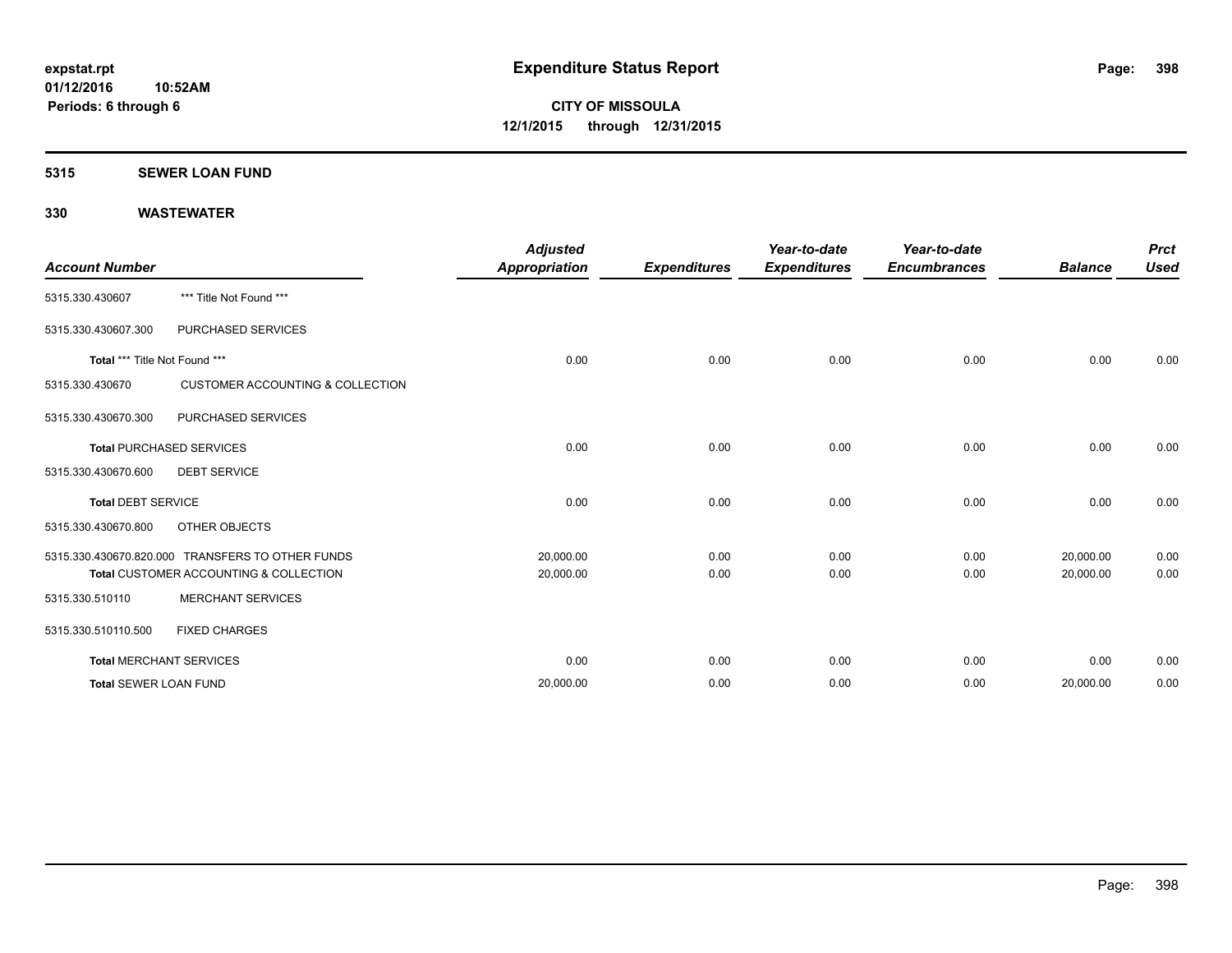**CITY OF MISSOULA 12/1/2015 through 12/31/2015**

### **5320 SEWER REPLACEMENT & DEPRECIATION FUND**

|                                 |                                        | <b>Adjusted</b>      |                     | Year-to-date        | Year-to-date        |                | <b>Prct</b> |
|---------------------------------|----------------------------------------|----------------------|---------------------|---------------------|---------------------|----------------|-------------|
| <b>Account Number</b>           |                                        | <b>Appropriation</b> | <b>Expenditures</b> | <b>Expenditures</b> | <b>Encumbrances</b> | <b>Balance</b> | <b>Used</b> |
| 5320.330.410400                 | <b>DEPRECIATION</b>                    |                      |                     |                     |                     |                |             |
| 5320.330.410400.800             | OTHER OBJECTS                          |                      |                     |                     |                     |                |             |
| <b>Total DEPRECIATION</b>       |                                        | 0.00                 | 0.00                | 0.00                | 0.00                | 0.00           | 0.00        |
| 5320.330.410551                 | <b>FINANCIAL SOFTWARE</b>              |                      |                     |                     |                     |                |             |
| 5320.330.410551.800             | OTHER OBJECTS                          |                      |                     |                     |                     |                |             |
| <b>Total FINANCIAL SOFTWARE</b> |                                        | 0.00                 | 0.00                | 0.00                | 0.00                | 0.00           | 0.00        |
| 5320.330.430611                 | FLOW BASED STUDY/CONSULTING            |                      |                     |                     |                     |                |             |
| 5320.330.430611.300             | PURCHASED SERVICES                     |                      |                     |                     |                     |                |             |
|                                 | Total FLOW BASED STUDY/CONSULTING      | 0.00                 | 0.00                | 0.00                | 0.00                | 0.00           | 0.00        |
| 5320.330.430612                 | STATE COMPLIANCE EDEN UPDATE           |                      |                     |                     |                     |                |             |
| 5320.330.430612.300             | PURCHASED SERVICES                     |                      |                     |                     |                     |                |             |
|                                 | Total STATE COMPLIANCE EDEN UPDATE     | 0.00                 | 0.00                | 0.00                | 0.00                | 0.00           | 0.00        |
| 5320.330.430613                 | <b>EQUIPMENT-TRUCKS</b>                |                      |                     |                     |                     |                |             |
| 5320.330.430613.900             | <b>CAPITAL OUTLAY</b>                  |                      |                     |                     |                     |                |             |
| <b>Total EQUIPMENT-TRUCKS</b>   |                                        | 0.00                 | 0.00                | 0.00                | 0.00                | 0.00           | 0.00        |
| 5320.330.430614                 | WW DEVELOPMENT FEE RECALCULATION       |                      |                     |                     |                     |                |             |
| 5320.330.430614.300             | PURCHASED SERVICES                     |                      |                     |                     |                     |                |             |
|                                 | Total WW DEVELOPMENT FEE RECALCULATION | 0.00                 | 0.00                | 0.00                | 0.00                | 0.00           | 0.00        |
| 5320.330.430615                 | WWTP OPTIMIZATION STUDY                |                      |                     |                     |                     |                |             |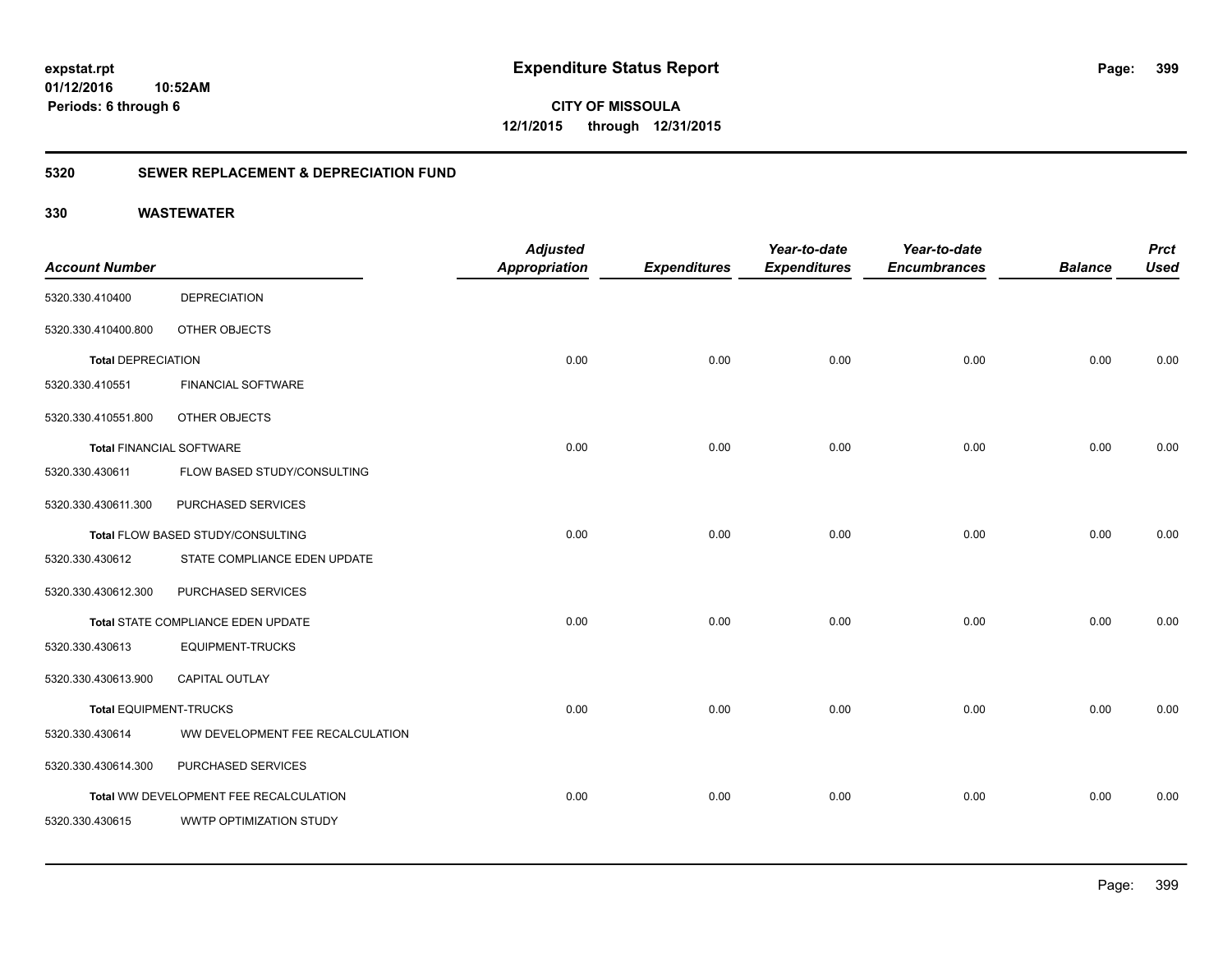**CITY OF MISSOULA 12/1/2015 through 12/31/2015**

### **5320 SEWER REPLACEMENT & DEPRECIATION FUND**

|                                   |                                                          | <b>Adjusted</b>      |                     | Year-to-date        | Year-to-date        |                | <b>Prct</b> |
|-----------------------------------|----------------------------------------------------------|----------------------|---------------------|---------------------|---------------------|----------------|-------------|
| <b>Account Number</b>             |                                                          | <b>Appropriation</b> | <b>Expenditures</b> | <b>Expenditures</b> | <b>Encumbrances</b> | <b>Balance</b> | <b>Used</b> |
| 5320.330.430615.300               | PURCHASED SERVICES                                       |                      |                     |                     |                     |                |             |
|                                   | Total WWTP OPTIMIZATION STUDY                            | 0.00                 | 0.00                | 0.00                | 0.00                | 0.00           | 0.00        |
| 5320.330.430622                   | TREATMENT PLANT SOFTWARE UPGRADE                         |                      |                     |                     |                     |                |             |
| 5320.330.430622.900               | <b>CAPITAL OUTLAY</b>                                    |                      |                     |                     |                     |                |             |
|                                   | 5320.330.430622.940.000 TREATMENT PLANT SOFTWARE UPGRADE | 50,000.00            | 0.00                | 3,569.76            | 0.00                | 46,430.24      | 7.14        |
|                                   | Total TREATMENT PLANT SOFTWARE UPGRADE                   | 50,000.00            | 0.00                | 3,569.76            | 0.00                | 46,430.24      | 7.14        |
| 5320.330.430623                   | LATERAL SWR MAIN EXT                                     |                      |                     |                     |                     |                |             |
| 5320.330.430623.300               | PURCHASED SERVICES                                       |                      |                     |                     |                     |                |             |
|                                   | 5320.330.430623.360.000 REPAIR & MAINTENANCE             | 10,000.00            | 0.00                | 0.00                | 0.00                | 10,000.00      | 0.00        |
| <b>Total PURCHASED SERVICES</b>   |                                                          | 10,000.00            | 0.00                | 0.00                | 0.00                | 10,000.00      | 0.00        |
| 5320.330.430623.900               | <b>CAPITAL OUTLAY</b>                                    |                      |                     |                     |                     |                |             |
| <b>Total CAPITAL OUTLAY</b>       |                                                          | 0.00                 | 0.00                | 0.00                | 0.00                | 0.00           | 0.00        |
| <b>Total LATERAL SWR MAIN EXT</b> |                                                          | 10,000.00            | 0.00                | 0.00                | 0.00                | 10,000.00      | 0.00        |
| 5320.330.430624                   | <b>SEWER LINE REHAB</b>                                  |                      |                     |                     |                     |                |             |
| 5320.330.430624.300               | PURCHASED SERVICES                                       |                      |                     |                     |                     |                |             |
|                                   | 5320.330.430624.360.000 REPAIR & MAINTENANCE             | 100,000.00           | 1,242.50            | 5,698.72            | 0.00                | 94,301.28      | 5.70        |
| <b>Total SEWER LINE REHAB</b>     |                                                          | 100,000.00           | 1,242.50            | 5,698.72            | 0.00                | 94,301.28      | 5.70        |
| 5320.330.430625                   | <b>SWR MAIN MASTER PLANS</b>                             |                      |                     |                     |                     |                |             |
| 5320.330.430625.300               | PURCHASED SERVICES                                       |                      |                     |                     |                     |                |             |
|                                   | <b>Total SWR MAIN MASTER PLANS</b>                       | 0.00                 | 0.00                | 0.00                | 0.00                | 0.00           | 0.00        |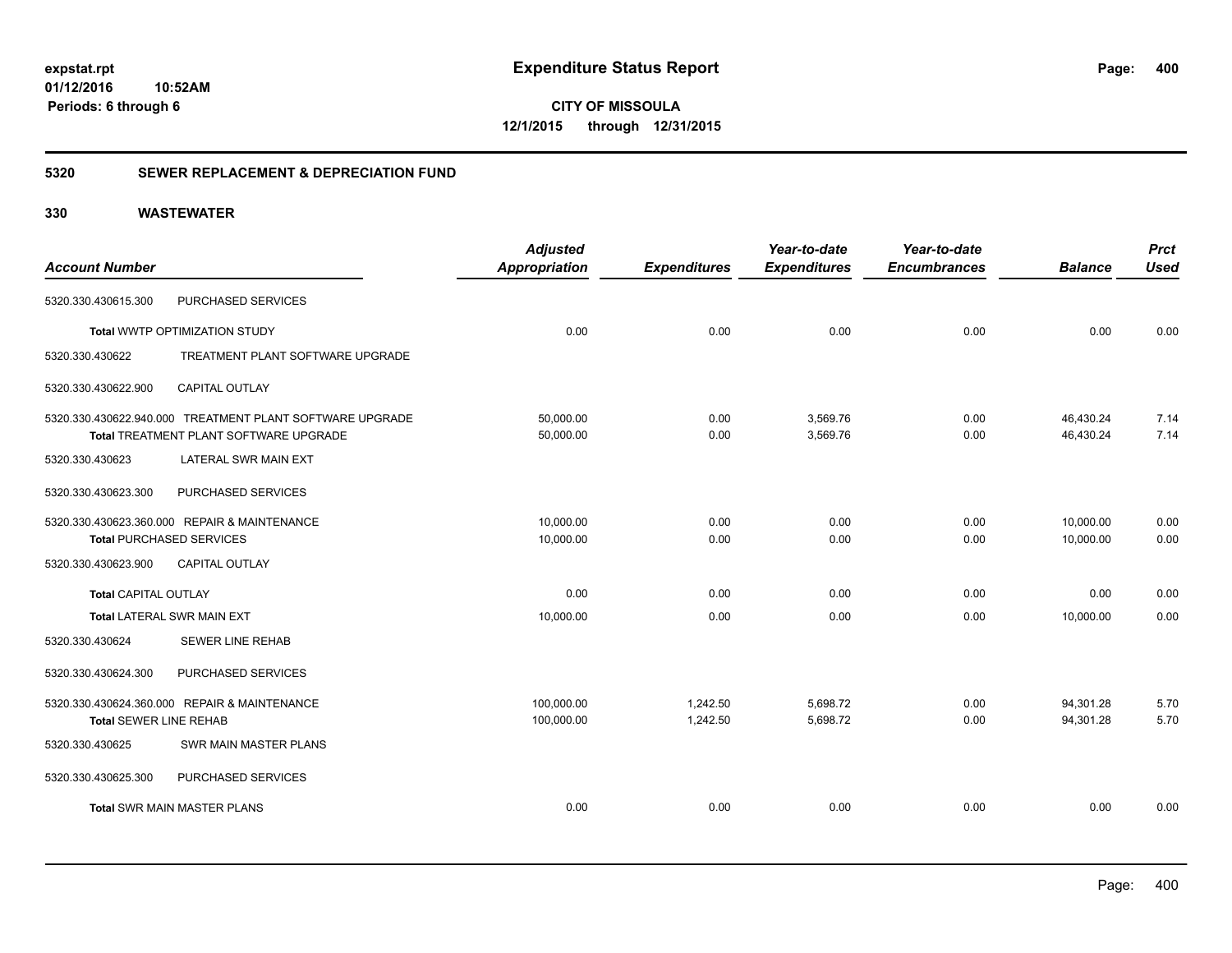**401**

**CITY OF MISSOULA 12/1/2015 through 12/31/2015**

### **5320 SEWER REPLACEMENT & DEPRECIATION FUND**

|                                 |                                                | <b>Adjusted</b> |                     | Year-to-date        | Year-to-date        |                | <b>Prct</b> |
|---------------------------------|------------------------------------------------|-----------------|---------------------|---------------------|---------------------|----------------|-------------|
| <b>Account Number</b>           |                                                | Appropriation   | <b>Expenditures</b> | <b>Expenditures</b> | <b>Encumbrances</b> | <b>Balance</b> | <b>Used</b> |
| 5320.330.430627                 | <b>BIOREACTOR NUTRIENT MONITORING</b>          |                 |                     |                     |                     |                |             |
| 5320.330.430627.900             | CAPITAL OUTLAY                                 |                 |                     |                     |                     |                |             |
|                                 | Total BIOREACTOR NUTRIENT MONITORING           | 0.00            | 0.00                | 0.00                | 0.00                | 0.00           | 0.00        |
| 5320.330.430628                 | <b>STEP ELEC RETROFIT</b>                      |                 |                     |                     |                     |                |             |
| 5320.330.430628.300             | PURCHASED SERVICES                             |                 |                     |                     |                     |                |             |
| <b>Total STEP ELEC RETROFIT</b> |                                                | 0.00            | 0.00                | 0.00                | 0.00                | 0.00           | 0.00        |
| 5320.330.430630                 | <b>MISC PLANT REPAIRS</b>                      |                 |                     |                     |                     |                |             |
| 5320.330.430630.300             | PURCHASED SERVICES                             |                 |                     |                     |                     |                |             |
|                                 | 5320.330.430630.360.000 REPAIR & MAINTENANCE   | 200,000.00      | 12,477.00           | 43,020.48           | 0.00                | 156,979.52     | 21.51       |
|                                 | <b>Total PURCHASED SERVICES</b>                | 200,000.00      | 12,477.00           | 43,020.48           | 0.00                | 156,979.52     | 21.51       |
| 5320.330.430630.900             | <b>CAPITAL OUTLAY</b>                          |                 |                     |                     |                     |                |             |
| <b>Total CAPITAL OUTLAY</b>     |                                                | 0.00            | 0.00                | 0.00                | 0.00                | 0.00           | 0.00        |
| <b>Total MISC PLANT REPAIRS</b> |                                                | 200,000.00      | 12,477.00           | 43,020.48           | 0.00                | 156,979.52     | 21.51       |
| 5320.330.430631                 | <b>MISC SWR MAIN REPAIRS</b>                   |                 |                     |                     |                     |                |             |
| 5320.330.430631.300             | PURCHASED SERVICES                             |                 |                     |                     |                     |                |             |
|                                 | 5320.330.430631.360.000 MISC SEWER LINE REPAIR | 100,000.00      | 25,579.62           | 59,959.07           | 0.00                | 40,040.93      | 59.96       |
|                                 | <b>Total MISC SWR MAIN REPAIRS</b>             | 100,000.00      | 25,579.62           | 59,959.07           | 0.00                | 40.040.93      | 59.96       |
| 5320.330.430632                 | HYBRID POPLAR EFFLUENT APP                     |                 |                     |                     |                     |                |             |
| 5320.330.430632.900             | <b>CAPITAL OUTLAY</b>                          |                 |                     |                     |                     |                |             |
|                                 | Total HYBRID POPLAR EFFLUENT APP               | 0.00            | 0.00                | 0.00                | 0.00                | 0.00           | 0.00        |
|                                 |                                                |                 |                     |                     |                     |                |             |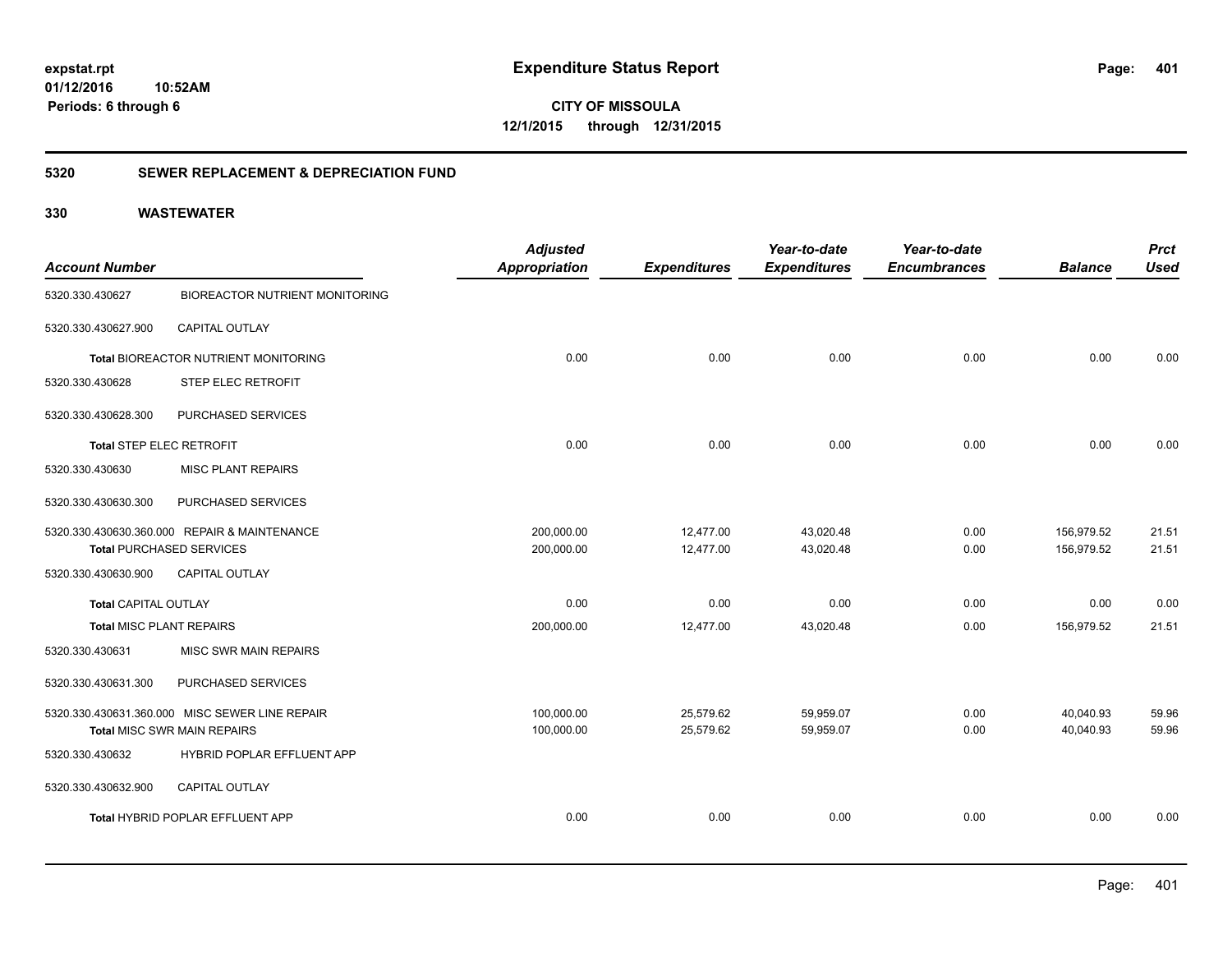**CITY OF MISSOULA 12/1/2015 through 12/31/2015**

### **5320 SEWER REPLACEMENT & DEPRECIATION FUND**

| <b>Account Number</b>                |                                                                                           | <b>Adjusted</b><br><b>Appropriation</b> | <b>Expenditures</b>    | Year-to-date<br><b>Expenditures</b> | Year-to-date<br><b>Encumbrances</b> | <b>Balance</b>               | <b>Prct</b><br><b>Used</b> |
|--------------------------------------|-------------------------------------------------------------------------------------------|-----------------------------------------|------------------------|-------------------------------------|-------------------------------------|------------------------------|----------------------------|
| 5320.330.430635                      | CARAS PARK FORCE MAIN RELOCATION                                                          |                                         |                        |                                     |                                     |                              |                            |
| 5320.330.430635.300                  | PURCHASED SERVICES                                                                        |                                         |                        |                                     |                                     |                              |                            |
|                                      | <b>Total PURCHASED SERVICES</b>                                                           | 0.00                                    | 0.00                   | 0.00                                | 0.00                                | 0.00                         | 0.00                       |
| 5320.330.430635.900                  | <b>CAPITAL OUTLAY</b>                                                                     |                                         |                        |                                     |                                     |                              |                            |
| 5320.330.430635.930.000 IMPROVEMENTS | Total CARAS PARK FORCE MAIN RELOCATION                                                    | 0.00<br>0.00                            | 22,366.33<br>22.366.33 | 22,366.33<br>22,366.33              | 0.00<br>0.00                        | $-22,366.33$<br>$-22.366.33$ | 0.00<br>0.00               |
| 5320.330.430637                      | SEWAGE LIFT STATION UPGRADE/REHAB                                                         |                                         |                        |                                     |                                     |                              |                            |
| 5320.330.430637.300                  | PURCHASED SERVICES                                                                        |                                         |                        |                                     |                                     |                              |                            |
|                                      | Total SEWAGE LIFT STATION UPGRADE/REHAB                                                   | 0.00                                    | 0.00                   | 0.00                                | 0.00                                | 0.00                         | 0.00                       |
| 5320.330.430643                      | WWTP TELEMETRY UPGRADE PROJECT                                                            |                                         |                        |                                     |                                     |                              |                            |
| 5320.330.430643.300                  | PURCHASED SERVICES                                                                        |                                         |                        |                                     |                                     |                              |                            |
|                                      | 5320.330.430643.360.000 WWTP TELEMETRY UPGRADE PROJECT<br><b>Total PURCHASED SERVICES</b> | 0.00<br>0.00                            | 4,339.61<br>4,339.61   | 23,982.39<br>23,982.39              | 0.00<br>0.00                        | $-23,982.39$<br>$-23,982.39$ | 0.00<br>0.00               |
| 5320.330.430643.900                  | <b>CAPITAL OUTLAY</b>                                                                     |                                         |                        |                                     |                                     |                              |                            |
| Total CAPITAL OUTLAY                 | 5320.330.430643.940.000 WWTP TELEMETRY UPGRADE PROJECT                                    | 0.00<br>0.00                            | 0.00<br>0.00           | 6,020.94<br>6,020.94                | 0.00<br>0.00                        | $-6,020.94$<br>$-6,020.94$   | 0.00<br>0.00               |
|                                      | Total WWTP TELEMETRY UPGRADE PROJECT                                                      | 0.00                                    | 4,339.61               | 30,003.33                           | 0.00                                | $-30.003.33$                 | 0.00                       |
| 5320.330.430650                      | <b>LAB &amp; TESTING</b>                                                                  |                                         |                        |                                     |                                     |                              |                            |
| 5320.330.430650.300                  | PURCHASED SERVICES                                                                        |                                         |                        |                                     |                                     |                              |                            |
|                                      | <b>Total PURCHASED SERVICES</b>                                                           | 0.00                                    | 0.00                   | 0.00                                | 0.00                                | 0.00                         | 0.00                       |
| 5320.330.430650.900                  | <b>CAPITAL OUTLAY</b>                                                                     |                                         |                        |                                     |                                     |                              |                            |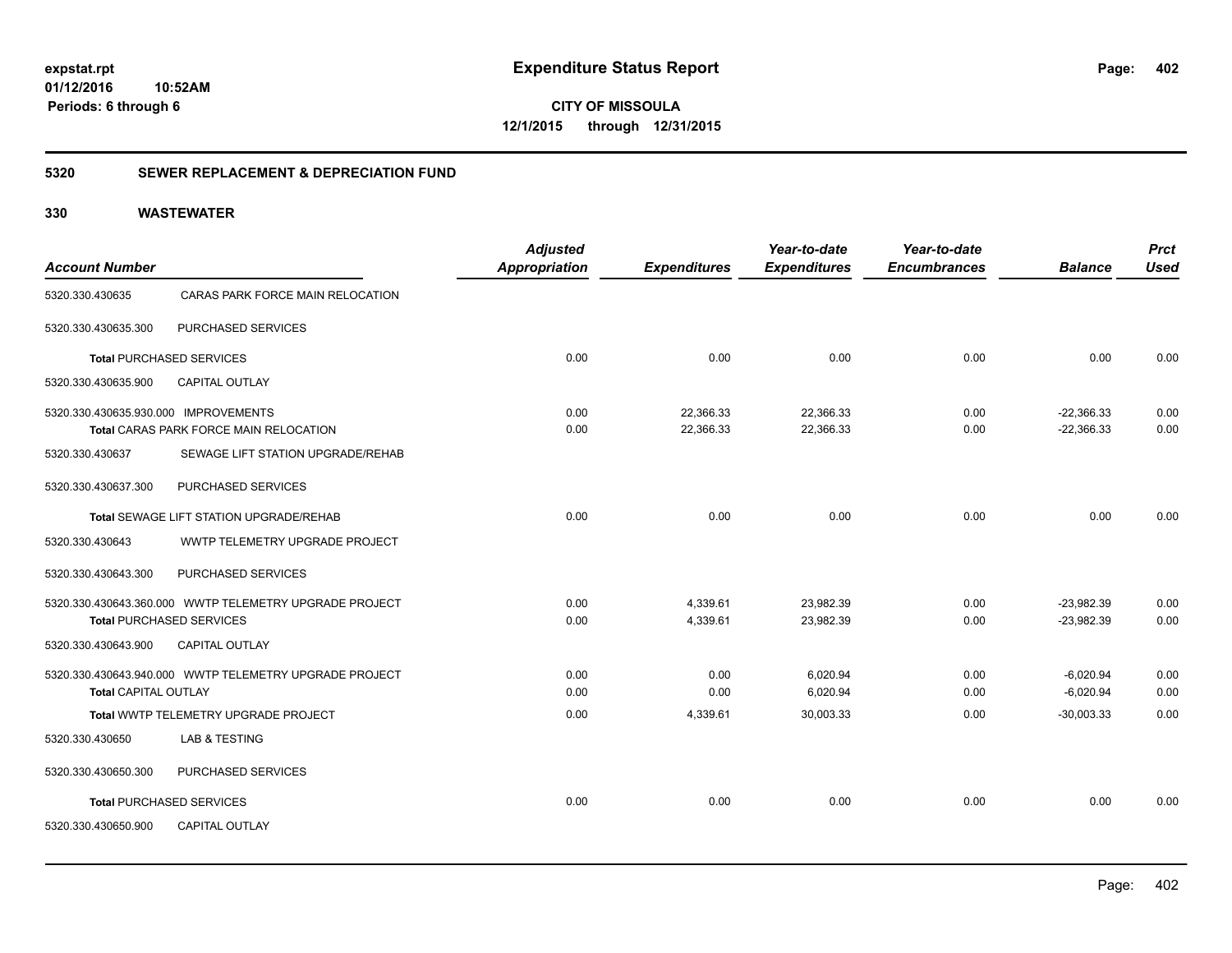**CITY OF MISSOULA 12/1/2015 through 12/31/2015**

### **5320 SEWER REPLACEMENT & DEPRECIATION FUND**

| <b>Account Number</b>          |                                                | <b>Adjusted</b><br><b>Appropriation</b> | <b>Expenditures</b> | Year-to-date<br><b>Expenditures</b> | Year-to-date<br><b>Encumbrances</b> | <b>Balance</b>         | <b>Prct</b><br><b>Used</b> |
|--------------------------------|------------------------------------------------|-----------------------------------------|---------------------|-------------------------------------|-------------------------------------|------------------------|----------------------------|
| <b>Total LAB &amp; TESTING</b> | 5320.330.430650.940.000 MASS SPECTROPHOTOMETER | 50,000.00<br>50,000.00                  | 0.00<br>0.00        | 0.00<br>0.00                        | 0.00<br>0.00                        | 50,000.00<br>50,000.00 | 0.00<br>0.00               |
| 5320.330.430651                | TRANSFER TO SEWER LOAN                         |                                         |                     |                                     |                                     |                        |                            |
| 5320.330.430651.800            | OTHER OBJECTS                                  |                                         |                     |                                     |                                     |                        |                            |
|                                | Total TRANSFER TO SEWER LOAN                   | 0.00                                    | 0.00                | 0.00                                | 0.00                                | 0.00                   | 0.00                       |
| 5320.330.430660                | <b>ENGINEEERING</b>                            |                                         |                     |                                     |                                     |                        |                            |
| 5320.330.430660.900            | CAPITAL OUTLAY                                 |                                         |                     |                                     |                                     |                        |                            |
| <b>Total ENGINEEERING</b>      |                                                | 0.00                                    | 0.00                | 0.00                                | 0.00                                | 0.00                   | 0.00                       |
| 5320.330.430680                | <b>WWTP REHAB</b>                              |                                         |                     |                                     |                                     |                        |                            |
| 5320.330.430680.300            | PURCHASED SERVICES                             |                                         |                     |                                     |                                     |                        |                            |
| <b>Total WWTP REHAB</b>        |                                                | 0.00                                    | 0.00                | 0.00                                | 0.00                                | 0.00                   | 0.00                       |
| 5320.330.430681                | EAST BROADWAY LIFT STATION                     |                                         |                     |                                     |                                     |                        |                            |
| 5320.330.430681.300            | PURCHASED SERVICES                             |                                         |                     |                                     |                                     |                        |                            |
|                                | <b>Total PURCHASED SERVICES</b>                | 0.00                                    | 0.00                | 0.00                                | 0.00                                | 0.00                   | 0.00                       |
| 5320.330.430681.900            | <b>CAPITAL OUTLAY</b>                          |                                         |                     |                                     |                                     |                        |                            |
|                                | Total EAST BROADWAY LIFT STATION               | 0.00                                    | 0.00                | 0.00                                | 0.00                                | 0.00                   | 0.00                       |
| 5320.330.430682                | RESERVE ST LIFT STATION                        |                                         |                     |                                     |                                     |                        |                            |
| 5320.330.430682.300            | PURCHASED SERVICES                             |                                         |                     |                                     |                                     |                        |                            |
|                                | <b>Total PURCHASED SERVICES</b>                | 0.00                                    | 0.00                | 0.00                                | 0.00                                | 0.00                   | 0.00                       |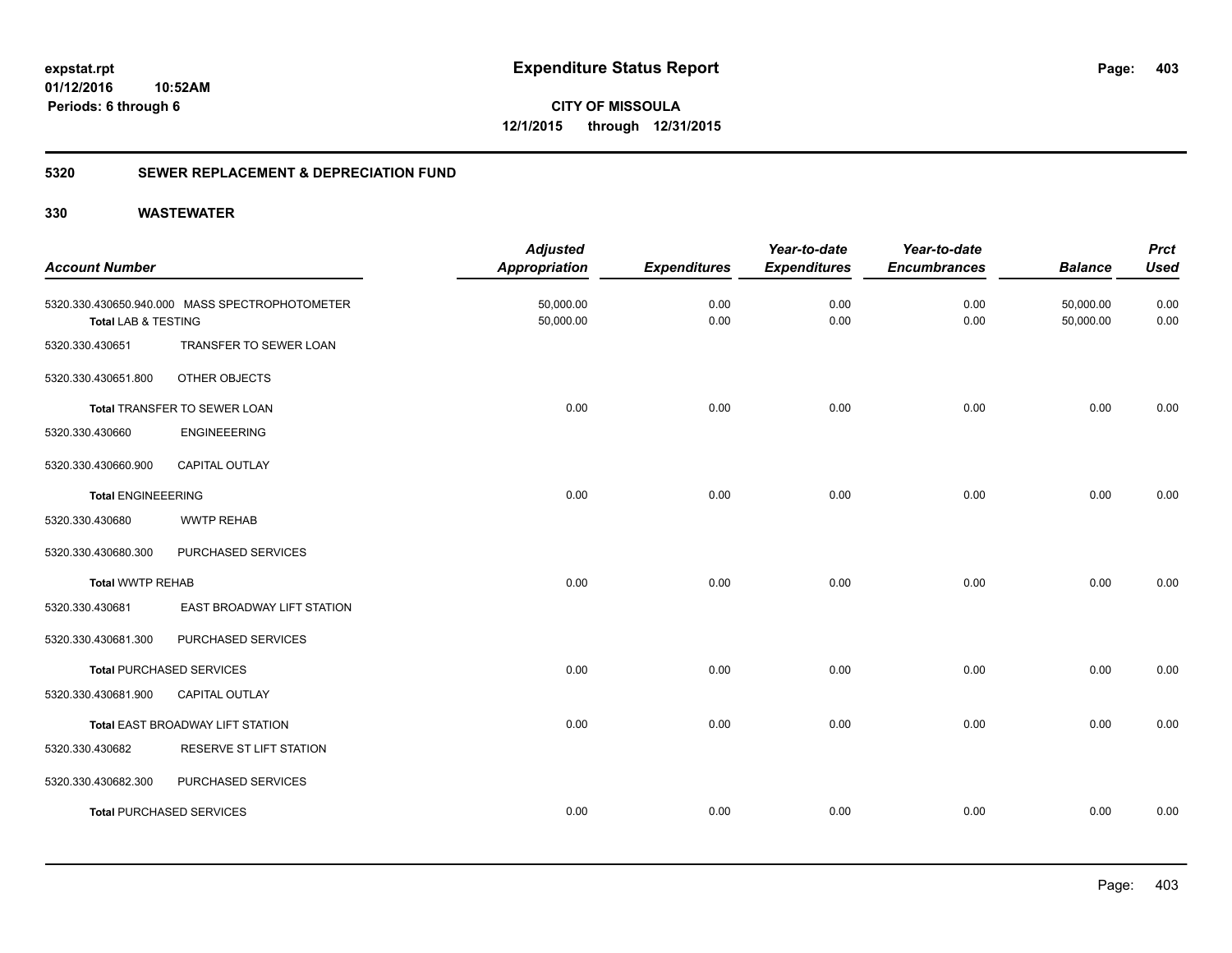**CITY OF MISSOULA 12/1/2015 through 12/31/2015**

### **5320 SEWER REPLACEMENT & DEPRECIATION FUND**

| <b>Account Number</b>         |                                            | <b>Adjusted</b><br><b>Appropriation</b> | <b>Expenditures</b> | Year-to-date<br><b>Expenditures</b> | Year-to-date<br><b>Encumbrances</b> | <b>Balance</b> | <b>Prct</b><br><b>Used</b> |
|-------------------------------|--------------------------------------------|-----------------------------------------|---------------------|-------------------------------------|-------------------------------------|----------------|----------------------------|
| 5320.330.430682.900           | <b>CAPITAL OUTLAY</b>                      |                                         |                     |                                     |                                     |                |                            |
|                               | Total RESERVE ST LIFT STATION              | 0.00                                    | 0.00                | 0.00                                | 0.00                                | 0.00           | 0.00                       |
| 5320.330.430683               | DICKENS ST LIFT STATION                    |                                         |                     |                                     |                                     |                |                            |
| 5320.330.430683.900           | <b>CAPITAL OUTLAY</b>                      |                                         |                     |                                     |                                     |                |                            |
|                               | <b>Total DICKENS ST LIFT STATION</b>       | 0.00                                    | 0.00                | 0.00                                | 0.00                                | 0.00           | 0.00                       |
| 5320.330.430684               | MILLER CREEK SEWER INTERCEPTOR             |                                         |                     |                                     |                                     |                |                            |
| 5320.330.430684.300           | PURCHASED SERVICES                         |                                         |                     |                                     |                                     |                |                            |
|                               | <b>Total PURCHASED SERVICES</b>            | 0.00                                    | 0.00                | 0.00                                | 0.00                                | 0.00           | 0.00                       |
| 5320.330.430684.800           | OTHER OBJECTS                              |                                         |                     |                                     |                                     |                |                            |
|                               | Total MILLER CREEK SEWER INTERCEPTOR       | 0.00                                    | 0.00                | 0.00                                | 0.00                                | 0.00           | 0.00                       |
| 5320.330.430685               | TWAS ODOR CONTROL                          |                                         |                     |                                     |                                     |                |                            |
| 5320.330.430685.300           | PURCHASED SERVICES                         |                                         |                     |                                     |                                     |                |                            |
|                               | Total TWAS ODOR CONTROL                    | 0.00                                    | 0.00                | 0.00                                | 0.00                                | 0.00           | 0.00                       |
| 5320.330.430688               | *** Title Not Found ***                    |                                         |                     |                                     |                                     |                |                            |
| 5320.330.430688.300           | PURCHASED SERVICES                         |                                         |                     |                                     |                                     |                |                            |
| Total *** Title Not Found *** |                                            | 0.00                                    | 0.00                | 0.00                                | 0.00                                | 0.00           | 0.00                       |
| 5320.330.430689               | FY11 \$1.29M Sewer Bond Construction       |                                         |                     |                                     |                                     |                |                            |
| 5320.330.430689.800           | OTHER OBJECTS                              |                                         |                     |                                     |                                     |                |                            |
|                               | Total FY11 \$1.29M Sewer Bond Construction | 0.00                                    | 0.00                | 0.00                                | 0.00                                | 0.00           | 0.00                       |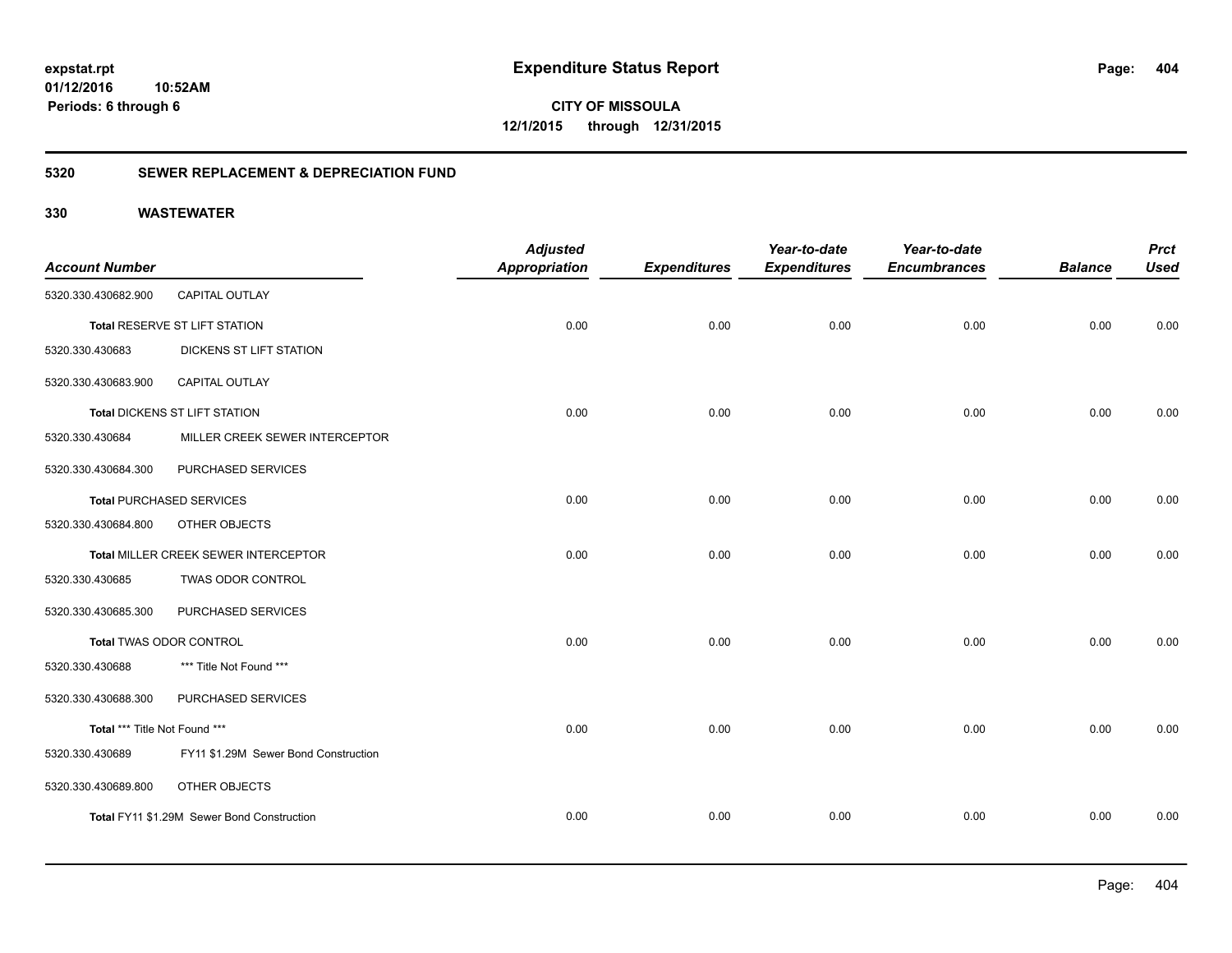**CITY OF MISSOULA 12/1/2015 through 12/31/2015**

### **5320 SEWER REPLACEMENT & DEPRECIATION FUND**

|                               |                                                | <b>Adjusted</b>      |                     | Year-to-date        | Year-to-date        |                | <b>Prct</b> |
|-------------------------------|------------------------------------------------|----------------------|---------------------|---------------------|---------------------|----------------|-------------|
| <b>Account Number</b>         |                                                | <b>Appropriation</b> | <b>Expenditures</b> | <b>Expenditures</b> | <b>Encumbrances</b> | <b>Balance</b> | <b>Used</b> |
| 5320.330.430690               | OTHER ACTIVITIES                               |                      |                     |                     |                     |                |             |
| 5320.330.430690.300           | PURCHASED SERVICES                             |                      |                     |                     |                     |                |             |
| <b>Total OTHER ACTIVITIES</b> |                                                | 0.00                 | 0.00                | 0.00                | 0.00                | 0.00           | 0.00        |
| 5320.330.430691               | HYBRID POPLAR SEWER PROJECT                    |                      |                     |                     |                     |                |             |
| 5320.330.430691.900           | CAPITAL OUTLAY                                 |                      |                     |                     |                     |                |             |
|                               | Total HYBRID POPLAR SEWER PROJECT              | 0.00                 | 0.00                | 0.00                | 0.00                | 0.00           | 0.00        |
| 5320.330.430695               | FY13 SEWER REFUNDING                           |                      |                     |                     |                     |                |             |
| 5320.330.430695.300           | PURCHASED SERVICES                             |                      |                     |                     |                     |                |             |
|                               | Total FY13 SEWER REFUNDING                     | 0.00                 | 0.00                | 0.00                | 0.00                | 0.00           | 0.00        |
| 5320.330.430697               | <b>BROADWAY INTERCEPTOR</b>                    |                      |                     |                     |                     |                |             |
| 5320.330.430697.300           | PURCHASED SERVICES                             |                      |                     |                     |                     |                |             |
|                               | <b>Total BROADWAY INTERCEPTOR</b>              | 0.00                 | 0.00                | 0.00                | 0.00                | 0.00           | 0.00        |
| 5320.330.430700               | LINDA VISTA/MALONEY RANCH CAPACITY CONST       |                      |                     |                     |                     |                |             |
| 5320.330.430700.900           | CAPITAL OUTLAY                                 |                      |                     |                     |                     |                |             |
|                               | Total LINDA VISTA/MALONEY RANCH CAPACITY CONST | 0.00                 | 0.00                | 0.00                | 0.00                | 0.00           | 0.00        |
| 5320.330.430701               | <b>HEADWORKS PROJECT</b>                       |                      |                     |                     |                     |                |             |
| 5320.330.430701.900           | <b>CAPITAL OUTLAY</b>                          |                      |                     |                     |                     |                |             |
|                               | Total HEADWORKS PROJECT                        | 0.00                 | 0.00                | 0.00                | 0.00                | 0.00           | 0.00        |
| 5320.330.430702               | COUNTY RSID WYE SEWER PROJECT                  |                      |                     |                     |                     |                |             |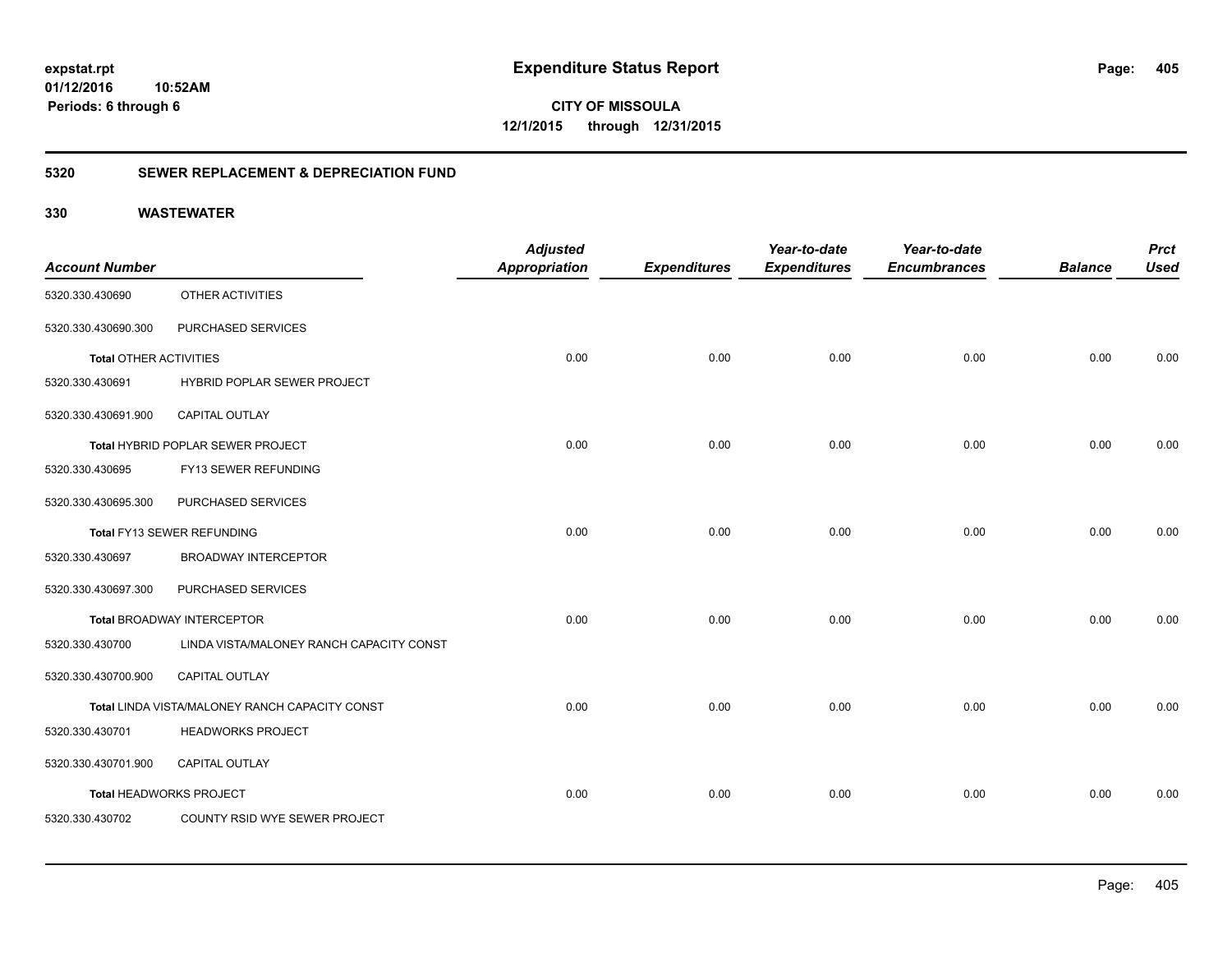**CITY OF MISSOULA 12/1/2015 through 12/31/2015**

### **5320 SEWER REPLACEMENT & DEPRECIATION FUND**

| <b>Account Number</b>     |                                                      | <b>Adjusted</b><br><b>Appropriation</b> | <b>Expenditures</b> | Year-to-date<br><b>Expenditures</b> | Year-to-date<br><b>Encumbrances</b> | <b>Balance</b> | <b>Prct</b><br><b>Used</b> |
|---------------------------|------------------------------------------------------|-----------------------------------------|---------------------|-------------------------------------|-------------------------------------|----------------|----------------------------|
|                           |                                                      |                                         |                     |                                     |                                     |                |                            |
| 5320.330.430702.300       | PURCHASED SERVICES                                   |                                         |                     |                                     |                                     |                |                            |
|                           | <b>Total PURCHASED SERVICES</b>                      | 0.00                                    | 0.00                | 0.00                                | 0.00                                | 0.00           | 0.00                       |
| 5320.330.430702.900       | CAPITAL OUTLAY                                       |                                         |                     |                                     |                                     |                |                            |
|                           | Total COUNTY RSID WYE SEWER PROJECT                  | 0.00                                    | 0.00                | 0.00                                | 0.00                                | 0.00           | 0.00                       |
| 5320.330.430706           | <b>RUSSELL ST INTERCEPTOR</b>                        |                                         |                     |                                     |                                     |                |                            |
| 5320.330.430706.300       | PURCHASED SERVICES                                   |                                         |                     |                                     |                                     |                |                            |
|                           | 5320.330.430706.360.000 REPAIR & MAINTENANCE         | 14,000.00                               | 0.00                | 0.00                                | 0.00                                | 14,000.00      | 0.00                       |
|                           | Total RUSSELL ST INTERCEPTOR                         | 14,000.00                               | 0.00                | 0.00                                | 0.00                                | 14,000.00      | 0.00                       |
| 5320.330.430707           | RATTLESNAKE COLLECTION SYSTEM                        |                                         |                     |                                     |                                     |                |                            |
| 5320.330.430707.900       | CAPITAL OUTLAY                                       |                                         |                     |                                     |                                     |                |                            |
|                           | Total RATTLESNAKE COLLECTION SYSTEM                  | 0.00                                    | 0.00                | 0.00                                | 0.00                                | 0.00           | 0.00                       |
| 5320.330.490505           | ACCELA LOAN DEBT SERVICE                             |                                         |                     |                                     |                                     |                |                            |
| 5320.330.490505.600       | <b>DEBT SERVICE</b>                                  |                                         |                     |                                     |                                     |                |                            |
| <b>Total DEBT SERVICE</b> |                                                      | 0.00                                    | 0.00                | 0.00                                | 0.00                                | 0.00           | 0.00                       |
| 5320.330.490505.800       | OTHER OBJECTS                                        |                                         |                     |                                     |                                     |                |                            |
|                           | Total ACCELA LOAN DEBT SERVICE                       | 0.00                                    | 0.00                | 0.00                                | 0.00                                | 0.00           | 0.00                       |
| 5320.330.490506           | <b>CORE FINANCED EQUIPMENT</b>                       |                                         |                     |                                     |                                     |                |                            |
| 5320.330.490506.600       | <b>DEBT SERVICE</b>                                  |                                         |                     |                                     |                                     |                |                            |
|                           | 5320.330.490506.610.000 FINANCED EQUIPMENT/PRINCIPAL | 83,015.00                               | 0.00                | 34,513.60                           | 0.00                                | 48,501.40      | 41.58                      |
|                           | 5320.330.490506.620.000 INTEREST / SERVICE FEES      | 6,363.00                                | 0.00                | 2,269.69                            | 0.00                                | 4,093.31       | 35.67                      |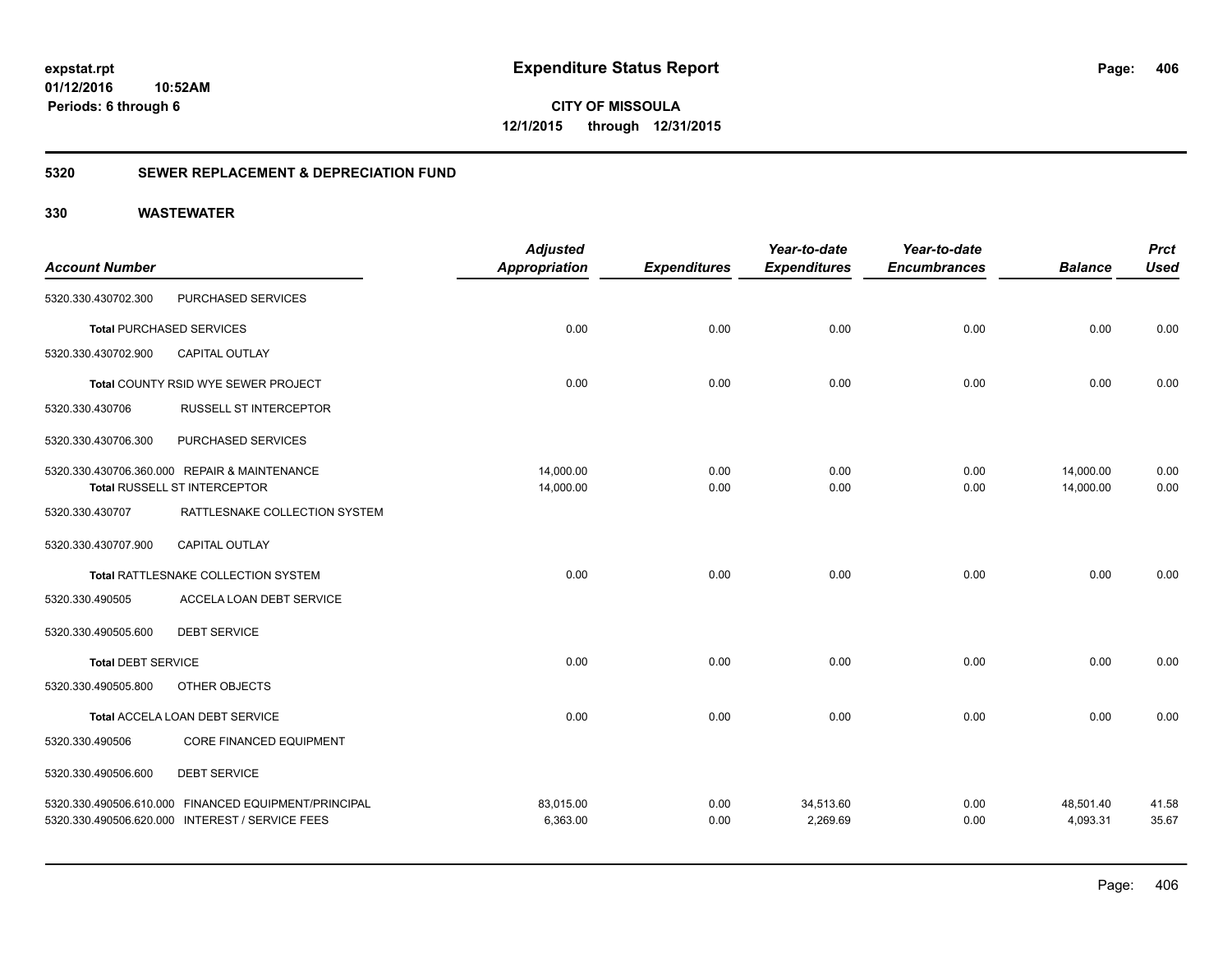### **5320 SEWER REPLACEMENT & DEPRECIATION FUND**

| <b>Account Number</b>     |                                             | <b>Adjusted</b><br><b>Appropriation</b> | <b>Expenditures</b> | Year-to-date<br><b>Expenditures</b> | Year-to-date<br><b>Encumbrances</b> | <b>Balance</b> | <b>Prct</b><br><b>Used</b> |
|---------------------------|---------------------------------------------|-----------------------------------------|---------------------|-------------------------------------|-------------------------------------|----------------|----------------------------|
|                           | Total CORE FINANCED EQUIPMENT               | 89,378.00                               | 0.00                | 36,783.29                           | 0.00                                | 52,594.71      | 41.15                      |
| 5320.330.499999           | <b>NEW REQUESTS</b>                         |                                         |                     |                                     |                                     |                |                            |
| 5320.330.499999.900       | <b>CAPITAL OUTLAY</b>                       |                                         |                     |                                     |                                     |                |                            |
| <b>Total NEW REQUESTS</b> |                                             | 0.00                                    | 0.00                | 0.00                                | 0.00                                | 0.00           | 0.00                       |
| 5320.330.510110           | <b>MERCHANT SERVICES</b>                    |                                         |                     |                                     |                                     |                |                            |
| 5320.330.510110.500       | <b>FIXED CHARGES</b>                        |                                         |                     |                                     |                                     |                |                            |
|                           | <b>Total MERCHANT SERVICES</b>              | 0.00                                    | 0.00                | 0.00                                | 0.00                                | 0.00           | 0.00                       |
| 5320.330.521000           | <b>INTERFUND OPERATING TRANSFERS</b>        |                                         |                     |                                     |                                     |                |                            |
| 5320.330.521000.800       | OTHER OBJECTS                               |                                         |                     |                                     |                                     |                |                            |
|                           | <b>Total INTERFUND OPERATING TRANSFERS</b>  | 0.00                                    | 0.00                | 0.00                                | 0.00                                | 0.00           | 0.00                       |
|                           | Total SEWER REPLACEMENT & DEPRECIATION FUND | 613,378.00                              | 66,005.06           | 201,400.98                          | 0.00                                | 411,977.02     | 32.83                      |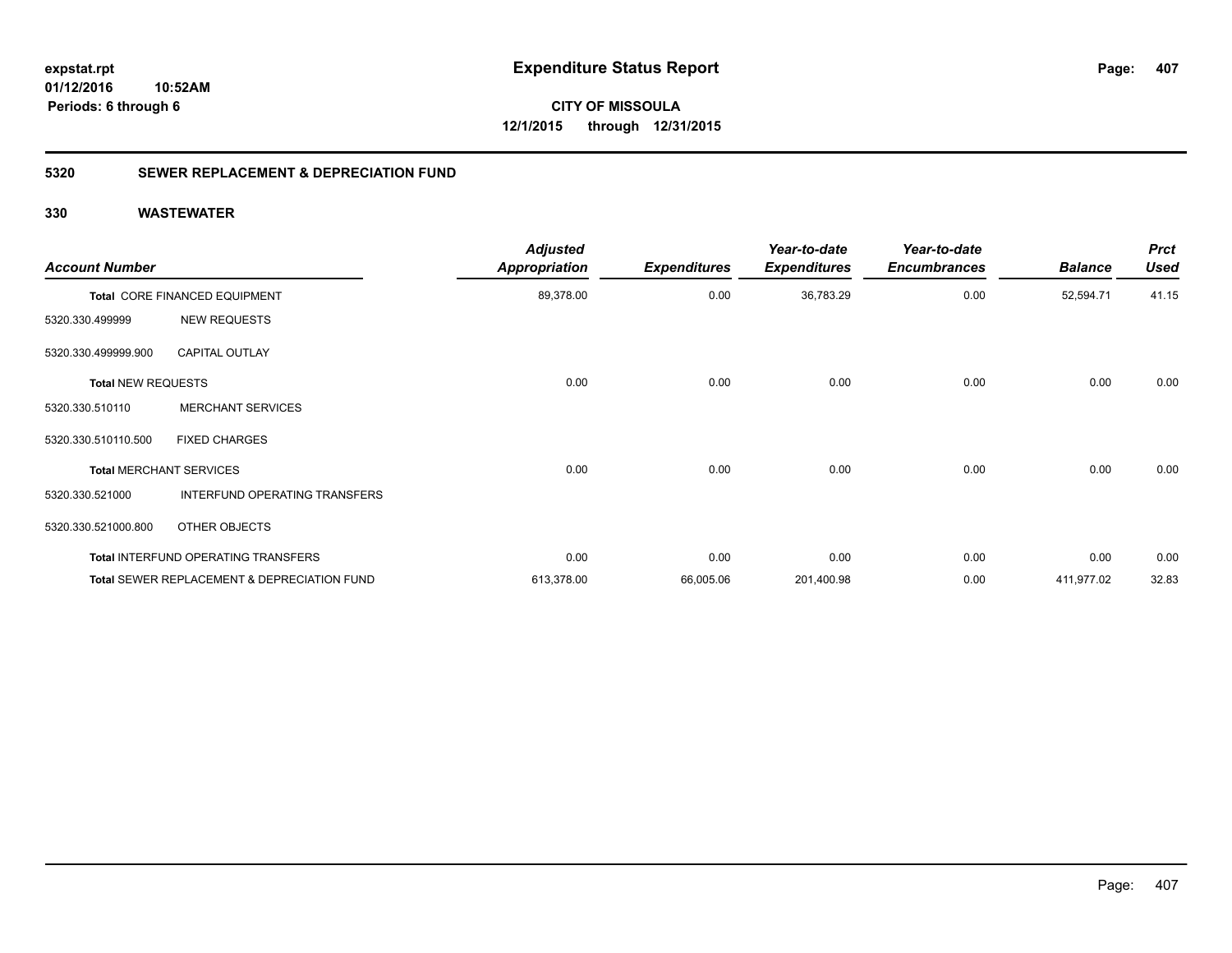### **5325 SEWER DEVELOPMENT FEE FUND**

| <b>Account Number</b>           |                                                                                           | <b>Adjusted</b><br>Appropriation | <b>Expenditures</b>    | Year-to-date<br><b>Expenditures</b> | Year-to-date<br><b>Encumbrances</b> | <b>Balance</b>         | <b>Prct</b><br><b>Used</b> |
|---------------------------------|-------------------------------------------------------------------------------------------|----------------------------------|------------------------|-------------------------------------|-------------------------------------|------------------------|----------------------------|
| 5325.330.430620                 | <b>FACILITIES</b>                                                                         |                                  |                        |                                     |                                     |                        |                            |
| 5325.330.430620.900             | CAPITAL OUTLAY                                                                            |                                  |                        |                                     |                                     |                        |                            |
| <b>Total FACILITIES</b>         |                                                                                           | 0.00                             | 0.00                   | 0.00                                | 0.00                                | 0.00                   | 0.00                       |
| 5325.330.430630                 | <b>COLLECTIONS &amp; TRANSMISSIONS</b>                                                    |                                  |                        |                                     |                                     |                        |                            |
| 5325.330.430630.900             | <b>CAPITAL OUTLAY</b>                                                                     |                                  |                        |                                     |                                     |                        |                            |
|                                 | 5325.330.430630.930.000 OLD HYW 93 SEWER INTERCEPTOR<br>Total COLLECTIONS & TRANSMISSIONS | 60,000.00<br>60,000.00           | 17,789.68<br>17,789.68 | 17,789.68<br>17,789.68              | 0.00<br>0.00                        | 42,210.32<br>42,210.32 | 29.65<br>29.65             |
| 5325.330.430632                 | HYBRID POPLAR EFFLUENT APP                                                                |                                  |                        |                                     |                                     |                        |                            |
| 5325.330.430632.300             | PURCHASED SERVICES                                                                        |                                  |                        |                                     |                                     |                        |                            |
| <b>Total PURCHASED SERVICES</b> |                                                                                           | 0.00                             | 0.00                   | 0.00                                | 0.00                                | 0.00                   | 0.00                       |
| 5325.330.430632.900             | <b>CAPITAL OUTLAY</b>                                                                     |                                  |                        |                                     |                                     |                        |                            |
|                                 | Total HYBRID POPLAR EFFLUENT APP                                                          | 0.00                             | 0.00                   | 0.00                                | 0.00                                | 0.00                   | 0.00                       |
| 5325.330.430636                 | OVERSIZING ASSISTANCE                                                                     |                                  |                        |                                     |                                     |                        |                            |
| 5325.330.430636.900             | CAPITAL OUTLAY                                                                            |                                  |                        |                                     |                                     |                        |                            |
|                                 | 5325.330.430636.930.000 OVERSIZING ASSISTANCE<br><b>Total OVERSIZING ASSISTANCE</b>       | 50,000.00<br>50,000.00           | 0.00<br>0.00           | 0.00<br>0.00                        | 0.00<br>0.00                        | 50,000.00<br>50,000.00 | 0.00<br>0.00               |
| 5325.330.430637                 | SEWAGE LIFT STATION UPGRADE/REHAB                                                         |                                  |                        |                                     |                                     |                        |                            |
| 5325.330.430637.300             | PURCHASED SERVICES                                                                        |                                  |                        |                                     |                                     |                        |                            |
|                                 | Total SEWAGE LIFT STATION UPGRADE/REHAB                                                   | 0.00                             | 0.00                   | 0.00                                | 0.00                                | 0.00                   | 0.00                       |
| 5325.330.430660                 | <b>ENGINEEERING</b>                                                                       |                                  |                        |                                     |                                     |                        |                            |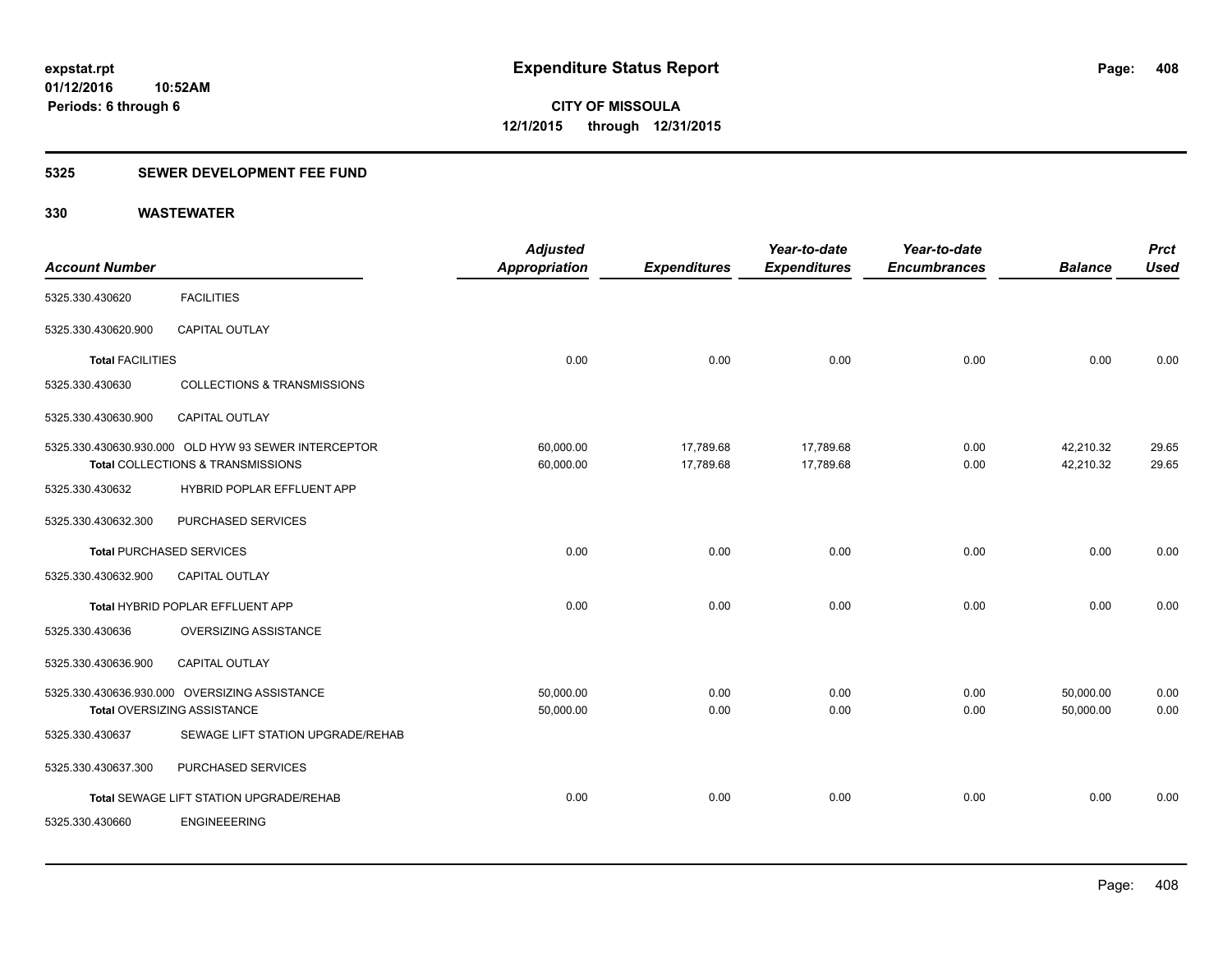### **5325 SEWER DEVELOPMENT FEE FUND**

| <b>Account Number</b>           |                                            | <b>Adjusted</b><br><b>Appropriation</b> | <b>Expenditures</b>    | Year-to-date<br><b>Expenditures</b> | Year-to-date<br><b>Encumbrances</b> | <b>Balance</b> | <b>Prct</b><br><b>Used</b> |
|---------------------------------|--------------------------------------------|-----------------------------------------|------------------------|-------------------------------------|-------------------------------------|----------------|----------------------------|
| 5325.330.430660.300             | PURCHASED SERVICES                         |                                         |                        |                                     |                                     |                |                            |
| <b>Total ENGINEEERING</b>       |                                            | 0.00                                    | 0.00                   | 0.00                                | 0.00                                | 0.00           | 0.00                       |
| 5325.330.430663                 | AIRPORT INTECEPTOR                         |                                         |                        |                                     |                                     |                |                            |
| 5325.330.430663.300             | PURCHASED SERVICES                         |                                         |                        |                                     |                                     |                |                            |
|                                 | <b>Total PURCHASED SERVICES</b>            | 0.00                                    | 0.00                   | 0.00                                | 0.00                                | 0.00           | 0.00                       |
| 5325.330.430663.900             | CAPITAL OUTLAY                             |                                         |                        |                                     |                                     |                |                            |
|                                 | <b>Total AIRPORT INTECEPTOR</b>            | 0.00                                    | 0.00                   | 0.00                                | 0.00                                | 0.00           | 0.00                       |
| 5325.330.430683                 | <b>TWITE PUMP STATION</b>                  |                                         |                        |                                     |                                     |                |                            |
| 5325.330.430683.900             | CAPITAL OUTLAY                             |                                         |                        |                                     |                                     |                |                            |
| <b>Total TWITE PUMP STATION</b> | 5325.330.430683.930.000 TWITE PUMP STATION | 117,118.00<br>117,118.00                | 58,558.50<br>58,558.50 | 117,117.00<br>117,117.00            | 0.00<br>0.00                        | 1.00<br>1.00   | 100.00<br>100.00           |
| 5325.330.430684                 | MILLER CREEK INTERCEPTOR                   |                                         |                        |                                     |                                     |                |                            |
| 5325.330.430684.900             | CAPITAL OUTLAY                             |                                         |                        |                                     |                                     |                |                            |
|                                 | Total MILLER CREEK INTERCEPTOR             | 0.00                                    | 0.00                   | 0.00                                | 0.00                                | 0.00           | 0.00                       |
| 5325.330.430690                 | OTHER ACTIVITIES                           |                                         |                        |                                     |                                     |                |                            |
| 5325.330.430690.300             | PURCHASED SERVICES                         |                                         |                        |                                     |                                     |                |                            |
|                                 | <b>Total PURCHASED SERVICES</b>            | 0.00                                    | 0.00                   | 0.00                                | 0.00                                | 0.00           | 0.00                       |
| 5325.330.430690.800             | OTHER OBJECTS                              |                                         |                        |                                     |                                     |                |                            |
| Total OTHER OBJECTS             |                                            | 0.00                                    | 0.00                   | 0.00                                | 0.00                                | 0.00           | 0.00                       |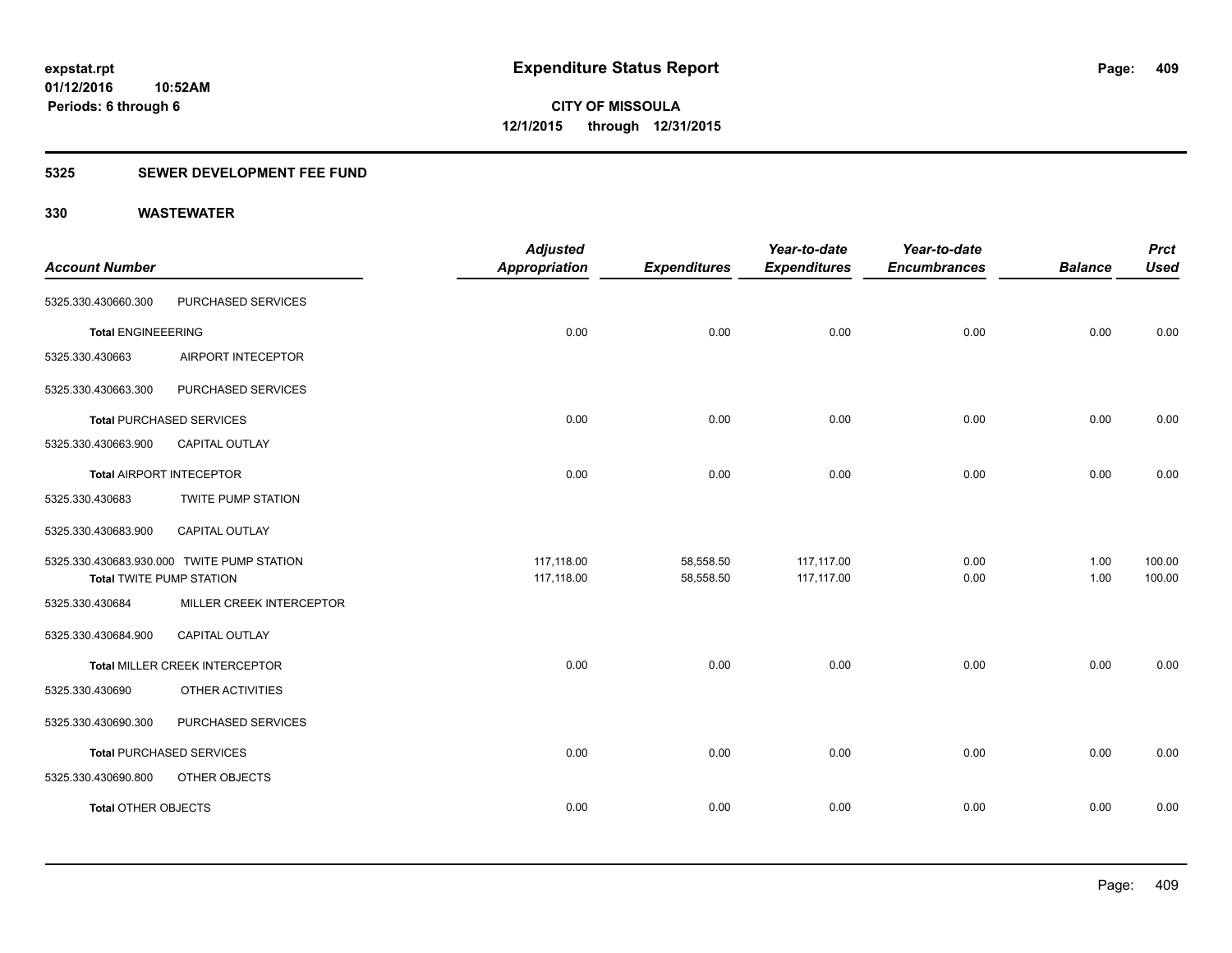### **5325 SEWER DEVELOPMENT FEE FUND**

|                               |                                              | <b>Adjusted</b>      |                     | Year-to-date        | Year-to-date        |                | <b>Prct</b> |
|-------------------------------|----------------------------------------------|----------------------|---------------------|---------------------|---------------------|----------------|-------------|
| <b>Account Number</b>         |                                              | <b>Appropriation</b> | <b>Expenditures</b> | <b>Expenditures</b> | <b>Encumbrances</b> | <b>Balance</b> | <b>Used</b> |
| 5325.330.430690.900           | CAPITAL OUTLAY                               |                      |                     |                     |                     |                |             |
| <b>Total OTHER ACTIVITIES</b> |                                              | 0.00                 | 0.00                | 0.00                | 0.00                | 0.00           | 0.00        |
| 5325.330.430697               | <b>BROADWAY INTERCEPTOR</b>                  |                      |                     |                     |                     |                |             |
| 5325.330.430697.900           | <b>CAPITAL OUTLAY</b>                        |                      |                     |                     |                     |                |             |
|                               | 5325.330.430697.930.000 BROADWAY INTERCEPTOR | 20,000.00            | 0.00                | 0.00                | 0.00                | 20,000.00      | 0.00        |
|                               | <b>Total BROADWAY INTERCEPTOR</b>            | 20,000.00            | 0.00                | 0.00                | 0.00                | 20,000.00      | 0.00        |
| 5325.330.430706               | <b>RUSSELL ST INTERCEPTOR</b>                |                      |                     |                     |                     |                |             |
| 5325.330.430706.300           | PURCHASED SERVICES                           |                      |                     |                     |                     |                |             |
|                               | <b>Total RUSSELL ST INTERCEPTOR</b>          | 0.00                 | 0.00                | 0.00                | 0.00                | 0.00           | 0.00        |
| 5325.330.430711               | *** Title Not Found ***                      |                      |                     |                     |                     |                |             |
| 5325.330.430711.900           | <b>CAPITAL OUTLAY</b>                        |                      |                     |                     |                     |                |             |
| Total *** Title Not Found *** |                                              | 0.00                 | 0.00                | 0.00                | 0.00                | 0.00           | 0.00        |
| 5325.330.490508               | EKO COMPOST LAND PURCHASE                    |                      |                     |                     |                     |                |             |
| 5325.330.490508.300           | PURCHASED SERVICES                           |                      |                     |                     |                     |                |             |
|                               | <b>Total PURCHASED SERVICES</b>              | 0.00                 | 0.00                | 0.00                | 0.00                | 0.00           | 0.00        |
| 5325.330.490508.600           | <b>DEBT SERVICE</b>                          |                      |                     |                     |                     |                |             |
| <b>Total DEBT SERVICE</b>     |                                              | 0.00                 | 0.00                | 0.00                | 0.00                | 0.00           | 0.00        |
| 5325.330.490508.900           | CAPITAL OUTLAY                               |                      |                     |                     |                     |                |             |
|                               | Total EKO COMPOST LAND PURCHASE              | 0.00                 | 0.00                | 0.00                | 0.00                | 0.00           | 0.00        |
| 5325.330.499999               | <b>NEW REQUESTS</b>                          |                      |                     |                     |                     |                |             |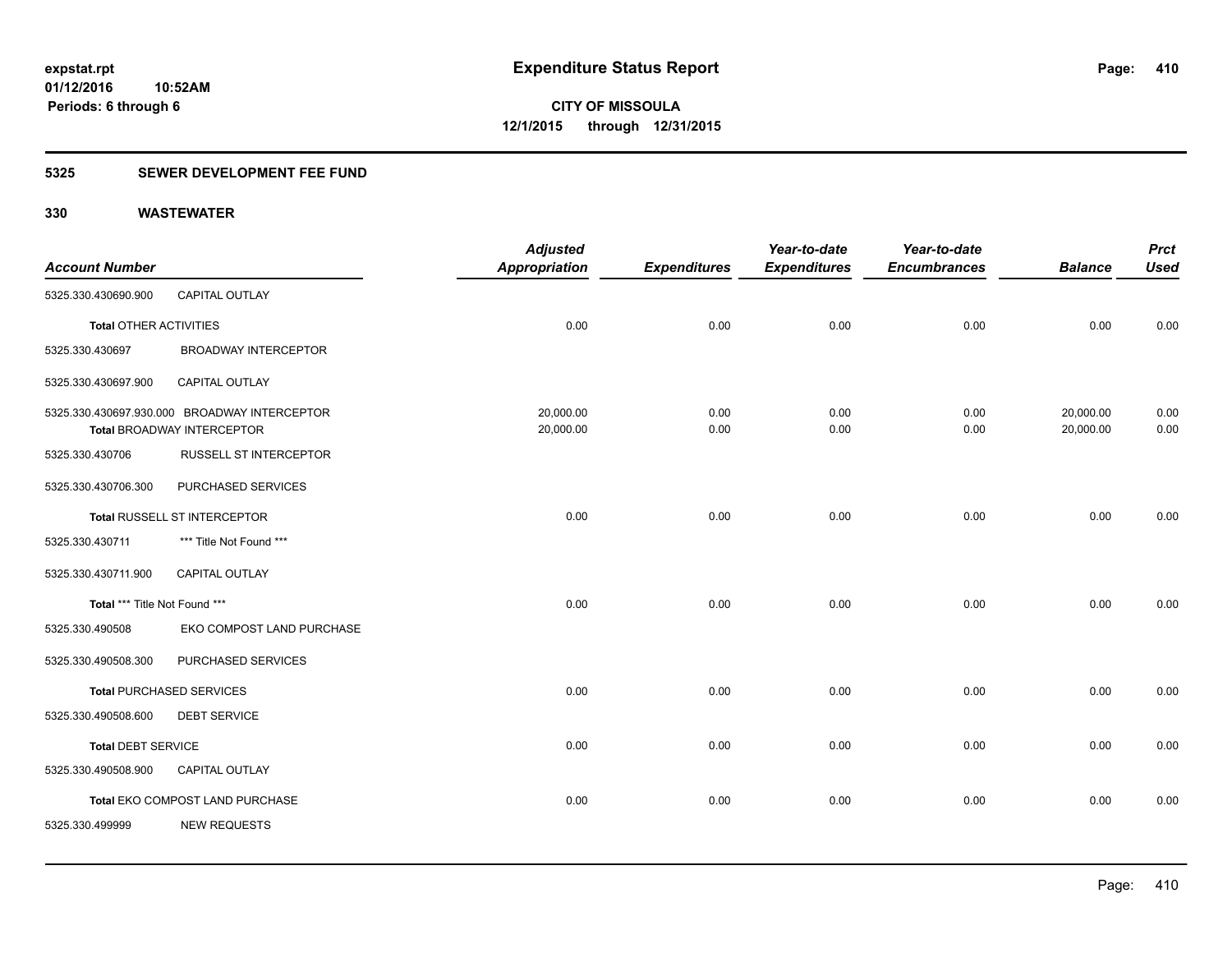### **5325 SEWER DEVELOPMENT FEE FUND**

| <b>Account Number</b>     |                                         | <b>Adjusted</b><br><b>Appropriation</b> | <b>Expenditures</b> | Year-to-date<br><b>Expenditures</b> | Year-to-date<br><b>Encumbrances</b> | <b>Balance</b> | <b>Prct</b><br><b>Used</b> |
|---------------------------|-----------------------------------------|-----------------------------------------|---------------------|-------------------------------------|-------------------------------------|----------------|----------------------------|
| 5325.330.499999.900       | <b>CAPITAL OUTLAY</b>                   |                                         |                     |                                     |                                     |                |                            |
| <b>Total NEW REQUESTS</b> |                                         | 0.00                                    | 0.00                | 0.00                                | 0.00                                | 0.00           | 0.00                       |
| 5325.330.510110           | <b>MERCHANT SERVICES</b>                |                                         |                     |                                     |                                     |                |                            |
| 5325.330.510110.500       | <b>FIXED CHARGES</b>                    |                                         |                     |                                     |                                     |                |                            |
|                           | <b>Total MERCHANT SERVICES</b>          | 0.00                                    | 0.00                | 0.00                                | 0.00                                | 0.00           | 0.00                       |
|                           | <b>Total SEWER DEVELOPMENT FEE FUND</b> | 247.118.00                              | 76.348.18           | 134.906.68                          | 0.00                                | 112.211.32     | 54.59                      |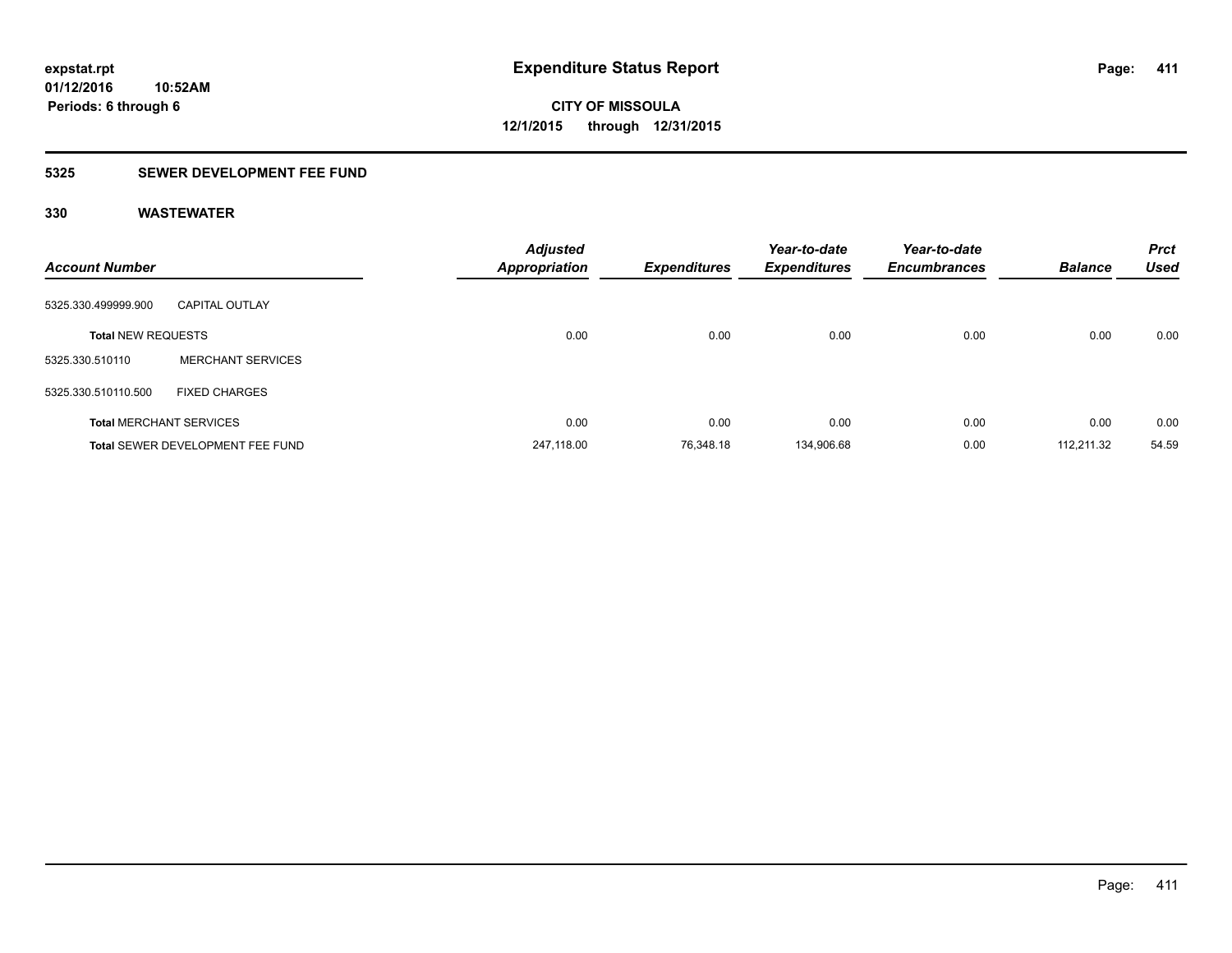#### **5340 SEWER CONSTRUCTION FUND**

| <b>Account Number</b>      |                                                                                           | <b>Adjusted</b><br><b>Appropriation</b> | <b>Expenditures</b>    | Year-to-date<br><b>Expenditures</b> | Year-to-date<br><b>Encumbrances</b> | <b>Balance</b>               | <b>Prct</b><br><b>Used</b> |
|----------------------------|-------------------------------------------------------------------------------------------|-----------------------------------------|------------------------|-------------------------------------|-------------------------------------|------------------------------|----------------------------|
| 5340.330.430620            | <b>FACILITIES</b>                                                                         |                                         |                        |                                     |                                     |                              |                            |
| 5340.330.430620.900        | CAPITAL OUTLAY                                                                            |                                         |                        |                                     |                                     |                              |                            |
| <b>Total FACILITIES</b>    | 5340.330.430620.930.000 BIOGAS ELECTRICAL GENERATION                                      | 1,179,100.00<br>1,179,100.00            | 0.00<br>0.00           | 0.00<br>0.00                        | 0.00<br>0.00                        | 1,179,100.00<br>1,179,100.00 | 0.00<br>0.00               |
| 5340.330.430632            | HYBRID POPLAR EFFLUENT APP                                                                |                                         |                        |                                     |                                     |                              |                            |
| 5340.330.430632.900        | <b>CAPITAL OUTLAY</b>                                                                     |                                         |                        |                                     |                                     |                              |                            |
|                            | 5340.330.430632.930.000 SOLIDS DEWATERING SCREW PRESS<br>Total HYBRID POPLAR EFFLUENT APP | 900,000.00<br>900,000.00                | 91,236.33<br>91,236.33 | 544,956.71<br>544,956.71            | 0.00<br>0.00                        | 355,043.29<br>355,043.29     | 60.55<br>60.55             |
| 5340.330.430682            | RESERVE ST LIFT STATION                                                                   |                                         |                        |                                     |                                     |                              |                            |
| 5340.330.430682.900        | CAPITAL OUTLAY                                                                            |                                         |                        |                                     |                                     |                              |                            |
|                            | 5340.330.430682.930.000 RESERVE ST LIFT STATION<br>Total RESERVE ST LIFT STATION          | 1,417,200.00<br>1,417,200.00            | 0.00<br>0.00           | 0.00<br>0.00                        | 0.00<br>0.00                        | 1,417,200.00<br>1,417,200.00 | 0.00<br>0.00               |
| 5340.330.430697            | <b>BROADWAY INTERCEPTOR</b>                                                               |                                         |                        |                                     |                                     |                              |                            |
| 5340.330.430697.300        | PURCHASED SERVICES                                                                        |                                         |                        |                                     |                                     |                              |                            |
|                            | <b>Total BROADWAY INTERCEPTOR</b>                                                         | 0.00                                    | 0.00                   | 0.00                                | 0.00                                | 0.00                         | 0.00                       |
| 5340.330.430701            | E RESERVE ST COLLECTOR                                                                    |                                         |                        |                                     |                                     |                              |                            |
| 5340.330.430701.800        | OTHER OBJECTS                                                                             |                                         |                        |                                     |                                     |                              |                            |
| <b>Total OTHER OBJECTS</b> |                                                                                           | 0.00                                    | 0.00                   | 0.00                                | 0.00                                | 0.00                         | 0.00                       |
| 5340.330.430701.900        | <b>CAPITAL OUTLAY</b>                                                                     |                                         |                        |                                     |                                     |                              |                            |
|                            | Total E RESERVE ST COLLECTOR                                                              | 0.00                                    | 0.00                   | 0.00                                | 0.00                                | 0.00                         | 0.00                       |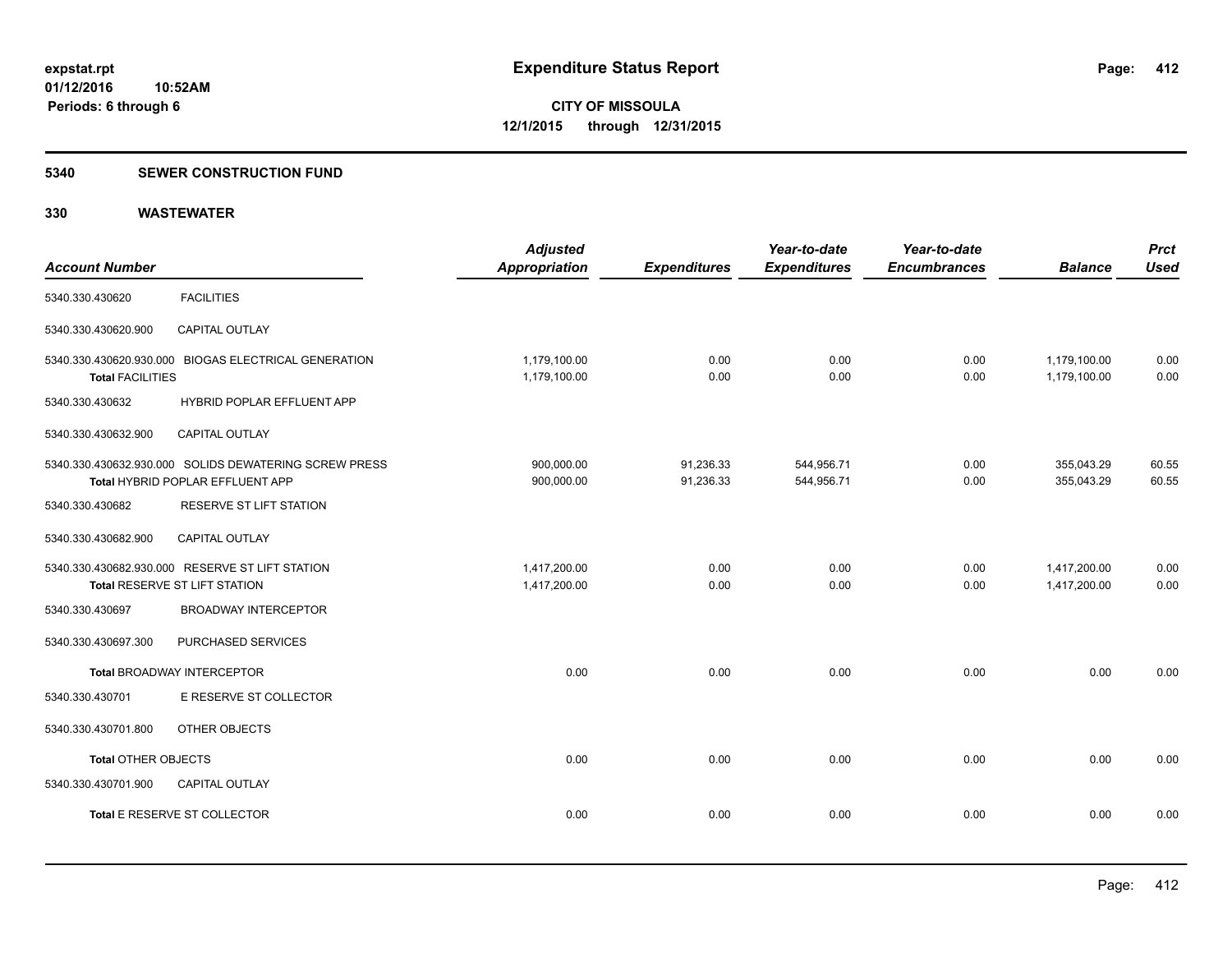#### **5340 SEWER CONSTRUCTION FUND**

| <b>Account Number</b>   |                                            | <b>Adjusted</b><br><b>Appropriation</b> | <b>Expenditures</b> | Year-to-date<br><b>Expenditures</b> | Year-to-date<br><b>Encumbrances</b> | <b>Balance</b> | <b>Prct</b><br><b>Used</b> |
|-------------------------|--------------------------------------------|-----------------------------------------|---------------------|-------------------------------------|-------------------------------------|----------------|----------------------------|
| 5340.330.430707         | RATTLESNAKE COLLECTION SYSTEM              |                                         |                     |                                     |                                     |                |                            |
| 5340.330.430707.800     | OTHER OBJECTS                              |                                         |                     |                                     |                                     |                |                            |
|                         | <b>Total RATTLESNAKE COLLECTION SYSTEM</b> | 0.00                                    | 0.00                | 0.00                                | 0.00                                | 0.00           | 0.00                       |
| 5340.330.510110         | <b>MERCHANT SERVICES</b>                   |                                         |                     |                                     |                                     |                |                            |
| 5340.330.510110.500     | <b>FIXED CHARGES</b>                       |                                         |                     |                                     |                                     |                |                            |
|                         | <b>Total MERCHANT SERVICES</b>             | 0.00                                    | 0.00                | 0.00                                | 0.00                                | 0.00           | 0.00                       |
| <b>Total WASTEWATER</b> |                                            | 3,496,300.00                            | 91,236.33           | 544,956.71                          | 0.00                                | 2,951,343.29   | 15.59                      |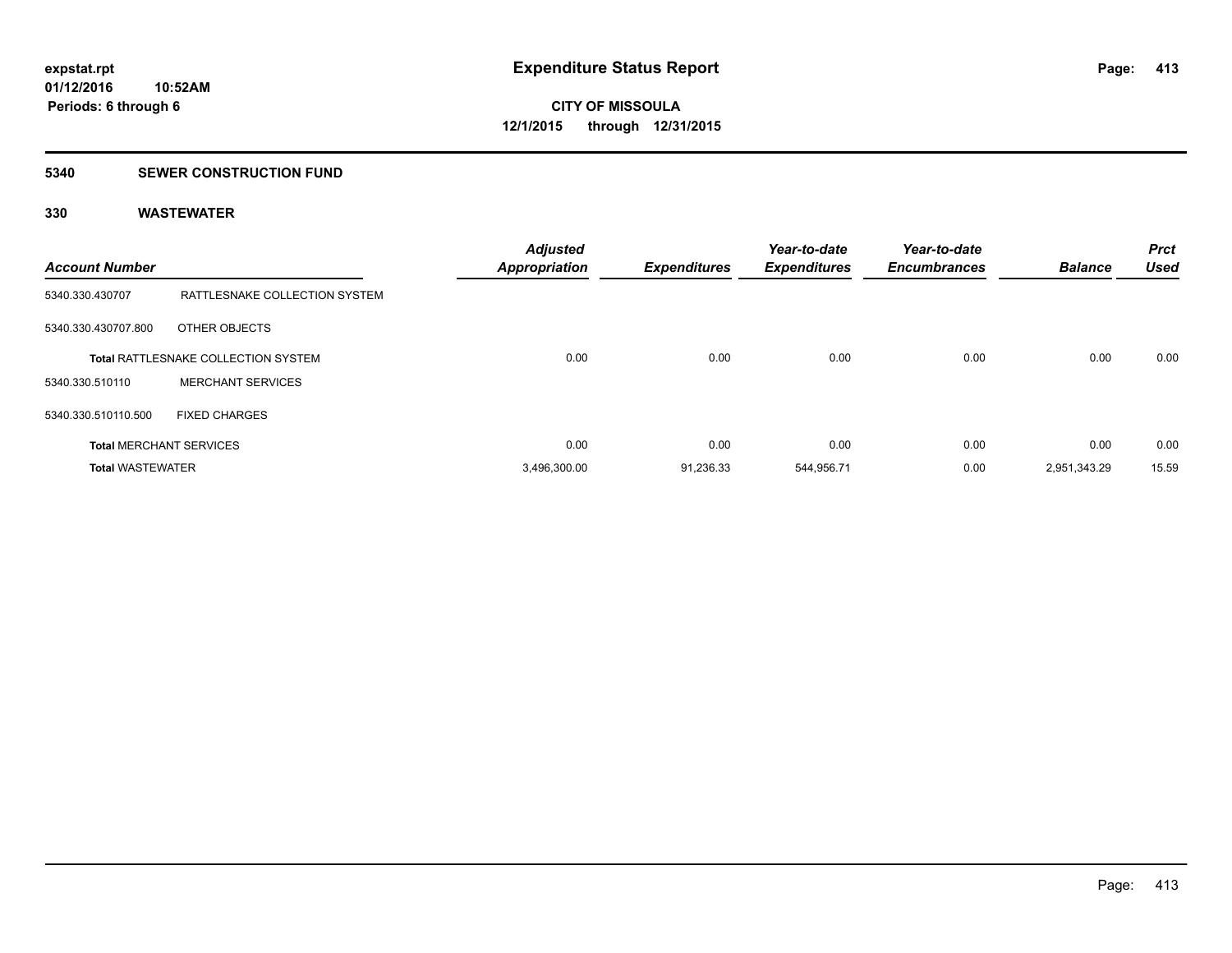### **5340 SEWER CONSTRUCTION FUND**

### **390 NON-DEPARTMENTAL**

| <b>Account Number</b>                                                 |                                      | <b>Adjusted</b><br><b>Appropriation</b> | <b>Expenditures</b> | Year-to-date<br><b>Expenditures</b> | Year-to-date<br><b>Encumbrances</b> | <b>Balance</b>         | Prct<br>Used |
|-----------------------------------------------------------------------|--------------------------------------|-----------------------------------------|---------------------|-------------------------------------|-------------------------------------|------------------------|--------------|
| 5340.390.430963                                                       | <b>BIOGAS ELECTRICAL GENERATION</b>  |                                         |                     |                                     |                                     |                        |              |
| 5340.390.430963.900                                                   | <b>CAPITAL OUTLAY</b>                |                                         |                     |                                     |                                     |                        |              |
| 5340.390.430963.930.000 IMPROVEMENTS<br><b>Total NON-DEPARTMENTAL</b> |                                      | 0.00<br>0.00                            | 0.00<br>0.00        | 826.70<br>826.70                    | 0.00<br>0.00                        | $-826.70$<br>$-826.70$ | 0.00<br>0.00 |
|                                                                       | <b>Total SEWER CONSTRUCTION FUND</b> | 3,496,300.00                            | 91,236.33           | 545,783.41                          | 0.00                                | 2,950,516.59           | 15.61        |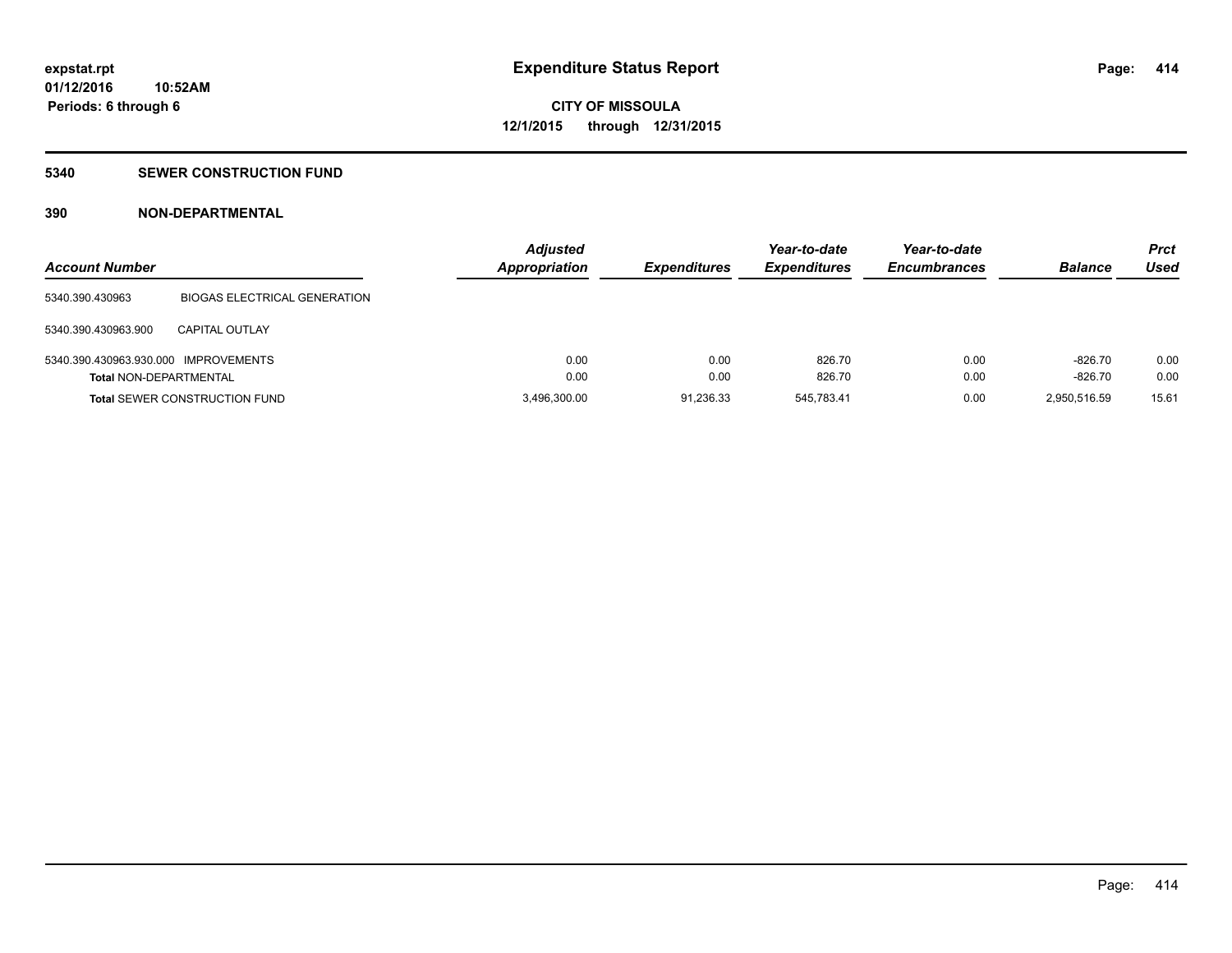**CITY OF MISSOULA 12/1/2015 through 12/31/2015**

### **5361 2001 SEWER REVENUE BONDS-DEBT SERVICE**

|                                   |                                                    | <b>Adjusted</b>      |                     | Year-to-date        | Year-to-date        |                | Prct  |
|-----------------------------------|----------------------------------------------------|----------------------|---------------------|---------------------|---------------------|----------------|-------|
| <b>Account Number</b>             |                                                    | <b>Appropriation</b> | <b>Expenditures</b> | <b>Expenditures</b> | <b>Encumbrances</b> | <b>Balance</b> | Used  |
| 5361.330.490200                   | REVENUE BOND DEBT SERVICE                          |                      |                     |                     |                     |                |       |
| 5361.330.490200.600               | <b>DEBT SERVICE</b>                                |                      |                     |                     |                     |                |       |
| 5361.330.490200.610.000 PRINCIPAL |                                                    | 28,000.00            | 14,000.00           | 14,000.00           | 0.00                | 14,000.00      | 50.00 |
|                                   | 5361.330.490200.620.000 INTEREST / SERVICE FEES    | 3,040.00             | 1,590.00            | 1,590.00            | 0.00                | 1,450.00       | 52.30 |
|                                   | <b>Total REVENUE BOND DEBT SERVICE</b>             | 31,040.00            | 15,590.00           | 15,590.00           | 0.00                | 15,450.00      | 50.23 |
| 5361.330.510110                   | <b>MERCHANT SERVICES</b>                           |                      |                     |                     |                     |                |       |
| 5361.330.510110.500               | <b>FIXED CHARGES</b>                               |                      |                     |                     |                     |                |       |
| <b>Total MERCHANT SERVICES</b>    |                                                    | 0.00                 | 0.00                | 0.00                | 0.00                | 0.00           | 0.00  |
|                                   | <b>Total 2001 SEWER REVENUE BONDS-DEBT SERVICE</b> | 31.040.00            | 15.590.00           | 15,590.00           | 0.00                | 15.450.00      | 50.23 |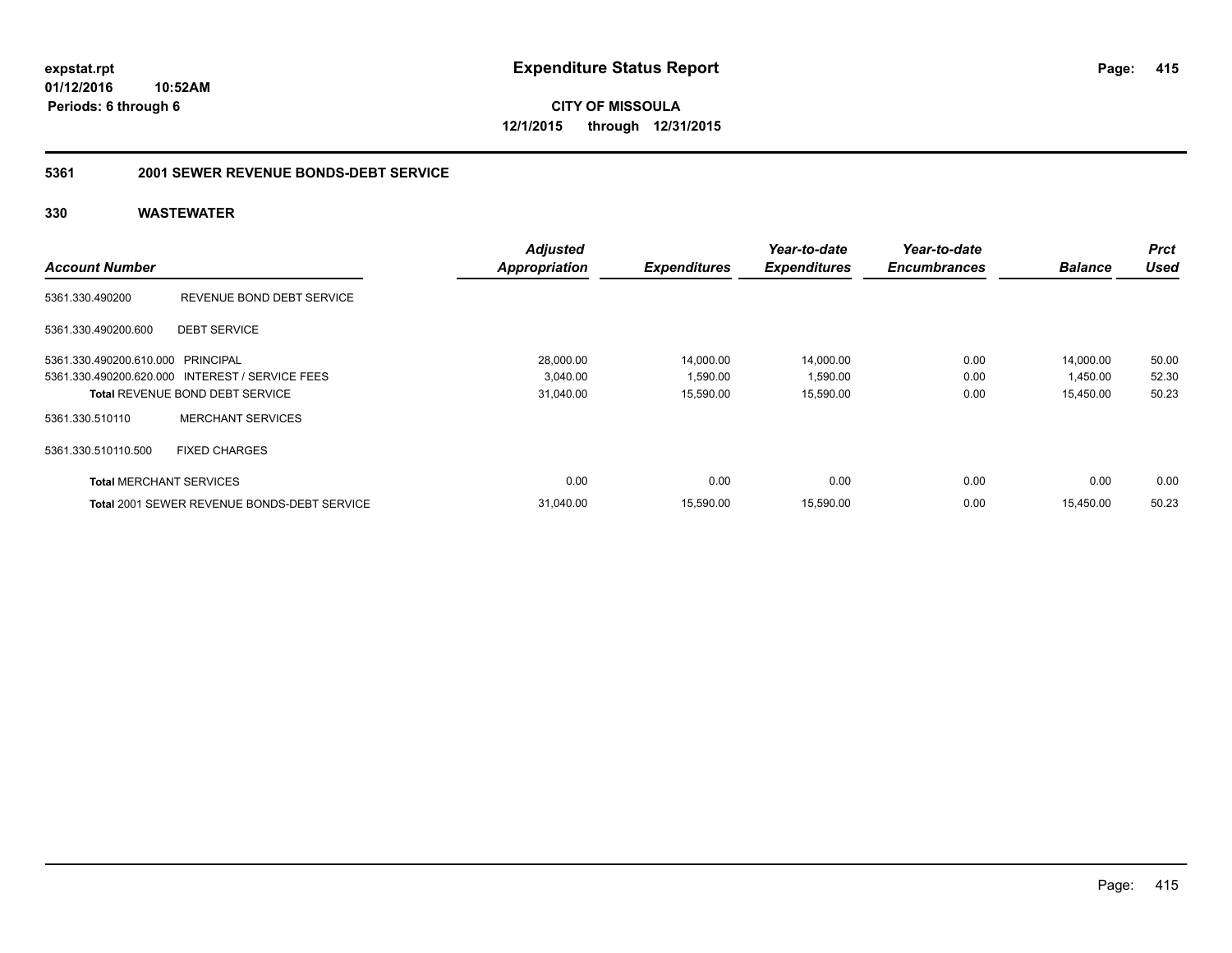**CITY OF MISSOULA 12/1/2015 through 12/31/2015**

### **5362 00 SEWER REVENUE BOND - SERIES B DEBT SE**

|                                   |                                                | <b>Adjusted</b> |                     | Year-to-date        | Year-to-date        |                | <b>Prct</b> |
|-----------------------------------|------------------------------------------------|-----------------|---------------------|---------------------|---------------------|----------------|-------------|
| <b>Account Number</b>             |                                                | Appropriation   | <b>Expenditures</b> | <b>Expenditures</b> | <b>Encumbrances</b> | <b>Balance</b> | <b>Used</b> |
| 5362.330.490200                   | REVENUE BOND DEBT SERVICE                      |                 |                     |                     |                     |                |             |
| 5362.330.490200.600               | <b>DEBT SERVICE</b>                            |                 |                     |                     |                     |                |             |
| 5362.330.490200.610.000 PRINCIPAL |                                                | 44,000.00       | 22,000.00           | 22,000.00           | 0.00                | 22,000.00      | 50.00       |
| 5362.330.490200.620.000           | <b>INTEREST / SERVICE FEES</b>                 | 4,360.00        | 2,290.00            | 2,290.00            | 0.00                | 2,070.00       | 52.52       |
| <b>Total DEBT SERVICE</b>         |                                                | 48,360.00       | 24,290.00           | 24,290.00           | 0.00                | 24,070.00      | 50.23       |
| 5362.330.490200.800               | OTHER OBJECTS                                  |                 |                     |                     |                     |                |             |
| <b>Total OTHER OBJECTS</b>        |                                                | 0.00            | 0.00                | 0.00                | 0.00                | 0.00           | 0.00        |
|                                   | Total REVENUE BOND DEBT SERVICE                | 48,360.00       | 24,290.00           | 24,290.00           | 0.00                | 24,070.00      | 50.23       |
| 5362.330.510110                   | <b>MERCHANT SERVICES</b>                       |                 |                     |                     |                     |                |             |
| 5362.330.510110.500               | <b>FIXED CHARGES</b>                           |                 |                     |                     |                     |                |             |
|                                   | <b>Total MERCHANT SERVICES</b>                 | 0.00            | 0.00                | 0.00                | 0.00                | 0.00           | 0.00        |
|                                   | Total 00 SEWER REVENUE BOND - SERIES B DEBT SE | 48,360.00       | 24,290.00           | 24,290.00           | 0.00                | 24,070.00      | 50.23       |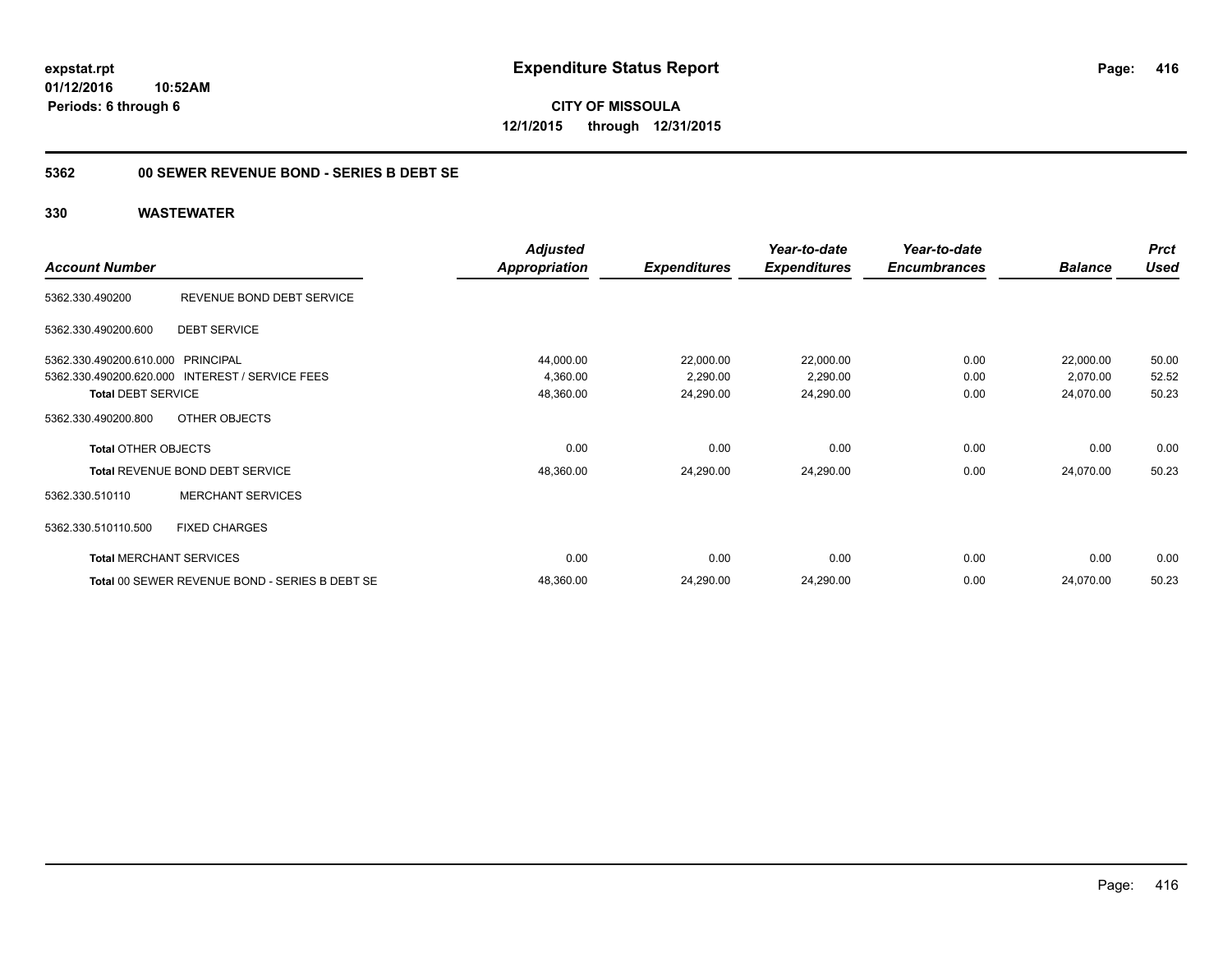**CITY OF MISSOULA 12/1/2015 through 12/31/2015**

### **5363 92 SEWER REVENUE BOND SERIES A DEBT SERV**

| <b>Account Number</b> |                                                       | <b>Adjusted</b><br>Appropriation | <b>Expenditures</b> | Year-to-date<br><b>Expenditures</b> | Year-to-date<br><b>Encumbrances</b> | <b>Balance</b> | <b>Prct</b><br><b>Used</b> |
|-----------------------|-------------------------------------------------------|----------------------------------|---------------------|-------------------------------------|-------------------------------------|----------------|----------------------------|
| 5363.330.490200       | REVENUE BOND DEBT SERVICE                             |                                  |                     |                                     |                                     |                |                            |
| 5363.330.490200.600   | <b>DEBT SERVICE</b>                                   |                                  |                     |                                     |                                     |                |                            |
|                       | <b>Total REVENUE BOND DEBT SERVICE</b>                | 0.00                             | 0.00                | 0.00                                | 0.00                                | 0.00           | 0.00                       |
| 5363.330.510110       | <b>MERCHANT SERVICES</b>                              |                                  |                     |                                     |                                     |                |                            |
| 5363.330.510110.500   | <b>FIXED CHARGES</b>                                  |                                  |                     |                                     |                                     |                |                            |
|                       | <b>Total MERCHANT SERVICES</b>                        | 0.00                             | 0.00                | 0.00                                | 0.00                                | 0.00           | 0.00                       |
|                       | <b>Total 92 SEWER REVENUE BOND SERIES A DEBT SERV</b> | 0.00                             | 0.00                | 0.00                                | 0.00                                | 0.00           | 0.00                       |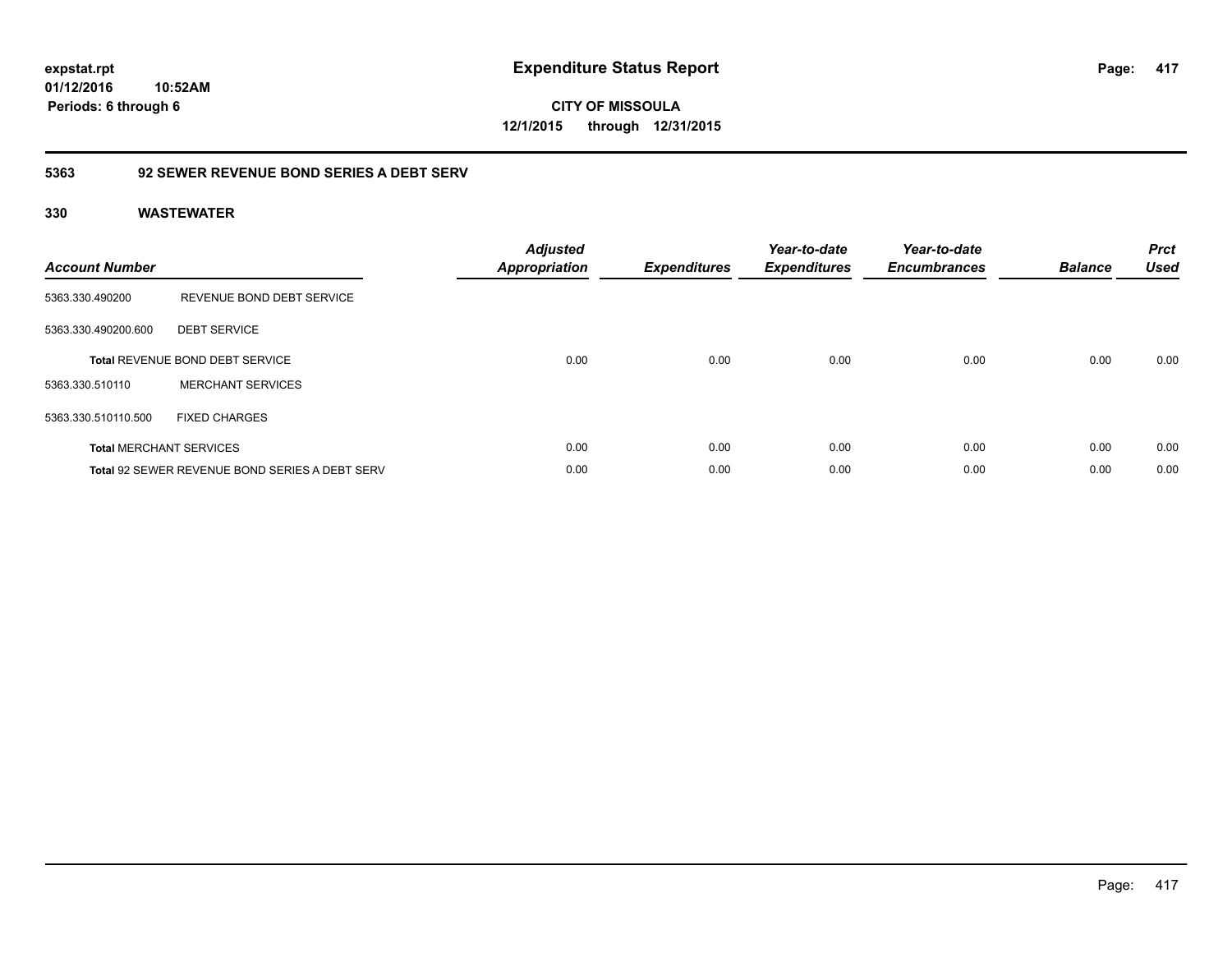**CITY OF MISSOULA 12/1/2015 through 12/31/2015**

### **5364 92 SEWER REVENUE BOND - SERIES B DEBT S**

| <b>Account Number</b> |                                               | <b>Adjusted</b><br>Appropriation | <b>Expenditures</b> | Year-to-date<br><b>Expenditures</b> | Year-to-date<br><b>Encumbrances</b> | <b>Balance</b> | <b>Prct</b><br><b>Used</b> |
|-----------------------|-----------------------------------------------|----------------------------------|---------------------|-------------------------------------|-------------------------------------|----------------|----------------------------|
| 5364.330.490200       | REVENUE BOND DEBT SERVICE                     |                                  |                     |                                     |                                     |                |                            |
| 5364.330.490200.600   | <b>DEBT SERVICE</b>                           |                                  |                     |                                     |                                     |                |                            |
|                       | <b>Total REVENUE BOND DEBT SERVICE</b>        | 0.00                             | 0.00                | 0.00                                | 0.00                                | 0.00           | 0.00                       |
| 5364.330.510110       | <b>MERCHANT SERVICES</b>                      |                                  |                     |                                     |                                     |                |                            |
| 5364.330.510110.500   | <b>FIXED CHARGES</b>                          |                                  |                     |                                     |                                     |                |                            |
|                       | <b>Total MERCHANT SERVICES</b>                | 0.00                             | 0.00                | 0.00                                | 0.00                                | 0.00           | 0.00                       |
|                       | Total 92 SEWER REVENUE BOND - SERIES B DEBT S | 0.00                             | 0.00                | 0.00                                | 0.00                                | 0.00           | 0.00                       |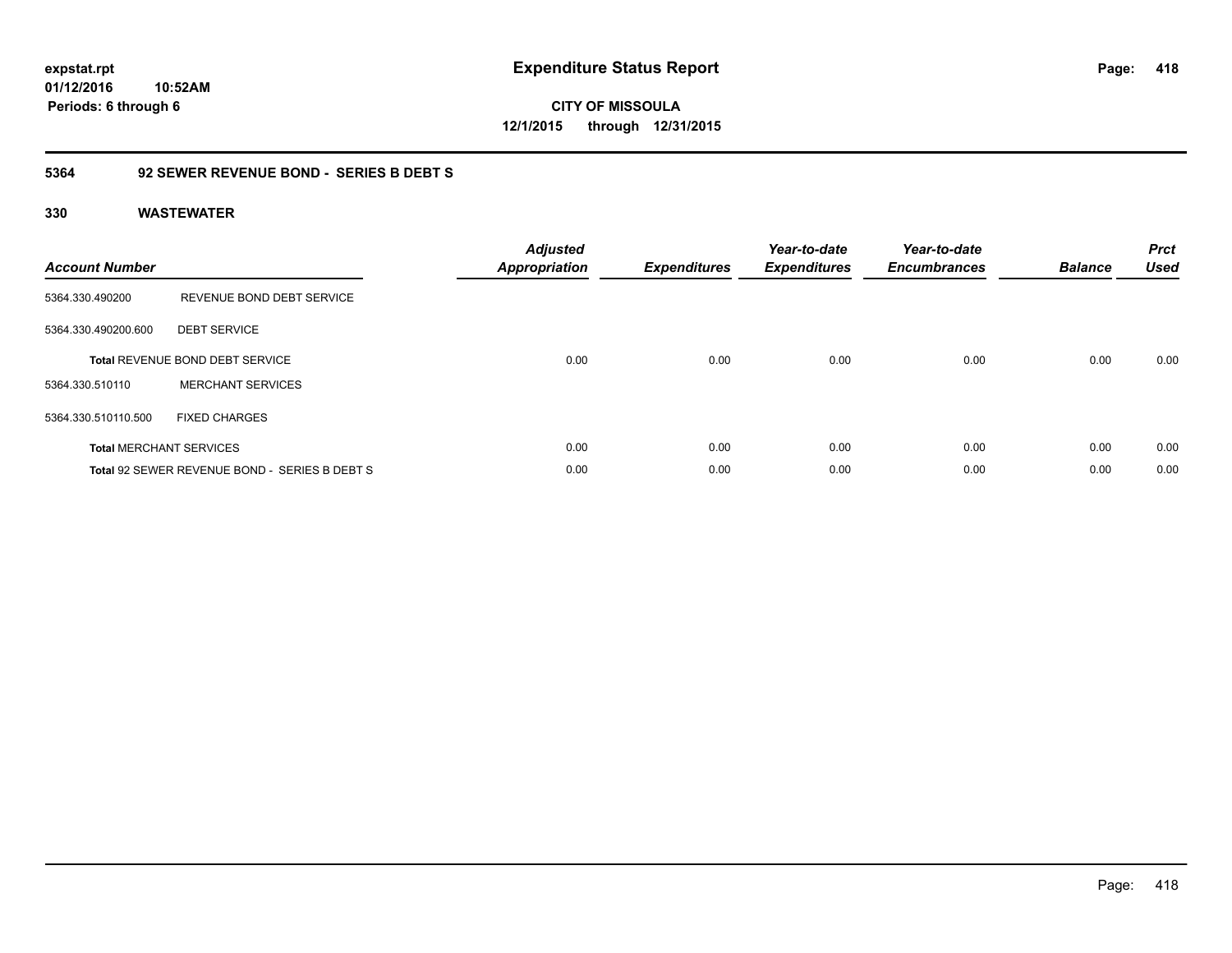**CITY OF MISSOULA 12/1/2015 through 12/31/2015**

### **5365 99 SEWER REVENUE BONDS DEBT SERVICE FUND**

|                                   |                                                 | <b>Adjusted</b>      |                     | Year-to-date        | Year-to-date        |                | <b>Prct</b> |
|-----------------------------------|-------------------------------------------------|----------------------|---------------------|---------------------|---------------------|----------------|-------------|
| <b>Account Number</b>             |                                                 | <b>Appropriation</b> | <b>Expenditures</b> | <b>Expenditures</b> | <b>Encumbrances</b> | <b>Balance</b> | <b>Used</b> |
| 5365.330.490200                   | REVENUE BOND DEBT SERVICE                       |                      |                     |                     |                     |                |             |
| 5365.330.490200.600               | <b>DEBT SERVICE</b>                             |                      |                     |                     |                     |                |             |
| 5365.330.490200.610.000 PRINCIPAL |                                                 | 115,000.00           | 57,000.00           | 57,000.00           | 0.00                | 58,000.00      | 49.57       |
|                                   | 5365.330.490200.620.000 INTEREST / SERVICE FEES | 8.910.00             | 4,740.00            | 4,740.00            | 0.00                | 4,170.00       | 53.20       |
|                                   | <b>Total REVENUE BOND DEBT SERVICE</b>          | 123,910.00           | 61,740.00           | 61,740.00           | 0.00                | 62,170.00      | 49.83       |
| 5365.330.510110                   | <b>MERCHANT SERVICES</b>                        |                      |                     |                     |                     |                |             |
| 5365.330.510110.500               | <b>FIXED CHARGES</b>                            |                      |                     |                     |                     |                |             |
| <b>Total MERCHANT SERVICES</b>    |                                                 | 0.00                 | 0.00                | 0.00                | 0.00                | 0.00           | 0.00        |
|                                   | Total 99 SEWER REVENUE BONDS DEBT SERVICE FUND  | 123,910.00           | 61.740.00           | 61,740.00           | 0.00                | 62.170.00      | 49.83       |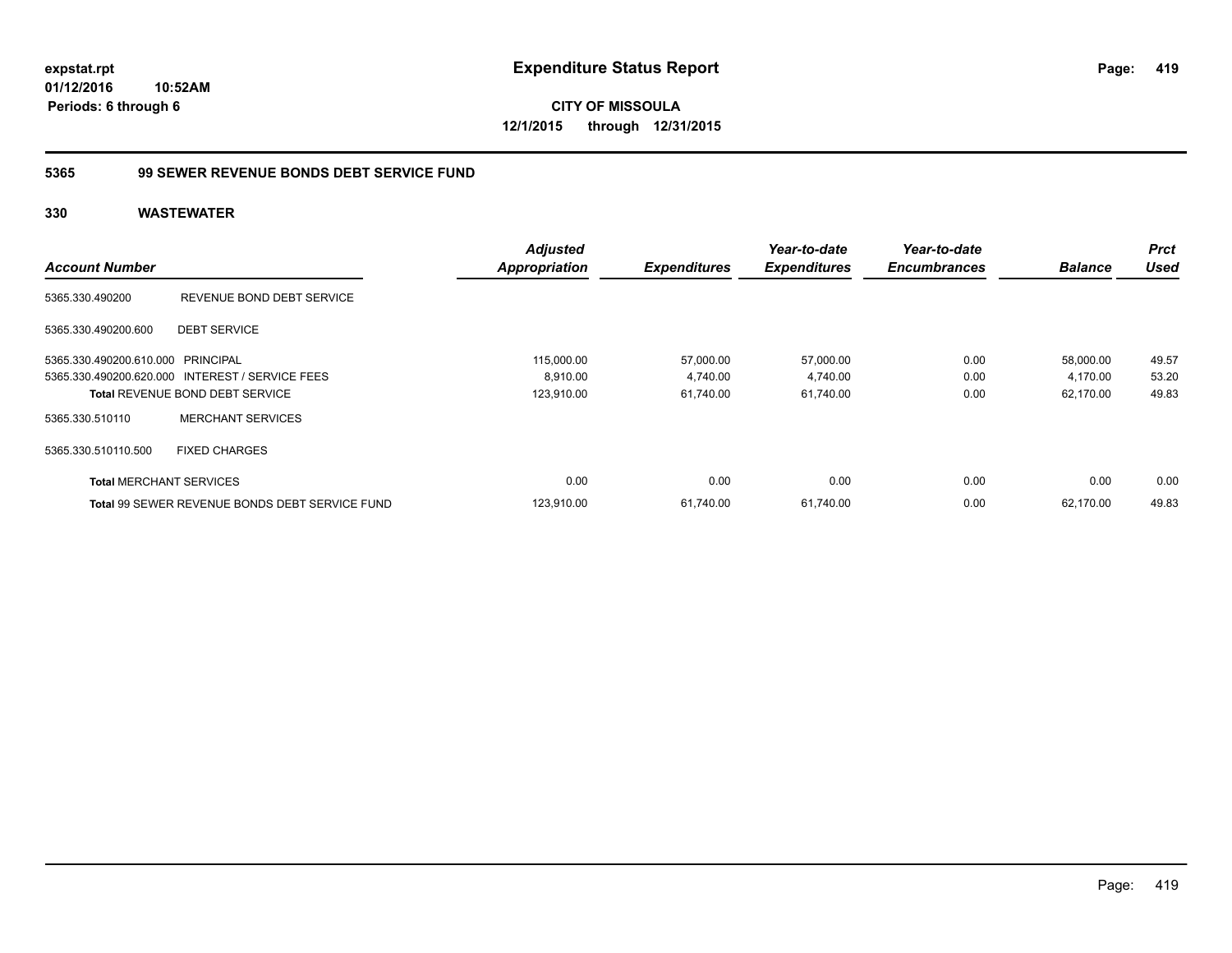**CITY OF MISSOULA 12/1/2015 through 12/31/2015**

### **5366 92 SEWER REVENUE BOND - SERIES A BOND RE**

| <b>Account Number</b>       |                                                | <b>Adjusted</b><br>Appropriation | <b>Expenditures</b> | Year-to-date<br><b>Expenditures</b> | Year-to-date<br><b>Encumbrances</b> | <b>Balance</b> | <b>Prct</b><br><b>Used</b> |
|-----------------------------|------------------------------------------------|----------------------------------|---------------------|-------------------------------------|-------------------------------------|----------------|----------------------------|
| 5366.330.430610             | ADMINISTRATION                                 |                                  |                     |                                     |                                     |                |                            |
| 5366.330.430610.800         | OTHER OBJECTS                                  |                                  |                     |                                     |                                     |                |                            |
| <b>Total ADMINISTRATION</b> |                                                | 0.00                             | 0.00                | 0.00                                | 0.00                                | 0.00           | 0.00                       |
| 5366.330.510110             | <b>MERCHANT SERVICES</b>                       |                                  |                     |                                     |                                     |                |                            |
| 5366.330.510110.500         | <b>FIXED CHARGES</b>                           |                                  |                     |                                     |                                     |                |                            |
|                             | <b>Total MERCHANT SERVICES</b>                 | 0.00                             | 0.00                | 0.00                                | 0.00                                | 0.00           | 0.00                       |
|                             | Total 92 SEWER REVENUE BOND - SERIES A BOND RE | 0.00                             | 0.00                | 0.00                                | 0.00                                | 0.00           | 0.00                       |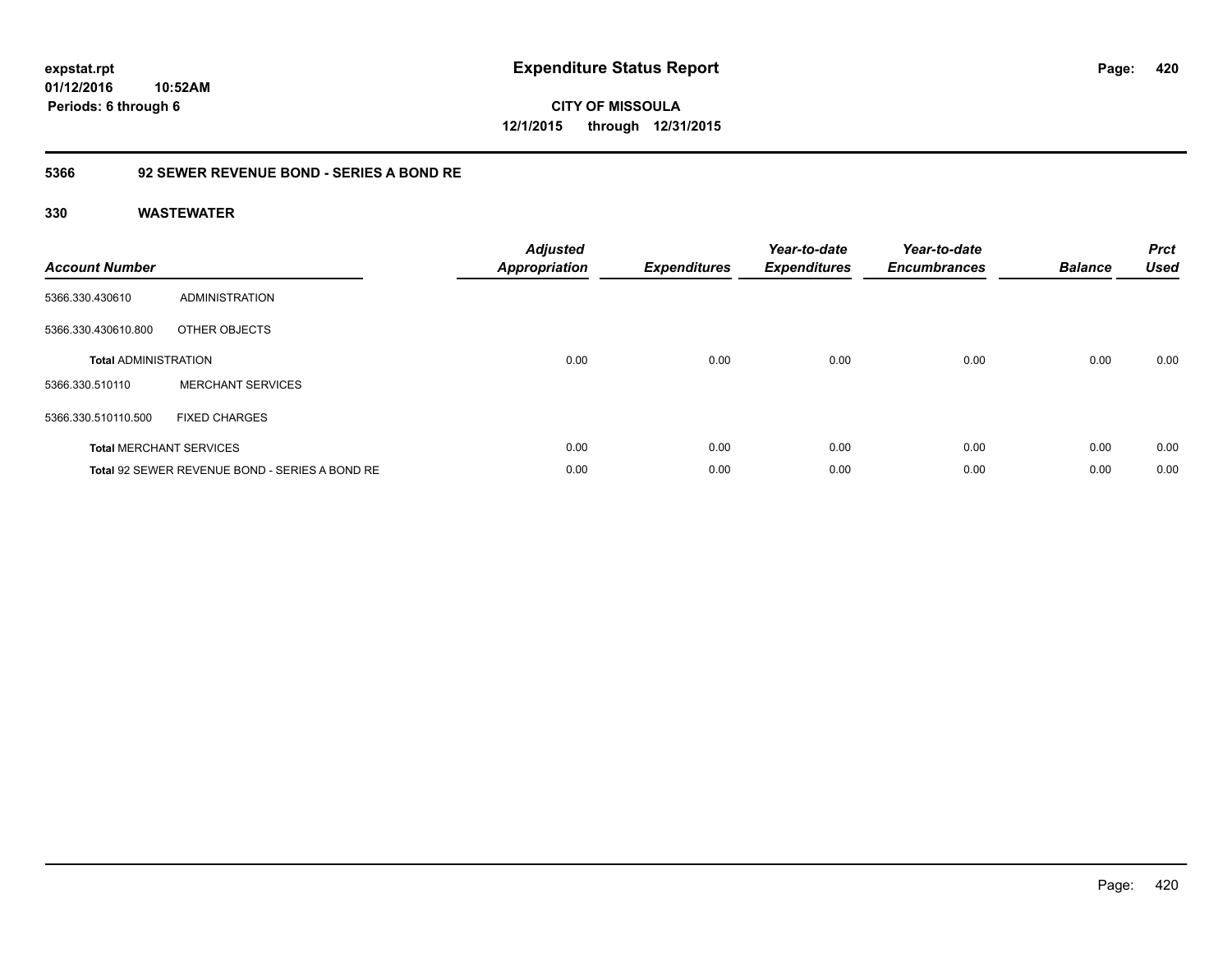**CITY OF MISSOULA 12/1/2015 through 12/31/2015**

### **5367 92 SEWER REVENUE BOND - SERIES B BOND RE**

| <b>Account Number</b>       |                                                | <b>Adjusted</b><br><b>Appropriation</b> | <b>Expenditures</b> | Year-to-date<br><b>Expenditures</b> | Year-to-date<br><b>Encumbrances</b> | <b>Balance</b> | <b>Prct</b><br><b>Used</b> |
|-----------------------------|------------------------------------------------|-----------------------------------------|---------------------|-------------------------------------|-------------------------------------|----------------|----------------------------|
| 5367.330.430610             | ADMINISTRATION                                 |                                         |                     |                                     |                                     |                |                            |
| 5367.330.430610.800         | OTHER OBJECTS                                  |                                         |                     |                                     |                                     |                |                            |
| <b>Total ADMINISTRATION</b> |                                                | 0.00                                    | 0.00                | 0.00                                | 0.00                                | 0.00           | 0.00                       |
| 5367.330.510110             | <b>MERCHANT SERVICES</b>                       |                                         |                     |                                     |                                     |                |                            |
| 5367.330.510110.500         | <b>FIXED CHARGES</b>                           |                                         |                     |                                     |                                     |                |                            |
|                             | <b>Total MERCHANT SERVICES</b>                 | 0.00                                    | 0.00                | 0.00                                | 0.00                                | 0.00           | 0.00                       |
|                             | Total 92 SEWER REVENUE BOND - SERIES B BOND RE | 0.00                                    | 0.00                | 0.00                                | 0.00                                | 0.00           | 0.00                       |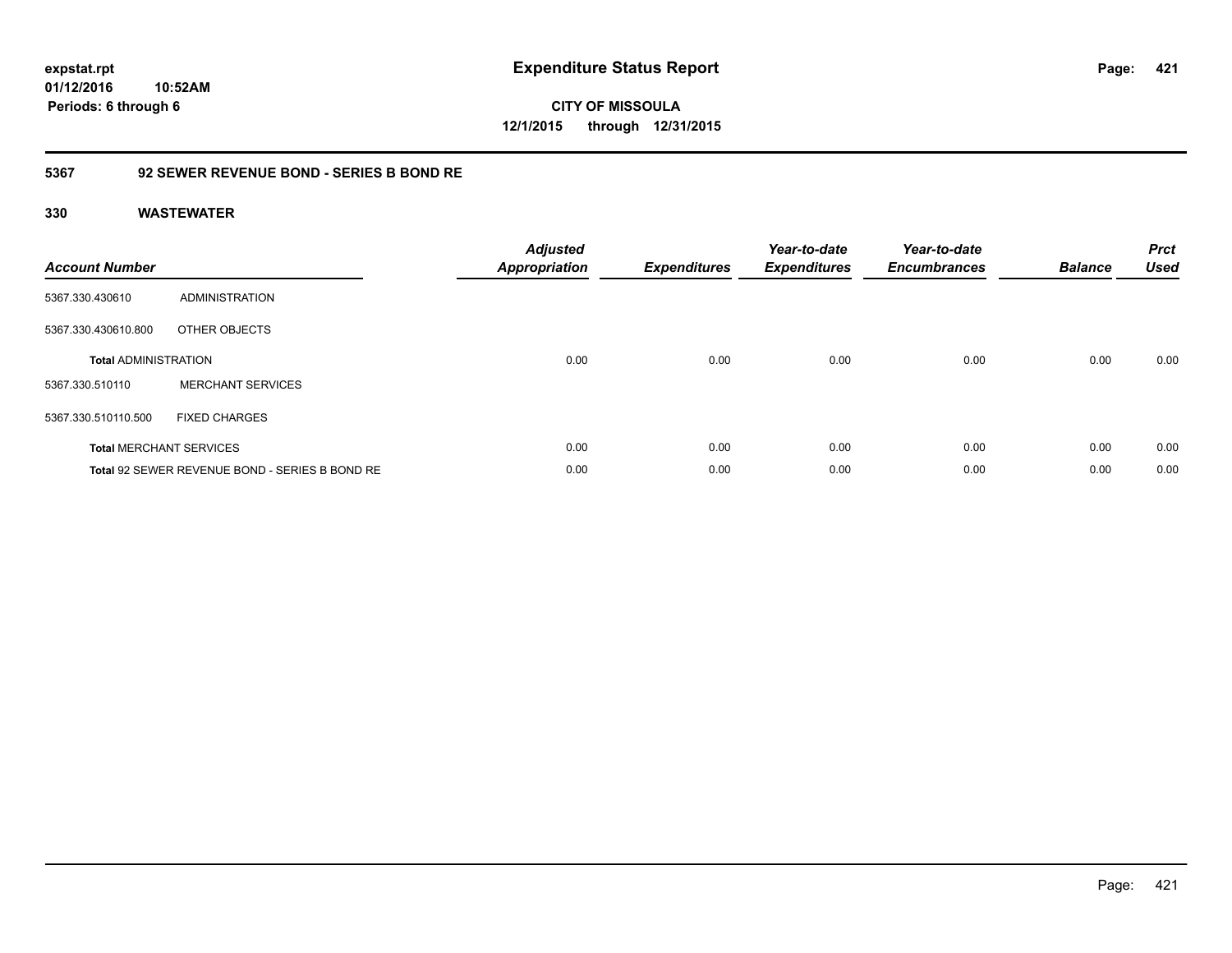**CITY OF MISSOULA 12/1/2015 through 12/31/2015**

## **5368 00 SEWER REVENUE BOND RESERVE FUND**

| <b>Account Number</b>       |                                          | <b>Adjusted</b><br>Appropriation | <b>Expenditures</b> | Year-to-date<br><b>Expenditures</b> | Year-to-date<br><b>Encumbrances</b> | <b>Balance</b> | <b>Prct</b><br><b>Used</b> |
|-----------------------------|------------------------------------------|----------------------------------|---------------------|-------------------------------------|-------------------------------------|----------------|----------------------------|
| 5368.330.430610             | ADMINISTRATION                           |                                  |                     |                                     |                                     |                |                            |
| 5368.330.430610.800         | OTHER OBJECTS                            |                                  |                     |                                     |                                     |                |                            |
| <b>Total ADMINISTRATION</b> |                                          | 0.00                             | 0.00                | 0.00                                | 0.00                                | 0.00           | 0.00                       |
| 5368.330.510110             | <b>MERCHANT SERVICES</b>                 |                                  |                     |                                     |                                     |                |                            |
| 5368.330.510110.500         | <b>FIXED CHARGES</b>                     |                                  |                     |                                     |                                     |                |                            |
|                             | <b>Total MERCHANT SERVICES</b>           | 0.00                             | 0.00                | 0.00                                | 0.00                                | 0.00           | 0.00                       |
|                             | Total 00 SEWER REVENUE BOND RESERVE FUND | 0.00                             | 0.00                | 0.00                                | 0.00                                | 0.00           | 0.00                       |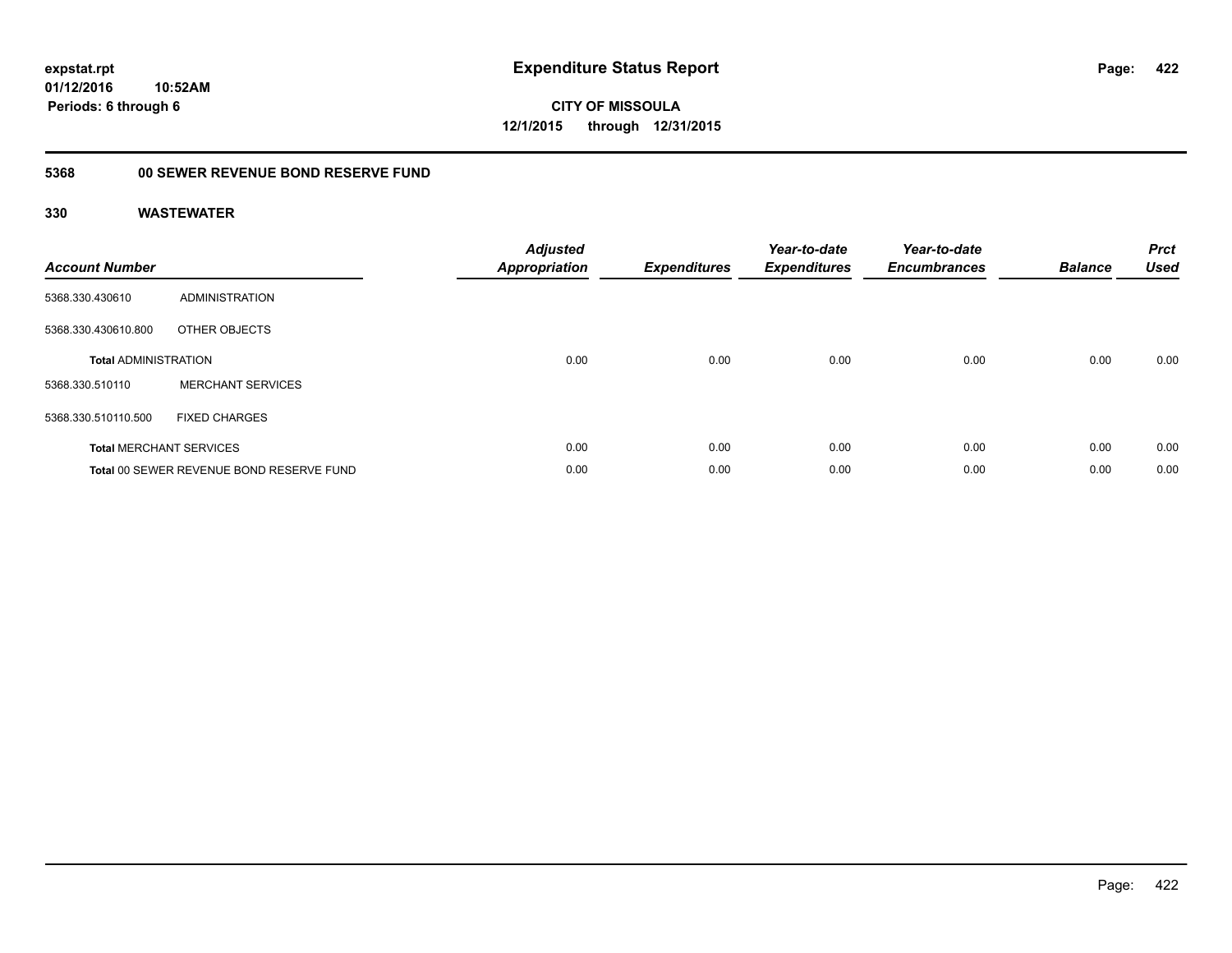#### **5369 2001 SEWER REVENUE BOND**

| <b>Account Number</b>          |                                                  | <b>Adjusted</b><br><b>Appropriation</b> | <b>Expenditures</b> | Year-to-date<br><b>Expenditures</b> | Year-to-date<br><b>Encumbrances</b> | <b>Balance</b> | <b>Prct</b><br><b>Used</b> |
|--------------------------------|--------------------------------------------------|-----------------------------------------|---------------------|-------------------------------------|-------------------------------------|----------------|----------------------------|
| 5369.330.430610                | <b>ADMINISTRATION</b>                            |                                         |                     |                                     |                                     |                |                            |
| 5369.330.430610.800            | OTHER OBJECTS                                    |                                         |                     |                                     |                                     |                |                            |
| <b>Total ADMINISTRATION</b>    | 5369.330.430610.820.000 TRANSFERS TO OTHER FUNDS | 30.00<br>30.00                          | 0.00<br>0.00        | 0.00<br>0.00                        | 0.00<br>0.00                        | 30.00<br>30.00 | 0.00<br>0.00               |
| 5369.330.510110                | <b>MERCHANT SERVICES</b>                         |                                         |                     |                                     |                                     |                |                            |
| 5369.330.510110.500            | <b>FIXED CHARGES</b>                             |                                         |                     |                                     |                                     |                |                            |
| <b>Total MERCHANT SERVICES</b> |                                                  | 0.00                                    | 0.00                | 0.00                                | 0.00                                | 0.00           | 0.00                       |
|                                | Total 2001 SEWER REVENUE BOND                    | 30.00                                   | 0.00                | 0.00                                | 0.00                                | 30.00          | 0.00                       |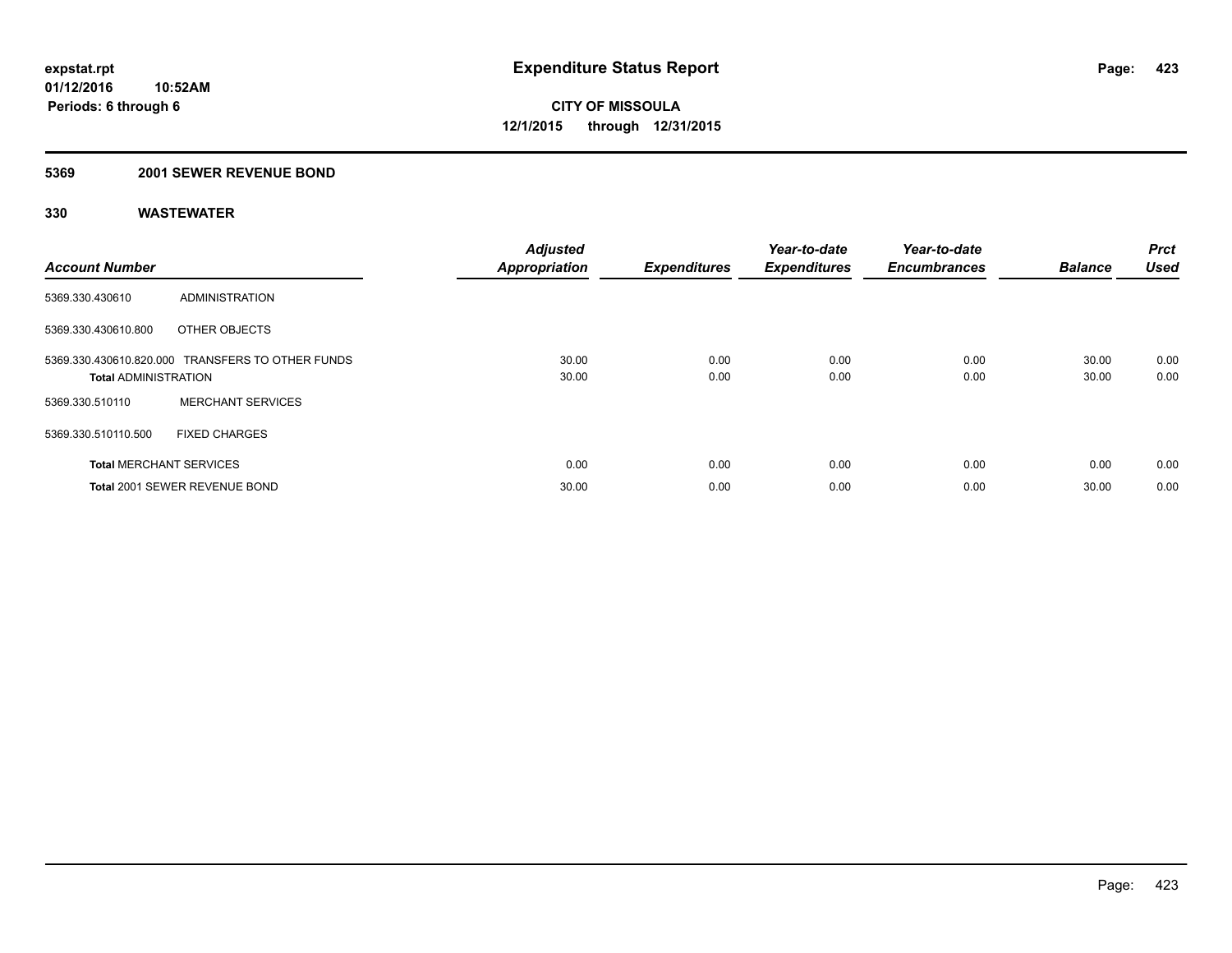**expstat.rpt Expenditure Status Report** 

**01/12/2016 10:52AM Periods: 6 through 6**

**CITY OF MISSOULA 12/1/2015 through 12/31/2015**

### **5370 99 SEWER REVENUE BOND RESERVE FUND**

| <b>Account Number</b>          |                                                  | <b>Adjusted</b><br><b>Appropriation</b> | <b>Expenditures</b> | Year-to-date<br><b>Expenditures</b> | Year-to-date<br><b>Encumbrances</b> | <b>Balance</b>   | <b>Prct</b><br><b>Used</b> |
|--------------------------------|--------------------------------------------------|-----------------------------------------|---------------------|-------------------------------------|-------------------------------------|------------------|----------------------------|
| 5370.330.430610                | ADMINISTRATION                                   |                                         |                     |                                     |                                     |                  |                            |
| 5370.330.430610.800            | OTHER OBJECTS                                    |                                         |                     |                                     |                                     |                  |                            |
| <b>Total ADMINISTRATION</b>    | 5370.330.430610.820.000 TRANSFERS TO OTHER FUNDS | 790.00<br>790.00                        | 0.00<br>0.00        | 0.00<br>0.00                        | 0.00<br>0.00                        | 790.00<br>790.00 | 0.00<br>0.00               |
| 5370.330.510110                | <b>MERCHANT SERVICES</b>                         |                                         |                     |                                     |                                     |                  |                            |
| 5370.330.510110.500            | <b>FIXED CHARGES</b>                             |                                         |                     |                                     |                                     |                  |                            |
| <b>Total MERCHANT SERVICES</b> |                                                  | 0.00                                    | 0.00                | 0.00                                | 0.00                                | 0.00             | 0.00                       |
|                                | Total 99 SEWER REVENUE BOND RESERVE FUND         | 790.00                                  | 0.00                | 0.00                                | 0.00                                | 790.00           | 0.00                       |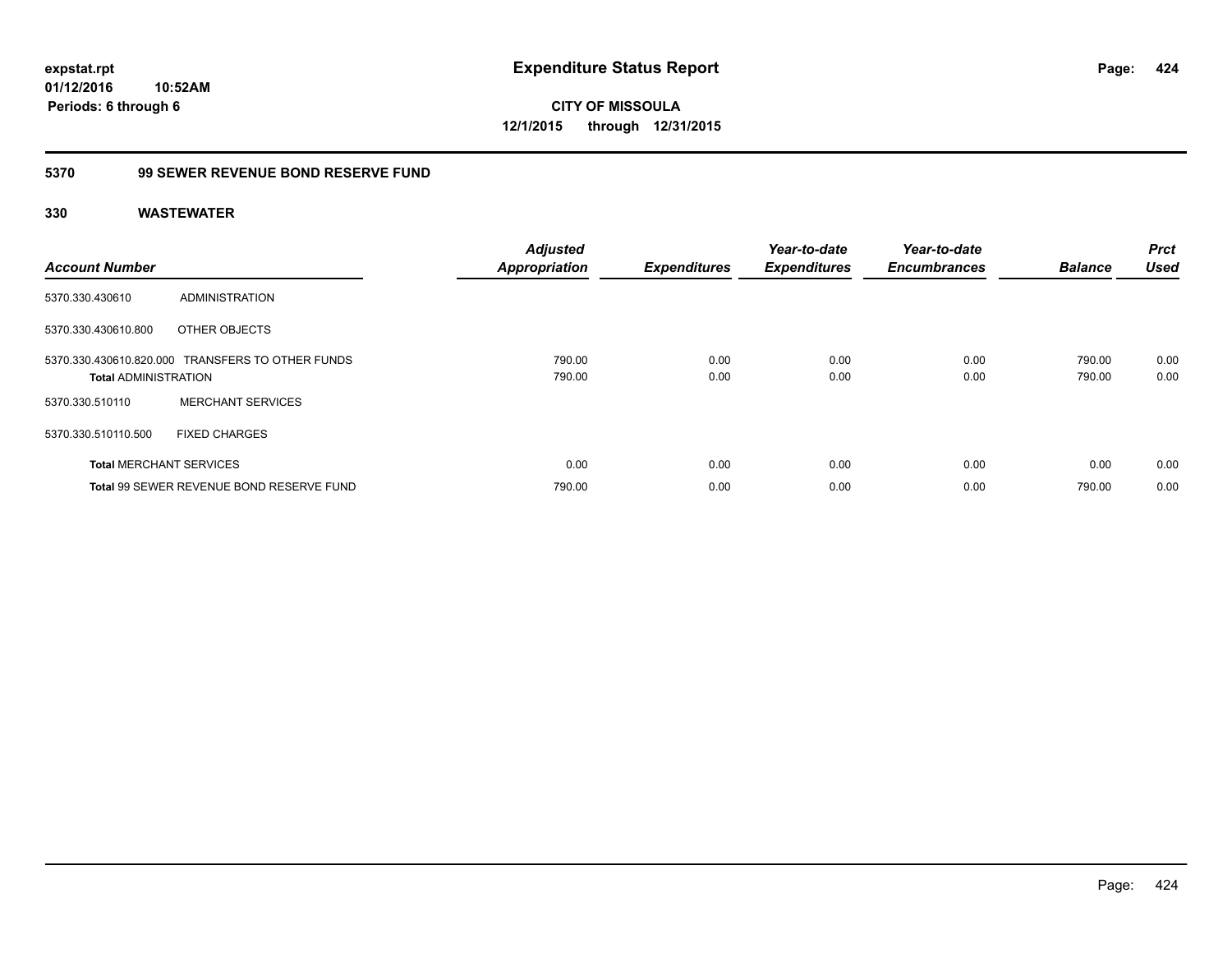#### **5371 2002 SEWER BONDS**

|                                   |                                                 | <b>Adjusted</b>      |                     | Year-to-date        | Year-to-date        |                | <b>Prct</b> |
|-----------------------------------|-------------------------------------------------|----------------------|---------------------|---------------------|---------------------|----------------|-------------|
| <b>Account Number</b>             |                                                 | <b>Appropriation</b> | <b>Expenditures</b> | <b>Expenditures</b> | <b>Encumbrances</b> | <b>Balance</b> | <b>Used</b> |
| 5371.330.490200                   | REVENUE BOND DEBT SERVICE                       |                      |                     |                     |                     |                |             |
| 5371.330.490200.600               | <b>DEBT SERVICE</b>                             |                      |                     |                     |                     |                |             |
| 5371.330.490200.610.000 PRINCIPAL |                                                 | 75,000.00            | 37,000.00           | 37,000.00           | 0.00                | 38,000.00      | 49.33       |
|                                   | 5371.330.490200.620.000 INTEREST / SERVICE FEES | 9,930.00             | 5,150.00            | 5,150.00            | 0.00                | 4,780.00       | 51.86       |
|                                   | <b>Total REVENUE BOND DEBT SERVICE</b>          | 84,930.00            | 42,150.00           | 42,150.00           | 0.00                | 42,780.00      | 49.63       |
| 5371.330.510110                   | <b>MERCHANT SERVICES</b>                        |                      |                     |                     |                     |                |             |
| 5371.330.510110.500               | <b>FIXED CHARGES</b>                            |                      |                     |                     |                     |                |             |
| <b>Total MERCHANT SERVICES</b>    |                                                 | 0.00                 | 0.00                | 0.00                | 0.00                | 0.00           | 0.00        |
| Total 2002 SEWER BONDS            |                                                 | 84,930.00            | 42.150.00           | 42,150.00           | 0.00                | 42.780.00      | 49.63       |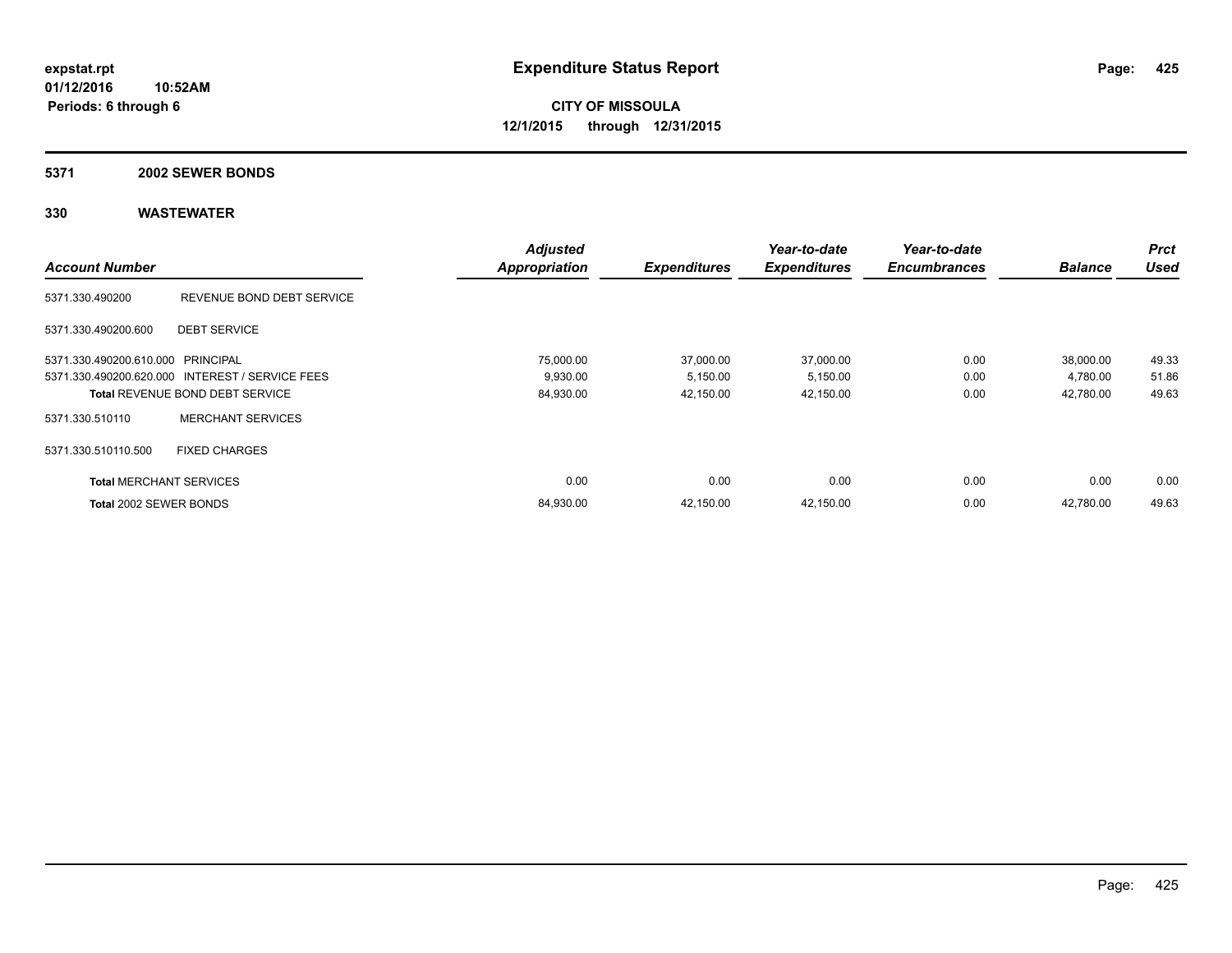### **5372 2002 SEWER REVENUE BOND**

| <b>Account Number</b>       |                                | <b>Adjusted</b><br><b>Appropriation</b> | <b>Expenditures</b> | Year-to-date<br><b>Expenditures</b> | Year-to-date<br><b>Encumbrances</b> | <b>Balance</b> | <b>Prct</b><br><b>Used</b> |
|-----------------------------|--------------------------------|-----------------------------------------|---------------------|-------------------------------------|-------------------------------------|----------------|----------------------------|
| 5372.330.430610             | <b>ADMINISTRATION</b>          |                                         |                     |                                     |                                     |                |                            |
| 5372.330.430610.800         | OTHER OBJECTS                  |                                         |                     |                                     |                                     |                |                            |
| <b>Total ADMINISTRATION</b> |                                | 0.00                                    | 0.00                | 0.00                                | 0.00                                | 0.00           | 0.00                       |
| 5372.330.510110             | <b>MERCHANT SERVICES</b>       |                                         |                     |                                     |                                     |                |                            |
| 5372.330.510110.500         | <b>FIXED CHARGES</b>           |                                         |                     |                                     |                                     |                |                            |
|                             | <b>Total MERCHANT SERVICES</b> | 0.00                                    | 0.00                | 0.00                                | 0.00                                | 0.00           | 0.00                       |
|                             | Total 2002 SEWER REVENUE BOND  | 0.00                                    | 0.00                | 0.00                                | 0.00                                | 0.00           | 0.00                       |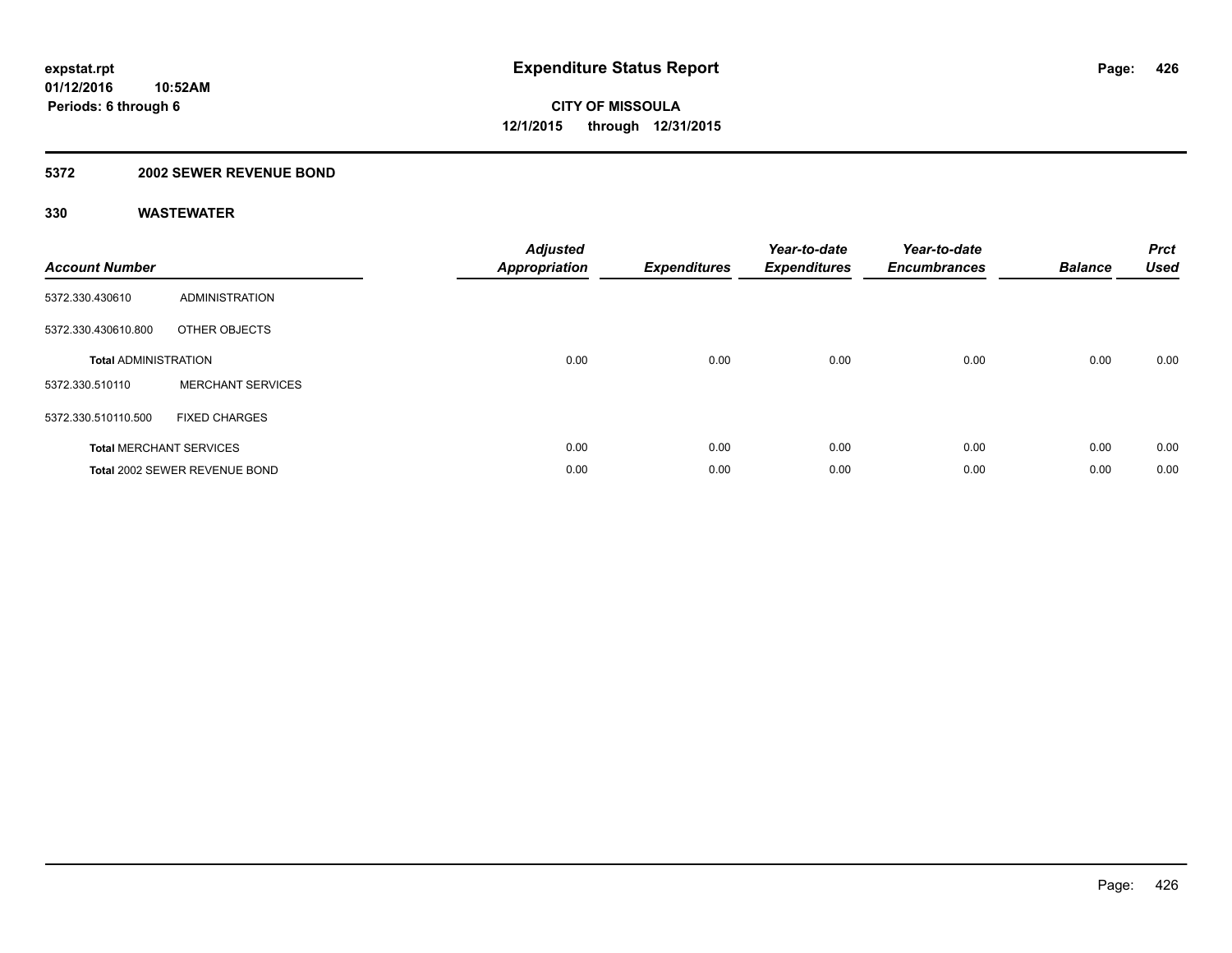**CITY OF MISSOULA 12/1/2015 through 12/31/2015**

### **5373 2002 WWTP UPGRADE REVENUE BOND**

|                                   |                                                 | <b>Adjusted</b>      |                     | Year-to-date        | Year-to-date        |                | <b>Prct</b> |
|-----------------------------------|-------------------------------------------------|----------------------|---------------------|---------------------|---------------------|----------------|-------------|
| <b>Account Number</b>             |                                                 | <b>Appropriation</b> | <b>Expenditures</b> | <b>Expenditures</b> | <b>Encumbrances</b> | <b>Balance</b> | <b>Used</b> |
| 5373.330.490200                   | REVENUE BOND DEBT SERVICE                       |                      |                     |                     |                     |                |             |
| 5373.330.490200.600               | <b>DEBT SERVICE</b>                             |                      |                     |                     |                     |                |             |
| 5373.330.490200.610.000 PRINCIPAL |                                                 | 290,000.00           | 144,000.00          | 144,000.00          | 0.00                | 146,000.00     | 49.66       |
|                                   | 5373.330.490200.620.000 INTEREST / SERVICE FEES | 41,640.00            | 21,540.00           | 21,540.00           | 0.00                | 20,100.00      | 51.73       |
|                                   | <b>Total REVENUE BOND DEBT SERVICE</b>          | 331,640.00           | 165.540.00          | 165,540.00          | 0.00                | 166.100.00     | 49.92       |
| 5373.330.510110                   | <b>MERCHANT SERVICES</b>                        |                      |                     |                     |                     |                |             |
| 5373.330.510110.500               | <b>FIXED CHARGES</b>                            |                      |                     |                     |                     |                |             |
| <b>Total MERCHANT SERVICES</b>    |                                                 | 0.00                 | 0.00                | 0.00                | 0.00                | 0.00           | 0.00        |
|                                   | Total 2002 WWTP UPGRADE REVENUE BOND            | 331.640.00           | 165.540.00          | 165,540.00          | 0.00                | 166.100.00     | 49.92       |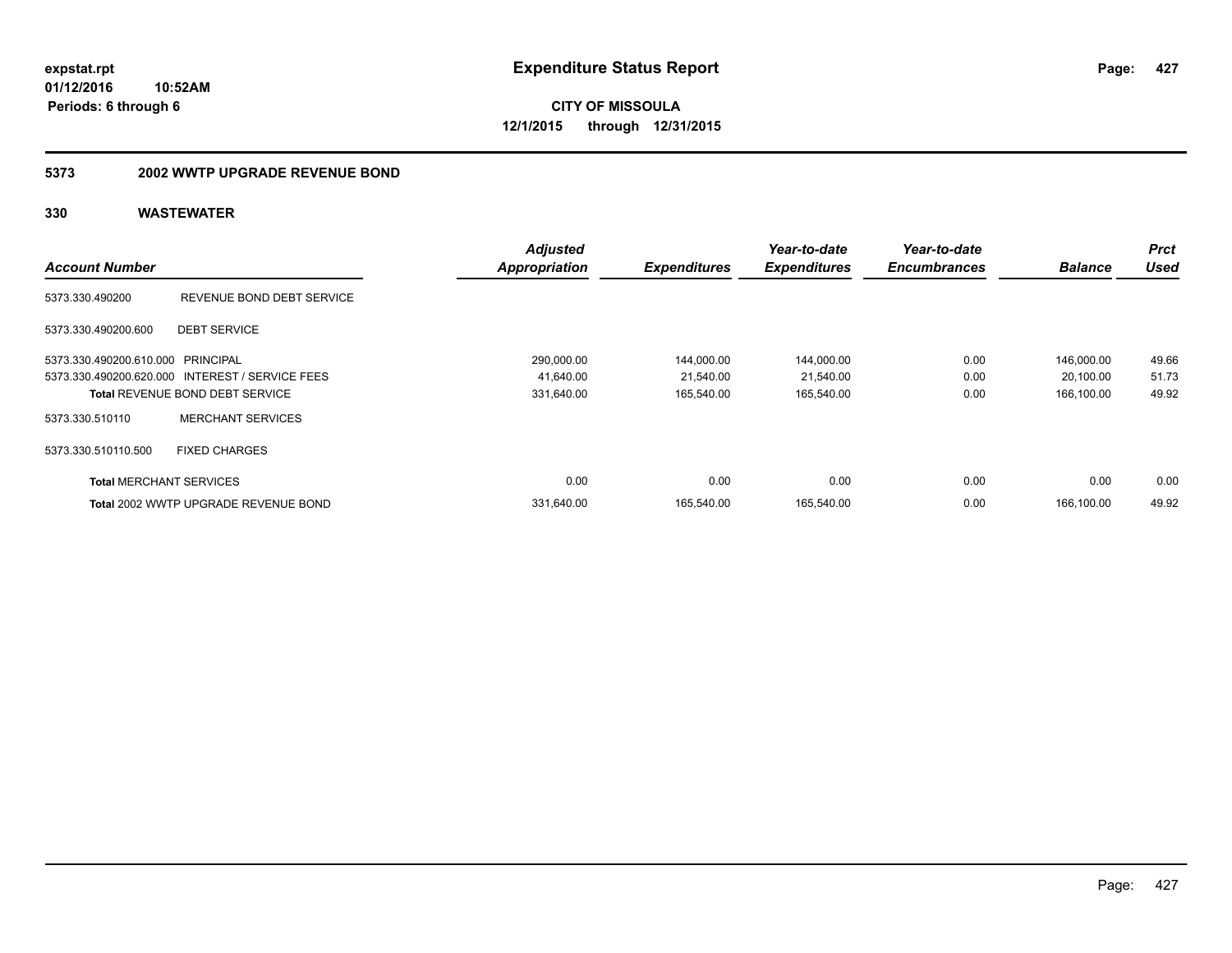### **5374 2002 WWTP UPGRADE RESERVE**

|                             |                                                  | <b>Adjusted</b>      |                     | Year-to-date        | Year-to-date        |                | <b>Prct</b> |
|-----------------------------|--------------------------------------------------|----------------------|---------------------|---------------------|---------------------|----------------|-------------|
| <b>Account Number</b>       |                                                  | <b>Appropriation</b> | <b>Expenditures</b> | <b>Expenditures</b> | <b>Encumbrances</b> | <b>Balance</b> | <b>Used</b> |
| 5374.330.430610             | <b>ADMINISTRATION</b>                            |                      |                     |                     |                     |                |             |
| 5374.330.430610.800         | OTHER OBJECTS                                    |                      |                     |                     |                     |                |             |
|                             | 5374.330.430610.820.000 TRANSFERS TO OTHER FUNDS | 180.00               | 0.00                | 0.00                | 0.00                | 180.00         | 0.00        |
| <b>Total ADMINISTRATION</b> |                                                  | 180.00               | 0.00                | 0.00                | 0.00                | 180.00         | 0.00        |
| 5374.330.490200             | REVENUE BOND DEBT SERVICE                        |                      |                     |                     |                     |                |             |
| 5374.330.490200.600         | <b>DEBT SERVICE</b>                              |                      |                     |                     |                     |                |             |
|                             | Total REVENUE BOND DEBT SERVICE                  | 0.00                 | 0.00                | 0.00                | 0.00                | 0.00           | 0.00        |
| 5374.330.510110             | <b>MERCHANT SERVICES</b>                         |                      |                     |                     |                     |                |             |
| 5374.330.510110.500         | <b>FIXED CHARGES</b>                             |                      |                     |                     |                     |                |             |
|                             | <b>Total MERCHANT SERVICES</b>                   | 0.00                 | 0.00                | 0.00                | 0.00                | 0.00           | 0.00        |
|                             | Total 2002 WWTP UPGRADE RESERVE                  | 180.00               | 0.00                | 0.00                | 0.00                | 180.00         | 0.00        |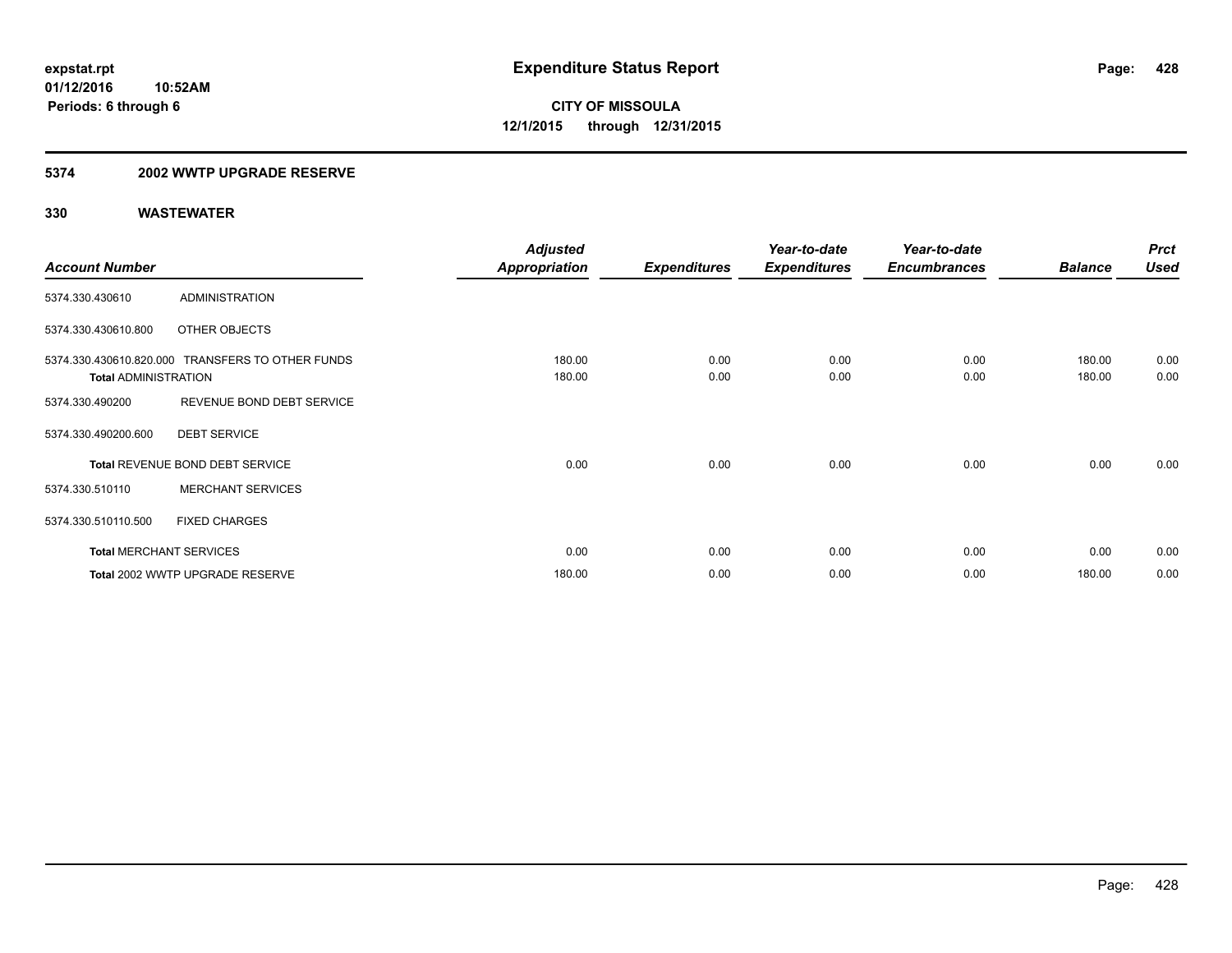### **5375 2003 WWTP SRF \$3.8M EPA DEBT**

|                                   |                                                 | <b>Adjusted</b>      |                     | Year-to-date        | Year-to-date        |                | <b>Prct</b> |
|-----------------------------------|-------------------------------------------------|----------------------|---------------------|---------------------|---------------------|----------------|-------------|
| <b>Account Number</b>             |                                                 | <b>Appropriation</b> | <b>Expenditures</b> | <b>Expenditures</b> | <b>Encumbrances</b> | <b>Balance</b> | <b>Used</b> |
| 5375.330.490200                   | REVENUE BOND DEBT SERVICE                       |                      |                     |                     |                     |                |             |
| 5375.330.490200.600               | <b>DEBT SERVICE</b>                             |                      |                     |                     |                     |                |             |
| 5375.330.490200.610.000 PRINCIPAL |                                                 | 211,000.00           | 105,000.00          | 105,000.00          | 0.00                | 106.000.00     | 49.76       |
|                                   | 5375.330.490200.620.000 INTEREST / SERVICE FEES | 39,926.00            | 20,553.75           | 20,553.75           | 0.00                | 19.372.25      | 51.48       |
|                                   | <b>Total REVENUE BOND DEBT SERVICE</b>          | 250,926.00           | 125,553.75          | 125,553.75          | 0.00                | 125,372.25     | 50.04       |
| 5375.330.510110                   | <b>MERCHANT SERVICES</b>                        |                      |                     |                     |                     |                |             |
| 5375.330.510110.500               | <b>FIXED CHARGES</b>                            |                      |                     |                     |                     |                |             |
| <b>Total MERCHANT SERVICES</b>    |                                                 | 0.00                 | 0.00                | 0.00                | 0.00                | 0.00           | 0.00        |
|                                   | Total 2003 WWTP SRF \$3.8M EPA DEBT             | 250,926.00           | 125,553.75          | 125,553.75          | 0.00                | 125,372.25     | 50.04       |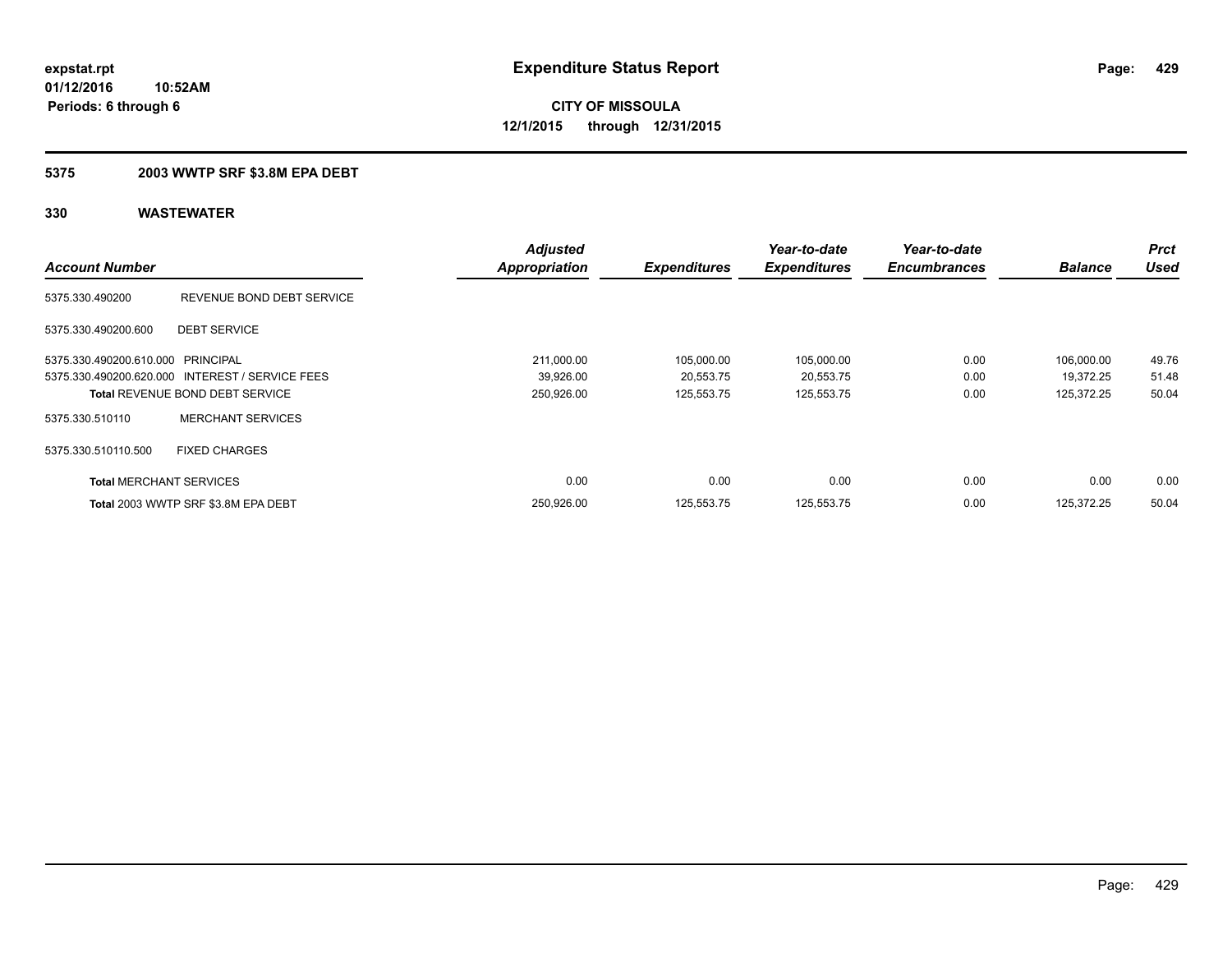### **5376 2003 WWTP SRF \$3.8M EPA RESERVE**

| <b>Account Number</b>       |                                        | <b>Adjusted</b><br>Appropriation | <b>Expenditures</b> | Year-to-date<br><b>Expenditures</b> | Year-to-date<br><b>Encumbrances</b> | <b>Balance</b> | <b>Prct</b><br><b>Used</b> |
|-----------------------------|----------------------------------------|----------------------------------|---------------------|-------------------------------------|-------------------------------------|----------------|----------------------------|
| 5376.330.430610             | ADMINISTRATION                         |                                  |                     |                                     |                                     |                |                            |
| 5376.330.430610.800         | OTHER OBJECTS                          |                                  |                     |                                     |                                     |                |                            |
| <b>Total ADMINISTRATION</b> |                                        | 0.00                             | 0.00                | 0.00                                | 0.00                                | 0.00           | 0.00                       |
| 5376.330.510110             | <b>MERCHANT SERVICES</b>               |                                  |                     |                                     |                                     |                |                            |
| 5376.330.510110.500         | <b>FIXED CHARGES</b>                   |                                  |                     |                                     |                                     |                |                            |
|                             | <b>Total MERCHANT SERVICES</b>         | 0.00                             | 0.00                | 0.00                                | 0.00                                | 0.00           | 0.00                       |
|                             | Total 2003 WWTP SRF \$3.8M EPA RESERVE | 0.00                             | 0.00                | 0.00                                | 0.00                                | 0.00           | 0.00                       |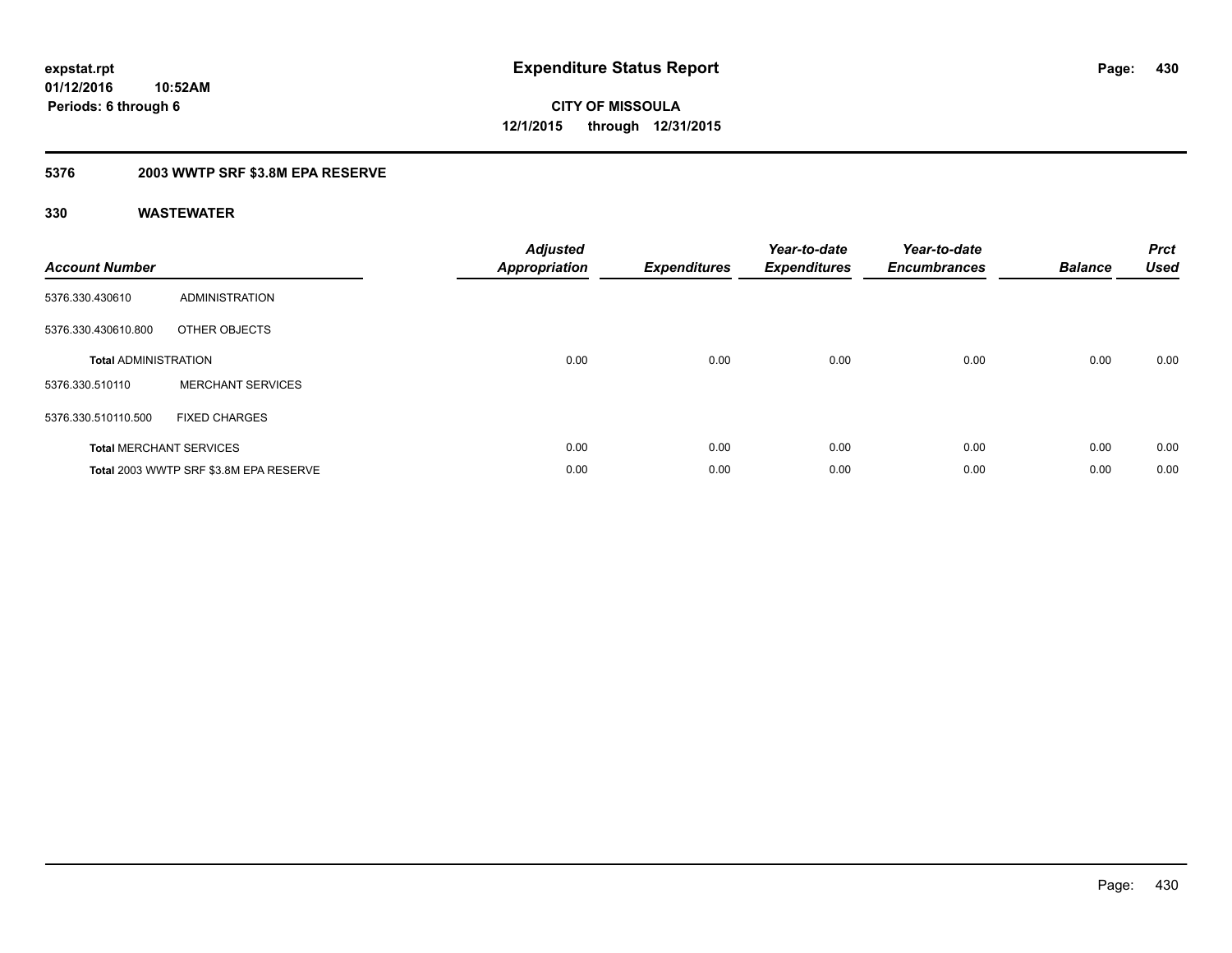**CITY OF MISSOULA 12/1/2015 through 12/31/2015**

## **5377 2004 WWTP \$3.023 LOAN DEBT SERVICE**

|                                   |                                                 | <b>Adjusted</b>      |                     | Year-to-date        | Year-to-date        |                | <b>Prct</b> |
|-----------------------------------|-------------------------------------------------|----------------------|---------------------|---------------------|---------------------|----------------|-------------|
| <b>Account Number</b>             |                                                 | <b>Appropriation</b> | <b>Expenditures</b> | <b>Expenditures</b> | <b>Encumbrances</b> | <b>Balance</b> | Used        |
| 5377.330.490200                   | REVENUE BOND DEBT SERVICE                       |                      |                     |                     |                     |                |             |
| 5377.330.490200.600               | <b>DEBT SERVICE</b>                             |                      |                     |                     |                     |                |             |
| 5377.330.490200.610.000 PRINCIPAL |                                                 | 203,000.00           | 101,000.00          | 101,000.00          | 0.00                | 102,000.00     | 49.75       |
|                                   | 5377.330.490200.620.000 INTEREST / SERVICE FEES | 41,006.00            | 21,071.25           | 21,071.25           | 0.00                | 19,934.75      | 51.39       |
|                                   | <b>Total REVENUE BOND DEBT SERVICE</b>          | 244,006.00           | 122,071.25          | 122,071.25          | 0.00                | 121,934.75     | 50.03       |
| 5377.330.510110                   | <b>MERCHANT SERVICES</b>                        |                      |                     |                     |                     |                |             |
| 5377.330.510110.500               | <b>FIXED CHARGES</b>                            |                      |                     |                     |                     |                |             |
| <b>Total MERCHANT SERVICES</b>    |                                                 | 0.00                 | 0.00                | 0.00                | 0.00                | 0.00           | 0.00        |
|                                   | Total 2004 WWTP \$3.023 LOAN DEBT SERVICE       | 244.006.00           | 122.071.25          | 122.071.25          | 0.00                | 121.934.75     | 50.03       |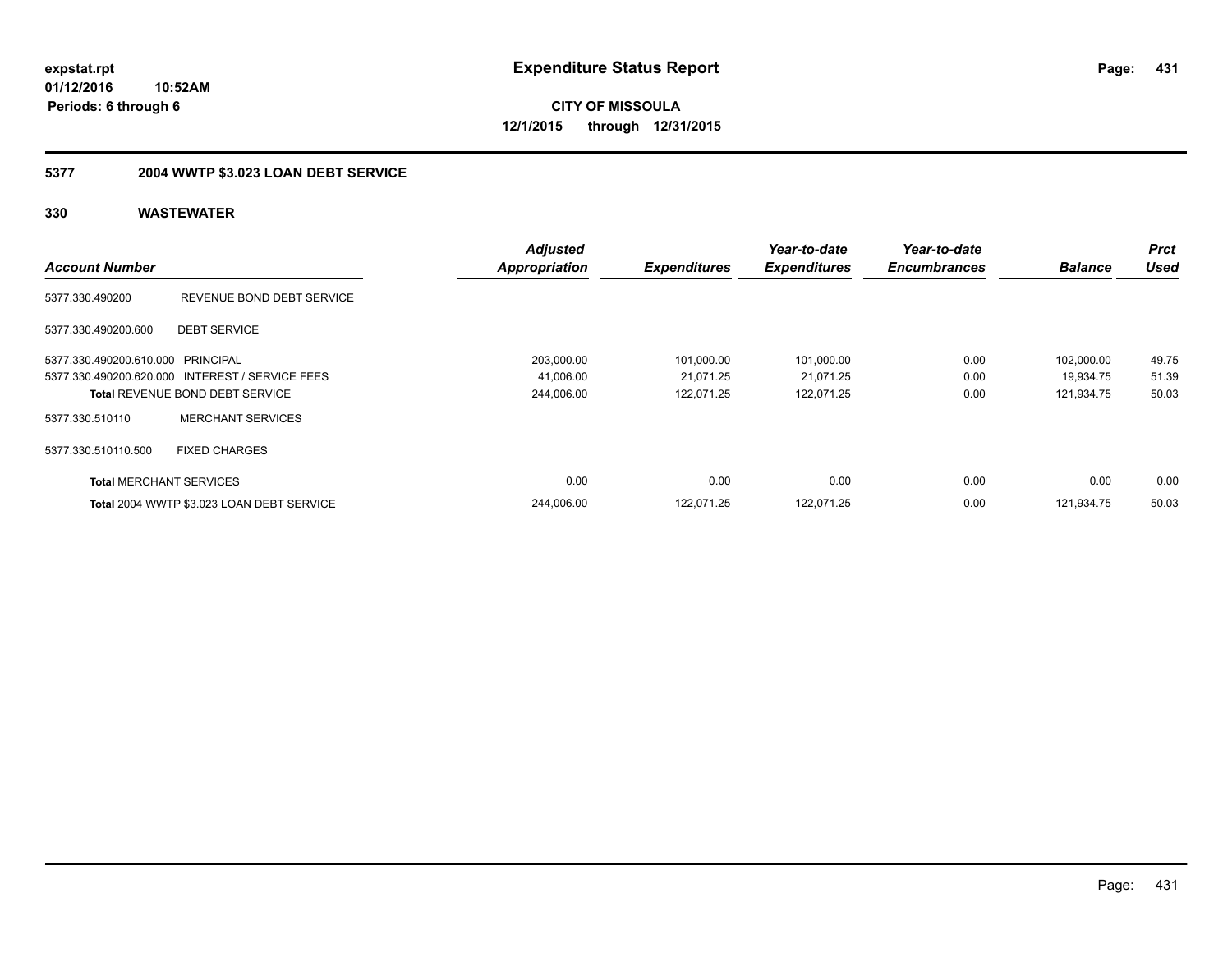## **5378 2004 WWTP \$3.023 LOAN RESERVE**

|                             |                                                  | <b>Adjusted</b>      |                     | Year-to-date        | Year-to-date        |                | <b>Prct</b> |
|-----------------------------|--------------------------------------------------|----------------------|---------------------|---------------------|---------------------|----------------|-------------|
| <b>Account Number</b>       |                                                  | <b>Appropriation</b> | <b>Expenditures</b> | <b>Expenditures</b> | <b>Encumbrances</b> | <b>Balance</b> | <b>Used</b> |
| 5378.330.430610             | <b>ADMINISTRATION</b>                            |                      |                     |                     |                     |                |             |
| 5378.330.430610.800         | OTHER OBJECTS                                    |                      |                     |                     |                     |                |             |
|                             | 5378.330.430610.820.000 TRANSFERS TO OTHER FUNDS | 283.00               | 0.00                | 0.00                | 0.00                | 283.00         | 0.00        |
| <b>Total ADMINISTRATION</b> |                                                  | 283.00               | 0.00                | 0.00                | 0.00                | 283.00         | 0.00        |
| 5378.330.490200             | REVENUE BOND DEBT SERVICE                        |                      |                     |                     |                     |                |             |
| 5378.330.490200.600         | <b>DEBT SERVICE</b>                              |                      |                     |                     |                     |                |             |
|                             | Total REVENUE BOND DEBT SERVICE                  | 0.00                 | 0.00                | 0.00                | 0.00                | 0.00           | 0.00        |
| 5378.330.510110             | <b>MERCHANT SERVICES</b>                         |                      |                     |                     |                     |                |             |
| 5378.330.510110.500         | <b>FIXED CHARGES</b>                             |                      |                     |                     |                     |                |             |
|                             | <b>Total MERCHANT SERVICES</b>                   | 0.00                 | 0.00                | 0.00                | 0.00                | 0.00           | 0.00        |
|                             | Total 2004 WWTP \$3.023 LOAN RESERVE             | 283.00               | 0.00                | 0.00                | 0.00                | 283.00         | 0.00        |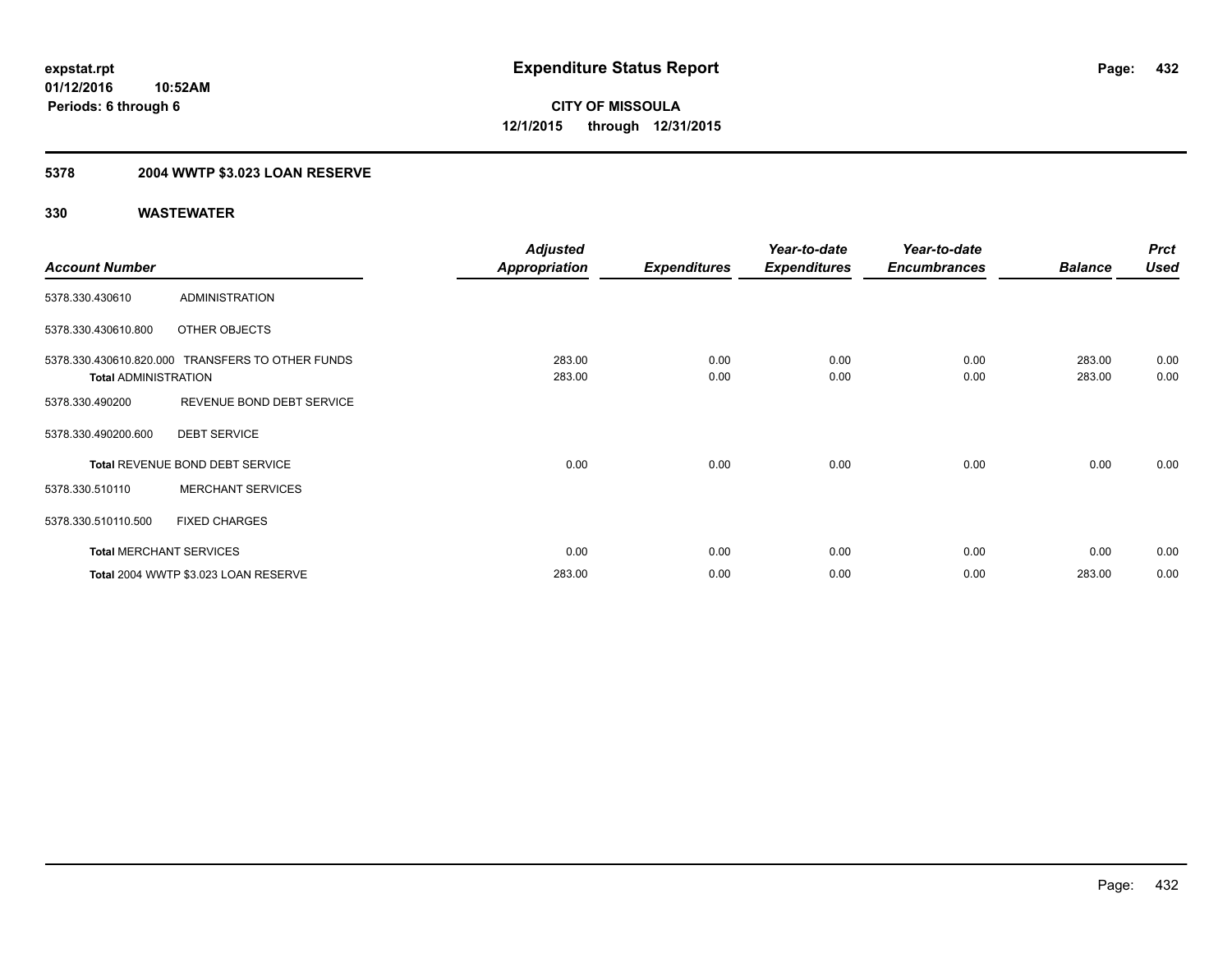## **5379 2005 BRICH/BRDY/LIN/GIL SRF DEBT**

|                                |                                                 | <b>Adjusted</b>      |                     | Year-to-date        | Year-to-date        |                | <b>Prct</b> |
|--------------------------------|-------------------------------------------------|----------------------|---------------------|---------------------|---------------------|----------------|-------------|
| <b>Account Number</b>          |                                                 | <b>Appropriation</b> | <b>Expenditures</b> | <b>Expenditures</b> | <b>Encumbrances</b> | <b>Balance</b> | <b>Used</b> |
| 5379.330.430610                | <b>ADMINISTRATION</b>                           |                      |                     |                     |                     |                |             |
| 5379.330.430610.800            | OTHER OBJECTS                                   |                      |                     |                     |                     |                |             |
| <b>Total ADMINISTRATION</b>    |                                                 | 0.00                 | 0.00                | 0.00                | 0.00                | 0.00           | 0.00        |
| 5379.330.490200                | REVENUE BOND DEBT SERVICE                       |                      |                     |                     |                     |                |             |
| 5379.330.490200.600            | <b>DEBT SERVICE</b>                             |                      |                     |                     |                     |                |             |
| 5379.330.490200.610.000        | PRINCIPAL                                       | 88,000.00            | 44,000.00           | 44,000.00           | 0.00                | 44,000.00      | 50.00       |
|                                | 5379.330.490200.620.000 INTEREST / SERVICE FEES | 21,443.00            | 10,968.75           | 10,968.75           | 0.00                | 10,474.25      | 51.15       |
|                                | <b>Total REVENUE BOND DEBT SERVICE</b>          | 109,443.00           | 54,968.75           | 54,968.75           | 0.00                | 54,474.25      | 50.23       |
| 5379.330.510110                | <b>MERCHANT SERVICES</b>                        |                      |                     |                     |                     |                |             |
| 5379.330.510110.500            | <b>FIXED CHARGES</b>                            |                      |                     |                     |                     |                |             |
| <b>Total MERCHANT SERVICES</b> |                                                 | 0.00                 | 0.00                | 0.00                | 0.00                | 0.00           | 0.00        |
|                                | Total 2005 BRICH/BRDY/LIN/GIL SRF DEBT          | 109,443.00           | 54,968.75           | 54,968.75           | 0.00                | 54,474.25      | 50.23       |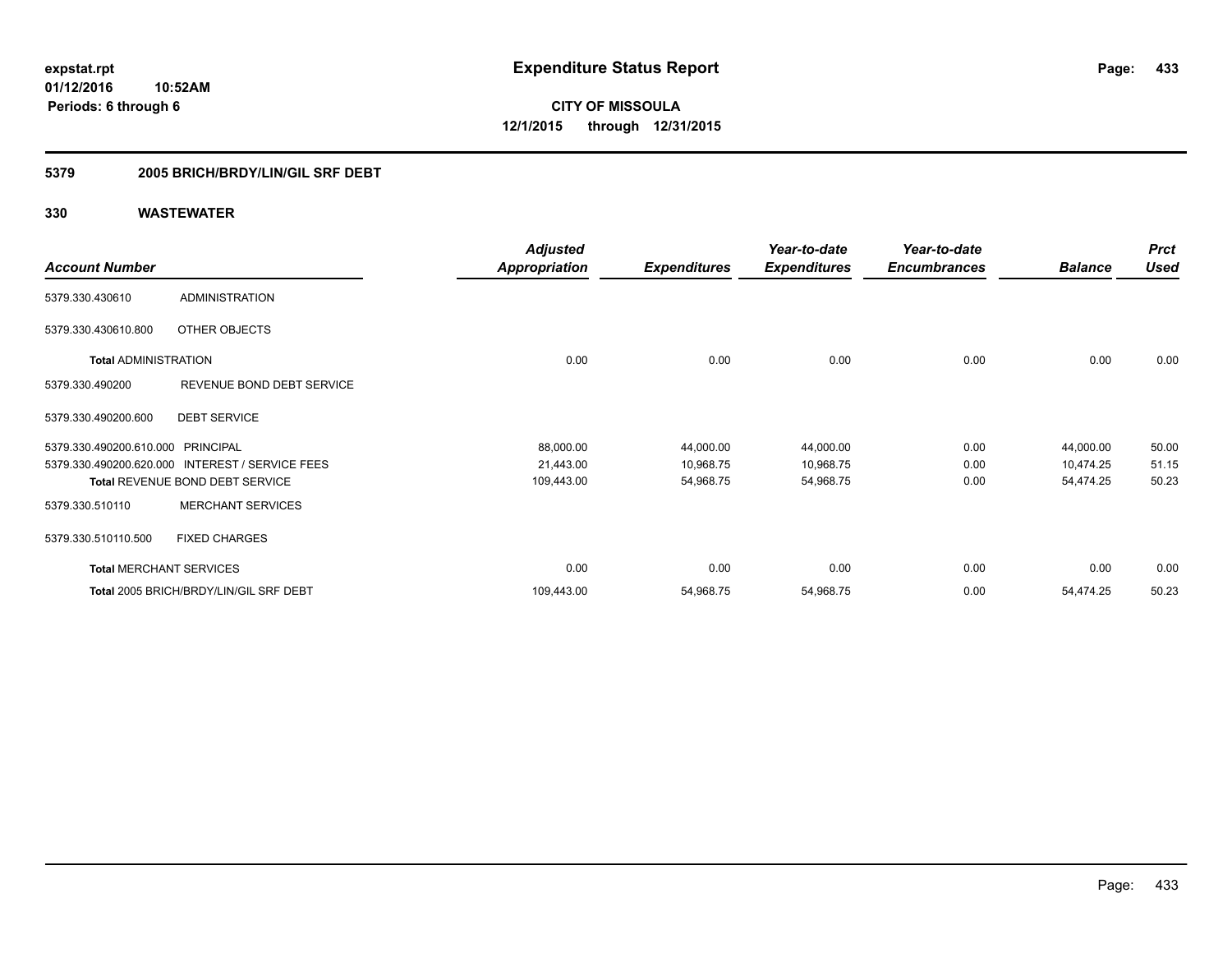## **01/12/2016 10:52AM Periods: 6 through 6**

**CITY OF MISSOULA 12/1/2015 through 12/31/2015**

#### **5380 BRDWY/BIRCH/GILBERT/LINCOLNWOOD**

| <b>Account Number</b>       |                                       | <b>Adjusted</b><br><b>Appropriation</b> | <b>Expenditures</b> | Year-to-date<br><b>Expenditures</b> | Year-to-date<br><b>Encumbrances</b> | <b>Balance</b> | <b>Prct</b><br><b>Used</b> |
|-----------------------------|---------------------------------------|-----------------------------------------|---------------------|-------------------------------------|-------------------------------------|----------------|----------------------------|
| 5380.330.430610             | <b>ADMINISTRATION</b>                 |                                         |                     |                                     |                                     |                |                            |
| 5380.330.430610.800         | OTHER OBJECTS                         |                                         |                     |                                     |                                     |                |                            |
| <b>Total ADMINISTRATION</b> |                                       | 0.00                                    | 0.00                | 0.00                                | 0.00                                | 0.00           | 0.00                       |
| 5380.330.490200             | REVENUE BOND DEBT SERVICE             |                                         |                     |                                     |                                     |                |                            |
| 5380.330.490200.600         | <b>DEBT SERVICE</b>                   |                                         |                     |                                     |                                     |                |                            |
|                             | Total REVENUE BOND DEBT SERVICE       | 0.00                                    | 0.00                | 0.00                                | 0.00                                | 0.00           | 0.00                       |
| 5380.330.510110             | <b>MERCHANT SERVICES</b>              |                                         |                     |                                     |                                     |                |                            |
| 5380.330.510110.500         | <b>FIXED CHARGES</b>                  |                                         |                     |                                     |                                     |                |                            |
|                             | <b>Total MERCHANT SERVICES</b>        | 0.00                                    | 0.00                | 0.00                                | 0.00                                | 0.00           | 0.00                       |
|                             | Total BRDWY/BIRCH/GILBERT/LINCOLNWOOD | 0.00                                    | 0.00                | 0.00                                | 0.00                                | 0.00           | 0.00                       |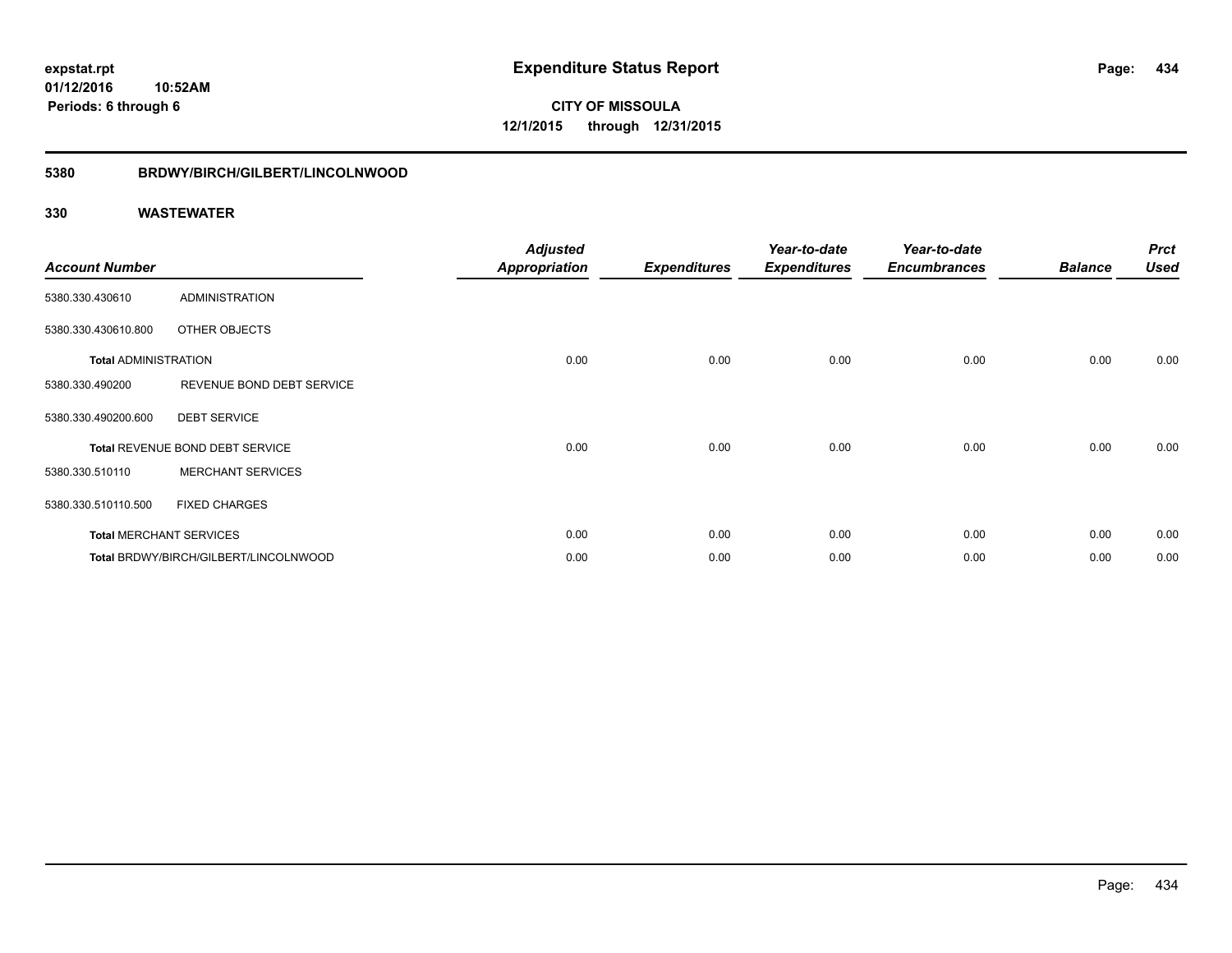## **5381 LINCOLNWOOD PH2 DEBT SERVICE**

| <b>Account Number</b>       |                                    | <b>Adjusted</b><br><b>Appropriation</b> | <b>Expenditures</b> | Year-to-date<br><b>Expenditures</b> | Year-to-date<br><b>Encumbrances</b> | <b>Balance</b> | <b>Prct</b><br><b>Used</b> |
|-----------------------------|------------------------------------|-----------------------------------------|---------------------|-------------------------------------|-------------------------------------|----------------|----------------------------|
| 5381.330.430610             | <b>ADMINISTRATION</b>              |                                         |                     |                                     |                                     |                |                            |
| 5381.330.430610.800         | OTHER OBJECTS                      |                                         |                     |                                     |                                     |                |                            |
| <b>Total ADMINISTRATION</b> |                                    | 0.00                                    | 0.00                | 0.00                                | 0.00                                | 0.00           | 0.00                       |
| 5381.330.490200             | REVENUE BOND DEBT SERVICE          |                                         |                     |                                     |                                     |                |                            |
| 5381.330.490200.600         | <b>DEBT SERVICE</b>                |                                         |                     |                                     |                                     |                |                            |
|                             | Total REVENUE BOND DEBT SERVICE    | 0.00                                    | 0.00                | 0.00                                | 0.00                                | 0.00           | 0.00                       |
| 5381.330.510110             | <b>MERCHANT SERVICES</b>           |                                         |                     |                                     |                                     |                |                            |
| 5381.330.510110.500         | <b>FIXED CHARGES</b>               |                                         |                     |                                     |                                     |                |                            |
|                             | <b>Total MERCHANT SERVICES</b>     | 0.00                                    | 0.00                | 0.00                                | 0.00                                | 0.00           | 0.00                       |
|                             | Total LINCOLNWOOD PH2 DEBT SERVICE | 0.00                                    | 0.00                | 0.00                                | 0.00                                | 0.00           | 0.00                       |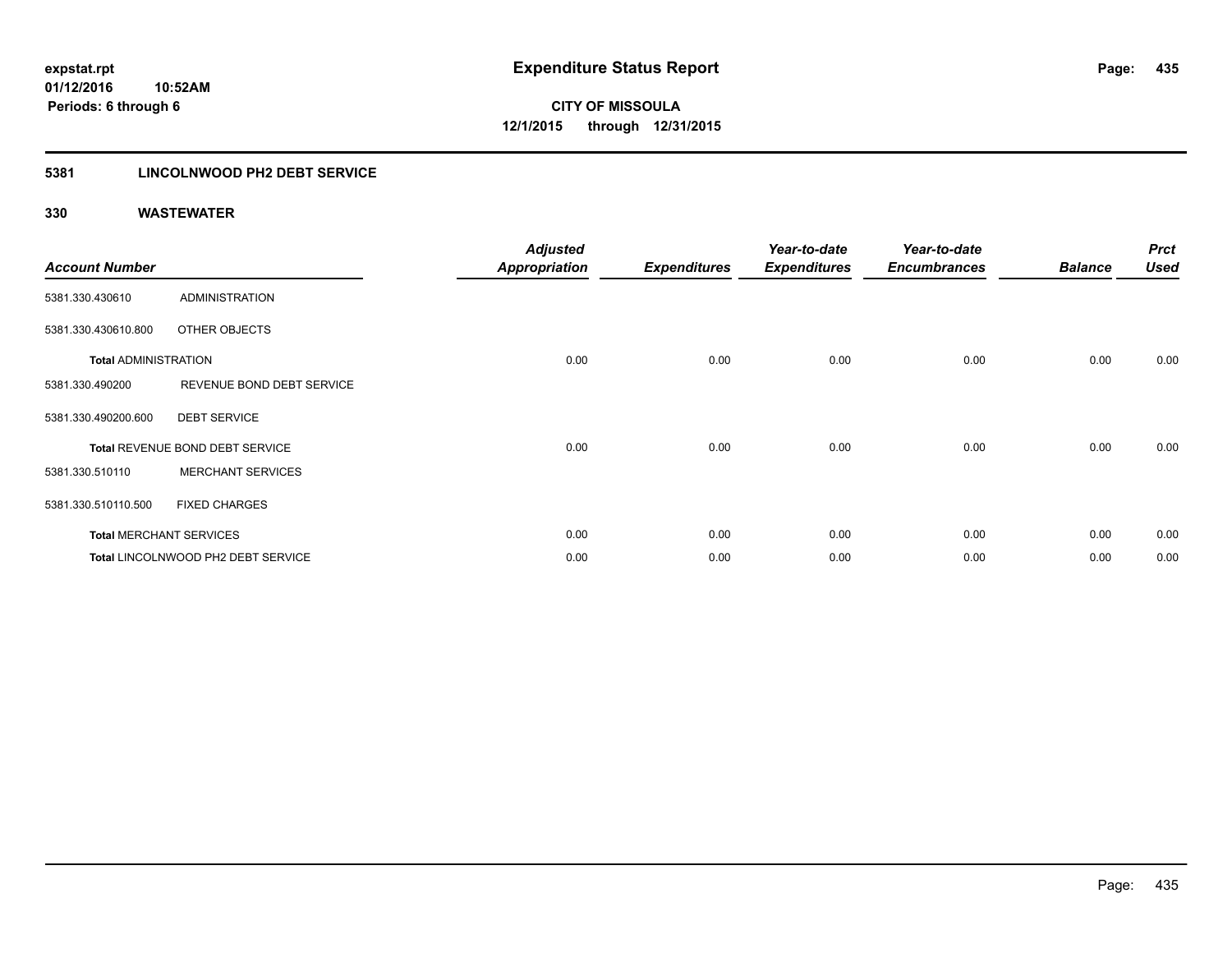## **5382 LINCOLNWOOD PH2 RESERVE FUND**

|                             |                                                  | <b>Adjusted</b>      |                     | Year-to-date        | Year-to-date        |                | <b>Prct</b> |
|-----------------------------|--------------------------------------------------|----------------------|---------------------|---------------------|---------------------|----------------|-------------|
| <b>Account Number</b>       |                                                  | <b>Appropriation</b> | <b>Expenditures</b> | <b>Expenditures</b> | <b>Encumbrances</b> | <b>Balance</b> | <b>Used</b> |
| 5382.330.430610             | <b>ADMINISTRATION</b>                            |                      |                     |                     |                     |                |             |
| 5382.330.430610.800         | OTHER OBJECTS                                    |                      |                     |                     |                     |                |             |
|                             | 5382.330.430610.820.000 TRANSFERS TO OTHER FUNDS | 21,850.00            | 0.00                | 0.00                | 0.00                | 21,850.00      | 0.00        |
| <b>Total ADMINISTRATION</b> |                                                  | 21,850.00            | 0.00                | 0.00                | 0.00                | 21,850.00      | 0.00        |
| 5382.330.490200             | REVENUE BOND DEBT SERVICE                        |                      |                     |                     |                     |                |             |
| 5382.330.490200.600         | <b>DEBT SERVICE</b>                              |                      |                     |                     |                     |                |             |
|                             | Total REVENUE BOND DEBT SERVICE                  | 0.00                 | 0.00                | 0.00                | 0.00                | 0.00           | 0.00        |
| 5382.330.510110             | <b>MERCHANT SERVICES</b>                         |                      |                     |                     |                     |                |             |
| 5382.330.510110.500         | <b>FIXED CHARGES</b>                             |                      |                     |                     |                     |                |             |
|                             | <b>Total MERCHANT SERVICES</b>                   | 0.00                 | 0.00                | 0.00                | 0.00                | 0.00           | 0.00        |
|                             | Total LINCOLNWOOD PH2 RESERVE FUND               | 21,850.00            | 0.00                | 0.00                | 0.00                | 21,850.00      | 0.00        |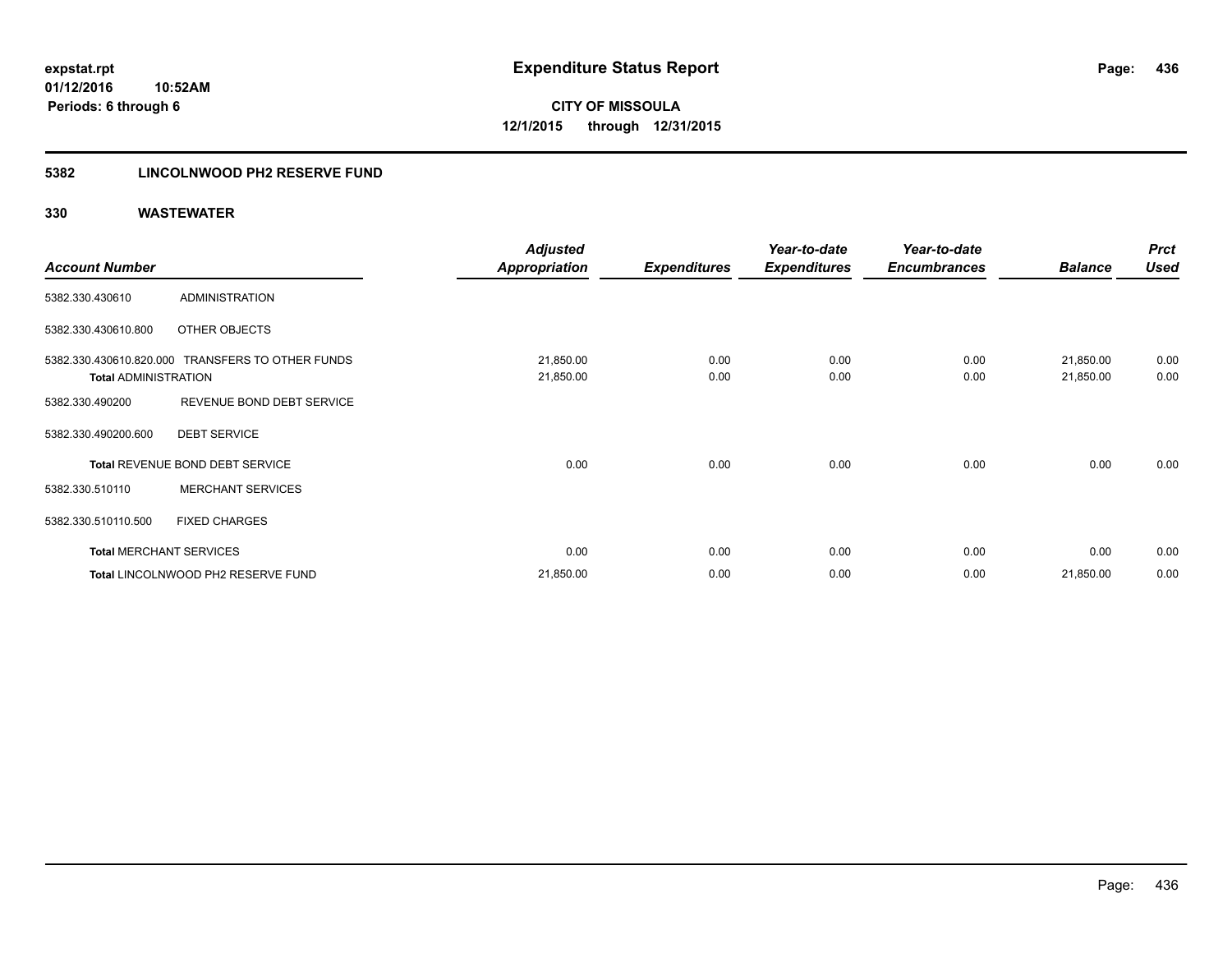**01/12/2016 10:52AM Periods: 6 through 6**

**CITY OF MISSOULA 12/1/2015 through 12/31/2015**

## **5383 FY09 RATTLESNAKE SEWER DEBT SVS**

|                                |                                                           | <b>Adjusted</b>      |                     | Year-to-date        | Year-to-date        |                | <b>Prct</b> |
|--------------------------------|-----------------------------------------------------------|----------------------|---------------------|---------------------|---------------------|----------------|-------------|
| <b>Account Number</b>          |                                                           | <b>Appropriation</b> | <b>Expenditures</b> | <b>Expenditures</b> | <b>Encumbrances</b> | <b>Balance</b> | <b>Used</b> |
| 5383.330.430610                | <b>ADMINISTRATION</b>                                     |                      |                     |                     |                     |                |             |
| 5383.330.430610.800            | OTHER OBJECTS                                             |                      |                     |                     |                     |                |             |
| <b>Total ADMINISTRATION</b>    |                                                           | 0.00                 | 0.00                | 0.00                | 0.00                | 0.00           | 0.00        |
| 5383.330.490200                | REVENUE BOND DEBT SERVICE                                 |                      |                     |                     |                     |                |             |
| 5383.330.490200.600            | <b>DEBT SERVICE</b>                                       |                      |                     |                     |                     |                |             |
|                                | 5383.330.490200.610.000 LOLO ST/PRINCIPAL                 | 0.00                 | 10,000.00           | 10,000.00           | 0.00                | $-10,000.00$   | 0.00        |
|                                | 5383.330.490200.620.000 LOLO ST - INTEREST & SERVICE FEES | 0.00                 | 5,550.00            | 5,550.00            | 0.00                | $-5,550.00$    | 0.00        |
|                                | Total REVENUE BOND DEBT SERVICE                           | 0.00                 | 15,550.00           | 15,550.00           | 0.00                | $-15,550.00$   | 0.00        |
| 5383.330.510110                | <b>MERCHANT SERVICES</b>                                  |                      |                     |                     |                     |                |             |
| 5383.330.510110.500            | <b>FIXED CHARGES</b>                                      |                      |                     |                     |                     |                |             |
| <b>Total MERCHANT SERVICES</b> |                                                           | 0.00                 | 0.00                | 0.00                | 0.00                | 0.00           | 0.00        |
| <b>Total WASTEWATER</b>        |                                                           | 0.00                 | 15,550.00           | 15,550.00           | 0.00                | $-15,550.00$   | 0.00        |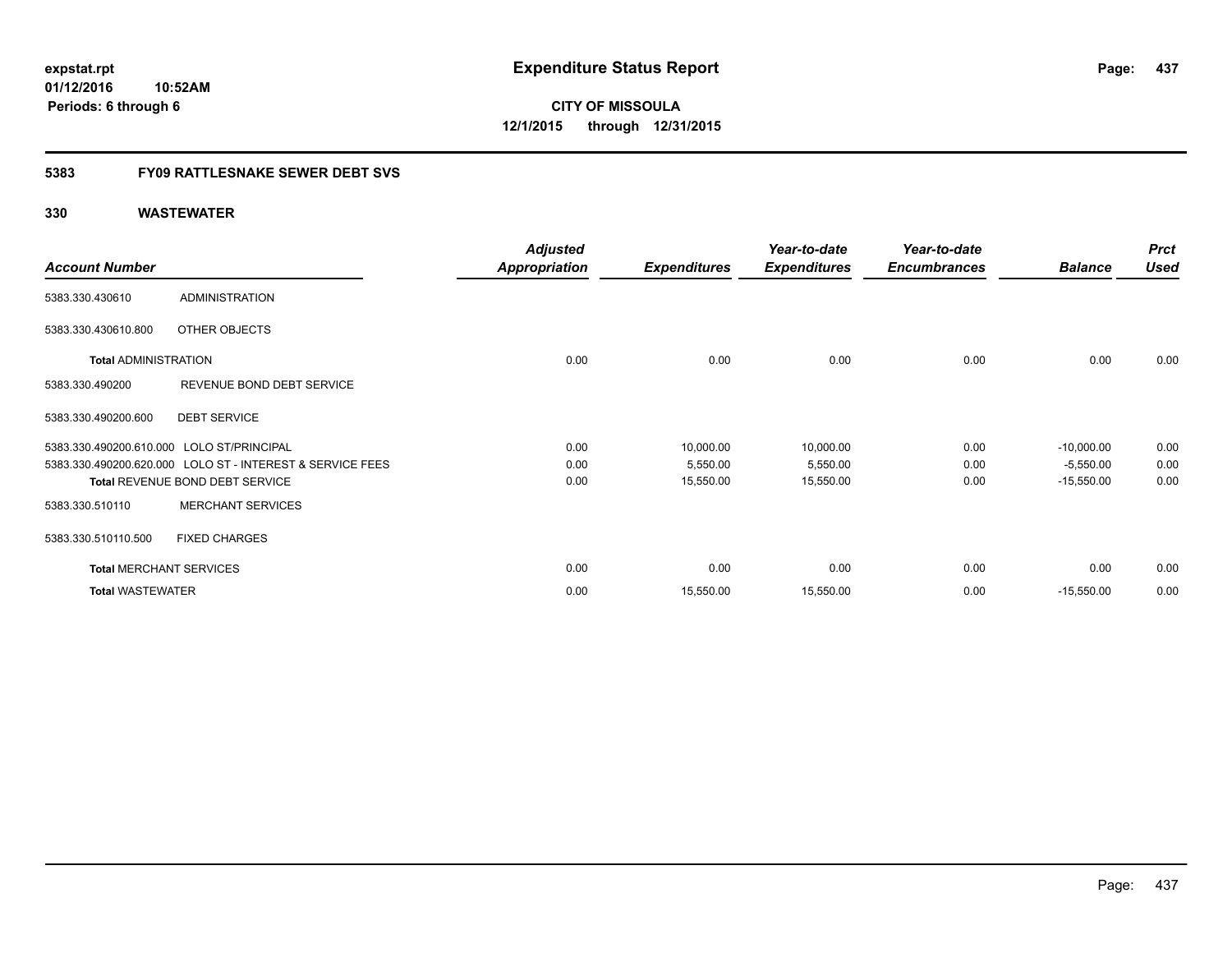**01/12/2016 10:52AM Periods: 6 through 6**

**CITY OF MISSOULA 12/1/2015 through 12/31/2015**

## **5383 FY09 RATTLESNAKE SEWER DEBT SVS**

## **550 SID 544 PROJECT**

| <b>Account Number</b>             |                                                 | <b>Adjusted</b><br><b>Appropriation</b> | <b>Expenditures</b> | Year-to-date<br><b>Expenditures</b> | Year-to-date<br><b>Encumbrances</b> | <b>Balance</b> | <b>Prct</b><br><b>Used</b> |
|-----------------------------------|-------------------------------------------------|-----------------------------------------|---------------------|-------------------------------------|-------------------------------------|----------------|----------------------------|
|                                   |                                                 |                                         |                     |                                     |                                     |                |                            |
| 5383.550.490200                   | REVENUE BOND DEBT SERVICE                       |                                         |                     |                                     |                                     |                |                            |
| 5383.550.490200.600               | <b>DEBT SERVICE</b>                             |                                         |                     |                                     |                                     |                |                            |
| 5383.550.490200.610.000 PRINCIPAL |                                                 | 20,000.00                               | 0.00                | 0.00                                | 0.00                                | 20,000.00      | 0.00                       |
|                                   | 5383.550.490200.620.000 INTEREST / SERVICE FEES | 10,950.00                               | 0.00                | 0.00                                | 0.00                                | 10,950.00      | 0.00                       |
|                                   | <b>Total REVENUE BOND DEBT SERVICE</b>          | 30,950.00                               | 0.00                | 0.00                                | 0.00                                | 30,950.00      | 0.00                       |
| 5383.550.510110                   | <b>MERCHANT SERVICES</b>                        |                                         |                     |                                     |                                     |                |                            |
| 5383.550.510110.500               | <b>FIXED CHARGES</b>                            |                                         |                     |                                     |                                     |                |                            |
| <b>Total MERCHANT SERVICES</b>    |                                                 | 0.00                                    | 0.00                | 0.00                                | 0.00                                | 0.00           | 0.00                       |
| Total SID 544 PROJECT             |                                                 | 30,950.00                               | 0.00                | 0.00                                | 0.00                                | 30,950.00      | 0.00                       |
|                                   | <b>Total FY09 RATTLESNAKE SEWER DEBT SVS</b>    | 30,950.00                               | 15,550.00           | 15,550.00                           | 0.00                                | 15,400.00      | 50.24                      |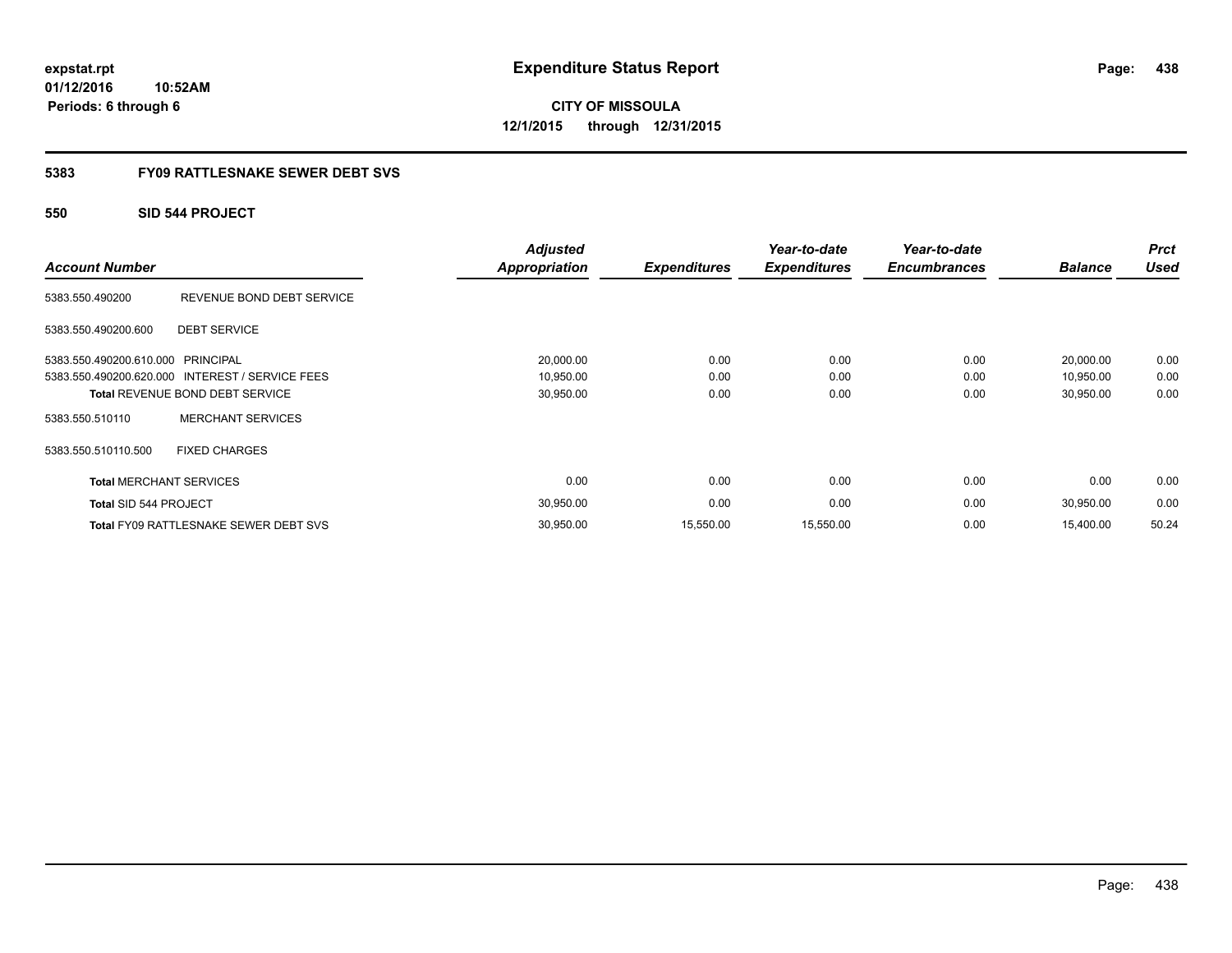## **5384 09 LOLO BOND RESERVE**

| <b>Account Number</b> |                                                                                            | <b>Adjusted</b><br><b>Appropriation</b> | <b>Expenditures</b> | Year-to-date<br><b>Expenditures</b> | Year-to-date<br><b>Encumbrances</b> | <b>Balance</b>         | <b>Prct</b><br><b>Used</b> |
|-----------------------|--------------------------------------------------------------------------------------------|-----------------------------------------|---------------------|-------------------------------------|-------------------------------------|------------------------|----------------------------|
| 5384.330.490200       | REVENUE BOND DEBT SERVICE                                                                  |                                         |                     |                                     |                                     |                        |                            |
| 5384.330.490200.800   | OTHER OBJECTS                                                                              |                                         |                     |                                     |                                     |                        |                            |
|                       | 5384.330.490200.820.000 TRANSFERS TO OTHER FUNDS<br><b>Total REVENUE BOND DEBT SERVICE</b> | 10,310.00<br>10,310.00                  | 0.00<br>0.00        | 0.00<br>0.00                        | 0.00<br>0.00                        | 10.310.00<br>10,310.00 | 0.00<br>0.00               |
| 5384.330.510110       | <b>MERCHANT SERVICES</b>                                                                   |                                         |                     |                                     |                                     |                        |                            |
| 5384.330.510110.500   | <b>FIXED CHARGES</b>                                                                       |                                         |                     |                                     |                                     |                        |                            |
|                       | <b>Total MERCHANT SERVICES</b>                                                             | 0.00                                    | 0.00                | 0.00                                | 0.00                                | 0.00                   | 0.00                       |
|                       | Total 09 LOLO BOND RESERVE                                                                 | 10.310.00                               | 0.00                | 0.00                                | 0.00                                | 10.310.00              | 0.00                       |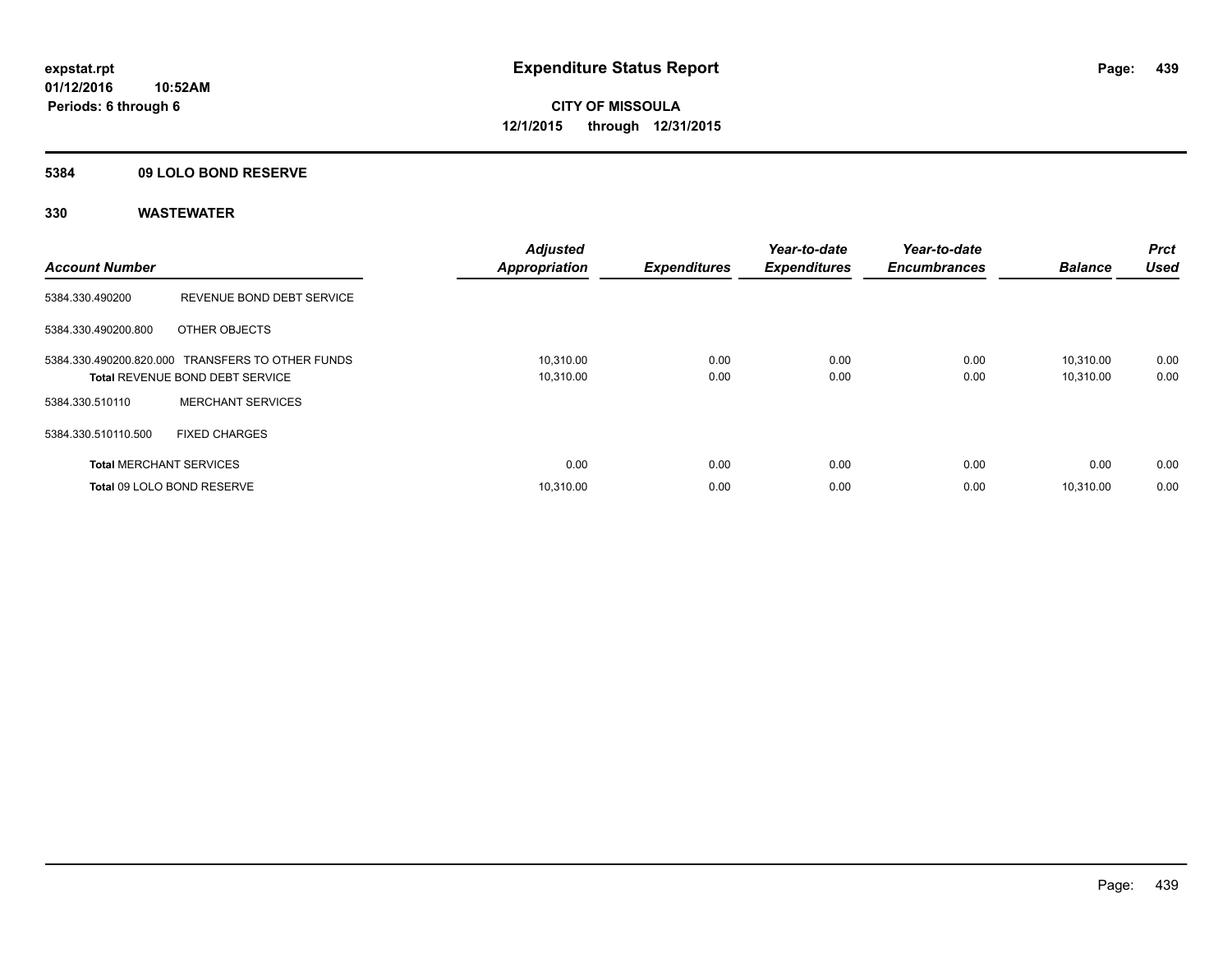## **5385 HEADWORKS 2010 BOND RESERVE**

| <b>Account Number</b>       |                                                  | <b>Adjusted</b><br>Appropriation | <b>Expenditures</b> | Year-to-date<br><b>Expenditures</b> | Year-to-date<br><b>Encumbrances</b> | <b>Balance</b>         | <b>Prct</b><br>Used |
|-----------------------------|--------------------------------------------------|----------------------------------|---------------------|-------------------------------------|-------------------------------------|------------------------|---------------------|
| 5385.330.430610             | ADMINISTRATION                                   |                                  |                     |                                     |                                     |                        |                     |
| 5385.330.430610.800         | OTHER OBJECTS                                    |                                  |                     |                                     |                                     |                        |                     |
| <b>Total ADMINISTRATION</b> | 5385.330.430610.820.000 TRANSFERS TO OTHER FUNDS | 27,928.00<br>27.928.00           | 0.00<br>0.00        | 0.00<br>0.00                        | 0.00<br>0.00                        | 27.928.00<br>27.928.00 | 0.00<br>0.00        |
|                             | Total HEADWORKS 2010 BOND RESERVE                | 27.928.00                        | 0.00                | 0.00                                | 0.00                                | 27.928.00              | 0.00                |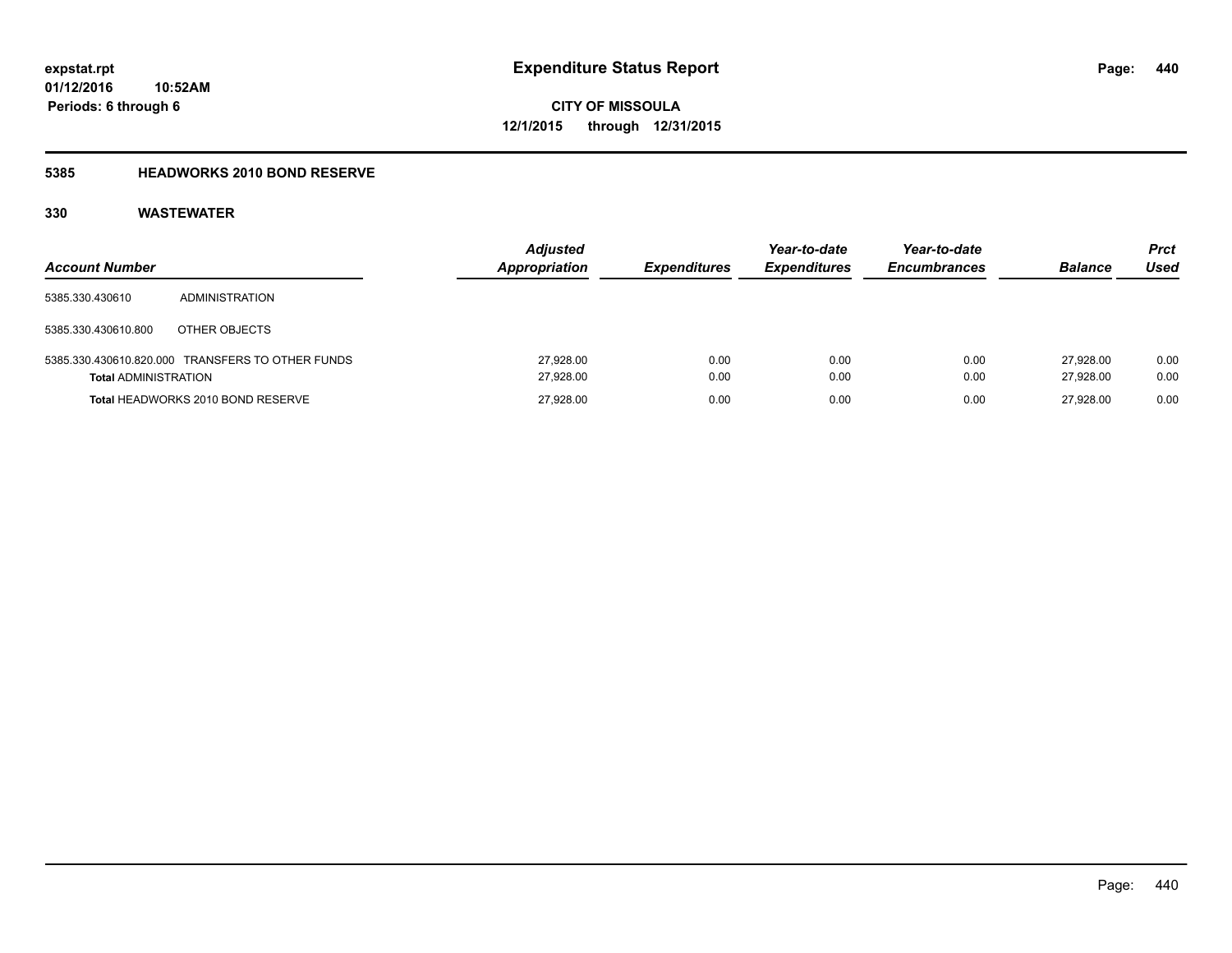# **5386 FY10 HEADWORKS DEBT SERVICE**

|                                   |                                                 | <b>Adjusted</b>      |                     | Year-to-date        | Year-to-date        |                | <b>Prct</b> |
|-----------------------------------|-------------------------------------------------|----------------------|---------------------|---------------------|---------------------|----------------|-------------|
| <b>Account Number</b>             |                                                 | <b>Appropriation</b> | <b>Expenditures</b> | <b>Expenditures</b> | <b>Encumbrances</b> | <b>Balance</b> | <b>Used</b> |
| 5386.330.490200                   | REVENUE BOND DEBT SERVICE                       |                      |                     |                     |                     |                |             |
| 5386.330.490200.600               | <b>DEBT SERVICE</b>                             |                      |                     |                     |                     |                |             |
| 5386.330.490200.610.000 PRINCIPAL |                                                 | 135,000.00           | 0.00                | 0.00                | 0.00                | 135,000.00     | 0.00        |
|                                   | 5386.330.490200.620.000 INTEREST / SERVICE FEES | 563,316.00           | 282,008.19          | 282,008.19          | 0.00                | 281,307.81     | 50.06       |
|                                   | <b>Total REVENUE BOND DEBT SERVICE</b>          | 698,316.00           | 282,008.19          | 282,008.19          | 0.00                | 416,307.81     | 40.38       |
| 5386.330.510110                   | <b>MERCHANT SERVICES</b>                        |                      |                     |                     |                     |                |             |
| 5386.330.510110.500               | <b>FIXED CHARGES</b>                            |                      |                     |                     |                     |                |             |
| <b>Total MERCHANT SERVICES</b>    |                                                 | 0.00                 | 0.00                | 0.00                | 0.00                | 0.00           | 0.00        |
|                                   | <b>Total FY10 HEADWORKS DEBT SERVICE</b>        | 698.316.00           | 282.008.19          | 282.008.19          | 0.00                | 416.307.81     | 40.38       |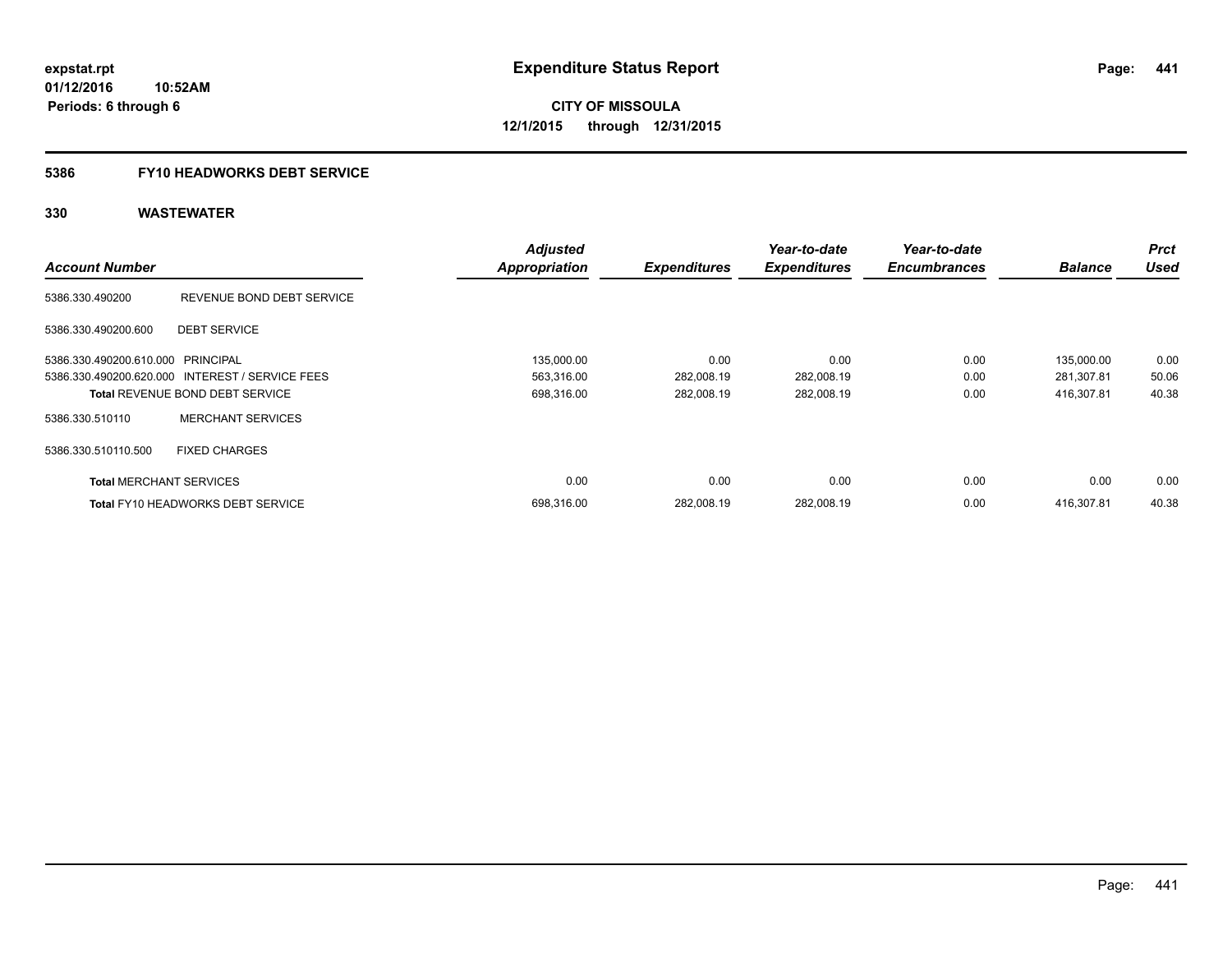**01/12/2016 10:52AM Periods: 6 through 6**

**CITY OF MISSOULA 12/1/2015 through 12/31/2015**

## **5387 FY11 SEWER \$1.29M BOND DEBT SERVICE**

|                                   |                                                 | <b>Adjusted</b>      |                     | Year-to-date        | Year-to-date        |                | <b>Prct</b> |
|-----------------------------------|-------------------------------------------------|----------------------|---------------------|---------------------|---------------------|----------------|-------------|
| <b>Account Number</b>             |                                                 | <b>Appropriation</b> | <b>Expenditures</b> | <b>Expenditures</b> | <b>Encumbrances</b> | <b>Balance</b> | <b>Used</b> |
| 5387.330.490200                   | REVENUE BOND DEBT SERVICE                       |                      |                     |                     |                     |                |             |
| 5387.330.490200.600               | <b>DEBT SERVICE</b>                             |                      |                     |                     |                     |                |             |
| 5387.330.490200.610.000 PRINCIPAL |                                                 | 45,000.00            | 0.00                | 0.00                | 0.00                | 45,000.00      | 0.00        |
|                                   | 5387.330.490200.620.000 INTEREST / SERVICE FEES | 57,080.00            | 28,365.00           | 28,365.00           | 0.00                | 28,715.00      | 49.69       |
|                                   | <b>Total REVENUE BOND DEBT SERVICE</b>          | 102,080.00           | 28,365.00           | 28,365.00           | 0.00                | 73,715.00      | 27.79       |
| 5387.330.510110                   | <b>MERCHANT SERVICES</b>                        |                      |                     |                     |                     |                |             |
| 5387.330.510110.500               | <b>FIXED CHARGES</b>                            |                      |                     |                     |                     |                |             |
| <b>Total MERCHANT SERVICES</b>    |                                                 | 0.00                 | 0.00                | 0.00                | 0.00                | 0.00           | 0.00        |
|                                   | Total FY11 SEWER \$1.29M BOND DEBT SERVICE      | 102,080.00           | 28,365.00           | 28,365.00           | 0.00                | 73,715.00      | 27.79       |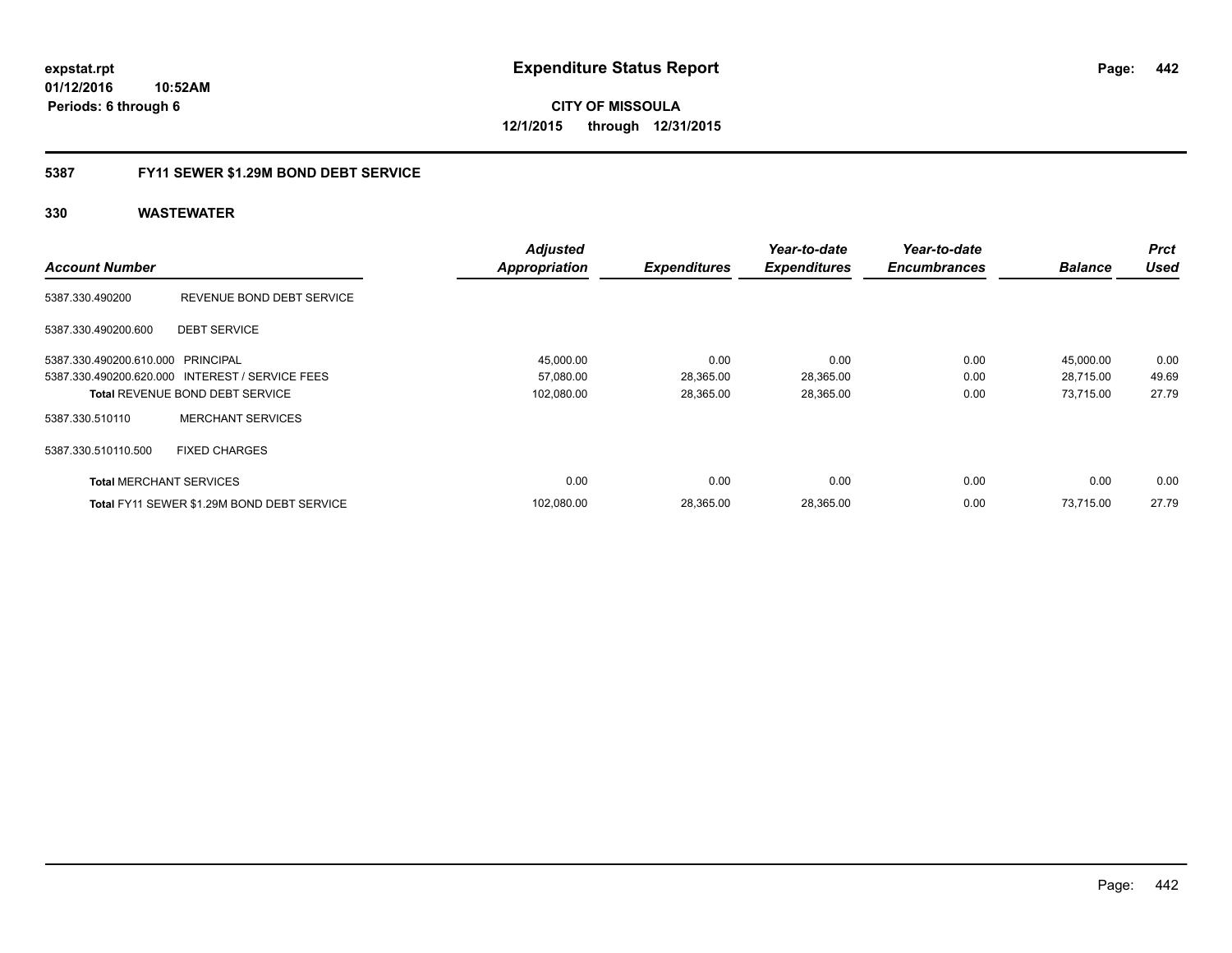## **5388 FY11 \$1.29M SEWER BOND RESERVE**

| <b>Account Number</b>          |                                                  | <b>Adjusted</b><br><b>Appropriation</b> | <b>Expenditures</b> | Year-to-date<br><b>Expenditures</b> | Year-to-date<br><b>Encumbrances</b> | <b>Balance</b>       | Prct<br><b>Used</b> |
|--------------------------------|--------------------------------------------------|-----------------------------------------|---------------------|-------------------------------------|-------------------------------------|----------------------|---------------------|
| 5388.330.430610                | ADMINISTRATION                                   |                                         |                     |                                     |                                     |                      |                     |
| 5388.330.430610.800            | OTHER OBJECTS                                    |                                         |                     |                                     |                                     |                      |                     |
| <b>Total ADMINISTRATION</b>    | 5388.330.430610.820.000 TRANSFERS TO OTHER FUNDS | 3,025.00<br>3,025.00                    | 0.00<br>0.00        | 0.00<br>0.00                        | 0.00<br>0.00                        | 3,025.00<br>3,025.00 | 0.00<br>0.00        |
| 5388.330.510110                | <b>MERCHANT SERVICES</b>                         |                                         |                     |                                     |                                     |                      |                     |
| 5388.330.510110.500            | <b>FIXED CHARGES</b>                             |                                         |                     |                                     |                                     |                      |                     |
| <b>Total MERCHANT SERVICES</b> |                                                  | 0.00                                    | 0.00                | 0.00                                | 0.00                                | 0.00                 | 0.00                |
|                                | Total FY11 \$1.29M SEWER BOND RESERVE            | 3,025.00                                | 0.00                | 0.00                                | 0.00                                | 3,025.00             | 0.00                |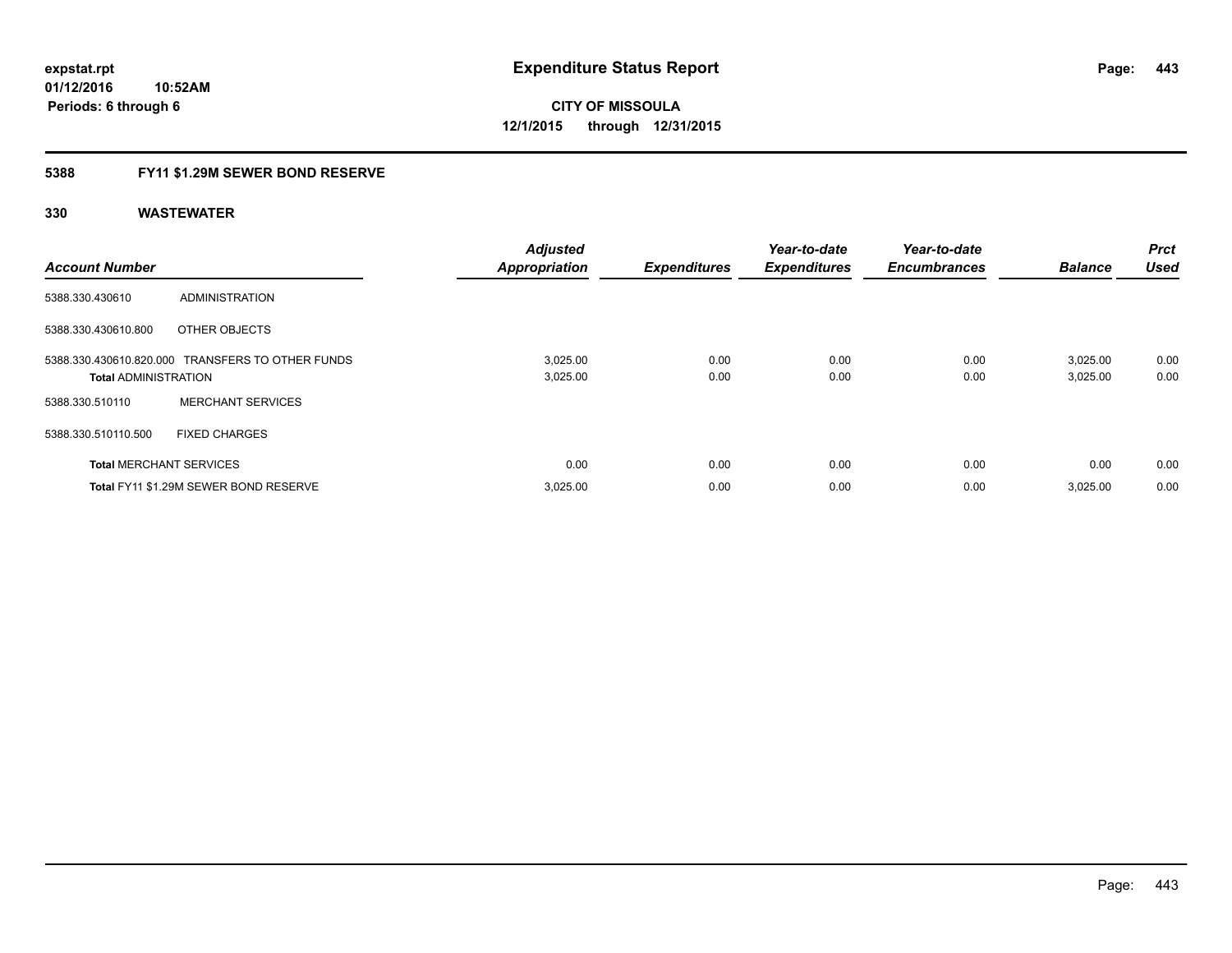**01/12/2016 10:52AM Periods: 6 through 6**

**CITY OF MISSOULA 12/1/2015 through 12/31/2015**

## **5389 FY15 SEWER REVENUE BOND DEBT SERVICE**

|                                   |                                                   | <b>Adjusted</b>      |                     | Year-to-date        | Year-to-date        |                | <b>Prct</b> |
|-----------------------------------|---------------------------------------------------|----------------------|---------------------|---------------------|---------------------|----------------|-------------|
| <b>Account Number</b>             |                                                   | <b>Appropriation</b> | <b>Expenditures</b> | <b>Expenditures</b> | <b>Encumbrances</b> | <b>Balance</b> | <b>Used</b> |
| 5389.330.490200                   | REVENUE BOND DEBT SERVICE                         |                      |                     |                     |                     |                |             |
| 5389.330.490200.600               | <b>DEBT SERVICE</b>                               |                      |                     |                     |                     |                |             |
| 5389.330.490200.610.000 PRINCIPAL |                                                   | 19,000.00            | 19,000.00           | 19,000.00           | 0.00                | 0.00           | 100.00      |
|                                   | 5389.330.490200.620.000 INTEREST / SERVICE FEES   | 17.074.30            | 2,459.73            | 2,459.73            | 0.00                | 14.614.57      | 14.41       |
|                                   | <b>Total REVENUE BOND DEBT SERVICE</b>            | 36,074.30            | 21,459.73           | 21,459.73           | 0.00                | 14,614.57      | 59.49       |
| 5389.330.510110                   | <b>MERCHANT SERVICES</b>                          |                      |                     |                     |                     |                |             |
| 5389.330.510110.500               | <b>FIXED CHARGES</b>                              |                      |                     |                     |                     |                |             |
| <b>Total MERCHANT SERVICES</b>    |                                                   | 0.00                 | 0.00                | 0.00                | 0.00                | 0.00           | 0.00        |
|                                   | <b>Total FY15 SEWER REVENUE BOND DEBT SERVICE</b> | 36,074.30            | 21,459.73           | 21,459.73           | 0.00                | 14.614.57      | 59.49       |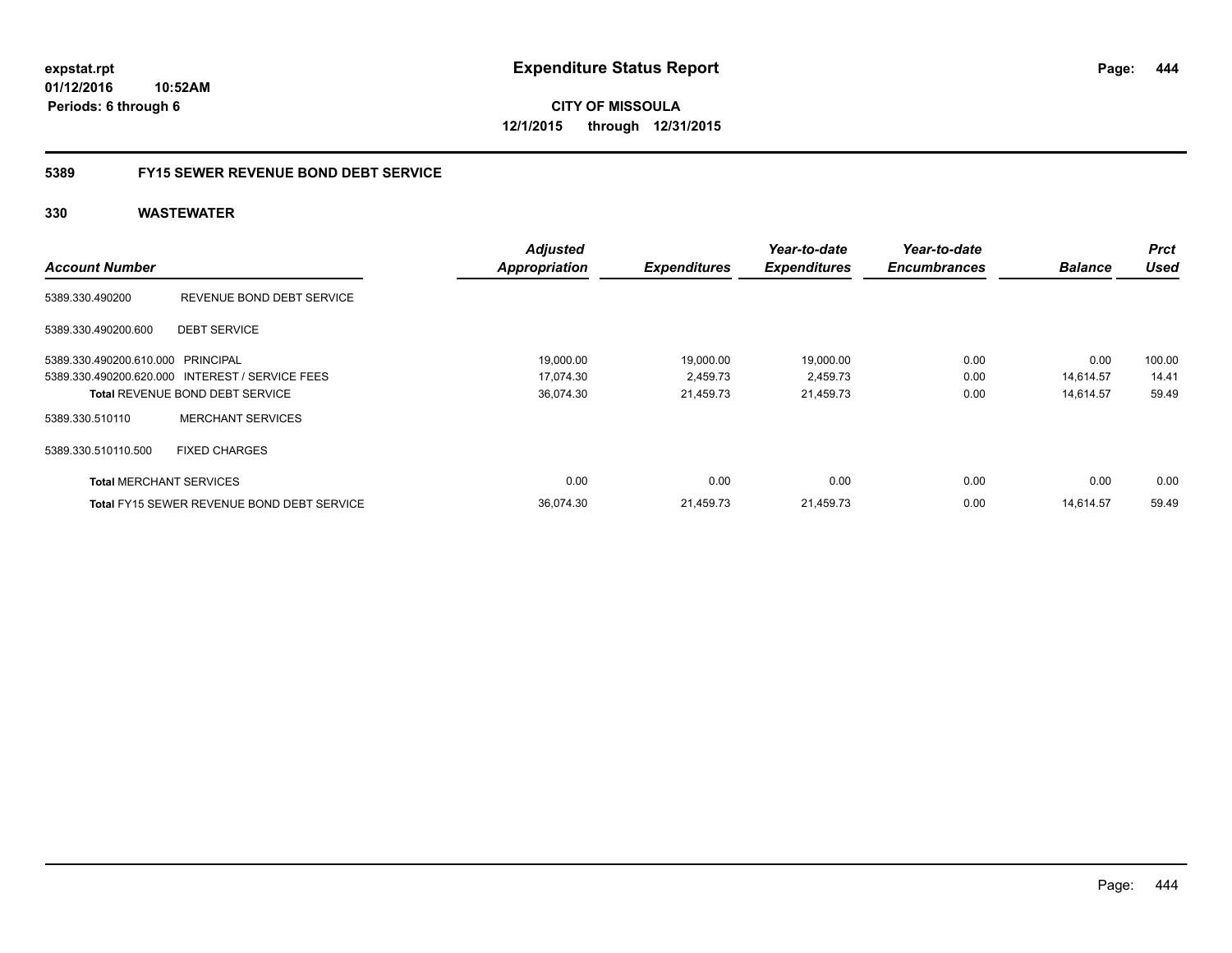## **5390 FY15 SEWER BOND DEBT RESERVE**

| <b>Account Number</b>       |                                           | <b>Adjusted</b><br><b>Appropriation</b> | <b>Expenditures</b> | Year-to-date<br><b>Expenditures</b> | Year-to-date<br><b>Encumbrances</b> | <b>Balance</b> | <b>Prct</b><br><b>Used</b> |
|-----------------------------|-------------------------------------------|-----------------------------------------|---------------------|-------------------------------------|-------------------------------------|----------------|----------------------------|
| 5390.330.430610             | ADMINISTRATION                            |                                         |                     |                                     |                                     |                |                            |
| 5390.330.430610.800         | OTHER OBJECTS                             |                                         |                     |                                     |                                     |                |                            |
| <b>Total ADMINISTRATION</b> |                                           | 0.00                                    | 0.00                | 0.00                                | 0.00                                | 0.00           | 0.00                       |
| 5390.330.510110             | <b>MERCHANT SERVICES</b>                  |                                         |                     |                                     |                                     |                |                            |
| 5390.330.510110.500         | <b>FIXED CHARGES</b>                      |                                         |                     |                                     |                                     |                |                            |
|                             | <b>Total FY15 SEWER BOND DEBT RESERVE</b> | 0.00                                    | 0.00                | 0.00                                | 0.00                                | 0.00           | 0.00                       |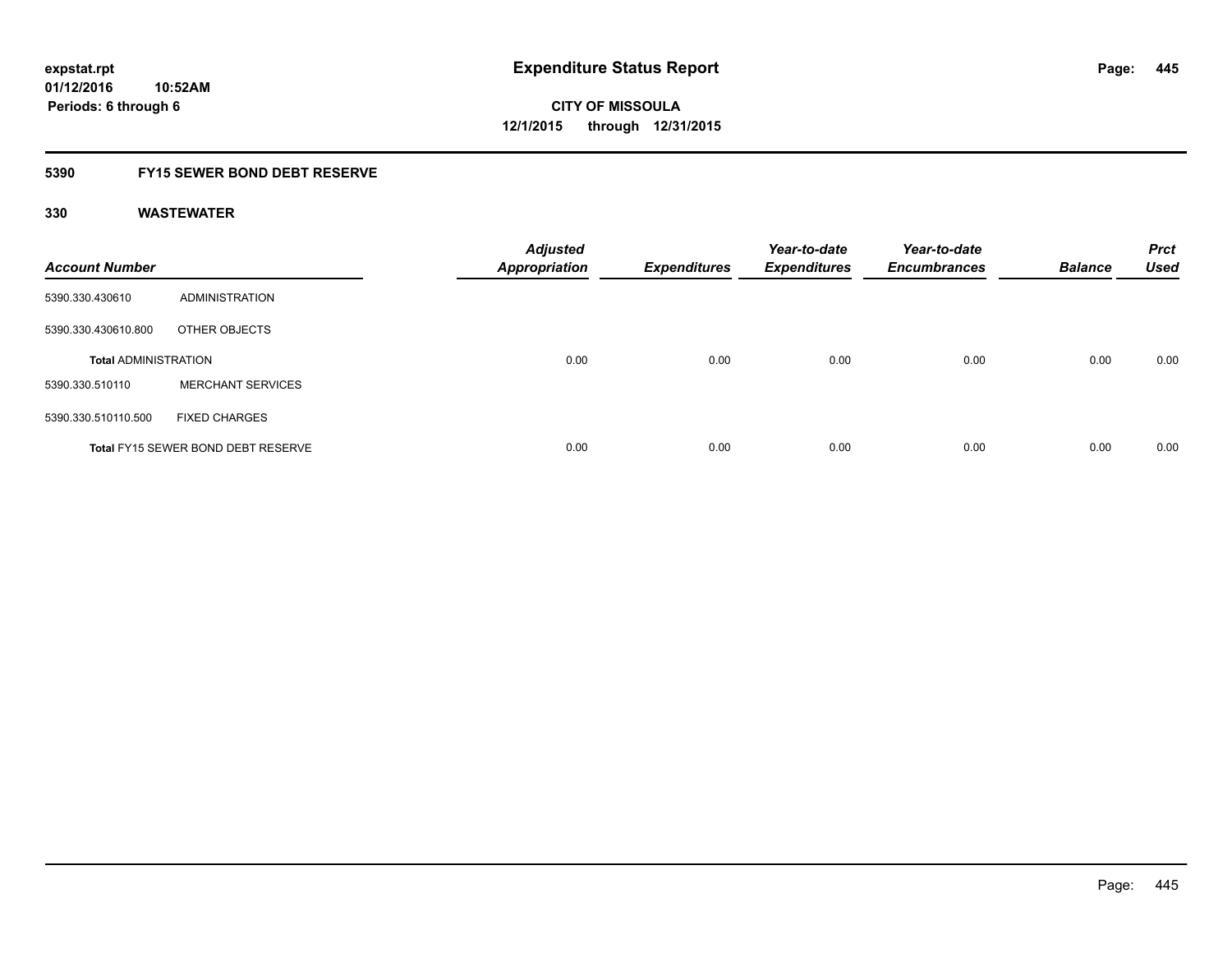**5711 AQUATICS**

| <b>Account Number</b>          |                                                             | <b>Adjusted</b><br>Appropriation | <b>Expenditures</b> | Year-to-date<br><b>Expenditures</b> | Year-to-date<br><b>Encumbrances</b> | <b>Balance</b> | <b>Prct</b><br><b>Used</b> |
|--------------------------------|-------------------------------------------------------------|----------------------------------|---------------------|-------------------------------------|-------------------------------------|----------------|----------------------------|
| 5711.370.460000                | <b>CULTURE &amp; RECREATION</b>                             |                                  |                     |                                     |                                     |                |                            |
| 5711.370.460000.100            | PERSONAL SERVICES                                           |                                  |                     |                                     |                                     |                |                            |
|                                | Total CULTURE & RECREATION                                  | 0.00                             | 0.00                | 0.00                                | 0.00                                | 0.00           | 0.00                       |
| 5711.370.460449                | <b>GRILL VAN</b>                                            |                                  |                     |                                     |                                     |                |                            |
| 5711.370.460449.100            | PERSONAL SERVICES                                           |                                  |                     |                                     |                                     |                |                            |
| <b>Total PERSONAL SERVICES</b> |                                                             | 0.00                             | 0.00                | 0.00                                | 0.00                                | 0.00           | 0.00                       |
| 5711.370.460449.200            | <b>SUPPLIES</b>                                             |                                  |                     |                                     |                                     |                |                            |
| <b>Total SUPPLIES</b>          |                                                             | 0.00                             | 0.00                | 0.00                                | 0.00                                | 0.00           | 0.00                       |
| 5711.370.460449.300            | PURCHASED SERVICES                                          |                                  |                     |                                     |                                     |                |                            |
| <b>Total GRILL VAN</b>         |                                                             | 0.00                             | 0.00                | 0.00                                | 0.00                                | 0.00           | 0.00                       |
| 5711.370.460477                | <b>GRILL VAN</b>                                            |                                  |                     |                                     |                                     |                |                            |
| 5711.370.460477.100            | PERSONAL SERVICES                                           |                                  |                     |                                     |                                     |                |                            |
|                                | 5711.370.460477.110.000 GRILL VAN/SALARIES AND WAGES        | 20,661.00                        | 0.00                | 0.00                                | 0.00                                | 20,661.00      | 0.00                       |
|                                | 5711.370.460477.140.000 EMPLOYER CONTRIBUTIONS              | 2,937.00                         | 0.00                | 0.00                                | 0.00                                | 2,937.00       | 0.00                       |
| <b>Total PERSONAL SERVICES</b> |                                                             | 23,598.00                        | 0.00                | 0.00                                | 0.00                                | 23,598.00      | 0.00                       |
| 5711.370.460477.200            | <b>SUPPLIES</b>                                             |                                  |                     |                                     |                                     |                |                            |
|                                | 5711.370.460477.240.000 GRILL VAN/OTHER SUPPLIES            | 35,000.00                        | 26.60               | 11,132.68                           | 0.00                                | 23,867.32      | 31.81                      |
| <b>Total SUPPLIES</b>          |                                                             | 35,000.00                        | 26.60               | 11,132.68                           | 0.00                                | 23,867.32      | 31.81                      |
| 5711.370.460477.300            | PURCHASED SERVICES                                          |                                  |                     |                                     |                                     |                |                            |
|                                | 5711.370.460477.341.000 GRILL VAN/ELECTRICITY & NATURAL GAS | 5,000.00                         | 0.00                | 0.00                                | 0.00                                | 5,000.00       | 0.00                       |
|                                | 5711.370.460477.360.000 GRILL VAN/REPAIR & MAINTENANCE      | 2,000.00                         | 0.00                | 118.36                              | 0.00                                | 1,881.64       | 5.92                       |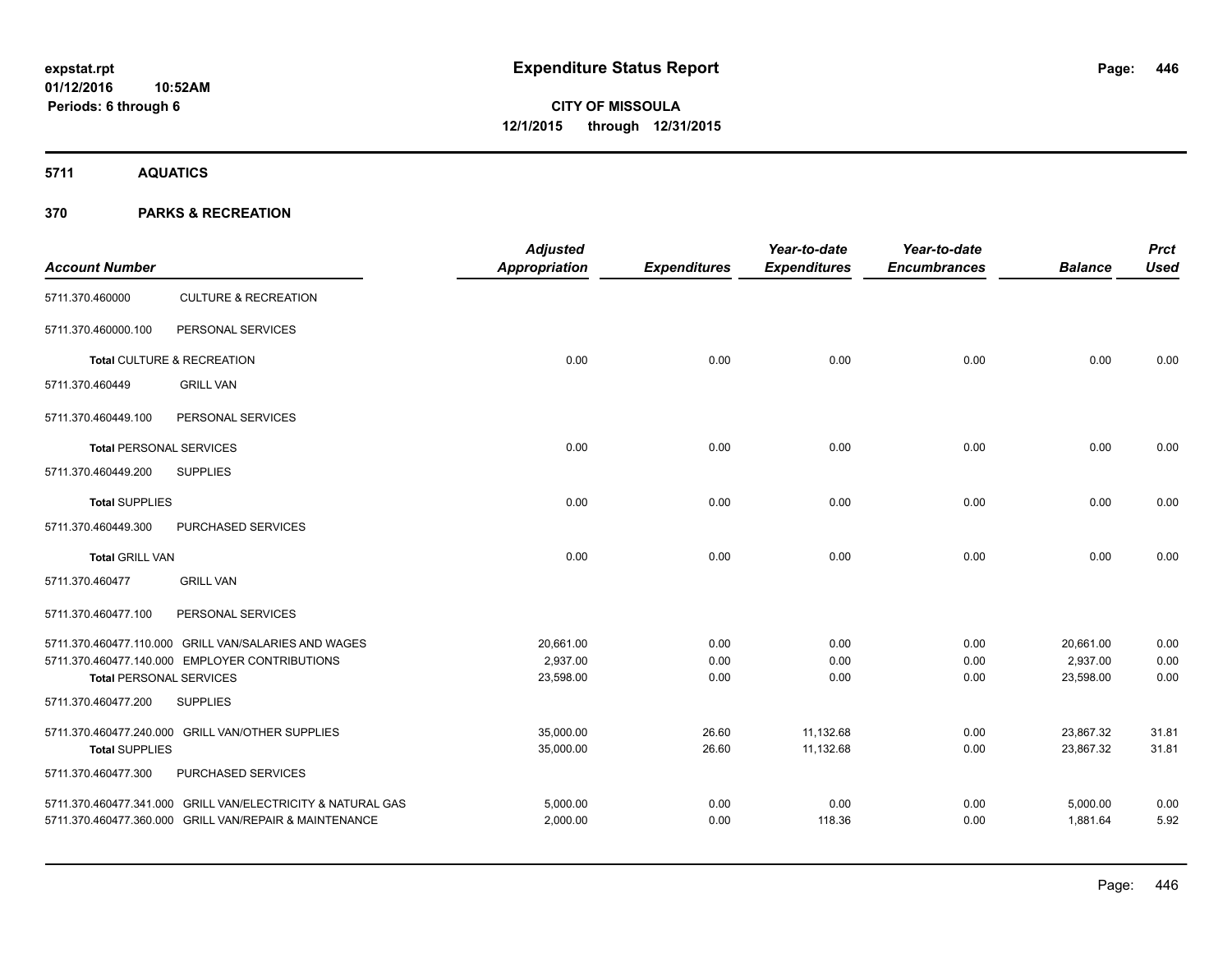**5711 AQUATICS**

| <b>Account Number</b>                                  | <b>Adjusted</b><br>Appropriation | <b>Expenditures</b> | Year-to-date<br><b>Expenditures</b> | Year-to-date<br><b>Encumbrances</b> | <b>Balance</b> | <b>Prct</b><br><b>Used</b> |
|--------------------------------------------------------|----------------------------------|---------------------|-------------------------------------|-------------------------------------|----------------|----------------------------|
| <b>Total PURCHASED SERVICES</b>                        | 7,000.00                         | 0.00                | 118.36                              | 0.00                                | 6,881.64       | 1.69                       |
| 5711.370.460477.900<br><b>CAPITAL OUTLAY</b>           |                                  |                     |                                     |                                     |                |                            |
| <b>Total CAPITAL OUTLAY</b>                            | 0.00                             | 0.00                | 0.00                                | 0.00                                | 0.00           | 0.00                       |
| <b>Total GRILL VAN</b>                                 | 65,598.00                        | 26.60               | 11,251.04                           | 0.00                                | 54,346.96      | 17.15                      |
| 5711.370.460490<br><b>CURRENTS POOL EXPENSES</b>       |                                  |                     |                                     |                                     |                |                            |
| PERSONAL SERVICES<br>5711.370.460490.100               |                                  |                     |                                     |                                     |                |                            |
| 5711.370.460490.110.000 SALARIES AND WAGES             | 314,794.00                       | 31,192.33           | 182,256.34                          | 0.00                                | 132,537.66     | 57.90                      |
| 5711.370.460490.120.000 OVERTIME/TERMINATION           | 500.00                           | 0.00                | 137.51                              | 0.00                                | 362.49         | 27.50                      |
| 5711.370.460490.140.000 EMPLOYER CONTRIBUTIONS         | 86.677.00                        | 8,571.58            | 49,305.76                           | 0.00                                | 37.371.24      | 56.88                      |
| 5711.370.460490.141.000 STATE RETIREMENT CONTRIBUTIONS | 0.00                             | 0.00                | 173.50                              | 0.00                                | $-173.50$      | 0.00                       |
| <b>Total PERSONAL SERVICES</b>                         | 401,971.00                       | 39,763.91           | 231,873.11                          | 0.00                                | 170,097.89     | 57.68                      |
| <b>SUPPLIES</b><br>5711.370.460490.200                 |                                  |                     |                                     |                                     |                |                            |
| 5711.370.460490.210.000 OFFICE SUPPLIES                | 4,000.00                         | 210.35              | 497.18                              | 0.00                                | 3,502.82       | 12.43                      |
| 5711.370.460490.220.000 OPERATING SUPPLIES             | 8,000.00                         | 763.09              | 1,983.72                            | 0.00                                | 6,016.28       | 24.80                      |
| 5711.370.460490.220.172 OPERATING SUPPLIES             | 0.00                             | 489.92              | 709.87                              | 0.00                                | $-709.87$      | 0.00                       |
| 5711.370.460490.230.000 REPAIR/MAINTENANCE             | 35,750.00                        | 92.44               | 131.54                              | 0.00                                | 35,618.46      | 0.37                       |
| 5711.370.460490.230.171 REPAIR/MAINTENANCE             | 0.00                             | 6,295.48            | 14,363.11                           | 0.00                                | $-14,363.11$   | 0.00                       |
| 5711.370.460490.230.178 REPAIR/MAINTENANCE             | 0.00                             | 1,760.14            | 3,791.30                            | 0.00                                | $-3,791.30$    | 0.00                       |
| 5711.370.460490.230.194 REPAIR/MAINTENANCE             | 0.00                             | 2,690.63            | 5,481.37                            | 0.00                                | $-5,481.37$    | 0.00                       |
| 5711.370.460490.240.000 OTHER SUPPLIES                 | 12,000.00                        | 0.00                | 2,728.90                            | 0.00                                | 9,271.10       | 22.74                      |
| 5711.370.460490.240.174 OTHER SUPPLIES                 | 0.00                             | 0.00                | 710.55                              | 0.00                                | $-710.55$      | 0.00                       |
| 5711.370.460490.240.175 OTHER SUPPLIES                 | 0.00                             | 169.11              | 548.94                              | 0.00                                | $-548.94$      | 0.00                       |
| <b>Total SUPPLIES</b>                                  | 59,750.00                        | 12,471.16           | 30,946.48                           | 0.00                                | 28,803.52      | 51.79                      |
| 5711.370.460490.300<br>PURCHASED SERVICES              |                                  |                     |                                     |                                     |                |                            |
| 5711.370.460490.310.000 COMMUNICATIONS                 | 250.00                           | 0.00                | 3.39                                | 0.00                                | 246.61         | 1.36                       |
| 5711.370.460490.320.000 PRINTING & DUPLICATING         | 6,500.00                         | 559.71              | 615.73                              | 0.00                                | 5,884.27       | 9.47                       |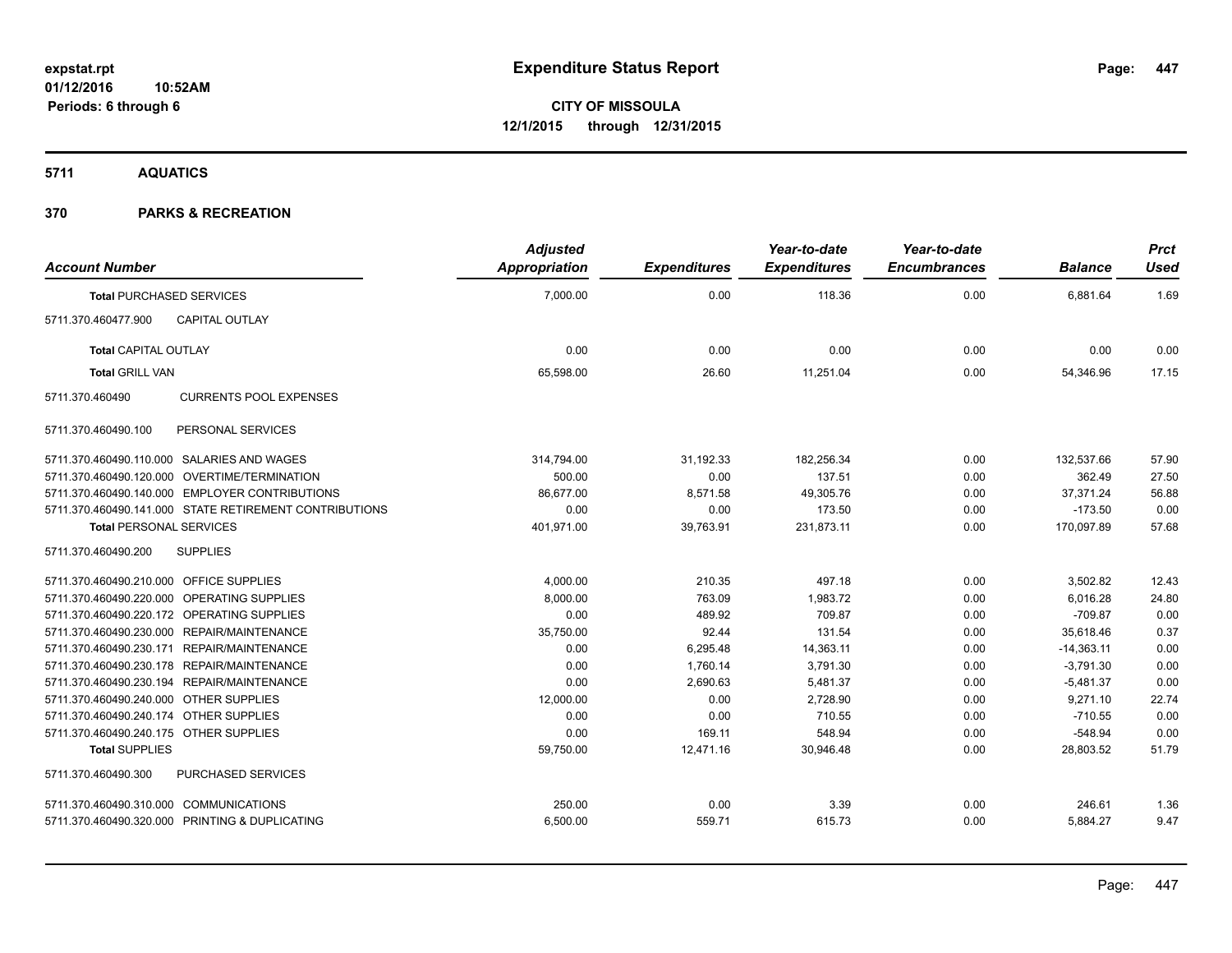**5711 AQUATICS**

| <b>Account Number</b>                                   | <b>Adjusted</b><br>Appropriation | <b>Expenditures</b> | Year-to-date<br><b>Expenditures</b> | Year-to-date<br><b>Encumbrances</b> | <b>Balance</b> | <b>Prct</b><br>Used |
|---------------------------------------------------------|----------------------------------|---------------------|-------------------------------------|-------------------------------------|----------------|---------------------|
| 5711.370.460490.330.000 PUBLICITY, SUBSCRIPTIONS & DUES | 13,700.00                        | 953.00              | 3,840.90                            | 0.00                                | 9,859.10       | 28.04               |
| 5711.370.460490.340.000 SEWER                           | 3,245.00                         | 0.00                | 2,652.18                            | 0.00                                | 592.82         | 81.73               |
| 5711.370.460490.341.000 ELECTRICITY & NATURAL GAS       | 121,000.00                       | 9,082.48            | 39,048.19                           | 0.00                                | 81,951.81      | 32.27               |
| 5711.370.460490.343.000 WATER CHARGES                   | 5,556.00                         | 0.00                | 3,535.05                            | 0.00                                | 2,020.95       | 63.63               |
| 5711.370.460490.344.000 TELEPHONE SERVICE               | 3.439.00                         | 393.86              | 2.150.79                            | 0.00                                | 1.288.21       | 62.54               |
| 5711.370.460490.345.000 GARBAGE                         | 2,620.00                         | 196.49              | 560.45                              | 0.00                                | 2,059.55       | 21.39               |
| 5711.370.460490.350.000 PROFESSIONAL SERVICES           | 20,000.00                        | 755.50              | 9,894.50                            | 0.00                                | 10,105.50      | 49.47               |
| 5711.370.460490.360.000 REPAIR & MAINTENANCE            | 4,000.00                         | 0.00                | 3,563.32                            | 0.00                                | 436.68         | 89.08               |
| 5711.370.460490.360.194 REPAIR & MAINTENANCE            | 0.00                             | 3,872.48            | 8,114.21                            | 0.00                                | $-8,114.21$    | 0.00                |
| 5711.370.460490.370.000 TRAVEL                          | 2,000.00                         | 453.65              | 453.65                              | 0.00                                | 1,546.35       | 22.68               |
| 5711.370.460490.380.000 TRAINING                        | 2,000.00                         | 0.00                | 350.00                              | 0.00                                | 1,650.00       | 17.50               |
| 5711.370.460490.390.000 OTHER PURCHASED SERVICES        | 9,000.00                         | 0.00                | 742.84                              | 0.00                                | 8,257.16       | 8.25                |
| <b>Total PURCHASED SERVICES</b>                         | 193,310.00                       | 16,267.17           | 75,525.20                           | 0.00                                | 117,784.80     | 39.07               |
| 5711.370.460490.500<br><b>FIXED CHARGES</b>             |                                  |                     |                                     |                                     |                |                     |
| 5711.370.460490.500.000 FIXED CHARGES                   | 4,512.00                         | 2,256.00            | 2,256.00                            | 0.00                                | 2,256.00       | 50.00               |
| <b>Total FIXED CHARGES</b>                              | 4,512.00                         | 2,256.00            | 2,256.00                            | 0.00                                | 2,256.00       | 50.00               |
| 5711.370.460490.800<br>OTHER OBJECTS                    |                                  |                     |                                     |                                     |                |                     |
| <b>Total OTHER OBJECTS</b>                              | 0.00                             | 0.00                | 0.00                                | 0.00                                | 0.00           | 0.00                |
| 5711.370.460490.900<br><b>CAPITAL OUTLAY</b>            |                                  |                     |                                     |                                     |                |                     |
| <b>Total CAPITAL OUTLAY</b>                             | 0.00                             | 0.00                | 0.00                                | 0.00                                | 0.00           | 0.00                |
| Total CURRENTS POOL EXPENSES                            | 659,543.00                       | 70,758.24           | 340,600.79                          | 0.00                                | 318,942.21     | 51.64               |
| 5711.370.460491<br>SPLASH POOLS EXPENSES                |                                  |                     |                                     |                                     |                |                     |
| PERSONAL SERVICES<br>5711.370.460491.100                |                                  |                     |                                     |                                     |                |                     |
| 5711.370.460491.110.000 SALARIES AND WAGES              | 209,281.00                       | 11,437.98           | 133,553.95                          | 0.00                                | 75.727.05      | 63.82               |
| 5711.370.460491.120.000 OVERTIME/TERMINATION            | 500.00                           | 0.00                | 22.52                               | 0.00                                | 477.48         | 4.50                |
| 5711.370.460491.140.000 EMPLOYER CONTRIBUTIONS          | 45,478.00                        | 2,048.01            | 23,038.24                           | 0.00                                | 22,439.76      | 50.66               |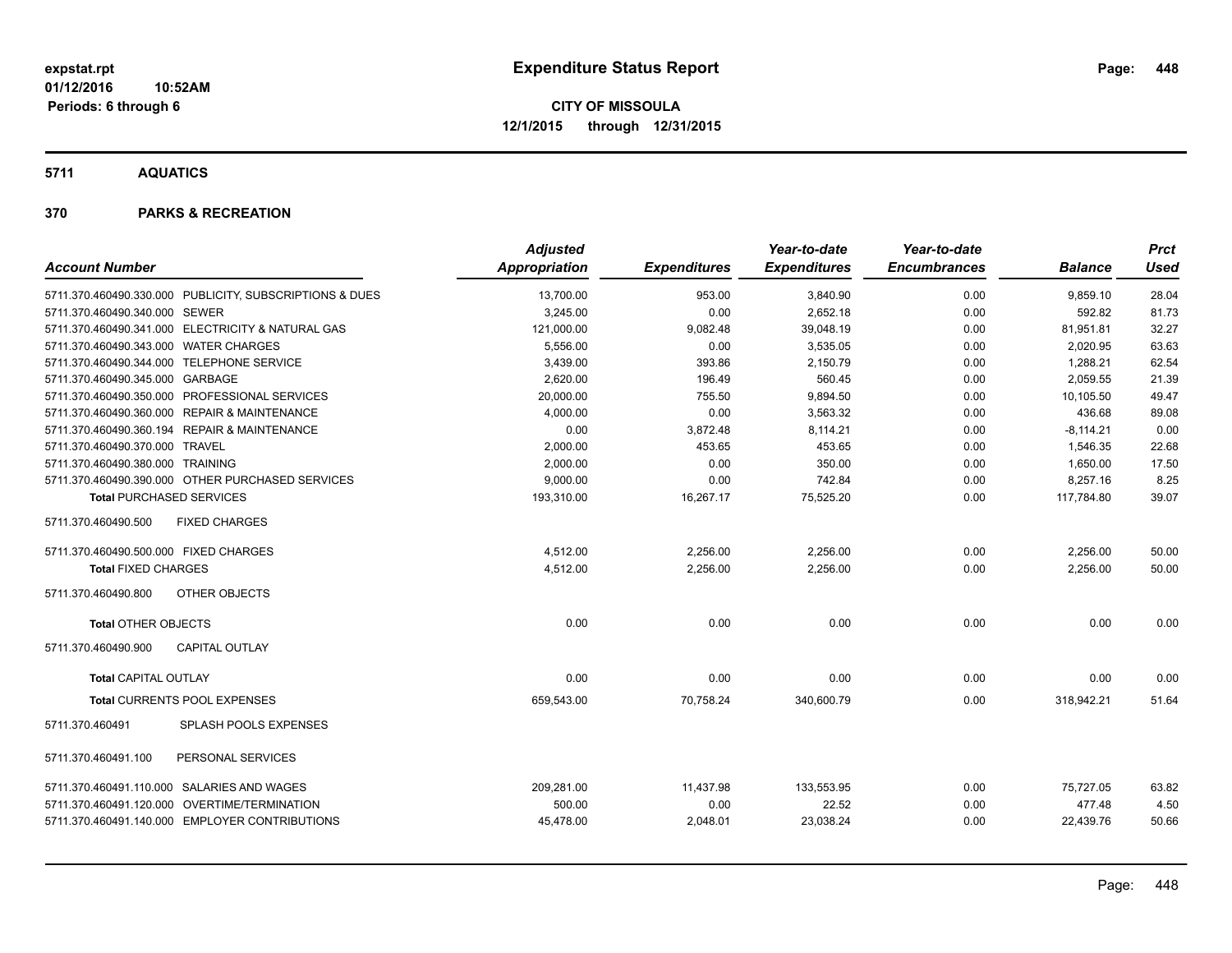**5711 AQUATICS**

|                                                                  | <b>Adjusted</b>      |                     | Year-to-date        | Year-to-date        |                | <b>Prct</b> |
|------------------------------------------------------------------|----------------------|---------------------|---------------------|---------------------|----------------|-------------|
| <b>Account Number</b>                                            | <b>Appropriation</b> | <b>Expenditures</b> | <b>Expenditures</b> | <b>Encumbrances</b> | <b>Balance</b> | <b>Used</b> |
| <b>Total PERSONAL SERVICES</b>                                   | 255,259.00           | 13,485.99           | 156,614.71          | 0.00                | 98,644.29      | 61.36       |
| <b>SUPPLIES</b><br>5711.370.460491.200                           |                      |                     |                     |                     |                |             |
| 5711.370.460491.210.000 OFFICE SUPPLIES                          | 500.00               | 0.00                | 224.08              | 0.00                | 275.92         | 44.82       |
| 5711.370.460491.220.000 OPERATING SUPPLIES                       | 15,000.00            | 0.00                | 293.54              | 0.00                | 14,706.46      | 1.96        |
| 5711.370.460491.220.179 OPERATING SUPPLIES                       | 0.00                 | 0.00                | 136.00              | 0.00                | $-136.00$      | 0.00        |
| 5711.370.460491.230.000 REPAIR/MAINTENANCE                       | 29,250.00            | 0.00                | 188.82              | 0.00                | 29,061.18      | 0.65        |
| 5711.370.460491.230.171 REPAIR/MAINTENANCE                       | 0.00                 | 0.00                | 13,627.22           | 0.00                | $-13,627.22$   | 0.00        |
| 5711.370.460491.230.174 REPAIR/MAINTENANCE                       | 0.00                 | 0.00                | 32.84               | 0.00                | $-32.84$       | 0.00        |
| 5711.370.460491.230.178 REPAIR/MAINTENANCE                       | 0.00                 | 0.00                | 1,158.72            | 0.00                | $-1,158.72$    | 0.00        |
| 5711.370.460491.230.194 REPAIR/MAINTENANCE                       | 0.00                 | 0.00                | 158.08              | 0.00                | $-158.08$      | 0.00        |
| 5711.370.460491.240.000 OTHER SUPPLIES                           | 74,000.00            | 0.00                | 0.00                | 0.00                | 74,000.00      | 0.00        |
| 5711.370.460491.240.174 OTHER SUPPLIES                           | 0.00                 | 12.00               | 27,592.65           | 0.00                | $-27,592.65$   | 0.00        |
| 5711.370.460491.240.175 OTHER SUPPLIES                           | 0.00                 | 0.00                | 601.11              | 0.00                | $-601.11$      | 0.00        |
| 5711.370.460491.240.180 OTHER SUPPLIES-MERCHANDISE SALES FRNTDSK | 0.00                 | 0.00                | 555.19              | 0.00                | $-555.19$      | 0.00        |
| <b>Total SUPPLIES</b>                                            | 118,750.00           | 12.00               | 44,568.25           | 0.00                | 74,181.75      | 37.53       |
| <b>PURCHASED SERVICES</b><br>5711.370.460491.300                 |                      |                     |                     |                     |                |             |
| 5711.370.460491.310.000 COMMUNICATIONS                           | 250.00               | 0.00                | 0.00                | 0.00                | 250.00         | 0.00        |
| 5711.370.460491.320.000 PRINTING & DUPLICATING                   | 4,000.00             | 0.00                | 18.00               | 0.00                | 3,982.00       | 0.45        |
| 5711.370.460491.330.000 PUBLICITY, SUBSCRIPTIONS & DUES          | 3,500.00             | 830.00              | 6,039.00            | 0.00                | $-2,539.00$    | 172.54      |
| 5711.370.460491.340.000 SEWER                                    | 7,030.00             | 0.00                | 70.25               | 0.00                | 6,959.75       | 1.00        |
| 5711.370.460491.341.000 ELECTRICITY & NATURAL GAS                | 65,000.00            | 639.97              | 40,159.87           | 0.00                | 24,840.13      | 61.78       |
| 5711.370.460491.343.000 WATER CHARGES                            | 8,088.00             | 94.73               | 4.337.20            | 0.00                | 3,750.80       | 53.63       |
| 5711.370.460491.344.000 TELEPHONE SERVICE                        | 4,101.00             | 400.60              | 1,723.32            | 0.00                | 2,377.68       | 42.02       |
| 5711.370.460491.345.000 GARBAGE                                  | 2,031.00             | 0.00                | 893.03              | 0.00                | 1,137.97       | 43.97       |
| 5711.370.460491.350.000 PROFESSIONAL SERVICES                    | 10,000.00            | 318.98              | 1,370.98            | 0.00                | 8,629.02       | 13.71       |
| 5711.370.460491.360.000 REPAIR & MAINTENANCE                     | 4,500.00             | 0.00                | 491.75              | 0.00                | 4,008.25       | 10.93       |
| 5711.370.460491.360.194 REPAIR & MAINTENANCE                     | 0.00                 | 0.00                | 1,894.85            | 0.00                | $-1,894.85$    | 0.00        |
| 5711.370.460491.380.000 TRAINING                                 | 3,000.00             | 0.00                | 100.00              | 0.00                | 2,900.00       | 3.33        |
| 5711.370.460491.390.000 OTHER PURCHASED SERVICES                 | 5,300.00             | 0.00                | 3,002.70            | 0.00                | 2,297.30       | 56.65       |
| 5711.370.460491.390.194 OTHER PURCHASED SERVICES                 | 0.00                 | 0.00                | 120.00              | 0.00                | $-120.00$      | 0.00        |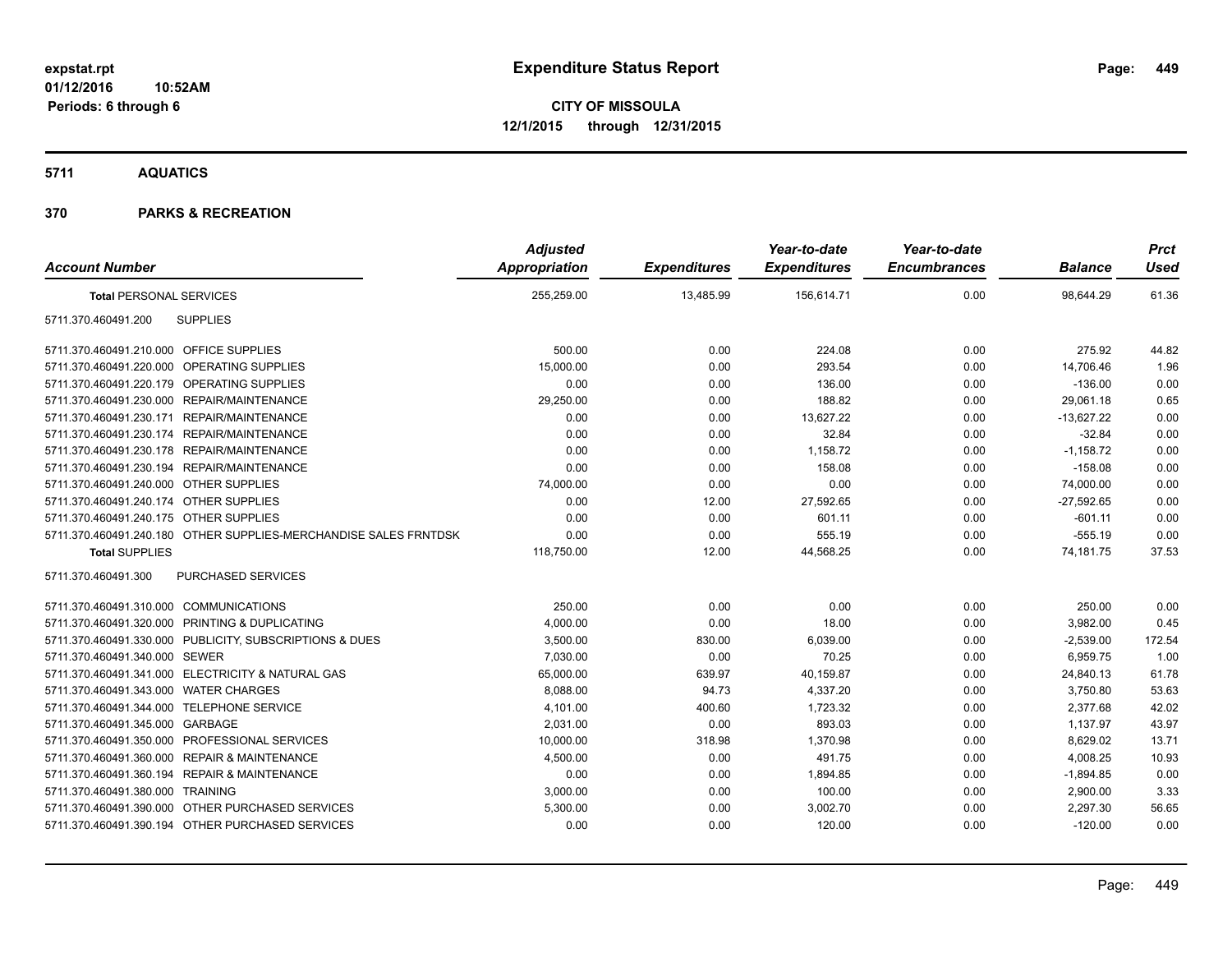**5711 AQUATICS**

| <b>Account Number</b>             |                                                                | <b>Adjusted</b><br><b>Appropriation</b> | <b>Expenditures</b> | Year-to-date<br><b>Expenditures</b> | Year-to-date<br><b>Encumbrances</b> | <b>Balance</b> | <b>Prct</b><br><b>Used</b> |
|-----------------------------------|----------------------------------------------------------------|-----------------------------------------|---------------------|-------------------------------------|-------------------------------------|----------------|----------------------------|
|                                   | <b>Total PURCHASED SERVICES</b>                                | 116,800.00                              | 2,284.28            | 60,220.95                           | 0.00                                | 56,579.05      | 51.56                      |
| 5711.370.460491.800               | OTHER OBJECTS                                                  |                                         |                     |                                     |                                     |                |                            |
| <b>Total OTHER OBJECTS</b>        |                                                                | 0.00                                    | 0.00                | 0.00                                | 0.00                                | 0.00           | 0.00                       |
| 5711.370.460491.900               | <b>CAPITAL OUTLAY</b>                                          |                                         |                     |                                     |                                     |                |                            |
| <b>Total CAPITAL OUTLAY</b>       |                                                                | 0.00                                    | 0.00                | 0.00                                | 0.00                                | 0.00           | 0.00                       |
|                                   | Total SPLASH POOLS EXPENSES                                    | 490,809.00                              | 15,782.27           | 261,403.91                          | 0.00                                | 229,405.09     | 53.26                      |
| 5711.370.460493                   | <b>AQUATICS MAINTENANCE</b>                                    |                                         |                     |                                     |                                     |                |                            |
| 5711.370.460493.300               | PURCHASED SERVICES                                             |                                         |                     |                                     |                                     |                |                            |
|                                   | <b>Total PURCHASED SERVICES</b>                                | 0.00                                    | 0.00                | 0.00                                | 0.00                                | 0.00           | 0.00                       |
| 5711.370.460493.500               | <b>FIXED CHARGES</b>                                           |                                         |                     |                                     |                                     |                |                            |
| <b>Total FIXED CHARGES</b>        |                                                                | 0.00                                    | 0.00                | 0.00                                | 0.00                                | 0.00           | 0.00                       |
| 5711.370.460493.900               | <b>CAPITAL OUTLAY</b>                                          |                                         |                     |                                     |                                     |                |                            |
| 5711.370.460493.920.000 BUILDINGS |                                                                | 35,000.00                               | 0.00                | 0.00                                | 0.00                                | 35,000.00      | 0.00                       |
|                                   | <b>Total AQUATICS MAINTENANCE</b>                              | 35,000.00                               | 0.00                | 0.00                                | 0.00                                | 35,000.00      | 0.00                       |
| 5711.370.460512                   | PARK MEMORIALS                                                 |                                         |                     |                                     |                                     |                |                            |
| 5711.370.460512.200               | <b>SUPPLIES</b>                                                |                                         |                     |                                     |                                     |                |                            |
|                                   | 5711.370.460512.220.000 PARTNERS IN PARK/OPERATING SUPPLIES    | 15,000.00                               | 0.00                | 0.00                                | 0.00                                | 15,000.00      | 0.00                       |
|                                   | 5711.370.460512.230.000 PARTNERS IN PARK/REPAIR/MAINTENANCE    | 10,000.00                               | 0.00                | 0.00                                | 0.00                                | 10,000.00      | 0.00                       |
| <b>Total SUPPLIES</b>             |                                                                | 25,000.00                               | 0.00                | 0.00                                | 0.00                                | 25,000.00      | 0.00                       |
| 5711.370.460512.300               | PURCHASED SERVICES                                             |                                         |                     |                                     |                                     |                |                            |
|                                   | 5711.370.460512.350.000 PARTNERS IN PARK/PROFESSIONAL SERVICES | 10,000.00                               | 0.00                | 0.00                                | 0.00                                | 10,000.00      | 0.00                       |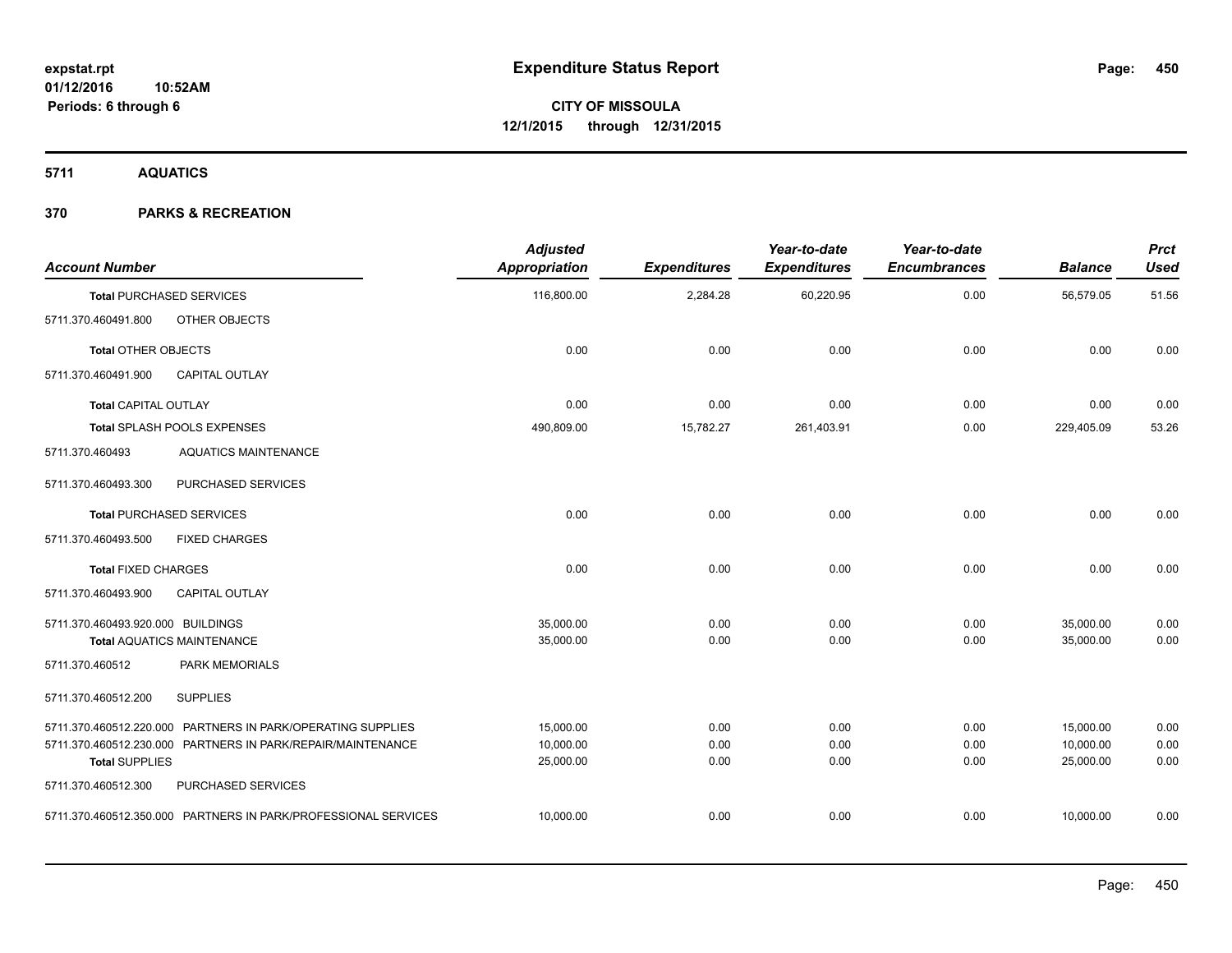**5711 AQUATICS**

| <b>Account Number</b>         |                                                               | <b>Adjusted</b><br><b>Appropriation</b> | <b>Expenditures</b> | Year-to-date<br><b>Expenditures</b> | Year-to-date<br><b>Encumbrances</b> | <b>Balance</b> | <b>Prct</b><br><b>Used</b> |
|-------------------------------|---------------------------------------------------------------|-----------------------------------------|---------------------|-------------------------------------|-------------------------------------|----------------|----------------------------|
|                               | 5711.370.460512.360.000 PARTNERS IN PARK/REPAIR & MAINTENANCE | 10,000.00                               | 0.00                | 0.00                                | 0.00                                | 10,000.00      | 0.00                       |
|                               | 5711.370.460512.390.000 OTHER PURCHASED SERVICES              | 5,000.00                                | 0.00                | 0.00                                | 0.00                                | 5,000.00       | 0.00                       |
|                               | <b>Total PURCHASED SERVICES</b>                               | 25,000.00                               | 0.00                | 0.00                                | 0.00                                | 25,000.00      | 0.00                       |
| 5711.370.460512.900           | <b>CAPITAL OUTLAY</b>                                         |                                         |                     |                                     |                                     |                |                            |
|                               | 5711.370.460512.920.000 PARTNERS IN PARK/BUILDINGS            | 10,000.00                               | 0.00                | 0.00                                | 0.00                                | 10,000.00      | 0.00                       |
|                               | 5711.370.460512.930.000 PARTNERS IN PARK/IMPROVEMENTS         | 70,000.00                               | 0.00                | 0.00                                | 0.00                                | 70,000.00      | 0.00                       |
|                               | 5711.370.460512.940.000 PARTNERS IN PARK/EQUIPMENT            | 20,000.00                               | 0.00                | 0.00                                | 0.00                                | 20,000.00      | 0.00                       |
| <b>Total CAPITAL OUTLAY</b>   |                                                               | 100,000.00                              | 0.00                | 0.00                                | 0.00                                | 100,000.00     | 0.00                       |
| <b>Total PARK MEMORIALS</b>   |                                                               | 150,000.00                              | 0.00                | 0.00                                | 0.00                                | 150,000.00     | 0.00                       |
| 5711.370.460519               | <b>AQUATICS CAPITAL</b>                                       |                                         |                     |                                     |                                     |                |                            |
| 5711.370.460519.900           | <b>CAPITAL OUTLAY</b>                                         |                                         |                     |                                     |                                     |                |                            |
| <b>Total AQUATICS CAPITAL</b> |                                                               | 0.00                                    | 0.00                | 0.00                                | 0.00                                | 0.00           | 0.00                       |
| 5711.370.490500               | <b>DEBT PAYMENTS</b>                                          |                                         |                     |                                     |                                     |                |                            |
| 5711.370.490500.600           | <b>DEBT SERVICE</b>                                           |                                         |                     |                                     |                                     |                |                            |
| <b>Total DEBT PAYMENTS</b>    |                                                               | 0.00                                    | 0.00                | 0.00                                | 0.00                                | 0.00           | 0.00                       |
| 5711.370.490506               | <b>CORE FINANCED EQUIPMENT</b>                                |                                         |                     |                                     |                                     |                |                            |
| 5711.370.490506.600           | <b>DEBT SERVICE</b>                                           |                                         |                     |                                     |                                     |                |                            |
|                               | 5711.370.490506.610.000 GRILL VAN DEBT-PRINCIPAL              | 12,377.00                               | 0.00                | 0.00                                | 0.00                                | 12,377.00      | 0.00                       |
|                               | Total CORE FINANCED EQUIPMENT                                 | 12,377.00                               | 0.00                | 0.00                                | 0.00                                | 12,377.00      | 0.00                       |
| 5711.370.510110               | <b>MERCHANT SERVICES</b>                                      |                                         |                     |                                     |                                     |                |                            |
| 5711.370.510110.500           | <b>FIXED CHARGES</b>                                          |                                         |                     |                                     |                                     |                |                            |
|                               | 5711.370.510110.550.000 MERCHANT SERVICE FEES                 | 14,000.00                               | 0.00                | 0.00                                | 0.00                                | 14,000.00      | 0.00                       |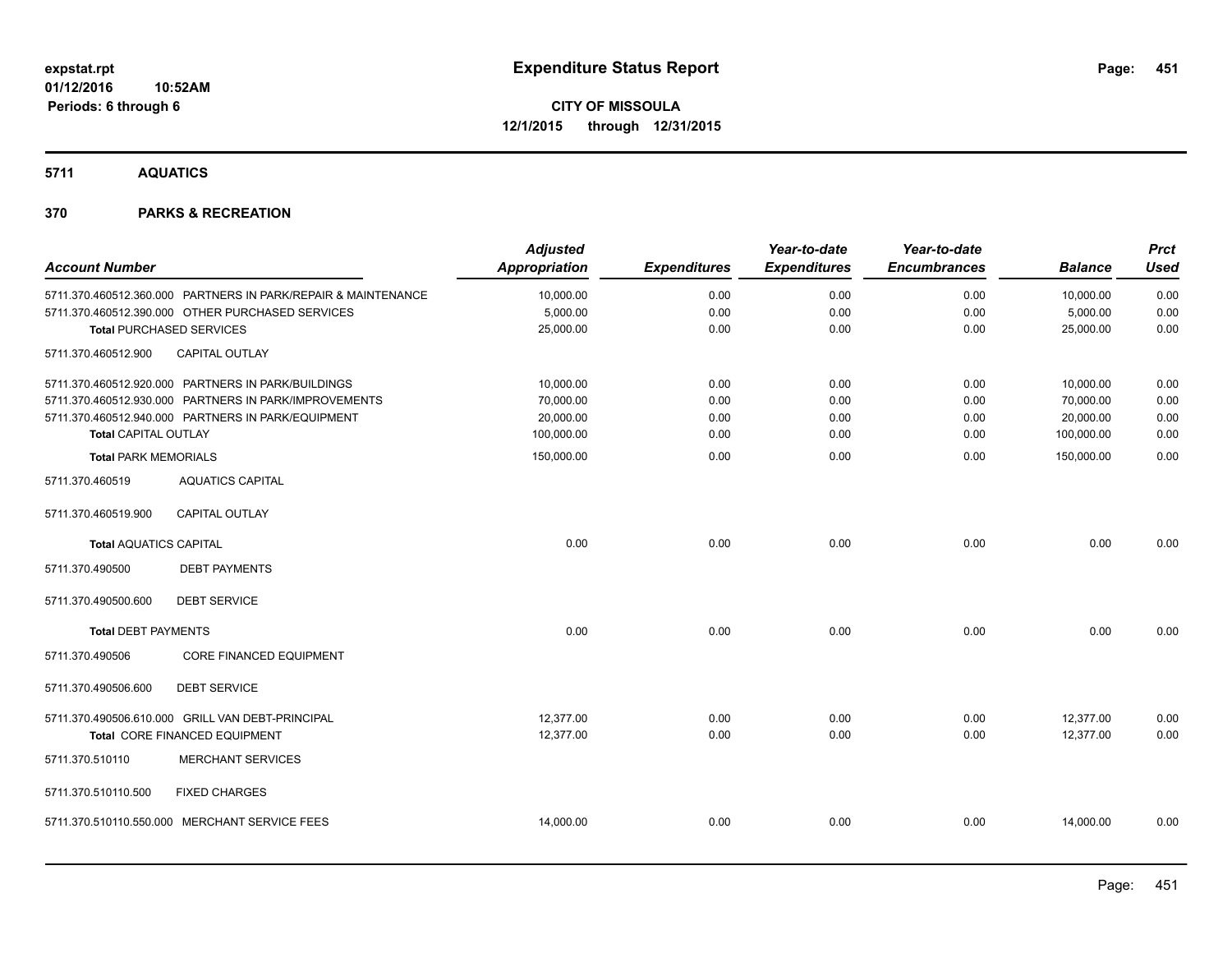**5711 AQUATICS**

| <b>Account Number</b>               | Adiusted<br>Appropriation | <b>Expenditures</b> | Year-to-date<br><b>Expenditures</b> | Year-to-date<br><b>Encumbrances</b> | Balance    | Prct<br>Used |
|-------------------------------------|---------------------------|---------------------|-------------------------------------|-------------------------------------|------------|--------------|
| <b>Total MERCHANT SERVICES</b>      | 14,000.00                 | 0.00                | 0.00                                | 0.00                                | 14,000.00  | 0.00         |
| <b>Total PARKS &amp; RECREATION</b> | .427,327.00               | 86,567.11           | 613,255.74                          | 0.00                                | 814,071.26 | 42.97        |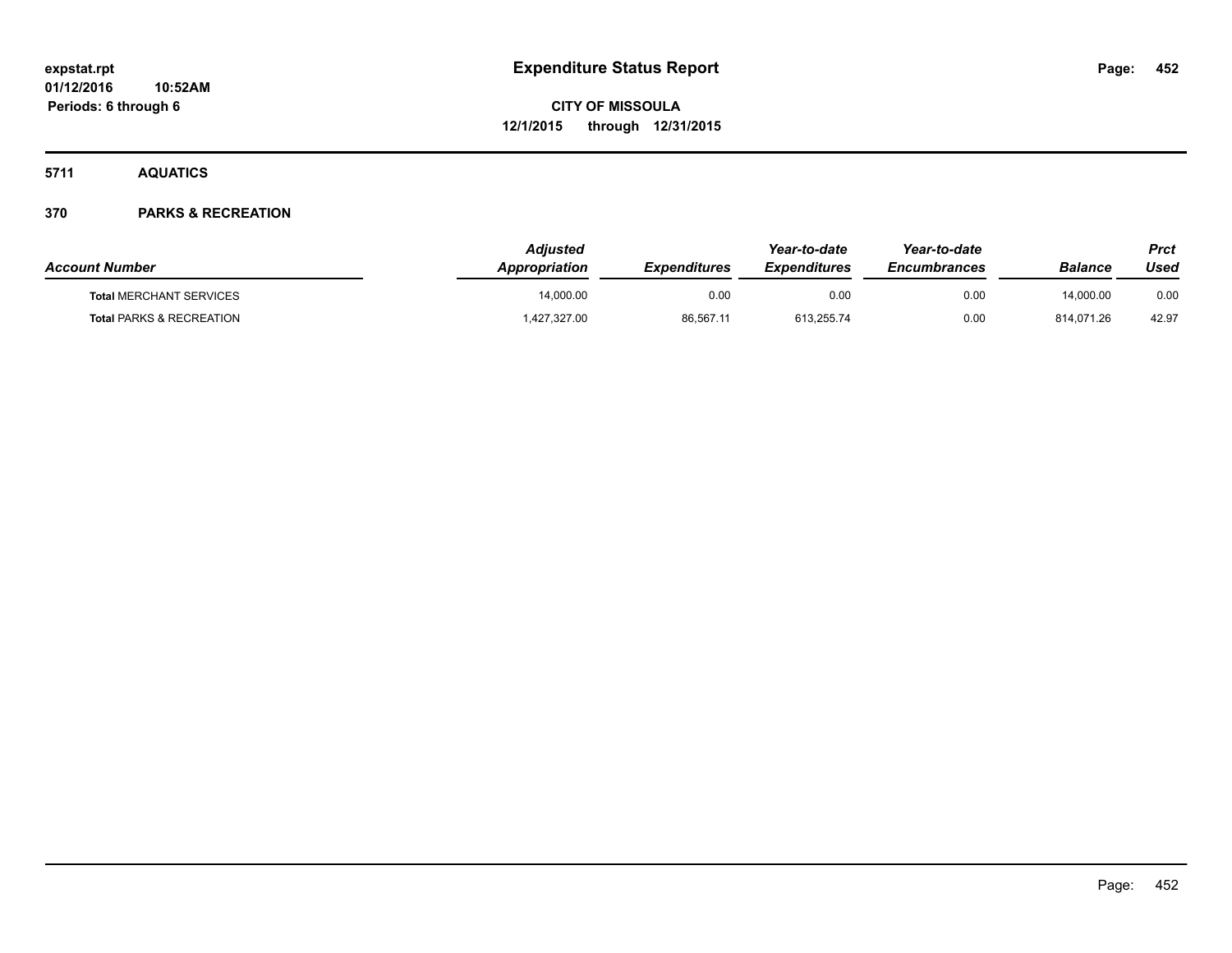**5711 AQUATICS**

## **371 AQUATICS SALARIES**

| <b>Account Number</b>          |                                 | <b>Adjusted</b><br><b>Appropriation</b> | <b>Expenditures</b> | Year-to-date<br><b>Expenditures</b> | Year-to-date<br><b>Encumbrances</b> | <b>Balance</b> | <b>Prct</b><br><b>Used</b> |
|--------------------------------|---------------------------------|-----------------------------------------|---------------------|-------------------------------------|-------------------------------------|----------------|----------------------------|
| 5711.371.460000                | <b>CULTURE &amp; RECREATION</b> |                                         |                     |                                     |                                     |                |                            |
| 5711.371.460000.100            | PERSONAL SERVICES               |                                         |                     |                                     |                                     |                |                            |
|                                | Total CULTURE & RECREATION      | 0.00                                    | 0.00                | 0.00                                | 0.00                                | 0.00           | 0.00                       |
| 5711.371.460477                | <b>GRILL VAN</b>                |                                         |                     |                                     |                                     |                |                            |
| 5711.371.460477.100            | PERSONAL SERVICES               |                                         |                     |                                     |                                     |                |                            |
| <b>Total GRILL VAN</b>         |                                 | 0.00                                    | 0.00                | 0.00                                | 0.00                                | 0.00           | 0.00                       |
| 5711.371.460490                | <b>CURRENTS POOL EXPENSES</b>   |                                         |                     |                                     |                                     |                |                            |
| 5711.371.460490.100            | PERSONAL SERVICES               |                                         |                     |                                     |                                     |                |                            |
|                                | Total CURRENTS POOL EXPENSES    | 0.00                                    | 0.00                | 0.00                                | 0.00                                | 0.00           | 0.00                       |
| 5711.371.460491                | SPLASH POOLS EXPENSES           |                                         |                     |                                     |                                     |                |                            |
| 5711.371.460491.100            | PERSONAL SERVICES               |                                         |                     |                                     |                                     |                |                            |
| <b>Total AQUATICS SALARIES</b> |                                 | 0.00                                    | 0.00                | 0.00                                | 0.00                                | 0.00           | 0.00                       |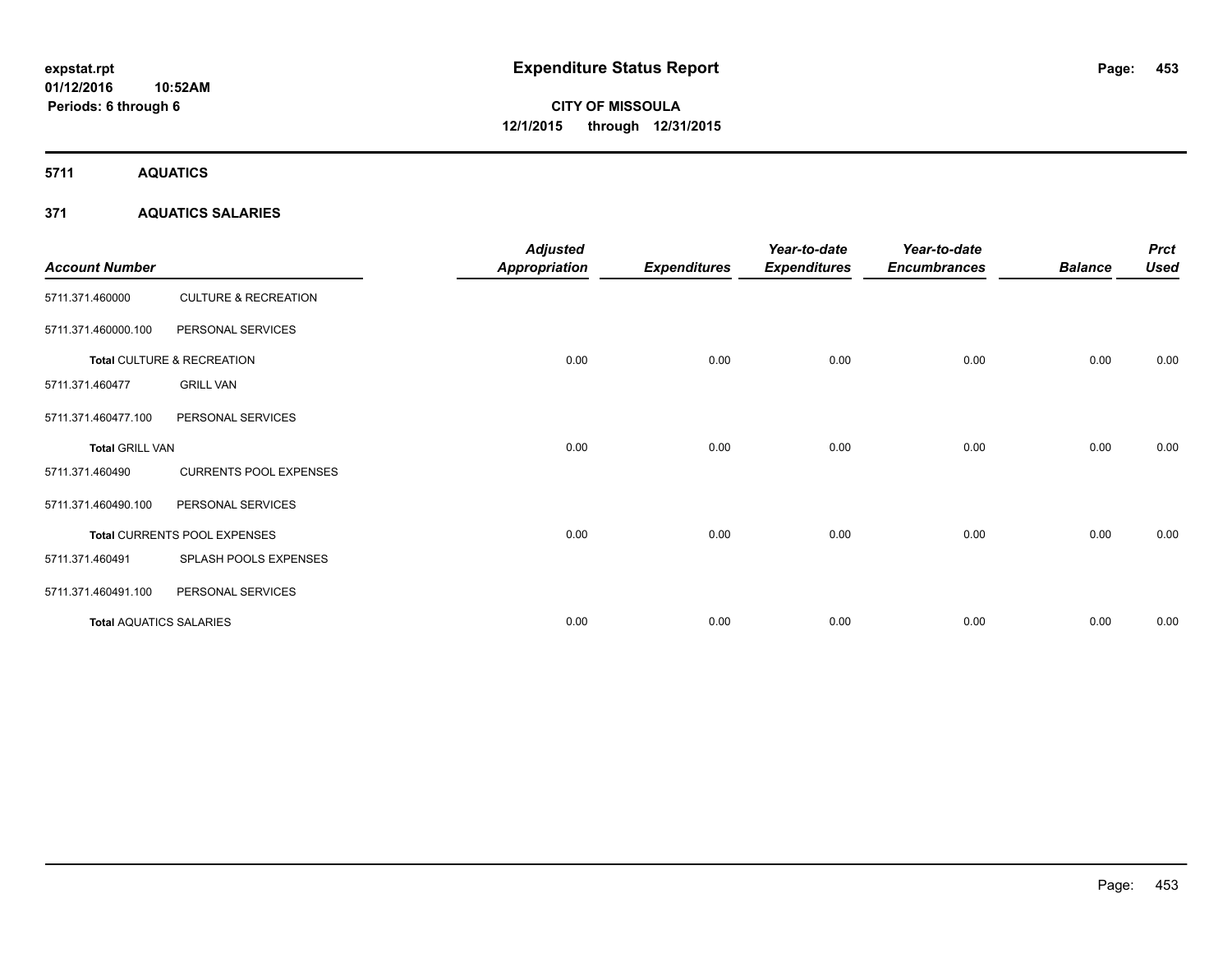**5711 AQUATICS**

## **390 NON-DEPARTMENTAL**

|                               |                       | <b>Adjusted</b>      |                     | Year-to-date        | Year-to-date        |                | <b>Prct</b> |
|-------------------------------|-----------------------|----------------------|---------------------|---------------------|---------------------|----------------|-------------|
| <b>Account Number</b>         |                       | <b>Appropriation</b> | <b>Expenditures</b> | <b>Expenditures</b> | <b>Encumbrances</b> | <b>Balance</b> | <b>Used</b> |
| 5711.390.510000               | <b>MISCELLANEOUS</b>  |                      |                     |                     |                     |                |             |
| 5711.390.510000.800           | OTHER OBJECTS         |                      |                     |                     |                     |                |             |
| <b>Total OTHER OBJECTS</b>    |                       | 0.00                 | 0.00                | 0.00                | 0.00                | 0.00           | 0.00        |
| 5711.390.510000.900           | <b>CAPITAL OUTLAY</b> |                      |                     |                     |                     |                |             |
| <b>Total MISCELLANEOUS</b>    |                       | 0.00                 | 0.00                | 0.00                | 0.00                | 0.00           | 0.00        |
| <b>Total NON-DEPARTMENTAL</b> |                       | 0.00                 | 0.00                | 0.00                | 0.00                | 0.00           | 0.00        |
| <b>Total AQUATICS</b>         |                       | 1,427,327.00         | 86,567.11           | 613,255.74          | 0.00                | 814.071.26     | 42.97       |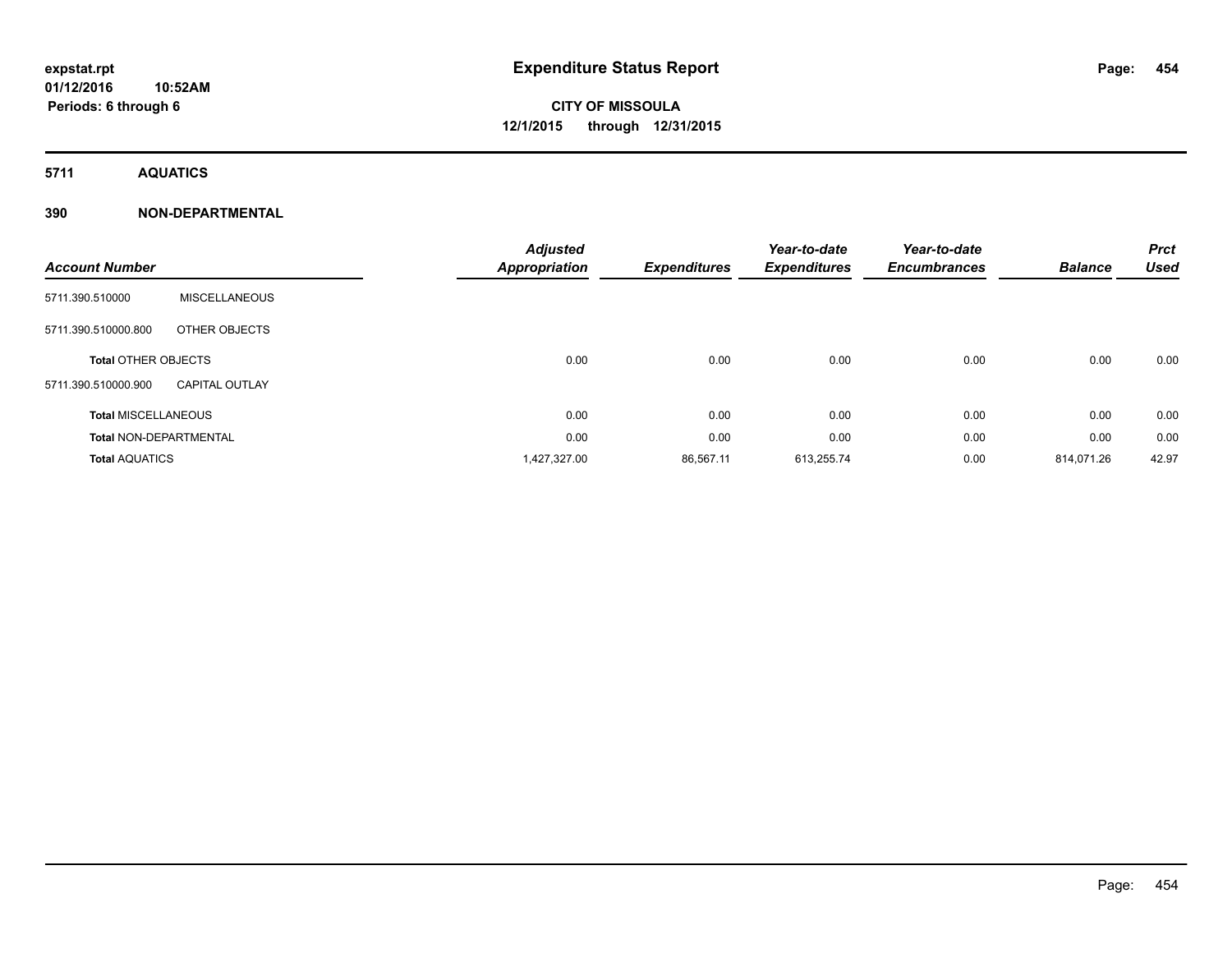## **6050 EMPLOYEE BENEFIT PLAN FUND**

## **390 NON-DEPARTMENTAL**

| <b>Account Number</b>          |                                                          | <b>Adjusted</b><br>Appropriation | <b>Expenditures</b> | Year-to-date<br><b>Expenditures</b> | Year-to-date<br><b>Encumbrances</b> | <b>Balance</b> | <b>Prct</b><br><b>Used</b> |
|--------------------------------|----------------------------------------------------------|----------------------------------|---------------------|-------------------------------------|-------------------------------------|----------------|----------------------------|
| 6050.390.510110                | <b>MERCHANT SERVICES</b>                                 |                                  |                     |                                     |                                     |                |                            |
| 6050.390.510110.500            | <b>FIXED CHARGES</b>                                     |                                  |                     |                                     |                                     |                |                            |
| <b>Total MERCHANT SERVICES</b> |                                                          | 0.00                             | 0.00                | 0.00                                | 0.00                                | 0.00           | 0.00                       |
| 6050.390.520800                | <b>EMPLOYEE BENEFITS</b>                                 |                                  |                     |                                     |                                     |                |                            |
| 6050.390.520800.300            | <b>PURCHASED SERVICES</b>                                |                                  |                     |                                     |                                     |                |                            |
| 6050.390.520800.350.000        | <b>PROFESSIONAL SERVICES</b>                             | 50,340.00                        | 0.00                | 7,388.95                            | 0.00                                | 42,951.05      | 14.68                      |
|                                | 6050.390.520800.351.000 INSURANCE CLAIMS                 | 5,156,229.00                     | 363,401.73          | 1,921,879.64                        | 0.00                                | 3,234,349.36   | 37.27                      |
|                                | 6050.390.520800.352.000 HEALTH PROGRAMS                  | 94,500.00                        | 12,758.02           | 17,234.86                           | 0.00                                | 77.265.14      | 18.24                      |
|                                | 6050.390.520800.353.000 ADMINISTRATION EXPENDITURES      | 757.888.00                       | 111,270.99          | 394,429.87                          | 0.00                                | 363.458.13     | 52.04                      |
|                                | 6050.390.520800.354.000 TRANSITIONAL REINSURANCE PROGRAM | 78,280.00                        | 0.00                | 13,356.00                           | 0.00                                | 64,924.00      | 17.06                      |
|                                | <b>Total PURCHASED SERVICES</b>                          | 6,137,237.00                     | 487,430.74          | 2,354,289.32                        | 0.00                                | 3,782,947.68   | 38.36                      |
| 6050.390.520800.700            | <b>GRANTS &amp; CONTRIBUTIONS</b>                        |                                  |                     |                                     |                                     |                |                            |
|                                | <b>Total GRANTS &amp; CONTRIBUTIONS</b>                  | 0.00                             | 0.00                | 0.00                                | 0.00                                | 0.00           | 0.00                       |
| 6050.390.520800.800            | OTHER OBJECTS                                            |                                  |                     |                                     |                                     |                |                            |
| <b>Total OTHER OBJECTS</b>     |                                                          | 0.00                             | 0.00                | 0.00                                | 0.00                                | 0.00           | 0.00                       |
|                                | Total EMPLOYEE BENEFIT PLAN FUND                         | 6,137,237.00                     | 487,430.74          | 2,354,289.32                        | 0.00                                | 3,782,947.68   | 38.36                      |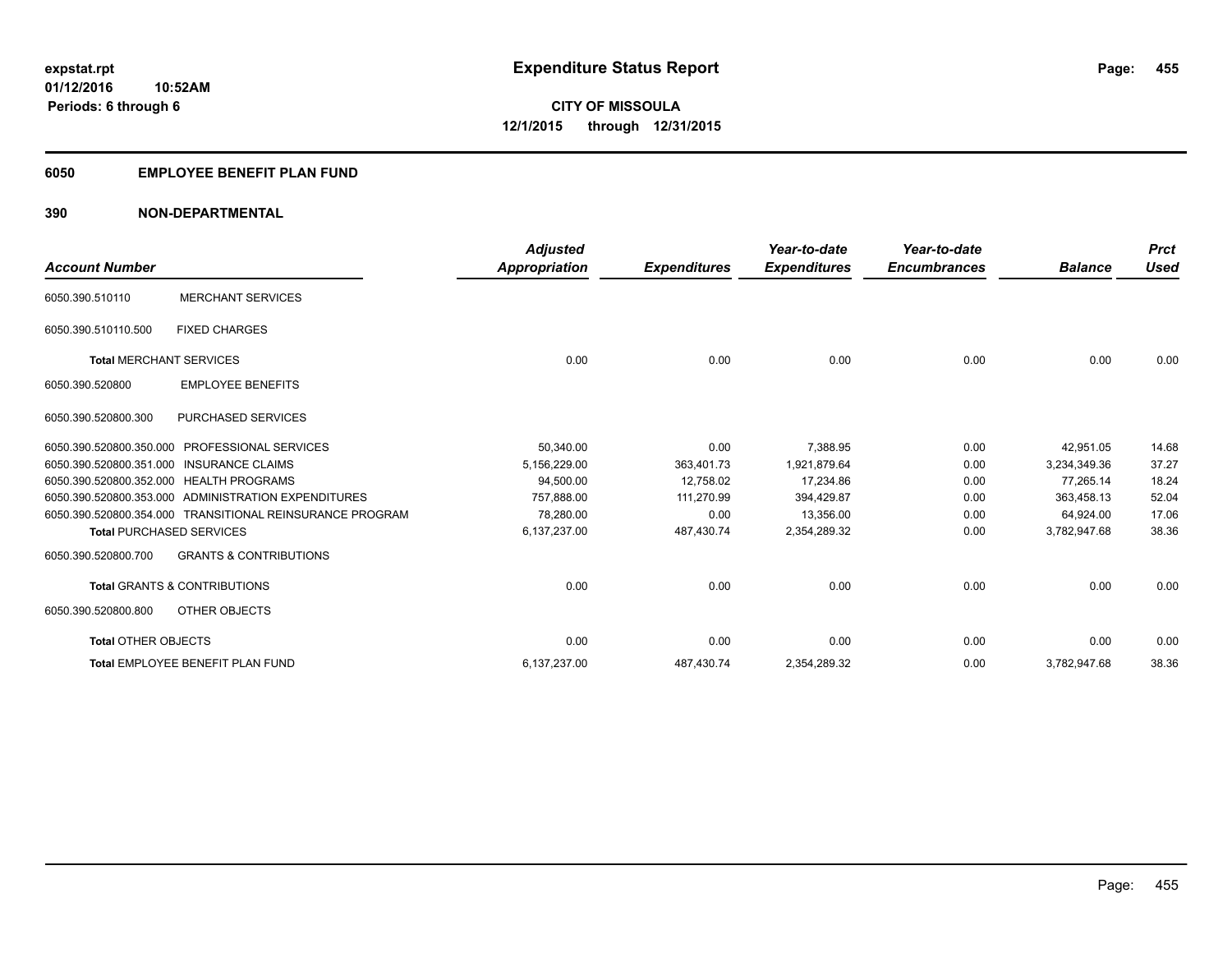#### **7370 PARKING COMMISSION FUND**

|                                           |                                                         | <b>Adjusted</b> |                     | Year-to-date        | Year-to-date        |                | <b>Prct</b> |
|-------------------------------------------|---------------------------------------------------------|-----------------|---------------------|---------------------|---------------------|----------------|-------------|
| <b>Account Number</b>                     |                                                         | Appropriation   | <b>Expenditures</b> | <b>Expenditures</b> | <b>Encumbrances</b> | <b>Balance</b> | <b>Used</b> |
| 7370.395.430266                           | PARKING DIVISION                                        |                 |                     |                     |                     |                |             |
| 7370.395.430266.100                       | PERSONAL SERVICES                                       |                 |                     |                     |                     |                |             |
|                                           | 7370.395.430266.110.000 SALARIES AND WAGES              | 436,749.00      | 53,647.75           | 204,959.51          | 0.00                | 231,789.49     | 46.93       |
| 7370.395.430266.120.000                   | OVERTIME/TERMINATION                                    | 7,234.00        | 140.51              | 179.42              | 0.00                | 7,054.58       | 2.48        |
|                                           | 7370.395.430266.140.000 EMPLOYER CONTRIBUTIONS          | 197.972.00      | 20.312.44           | 98.871.34           | 0.00                | 99.100.66      | 49.94       |
|                                           | 7370.395.430266.141.000 STATE RETIREMENT CONTRIBUTIONS  | 0.00            | 0.00                | 57.25               | 0.00                | $-57.25$       | 0.00        |
| <b>Total PERSONAL SERVICES</b>            |                                                         | 641,955.00      | 74,100.70           | 304,067.52          | 0.00                | 337,887.48     | 47.37       |
| 7370.395.430266.200                       | <b>SUPPLIES</b>                                         |                 |                     |                     |                     |                |             |
| 7370.395.430266.210.000 OFFICE SUPPLIES   |                                                         | 5.400.00        | 1,175.57            | 2,273.01            | 0.00                | 3,126.99       | 42.09       |
| 7370.395.430266.220.000                   | <b>OPERATING SUPPLIES</b>                               | 15,000.00       | 569.75              | 772.75              | 0.00                | 14,227.25      | 5.15        |
| 7370.395.430266.220.311 CLOTHING SUPPLIES |                                                         | 0.00            | 429.63              | 1,673.69            | 0.00                | $-1,673.69$    | 0.00        |
| 7370.395.430266.230.000                   | REPAIR/MAINTENANCE                                      | 18,000.00       | 167.59              | 671.37              | 0.00                | 17,328.63      | 3.73        |
| 7370.395.430266.231.000 GASOLINE          |                                                         | 8,000.00        | 289.95              | 1,276.66            | 0.00                | 6,723.34       | 15.96       |
| <b>Total SUPPLIES</b>                     |                                                         | 46,400.00       | 2,632.49            | 6,667.48            | 0.00                | 39,732.52      | 14.37       |
| 7370.395.430266.300                       | PURCHASED SERVICES                                      |                 |                     |                     |                     |                |             |
| 7370.395.430266.310.000                   | <b>COMMUNICATIONS</b>                                   | 17,338.00       | 508.90              | 3,401.45            | 0.00                | 13,936.55      | 19.62       |
|                                           | 7370.395.430266.320.000 PRINTING & DUPLICATING          | 10,000.00       | 1,105.00            | 2,518.74            | 0.00                | 7,481.26       | 25.19       |
|                                           | 7370.395.430266.330.000 PUBLICITY, SUBSCRIPTIONS & DUES | 5,000.00        | 294.46              | 1.673.34            | 0.00                | 3.326.66       | 33.47       |
| 7370.395.430266.340.000 SEWER             |                                                         | 137.00          | 0.00                | 70.25               | 0.00                | 66.75          | 51.28       |
|                                           | 7370.395.430266.341.000 ELECTRICITY & NATURAL GAS       | 36,440.00       | 3,222.18            | 13,782.09           | 0.00                | 22,657.91      | 37.82       |
| 7370.395.430266.343.000 WATER CHARGES     |                                                         | 4,000.00        | 186.65              | 4,348.00            | 0.00                | $-348.00$      | 108.70      |
|                                           | 7370.395.430266.343.717 MARKET ON FRONT WATER CHARGES   | 0.00            | 196.69              | 1,023.22            | 0.00                | $-1,023.22$    | 0.00        |
|                                           | 7370.395.430266.344.000 TELEPHONE SERVICE               | 5,200.00        | 943.35              | 2,021.70            | 0.00                | 3,178.30       | 38.88       |
| 7370.395.430266.345.000 GARBAGE           |                                                         | 3,000.00        | 399.91              | 1.666.75            | 0.00                | 1,333.25       | 55.56       |
| 7370.395.430266.345.717 GARBAGE           |                                                         | 0.00            | 0.00                | 702.50              | 0.00                | $-702.50$      | 0.00        |
|                                           | 7370.395.430266.350.000 PROFESSIONAL SERVICES           | 61,250.00       | 682.50              | 2,510.00            | 0.00                | 58,740.00      | 4.10        |
| 7370.395.430266.350.700 ACCOUNTING        |                                                         | 0.00            | 2,326.50            | 4,948.50            | 0.00                | $-4,948.50$    | 0.00        |
| 7370.395.430266.350.701 AUDIT             |                                                         | 0.00            | 8,100.00            | 8,100.00            | 0.00                | $-8,100.00$    | 0.00        |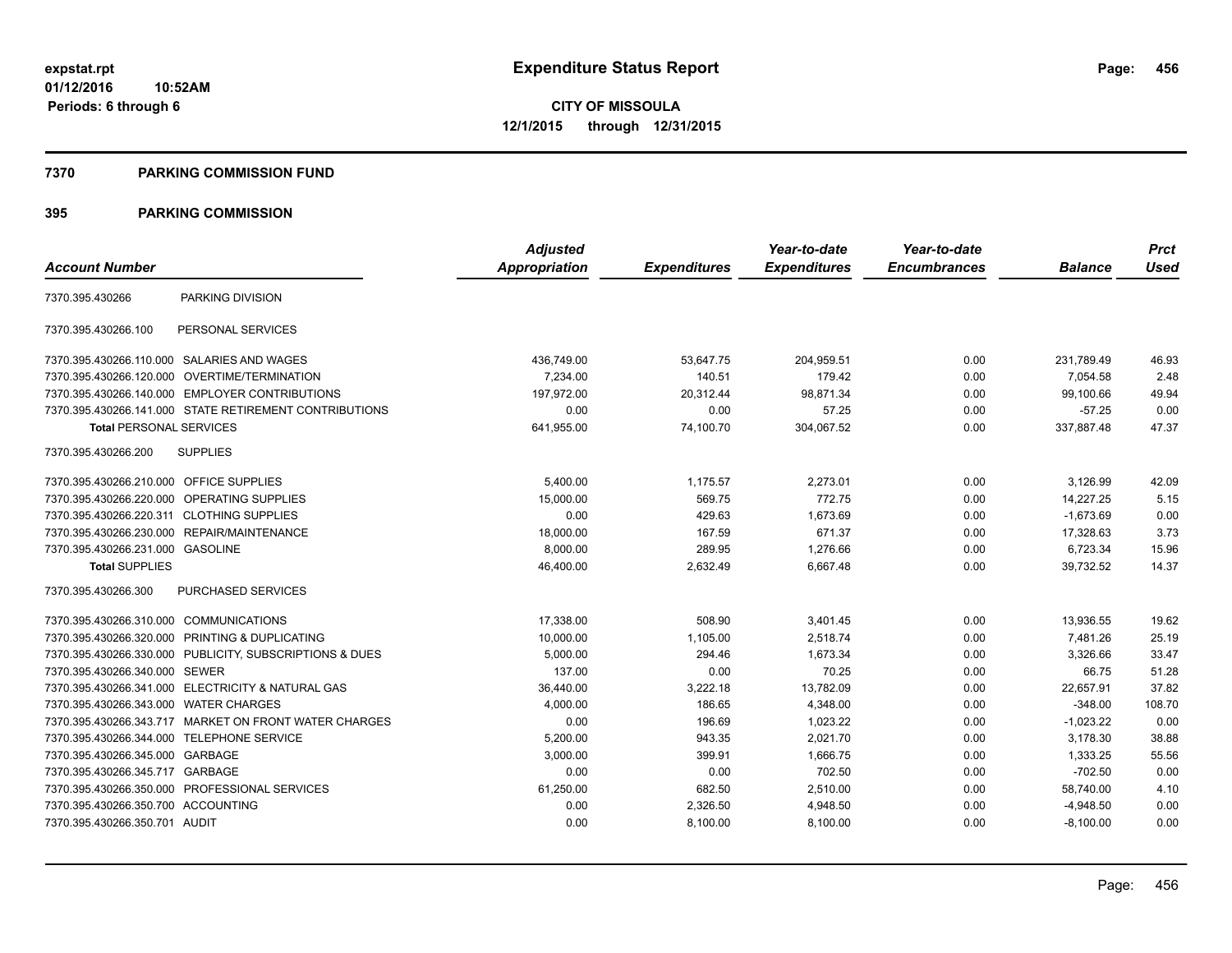#### **7370 PARKING COMMISSION FUND**

| <b>Account Number</b>                                | <b>Adjusted</b><br><b>Appropriation</b> | <b>Expenditures</b> | Year-to-date<br><b>Expenditures</b> | Year-to-date<br><b>Encumbrances</b> | <b>Balance</b> | <b>Prct</b><br><b>Used</b> |
|------------------------------------------------------|-----------------------------------------|---------------------|-------------------------------------|-------------------------------------|----------------|----------------------------|
|                                                      |                                         |                     |                                     |                                     |                |                            |
| 7370.395.430266.350.702 SECURITY FOR GARAGES         | 0.00                                    | 2,592.00            | 6,948.00                            | 0.00                                | $-6,948.00$    | 0.00                       |
| 7370.395.430266.350.703 STATE LICENSE INQUIRY        | 0.00                                    | 94.72               | 364.56                              | 0.00                                | $-364.56$      | 0.00                       |
| 7370.395.430266.350.704 COLLECTION BUREAU EXPENSE    | 0.00                                    | 138.70              | 166.40                              | 0.00                                | $-166.40$      | 0.00                       |
| 7370.395.430266.360.000 REPAIR & MAINTENANCE         | 72,500.00                               | 0.00                | 1.109.21                            | 0.00                                | 71,390.79      | 1.53                       |
| 7370.395.430266.360.710 REPAIR & MAINTENANCE         | 0.00                                    | 6,179.48            | 6,179.48                            | 0.00                                | $-6,179.48$    | 0.00                       |
| 7370.395.430266.360.711 REPAIR & MAINTENANCE         | 0.00                                    | 220.00              | 265.00                              | 0.00                                | $-265.00$      | 0.00                       |
| 7370.395.430266.360.712 REPAIR & MAINTENANCE         | 0.00                                    | 255.50              | 1,559.50                            | 0.00                                | $-1,559.50$    | 0.00                       |
| 7370.395.430266.360.713 REPAIR & MAINTENANCE         | 0.00                                    | 768.50              | 4,252.82                            | 0.00                                | $-4,252.82$    | 0.00                       |
| 7370.395.430266.360.714 BANK ST/REPAIR & MAINTENANCE | 0.00                                    | 63.00               | 2,021.50                            | 0.00                                | $-2,021.50$    | 0.00                       |
| 7370.395.430266.360.715 REPAIR & MAINTENANCE         | 0.00                                    | 100.00              | 1.616.37                            | 0.00                                | $-1,616.37$    | 0.00                       |
| 7370.395.430266.360.716 REPAIR & MAINTENANCE         | 0.00                                    | 74.79               | 849.32                              | 0.00                                | $-849.32$      | 0.00                       |
| 7370.395.430266.370.000 TRAVEL                       | 1.600.00                                | 0.00                | 1.900.30                            | 0.00                                | $-300.30$      | 118.77                     |
| 7370.395.430266.380.000 TRAINING                     | 1,900.00                                | 0.00                | 0.00                                | 0.00                                | 1,900.00       | 0.00                       |
| 7370.395.430266.390.000 OTHER PURCHASED SERVICES     | 188,805.00                              | 94,403.00           | 94,403.00                           | 0.00                                | 94,402.00      | 50.00                      |
| 7370.395.430266.390.044 JANITORIAL                   | 0.00                                    | 929.67              | 4,430.72                            | 0.00                                | $-4,430.72$    | 0.00                       |
| <b>Total PURCHASED SERVICES</b>                      | 407,170.00                              | 123,785.50          | 172,832.72                          | 0.00                                | 234,337.28     | 42.45                      |
| 7370.395.430266.400<br><b>BUILDING MATERIALS</b>     |                                         |                     |                                     |                                     |                |                            |
| <b>Total BUILDING MATERIALS</b>                      | 0.00                                    | 0.00                | 0.00                                | 0.00                                | 0.00           | 0.00                       |
| 7370.395.430266.500<br><b>FIXED CHARGES</b>          |                                         |                     |                                     |                                     |                |                            |
| 7370.395.430266.500.000 FIXED CHARGES                | 168.621.00                              | 0.00                | 0.00                                | 0.00                                | 168,621.00     | 0.00                       |
| <b>FIXED CHARGES</b><br>7370.395.430266.500.731      | 0.00                                    | 0.00                | 2,550.00                            | 0.00                                | $-2,550.00$    | 0.00                       |
| 7370.395.430266.500.733 FIXED CHARGES                | 0.00                                    | 0.00                | 3,300.00                            | 0.00                                | $-3,300.00$    | 0.00                       |
| 7370.395.430266.500.734 FIXED CHARGES                | 0.00                                    | 8,210.92            | 8,210.92                            | 0.00                                | $-8.210.92$    | 0.00                       |
| <b>Total FIXED CHARGES</b>                           | 168,621.00                              | 8,210.92            | 14,060.92                           | 0.00                                | 154,560.08     | 8.34                       |
| <b>DEBT SERVICE</b><br>7370.395.430266.600           |                                         |                     |                                     |                                     |                |                            |
| 7370.395.430266.610.000 LEASE/PRINCIPAL              | 52.787.59                               | 40,100.00           | 40,100.00                           | 0.00                                | 12.687.59      | 75.96                      |
| 7370.395.430266.620.000 LEASE INTEREST               | 12,162.50                               | 12,162.50           | 16,662.50                           | 0.00                                | $-4,500.00$    | 137.00                     |
| <b>Total DEBT SERVICE</b>                            | 64,950.09                               | 52,262.50           | 56,762.50                           | 0.00                                | 8,187.59       | 87.39                      |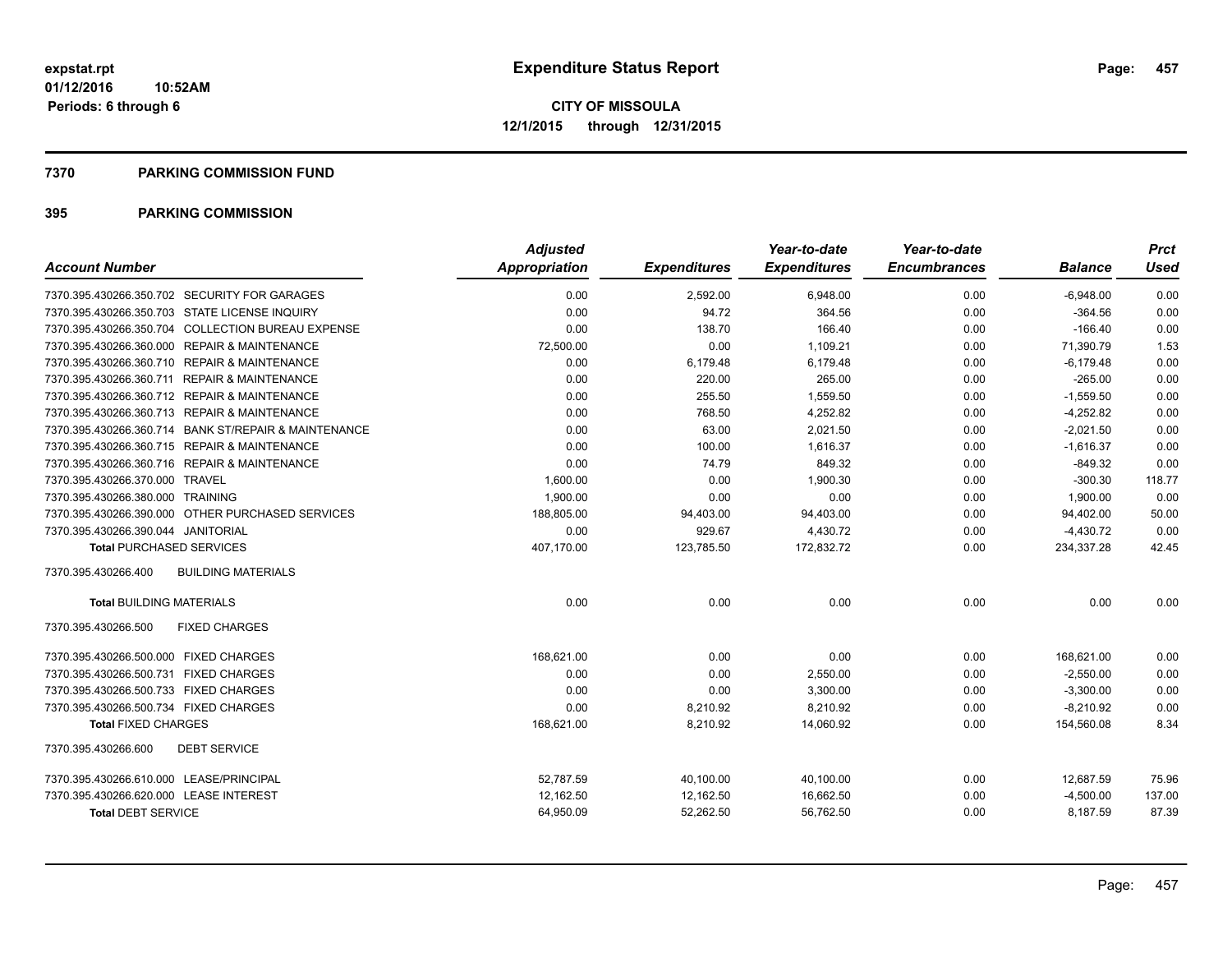#### **7370 PARKING COMMISSION FUND**

|                                                    | <b>Adjusted</b>                                                                                              |                                                       | Year-to-date                   | Year-to-date                    |                      | <b>Prct</b>                          |
|----------------------------------------------------|--------------------------------------------------------------------------------------------------------------|-------------------------------------------------------|--------------------------------|---------------------------------|----------------------|--------------------------------------|
|                                                    |                                                                                                              | <b>Expenditures</b>                                   | <b>Expenditures</b>            | <b>Encumbrances</b>             | <b>Balance</b>       | <b>Used</b>                          |
| <b>GRANTS &amp; CONTRIBUTIONS</b>                  |                                                                                                              |                                                       |                                |                                 |                      |                                      |
| 7370.395.430266.700.000 GRANTS & CONTRIBUTIONS     | 74,000.00                                                                                                    | 13,500.00                                             | 45,500.00                      | 0.00                            | 28,500.00            | 61.49                                |
|                                                    |                                                                                                              |                                                       |                                |                                 |                      | 61.49                                |
| OTHER OBJECTS                                      |                                                                                                              |                                                       |                                |                                 |                      |                                      |
| 7370.395.430266.820.000 TRANSFERS TO OTHER FUNDS   | 311,194.00                                                                                                   | 26,036.25                                             | 146,022.50                     | 0.00                            | 165,171.50           | 46.92                                |
|                                                    |                                                                                                              |                                                       |                                |                                 |                      | 0.00                                 |
|                                                    |                                                                                                              |                                                       |                                |                                 |                      | 40.54                                |
| <b>CAPITAL OUTLAY</b>                              |                                                                                                              |                                                       |                                |                                 |                      |                                      |
| 7370.395.430266.940.000 MACHINERY & EQUIPMENT      | 1,560,506.00                                                                                                 | 0.00                                                  | 0.00                           | 0.00                            | 1,560,506.00         | 0.00                                 |
| <b>Total CAPITAL OUTLAY</b>                        | 1,560,506.00                                                                                                 | 0.00                                                  | 0.00                           | 0.00                            | 1,560,506.00         | 0.00                                 |
| <b>Total PARKING DIVISION</b>                      | 3,323,761.09                                                                                                 | 300,528.36                                            | 745,913.64                     | 0.00                            | 2,577,847.45         | 22.44                                |
| FY16 METER INSTALL PROJECT                         |                                                                                                              |                                                       |                                |                                 |                      |                                      |
| CAPITAL OUTLAY                                     |                                                                                                              |                                                       |                                |                                 |                      |                                      |
| 7370.395.430267.940.000 FY16 METER INSTALL PROJECT | 0.00                                                                                                         | 16,347.09                                             | 1,204,397.94                   | 0.00                            | $-1,204,397.94$      | 0.00                                 |
| Total FY16 METER INSTALL PROJECT                   | 0.00                                                                                                         | 16,347.09                                             | 1,204,397.94                   | 0.00                            | $-1,204,397.94$      | 0.00                                 |
| <b>TICKET DIVISION</b>                             |                                                                                                              |                                                       |                                |                                 |                      |                                      |
| PERSONAL SERVICES                                  |                                                                                                              |                                                       |                                |                                 |                      |                                      |
| <b>Total TICKET DIVISION</b>                       | 0.00                                                                                                         | 0.00                                                  | 0.00                           | 0.00                            | 0.00                 | 0.00                                 |
| REVISED STEP SEWER DESIGN                          |                                                                                                              |                                                       |                                |                                 |                      |                                      |
| <b>SUPPLIES</b>                                    |                                                                                                              |                                                       |                                |                                 |                      |                                      |
| Total REVISED STEP SEWER DESIGN                    | 0.00                                                                                                         | 0.00                                                  | 0.00                           | 0.00                            | 0.00                 | 0.00                                 |
| <b>NEW REQUESTS</b>                                |                                                                                                              |                                                       |                                |                                 |                      |                                      |
|                                                    | <b>Total GRANTS &amp; CONTRIBUTIONS</b><br>7370.395.430266.845.000 CONTINGENCY<br><b>Total OTHER OBJECTS</b> | Appropriation<br>74,000.00<br>48.965.00<br>360,159.00 | 13,500.00<br>0.00<br>26,036.25 | 45,500.00<br>0.00<br>146,022.50 | 0.00<br>0.00<br>0.00 | 28,500.00<br>48,965.00<br>214,136.50 |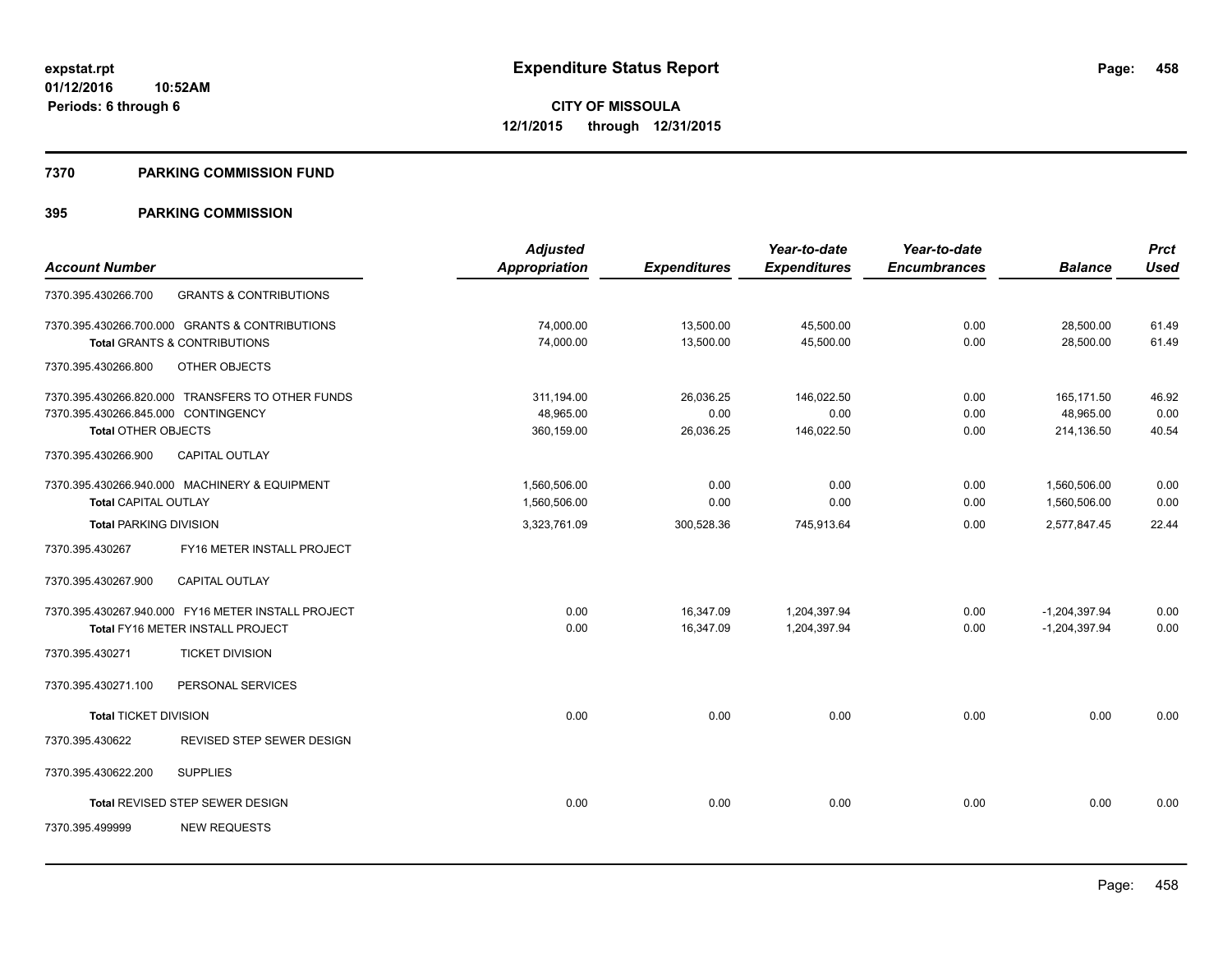#### **7370 PARKING COMMISSION FUND**

| <b>Account Number</b>           |                                               | <b>Adjusted</b><br><b>Appropriation</b> | <b>Expenditures</b> | Year-to-date<br><b>Expenditures</b> | Year-to-date<br><b>Encumbrances</b> | <b>Balance</b> | <b>Prct</b><br><b>Used</b> |
|---------------------------------|-----------------------------------------------|-----------------------------------------|---------------------|-------------------------------------|-------------------------------------|----------------|----------------------------|
| 7370.395.499999.100             | PERSONAL SERVICES                             |                                         |                     |                                     |                                     |                |                            |
| <b>Total NEW REQUESTS</b>       |                                               | 0.00                                    | 0.00                | 0.00                                | 0.00                                | 0.00           | 0.00                       |
| 7370.395.510110                 | <b>MERCHANT SERVICES</b>                      |                                         |                     |                                     |                                     |                |                            |
| 7370.395.510110.500             | <b>FIXED CHARGES</b>                          |                                         |                     |                                     |                                     |                |                            |
|                                 | 7370.395.510110.550.000 MERCHANT SERVICE FEES | 21,500.00                               | 0.00                | 0.00                                | 0.00                                | 21,500.00      | 0.00                       |
| <b>Total MERCHANT SERVICES</b>  |                                               | 21,500.00                               | 0.00                | 0.00                                | 0.00                                | 21,500.00      | 0.00                       |
| <b>Total PARKING COMMISSION</b> |                                               | 3.345.261.09                            | 316.875.45          | 1.950.311.58                        | 0.00                                | 1.394.949.51   | 58.30                      |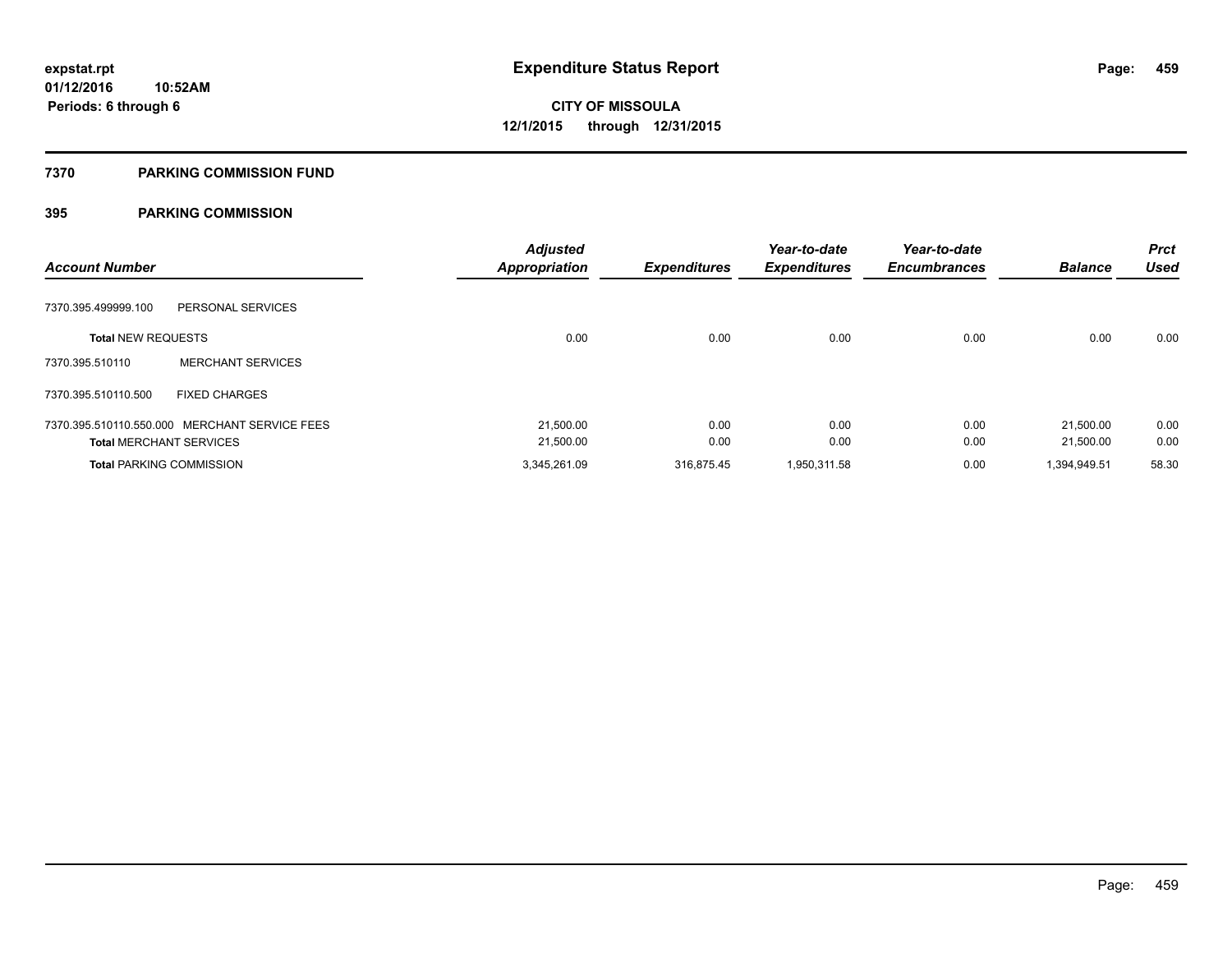#### **7370 PARKING COMMISSION FUND**

## **900 DEPRECIATION**

| <b>Account Number</b>      |                                      | <b>Adjusted</b><br><b>Appropriation</b> | <b>Expenditures</b> | Year-to-date<br><b>Expenditures</b> | Year-to-date<br><b>Encumbrances</b> | <b>Balance</b> | <b>Prct</b><br><b>Used</b> |
|----------------------------|--------------------------------------|-----------------------------------------|---------------------|-------------------------------------|-------------------------------------|----------------|----------------------------|
|                            |                                      |                                         |                     |                                     |                                     |                |                            |
| 7370.900.510000            | <b>MISCELLANEOUS</b>                 |                                         |                     |                                     |                                     |                |                            |
| 7370.900.510000.800        | OTHER OBJECTS                        |                                         |                     |                                     |                                     |                |                            |
| <b>Total OTHER OBJECTS</b> |                                      | 0.00                                    | 0.00                | 0.00                                | 0.00                                | 0.00           | 0.00                       |
| 7370.900.510000.900        | <b>CAPITAL OUTLAY</b>                |                                         |                     |                                     |                                     |                |                            |
| <b>Total DEPRECIATION</b>  |                                      | 0.00                                    | 0.00                | 0.00                                | 0.00                                | 0.00           | 0.00                       |
|                            | <b>Total PARKING COMMISSION FUND</b> | 3,345,261.09                            | 316,875.45          | 1,950,311.58                        | 0.00                                | 1,394,949.51   | 58.30                      |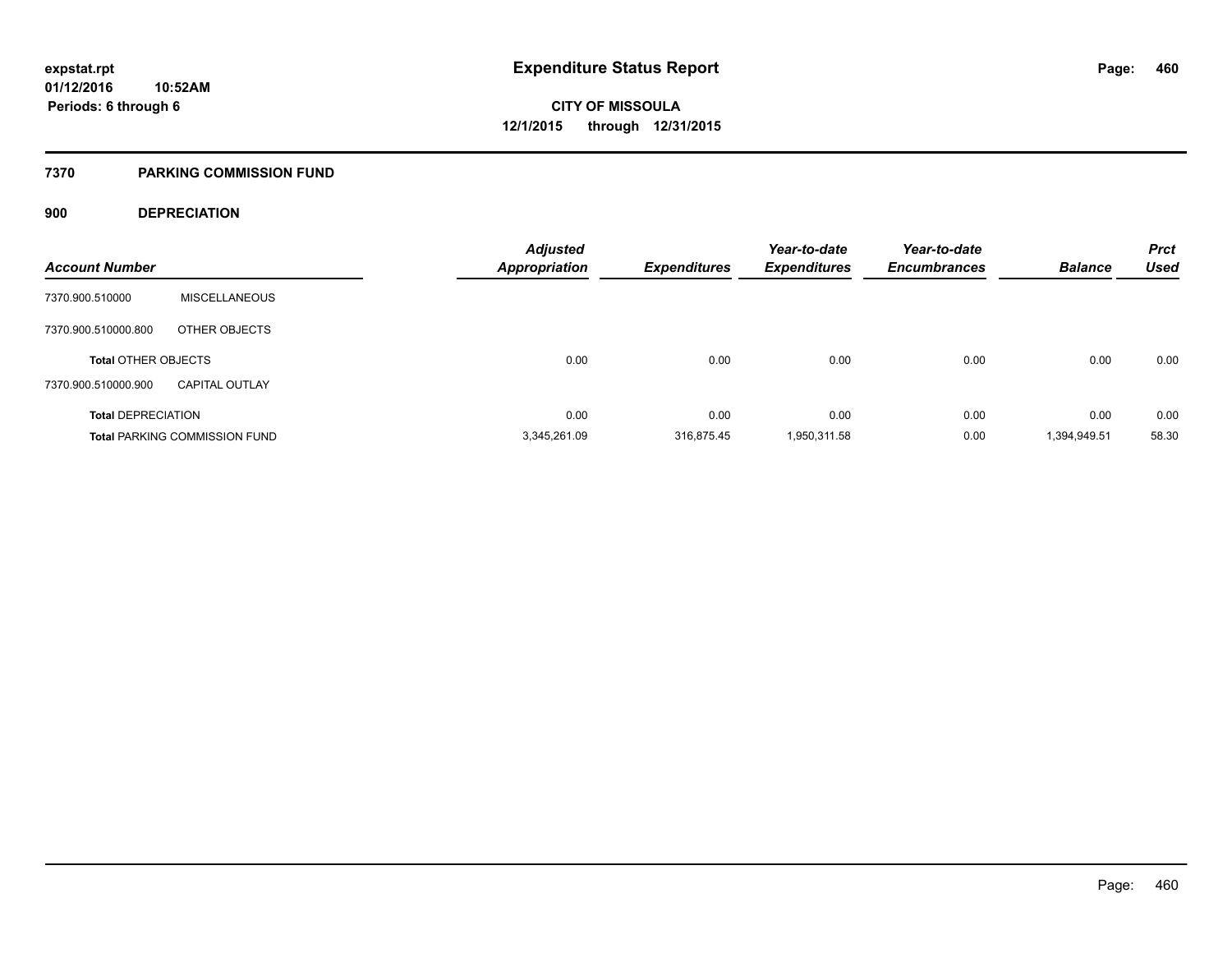## **7371 FRONT STREET PARKING BONDS**

| <b>Account Number</b>         |                                                 | <b>Adjusted</b><br><b>Appropriation</b> | <b>Expenditures</b> | Year-to-date<br><b>Expenditures</b> | Year-to-date<br><b>Encumbrances</b> | <b>Balance</b> | <b>Prct</b><br><b>Used</b> |
|-------------------------------|-------------------------------------------------|-----------------------------------------|---------------------|-------------------------------------|-------------------------------------|----------------|----------------------------|
| 7371.395.430266               | PARKING DIVISION                                |                                         |                     |                                     |                                     |                |                            |
| 7371.395.430266.800           | OTHER OBJECTS                                   |                                         |                     |                                     |                                     |                |                            |
| <b>Total PARKING DIVISION</b> |                                                 | 0.00                                    | 0.00                | 0.00                                | 0.00                                | 0.00           | 0.00                       |
| 7371.395.490200               | REVENUE BOND DEBT SERVICE                       |                                         |                     |                                     |                                     |                |                            |
| 7371.395.490200.600           | <b>DEBT SERVICE</b>                             |                                         |                     |                                     |                                     |                |                            |
|                               | 7371.395.490200.620.000 INTEREST / SERVICE FEES | 0.00                                    | 0.00                | $-67,852.34$                        | 0.00                                | 67,852.34      | 0.00                       |
|                               | <b>Total REVENUE BOND DEBT SERVICE</b>          | 0.00                                    | 0.00                | $-67,852.34$                        | 0.00                                | 67,852.34      | 0.00                       |
| 7371.395.490201               | SERIES 2014 MPC DEBT                            |                                         |                     |                                     |                                     |                |                            |
| 7371.395.490201.600           | <b>DEBT SERVICE</b>                             |                                         |                     |                                     |                                     |                |                            |
|                               | 7371.395.490201.620.000 INTEREST / SERVICE FEES | 272.925.00                              | 0.00                | 137.212.50                          | 0.00                                | 135,712.50     | 50.27                      |
|                               | Total SERIES 2014 MPC DEBT                      | 272,925.00                              | 0.00                | 137,212.50                          | 0.00                                | 135,712.50     | 50.27                      |
| 7371.395.490202               | *** Title Not Found ***                         |                                         |                     |                                     |                                     |                |                            |
| 7371.395.490202.600           | <b>DEBT SERVICE</b>                             |                                         |                     |                                     |                                     |                |                            |
| Total *** Title Not Found *** |                                                 | 0.00                                    | 0.00                | 0.00                                | 0.00                                | 0.00           | 0.00                       |
| 7371.395.510110               | <b>MERCHANT SERVICES</b>                        |                                         |                     |                                     |                                     |                |                            |
| 7371.395.510110.500           | <b>FIXED CHARGES</b>                            |                                         |                     |                                     |                                     |                |                            |
|                               | <b>Total MERCHANT SERVICES</b>                  | 0.00                                    | 0.00                | 0.00                                | 0.00                                | 0.00           | 0.00                       |
|                               | <b>Total FRONT STREET PARKING BONDS</b>         | 272,925.00                              | 0.00                | 69,360.16                           | 0.00                                | 203,564.84     | 25.41                      |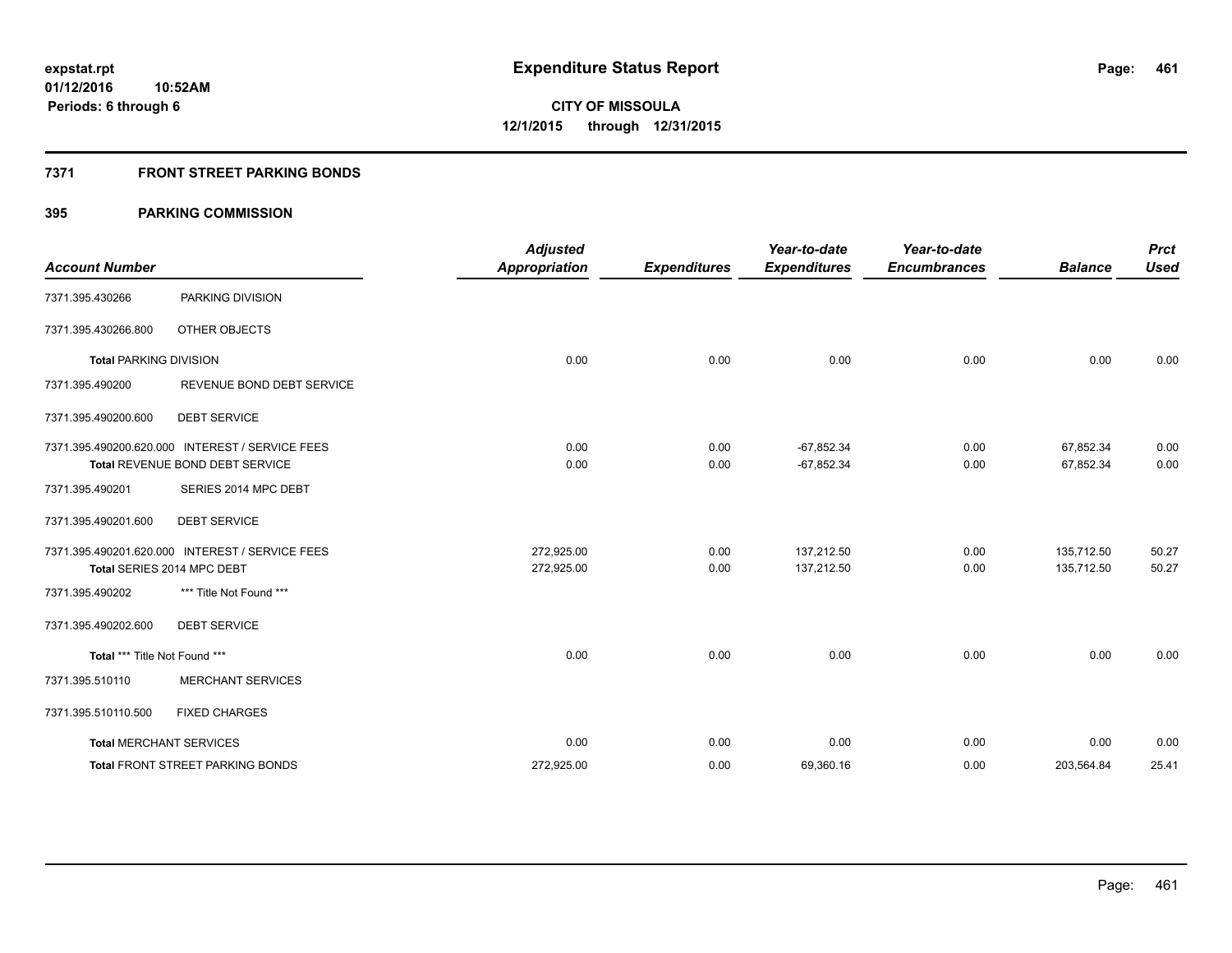## **7372 SINKING FUND/FRONT ST PARKING BONDS**

| <b>Account Number</b>         |                                                    | <b>Adjusted</b><br><b>Appropriation</b> | <b>Expenditures</b> | Year-to-date<br><b>Expenditures</b> | Year-to-date<br><b>Encumbrances</b> | <b>Balance</b> | <b>Prct</b><br><b>Used</b> |
|-------------------------------|----------------------------------------------------|-----------------------------------------|---------------------|-------------------------------------|-------------------------------------|----------------|----------------------------|
| 7372.395.430266               | PARKING DIVISION                                   |                                         |                     |                                     |                                     |                |                            |
| 7372.395.430266.800           | OTHER OBJECTS                                      |                                         |                     |                                     |                                     |                |                            |
| <b>Total PARKING DIVISION</b> |                                                    | 0.00                                    | 0.00                | 0.00                                | 0.00                                | 0.00           | 0.00                       |
| 7372.395.490200               | REVENUE BOND DEBT SERVICE                          |                                         |                     |                                     |                                     |                |                            |
| 7372.395.490200.600           | <b>DEBT SERVICE</b>                                |                                         |                     |                                     |                                     |                |                            |
|                               | <b>Total REVENUE BOND DEBT SERVICE</b>             | 0.00                                    | 0.00                | 0.00                                | 0.00                                | 0.00           | 0.00                       |
| 7372.395.490201               | SERIES 2014 MPC DEBT                               |                                         |                     |                                     |                                     |                |                            |
| 7372.395.490201.600           | <b>DEBT SERVICE</b>                                |                                         |                     |                                     |                                     |                |                            |
|                               | 7372.395.490201.610.000 SERIES 2014 BOND-PRINCIPAL | 185,000.00                              | 0.00                | 185,000.00                          | 0.00                                | 0.00           | 100.00                     |
|                               | Total SERIES 2014 MPC DEBT                         | 185,000.00                              | 0.00                | 185,000.00                          | 0.00                                | 0.00           | 100.00                     |
| 7372.395.510110               | <b>MERCHANT SERVICES</b>                           |                                         |                     |                                     |                                     |                |                            |
| 7372.395.510110.500           | <b>FIXED CHARGES</b>                               |                                         |                     |                                     |                                     |                |                            |
|                               | <b>Total MERCHANT SERVICES</b>                     | 0.00                                    | 0.00                | 0.00                                | 0.00                                | 0.00           | 0.00                       |
|                               | <b>Total SINKING FUND/FRONT ST PARKING BONDS</b>   | 185,000.00                              | 0.00                | 185,000.00                          | 0.00                                | 0.00           | 100.00                     |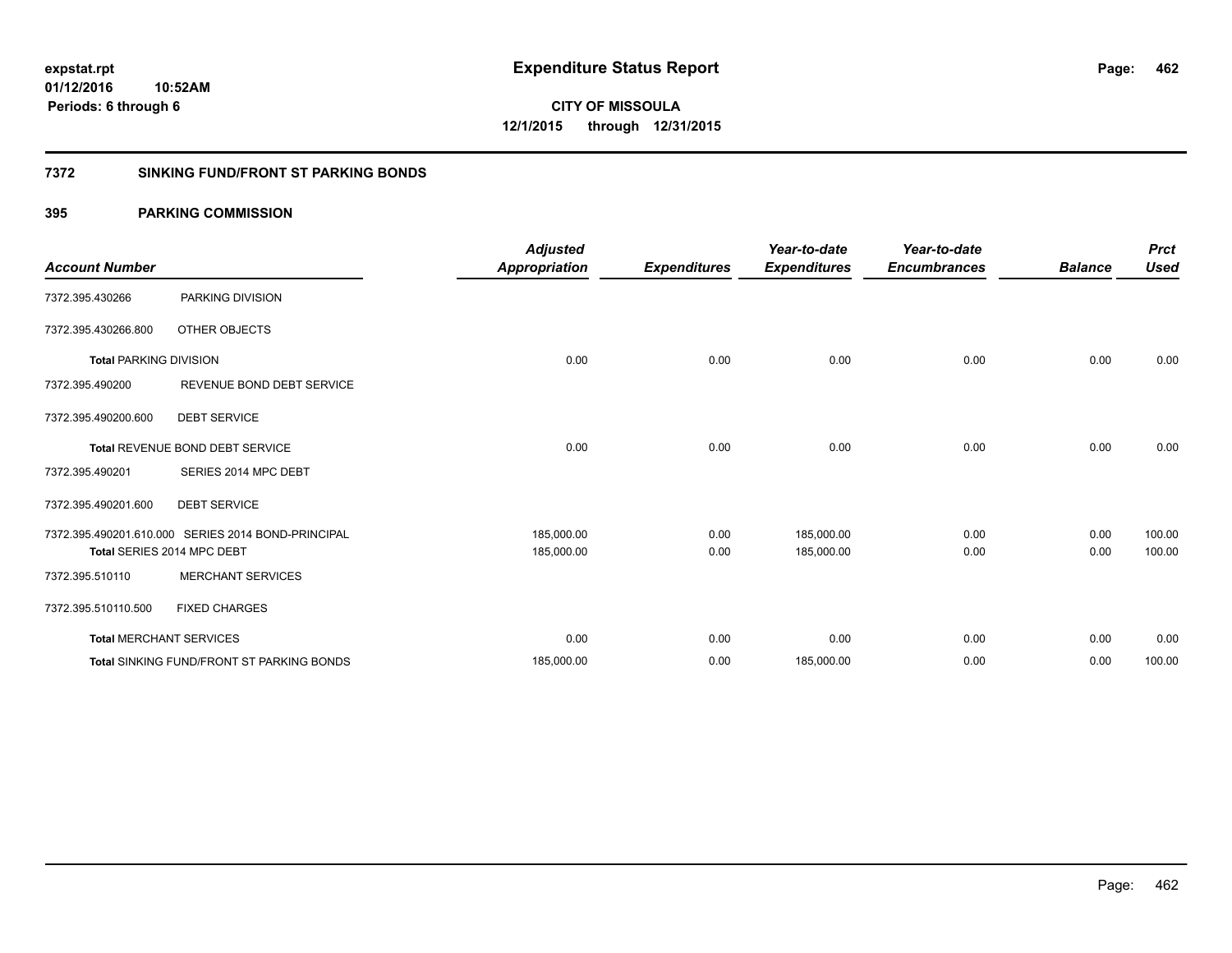## **7373 MPC SERIES 2010B CONSTRUCTION**

| <b>Account Number</b>         |                                 | <b>Adjusted</b><br><b>Appropriation</b> | <b>Expenditures</b> | Year-to-date<br><b>Expenditures</b> | Year-to-date<br><b>Encumbrances</b> | <b>Balance</b> | <b>Prct</b><br><b>Used</b> |
|-------------------------------|---------------------------------|-----------------------------------------|---------------------|-------------------------------------|-------------------------------------|----------------|----------------------------|
| 7373.395.430266               | PARKING DIVISION                |                                         |                     |                                     |                                     |                |                            |
| 7373.395.430266.600           | <b>DEBT SERVICE</b>             |                                         |                     |                                     |                                     |                |                            |
| <b>Total DEBT SERVICE</b>     |                                 | 0.00                                    | 0.00                | 0.00                                | 0.00                                | 0.00           | 0.00                       |
| 7373.395.430266.800           | OTHER OBJECTS                   |                                         |                     |                                     |                                     |                |                            |
| <b>Total PARKING DIVISION</b> |                                 | 0.00                                    | 0.00                | 0.00                                | 0.00                                | 0.00           | 0.00                       |
| 7373.395.430273               | PARKING STRUCTURES              |                                         |                     |                                     |                                     |                |                            |
| 7373.395.430273.300           | PURCHASED SERVICES              |                                         |                     |                                     |                                     |                |                            |
|                               | <b>Total PURCHASED SERVICES</b> | 0.00                                    | 0.00                | 0.00                                | 0.00                                | 0.00           | 0.00                       |
| 7373.395.430273.900           | <b>CAPITAL OUTLAY</b>           |                                         |                     |                                     |                                     |                |                            |
|                               | <b>Total PARKING STRUCTURES</b> | 0.00                                    | 0.00                | 0.00                                | 0.00                                | 0.00           | 0.00                       |
| 7373.395.490200               | REVENUE BOND DEBT SERVICE       |                                         |                     |                                     |                                     |                |                            |
| 7373.395.490200.300           | PURCHASED SERVICES              |                                         |                     |                                     |                                     |                |                            |
|                               | <b>Total PURCHASED SERVICES</b> | 0.00                                    | 0.00                | 0.00                                | 0.00                                | 0.00           | 0.00                       |
| 7373.395.490200.600           | <b>DEBT SERVICE</b>             |                                         |                     |                                     |                                     |                |                            |
|                               | Total REVENUE BOND DEBT SERVICE | 0.00                                    | 0.00                | 0.00                                | 0.00                                | 0.00           | 0.00                       |
| 7373.395.499999               | <b>NEW REQUESTS</b>             |                                         |                     |                                     |                                     |                |                            |
| 7373.395.499999.900           | CAPITAL OUTLAY                  |                                         |                     |                                     |                                     |                |                            |
| <b>Total NEW REQUESTS</b>     |                                 | 0.00                                    | 0.00                | 0.00                                | 0.00                                | 0.00           | 0.00                       |
| 7373.395.510110               | <b>MERCHANT SERVICES</b>        |                                         |                     |                                     |                                     |                |                            |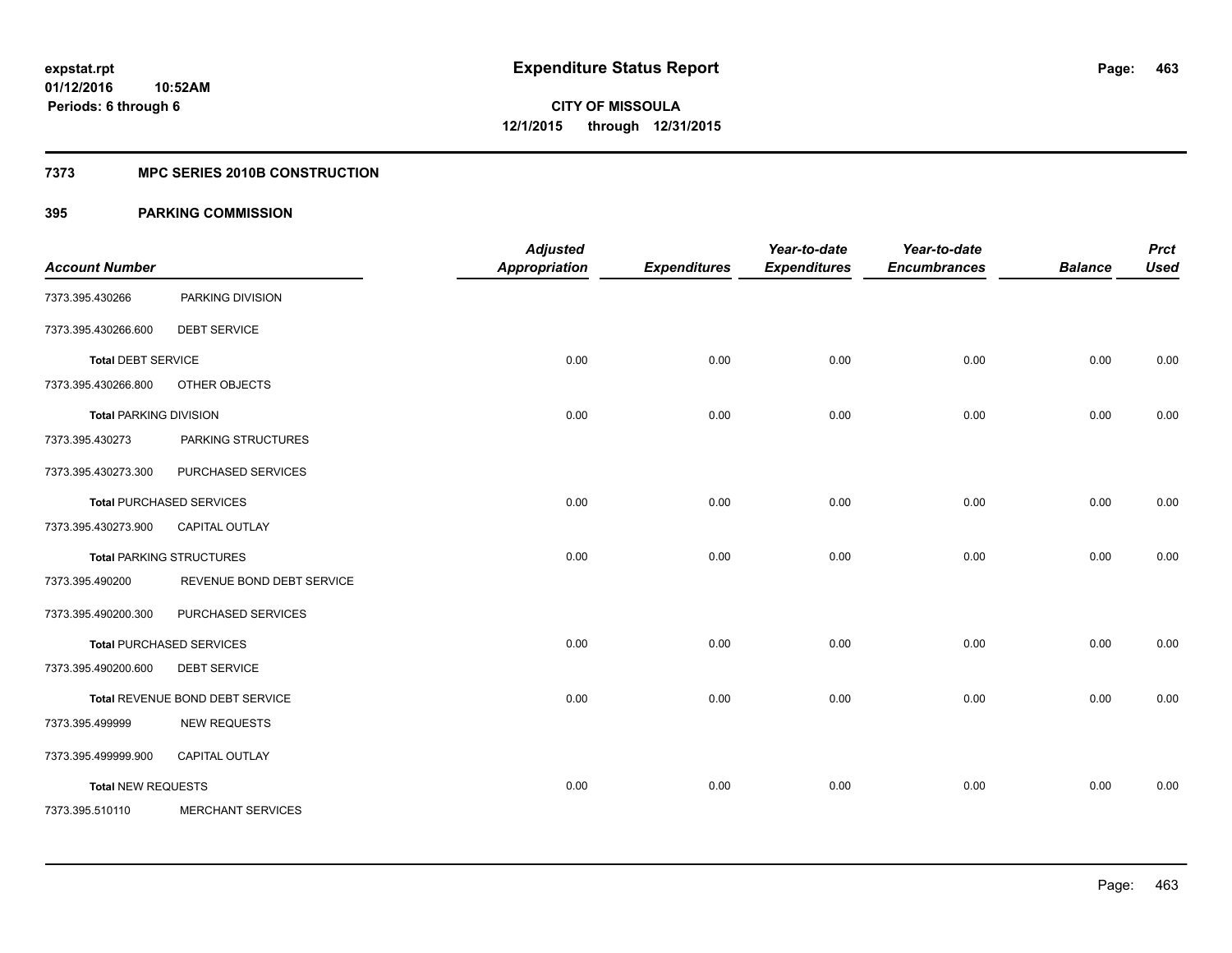## **7373 MPC SERIES 2010B CONSTRUCTION**

| <b>Account Number</b>           |                      | <b>Adjusted</b><br><b>Appropriation</b> | <b>Expenditures</b> | Year-to-date<br><b>Expenditures</b> | Year-to-date<br><b>Encumbrances</b> | <b>Balance</b> | <b>Prct</b><br>Used |
|---------------------------------|----------------------|-----------------------------------------|---------------------|-------------------------------------|-------------------------------------|----------------|---------------------|
| 7373.395.510110.500             | <b>FIXED CHARGES</b> |                                         |                     |                                     |                                     |                |                     |
| <b>Total MERCHANT SERVICES</b>  |                      | 0.00                                    | 0.00                | 0.00                                | 0.00                                | 0.00           | 0.00                |
| 7373.395.520000                 | OTHER FINANCING USES |                                         |                     |                                     |                                     |                |                     |
| 7373.395.520000.600             | <b>DEBT SERVICE</b>  |                                         |                     |                                     |                                     |                |                     |
| <b>Total PARKING COMMISSION</b> |                      | 0.00                                    | 0.00                | 0.00                                | 0.00                                | 0.00           | 0.00                |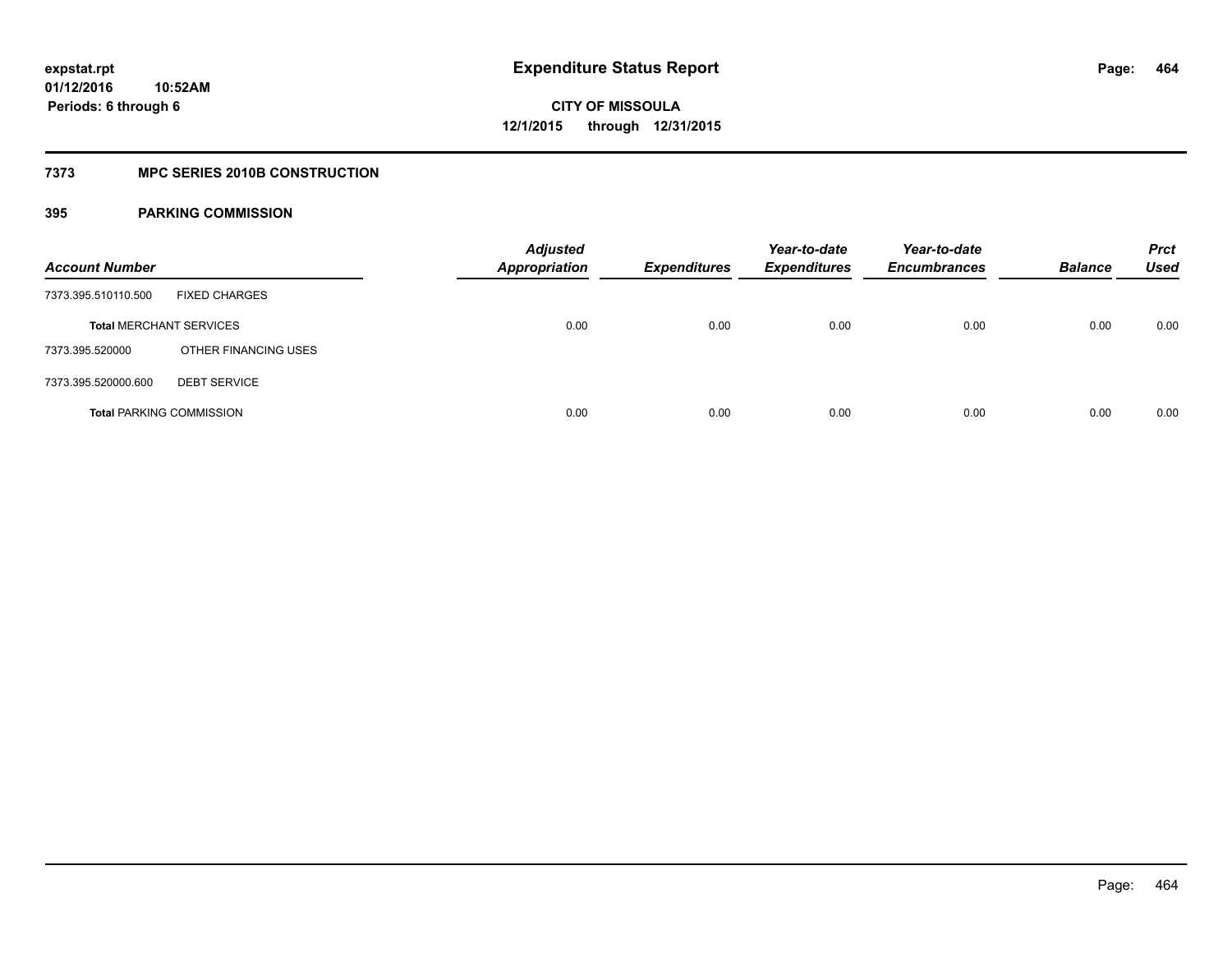## **7373 MPC SERIES 2010B CONSTRUCTION**

## **900 DEPRECIATION**

| <b>Account Number</b>      |                                     | <b>Adjusted</b><br><b>Appropriation</b> | <b>Expenditures</b> | Year-to-date<br><b>Expenditures</b> | Year-to-date<br><b>Encumbrances</b> | <b>Balance</b> | <b>Prct</b><br><b>Used</b> |
|----------------------------|-------------------------------------|-----------------------------------------|---------------------|-------------------------------------|-------------------------------------|----------------|----------------------------|
| 7373.900.510000            | <b>MISCELLANEOUS</b>                |                                         |                     |                                     |                                     |                |                            |
| 7373.900.510000.800        | OTHER OBJECTS                       |                                         |                     |                                     |                                     |                |                            |
| <b>Total MISCELLANEOUS</b> |                                     | 0.00                                    | 0.00                | 0.00                                | 0.00                                | 0.00           | 0.00                       |
| 7373.900.510110            | <b>MERCHANT SERVICES</b>            |                                         |                     |                                     |                                     |                |                            |
| 7373.900.510110.500        | <b>FIXED CHARGES</b>                |                                         |                     |                                     |                                     |                |                            |
|                            | Total MPC SERIES 2010B CONSTRUCTION | 0.00                                    | 0.00                | 0.00                                | 0.00                                | 0.00           | 0.00                       |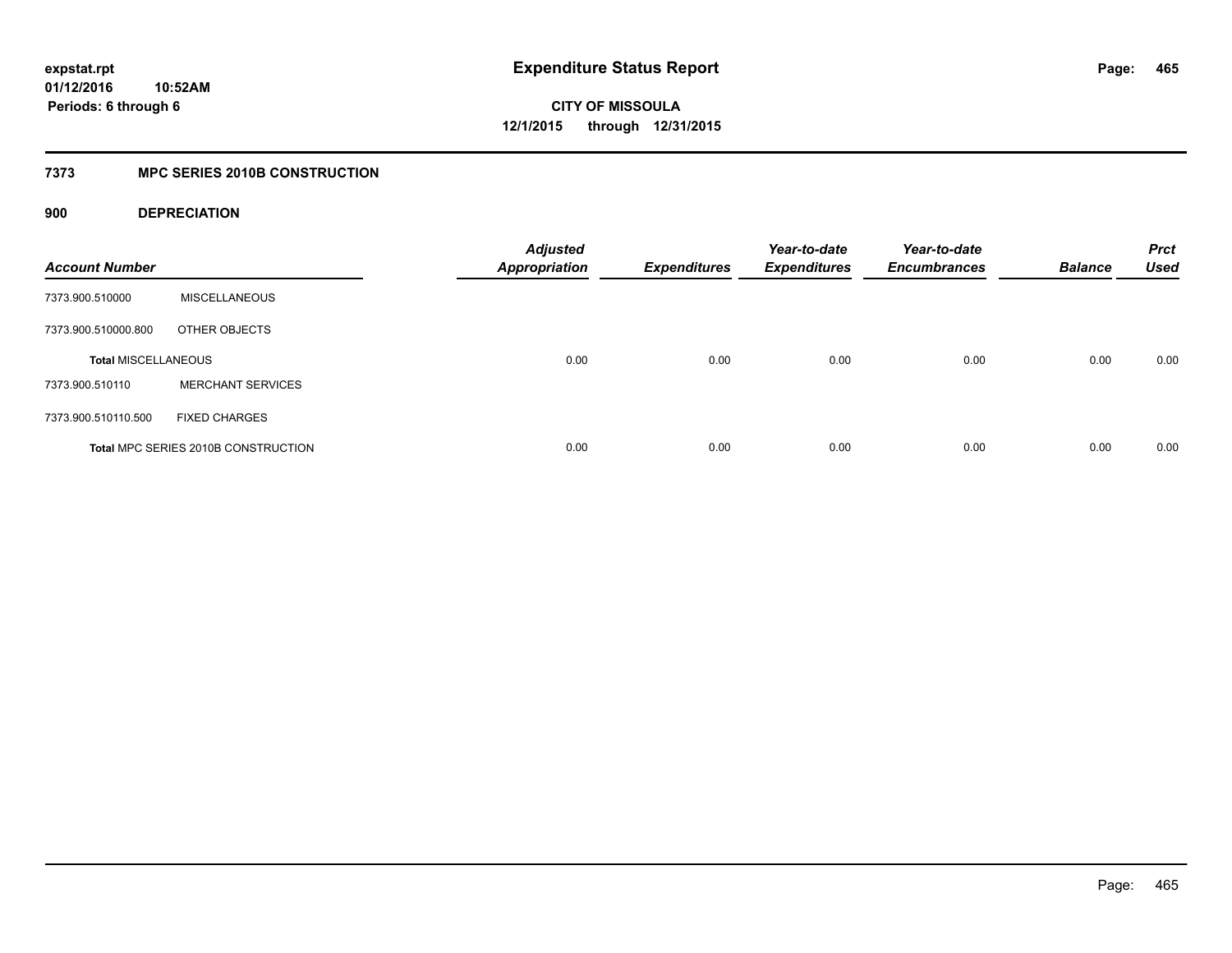## **7374 RESERVE FUND-PARKING BONDS**

| <b>Account Number</b> |                                         | <b>Adjusted</b><br>Appropriation | <b>Expenditures</b> | Year-to-date<br><b>Expenditures</b> | Year-to-date<br><b>Encumbrances</b> | <b>Balance</b> | <b>Prct</b><br><b>Used</b> |
|-----------------------|-----------------------------------------|----------------------------------|---------------------|-------------------------------------|-------------------------------------|----------------|----------------------------|
| 7374.395.430273       | PARKING STRUCTURES                      |                                  |                     |                                     |                                     |                |                            |
| 7374.395.430273.900   | <b>CAPITAL OUTLAY</b>                   |                                  |                     |                                     |                                     |                |                            |
|                       | <b>Total PARKING STRUCTURES</b>         | 0.00                             | 0.00                | 0.00                                | 0.00                                | 0.00           | 0.00                       |
| 7374.395.510110       | <b>MERCHANT SERVICES</b>                |                                  |                     |                                     |                                     |                |                            |
| 7374.395.510110.500   | <b>FIXED CHARGES</b>                    |                                  |                     |                                     |                                     |                |                            |
|                       | <b>Total MERCHANT SERVICES</b>          | 0.00                             | 0.00                | 0.00                                | 0.00                                | 0.00           | 0.00                       |
|                       | <b>Total RESERVE FUND-PARKING BONDS</b> | 0.00                             | 0.00                | 0.00                                | 0.00                                | 0.00           | 0.00                       |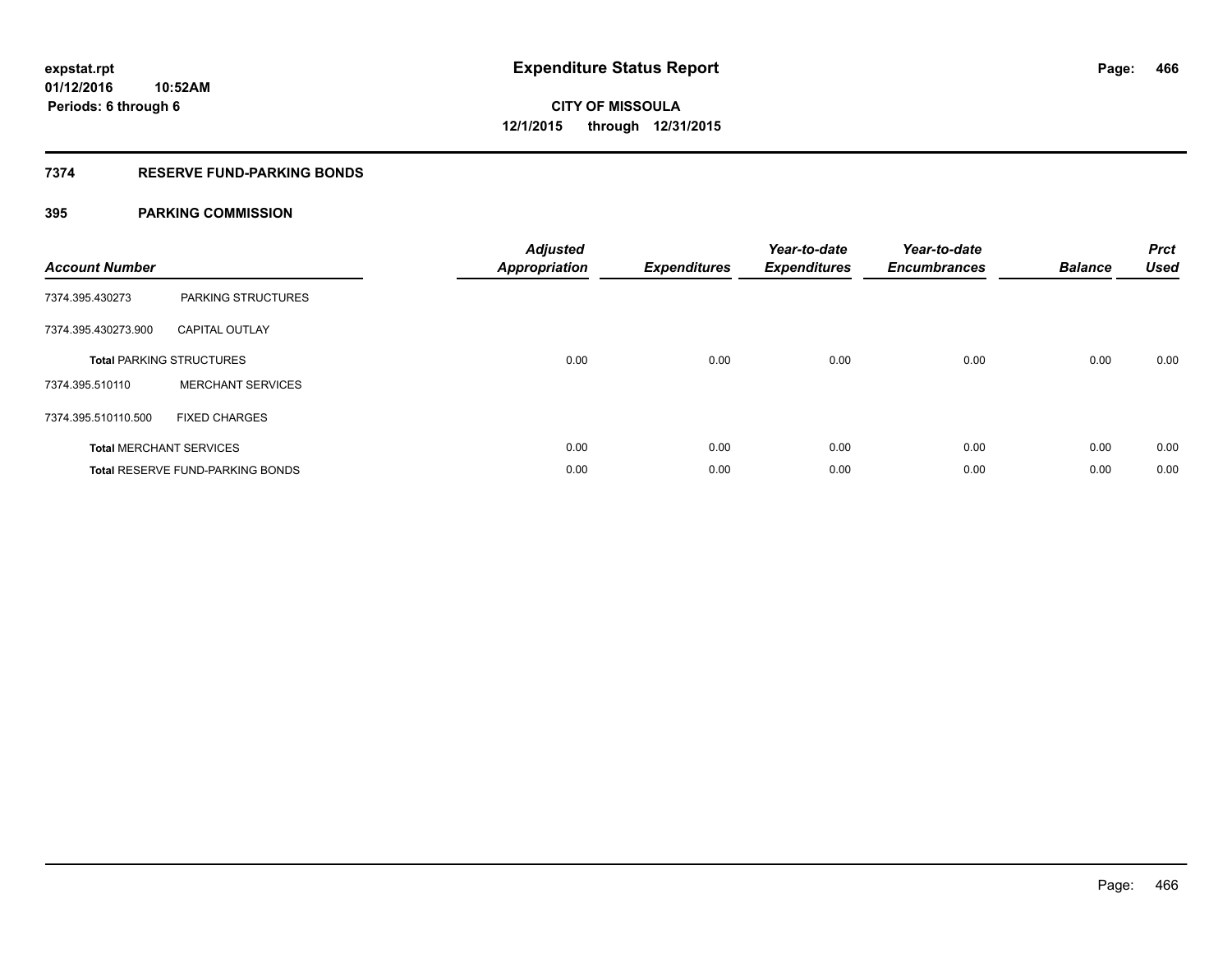#### **7375 PLEDGED TAX INCREMENT-2010B BOND**

|                                |                                                      | <b>Adjusted</b>      |                     | Year-to-date        | Year-to-date        |                | <b>Prct</b> |
|--------------------------------|------------------------------------------------------|----------------------|---------------------|---------------------|---------------------|----------------|-------------|
| <b>Account Number</b>          |                                                      | <b>Appropriation</b> | <b>Expenditures</b> | <b>Expenditures</b> | <b>Encumbrances</b> | <b>Balance</b> | <b>Used</b> |
| 7375.395.430266                | PARKING DIVISION                                     |                      |                     |                     |                     |                |             |
| 7375.395.430266.800            | OTHER OBJECTS                                        |                      |                     |                     |                     |                |             |
|                                | 7375.395.430266.820.000 TRANSFERS TO OTHER FUNDS     | 146,731.00           | 0.00                | 0.00                | 0.00                | 146,731.00     | 0.00        |
| <b>Total PARKING DIVISION</b>  |                                                      | 146,731.00           | 0.00                | 0.00                | 0.00                | 146,731.00     | 0.00        |
| 7375.395.490200                | REVENUE BOND DEBT SERVICE                            |                      |                     |                     |                     |                |             |
| 7375.395.490200.300            | PURCHASED SERVICES                                   |                      |                     |                     |                     |                |             |
|                                | 7375.395.490200.390.000 EXCESS PLEDGED TAX INCREMENT | 121,431.00           | 0.00                | 0.00                | 0.00                | 121,431.00     | 0.00        |
|                                | <b>Total REVENUE BOND DEBT SERVICE</b>               | 121,431.00           | 0.00                | 0.00                | 0.00                | 121,431.00     | 0.00        |
| 7375.395.510110                | <b>MERCHANT SERVICES</b>                             |                      |                     |                     |                     |                |             |
| 7375.395.510110.500            | <b>FIXED CHARGES</b>                                 |                      |                     |                     |                     |                |             |
| <b>Total MERCHANT SERVICES</b> |                                                      | 0.00                 | 0.00                | 0.00                | 0.00                | 0.00           | 0.00        |
|                                | Total PLEDGED TAX INCREMENT-2010B BOND               | 268,162.00           | 0.00                | 0.00                | 0.00                | 268,162.00     | 0.00        |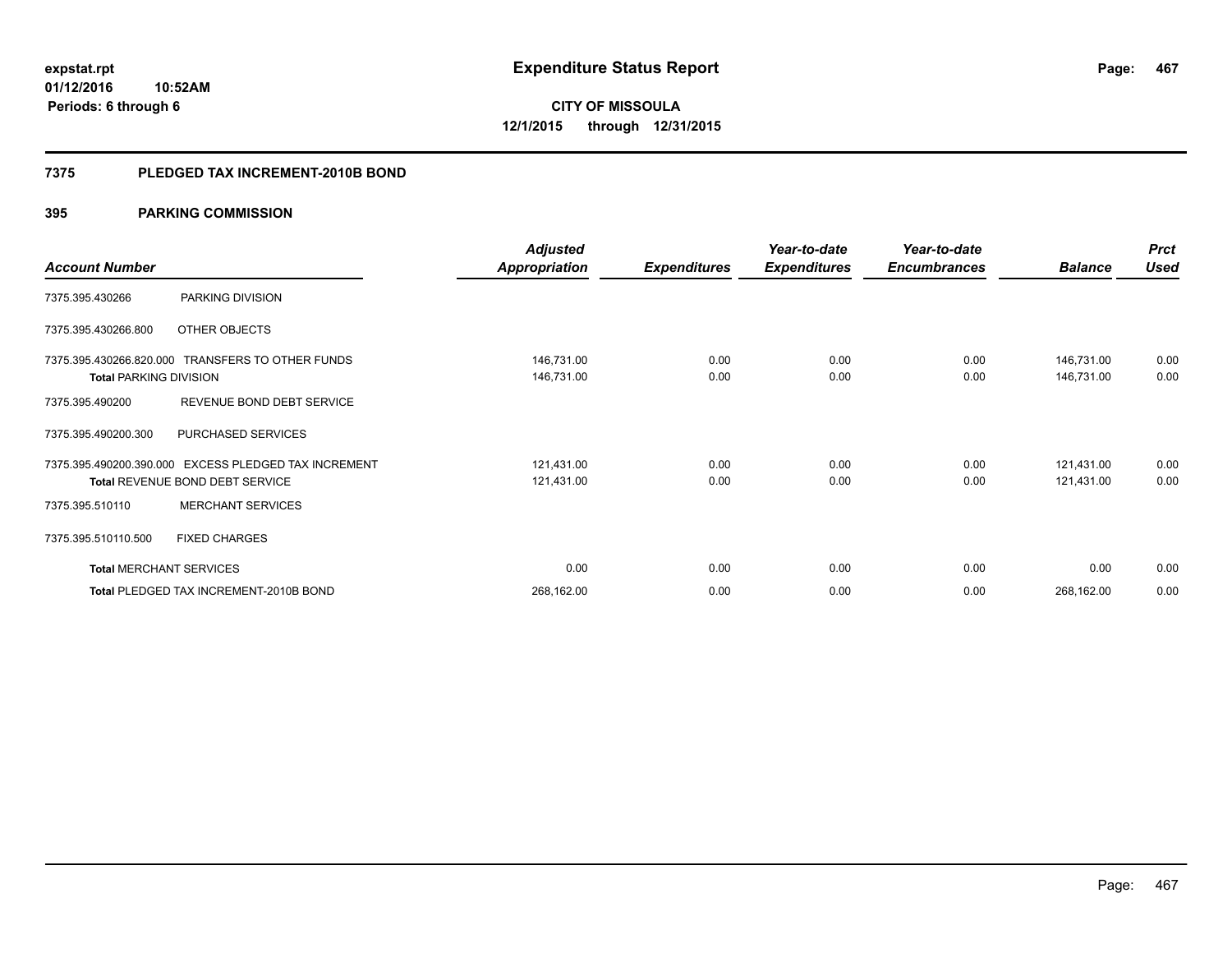## **7376 MPC 2010A BONDS DEBT INTEREST**

| <b>Account Number</b>         |                                     | <b>Adjusted</b><br><b>Appropriation</b> | <b>Expenditures</b> | Year-to-date<br><b>Expenditures</b> | Year-to-date<br><b>Encumbrances</b> | <b>Balance</b> | <b>Prct</b><br><b>Used</b> |
|-------------------------------|-------------------------------------|-----------------------------------------|---------------------|-------------------------------------|-------------------------------------|----------------|----------------------------|
| 7376.395.430266               | PARKING DIVISION                    |                                         |                     |                                     |                                     |                |                            |
| 7376.395.430266.800           | OTHER OBJECTS                       |                                         |                     |                                     |                                     |                |                            |
| <b>Total PARKING DIVISION</b> |                                     | 0.00                                    | 0.00                | 0.00                                | 0.00                                | 0.00           | 0.00                       |
| 7376.395.490200               | REVENUE BOND DEBT SERVICE           |                                         |                     |                                     |                                     |                |                            |
| 7376.395.490200.600           | <b>DEBT SERVICE</b>                 |                                         |                     |                                     |                                     |                |                            |
|                               | Total REVENUE BOND DEBT SERVICE     | 0.00                                    | 0.00                | 0.00                                | 0.00                                | 0.00           | 0.00                       |
| 7376.395.510110               | <b>MERCHANT SERVICES</b>            |                                         |                     |                                     |                                     |                |                            |
| 7376.395.510110.500           | <b>FIXED CHARGES</b>                |                                         |                     |                                     |                                     |                |                            |
|                               | <b>Total MERCHANT SERVICES</b>      | 0.00                                    | 0.00                | 0.00                                | 0.00                                | 0.00           | 0.00                       |
|                               | Total MPC 2010A BONDS DEBT INTEREST | 0.00                                    | 0.00                | 0.00                                | 0.00                                | 0.00           | 0.00                       |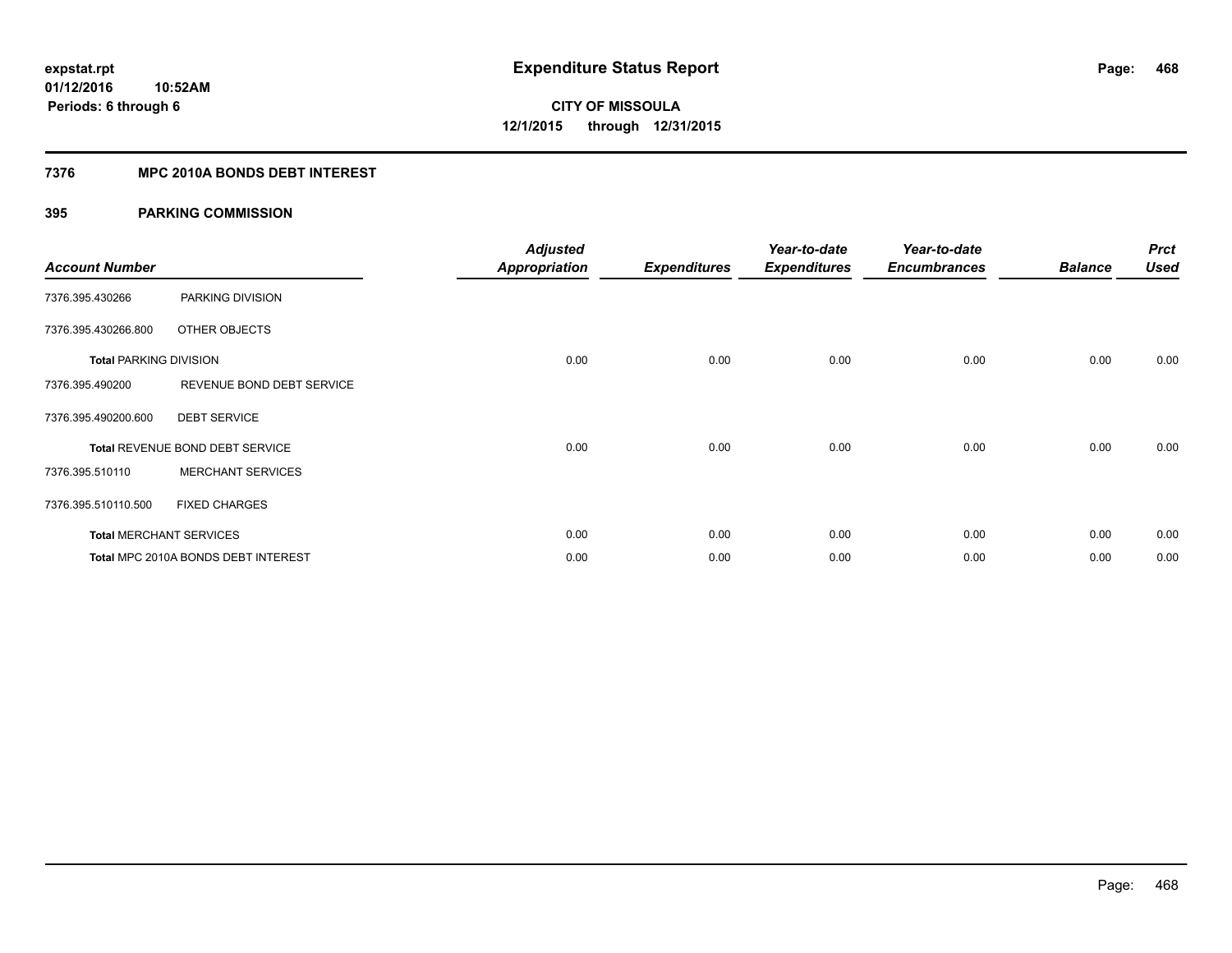### **7377 MPC 2010A BONDS SINKING FUND**

## **395 PARKING COMMISSION**

| <b>Account Number</b>         |                                    | <b>Adjusted</b><br><b>Appropriation</b> | <b>Expenditures</b> | Year-to-date<br><b>Expenditures</b> | Year-to-date<br><b>Encumbrances</b> | <b>Balance</b> | <b>Prct</b><br><b>Used</b> |
|-------------------------------|------------------------------------|-----------------------------------------|---------------------|-------------------------------------|-------------------------------------|----------------|----------------------------|
| 7377.395.430266               | PARKING DIVISION                   |                                         |                     |                                     |                                     |                |                            |
| 7377.395.430266.800           | <b>OTHER OBJECTS</b>               |                                         |                     |                                     |                                     |                |                            |
| <b>Total PARKING DIVISION</b> |                                    | 0.00                                    | 0.00                | 0.00                                | 0.00                                | 0.00           | 0.00                       |
| 7377.395.490200               | REVENUE BOND DEBT SERVICE          |                                         |                     |                                     |                                     |                |                            |
| 7377.395.490200.600           | <b>DEBT SERVICE</b>                |                                         |                     |                                     |                                     |                |                            |
|                               | Total REVENUE BOND DEBT SERVICE    | 0.00                                    | 0.00                | 0.00                                | 0.00                                | 0.00           | 0.00                       |
| 7377.395.510110               | <b>MERCHANT SERVICES</b>           |                                         |                     |                                     |                                     |                |                            |
| 7377.395.510110.500           | <b>FIXED CHARGES</b>               |                                         |                     |                                     |                                     |                |                            |
|                               | <b>Total MERCHANT SERVICES</b>     | 0.00                                    | 0.00                | 0.00                                | 0.00                                | 0.00           | 0.00                       |
|                               | Total MPC 2010A BONDS SINKING FUND | 0.00                                    | 0.00                | 0.00                                | 0.00                                | 0.00           | 0.00                       |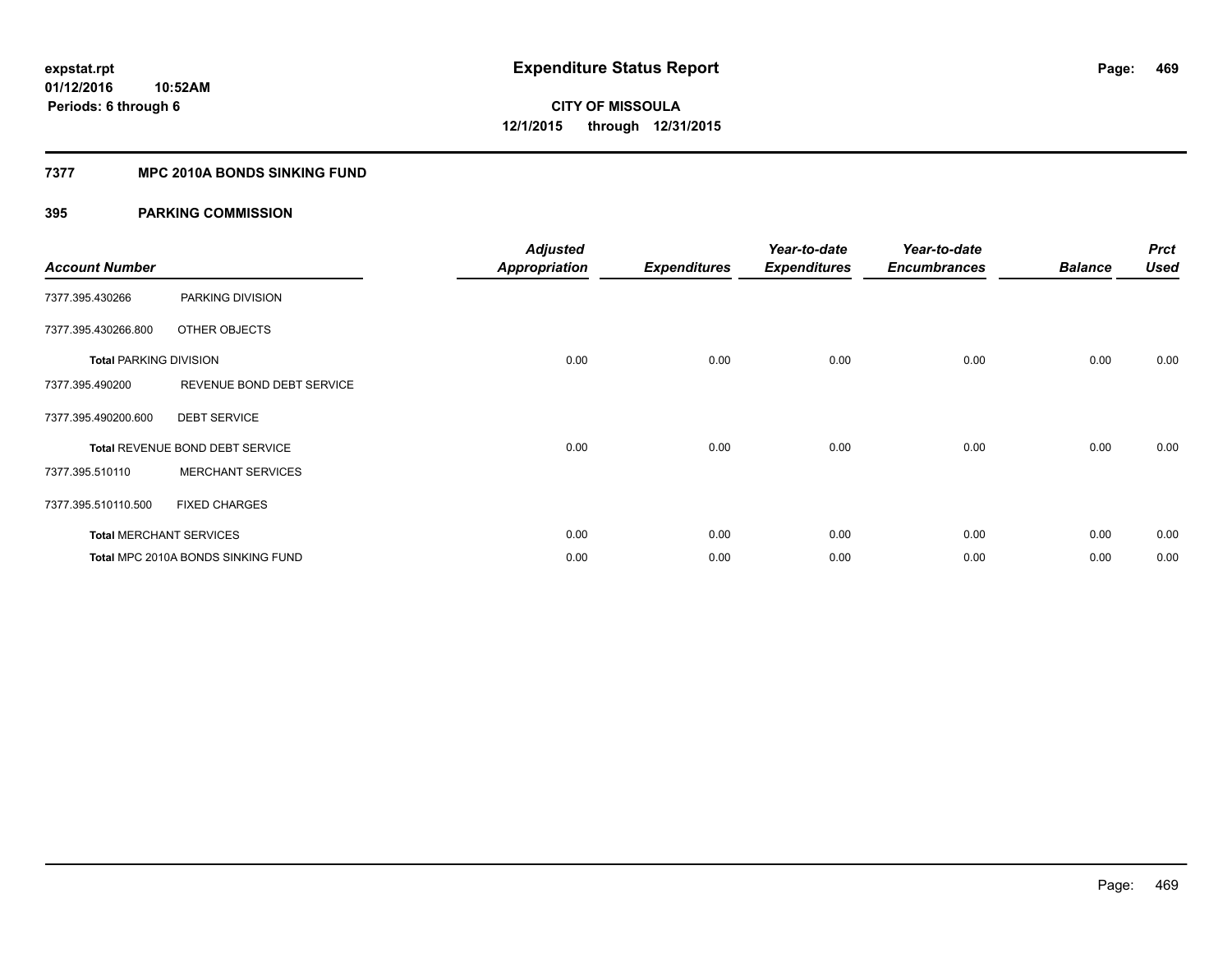### **7378 MPC 2010A BOND RESERVE**

### **395 PARKING COMMISSION**

| <b>Account Number</b>         |                                 | <b>Adjusted</b><br><b>Appropriation</b> | <b>Expenditures</b> | Year-to-date<br><b>Expenditures</b> | Year-to-date<br><b>Encumbrances</b> | <b>Balance</b> | <b>Prct</b><br><b>Used</b> |
|-------------------------------|---------------------------------|-----------------------------------------|---------------------|-------------------------------------|-------------------------------------|----------------|----------------------------|
| 7378.395.430266               | PARKING DIVISION                |                                         |                     |                                     |                                     |                |                            |
| 7378.395.430266.800           | OTHER OBJECTS                   |                                         |                     |                                     |                                     |                |                            |
| <b>Total PARKING DIVISION</b> |                                 | 0.00                                    | 0.00                | 0.00                                | 0.00                                | 0.00           | 0.00                       |
| 7378.395.430273               | PARKING STRUCTURES              |                                         |                     |                                     |                                     |                |                            |
| 7378.395.430273.900           | <b>CAPITAL OUTLAY</b>           |                                         |                     |                                     |                                     |                |                            |
|                               | <b>Total PARKING STRUCTURES</b> | 0.00                                    | 0.00                | 0.00                                | 0.00                                | 0.00           | 0.00                       |
| 7378.395.510110               | <b>MERCHANT SERVICES</b>        |                                         |                     |                                     |                                     |                |                            |
| 7378.395.510110.500           | <b>FIXED CHARGES</b>            |                                         |                     |                                     |                                     |                |                            |
|                               | Total MPC 2010A BOND RESERVE    | 0.00                                    | 0.00                | 0.00                                | 0.00                                | 0.00           | 0.00                       |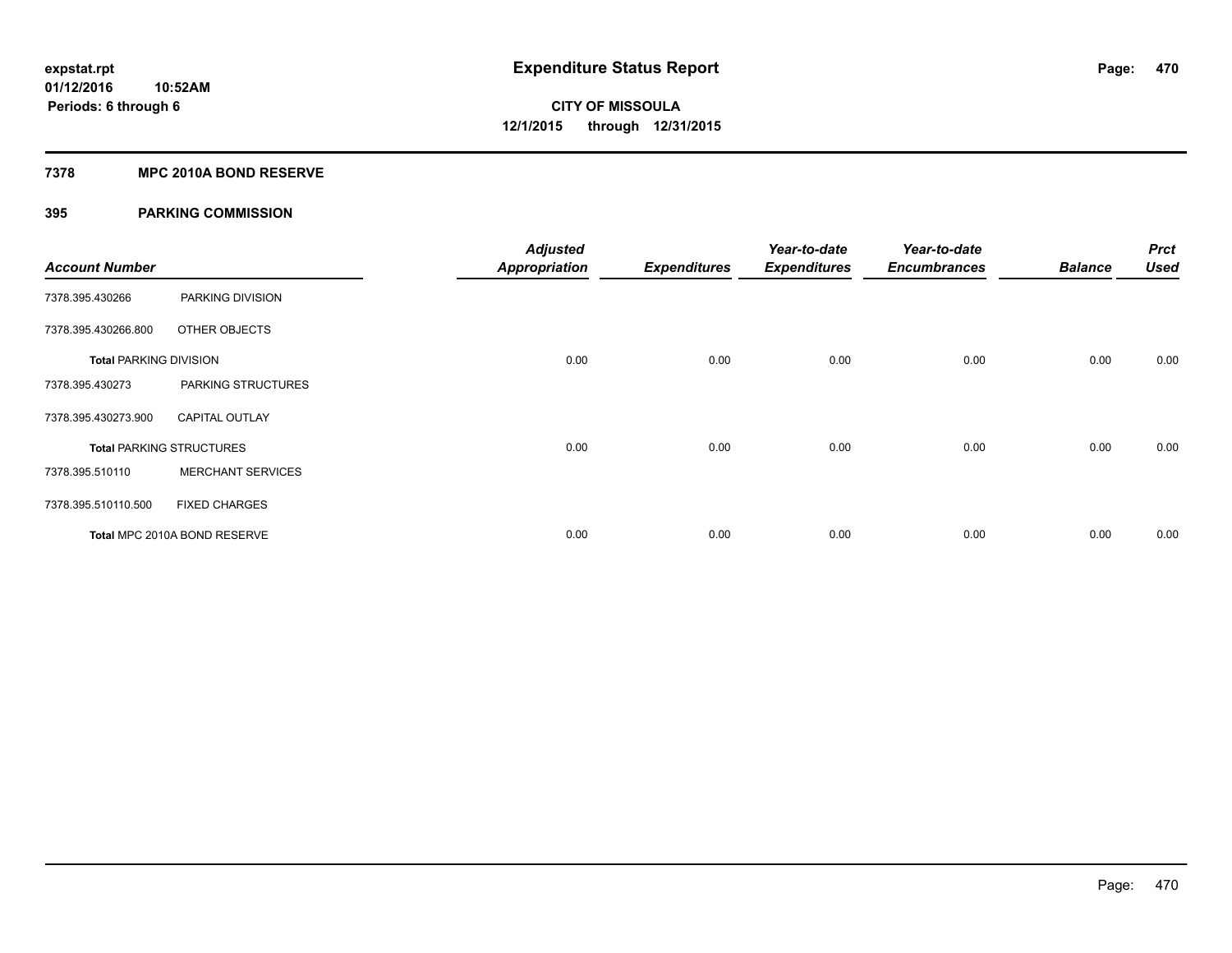**Periods: 6 through 6**

**CITY OF MISSOULA 12/1/2015 through 12/31/2015**

#### **7380 BUSINESS IMPROVEMENT DISTRICT**

**10:52AM**

## **375 BUSINESS IMPROVEMENT DISTRICT**

|                                                            | <b>Adjusted</b>      |                     | Year-to-date        | Year-to-date        |                | <b>Prct</b> |
|------------------------------------------------------------|----------------------|---------------------|---------------------|---------------------|----------------|-------------|
| <b>Account Number</b>                                      | <b>Appropriation</b> | <b>Expenditures</b> | <b>Expenditures</b> | <b>Encumbrances</b> | <b>Balance</b> | <b>Used</b> |
| <b>BUSINESS IMPROVEMENT DISTRICT</b><br>7380.375.471210    |                      |                     |                     |                     |                |             |
| PURCHASED SERVICES<br>7380.375.471210.300                  |                      |                     |                     |                     |                |             |
| 7380.375.471210.350.000 PROFESSIONAL SERVICES              | 327,200.00           | 0.00                | 0.00                | 0.00                | 327,200.00     | 0.00        |
| <b>Total PURCHASED SERVICES</b>                            | 327,200.00           | 0.00                | 0.00                | 0.00                | 327,200.00     | 0.00        |
| 7380.375.471210.800<br>OTHER OBJECTS                       |                      |                     |                     |                     |                |             |
| <b>Total OTHER OBJECTS</b>                                 | 0.00                 | 0.00                | 0.00                | 0.00                | 0.00           | 0.00        |
| <b>Total BUSINESS IMPROVEMENT DISTRICT</b>                 | 327,200.00           | 0.00                | 0.00                | 0.00                | 327,200.00     | 0.00        |
| <b>BID MARKETING</b><br>7380.375.471220                    |                      |                     |                     |                     |                |             |
| 7380.375.471220.300<br>PURCHASED SERVICES                  |                      |                     |                     |                     |                |             |
| 7380.375.471220.350.000 PROFESSIONAL SERVICES              | 45,100.00            | 0.00                | 0.00                | 0.00                | 45,100.00      | 0.00        |
| <b>Total BID MARKETING</b>                                 | 45,100.00            | 0.00                | 0.00                | 0.00                | 45,100.00      | 0.00        |
| STREETSCAPE MAINTENANCE-BID<br>7380.375.471230             |                      |                     |                     |                     |                |             |
| PURCHASED SERVICES<br>7380.375.471230.300                  |                      |                     |                     |                     |                |             |
| 7380.375.471230.350.000 PROFESSIONAL SERVICES              | 67,500.00            | 0.00                | 0.00                | 0.00                | 67,500.00      | 0.00        |
| Total STREETSCAPE MAINTENANCE-BID                          | 67,500.00            | 0.00                | 0.00                | 0.00                | 67,500.00      | 0.00        |
| 7380.375.471240<br>SAFETY-BID                              |                      |                     |                     |                     |                |             |
| PURCHASED SERVICES<br>7380.375.471240.300                  |                      |                     |                     |                     |                |             |
| 7380.375.471240.350.000 PROFESSIONAL SERVICES - BID SAFETY | 0.00                 | 0.00                | 200,000.00          | 0.00                | $-200,000.00$  | 0.00        |
| <b>Total SAFETY-BID</b>                                    | 0.00                 | 0.00                | 200,000.00          | 0.00                | $-200,000.00$  | 0.00        |
| <b>MERCHANT SERVICES</b><br>7380.375.510110                |                      |                     |                     |                     |                |             |
| 7380.375.510110.500<br><b>FIXED CHARGES</b>                |                      |                     |                     |                     |                |             |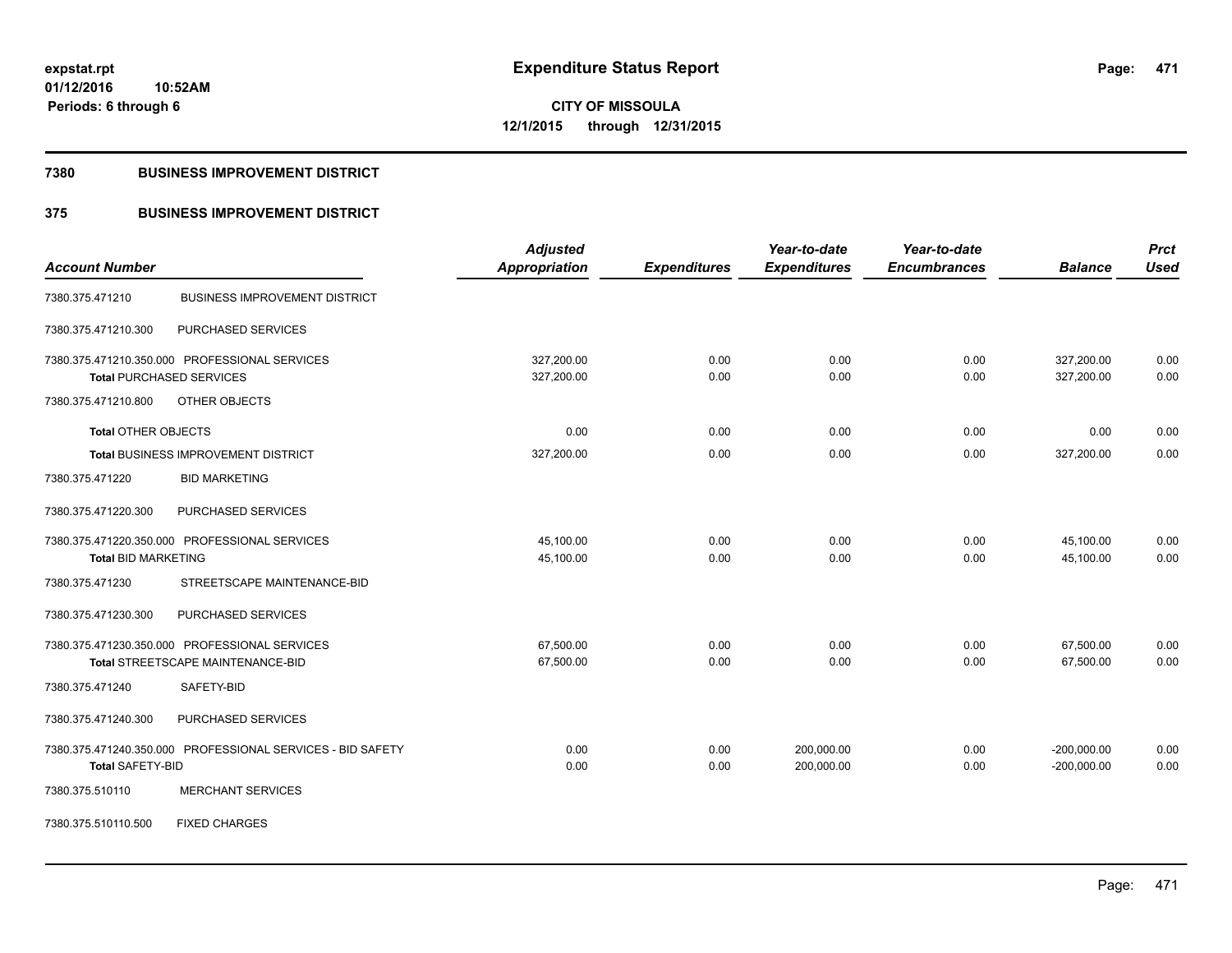## **7380 BUSINESS IMPROVEMENT DISTRICT**

## **375 BUSINESS IMPROVEMENT DISTRICT**

| <b>Account Number</b>                      | <b>Adjusted</b><br>Appropriation | <b>Expenditures</b> | Year-to-date<br><b>Expenditures</b> | Year-to-date<br><b>Encumbrances</b> | <b>Balance</b> | Prct<br>Used |
|--------------------------------------------|----------------------------------|---------------------|-------------------------------------|-------------------------------------|----------------|--------------|
| <b>Total MERCHANT SERVICES</b>             | 0.00                             | 0.00                | 0.00                                | 0.00                                | 0.00           | 0.00         |
| <b>Total BUSINESS IMPROVEMENT DISTRICT</b> | 439,800.00                       | 0.00                | 200,000.00                          | 0.00                                | 239,800.00     | 45.48        |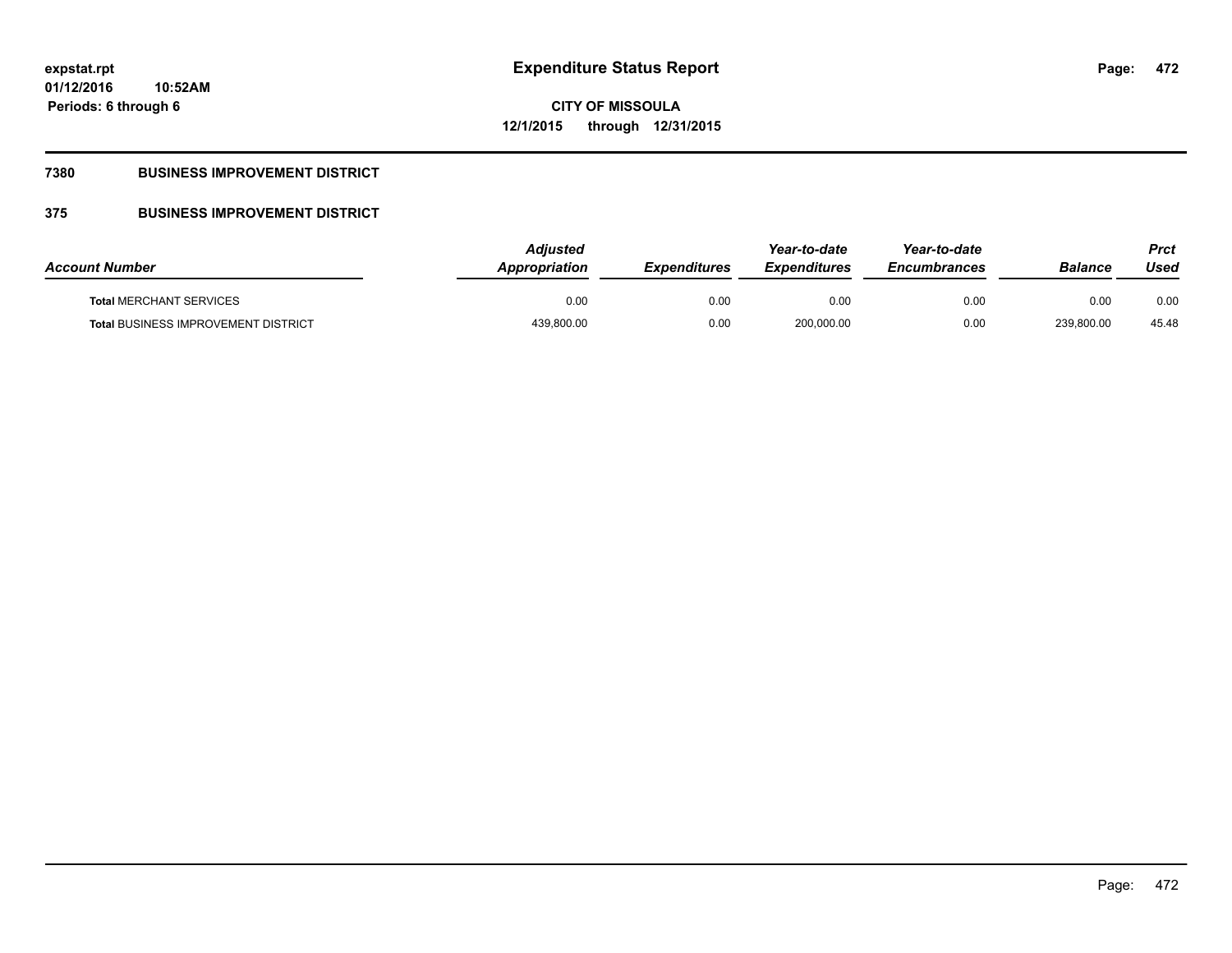**473**

**01/12/2016 10:52AM Periods: 6 through 6**

**CITY OF MISSOULA 12/1/2015 through 12/31/2015**

#### **7381 TOURISM BUSINESS IMPROVEMENT DISTRICT**

## **375 BUSINESS IMPROVEMENT DISTRICT**

| <b>Account Number</b>          |                                                                                                | <b>Adjusted</b><br><b>Appropriation</b> | <b>Expenditures</b> | Year-to-date<br><b>Expenditures</b> | Year-to-date<br><b>Encumbrances</b> | <b>Balance</b>           | <b>Prct</b><br><b>Used</b> |
|--------------------------------|------------------------------------------------------------------------------------------------|-----------------------------------------|---------------------|-------------------------------------|-------------------------------------|--------------------------|----------------------------|
| 7381.375.471210                | <b>BUSINESS IMPROVEMENT DISTRICT</b>                                                           |                                         |                     |                                     |                                     |                          |                            |
| 7381.375.471210.300            | PURCHASED SERVICES                                                                             |                                         |                     |                                     |                                     |                          |                            |
|                                | 7381.375.471210.390.000 OTHER PURCHASED SERVICES<br><b>Total BUSINESS IMPROVEMENT DISTRICT</b> | 680,350.00<br>680,350.00                | 0.00<br>0.00        | 0.00<br>0.00                        | 0.00<br>0.00                        | 680.350.00<br>680,350.00 | 0.00<br>0.00               |
| 7381.375.510110                | <b>MERCHANT SERVICES</b>                                                                       |                                         |                     |                                     |                                     |                          |                            |
| 7381.375.510110.500            | <b>FIXED CHARGES</b>                                                                           |                                         |                     |                                     |                                     |                          |                            |
| <b>Total MERCHANT SERVICES</b> |                                                                                                | 0.00                                    | 0.00                | 0.00                                | 0.00                                | 0.00                     | 0.00                       |
|                                | <b>Total TOURISM BUSINESS IMPROVEMENT DISTRICT</b>                                             | 680,350.00                              | 0.00                | 0.00                                | 0.00                                | 680.350.00               | 0.00                       |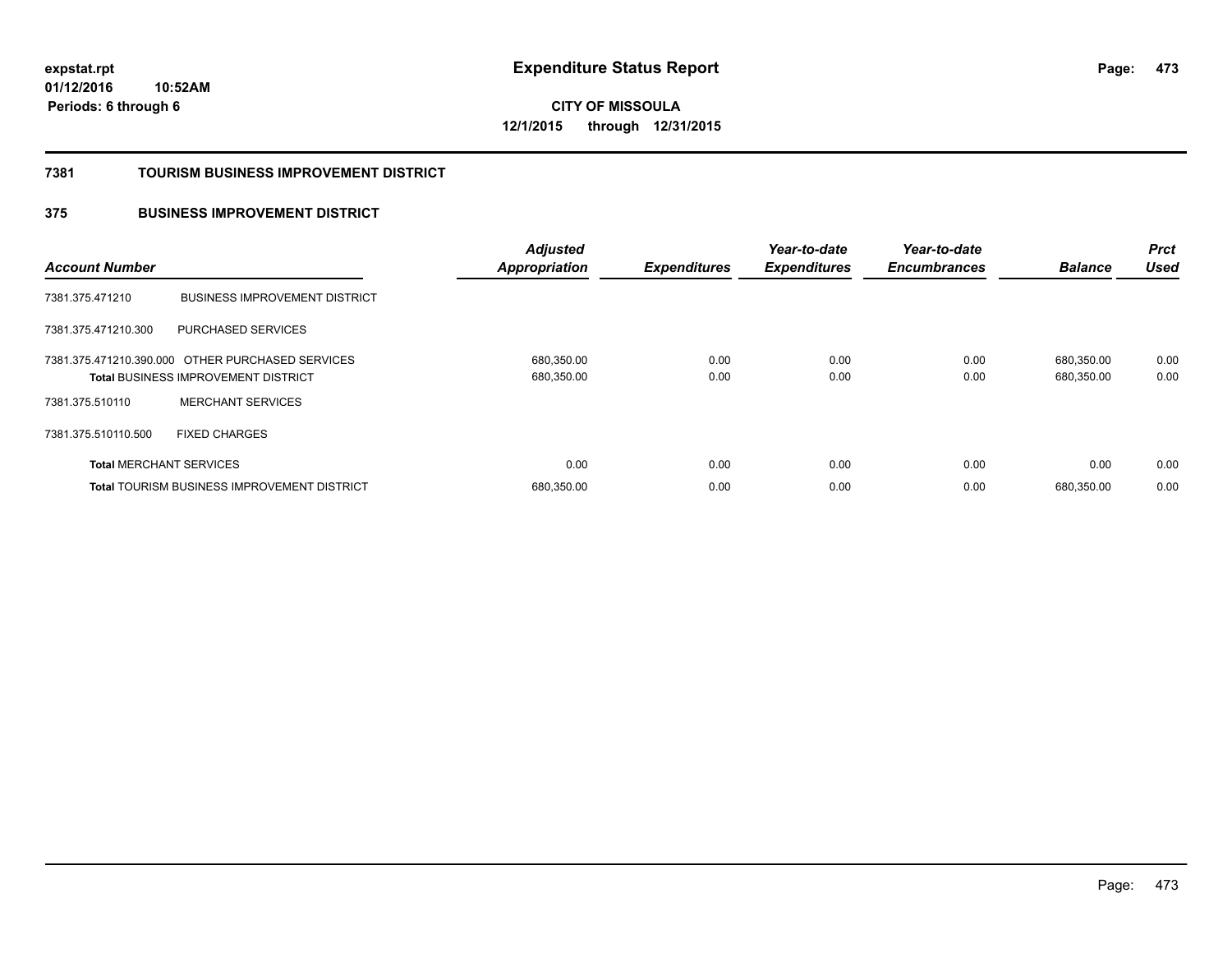#### **7382 5.75M TIF RESERVE**

| <b>Account Number</b>   |                                | <b>Adjusted</b><br>Appropriation | <b>Expenditures</b> | Year-to-date<br><b>Expenditures</b> | Year-to-date<br><b>Encumbrances</b> | <b>Balance</b> | Prct<br><b>Used</b> |
|-------------------------|--------------------------------|----------------------------------|---------------------|-------------------------------------|-------------------------------------|----------------|---------------------|
| 7382.390.490607         | <b>TRANSFERS TO BROWNFIELD</b> |                                  |                     |                                     |                                     |                |                     |
| 7382.390.490607.800     | OTHER OBJECTS                  |                                  |                     |                                     |                                     |                |                     |
| Total 5.75M TIF RESERVE |                                | 0.00                             | 0.00                | 0.00                                | 0.00                                | 0.00           | 0.00                |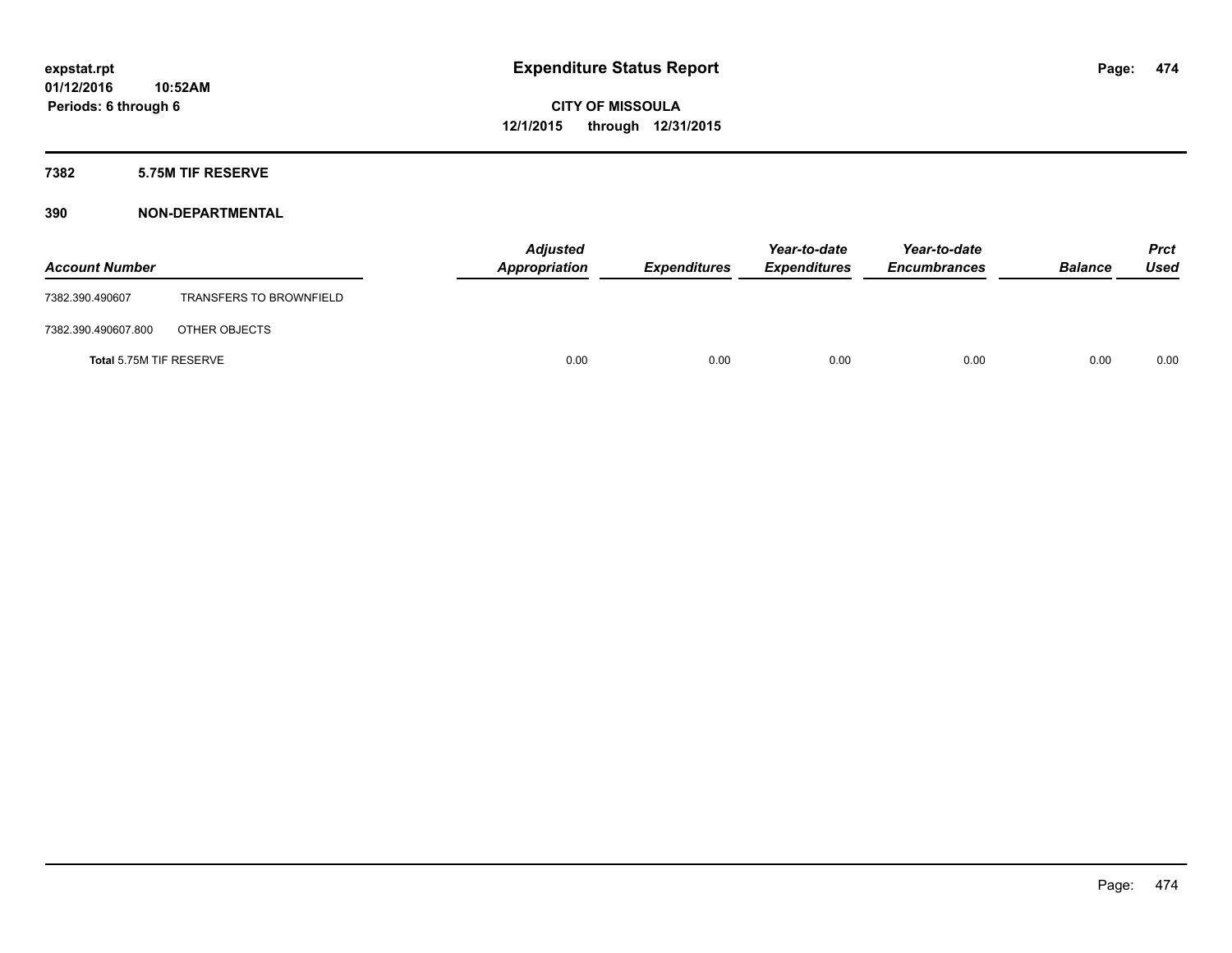### **7383 RIVERFRONT TRIANGLE URD**

| <b>Account Number</b>                                           |                                                | <b>Adjusted</b><br><b>Appropriation</b> | <b>Expenditures</b> | Year-to-date<br><b>Expenditures</b> | Year-to-date<br><b>Encumbrances</b> | <b>Balance</b>         | <b>Prct</b><br><b>Used</b> |
|-----------------------------------------------------------------|------------------------------------------------|-----------------------------------------|---------------------|-------------------------------------|-------------------------------------|------------------------|----------------------------|
| 7383.385.470210                                                 | <b>ADMINISTRATION</b>                          |                                         |                     |                                     |                                     |                        |                            |
| 7383.385.470210.800                                             | OTHER OBJECTS                                  |                                         |                     |                                     |                                     |                        |                            |
| <b>Total ADMINISTRATION</b>                                     |                                                | 0.00                                    | 0.00                | 0.00                                | 0.00                                | 0.00                   | 0.00                       |
| 7383.385.470230                                                 | PW FACILITY                                    |                                         |                     |                                     |                                     |                        |                            |
| 7383.385.470230.700                                             | <b>GRANTS &amp; CONTRIBUTIONS</b>              |                                         |                     |                                     |                                     |                        |                            |
|                                                                 | <b>Total GRANTS &amp; CONTRIBUTIONS</b>        | 0.00                                    | 0.00                | 0.00                                | 0.00                                | 0.00                   | 0.00                       |
| 7383.385.470230.800                                             | OTHER OBJECTS                                  |                                         |                     |                                     |                                     |                        |                            |
| 7383.385.470230.845.000 CONTINGENCY<br><b>Total PW FACILITY</b> |                                                | 11,862.00<br>11,862.00                  | 0.00<br>0.00        | 0.00<br>0.00                        | 0.00<br>0.00                        | 11,862.00<br>11,862.00 | 0.00<br>0.00               |
| 7383.385.470260                                                 | <b>PLANNING &amp; MGMT</b>                     |                                         |                     |                                     |                                     |                        |                            |
| 7383.385.470260.300                                             | PURCHASED SERVICES                             |                                         |                     |                                     |                                     |                        |                            |
|                                                                 | <b>Total PURCHASED SERVICES</b>                | 0.00                                    | 0.00                | 0.00                                | 0.00                                | 0.00                   | 0.00                       |
| 7383.385.470260.700                                             | <b>GRANTS &amp; CONTRIBUTIONS</b>              |                                         |                     |                                     |                                     |                        |                            |
| Total PLANNING & MGMT                                           | 7383.385.470260.700.000 GRANTS & CONTRIBUTIONS | 15,000.00<br>15,000.00                  | 0.00<br>0.00        | 0.00<br>0.00                        | 0.00<br>0.00                        | 15,000.00<br>15,000.00 | 0.00<br>0.00               |
| 7383.385.510110                                                 | <b>MERCHANT SERVICES</b>                       |                                         |                     |                                     |                                     |                        |                            |
| 7383.385.510110.500                                             | <b>FIXED CHARGES</b>                           |                                         |                     |                                     |                                     |                        |                            |
| <b>Total MERCHANT SERVICES</b>                                  |                                                | 0.00                                    | 0.00                | 0.00                                | 0.00                                | 0.00                   | 0.00                       |
|                                                                 | Total RIVERFRONT TRIANGLE URD                  | 26,862.00                               | 0.00                | 0.00                                | 0.00                                | 26,862.00              | 0.00                       |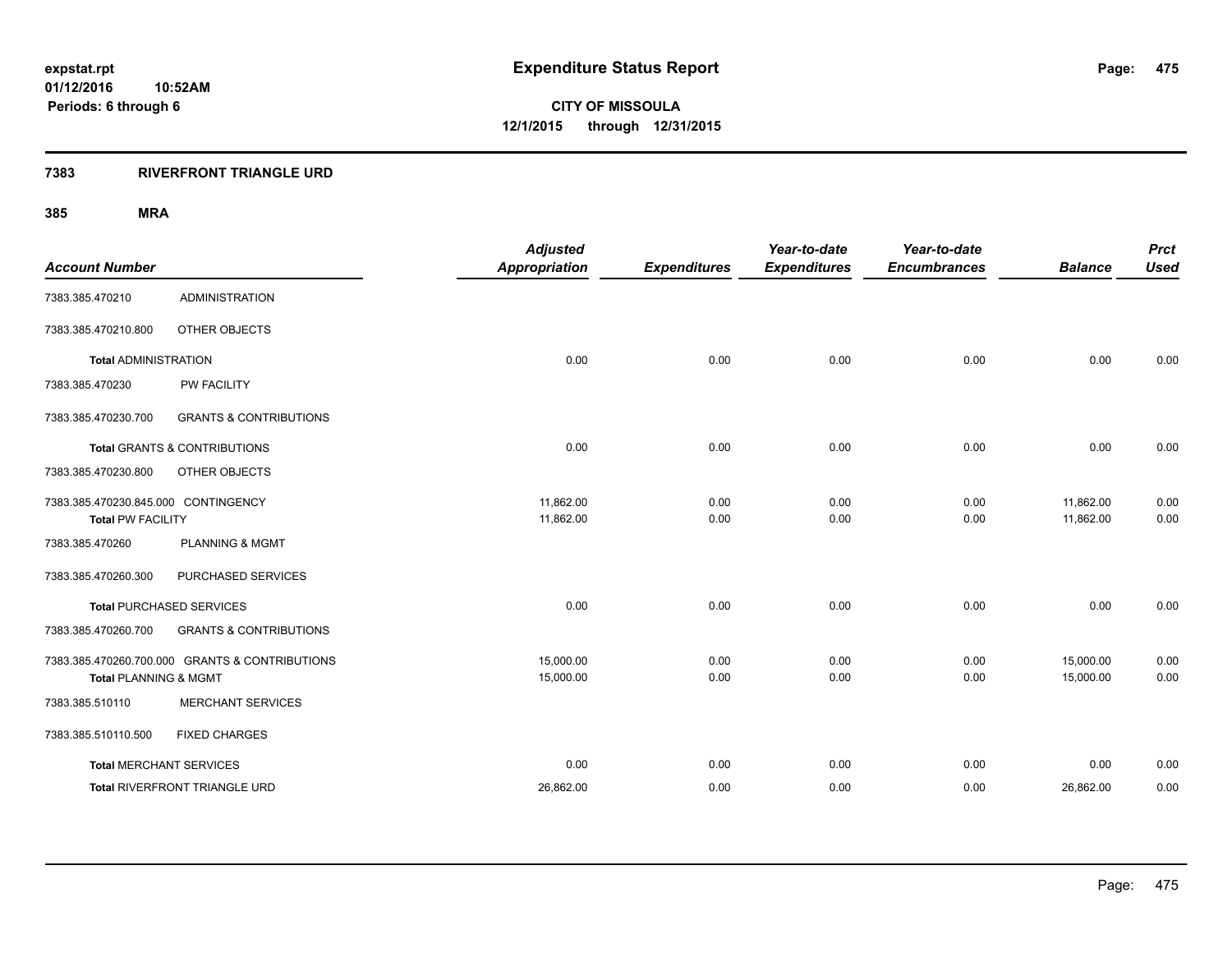### **7384 NRSS DEBT SERVICE CLEARING**

| <b>Account Number</b> |                                            | <b>Adjusted</b><br><b>Appropriation</b> | <b>Expenditures</b> | Year-to-date<br><b>Expenditures</b> | Year-to-date<br><b>Encumbrances</b> | <b>Balance</b> | <b>Prct</b><br><b>Used</b> |
|-----------------------|--------------------------------------------|-----------------------------------------|---------------------|-------------------------------------|-------------------------------------|----------------|----------------------------|
| 7384.385.521000       | INTERFUND OPERATING TRANSFERS              |                                         |                     |                                     |                                     |                |                            |
| 7384.385.521000.800   | OTHER OBJECTS                              |                                         |                     |                                     |                                     |                |                            |
|                       | <b>Total INTERFUND OPERATING TRANSFERS</b> | 0.00                                    | 0.00                | 0.00                                | 0.00                                | 0.00           | 0.00                       |
| 7384.385.521009       | TRANFERS TO DEBT SERVICE                   |                                         |                     |                                     |                                     |                |                            |
| 7384.385.521009.800   | OTHER OBJECTS                              |                                         |                     |                                     |                                     |                |                            |
|                       | <b>Total TRANFERS TO DEBT SERVICE</b>      | 0.00                                    | 0.00                | 0.00                                | 0.00                                | 0.00           | 0.00                       |
|                       | <b>Total NRSS DEBT SERVICE CLEARING</b>    | 0.00                                    | 0.00                | 0.00                                | 0.00                                | 0.00           | 0.00                       |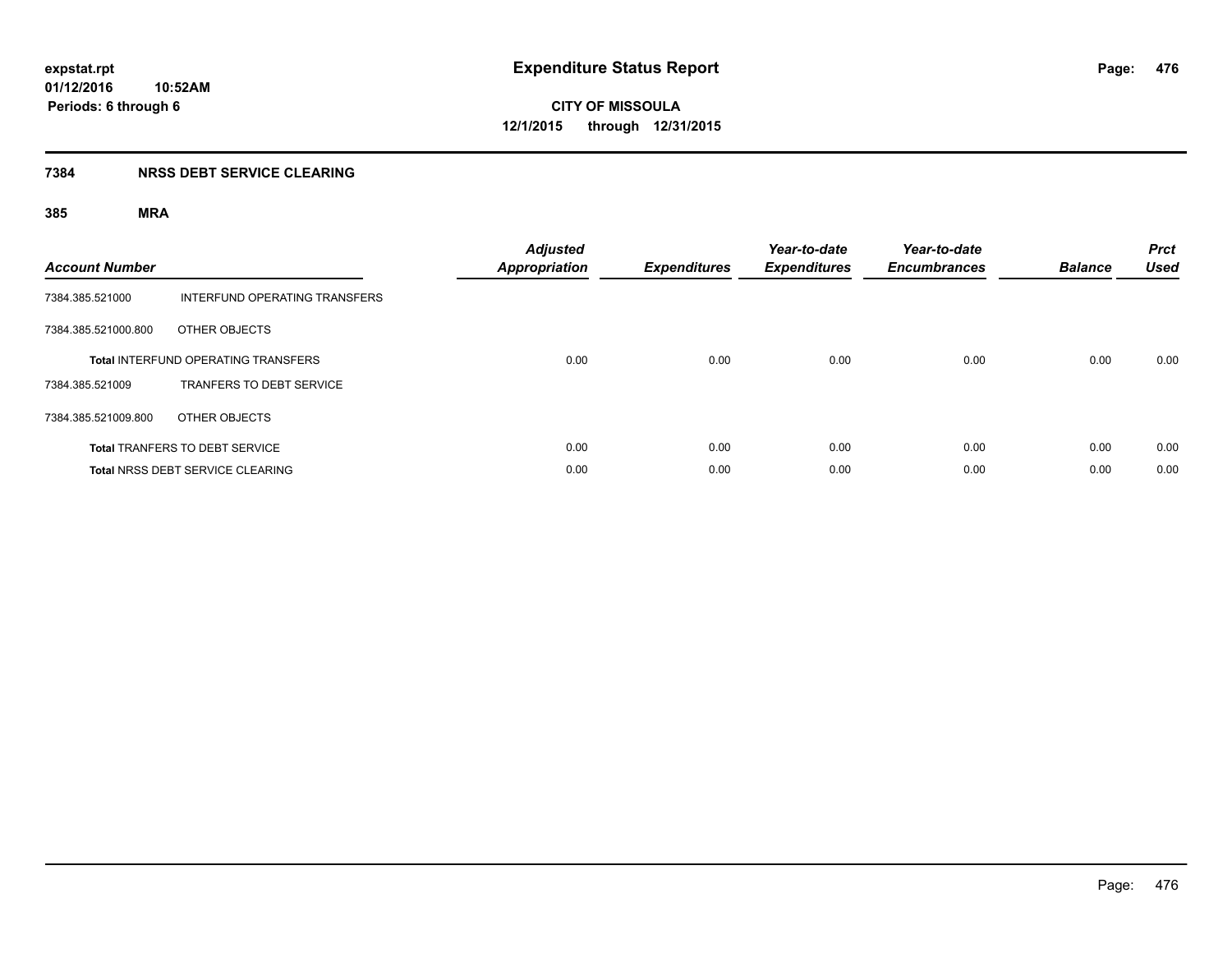### **7385 FRONT STREET URD**

| <b>Account Number</b>                                                                                     | <b>Adjusted</b><br><b>Appropriation</b> | <b>Expenditures</b>    | Year-to-date<br><b>Expenditures</b> | Year-to-date<br><b>Encumbrances</b> | <b>Balance</b>           | <b>Prct</b><br><b>Used</b> |
|-----------------------------------------------------------------------------------------------------------|-----------------------------------------|------------------------|-------------------------------------|-------------------------------------|--------------------------|----------------------------|
| TENNIS COURT REBUILD<br>7385.385.460436                                                                   |                                         |                        |                                     |                                     |                          |                            |
| PURCHASED SERVICES<br>7385.385.460436.300                                                                 |                                         |                        |                                     |                                     |                          |                            |
| <b>Total TENNIS COURT REBUILD</b>                                                                         | 0.00                                    | 0.00                   | 0.00                                | 0.00                                | 0.00                     | 0.00                       |
| 7385.385.470230<br><b>PW FACILITY</b>                                                                     |                                         |                        |                                     |                                     |                          |                            |
| PURCHASED SERVICES<br>7385.385.470230.300                                                                 |                                         |                        |                                     |                                     |                          |                            |
| <b>Total PURCHASED SERVICES</b>                                                                           | 0.00                                    | 0.00                   | 0.00                                | 0.00                                | 0.00                     | 0.00                       |
| 7385.385.470230.700<br><b>GRANTS &amp; CONTRIBUTIONS</b>                                                  |                                         |                        |                                     |                                     |                          |                            |
| 7385.385.470230.700.000 PROJECT EXPENSE-PUBLIC WORKS<br><b>Total GRANTS &amp; CONTRIBUTIONS</b>           | 164,560.00<br>164,560.00                | 25,000.00<br>25,000.00 | 25,000.00<br>25,000.00              | 0.00<br>0.00                        | 139,560.00<br>139,560.00 | 15.19<br>15.19             |
| 7385.385.470230.800<br>OTHER OBJECTS                                                                      |                                         |                        |                                     |                                     |                          |                            |
| 7385.385.470230.845.000 CONTINGENCY<br><b>Total OTHER OBJECTS</b>                                         | 303,524.00<br>303,524.00                | 0.00<br>0.00           | 0.00<br>0.00                        | 0.00<br>0.00                        | 303,524.00<br>303,524.00 | 0.00<br>0.00               |
| <b>Total PW FACILITY</b>                                                                                  | 468,084.00                              | 25,000.00              | 25,000.00                           | 0.00                                | 443,084.00               | 5.34                       |
| 7385.385.470260<br><b>PLANNING &amp; MGMT</b>                                                             |                                         |                        |                                     |                                     |                          |                            |
| 7385.385.470260.300<br>PURCHASED SERVICES                                                                 |                                         |                        |                                     |                                     |                          |                            |
| 7385.385.470260.350.000 PROFESSIONAL SERVICES<br><b>Total PURCHASED SERVICES</b>                          | 2.168.00<br>2,168.00                    | 0.00<br>0.00           | 0.00<br>0.00                        | 0.00<br>0.00                        | 2,168.00<br>2,168.00     | 0.00<br>0.00               |
| <b>GRANTS &amp; CONTRIBUTIONS</b><br>7385.385.470260.700                                                  |                                         |                        |                                     |                                     |                          |                            |
| 7385.385.470260.700.000 PLANNING & MGMT/GRANTS & CONTRIBUTIONS<br><b>Total GRANTS &amp; CONTRIBUTIONS</b> | 10,000.00<br>10,000.00                  | 0.00<br>0.00           | 0.00<br>0.00                        | 0.00<br>0.00                        | 10,000.00<br>10,000.00   | 0.00<br>0.00               |
| <b>Total PLANNING &amp; MGMT</b>                                                                          | 12,168.00                               | 0.00                   | 0.00                                | 0.00                                | 12,168.00                | 0.00                       |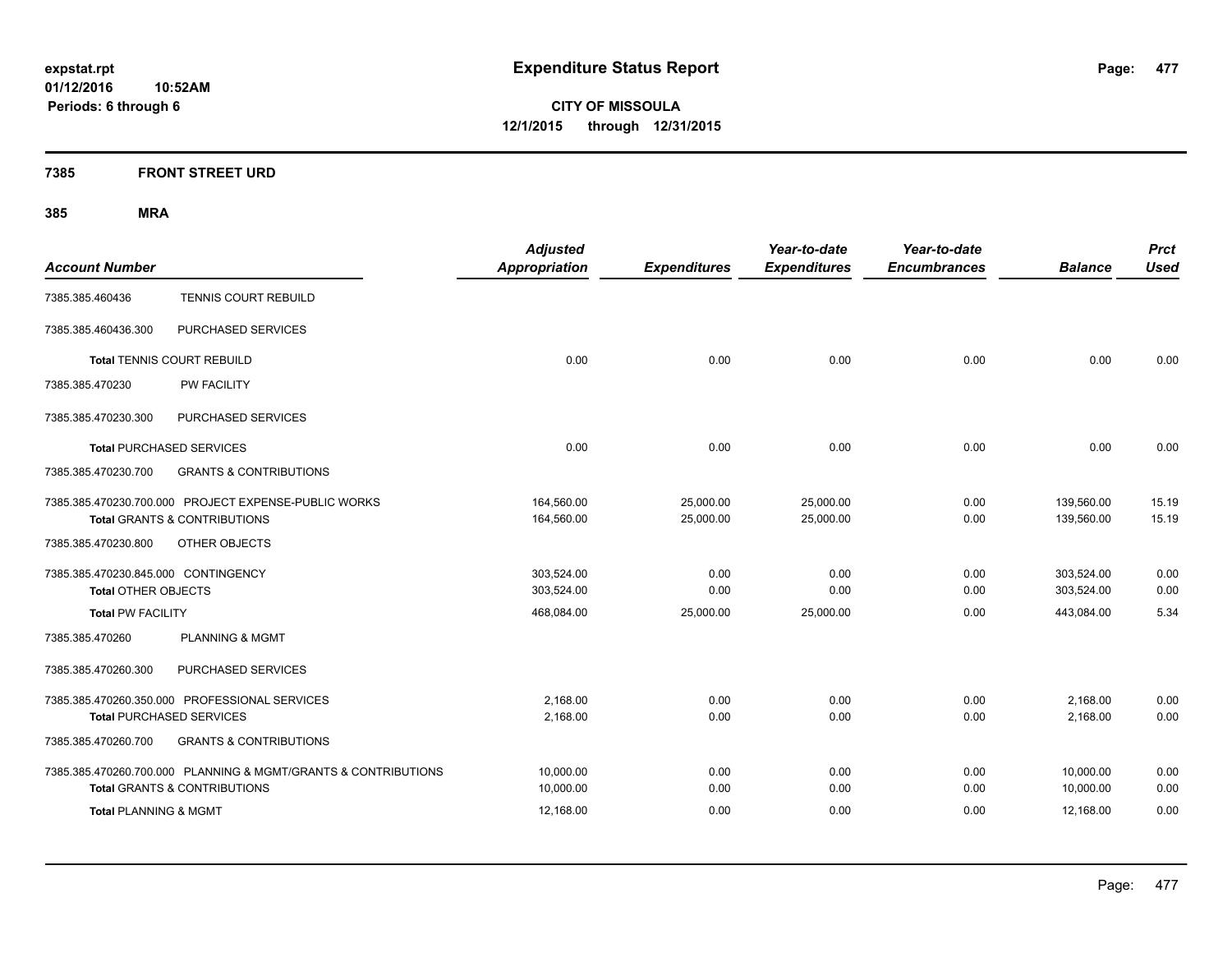**Periods: 6 through 6**

**CITY OF MISSOULA 12/1/2015 through 12/31/2015**

### **7385 FRONT STREET URD**

| <b>Account Number</b>               |                                         | <b>Adjusted</b><br><b>Appropriation</b> | <b>Expenditures</b> | Year-to-date<br><b>Expenditures</b> | Year-to-date<br><b>Encumbrances</b> | <b>Balance</b> | <b>Prct</b><br><b>Used</b> |
|-------------------------------------|-----------------------------------------|-----------------------------------------|---------------------|-------------------------------------|-------------------------------------|----------------|----------------------------|
| 7385.385.470270                     | <b>CLEARING &amp; DEMO</b>              |                                         |                     |                                     |                                     |                |                            |
| 7385.385.470270.700                 | <b>GRANTS &amp; CONTRIBUTIONS</b>       |                                         |                     |                                     |                                     |                |                            |
|                                     | <b>Total GRANTS &amp; CONTRIBUTIONS</b> | 0.00                                    | 0.00                | 0.00                                | 0.00                                | 0.00           | 0.00                       |
| 7385.385.470270.800                 | OTHER OBJECTS                           |                                         |                     |                                     |                                     |                |                            |
| 7385.385.470270.845.000 CONTINGENCY |                                         | 50,000.00                               | 0.00                | 0.00                                | 0.00                                | 50,000.00      | 0.00                       |
| Total CLEARING & DEMO               |                                         | 50,000.00                               | 0.00                | 0.00                                | 0.00                                | 50,000.00      | 0.00                       |
| 7385.385.470281                     | FRONT STREET PARKING STRUCTURE          |                                         |                     |                                     |                                     |                |                            |
| 7385.385.470281.900                 | <b>CAPITAL OUTLAY</b>                   |                                         |                     |                                     |                                     |                |                            |
|                                     | Total FRONT STREET PARKING STRUCTURE    | 0.00                                    | 0.00                | 0.00                                | 0.00                                | 0.00           | 0.00                       |
| 7385.385.510110                     | <b>MERCHANT SERVICES</b>                |                                         |                     |                                     |                                     |                |                            |
| 7385.385.510110.500                 | <b>FIXED CHARGES</b>                    |                                         |                     |                                     |                                     |                |                            |
|                                     | <b>Total MERCHANT SERVICES</b>          | 0.00                                    | 0.00                | 0.00                                | 0.00                                | 0.00           | 0.00                       |
| <b>Total FRONT STREET URD</b>       |                                         | 530,252.00                              | 25,000.00           | 25,000.00                           | 0.00                                | 505,252.00     | 4.71                       |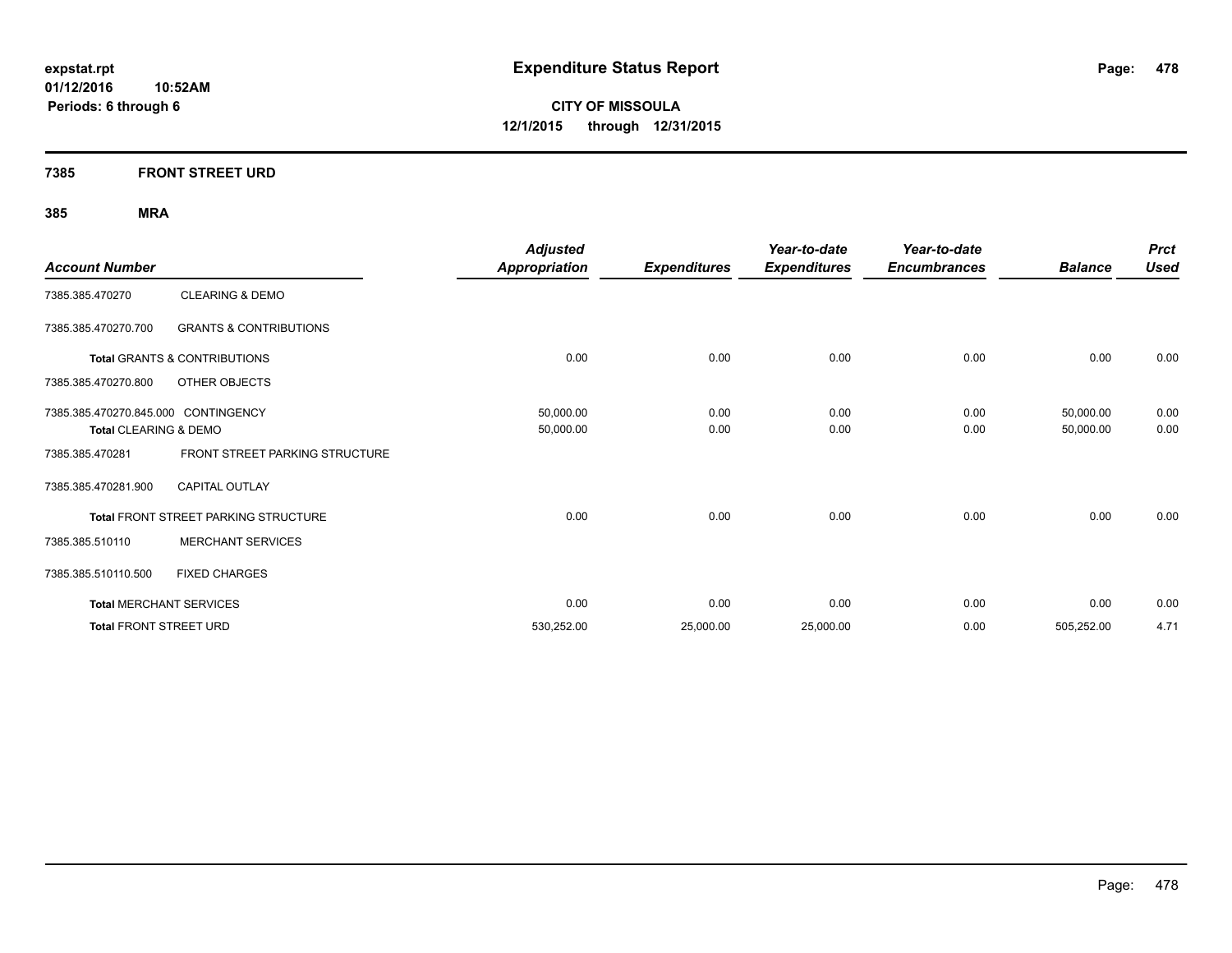**CITY OF MISSOULA 12/1/2015 through 12/31/2015**

#### **7386 DEBT SERVICE-SAFEWAY/ST PAT 1.5M**

| <b>Account Number</b> |                                   | <b>Adjusted</b><br><b>Appropriation</b> | <b>Expenditures</b> | Year-to-date<br><b>Expenditures</b> | Year-to-date<br><b>Encumbrances</b> | <b>Balance</b> | <b>Prct</b><br><b>Used</b> |
|-----------------------|-----------------------------------|-----------------------------------------|---------------------|-------------------------------------|-------------------------------------|----------------|----------------------------|
| 7386.385.470220       | PROPERTY ACQUISITION              |                                         |                     |                                     |                                     |                |                            |
| 7386.385.470220.900   | <b>CAPITAL OUTLAY</b>             |                                         |                     |                                     |                                     |                |                            |
|                       | <b>Total PROPERTY ACQUISITION</b> | 0.00                                    | 0.00                | 0.00                                | 0.00                                | 0.00           | 0.00                       |
| 7386.385.510110       | <b>MERCHANT SERVICES</b>          |                                         |                     |                                     |                                     |                |                            |
| 7386.385.510110.500   | <b>FIXED CHARGES</b>              |                                         |                     |                                     |                                     |                |                            |
| <b>Total MRA</b>      |                                   | 0.00                                    | 0.00                | 0.00                                | 0.00                                | 0.00           | 0.00                       |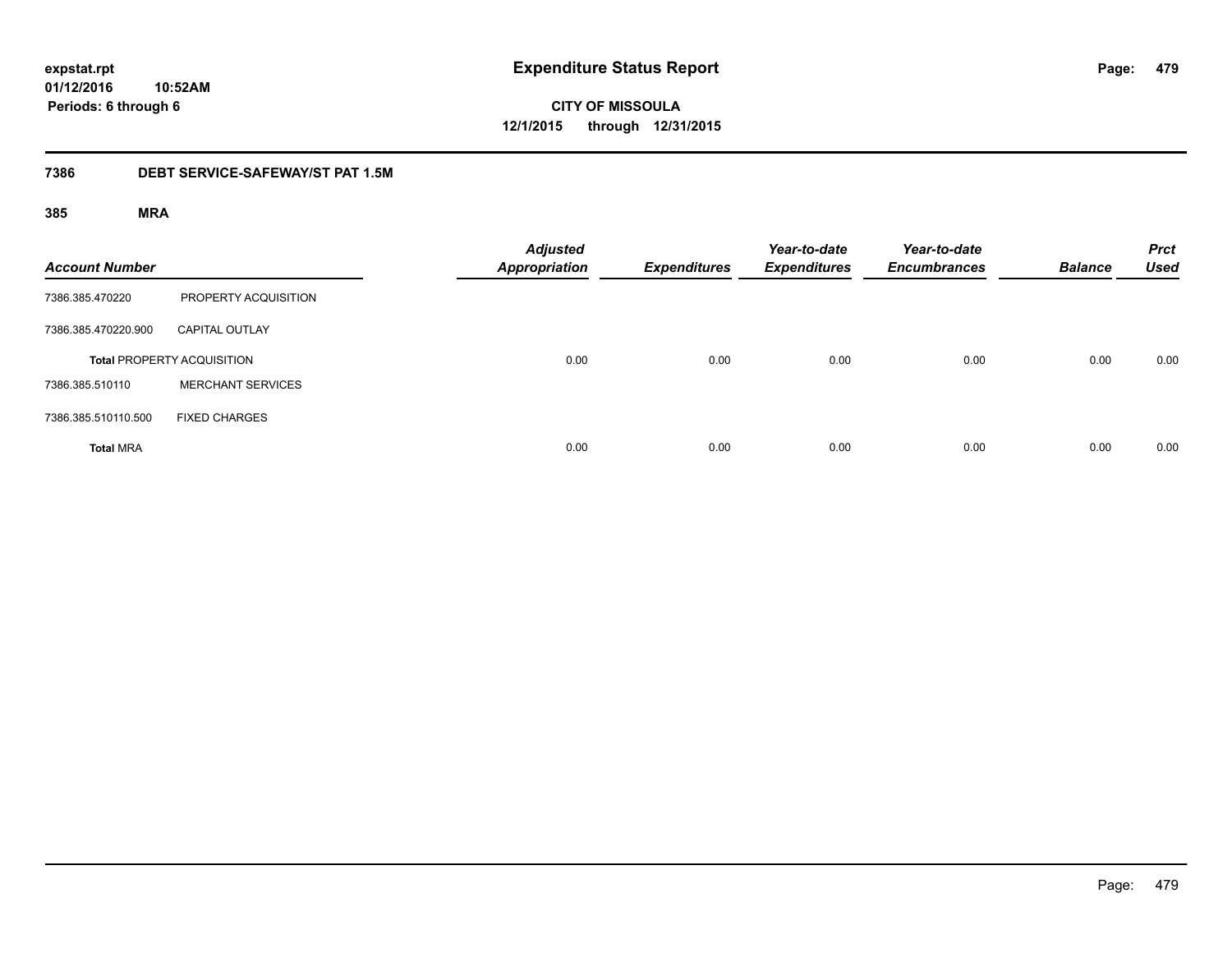**CITY OF MISSOULA 12/1/2015 through 12/31/2015**

### **7386 DEBT SERVICE-SAFEWAY/ST PAT 1.5M**

|                                |                                                 | <b>Adjusted</b> |                     | Year-to-date        | Year-to-date        |                | <b>Prct</b><br><b>Used</b> |
|--------------------------------|-------------------------------------------------|-----------------|---------------------|---------------------|---------------------|----------------|----------------------------|
| <b>Account Number</b>          |                                                 | Appropriation   | <b>Expenditures</b> | <b>Expenditures</b> | <b>Encumbrances</b> | <b>Balance</b> |                            |
| 7386.390.490200                | DEBT SERVICE-SAFEWAY/ST PAT 1.5M                |                 |                     |                     |                     |                |                            |
| 7386.390.490200.600            | <b>DEBT SERVICE</b>                             |                 |                     |                     |                     |                |                            |
| 7386.390.490200.610.000        | PRINCIPAL                                       | 40,000.00       | 0.00                | 25,000.00           | 0.00                | 15,000.00      | 62.50                      |
| 7386.390.490200.620.000        | <b>INTEREST / SERVICE FEES</b>                  | 0.00            | 0.00                | 46,946.25           | 0.00                | $-46,946.25$   | 0.00                       |
|                                | Total DEBT SERVICE-SAFEWAY/ST PAT 1.5M          | 40,000.00       | 0.00                | 71,946.25           | 0.00                | $-31,946.25$   | 179.87                     |
| 7386.390.490510                | DS PAYMENTS TO GUARANTOR                        |                 |                     |                     |                     |                |                            |
| 7386.390.490510.600            | <b>DEBT SERVICE</b>                             |                 |                     |                     |                     |                |                            |
| 7386.390.490510.610.000        | PRINCIPAL                                       | 94,728.00       | 0.00                | 3,011.26            | 0.00                | 91,716.74      | 3.18                       |
|                                | 7386.390.490510.620.000 INTEREST / SERVICE FEES | 21,147.00       | 0.00                | 0.00                | 0.00                | 21.147.00      | 0.00                       |
|                                | <b>Total DS PAYMENTS TO GUARANTOR</b>           | 115,875.00      | 0.00                | 3,011.26            | 0.00                | 112,863.74     | 2.60                       |
| 7386.390.510110                | <b>MERCHANT SERVICES</b>                        |                 |                     |                     |                     |                |                            |
| 7386.390.510110.500            | <b>FIXED CHARGES</b>                            |                 |                     |                     |                     |                |                            |
| <b>Total MERCHANT SERVICES</b> |                                                 | 0.00            | 0.00                | 0.00                | 0.00                | 0.00           | 0.00                       |
|                                | Total DEBT SERVICE-SAFEWAY/ST PAT 1.5M          | 155.875.00      | 0.00                | 74,957.51           | 0.00                | 80,917.49      | 48.09                      |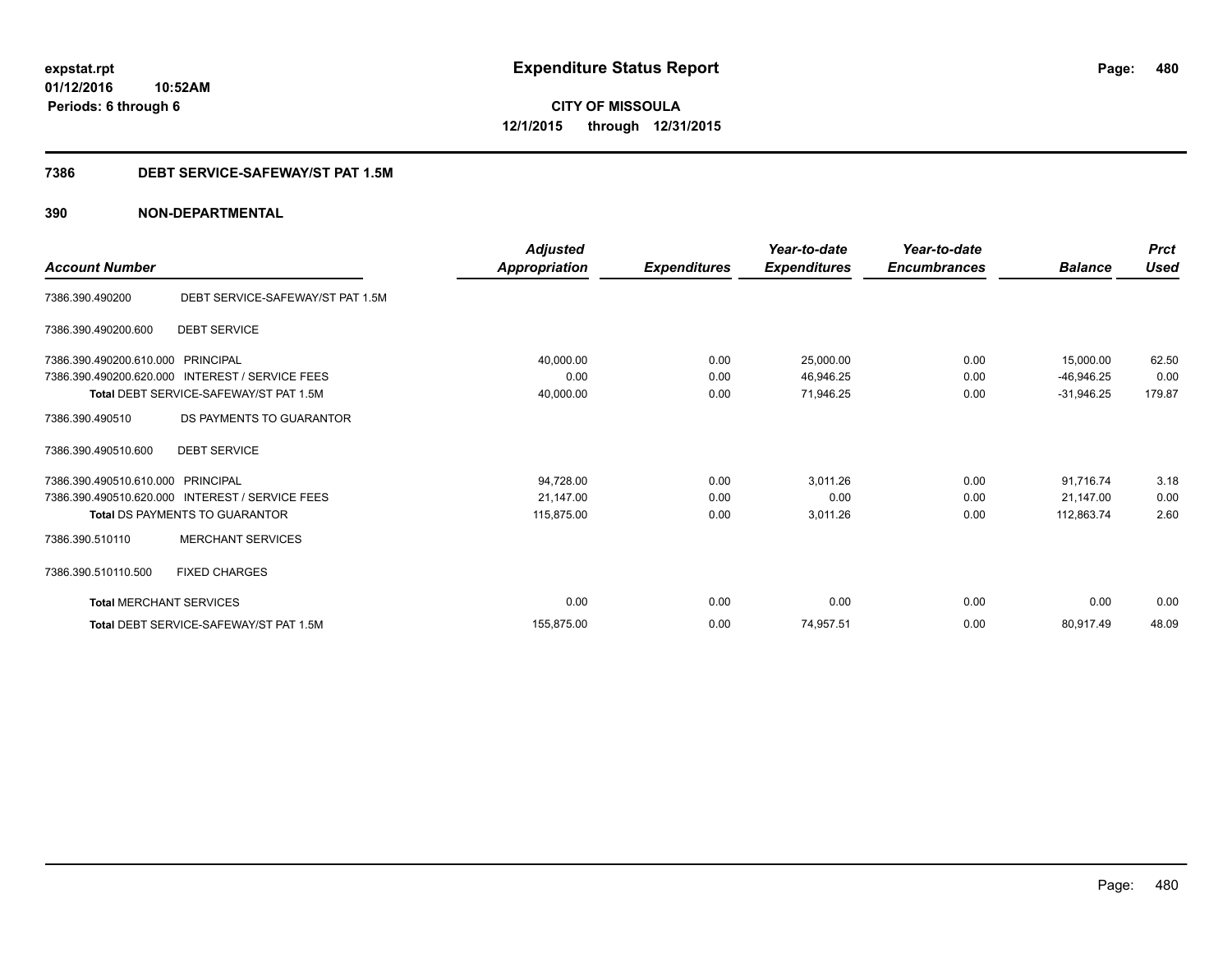**CITY OF MISSOULA 12/1/2015 through 12/31/2015**

### **7387 DEBT SERVICE-BROWNFIELD RLF 1.125M**

|                                   |                                                 | <b>Adjusted</b>      |                     | Year-to-date        | Year-to-date        |                | <b>Prct</b> |
|-----------------------------------|-------------------------------------------------|----------------------|---------------------|---------------------|---------------------|----------------|-------------|
| <b>Account Number</b>             |                                                 | <b>Appropriation</b> | <b>Expenditures</b> | <b>Expenditures</b> | <b>Encumbrances</b> | <b>Balance</b> | <b>Used</b> |
| 7387.390.490200                   | DEBT SERVICE-BROWNFIELD RLF 1.125M              |                      |                     |                     |                     |                |             |
| 7387.390.490200.600               | <b>DEBT SERVICE</b>                             |                      |                     |                     |                     |                |             |
| 7387.390.490200.610.000 PRINCIPAL |                                                 | 26,625.00            | 0.00                | 0.00                | 0.00                | 26,625.00      | 0.00        |
|                                   | 7387.390.490200.620.000 INTEREST / SERVICE FEES | 5,316.00             | 14,690.61           | 12,494.11           | 0.00                | $-7,178.11$    | 235.03      |
|                                   | <b>Total DEBT SERVICE-BROWNFIELD RLF 1.125M</b> | 31,941.00            | 14,690.61           | 12,494.11           | 0.00                | 19,446.89      | 39.12       |
| 7387.390.510110                   | <b>MERCHANT SERVICES</b>                        |                      |                     |                     |                     |                |             |
| 7387.390.510110.500               | <b>FIXED CHARGES</b>                            |                      |                     |                     |                     |                |             |
| <b>Total MERCHANT SERVICES</b>    |                                                 | 0.00                 | 0.00                | 0.00                | 0.00                | 0.00           | 0.00        |
|                                   | <b>Total DEBT SERVICE-BROWNFIELD RLF 1.125M</b> | 31,941.00            | 14,690.61           | 12,494.11           | 0.00                | 19,446.89      | 39.12       |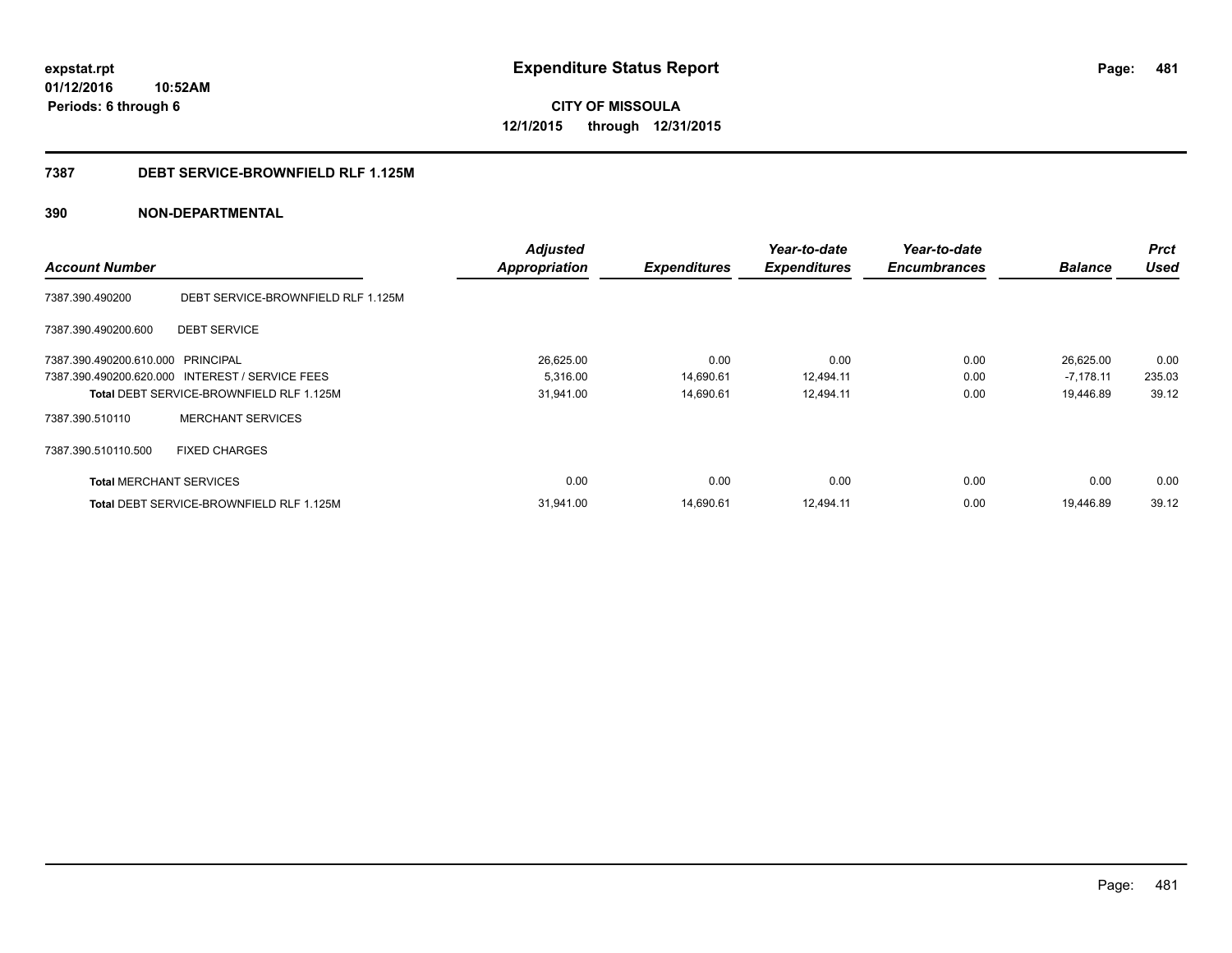**7388 RESERVE-3.6m TIF**

| <b>Account Number</b>  |                                      | <b>Adjusted</b><br><b>Appropriation</b> | <b>Expenditures</b> | Year-to-date<br><b>Expenditures</b> | Year-to-date<br><b>Encumbrances</b> | <b>Balance</b> | <b>Prct</b><br><b>Used</b> |
|------------------------|--------------------------------------|-----------------------------------------|---------------------|-------------------------------------|-------------------------------------|----------------|----------------------------|
| 7388.390.490607        | <b>TRANSFERS TO BROWNFIELD</b>       |                                         |                     |                                     |                                     |                |                            |
| 7388.390.490607.800    | OTHER OBJECTS                        |                                         |                     |                                     |                                     |                |                            |
|                        | <b>Total TRANSFERS TO BROWNFIELD</b> | 0.00                                    | 0.00                | 0.00                                | 0.00                                | 0.00           | 0.00                       |
| 7388.390.510110        | <b>MERCHANT SERVICES</b>             |                                         |                     |                                     |                                     |                |                            |
| 7388.390.510110.500    | <b>FIXED CHARGES</b>                 |                                         |                     |                                     |                                     |                |                            |
| Total RESERVE-3.6m TIF |                                      | 0.00                                    | 0.00                | 0.00                                | 0.00                                | 0.00           | 0.00                       |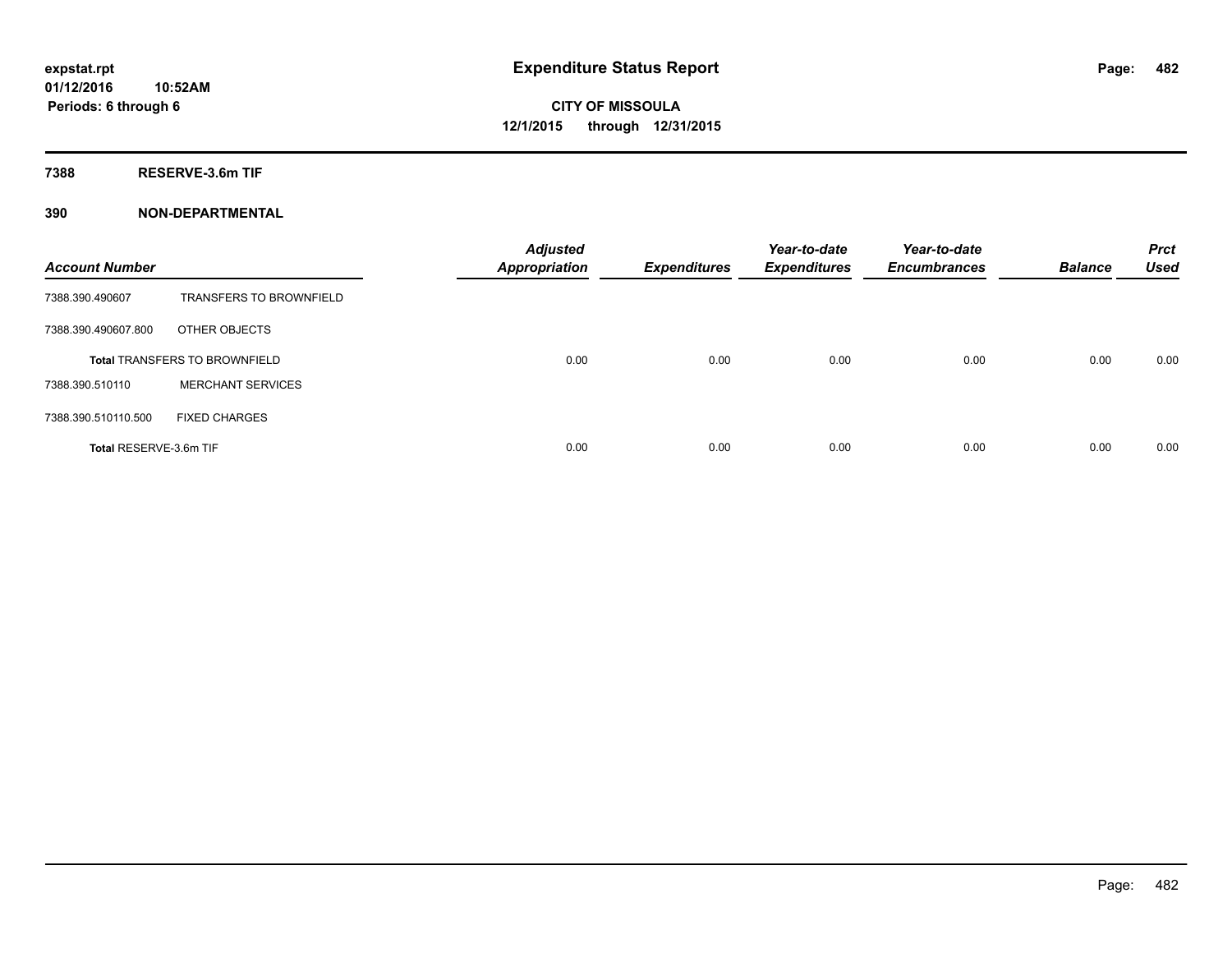### **7389 DEBT SERVICE - 3.6M/5.75M**

|                                   |                                   | <b>Adjusted</b>      |                     | Year-to-date        | Year-to-date        |                | <b>Prct</b> |
|-----------------------------------|-----------------------------------|----------------------|---------------------|---------------------|---------------------|----------------|-------------|
| <b>Account Number</b>             |                                   | <b>Appropriation</b> | <b>Expenditures</b> | <b>Expenditures</b> | <b>Encumbrances</b> | <b>Balance</b> | <b>Used</b> |
| 7389.385.470220                   | PROPERTY ACQUISITION              |                      |                     |                     |                     |                |             |
| 7389.385.470220.600               | <b>DEBT SERVICE</b>               |                      |                     |                     |                     |                |             |
| 7389.385.470220.610.000 PRINCIPAL |                                   | 500,000.00           | 0.00                | 0.00                | 0.00                | 500,000.00     | 0.00        |
|                                   | <b>Total PROPERTY ACQUISITION</b> | 500,000.00           | 0.00                | 0.00                | 0.00                | 500,000.00     | 0.00        |
| 7389.385.470250                   | <b>RELOCATION PAYMENTS</b>        |                      |                     |                     |                     |                |             |
| 7389.385.470250.700               | <b>GRANTS &amp; CONTRIBUTIONS</b> |                      |                     |                     |                     |                |             |
|                                   | <b>Total RELOCATION PAYMENTS</b>  | 0.00                 | 0.00                | 0.00                | 0.00                | 0.00           | 0.00        |
| 7389.385.510110                   | <b>MERCHANT SERVICES</b>          |                      |                     |                     |                     |                |             |
| 7389.385.510110.500               | <b>FIXED CHARGES</b>              |                      |                     |                     |                     |                |             |
|                                   | <b>Total MERCHANT SERVICES</b>    | 0.00                 | 0.00                | 0.00                | 0.00                | 0.00           | 0.00        |
| <b>Total MRA</b>                  |                                   | 500,000.00           | 0.00                | 0.00                | 0.00                | 500,000.00     | 0.00        |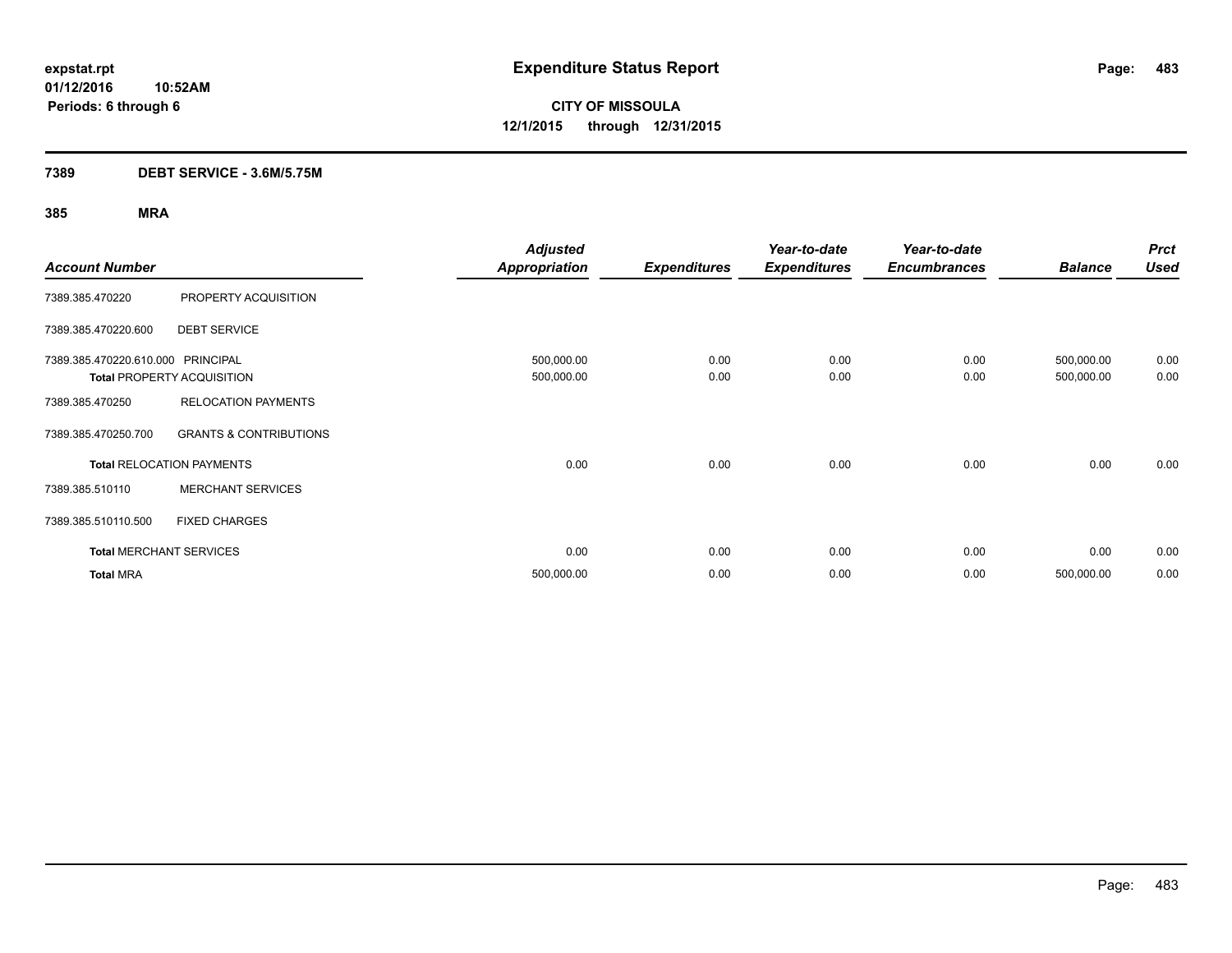#### **7389 DEBT SERVICE - 3.6M/5.75M**

|                                   |                                                       | <b>Adjusted</b> |                     | Year-to-date        | Year-to-date        |                | <b>Prct</b> |
|-----------------------------------|-------------------------------------------------------|-----------------|---------------------|---------------------|---------------------|----------------|-------------|
| <b>Account Number</b>             |                                                       | Appropriation   | <b>Expenditures</b> | <b>Expenditures</b> | <b>Encumbrances</b> | <b>Balance</b> | <b>Used</b> |
| 7389.390.490200                   | REVENUE BOND DEBT SERVICE                             |                 |                     |                     |                     |                |             |
| 7389.390.490200.600               | <b>DEBT SERVICE</b>                                   |                 |                     |                     |                     |                |             |
| 7389.390.490200.610.000 PRINCIPAL |                                                       | 110,000.00      | 0.00                | 0.00                | 0.00                | 110,000.00     | 0.00        |
| 7389.390.490200.620.000           | <b>INTEREST / SERVICE FEES</b>                        | 135,850.00      | 65,200.00           | 65,550.00           | 0.00                | 70,300.00      | 48.25       |
|                                   | <b>Total REVENUE BOND DEBT SERVICE</b>                | 245,850.00      | 65,200.00           | 65,550.00           | 0.00                | 180,300.00     | 26.66       |
| 7389.390.490210                   | FY13 \$5.75M DEBT SERVICE                             |                 |                     |                     |                     |                |             |
| 7389.390.490210.600               | <b>DEBT SERVICE</b>                                   |                 |                     |                     |                     |                |             |
|                                   | 7389.390.490210.610.000 FY13 5.75M DEBT SVS/PRINCIPAL | 252,000.00      | 129,000.00          | 129,000.00          | 0.00                | 123,000.00     | 51.19       |
|                                   | 7389.390.490210.620.000 INTEREST / SERVICE FEES       | 174,066.00      | 83,648.25           | 83,648.25           | 0.00                | 90.417.75      | 48.06       |
|                                   | Total FY13 \$5.75M DEBT SERVICE                       | 426,066.00      | 212,648.25          | 212.648.25          | 0.00                | 213.417.75     | 49.91       |
| 7389.390.510110                   | <b>MERCHANT SERVICES</b>                              |                 |                     |                     |                     |                |             |
| 7389.390.510110.500               | <b>FIXED CHARGES</b>                                  |                 |                     |                     |                     |                |             |
| <b>Total MERCHANT SERVICES</b>    |                                                       | 0.00            | 0.00                | 0.00                | 0.00                | 0.00           | 0.00        |
| <b>Total NON-DEPARTMENTAL</b>     |                                                       | 671,916.00      | 277,848.25          | 278,198.25          | 0.00                | 393.717.75     | 41.40       |
|                                   | Total DEBT SERVICE - 3.6M/5.75M                       | 1,171,916.00    | 277,848.25          | 278,198.25          | 0.00                | 893,717.75     | 23.74       |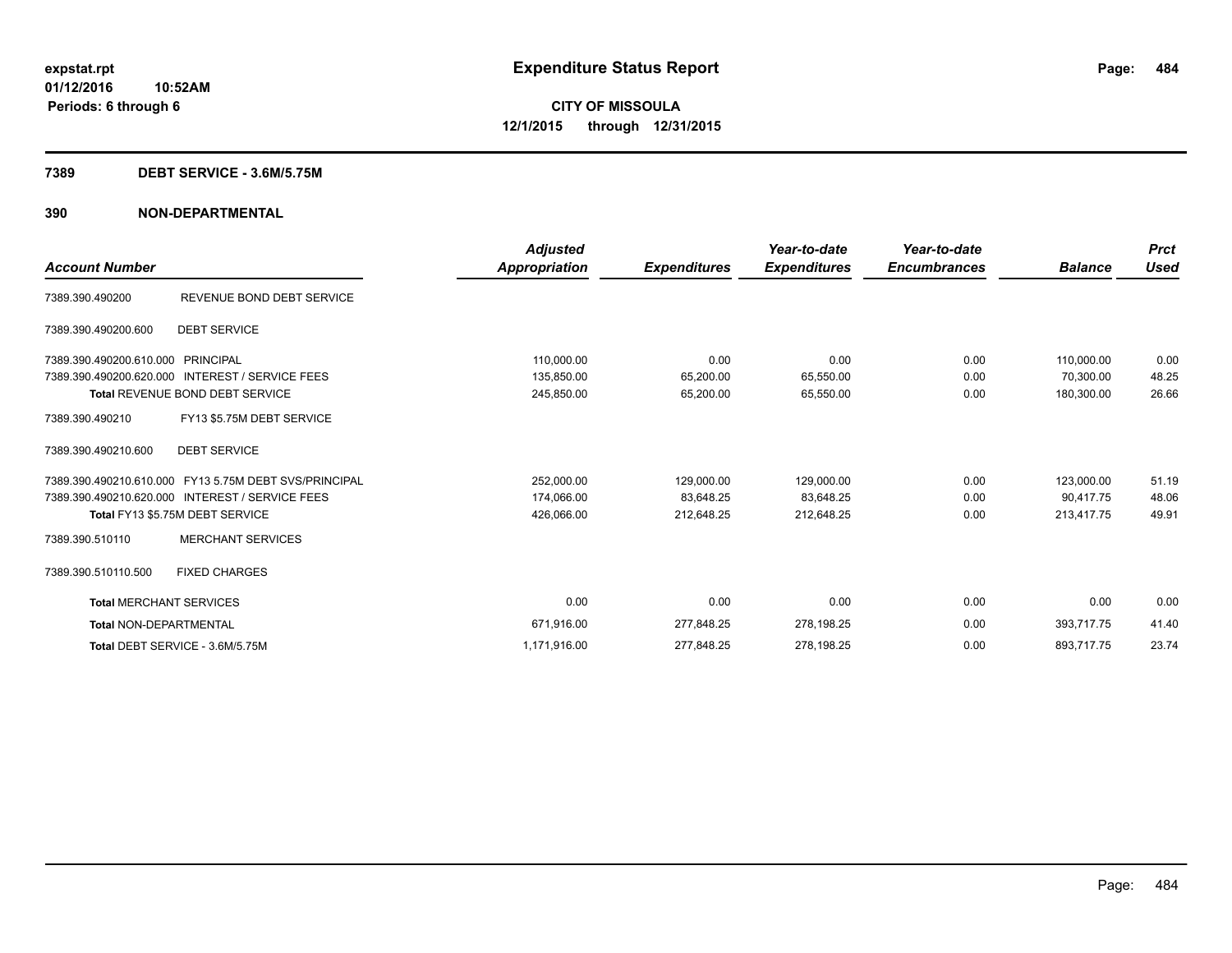### **7390 URDII CLEARING - 3.6M TIF**

| <b>Account Number</b> |                                      | <b>Adjusted</b><br><b>Appropriation</b> | <b>Expenditures</b> | Year-to-date<br><b>Expenditures</b> | Year-to-date<br><b>Encumbrances</b> | <b>Balance</b> | <b>Prct</b><br><b>Used</b> |
|-----------------------|--------------------------------------|-----------------------------------------|---------------------|-------------------------------------|-------------------------------------|----------------|----------------------------|
| 7390.385.490607       | <b>TRANSFERS TO BROWNFIELD</b>       |                                         |                     |                                     |                                     |                |                            |
| 7390.385.490607.800   | OTHER OBJECTS                        |                                         |                     |                                     |                                     |                |                            |
|                       | <b>Total TRANSFERS TO BROWNFIELD</b> | 0.00                                    | 0.00                | 0.00                                | 0.00                                | 0.00           | 0.00                       |
| 7390.385.510110       | <b>MERCHANT SERVICES</b>             |                                         |                     |                                     |                                     |                |                            |
| 7390.385.510110.500   | <b>FIXED CHARGES</b>                 |                                         |                     |                                     |                                     |                |                            |
| <b>Total MRA</b>      |                                      | 0.00                                    | 0.00                | 0.00                                | 0.00                                | 0.00           | 0.00                       |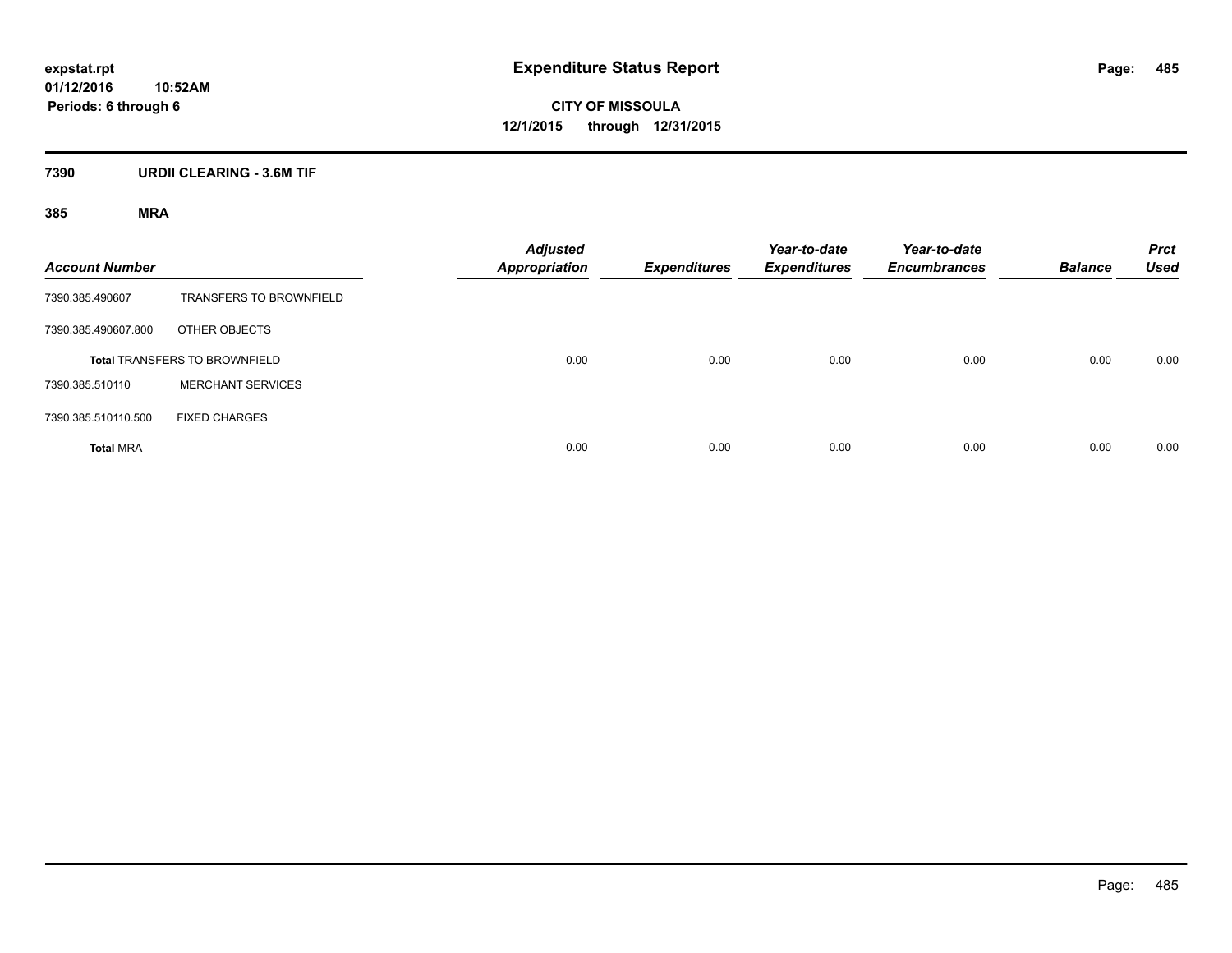#### **7390 URDII CLEARING - 3.6M TIF**

| <b>Account Number</b>  |                                                                                               | <b>Adjusted</b><br><b>Appropriation</b> | <b>Expenditures</b> | Year-to-date<br><b>Expenditures</b> | Year-to-date<br><b>Encumbrances</b> | <b>Balance</b>           | <b>Prct</b><br><b>Used</b> |
|------------------------|-----------------------------------------------------------------------------------------------|-----------------------------------------|---------------------|-------------------------------------|-------------------------------------|--------------------------|----------------------------|
| 7390.390.490601        | TI BOND CLEARING                                                                              |                                         |                     |                                     |                                     |                          |                            |
| 7390.390.490601.800    | OTHER OBJECTS                                                                                 |                                         |                     |                                     |                                     |                          |                            |
| Total TI BOND CLEARING |                                                                                               | 0.00                                    | 0.00                | 0.00                                | 0.00                                | 0.00                     | 0.00                       |
| 7390.390.490604        | TI BOND RESERVE                                                                               |                                         |                     |                                     |                                     |                          |                            |
| 7390.390.490604.800    | OTHER OBJECTS                                                                                 |                                         |                     |                                     |                                     |                          |                            |
|                        | 7390.390.490604.820.000 TRANSFER TO INTERMOUNTAIN BOND DS 7399                                | 146,788.00                              | 0.00                | 0.00                                | 0.00                                | 146,788.00               | 0.00                       |
| Total TI BOND RESERVE  |                                                                                               | 146,788.00                              | 0.00                | 0.00                                | 0.00                                | 146.788.00               | 0.00                       |
| 7390.390.490605        | TRANSFER TO DEBT SERVICE 7389                                                                 |                                         |                     |                                     |                                     |                          |                            |
| 7390.390.490605.800    | OTHER OBJECTS                                                                                 |                                         |                     |                                     |                                     |                          |                            |
|                        | 7390.390.490605.820.000 TRANSFERS TO DEBT SERVICE<br>Total TRANSFER TO DEBT SERVICE 7389      | 921,916.00<br>921,916.00                | 0.00<br>0.00        | 0.00<br>0.00                        | 0.00<br>0.00                        | 921,916.00<br>921,916.00 | 0.00<br>0.00               |
| 7390.390.490606        | <b>DEVELOPMENT TRANSFERS</b>                                                                  |                                         |                     |                                     |                                     |                          |                            |
|                        |                                                                                               |                                         |                     |                                     |                                     |                          |                            |
| 7390.390.490606.800    | OTHER OBJECTS                                                                                 |                                         |                     |                                     |                                     |                          |                            |
|                        | 7390.390.490606.820.000 TRANSFERS TO URD II DEVELOPMENT<br><b>Total DEVELOPMENT TRANSFERS</b> | 616,365.00<br>616,365.00                | 0.00<br>0.00        | 0.00<br>0.00                        | 0.00<br>0.00                        | 616,365.00<br>616,365.00 | 0.00<br>0.00               |
| 7390.390.490607        | <b>TRANSFERS TO BROWNFIELD</b>                                                                |                                         |                     |                                     |                                     |                          |                            |
| 7390.390.490607.800    | OTHER OBJECTS                                                                                 |                                         |                     |                                     |                                     |                          |                            |
|                        | 7390.390.490607.820.000 TRANSFERS TO OTHER FUNDS<br><b>Total TRANSFERS TO BROWNFIELD</b>      | 31,941.00<br>31,941.00                  | 0.00<br>0.00        | 0.00<br>0.00                        | 0.00<br>0.00                        | 31,941.00<br>31,941.00   | 0.00<br>0.00               |
| 7390.390.490608        | TRANSFERS TO SAFEWA/ST PAT                                                                    |                                         |                     |                                     |                                     |                          |                            |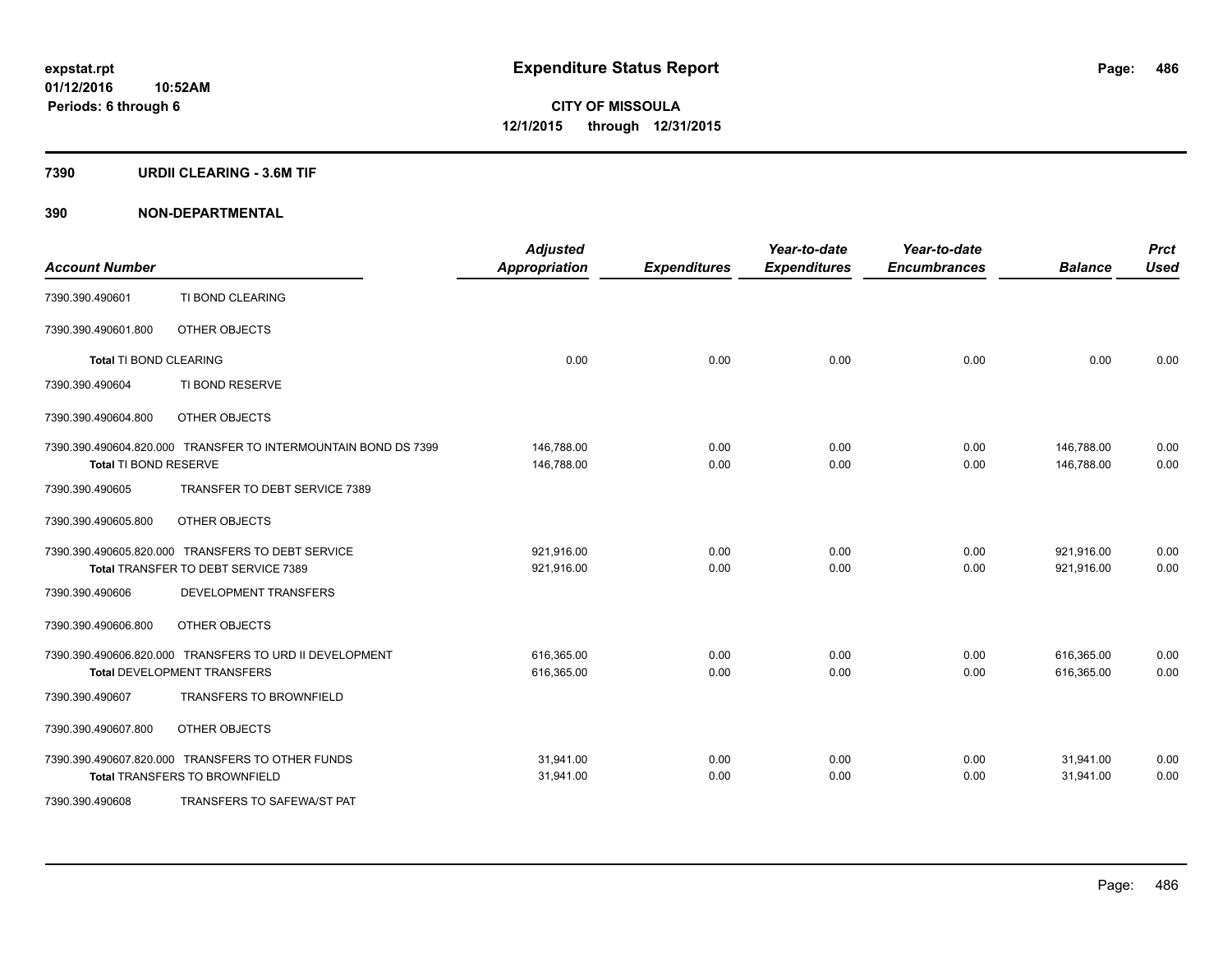#### **7390 URDII CLEARING - 3.6M TIF**

| <b>Account Number</b>                                                                                       | <b>Adjusted</b><br><b>Appropriation</b> | <b>Expenditures</b> | Year-to-date<br><b>Expenditures</b> | Year-to-date<br><b>Encumbrances</b> | <b>Balance</b>           | <b>Prct</b><br><b>Used</b> |
|-------------------------------------------------------------------------------------------------------------|-----------------------------------------|---------------------|-------------------------------------|-------------------------------------|--------------------------|----------------------------|
| OTHER OBJECTS<br>7390.390.490608.800                                                                        |                                         |                     |                                     |                                     |                          |                            |
| 7390.390.490608.820.000 TRANSFERS TO OTHER FUNDS-SAFEWAY/ST PATS<br><b>Total TRANSFERS TO SAFEWA/ST PAT</b> | 155.875.00<br>155,875.00                | 0.00<br>0.00        | 0.00<br>0.00                        | 0.00<br>0.00                        | 155.875.00<br>155,875.00 | 0.00<br>0.00               |
| <b>MERCHANT SERVICES</b><br>7390.390.510110                                                                 |                                         |                     |                                     |                                     |                          |                            |
| 7390.390.510110.500<br><b>FIXED CHARGES</b>                                                                 |                                         |                     |                                     |                                     |                          |                            |
| <b>Total FIXED CHARGES</b>                                                                                  | 0.00                                    | 0.00                | 0.00                                | 0.00                                | 0.00                     | 0.00                       |
| <b>Total MERCHANT SERVICES</b>                                                                              | 0.00                                    | 0.00                | 0.00                                | 0.00                                | 0.00                     | 0.00                       |
| <b>Total URDII CLEARING - 3.6M TIF</b>                                                                      | 1,872,885.00                            | 0.00                | 0.00                                | 0.00                                | 1,872,885.00             | 0.00                       |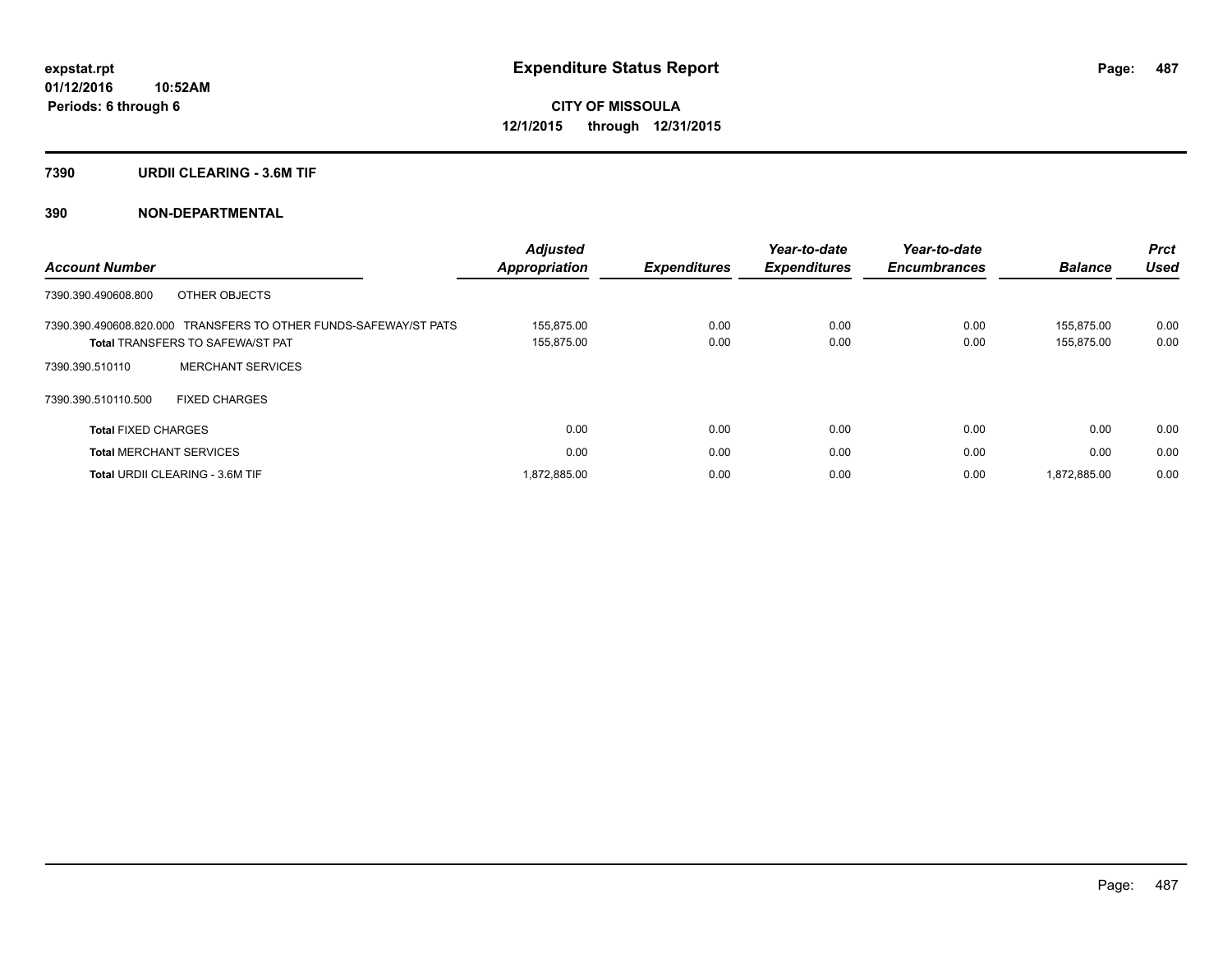**CITY OF MISSOULA 12/1/2015 through 12/31/2015**

**7391 MRA - URD I FUND**

| <b>Account Number</b>      |                          | <b>Adjusted</b><br><b>Appropriation</b> | <b>Expenditures</b> | Year-to-date<br><b>Expenditures</b> | Year-to-date<br><b>Encumbrances</b> | <b>Balance</b> | <b>Prct</b><br><b>Used</b> |
|----------------------------|--------------------------|-----------------------------------------|---------------------|-------------------------------------|-------------------------------------|----------------|----------------------------|
| 7391.385.510110            | <b>MERCHANT SERVICES</b> |                                         |                     |                                     |                                     |                |                            |
| 7391.385.510110.500        | <b>FIXED CHARGES</b>     |                                         |                     |                                     |                                     |                |                            |
| <b>Total FIXED CHARGES</b> |                          | 0.00                                    | 0.00                | 0.00                                | 0.00                                | 0.00           | 0.00                       |
| <b>Total MRA</b>           |                          | 0.00                                    | 0.00                | 0.00                                | 0.00                                | 0.00           | 0.00                       |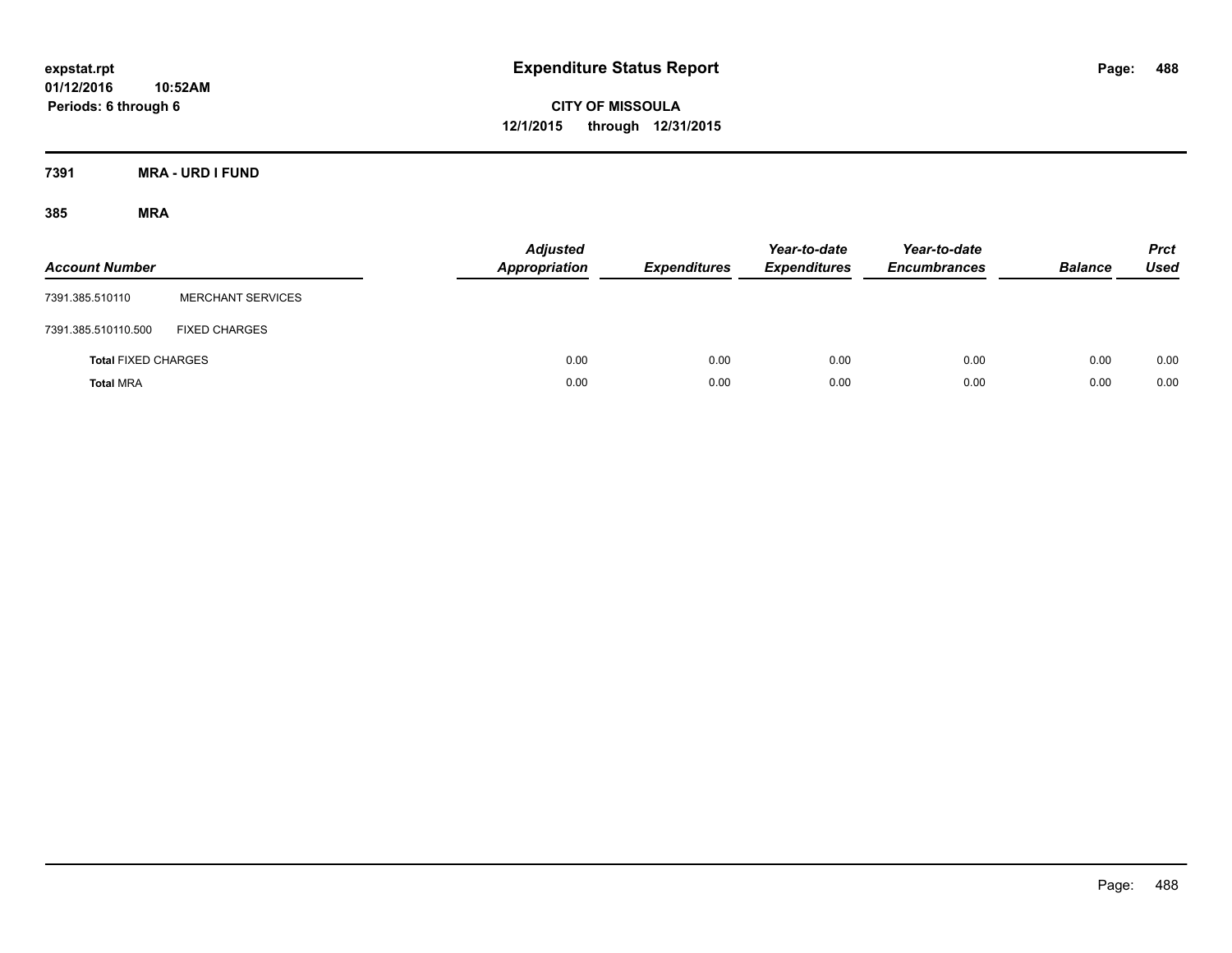**CITY OF MISSOULA 12/1/2015 through 12/31/2015**

**7391 MRA - URD I FUND**

**900 DEPRECIATION**

| <b>Account Number</b>  |                          | Adjusted<br>Appropriation | <b>Expenditures</b> | Year-to-date<br><b>Expenditures</b> | Year-to-date<br><b>Encumbrances</b> | <b>Balance</b> | Prct<br><b>Used</b> |
|------------------------|--------------------------|---------------------------|---------------------|-------------------------------------|-------------------------------------|----------------|---------------------|
| 7391.900.510110        | <b>MERCHANT SERVICES</b> |                           |                     |                                     |                                     |                |                     |
| 7391.900.510110.500    | <b>FIXED CHARGES</b>     |                           |                     |                                     |                                     |                |                     |
| Total MRA - URD I FUND |                          | 0.00                      | 0.00                | 0.00                                | 0.00                                | 0.00           | 0.00                |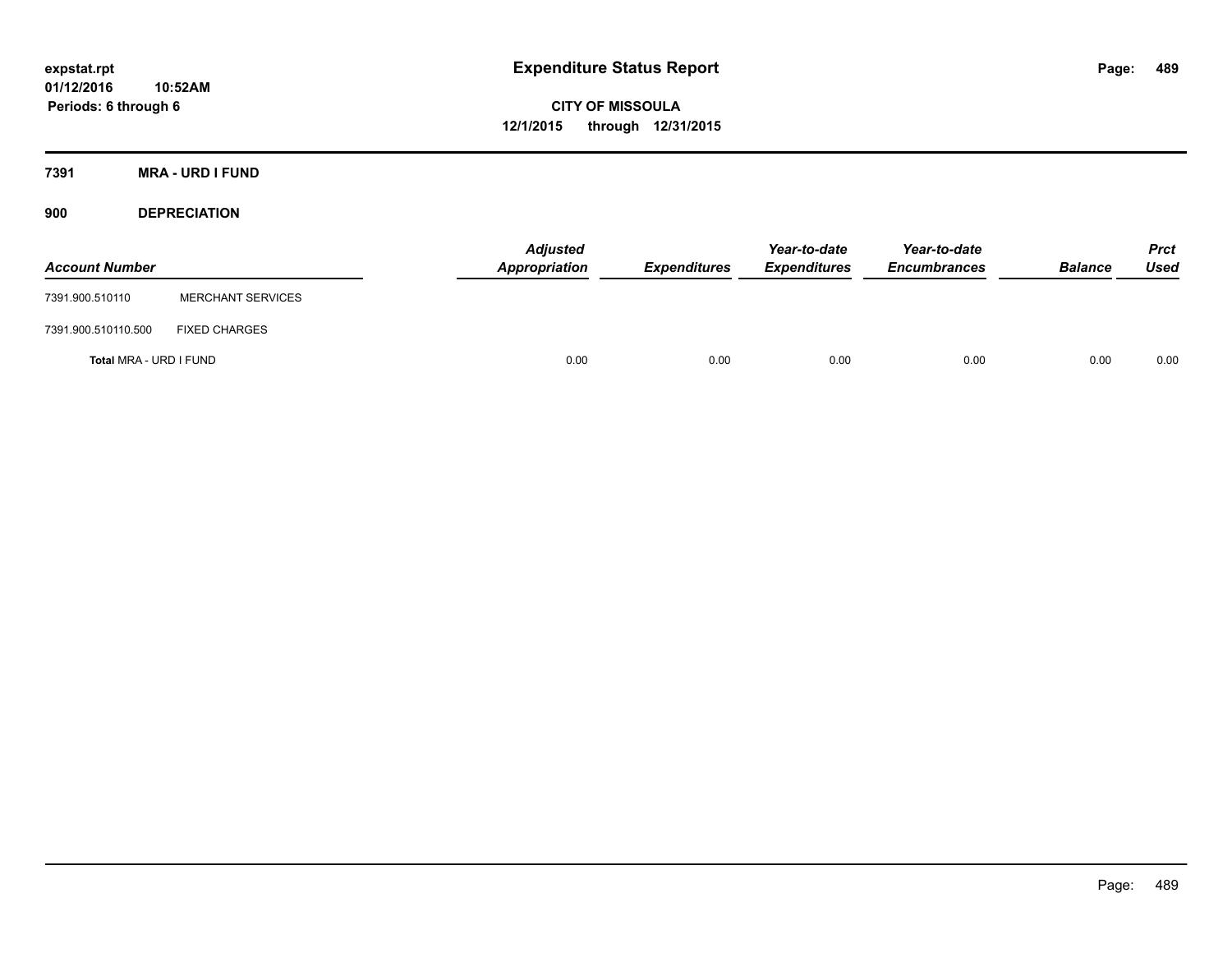**CITY OF MISSOULA 12/1/2015 through 12/31/2015**

**7392 MRA - URD II FUND**

| <b>Account Number</b>                                             |                                                  | <b>Adjusted</b><br><b>Appropriation</b> | <b>Expenditures</b> | Year-to-date<br><b>Expenditures</b> | Year-to-date<br><b>Encumbrances</b> | <b>Balance</b>             | <b>Prct</b><br><b>Used</b> |
|-------------------------------------------------------------------|--------------------------------------------------|-----------------------------------------|---------------------|-------------------------------------|-------------------------------------|----------------------------|----------------------------|
| 7392.385.460436                                                   | <b>MRA CTEP/CMAQ</b>                             |                                         |                     |                                     |                                     |                            |                            |
| 7392.385.460436.300                                               | PURCHASED SERVICES                               |                                         |                     |                                     |                                     |                            |                            |
|                                                                   | <b>Total PURCHASED SERVICES</b>                  | 0.00                                    | 0.00                | 0.00                                | 0.00                                | 0.00                       | 0.00                       |
| 7392.385.460436.900                                               | <b>CAPITAL OUTLAY</b>                            |                                         |                     |                                     |                                     |                            |                            |
| Total MRA CTEP/CMAQ                                               |                                                  | 0.00                                    | 0.00                | 0.00                                | 0.00                                | 0.00                       | 0.00                       |
| 7392.385.470210                                                   | <b>ADMINISTRATION</b>                            |                                         |                     |                                     |                                     |                            |                            |
| 7392.385.470210.300                                               | PURCHASED SERVICES                               |                                         |                     |                                     |                                     |                            |                            |
|                                                                   | <b>Total PURCHASED SERVICES</b>                  | 0.00                                    | 0.00                | 0.00                                | 0.00                                | 0.00                       | 0.00                       |
| 7392.385.470210.800                                               | OTHER OBJECTS                                    |                                         |                     |                                     |                                     |                            |                            |
| <b>Total ADMINISTRATION</b>                                       | 7392.385.470210.820.000 TRANSFERS TO OTHER FUNDS | 250,000.00<br>250,000.00                | 0.00<br>0.00        | 0.00<br>0.00                        | 0.00<br>0.00                        | 250,000.00<br>250,000.00   | 0.00<br>0.00               |
| 7392.385.470220                                                   | PROPERTY ACQUISITION                             |                                         |                     |                                     |                                     |                            |                            |
| 7392.385.470220.800                                               | OTHER OBJECTS                                    |                                         |                     |                                     |                                     |                            |                            |
| 7392.385.470220.845.000 CONTINGENCY<br><b>Total OTHER OBJECTS</b> |                                                  | 50,000.00<br>50,000.00                  | 0.00<br>0.00        | 0.00<br>0.00                        | 0.00<br>0.00                        | 50,000.00<br>50,000.00     | 0.00<br>0.00               |
| 7392.385.470220.900                                               | <b>CAPITAL OUTLAY</b>                            |                                         |                     |                                     |                                     |                            |                            |
| 7392.385.470220.910.000 LAND<br><b>Total CAPITAL OUTLAY</b>       |                                                  | 0.00<br>0.00                            | 0.00<br>0.00        | 491,146.53<br>491,146.53            | 0.00<br>0.00                        | -491,146.53<br>-491,146.53 | 0.00<br>0.00               |
|                                                                   | Total PROPERTY ACQUISITION                       | 50,000.00                               | 0.00                | 491,146.53                          | 0.00                                | $-441,146.53$              | 982.29                     |
| 7392.385.470230                                                   | PW FACILITY                                      |                                         |                     |                                     |                                     |                            |                            |
| 7392.385.470230.300                                               | PURCHASED SERVICES                               |                                         |                     |                                     |                                     |                            |                            |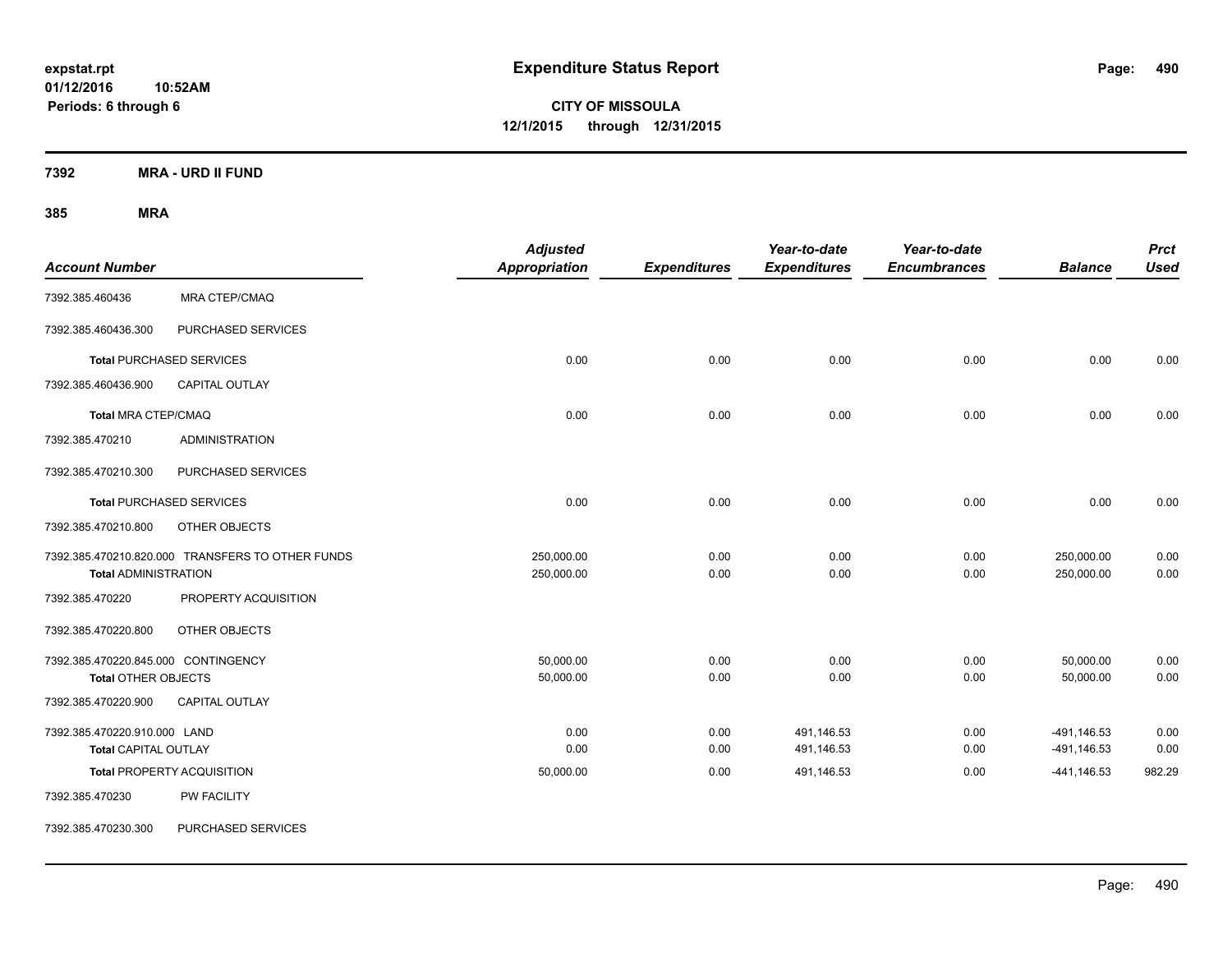**CITY OF MISSOULA 12/1/2015 through 12/31/2015**

**7392 MRA - URD II FUND**

| <b>Account Number</b>                                                                                             | <b>Adjusted</b><br><b>Appropriation</b> | <b>Expenditures</b>      | Year-to-date<br><b>Expenditures</b> | Year-to-date<br><b>Encumbrances</b> | <b>Balance</b>                   | <b>Prct</b><br><b>Used</b> |
|-------------------------------------------------------------------------------------------------------------------|-----------------------------------------|--------------------------|-------------------------------------|-------------------------------------|----------------------------------|----------------------------|
| 7392.385.470230.350.000 PROFESSIONAL SERVICES<br><b>Total PURCHASED SERVICES</b>                                  | 159,272.00<br>159,272.00                | 7,869.69<br>7,869.69     | 59,167.70<br>59,167.70              | 0.00<br>0.00                        | 100,104.30<br>100,104.30         | 37.15<br>37.15             |
| 7392.385.470230.700<br><b>GRANTS &amp; CONTRIBUTIONS</b>                                                          |                                         |                          |                                     |                                     |                                  |                            |
| 7392.385.470230.700.000 GRANTS & CONTRIBUTIONS<br><b>Total GRANTS &amp; CONTRIBUTIONS</b>                         | 6,207.00<br>6,207.00                    | 147,513.53<br>147,513.53 | 151,359.93<br>151,359.93            | 0.00<br>0.00                        | $-145, 152.93$<br>$-145, 152.93$ | 2,438.54<br>2,438.54       |
| 7392.385.470230.800<br>OTHER OBJECTS                                                                              |                                         |                          |                                     |                                     |                                  |                            |
| 7392.385.470230.845.000 CONTINGENCY<br><b>Total OTHER OBJECTS</b><br>7392.385.470230.900<br><b>CAPITAL OUTLAY</b> | 411,369.00<br>411,369.00                | 0.00<br>0.00             | 0.00<br>0.00                        | 0.00<br>0.00                        | 411,369.00<br>411,369.00         | 0.00<br>0.00               |
| 7392.385.470230.930.000 IMPROVEMENTS<br><b>Total CAPITAL OUTLAY</b>                                               | 680,000.00<br>680,000.00                | 0.00<br>0.00             | 227,426.02<br>227,426.02            | 0.00<br>0.00                        | 452,573.98<br>452,573.98         | 33.45<br>33.45             |
| <b>Total PW FACILITY</b>                                                                                          | 1,256,848.00                            | 155,383.22               | 437,953.65                          | 0.00                                | 818,894.35                       | 34.85                      |
| <b>REHAB LOANS</b><br>7392.385.470240                                                                             |                                         |                          |                                     |                                     |                                  |                            |
| 7392.385.470240.700<br><b>GRANTS &amp; CONTRIBUTIONS</b>                                                          |                                         |                          |                                     |                                     |                                  |                            |
| 7392.385.470240.700.000 GRANTS & CONTRIBUTIONS<br><b>Total REHAB LOANS</b>                                        | 75,000.00<br>75,000.00                  | 0.00<br>0.00             | 0.00<br>0.00                        | 0.00<br>0.00                        | 75,000.00<br>75,000.00           | 0.00<br>0.00               |
| *** Title Not Found ***<br>7392.385.470241                                                                        |                                         |                          |                                     |                                     |                                  |                            |
| 7392.385.470241.300<br>PURCHASED SERVICES                                                                         |                                         |                          |                                     |                                     |                                  |                            |
| <b>Total PURCHASED SERVICES</b>                                                                                   | 0.00                                    | 0.00                     | 0.00                                | 0.00                                | 0.00                             | 0.00                       |
| 7392.385.470241.700<br><b>GRANTS &amp; CONTRIBUTIONS</b>                                                          |                                         |                          |                                     |                                     |                                  |                            |
| <b>Total GRANTS &amp; CONTRIBUTIONS</b>                                                                           | 0.00                                    | 0.00                     | 0.00                                | 0.00                                | 0.00                             | 0.00                       |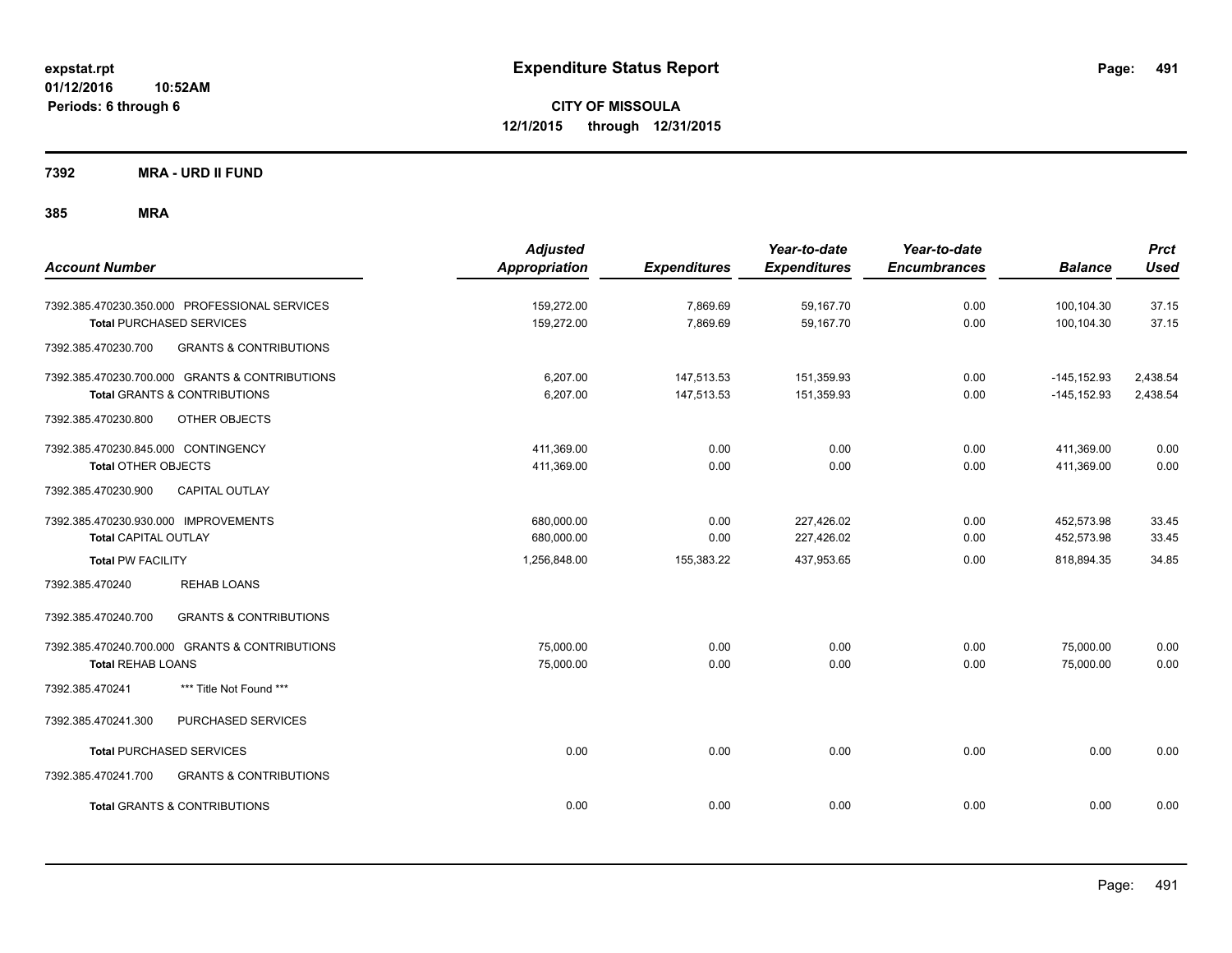**CITY OF MISSOULA 12/1/2015 through 12/31/2015**

**7392 MRA - URD II FUND**

| <b>Account Number</b>               |                                               | <b>Adjusted</b><br><b>Appropriation</b> | <b>Expenditures</b> | Year-to-date<br><b>Expenditures</b> | Year-to-date<br><b>Encumbrances</b> | <b>Balance</b> | <b>Prct</b><br><b>Used</b> |
|-------------------------------------|-----------------------------------------------|-----------------------------------------|---------------------|-------------------------------------|-------------------------------------|----------------|----------------------------|
| 7392.385.470241.800                 | OTHER OBJECTS                                 |                                         |                     |                                     |                                     |                |                            |
| <b>Total OTHER OBJECTS</b>          |                                               | 0.00                                    | 0.00                | 0.00                                | 0.00                                | 0.00           | 0.00                       |
| 7392.385.470241.900                 | <b>CAPITAL OUTLAY</b>                         |                                         |                     |                                     |                                     |                |                            |
| Total *** Title Not Found ***       |                                               | 0.00                                    | 0.00                | 0.00                                | 0.00                                | 0.00           | 0.00                       |
| 7392.385.470250                     | <b>RELOCATION PAYMENTS</b>                    |                                         |                     |                                     |                                     |                |                            |
| 7392.385.470250.700                 | <b>GRANTS &amp; CONTRIBUTIONS</b>             |                                         |                     |                                     |                                     |                |                            |
|                                     | <b>Total GRANTS &amp; CONTRIBUTIONS</b>       | 0.00                                    | 0.00                | 0.00                                | 0.00                                | 0.00           | 0.00                       |
| 7392.385.470250.800                 | OTHER OBJECTS                                 |                                         |                     |                                     |                                     |                |                            |
|                                     | <b>Total RELOCATION PAYMENTS</b>              | 0.00                                    | 0.00                | 0.00                                | 0.00                                | 0.00           | 0.00                       |
| 7392.385.470260                     | <b>PLANNING &amp; MGMT</b>                    |                                         |                     |                                     |                                     |                |                            |
| 7392.385.470260.300                 | PURCHASED SERVICES                            |                                         |                     |                                     |                                     |                |                            |
|                                     | 7392.385.470260.350.000 PROFESSIONAL SERVICES | 10,000.00                               | 0.00                | 0.00                                | 0.00                                | 10,000.00      | 0.00                       |
|                                     | <b>Total PURCHASED SERVICES</b>               | 10,000.00                               | 0.00                | 0.00                                | 0.00                                | 10,000.00      | 0.00                       |
| 7392.385.470260.700                 | <b>GRANTS &amp; CONTRIBUTIONS</b>             |                                         |                     |                                     |                                     |                |                            |
|                                     | Total GRANTS & CONTRIBUTIONS                  | 0.00                                    | 0.00                | 0.00                                | 0.00                                | 0.00           | 0.00                       |
| 7392.385.470260.800                 | OTHER OBJECTS                                 |                                         |                     |                                     |                                     |                |                            |
| 7392.385.470260.845.000 CONTINGENCY |                                               | 50,000.00                               | 0.00                | 0.00                                | 0.00                                | 50,000.00      | 0.00                       |
| <b>Total OTHER OBJECTS</b>          |                                               | 50,000.00                               | 0.00                | 0.00                                | 0.00                                | 50,000.00      | 0.00                       |
| <b>Total PLANNING &amp; MGMT</b>    |                                               | 60,000.00                               | 0.00                | 0.00                                | 0.00                                | 60,000.00      | 0.00                       |
| 7392.385.470270                     | <b>CLEARING &amp; DEMO</b>                    |                                         |                     |                                     |                                     |                |                            |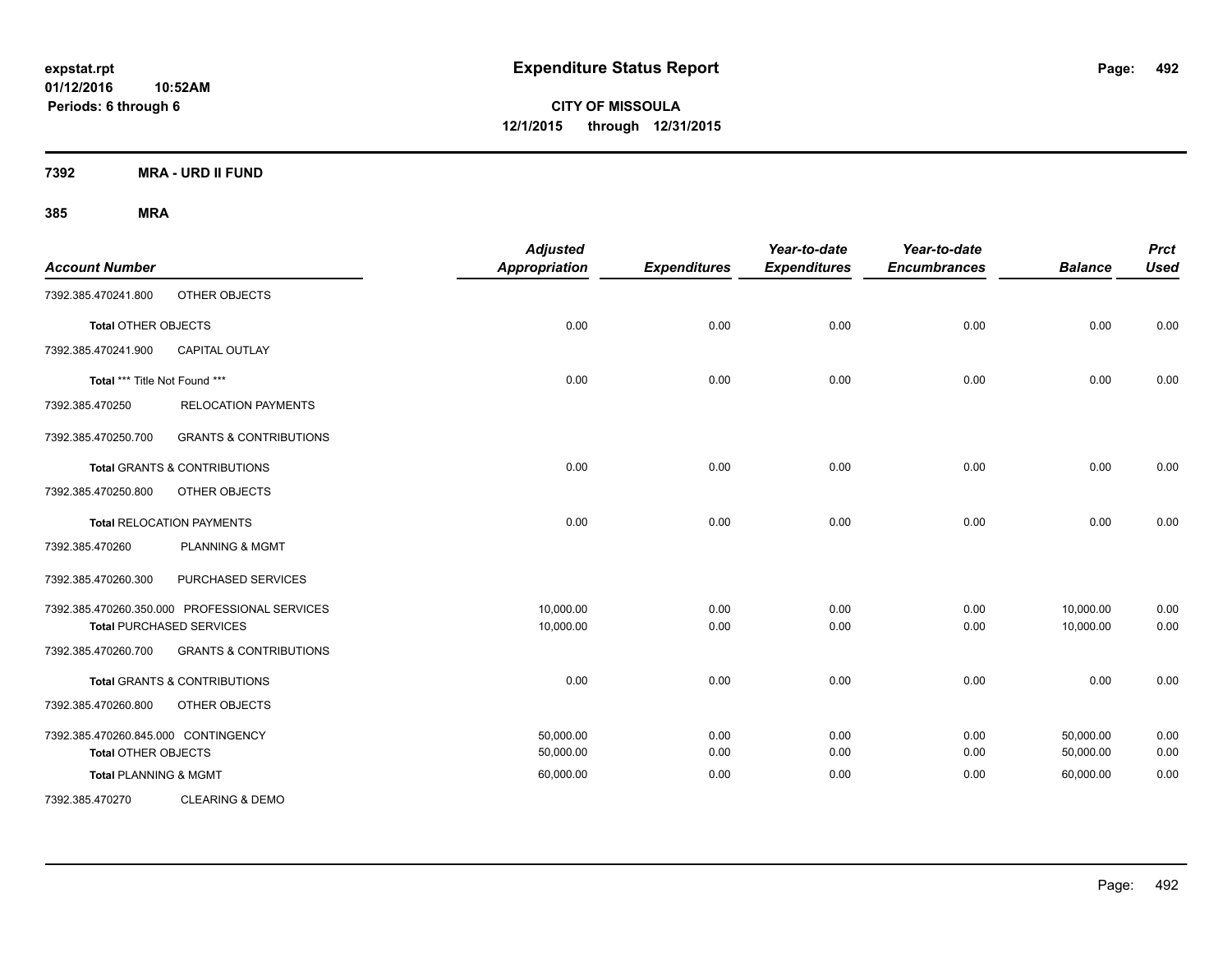**CITY OF MISSOULA 12/1/2015 through 12/31/2015**

**7392 MRA - URD II FUND**

| <b>Account Number</b>                                             |                                                                                | <b>Adjusted</b><br><b>Appropriation</b> | <b>Expenditures</b> | Year-to-date<br><b>Expenditures</b> | Year-to-date<br><b>Encumbrances</b> | <b>Balance</b>           | <b>Prct</b><br><b>Used</b> |
|-------------------------------------------------------------------|--------------------------------------------------------------------------------|-----------------------------------------|---------------------|-------------------------------------|-------------------------------------|--------------------------|----------------------------|
| 7392.385.470270.700                                               | <b>GRANTS &amp; CONTRIBUTIONS</b>                                              |                                         |                     |                                     |                                     |                          |                            |
|                                                                   | 7392.385.470270.700.000 GRANTS & CONTRIBUTIONS<br>Total GRANTS & CONTRIBUTIONS | 17,400.00<br>17,400.00                  | 0.00<br>0.00        | 0.00<br>0.00                        | 0.00<br>0.00                        | 17,400.00<br>17,400.00   | 0.00<br>0.00               |
| 7392.385.470270.800                                               | OTHER OBJECTS                                                                  |                                         |                     |                                     |                                     |                          |                            |
| 7392.385.470270.845.000 CONTINGENCY<br><b>Total OTHER OBJECTS</b> |                                                                                | 100,000.00<br>100,000.00                | 0.00<br>0.00        | 0.00<br>0.00                        | 0.00<br>0.00                        | 100,000.00<br>100,000.00 | 0.00<br>0.00               |
| 7392.385.470270.900                                               | <b>CAPITAL OUTLAY</b>                                                          |                                         |                     |                                     |                                     |                          |                            |
| <b>Total CAPITAL OUTLAY</b>                                       |                                                                                | 0.00                                    | 0.00                | 0.00                                | 0.00                                | 0.00                     | 0.00                       |
| Total CLEARING & DEMO                                             |                                                                                | 117,400.00                              | 0.00                | 0.00                                | 0.00                                | 117,400.00               | 0.00                       |
| 7392.385.470280                                                   | 5M SOUTH RESERVE CROSSING                                                      |                                         |                     |                                     |                                     |                          |                            |
| 7392.385.470280.900                                               | <b>CAPITAL OUTLAY</b>                                                          |                                         |                     |                                     |                                     |                          |                            |
|                                                                   | Total 5M SOUTH RESERVE CROSSING                                                | 0.00                                    | 0.00                | 0.00                                | 0.00                                | 0.00                     | 0.00                       |
| 7392.385.470290                                                   | BROWNFIELD RLF 1.125M                                                          |                                         |                     |                                     |                                     |                          |                            |
| 7392.385.470290.700                                               | <b>GRANTS &amp; CONTRIBUTIONS</b>                                              |                                         |                     |                                     |                                     |                          |                            |
|                                                                   | Total GRANTS & CONTRIBUTIONS                                                   | 0.00                                    | 0.00                | 0.00                                | 0.00                                | 0.00                     | 0.00                       |
| 7392.385.470290.900                                               | CAPITAL OUTLAY                                                                 |                                         |                     |                                     |                                     |                          |                            |
|                                                                   | Total BROWNFIELD RLF 1.125M                                                    | 0.00                                    | 0.00                | 0.00                                | 0.00                                | 0.00                     | 0.00                       |
| 7392.385.470300                                                   | SAFEWAY/ST PAT 1.5M                                                            |                                         |                     |                                     |                                     |                          |                            |
| 7392.385.470300.900                                               | <b>CAPITAL OUTLAY</b>                                                          |                                         |                     |                                     |                                     |                          |                            |
| Total SAFEWAY/ST PAT 1.5M                                         |                                                                                | 0.00                                    | 0.00                | 0.00                                | 0.00                                | 0.00                     | 0.00                       |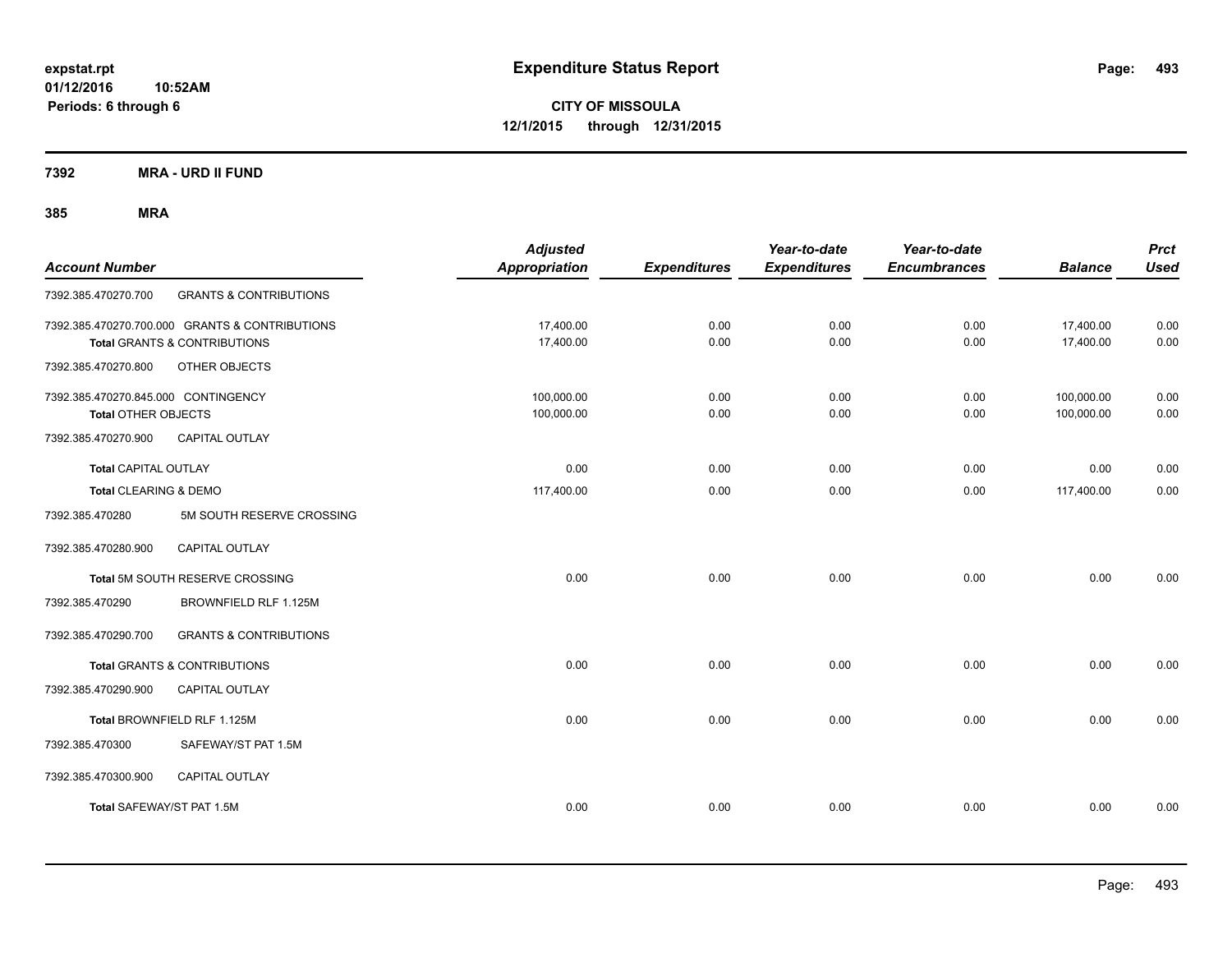**CITY OF MISSOULA 12/1/2015 through 12/31/2015**

**7392 MRA - URD II FUND**

| <b>Account Number</b>      |                                         | <b>Adjusted</b><br><b>Appropriation</b> | <b>Expenditures</b> | Year-to-date<br><b>Expenditures</b> | Year-to-date<br><b>Encumbrances</b> | <b>Balance</b> | <b>Prct</b><br><b>Used</b> |
|----------------------------|-----------------------------------------|-----------------------------------------|---------------------|-------------------------------------|-------------------------------------|----------------|----------------------------|
| 7392.385.470301            | 5.75M SILVER PARK/WYOMIN/MRL            |                                         |                     |                                     |                                     |                |                            |
| 7392.385.470301.300        | PURCHASED SERVICES                      |                                         |                     |                                     |                                     |                |                            |
|                            | <b>Total PURCHASED SERVICES</b>         | 0.00                                    | 0.00                | 0.00                                | 0.00                                | 0.00           | 0.00                       |
| 7392.385.470301.700        | <b>GRANTS &amp; CONTRIBUTIONS</b>       |                                         |                     |                                     |                                     |                |                            |
|                            | <b>Total GRANTS &amp; CONTRIBUTIONS</b> | 0.00                                    | 0.00                | 0.00                                | 0.00                                | 0.00           | 0.00                       |
| 7392.385.470301.800        | OTHER OBJECTS                           |                                         |                     |                                     |                                     |                |                            |
| <b>Total OTHER OBJECTS</b> |                                         | 0.00                                    | 0.00                | 0.00                                | 0.00                                | 0.00           | 0.00                       |
| 7392.385.470301.900        | <b>CAPITAL OUTLAY</b>                   |                                         |                     |                                     |                                     |                |                            |
|                            | Total 5.75M SILVER PARK/WYOMIN/MRL      | 0.00                                    | 0.00                | 0.00                                | 0.00                                | 0.00           | 0.00                       |
| 7392.385.510110            | <b>MERCHANT SERVICES</b>                |                                         |                     |                                     |                                     |                |                            |
| 7392.385.510110.500        | <b>FIXED CHARGES</b>                    |                                         |                     |                                     |                                     |                |                            |
|                            | <b>Total MERCHANT SERVICES</b>          | 0.00                                    | 0.00                | 0.00                                | 0.00                                | 0.00           | 0.00                       |
| Total MRA - URD II FUND    |                                         | 1,809,248.00                            | 155,383.22          | 929,100.18                          | 0.00                                | 880,147.82     | 51.35                      |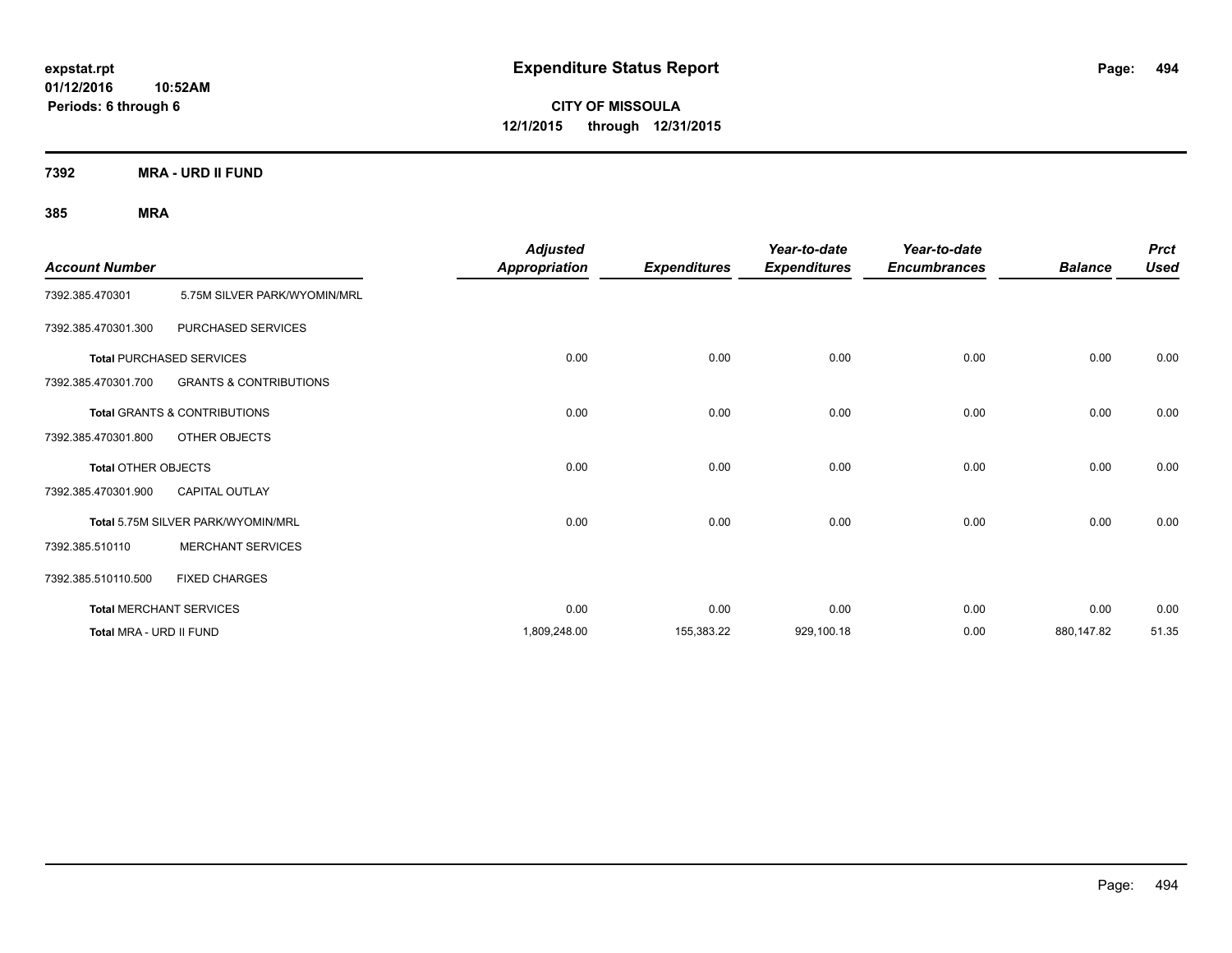**CITY OF MISSOULA 12/1/2015 through 12/31/2015**

**7393 MRA - URD III FUND**

**385 MRA**

| <b>Account Number</b>                   |                                                         | <b>Adjusted</b><br><b>Appropriation</b> | <b>Expenditures</b> | Year-to-date<br><b>Expenditures</b> | Year-to-date<br><b>Encumbrances</b> | <b>Balance</b> | <b>Prct</b><br><b>Used</b> |
|-----------------------------------------|---------------------------------------------------------|-----------------------------------------|---------------------|-------------------------------------|-------------------------------------|----------------|----------------------------|
| 7393.385.470210                         | <b>ADMINISTRATION</b>                                   |                                         |                     |                                     |                                     |                |                            |
| 7393.385.470210.100                     | PERSONAL SERVICES                                       |                                         |                     |                                     |                                     |                |                            |
|                                         | 7393.385.470210.110.000 SALARIES AND WAGES              | 372,712.00                              | 37,850.75           | 157,440.01                          | 0.00                                | 215,271.99     | 42.24                      |
|                                         | 7393.385.470210.120.000 OVERTIME/TERMINATION            | 5.000.00                                | 0.00                | 144.37                              | 0.00                                | 4.855.63       | 2.89                       |
|                                         | 7393.385.470210.140.000 EMPLOYER CONTRIBUTIONS          | 123,117.00                              | 10,463.34           | 53,189.70                           | 0.00                                | 69,927.30      | 43.20                      |
|                                         | 7393.385.470210.141.000 STATE RETIREMENT CONTRIBUTIONS  | 0.00                                    | 0.00                | 43.83                               | 0.00                                | $-43.83$       | 0.00                       |
| <b>Total PERSONAL SERVICES</b>          |                                                         | 500,829.00                              | 48,314.09           | 210,817.91                          | 0.00                                | 290,011.09     | 42.09                      |
| 7393.385.470210.200                     | <b>SUPPLIES</b>                                         |                                         |                     |                                     |                                     |                |                            |
| 7393.385.470210.210.000 OFFICE SUPPLIES |                                                         | 4,000.00                                | 207.61              | 1,084.85                            | 0.00                                | 2,915.15       | 27.12                      |
|                                         | 7393.385.470210.220.000 OPERATING SUPPLIES              | 500.00                                  | 1,702.71            | 1,838.67                            | 0.00                                | $-1,338.67$    | 367.73                     |
| 7393.385.470210.230.000                 | REPAIR/MAINTENANCE                                      | 828.00                                  | 0.00                | 0.00                                | 0.00                                | 828.00         | 0.00                       |
| 7393.385.470210.231.000                 | <b>GASOLINE</b>                                         | 400.00                                  | 38.79               | 122.58                              | 0.00                                | 277.42         | 30.65                      |
| 7393.385.470210.240.000 OTHER SUPPLIES  |                                                         | 3,398.00                                | 0.00                | 0.00                                | 0.00                                | 3,398.00       | 0.00                       |
| <b>Total SUPPLIES</b>                   |                                                         | 9,126.00                                | 1,949.11            | 3,046.10                            | 0.00                                | 6,079.90       | 33.38                      |
| 7393.385.470210.300                     | <b>PURCHASED SERVICES</b>                               |                                         |                     |                                     |                                     |                |                            |
| 7393.385.470210.310.000 COMMUNICATIONS  |                                                         | 800.00                                  | 492.05              | 546.53                              | 0.00                                | 253.47         | 68.32                      |
| 7393.385.470210.320.000                 | PRINTING & DUPLICATING                                  | 3,000.00                                | 0.00                | 685.74                              | 0.00                                | 2,314.26       | 22.86                      |
|                                         | 7393.385.470210.330.000 PUBLICITY, SUBSCRIPTIONS & DUES | 3,000.00                                | 1,861.65            | 2,918.69                            | 0.00                                | 81.31          | 97.29                      |
| 7393.385.470210.344.000                 | <b>TELEPHONE SERVICE</b>                                | 1,300.00                                | 68.76               | 324.93                              | 0.00                                | 975.07         | 24.99                      |
| 7393.385.470210.345.000 GARBAGE         |                                                         | 565.00                                  | 85.67               | 301.34                              | 0.00                                | 263.66         | 53.33                      |
|                                         | 7393.385.470210.350.000 PROFESSIONAL SERVICES           | 138.879.00                              | 79,735.50           | 81,185.50                           | 0.00                                | 57,693.50      | 58.46                      |
|                                         | 7393.385.470210.360.000 REPAIR & MAINTENANCE            | 6,990.00                                | 2,927.71            | 3,895.37                            | 0.00                                | 3,094.63       | 55.73                      |
| 7393.385.470210.370.000 TRAVEL          |                                                         | 3,500.00                                | 0.00                | 417.20                              | 0.00                                | 3,082.80       | 11.92                      |
| 7393.385.470210.380.000 TRAINING        |                                                         | 4,500.00                                | 0.00                | 424.18                              | 0.00                                | 4,075.82       | 9.43                       |
|                                         | 7393.385.470210.390.000 OTHER PURCHASED SERVICES        | 500.00                                  | 0.00                | 0.00                                | 0.00                                | 500.00         | 0.00                       |
| <b>Total PURCHASED SERVICES</b>         |                                                         | 163,034.00                              | 85,171.34           | 90,699.48                           | 0.00                                | 72,334.52      | 55.63                      |

7393.385.470210.700 GRANTS & CONTRIBUTIONS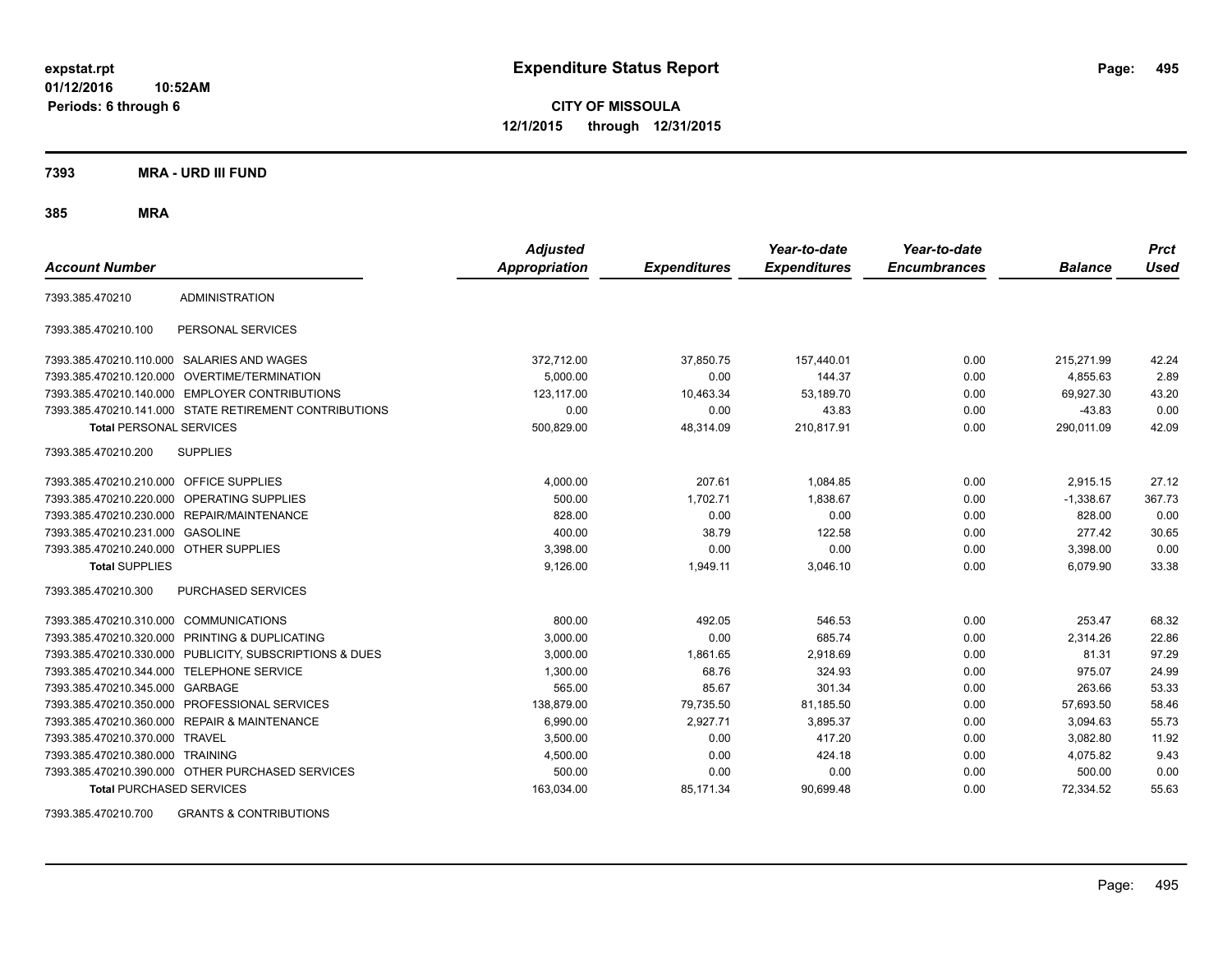**7393 MRA - URD III FUND**

| <b>Account Number</b>                |                                                | <b>Adjusted</b><br><b>Appropriation</b> | <b>Expenditures</b> | Year-to-date<br><b>Expenditures</b> | Year-to-date<br><b>Encumbrances</b> | <b>Balance</b> | <b>Prct</b><br><b>Used</b> |
|--------------------------------------|------------------------------------------------|-----------------------------------------|---------------------|-------------------------------------|-------------------------------------|----------------|----------------------------|
|                                      | <b>Total GRANTS &amp; CONTRIBUTIONS</b>        | 0.00                                    | 0.00                | 0.00                                | 0.00                                | 0.00           | 0.00                       |
| 7393.385.470210.800                  | OTHER OBJECTS                                  |                                         |                     |                                     |                                     |                |                            |
| <b>Total OTHER OBJECTS</b>           |                                                | 0.00                                    | 0.00                | 0.00                                | 0.00                                | 0.00           | 0.00                       |
| 7393.385.470210.900                  | <b>CAPITAL OUTLAY</b>                          |                                         |                     |                                     |                                     |                |                            |
| <b>Total CAPITAL OUTLAY</b>          |                                                | 0.00                                    | 0.00                | 0.00                                | 0.00                                | 0.00           | 0.00                       |
| <b>Total ADMINISTRATION</b>          |                                                | 672,989.00                              | 135,434.54          | 304,563.49                          | 0.00                                | 368,425.51     | 45.26                      |
| 7393.385.470220                      | PROPERTY ACQUISITION                           |                                         |                     |                                     |                                     |                |                            |
| 7393.385.470220.800                  | OTHER OBJECTS                                  |                                         |                     |                                     |                                     |                |                            |
|                                      | <b>Total PROPERTY ACQUISITION</b>              | 0.00                                    | 0.00                | 0.00                                | 0.00                                | 0.00           | 0.00                       |
| 7393.385.470230                      | <b>PW FACILITY</b>                             |                                         |                     |                                     |                                     |                |                            |
| 7393.385.470230.300                  | PURCHASED SERVICES                             |                                         |                     |                                     |                                     |                |                            |
|                                      | 7393.385.470230.350.000 PROFESSIONAL SERVICES  | 233.117.00                              | 44,815.14           | 405,003.14                          | 0.00                                | $-171.886.14$  | 173.73                     |
|                                      | <b>Total PURCHASED SERVICES</b>                | 233,117.00                              | 44,815.14           | 405,003.14                          | 0.00                                | $-171,886.14$  | 173.73                     |
| 7393.385.470230.700                  | <b>GRANTS &amp; CONTRIBUTIONS</b>              |                                         |                     |                                     |                                     |                |                            |
|                                      | 7393.385.470230.700.000 GRANTS & CONTRIBUTIONS | 1,857,624.00                            | 92,103.00           | 92,103.00                           | 0.00                                | 1,765,521.00   | 4.96                       |
|                                      | <b>Total GRANTS &amp; CONTRIBUTIONS</b>        | 1.857.624.00                            | 92,103.00           | 92,103.00                           | 0.00                                | 1.765.521.00   | 4.96                       |
| 7393.385.470230.800                  | OTHER OBJECTS                                  |                                         |                     |                                     |                                     |                |                            |
| 7393.385.470230.845.000 CONTINGENCY  |                                                | 534,332.00                              | 0.00                | 0.00                                | 0.00                                | 534,332.00     | 0.00                       |
| Total OTHER OBJECTS                  |                                                | 534,332.00                              | 0.00                | 0.00                                | 0.00                                | 534,332.00     | 0.00                       |
| 7393.385.470230.900                  | <b>CAPITAL OUTLAY</b>                          |                                         |                     |                                     |                                     |                |                            |
| 7393.385.470230.930.000 IMPROVEMENTS |                                                | 2,115,956.00                            | 179,747.14          | 188,592.64                          | 0.00                                | 1,927,363.36   | 8.91                       |
| <b>Total CAPITAL OUTLAY</b>          |                                                | 2,115,956.00                            | 179,747.14          | 188,592.64                          | 0.00                                | 1,927,363.36   | 8.91                       |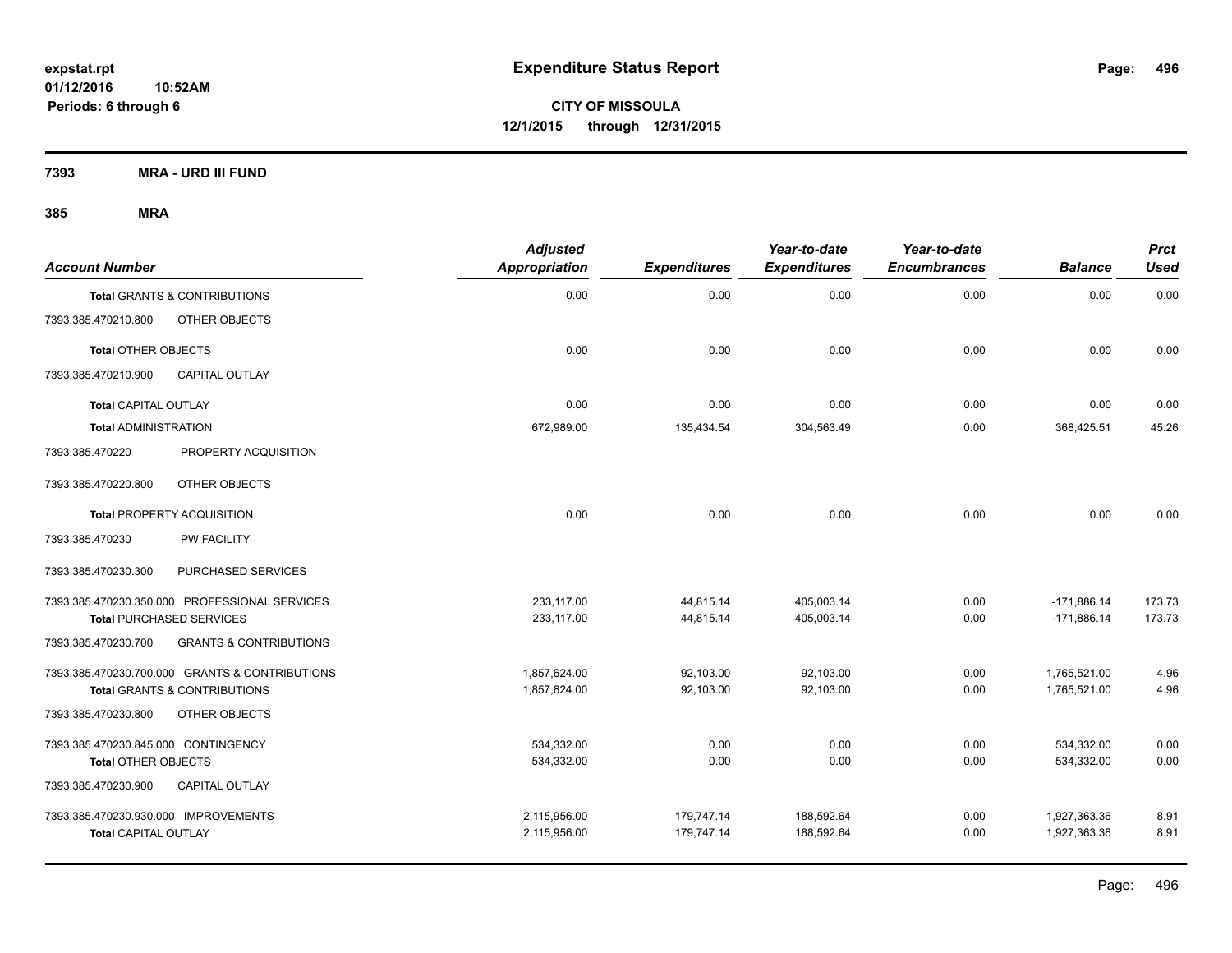**CITY OF MISSOULA 12/1/2015 through 12/31/2015**

**7393 MRA - URD III FUND**

| <b>Account Number</b>                                             |                                                                                  | <b>Adjusted</b><br>Appropriation | <b>Expenditures</b>    | Year-to-date<br><b>Expenditures</b> | Year-to-date<br><b>Encumbrances</b> | <b>Balance</b>           | <b>Prct</b><br><b>Used</b> |
|-------------------------------------------------------------------|----------------------------------------------------------------------------------|----------------------------------|------------------------|-------------------------------------|-------------------------------------|--------------------------|----------------------------|
| <b>Total PW FACILITY</b>                                          |                                                                                  | 4,741,029.00                     | 316,665.28             | 685,698.78                          | 0.00                                | 4,055,330.22             | 14.46                      |
| 7393.385.470240                                                   | <b>REHAB LOANS</b>                                                               |                                  |                        |                                     |                                     |                          |                            |
| 7393.385.470240.700                                               | <b>GRANTS &amp; CONTRIBUTIONS</b>                                                |                                  |                        |                                     |                                     |                          |                            |
| <b>Total REHAB LOANS</b>                                          | 7393.385.470240.700.000 GRANTS & CONTRIBUTIONS                                   | 300,000.00<br>300,000.00         | 50,000.00<br>50,000.00 | 50,000.00<br>50,000.00              | 0.00<br>0.00                        | 250,000.00<br>250,000.00 | 16.67<br>16.67             |
| 7393.385.470250                                                   | <b>RELOCATION PAYMENTS</b>                                                       |                                  |                        |                                     |                                     |                          |                            |
| 7393.385.470250.800                                               | OTHER OBJECTS                                                                    |                                  |                        |                                     |                                     |                          |                            |
| 7393.385.470250.845.000 CONTINGENCY                               | <b>Total RELOCATION PAYMENTS</b>                                                 | 50,000.00<br>50,000.00           | 0.00<br>0.00           | 0.00<br>0.00                        | 0.00<br>0.00                        | 50,000.00<br>50,000.00   | 0.00<br>0.00               |
| 7393.385.470260                                                   | <b>PLANNING &amp; MGMT</b>                                                       |                                  |                        |                                     |                                     |                          |                            |
| 7393.385.470260.300                                               | PURCHASED SERVICES                                                               |                                  |                        |                                     |                                     |                          |                            |
|                                                                   | 7393.385.470260.350.000 PROFESSIONAL SERVICES<br><b>Total PURCHASED SERVICES</b> | 134.867.00<br>134,867.00         | 69,704.13<br>69,704.13 | 122.897.41<br>122,897.41            | 0.00<br>0.00                        | 11,969.59<br>11,969.59   | 91.12<br>91.12             |
| 7393.385.470260.700                                               | <b>GRANTS &amp; CONTRIBUTIONS</b>                                                |                                  |                        |                                     |                                     |                          |                            |
|                                                                   | <b>Total GRANTS &amp; CONTRIBUTIONS</b>                                          | 0.00                             | 0.00                   | 0.00                                | 0.00                                | 0.00                     | 0.00                       |
| 7393.385.470260.800                                               | OTHER OBJECTS                                                                    |                                  |                        |                                     |                                     |                          |                            |
| 7393.385.470260.845.000 CONTINGENCY<br><b>Total OTHER OBJECTS</b> |                                                                                  | 100,000.00<br>100,000.00         | 0.00<br>0.00           | 0.00<br>0.00                        | 0.00<br>0.00                        | 100,000.00<br>100,000.00 | 0.00<br>0.00               |
| <b>Total PLANNING &amp; MGMT</b>                                  |                                                                                  | 234,867.00                       | 69,704.13              | 122,897.41                          | 0.00                                | 111,969.59               | 52.33                      |
| 7393.385.470270                                                   | <b>CLEARING &amp; DEMO</b>                                                       |                                  |                        |                                     |                                     |                          |                            |
| 7393.385.470270.300                                               | PURCHASED SERVICES                                                               |                                  |                        |                                     |                                     |                          |                            |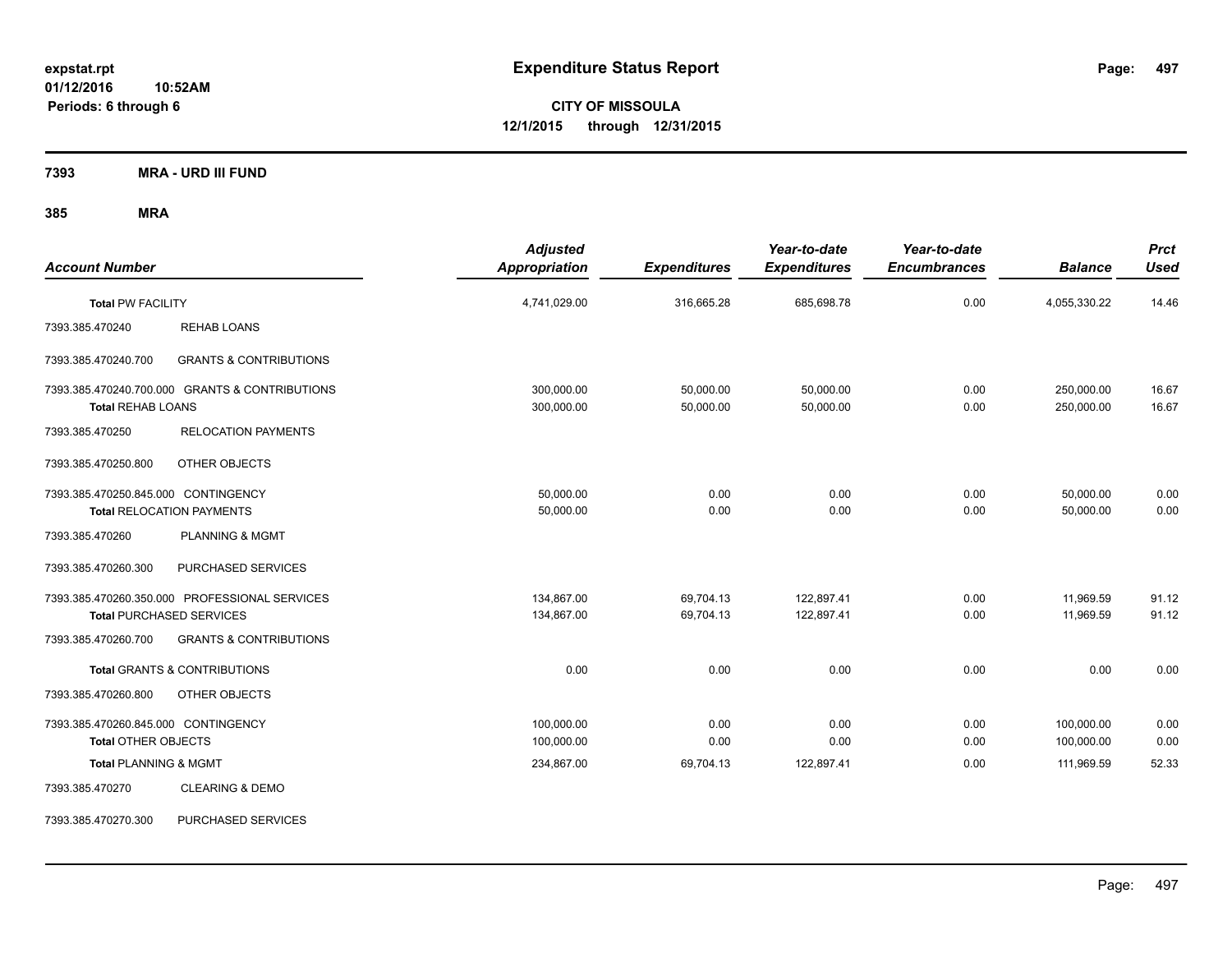**CITY OF MISSOULA 12/1/2015 through 12/31/2015**

**7393 MRA - URD III FUND**

| <b>Account Number</b>                                    | <b>Adjusted</b><br><b>Appropriation</b> | <b>Expenditures</b> | Year-to-date<br><b>Expenditures</b> | Year-to-date<br><b>Encumbrances</b> | <b>Balance</b> | <b>Prct</b><br><b>Used</b> |
|----------------------------------------------------------|-----------------------------------------|---------------------|-------------------------------------|-------------------------------------|----------------|----------------------------|
| <b>Total PURCHASED SERVICES</b>                          | 0.00                                    | 0.00                | 0.00                                | 0.00                                | 0.00           | 0.00                       |
| 7393.385.470270.700<br><b>GRANTS &amp; CONTRIBUTIONS</b> |                                         |                     |                                     |                                     |                |                            |
| 7393.385.470270.700.000 GRANTS & CONTRIBUTIONS           | 40.800.00                               | 0.00                | 0.00                                | 0.00                                | 40,800.00      | 0.00                       |
| <b>Total GRANTS &amp; CONTRIBUTIONS</b>                  | 40,800.00                               | 0.00                | 0.00                                | 0.00                                | 40,800.00      | 0.00                       |
| OTHER OBJECTS<br>7393.385.470270.800                     |                                         |                     |                                     |                                     |                |                            |
| 7393.385.470270.845.000 CONTINGENCY                      | 100,000.00                              | 0.00                | 0.00                                | 0.00                                | 100,000.00     | 0.00                       |
| <b>Total OTHER OBJECTS</b>                               | 100,000.00                              | 0.00                | 0.00                                | 0.00                                | 100,000.00     | 0.00                       |
| <b>Total CLEARING &amp; DEMO</b>                         | 140,800.00                              | 0.00                | 0.00                                | 0.00                                | 140,800.00     | 0.00                       |
| 5M SOUTH RESERVE CROSSING<br>7393.385.470280             |                                         |                     |                                     |                                     |                |                            |
| PURCHASED SERVICES<br>7393.385.470280.300                |                                         |                     |                                     |                                     |                |                            |
| 7393.385.470280.350.000 5M SOUTH RESERVE TRAIL CROSSING  | 0.00                                    | 54,445.00           | 54,445.00                           | 0.00                                | $-54,445.00$   | 0.00                       |
| <b>Total PURCHASED SERVICES</b>                          | 0.00                                    | 54,445.00           | 54,445.00                           | 0.00                                | $-54,445.00$   | 0.00                       |
| 7393.385.470280.800<br>OTHER OBJECTS                     |                                         |                     |                                     |                                     |                |                            |
| <b>Total OTHER OBJECTS</b>                               | 0.00                                    | 0.00                | 0.00                                | 0.00                                | 0.00           | 0.00                       |
| 7393.385.470280.900<br><b>CAPITAL OUTLAY</b>             |                                         |                     |                                     |                                     |                |                            |
| <b>Total CAPITAL OUTLAY</b>                              | 0.00                                    | 0.00                | 0.00                                | 0.00                                | 0.00           | 0.00                       |
| Total 5M SOUTH RESERVE CROSSING                          | 0.00                                    | 54,445.00           | 54,445.00                           | 0.00                                | $-54,445.00$   | 0.00                       |
| <b>MERCHANT SERVICES</b><br>7393.385.510110              |                                         |                     |                                     |                                     |                |                            |
| 7393.385.510110.500<br><b>FIXED CHARGES</b>              |                                         |                     |                                     |                                     |                |                            |
| <b>Total MERCHANT SERVICES</b>                           | 0.00                                    | 0.00                | 0.00                                | 0.00                                | 0.00           | 0.00                       |
| <b>Total MRA</b>                                         | 6,139,685.00                            | 626,248.95          | 1,217,604.68                        | 0.00                                | 4,922,080.32   | 19.83                      |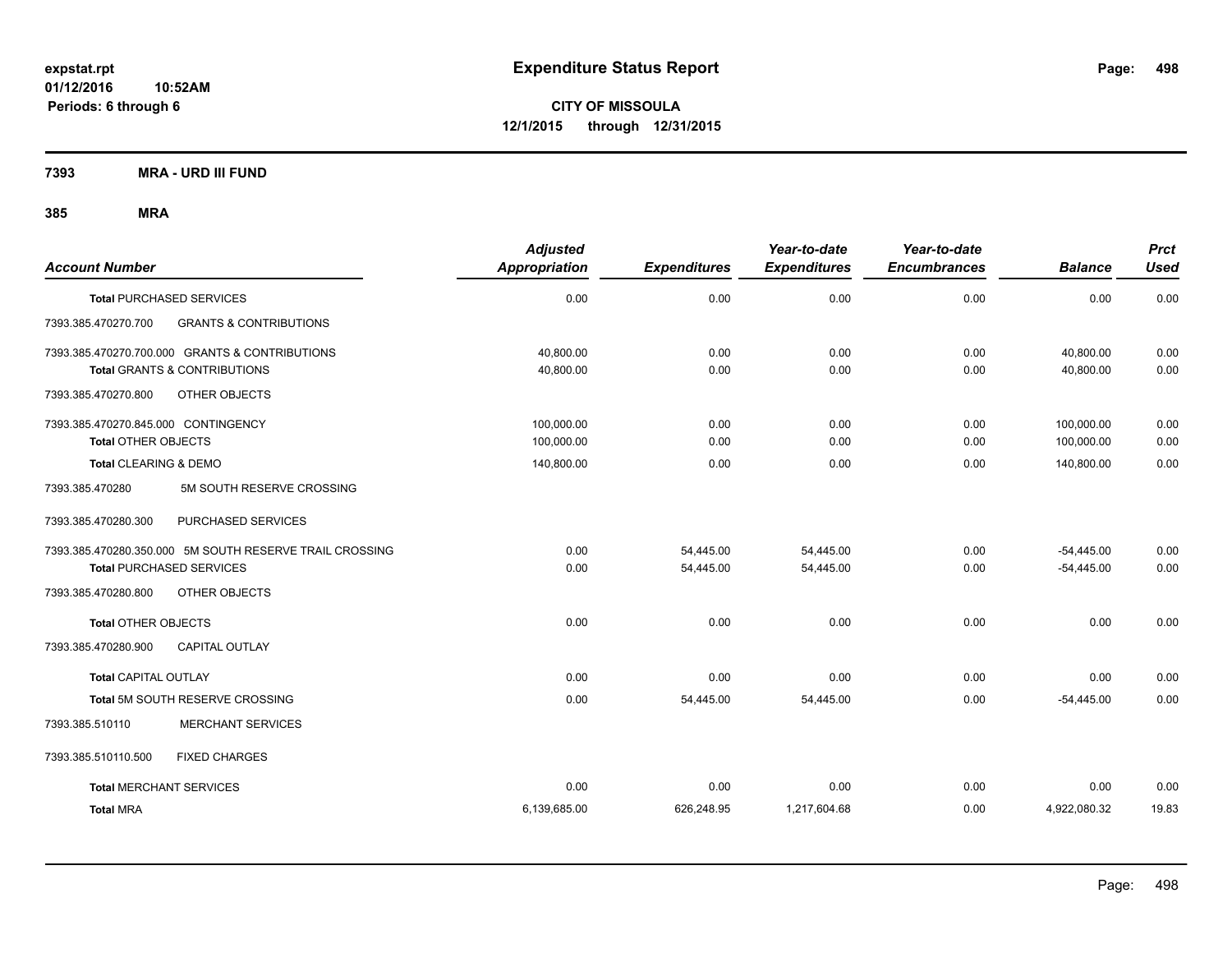**7393 MRA - URD III FUND**

### **395 PARKING COMMISSION**

| <b>Account Number</b> |                                 | <b>Adjusted</b><br>Appropriation | <b>Expenditures</b> | Year-to-date<br><b>Expenditures</b> | Year-to-date<br><b>Encumbrances</b> | <b>Balance</b> | <b>Prct</b><br>Used |
|-----------------------|---------------------------------|----------------------------------|---------------------|-------------------------------------|-------------------------------------|----------------|---------------------|
| 7393.395.470210       | ADMINISTRATION                  |                                  |                     |                                     |                                     |                |                     |
| 7393.395.470210.100   | PERSONAL SERVICES               |                                  |                     |                                     |                                     |                |                     |
|                       | <b>Total PARKING COMMISSION</b> | 0.00                             | 0.00                | 0.00                                | 0.00                                | 0.00           | 0.00                |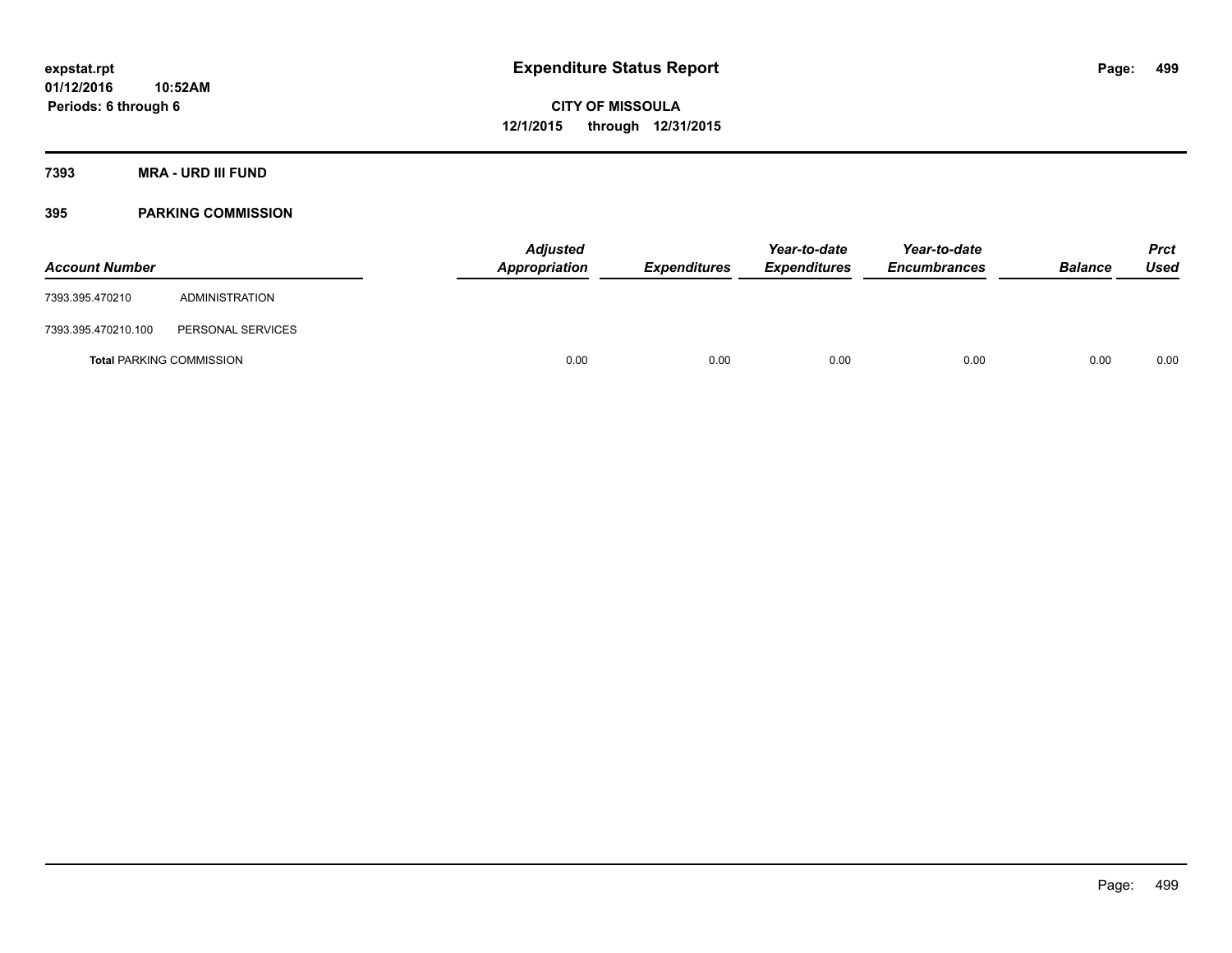**CITY OF MISSOULA 12/1/2015 through 12/31/2015**

**7393 MRA - URD III FUND**

**900 DEPRECIATION**

| <b>Account Number</b>      |                          | <b>Adjusted</b><br><b>Appropriation</b> | <b>Expenditures</b> | Year-to-date<br><b>Expenditures</b> | Year-to-date<br><b>Encumbrances</b> | <b>Balance</b> | <b>Prct</b><br><b>Used</b> |
|----------------------------|--------------------------|-----------------------------------------|---------------------|-------------------------------------|-------------------------------------|----------------|----------------------------|
| 7393.900.510000            | <b>MISCELLANEOUS</b>     |                                         |                     |                                     |                                     |                |                            |
| 7393.900.510000.800        | OTHER OBJECTS            |                                         |                     |                                     |                                     |                |                            |
| <b>Total MISCELLANEOUS</b> |                          | 0.00                                    | 0.00                | 0.00                                | 0.00                                | 0.00           | 0.00                       |
| 7393.900.510110            | <b>MERCHANT SERVICES</b> |                                         |                     |                                     |                                     |                |                            |
| 7393.900.510110.500        | <b>FIXED CHARGES</b>     |                                         |                     |                                     |                                     |                |                            |
| <b>Total DEPRECIATION</b>  |                          | 0.00                                    | 0.00                | 0.00                                | 0.00                                | 0.00           | 0.00                       |
| Total MRA - URD III FUND   |                          | 6,139,685.00                            | 626.248.95          | 1.217.604.68                        | 0.00                                | 4,922,080.32   | 19.83                      |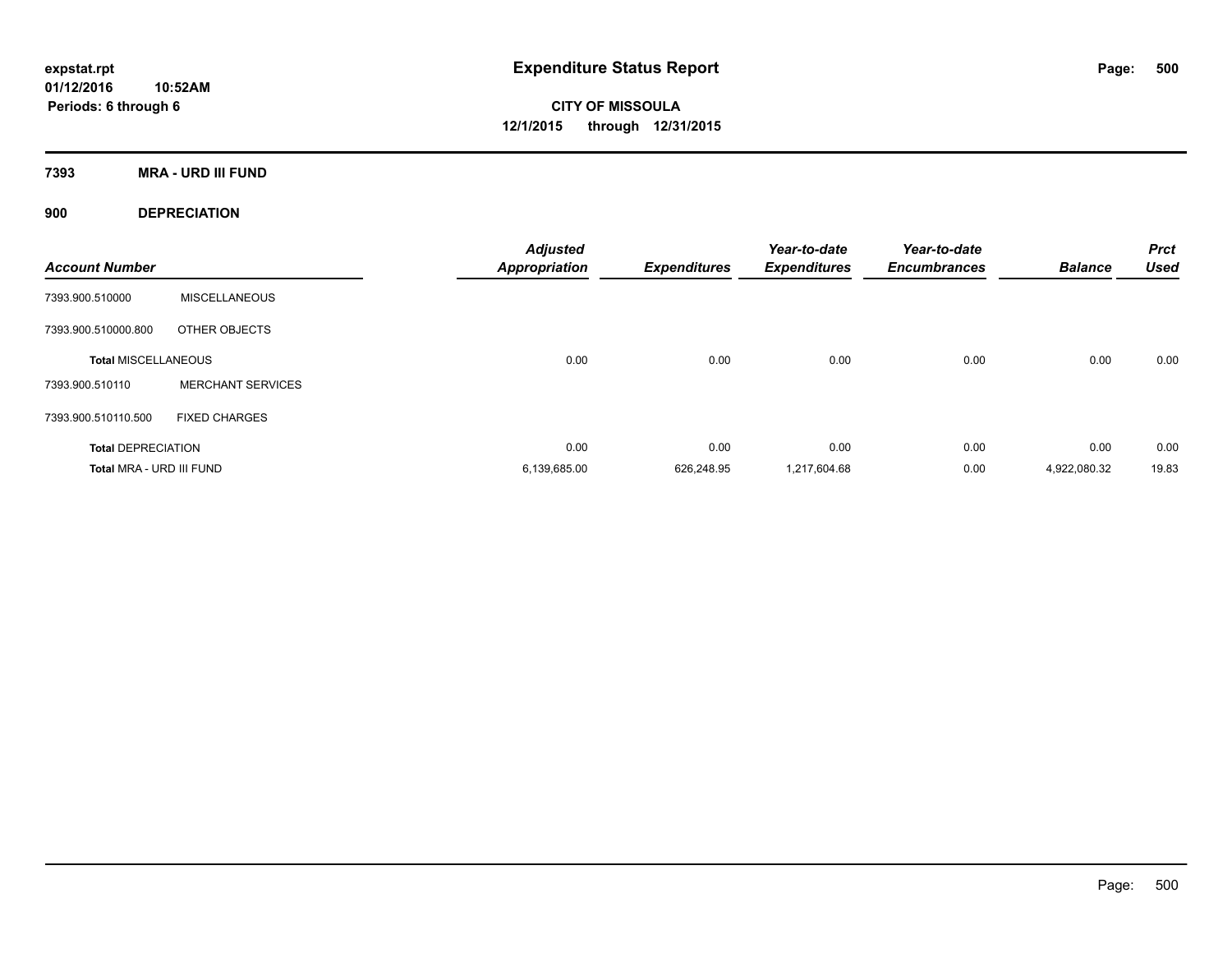**CITY OF MISSOULA 12/1/2015 through 12/31/2015**

### **7394 MRA URD III TI DEBT CLEARING FUND**

| <b>Account Number</b>         |                                            | <b>Adjusted</b><br><b>Appropriation</b> | <b>Expenditures</b> | Year-to-date<br><b>Expenditures</b> | Year-to-date<br><b>Encumbrances</b> | <b>Balance</b> | <b>Prct</b><br><b>Used</b> |
|-------------------------------|--------------------------------------------|-----------------------------------------|---------------------|-------------------------------------|-------------------------------------|----------------|----------------------------|
| 7394.385.470280               | 5M SOUTH RESERVE CROSSING                  |                                         |                     |                                     |                                     |                |                            |
| 7394.385.470280.800           | OTHER OBJECTS                              |                                         |                     |                                     |                                     |                |                            |
|                               | Total 5M SOUTH RESERVE CROSSING            | 0.00                                    | 0.00                | 0.00                                | 0.00                                | 0.00           | 0.00                       |
| 7394.385.521000               | <b>INTERFUND OPERATING TRANSFERS</b>       |                                         |                     |                                     |                                     |                |                            |
| 7394.385.521000.800           | OTHER OBJECTS                              |                                         |                     |                                     |                                     |                |                            |
|                               | <b>Total INTERFUND OPERATING TRANSFERS</b> | 0.00                                    | 0.00                | 0.00                                | 0.00                                | 0.00           | 0.00                       |
| 7394.385.521009               | TRANFERS TO DEBT SERVICE                   |                                         |                     |                                     |                                     |                |                            |
| 7394.385.521009.800           | OTHER OBJECTS                              |                                         |                     |                                     |                                     |                |                            |
|                               | <b>Total TRANFERS TO DEBT SERVICE</b>      | 0.00                                    | 0.00                | 0.00                                | 0.00                                | 0.00           | 0.00                       |
| 7394.385.521010               | TRANSFERS TO MRA                           |                                         |                     |                                     |                                     |                |                            |
| 7394.385.521010.800           | OTHER OBJECTS                              |                                         |                     |                                     |                                     |                |                            |
| <b>Total TRANSFERS TO MRA</b> |                                            | 0.00                                    | 0.00                | 0.00                                | 0.00                                | 0.00           | 0.00                       |
|                               | Total MRA URD III TI DEBT CLEARING FUND    | 0.00                                    | 0.00                | 0.00                                | 0.00                                | 0.00           | 0.00                       |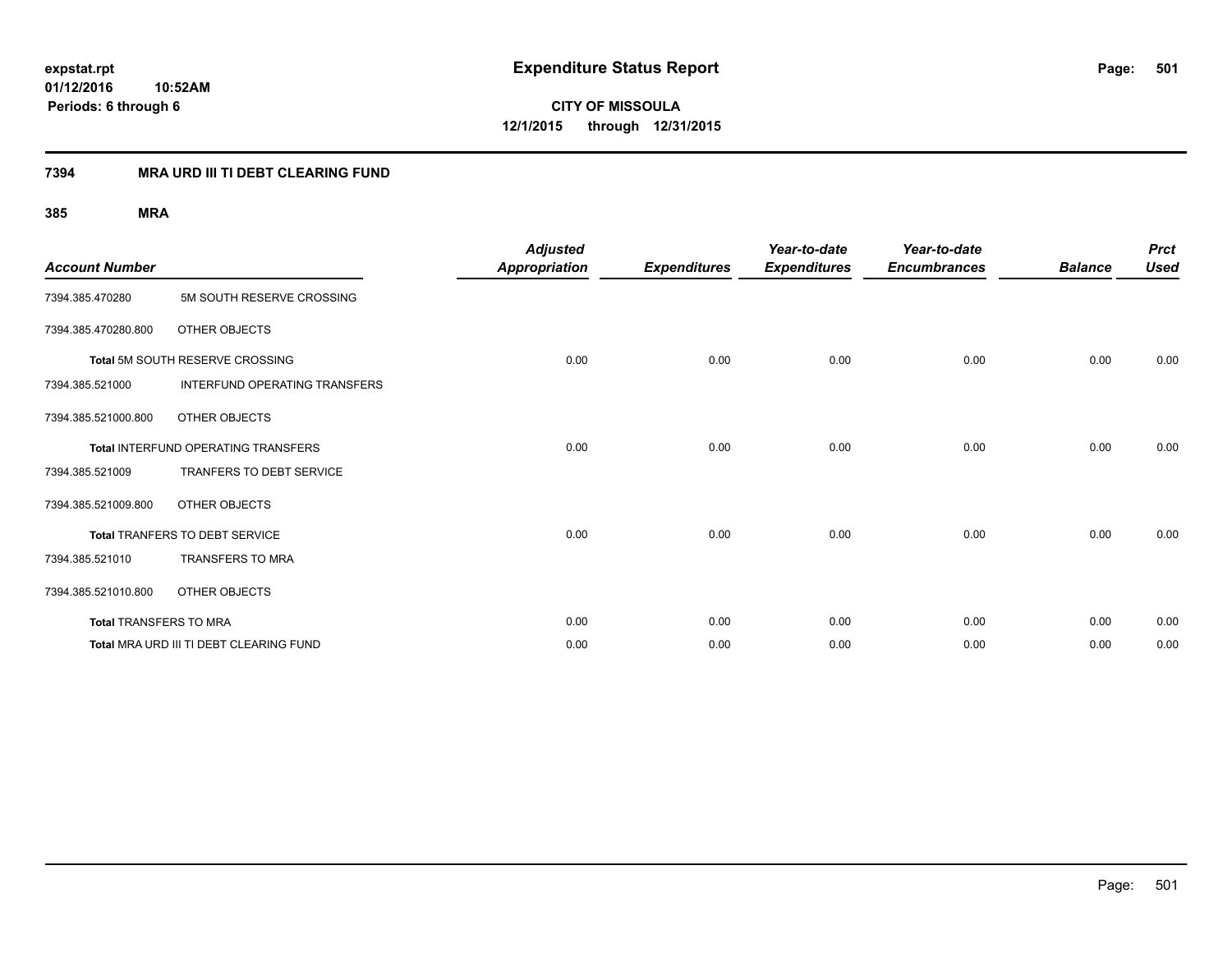**CITY OF MISSOULA 12/1/2015 through 12/31/2015**

### **7395 MRA TAX INCREMENT DEBT SERVICE**

| <b>Account Number</b> |                                                                                                  | <b>Adjusted</b><br><b>Appropriation</b> | <b>Expenditures</b> | Year-to-date<br><b>Expenditures</b> | Year-to-date<br><b>Encumbrances</b> | <b>Balance</b>         | <b>Prct</b><br>Used |
|-----------------------|--------------------------------------------------------------------------------------------------|-----------------------------------------|---------------------|-------------------------------------|-------------------------------------|------------------------|---------------------|
| 7395.385.490200       | REVENUE BOND DEBT SERVICE                                                                        |                                         |                     |                                     |                                     |                        |                     |
| 7395.385.490200.600   | <b>DEBT SERVICE</b>                                                                              |                                         |                     |                                     |                                     |                        |                     |
|                       | 7395.385.490200.620.000 5M SO RESERVE TRAIL CROSSING-INT/FEES<br>Total REVENUE BOND DEBT SERVICE | 0.00<br>0.00                            | 700.00<br>700.00    | 700.00<br>700.00                    | 0.00<br>0.00                        | $-700.00$<br>$-700.00$ | 0.00<br>0.00        |
|                       | <b>Total MRA TAX INCREMENT DEBT SERVICE</b>                                                      | 0.00                                    | 700.00              | 700.00                              | 0.00                                | $-700.00$              | 0.00                |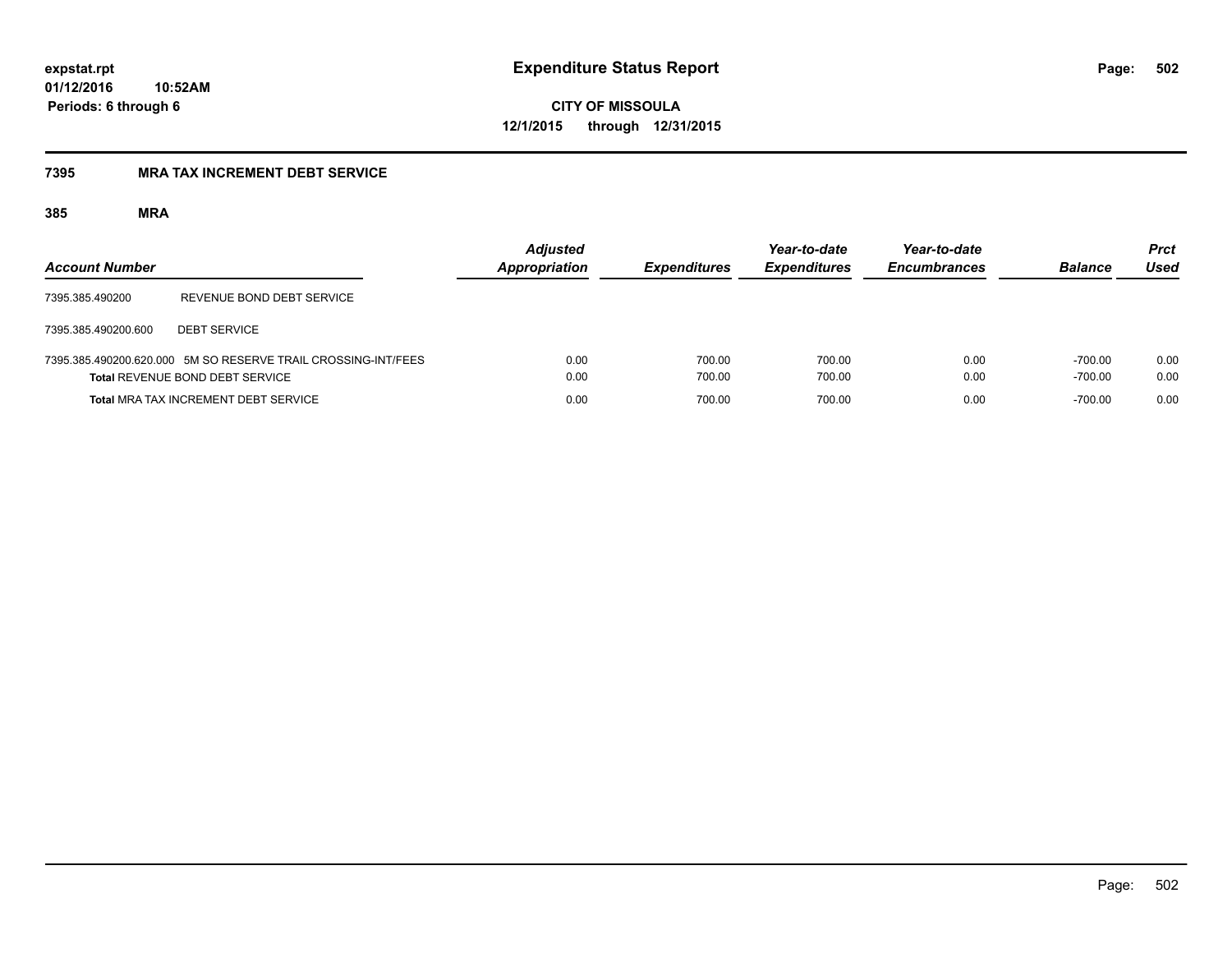**503**

**01/12/2016 10:52AM Periods: 6 through 6**

**CITY OF MISSOULA 12/1/2015 through 12/31/2015**

## **7396 NRSS DEBT SERVICE SINKING FUND**

| <b>Account Number</b>     |                     | <b>Adjusted</b><br><b>Appropriation</b> | <b>Expenditures</b> | Year-to-date<br><b>Expenditures</b> | Year-to-date<br><b>Encumbrances</b> | <b>Balance</b> | <b>Prct</b><br><b>Used</b> |
|---------------------------|---------------------|-----------------------------------------|---------------------|-------------------------------------|-------------------------------------|----------------|----------------------------|
| 7396.385.490603           | TI BOND SINKING     |                                         |                     |                                     |                                     |                |                            |
| 7396.385.490603.600       | <b>DEBT SERVICE</b> |                                         |                     |                                     |                                     |                |                            |
| <b>Total DEBT SERVICE</b> |                     | 0.00                                    | 0.00                | 0.00                                | 0.00                                | 0.00           | 0.00                       |
| 7396.385.490603.800       | OTHER OBJECTS       |                                         |                     |                                     |                                     |                |                            |
| <b>Total MRA</b>          |                     | 0.00                                    | 0.00                | 0.00                                | 0.00                                | 0.00           | 0.00                       |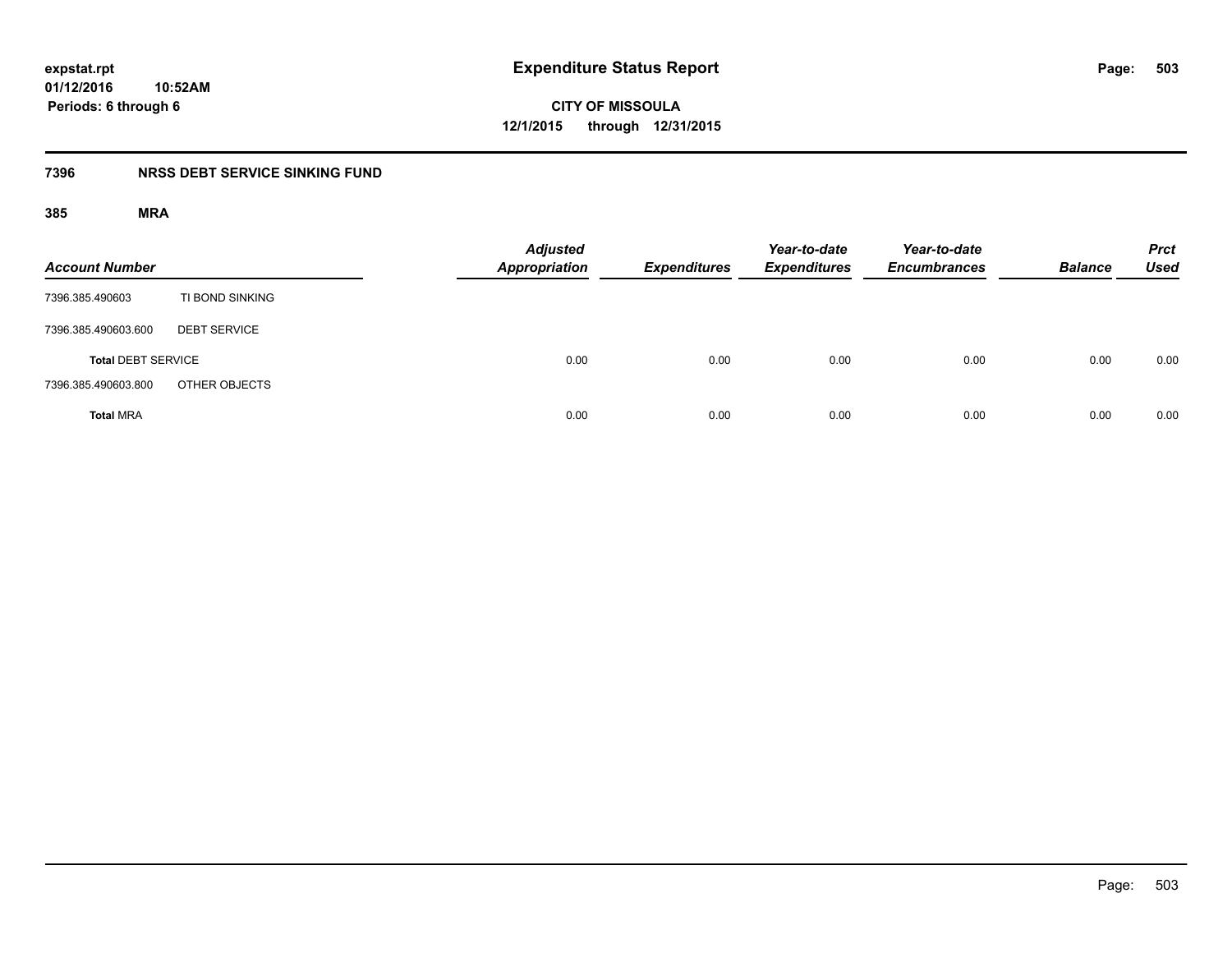## **7396 NRSS DEBT SERVICE SINKING FUND**

| <b>Account Number</b> |                                             | <b>Adjusted</b><br><b>Appropriation</b> | <b>Expenditures</b> | Year-to-date<br><b>Expenditures</b> | Year-to-date<br><b>Encumbrances</b> | <b>Balance</b> | <b>Prct</b><br>Used |
|-----------------------|---------------------------------------------|-----------------------------------------|---------------------|-------------------------------------|-------------------------------------|----------------|---------------------|
| 7396.390.490200       | REVENUE BOND DEBT SERVICE                   |                                         |                     |                                     |                                     |                |                     |
| 7396.390.490200.600   | <b>DEBT SERVICE</b>                         |                                         |                     |                                     |                                     |                |                     |
|                       | <b>Total NRSS DEBT SERVICE SINKING FUND</b> | 0.00                                    | 0.00                | 0.00                                | 0.00                                | 0.00           | 0.00                |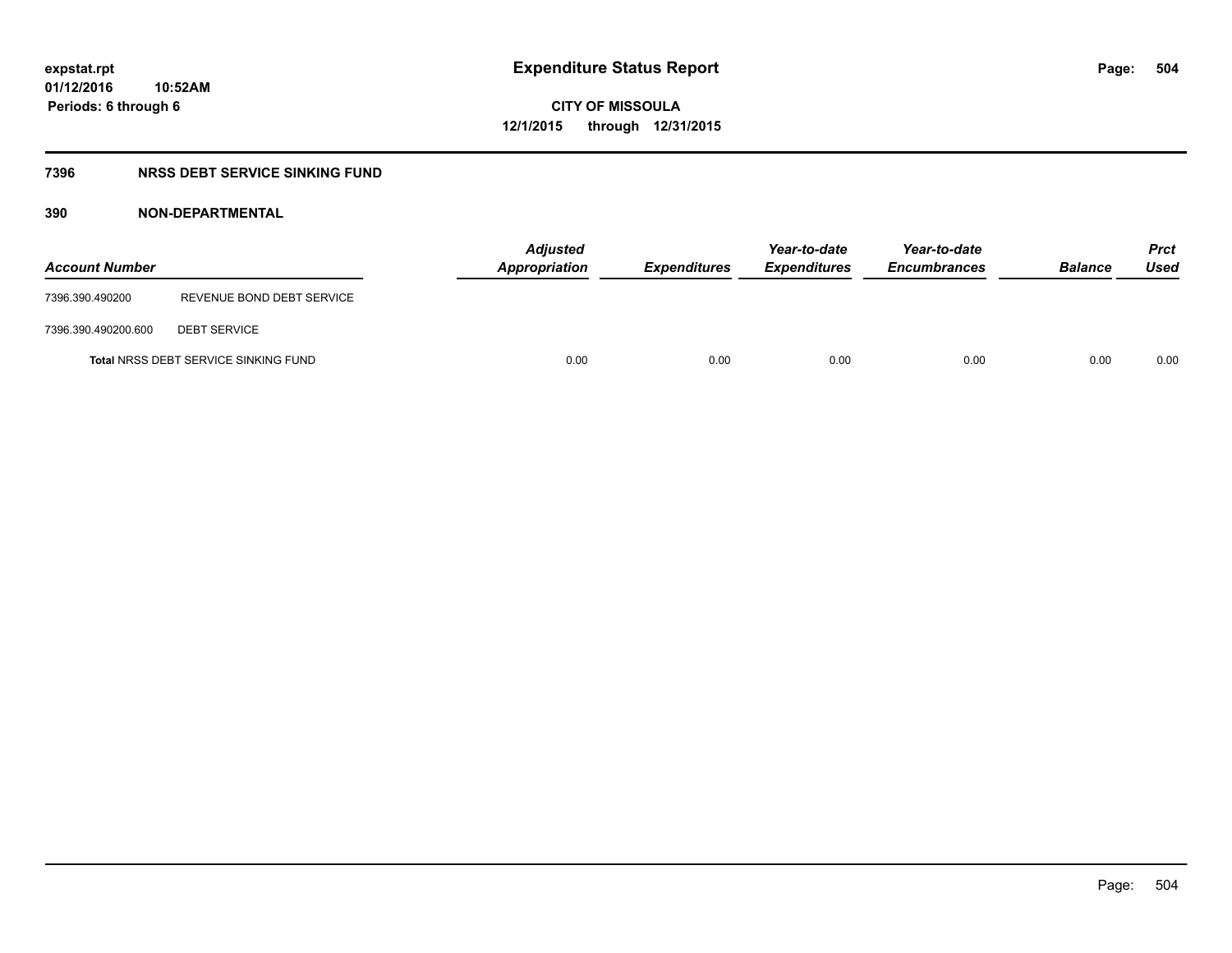### **7397 NORTH RESERVE/SCOTT ST URD**

| <b>Account Number</b>          |                                         | <b>Adjusted</b><br><b>Appropriation</b> | <b>Expenditures</b> | Year-to-date<br><b>Expenditures</b> | Year-to-date<br><b>Encumbrances</b> | <b>Balance</b> | <b>Prct</b><br><b>Used</b> |
|--------------------------------|-----------------------------------------|-----------------------------------------|---------------------|-------------------------------------|-------------------------------------|----------------|----------------------------|
| 7397.385.470210                | <b>ADMINISTRATION</b>                   |                                         |                     |                                     |                                     |                |                            |
| 7397.385.470210.100            | PERSONAL SERVICES                       |                                         |                     |                                     |                                     |                |                            |
| <b>Total PERSONAL SERVICES</b> |                                         | 0.00                                    | 0.00                | 0.00                                | 0.00                                | 0.00           | 0.00                       |
| 7397.385.470210.200            | <b>SUPPLIES</b>                         |                                         |                     |                                     |                                     |                |                            |
| <b>Total SUPPLIES</b>          |                                         | 0.00                                    | 0.00                | 0.00                                | 0.00                                | 0.00           | 0.00                       |
| 7397.385.470210.300            | PURCHASED SERVICES                      |                                         |                     |                                     |                                     |                |                            |
|                                | <b>Total PURCHASED SERVICES</b>         | 0.00                                    | 0.00                | 0.00                                | 0.00                                | 0.00           | 0.00                       |
| 7397.385.470210.700            | <b>GRANTS &amp; CONTRIBUTIONS</b>       |                                         |                     |                                     |                                     |                |                            |
| <b>Total ADMINISTRATION</b>    |                                         | 0.00                                    | 0.00                | 0.00                                | 0.00                                | 0.00           | 0.00                       |
| 7397.385.470230                | <b>PW FACILITY</b>                      |                                         |                     |                                     |                                     |                |                            |
| 7397.385.470230.300            | PURCHASED SERVICES                      |                                         |                     |                                     |                                     |                |                            |
|                                | <b>Total PURCHASED SERVICES</b>         | 0.00                                    | 0.00                | 0.00                                | 0.00                                | 0.00           | 0.00                       |
| 7397.385.470230.700            | <b>GRANTS &amp; CONTRIBUTIONS</b>       |                                         |                     |                                     |                                     |                |                            |
|                                | <b>Total GRANTS &amp; CONTRIBUTIONS</b> | 0.00                                    | 0.00                | 0.00                                | 0.00                                | 0.00           | 0.00                       |
| 7397.385.470230.800            | OTHER OBJECTS                           |                                         |                     |                                     |                                     |                |                            |
| <b>Total PW FACILITY</b>       |                                         | 0.00                                    | 0.00                | 0.00                                | 0.00                                | 0.00           | 0.00                       |
| 7397.385.470231                | BRETZ RV & MARINE IMPROVEMENTS          |                                         |                     |                                     |                                     |                |                            |
| 7397.385.470231.300            | PURCHASED SERVICES                      |                                         |                     |                                     |                                     |                |                            |
|                                | <b>Total PURCHASED SERVICES</b>         | 0.00                                    | 0.00                | 0.00                                | 0.00                                | 0.00           | 0.00                       |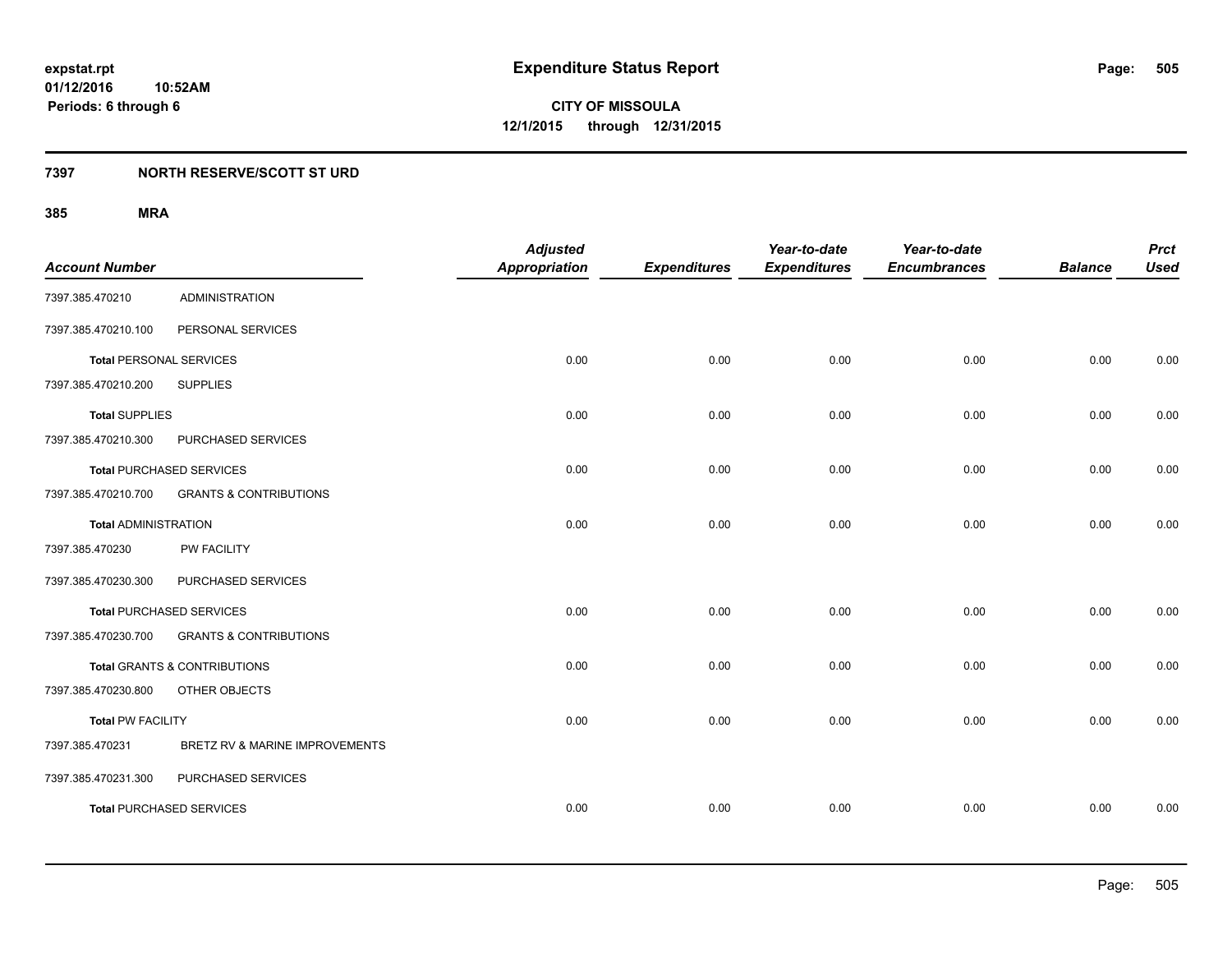#### **7397 NORTH RESERVE/SCOTT ST URD**

| <b>Account Number</b>    |                                      | <b>Adjusted</b><br><b>Appropriation</b> | <b>Expenditures</b> | Year-to-date<br><b>Expenditures</b> | Year-to-date<br><b>Encumbrances</b> | <b>Balance</b> | <b>Prct</b><br><b>Used</b> |
|--------------------------|--------------------------------------|-----------------------------------------|---------------------|-------------------------------------|-------------------------------------|----------------|----------------------------|
| 7397.385.470231.700      | <b>GRANTS &amp; CONTRIBUTIONS</b>    |                                         |                     |                                     |                                     |                |                            |
|                          | Total BRETZ RV & MARINE IMPROVEMENTS | 0.00                                    | 0.00                | 0.00                                | 0.00                                | 0.00           | 0.00                       |
| 7397.385.470232          | <b>CONSUMER DIRECT IMPROVEMENTS</b>  |                                         |                     |                                     |                                     |                |                            |
| 7397.385.470232.300      | PURCHASED SERVICES                   |                                         |                     |                                     |                                     |                |                            |
|                          | <b>Total PURCHASED SERVICES</b>      | 0.00                                    | 0.00                | 0.00                                | 0.00                                | 0.00           | 0.00                       |
| 7397.385.470232.800      | OTHER OBJECTS                        |                                         |                     |                                     |                                     |                |                            |
|                          | Total CONSUMER DIRECT IMPROVEMENTS   | 0.00                                    | 0.00                | 0.00                                | 0.00                                | 0.00           | 0.00                       |
| 7397.385.470233          | SCOTT ST VILLAGE IMPROVEMENTS        |                                         |                     |                                     |                                     |                |                            |
| 7397.385.470233.300      | PURCHASED SERVICES                   |                                         |                     |                                     |                                     |                |                            |
|                          | <b>Total PURCHASED SERVICES</b>      | 0.00                                    | 0.00                | 0.00                                | 0.00                                | 0.00           | 0.00                       |
| 7397.385.470233.800      | OTHER OBJECTS                        |                                         |                     |                                     |                                     |                |                            |
|                          | Total SCOTT ST VILLAGE IMPROVEMENTS  | 0.00                                    | 0.00                | 0.00                                | 0.00                                | 0.00           | 0.00                       |
| 7397.385.470240          | <b>REHAB LOANS</b>                   |                                         |                     |                                     |                                     |                |                            |
| 7397.385.470240.700      | <b>GRANTS &amp; CONTRIBUTIONS</b>    |                                         |                     |                                     |                                     |                |                            |
| <b>Total REHAB LOANS</b> |                                      | 0.00                                    | 0.00                | 0.00                                | 0.00                                | 0.00           | 0.00                       |
| 7397.385.470250          | <b>RELOCATION PAYMENTS</b>           |                                         |                     |                                     |                                     |                |                            |
| 7397.385.470250.800      | OTHER OBJECTS                        |                                         |                     |                                     |                                     |                |                            |
|                          | <b>Total RELOCATION PAYMENTS</b>     | 0.00                                    | 0.00                | 0.00                                | 0.00                                | 0.00           | 0.00                       |
| 7397.385.470260          | <b>PLANNING &amp; MGMT</b>           |                                         |                     |                                     |                                     |                |                            |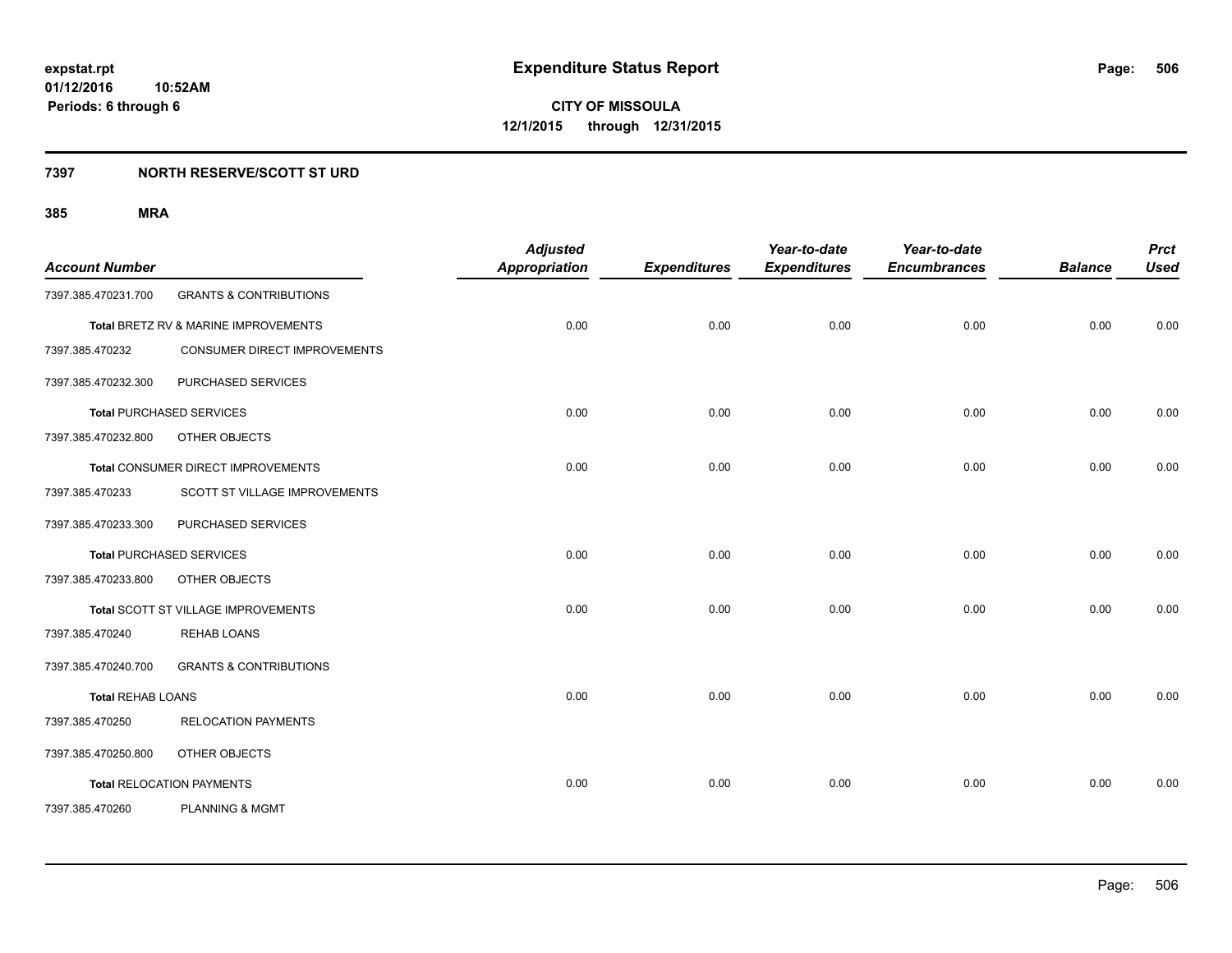### **7397 NORTH RESERVE/SCOTT ST URD**

| <b>Account Number</b>            |                                         | <b>Adjusted</b><br>Appropriation | <b>Expenditures</b> | Year-to-date<br><b>Expenditures</b> | Year-to-date<br><b>Encumbrances</b> | <b>Balance</b> | <b>Prct</b><br><b>Used</b> |
|----------------------------------|-----------------------------------------|----------------------------------|---------------------|-------------------------------------|-------------------------------------|----------------|----------------------------|
| 7397.385.470260.300              | PURCHASED SERVICES                      |                                  |                     |                                     |                                     |                |                            |
|                                  | <b>Total PURCHASED SERVICES</b>         | 0.00                             | 0.00                | 0.00                                | 0.00                                | 0.00           | 0.00                       |
| 7397.385.470260.800              | OTHER OBJECTS                           |                                  |                     |                                     |                                     |                |                            |
| <b>Total PLANNING &amp; MGMT</b> |                                         | 0.00                             | 0.00                | 0.00                                | 0.00                                | 0.00           | 0.00                       |
| 7397.385.470270                  | <b>CLEARING &amp; DEMO</b>              |                                  |                     |                                     |                                     |                |                            |
| 7397.385.470270.700              | <b>GRANTS &amp; CONTRIBUTIONS</b>       |                                  |                     |                                     |                                     |                |                            |
|                                  | Total GRANTS & CONTRIBUTIONS            | 0.00                             | 0.00                | 0.00                                | 0.00                                | 0.00           | 0.00                       |
| 7397.385.470270.800              | OTHER OBJECTS                           |                                  |                     |                                     |                                     |                |                            |
| Total CLEARING & DEMO            |                                         | 0.00                             | 0.00                | 0.00                                | 0.00                                | 0.00           | 0.00                       |
| 7397.385.510110                  | <b>MERCHANT SERVICES</b>                |                                  |                     |                                     |                                     |                |                            |
| 7397.385.510110.500              | <b>FIXED CHARGES</b>                    |                                  |                     |                                     |                                     |                |                            |
|                                  | <b>Total MERCHANT SERVICES</b>          | 0.00                             | 0.00                | 0.00                                | 0.00                                | 0.00           | 0.00                       |
|                                  | <b>Total NORTH RESERVE/SCOTT ST URD</b> | 0.00                             | 0.00                | 0.00                                | 0.00                                | 0.00           | 0.00                       |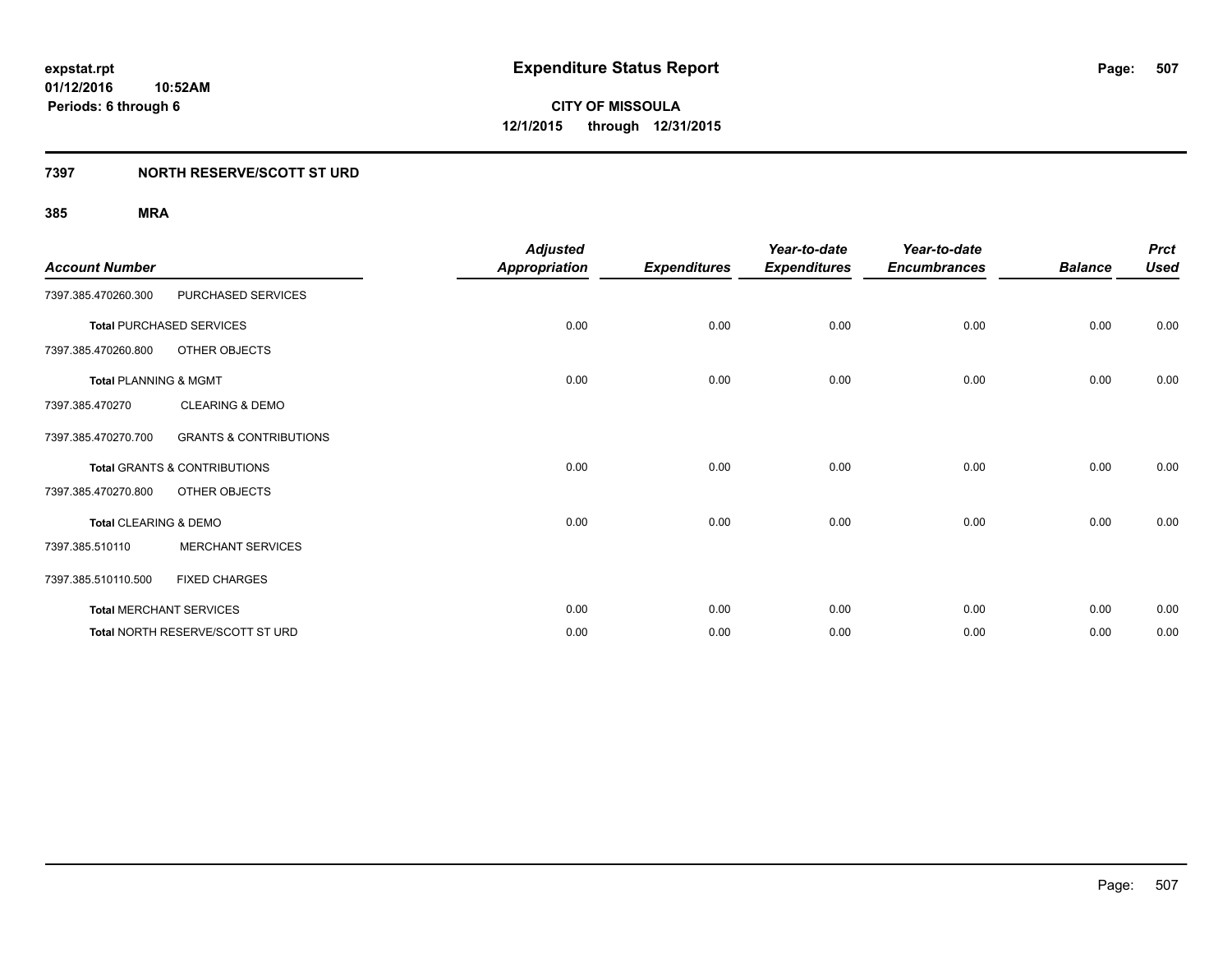**01/12/2016 10:52AM Periods: 6 through 6**

**CITY OF MISSOULA 12/1/2015 through 12/31/2015**

**7398 HELLGATE URD**

| <b>Account Number</b>      |                                         | <b>Adjusted</b><br>Appropriation | <b>Expenditures</b> | Year-to-date<br><b>Expenditures</b> | Year-to-date<br><b>Encumbrances</b> | <b>Balance</b> | <b>Prct</b><br><b>Used</b> |
|----------------------------|-----------------------------------------|----------------------------------|---------------------|-------------------------------------|-------------------------------------|----------------|----------------------------|
| 7398.385.470220            | PROPERTY ACQUISITION                    |                                  |                     |                                     |                                     |                |                            |
| 7398.385.470220.900        | CAPITAL OUTLAY                          |                                  |                     |                                     |                                     |                |                            |
|                            | <b>Total PROPERTY ACQUISITION</b>       | 0.00                             | 0.00                | 0.00                                | 0.00                                | 0.00           | 0.00                       |
| 7398.385.470230            | PW FACILITY                             |                                  |                     |                                     |                                     |                |                            |
| 7398.385.470230.300        | PURCHASED SERVICES                      |                                  |                     |                                     |                                     |                |                            |
|                            | <b>Total PURCHASED SERVICES</b>         | 0.00                             | 0.00                | 0.00                                | 0.00                                | 0.00           | 0.00                       |
| 7398.385.470230.700        | <b>GRANTS &amp; CONTRIBUTIONS</b>       |                                  |                     |                                     |                                     |                |                            |
|                            | <b>Total GRANTS &amp; CONTRIBUTIONS</b> | 0.00                             | 0.00                | 0.00                                | 0.00                                | 0.00           | 0.00                       |
| 7398.385.470230.800        | OTHER OBJECTS                           |                                  |                     |                                     |                                     |                |                            |
| <b>Total OTHER OBJECTS</b> |                                         | 0.00                             | 0.00                | 0.00                                | 0.00                                | 0.00           | 0.00                       |
| 7398.385.470230.900        | CAPITAL OUTLAY                          |                                  |                     |                                     |                                     |                |                            |
| <b>Total PW FACILITY</b>   |                                         | 0.00                             | 0.00                | 0.00                                | 0.00                                | 0.00           | 0.00                       |
| 7398.385.470240            | <b>REHAB LOANS</b>                      |                                  |                     |                                     |                                     |                |                            |
| 7398.385.470240.700        | <b>GRANTS &amp; CONTRIBUTIONS</b>       |                                  |                     |                                     |                                     |                |                            |
|                            | <b>Total GRANTS &amp; CONTRIBUTIONS</b> | 0.00                             | 0.00                | 0.00                                | 0.00                                | 0.00           | 0.00                       |
| 7398.385.470240.800        | OTHER OBJECTS                           |                                  |                     |                                     |                                     |                |                            |
| <b>Total REHAB LOANS</b>   |                                         | 0.00                             | 0.00                | 0.00                                | 0.00                                | 0.00           | 0.00                       |
| 7398.385.470250            | <b>RELOCATION PAYMENTS</b>              |                                  |                     |                                     |                                     |                |                            |
| 7398.385.470250.700        | <b>GRANTS &amp; CONTRIBUTIONS</b>       |                                  |                     |                                     |                                     |                |                            |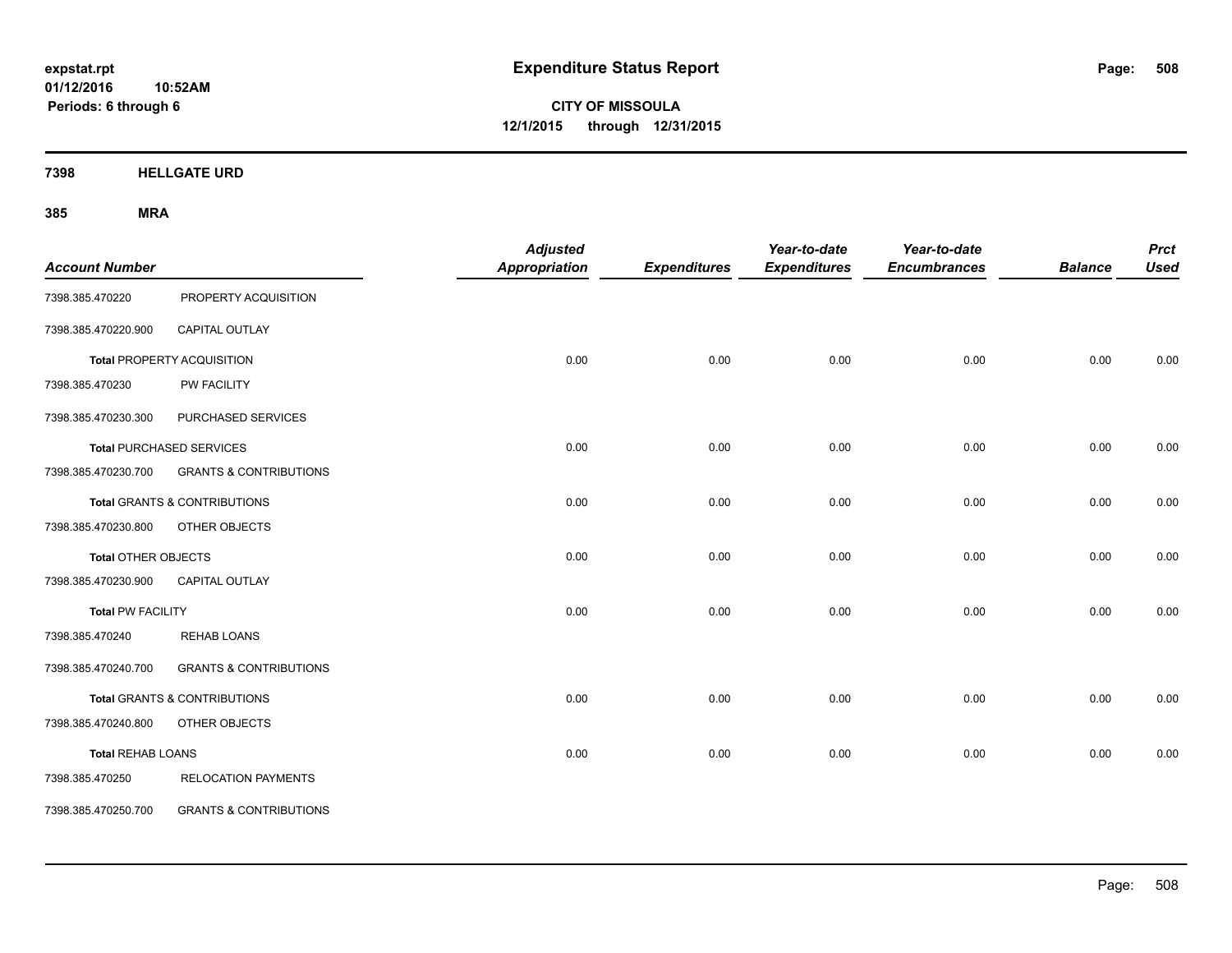**7398 HELLGATE URD**

| <b>Account Number</b>     |                                   | <b>Adjusted</b><br>Appropriation | <b>Expenditures</b> | Year-to-date<br><b>Expenditures</b> | Year-to-date<br><b>Encumbrances</b> | <b>Balance</b> | <b>Prct</b><br><b>Used</b> |
|---------------------------|-----------------------------------|----------------------------------|---------------------|-------------------------------------|-------------------------------------|----------------|----------------------------|
|                           | Total GRANTS & CONTRIBUTIONS      | 0.00                             | 0.00                | 0.00                                | 0.00                                | 0.00           | 0.00                       |
| 7398.385.470250.800       | OTHER OBJECTS                     |                                  |                     |                                     |                                     |                |                            |
|                           | <b>Total RELOCATION PAYMENTS</b>  | 0.00                             | 0.00                | 0.00                                | 0.00                                | 0.00           | 0.00                       |
| 7398.385.470260           | <b>PLANNING &amp; MGMT</b>        |                                  |                     |                                     |                                     |                |                            |
| 7398.385.470260.300       | PURCHASED SERVICES                |                                  |                     |                                     |                                     |                |                            |
|                           | <b>Total PURCHASED SERVICES</b>   | 0.00                             | 0.00                | 0.00                                | 0.00                                | 0.00           | 0.00                       |
| 7398.385.470260.700       | <b>GRANTS &amp; CONTRIBUTIONS</b> |                                  |                     |                                     |                                     |                |                            |
|                           | Total GRANTS & CONTRIBUTIONS      | 0.00                             | 0.00                | 0.00                                | 0.00                                | 0.00           | 0.00                       |
| 7398.385.470260.800       | OTHER OBJECTS                     |                                  |                     |                                     |                                     |                |                            |
| Total PLANNING & MGMT     |                                   | 0.00                             | 0.00                | 0.00                                | 0.00                                | 0.00           | 0.00                       |
| 7398.385.470270           | <b>CLEARING &amp; DEMO</b>        |                                  |                     |                                     |                                     |                |                            |
| 7398.385.470270.300       | PURCHASED SERVICES                |                                  |                     |                                     |                                     |                |                            |
|                           | <b>Total PURCHASED SERVICES</b>   | 0.00                             | 0.00                | 0.00                                | 0.00                                | 0.00           | 0.00                       |
| 7398.385.470270.700       | <b>GRANTS &amp; CONTRIBUTIONS</b> |                                  |                     |                                     |                                     |                |                            |
|                           | Total GRANTS & CONTRIBUTIONS      | 0.00                             | 0.00                | 0.00                                | 0.00                                | 0.00           | 0.00                       |
| 7398.385.470270.800       | OTHER OBJECTS                     |                                  |                     |                                     |                                     |                |                            |
| Total OTHER OBJECTS       |                                   | 0.00                             | 0.00                | 0.00                                | 0.00                                | 0.00           | 0.00                       |
| 7398.385.470270.900       | <b>CAPITAL OUTLAY</b>             |                                  |                     |                                     |                                     |                |                            |
| Total CLEARING & DEMO     |                                   | 0.00                             | 0.00                | 0.00                                | 0.00                                | 0.00           | 0.00                       |
| <b>Total HELLGATE URD</b> |                                   | 0.00                             | 0.00                | 0.00                                | 0.00                                | 0.00           | 0.00                       |
|                           |                                   |                                  |                     |                                     |                                     |                |                            |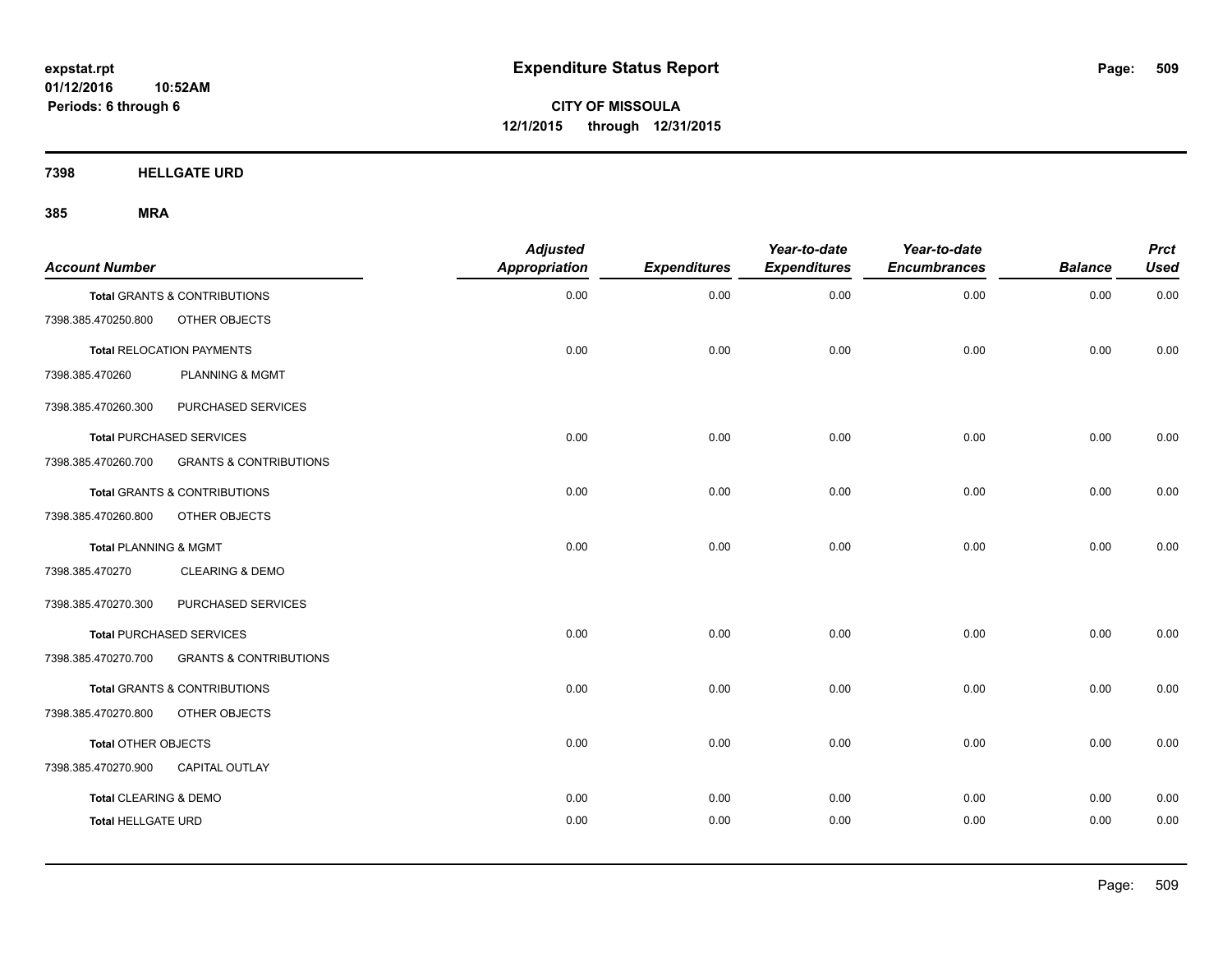**01/12/2016 10:52AM Periods: 6 through 6**

**CITY OF MISSOULA 12/1/2015 through 12/31/2015**

#### **7399 INTERMOUNTAIN BOND DEBT SERVICE**

| <b>Account Number</b>             |                                        | <b>Adjusted</b><br><b>Appropriation</b> | <b>Expenditures</b> | Year-to-date<br><b>Expenditures</b> | Year-to-date<br><b>Encumbrances</b> | <b>Balance</b> | <b>Prct</b><br><b>Used</b> |
|-----------------------------------|----------------------------------------|-----------------------------------------|---------------------|-------------------------------------|-------------------------------------|----------------|----------------------------|
| 7399.385.490200                   | REVENUE BOND DEBT SERVICE              |                                         |                     |                                     |                                     |                |                            |
| 7399.385.490200.600               | <b>DEBT SERVICE</b>                    |                                         |                     |                                     |                                     |                |                            |
| 7399.385.490200.610.000 PRINCIPAL |                                        | 72,000.00                               | 37,500.00           | 37,500.00                           | 0.00                                | 34,500.00      | 52.08                      |
| 7399.385.490200.620.000 INTEREST  |                                        | 73,769.00                               | 35,731.88           | 36,331.88                           | 0.00                                | 37.437.12      | 49.25                      |
|                                   | <b>Total REVENUE BOND DEBT SERVICE</b> | 145,769.00                              | 73,231.88           | 73,831.88                           | 0.00                                | 71,937.12      | 50.65                      |
| 7399.385.510110                   | <b>MERCHANT SERVICES</b>               |                                         |                     |                                     |                                     |                |                            |
| 7399.385.510110.500               | <b>FIXED CHARGES</b>                   |                                         |                     |                                     |                                     |                |                            |
| <b>Total MERCHANT SERVICES</b>    |                                        | 0.00                                    | 0.00                | 0.00                                | 0.00                                | 0.00           | 0.00                       |
| <b>Total MRA</b>                  |                                        | 145,769.00                              | 73,231.88           | 73,831.88                           | 0.00                                | 71.937.12      | 50.65                      |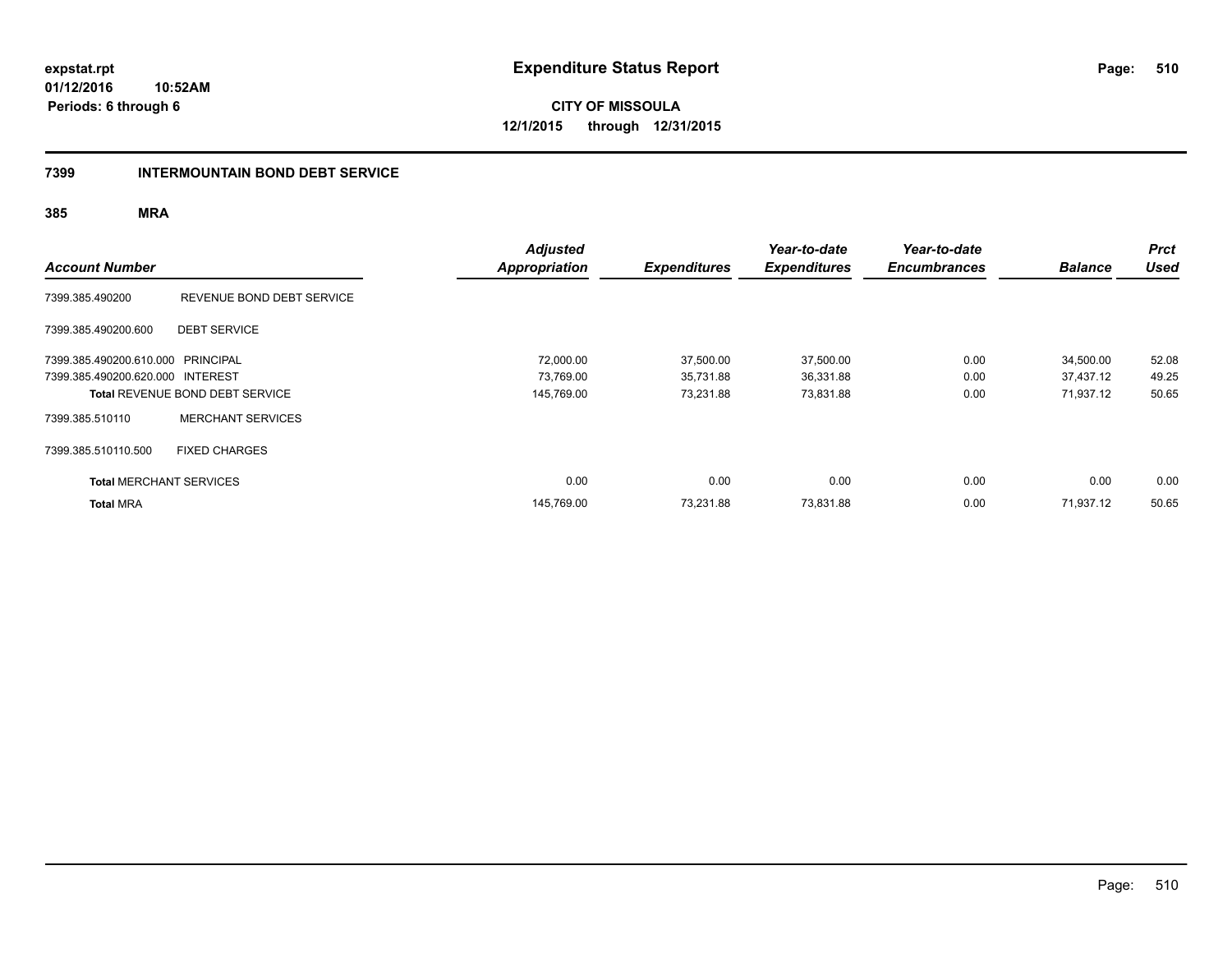### **7399 INTERMOUNTAIN BOND DEBT SERVICE**

#### **390 NON-DEPARTMENTAL**

| <b>Account Number</b>         |                                              | Adjusted<br><b>Appropriation</b> | <b>Expenditures</b> | Year-to-date<br><b>Expenditures</b> | Year-to-date<br><b>Encumbrances</b> | <b>Balance</b> | <b>Prct</b><br>Used |
|-------------------------------|----------------------------------------------|----------------------------------|---------------------|-------------------------------------|-------------------------------------|----------------|---------------------|
| 7399.390.490604               | TI BOND RESERVE                              |                                  |                     |                                     |                                     |                |                     |
| 7399.390.490604.800           | OTHER OBJECTS                                |                                  |                     |                                     |                                     |                |                     |
| <b>Total NON-DEPARTMENTAL</b> |                                              | 0.00                             | 0.00                | 0.00                                | 0.00                                | 0.00           | 0.00                |
|                               | <b>Total INTERMOUNTAIN BOND DEBT SERVICE</b> | 145,769.00                       | 73,231.88           | 73,831.88                           | 0.00                                | 71,937.12      | 50.65               |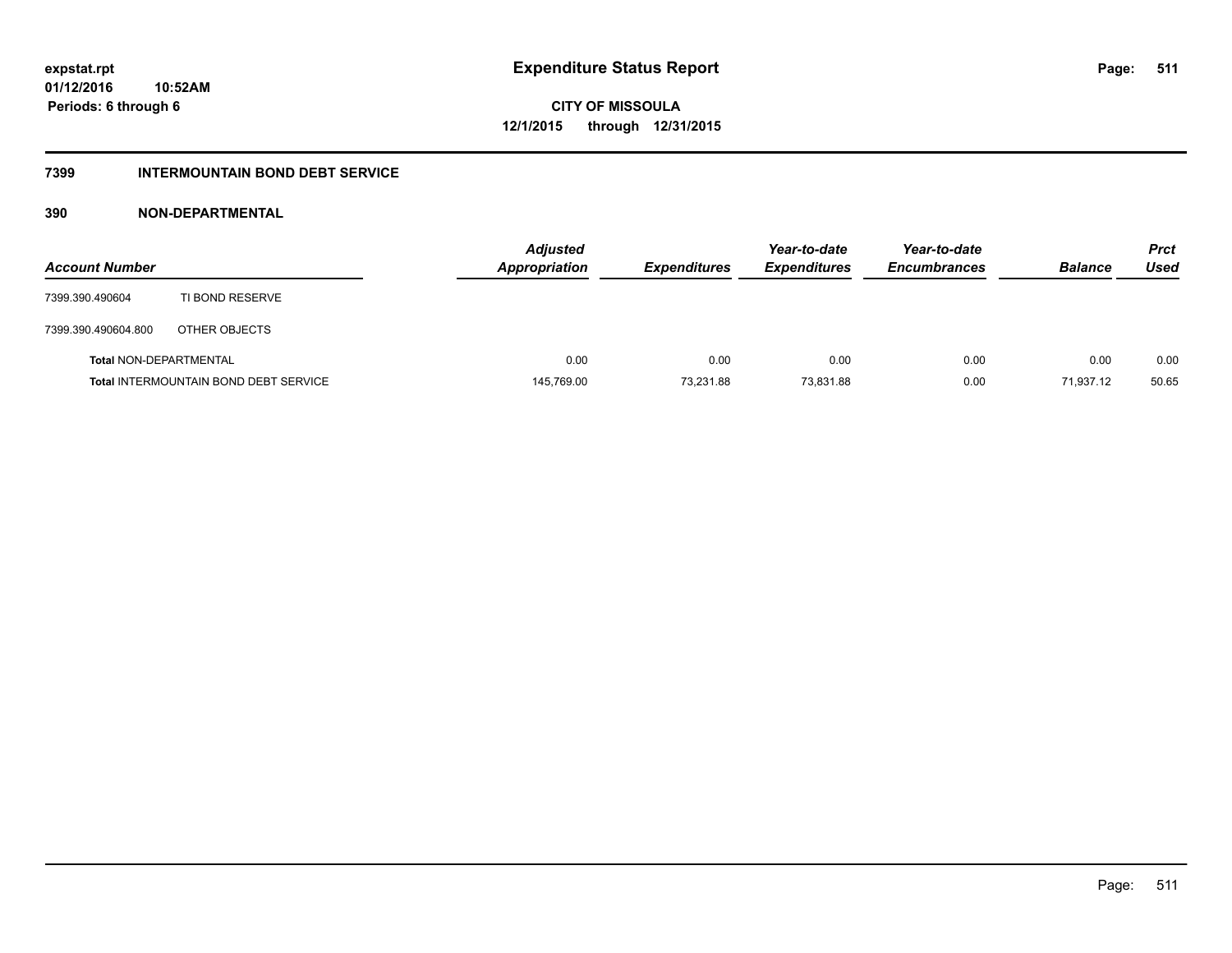#### **7400 FRONT ST BOND CLEARING**

|                                  |                                                  | <b>Adjusted</b>      |                     | Year-to-date        | Year-to-date        |                | <b>Prct</b> |
|----------------------------------|--------------------------------------------------|----------------------|---------------------|---------------------|---------------------|----------------|-------------|
| <b>Account Number</b>            |                                                  | <b>Appropriation</b> | <b>Expenditures</b> | <b>Expenditures</b> | <b>Encumbrances</b> | <b>Balance</b> | <b>Used</b> |
| 7400.385.470210                  | <b>ADMINISTRATION</b>                            |                      |                     |                     |                     |                |             |
| 7400.385.470210.800              | OTHER OBJECTS                                    |                      |                     |                     |                     |                |             |
|                                  | 7400.385.470210.820.603 TRANSFERS TO OTHER FUNDS | 146,472.00           | 0.00                | 0.00                | 0.00                | 146,472.00     | 0.00        |
|                                  | 7400.385.470210.820.604 TRANSFERS TO OTHER FUNDS | 142,630.00           | 0.00                | 0.00                | 0.00                | 142,630.00     | 0.00        |
|                                  | 7400.385.470210.820.605 TRANSFERS TO OTHER FUNDS | 164,160.00           | 0.00                | 0.00                | 0.00                | 164,160.00     | 0.00        |
| <b>Total ADMINISTRATION</b>      |                                                  | 453,262.00           | 0.00                | 0.00                | 0.00                | 453,262.00     | 0.00        |
| 7400.385.470260                  | PLANNING & MGMT                                  |                      |                     |                     |                     |                |             |
| 7400.385.470260.700              | <b>GRANTS &amp; CONTRIBUTIONS</b>                |                      |                     |                     |                     |                |             |
| <b>Total PLANNING &amp; MGMT</b> |                                                  | 0.00                 | 0.00                | 0.00                | 0.00                | 0.00           | 0.00        |
| 7400.385.510110                  | <b>MERCHANT SERVICES</b>                         |                      |                     |                     |                     |                |             |
| 7400.385.510110.500              | <b>FIXED CHARGES</b>                             |                      |                     |                     |                     |                |             |
| <b>Total MERCHANT SERVICES</b>   |                                                  | 0.00                 | 0.00                | 0.00                | 0.00                | 0.00           | 0.00        |
|                                  | Total FRONT ST BOND CLEARING                     | 453,262.00           | 0.00                | 0.00                | 0.00                | 453,262.00     | 0.00        |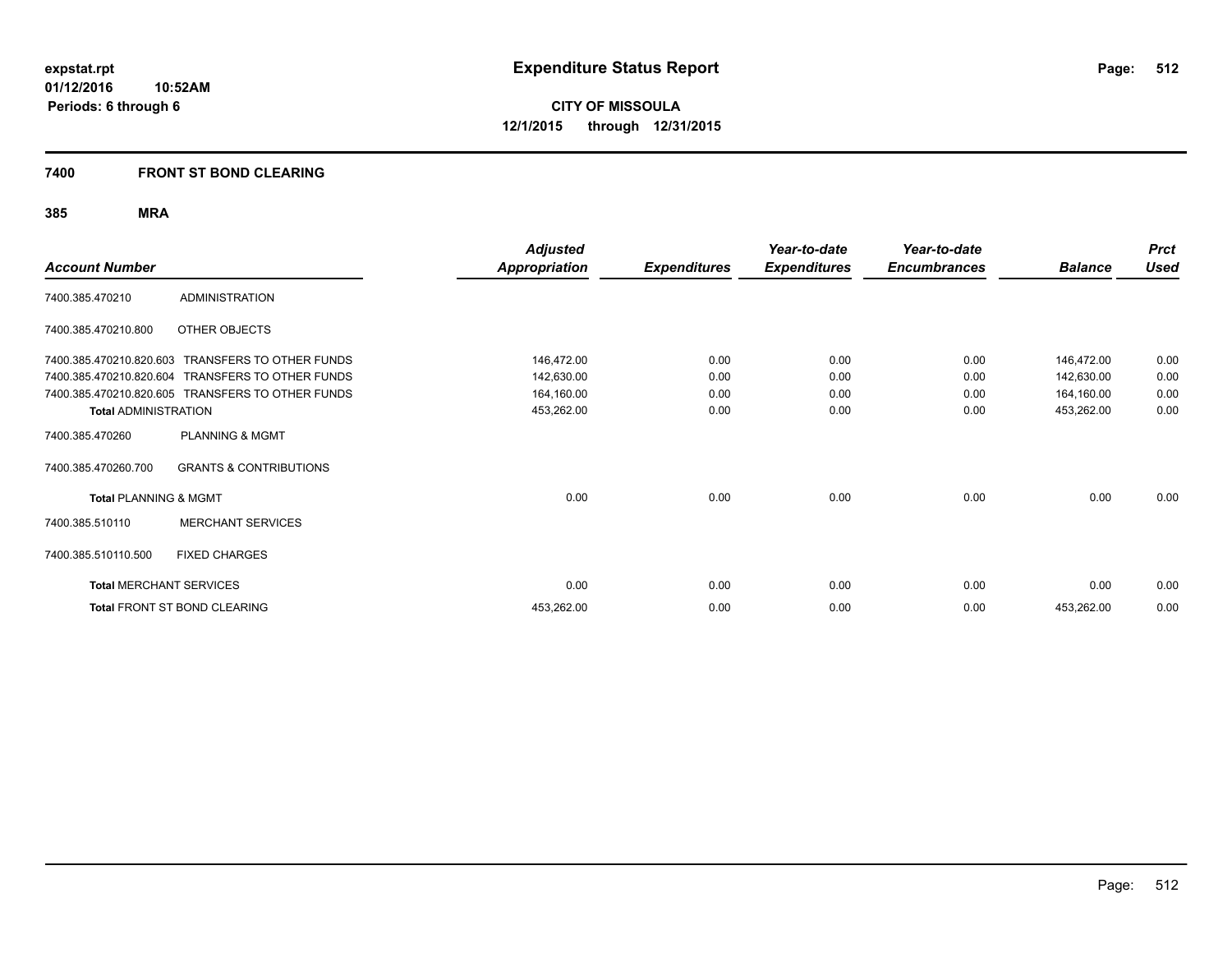#### **7401 FRONT ST PARKING STRUCTURE**

|                                   |                                                 | <b>Adjusted</b>      |                     | Year-to-date        | Year-to-date        |                | <b>Prct</b> |
|-----------------------------------|-------------------------------------------------|----------------------|---------------------|---------------------|---------------------|----------------|-------------|
| <b>Account Number</b>             |                                                 | <b>Appropriation</b> | <b>Expenditures</b> | <b>Expenditures</b> | <b>Encumbrances</b> | <b>Balance</b> | <b>Used</b> |
| 7401.385.470210                   | <b>ADMINISTRATION</b>                           |                      |                     |                     |                     |                |             |
| 7401.385.470210.800               | OTHER OBJECTS                                   |                      |                     |                     |                     |                |             |
| <b>Total ADMINISTRATION</b>       |                                                 | 0.00                 | 0.00                | 0.00                | 0.00                | 0.00           | 0.00        |
| 7401.385.490000                   | <b>DEBT SERVICE</b>                             |                      |                     |                     |                     |                |             |
| 7401.385.490000.600               | <b>DEBT SERVICE</b>                             |                      |                     |                     |                     |                |             |
| 7401.385.490000.610.000 PRINCIPAL |                                                 | 30,000.00            | 0.00                | 74,000.00           | 0.00                | $-44,000.00$   | 246.67      |
|                                   | 7401.385.490000.620.000 INTEREST / SERVICE FEES | 0.00                 | 0.00                | 54,885.00           | 0.00                | $-54,885.00$   | 0.00        |
| <b>Total DEBT SERVICE</b>         |                                                 | 30,000.00            | 0.00                | 128,885.00          | 0.00                | $-98,885.00$   | 429.62      |
| 7401.385.510110                   | <b>MERCHANT SERVICES</b>                        |                      |                     |                     |                     |                |             |
| 7401.385.510110.500               | <b>FIXED CHARGES</b>                            |                      |                     |                     |                     |                |             |
|                                   | 7401.385.510110.550.000 MERCHANT SERVICE FEES   | 116,134.00           | 0.00                | 0.00                | 0.00                | 116,134.00     | 0.00        |
| <b>Total MERCHANT SERVICES</b>    |                                                 | 116,134.00           | 0.00                | 0.00                | 0.00                | 116,134.00     | 0.00        |
| 7401.385.522000                   | PTI PAYMENT TO MPC                              |                      |                     |                     |                     |                |             |
| 7401.385.522000.300               | PURCHASED SERVICES                              |                      |                     |                     |                     |                |             |
| <b>Total PTI PAYMENT TO MPC</b>   |                                                 | 0.00                 | 0.00                | 0.00                | 0.00                | 0.00           | 0.00        |
|                                   | <b>Total FRONT ST PARKING STRUCTURE</b>         | 146,134.00           | 0.00                | 128,885.00          | 0.00                | 17,249.00      | 88.20       |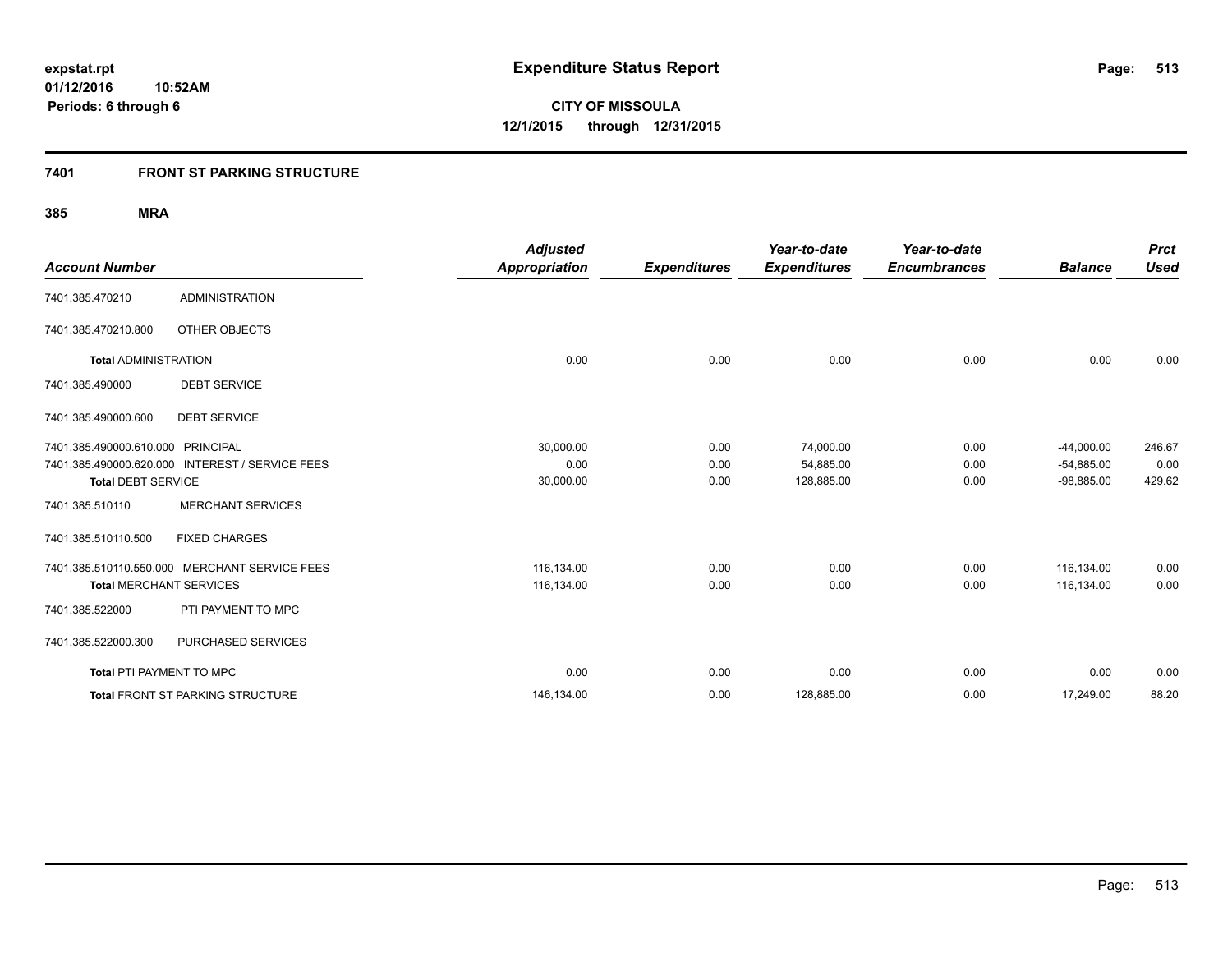**Periods: 6 through 6**

**514**

**CITY OF MISSOULA 12/1/2015 through 12/31/2015**

### **7402 FRONT ST SUBORDINATE LIEN NOTE**

**10:52AM**

**385 MRA**

| <b>Account Number</b>       |                                                              | <b>Adjusted</b><br>Appropriation | <b>Expenditures</b> | Year-to-date<br><b>Expenditures</b> | Year-to-date<br><b>Encumbrances</b> | <b>Balance</b> | <b>Prct</b><br><b>Used</b> |
|-----------------------------|--------------------------------------------------------------|----------------------------------|---------------------|-------------------------------------|-------------------------------------|----------------|----------------------------|
| 7402.385.470210             | <b>ADMINISTRATION</b>                                        |                                  |                     |                                     |                                     |                |                            |
| 7402.385.470210.800         | OTHER OBJECTS                                                |                                  |                     |                                     |                                     |                |                            |
| <b>Total ADMINISTRATION</b> |                                                              | 0.00                             | 0.00                | 0.00                                | 0.00                                | 0.00           | 0.00                       |
| 7402.385.470333             | THE WILMA NOTE                                               |                                  |                     |                                     |                                     |                |                            |
| 7402.385.470333.600         | <b>DEBT SERVICE</b>                                          |                                  |                     |                                     |                                     |                |                            |
|                             | 7402.385.470333.610.000 WILMA NOTE/PRINCIPAL                 | 34,526.00                        | 0.00                | 0.00                                | 0.00                                | 34,526.00      | 0.00                       |
|                             | 7402.385.470333.620.000 WILMA NOTE/NTEREST / SERVICE FEES    | 725.00                           | 0.00                | 0.00                                | 0.00                                | 725.00         | 0.00                       |
| <b>Total DEBT SERVICE</b>   |                                                              | 35,251.00                        | 0.00                | 0.00                                | 0.00                                | 35,251.00      | 0.00                       |
| 7402.385.470333.700         | <b>GRANTS &amp; CONTRIBUTIONS</b>                            |                                  |                     |                                     |                                     |                |                            |
|                             | <b>Total GRANTS &amp; CONTRIBUTIONS</b>                      | 0.00                             | 0.00                | 0.00                                | 0.00                                | 0.00           | 0.00                       |
| <b>Total THE WILMA NOTE</b> |                                                              | 35,251.00                        | 0.00                | 0.00                                | 0.00                                | 35,251.00      | 0.00                       |
| 7402.385.470334             | <b>CARAS PARK OBLIGATION</b>                                 |                                  |                     |                                     |                                     |                |                            |
| 7402.385.470334.700         | <b>GRANTS &amp; CONTRIBUTIONS</b>                            |                                  |                     |                                     |                                     |                |                            |
|                             | <b>Total CARAS PARK OBLIGATION</b>                           | 0.00                             | 0.00                | 0.00                                | 0.00                                | 0.00           | 0.00                       |
| 7402.385.490507             | FIB SUBORDINATE LIEN NOTE PARKING STRUCT                     |                                  |                     |                                     |                                     |                |                            |
| 7402.385.490507.600         | <b>DEBT SERVICE</b>                                          |                                  |                     |                                     |                                     |                |                            |
|                             | 7402.385.490507.610.000 FIB SUB LIEN NOTE-PRINCIPAL          | 32,783.00                        | 0.00                | 34,929.89                           | 0.00                                | $-2,146.89$    | 106.55                     |
|                             | 7402.385.490507.620.000 FIB SUB LIEN NOTE-INTEREST/ SVS FEES | 98,523.00                        | 0.00                | 48,724.64                           | 0.00                                | 49,798.36      | 49.46                      |
|                             | Total FIB SUBORDINATE LIEN NOTE PARKING STRUCT               | 131,306.00                       | 0.00                | 83,654.53                           | 0.00                                | 47,651.47      | 63.71                      |
| 7402.385.490509             | <b>WILMA NOTE DEBT SERVICE</b>                               |                                  |                     |                                     |                                     |                |                            |

7402.385.490509.600 DEBT SERVICE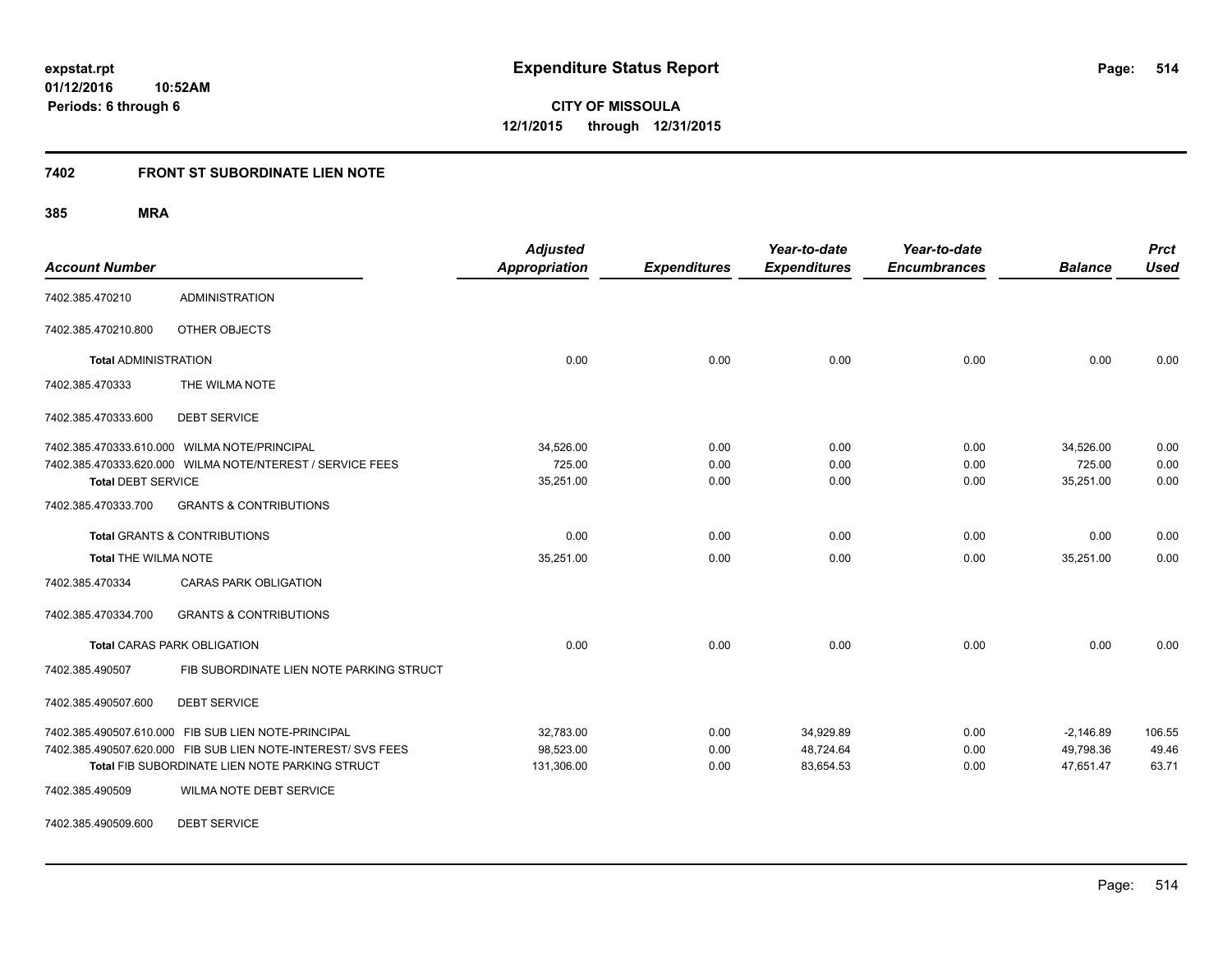# **7402 FRONT ST SUBORDINATE LIEN NOTE**

| <b>Account Number</b> |                                             | <b>Adjusted</b><br>Appropriation | <b>Expenditures</b> | Year-to-date<br><b>Expenditures</b> | Year-to-date<br><b>Encumbrances</b> | <b>Balance</b> | <b>Prct</b><br>Used |
|-----------------------|---------------------------------------------|----------------------------------|---------------------|-------------------------------------|-------------------------------------|----------------|---------------------|
|                       | <b>Total WILMA NOTE DEBT SERVICE</b>        | 0.00                             | 0.00                | 0.00                                | 0.00                                | 0.00           | 0.00                |
| 7402.385.510110       | <b>MERCHANT SERVICES</b>                    |                                  |                     |                                     |                                     |                |                     |
| 7402.385.510110.500   | <b>FIXED CHARGES</b>                        |                                  |                     |                                     |                                     |                |                     |
|                       | <b>Total MERCHANT SERVICES</b>              | 0.00                             | 0.00                | 0.00                                | 0.00                                | 0.00           | 0.00                |
|                       | <b>Total FRONT ST SUBORDINATE LIEN NOTE</b> | 166,557.00                       | 0.00                | 83.654.53                           | 0.00                                | 82.902.47      | 50.23               |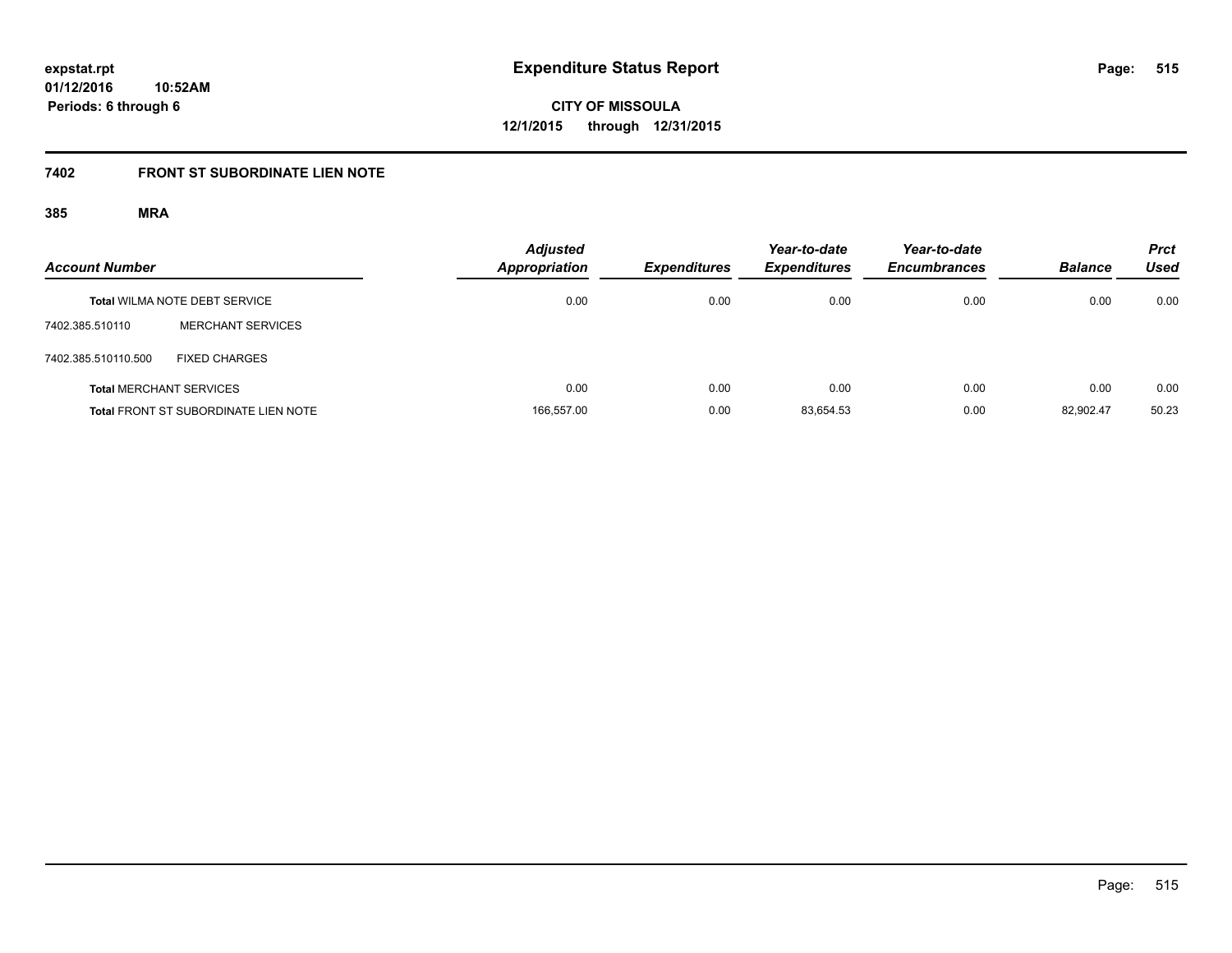#### **7447 COURT COLLECTED PARKING FINES**

#### **230 MUNICIPAL COURT**

| <b>Account Number</b> |                                            | <b>Adjusted</b><br>Appropriation | <b>Expenditures</b> | Year-to-date<br><b>Expenditures</b> | Year-to-date<br><b>Encumbrances</b> | <b>Balance</b> | <b>Prct</b><br><b>Used</b> |
|-----------------------|--------------------------------------------|----------------------------------|---------------------|-------------------------------------|-------------------------------------|----------------|----------------------------|
| 7447.230.410360       | CITY/MUNICIPAL COURT                       |                                  |                     |                                     |                                     |                |                            |
| 7447.230.410360.500   | <b>FIXED CHARGES</b>                       |                                  |                     |                                     |                                     |                |                            |
|                       | <b>Total CITY/MUNICIPAL COURT</b>          | 0.00                             | 0.00                | 0.00                                | 0.00                                | 0.00           | 0.00                       |
| 7447.230.510110       | <b>MERCHANT SERVICES</b>                   |                                  |                     |                                     |                                     |                |                            |
| 7447.230.510110.500   | <b>FIXED CHARGES</b>                       |                                  |                     |                                     |                                     |                |                            |
|                       | <b>Total MERCHANT SERVICES</b>             | 0.00                             | 0.00                | 0.00                                | 0.00                                | 0.00           | 0.00                       |
|                       | <b>Total COURT COLLECTED PARKING FINES</b> | 0.00                             | 0.00                | 0.00                                | 0.00                                | 0.00           | 0.00                       |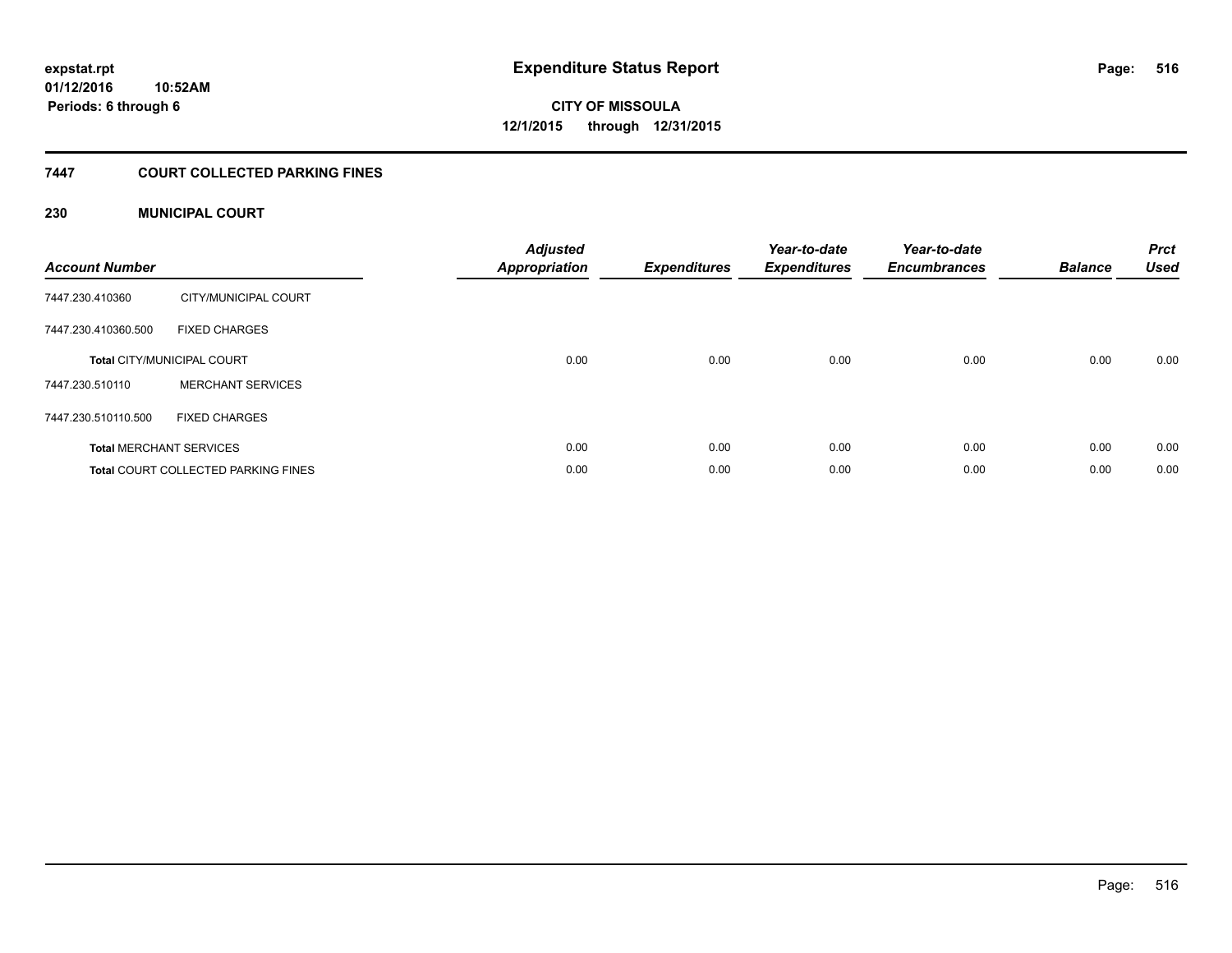#### **7458 COURT SURCHARGE**

#### **230 MUNICIPAL COURT**

| <b>Account Number</b>             |                                | <b>Adjusted</b><br><b>Appropriation</b> | <b>Expenditures</b> | Year-to-date<br><b>Expenditures</b> | Year-to-date<br><b>Encumbrances</b> | <b>Balance</b> | <b>Prct</b><br><b>Used</b> |
|-----------------------------------|--------------------------------|-----------------------------------------|---------------------|-------------------------------------|-------------------------------------|----------------|----------------------------|
| 7458.230.410360                   | CITY/MUNICIPAL COURT           |                                         |                     |                                     |                                     |                |                            |
| 7458.230.410360.500               | <b>FIXED CHARGES</b>           |                                         |                     |                                     |                                     |                |                            |
| <b>Total CITY/MUNICIPAL COURT</b> |                                | 0.00                                    | 0.00                | 0.00                                | 0.00                                | 0.00           | 0.00                       |
| 7458.230.510110                   | <b>MERCHANT SERVICES</b>       |                                         |                     |                                     |                                     |                |                            |
| 7458.230.510110.500               | <b>FIXED CHARGES</b>           |                                         |                     |                                     |                                     |                |                            |
|                                   | <b>Total MERCHANT SERVICES</b> | 0.00                                    | 0.00                | 0.00                                | 0.00                                | 0.00           | 0.00                       |
| <b>Total COURT SURCHARGE</b>      |                                | 0.00                                    | 0.00                | 0.00                                | 0.00                                | 0.00           | 0.00                       |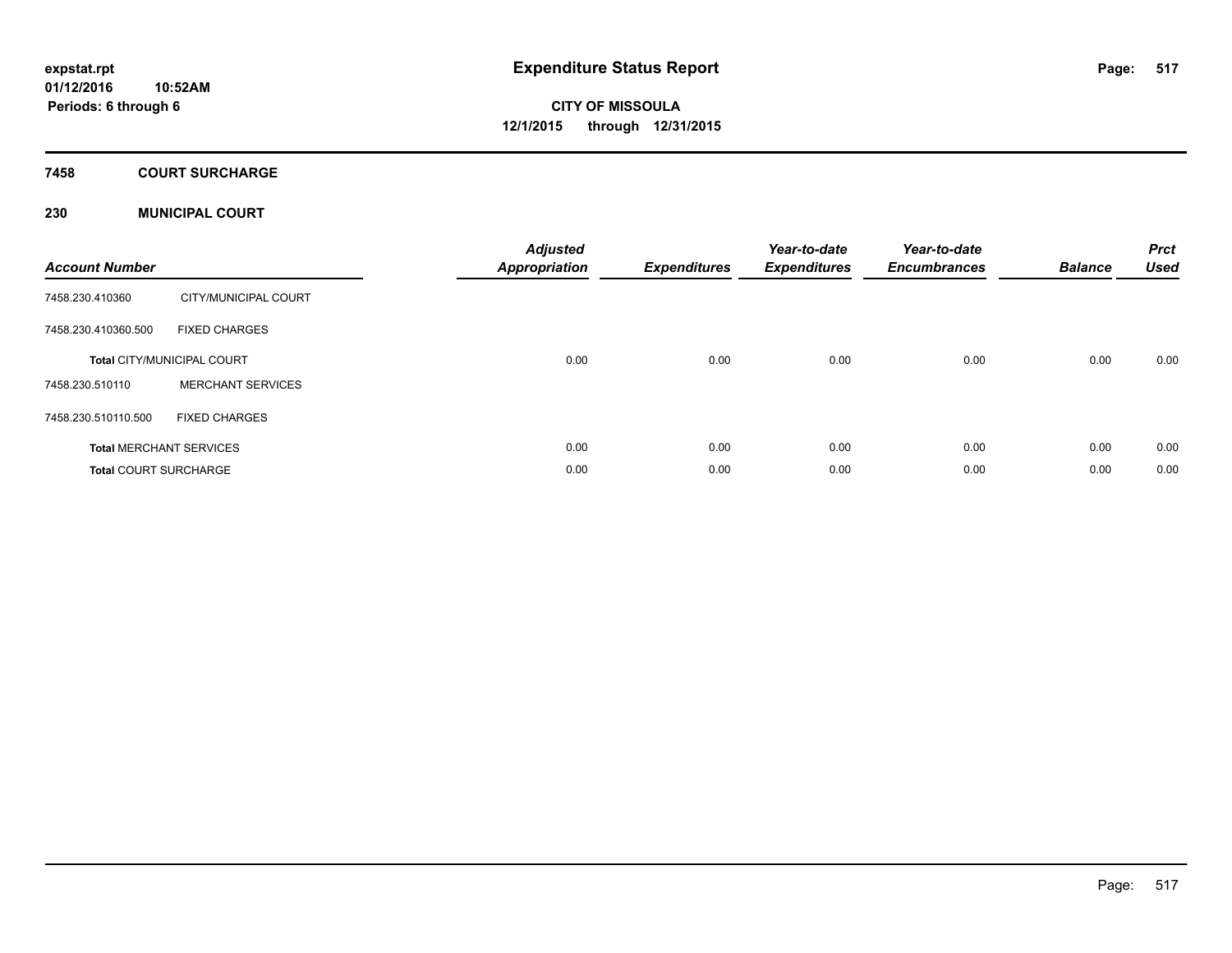#### **7469 PUBLIC DEFENDER FEES**

#### **230 MUNICIPAL COURT**

| <b>Account Number</b> |                                   | <b>Adjusted</b><br><b>Appropriation</b> | <b>Expenditures</b> | Year-to-date<br><b>Expenditures</b> | Year-to-date<br><b>Encumbrances</b> | <b>Balance</b> | <b>Prct</b><br><b>Used</b> |
|-----------------------|-----------------------------------|-----------------------------------------|---------------------|-------------------------------------|-------------------------------------|----------------|----------------------------|
| 7469.230.410360       | CITY/MUNICIPAL COURT              |                                         |                     |                                     |                                     |                |                            |
| 7469.230.410360.500   | <b>FIXED CHARGES</b>              |                                         |                     |                                     |                                     |                |                            |
|                       | <b>Total CITY/MUNICIPAL COURT</b> | 0.00                                    | 0.00                | 0.00                                | 0.00                                | 0.00           | 0.00                       |
| 7469.230.510110       | <b>MERCHANT SERVICES</b>          |                                         |                     |                                     |                                     |                |                            |
| 7469.230.510110.500   | <b>FIXED CHARGES</b>              |                                         |                     |                                     |                                     |                |                            |
|                       | <b>Total PUBLIC DEFENDER FEES</b> | 0.00                                    | 0.00                | 0.00                                | 0.00                                | 0.00           | 0.00                       |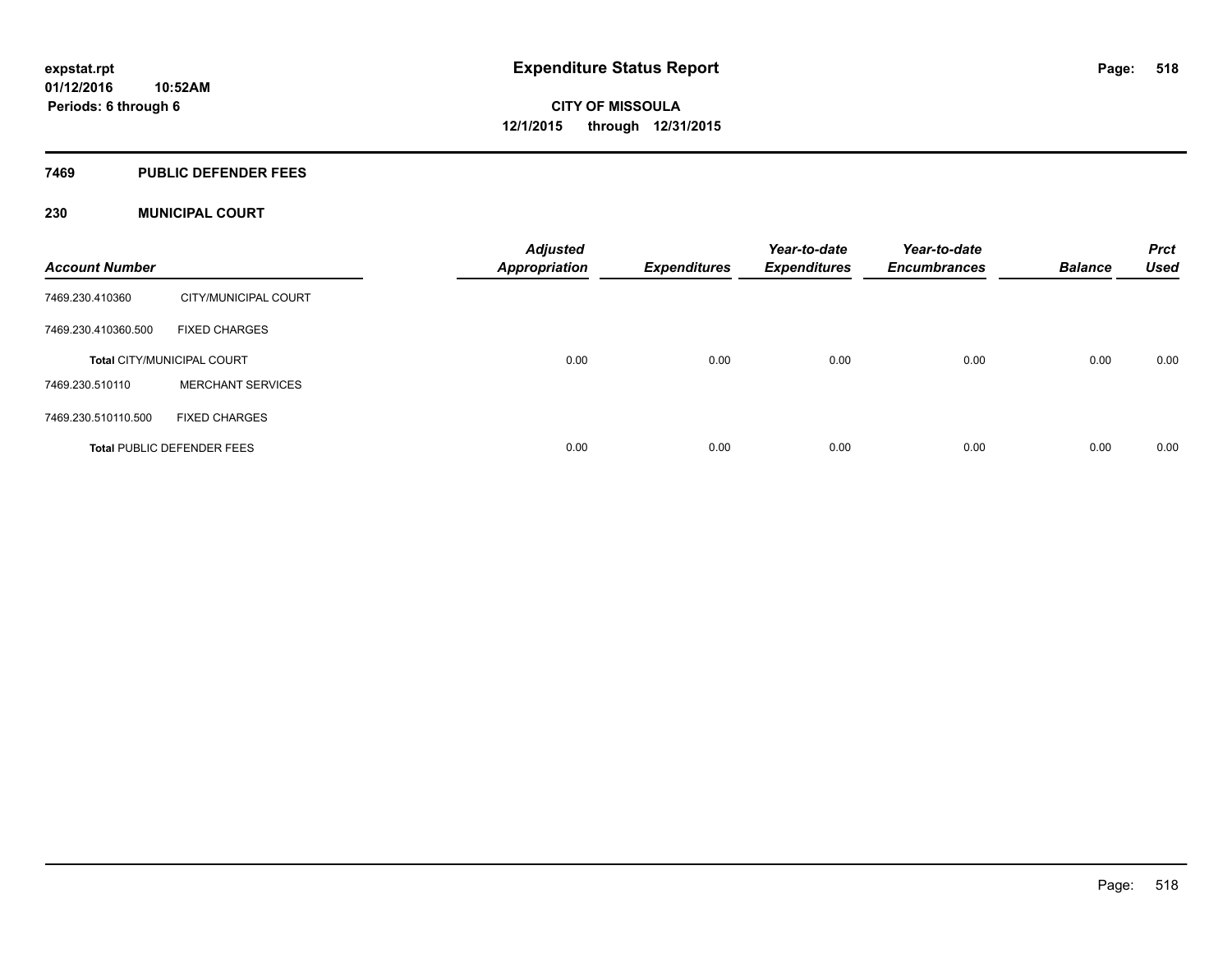### **7903 COUNTY CLEARING**

#### **390 NON-DEPARTMENTAL**

| <b>Account Number</b>        |                                                                                            | <b>Adjusted</b><br><b>Appropriation</b> | <b>Expenditures</b>  | Year-to-date<br><b>Expenditures</b> | Year-to-date<br><b>Encumbrances</b> | <b>Balance</b>             | Prct<br><b>Used</b> |
|------------------------------|--------------------------------------------------------------------------------------------|-----------------------------------------|----------------------|-------------------------------------|-------------------------------------|----------------------------|---------------------|
| 7903.390.440600              | ANIMAL CONTROL SERVICES                                                                    |                                         |                      |                                     |                                     |                            |                     |
| 7903.390.440600.800          | OTHER OBJECTS                                                                              |                                         |                      |                                     |                                     |                            |                     |
|                              | 7903.390.440600.845.000 CONTINGENCY - DOG LICENSES<br><b>Total ANIMAL CONTROL SERVICES</b> | 0.00<br>0.00                            | 1.994.35<br>1,994.35 | 3,760.35<br>3,760.35                | 0.00<br>0.00                        | $-3.760.35$<br>$-3,760.35$ | 0.00<br>0.00        |
| 7903.390.510110              | <b>MERCHANT SERVICES</b>                                                                   |                                         |                      |                                     |                                     |                            |                     |
| 7903.390.510110.500          | <b>FIXED CHARGES</b>                                                                       |                                         |                      |                                     |                                     |                            |                     |
|                              | <b>Total MERCHANT SERVICES</b>                                                             | 0.00                                    | 0.00                 | 0.00                                | 0.00                                | 0.00                       | 0.00                |
| <b>Total COUNTY CLEARING</b> |                                                                                            | 0.00                                    | 1,994.35             | 3,760.35                            | 0.00                                | $-3,760.35$                | 0.00                |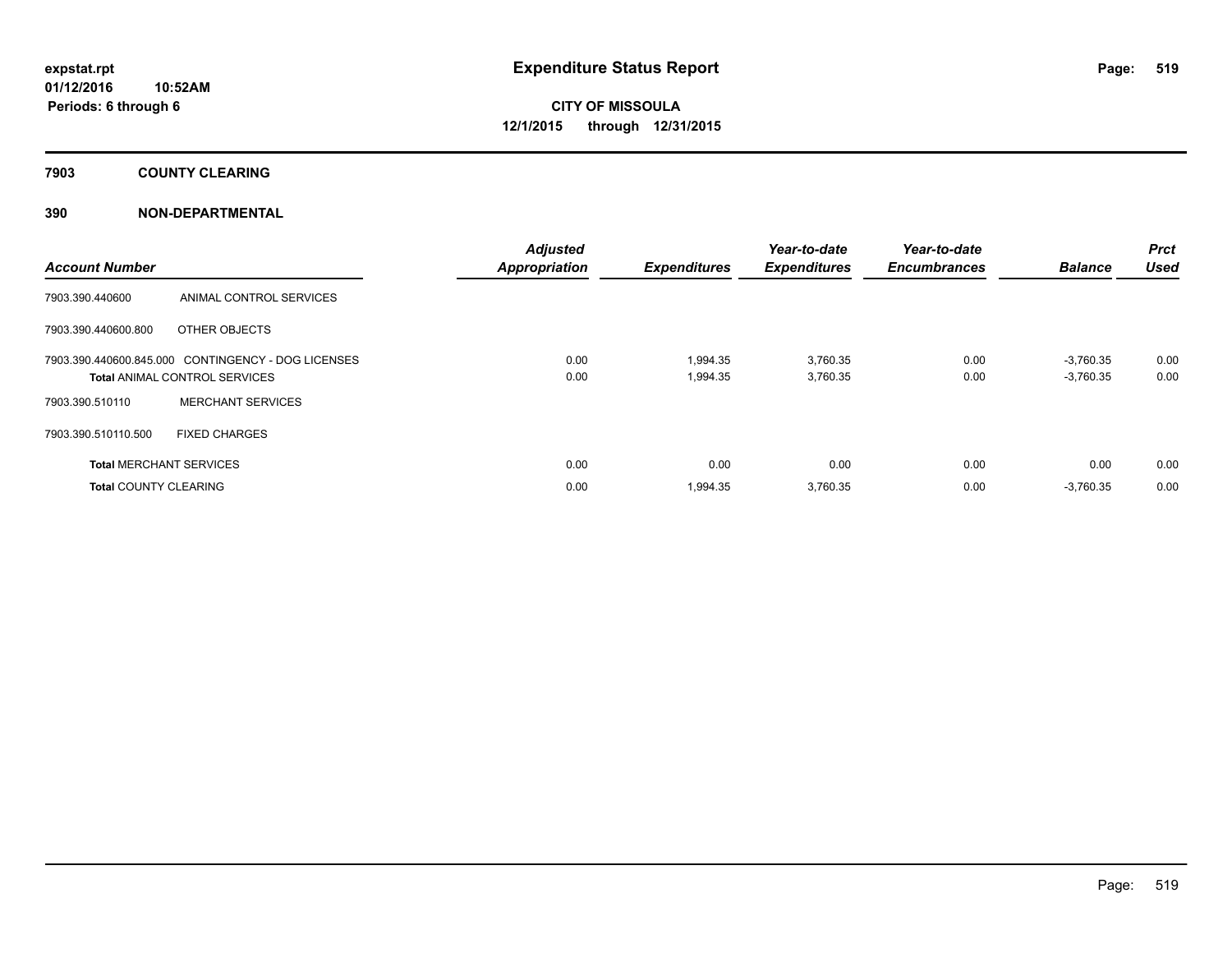#### **7904 SEWER REBATE**

#### **280 PUBLIC WORKS OPERATIONS**

| <b>Account Number</b>        |                                | <b>Adjusted</b><br><b>Appropriation</b> | <b>Expenditures</b> | Year-to-date<br><b>Expenditures</b> | Year-to-date<br><b>Encumbrances</b> | <b>Balance</b> | <b>Prct</b><br><b>Used</b> |
|------------------------------|--------------------------------|-----------------------------------------|---------------------|-------------------------------------|-------------------------------------|----------------|----------------------------|
| 7904.280.430600              | <b>SEWER UTILITIES</b>         |                                         |                     |                                     |                                     |                |                            |
| 7904.280.430600.500          | <b>FIXED CHARGES</b>           |                                         |                     |                                     |                                     |                |                            |
| <b>Total FIXED CHARGES</b>   |                                | 0.00                                    | 0.00                | 0.00                                | 0.00                                | 0.00           | 0.00                       |
| 7904.280.430600.800          | OTHER OBJECTS                  |                                         |                     |                                     |                                     |                |                            |
| <b>Total SEWER UTILITIES</b> |                                | 0.00                                    | 0.00                | 0.00                                | 0.00                                | 0.00           | 0.00                       |
| 7904.280.510110              | <b>MERCHANT SERVICES</b>       |                                         |                     |                                     |                                     |                |                            |
| 7904.280.510110.500          | <b>FIXED CHARGES</b>           |                                         |                     |                                     |                                     |                |                            |
|                              | <b>Total MERCHANT SERVICES</b> | 0.00                                    | 0.00                | 0.00                                | 0.00                                | 0.00           | 0.00                       |
| <b>Total SEWER REBATE</b>    |                                | 0.00                                    | 0.00                | 0.00                                | 0.00                                | 0.00           | 0.00                       |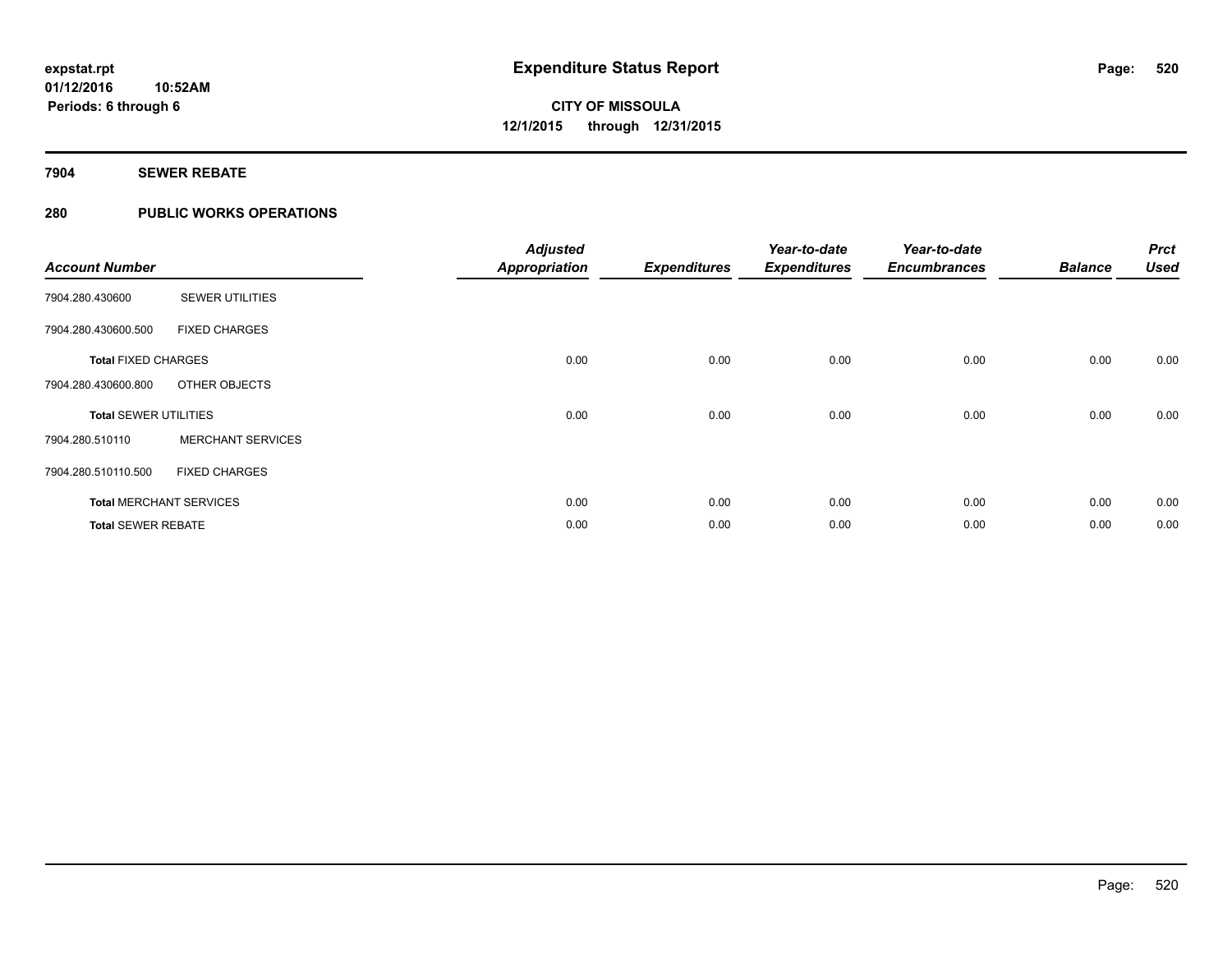#### **7905 WYE SEWER RSID 8489**

### **280 PUBLIC WORKS OPERATIONS**

| <b>Account Number</b>        |                           | <b>Adjusted</b><br><b>Appropriation</b> | <b>Expenditures</b> | Year-to-date<br><b>Expenditures</b> | Year-to-date<br><b>Encumbrances</b> | <b>Balance</b> | <b>Prct</b><br><b>Used</b> |
|------------------------------|---------------------------|-----------------------------------------|---------------------|-------------------------------------|-------------------------------------|----------------|----------------------------|
| 7905.280.430600              | <b>SEWER UTILITIES</b>    |                                         |                     |                                     |                                     |                |                            |
| 7905.280.430600.500          | <b>FIXED CHARGES</b>      |                                         |                     |                                     |                                     |                |                            |
| <b>Total SEWER UTILITIES</b> |                           | 0.00                                    | 0.00                | 0.00                                | 0.00                                | 0.00           | 0.00                       |
| 7905.280.510110              | <b>MERCHANT SERVICES</b>  |                                         |                     |                                     |                                     |                |                            |
| 7905.280.510110.500          | <b>FIXED CHARGES</b>      |                                         |                     |                                     |                                     |                |                            |
|                              | Total WYE SEWER RSID 8489 | 0.00                                    | 0.00                | 0.00                                | 0.00                                | 0.00           | 0.00                       |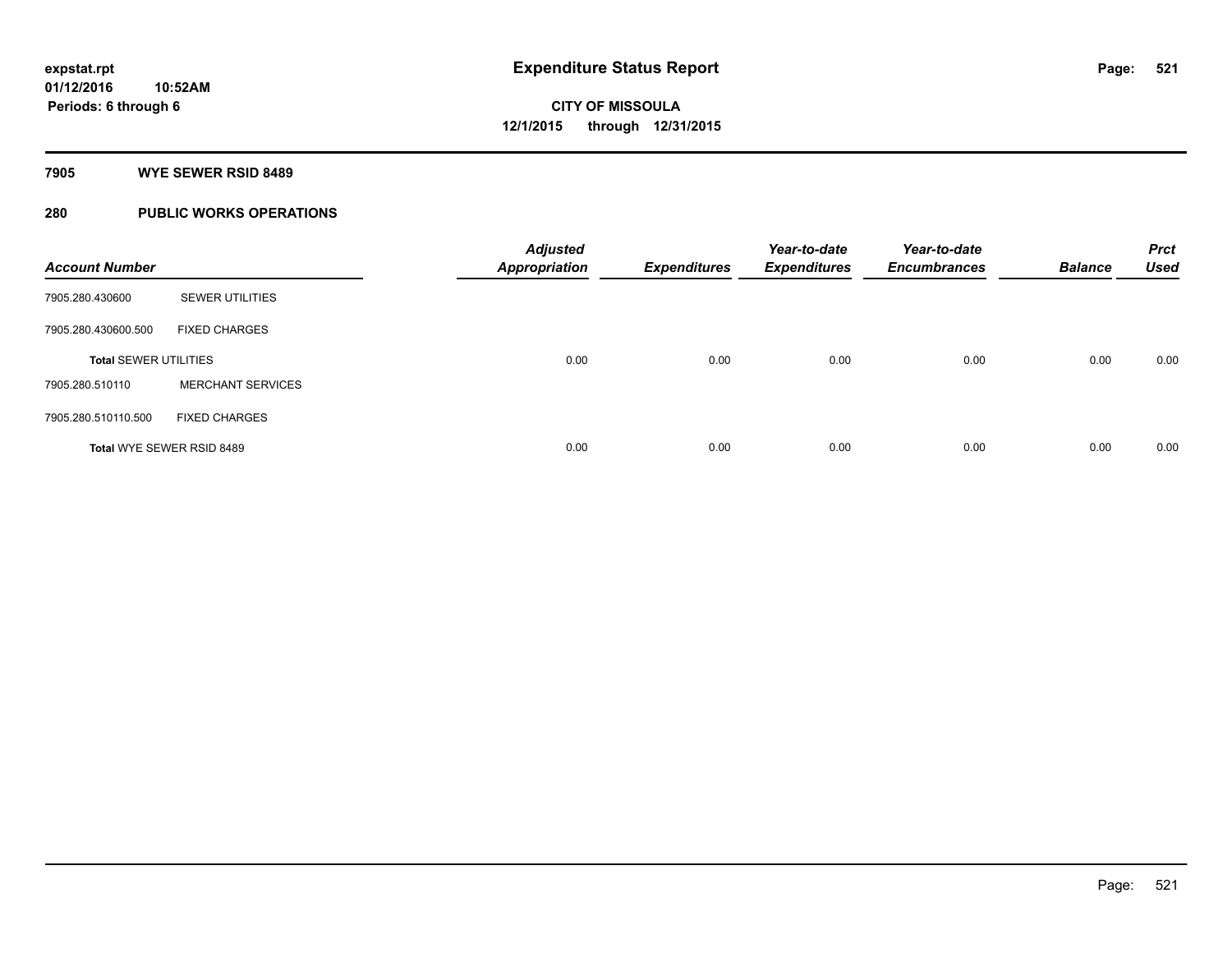#### **7911 RESIDENTIAL INSPECTION FUND**

#### **310 BUILDING INSPECTION**

| <b>Account Number</b>                        |                                        | <b>Adjusted</b><br><b>Appropriation</b> | <b>Expenditures</b> | Year-to-date<br><b>Expenditures</b> | Year-to-date<br><b>Encumbrances</b> | <b>Balance</b> | <b>Prct</b><br><b>Used</b> |
|----------------------------------------------|----------------------------------------|-----------------------------------------|---------------------|-------------------------------------|-------------------------------------|----------------|----------------------------|
| 7911.310.420501                              | CONTRACTUAL SERVICE AGRMNTS - BUILDING |                                         |                     |                                     |                                     |                |                            |
| 7911.310.420501.200                          | <b>SUPPLIES</b>                        |                                         |                     |                                     |                                     |                |                            |
| <b>Total SUPPLIES</b>                        |                                        | 0.00                                    | 0.00                | 0.00                                | 0.00                                | 0.00           | 0.00                       |
| 7911.310.420501.300                          | PURCHASED SERVICES                     |                                         |                     |                                     |                                     |                |                            |
| Total CONTRACTUAL SERVICE AGRMNTS - BUILDING |                                        | 0.00                                    | 0.00                | 0.00                                | 0.00                                | 0.00           | 0.00                       |
| 7911.310.420502                              | *** Title Not Found ***                |                                         |                     |                                     |                                     |                |                            |
| 7911.310.420502.200                          | <b>SUPPLIES</b>                        |                                         |                     |                                     |                                     |                |                            |
| Total *** Title Not Found ***                |                                        | 0.00                                    | 0.00                | 0.00                                | 0.00                                | 0.00           | 0.00                       |
| 7911.310.510110                              | <b>MERCHANT SERVICES</b>               |                                         |                     |                                     |                                     |                |                            |
| 7911.310.510110.500                          | <b>FIXED CHARGES</b>                   |                                         |                     |                                     |                                     |                |                            |
|                                              | Total RESIDENTIAL INSPECTION FUND      | 0.00                                    | 0.00                | 0.00                                | 0.00                                | 0.00           | 0.00                       |